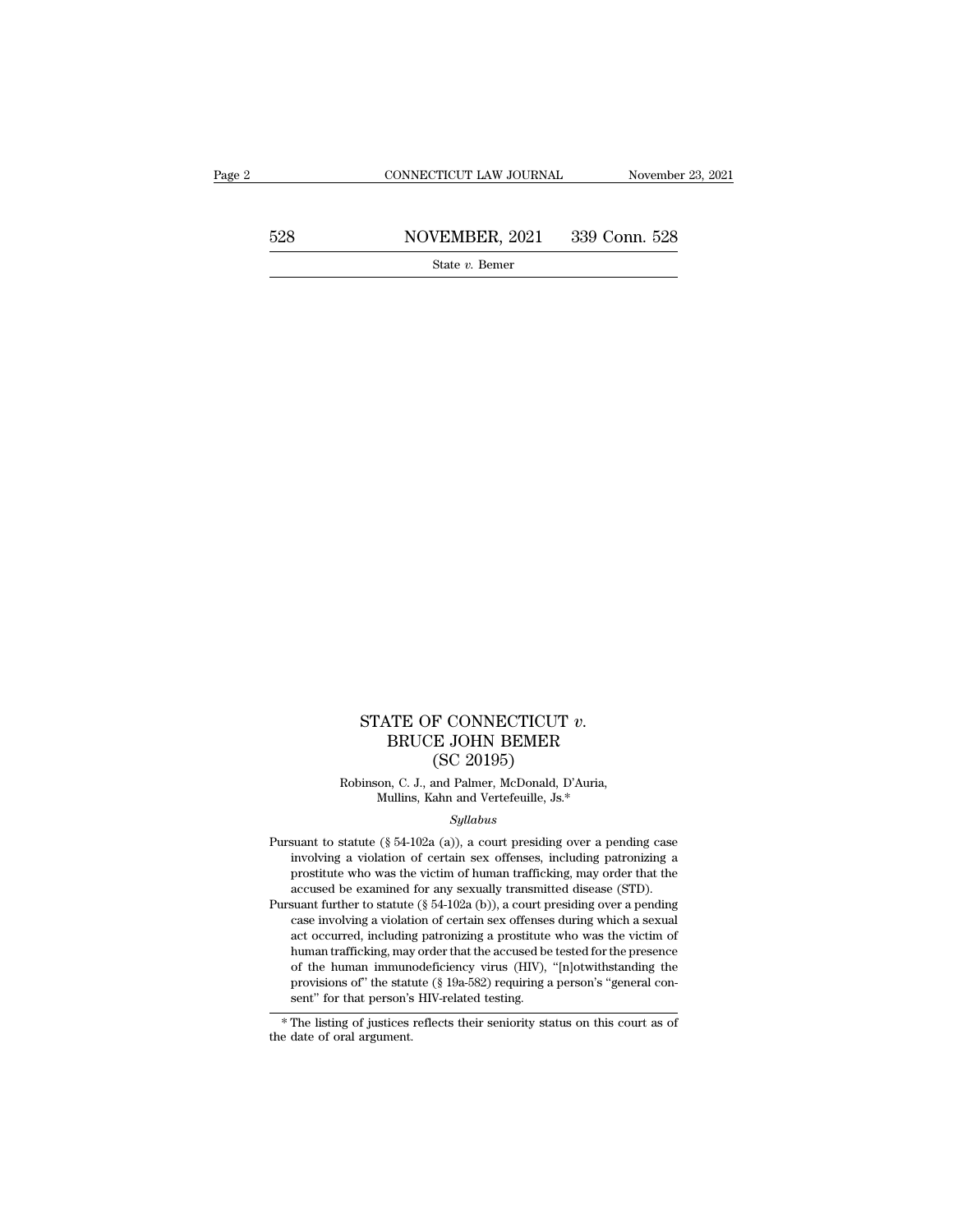- $\begin{array}{r} \n 339 \text{ Conn. } 528 \quad \text{NOVEMBER, } 2021 \quad \text{529} \\
 \hline \n \text{State } v. \text{ Bemer} \n \end{array}$ The defendant, who had been charged with the crimes of patronizing a prostitute who was the victim of human trafficking and conspiracy to provember 1628 MOVEMBER, 2021 529<br>
State v. Bemer<br>
defendant, who had been charged with the crimes of patronizing a<br>
prostitute who was the victim of human trafficking and conspiracy to<br>
commit trafficking in persons, appe Commit trafficking in persons, appealed from the trial court's order, in the trial court's order, in persons, appealed from the trial court's order, in response to motions filed by the state and certain of the defendant's State v. Bemer<br>defendant, who had been charged with the crimes of patronizing a<br>prostitute who was the victim of human trafficking and conspiracy to<br>commit trafficking in persons, appealed from the trial court's order, in<br> State v. Bemer<br>defendant, who had been charged with the crimes of patronizing a<br>prostitute who was the victim of human trafficking and conspiracy to<br>commit trafficking in persons, appealed from the trial court's order, in defendant, who had been charged with the crimes of patronizing a prostitute who was the victim of human trafficking and conspiracy to commit trafficking in persons, appealed from the trial court's order, in response to mo prostitute who was the victim of human trafficking and conspiracy to commit trafficking in persons, appealed from the trial court's order, in response to motions filed by the state and certain of the defendant's alleged v commit trafficking in persons, appealed from the trial court's order, in response to motions filed by the state and certain of the defendant's alleged victims, requiring that he submit to an examination for STDs pursuant response to motions filed by the state and certain of the defendant's alleged victims, requiring that he submit to an examination for STDs pursuant to  $\S 54-102a$  (a) and HIV testing pursuant to  $\S 54-102a$  (b). The charg alleged victims, requiring that he submit to an examination for STDs<br>pursuant to  $\S$  54-102a (a) and HIV testing pursuant to  $\S$  54-102a (b). The<br>charges stemmed from the defendant's involvement with a person who<br>had arra pursuant to  $\S$  54-102a (a) and HIV testing pursuant to  $\S$  54-102a (b). The charges stemmed from the defendant's involvement with a person who had arranged for young males to engage in sexual activities with the defendan charges stemmed from the defendant's involvement with a person who had arranged for young males to engage in sexual activities with the defendant in exchange for money. On appeal, the defendant claimed, inter alia, that th had arranged for young males to engage in sexual activities with the defendant in exchange for money. On appeal, the defendant claimed, inter alia, that the trial court had abused its discretion in ordering HIV testing on had arranged for young males to engage in sexual activities with the defendant in exchange for money. On appeal, the defendant claimed, inter alia, that the trial court had abused its discretion in ordering HIV testing on inter alia, that the trial court had abused its discretion in ordering HIV testing on the ground that the trial court was required to find, before issuing such an order, that there was a clear and imminent danger to the pu testing on the ground that the trial court was required to find, before issuing such an order, that there was a clear and imminent danger to the public health or the health of a person and that there was a compelling need issuing such an order, that there was a clear and imminent danger to<br>the public health or the health of a person and that there was a compelling<br>need for the HIV test result that could not be accommodated by other<br>means, the public health or the health of a person and that there was a compelling<br>need for the HIV test result that could not be accommodated by other<br>means, and the state presented no evidence in furtherance of satisfying<br>that need for the HIV test result that could not be accommodated by other means, and the state presented no evidence in furtherance of satisfying that standard. The defendant also contended that, to the extent that an examinat means, and the state presented no evidence in furtherance of satisfying<br>that standard. The defendant also contended that, to the extent that an<br>examination for STDs and HIV testing could be ordered under  $\S$  54-102a<br>(a) a that standard. The defendant also contended that, to the extent that an examination for STDs and HIV testing could be ordered under  $\S$  54-102a (a) and (b), respectively, without a finding of a compelling need, those stat (a) and (b), respectively, without a finding of a compelling need, those statutory provisions violated the defendant's constitutional rights. During the pendency of this appeal, the defendant was convicted of the charged
- statutory provisions violated the defendant's constitutional rights. During the pendency of this appeal, the defendant was convicted of the charged crimes. *Held*:<br>he trial court's order was an appealable final judgment, a ing the pendency of this appeal, the defendant was convicted of the charged crimes. *Held*:<br>he trial court's order was an appealable final judgment, and the defen-<br>dant's conviction of the charged crimes had no bearing, ju charged crimes. *Held*:<br>he trial court's order was an appealable final judgment, and the defen-<br>dant's conviction of the charged crimes had no bearing, jurisdictional<br>or otherwise, on this appeal: the court's order termina he trial court's order was an appealable final judgment, and the defendant's conviction of the charged crimes had no bearing, jurisdictional or otherwise, on this appeal: the court's order terminated a separate and distinc dant's conviction of the charged crimes had no bearing, jurisdictional<br>or otherwise, on this appeal: the court's order terminated a separate<br>and distinct proceeding, as it involved a discrete matter entirely distinct<br>from or otherwise, on this appeal: the court's order terminated a separate and distinct proceeding, as it involved a discrete matter entirely distinct from and independent of the adjudication of the defendant's guilt, and, acco and distinct proceeding, as it involved a discrete matter entirely distinct<br>from and independent of the adjudication of the defendant's guilt, and,<br>accordingly, the proceedings concerning the propriety of that order<br>were from and independent of the adjudication of the defendant's guilt, and, accordingly, the proceedings concerning the propriety of that order were wholly severable from the proceedings pertaining to the resolution of the de accordingly, the proceedings concerning the propriety of that order<br>were wholly severable from the proceedings pertaining to the resolution<br>of the defendant's criminal case, which could and did advance separate<br>and apart were wholly severable from the proceedings pertaining to the resolution<br>of the defendant's criminal case, which could and did advance separate<br>and apart from this appeal; moreover, although  $\S$  54-102a authorizes a<br>trial of the defendant's criminal case, which could and did advance separate and apart from this appeal; moreover, although  $\S$  54-102a authorizes a trial court to issue an order pursuant to that statute while a case is "pendin and apart from this appeal; moreover, although § 54-102a authorizes a<br>trial court to issue an order pursuant to that statute while a case is<br>"pending" in that court, whereas a related statute (§ 54-102b) delineates<br>the ci trial court to issue an order pursuant to that statute while a case is<br>"pending" in that court, whereas a related statute (§ 54-102b) delineates<br>the circumstances under which a defendant's HIV testing shall be<br>ordered upo "pending" in that court, whereas a related statute (§ 54-102b) delineates<br>the circumstances under which a defendant's HIV testing shall be<br>ordered upon motion following conviction, there was nothing in § 54-<br>102a or § 54-"pending" in that court, whereas a related statute (§ 54-102b) delineates<br>the circumstances under which a defendant's HIV testing shall be<br>ordered upon motion following conviction, there was nothing in § 54-<br>102a or § 54ordered upon motion following conviction, there was nothing in § 54-102a or § 54-102b to suggest that § 54-102b was intended to place a temporal limitation on the execution of an order properly issued pursuant to § 54-102 102a or § 54-102b to suggest that § 54-102b was intended to place a temporal limitation on the execution of an order properly issued pursuant to § 54-102a prior to a conviction, and § 54-102b made no provision for the HIV temporal limitation on the execution of an order properly issued pursu-<br>ant to § 54-102a prior to a conviction, and § 54-102b made no provision<br>for the HIV testing of persons convicted of offenses of which the defen-<br>dant
- ant to § 54-102a prior to a conviction, and § 54-102b made no provision<br>for the HIV testing of persons convicted of offenses of which the defendant<br>ultimately was convicted.<br>he trial court did not abuse the discretion con for the HIV testing of persons convicted of offenses of which the defendant ultimately was convicted.<br>he trial court did not abuse the discretion conferred on it by  $\S 54-102a$ <br>(b) in ordering that the defendant submit to dant ultimately was convicted.<br>
he trial court did not abuse the discretion conferred on it by § 54-102a<br>
(b) in ordering that the defendant submit to HIV testing: there was no<br>
merit to the defendant's claim that the tri he trial court did not abuse the discretion conferred on it by  $\S$  54-102a<br>(b) in ordering that the defendant submit to HIV testing: there was no<br>merit to the defendant's claim that the trial court was obligated to adhere (b) in ordering that the defendant submit to HIV testing: there was no<br>merit to the defendant's claim that the trial court was obligated to adhere<br>to the requirement set forth in § 19a-582 (d) (8) that it find, before<br>ord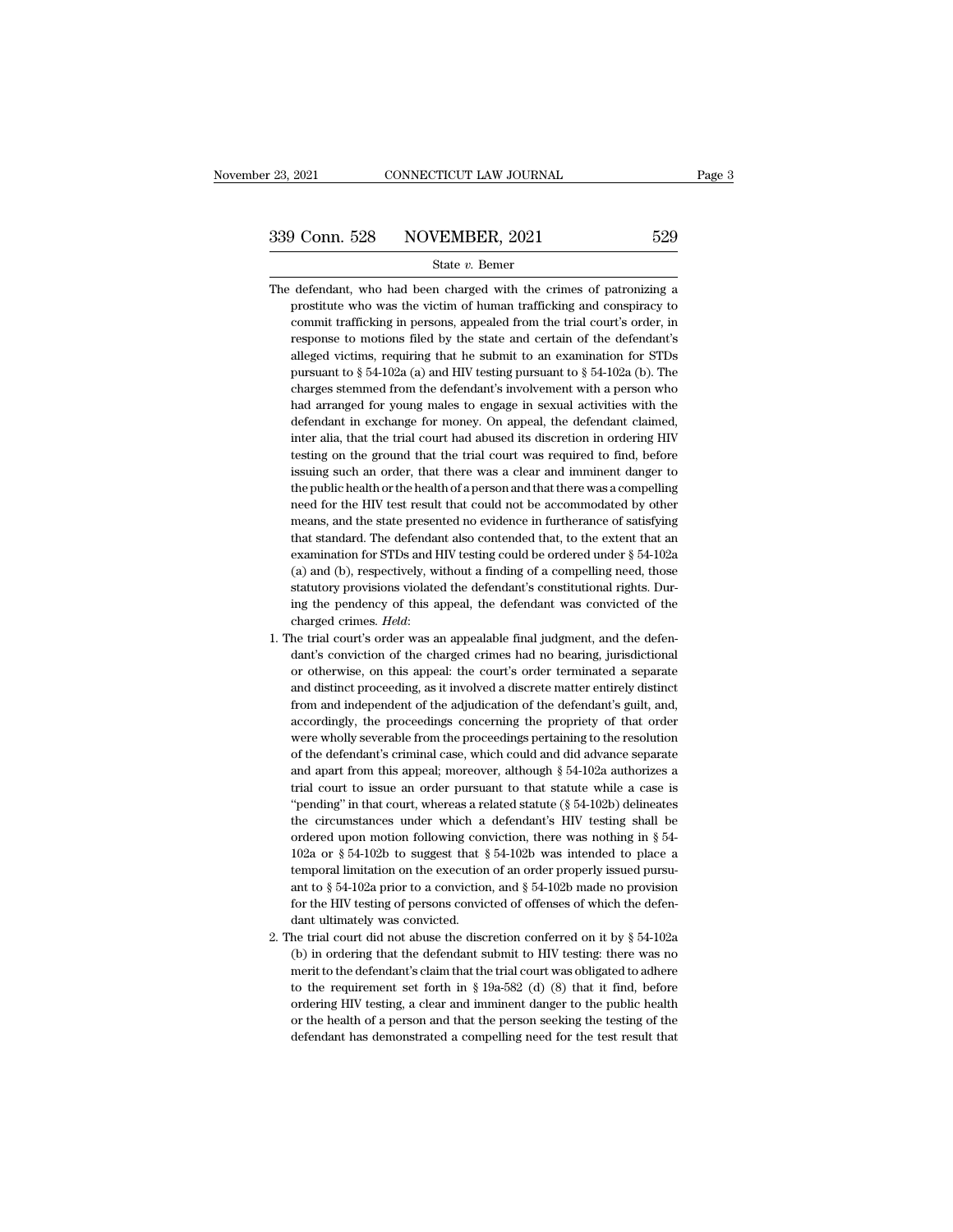# EXECUTE CONNECTICUT LAW JOURNAL Movember 23, 2021<br>530 NOVEMBER, 2021 339 Conn. 528<br>530 State v. Bemer

### State *v.* Bemer

NOVEMBER, 2021 339 Conn. 528<br>State v. Bemer<br>cannot be accommodated by other means, as a review of the language<br>of § 54-102a (b), its legislative history, and related statutes, as well as NOVEMBER, 2021 339 Conn. 528<br>
State v. Bemer<br>
cannot be accommodated by other means, as a review of the language<br>
of § 54-102a (b), its legislative history, and related statutes, as well as<br>
the language of § 19a-582, indi NOVEMBER, 2021 339 Conn. 528<br>
State v. Bemer<br>
cannot be accommodated by other means, as a review of the language<br>
of § 54-102a (b), its legislative history, and related statutes, as well as<br>
the language of § 19a-582, indi State v. Bemer<br>cannot be accommodated by other means, as a review of the language<br>of § 54-102a (b), its legislative history, and related statutes, as well as<br>the language of § 19a-582, indicated that the legislature did n State v. Bemer<br>cannot be accommodated by other means, as a review of the language<br>of § 54-102a (b), its legislative history, and related statutes, as well as<br>the language of § 19a-582, indicated that the legislature did n cannot be accommodated by other means, as a review of the language<br>of  $\S 54-102a$  (b), its legislative history, and related statutes, as well as<br>the language of  $\S 19a-582$ , indicated that the legislature did not intend<br>f of  $\S$  54-102a (b), its legislative history, and related statutes, as well as<br>the language of  $\S$  19a-582, indicated that the legislature did not intend<br>for the requirement of  $\S$  19a-582 (d) (8) to apply to an order for the language of § 19a-582, indicated that the legislature did not intend<br>for the requirement of § 19a-582 (d) (8) to apply to an order for HIV<br>testing under § 54-102a (b); accordingly, § 54-102a (b) broadly authorizes<br>a t for the requirement of  $\S$  19a-582 (d) (8) to apply to an order for HIV testing under  $\S$  54-102a (b); accordingly,  $\S$  54-102a (b) broadly authorizes a trial court to order HIV testing when, as in the present case, the c testing under § 54-102a (b); accordingly, § 54-102a (b) broadly authorizes a trial court to order HIV testing when, as in the present case, the conditions of that statute—that the defendant has been charged with committin a trial court to order HIV testing when, as in the present case, the conditions of that statute—that the defendant has been charged with committing an offense enumerated in that statute, the offense involved a sexual act, conditions of that statute—that the defendant has been charged with committing an offense enumerated in that statute, the offense involved a sexual act, and the charge is pending before the court—have been met.<br>
to compor committing an offense enumerated in that statute, the offense involved<br>a sexual act, and the charge is pending before the court—have been met.<br>o comport with the provision of the Connecticut constitution (art. I,<br> $\S 7$ ) p a sexual act, and the charge is pending before the court—have been met.<br>
o comport with the provision of the Connecticut constitution (art. I,<br>
§ 7) prohibiting unreasonable searches and seizures, a court is required<br>
to be comport with the provision of the Connecticut constitution (art. I,  $\S 7$ ) prohibiting unreasonable searches and seizures, a court is required to make a finding, prior to ordering an examination for STDs pursuant to  $\S$  $\S$  7) prohibiting unreasonable searches and seizures, a court is required to make a finding, prior to ordering an examination for STDs pursuant to  $\S$  54-102a (a) or HIV testing pursuant to  $\S$  54-102a (b), that such an to make a finding, prior to ordering an examination for STDs pursuant to  $\S 54-102a$  (a) or HIV testing pursuant to  $\S 54-102a$  (b), that such an examination or testing would provide useful, practical information to a vic to  $\S$  54-102a (a) or HIV testing pursuant to  $\S$  54-102a (b), that such an examination or testing would provide useful, practical information to a victim that could not reasonably be obtained in another manner, but this examination or testing would provide useful, practical information to<br>a victim that could not reasonably be obtained in another manner, but<br>this court rejected the defendant's contention that a trial court must<br>find, befor

a victim that could not reasonably be obtained in another manner, but<br>this court rejected the defendant's contention that a trial court must<br>find, before issuing an order for such an examination or testing, that<br>there is p this court rejected the defendant's contention that a trial court must find, before issuing an order for such an examination or testing, that there is probable cause to believe that the defendant has an STD or HIV: this c this court rejected the defendant's contention that a trial court must find, before issuing an order for such an examination or testing, that there is probable cause to believe that the defendant has an STD or HIV: this c law addressing the constitutionality of statutes that authorize nonconsensual HIV testing of persons charged with certain crimes, and contem-<br>porary understandings of applicable economic and sociological norms,<br>and relevan HIV: this court reviewed the factors set forth in *State* v. *Geisler* (222 Conn. 672), which included consideration of federal case law concerning suspicionless searches and the special needs doctrine, sister state case l Conn. 672), which included consideration of federal case law concerning<br>suspicionless searches and the special needs doctrine, sister state case<br>law addressing the constitutionality of statutes that authorize noncon-<br>sensu suspicionless searches and the special needs doctrine, sister state case<br>law addressing the constitutionality of statutes that authorize noncon-<br>sensual HIV testing of persons charged with certain crimes, and contem-<br>pora law addressing the constitutionality of statutes that authorize nonconsensual HIV testing of persons charged with certain crimes, and contem-<br>porary understandings of applicable economic and sociological norms,<br>and releva sensual HIV testing of persons charged with certain crimes, and contem-<br>porary understandings of applicable economic and sociological norms,<br>and relevant public policies as reflected in the legislative history of<br> $\S 54-10$ porary understandings of applicable economic and sociological norms,<br>and relevant public policies as reflected in the legislative history of<br>§ 54-102a, and concluded that the issuance of an order for HIV testing<br>pursuant and relevant public policies as reflected in the legislative history of  $\S 54-102a$ , and concluded that the issuance of an order for HIV testing pursuant to  $\S 54-102a$  (b) based solely on a finding that the conditions of  $\S$  54-102a, and concluded that the issuance of an order for HIV testing<br>pursuant to  $\S$  54-102a (b) based solely on a finding that the conditions<br>of that statute have been met violates a defendant's right to be free<br>from pursuant to § 54-102a (b) based solely on a finding that the conditions of that statute have been met violates a defendant's right to be free from unreasonable searches and seizures under article first, § 7, as, in many c of that statute have been met violates a defendant's right to be free<br>from unreasonable searches and seizures under article first,  $\S 7$ , as, in<br>many cases, such testing would provide no real benefit to the victim,<br>and, u from unreasonable searches and seizures under article first,  $\S$  7, as, in many cases, such testing would provide no real benefit to the victim, and, under those circumstances, the state's interest in requiring testing is many cases, such testing would provide no real benefit to the victim, and, under those circumstances, the state's interest in requiring testing is not sufficient to override a defendant's recognized privacy interest; acco and, under those circumstances, the state's interest in requiring testing<br>is not sufficient to override a defendant's recognized privacy interest;<br>accordingly, this court placed an interpretive gloss on  $\S$  54-102a to ren is not sufficient to override a defendant's recognized privacy interest;<br>accordingly, this court placed an interpretive gloss on  $\S$  54-102a to render<br>it compatible with the requirements of article first,  $\S$  7, by requir accordingly, this court placed an interpretive gloss on  $\S$  54-102a to render it compatible with the requirements of article first,  $\S$  7, by requiring a court to find that an examination for STDs or HIV testing would pro it compatible with the requirements of article first,  $\S 7$ , by requiring a court to find that an examination for STDs or HIV testing would provide useful, practical information to a victim that could not reasonably be ob court to find that an examination for STDs or HIV testing would provide useful, practical information to a victim that could not reasonably be obtained otherwise; moreover, because the trial court did not apply the forego useful, practical information to a victim that could not reasonably be obtained otherwise; moreover, because the trial court did not apply the foregoing standard and the state and the victims were not on notice that they ed otherwise; moreover, because the trial court did not apply ting standard and the state and the victims were not on noticely were required to satisfy that standard in filing their motion to  $\S 54-102a$  (a) and (b), the t that they were required to satisfy that standard in filing their motions pursuant to  $\S$  54-102a (a) and (b), the trial court's order was reversed, and the case was remanded for a new hearing on those motions. (Two justic

pursuant to § 54-102a (a) and (b), the trial court's order was reversed,<br>and the case was remanded for a new hearing on those motions.<br>(*Two justices concurring separately in one opinion*)<br>Argued October 21, 2019—official  $\ast$  July 14, 2021, the date that this decision was released as a slip opinion, is the operative date for all substantive and procedural purposes.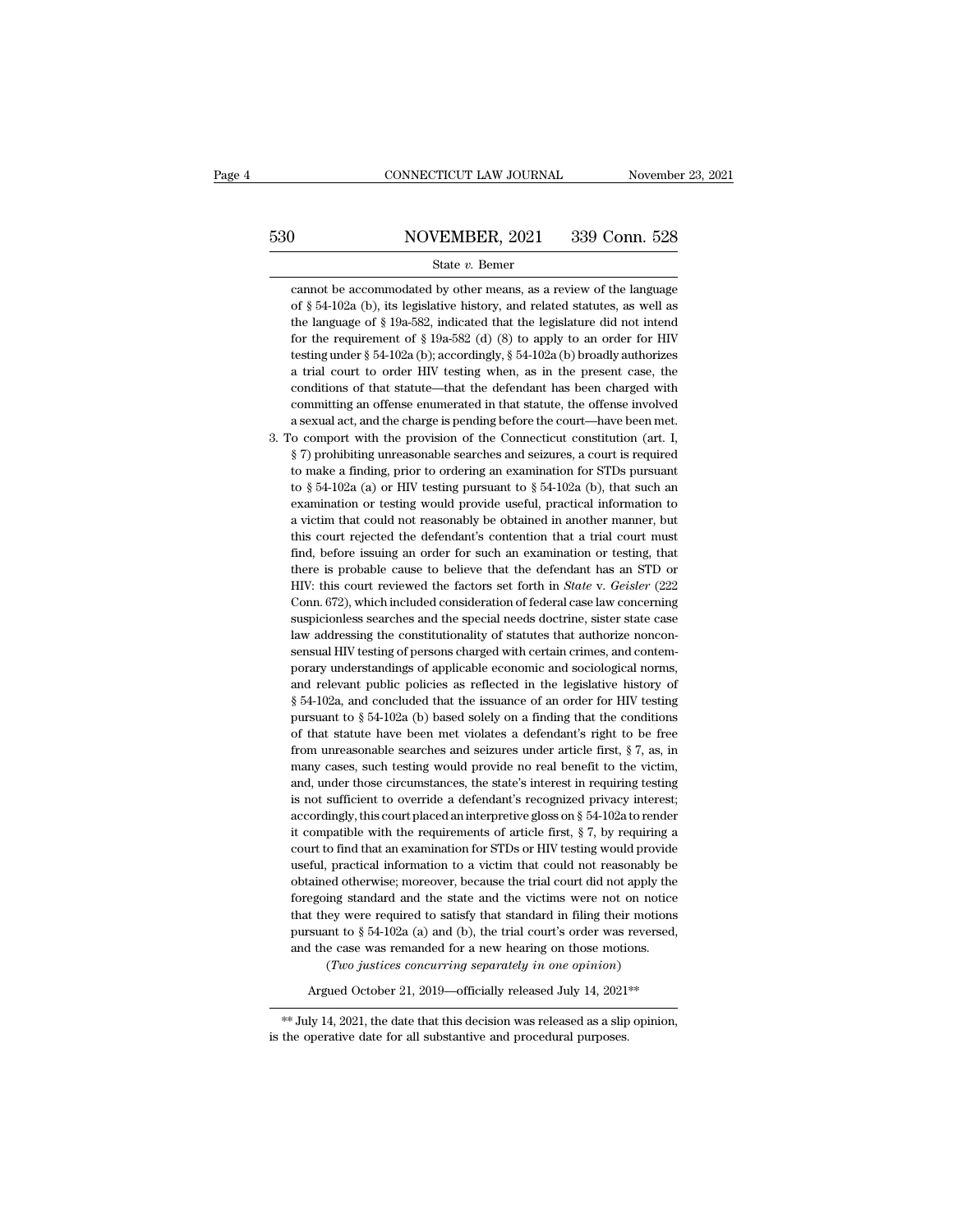$\begin{array}{r} \text{9 Conn. } 528 \quad \text{NOVEMBER, } 2021 \quad \text{531} \\ \text{State } v. \text{ Bemer} \quad \text{Proceedural History} \\ \text{Substitute information charging the defendant with the training a positive and conspiracy to commit.} \end{array}$ 339 Conn. 528 NOVEMBER, 2021 531<br>
State v. Bemer<br>
Procedural History<br>
Procedural History<br>
Substitute information charging the defendant with<br>
patronizing a prostitute and conspiracy to commit<br>
human trafficking, brought t Substitute information charging the defendant with<br>patronizing a prostitute and conspiracy to commit<br>human trafficking, brought to the Superior Court in the<br>judicial district of Danbury, where the court, *Shaban*,<br>Letter's State v. Bemer<br>
Procedural History<br>
Substitute information charging the defendant with<br>
patronizing a prostitute and conspiracy to commit<br>
human trafficking, brought to the Superior Court in the<br>
judicial district of Danbu Substitute information charging the defendant with<br>patronizing a prostitute and conspiracy to commit<br>human trafficking, brought to the Superior Court in the<br>judicial district of Danbury, where the court, *Shaban*,<br>J., gran Substitute information charging the defendant with<br>patronizing a prostitute and conspiracy to commit<br>human trafficking, brought to the Superior Court in the<br>judicial district of Danbury, where the court, *Shaban*,<br>J., gran patronizing a prostitute and conspiracy to commit<br>human trafficking, brought to the Superior Court in the<br>judicial district of Danbury, where the court, *Shaban*,<br>J., granted, with certain restrictions, the state's and<br>cer human trafficking, brought to the Superior Court in the<br>judicial district of Danbury, where the court, *Shaban*,<br>*J.*, granted, with certain restrictions, the state's and<br>certain of the alleged victims' motions for an orde judicial district of Danbury, where the court, *Shaban*,<br>*J.*, granted, with certain restrictions, the state's and<br>certain of the alleged victims' motions for an order<br>directing the defendant to undergo an examination for<br> directing the defendant to undergo an examination for<br>sexually transmitted diseases and testing for the human<br>immunodeficiency virus, from which the defendant<br>appealed. *Reversed*; *further proceedings.*<br>Wesley W. Horton, *Sexually transmitted diseases and testing for timmunodeficiency virus, from which the appealed. <i>Reversed; further proceedings.*<br>*Wesley W. Horton, with whom were By Levesque and, on the brief, <i>Ryan Barry and Spinella, f* 

*Michele C. Lukban*, senior assistant state's attorney,<br>*Mesley W. Horton*, with whom were *Brendon P.*<br>*Wesley W. Horton*, with whom were *Brendon P.*<br>*Wichele C. Lukban*, senior assistant state's attorney,<br>*Michele C. Lu* 

Wesley W. Horton, with whom were *Brendon P.*<br>Levesque and, on the brief, *Ryan Barry* and *Anthony*<br>Spinella, for the appellant (defendant).<br>Michele C. Lukban, senior assistant state's attorney,<br>with whom, on the brief, w *III*, state's attorney, and *Sharmese L. Hodge*, assistant Levesque and, on the brief, Ryan Barry and<br>Spinella, for the appellant (defendant).<br>Michele C. Lukban, senior assistant state's<br>with whom, on the brief, were Stephen J. S.<br>III, state's attorney, and Sharmese L. Hodge,<br>stat *James J. Lukban*, senior assistant state's attorney,<br>*J. Sedensky*<br>*J.* state's attorney, and *Sharmese L. Hodge*, assistant<br>*James J. Healy*, *Gerald S. Sack*, *Joel T. Faxon* and<br>*vin C. Ferry* filed a brief for the all *Michele C. Lukban*, senior assistant state's attorney,<br>with whom, on the brief, were *Stephen J. Sedensky*<br>*III*, state's attorney, and *Sharmese L. Hodge*, assistant<br>state's attorney, for the appellee (state).<br>*James J.* with whom, on the *III*, state's attorney, for all the state's attorney, for *James J. Healy*<br>*Kevin C. Ferry* filewing *Kevin C. Ferry* filewing

*James J. Healy, Gerald S. Sack, Joel T. Faxon* and<br> *evin C. Ferry* filed a brief for the alleged victims as<br>
ici curiae.<br> *Opinion*<br>
PALMER, J. After the defendant, Bruce John Bemer,<br>
as charged with patronizing a prosti

### *Opinion*

*Kevin C. Ferry* filed a brief for the alleged victims as<br>amici curiae.<br> $opinion$ <br>PALMER, J. After the defendant, Bruce John Bemer,<br>was charged with patronizing a prostitute who was<br>the victim of human trafficking in violation amici curiae.<br>  $\frac{Option}{i}$ <br>
PALMER, J. After the defendant, Bruce John Bemer,<br>
was charged with patronizing a prostitute who was<br>
the victim of human trafficking in violation of General<br>
Statutes (Supp. 2014) § 53a-83 (c) ( *Opinion*<br> **Statutes (Supp. 3)** *Opinion*<br>
PALMER, J. After the defendant, Bruce John Bemer,<br>
was charged with patronizing a prostitute who was<br>
the victim of human trafficking in violation of General<br>
Statutes (Supp. 201 <sup>Opinion</sup><br>
PALMER, J. After the defendant, Bruce John Bemer,<br>
was charged with patronizing a prostitute who was<br>
the victim of human trafficking in violation of General<br>
Statutes (Supp. 2014) § 53a-83 (c) (2) (A)<sup>1</sup> and c PALMER, J. After the defendant, Bruce John Bemer,<br>was charged with patronizing a prostitute who was<br>the victim of human trafficking in violation of General<br>Statutes (Supp. 2014) § 53a-83 (c) (2) (A)<sup>1</sup> and conspir-<br>acy to the victim of human trafficking in violation of General<br>Statutes (Supp. 2014) § 53a-83 (c) (2) (A)<sup>1</sup> and conspir-<br>acy to commit trafficking in persons in violation of<br>General Statutes (Rev. to 2011) §§ 53a-192a and 53a-<br> Statutes (Supp. 2014) § 53a-83 (c) (2) (A)<sup>1</sup> and conspiracy to commit trafficking in persons in violation of General Statutes (Rev. to 2011) §§ 53a-192a and 53a-<br><sup>1</sup>This charge was based on conduct that allegedly had occ

acy to commit trafficking in persons in violation of General Statutes (Rev. to 2011) §§ 53a-192a and 53a-<br><sup>1</sup>This charge was based on conduct that allegedly had occurred between 2012 and 2016. Because the statutory subsec **2013** Statures (Rev. to 2011) §§ 53a-192a and 53a-<br><sup>1</sup>This charge was based on conduct that allegedly had occurred between<br>2012 and 2016. Because the statutory subsection under which the defendant<br>was charged, namely, su <sup>1</sup> This charge was based on conduct that allegedly had occurred between 2012 and 2016. Because the statutory subsection under which the defendant was charged, namely, subsection (c) of  $\S$  53a-83, did not go into effect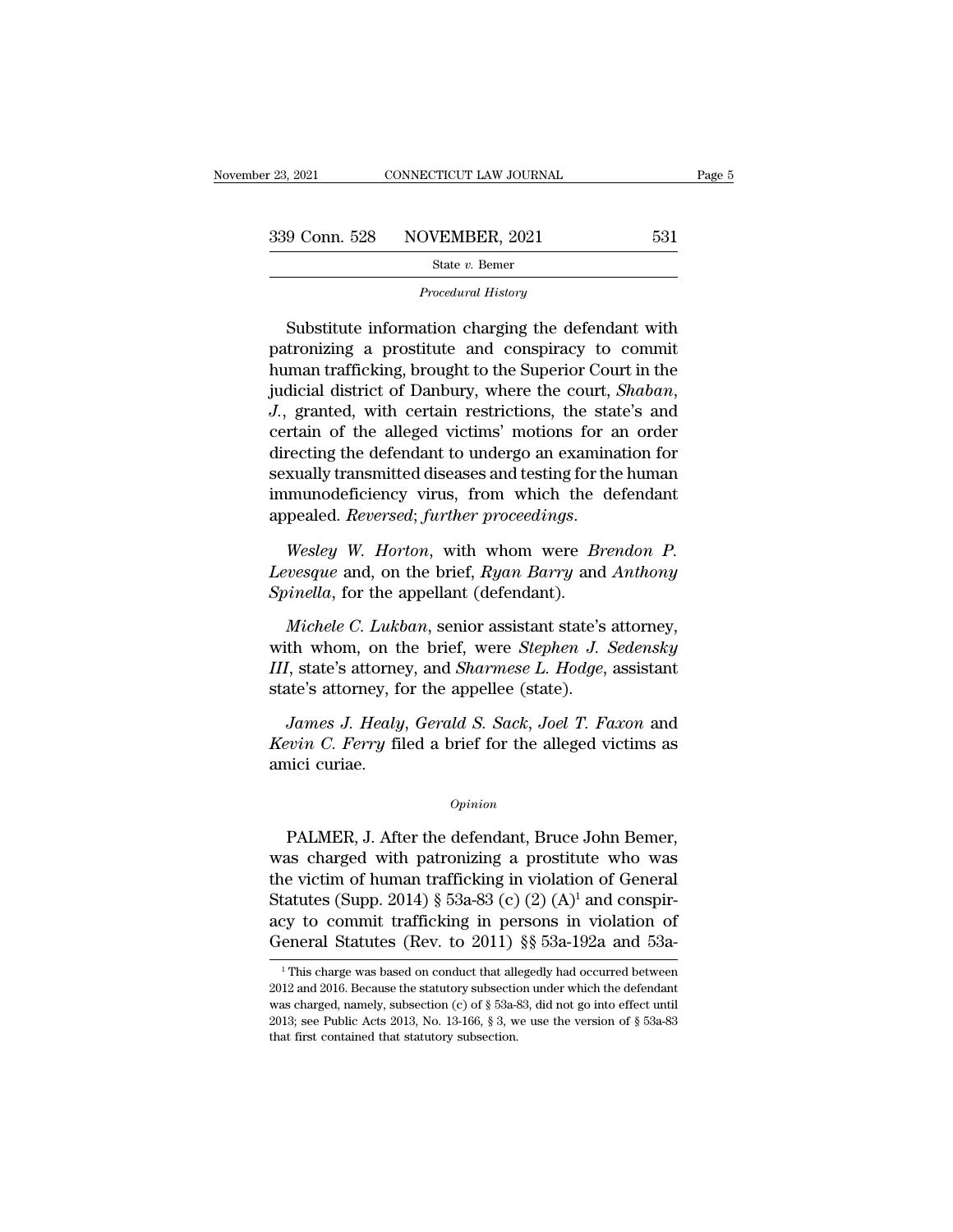# EXECUTE CONNECTICUT LAW JOURNAL Movember 23, 2021<br>532 NOVEMBER, 2021 339 Conn. 528<br>532 State v. Bemer

### State *v.* Bemer

 $\frac{\text{COMNETICUT LAW JOURNAL}}{\text{S32}}$   $\frac{\text{NOVEMBER, 2021}}{\text{State } v. \text{ Bemer}}$ <br>48,<sup>2</sup> the state filed a motion seeking a court order requir-<br>ing the defendant to submit both to an examination<br>for soyully transmitted diseases pursuant to Gonera 532 NOVEMBER, 2021 339 Conn. 528<br>
State v. Bemer<br>
48,<sup>2</sup> the state filed a motion seeking a court order requiring the defendant to submit both to an examination<br>
for sexually transmitted diseases pursuant to General<br>
Stat 532 NOVEMBER, 2021 339 Conn. 528<br>
State v. Bemer<br>
48,<sup>2</sup> the state filed a motion seeking a court order requiring the defendant to submit both to an examination<br>
for sexually transmitted diseases pursuant to General<br>
Stat S32 NOVEMBER, 2021 339 Conn. 528<br>
State v. Bemer<br>
48,<sup>2</sup> the state filed a motion seeking a court order requiring the defendant to submit both to an examination<br>
for sexually transmitted diseases pursuant to General<br>
Stat  $\begin{array}{c}\n\hline\n\text{State } v. \text{ Bemer} \\
\hline\n\end{array}$   $\begin{array}{c}\n\text{State } v. \text{ Bemer} \\
\hline\n\end{array}$   $\begin{array}{c}\n\text{State } v. \text{ Bemer} \\
\end{array}$   $\begin{array}{c}\n\text{State } v. \text{ Bemer} \\
\end{array}$   $\begin{array}{c}\n\text{State } v. \text{ Bemer} \\
\end{array}$   $\begin{array}{c}\n\text{State } v. \text{ Bemer} \\
\end{array}$   $\begin{array}{c}\n\text{State } v. \text{ Bemer} \\
\end{array}$ state *v*. Bemer<br>48,<sup>2</sup> the state filed a motion seeking a court order requiring the defendant to submit both to an examination<br>for sexually transmitted diseases pursuant to General<br>Statutes § 54-102a (a) and to testing f 48,<sup>2</sup> the state filed a motion seeking a court order requiring the defendant to submit both to an examination for sexually transmitted diseases pursuant to General Statutes § 54-102a (a) and to testing for human immuno-d ing the defendant to submit both to an examination<br>for sexually transmitted diseases pursuant to General<br>Statutes  $\S 54-102a$  (a) and to testing for human immuno-<br>deficiency virus (HIV) pursuant to  $\S 54-102a$  (b).<sup>3</sup> The for sexually transmitted diseases pursuant to General<br>Statutes § 54-102a (a) and to testing for human immuno-<br>deficiency virus (HIV) pursuant to § 54-102a (b).<sup>3</sup> There-<br>after, certain victims of the defendant's allegedly Statutes § 54-102a (a) and to testing for human immuno-<br>deficiency virus (HIV) pursuant to § 54-102a (b).<sup>3</sup> There-<br>after, certain victims of the defendant's allegedly<br>criminal misconduct filed similar motions. The trial<br> riminal misconduct filed similar motions. The trial<br>purt granted the various motions and ordered the<br>efendant to submit to such an examination and testing.<br>he defendant then filed this appeal,<sup>4</sup> claiming that the<br><sup>2</sup>The court granted the various motions and ordered the defendant to submit to such an examination and testing.<br>The defendant then filed this appeal,<sup>4</sup> claiming that the  $\frac{2}{\pi}$  The conspiracy to commit trafficking in perso

defendant to submit to such an examination and testing.<br>The defendant then filed this appeal,<sup>4</sup> claiming that the<br><sup>2</sup> The conspiracy to commit trafficking in persons charge also was based<br>on conduct that allegedly had oc The defendant then filed this appeal,<sup>4</sup> claiming that the  $\frac{1}{2}$  The conspiracy to commit trafficking in persons charge also was based on conduct that allegedly had occurred between 2012 and 2016. In the interest of s <sup>2</sup> The conspiracy to commit trafficking in persons charge also was based<br>on conduct that allegedly had occurred between 2012 and 2016. In the<br>interest of simplicity, we use the statutory revision of § 53a-192a that was<br>i

on conduct that allegedly had occurred between 2012 and 2016. In the interest of simplicity, we use the statutory revision of  $\S$  53a-192a that was in effect at the beginning of that four year period.<br><sup>3</sup> General Statutes the examination of the statutory revision of § 53a-192a that was<br>in effect at the beginning of that four year period.<br><sup>3</sup> General Statutes § 54-102a provides in relevant part: "(a) The court before<br>which is pending any ca in effect at the beginning of that four year period.<br>
<sup>3</sup> General Statutes § 54-102a provides in relevant part: "(a) The court before which is pending any case involving a violation of any provision of sections 53a-65 to inch is pending any case involving a violation of any provision of sections a-65 to 53a-89, inclusive, may, before final disposition of such case, order examination of the accused person  $\dots$  to determine whether or not a when  $\overline{a}$  is pending any case involving a violation of such case, order<br>the examination of the accused person . . . to determine whether or not<br>the accused person . . . is suffering from any sexually transmitted dis-<br>

between the examination of the accused person  $\ldots$  to determine whether or not the accused person  $\ldots$  is suffering from any sexually transmitted disease  $\ldots$ .<br>
"(b) Notwithstanding the provisions of section 19a-582, t the accused person  $\ldots$  is suffering from any sexually transmitted dis-<br>ease  $\ldots$ .<br>"(b) Notwithstanding the provisions of section 19a-582, the court before<br>which is pending any case involving a violation of section 53-2 ease ....<br>
"(b) Notwithstanding the provisions of section 19a-582, the court before<br>
which is pending any case involving a violation of section 53-21 or any<br>
provision of sections 53a-65 to 53a-89, inclusive, that involved "(b) Notwithstanding the provisions of section 19a-582, the court before which is pending any case involving a violation of section 53-21 or any provision of sections 53a-65 to 53a-89, inclusive, that involved a sexual ac which is pending any case involving a violation of section 53-21 or any provision of sections 53a-65 to 53a-89, inclusive, that involved a sexual act, as defined in section 54-102b, may, before final disposition of such c provision of sections 53a-65 to 53a-89, inclusive, that involved a sexual act, as defined in section 54-102b, may, before final disposition of such case, order the testing of the accused person . . . for the presence of t For a stefined in section 54-102b, may, before final disposition of such case, as defined in section 54-102b, may, before final disposition of such case, order the testing of the accused person . . . for the presence of t so order the testing of the accused person . . . for the presence of the etiologic agent for acquired immune deficiency syndrome or human immunodeficiency virus . . . . If the victim of the offense requests that the accus signal for acquired immune deficiency syndrome or human immunodeficiency virus  $\ldots$ . If the victim of the offense requests that the accused person  $\ldots$  be tested, the court may order the testing of the accused person  $\$  $H$ -related test to provide informed consent prior to the performance of such test that the accused person . . . . be tested, the court may order the testing of the accused person . . . in accordance with this subsection such that would provide in the course of the and any provision and the results of such test may be disclosed to the victim. The provisions of sections  $19a-581$  to  $19a-585$ , inclusive, and section  $19a-590$ , except any p The results of such test to the victim. The provisions of sections 19a-581 to 19a-585, inclusive, and section 19a-590, except any provision requiring the subject of an HIV-related test to provide informed consent prior to a test order the victim. The provisions of sections 19a-581 to 19a-585, inclu-<br>sive, and section 19a-590, except any provision requiring the subject of an<br>HIV-related test to provide informed consent prior to the performa sive, and section 19<br>sive, and section 19<br>HIV-related test to p<br>such test and any p<br>the results of such t<br>a test ordered unde<br>such test. . . ."<br>Although the state V-related test to provide informed consent prior to the performance of ch test and any provision that would prohibit or limit the disclosure of e results of such test to the victim under this subsection, shall apply to te such test and any provision that would prohibit or limit the disclosure of the results of such test to the victim under this subsection, shall apply to a test ordered under this subsection and the disclosure of the result

the results of such test to the victim under this subsection, shall apply to a test ordered under this subsection and the disclosure of the results of such test. . . ."<br>Although the state filed its motion before a 2018 am a test ordered under this subsection and the disclosure of the results of such test. . . ."<br>Although the state filed its motion before a 2018 amendment to subsection (a) of  $\S$  54-102a replaced the term "venereal disease" statute. The amendment has no bearing on the merits of the defendant's appear and the state filed its motion before a 2018 amendment to subsection (a) of  $\S 54-102$  areplaced the term "venereal disease" with "sexually tra appeal.  $\frac{1}{2}$  The defendant appealed the term "venereal disease" with "sexually transmitial disease"; Public Acts 2018, No. 18-168, § 29; we use the current revision the statute in light of the potential for future litigation (e) of some contributions are the current statute in light of the potential for future litigation under the current revision of the statute in light of the potential for future litigation under the current statute. The ame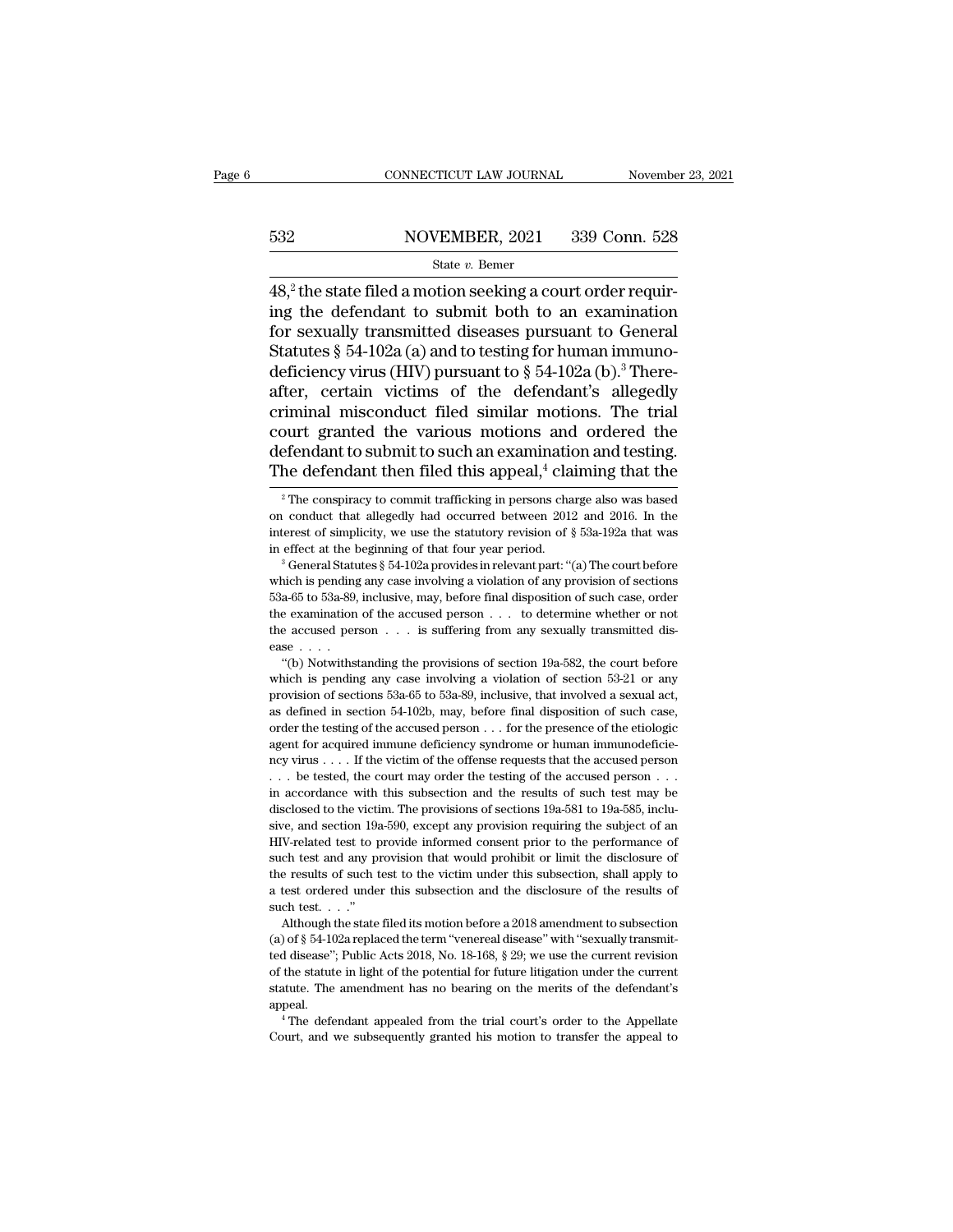trial court had abused its discretion in ordering testing<br>
that statutory subsection in ordering testing<br>
that statutory subsection in corporates the standard set 339 Conn. 528 NOVEMBER, 2021 533<br>
State v. Bemer<br>
Trial court had abused its discretion in ordering testing<br>
under § 54-102a (b) because, the defendant maintains,<br>
that statutory subsection incorporates the standard set<br> 339 Conn. 528 NOVEMBER, 2021 533<br>
State v. Bemer<br>
trial court had abused its discretion in ordering testing<br>
under § 54-102a (b) because, the defendant maintains,<br>
that statutory subsection incorporates the standard set<br> 339 Conn. 528 NOVEMBER, 2021 533<br>
State v. Bemer<br>
trial court had abused its discretion in ordering testing<br>
under § 54-102a (b) because, the defendant maintains,<br>
that statutory subsection incorporates the standard set<br> Solution:  $\frac{120}{200}$  State v. Bemer<br>
Trial court had abused its discretion in ordering testing<br>
under § 54-102a (b) because, the defendant maintains,<br>
that statutory subsection incorporates the standard set<br>
forth in G State v. Bemer<br>
trial court had abused its discretion in ordering testing<br>
under § 54-102a (b) because, the defendant maintains,<br>
that statutory subsection incorporates the standard set<br>
forth in General Statutes § 19a-58 trial court had abused its discretion in ordering testing<br>under  $\S$  54-102a (b) because, the defendant maintains,<br>that statutory subsection incorporates the standard set<br>forth in General Statutes  $\S$  19a-582 (d) (8); see under § 54-102a (b) because, the defendant maintains,<br>that statutory subsection incorporates the standard set<br>forth in General Statutes § 19a-582 (d) (8); see footnote<br>12 of this opinion; which requires the court to find that statutory subsection incorporates the standard set<br>forth in General Statutes § 19a-582 (d) (8); see footnote<br>12 of this opinion; which requires the court to find that<br>there is "a clear and imminent danger to the publi forth in General Statutes  $\S$  19a-582 (d) (8); see footnote<br>12 of this opinion; which requires the court to find that<br>there is "a clear and imminent danger to the public<br>health or the health of a person and that the perso forth in General Statutes § 19a-582 (d) (8); see footnote 12 of this opinion; which requires the court to find that there is "a clear and imminent danger to the public health or the health of a person and that the person there is "a clear and imminent danger to the public<br>health or the health of a person and that the person<br>has demonstrated a compelling need for the HIV-related<br>test result that cannot be accommodated by other<br>means" befor health or the health of a person and that the person<br>has demonstrated a compelling need for the HIV-related<br>test result that cannot be accommodated by other<br>means" before it may order HIV testing, and the state<br>had presen has demonstrated a compelling need for the HIV-related<br>test result that cannot be accommodated by other<br>means" before it may order HIV testing, and the state<br>had presented no evidence in satisfaction of that stan-<br>dard.<sup>5</sup> test result that cannot be accommodated by other<br>means" before it may order HIV testing, and the state<br>had presented no evidence in satisfaction of that stan-<br>dard.<sup>5</sup> The defendant further contends that, to the extent<br>th means" before it may order HIV testing, and the state<br>had presented no evidence in satisfaction of that stan-<br>dard.<sup>5</sup> The defendant further contends that, to the extent<br>that subsections (a) and (b) of  $\S 54-102a$  purport had presented no evidence in satisfaction of that stan-<br>dard.<sup>5</sup> The defendant further contends that, to the extent<br>that subsections (a) and (b) of § 54-102a purport to<br>authorize the trial court to issue orders thereunder authorize the trial court to issue orders thereunder without first making a finding of such compelling justification, they violate his rights under the fourth amendment to the United States constitution<sup>6</sup> and article fir out first making a finding of such compelling justification, they violate his rights under the fourth amendment<br>to the United States constitution<sup>6</sup> and article first, § 7,<br>this court pursuant to General Statutes § 51-199

2. Zuter the appear was fined, certain of the same victims who had filed motions under § 54-102a in the trial court sought permission to file an amicus curiae brief in this court in support of the state's position, and we focuses exclusively on § 54-102a (b), and the defendant conceded at oral argument before this court in support of the state's position, and we granted that request.<br>
<sup>5</sup> The defendant also claims that the trial court abus curiae brief in this court in support of the state's position, and we granted<br>that request.<br><sup>5</sup> The defendant also claims that the trial court abused its discretion in<br>ordering that he submit to testing for sexually trans that request.<br>
<sup>5</sup> The defendant also claims that the trial court abused its discretion in<br>
ordering that he submit to testing for sexually transmitted diseases pursuant<br>
to § 54-102a (a). The portion of his brief address The defendant also claims that the trial court abused its discretion in ordering that he submit to testing for sexually transmitted diseases pursuant to  $\S 54-102a$  (a). The portion of his brief addressing this claim, how ordering that he submit to testing for sexually transmitted diseases pursuant<br>to § 54-102a (a). The portion of his brief addressing this claim, however,<br>focuses exclusively on § 54-102a (b), and the defendant conceded at to  $\S$   $\geq$   $\geq$   $\geq$   $\geq$   $\geq$   $\geq$   $\geq$   $\geq$   $\geq$   $\geq$   $\geq$   $\geq$   $\geq$   $\geq$   $\geq$   $\geq$   $\geq$   $\geq$   $\geq$   $\geq$   $\geq$   $\geq$   $\geq$   $\geq$   $\geq$   $\geq$   $\geq$   $\geq$   $\geq$   $\geq$   $\geq$   $\geq$   $\geq$   $\geq$   $\geq$   $\geq$ rocuses exclusively on  $\S$  34-102a (b), and the derendant conceded at oral argument before this court that  $\S$  54-102a (a) does not incorporate the standard that he claims applies to  $\S$  54-102a (b). Accordingly, we concl argument before this court that  $\S$  54-102a (a) does not incorporate the standard that he claims applies to  $\S$  54-102a (b). Accordingly, we conclude that any claim that the trial court abused its discretion in ordering a dard that he claims applies to  $\frac{1}{2}$  or  $\frac{1}{2}$  (b). Accordingly, we conclude that any claim that the trial court abused its discretion in ordering an examination pursuant to  $\frac{1}{2}$  54-102a (a) has been abandoned pursuant to  $\frac{1}{2}$  of  $\frac{1}{2}$  and  $\frac{1}{2}$  and  $\frac{1}{2}$  and  $\frac{1}{2}$  and  $\frac{1}{2}$  and  $\frac{1}{2}$  and  $\frac{1}{2}$  and  $\frac{1}{2}$  and  $\frac{1}{2}$  and  $\frac{1}{2}$  and  $\frac{1}{2}$  and  $\frac{1}{2}$  and  $\frac{1}{2}$  and  $\frac{1}{2}$  and

nowever, abandoned his contention that § 54-102a (a) is unconstitutional<br>as applied to him on the ground that the state failed to establish probable<br>cause to believe that examining him for sexually transmitted diseases was as applied to film on the ground that the state failed to establish probable cause to believe that examining him for sexually transmitted diseases was required to protect the health of the public or the alleged victims.<br>
<sup></sup> cause to beneve that examining nim for sexually transmitted diseases was<br>required to protect the health of the public or the alleged victims.<br><sup>6</sup> The fourth amendment to the United States constitution provides: "The<br>right required to protect the heat<br>
<sup>6</sup> The fourth amendment t<br>
right of the people to be secu<br>
against unreasonable search<br>
warrants shall issue, but upo<br>
tion, and particularly descri<br>
or things to be seized."<br>
The fourth amen The fourth amendment to the United States constitution provides: The<br>ght of the people to be secure in their persons, houses, papers, and effects,<br>ainst unreasonable searches and seizures, shall not be violated, and no<br>arr right of the people to be secure in their persons, houses, papers, and effects, against unreasonable searches and seizures, shall not be violated, and no warrants shall issue, but upon probable cause, supported by oath or

agamst unreasonable searches and seizures, shall not be violated, and no<br>warrants shall issue, but upon probable cause, supported by oath or affirma-<br>tion, and particularly describing the place to be searched, and the pers warrants shall issue, but upon probable cause, supported by oath or affirmation, and particularly describing the place to be searched, and the persons or things to be seized."<br>The fourth amendment's protection against unre

tion, they violate his rights under the fourth amendment<br>to the United States constitution<sup>6</sup> and article first, § 7,<br>this court pursuant to General Statutes § 51-199 (c) and Practice Book § 65-<br>2. After the appeal was fi to the United States constitution<sup>6</sup> and article first, § 7,<br>this court pursuant to General Statutes § 51-199 (c) and Practice Book § 65-<br>2. After the appeal was filed, certain of the same victims who had filed<br>motions un to the UTITUE STATES CONSTRUITION and article IIISt,  $S$   $I$ ,<br>this court pursuant to General Statutes  $\S 51-199$  (c) and Practice Book  $\S 65$ -<br>2. After the appeal was filed, certain of the same victims who had filed<br>motio 2. After the appeal was filed, certain of the same victims who had filed motions under § 54-102a in the trial court sought permission to file an amicus curiae brief in this court in support of the state's position, and we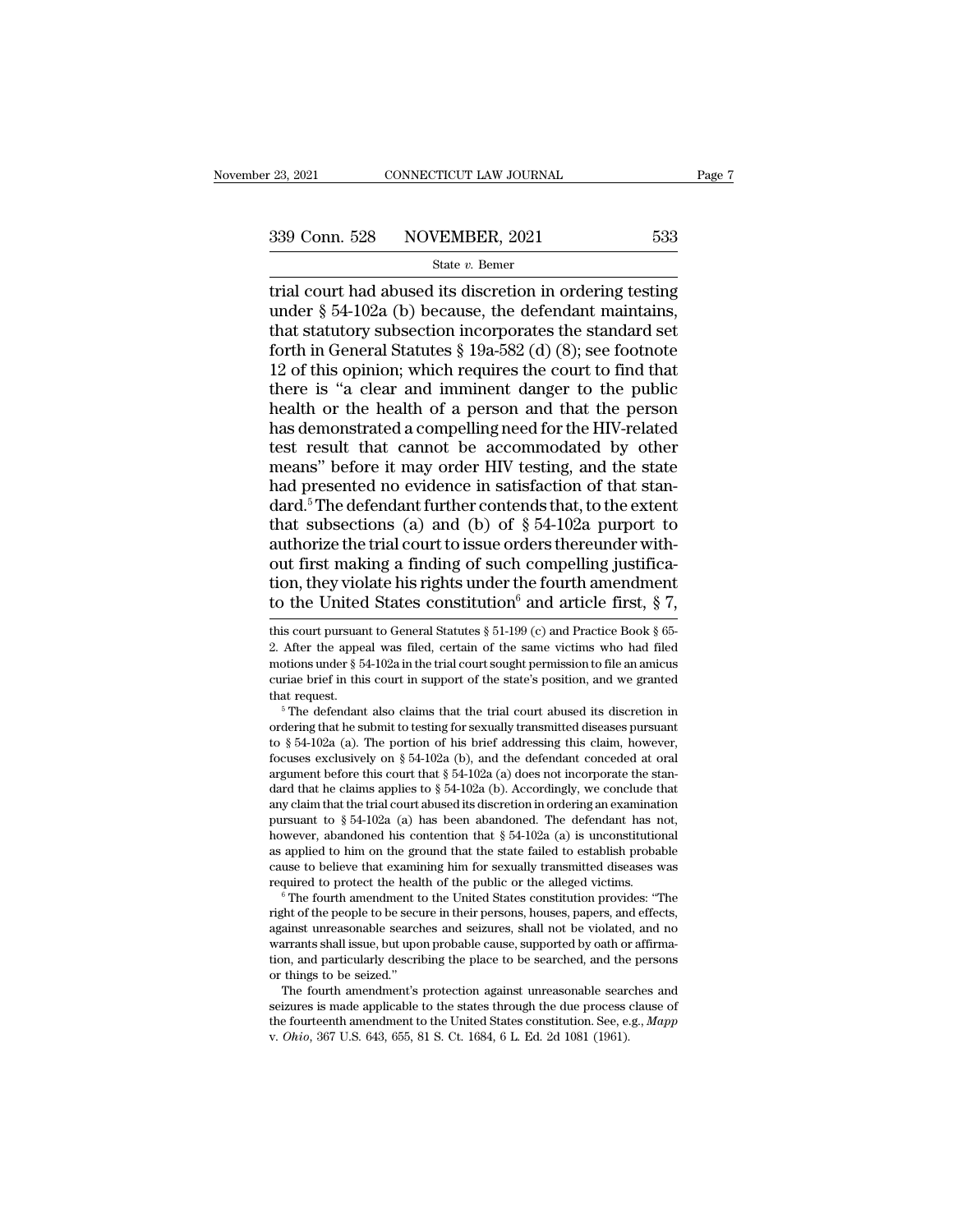|     | CONNECTICUT LAW JOURNAL | November 23, 2021 |
|-----|-------------------------|-------------------|
|     |                         |                   |
| 534 | NOVEMBER, 2021          | 339 Conn. 528     |
|     | State $v$ . Bemer       |                   |

CONNECTICUT LAW JOURNAL November 23, 2021<br>
S34 NOVEMBER, 2021 339 Conn. 528<br>
State v. Bemer<br>
of the Connecticut constitution.<sup>7</sup> After this appeal was<br>
filed, we directed the parties to brief, inter alia, the issue<br>
of wh 534 NOVEMBER, 2021 339 Conn. 528<br>
State v. Bemer<br>
of the Connecticut constitution.<sup>7</sup> After this appeal was<br>
filed, we directed the parties to brief, inter alia, the issue<br>
of whether the order for an examination and test 534 NOVEMBER, 2021 339 Conn. 528<br>
State v. Bemer<br>
of the Connecticut constitution.<sup>7</sup> After this appeal was<br>
filed, we directed the parties to brief, inter alia, the issue<br>
of whether the order for an examination and test 534 NOVEMBER, 2021 3<br>
State v. Bemer<br>
of the Connecticut constitution.<sup>7</sup> After the<br>
filed, we directed the parties to brief, inter<br>
of whether the order for an examination<br>
was an appealable final judgment.<sup>8</sup><br>
We conclu State v. Bemer<br>the Connecticut constitution.<sup>7</sup> After this appeal was<br>ed, we directed the parties to brief, inter alia, the issue<br>whether the order for an examination and testing<br>as an appealable final judgment.<sup>8</sup><br>We con of the Connecticut constitution.<sup>7</sup> After this appeal was<br>filed, we directed the parties to brief, inter alia, the issue<br>of whether the order for an examination and testing<br>was an appealable final judgment.<sup>8</sup><br>We conclude

filed, we directed the parties to brief, inter alia, the issue<br>filed, we directed the parties to brief, inter alia, the issue<br>of whether the order for an examination and testing<br>was an appealable final judgment.<sup>8</sup><br>We con the trial court of whether the order for an examination and testing<br>was an appealable final judgment.<sup>8</sup><br>We conclude, preliminarily, that the trial court's order<br>is an appealable final judgment. We further conclude<br>that, Example in the state of the contribution was an appealable final judgment.<sup>8</sup><br>We conclude, preliminarily, that the trial court's order<br>is an appealable final judgment. We further conclude<br>that, under article first, § 7, o We conclude, preliminarily, that the trial court's order<br>is an appealable final judgment. We further conclude<br>that, under article first,  $\S 7$ , of the Connecticut constitu-<br>tion, the trial court must make a finding that e We conclude, preliminarily, that the trial court's order<br>is an appealable final judgment. We further conclude<br>that, under article first, § 7, of the Connecticut constitu-<br>tion, the trial court must make a finding that eit is an appealable final judgment. We further conclude<br>that, under article first, § 7, of the Connecticut constitu-<br>tion, the trial court must make a finding that either an<br>examination pursuant to § 54-102a (a) or testing p that, under article first, § 7, of the Connecticut constitu-<br>tion, the trial court must make a finding that either an<br>examination pursuant to § 54-102a (a) or testing pursu-<br>ant to § 54-102a (b), or both, would provide us tion, the trial court must make a finding that either an<br>examination pursuant to  $\S 54{\text -}102{\text a}$  (a) or testing pursu-<br>ant to  $\S 54{\text -}102{\text a}$  (b), or both, would provide useful,<br>practical information to a victim that examination pursuant to  $\S$  54-102a (a) or testing pursu-<br>ant to  $\S$  54-102a (b), or both, would provide useful,<br>practical information to a victim that cannot reasonably<br>be obtained in another manner before it may order s standard. The record in another manner before it may order such a<br>mination or testing, or both. Accordingly, we reverse<br>e trial court's order and remand the case for a new<br>arring so that the trial court can apply the proper<br>andard.<br> be obtained in another names before a raty order stead<br>examination or testing, or both. Accordingly, we reverse<br>the trial court's order and remand the case for a new<br>hearing so that the trial court can apply the proper<br>sta

dant was arrested pursuant to a warrant and the case for a new<br>hearing so that the trial court can apply the proper<br>standard.<br>The record reveals the following undisputed facts<br>and procedural history. On March 28, 2017, the The area of the trial court can apply the proper<br>hearing so that the trial court can apply the proper<br>standard.<br>The record reveals the following undisputed facts<br>and procedural history. On March 28, 2017, the defen-<br>dant w standard.<br>
The record reveals the following undisputed facts<br>
and procedural history. On March 28, 2017, the defen-<br>
dant was arrested pursuant to a warrant and charged<br>
with patronizing a prostitute who was the victim of The record reveals the following undisputed facts<br>and procedural history. On March 28, 2017, the defen-<br>dant was arrested pursuant to a warrant and charged<br>with patronizing a prostitute who was the victim of<br>human traffick The record reveals the following undisputed facts<br>and procedural history. On March 28, 2017, the defen-<br>dant was arrested pursuant to a warrant and charged<br>with patronizing a prostitute who was the victim of<br>human traffick and procedural history. On March 28, 2017, the defendant was arrested pursuant to a warrant and charged with patronizing a prostitute who was the victim of human trafficking and conspiracy to commit trafficking in persons. dant was arrested pursuant to a warrant and charged<br>with patronizing a prostitute who was the victim of<br>human trafficking and conspiracy to commit trafficking<br>in persons. The arrest warrant application indicated<br>that, on A with patronizing a prostitute who was the victim of<br>human trafficking and conspiracy to commit trafficking<br>in persons. The arrest warrant application indicated<br>that, on August 5, 2016, Danbury police officers inter-<br>viewed human trafficking and conspiracy to commit trafficking<br>in persons. The arrest warrant application indicated<br>that, on August 5, 2016, Danbury police officers inter-<br>viewed the defendant in connection with their investiga-<br>t viewed the defendant in connection with their investigation of a prostitution ring involving the sexual trafficking of mentally disabled young men. The defendant told the police that, over the course of the previous twenty tion of a prostitution ring involving the sexual trafficking<br>of mentally disabled young men. The defendant told<br>the police that, over the course of the previous twenty<br> $\frac{1}{7}$  The constitution of Connecticut, article fi

of mentally disabled young men. The defendant told<br>the police that, over the course of the previous twenty<br> $\frac{1}{\sqrt{2}}$  The constitution of Connecticut, article first,  $\frac{8}{9}$  7, provides: "The people<br>shall be secure in the police that, over the course of the previous twenty<br>
The constitution of Connecticut, article first, § 7, provides: "The people<br>
shall be secure in their persons, houses, papers and possessions from unrea-<br>
sonable se The constitution of Connecticut, article first, § 7, provides: "The people shall be secure in their persons, houses, papers and possessions from unreasonable searches or seizures; and no warrant to search any place, or to shall be secure in their persons, houses, papers and possessions from unreasonable searches or seizures; and no warrant to search any place, or to seize any person or things, shall issue without describing them as nearly a

sonable searches or seizures; and no warrant to search any place, or to seize any person or things, shall issue without describing them as nearly as may be, nor without probable cause supported by oath or affirmation."  $8$ Seize any person or things, shall issue without describing them as nearly as may be, nor without probable cause supported by oath or affirmation."<br>
<sup>8</sup> We note that, during the pendency of this appeal, the defendant was c as may be, nor without probable cause supported by oath or affirmation."<br>
<sup>8</sup> We note that, during the pendency of this appeal, the defendant was<br>
convicted, following a jury trial, of the underlying offenses. He has appea convicted, following a jury trial, of the underlying offenses. He has appealed from that conviction, and that appeal is currently pending before this court. As we discuss in greater detail in part I of this opinion, the f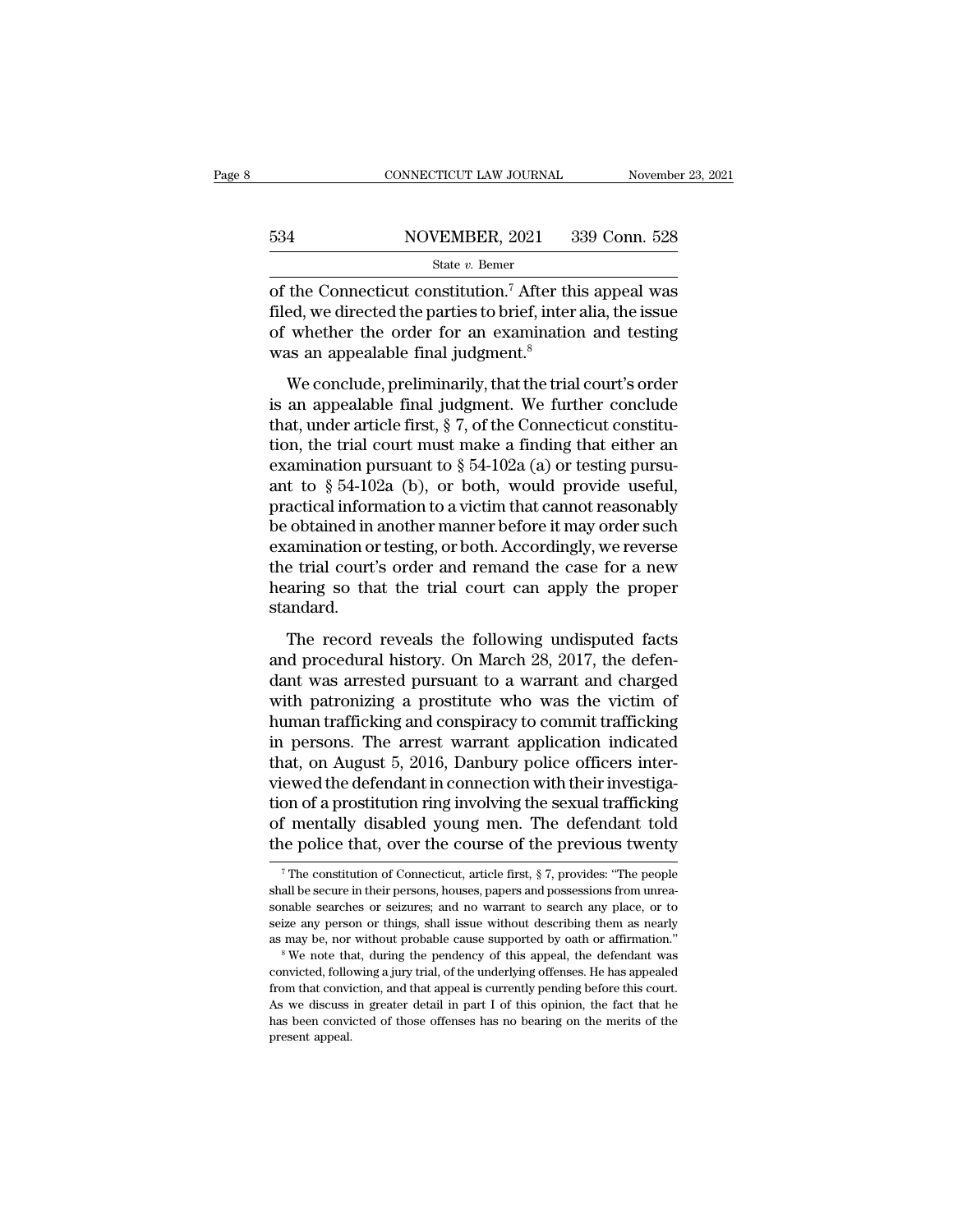to twenty-five years, an individual by the name of Robert<br>
State v. Bemer<br>
The name of Robert<br>
Example 2021<br>
State v. Bemer<br>
The name of Robert<br>
Example 2021<br>
State v. Bemer<br>
Example 2021<br>
State v. Bemer<br>
State is now the  $\begin{array}{r} \text{339 Conn. } 528 \quad \text{NOVEMBER, } 2021 \quad \text{535} \\ \text{State } v. \text{ Bemer} \end{array}$  to twenty-five years, an individual by the name of Robert King had been arranging for young males to engage in sexual activities with him in exchange for 339 Conn. 528 NOVEMBER, 2021 535<br>
state v. Bemer<br>
to twenty-five years, an individual by the name of Robert<br>
King had been arranging for young males to engage in<br>
sexual activities with him in exchange for money. The<br>
def 339 Conn. 528 NOVEMBER, 2021 535<br>
state v. Bemer<br>
to twenty-five years, an individual by the name of Robert<br>
King had been arranging for young males to engage in<br>
sexual activities with him in exchange for money. The<br>
def State  $v$ . Bemer<br>
to twenty-five years, an individual by the name of Robert<br>
King had been arranging for young males to engage in<br>
sexual activities with him in exchange for money. The<br>
defendant stated that, to the best state  $v$ . Benter<br>to twenty-five years, an individual by the name of Robert<br>King had been arranging for young males to engage in<br>sexual activities with him in exchange for money. The<br>defendant stated that, to the best of to twenty-five years, an individual by the name of Robert<br>King had been arranging for young males to engage in<br>sexual activities with him in exchange for money. The<br>defendant stated that, to the best of his recollection,<br>K King had been arranging for young males to engage in<br>sexual activities with him in exchange for money. The<br>defendant stated that, to the best of his recollection,<br>King had made arrangements for him to engage in sex-<br>ual a sexual activities with him in exchange for money. The<br>defendant stated that, to the best of his recollection,<br>King had made arrangements for him to engage in sex-<br>ual activities with eight to ten young men, most of whom<br>th defendant stated that, to the best of his recollection,<br>King had made arrangements for him to engage in sex-<br>ual activities with eight to ten young men, most of whom<br>the defendant had sex with multiple times. The arrest<br>wa King had made arrangements for him to engage in sex-<br>ual activities with eight to ten young men, most of whom<br>the defendant had sex with multiple times. The arrest<br>warrant application also indicated that one of the vic-<br>ti ual activities with eight to ten young men, most of whom<br>the defendant had sex with multiple times. The arrest<br>warrant application also indicated that one of the vic-<br>tims told the police that the defendant had performed<br>f the defendant had sex with multiple times. The arrow<br>arrant application also indicated that one of the<br>tims told the police that the defendant had perform<br>fellatio on him.<sup>9</sup> The defendant told the police that<br>last occasio ms told the police that the defendant had performed<br>llatio on him.<sup>9</sup> The defendant told the police that the<br>st occasion on which he had had sexual relations with<br>young man brought to him by King was approximately<br>ur mont fellatio on him.<sup>9</sup> The defendant told the police that the last occasion on which he had had sexual relations with a young man brought to him by King was approximately four months before the date of the interview.<br>On Octo

last occasion on which he had had sexual relations with<br>a young man brought to him by King was approximately<br>four months before the date of the interview.<br>On October 18, 2017, the state filed a motion seeking<br>an examinati a young man brought to him by King was approximately<br>four months before the date of the interview.<br>On October 18, 2017, the state filed a motion seeking<br>an examination of the defendant for sexually transmit-<br>ted diseases four months before the date of the interview.<br>
On October 18, 2017, the state filed a motion seeking<br>
an examination of the defendant for sexually transmit-<br>
ted diseases under subsection (a) of  $\S$  54-102a and HIV<br>
testi On October 18, 2017, the state filed a motion seeking<br>an examination of the defendant for sexually transmit-<br>ted diseases under subsection (a) of  $\S$  54-102a and HIV<br>testing of the defendant under subsection (b) of  $\S$  54 On October 18, 2017, the state filed a motion seeking<br>an examination of the defendant for sexually transmit-<br>ted diseases under subsection (a) of  $\S$  54-102a and HIV<br>testing of the defendant under subsection (b) of  $\S$  54 an examination of the defendant for sexually transmitted diseases under subsection (a) of  $\S$  54-102a and HIV testing of the defendant under subsection (b) of  $\S$  54-102a. The defendant opposed the motion on the ground th ted diseases under subsection (a) of  $\S$  54-102a and HIV<br>testing of the defendant under subsection (b) of  $\S$  54-<br>102a. The defendant opposed the motion on the ground<br>that granting it without a prior showing of probable<br>c testing of the defendant under subsection (b) of  $\S$  54-<br>102a. The defendant opposed the motion on the ground<br>that granting it without a prior showing of probable<br>cause to believe that such an examination and testing<br>woul 102a. The defendant opposed the motion on the ground<br>that granting it without a prior showing of probable<br>cause to believe that such an examination and testing<br>would promote the health interests of the victims would<br>serve that granting it without a prior showing of probable<br>cause to believe that such an examination and testing<br>would promote the health interests of the victims would<br>serve no legitimate medical purpose and would there-<br>fore v cause to believe that such an examination and testing<br>would promote the health interests of the victims would<br>serve no legitimate medical purpose and would there-<br>fore violate the defendant's rights under the fourth<br>amendm would promote the health interests of the victims would<br>serve no legitimate medical purpose and would there-<br>fore violate the defendant's rights under the fourth<br>amendment and article first, § 7. Thereafter, victims<br>repres serve no legitimate medical purpose and would there-<br>fore violate the defendant's rights under the fourth<br>amendment and article first, §7. Thereafter, victims<br>represented by Attorney Kevin C. Ferry, and victims repre-<br>sent fore violate the defendant's rights under the fourth<br>amendment and article first, §7. Thereafter, victims<br>represented by Attorney Kevin C. Ferry, and victims repre-<br>sented by Attorney Kevin C. Ferry, and victims repre-<br>sen amendment and article first, § 7. Thereafter, victims<br>represented by Attorney Joel T. Faxon, victims repre-<br>sented by Attorney Kevin C. Ferry, and victims repre-<br>sented by Attorney Gerald S. Sack filed three separate<br>motio represented by Attorney Joel T. Faxon, victims represented by Attorney Kevin C. Ferry, and victims represented by Attorney Gerald S. Sack filed three separate motions seeking the same relief. The trial court conducted a he sented by Attorney Kevin C. Ferry, and victims represented by Attorney Gerald S. Sack filed three separate motions seeking the same relief. The trial court conducted a hearing on the motions, at which the assistant state's ducted a hearing on the motions, at which the assistant state's attorney and defense counsel appeared, and Faxon also appeared on behalf of certain victims. In addition, Attorneys Jonathan A. Cantor and Monique  $\frac{1}{\sqrt{2$ state's attorney and defense counsel appeared, and<br>Faxon also appeared on behalf of certain victims. In<br>addition, Attorneys Jonathan A. Cantor and Monique<br><sup>9</sup>The alleged victims contend in their amicus brief that "they wer

Faxon also appeared on behalf of certain victims. In addition, Attorneys Jonathan A. Cantor and Monique<br><sup>9</sup>The alleged victims contend in their amicus brief that "they were subjected [by the defendant] to much more than or addition, Attorneys Jonathan A. Cantor and Monique<br>
The alleged victims contend in their amicus brief that "they were sub-<br>
jected [by the defendant] to much more than oral sex." No evidence as to<br>
the nature of the conta The alleged victims contend in their amicus bries<br>igected [by the defendant] to much more than oral state at the nature of the contact between the defendant and<br>was presented to the trial court in connection wire examinat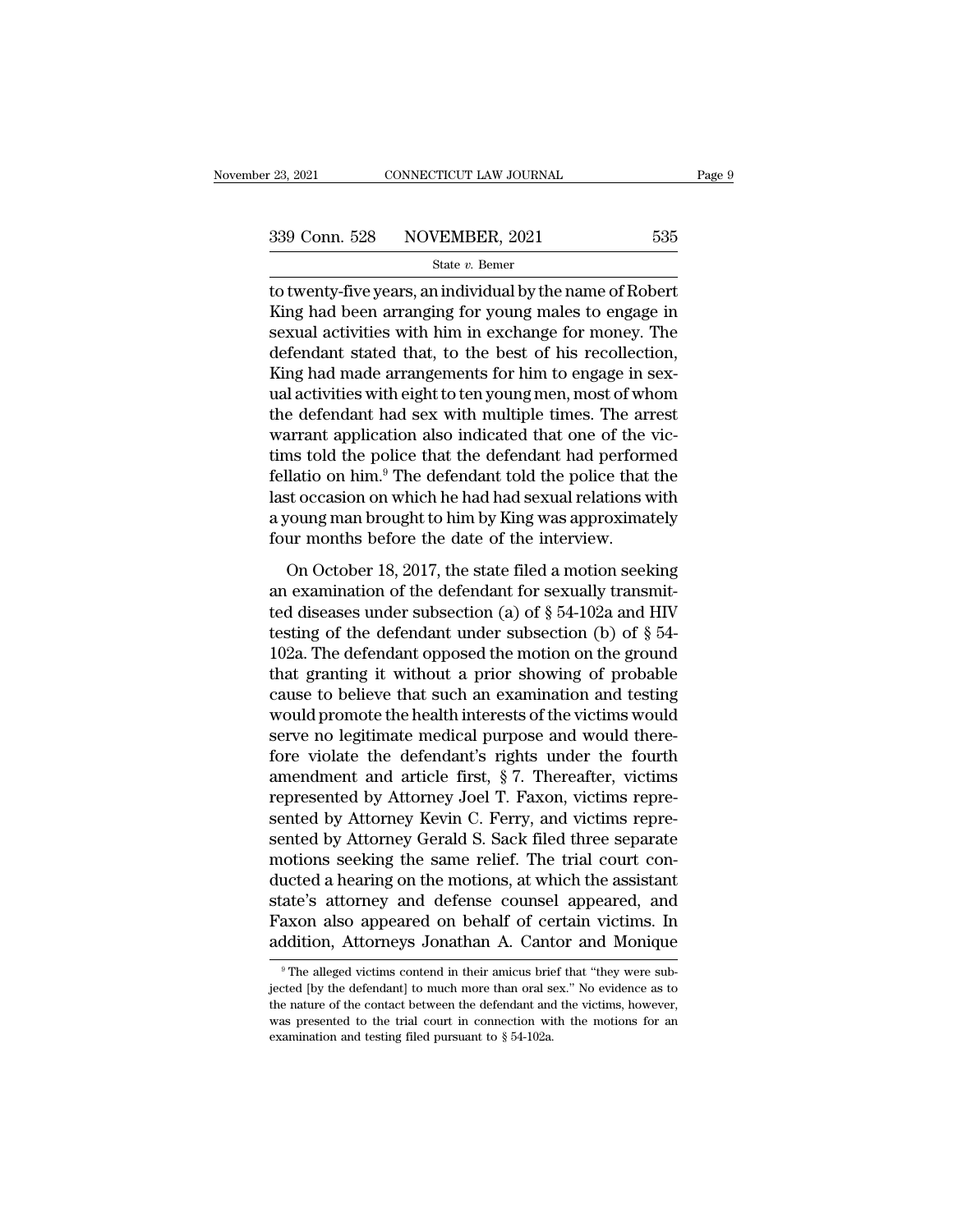### EXECUTE CONNECTICUT LAW JOURNAL Movember 23, 2021<br>536 NOVEMBER, 2021 339 Conn. 528<br>536 State v. Bemer State *v.* Bemer

Foley appeared on behalf of the other victims who had<br>
state v. Bemer<br>  $\frac{1}{2}$ <br>
Foley appeared on behalf of the other victims who had<br>
not filed motions under § 54-102a. Although the parties<br>
adduced no exidence at the 536 NOVEMBER, 2021 339 Conn. 528<br>
State v. Bemer<br>
Foley appeared on behalf of the other victims who had<br>
not filed motions under § 54-102a. Although the parties<br>
adduced no evidence at the hearing, Faxon referred to<br>
the 536 NOVEMBER, 2021 339 Conn. 528<br>
State v. Bemer<br>
Foley appeared on behalf of the other victims who had<br>
not filed motions under § 54-102a. Although the parties<br>
adduced no evidence at the hearing, Faxon referred to<br>
the 536 NOVEMBER, 2021 339 Conn. 528<br>
State v. Bemer<br>
Foley appeared on behalf of the other victims who had<br>
not filed motions under § 54-102a. Although the parties<br>
adduced no evidence at the hearing, Faxon referred to<br>
the State v. Bemer<br>
Foley appeared on behalf of the other victims who had<br>
not filed motions under § 54-102a. Although the parties<br>
adduced no evidence at the hearing, Faxon referred to<br>
the contents of the arrest warrant dur Foley appeared on behalf of the other victims who had<br>not filed motions under § 54-102a. Although the parties<br>adduced no evidence at the hearing, Faxon referred to<br>the contents of the arrest warrant during argument.<br>In ad Foley appeared on behalf of the other victims who had<br>not filed motions under  $\S 54-102a$ . Although the parties<br>adduced no evidence at the hearing, Faxon referred to<br>the contents of the arrest warrant during argument.<br>In not filed motions under § 54-102a. Although the parties<br>adduced no evidence at the hearing, Faxon referred to<br>the contents of the arrest warrant during argument.<br>In addition to a constitutional claim, defense counsel<br>argu adduced no evidence at the hearing, Faxon referred to<br>the contents of the arrest warrant during argument.<br>In addition to a constitutional claim, defense counsel<br>argued at the hearing that § 54-102a (b) and § 19a-582<br>(d) (8 the contents of the arrest warrant during argument.<br>In addition to a constitutional claim, defense counsel<br>argued at the hearing that  $\S 54-102a$  (b) and  $\S 19a-582$ <br>(d) (8) must be read together to require the state and<br> In addition to a constitutional claim,<br>argued at the hearing that  $\S$  54-102a<br>(d) (8) must be read together to requ<br>the victims to establish that the defend<br>and imminent danger to the public l<br>court could order HIV testin  $(8)$  must be read together to require the state and<br>e victims to establish that the defendant posed a clear<br>d imminent danger to the public health before the<br>urt could order HIV testing. Thereafter, the trial court<br>mmari the victims to establish that the defendant posed a clear<br>and imminent danger to the public health before the<br>court could order HIV testing. Thereafter, the trial court<br>summarily granted the motions.<br>This appeal followed.

and imminent danger to the public health before the<br>court could order HIV testing. Thereafter, the trial court<br>summarily granted the motions.<br>This appeal followed. The defendant renews his claims<br>that, under the statutory court could order HIV testing. Thereafter, the trial court<br>summarily granted the motions.<br>This appeal followed. The defendant renews his claims<br>that, under the statutory scheme, HIV testing authorized<br>by § 54-102a (b) is summarily granted the motions.<br>This appeal followed. The defendant renews his claims<br>that, under the statutory scheme, HIV testing authorized<br>by § 54-102a (b) is conditioned on the showing man-<br>dated by § 19a-582 (d) (8), This appeal followed. The defendant renews his claims<br>that, under the statutory scheme, HIV testing authorized<br>by § 54-102a (b) is conditioned on the showing man-<br>dated by § 19a-582 (d) (8), and, in any event, article<br>fir This appeal followed. The defendant renews his claims<br>that, under the statutory scheme, HIV testing authorized<br>by § 54-102a (b) is conditioned on the showing man-<br>dated by § 19a-582 (d) (8), and, in any event, article<br>fir that, under the statutory so<br>by  $\S$  54-102a (b) is condidated by  $\S$  19a-582 (d) ( $\S$ <br>first,  $\S$  7, of the state con<br>compelling need for exar<br>and testing under  $\S$  54-10<br>these claims in turn. st,  $\frac{1}{8}$  i, or the state constitution requires proof of a<br>mpelling need for examination under  $\frac{1}{8}$  54-102a (a)<br>d testing under  $\frac{1}{8}$  54-102a (b). We address each of<br>ese claims in turn.<br> $I$ <br>Before doing so, h

I

Examination under  $\S$  54-102a (a)<br>and testing under  $\S$  54-102a (b). We address each of<br>these claims in turn.<br>I<br>Before doing so, however, we address two threshold<br>issues that implicate this court's jurisdiction to enter-<br> I<br>these claims in turn.<br>I<br>Before doing so, however, we address two threshold<br>issues that implicate this court's jurisdiction to enter-<br>tain the present appeal: first, whether the trial court's<br>order constituted an appealab I<br>
Before doing so, however, we address two threshold<br>
issues that implicate this court's jurisdiction to enter-<br>
tain the present appeal: first, whether the trial court's<br>
order constituted an appealable final judgment an I<br>Before doing so, however, we address two threshold<br>issues that implicate this court's jurisdiction to enter-<br>tain the present appeal: first, whether the trial court's<br>order constituted an appealable final judgment and,<br>s Before doing so, however, we address two threshold<br>issues that implicate this court's jurisdiction to enter-<br>tain the present appeal. first, whether the trial court's<br>order constituted an appealable final judgment and,<br>se Before doing so, however, we address two threshold<br>issues that implicate this court's jurisdiction to enter-<br>tain the present appeal: first, whether the trial court's<br>order constituted an appealable final judgment and,<br>se issues that implicate this court's jurisdiction to enter-<br>tain the present appeal: first, whether the trial court's<br>order constituted an appealable final judgment and,<br>second, what effect, if any, does the defendant's conv tain the present appeal: first, whether the trial court's<br>order constituted an appealable final judgment and,<br>second, what effect, if any, does the defendant's convic-<br>tion have on this appeal.<sup>10</sup> Both the state and the cond, what effect, if any, does the defendant's conviction have on this appeal.<sup>10</sup> Both the state and the defention contend that the trial court's order was immediately pealable and that the defendant's conviction has no tion have on this appeal.<sup>10</sup> Both the state and the defendant contend that the trial court's order was immediately appealable and that the defendant's conviction has no bearing on this appeal. We agree with the parties.<br>" dant contend that the trial court's order was immediately<br>appealable and that the defendant's conviction has no<br>bearing on this appeal. We agree with the parties.<br>"[B]ecause our jurisdiction over appeals . . . is pre-<br>scr

"[B]ecause our jurisdiction over appeals . . . is pre-<br>ribed by statute, we must always determine the<br>reshold question of whether the appeal is taken from<br><sup>10</sup> We directed the parties to address each of these two issues i  $\begin{aligned} \n\text{``[B]}\n\text{scribec} \n\text{threshold} \n\end{aligned}$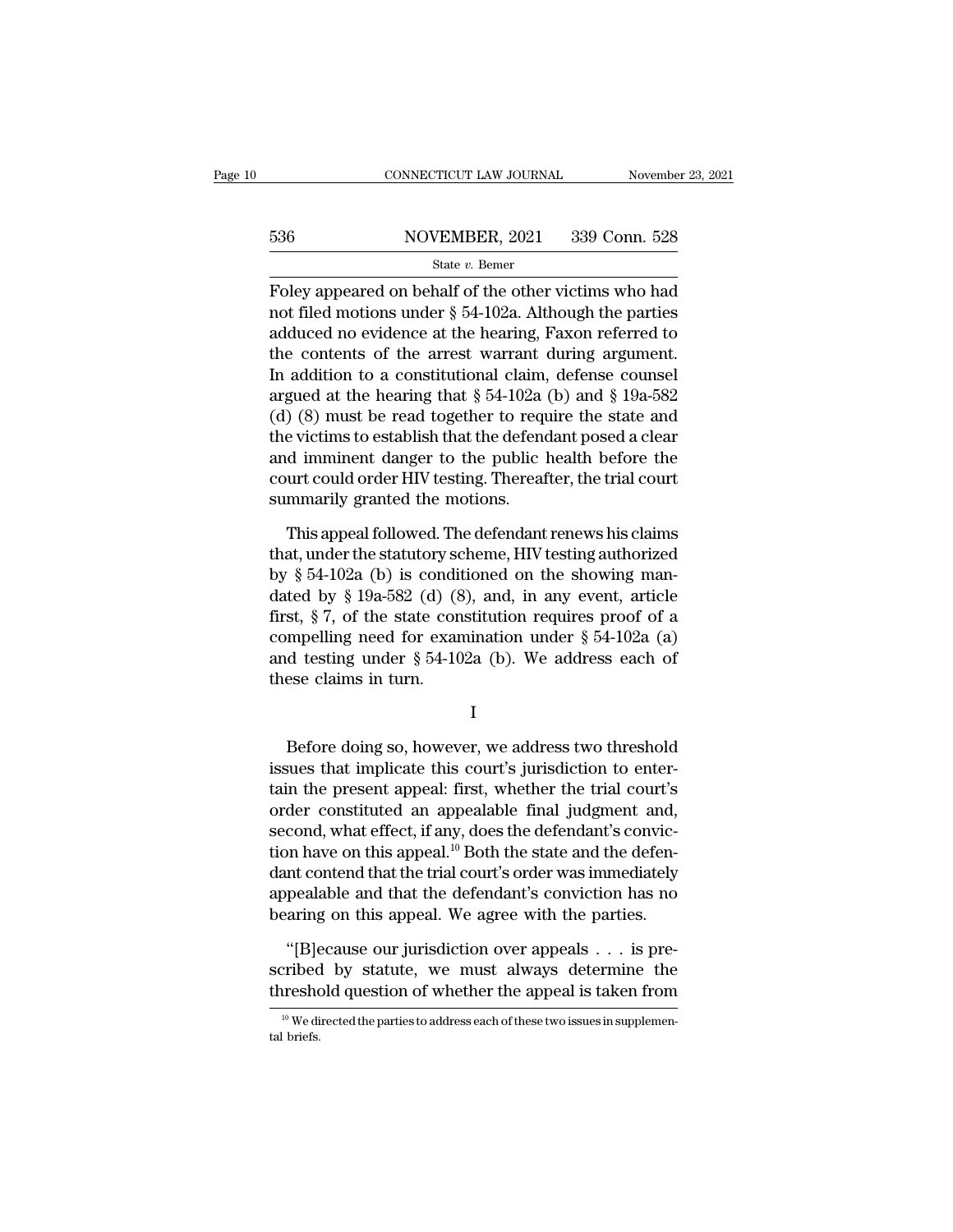<sup>23, 2021</sup> CONNECTICUT LAW JOURNAL Page 11<br>  $\frac{339 \text{ Conn. } 528}{\text{State } v. \text{ Bemer}}$ <br>
a final judgment before considering the merits of the<br>
claim . . . . It is well established that [t]he principal<br>
statutory proconvisite to inv 339 Conn. 528 NOVEMBER, 2021 537<br>
state v. Bemer<br>
a final judgment before considering the merits of the<br>
claim . . . . It is well established that [t]he principal<br>
statutory prerequisite to invoking our jurisdiction is<br>
t 339 Conn. 528 NOVEMBER, 2021 537<br>
State v. Bemer<br>
a final judgment before considering the merits of the<br>
claim . . . . It is well established that [t]he principal<br>
statutory prerequisite to invoking our jurisdiction is<br>
t 339 Conn. 528 NOVEMBER, 2021 537<br>
State v. Bemer<br>
a final judgment before considering the merits of the<br>
claim . . . . It is well established that [t]he principal<br>
statutory prerequisite to invoking our jurisdiction is<br>
t Solution 22 The Charles Hermann, 2021<br>
State v. Bemer<br>
a final judgment before considering the merits of the<br>
claim . . . . It is well established that [t]he principal<br>
statutory prerequisite to invoking our jurisdiction state *v*. Bemer<br>
a final judgment before considering the merits of the<br>
claim . . . . It is well established that [t]he principal<br>
statutory prerequisite to invoking our jurisdiction is<br>
that the ruling from which an appe a final judgment before considering the merits of the<br>claim . . . . It is well established that [t]he principal<br>statutory prerequisite to invoking our jurisdiction is<br>that the ruling from which an appeal is sought must<br>co claim . . . . It is well established that [t]he principal<br>statutory prerequisite to invoking our jurisdiction is<br>that the ruling from which an appeal is sought must<br>constitute a final judgment." (Internal quotation marks<br> statutory prerequisite to invoking our jurisdiction is<br>that the ruling from which an appeal is sought must<br>constitute a final judgment." (Internal quotation marks<br>omitted.) State v. Anderson, 318 Conn. 680, 698 n.6, 122<br>A. that the ruling from which an appeal is sought must<br>constitute a final judgment." (Internal quotation marks<br>omitted.) *State* v. *Anderson*, 318 Conn. 680, 698 n.6, 122<br>A.3d 254 (2015). "The appealable final judgment in a constitute a final judgment." (Internal quotation marks<br>omitted.) *State* v. *Anderson*, 318 Conn. 680, 698 n.6, 122<br>A.3d 254 (2015). "The appealable final judgment in a<br>criminal case is ordinarily the imposition of sente omitted.) *State* v. *Anderson*, 318 Conn. 680, 698 n.6, 122<br>A.3d 254 (2015). "The appealable final judgment in a<br>criminal case is ordinarily the imposition of sentence.<br>... In both criminal and civil cases, however, we ha A.3d 254 (2015). "The appealable final judgment in a<br>criminal case is ordinarily the imposition of sentence.<br>... In both criminal and civil cases, however, we have<br>determined certain interlocutory orders and rulings of<br>th criminal case is ordinarily the imposition of sentence.<br>  $\dots$  In both criminal and civil cases, however, we have<br>
determined certain interlocutory orders and rulings of<br>
the Superior Court to be final judgments for purpos ... In both criminal and civil cases, however, we have<br>determined certain interlocutory orders and rulings of<br>the Superior Court to be final judgments for purposes<br>of appeal. An otherwise interlocutory order is appeal-<br>abl determined certain interlocutory orders and rulings of<br>the Superior Court to be final judgments for purposes<br>of appeal. An otherwise interlocutory order is appeal-<br>able in two circumstances: (1) [when] the order or<br>action the Superior Court to be final judgments for purposes<br>of appeal. An otherwise interlocutory order is appeal-<br>able in two circumstances: (1) [when] the order or<br>action terminates a separate and distinct proceeding,<br>or (2) of appeal. An otherwise interlocutory order is appeal-<br>able in two circumstances: (1) [when] the order or<br>action terminates a separate and distinct proceeding,<br>or (2) [when] the order or action so concludes the rights<br>of t able in two cirve<br>action terminate<br>or (2) [when] the<br>of the parties tl<br>them." (Citation<br>omitted.) *State*<br>566 (1983).<br>"The separate (2) [when] the order or action so concludes the rights<br>
the parties that further proceedings cannot affect<br>
em." (Citations omitted; internal quotation marks<br>
nitted.) *State* v. *Curcio*, 191 Conn. 27, 31, 463 A.2d<br>
6 (19 or (2) [with the based of actions of concludes the rights<br>of the parties that further proceedings cannot affect<br>them." (Citations omitted; internal quotation marks<br>omitted.) *State* v. *Curcio*, 191 Conn. 27, 31, 463 A.2d

of the parties that further proceedings cannot arect<br>them." (Citations omitted; internal quotation marks<br>omitted.) *State* v. *Curcio*, 191 Conn. 27, 31, 463 A.2d<br>566 (1983).<br>"The separate and distinct requirement of *Cur* then. (Chanons omitted, internal quotation makes<br>omitted.) *State* v. *Curcio*, 191 Conn. 27, 31, 463 A.2d<br>566 (1983).<br>"The separate and distinct requirement of *Curcio*<br>demands that the proceeding [that] spawned the appe omitted.) state v. Carcio, 131 Comt. 27, 51, 405 A.2d<br>566 (1983).<br>"The separate and distinct requirement of *Curcio*<br>demands that the proceeding [that] spawned the appeal<br>be independent of the main action.... This means<br>t From Soo (1985).<br>
"The separate and distinct requirement of *Curcio*<br>
demands that the proceeding [that] spawned the appeal<br>
be independent of the main action.... This means<br>
that the separate and distinct proceeding, tho "The separate and distinct requirement of *Curcio*<br>demands that the proceeding [that] spawned the appeal<br>be independent of the main action. . . . This means<br>that the separate and distinct proceeding, though<br>related to the demands that the proceeding [that] spawned the appeal<br>be independent of the main action. . . . . This means<br>that the separate and distinct proceeding, though<br>related to the central cause, must be severable there-<br>from. Th be independent of the main action. . . . . This means<br>that the separate and distinct proceeding, though<br>related to the central cause, must be severable there-<br>from. The question to be asked is whether the main<br>action could that the separa<br>related to the corporate from. The quest<br>action could pro<br>ceeding." (Citati<br>omitted.) *State* v<br>139 (1984).<br>It is clear, as It is clear, as both parties recognize, that the order issue in the present of the ancillary pro-<br>eding." (Citations omitted; internal quotation marks<br>intted.) *State* v. *Parker*, 194 Conn. 650, 654, 485 A.2d<br>9 (1984).<br>It From the question to be asked is whether the main<br>action could proceed independent of the ancillary pro-<br>ceeding." (Citations omitted; internal quotation marks<br>omitted.) *State* v. *Parker*, 194 Conn. 650, 654, 485 A.2d<br>13

action could proceed independent of the ancinary proceeding." (Citations omitted; internal quotation marks omitted.) *State v. Parker*, 194 Conn. 650, 654, 485 A.2d 139 (1984).<br>It is clear, as both parties recognize, that ceeding. (Citations onlitted, internal quotation marks<br>omitted.) *State v. Parker*, 194 Conn. 650, 654, 485 A.2d<br>139 (1984).<br>It is clear, as both parties recognize, that the order<br>at issue in the present case terminated a from and independent of the adjudication of the advanced and a separate and distinct proceeding under *Curcio*'s first prong because that order involves a discrete matter entirely distinct from and independent of the adju It is clear, as both parties recognize, that the order<br>at issue in the present case terminated a separate and<br>distinct proceeding under *Curcio*'s first prong because<br>that order involves a discrete matter entirely distinc It is clear, as both parties recognize, that the order<br>at issue in the present case terminated a separate and<br>distinct proceeding under *Curcio*'s first prong because<br>that order involves a discrete matter entirely distinct at issue in the present case terminated a separate and<br>distinct proceeding under *Curcio*'s first prong because<br>that order involves a discrete matter entirely distinct<br>from and independent of the adjudication of the defen-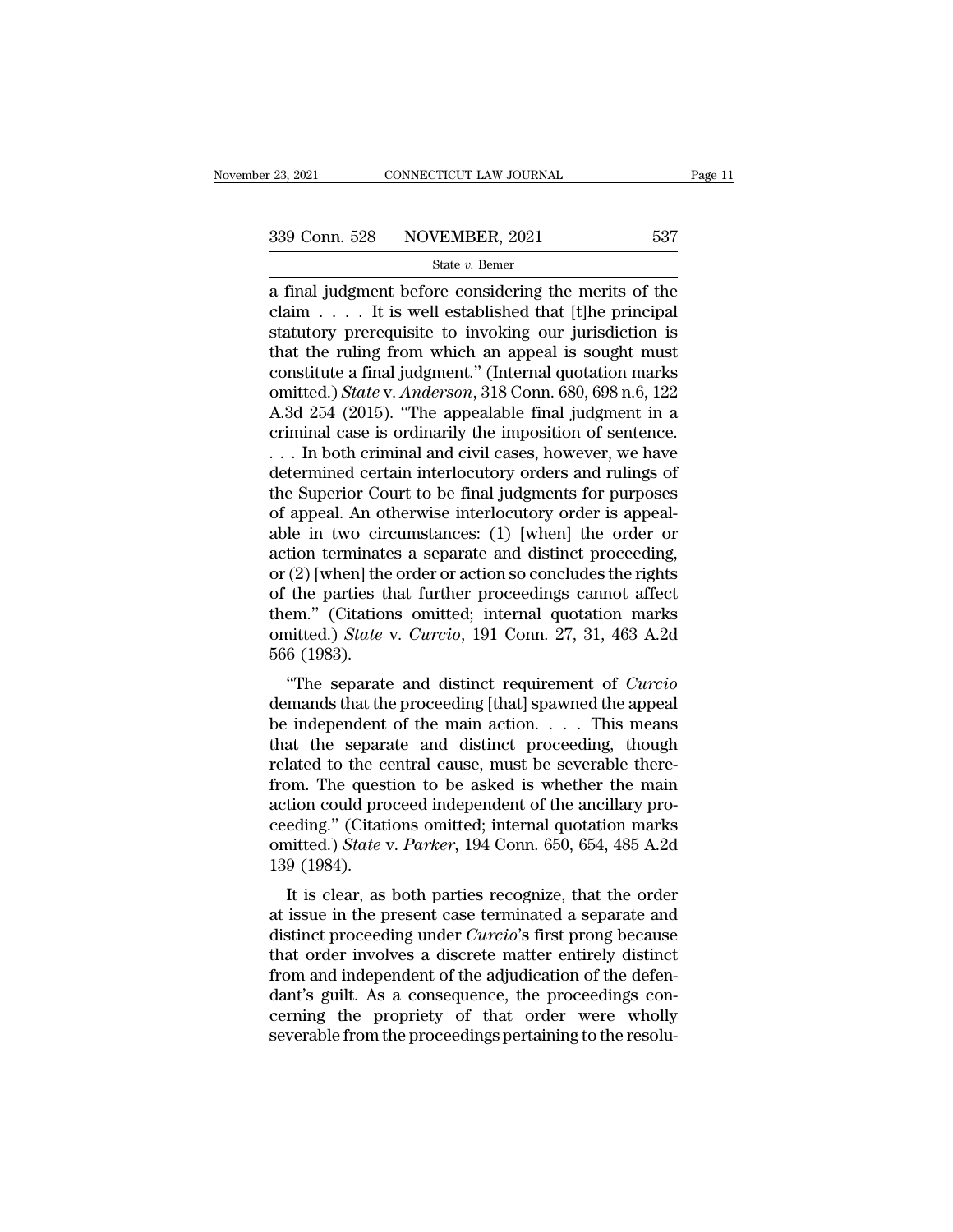# EXECUTE CONNECTICUT LAW JOURNAL Movember 23, 2021<br>538 NOVEMBER, 2021 339 Conn. 528<br>538 State v. Bemer

### State *v.* Bemer

the defendant's criminal case, which could and<br>State v. Bemer<br>dion of the defendant's criminal case, which could and<br>did advance separate and apart from this appeal. Cf.<br>State v. Grotton 180 Conn. 200, 204, 95, 429, A 24,  $\begin{array}{r} \text{538} & \text{NOVEMBER, 2021} & \text{339 Conn. } 528 \\ \text{State } v. \text{ Bemer} \\ \text{tion of the defendant's criminal case, which could and did advance separate and apart from this appeal. Cf. } \text{State v. Grotton, 180 Conn. } 290, 294–95, 429 A.2d 871 \\ \text{(1980) (questions involving fourth andment yields}) \end{array}$  $S38$  NOVEMBER, 2021 339 Conn. 528<br> *State v. Bemer*<br> **State v.** *Grotton*, 180 Conn. 290, 294–95, 429 A.2d 871<br>
(1980) (questions involving fourth amendment violations must await roviow until after criminal trial and  $1988$  MOVEMBER, 2021 339 Conn. 528<br>
State v. Bemer<br>
tion of the defendant's criminal case, which could and<br>
did advance separate and apart from this appeal. Cf.<br>
State v. Grotton, 180 Conn. 290, 294–95, 429 A.2d 871<br>
(19 State v. Bener<br>State v. Bener<br>Theorem and State v. Bener<br>did advance separate and apart from this appeal. Cf.<br>State v. Grotton, 180 Conn. 290, 294–95, 429 A.2d 871<br>(1980) (questions involving fourth amendment viola-<br>tions state v. Bemer<br>tion of the defendant's criminal case, which could and<br>did advance separate and apart from this appeal. Cf.<br>State v. Grotton, 180 Conn. 290, 294–95, 429 A.2d 871<br>(1980) (questions involving fourth amendment tion of the defendant's criminal case, which could and<br>did advance separate and apart from this appeal. Cf.<br>State v. Grotton, 180 Conn. 290, 294–95, 429 A.2d 871<br>(1980) (questions involving fourth amendment viola-<br>tions m did advance separate and apart from this appeal. Cf.<br>State v. Grotton, 180 Conn. 290, 294–95, 429 A.2d 871<br>(1980) (questions involving fourth amendment viola-<br>tions must await review until after criminal trial and<br>convicti State v. Grotton, 180 Conn. 290, 294–95, 429 A.2d 871 (1980) (questions involving fourth amendment violations must await review until after criminal trial and conviction when there is "a functional link between the consequ (1980) (questions involving fourth amendment violations must await review until after criminal trial and conviction when there is "a functional link between the consequences of an illegal search and seizure and a later co tions must await review until after criminal trial and<br>conviction when there is "a functional link between the<br>consequences of an illegal search and seizure and a later<br>conviction in order to make any putative constitutio conviction when there is "a functional link between the consequences of an illegal search and seizure and a later conviction in order to make any putative constitutional error harmful and hence to require reversal"); id., consequences of an illegal search and seizure and a later<br>conviction in order to make any putative constitutional<br>error harmful and hence to require reversal"); id., 295<br>("[o]rders granting or denying suppression [of illeg conviction in order to make any putative constitutional<br>error harmful and hence to require reversal"); id., 295<br>("[o]rders granting or denying suppression [of illegally<br>seized evidence] in the wake of  $\ldots$  [suppression] error harmful and hence to require reversal"); id., 295<br>("[o]rders granting or denying suppression [of illegally<br>seized evidence] in the wake of  $\ldots$  [suppression] pro-<br>ceedings are truly interlocutory, for the criminal ("[o]rders granting or denying suppression [of illegally<br>seized evidence] in the wake of  $\ldots$  [suppression] pro-<br>ceedings are truly interlocutory, for the criminal trial is<br>then fairly in train" (internal quotation marks seized evidence] in the wake of . . . [suppression] pro-<br>ceedings are truly interlocutory, for the criminal trial is<br>then fairly in train" (internal quotation marks omitted)).<br>Indeed, the defendant's criminal trial conclud ceedings are truly interlocutory, for the criminal trial is<br>then fairly in train" (internal quotation marks omitted)).<br>Indeed, the defendant's criminal trial concluded during<br>the pendency of this appeal; see footnote 8 of then fairly in train" (internal quotation marks omitted)).<br>Indeed, the defendant's criminal trial concluded during<br>the pendency of this appeal; see footnote 8 of this opin-<br>ion; whereas the controversy concerning the order Indeed, the defendant's crin<br>the pendency of this appeal;<br>ion; whereas the controve<br>issued pursuant to  $\S 54-102$ <br>conclude, therefore, that th<br>final judgment, and, conse<br>subject of this appeal.<br>With respect to the issue e pendency of this appeal; see footnote 8 of this opin-<br>n; whereas the controversy concerning the order<br>sued pursuant to  $\S 54-102a$  remains unresolved. We<br>nclude, therefore, that that order was an appealable<br>lal judgment Figure 1.1 The controversy concerning the order<br>issued pursuant to  $\S$  54-102a remains unresolved. We<br>conclude, therefore, that that order was an appealable<br>final judgment, and, consequently, it is properly the<br>subject of

diction, that that order was an appealable<br>final judgment, and, consequently, it is properly the<br>subject of this appeal.<br>With respect to the issue of whether the defendant's<br>conviction has any effect on this court's appel conclude, therefore, that that order was an appealable<br>final judgment, and, consequently, it is properly the<br>subject of this appeal.<br>With respect to the issue of whether the defendant's<br>conviction has any effect on this c final judgment, and, consequently, it is properly the<br>subject of this appeal.<br>With respect to the issue of whether the defendant's<br>conviction has any effect on this court's appellate juris-<br>diction, that issue arises from subject of this appeal.<br>
With respect to the issue of whether the defendant's<br>
conviction has any effect on this court's appellate juris-<br>
diction, that issue arises from the fact that  $\S 54-102a$ <br>
authorizes a trial cour iction, that issue arises from the fact that § 54-102a<br>uthorizes a trial court to issue an order thereunder<br>hile a case is "pending" in that court, whereas General<br>tatutes § 54-102b<sup>11</sup> delineates the circumstances pursuauthorizes a trial court to issue an order thereunder<br>while a case is "pending" in that court, whereas General<br>Statutes § 54-102b<sup>11</sup> delineates the circumstances pursu-<br><sup>11</sup> General Statutes § 54-102b provides in relevan

while a case is "pending" in that court, whereas General<br>Statutes § 54-102b<sup>11</sup> delineates the circumstances pursu-<br><sup>11</sup> General Statutes § 54-102b provides in relevant part: "(a) Notwithstand-<br>ing any provision of the ge **Statutes** § 54-102b<sup>11</sup> delineates the circumstances pursu-<br>
<sup>11</sup> General Statutes § 54-102b provides in relevant part: "(a) Notwithstanding any provision of the general statutes, except as provided in subsection (b) of Statutes  $\S$  54-102D<sup>--</sup> definementes the CITCurtistances pursu-<br><sup>11</sup> General Statutes  $\S$  54-102b provides in relevant part: "(a) Notwithstand-<br>ing any provision of the general statutes, except as provided in subsection<br> <sup>11</sup> General Statutes § 54-102b provides in relevant part: "(a) Notwithstanding any provision of the general statutes, except as provided in subsection (b) of this section, a court entering a judgment of conviction or con ing any provision of the general statutes, except as provided in subsection (b) of this section, a court entering a judgment of conviction or conviction of a child as delinquent for a violation of section 53a-70b of the g (b) of this section, a court entering a judgment of conviction or conviction of a child as delinquent for a violation of section 53a-70b of the general statutes, revision of 1958, revised to January 1, 2019, or section 53 For a child as delinquent for a violation of section 53a-70b of the general statutes, revision of 1958, revised to January 1, 2019, or section 53a-70, 53a-70a, or 53a-71 or a violation of section 53-21, 53a-72a, 53a-72b o and the results be disclosed to danuary 1, 2019, or section 53a-70, 53a-70a, or 53a-71 or a violation of section 53-21, 53a-72a, 53a-72b or 53a-73a involving a sexual act, shall, at the request of the victim of such crime be performed by or at the direction of the Department of Correction of the Correction of section 53-21, 53a-72a, 53a-72b or 53a-73a involving a sexual act, shall, at the request of the victim of such crime, order that the involving a sexual act, shall, at the request of the victim of such crime, order that the offender be tested for the presence of the etiologic agent for acquired immune deficiency syndrome or human immunodeficiency virus order that the offender be tested for the presence of the etiologic agent for acquired immune deficiency syndrome or human immunodeficiency virus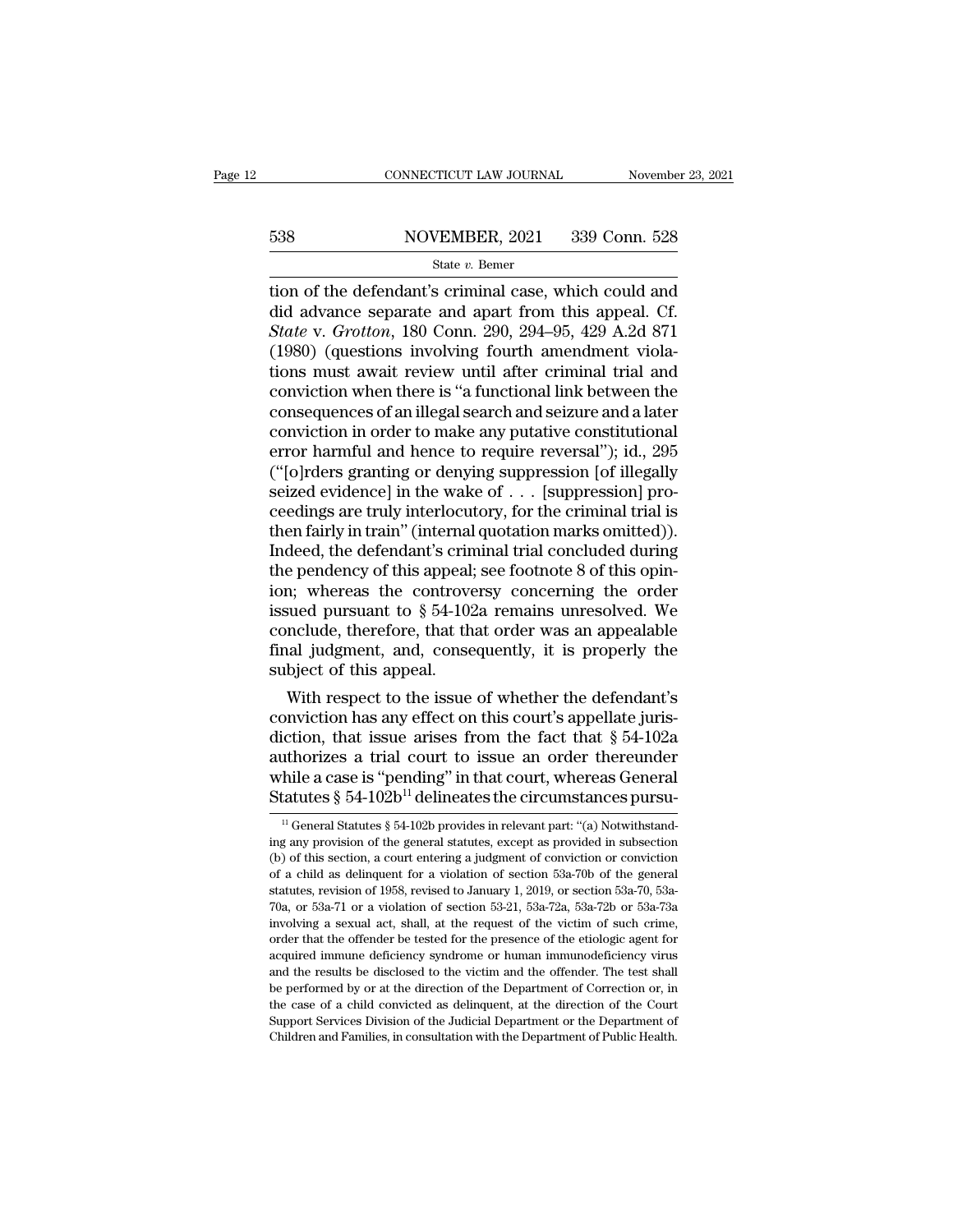<sup>23, 2021</sup> CONNECTICUT LAW JOURNAL Page 13<br>  $\frac{339 \text{ Conn. } 528}{\text{State } v. \text{ Bemer}}$ <br>  $\frac{539}{\text{State } v. \text{ Bemer}}$ <br>
ant to which HIV testing of a defendant shall be ordered<br>
upon motion following a conviction of certain enumerated offe 339 Conn. 528 NOVEMBER, 2021 539<br>
State v. Bemer<br>
ant to which HIV testing of a defendant shall be ordered<br>
upon motion following a conviction of certain enumer-<br>
ated offenses. There is nothing in § 54-102a or § 54-<br>
102 339 Conn. 528 NOVEMBER, 2021 539<br>
State v. Bemer<br>
ant to which HIV testing of a defendant shall be ordered<br>
upon motion following a conviction of certain enumer-<br>
ated offenses. There is nothing in § 54-102a or § 54-<br>
102 339 Conn. 528 NOVEMBER, 2021 539<br>
State v. Bemer<br>
ant to which HIV testing of a defendant shall be ordered<br>
upon motion following a conviction of certain enumer-<br>
ated offenses. There is nothing in § 54-102a or § 54-<br>
102 SECUTE SECUTE SECUTE SECUTE SECUTE SECUTE SET State v. Bener<br>ant to which HIV testing of a defendant shall be ordered<br>upon motion following a conviction of certain enumer-<br>ated offenses. There is nothing in § 54-102a or § state v. Bemer<br>ant to which HIV testing of a defendant shall be ordered<br>upon motion following a conviction of certain enumer-<br>ated offenses. There is nothing in § 54-102a or § 54-<br>102b, or elsewhere in the statutory schem ant to which HIV testing of a defendant shall be ordered<br>upon motion following a conviction of certain enumer-<br>ated offenses. There is nothing in § 54-102a or § 54-<br>102b, or elsewhere in the statutory scheme, to suggest<br>t upon motion following a conviction of certain enumer-<br>ated offenses. There is nothing in § 54-102a or § 54-<br>102b, or elsewhere in the statutory scheme, to suggest<br>that § 54-102b was intended to place a temporal limita-<br>ti ated offenses. There is nothing in § 54-102a or § 54-102b, or elsewhere in the statutory scheme, to suggest that § 54-102b was intended to place a temporal limitation on the execution of an order properly issued prior to 102b, or elsewhere in the statutory scheme, to suggest<br>that  $\S$  54-102b was intended to place a temporal limita-<br>tion on the execution of an order properly issued prior<br>to conviction in accordance with  $\S$  54-102a. Moreov that  $\S$  54-102b was intended to place a temporal limitation on the execution of an order properly issued prior to conviction in accordance with  $\S$  54-102a. Moreover,  $\S$  54-102b applies to HIV testing only, and makes no tion on the execution of an order properly issued prior<br>to conviction in accordance with  $\S$  54-102a. Moreover,<br> $\S$  54-102b applies to HIV testing only, and makes no<br>provision for HIV testing of persons convicted of the<br>o to conviction in accordance with  $\S$  54-102a. Moreover,  $\S$  54-102b applies to HIV testing only, and makes no provision for HIV testing of persons convicted of the offenses of which the defendant was convicted. Consequent § 54-102b applies to HIV<br>provision for HIV testing<br>offenses of which the defe<br>quently, we agree with the<br>defendant was convicted<br>present appeal has no bea<br>wise, on this appeal. ently, we agree with the parties that the fact that the<br>fendant was convicted during the pendency of the<br>esent appeal has no bearing, jurisdictional or other-<br>se, on this appeal.<br> $II$ <br>We now turn to the defendant's claim t

II

defendant was convicted during the pendency of the<br>present appeal has no bearing, jurisdictional or other-<br>wise, on this appeal.<br> $II$ <br>We now turn to the defendant's claim that the trial<br>court abused its discretion in order present appeal has no bearing, jurisdictional or other-<br>wise, on this appeal.<br>  $II$ <br>
We now turn to the defendant's claim that the trial<br>
court abused its discretion in ordering HIV testing pur-<br>
suant to § 54-102a (b) bec Wise, on this appeal.<br>
II<br>
We now turn to the defendant's claim that the trial<br>
court abused its discretion in ordering HIV testing pur-<br>
suant to § 54-102a (b) because the court did not adhere<br>
to the requirement of § 19 We now turn to the defendant's claim that the trial<br>ourt abused its discretion in ordering HIV testing pur-<br>aant to § 54-102a (b) because the court did not adhere<br>of the requirement of § 19a-582 (d) (8)<sup>12</sup> that there fir court abused its discretion in ordering HIV testing pursuant to § 54-102a (b) because the court did not adhere<br>to the requirement of § 19a-582 (d)  $(8)^{12}$  that there first<br>"(b) The provisions of sections 19a-581 to 19a-

suant to § 54-102a (b) because the court did not adhere<br>to the requirement of § 19a-582 (d) (8)<sup>12</sup> that there first<br>"(b) The provisions of sections 19a-581 to 19a-585, inclusive, and section<br>19a-590, except the requireme to the requirement of § 19a-582 (d) (8)<sup>12</sup> that there first (b) The provisions of sections 19a-581 to 19a-585, inclusive, and section 19a-590, except the requirement that the subject of an HIV-related test provide inform

<sup>&</sup>quot;(b) The provisions of sections 19a-581 to 19a-585, inclusive, and section 19a-590, except the requirement that the subject of an HIV-related test provide informed consent prior to the performance of such test, shall appl 19a-590, except the requirement that the subject of an HIV-related test provide informed consent prior to the performance of such test, shall apply to a test ordered under this section  $\ldots$ ."<br><sup>12</sup> General Statutes § 19aprovide informed consent prior to the performance of such test, shall apply<br>to a test ordered under this section. . . ."<br> $^{12}$  General Statutes § 19a-582 provides in relevant part: "(a) Except as<br>required pursuant to sec informed consent form relating to medical procedures or tests to determine required pursuant to section 19a-586, a person who has provided general consent as described in this section for the performance of medical procedures and tests is not required to also sign or be presented with a specific ficiency virus. General consent shall include instruction to the patient consent as described in this section for the performance of medical procedures and tests is not required to also sign or be presented with a specific request as described in this section for the performance of medical procedures and tests is not required to also sign or be presented with a specific informed consent form relating to medical procedures or tests to determi dures and tests is not required to also sign or be presented with a specific informed consent form relating to medical procedures or tests to determine human immunodeficiency virus infection or antibodies to human immunode and that the patient computer of the patient can choose of the patient consent form relating to medical procedures or tests to determine human immunodeficiency virus. General consent shall include instruction to the patien human immunodeficiency virus infection or antibodies to human immunodeficiency virus. General consent shall include instruction to the patient that:<br>(1) As part of the medical procedures or tests, the patient may be tested ficiency virus. General consent shall include instruction to the patient that:<br>(1) As part of the medical procedures or tests, the patient may be tested<br>for human immunodeficiency virus, and (2) such testing is voluntary a (1) As part of the medical procedures or tests, the patient may be tested<br>for human immunodeficiency virus, and (2) such testing is voluntary and<br>that the patient can choose not to be tested for human immunodeficiency<br>vir For human immunodeficiency virus, and (2) such testing is voluntary and that the patient can choose not to be tested for human immunodeficiency virus or antibodies to human immunodeficiency virus. General consent that inc for human immunodeficiency virus, and  $(2)$  such testing is voluntary and that the patient can choose not to be tested for human immunodeficiency virus or antibodies to human immunodeficiency virus. General consent that i a parent or guardian shall he obtained without undue inducement that includes HIV-related testing shall be obtained without undue inducement or any element of compulsion, fraud, deceit, duress or other form of constraint o includes HIV-related testing shall be obtained without undue inducement<br>or any element of compulsion, fraud, deceit, duress or other form of con-<br>straint or coercion. If a patient declines an HIV-related test, such decisio or any element of compulsion, fraud, deceit, duress or other form of con-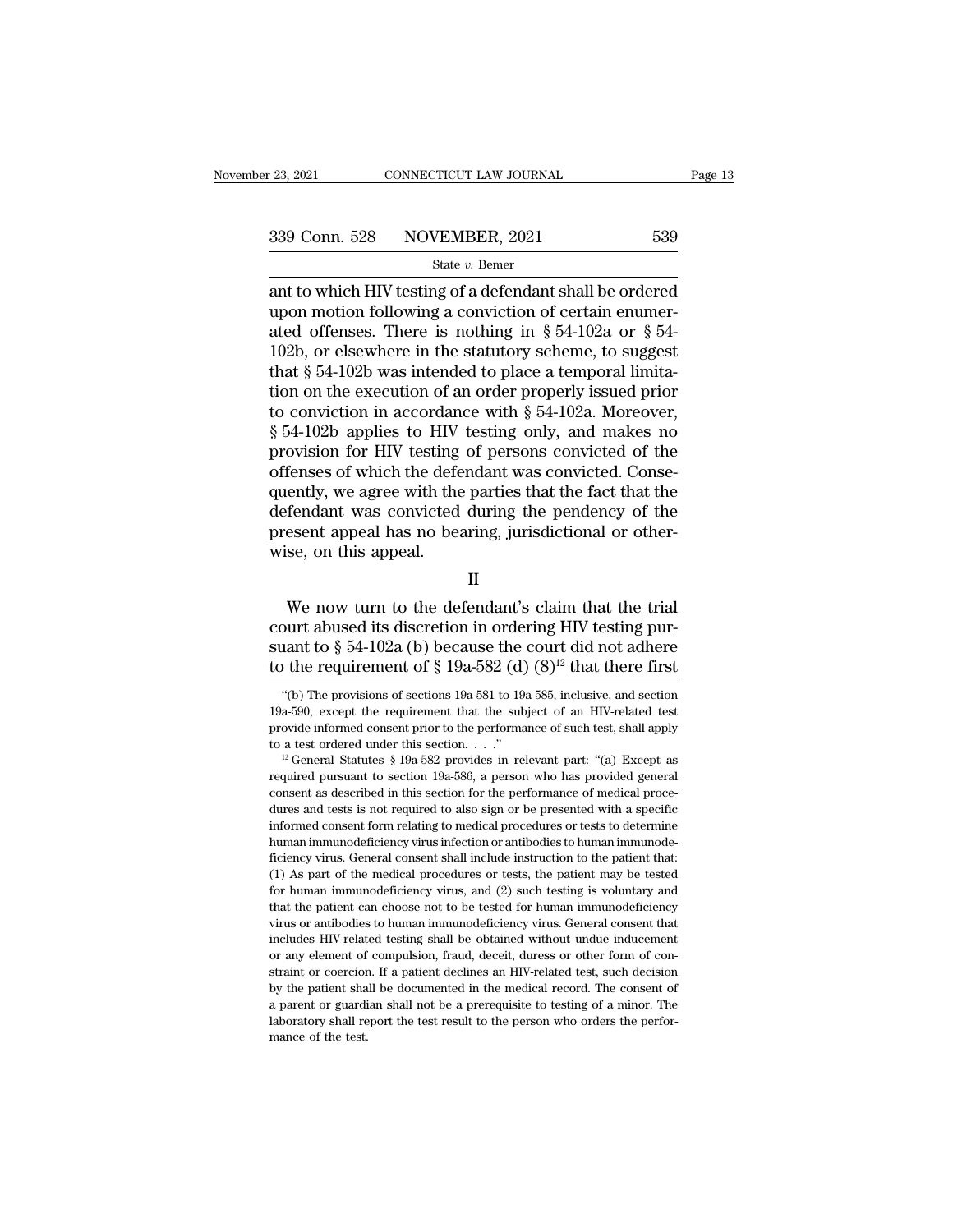# EXECUTE CONNECTICUT LAW JOURNAL Movember 23, 2021<br>540 NOVEMBER, 2021 339 Conn. 528<br>540 State v. Bemer

### State *v.* Bemer

CONNECTICUT LAW JOURNAL November 23, 2021<br>
S40 NOVEMBER, 2021 339 Conn. 528<br>
State v. Bemer<br>
must be a finding of "a clear and imminent danger to<br>
the public health or the health of a person and that the<br>
person has demon 540 NOVEMBER, 2021 339 Conn. 528<br>
State v. Bemer<br>
must be a finding of "a clear and imminent danger to<br>
the public health or the health of a person and that the<br>
person has demonstrated a compelling need for the<br>
HIV rola 540 NOVEMBER, 2021 339 Conn. 528<br>
State v. Bemer<br>
must be a finding of "a clear and imminent danger to<br>
the public health or the health of a person and that the<br>
person has demonstrated a compelling need for the<br>
HIV-rela  $\frac{\text{S40}}{\text{State } v. \text{ Bemer}}$ <br>  $\frac{\text{State } v. \text{ Bemer}}{\text{must be a finding of "a clear and imminent danger to}}$ <br>
the public health or the health of a person and that the<br>
person has demonstrated a compelling need for the<br>
HIV-related test result that cannot be accommodat State v. Bener<br>
State v. Bener<br>
must be a finding of "a clear and imminent danger to<br>
the public health or the health of a person and that the<br>
person has demonstrated a compelling need for the<br>
HIV-related test result th state  $v$ . Bemer<br>
must be a finding of "a clear and imminent danger to<br>
the public health or the health of a person and that the<br>
person has demonstrated a compelling need for the<br>
HIV-related test result that cannot be a must be a finding of "a clear and imminent danger to<br>the public health or the health of a person and that the<br>person has demonstrated a compelling need for the<br>HIV-related test result that cannot be accommodated<br>by other the public health or the health of a person and that the<br>person has demonstrated a compelling need for the<br>HIV-related test result that cannot be accommodated<br>by other means." As the defendant notes, the state does<br>not cl person has demonstrated a compelling need for the<br>HIV-related test result that cannot be accommodated<br>by other means." As the defendant notes, the state does<br>not claim that the trial court made any such a finding<br>or that t HIV-related test result that cannot be accommodated<br>by other means." As the defendant notes, the state does<br>not claim that the trial court made any such a finding<br>or that the evidence presented at the hearing would<br>have s by other means." As the defendant notes, the state does<br>not claim that the trial court made any such a finding<br>or that the evidence presented at the hearing would<br>have supported that finding. The state contends that<br> $\S 54$ not claim that the trial court made any such a finding<br>or that the evidence presented at the hearing would<br>have supported that finding. The state contends that<br> $\S 54a-102a$  (b) does not incorporate  $\S 19a-582$  (d) (8)<br>but or that the evidence presented at the hearing would<br>have supported that finding. The state contends that<br> $\S 54a-102a$  (b) does not incorporate  $\S 19a-582$  (d) (8)<br>but, instead, broadly authorizes the trial court to order<br> have supported tha<br> $\S$  54a-102a (b) does<br>but, instead, broadl;<br>testing when, as in t<br>been charged with<br>in  $\S$  54a-102a (b) th<br>with the state.<br>Whether  $\S$  54-102a  $\frac{1}{2}$  and  $\frac{1}{2}$  incorporate s  $\frac{1}{2}$  is  $\frac{1}{2}$  is  $\frac{1}{2}$  is  $\frac{1}{2}$  is  $\frac{1}{2}$  incorporate s the trial court to order sting when, as in the present case, the defendant has en charged with committing a but, instead, broadly additionless the trial court to order<br>testing when, as in the present case, the defendant has<br>been charged with committing an offense enumerated<br>in § 54a-102a (b) that involved a sexual act. We agree

stature when, as in the present case, the determinant has<br>been charged with committing an offense enumerated<br>in § 54a-102a (b) that involved a sexual act. We agree<br>with the state.<br>Whether § 54-102a (b) incorporates § 19athe meaning of the statutory interpretation. We agree with the state.<br>Whether  $\S 54-102a$  (b) incorporates  $\S 19a-582$  (d) (8) is an issue of statutory interpretation. "The process of statutory interpretation involves the for the state. Whether  $\S$  54-102a (b) incorporates  $\S$  19a-582 (d) (8) is an issue of statutory interpretation. "The process of statutory interpretation involves the determination of the meaning of the statutory language is an issue of statutory interpretation. "The process of statutory interpretation involves the determination of the meaning of the statutory language as applied to the facts of the case, including the question of whether According interpretation involves the determination of<br>
interpretations of the statutory language as applied to the<br>
contracts of the case, including the question of whether the<br>  $***$ <br>
"(d) The provisions of this section sh the meaning of the statutory language<br>facts of the case, including the ques<br> $\begin{array}{r} * \ * \ * \ \end{array}$ <br>"(d) The provisions of this section shall not ap<br>an HIV-related test:<br>"(8) Under a court order that is issued in comp

<sup>&</sup>lt;sup>\*\*\*</sup><br>
"(d) The provisions of this section shall not apply to the performance of<br>
HIV-related test:<br>
<sup>\*\*\*</sup><br>
"(8) Under a court order that is issued in compliance with the following<br>
ovisions: (A) No court of this state sha <sup>\*</sup>\*\*<br>
"(d) The provisions of this section shall not apply to the performance of<br>
an HIV-related test:<br>  $* * *$ <br>
"(8) Under a court order that is issued in compliance with the following<br>
provisions: (A) No court of this sta finds a clear and imminent danger to the public health or the health of a person and that the person has demonstrated a compliance with the following provisions: (A) No court of this state shall issue such order unless th an HIV-related test:<br>
\*\*\*<br>
"(8) Under a court order that is issued in compliance with the following<br>
provisions: (A) No court of this state shall issue such order unless the court<br>
finds a clear and imminent danger to the  $**$ <br>
"(8) Under a court order that is issued in compliance with the following<br>
provisions: (A) No court of this state shall issue such order unless the court<br>
finds a clear and imminent danger to the public health or the "(8) Under a court order that is issued in compliance with the following provisions: (A) No court of this state shall issue such order unless the court finds a clear and imminent danger to the public health or the health provisions: (A) No court of this state shall issue such order unless the court<br>finds a clear and imminent danger to the public health or the health of a<br>person and that the person has demonstrated a compelling need for th Finds a clear and imminent danger to the public health or the health of a<br>finds a clear and imminent danger to the public health or the health of a<br>person and that the person has demonstrated a compelling need for the<br>HIVrepreson and that the person has demonstrated a compelling need for the HIV-related test result that cannot be accommodated by other means. In assessing compelling need, the court shall weigh the need for a test result aga FIIV-related test result that cannot be accommodated by other means. In assessing compelling need, the court shall weigh the need for a test result against the privacy interests of the test subject and the public interest assessing compelling need, the court shall weigh the need for a test result against the privacy interests of the test subject and the public interest that may be disserved by involuntary testing, (B) pleadings pertaining t against the privacy interests of the test subject and the public interest that may be disserved by involuntary testing, (B) pleadings pertaining to the request for an involuntary test shall substitute a pseudonym for the t the individual on whom a test result is being sought with notice and a reasonable opportunity to the produce and a test of the subject's true name shall be communicated confidentially, in documents not filed with the court request for an involuntary test shall substitute a pseudonym for the true<br>name of the subject to be tested. The disclosure to the parties of the subject's<br>true name shall be communicated confidentially, in documents not f ready a party, (D) court proceedings as to involuntary testing in comme of the subject's true name shall be communicated confidentially, in documents not filed with the court, (C) before granting any such order, the court true name shall be communicated confidentially, in documents not filed<br>with the court, (C) before granting any such order, the court shall provide<br>the individual on whom a test result is being sought with notice and a<br>reas with the court, (C) before granting any such order, the court shall provide the individual on whom a test result is being sought with notice and a reasonable opportunity to participate in the proceeding if he or she is no the individual on whom a test result is being sought with notice and a reasonable opportunity to participate in the proceeding if he or she is not already a party, (D) court proceedings as to involuntary testing shall be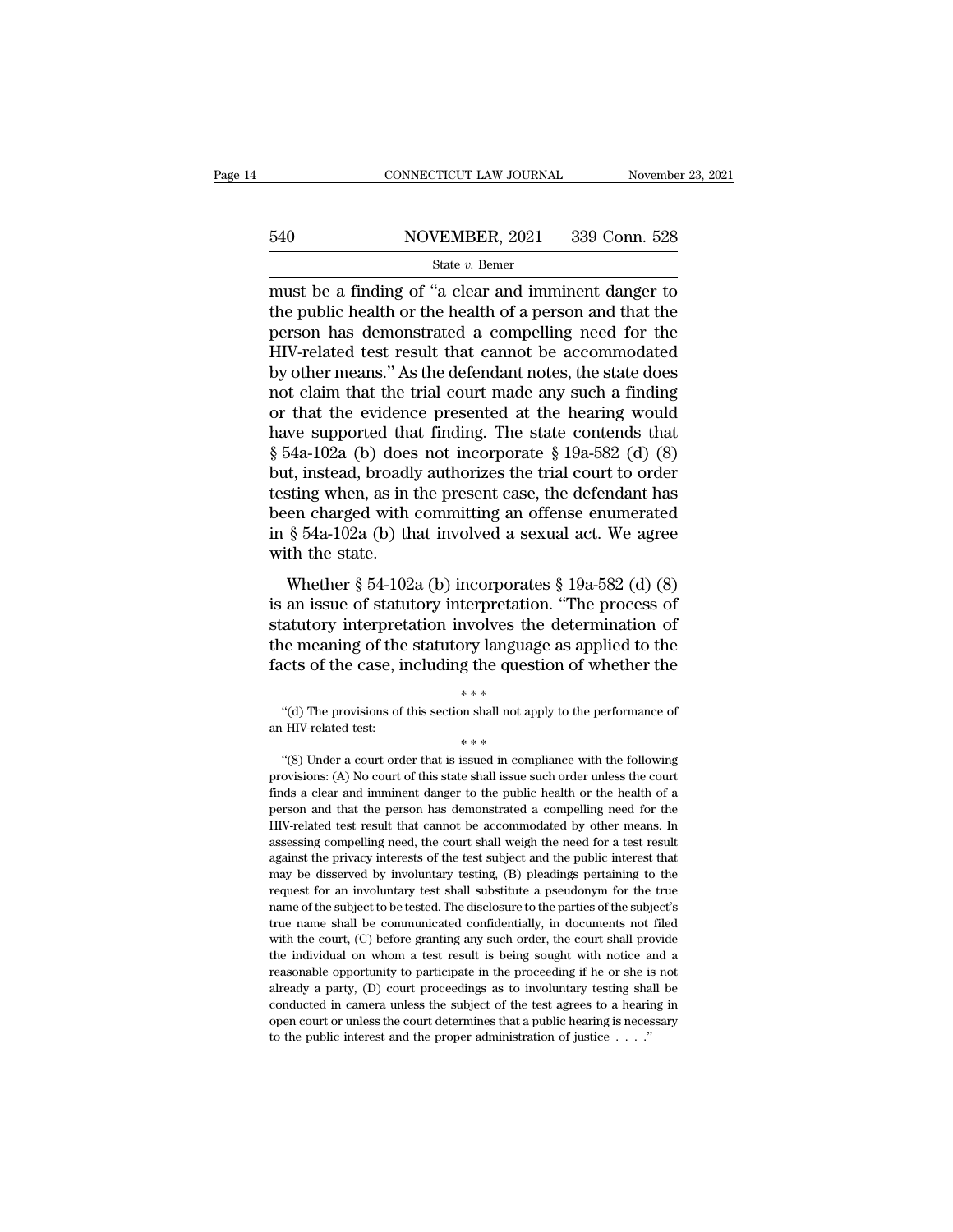$\begin{array}{cccc}\n \text{23, 2021} & \text{CONNETICUT LAW JOURNAL} \\
 \hline\n 339 \text{ Conn. } 528 & \text{NOVEMBER, } 2021 & 541 \\
 \text{State } v. \text{ Bemer} \\
 \text{language does so apply. . . . When constructing a stat-ute, [O]ur fundamental objective is to ascertain and give offset to the apparent intent of the logistic law. \end{array}$ 339 Conn. 528 NOVEMBER, 2021 541<br>
state v. Bemer<br>
language does so apply. . . . When construing a stat-<br>
ute, [o]ur fundamental objective is to ascertain and give<br>
effect to the apparent intent of the legislature. . . . . 339 Conn. 528 NOVEMBER, 2021 541<br>
State v. Bemer<br>
language does so apply.... When construing a stat-<br>
ute, [o]ur fundamental objective is to ascertain and give<br>
effect to the apparent intent of the legislature.... In<br>
oth 339 Conn. 528 NOVEMBER, 2021 541<br>
State v. Bemer<br>
language does so apply. . . . When construing a stat-<br>
ute, [o]ur fundamental objective is to ascertain and give<br>
effect to the apparent intent of the legislature. . . . . State v. Bemer<br>
State v. Bemer<br>
language does so apply. . . . When construing a stat-<br>
ute, [o]ur fundamental objective is to ascertain and give<br>
effect to the apparent intent of the legislature. . . . In<br>
other words, we state *v*. Bemer<br>language does so apply. . . . When construing a stat-<br>ute, [o]ur fundamental objective is to ascertain and give<br>effect to the apparent intent of the legislature. . . . In<br>other words, we seek to determine language does so apply. . . . . When construing a stat-<br>ute, [o]ur fundamental objective is to ascertain and give<br>effect to the apparent intent of the legislature. . . . . In<br>other words, we seek to determine, in a reason ute, [o]ur fundamental objective is to ascertain and give<br>effect to the apparent intent of the legislature. . . . In<br>other words, we seek to determine, in a reasoned man-<br>ner, the meaning of the statutory language as appl effect to the apparent intent of the legislature. . . . In<br>other words, we seek to determine, in a reasoned man-<br>ner, the meaning of the statutory language as applied<br>to the facts of [the] case, including the question of<br> other words, we seek to determine, in a reasoned manner, the meaning of the statutory language as applied<br>to the facts of [the] case, including the question of<br>whether the language actually does apply. . . . In seek-<br>ing ner, the meaning of the statutory language as applied<br>to the facts of [the] case, including the question of<br>whether the language actually does apply. . . . In seek-<br>ing to determine that meaning, General Statutes § 1-2z<br>d to the facts of [the] case, including the question of<br>whether the language actually does apply. . . . In seek-<br>ing to determine that meaning, General Statutes  $§$  1-2z<br>directs us first to consider the text of the statute whether the language actually does apply. . . . In seeking to determine that meaning, General Statutes § 1-2z directs us first to consider the text of the statute itself and its relationship to other statutes. If, after e ing to determine that meaning, General Statutes § 1-2z<br>directs us first to consider the text of the statute itself<br>and its relationship to other statutes. If, after examining<br>such text and considering such relationship, t directs us first to consider the text of the statute itself<br>and its relationship to other statutes. If, after examining<br>such text and considering such relationship, the mean-<br>ing of such text is plain and unambiguous and d and its relationship to other statutes. If, after examining<br>such text and considering such relationship, the mean-<br>ing of such text is plain and unambiguous and does<br>not yield absurd or unworkable results, extratextual<br>evi such text and considering such relationship, the meaning of such text is plain and unambiguous and does<br>not yield absurd or unworkable results, extratextual<br>evidence of the meaning of the statute shall not be<br>considered." ing of such text is plain and unambiguous and does<br>not yield absurd or unworkable results, extratextual<br>evidence of the meaning of the statute shall not be<br>considered." (Internal quotation marks omitted.) *Ugrin*<br>v. *Ches* not yield absurd or unworkable results, extratextual<br>evidence of the meaning of the statute shall not be<br>considered." (Internal quotation marks omitted.) *Ugrin*<br>v. *Cheshire*, 307 Conn. 364, 379–80, 54 A.3d 532 (2012).<br>F evidence of the meaning of the statute shall not be considered." (Internal quotation marks omitted.) *Ugrin* v. *Cheshire*, 307 Conn. 364, 379–80, 54 A.3d 532 (2012). Furthermore, "[t]he legislature is always presumed to considered." (Internal quotation marks omitted.) Ugrin v. Cheshire, 307 Conn. 364, 379–80, 54 A.3d 532 (2012).<br>Furthermore, "[t]he legislature is always presumed to have created a harmonious and consistent body of law . . v. *Cheshire*, 307 Conn. 364, 379–80, 54 A.3d 532 (2012).<br>Furthermore, "[t]he legislature is always presumed to<br>have created a harmonious and consistent body of law<br>... [so that] [i]n determining the meaning of a statute<br> Furthermore, "[t]he legislature is always presumed to<br>have created a harmonious and consistent body of law<br>... [so that] [i]n determining the meaning of a statute<br>... we look not only at the provision at issue, but also<br>to have created a harmonious and consistent body of law . . . [so that] [i]n determining the meaning of a statute . . . we look not only at the provision at issue, but also to the broader statutory scheme to ensure the coher ... [so that] [i]n determining the meaning of a statute<br>... we look not only at the provision at issue, but also<br>to the broader statutory scheme to ensure the coher-<br>ency of our construction." (Internal quotation marks<br>om review on a issue, but also<br>to the broader statutory scheme to ensure the coher-<br>ency of our construction." (Internal quotation marks<br>omitted.) *Sokaitis* v. *Bakaysa*, 293 Conn. 17, 23, 975<br>A.2d 51 (2009). Because issues 379. cy of our construction. (Internal quotation marks<br>
intted.) Sokaitis v. Bakaysa, 293 Conn. 17, 23, 975<br>
2d 51 (2009). Because issues of statutory construction<br>
ise questions of law, they are subject to plenary<br>
view on ap omitted.) Sokalus V. Bakaysa, 293 Conn. 17, 25, 975<br>A.2d 51 (2009). Because issues of statutory construction<br>raise questions of law, they are subject to plenary<br>review on appeal. See, e.g., *Ugrin v. Cheshire*, supra,<br>379

A.2d 51 (2009). Because issues of statutory construction<br>raise questions of law, they are subject to plenary<br>review on appeal. See, e.g., *Ugrin* v. *Cheshire*, supra,<br>379.<br>We begin with § 19a-582, subsection (a) of which raise questions of law, they are subject to pienary<br>review on appeal. See, e.g., *Ugrin v. Cheshire*, supra,<br>379.<br>We begin with § 19a-582, subsection (a) of which sets<br>forth a general rule broadly requiring consent for HI review on appeal. See, e.g., *Ugrin* v. *Cheshire*, supra,<br>379.<br>We begin with § 19a-582, subsection (a) of which sets<br>forth a general rule broadly requiring consent for HIV<br>related testing.<sup>13</sup> Subsection (d) carves out a We begin with § 19a-582, subsection (a) of which sets<br>forth a general rule broadly requiring consent for HIV<br>related testing.<sup>13</sup> Subsection (d) carves out a number<br>of exceptions to that consent requirement, one of which, We begin with § 19a-582, subsection (a) or which sets<br>trih a general rule broadly requiring consent for HIV<br>lated testing.<sup>13</sup> Subsection (d) carves out a number<br>exceptions to that consent requirement, one of which,<br>t fort Figure 1 are general rule broadly requiring consent for HIV<br>related testing.<sup>13</sup> Subsection (d) carves out a number<br>of exceptions to that consent requirement, one of which,<br>set forth in subdivision (8), is a court order i

mpliance with certain very stringent conditions.<br>Section 54-102a (b) in turn provides in relevant part<br>aat, "[n]otwithstanding the provisions of section 19a-<br> $\frac{13}{19}$  Subsections (b) and (c) of § 19a-582, which pertain Exercise with certain very stringent conditions.<br>Section 54-102a (b) in turn provides in relevant part<br>that, "[n]otwithstanding the provisions of section 19a.<br> $\frac{13}{13}$  Subsections (b) and (c) of § 19a-582, which pertai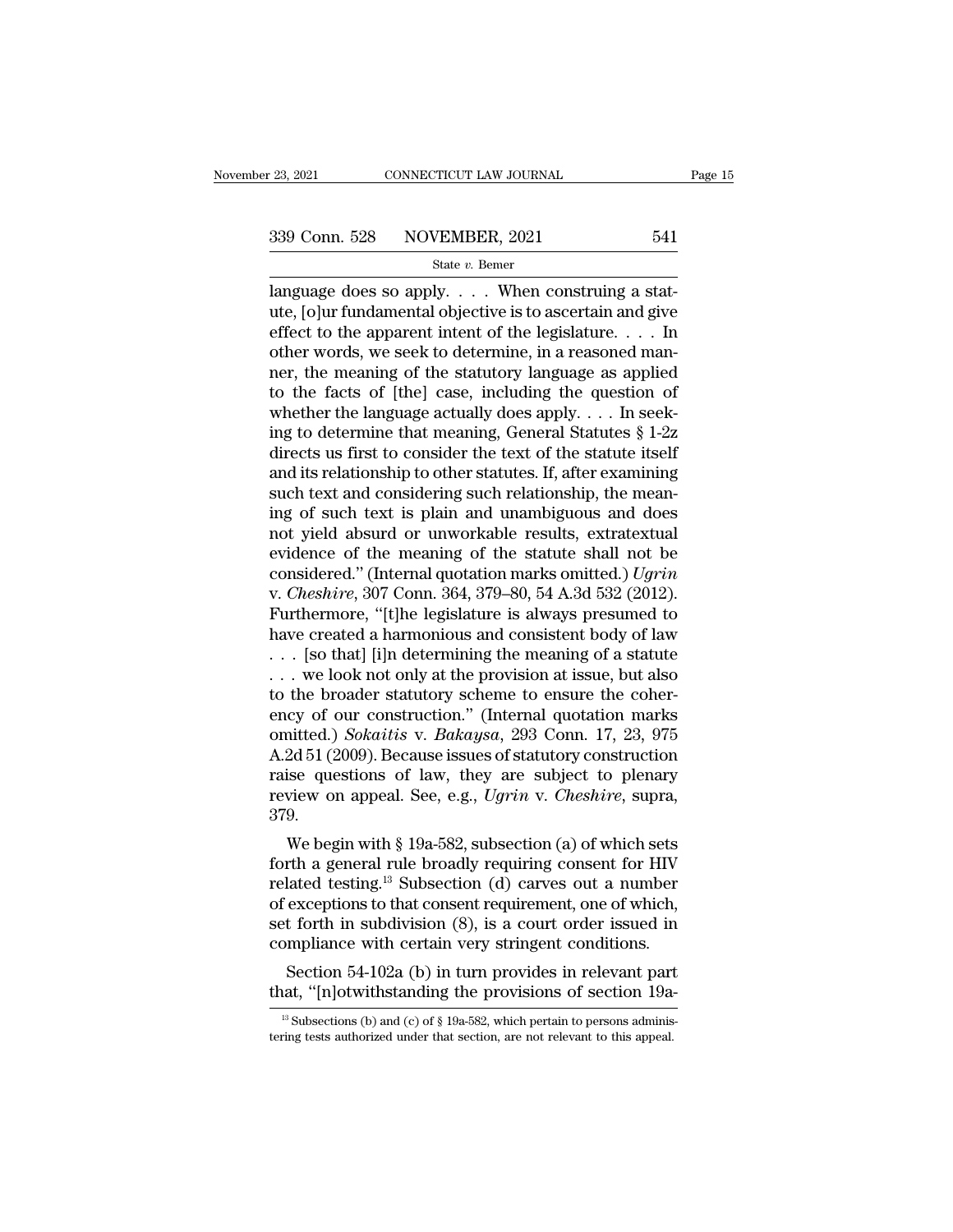# EXECUTE CONNECTICUT LAW JOURNAL Movember 23, 2021<br>542 NOVEMBER, 2021 339 Conn. 528<br>542 State v. Bemer

### State *v.* Bemer

CONNECTICUT LAW JOURNAL November 23, 2<br>
State V. Demer<br>
State V. Bemer<br>
State V. Bemer<br>
State V. Bemer<br>
State V. Bemer<br>
State V. Bemer<br>
State V. Bemer<br>
State Criminal cases, order HIV testing of the defendant. Such testing 542 NOVEMBER, 2021 339 Conn. 528<br>
State v. Bemer<br>
582," the trial court may, in specified criminal cases,<br>
order HIV testing of the defendant. Such testing is also<br>
subject to the following proviso: "The provisions of<br>
se  $542$  NOVEMBER, 2021 339 Conn. 528<br>
State v. Bemer<br>  $582$ ," the trial court may, in specified criminal cases,<br>
order HIV testing of the defendant. Such testing is also<br>
subject to the following proviso: "The provisions of  $\frac{\text{S42}}{\text{State } v. \text{ Bemer}}$ <br>State  $v. \text{ Bemer}$ <br>582," the trial court may, in specified criminal cases,<br>order HIV testing of the defendant. Such testing is also<br>subject to the following proviso: "The provisions of<br>sections 19a-State *v*. Bener<br>
State *v*. Bener<br>
582," the trial court may, in specified criminal cases,<br>
order HIV testing of the defendant. Such testing is also<br>
subject to the following proviso: "The provisions of<br>
sections 19a-581 <sup>Higher</sup> *Hemer*<br> **HIV-related countains in specified criminal cases,**<br> **CHIV-related of the defendant.** Such testing is also<br>
subject to the following proviso: "The provisions of<br>
sections 19a-581 to 19a-585, inclusive, a 582," the trial court may, in specified criminal cases,<br>order HIV testing of the defendant. Such testing is also<br>subject to the following proviso: "The provisions of<br>sections 19a-581 to 19a-585, inclusive, and section 19aorder HIV testing of the defendant. Such testing is also<br>subject to the following proviso: "The provisions of<br>sections 19a-581 to 19a-585, inclusive, and section 19a-<br>590, *except any provision requiring the subject of any* subject to the following proviso: "The provisions of<br>sections 19a-581 to 19a-585, inclusive, and section 19a-<br>590, *except any provision requiring the subject of any*<br>*HIV-related test to provide informed consent prior to* sections 19a-581 to 19a-585, inclusive, and section 19a-<br>590, except any provision requiring the subject of any<br>HIV-related test to provide informed consent prior to<br>the performance of such test and any provision that<br>wou 590, except any provision requiring the subject of any  $HIV$ -related test to provide informed consent prior to the performance of such test and any provision that would prohibit or limit the disclosure of the results of su HIV-related test to provide informed conser<br>the performance of such test and any prov<br>would prohibit or limit the disclosure of the<br>such test to the victim under this subsectic<br>apply to a test ordered under this subsectic<br> and prohibit or limit the disclosure of the results of the test to the victim under this subsection, shall ply to a test ordered under this subsection, shall ply to a test ordered under this subsection and the sclosure of such test to the victim under this subsection, shall<br>such test to the victim under this subsection, shall<br>apply to a test ordered under this subsection and the<br>disclosure of the results of such test." (Emphasis<br>added.) Ge

stand itself is the betterm and the subsection, share<br>apply to a test ordered under this subsection and the<br>disclosure of the results of such test." (Emphasis<br>added.) General Statutes § 54-102a (b).<br>The interpretive issue disclosure of the results of such test." (Emphasis added.) General Statutes § 54-102a (b).<br>The interpretive issue presented stems from the parties' dispute over the proper reading of the "[n]otwith-<br>standing the provision added.) General Statutes § 54-102a (b).<br>The interpretive issue presented stems from the par-<br>ties' dispute over the proper reading of the "[n]otwith-<br>standing the provisions of section 19a-582" language<br>contained in the f The interpretive issue presented stems from the parties' dispute over the proper reading of the "[n]otwith-<br>standing the provisions of section 19a-582" language<br>contained in the first sentence of § 54-102a (b) in light<br>of The interpretive issue presented stems from the parties' dispute over the proper reading of the "[n]otwith-<br>standing the provisions of section 19a-582" language<br>contained in the first sentence of  $\S 54-102a$  (b) in light<br> ties' dispute over the proper reading of the "[n]otwith-<br>standing the provisions of section 19a-582" language<br>contained in the first sentence of  $\S 54-102a$  (b) in light<br>of the final sentence of that subsection, providing standing the provisions of section 19a-582" language<br>contained in the first sentence of  $\S$  54-102a (b) in light<br>of the final sentence of that subsection, providing that<br>a range of statutes, including  $\S$  19a-582, applies contained in the first sentence of  $\S$  54-102a (b) in light<br>of the final sentence of that subsection, providing that<br>a range of statutes, including  $\S$  19a-582, applies to any<br>HIV testing order issued under  $\S$  54-102a (b of the final sentence of that subsection, providing that<br>a range of statutes, including § 19a-582, applies to any<br>HIV testing order issued under § 54-102a (b), "except<br>any provision requiring the subject of an HIV-related a range of statutes, including § 19a-582, applies to any<br>HIV testing order issued under § 54-102a (b), "except<br>any provision requiring the subject of an HIV-related<br>test to provide informed consent prior to the perfor-<br>ma HIV testing order issued under § 54-102a (b), "except<br>any provision requiring the subject of an HIV-related<br>test to provide informed consent prior to the perfor-<br>mance of such test and any provision that would pro-<br>hibit any provision requiring the subject of an HIV-related<br>test to provide informed consent prior to the perfor-<br>mance of such test and any provision that would pro-<br>hibit or limit the disclosure of the results of such test<br>to test to provide informed consent prior to the performance of such test and any provision that would pro-<br>hibit or limit the disclosure of the results of such test<br>to the victim under this subsection  $\ldots$ ." General Stat-<br> mance of such test and any provision that would pro-<br>hibit or limit the disclosure of the results of such test<br>to the victim under this subsection  $\ldots$ ." General Stat-<br>utes § 54-102a (b). The defendant contends that the hibit or limit the disclosure of the results of such test<br>to the victim under this subsection . . . ." General Stat-<br>utes § 54-102a (b). The defendant contends that the only<br>way to reconcile these two provisions is to con to the victim under this subsection  $\dots$ ." General Stat-<br>utes § 54-102a (b). The defendant contends that the only<br>way to reconcile these two provisions is to construe the<br>"notwithstanding" clause to apply *only* to the co utes § 54-102a (b). The defendant contends that the only<br>way to reconcile these two provisions is to construe the<br>"notwithstanding" clause to apply *only* to the consent<br>requirement of subsection (a) of § 19a-582 and *not* way to reconcile these two provisions is to construe the<br>"notwithstanding" clause to apply *only* to the consent<br>requirement of subsection (a) of § 19a-582 and *not* to<br>the various exceptions to that requirement set forth "notwithstanding" clause to apply *only* to the consent<br>requirement of subsection (a) of § 19a-582 and *not* to<br>the various exceptions to that requirement set forth in<br>subsection (d) of § 19a-582. Thus, in the defendant's requirement of subsection (a) of § 19a-582 and *not* to<br>the various exceptions to that requirement set forth in<br>subsection (d) of § 19a-582. Thus, in the defendant's<br>view, subsection (d) of that statute, which allows test the various exceptions to that requirement set forth in<br>subsection (d) of § 19a-582. Thus, in the defendant's<br>view, subsection (d) of that statute, which allows testing<br>without consent only under the conditions specifical subsection (d) of § 19a-582. Thus, in the defendant's<br>view, subsection (d) of that statute, which allows testing<br>without consent only under the conditions specifically<br>enumerated therein, including the court order provisi view, subsection (d) of that statute, which allows testing<br>without consent only under the conditions specifically<br>enumerated therein, including the court order provision<br>specified in subdivision (8), is not excepted from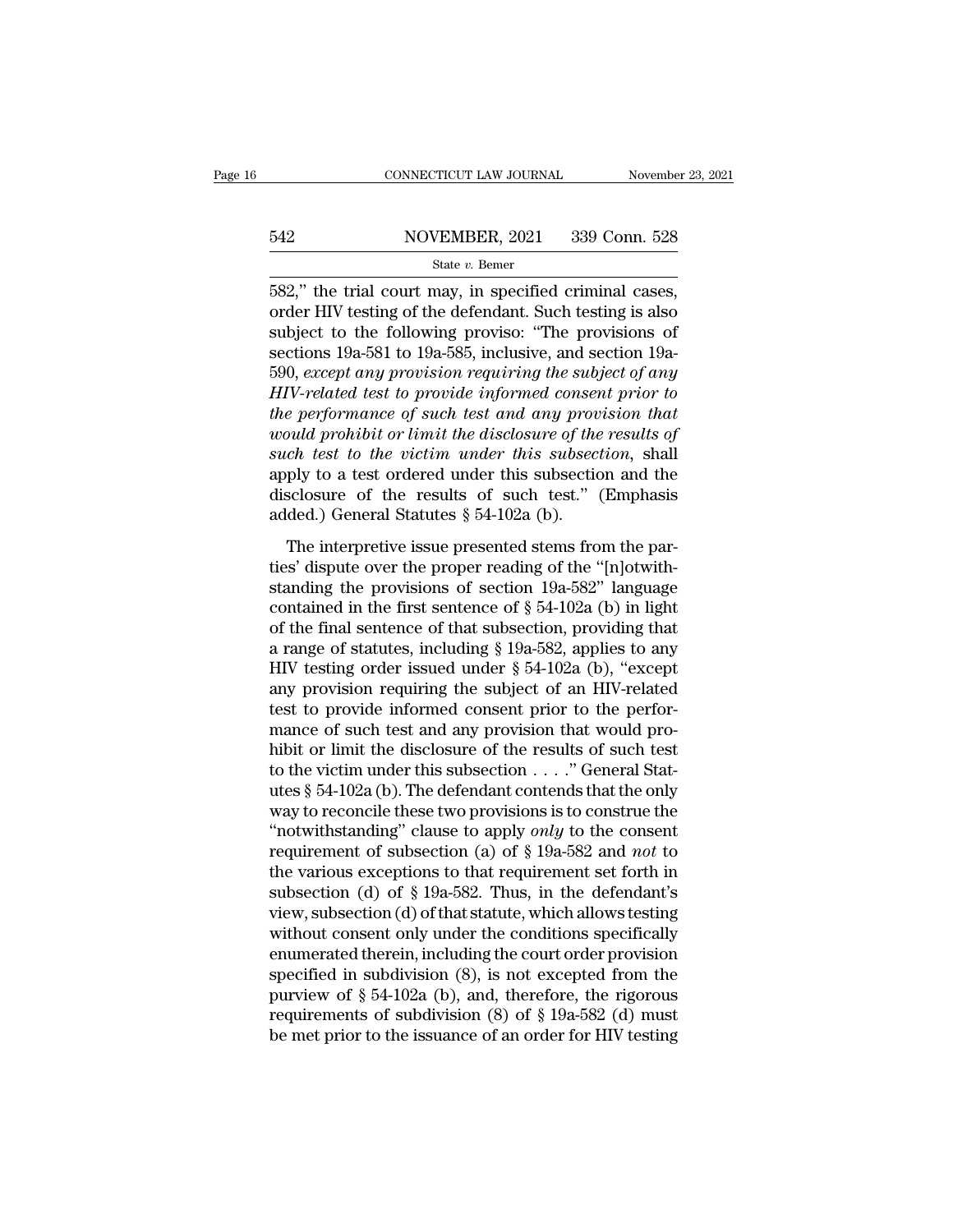<sup>23, 2021</sup> CONNECTICUT LAW JOURNAL Page<br>  $\frac{339 \text{ Conn. } 528}{\text{State } v. \text{ Bemer}}$ <br>
Under § 54-102a (b). The state contends, to the contrary,<br>
that, because both the first and third sentences of § 54-102a (b) evaluative complicitl 339 Conn. 528 NOVEMBER, 2021 543<br>
State v. Bemer<br>
under § 54-102a (b). The state contends, to the contrary,<br>
that, because both the first and third sentences of § 54-<br>
102a (b) explicitly or implicitly provide that the co 339 Conn. 528 NOVEMBER, 2021 543<br>
State v. Bemer<br>
under § 54-102a (b). The state contends, to the contrary,<br>
that, because both the first and third sentences of § 54-<br>
102a (b) explicitly or implicitly provide that the co 339 Conn. 528 NOVEMBER, 2021 543<br>
State v. Bemer<br>
under § 54-102a (b). The state contends, to the contrary,<br>
that, because both the first and third sentences of § 54-<br>
102a (b) explicitly or implicitly provide that the co State *v*. Bemer<br>
under § 54-102a (b). The state contends, to the contrary,<br>
that, because both the first and third sentences of § 54-<br>
102a (b) explicitly or implicitly provide that the consent<br>
requirement of § 19a-582 state v. Benter<br>under § 54-102a (b). The state contends, to the contrary,<br>that, because both the first and third sentences of § 54-<br>102a (b) explicitly or implicitly provide that the consent<br>requirement of § 19a-582 (a) d under § 54-102a (b). The state contends, to the contrary,<br>that, because both the first and third sentences of § 54-<br>102a (b) explicitly or implicitly provide that the consent<br>requirement of § 19a-582 (a) does not apply to that, because both the first and third sentences of § 54-<br>102a (b) explicitly or implicitly provide that the consent<br>requirement of § 19a-582 (a) does not apply to orders<br>issued pursuant to § 54-102a (b), the *exceptions* 102a (b) explicitly or implicitly pro<br>requirement of  $\S$  19a-582 (a) does<br>issued pursuant to  $\S$  54-102a (b), t<br>consent requirement of  $\S$  19a-582 (<br>In effect, then, the state's interpre<br>(b) like the other exceptions to and pursuant to § 54-102a (b), the *exceptions* to the msent requirement of § 19a-582 (d) also do not apply.<br>
effect, then, the state's interpretation treats § 54-102<br>
) like the other exceptions to § 19a-582 (a) that are consent requirement of § 19a-582 (d) also do not apply.<br>In effect, then, the state's interpretation treats § 54-102<br>(b) like the other exceptions to § 19a-582 (a) that are<br>enumerated in § 19a-582 (d).<br>Although § 54-102a (

In effect, then, the state's interpretation treats  $\S$  54-102<br>
(b) like the other exceptions to  $\S$  19a-582 (a) that are<br>
enumerated in  $\S$  19a-582 (d).<br>
Although  $\S$  54-102a (b) is not a model of clarity, the<br>
interpreta (b) like the other exceptions to § 19a-582 (a) that are<br>enumerated in § 19a-582 (d).<br>Although § 54-102a (b) is not a model of clarity, the<br>interpretation advanced by the state is reasonable,<br>whereas the defendant's is not enumerated in § 19a-582 (d).<br>Although § 54-102a (b) is not a model of clarity, the<br>interpretation advanced by the state is reasonable,<br>whereas the defendant's is not. First, it is difficult to<br>understand why, if, as the d Although § 54-102a (b) is not a model of clarity, the<br>interpretation advanced by the state is reasonable,<br>whereas the defendant's is not. First, it is difficult to<br>understand why, if, as the defendant concedes, the con-<br>s Although § 54-102a (b) is not a model of clarity, the<br>interpretation advanced by the state is reasonable,<br>whereas the defendant's is not. First, it is difficult to<br>understand why, if, as the defendant concedes, the con-<br>s interpretation advanced by the state is reasonable,<br>whereas the defendant's is not. First, it is difficult to<br>understand why, if, as the defendant concedes, the con-<br>sent requirement set forth in § 19a-582 (a) does not<br>ap whereas the defendant's is not. First, it is difficult to understand why, if, as the defendant concedes, the consent requirement set forth in § 19a-582 (a) does not apply to persons who are subject to § 54-102a (b), the understand why, if, as the defendant concedes, the consent requirement set forth in  $\S 19a-582$  (a) does not apply to persons who are subject to  $\S 54-102a$  (b), the *exceptions* to that consent requirement set forth in sent requirement set forth in § 19a-582 (a) does not<br>apply to persons who are subject to § 54-102a (b), the<br>*exceptions* to that consent requirement set forth in<br>§ 19a-582 (d) are nevertheless applicable. We see no<br>logica apply to persons who are subject to § 54-102a (b), the *exceptions* to that consent requirement set forth in § 19a-582 (d) are nevertheless applicable. We see no logical reason to separate the exceptions to the general ru exceptions to that consent requirement set forth in § 19a-582 (d) are nevertheless applicable. We see no logical reason to separate the exceptions to the general rule from that rule itself, at least not without a clear ind § 19a-582 (d) are nevertheless applicable. We see no<br>logical reason to separate the exceptions to the general<br>rule from that rule itself, at least not without a clear<br>indication from the legislature, in the statutory lang logical reason to separate the exceptions to the general<br>rule from that rule itself, at least not without a clear<br>indication from the legislature, in the statutory language<br>or otherwise, that it intended to disconnect the rule from that rule itself, at least not without a clear<br>indication from the legislature, in the statutory language<br>or otherwise, that it intended to disconnect the one<br>from the other. In contrast, treating § 54-102a (b) a indication from the legislature, in the statutory language<br>or otherwise, that it intended to disconnect the one<br>from the other. In contrast, treating § 54-102a (b) as an<br>exception to the general consent requirement of § 1 or otherwise, that it intendee<br>from the other. In contrast, tre<br>exception to the general cons<br>582 (a) affords it a meaning an<br>with a commonsense reading (<br>considered in the broader cont<br>of the statutory scheme.<br>Second, the ception to the general consent requirement of § 19a-<br>2 (a) affords it a meaning and significance consistent<br>th a commonsense reading of the statutory language,<br>msidered in the broader context of the overall purpose<br>the st 582 (a) affords it a meaning and significance consistent<br>with a commonsense reading of the statutory language,<br>considered in the broader context of the overall purpose<br>of the statutory scheme.<br>Second, the defendant's prop

with a commonsense reading of the statutory language,<br>considered in the broader context of the overall purpose<br>of the statutory scheme.<br>Second, the defendant's proposed construction of<br> $\S 54-102a$  (b) renders that provisi considered in the broader context of the overall purpose<br>of the statutory scheme.<br>Second, the defendant's proposed construction of<br>§ 54-102a (b) renders that provision largely superfluous.<br>Because § 19a-582 (d) preexisted of the statutory scheme.<br>
Second, the defendant's proposed construction of<br>
§ 54-102a (b) renders that provision largely superfluous.<br>
Because § 19a-582 (d) preexisted the enactment of § 54-<br>
102a (b), it *already* provid Second, the defendant's proposed construction of<br>
§ 54-102a (b) renders that provision largely superfluous.<br>
Because § 19a-582 (d) preexisted the enactment of § 54-<br>
102a (b), it *already* provided the court with authorit Second, the defendant's proposed construction of  $\S$  54-102a (b) renders that provision largely superfluous.<br>Because  $\S$  19a-582 (d) preexisted the enactment of  $\S$  54-102a (b), it *already* provided the court with author § 54-102a (b) renders that provision largely superfluous.<br>Because § 19a-582 (d) preexisted the enactment of § 54-<br>102a (b), it *already* provided the court with authority<br>to order an HIV test upon proof of an imminent dan Because § 19a-582 (d) preexisted the enactment of § 54-102a (b), it *already* provided the court with authority to order an HIV test upon proof of an imminent danger to health and a compelling need that could not otherwis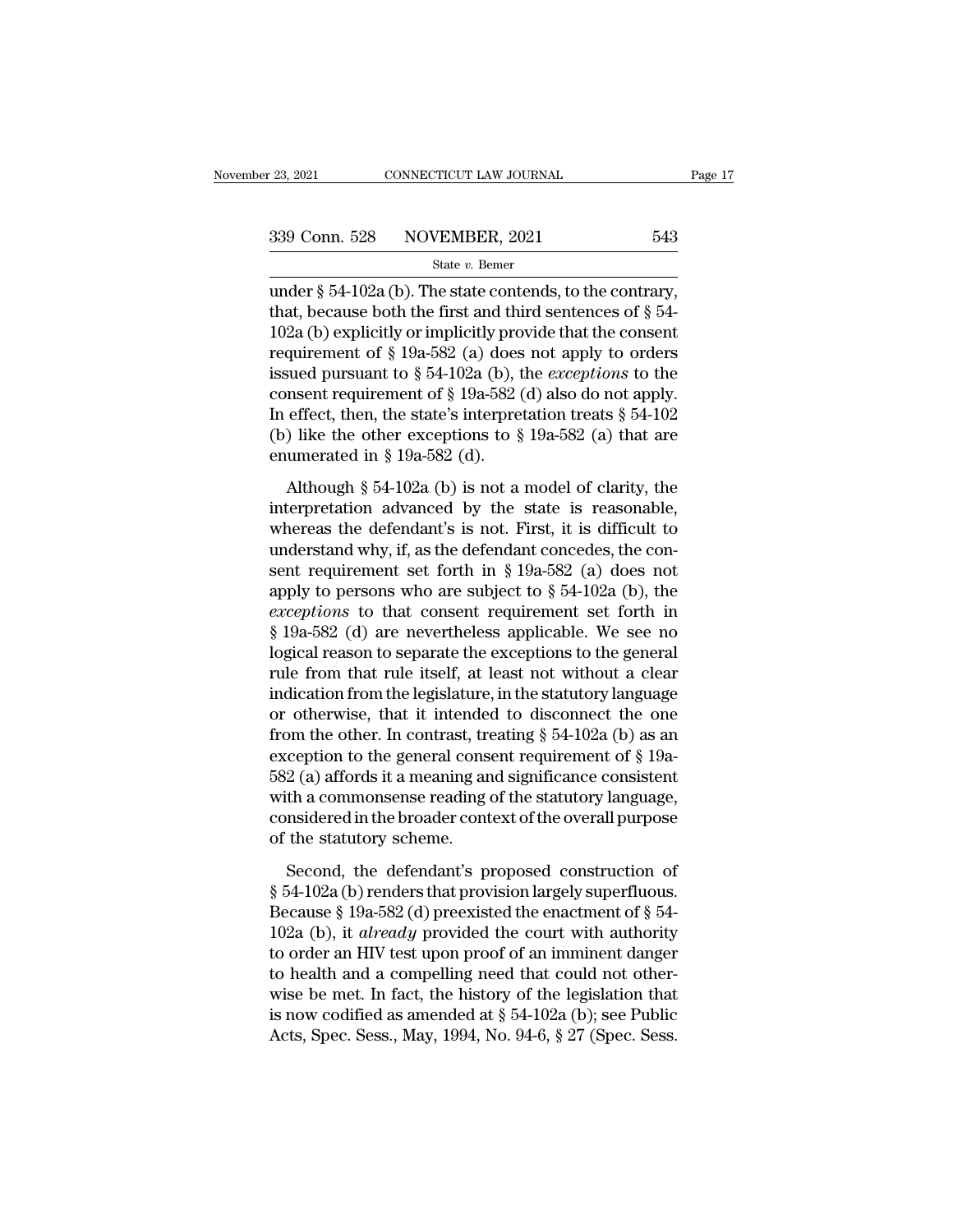# EXECUTE CONNECTICUT LAW JOURNAL Movember 23, 2021<br>544 NOVEMBER, 2021 339 Conn. 528<br>544 State v. Bemer

### State *v.* Bemer

CONNECTICUT LAW JOURNAL November<br>
S44 NOVEMBER, 2021 339 Conn. 528<br>
State v. Bemer<br>
P.A. 94-6);<sup>14</sup> reveals that a number of persons who sub-<br>
mitted written testimony to the Judiciary Committee in 544 NOVEMBER, 2021 339 Conn. 528<br>
State v. Bemer<br>
P.A. 94-6);<sup>14</sup> reveals that a number of persons who sub-<br>
mitted written testimony to the Judiciary Committee in<br>
opposition to its enactment pointed out that sexual<br>
ass 544 NOVEMBER, 2021 339 Conn. 528<br>
State v. Bemer<br>
P.A. 94-6);<sup>14</sup> reveals that a number of persons who sub-<br>
mitted written testimony to the Judiciary Committee in<br>
opposition to its enactment pointed out that sexual<br>
ass 544 NOVEMBER, 2021 339 Conn. 528<br>
State v. Bemer<br>
P.A. 94-6);<sup>14</sup> reveals that a number of persons who sub-<br>
mitted written testimony to the Judiciary Committee in<br>
opposition to its enactment pointed out that sexual<br>
ass State v. Bemer<br>
P.A. 94-6);<sup>14</sup> reveals that a number of persons who sub-<br>
mitted written testimony to the Judiciary Committee in<br>
opposition to its enactment pointed out that sexual<br>
assault victims already were allowed state *i*. Benter<br>
P.A. 94-6);<sup>14</sup> reveals that a number of persons who sub-<br>
mitted written testimony to the Judiciary Committee in<br>
opposition to its enactment pointed out that sexual<br>
assault victims already were allowe P.A. 94-6);<sup>14</sup> reveals that a number of persons who sub-<br>mitted written testimony to the Judiciary Committee in<br>opposition to its enactment pointed out that sexual<br>assault victims already were allowed to seek such a<br>court mitted written testimony to the Judiciary Committee in<br>opposition to its enactment pointed out that sexual<br>assault victims already were allowed to seek such a<br>court order. See Conn. Joint Standing Committee Hear-<br>ings, Jud opposition to its enactment pointed out that sexual<br>assault victims already were allowed to seek such a<br>court order. See Conn. Joint Standing Committee Hear-<br>ings, Judiciary, Pt. 5, 1994 Sess., p. 1577, written testi-<br>mony assault victims already were allowed to seek such a<br>court order. See Conn. Joint Standing Committee Hear-<br>ings, Judiciary, Pt. 5, 1994 Sess., p. 1577, written testi-<br>mony of Connecticut Sexual Assault Crisis Services,<br>Inc. court order. See Conn. Joint Standing Committee Hearings, Judiciary, Pt. 5, 1994 Sess., p. 1577, written testimony of Connecticut Sexual Assault Crisis Services, Inc. ("Connecticut law already allows a victim to seek a cou ings, Judiciary, Pt. 5, 1994 Sess., p. 1577, written testi-<br>mony of Connecticut Sexual Assault Crisis Services,<br>Inc. ("Connecticut law already allows a victim to seek<br>a court order for the testing of an assailant and, if<br>a mony of Connecticut Sexual Assault Crisis Services,<br>Inc. ("Connecticut law already allows a victim to seek<br>a court order for the testing of an assailant and, if<br>applicable, disclosure of the assailant's test results");<br>id. Inc. ("Connecticut law already allows a victim to seek<br>a court order for the testing of an assailant and, if<br>applicable, disclosure of the assailant's test results");<br>id., p. 1582, written testimony of Suzanne Mazzarelli,<br> a court order for the testing of an assailant and, if<br>applicable, disclosure of the assailant's test results");<br>id., p. 1582, written testimony of Suzanne Mazzarelli,<br>Counselor/Advocate, Susan B. Anthony Project Sexual<br>Ass applicable, disclosure of the assailant's test results'');<br>id., p. 1582, written testimony of Suzanne Mazzarelli,<br>Counselor/Advocate, Susan B. Anthony Project Sexual<br>Assault Crisis Services ("Connecticut law already<br>allows id., p. 1582, written testimony of Suzanne Mazzarelli,<br>Counselor/Advocate, Susan B. Anthony Project Sexual<br>Assault Crisis Services ("Connecticut law already<br>allows a victim to seek [a] court order for the testing<br>of an ass Counselor/Advocate, Susan B. Anthony Project Sexual<br>Assault Crisis Services ("Connecticut law already<br>allows a victim to seek [a] court order for the testing<br>of an assailant, and, if applicable, disclosure of the<br>assailant Assault Crisis Services ("Connecticut law already<br>allows a victim to seek [a] court order for the testing<br>of an assailant, and, if applicable, disclosure of the<br>assailant's test results''); id., p. 1583, remarks of Sarah<br>W allows a victim to seek [a] court order for the testing<br>of an assailant, and, if applicable, disclosure of the<br>assailant's test results"); id., p. 1583, remarks of Sarah<br>Wilson, Lobbyist, Connecticut Chapter of the Nationa of an assailant, and, if applicable, disclosure of the<br>assailant's test results''); id., p. 1583, remarks of Sarah<br>Wilson, Lobbyist, Connecticut Chapter of the National<br>Organization for Women ("[c]urrent law already allows assailant's test results"); id., p. 1583, remarks of Sarah<br>Wilson, Lobbyist, Connecticut Chapter of the National<br>Organization for Women ("[c]urrent law already allows<br>a victim to seek a court order for the testing of an<br>a VICUM to seek a court order for the testing of an ssailant and, if applicable, the disclosure of these ssults"). We must presume that the legislature intended p provide something more than what the law already  $\frac{14}{11}$ assailant and, if applicable, the disclosure of these<br>results"). We must presume that the legislature intended<br>to provide something more than what the law already<br> $\frac{14 \text{ The legislation that was ultimately enacted as Spec. Sess. P.A. 94-6, § 27, }{4 \text{ was first introduced as Substitute House Bill No. 5790 during the regular$ 

results"). We must presume that the legislature intended<br>to provide something more than what the law already<br> $\frac{14}{1}$ The legislation that was ultimately enacted as Spec. Sess. P.A. 94-6, § 27,<br>was first introduced as Su to provide something more than what the law already<br>
<sup>14</sup> The legislation that was ultimately enacted as Spec. Sess. P.A. 94-6, § 27,<br>
was first introduced as Substitute House Bill No. 5790 during the regular<br>
session of t <sup>14</sup> The legislation that was ultimately enacted as Spec. Sess. P.A. 94-6, § 27, was first introduced as Substitute House Bill No. 5790 during the regular session of the General Assembly in 1994. Substitute House Bill No. <sup>14</sup> The legislation that was ultimately enacted as Spec. Sess. P.A. 94-6, § 27, was first introduced as Substitute House Bill No. 5790 during the regular session of the General Assembly in 1994. Substitute House Bill No. <sup>14</sup> The legislation that was ultimately enacted as Spec. Sess. P.A. 94-6, § 27, was first introduced as Substitute House Bill No. 5790 during the regular session of the General Assembly in 1994. Substitute House Bill No. rarily'' as 'the General Assembly in 1994. Substitute House Bill No. 5790 was passed temporarily on the last day of the regular 1994 session. See 37 H.R. Proc., Pt. 21, 1994 Sess., p. 7684; see also Connecticut General Ass was passed temporarily on the last day of the regular 1994 session. See 37 H.R. Proc., Pt. 21, 1994 Sess., p. 7684; see also Connecticut General Assembly, Glossary—Legislative Terms and Definitions, available at http://www H.R. Proc., Pt. 21, 1994 Sess., p. 7684; see also Connecticut General Assembly,<br>Glossary—Legislative Terms and Definitions, available at http://www.cga.ct.<br>gov/asp/content/terms.asp (last visited July 13, 2021) (defining " Glossary—Legislative Terms and Definitions, available at http://www.cga.ct.<br>gov/asp/content/terms asp (last visited July 13, 2021) (defining "pass tempo-<br>rarily" as "[t]o suspend consideration of a particular bill for a sh gov/asp/content/terms.asp (last visited July 13, 2021) (defining "pass tempo-<br>rarily" as "[t]o suspend consideration of a particular bill for a short time,<br>for example to await an amendment or the answer to a question"). D enally" as "(t) o suspend consideration of a particular bill for a short time, for example to await an amendment or the answer to a question"). During the May, 1994 special session of the General Assembly, legislation iden For example to await an amendment or the answer to a question"). During<br>the May, 1994 special session of the General Assembly, legislation identical<br>to the temporarily passed Substitute House Bill No. 5790 was introduced<br>a the May, 1994 special session of the General Assembly, legislation identical<br>to the temporarily passed Substitute House Bill No. 5790 was introduced<br>as an amendment to House Bill No. 6010, which the legislature ultimate<br>e to the temporarily passed Substitute House Bill No. 5790 was introduced as an amendment to House Bill No. 6010, which the legislature ultimate enacted. See 37 H.R. Proc., Pt. 25, May, 1994 Spec. Sess., p. 9013, remarks of as an amendment to House Bill No. 6010, which the legislature ultimate enacted. See 37 H.R. Proc., Pt. 25, May, 1994 Spec. Sess., p. 9013, remarks of Representative Richard D. Tulisano (proposed legislation "follows in to enacted. See 37 H.R. Proc., Pt. 25, May, 1994 Spec. Sess., p. 9013, remarks of Representative Richard D. Tulisano (proposed legislation "follows in total . . . a bill that passed this House in the last day of the [regular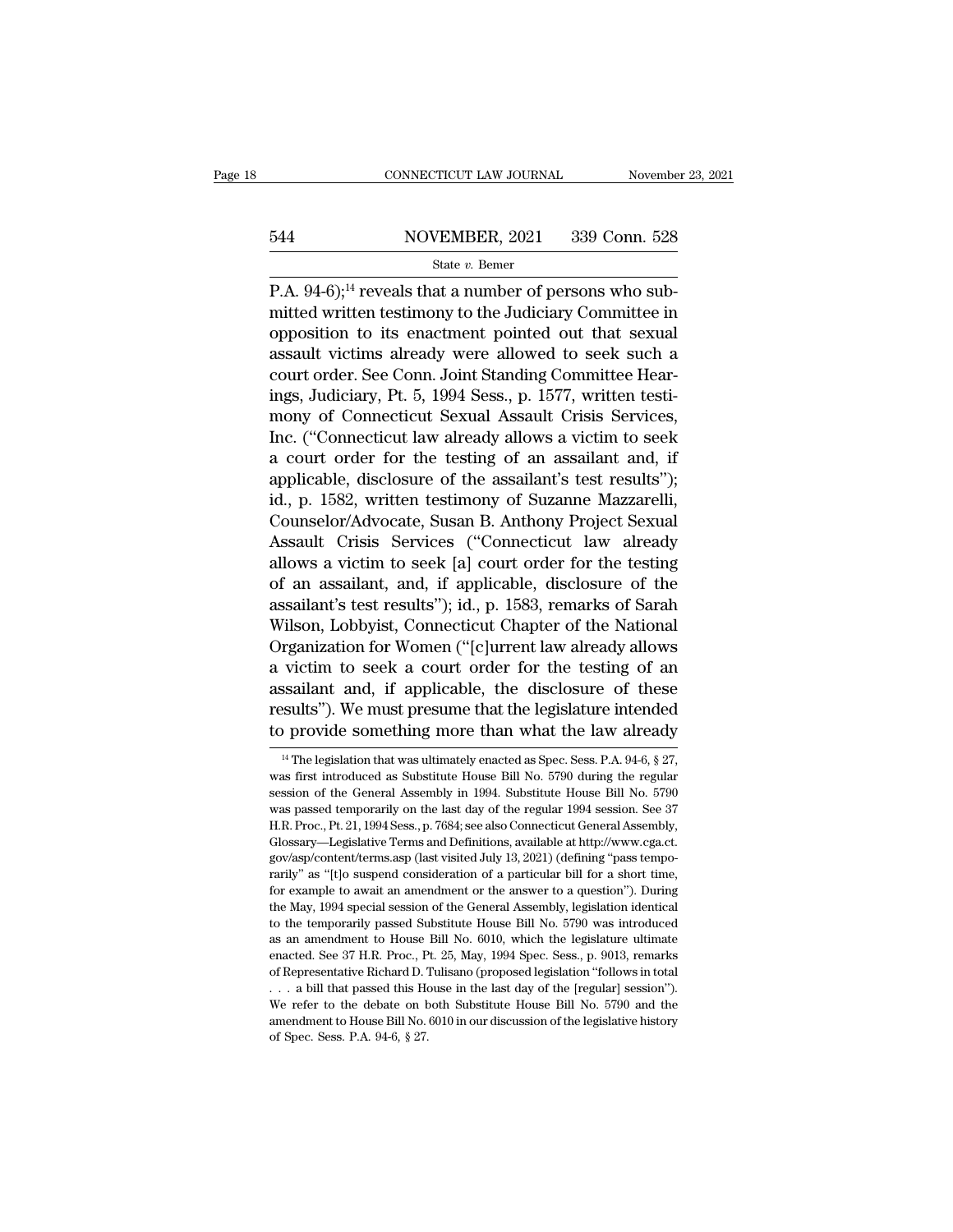provided. See, e.g., *American-Republican, Inc.* v. *Water-*<br>
provided. See, e.g., *American-Republican, Inc.* v. *Water-*<br>
provided. See, e.g., *American-Republican, Inc.* v. *Water-*<br>
bury, 183 Conn. 523, 529–30, 441 A.2 <sup>339</sup> Conn. 528 NOVEMBER, 2021 545<br>
<sup>State v. Bemer<br>
provided. See, e.g., *American-Republican*, *Inc.* v. *Water-bury*, 183 Conn. 523, 529–30, 441 A.2d 23 (1981) ("[w]e<br>
cannot assume that the legislature would perform th</sup> 339 Conn. 528 NOVEMBER, 2021 545<br>
State v. Bemer<br>
provided. See, e.g., *American-Republican*, *Inc.* v. *Water-bury*, 183 Conn. 523, 529–30, 441 A.2d 23 (1981) ("[w]e<br>
cannot assume that the legislature would perform the<br> 339 Conn. 528 NOVEMBER, 2021 545<br>
state v. Bemer<br>
provided. See, e.g., *American-Republican*, *Inc.* v. *Water-*<br>
bury, 183 Conn. 523, 529–30, 441 A.2d 23 (1981) ("[w]e<br>
cannot assume that the legislature would perform th  $\begin{array}{l} \hline \text{State } i \\ \hline \text{provided. See, e.g., *Americed, American image, and the image, and the image, and the image, the image is the image.} \\ \hline \text{useless act of correcting (that) did not exist'').} \\ \hline \text{Thus, under the defenda.} \end{array}*$ ovided. See, e.g., *American-Republican*, *Inc.* v. *Water-*<br> *Thus,* 183 Conn. 523, 529–30, 441 A.2d 23 (1981) ("[w]e<br>
mot assume that the legislature would perform the<br>
eless act of correcting a deficiency in the statut bury, 183 Conn. 523, 529–30, 441 A.2d 23 (1981) ("[w]e<br>cannot assume that the legislature would perform the<br>useless act of correcting a deficiency in the statute<br>[that] did not exist").<br>Thus, under the defendant's reading

benefit from the provision. Rather, its utility would be<br>less act of correcting a deficiency in the statute<br>[that] did not exist").<br>Thus, under the defendant's reading of § 54-102a (b),<br>a victim in a criminal case would r useless act of correcting a deficiency in the statute<br>
[that] did not exist").<br>
Thus, under the defendant's reading of  $\S$  54-102a (b),<br>
a victim in a criminal case would receive no substantive<br>
benefit from the provision [that] did not exist").<br>
Thus, under the defendant's reading of  $\S$  54-102a (b),<br>
a victim in a criminal case would receive no substantive<br>
benefit from the provision. Rather, its utility would be<br>
limited to affording su Thus, under the defendant's reading of § 54-102a (b),<br>a victim in a criminal case would receive no substantive<br>benefit from the provision. Rather, its utility would be<br>limited to affording such a victim the option of seek Thus, under the defendant's reading of § 54-102a (b),<br>a victim in a criminal case would receive no substantive<br>benefit from the provision. Rather, its utility would be<br>limited to affording such a victim the option of seek a victim in a criminal case would receive no substantive<br>benefit from the provision. Rather, its utility would be<br>limited to affording such a victim the option of seeking<br>an order under § 19a-582 (d) (8) in the criminal c benefit from the provision. Rather, its utility would be<br>limited to affording such a victim the option of seeking<br>an order under § 19a-582 (d) (8) in the criminal case<br>itself—an alternative that otherwise would not be ava limited to affording such a victim the option of seeking<br>an order under § 19a-582 (d) (8) in the criminal case<br>itself—an alternative that otherwise would not be avail-<br>able to a victim, who, as a nonparty, would lack stan an order under § 19a-582 (d) (8) in the criminal case<br>itself—an alternative that otherwise would not be avail-<br>able to a victim, who, as a nonparty, would lack standing<br>to move for a testing order in the criminal case<sup>15</sup> itself—an alternative that otherwise would not be available to a victim, who, as a nonparty, would lack standing<br>to move for a testing order in the criminal case<sup>15</sup>—<br>instead of doing so in another pending action or in a<br> able to a victim, who, as a nonparty, would lack standing<br>to move for a testing order in the criminal case<sup>15</sup>—<br>instead of doing so in another pending action or in a<br>new proceeding. This interpretation of § 54-102a (b) is to move for a testing order in the criminal case<sup>15</sup>—<br>instead of doing so in another pending action or in a<br>new proceeding. This interpretation of § 54-102a (b) is<br>manifestly implausible for a number of reasons. First,<br>if instead of doing so in another pending action or in a<br>new proceeding. This interpretation of § 54-102a (b) is<br>manifestly implausible for a number of reasons. First,<br>if providing an alternative forum for a victim requestin new proceeding. This interpretation of § 54-102a (b) is<br>manifestly implausible for a number of reasons. First,<br>if providing an alternative forum for a victim requesting<br>an order pursuant to § 19a-582 (d) (8) were all the manifestly implausible for a number of reasons. First,<br>if providing an alternative forum for a victim requesting<br>an order pursuant to § 19a-582 (d) (8) were all the legis-<br>lature intended to accomplish by its enactment of if providing an alternative forum for a victim requesting<br>an order pursuant to  $\S$  19a-582 (d) (8) were all the legis-<br>lature intended to accomplish by its enactment of  $\S$  54-<br>102a (b), it easily could have achieved that an order pursuant to § 19a-582 (d) (8) were all the legis-<br>lature intended to accomplish by its enactment of § 54-<br>102a (b), it easily could have achieved that result merely<br>by adding a few words to § 19a-582 (d) (8) rath lature intended to accomplish by its enactment of  $\S$  54-<br>102a (b), it easily could have achieved that result merely<br>by adding a few words to  $\S$  19a-582 (d) (8) rather than<br>by enacting an entirely new—and somewhat obtuse 102a (b), it easily could have achieved that result merely<br>by adding a few words to § 19a-582 (d) (8) rather than<br>by enacting an entirely new—and somewhat obtusely<br>worded—statutory provision. And because the relevant<br>lang by adding a few words to § 19a-582 (d) (8) rather than<br>by enacting an entirely new—and somewhat obtusely<br>worded—statutory provision. And because the relevant<br>language of § 54-102b, pertaining to HIV tests upon the<br>motion by enacting an entirely new—and somewhat obtusely<br>worded—statutory provision. And because the relevant<br>language of § 54-102b, pertaining to HIV tests upon the<br>motion of a victim following conviction, is materially<br>identic worded—statutory provision. And because the relevant<br>language of § 54-102b, pertaining to HIV tests upon the<br>motion of a victim following conviction, is materially<br>identical to that of § 54-102a, we also would have to<br>pre 15 "It is a basic tenet of the criminal justice system that prosecutions are detected to the criminal justice system that prosecutions are  $^{15}$  "It is a basic tenet of the criminal justice system that prosecutions are d presume that the legislature opted to enact § 54-102b<br>rather than tweaking the text of § 19a-582 (d) (8) slightly<br>to reflect its purportedly modest intentions. We do not<br> $\frac{15 \text{ ft}}{15 \text{ ft}}$  is a basic tenet of the crimin

rather than tweaking the text of § 19a-582 (d) (8) slightly<br>to reflect its purportedly modest intentions. We do not<br> $\frac{16 \text{ °H}}{16 \text{ °H}}$  is a basic tenet of the criminal justice system that prosecutions are<br>undertaken a to reflect its purportedly modest intentions. We do not<br>
<sup>15</sup> "It is a basic tenet of the criminal justice system that prosecutions are<br>
undertaken and punishments are sought by the state on behalf of the citizens<br>
of the The defendant and his victims, are the defendant and his victims, we do not a content of the citizens of the state, and not on behalf of particular victims or complaining witnesses. . . . A criminal prosecution is a publi <sup>15</sup> "It is a basic tenet of the criminal justice system that prosecutions are undertaken and punishments are sought by the state on behalf of the citizens of the state, and not on behalf of particular victims or complain name it is prosecuted, and the person accused . . . . and *not* the critizens of the state, and not on behalf of particular victims or complaining witnesses. . . . A criminal prosecution is a public matter and not a contes undertaken and punishments are sought by the state on behalf of the citizens of the state, and not on behalf of particular victims or complaining witnesses. . . . A criminal prosecution is a public matter and not a contes . . . A criminal prosecution is a public matter and not a contest between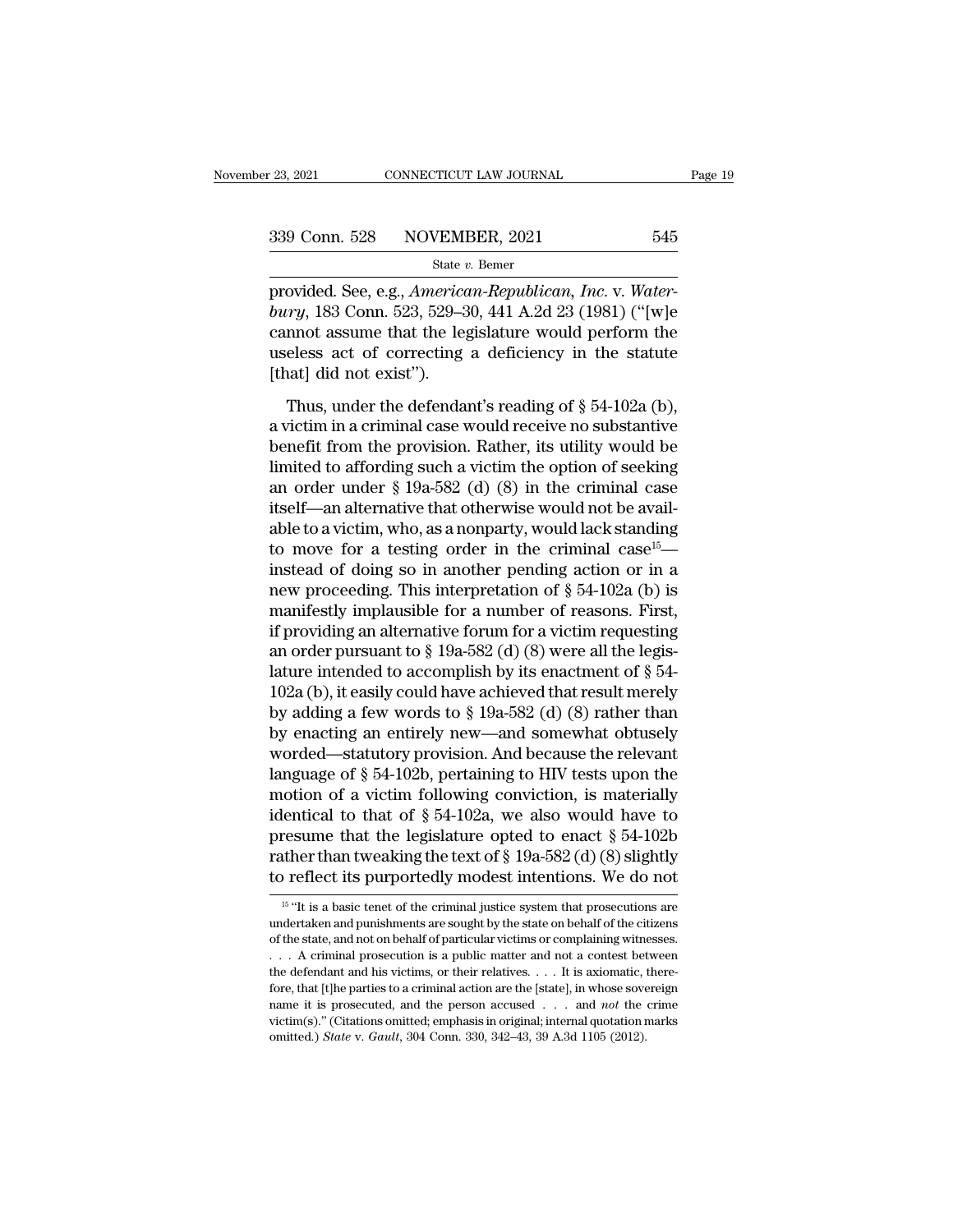# EXECUTE CONNECTICUT LAW JOURNAL Movember 23, 2021<br>546 NOVEMBER, 2021 339 Conn. 528<br>546 State v. Bemer

### State *v.* Bemer

 $\begin{array}{r|l} \text{COMRECTICUT LAW JOURNAL} & \text{November 23, 2021} \ \hline \text{546} & \text{NOVEMBER, 2021} & \text{339 Conn. 528} \ \hline \text{state } v. \text{ Bemer} \ \hline \text{believe that the legislature would have enacted multiple} \ \text{new statutory provisions—which, as we discuss more} \ \hline \text{full} & \text{in. part III. of this opinion, were the subject of} \end{array}$ 546 NOVEMBER, 2021 339 Conn. 528<br>
state v. Bemer<br>
believe that the legislature would have enacted multiple<br>
new statutory provisions—which, as we discuss more<br>
fully in part III of this opinion, were the subject of<br>
oxton  $546$  NOVEMBER, 2021 339 Conn. 528<br>
State v. Bemer<br>
believe that the legislature would have enacted multiple<br>
new statutory provisions—which, as we discuss more<br>
fully in part III of this opinion, were the subject of<br>
ext 546 NOVEMBER, 2021 339 Conn. 528<br>
State v. Bemer<br>
believe that the legislature would have enacted multiple<br>
new statutory provisions—which, as we discuss more<br>
fully in part III of this opinion, were the subject of<br>
exten State v. Bemer<br>
State v. Bemer<br>
believe that the legislature would have enacted multiple<br>
new statutory provisions—which, as we discuss more<br>
fully in part III of this opinion, were the subject of<br>
extensive legislative d state  $v$ . Bemer<br>believe that the legislature would have  $\alpha$ <br>new statutory provisions—which, as  $\alpha$ <br>fully in part III of this opinion, were<br>extensive legislative discussion and def<br>were to accomplish only the extremely<br> meve that the legislature would have enacted multiple<br>w statutory provisions—which, as we discuss more<br>lly in part III of this opinion, were the subject of<br>tensive legislative discussion and debate—if its intent<br>refer to Hew statutory provisions—which, as we discuss inter-<br>fully in part III of this opinion, were the subject of<br>extensive legislative discussion and debate—if its intent<br>were to accomplish only the extremely limited objective

the fundamental purpose of the provision and department were to accomplish only the extremely limited objective attributed to it by the defendant.<br>Another even more compelling reason to reject the defendant's construction extensive legislative discussion and debate—in its intent<br>were to accomplish only the extremely limited objective<br>attributed to it by the defendant.<br>Another even more compelling reason to reject the<br>defendant's constructi were to accomplish only the extremely immed objective<br>attributed to it by the defendant.<br>Another even more compelling reason to reject the<br>defendant's construction of § 54-102a (b) stems from<br>the fundamental purpose of th Another even more compelling reason to reject the<br>defendant's construction of  $\S 54-102a$  (b) stems from<br>the fundamental purpose of the provision. As we also<br>explain in greater detail in part III of this opinion, the<br>impe Another even more compelling reason to reject the<br>defendant's construction of § 54-102a (b) stems from<br>the fundamental purpose of the provision. As we also<br>explain in greater detail in part III of this opinion, the<br>impetu defendant's construction of § 54-102a (b) stems from<br>the fundamental purpose of the provision. As we also<br>explain in greater detail in part III of this opinion, the<br>impetus behind both §§ 54-102a (b) and 54-102b was to<br>av the fundamental purpose of the provision. As we also<br>explain in greater detail in part III of this opinion, the<br>impetus behind both  $\S$   $\S$   $54$ -102a (b) and  $54$ -102b was to<br>avert the state's loss of certain federal gran explain in greater detail in part III of this opinion, the<br>impetus behind both §§ 54-102a (b) and 54-102b was to<br>avert the state's loss of certain federal grant money,<br>the receipt of which was conditioned on the enactment impetus behind both §§ 54-102a (b) and 54-102b was to<br>avert the state's loss of certain federal grant money,<br>the receipt of which was conditioned on the enactment<br>of §§ 54-102a (b) and 54-102b. Construing those provi-<br>sio avert the state's loss of certain federal grant money,<br>the receipt of which was conditioned on the enactment<br>of §§ 54-102a (b) and 54-102b. Construing those provi-<br>sions as advocated by the defendant—that is, requiring<br>tha the receipt of which was conditioned on the enactment<br>of  $\S$ § 54-102a (b) and 54-102b. Construing those provi-<br>sions as advocated by the defendant—that is, requiring<br>that the category of victims identified in those proviof §§ 54-102a (b) and 54-102b. Construing those provisions as advocated by the defendant—that is, requiring<br>that the category of victims identified in those provisions also satisfy the exceedingly stringent conditions<br>of sions as advocated by the defendant—that is, requiring<br>that the category of victims identified in those provi-<br>sions also satisfy the exceedingly stringent conditions<br>of § 19a-582 (d) (8)—would fly in the face of the deci that the category of victims identified in those provisions also satisfy the exceedingly stringent conditions<br>of § 19a-582 (d) (8)—would fly in the face of the decid-<br>edly pro victim policy the provisions undisputedly wer sions also satisfy the exceedingly stringent conditions<br>of § 19a-582 (d) (8)—would fly in the face of the decid-<br>edly pro victim policy the provisions undisputedly were<br>intended to promote. Thus, no one in the legislature of § 19a-582 (d) (8)—would fly in the face of the decidedly pro victim policy the provisions undisputedly were<br>intended to promote. Thus, no one in the legislature<br>reasonably could have believed that merely enabling a<br>vic edly pro victim policy the provisions undisputedly were<br>intended to promote. Thus, no one in the legislature<br>reasonably could have believed that merely enabling a<br>victim to seek an order under § 19a-582 (d) (8) in a<br>crimin intended to promote. Thus, no one in the legislature<br>reasonably could have believed that merely enabling a<br>victim to seek an order under  $\S$  19a-582 (d) (8) in a<br>criminal case would have afforded the state even the<br>remote reasonably could have believed that merely enabling a<br>victim to seek an order under § 19a-582 (d) (8) in a<br>criminal case would have afforded the state even the<br>remotest chance of forestalling the loss of federal fund-<br>ing victim to seek an order under  $\S$  19a-582 (d) (8) in a<br>criminal case would have afforded the state even the<br>remotest chance of forestalling the loss of federal fund-<br>ing. There is absolutely no reason, moreover, why those criminal case would have afforded the state even the<br>remotest chance of forestalling the loss of federal fund-<br>ing. There is absolutely no reason, moreover, why those<br>provisions would have prompted any legislative discus-<br> In fact, aspects of the relevant legislative discussions would have prompted any legislative discussion at all, let alone the robust debate they did generate, they were intended only to ensure that a victim could ek an or ing. There is absolutely no reason, indreover, why those<br>provisions would have prompted any legislative discus-<br>sion at all, let alone the robust debate they did generate,<br>if they were intended only to ensure that a victi

provisions would have prompted any regislative discussion at all, let alone the robust debate they did generate, if they were intended only to ensure that a victim could seek an order under  $\S$  19a-582 (d) (8) in a crimin sion at an, let alone the robust debate they did generate,<br>if they were intended only to ensure that a victim could<br>seek an order under § 19a-582 (d) (8) in a criminal case.<br>In fact, aspects of the relevant legislative hi In they were intended only to ensure that a victim codd<br>seek an order under § 19a-582 (d) (8) in a criminal case.<br>In fact, aspects of the relevant legislative history pro-<br>vide clear indication that § 54-102a (b) was not seek an order under  $\S$  15a-562 (d) (6) in a criminal case.<br>
In fact, aspects of the relevant legislative history pro-<br>
vide clear indication that  $\S$  54-102a (b) was not intended<br>
to incorporate the clear and imminent da In fact, aspects of the relevant legislative history pro-<br>vide clear indication that  $\S$  54-102a (b) was not intended<br>to incorporate the clear and imminent danger/compel-<br>ling need standard of  $\S$  19a-582 (d) (8). Represe vide clear indication that  $\S$  54-102a (b) was not intended<br>to incorporate the clear and imminent danger/compel-<br>ling need standard of  $\S$  19a-582 (d) (8). Representative<br>Robert Farr explained that the person who would be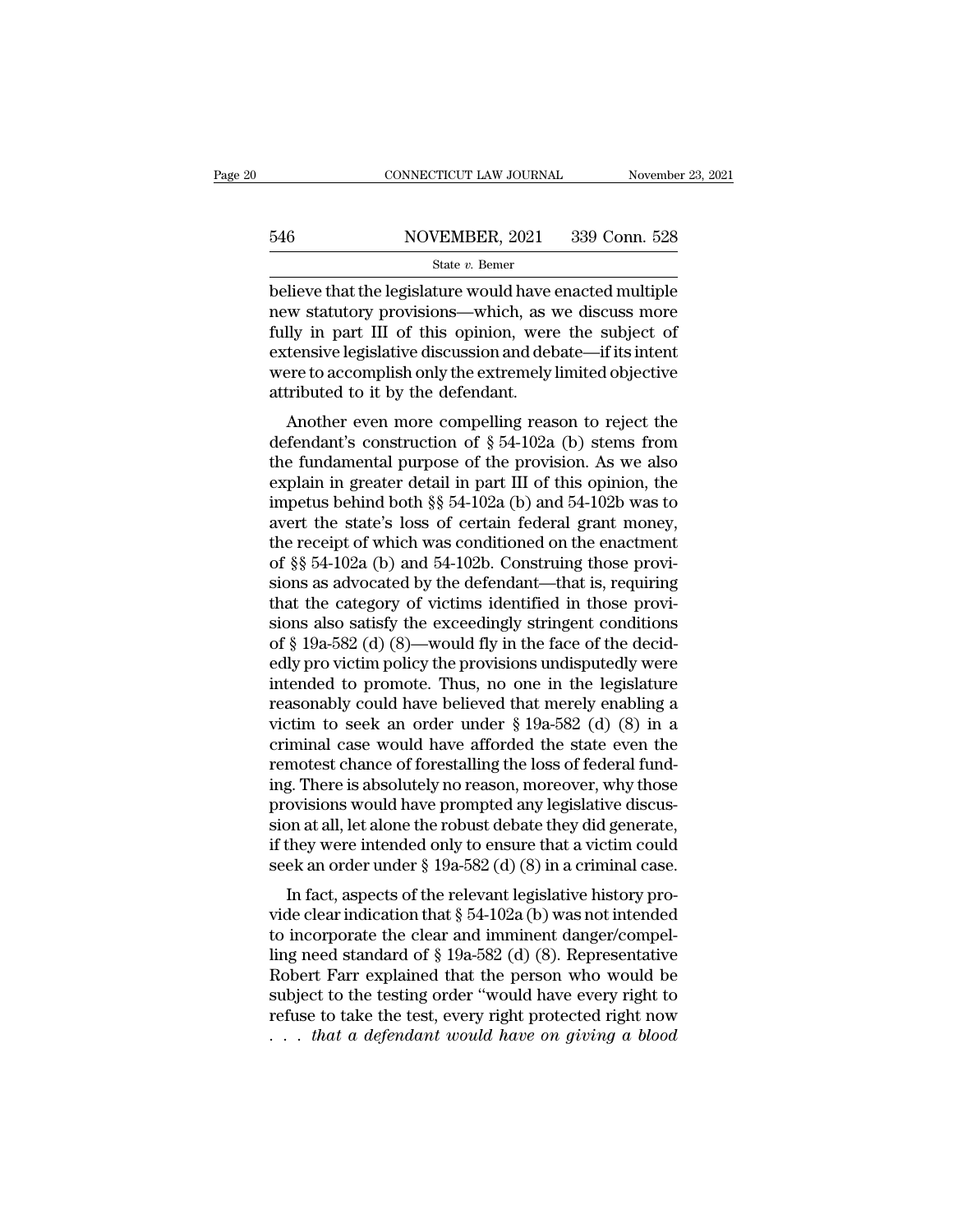*test for other purposes* . . . . " (Emphasis added.) 37<br> **test for other purposes** . . . . " (Emphasis added.) 37<br> **test for other purposes** . . . . " (Emphasis added.) 37<br> **H.R. Proc., Pt. 21, 1994 Sess., p. 7640.** When 339 Conn. 528 NOVEMBER, 2021 547<br>
State v. Bemer<br> *test for other purposes* . . . . " (Emphasis added.) 37<br>
H.R. Proc., Pt. 21, 1994 Sess., p. 7640. When the state<br>
seeks a search warrant for a blood sample for the pur-<br> 339 Conn. 528 NOVEMBER, 2021 547<br>
State v. Bemer<br>
test for other purposes . . . . . " (Emphasis added.) 37<br>
H.R. Proc., Pt. 21, 1994 Sess., p. 7640. When the state<br>
seeks a search warrant for a blood sample for the pur-<br> 339 Conn. 528 NOVEMBER, 2021 547<br>
State v. Bemer<br>
test for other purposes . . . . " (Emphasis added.) 37<br>
H.R. Proc., Pt. 21, 1994 Sess., p. 7640. When the state<br>
seeks a search warrant for a blood sample for the pur-<br>
po State v. Bemer<br>
Lest for other purposes . . . ." (Emphasis added.) 37<br>
H.R. Proc., Pt. 21, 1994 Sess., p. 7640. When the state<br>
seeks a search warrant for a blood sample for the pur-<br>
pose of providing evidence of a defen state v. Bemer<br>
test for other purposes . . . . " (Emphasis added.) 37<br>
H.R. Proc., Pt. 21, 1994 Sess., p. 7640. When the state<br>
seeks a search warrant for a blood sample for the pur-<br>
pose of providing evidence of a defe test for other purposes  $\dots$  ." (Emphasis added.) 37<br>H.R. Proc., Pt. 21, 1994 Sess., p. 7640. When the state<br>seeks a search warrant for a blood sample for the pur-<br>pose of providing evidence of a defendant's guilt, it<br>nee H.R. Proc., Pt. 21, 1994 Sess., p. 7640. When the state<br>seeks a search warrant for a blood sample for the pur-<br>pose of providing evidence of a defendant's guilt, it<br>need not establish an imminent danger to the public<br>heal seeks a search warrant for a blood sample for the purpose of providing evidence of a defendant's guilt, it need not establish an imminent danger to the public health or a compelling need for the test that cannot be accommo need not establish an imminent danger to the publeadth or a compelling need for the test that cannon<br>accommodated by other means. Rather, a defen<br>can be compelled to give a blood sample merely u<br>a showing of probable cause duari of a competing need for are test and cannot be<br>commodated by other means. Rather, a defendant<br>in be compelled to give a blood sample merely upon<br>showing of probable cause. See, e.g., *State v. Grant*,<br>6 Conn. 499, 51 can be compelled to give a blood sample merely upon<br>a showing of probable cause. See, e.g., *State* v. *Grant*,<br>286 Conn. 499, 514, 944 A.2d 947, cert. denied, 555 U.S.<br>916, 129 S. Ct. 271, 172 L. Ed. 2d 200 (2008).<br>Repre

a showing of probable cause. See, e.g., *State v. Grant*, 286 Conn. 499, 514, 944 A.2d 947, cert. denied, 555 U.S.<br>916, 129 S. Ct. 271, 172 L. Ed. 2d 200 (2008).<br>Representative Robert M. Ward stated during the debate that 286 Conn. 499, 514, 944 A.2d 947, cert. denied, 555 U.S.<br>286 Conn. 499, 514, 944 A.2d 947, cert. denied, 555 U.S.<br>916, 129 S. Ct. 271, 172 L. Ed. 2d 200 (2008).<br>Representative Robert M. Ward stated during the<br>debate that, 200 Colli. 100, 311, 311 h.2d 311, cert. defined, 353 C.C.<br>
916, 129 S. Ct. 271, 172 L. Ed. 2d 200 (2008).<br>
Representative Robert M. Ward stated during the<br>
debate that, by enacting the proposed legislation, "[a]ll<br>
we're Representative Robert M. Ward stated during the debate that, by enacting the proposed legislation, "[a]ll we're doing is extending the current law as to venereal diseases . . . ." 37 H.R. Proc., supra, p. 7642; see also i Representative Robert M. Ward stated during the<br>debate that, by enacting the proposed legislation, "[a]ll<br>we're doing is extending the current law as to venereal<br>diseases . . . . " 37 H.R. Proc., supra, p. 7642; see also<br> debate that, by enacting the proposed legislation, "[a]ll<br>we're doing is extending the current law as to venereal<br>diseases . . . . ." 37 H.R. Proc., supra, p. 7642; see also<br>id., remarks of Representative Ward ("[t]here's we're doing is extending the current law as to venereal<br>diseases . . . ." 37 H.R. Proc., supra, p. 7642; see also<br>id., remarks of Representative Ward ("[t]here's no real<br>harm done to the defendant [by ordering an HIV test diseases . . . . . " 37 H.R. Proc., supra, p. 7642; see also<br>id., remarks of Representative Ward ("[t]here's no real<br>harm done to the defendant [by ordering an HIV test],<br>and if they can be tested for venereal disease, wh id., remarks of Representative Ward ("[t]here's no real<br>harm done to the defendant [by ordering an HIV test],<br>and if they can be tested for venereal disease, why not<br>also include in that test a test for  $\dots$  [HIV]?"). As<br> harm done to the defendant [by ordering an HIV test],<br>and if they can be tested for venereal disease, why not<br>also include in that test a test for  $\dots$  [HIV]?"). As<br>the defendant in the present case conceded at oral<br>argum and if they can be tested for venereal disease, why not<br>also include in that test a test for . . . [HIV]?"). As<br>the defendant in the present case conceded at oral<br>argument before this court; see footnote 5 of this opin-<br>i also include in that test a test for  $\ldots$  [HIV]?"). As<br>the defendant in the present case conceded at oral<br>argument before this court; see footnote 5 of this opin-<br>ion; the preconditions for ordering an HIV related test<br>u the defendant in the present case conceded at oral<br>argument before this court; see footnote 5 of this opin-<br>ion; the preconditions for ordering an HIV related test<br>under § 19a-582 (d) (8) do not apply to motions for<br>exami argument before this court; see footnote 5 of this opin-<br>ion; the preconditions for ordering an HIV related test<br>under § 19a-582 (d) (8) do not apply to motions for<br>examination for sexually transmitted diseases pursuant<br>to ion; the preconditions for ordering an HIV related test<br>under § 19a-582 (d) (8) do not apply to motions for<br>examination for sexually transmitted diseases pursuant<br>to § 54-102a (a) or, presumably, to its predecessors.<br>Repr under § 19a-582 (d) (8) do not apply to motions for<br>examination for sexually transmitted diseases pursuant<br>to § 54-102a (a) or, presumably, to its predecessors.<br>Representative Ward further stated that the trial court<br>woul examination for sexually transmitted diseases pursuant<br>to § 54-102a (a) or, presumably, to its predecessors.<br>Representative Ward further stated that the trial court<br>would be able to exercise its discretion in a proceeding to § 54-102a (a) or, presumably, to its predecessors.<br>Representative Ward further stated that the trial court<br>would be able to exercise its discretion in a proceeding<br>on a motion for an HIV test pursuant to the proposed<br>l Representative Ward further stated that the trial court<br>would be able to exercise its discretion in a proceeding<br>on a motion for an HIV test pursuant to the proposed<br>legislation, without giving any indication that there<br>we would be able to exercise its discretion in a proceeding<br>on a motion for an HIV test pursuant to the proposed<br>legislation, without giving any indication that there<br>were severe limitations, like those set forth in § 19a-<br>58 on a motion for an HIV test pursuant to the proposed<br>legislation, without giving any indication that there<br>were severe limitations, like those set forth in § 19a-<br>582 (d) (8), on the court's discretion to grant such a<br>moti legislation, without giving any indication that there<br>were severe limitations, like those set forth in § 19a-<br>582 (d) (8), on the court's discretion to grant such a<br>motion. See 37 H.R. Proc., supra, p. 7642; see also 37<br>H were severe limitations, like those set forth in § 19a-582 (d) (8), on the court's discretion to grant such a motion. See 37 H.R. Proc., supra, p. 7642; see also 37 H.R. Proc., Pt. 25, May, 1994 Spec. Sess., p. 9015, rema 582 (d) (8), o<br>motion. See 3<br>H.R. Proc., Pt.<br>of Representa<br>judge's discre<br>and the defent<br>ney as well'').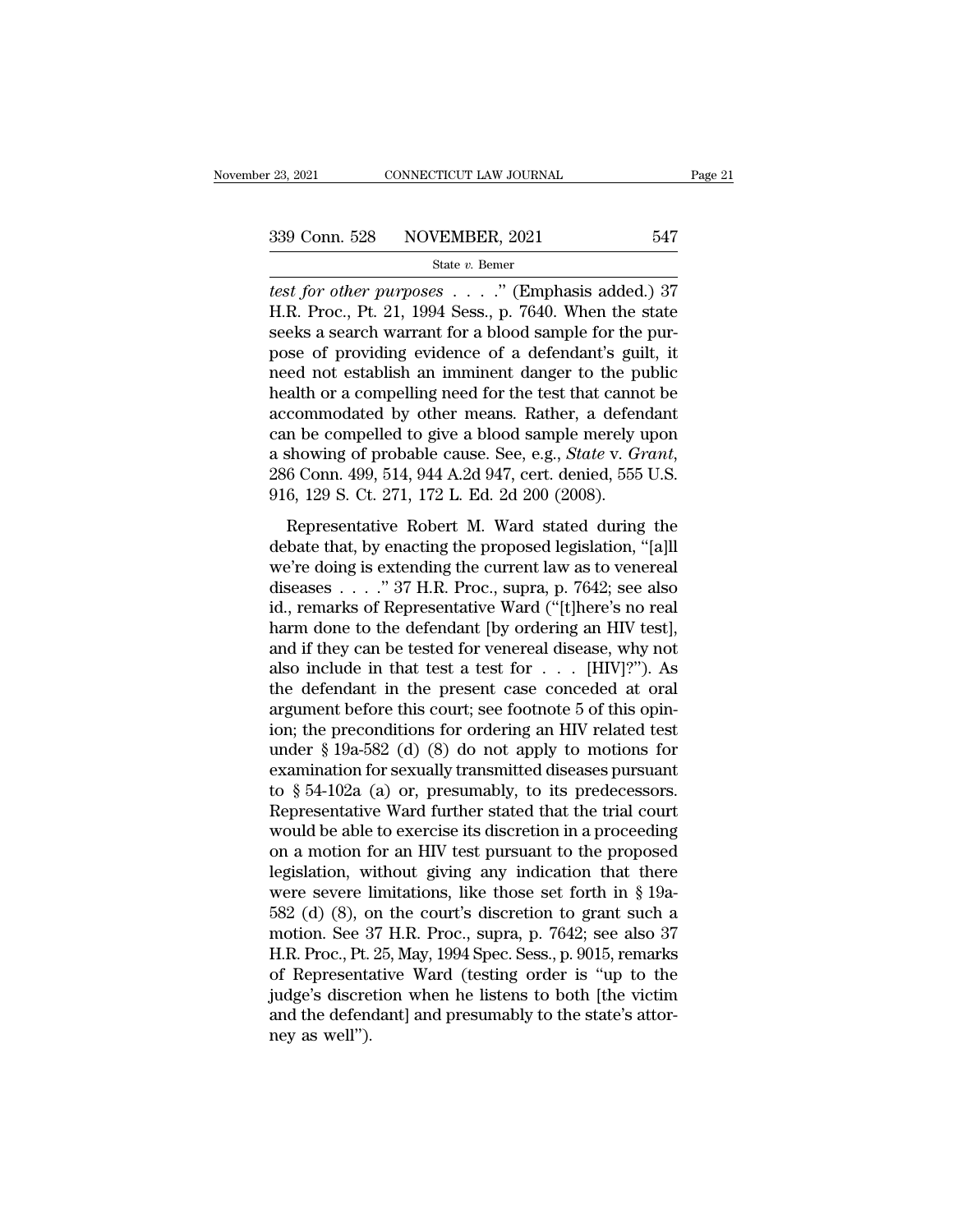# EXECUTE CONNECTICUT LAW JOURNAL Movember 23, 2021<br>548 NOVEMBER, 2021 339 Conn. 528<br>548 State v. Bemer

### State *v.* Bemer

CONNECTICUT LAW JOURNAL November<br>  $\text{A}\left(\frac{1}{2}\right)$  Additional considerations support the state's con-<br>  $\text{A}\left(\frac{1}{2}\right)$  and  $\text{A}\left(\frac{1}{2}\right)$  and  $\text{A}\left(\frac{1}{2}\right)$ . As we noted previously, the<br>  $\text{A}\left(\frac{1}{2}\right)$  and  $\text$ 548 NOVEMBER, 2021 339 Conn. 528<br>
State v. Bemer<br>
Additional considerations support the state's construction of § 54-102a (b). As we noted previously, the<br>
pertinent language of § 54-102a (b), pertaining to HIV<br>
testing i 548 NOVEMBER, 2021 339 Conn. 528<br>
State v. Bemer<br>
Additional considerations support the state's construction of § 54-102a (b). As we noted previously, the<br>
pertinent language of § 54-102a (b), pertaining to HIV<br>
testing i 548 NOVEMBER, 2021 339 Conn. 528<br>
State v. Bemer<br>
Additional considerations support the state's construction of § 54-102a (b). As we noted previously, the<br>
pertinent language of § 54-102a (b), pertaining to HIV<br>
testing i MOVEMENT, 2021 600 COME 020<br>State v. Bemer<br>Additional considerations support the state's construction of § 54-102a (b). As we noted previously, the<br>pertinent language of § 54-102a (b), pertaining to HIV<br>testing in pending State v. Bemer<br>
Additional considerations support the state's con-<br>
struction of § 54-102a (b). As we noted previously, the<br>
pertinent language of § 54-102a (b), pertaining to HIV<br>
testing in pending cases, and of § 54-10 Additional considerations support the state's construction of  $\S$  54-102a (b). As we noted previously, the pertinent language of  $\S$  54-102a (b), pertaining to HIV testing in pending cases, and of  $\S$  54-102b, pertaining struction of § 54-102a (b). As we noted previously, the<br>pertinent language of § 54-102a (b), pertaining to HIV<br>testing in pending cases, and of § 54-102b, pertaining<br>to HIV testing in cases following the defendant's convi pertinent language of § 54-102a (b), pertaining to HIV<br>testing in pending cases, and of § 54-102b, pertaining<br>to HIV testing in cases following the defendant's convic-<br>tion, is materially identical, such that § 19a-582 (d testing in pending cases, and of § 54-102b, pertaining<br>to HIV testing in cases following the defendant's convic-<br>tion, is materially identical, such that § 19a-582 (d) (8)<br>either applies to both of those provisions or to to HIV testing in cases following the defendant's conviction, is materially identical, such that § 19a-582 (d) (8) either applies to both of those provisions or to neither.<br>Consequently, under the defendant's statutory con tion, is materially identical, such that  $\S$  19a-582 (d) (8)<br>either applies to both of those provisions or to neither.<br>Consequently, under the defendant's statutory con-<br>struction, the extremely strict, clear and imminent either applies to both of those provisions or to neither.<br>Consequently, under the defendant's statutory construction, the extremely strict, clear and imminent danger/compelling need requirement of § 19a-582 (d) (8) also ap Consequently, under the defendant's statutory construction, the extremely strict, clear and imminent danger/compelling need requirement of  $\S$  19a-582 (d) (8) also applies to  $\S$  54-102b, when the defendant has been found struction, the extremely strict, clear and imminent danger/compelling need requirement of § 19a-582 (d) (8) also applies to § 54-102b, when the defendant has been found guilty beyond a reasonable doubt of sexually assault ger/compelling need requirement of  $\S$  19a-582 (d) (8)<br>also applies to  $\S$  54-102b, when the defendant has been<br>found guilty beyond a reasonable doubt of sexually<br>assaulting the victim. It simply is impossible to believe<br> also applies to  $\S$  54-102b, when the defendant *has been* found *guilty beyond a reasonable doubt of sexually* assaulting the victim. It simply is impossible to believe that the legislature would have imposed that same e found guilty beyond a reasonable doubt of sexually<br>assaulting the victim. It simply is impossible to believe<br>that the legislature would have imposed that same<br>exacting standard when the state has already estab-<br>lished tha assaulting the victim. It simply is impossible to believe<br>that the legislature would have imposed that same<br>exacting standard when the state has already estab-<br>lished that the victim was sexually assaulted by the<br>defendan test.<sup>16</sup> efendant *and* in all other circumstances in which<br>omeone is prompted, for whatever reason, to seek an<br>rder requiring another person to submit to an HIV<br>st.<sup>16</sup><br>I<sup>16</sup> In agreeing with the defendant's proposed construction someone is prompted, for whatever reason, to seek an order requiring another person to submit to an HIV test.<sup>16</sup><br>test.<sup>16</sup><br> $\frac{16}{16}$  In agreeing with the defendant's proposed construction of § 54-102a<br>(b), the concurre

order requiring another person to submit to an HIV<br>test.<sup>16</sup><br> $^{16}$  In agreeing with the defendant's proposed construction of § 54-102a<br>(b), the concurrence acknowledges that the *sole* effect of interpreting the<br>provisio test.<sup>16</sup><br>
<sup>16</sup> In agreeing with the defendant's proposed construction of § 54-102a<br>
(b), the concurrence acknowledges that the sole effect of interpreting the<br>
provision in that manner would be to afford a victim in a cr **LESL.**<br><sup>16</sup> In agreeing with the defendant's proposed construction of § 54-102a<br>(b), the concurrence acknowledges that the *sole* effect of interpreting the<br>provision in that manner would be to afford a victim in a crimi <sup>16</sup> In agreeing with the defendant's proposed construction of § 54-102a (b), the concurrence acknowledges that the *sole* effect of interpreting the provision in that manner would be to afford a victim in a criminal case The concurrence acknowledges that the *sole* effect of interpreting the provision in that manner would be to afford a victim in a criminal case the opportunity to seek a testing order under  $\S$  19a-582 (d) (8)—with its ex explained, this construction is belied by the far broader and more ambition. See footnote a vertex a testing order under  $\S$  19a-582 (d) (8)—with its exceedingly stringent clear and imminent danger/compelling need require provision in that manner would be to afford a victim in a criminal case<br>the opportunity to seek a testing order under  $\S$  19a-582 (d) (8)—with its<br>exceedingly stringent clear and imminent danger/compelling need require-<br>m are dependingly stringent clear and imminent danger/compelling need requirement—in that criminal case rather than in a new or pending civil action.<br>See footnote 4 of the concurring opinion. Although, as we previously expla ment—in that criminal case rather than in a new or pending civil action.<br>See footnote 4 of the concurring opinion. Although, as we previously<br>explained, this construction is belied by the far broader and more ambitious<br>pur See footnote 4 of the concurring opinion. Although, as we previously explained, this construction is belied by the far broader and more ambitious purpose of the provision—namely, to provide sexual assault victims in crimin explained, this construction is belied by the far broader and more ambitious<br>purpose of the provision—namely, to provide sexual assault victims in crimi-<br>nal cases with simple and straightforward means of determining wheth purpose of the provision—namely, to provide sexual assault victims in crimi-<br>nal cases with simple and straightforward means of determining whether<br>their alleged assailants have HIV—the concurrence makes no mention of<br>that ral cases with simple and straightforward means of determining whether their alleged assailants have HIV—the concurrence makes no mention of that purpose, which is clearly reflected in the relevant legislative history and their alleged assailants have HIV—the concurrence makes no mention of that purpose, which is clearly reflected in the relevant legislative history and manifests the intent of the legislature to promote the strong pro victi that purpose, which is clearly reflected in the relevant legislative history<br>and manifests the intent of the legislature to promote the strong pro victim<br>policy mandated by the federal government under the threat of loss and manifests the intent of the legislature to promote the strong pro vicim policy mandated by the federal government under the threat of loss of certain federal funding. As we also explained, under the statutory construc policy mandated by the federal government under the threat of loss of certain federal funding. As we also explained, under the statutory construction advanced by the defendant and the concurrence, a victim seeking a testi pency interaction advanced by the defendant and the concurrence, a victim seeking a testing order for a convicted defendant under  $\S$  54-102b would *still* have to satisfy the extremely strict conditions of  $\S$  19a-582 (d certain federal funding. As we also explained, under the statutory construction advanced by the defendant and the concurrence, a victim seeking a testing order for a convicted defendant under  $\S$  54-102b would *still* hav testing order for a convicted defendant under § 54-102b would still have to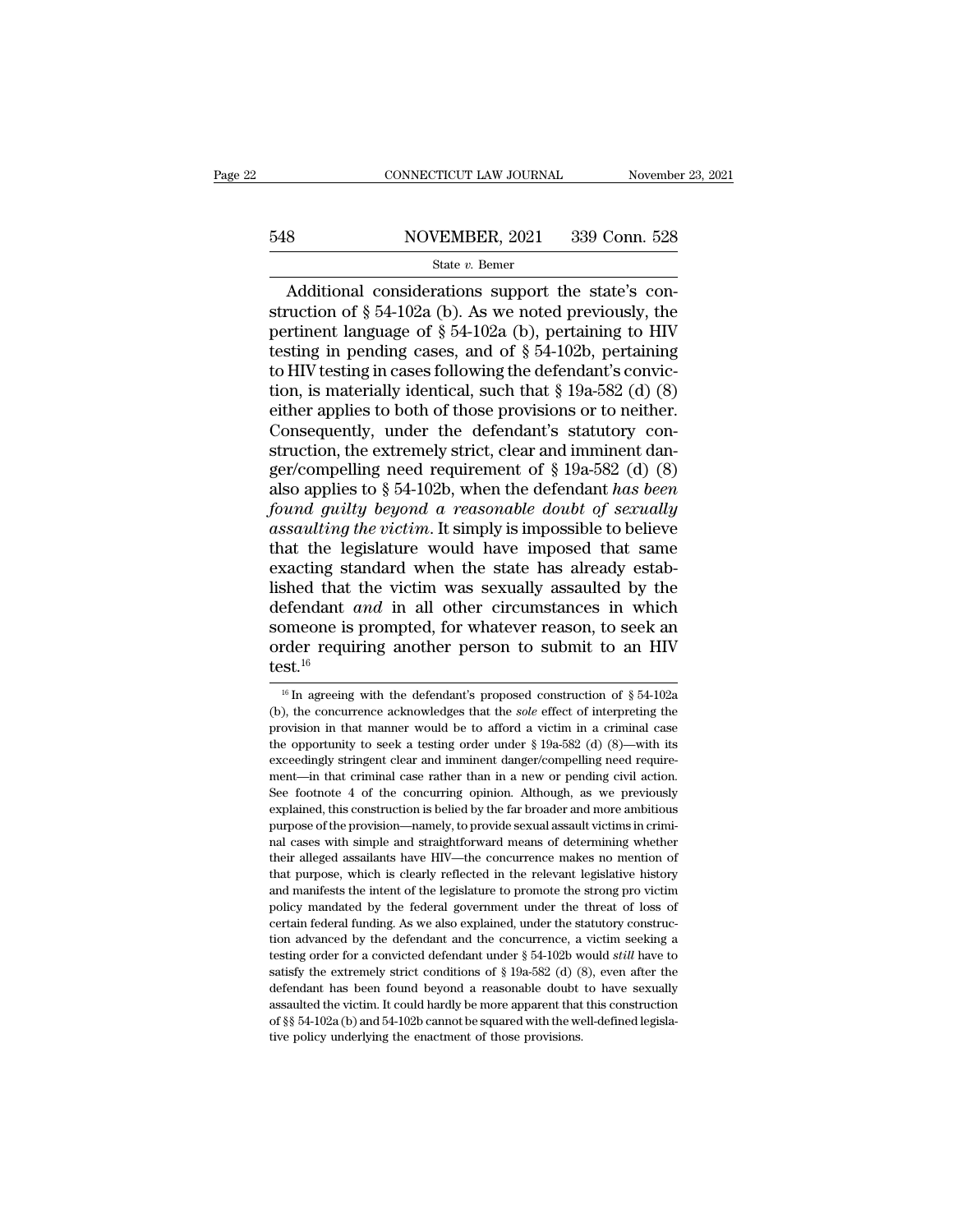9 Conn. 528 NOVEMBER, 2021 Page 23<br>
9 Conn. 528 NOVEMBER, 2021 549<br>
State v. Bemer<br>
Moreover, under § 54-102a (b), the court in a pending<br>
iminal case "may" issue a testing order upon the<br>
ption of the victim whereas unde 339 Conn. 528 NOVEMBER, 2021 549<br>
State v. Bemer<br>
Moreover, under § 54-102a (b), the court in a pending<br>
criminal case "may" issue a testing order upon the<br>
motion of the victim, whereas, under § 54-102b, the<br>
court "shal 339 Conn. 528 NOVEMBER, 2021 549<br>
State v. Bemer<br>
Moreover, under § 54-102a (b), the court in a pending<br>
criminal case "may" issue a testing order upon the<br>
motion of the victim, whereas, under § 54-102b, the<br>
court "shal 339 Conn. 528 NOVEMBER, 2021 549<br>
State v. Bemer<br>
Moreover, under § 54-102a (b), the court in a pending<br>
criminal case "may" issue a testing order upon the<br>
motion of the victim, whereas, under § 54-102b, the<br>
court "shal Moreover, under § 54-102a (b), the court in a pending<br>
criminal case "may" issue a testing order upon the<br>
motion of the victim, whereas, under § 54-102b, the<br>
court "shall" issue the requested order following the<br>
defend State v. Bemer<br>Moreover, under § 54-102a (b), the court in a pending<br>criminal case "may" issue a testing order upon the<br>motion of the victim, whereas, under § 54-102b, the<br>court "shall" issue the requested order following Moreover, under § 54-102a (b), the court in a pending<br>criminal case "may" issue a testing order upon the<br>motion of the victim, whereas, under § 54-102b, the<br>court "shall" issue the requested order following the<br>defendant' criminal case "may" issue a testing order upon the<br>motion of the victim, whereas, under  $\S$  54-102b, the<br>court "shall" issue the requested order following the<br>defendant's conviction. This permissive/mandatory dis-<br>tinctio motion of the victim, whereas, under  $\S$  54-102b, the<br>court "shall" issue the requested order following the<br>defendant's conviction. This permissive/mandatory dis-<br>tinction makes perfect sense if those provisions are<br>const court "shall" issue the requested order following the<br>defendant's conviction. This permissive/mandatory dis-<br>tinction makes perfect sense if those provisions are<br>construed as the state contends: the court *may*, in the<br>exe defendant's conviction. This permissive/mandatory dis-<br>tinction makes perfect sense if those provisions are<br>construed as the state contends: the court  $may$ , in the<br>exercise of its discretion, order the nonconsensual HIV<br>te tinction makes perfect sense if those provisions are construed as the state contends: the court *may*, in the exercise of its discretion, order the nonconsensual HIV testing of a defendant in a pending criminal case, and construed as the state contends: the court *may*, in the exercise of its discretion, order the nonconsensual HIV testing of a defendant in a pending criminal case, and *must* issue such an order upon a finding of the defe exercise of its discretion, order the nonconsensual HIV<br>testing of a defendant in a pending criminal case, and<br>*must* issue such an order upon a finding of the defen-<br>dant's guilt beyond a reasonable doubt. The distinctio dant's guilt beyond a reasonable doubt. The distinction<br>makes little or no sense, however, if both §§ 54-102a<br>(b) and 54-102b are construed to require a victim to<br>satisfy the stringent requirements of § 19a-582 (d) (8),<sup>1</sup>

makes little or no sense, however, if both §§ 54-102a (b) and 54-102b are construed to require a victim to satisfy the stringent requirements of § 19a-582 (d) (8),<sup>17</sup> Indeed, the thrust of the concurrence seems to be tha that the protections afforded others who may find themselves the subject of a require the subsetsfy the stringent requirements of  $\S$  19a-582 (d) (8),<sup>17</sup> Indeed, the thrust of the concurrence seems to be that  $\S$  54-102a (b) and 34-1020 are construed to require a victim to satisfy the stringent requirements of § 19a-582 (d) (8),<sup>17</sup> Indeed, the thrust of the concurrence seems to be that § 54-102a operates as an unwarranted curtailment of satisfy the stringent requirements of § 19a-582 (d) (8),"<br>Indeed, the thrust of the concurrence seems to be that § 54-102a operates<br>as an unwarranted curtailment of the rights of criminal defendants relative<br>to the protec Indeed, the thrust of the concurrence seems to be that  $\S$  54-102a operates as an unwarranted curtailment of the rights of criminal defendants relative to the protections afforded others who may find themselves the subjec moleed, the thrust of the concurrence seems to be that  $\S$   $34$ -102a operates as an unwarranted curtailment of the rights of criminal defendants relative to the protections afforded others who may find themselves the subj as an unwarranted curtain<br>to the protections afforded<br>a request for a nonconsens<br>in this regard is with the legi<br>a legislative policy decisio<br>money—to make it apprec<br>obtain such an order.<br>Although § 54-102a certa the protections arrorded others who may find themselves the subject of<br>request for a nonconsensual HIV testing order. The concurrence's quarrel<br>this regard is with the legislature, not with us, because § 54-102a represents a request for a nonconsensual HIV testing order. The concurrence s quarrel<br>in this regard is with the legislature, not with us, because  $\S$  54-102a represents<br>a legislative policy decision—prompted by the potential loss o

In this regard is with the legislature, not with us, because  $\S$  54-102a represents<br>a legislative policy decision—prompted by the potential loss of federal<br>money—to make it appreciably easier for certain sexual assault vi a legislative policy decision—prompted by the potential loss of rederal<br>money—to make it appreciably easier for certain sexual assault victims to<br>obtain such an order.<br>Although § 54-102a certainly achieves that end, the c money—to make a appreciably easier for certain sexual assault victims to<br>obtain such an order.<br>Although § 54-102a certainly achieves that end, the concurrence claims<br>that the provision, as we construe it, truncates the ri obtain such an order.<br>
Although § 54-102a certainly achieves that end, the concurrence claims<br>
that the provision, as we construe it, truncates the rights of those criminal<br>
defendants to whom it applies to a greater degr Atthough § 54-102a certainly achieves that end, the concurrence claims<br>that the provision, as we construe it, truncates the rights of those criminal<br>defendants to whom it applies to a greater degree than it actually does. that the provision, as we construe it, truncates the rights of those criminal defendants to whom it applies to a greater degree than it actually does. More specifically, the concurrence suggests that our "holding . . . je derendants to whom it applies to a greater degree than it actually does.<br>More specifically, the concurrence suggests that our "holding  $\ldots$  jettisons<br>the procedural safeguards contained in § 19a-582 (d) (8) (B) through ( more specincally, the concurrence suggests that our "holding . . . Jettisons<br>the procedural safeguards contained in § 19a-582 (d) (8) (B) through (D)."<br>However, a review of those provisions, which are designed to protect the procedural sareguards contained in  $\S$  19a-582 (d) (8) (B) through (D).<br>However, a review of those provisions, which are designed to protect the<br>identity of a party who is subject to an HIV order, reveals that they ge However, a review of those provisions, which are designed to protect the identity of a party who is subject to an HIV order, reveals that they generally are not relevant to a request for such an order in a criminal case in dentuty or a party who is subject to an HIV order, reveals that they generally<br>are not relevant to a request for such an order in a criminal case in which<br>the identity of the defendant and the nature of his or her alleged are not relevant to a request for such an order in a criminal case in which<br>the identity of the defendant and the nature of his or her alleged offenses<br>already are a matter of public record. The concurrence also contends the identity of the defendant and the nature of his or her alleged offenses<br>already are a matter of public record. The concurrence also contends that<br>our construction of  $\S 54-102a$  (b) "leads to an inconsistency in the p aready are a matter or public record. The concurrence also contends that<br>our construction of § 54-102a (b) "leads to an inconsistency in the provision<br>of counseling services, which would be afforded to victims, but not to our construction of §  $34-102a$  (b) leads to an inconsistency in the provision<br>of counseling services, which would be afforded to victims, but not to<br>criminal defendants who test positive for HIV." In fact, the "counselin criminal detendants who test positive for  $H_1V$ . In fact, the counseling<br>services to which General Statutes § 54-102c refers are certain publicly<br>available "educational materials" and "information" obtainable through the

*after finding* that all of the requirements of § 19a-582 (d) (8) have been met—that is, after finding<sup>*n*</sup> and "information" obtainable through the Department of Public Health, all of which a defendant, or his or her coun available "educational materials" and "information obtainable through the Department of Public Health, all of which a defendant, or his or her counsel,  $^{17}$  Thus, under the interpretation of § 54-102a (b) urged by the d Department of Public Health, all of which a detendant, or his or her counsel,<br>may readily obtain upon request.<br><sup>17</sup> Thus, under the interpretation of § 54-102a (b) urged by the defendant,<br>the trial court would have discre may readily obtain upon request.<br>
<sup>17</sup> Thus, under the interpretation of § 54-102a (b) urged by the defendant,<br>
the trial court would have discretion to refuse to order an HIV test, *even*<br> *after finding* that all of the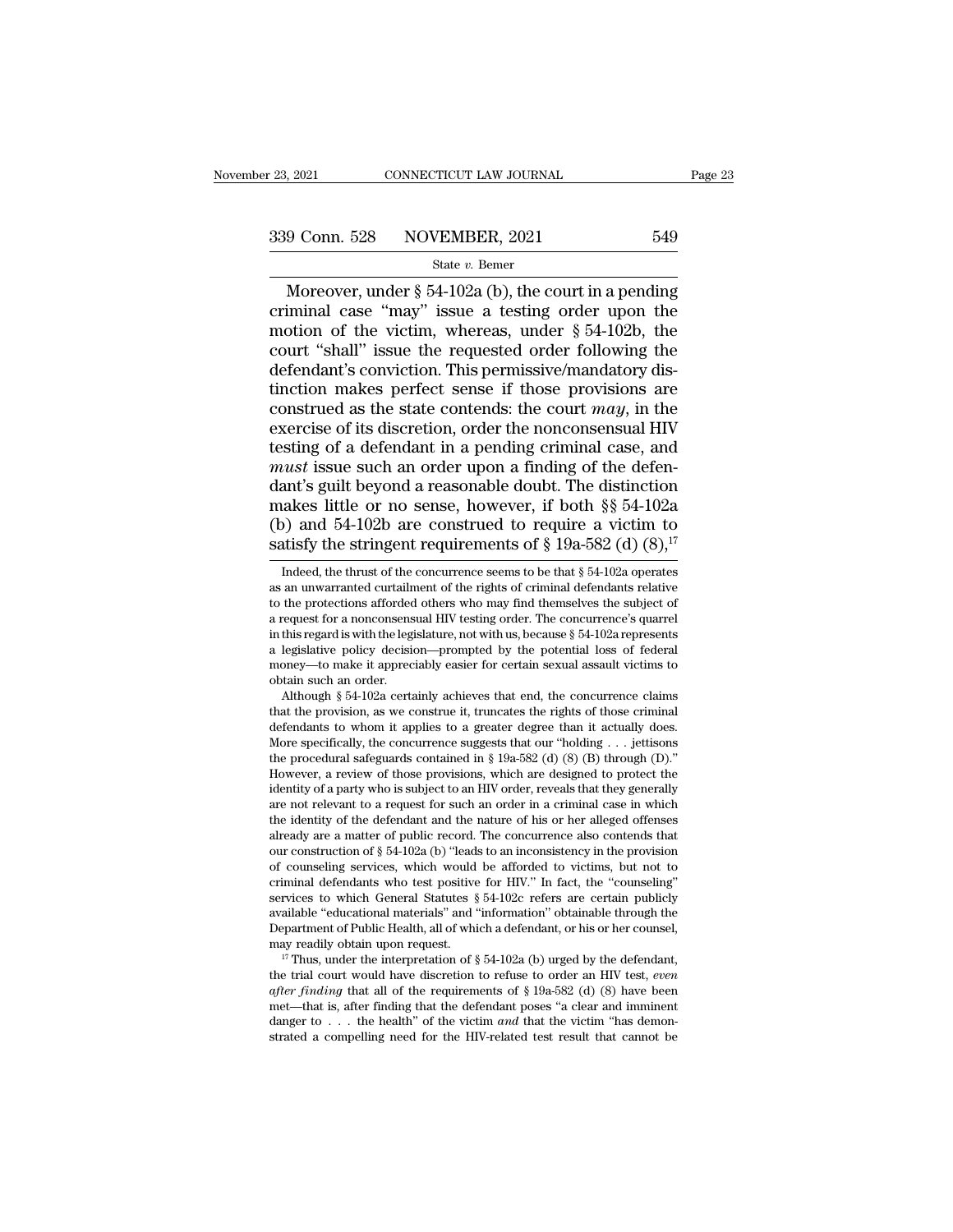|     | CONNECTICUT LAW JOURNAL                                                                                                                                                                                                                                                                                                                          | November 23, 2021 |
|-----|--------------------------------------------------------------------------------------------------------------------------------------------------------------------------------------------------------------------------------------------------------------------------------------------------------------------------------------------------|-------------------|
| 550 | NOVEMBER, 2021                                                                                                                                                                                                                                                                                                                                   | 339 Conn. 528     |
|     | State $v$ . Bemer                                                                                                                                                                                                                                                                                                                                |                   |
|     | and we see no reason why the legislature would have<br>sought to achieve such a bizarre result. <sup>18</sup>                                                                                                                                                                                                                                    |                   |
|     | For all the foregoing reasons, we agree with the<br>state's contention that, as long as the conditions set<br>$\mathcal{C}$ . The set of the set of the set of the set of the set of the set of the set of the set of the set of the set of the set of the set of the set of the set of the set of the set of the set of the set of the set of t |                   |

State v. Bemer<br>and we see no reason why the legislature would have<br>sought to achieve such a bizarre result.<sup>18</sup><br>For all the foregoing reasons, we agree with the<br>state's contention that, as long as the conditions set<br>forth for all the foregoing reasons, we agree with the state's contention that, as long as the conditions set forth in § 54-102a (b) are satisfied, that is, the defendant has been charged with one of the offenses enumerated and we see no reason why the legislature would have<br>sought to achieve such a bizarre result.<sup>18</sup><br>For all the foregoing reasons, we agree with the<br>state's contention that, as long as the conditions set<br>forth in § 54-102a ( sought to achieve such a bizarre result.<sup>5</sup><br>For all the foregoing reasons, we agree with the<br>state's contention that, as long as the conditions set<br>forth in § 54-102a (b) are satisfied, that is, the defendant<br>has been cha For all the foregoing reasons, we agree with the state's contention that, as long as the conditions set forth in  $\S 54-102a$  (b) are satisfied, that is, the defendant has been charged with one of the offenses enumerated i and the criminal case is pending, the difference with the state's contention that, as long as the conditions set forth in § 54-102a (b) are satisfied, that is, the defendant has been charged with one of the offenses enume forth in § 54-102a (b) are satisfied, that is, the defendant<br>has been charged with one of the offenses enumerated<br>in the statute, the alleged offense involved a completed<br>sexual act, as defined in General Statutes § 54-10 has been charged with one of the offenses enumerated<br>in the statute, the alleged offense involved a completed<br>sexual act, as defined in General Statutes § 54-102b (c),<br>and the criminal case is pending, the trial court act The statute, the alleged offense involved a completed<br>sexual act, as defined in General Statutes § 54-102b (c),<br>and the criminal case is pending, the trial court acts<br>within its discretion under the applicable statutory l ment statute, are antigon offering inverted a compresed<br>sexual act, as defined in General Statutes § 54-102b (c),<br>and the criminal case is pending, the trial court acts<br>within its discretion under the applicable statutory whim its discretion under the applicable statutory language when it grants a motion for HIV testing.<sup>19</sup> In other words, the legislature did not intend for the requirements of  $\S 19a-582$  (d) (8) to apply to an order for guage when it grants a motion for HIV testing.<sup>19</sup> In other<br>words, the legislature did not intend for the require-<br>ments of § 19a-582 (d) (8) to apply to an order for testing<br>accommodated by other means." We see no reason

words, the legislature did not intend for the require-<br>ments of § 19a-582 (d) (8) to apply to an order for testing<br>accommodated by other means." We see no reason why a court *ever* would<br>decline to issue such a testing or ments of § 19a-582 (d) (8) to apply to an order for testing<br>accommodated by other means." We see no reason why a court *ever* would<br>decline to issue such a testing order once it has found that these requirements<br>have been ments of § 19a-582 (d) (8) to apply to an order for testing<br>accommodated by other means." We see no reason why a court *ever* would<br>decline to issue such a testing order once it has found that these requirements<br>have been accommodated by other means." We see no reason why a court *ever* would decline to issue such a testing order once it has found that these requirements have been satisfied. If, though, the defendant's proposed constructio accommodated by other means. We see no reason why a court *ever* would<br>decline to issue such a testing order once it has found that these requirements<br>have been satisfied. If, though, the defendant's proposed construction decime to issue such a testing order once it has found that these requirements<br>have been satisfied. If, though, the defendant's proposed construction of<br> $\S 54-102b$  is correct, the legislature intended to grant the court have been satisfied. It, though, the defendant is proposed construction of  $\S$  54-102b is correct, the legislature intended to grant the court discretion to decline to order a test in such circumstances because no such di  $\S$  54-102b is correct, the legislature intended to grant the court discretion<br>to decline to order a test in such circumstances because no such discretion<br>is granted under  $\S$  54-102a, which is applicable to the testing o to decime to order a test in such circumstances because no such discretion<br>is granted under § 54-102a, which is applicable to the testing of convicted<br>defendants and *requires* the court to issue a testing order upon the derendants and *requires* the court to issue a testing order upon the request<br>of the victim. In contrast to the defendant's interpretation, the two provisions<br>are entirely logical under the construction we adopt: if, as i

or the victim. In contrast to the defendant s interpretation, the two provisions<br>are entirely logical under the construction we adopt: if, as in the present<br>case, the criminal case is pending, then the court has discretio are entirely logical under the construction we adopt: if, as in the present case, the criminal case is pending, then the court has discretion to order a test, whereas the court must do so once the defendant has been found case, the criminal case is pending, then the court has discretion to order a<br>test, whereas the court must do so once the defendant has been found guilty.<br><sup>18</sup> We note that the concurrence claims that our reading of § 54-10 test, whereas the court must ao so once the defendant has been found guilty.<br><sup>18</sup> We note that the concurrence claims that our reading of  $\S$  54-102a (b) would lead to a bizarre and unworkable result in one respect, namel we note that the concurrence claims that our reading of  $\S$   $\S$   $\beta$ 4-102a ( $\nu$ ) would lead to a bizarre and unworkable result in one respect, namely, that, in certain circumstances, a victim would not be able to obtain would lead to a bizarre and unworkable result in one respect, namely, that, in certain circumstances, a victim would not be able to obtain the very test results that he or she sought under that provision. Although we disag in certain circumstances, a victim would not be able to obtain the very test<br>results that he or she sought under that provision. Although we disagree<br>with this assertion for a number of reasons, it suffices to say that th results that he or she solight under that provision. Although we disagree<br>with this assertion for a number of reasons, it suffices to say that the court<br>has broad authority under § 54-102a (b) both to order testing of the The provident of state of the victim and to order that the test results be disclosed to the victim, and there is nothing in the statutory scheme limiting the court's discretion to determine how best to accomplish such dis

upon the request of the victim and to order that the test results be disclosed<br>to the victim, and there is nothing in the statutory scheme limiting the<br>court's discretion to determine how best to accomplish such disclosur for the victim, and there is nothing in the statutory scheme inhulng the court's discretion to determine how best to accomplish such disclosure in light of the particular circumstances involved.<br><sup>19</sup> Three additional poin court s ascretion to determine now best to accompilsh such also<br>lost in light of the particular circumstances involved.<br><sup>19</sup> Three additional points bear emphasis. First, under the state's construc-<br>tion of § 54-102a (b), may disclose or be compelled to disclose such information of  $\$  54-102a (b), the defendant's interest in preventing the unwarranted or inappropriate disclosure of privileged testing information is safeguarded.<br>See, e.g., Three additional points bear emphasis. First, under the state s construction of § 54-102a (b), the defendant's interest in preventing the unwarranted or inappropriate disclosure of privileged testing information is safegu tion of § 54-102a (b), the defendant s interest in preventing the unwarranted<br>or inappropriate disclosure of privileged testing information is safeguarded.<br>See, e.g., General Statutes § 19a-583 (a) (subject to certain enu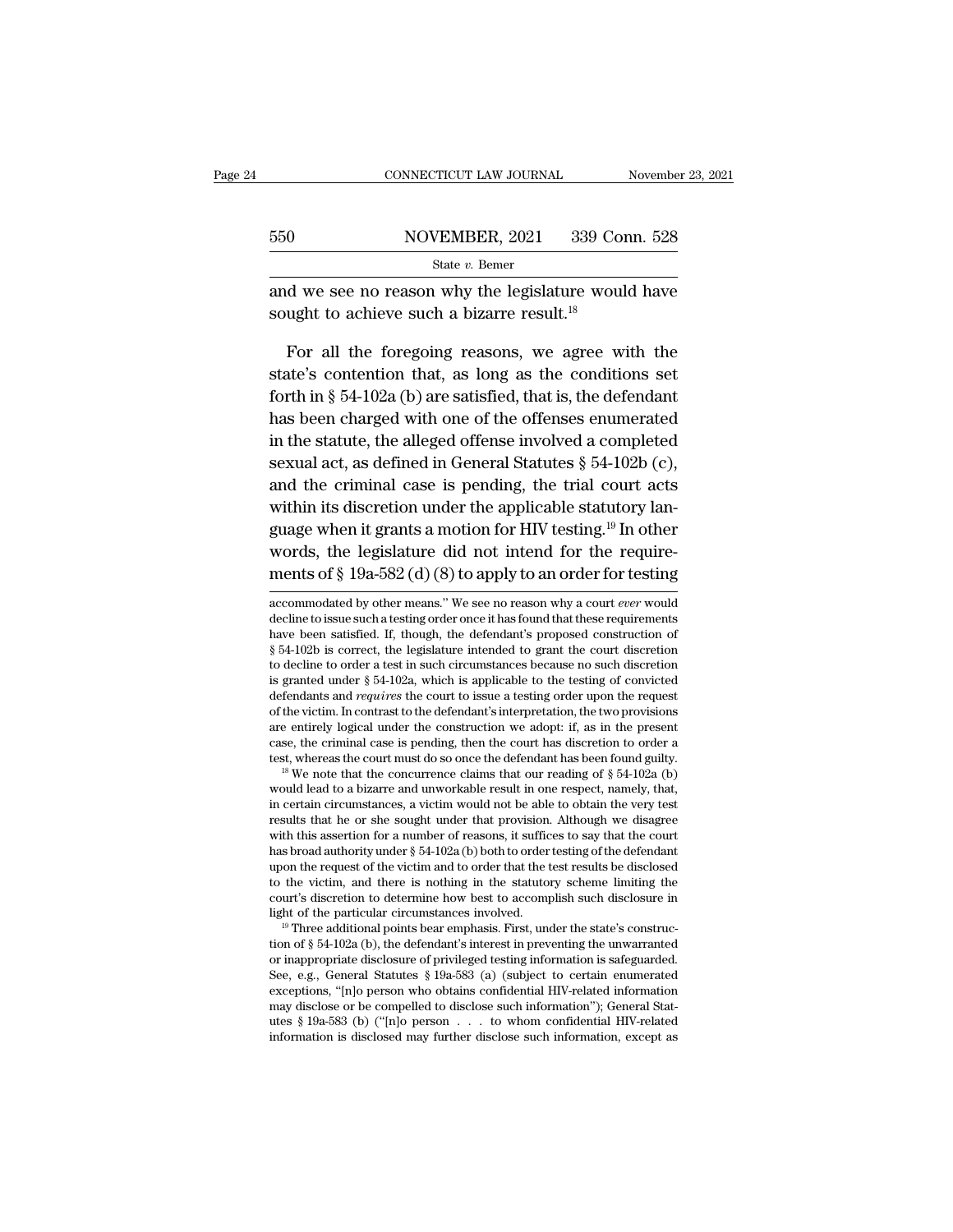### 23, 2021 CONNECTICUT LAW JOURNAL Page 2<br>
339 Conn. 528 NOVEMBER, 2021 551<br>
State v. Bemer<br>
under § 54-102a (b).<sup>20</sup> Because there is no dispute that<br>
those conditions have been met in the present case, 339 Conn. 528 NOVEMBER, 2021 551<br>
State v. Bemer<br>
under § 54-102a (b).<sup>20</sup> Because there is no dispute that<br>
those conditions have been met in the present case,<br>
provided in this section and sections 19a-584 and 19a-585")

State v. Bemer<br>
under § 54-102a (b).<sup>20</sup> Because there is no dispute that<br>
those conditions have been met in the present case,<br>
provided in this section and sections 19a-584 and 19a-585''); General Statutes<br>
§ 19a-585 (co State v. Bemer<br>
State v. Bemer<br>
under § 54-102a (b).<sup>20</sup> Because there is no dispute that<br>
those conditions have been met in the present case,<br>
provided in this section and sections 19a-584 and 19a-585"); General Statutes<br> under § 54-102a (b).<sup>20</sup> Because there is no dispute that those conditions have been met in the present case, provided in this section and sections 19a-584 and 19a-585"); General Statutes § 19a-585 (containing additional under  $\frac{9}{4}$ -102a (b). Because there is no dispute that<br>those conditions have been met in the present case,<br>provided in this section and sections 19a-584 and 19a-585"); General Statutes<br> $\frac{8}{9}$  19a-585 (containing ad those conditions have been met in the present case,<br>provided in this section and sections 19a-584 and 19a-585"); General Statutes<br>§ 19a-585 (containing additional safeguards against undue dissemination of<br>HIV related test provided in this section and sections 19a-584 and 19a-585"); General Statutes § 19a-585 (containing additional safeguards against undue dissemination of HIV related test results or related information). Second, as we disc provided in this section and sections 19a-584 and 19a-585 *)*; General statiues § 19a-585 (containing additional safeguards against undue dissemination of HIV related test results or related information). Second, as we di g 19a-585 (containing additional sareguards against undue dissemination of HIV related test results or related information). Second, as we discuss in part III of this opinion, article first, § 7, of the state constitution Firv related test results or related information). Second, as we discuss in part III of this opinion, article first,  $\S$  7, of the state constitution prohibits a court from issuing an HIV testing order under  $\S$  54-102a ( part in or this opinion, article first,  $\S$  *i*, or the state constitution pronibits a court from issuing an HIV testing order under  $\S$  54-102a (b) without first finding that such an order would provide useful, practical a court from issumg an HIV testing order under  $\S$  54-102a (b) without first finding that such an order would provide useful, practical information to a victim that cannot reasonably be obtained by other means. Finally, a maing that such an order would provide useful, practical information to a<br>victim that cannot reasonably be obtained by other means. Finally, as we<br>explained in part I of this opinion, the defendant has the right to immedi explained in part 1 of this opinion, the defendant has the right to immediate<br>appellate review of any order issued pursuant to § 54-102a (b). Thus, a<br>defendant has considerable protection with respect to a court's exercise

appellate review of any order issued pursuant to § 54-102a (b). Thus, a<br>defendant has considerable protection with respect to a court's exercise of<br>its discretion to order an HIV test under § 54-102a (b) and to the use and defendant has considerable protection with respect to a court's exercise of its discretion to order an HIV test under  $\S 54-102a$  (b) and to the use and dissemination of the results of any such test.<br><sup>20</sup> We recognize, of to avoid constitutional infirmity. See, e.g., *Mayer-Wittman v. Zoning Board* of *Appeals*, 333 Conn. 624, 638, 218 A.3d 37 (2019) Reliance on that principle for purposes of the present case, however, is misplaced for sev mitted as we recognize, of course, that, when possible, statutes are to be construed<br>to avoid constitutional infirmity. See, e.g., *Mayer-Wittman v. Zoning Board*<br>of *Appeals*, 333 Conn. 624, 638, 218 A.3d 37 (2019) Relia we recognize, or course, that, when possible, statutes are to be construed<br>to avoid constitutional infirmity. See, e.g., *Mayer-Wittman v. Zoning Board*<br>of *Appeals*, 333 Conn. 624, 638, 218 A.3d 37 (2019) Reliance on tha of Appeals, 333 Conn. 624, 638, 218 A.3d 37 (2019) Reliance on that principle<br>for purposes of the present case, however, is misplaced for several reasons.<br>First, although a constitutional gloss is necessary to preclude su the proposes of the present case, however, is misplaced for several reasons.<br>First, although a constitutional gloss is necessary to preclude such an infirmity under our reading of § 54-102a (b); see part III of this opini for purposes of the present case, nowever, is misplaced for several reasons.<br>First, although a constitutional gloss is necessary to preclude such an infirmity under our reading of § 54-102a (b); see part III of this opinio placing it in constitutional jeopardy—so long as that interpretation is consistent with legislative intent—also directs us to "search for a judicial gloss [on the statute]  $\dots$  that will effect the legislature's [intent] mity under our reading of § 54-102a (b); see part in of this opinion; the very<br>same tenet of construction that directs us to interpret a statute to avoid<br>placing it in constitutional jeopardy—so long as that interpretation same tenet or construction that directs us to interpret a statute to avoid<br>placing it in constitutional jeopardy—so long as that interpretation is consis-<br>tent with legislative intent—also directs us to "search for a judi placing it in constitutional jeopardy—so long as that interpretation is consistent with legislative intent—also directs us to "search for a judicial gloss [on the statute] . . . that will effect the legislature's [intent] tent with legislative interi—also directs us to 'search for a judicial gloss<br>[on the statute] . . . that will effect the legislature's [intent] in a manner<br>consistent with constitutional safeguards." (Internal quotation m for the statute *and* fully consistent with constitutional safeguards." (Internal quotation marks omitted.) *State v. DeCiccio*, 315 Conn. 79, 149, 105 A.3d 165 (2014). Because it is evident, for the reasons previously enu maistent with constitutional sateguards." (internal quotation marks omit-<br>d.) *State* v. *DeCiccio*, 315 Conn. 79, 149, 105 A.3d 165 (2014). Because it<br>evident, for the reasons previously enumerated, that our construction ted.) *State V. DeCrecio*, 315 Conn. (9, 149, 105 A.3d 165 (2014). Because it is evident, for the reasons previously enumerated, that our construction of § 54-102a (b) is the only reasonable one in light of its text, its

§ 54-102a (b) is the only reasonable one in light of its text, its relationship to other statutory provisions, and its clear purpose, such a gloss is both necessary *and* fully consistent with our rules of statutory const g b4-102a (b) is the only reasonable one in light of its text, its relationship<br>to other statutory provisions, and its clear purpose, such a gloss is both<br>necessary and fully consistent with our rules of statutory construc for other statutory provisions, and its clear purpose, such a gloss is both necessary *and* fully consistent with our rules of statutory construction.<br> *Furthermore*, the canon "is a tool for choosing between competing pla necessary *ana* ruly consistent with our rules or statutory construction.<br>Furthermore, the canon "is a tool for choosing between competing plausi-<br>ble interpretations of a statutory text, resting on the reasonable presumpt Furthermore, the canon is a tool for choosing between competing plausi-<br>ble interpretations of a statutory text, resting on the reasonable presumption<br>that [the legislature] did not intend the alternative which raises ser ble interpretations or a statutory text, resung on the reasonable presumption<br>that [the legislature] did not intend the alternative which raises serious<br>constitutional doubts.... *The canon is thus a means of giving effec* that [the legislature] did not intend the alternative which raises serious constitutional doubts. . . . The canon is thus a means of giving effect to [legislative] intent, not of subverting it." (Citations omitted; emphas constitutional doubts. . . . The canon is thus a means of giving effect to [legislative] intent, not of subverting it." (Citations omitted; emphasis added.) Clark v. Martinez, 543 U.S. 371, 381–82, 125 S. Ct. 716, 160 L. (*legislative*] *intent, not of subverting it.* (Citations omitted; empnasis added.) *Clark v. Martinez*, 543 U.S. 371, 381–82, 125 S. Ct. 716, 160 L. Ed. 2d 734 (2005). As we explained, the unmistakable intent behind § 5 added.) *Clark* v. *Martinez*, 543 U.S. 371, 351–52, 125 S. Ct. 716, 100 L. Ed.<br>2d 734 (2005). As we explained, the unmistakable intent behind § 54-102a was<br>to facilitate the examination or testing of criminal defendants 2d  $734$  (2005). As we explained, the unmistakable intent benind § 54-102a was to facilitate the examination or testing of criminal defendants for sexually transmitted diseases or HIV, respectively, at the request of sexu to facilitate the examination or testing of criminal defendants for sexually transmitted diseases or HIV, respectively, at the request of sexual assault victims. Construing § 54-102a as the defendant asserts it should be transmitted diseases or HIV, respectively, at the request of sexual assault victims. Construing § 54-102a as the defendant asserts it should be construed—that is, by reading § 19a-582 (d) (8) into it and thereby placing t cums. Construing § 54-102a as the derendant asserts it should be con-<br>ued—that is, by reading § 19a-582 (d) (8) into it and thereby placing the<br>rden on the victim to satisfy the same stringent conditions that existed<br>ior strued—that is, by reading § 19a-582 (d) (8) into it and thereby placing the burden on the victim to satisfy the same stringent conditions that existed prior to the enactment of § 54-102a—would not substantively advance t prior to the enactment of § 54-102a—would not substantively advance the interests of sexual assault victims in any way, let alone in the distinctly pro victim manner intended by the legislature.<br>In addition, even if we we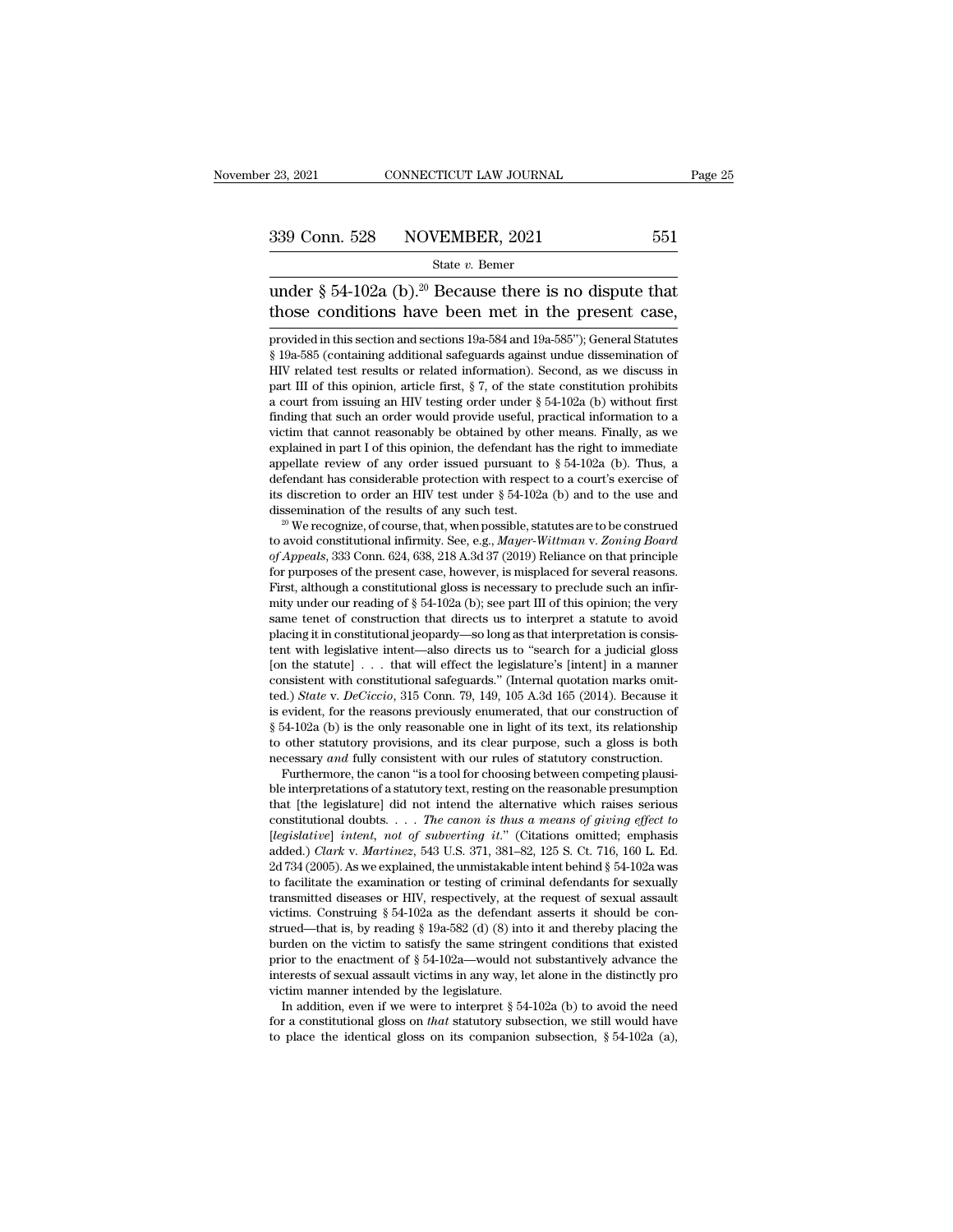# EXECUTE CONNECTICUT LAW JOURNAL Movember 23, 2021<br>552 NOVEMBER, 2021 339 Conn. 528<br>541 State v. Bemer

### State *v.* Bemer

CONNECTICUT LAW JOURNAL November 23, 2021<br>  $\begin{array}{r}\n 552 \text{ NOVEMBER, } 2021 \quad 339 \text{ Conn. } 528 \\
 \text{State } v. \text{ Bemer} \\
 \end{array}$ the trial court did not abuse the discretion conferred<br>
by the statute in granting the motions for testing. We<br>
t  $\begin{array}{r} \text{552} & \text{NOVEMBER, 2021} & \text{339 Conn. 528} \\ \text{State } v. \text{ Bemer} \\ \text{the trial court did not abuse the discretion conferred by the statue in granting the motions for testing. We turn, therefore, to the issue of whether those statutory requirements are sufficient to satisfy the practices of the interactions of the interactions.} \end{array}$ 552 NOVEMBER, 2021 339 Conn. 528<br>
State v. Bemer<br>
the trial court did not abuse the discretion conferred<br>
by the statute in granting the motions for testing. We<br>
turn, therefore, to the issue of whether those statutory<br>
r For the trial court did not abuse the discretion conferred<br>the trial court did not abuse the discretion conferred<br>by the statute in granting the motions for testing. We<br>turn, therefore, to the issue of whether those statu  $\begin{array}{r}\n\hline\n\text{State } v.\n\hline\n\text{State } v.\n\hline\n\end{array}$ the trial court did not abus<br>
by the statute in granting t<br>
turn, therefore, to the issue<br>
requirements are sufficient<br>
the state constitution. The statute in granting the motions for testing. We<br>then, therefore, to the issue of whether those statutory<br>quirements are sufficient to satisfy the protections of<br>e state constitution.<br> $III$ <br>The defendant claims that subs

### III

turn, therefore, to the issue of whether those statutory<br>requirements are sufficient to satisfy the protections of<br>the state constitution.<br>III<br>The defendant claims that subsections (a) and (b) of<br> $\S 54-102a$  violate articl requirements are sufficient to satisfy the protections of<br>the state constitution.<br>III<br>The defendant claims that subsections (a) and (b) of<br> $\S 54-102a$  violate article first,  $\S 7$ , of the state constitu-<br>tion insofar as th the state constitution.<br>
III<br>
The defendant claims that subsections (a) and (b) of<br>
§ 54-102a violate article first, § 7, of the state constitu-<br>
tion insofar as they purport to authorize the trial court<br>
to order an exami III<br>
The defendant claims that subsections (a) and (b) of<br>  $\S$  54-102a violate article first,  $\S$  7, of the state constitu-<br>
tion insofar as they purport to authorize the trial court<br>
to order an examination for a sexuall III<br>The defendant claims that subsections (a) and (b) of<br> $\S$  54-102a violate article first,  $\S$  7, of the state constitu-<br>tion insofar as they purport to authorize the trial court<br>to order an examination for a sexually tr The defendant claims that subsections (a) and (b) of  $\S$  54-102a violate article first,  $\S$  7, of the state constitution insofar as they purport to authorize the trial court to order an examination for a sexually transmit § 54-102a violate article first, § 7, of the state constitution insofar as they purport to authorize the trial court<br>to order an examination for a sexually transmitted dis-<br>ease or testing for HIV without probable cause t tion insofar as they purport to authorize the trial court<br>to order an examination for a sexually transmitted dis-<br>ease or testing for HIV without probable cause to<br>believe that a defendant is suffering from such a disease<br> to order an examination for a sexually transmitted dis-<br>ease or testing for HIV without probable cause to<br>believe that a defendant is suffering from such a disease<br>or virus, without a showing that an examination or<br>testin or virus, without a showing that an examination or testing will assist the state in the criminal case, and without any evidence that it will advance the health interests of the victim or the public.<sup>21</sup> We conclude that, testing will assist the state in the criminal case, and<br>without any evidence that it will advance the health<br>interests of the victim or the public.<sup>21</sup> We conclude that,<br>pertaining to examination for sexually transmitted

pertaining to examination for sexually transmitted diseases. See part in of this opinion. We see no legitimate basis for presuming that the legislature was attentive to the need to avoid placing an interpretive gloss on this opinion. we see no legitimate basis for presuming that the legislature was attentive to the need to avoid placing an interpretive gloss on  $\S$  54-102a (b) but not on the closely related provisions of  $\S$  54-102a (a). was attentive to the fleed to avoid placing an interpretive gloss on  $\S$  54-102a (b) but not on the closely related provisions of  $\S$  54-102a (a).<br>Finally, our refusal to engage in such a presumption finds support in the (b) but not on the closely related provisions of  $\hat{s}$  54-102a (a).<br>Finally, our refusal to engage in such a presumption finds support in the<br>fact that, when  $\hat{s}$  54-102a was enacted in 1994, there was no suggestion in Finally, our reflusal to engage in such a presumption mids support in the fact that, when  $\S$  54-102a was enacted in 1994, there was no suggestion in case law from this or any other jurisdiction that subjecting a criminal flact that, when § 54-102a was enacted in 1994, there was no suggestion in case<br>law from this or any other jurisdiction that subjecting a criminal defendant<br>in a sexual assault case to an HIV testing order at the victim's haw from this or any other jurisdiction that subjecting a criminal defendant<br>in a sexual assault case to an HIV testing order at the victim's request was<br>constitutionally suspect. Indeed, because the impetus for the legisl m a sexual assault case to an HIV testing order at the victims request was constitutionally suspect. Indeed, because the impetus for the legislation was the federal government itself, it is hardly likely that our legislatu constitutionally suspect. Indeed, because the impetus for the legislation was<br>the federal government itself, it is hardly likely that our legislature harbored<br>any concern that such a testing provision was of questionable c the federal government itself, it is hardly likely that our legislature harbored<br>any concern that such a testing provision was of questionable constitutional-<br>ity. And even today, more than twenty-five years after the enac any concern that such a testing provision was or questionable constitutionality. And even today, more than twenty-five years after the enactment of § 54-102a in this state and the enactment of virtually identical provision fly. And even today, more than twenty-five years after the enactment of  $\S$  54-102a in this state and the enactment of virtually identical provisions in many other states, we know of no other court that has found such a p many other states, we know of no other court that has found such a provision<br>to be unconstitutional or determined that an interpretive gloss was necessary<br>to avoid constitutional infirmity. In these circumstances, the ten

to avoid constitutional infirmity. In these circumstances, the tenet of statu-<br>tory construction on which the concurrence relies simply has no utility in<br>evaluating legislative intent.<br><sup>21</sup> We first address the defendant' to avoid constitutional minrinty. In these circumstances, the tenet of statu-<br>tory construction on which the concurrence relies simply has no utility in<br>evaluating legislative intent.<br><sup>21</sup> We first address the defendant's for construction on which the concurrence relies simply has no utility in<br>evaluating legislative intent.<br><sup>21</sup> We first address the defendant's claim under the state constitution<br>because there is no clear and binding preced evaluating legislative intent.<br><sup>21</sup> We first address the defendant's claim under the state constitution<br>because there is no clear and binding precedent on the issue of whether a<br>statute authorizing mandatory examinations The health interests of the victim or the issue of whether a statute authorizing mandatory examinations for sexually transmitted diseases and mandatory testing for HIV of individuals charged with certain sexual offenses is because there is no clear and binding precedent on the issue of whether a<br>statute authorizing mandatory examinations for sexually transmitted dis-<br>eases and mandatory testing for HIV of individuals charged with certain<br>sex eases and mandatory testing for HIV of individuals charged with certain sexual offenses is reasonable under the fourth amendment in the absence of a showing of probable cause to believe that testing is necessary to advanc

without any evidence that it will advance the health<br>interests of the victim or the public.<sup>21</sup> We conclude that,<br>pertaining to examination for sexually transmitted diseases. See part III of<br>this opinion. We see no legiti Without any evidence that it will advance the interests of the victim or the public.<sup>21</sup> We conclude pertaining to examination for sexually transmitted diseases. See pathis opinion. We see no legitimate basis for presumin the erests of the victim or the public.<sup>21</sup> We conclude that,<br>ritaining to examination for sexually transmitted diseases. See part III of<br>is opinion. We see no legitimate basis for presuming that the legislature<br>as attent pertaining to examination for sexually transmitted diseases. See part III of this opinion. We see no legitimate basis for presuming that the legislature was attentive to the need to avoid placing an interpretive gloss on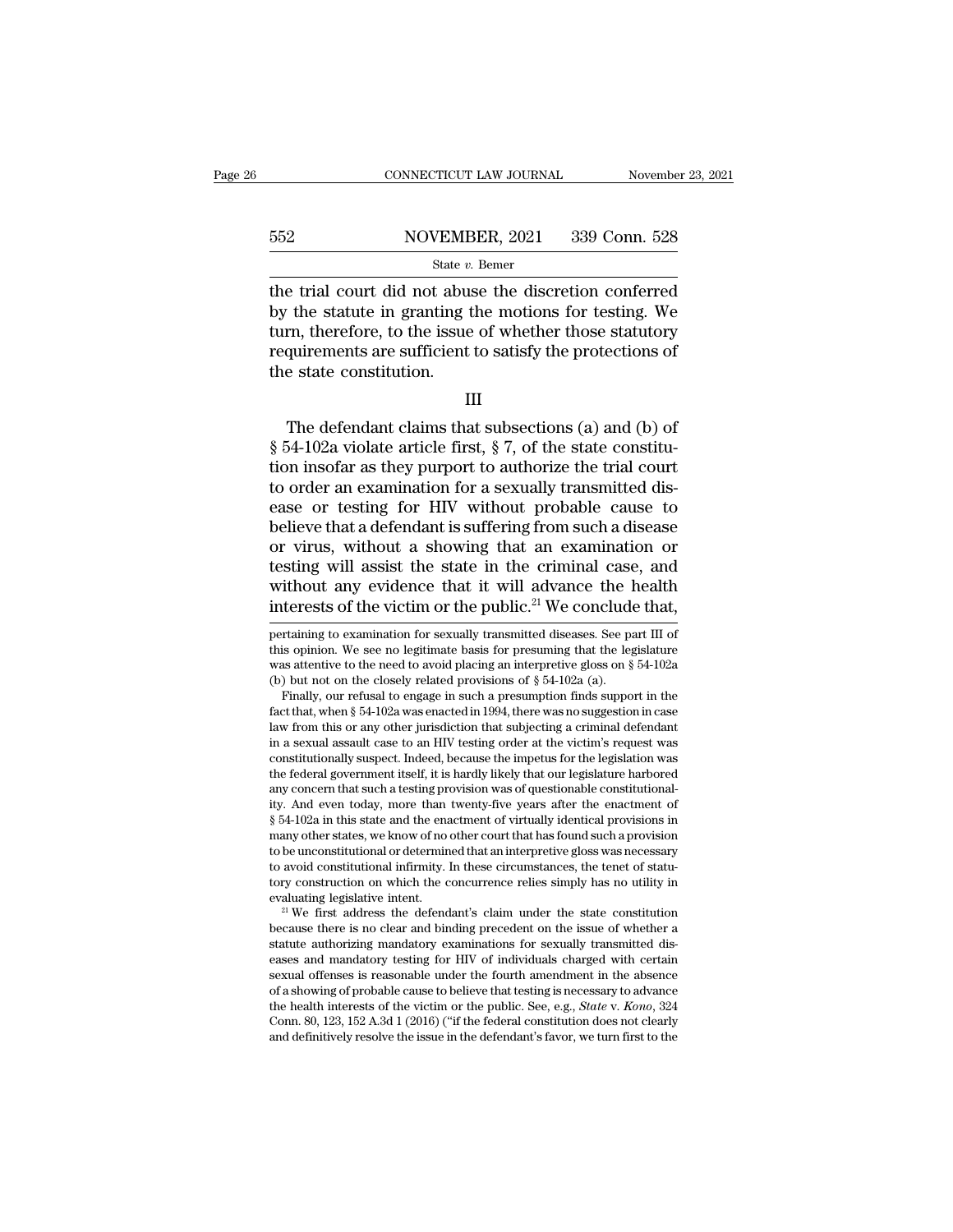23, 2021 CONNECTICUT LAW JOURNAL Page 27<br>
339 Conn. 528 NOVEMBER, 2021 553<br>
State v. Bemer<br>
under article first, § 7, the trial court is required to make<br>
a finding that an examination or testing pursuant to § 54-<br>
1029 ( 339 Conn. 528 NOVEMBER, 2021 553<br>
state v. Bemer<br>
under article first, § 7, the trial court is required to make<br>
a finding that an examination or testing pursuant to § 54-<br>
102a (a) and (b), respectively, would provide us 339 Conn. 528 NOVEMBER, 2021 553<br>
State v. Bemer<br>
under article first, § 7, the trial court is required to make<br>
a finding that an examination or testing pursuant to § 54-<br>
102a (a) and (b), respectively, would provide us 339 Conn. 528 NOVEMBER, 2021 553<br>
state v. Bemer<br>
under article first, § 7, the trial court is required to make<br>
a finding that an examination or testing pursuant to § 54-<br>
102a (a) and (b), respectively, would provide us State v. Bemer<br>
under article first, § 7, the trial court is required to make<br>
a finding that an examination or testing pursuant to § 54-<br>
102a (a) and (b), respectively, would provide useful,<br>
practical information to a state  $v$ . Better<br>under article first, § 7, the trial court is required to make<br>a finding that an examination or testing pursuant to § 54-<br>102a (a) and (b), respectively, would provide useful,<br>practical information to a v under article first, § 7, the trial court is required to make<br>a finding that an examination or testing pursuant to § 54-<br>102a (a) and (b), respectively, would provide useful,<br>practical information to a victim that cannot a finding that an examination or testing pursuant to  $\S$  54-102a (a) and (b), respectively, would provide useful, practical information to a victim that cannot reasonably be obtained in another manner before it may order 102a (a) and (b), respectively, would provide useful, practical information to a victim that cannot reasonably be obtained in another manner before it may order such an examination or testing. We reject, however, the defe practical information to a victii<br>be obtained in another mann<br>such an examination or testi<br>the defendant's contention th<br>probable cause to believe that i<br>ally transmitted disease or HI<br>§ 54-102a may be issued.<br>"Determining The constitution of the constitutional is very selected to an examination or testing. We reject, however, a defendant's contention that the court must find obable cause to believe that the defendant has a sexu-<br>y transmitt sent an emanufactor of looking. The reject, nowever,<br>the defendant's contention that the court must find<br>probable cause to believe that the defendant has a sexu-<br>ally transmitted disease or HIV before an order under<br> $§ 54-$ 

The bable cause to believe that the defendant has a sexually transmitted disease or HIV before an order under<br>§ 54-102a may be issued.<br>"Determining the constitutionality of a statute pre-<br>sents a question of law over which statute carries with the statute carries with the strong of a statute pre-<br>sents a question of law over which our review is plenary.<br> $\ldots$  It [also] is well established that a validly enacted<br>statute carries with it a stro  $\frac{1}{2}$   $\frac{1}{2}$  and  $\frac{1}{2}$  and  $\frac{1}{2}$  and  $\frac{1}{2}$  is sued.<br>
"Determining the constitutionality of a statute presents a question of law over which our review is plenary.<br>  $\ldots$  It [also] is well established tha "Determining the constitutionality of a statute presents a question of law over which our review is plenary.<br>  $\ldots$  It [also] is well established that a validly enacted<br>
statute carries with it a strong presumption of con "Determining the constitutionality of a statute presents a question of law over which our review is plenary.<br>
. . . It [also] is well established that a validly enacted statute carries with it a strong presumption of cons sents a question of law over which our review is plenary.<br>  $\ldots$  It [also] is well established that a validly enacted<br>
statute carries with it a strong presumption of constitu-<br>
tionality, [and that] those who challenge i . . . It [also] is well established that a validly enacted<br>statute carries with it a strong presumption of constitu-<br>tionality, [and that] those who challenge its constitu-<br>tionality must sustain the heavy burden of provin statute carries with it a strong presumption of constitu-<br>tionality, [and that] those who challenge its constitu-<br>tionality must sustain the heavy burden of proving its<br>unconstitutionality beyond a reasonable doubt. . . .<br> tionality, [and that] those who challenge its constitu-<br>tionality must sustain the heavy burden of proving its<br>unconstitutionality beyond a reasonable doubt. . . .<br>The court will indulge in every presumption in favor of<br>t tionality must sustain the heavy burden of proving its<br>unconstitutionality beyond a reasonable doubt. . . .<br>The court will indulge in every presumption in favor of<br>the statute's constitutionality . . . . Therefore, [w]hen unconstitutionality beyond a reasonable doubt. . . . The court will indulge in every presumption in favor of<br>the statute's constitutionality . . . . Therefore, [w]hen<br>a question of constitutionality is raised, courts must The court will indulge in every presumption in favor of<br>the statute's constitutionality . . . . Therefore, [w]hen<br>a question of constitutionality is raised, courts must<br>approach it with caution, examine it with care, and<br>s the statute's constitutiona<br>a question of constitution<br>approach it with caution<br>sustain the legislation un<br>(Internal quotation mark<br>*Roman Catholic Diocesa*<br>119 A.3d 462 (2015).<br>To provide context for **c** proach it with caution, examine it with care, and<br>proach it with caution, examine it with care, and<br>stain the legislation unless its invalidity is clear."<br>ternal quotation marks omitted.) *Doe v. Hartford*<br>pman *Catholic D* sustain the legislation unless its invalidity is clear."<br>
(Internal quotation marks omitted.) *Doe* v. *Hartford*<br> *Roman Catholic Diocesan Corp.*, 317 Conn. 357, 405,<br>
119 A.3d 462 (2015).<br>
To provide context for our sta

(Internal quotation marks omitted.) *Doe* v. *Hartford*<br>*Roman Catholic Diocesan Corp.*, 317 Conn. 357, 405,<br>119 A.3d 462 (2015).<br>To provide context for our state constitutional analy-<br>sis, we begin with a review of the g Roman Catholic Diocesan Corp., 317 Conn. 357, 405,<br>119 A.3d 462 (2015).<br>To provide context for our state constitutional analysis, we begin with a review of the general principles<br>governing warrantless searches. We note, a 119 A.3d 462 (2015).<br>
To provide context for our state constitutional analysis, we begin with a review of the general principles<br>
governing warrantless searches. We note, as a threshold<br>
matter, that it is firmly establis To provide context for our state constitutional analysis, we begin with a review of the general principles governing warrantless searches. We note, as a threshold matter, that it is firmly established that "[a] blood test To provide context for our state constitutional analysis, we begin with a review of the general principles<br>governing warrantless searches. We note, as a threshold<br>matter, that it is firmly established that "[a] blood test sis, we begin with a review of the general principles<br>governing warrantless searches. We note, as a threshold<br>matter, that it is firmly established that "[a] blood test<br> $\ldots$  constitutions a search and seizure under the f governing warrantless searches. We note, as a threshold matter, that it is firmly established that "[a] blood test . . . constitutes a search and seizure under the federal and state constitutions." *State* v. *Grotton*, s and state constitutions." *State* v. *Grotton*, supra, 180 Conn. 293. Accordingly, the state concedes that, as a general rule, it cannot constitutionally compel an individual to submit to a blood test in the absence of pro vidual to submit to a blood test in the absence of proba-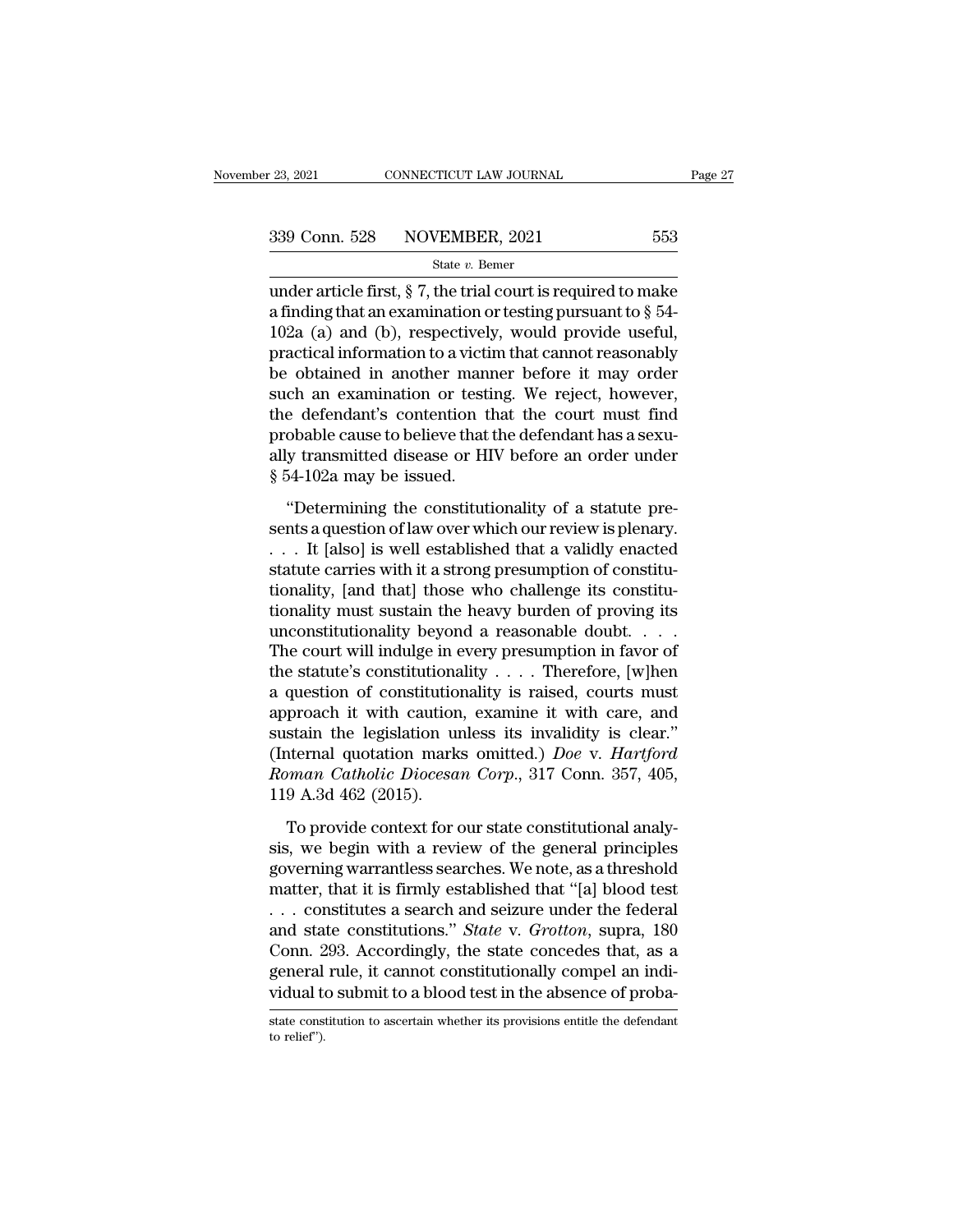# EXECUTE CONNECTICUT LAW JOURNAL Movember 23, 2021<br>554 NOVEMBER, 2021 339 Conn. 528<br>554 State v. Bemer

### State *v.* Bemer

CONNECTICUT LAW JOURNAL November 23, 2021<br> **ble cause and a warrant.<sup>22</sup> See, e.g.,** *Schneckloth* **v.<br>** *Bustamonte***, 412 U.S. 218, 219, 93 S. Ct. 2041, 36 L. Ed.<br>
24, 854 (1073) ("filt is woll sottled under the flourth Bustain State West State V. Bustamonte, 412 U.S. 218, 219, 93 S. Ct. 2041, 36 L. Ed.**<br> **Bustamonte, 412 U.S. 218, 219, 93 S. Ct. 2041, 36 L. Ed.**<br> **Bustain State V. 2041, 36 L. Ed.**<br> **Cd. 854 (1973) ("[i]t is well settled**  $2654$  NOVEMBER, 2021 339 Conn. 528<br>
State v. Bemer<br>
ble cause and a warrant.<sup>22</sup> See, e.g., *Schneckloth* v.<br> *Bustamonte*, 412 U.S. 218, 219, 93 S. Ct. 2041, 36 L. Ed.<br>
2d 854 (1973) ("[i]t is well settled under the [f] 554 NOVEMBER, 2021 339 Conn. 528<br>
State v. Bemer<br>
ble cause and a warrant.<sup>22</sup> See, e.g., *Schneckloth* v.<br> *Bustamonte*, 412 U.S. 218, 219, 93 S. Ct. 2041, 36 L. Ed.<br>
2d 854 (1973) ("[i]t is well settled under the [f]our State v. Bemer<br>
State v. Bemer<br>
ble cause and a warrant.<sup>22</sup> See, e.g., *Schneckloth* v.<br> *Bustamonte*, 412 U.S. 218, 219, 93 S. Ct. 2041, 36 L. Ed.<br>
2d 854 (1973) ("[i]t is well settled under the [f]ourth<br>
and [f]ourteen state v. Bemer<br>ble cause and a warrant.<sup>22</sup> See, e.g., *Schneckloth* v.<br>*Bustamonte*, 412 U.S. 218, 219, 93 S. Ct. 2041, 36 L. Ed.<br>2d 854 (1973) ("[i]t is well settled under the [f]ourth<br>and [f]ourteenth [a]mendments that ble cause and a warrant.<sup>22</sup> See, e.g., *Schneckloth* v.<br>Bustamonte, 412 U.S. 218, 219, 93 S. Ct. 2041, 36 L. Ed.<br>2d 854 (1973) ("[i]t is well settled under the [f]ourth<br>and [f]ourteenth [a]mendments that a search conduct Bustamonte, 412 U.S. 218, 219, 9<br>2d 854 (1973) ("[i]t is well settl<br>and [f]ourteenth [a]mendments tl<br>without a warrant issued upon<br>se unreasonable . . . subject on<br>established and [well delineated]<br>quotation marks omitted)  $\text{d}$  [f]ourteenth [a]mendments that a search conducted<br>thout a warrant issued upon probable cause is per<br>unreasonable . . . subject only to a few specifically<br>tablished and [well delineated] exceptions" (internal<br>otati without a warrant issued upon probable cause is per<br>se unreasonable  $\dots$  subject only to a few specifically<br>established and [well delineated] exceptions" (internal<br>quotation marks omitted)).<br>There are exceptional circumst

a warrant, issued apon procasse cause is per<br>se unreasonable . . . subject only to a few specifically<br>established and [well delineated] exceptions" (internal<br>quotation marks omitted)).<br>There are exceptional circumstances, be directionally controlled intervalsions and the setablished and [well delineated] exceptions" (internal quotation marks omitted)).<br>There are exceptional circumstances, however, in which the government may conduct a searc quotation marks omitted)).<br>
There are exceptional circumstances, however, in<br>
which the government may conduct a search without<br>
a warrant, without probable cause and, indeed, without<br>
any showing of individualized suspici There are exceptional circumstances, however, in<br>which the government may conduct a search without<br>a warrant, without probable cause and, indeed, without<br>any showing of individualized suspicion. See, e.g., *Skin-<br>ner* v. There are exceptional circumstances, however, in<br>which the government may conduct a search without<br>a warrant, without probable cause and, indeed, without<br>any showing of individualized suspicion. See, e.g., *Skin-<br>ner* v. which the government may conduct a search without<br>a warrant, without probable cause and, indeed, without<br>any showing of individualized suspicion. See, e.g., *Skin-<br>ner* v. *Railway Labor Executives' Assn.*, 489 U.S. 602,<br>6 a warrant, without probable cause and, indeed, without<br>any showing of individualized suspicion. See, e.g., *Skinner* v. *Railway Labor Executives' Assn.*, 489 U.S. 602,<br>624, 109 S. Ct. 1402, 103 L. Ed. 2d 639 (1989) (in ex any showing of individualized suspicion. See, e.g., *Skinner v. Railway Labor Executives' Assn.*, 489 U.S. 602, 624, 109 S. Ct. 1402, 103 L. Ed. 2d 639 (1989) (in exceptional circumstances, "a search may be reasonable desp ner v. Railway Labor Executives' Assn., 489 U.S. 602,<br>624, 109 S. Ct. 1402, 103 L. Ed. 2d 639 (1989) (in exceptional circumstances, "a search may be reasonable<br>despite the absence of [individualized] suspicion"). Spe-<br>cifi 624, 109 S. Ct. 1402, 103 L. Ed. 2d 639 (1989) (in exceptional circumstances, "a search may be reasonable despite the absence of [individualized] suspicion"). Specifically, "[w]hen faced with special law enforcement needs, tional circumstances, "a search may be reasonable<br>despite the absence of [individualized] suspicion"). Spe-<br>cifically, "[w]hen faced with special law enforcement<br>needs, diminished expectations of privacy, minimal<br>intrusion despite the absence of [individualized] suspicion"). Specifically, "[w]hen faced with special law enforcement<br>needs, diminished expectations of privacy, minimal<br>intrusions, or the like, the [United States Supreme<br>Court] ha cifically, "[w]hen faced with special law enforcement<br>needs, diminished expectations of privacy, minimal<br>intrusions, or the like, the [United States Supreme<br>Court] has found that certain general, or individual,<br>circumstanc needs, diminished expectations of privacy, minimal<br>intrusions, or the like, the [United States Supreme<br>Court] has found that certain general, or individual,<br>circumstances may render a warrantless search or sei-<br>zure reason intrusions, or the like, the [United States Supreme<br>Court] has found that certain general, or individual,<br>circumstances may render a warrantless search or sei-<br>zure reasonable. . . . Those circumstances diminish<br>the need Court] has found that certain general, or individual, circumstances may render a warrantless search or seizure reasonable. . . . Those circumstances diminish the need for a warrant, either because the public interest is s the need for a warrant, either because the public interest is such that neither a warrant nor probable cause<br>is required  $\ldots$  or because an individual is already on<br>notice, for instance because of his employment  $\ldots$ <br> $\$ est is such that neither a warrant nor probable cause<br>is required . . . or because an individual is already on<br>notice, for instance because of his employment . . .<br> $\frac{1}{2}$  The defendant does not claim that a warrant wou

is required . . . or because an individual is already on notice, for instance because of his employment . . . .<br> $\frac{1}{2}$  The defendant does not claim that a warrant would be required in a proceeding under § 54-102a if th is necessary to protect the health interests of the victim. This court proceeding under  $\S 54$ -102a if the trial court were constitutionally required to make a finding of probable cause to believe that an examination or t From Thomas and the civil context of this employment  $\cdot \cdot \cdot$ <br>
<sup>22</sup> The defendant does not claim that a warrant would be required in a<br>proceeding under § 54-102a if the trial court were constitutionally required<br>to make a to make a finding of probable cause to believe that an examination or testing is necessary to protect the health interests of the victim. This court previously has held, in the civil context, that an adversarial proceeding proceeding under  $\S$  54-102a if the trial court were constitutionally required to make a finding of probable cause to believe that an examination or testing is necessary to protect the health interests of the victim. This From the a finding of probable cause to believe that an examination or testing is necessary to protect the health interests of the victim. This court previously has held, in the civil context, that an adversarial proceedi is necessary to protect the health interests of the victim. This court previously has held, in the civil context, that an adversarial proceeding at which the party seeking an order to conduct a search must prove probable party seeking an order to conduct a search must prove probable cause is<br>an acceptable substitute for a warrant, in part because "there are no statutory<br>or regulatory provisions for the issuance of search warrants to facil para, acceptable substitute for a warrant, in part because "there are no statutory or regulatory provisions for the issuance of search warrants to facilitate regulatory searches . . . ." (Internal quotation marks omitted. or regulatory provisions for the issuance of search warrants to facilitate regulatory searches . . . ." (Internal quotation marks omitted.) *Bozrah* v. *Chmurynski*, 303 Conn. 676, 694, 36 A.3d 210 (2012). Similarly, in t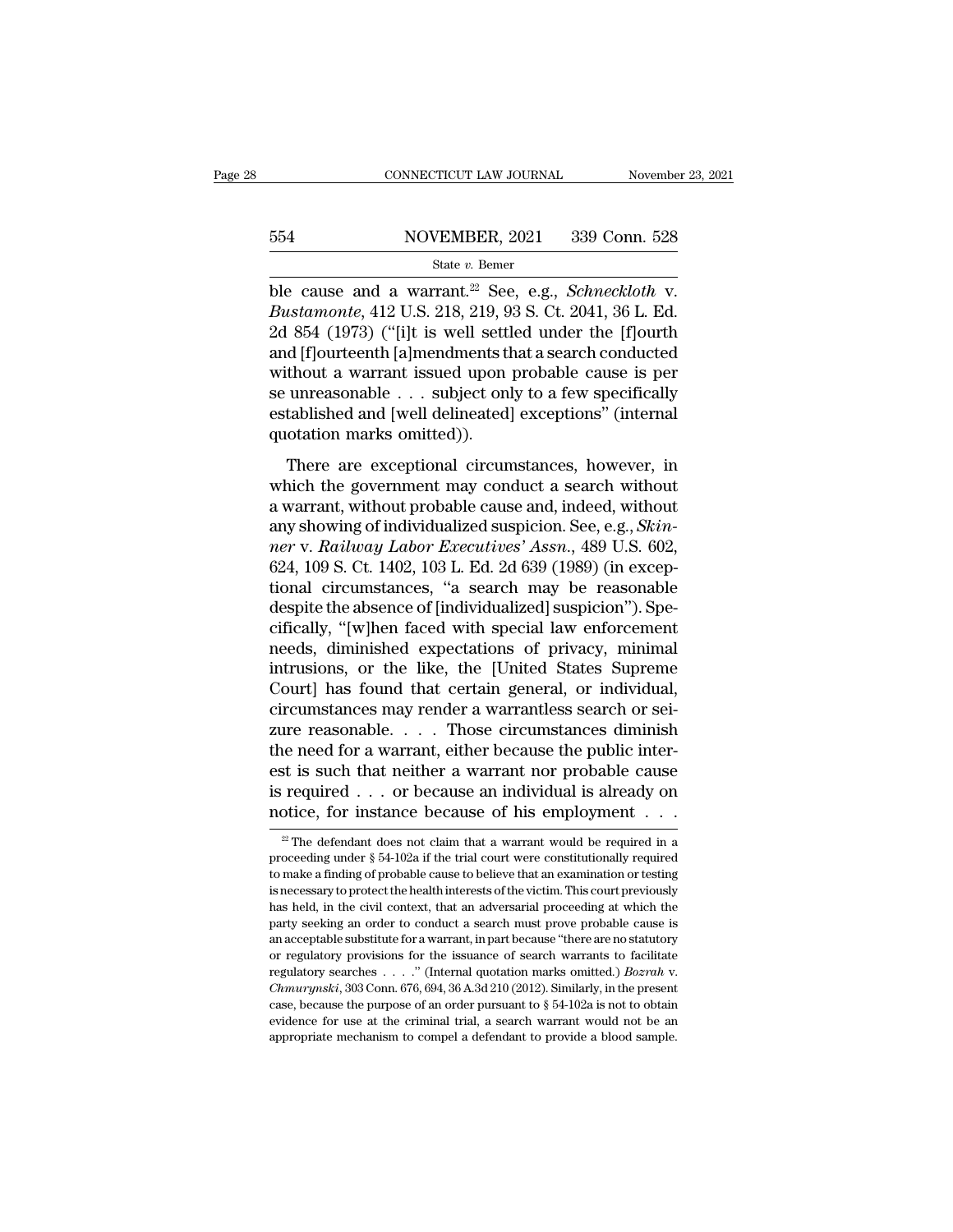| r 23, 2021    | CONNECTICUT LAW JOURNAL | Page 29 |  |
|---------------|-------------------------|---------|--|
| 339 Conn. 528 | NOVEMBER, 2021          | 555     |  |
|               | State $v$ . Bemer       |         |  |

<sup>23, 2021</sup> CONNECTICUT LAW JOURNAL<br>
<sup>339</sup> Conn. 528 NOVEMBER, 2021 555<br>
<sup>359</sup> State *v*. Bemer<br>
or [because of] the conditions of his release from gov-<br>
ernment custody . . . that some reasonable police<br>
intrusion on his 339 Conn. 528 NOVEMBER, 2021 555<br>
state v. Bemer<br>
or [because of] the conditions of his release from government custody . . . that some reasonable police<br>
intrusion on his privacy is to be expected." (Citations<br>
omitted: 339 Conn. 528 NOVEMBER, 2021 555<br>
State v. Bemer<br>
or [because of] the conditions of his release from government custody . . . that some reasonable police<br>
intrusion on his privacy is to be expected.'' (Citations<br>
omitted; 339 Conn. 528 NOVEMBER, 2021 555<br>
State v. Bemer<br>
or [because of] the conditions of his release from government custody . . . that some reasonable police<br>
intrusion on his privacy is to be expected." (Citations<br>
omitted; State v. Bener<br>
or [because of] the conditions of his release from government custody . . . that some reasonable police<br>
intrusion on his privacy is to be expected." (Citations<br>
omitted; internal quotation marks omitted.) or [because of] tlemment custody<br>intrusion on his ]<br>omitted; internal<br>v. *King*, 569 U.S.<br>2d 1 (2013).<br>Even in such c Foccause of the conditions of its recase from government custody... that some reasonable police<br>trusion on his privacy is to be expected." (Citations<br>initted; internal quotation marks omitted.) *Maryland*<br> $King, 569$  U.S. 43 intrusion on his privacy is to be expected." (Citations<br>omitted; internal quotation marks omitted.) *Maryland*<br>v. *King*, 569 U.S. 435, 447, 133 S. Ct. 1958, 186 L. Ed.<br>2d 1 (2013).<br>Even in such cases, however, a search "

matured; internal quotation marks omitted.) *Maryland*<br>v. *King*, 569 U.S. 435, 447, 133 S. Ct. 1958, 186 L. Ed.<br>2d 1 (2013).<br>Even in such cases, however, a search "must be rea-<br>sonable in its scope and manner of executio v. *King*, 569 U.S. 435, 447, 133 S. Ct. 1958, 186 L. Ed.<br>2d 1 (2013).<br>Even in such cases, however, a search "must be reasonable in its scope and manner of execution." Id.,<br>448. "To say that no warrant is required is mere of unreasonable in its scope and manner of execution." Id.,<br>448. "To say that no warrant is required is merely to<br>acknowledge that rather than employing a per se rule<br>of unreasonableness, we balance the [privacy related]<br> Even in such cases, however, a search "must be reasonable in its scope and manner of execution." Id., 448. "To say that no warrant is required is merely to acknowledge that rather than employing a per se rule of unreasona Even in such cases, however, a search "must be reasonable in its scope and manner of execution." Id.,  $448$ . "To say that no warrant is required is merely to acknowledge that rather than employing a per se rule of unreaso sonable in its scope and manner of execution." Id.,<br>448. "To say that no warrant is required is merely to<br>acknowledge that rather than employing a per se rule<br>of unreasonableness, we balance the [privacy related]<br>and [law 448. "To say that no warrant is required is merely to acknowledge that rather than employing a per se rule of unreasonableness, we balance the [privacy related] and [law enforcement related] concerns to determine if the i acknowledge that rather than employing a per se rule<br>of unreasonableness, we balance the [privacy related]<br>and [law enforcement related] concerns to determine<br>if the intrusion was reasonable. . . . This application<br>of trad of unreasonableness, we balance the [privacy related]<br>and [law enforcement related] concerns to determine<br>if the intrusion was reasonable. . . . This application<br>of traditional standards of reasonableness requires a<br>court and [law enforcement related] concerns to determine<br>if the intrusion was reasonable. . . . This application<br>of traditional standards of reasonableness requires a<br>court to weigh the promotion of legitimate governmen-<br>tal in if the intrusion was reasonable. . . . . This application<br>of traditional standards of reasonableness requires a<br>court to weigh the promotion of legitimate governmen-<br>tal interests against the degree to which [the search]<br>i Interests against the degree to which [the search]<br>
linterests against the degree to which [the search]<br>
trudes [on] an individual's privacy." (Citation omitted;<br>
ternal quotation marks omitted.) Id.; see also *Skinner*<br> tal interests against the degree to which [the search]<br>intrudes [on] an individual's privacy." (Citation omitted;<br>internal quotation marks omitted.) Id.; see also *Skinner*<br>v. *Railway Labor Executives' Assn.*, supra, 489

intrudes [on] an individual's privacy." (Citation omitted;<br>internal quotation marks omitted.) Id.; see also *Skinner*<br>v. Railway Labor Executives' Assn., supra, 489 U.S. 624.<br>With this general background in mind, we turn for an examination or testing with the short chatter of the victor<br>w. Railway Labor Executives' Assn., supra, 489 U.S. 624.<br>With this general background in mind, we turn to the<br>defendant's claim that, to the extent that probable cause to believe that such examination or testing with this general background in mind, we turn to the defendant's claim that, to the extent that  $\S 54-102a$  (a) and (b) authorizes the trial court to issue an ord With this general background in mind, we turn to the defendant's claim that, to the extent that  $\S 54-102a$  (a) and (b) authorizes the trial court to issue an order for an examination or testing without a showing of proba With this general background in mind, we turn to the defendant's claim that, to the extent that  $\S 54-102a$  (a) and (b) authorizes the trial court to issue an order for an examination or testing without a showing of proba defendant's claim that, to the extent that  $\S$  54-102a (a)<br>and (b) authorizes the trial court to issue an order<br>for an examination or testing without a showing of<br>probable cause to believe that such examination or<br>testing and (b) authorizes the trial court to issue an order<br>for an examination or testing without a showing of<br>probable cause to believe that such examination or<br>testing will advance the health interests of the victim<br>or the pub for an examination or testing without a showing of<br>probable cause to believe that such examination or<br>testing will advance the health interests of the victim<br>or the public, the statute runs afoul of article first,  $\S$  7,<br> probable cause to believe that such e<br>testing will advance the health interests<br>or the public, the statute runs afoul of a<br>of the state constitution. The state cor<br>the contrary, the statute passes constitu<br>because it falls the public, the statute runs afoul of article first, § 7,<br>the state constitution. The state contends that, to<br>e contrary, the statute passes constitutional muster<br>cause it falls within the "special needs" exception to<br>e p of the state constitution. The state contends that, to<br>the contrary, the statute passes constitutional muster<br>because it falls within the "special needs" exception to<br>the probable cause requirement.<sup>23</sup><br>"[I]n determining of the state constrained. The state contends and, to<br>the contrary, the statute passes constitutional muster<br>because it falls within the "special needs" exception to<br>the probable cause requirement.<sup>23</sup><br>"[I]n determining the

"[I]n determining the contours of the protections pro-<br>ded by our state constitution, we employ a multifactor<br>oproach that we first adopted in [*State* v. *Geisler*, 222<br><sup>23</sup> We note that the defendant does not claim that "[I]n determining the contours of the protections provided by our state constitution, we employ a multifactor approach that we first adopted in [*State* v. *Geisler*, 222  $\frac{27}{2}$  We note that the defendant does not cla

vided by our state constitution, we en<br>approach that we first adopted in [*Si*<br> $\frac{1}{2}$  we note that the defendant does not claim that<br>exception to article first, § 7, of the state const<br>assume for purposes of this opini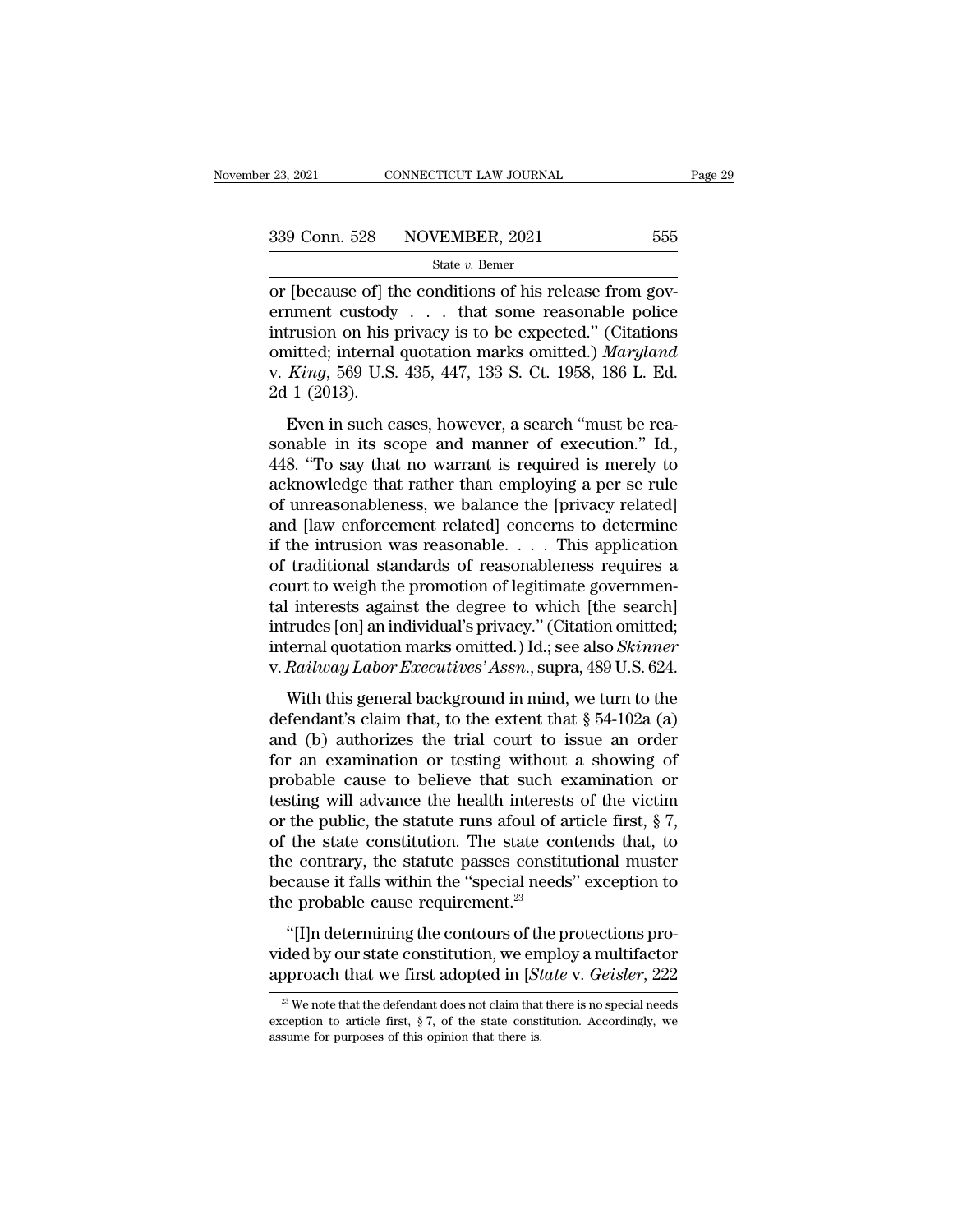# EXECUTE CONNECTICUT LAW JOURNAL Movember 23, 2021<br>556 NOVEMBER, 2021 339 Conn. 528<br>556 State v. Bemer

### State *v.* Bemer

CONNECTICUT LAW JOURNAL November 23, 202<br>
State v. Bemer<br>
Conn. 672, 685, 610 A.2d 1225 (1992)]. The factors that<br>
we consider are (1) the text of the relevant constitu-<br>
tional provisions: (2) related Connecticut procede 556 NOVEMBER, 2021 339 Conn. 528<br>
State v. Bemer<br>
Conn. 672, 685, 610 A.2d 1225 (1992)]. The factors that<br>
we consider are (1) the text of the relevant constitu-<br>
tional provisions; (2) related Connecticut precedents;<br>
(3 556 NOVEMBER, 2021 339 Conn. 528<br>
State v. Bemer<br>
Conn. 672, 685, 610 A.2d 1225 (1992)]. The factors that<br>
we consider are (1) the text of the relevant constitu-<br>
tional provisions; (2) related Connecticut precedents;<br>
(3 556 NOVEMBER, 2021 339 Conn. 528<br>
State v. Bemer<br>
Conn. 672, 685, 610 A.2d 1225 (1992)]. The factors that<br>
we consider are (1) the text of the relevant constitu-<br>
tional provisions; (2) related Connecticut precedents;<br>
(3 State v. Bemer<br>
Conn. 672, 685, 610 A.2d 1225 (1992)]. The factors that<br>
we consider are (1) the text of the relevant constitu-<br>
tional provisions; (2) related Connecticut precedents;<br>
(3) persuasive federal precedents; ( state v. Bemer<br>
Conn. 672, 685, 610 A.2d 1225 (1992)]. The factors that<br>
we consider are (1) the text of the relevant constitu-<br>
tional provisions; (2) related Connecticut precedents;<br>
(3) persuasive federal precedents; ( Conn. 672, 685, 610 A.2d 1225 (1992)]. The factors that<br>we consider are (1) the text of the relevant constitu-<br>tional provisions; (2) related Connecticut precedents;<br>(3) persuasive federal precedents; (4) persuasive prece we consider are  $(1)$  the text of the relevant constitutional provisions;  $(2)$  related Connecticut precedents;  $(3)$  persuasive federal precedents;  $(4)$  persuasive precedents of other state courts;  $(5)$  historical insi tional provisions; (2) related Connecticut precedents;<br>(3) persuasive federal precedents; (4) persuasive prece-<br>dents of other state courts; (5) historical insights into<br>the intent of [the] constitutional [framers]; and (6 (3) persuasive federal precedents; (4) persuasive precedents of other state courts; (5) historical insights into the intent of [the] constitutional [framers]; and (6) contemporary understandings of applicable economic and dents of other state courts; (5) historical insights into<br>the intent of [the] constitutional [framers]; and (6) con-<br>temporary understandings of applicable economic and<br>sociological norms [otherwise described as public po the intent of [the] constitutional [framers]; and (6) con-<br>temporary understandings of applicable economic and<br>sociological norms [otherwise described as public poli-<br>cies]. . . . We have noted, however, that these factors temporary une<br>sociological neiss.... We<br>may be inextriator is releva<br>factor is releva<br>omitted.) *Stau*<br>1 (2016).<br>We begin by Sological norms point wise described as plaste points.<br>
Seconds as plaste points and second properties and the factors ay be inextricably interwoven, and not every [such]<br>
ctor is relevant in all cases." (Internal quotati of  $G$  is  $\cdot$  *i*  $\cdot$  *i*  $\cdot$  *i*  $\cdot$  *i*  $\cdot$  *i*  $\cdot$  *i*  $\cdot$  *i*  $\cdot$  *factor* is relevant in all cases." (Internal quotation marks omitted.) *State* v. *Kono*, 324 Conn. 80, 92, 152 A.3d 1 (2016).<br>We begin by add

factor is relevant in all cases." (Internal quotation marks<br>omitted.) *State* v. *Kono*, 324 Conn. 80, 92, 152 A.3d<br>1 (2016).<br>We begin by addressing the first and second prongs<br>of *Geisler*. With respect to the text of ar tation is relevant in an eases. (Internal quotation matrix<br>omitted.) *State* v. *Kono*, 324 Conn. 80, 92, 152 A.3d<br>1 (2016).<br>We begin by addressing the first and second prongs<br>of *Geisler*. With respect to the text of art 1 (2016).<br>
We begin by addressing the first and second prongs<br>
of *Geisler*. With respect to the text of article first, § 7,<br>
this court previously has held that, because it is similar<br>
to the text of the fourth amendment We begin by addressing the first and second prongs<br>of *Geisler*. With respect to the text of article first, § 7,<br>this court previously has held that, because it is similar<br>to the text of the fourth amendment, that conside We begin by addressing the first and second prongs<br>of *Geisler*. With respect to the text of article first, § 7,<br>this court previously has held that, because it is similar<br>to the text of the fourth amendment, that consider of *Geisler*. With respect to the text of article first,  $\S$  7, this court previously has held that, because it is similar to the text of the fourth amendment, that consideration alone provides no reason to depart from th this court previously has held that, because it is similar<br>to the text of the fourth amendment, that consideration<br>alone provides no reason to depart from the interpreta-<br>tion of the federal constitution by the United Stat to the text of the fourth amendment, that consideration<br>alone provides no reason to depart from the interpreta-<br>tion of the federal constitution by the United States<br>Supreme Court. See, e.g., *State v. Miller*, 227 Conn.<br>3 alone provides no reason to depart from the interpretation of the federal constitution by the United States Supreme Court. See, e.g., *State* v. *Miller*, 227 Conn. 363, 381, 630 A.2d 1315 (1993). Despite the linguistic si tion of the federal constitution by the United States<br>Supreme Court. See, e.g., *State* v. *Miller*, 227 Conn.<br>363, 381, 630 A.2d 1315 (1993). Despite the linguistic<br>similarity, however, this court has held in a variety of Supreme Court. See, e.g., *State* v. *Miller*, 227 Conn.<br>363, 381, 630 A.2d 1315 (1993). Despite the linguistic<br>similarity, however, this court has held in a variety of<br>contexts that the state constitution provides greater 363, 381, 630 A.2d 1315 (1993). Despite the linguistic similarity, however, this court has held in a variety of contexts that the state constitution provides greater protection against governmental searches and seizures th similarity, however, this court has held in a variety of<br>contexts that the state constitution provides greater<br>protection against governmental searches and seizures<br>than does the federal constitution. See id., 382 ("artic contexts that the state constitution provides greater<br>protection against governmental searches and seizures<br>than does the federal constitution. See id., 382 ("article<br>first, § 7, provides broader protection than does the<br>f protection against governmental searches and seizures<br>than does the federal constitution. See id., 382 ("article<br>first, § 7, provides broader protection than does the<br>fourth amendment against warrantless searches of<br>automo than does the federal constitution. See id., 382 ("article<br>first, § 7, provides broader protection than does the<br>fourth amendment against warrantless searches of<br>automobiles that have been impounded at police sta-<br>tions, first, § 7, provides broader protection than does the<br>fourth amendment against warrantless searches of<br>automobiles that have been impounded at police sta-<br>tions, even though probable cause exists"); *State* v.<br> $Oquendo$ , 223 fourth amendment against warrantless searches of<br>automobiles that have been impounded at police sta-<br>tions, even though probable cause exists"); *State* v.<br>Oquendo, 223 Conn. 635, 652, 653, 613 A.2d 1300 (1992)<br>(under stat automobiles that have been impounded at police sta-<br>tions, even though probable cause exists"); *State* v.<br>Oquendo, 223 Conn. 635, 652, 653, 613 A.2d 1300 (1992)<br>(under state constitution, unlike federal constitution,<br>"wha tions, even though probable cause exists"); *State* v.<br>  $Oquendo$ , 223 Conn. 635, 652, 653, 613 A.2d 1300 (1992)<br>
(under state constitution, unlike federal constitution,<br>
"what starts out as a consensual encounter becomes a<br> Oquendo, 223 Conn. 635, 652, 653, 613 A.2d 1300 (1992)<br>(under state constitution, unlike federal constitution,<br>"what starts out as a consensual encounter becomes a<br>seizure if, on the basis of a show of authority by the<br>pol (under state constitution, unlike federal constitution, "what starts out as a consensual encounter becomes a seizure if, on the basis of a show of authority by the police officer, a reasonable person in the defendant's po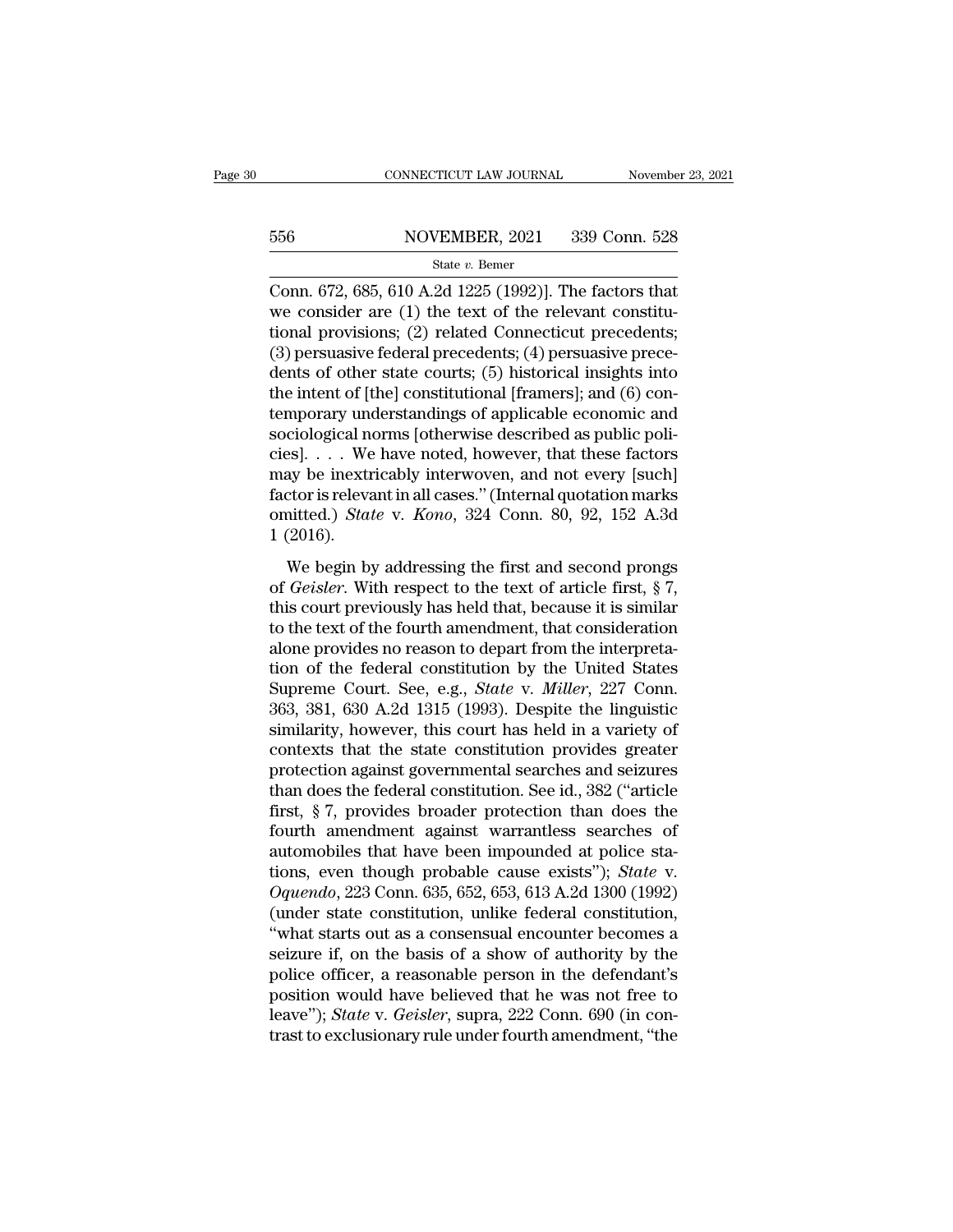exclusionary rule under article first,  $\S 7$ , requires that<br>exclusionary rule under article first,  $\S 7$ , requires that<br>evidence derived from an unlawful warrantless entry<br>into the home be exclusied unless the teint of th 339 Conn. 528 NOVEMBER, 2021 557<br>
state v. Bemer<br>
exclusionary rule under article first, § 7, requires that<br>
evidence derived from an unlawful warrantless entry<br>
into the home be excluded unless the taint of the illegal<br> 339 Conn. 528 NOVEMBER, 2021 557<br>
state v. Bemer<br>
exclusionary rule under article first, § 7, requires that<br>
evidence derived from an unlawful warrantless entry<br>
into the home be excluded unless the taint of the illegal<br> 339 Conn. 528 NOVEMBER, 2021 557<br>
state v. Bemer<br>
exclusionary rule under article first, § 7, requires that<br>
evidence derived from an unlawful warrantless entry<br>
into the home be excluded unless the taint of the illegal<br> state *v*. Bemer<br>exclusionary rule under article first, § 7, requires that<br>evidence derived from an unlawful warrantless entry<br>into the home be excluded unless the taint of the illegal<br>entry is attenuated by the passage of state v. Bemer<br>exclusionary rule under article first, § 7, requires that<br>evidence derived from an unlawful warrantless entry<br>into the home be excluded unless the taint of the illegal<br>entry is attenuated by the passage of exclusionary rule under article first, § 7, requires that<br>evidence derived from an unlawful warrantless entry<br>into the home be excluded unless the taint of the illegal<br>entry is attenuated by the passage of time or interve evidence derived from an unlawful warrantless entry<br>into the home be excluded unless the taint of the illegal<br>entry is attenuated by the passage of time or intervening<br>circumstances"); *State* v. *Marsala*, 216 Conn. 150, into the home be excluded unless the taint of the illegal<br>entry is attenuated by the passage of time or intervening<br>circumstances"); *State* v. *Marsala*, 216 Conn. 150, 171,<br>579 A.2d 58 (1990) (unlike exclusionary rule un entry is attenuated by the passage of time or intervening<br>circumstances"); *State* v. *Marsala*, 216 Conn. 150, 171,<br>579 A.2d 58 (1990) (unlike exclusionary rule under<br>fourth amendment, "a good faith exception to the exclu circumstances"); *State* v. *Marsala*, 216 Conn. 150, 171,<br>579 A.2d 58 (1990) (unlike exclusionary rule under<br>fourth amendment, "a good faith exception to the exclu-<br>sionary rule does not exist under [article first, § 7, o 579 A.2d 58 (1990) (unlike exclusionary rule under<br>fourth amendment, "a good faith exception to the exclusionary rule does not exist under [article first, § 7, of<br>the state constitution]"); *State* v. *Dukes*, 209 Conn. 9 fourth amendment, "a good faith exception to the exclusionary rule does not exist under [article first,  $\S$  7, of the state constitution]"); *State v. Dukes*, 209 Conn. 98, 120, 547 A.2d 10 (1988) ("to the extent that [*U* sionary rule does not exist under [article first,  $\S$  7, of<br>the state constitution]"); *State* v. *Dukes*, 209 Conn. 98,<br>120, 547 A.2d 10 (1988) ("to the extent that [*United*<br>*States* v. *Robinson*, 414 U.S. 218, 94 S. C the state constitution]"); *State* v. *Dukes*, 209 Conn. 98, 120, 547 A.2d 10 (1988) ("to the extent that [*United States* v. *Robinson*, 414 U.S. 218, 94 S. Ct. 467, 38 L. Ed. 2d 427 (1973)] allows unlimited searches in 120, 547 A.2d 10 (1988) ("to the extent that [United States v. Robinson, 414 U.S. 218, 94 S. Ct. 467, 38 L.<br>Ed. 2d 427 (1973)] allows unlimited searches in contexts that extend beyond full custodial arrests [under the fou States v. Robinson, 414 U.S. 218, 94 S. Ct. 467, 38 L.<br>Ed. 2d 427 (1973)] allows unlimited searches in contexts<br>that extend beyond full custodial arrests [under the<br>fourth amendment], we disavow its holding concerning<br>the Ed. 2d 427 (1973)] allows unlimited searches in contexts<br>that extend beyond full custodial arrests [under the<br>fourth amendment], we disavow its holding concerning<br>the level of protection to which individuals are entitled<br>a that extend beyond full custodial arrests [under the<br>fourth amendment], we disavow its holding concerning<br>the level of protection to which individuals are entitled<br>against unreasonable searches and seizures under arti-<br>cle fourth amendment], we disavow its holding concerning<br>the level of protection to which individuals are entitled<br>against unreasonable searches and seizures under arti-<br>cle first, § 7, of the Connecticut constitution"). Altho the level of protection to which individuals are entitled<br>against unreasonable searches and seizures under arti-<br>cle first, § 7, of the Connecticut constitution"). Although<br>none of these cases involves the specific issue p against unreasonable searches and seizu<br>cle first, § 7, of the Connecticut constituti<br>none of these cases involves the spec<br>sented by this appeal, we agree with the<br>they generally support the proposition tl<br>§ 7, is more pr of these cases involves the specific issue pre-<br>metal by this appeal, we agree with the defendant that<br>ey generally support the proposition that article first,<br>7, is more protective of the privacy rights of our citi-<br>nry t persuasive states involves are specific issue presented by this appeal, we agree with the defendant that<br>they generally support the proposition that article first,<br>§ 7, is more protective of the privacy rights of our citi-

via the generally support the proposition that article first,<br>
§ 7, is more protective of the privacy rights of our citi-<br>
zenry than the fourth amendment.<br>
We next consider *Geisler's* third and fourth prongs,<br>
persuasive  $\S$  7, is more protective of the privacy rights of our citi-<br>zenry than the fourth amendment.<br>We next consider *Geisler's* third and fourth prongs,<br>persuasive state and federal precedent. As we pre-<br>viously discussed, the Example 1 and the formulation of the absence of the absence of the absence of the absence of the absence persuasive state and federal precedent. As we previously discussed, the general rule applied by both state and feder We next consider *Geisler's* third and fourth prongs,<br>persuasive state and federal precedent. As we pre-<br>viously discussed, the general rule applied by both state<br>and federal courts is that probable cause and a warrant<br>ar We next consider *Geisler's* third and fourth prongs,<br>persuasive state and federal precedent. As we pre-<br>viously discussed, the general rule applied by both state<br>and federal courts is that probable cause and a warrant<br>ar persuasive state and federal precedent. As we pre-<br>viously discussed, the general rule applied by both state<br>and federal courts is that probable cause and a warrant<br>are required for a search in the absence of exceptional<br>c and federal courts is that probable cause and a warrant<br>are required for a search in the absence of exceptional<br>circumstances in which the government's "special law<br>enforcement needs" outweigh the intrusion on the<br>individu are required for a search in the absence of exceptional<br>circumstances in which the government's "special law<br>enforcement needs" outweigh the intrusion on the<br>individual's constitutional interests. *Maryland* v. *King*,<br>sup circumstances in which the government's "special law<br>enforcement needs'" outweigh the intrusion on the<br>individual's constitutional interests. *Maryland* v. *King*,<br>supra, 569 U.S. 447. Although the United States Supreme<br>Co enforcement needs'" outweigh the intrusion on the<br>individual's constitutional interests. *Maryland* v. *King*,<br>supra, 569 U.S. 447. Although the United States Supreme<br>Court has not addressed the precise question that is<br>th individual's constitutional interests. *Maryland* v. *King*, supra, 569 U.S. 447. Although the United States Supreme Court has not addressed the precise question that is the subject of this appeal, a sampling of the court supra, 569 U.S. 447. Although the Unit<br>Court has not addressed the precis<br>the subject of this appeal, a sampl<br>cases applying the special needs e<br>guidance regarding the nature and so<br>needs doctrine and its potential appl<br>na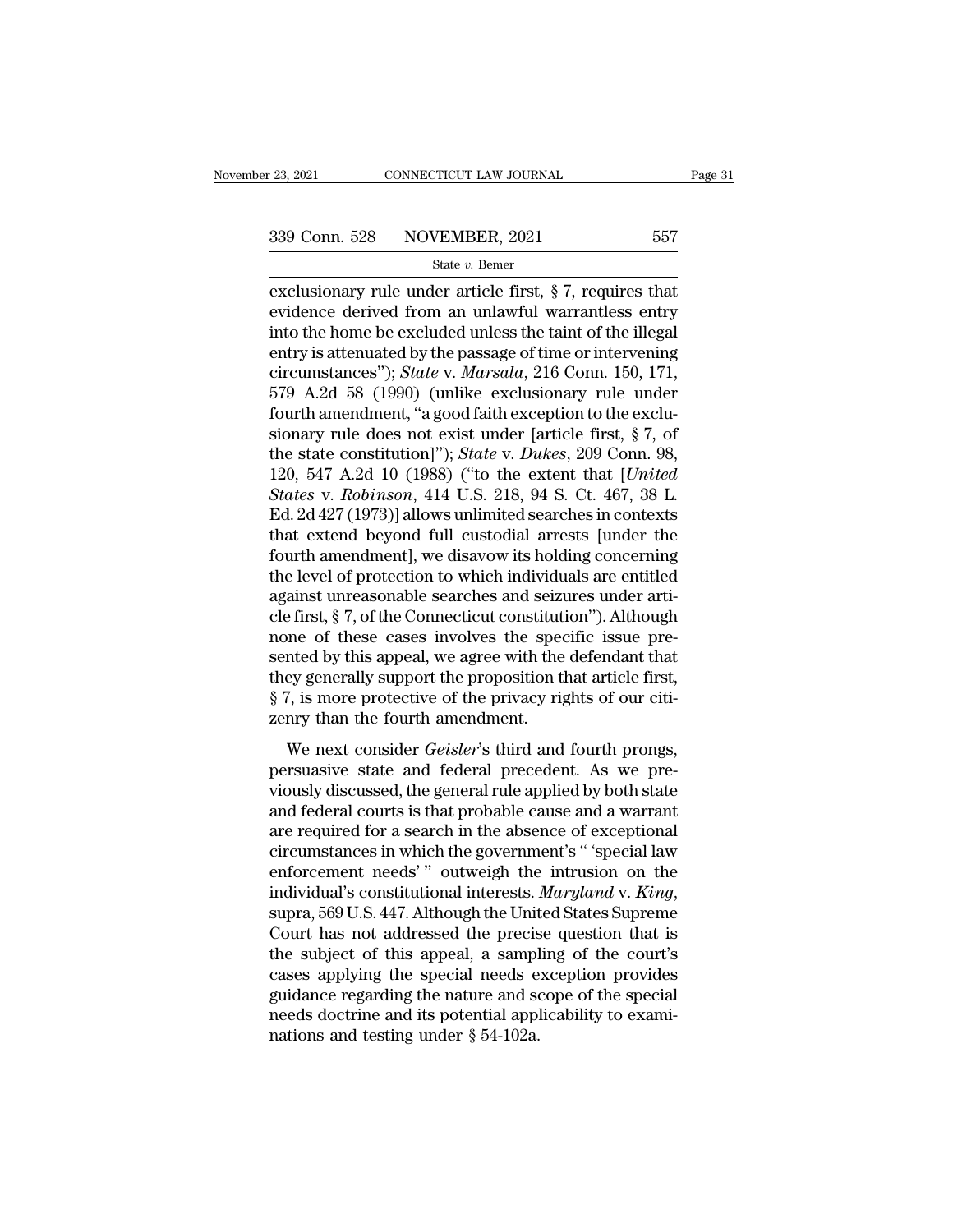# EXECUTE CONNECTICUT LAW JOURNAL Movember 23, 2021<br>558 NOVEMBER, 2021 339 Conn. 528<br>558 State v. Bemer

### State *v.* Bemer

CONNECTICUT LAW JOURNAL November 23, 20<br>
8 NOVEMBER, 2021 339 Conn. 528<br>
<sup>28</sup> State *v*. Bemer<br>
In *Skinner* v. *Railway Labor Executives' Assn*., supra,<br>
9 U.S. 602, the court considered the constitutionality<br>
foderal req  $\begin{array}{r} \text{558} & \text{NOVEMBER, 2021} & \text{339 Conn. 528} \\ \text{State } v. \text{ Bemer} & \text{In } Skinner \text{V. } \text{Railway} \textit{ Labor} \textit{Executives' Assn., supra,} \\ \text{489 U.S. 602, the court considered the constitutionality of federal regulations requiring railroad employees who are involved in certain accidents to submit to blood.} \end{array}$ 558 NOVEMBER, 2021 339 Conn. 528<br>
State v. Bemer<br>
In *Skinner* v. *Railway Labor Executives' Assn.*, supra,<br>
489 U.S. 602, the court considered the constitutionality<br>
of federal regulations requiring railroad employees wh 558 NOVEMBER, 2021 339 Conn. 528<br>
State v. Bemer<br>
In Skinner v. Railway Labor Executives' Assn., supra,<br>
489 U.S. 602, the court considered the constitutionality<br>
of federal regulations requiring railroad employees who<br>
a From The VEREER, 2021 1999 091.1. 929<br>
State v. Bemer<br>
In Skinner v. Railway Labor Executives' Assn., supra,<br>
489 U.S. 602, the court considered the constitutionality<br>
of federal regulations requiring railroad employees w state *v.* Bemer<br>In Skinner v. Railway Labor Executives' Assn., supra,<br>489 U.S. 602, the court considered the constitutionality<br>of federal regulations requiring railroad employees who<br>are involved in certain accidents to s In *Skinner* v. *Railway Labor Executives' Assn.*, supra,<br>489 U.S. 602, the court considered the constitutionality<br>of federal regulations requiring railroad employees who<br>are involved in certain accidents to submit to bloo 489 U.S. 602, the court considered the constitutionality<br>of federal regulations requiring railroad employees who<br>are involved in certain accidents to submit to blood<br>and urine tests for alcohol and drugs. Id., 606. The<br>reg of federal regulations requiring railroad employees who<br>are involved in certain accidents to submit to blood<br>and urine tests for alcohol and drugs. Id., 606. The<br>regulations also authorized breath and urine tests to be<br>adm are involved in certain accidents to submit to blood<br>and urine tests for alcohol and drugs. Id., 606. The<br>regulations also authorized breath and urine tests to be<br>administered to employees who violate certain safety<br>rules. and urine tests for alcohol and drugs. Id., 606. The<br>regulations also authorized breath and urine tests to be<br>administered to employees who violate certain safety<br>rules. Id. The court concluded that the government's<br>intere regulations also authorized breath and urine tests to be administered to employees who violate certain safety rules. Id. The court concluded that the government's interest in promulgating those regulations fell into the sp administered to employees who violate certain safety<br>rules. Id. The court concluded that the government's<br>interest in promulgating those regulations fell into the<br>special needs exception to the requirement of probable<br>caus rules. Id. The court concluded that the government's<br>interest in promulgating those regulations fell into the<br>special needs exception to the requirement of probable<br>cause and a warrant because (1) the "covered employ-<br>ees interest in promulgating those regulations fell into the special needs exception to the requirement of probable cause and a warrant because (1) the "covered employees [were] engaged in [safety sensitive] tasks"; id., 620; special needs exception to the requirement of probable<br>cause and a warrant because (1) the "covered employ-<br>ees [were] engaged in [safety sensitive] tasks"; id., 620;<br>and were required to "discharge duties fraught with<br>suc cause and a warrant because (1) the "covered employ-<br>ees [were] engaged in [safety sensitive] tasks"; id., 620;<br>and were required to "discharge duties fraught with<br>such risks of injury to others that even a momentary<br>lapse ees [were] engaged in [safety sensitive] tasks"; id., 620;<br>and were required to "discharge duties fraught with<br>such risks of injury to others that even a momentary<br>lapse of attention [could] have disastrous conse-<br>quences" and were required to "discharge duties fraught with<br>such risks of injury to others that even a momentary<br>lapse of attention [could] have disastrous conse-<br>quences"; id., 628; (2) " 'the burden of obtaining a war-<br>rant [was such risks of injury to others that even a momentary<br>lapse of attention [could] have disastrous conse-<br>quences"; id., 628; (2) " the burden of obtaining a war-<br>rant [was] likely to frustrate the governmental purpose<br>behin lapse of attention [could] have disastrous consequences"; id., 628; (2) " 'the burden of obtaining a warrant [was] likely to frustrate the governmental purpose behind the search' " because "the delay necessary to procure quences"; id., 628; (2) " 'the burden of obtaining a warrant [was] likely to frustrate the governmental purpose<br>behind the search' " because "the delay necessary to<br>procure a warrant . . . [could] result in the destruction rant [was] likely to frustrate the governmental purpose<br>behind the search'" because "the delay necessary to<br>procure a warrant . . . [could] result in the destruction<br>of valuable evidence," namely, evidence of the level of behind the search'" because "the delay necessary to<br>procure a warrant . . . [could] result in the destruction<br>of valuable evidence," namely, evidence of the level of<br>alcohol and drugs in the employee's bloodstream at the<br> procure a warrant . . . [could] result in the destruction<br>of valuable evidence," namely, evidence of the level of<br>alcohol and drugs in the employee's bloodstream at the<br>time of the accident; id., 623; (3) testing would de of valuable evidence," namely, evidence of the level of<br>alcohol and drugs in the employee's bloodstream at the<br>time of the accident; id., 623; (3) testing would deter<br>employees from using drugs and alcohol while on duty<br>b alcohol and drugs in the employee's bloodstream at the<br>time of the accident; id., 623; (3) testing would deter<br>employees from using drugs and alcohol while on duty<br>because they could not predict the timing of the tests;<br>i time of the accident; id., 623; (3) testing would deter<br>employees from using drugs and alcohol while on duty<br>because they could not predict the timing of the tests;<br>id., 629; and (4) "[t]he testing procedures  $\dots$  help<br>ra employees from using drugs and alcohol while on duty<br>because they could not predict the timing of the tests;<br>id., 629; and (4) "[t]he testing procedures . . . help<br>railroads obtain invaluable information about the<br>causes o because they could not predict the timing of the tests;<br>id., 629; and (4) "[t]he testing procedures  $\ldots$  help<br>railroads obtain invaluable information about the<br>causes of major accidents  $\ldots$  and  $\ldots$  take appro-<br>priate id., 629; and (4) "[t]he testing procedures . . . help<br>railroads obtain invaluable information about the<br>causes of major accidents . . . and . . . take appro-<br>priate measures to safeguard the general public" from<br>recurren railroads obtain invaluable information about the<br>causes of major accidents . . . and . . . take appro-<br>priate measures to safeguard the general public" from<br>recurrences. (Citation omitted.) Id., 630. The court also<br>concl causes of major accidents  $\dots$  and  $\dots$  take appropriate measures to safeguard the general public" from recurrences. (Citation omitted.) Id., 630. The court also concluded that the special needs of the government outweigh priate measures to safeguard the general public" from<br>recurrences. (Citation omitted.) Id., 630. The court also<br>concluded that the special needs of the government<br>outweighed the employees' privacy interests because<br>(1) the recurrences. (Citation omitted.) Id., 630. The court also<br>concluded that the special needs of the government<br>outweighed the employees' privacy interests because<br>(1) the intrusions occasioned by the blood, breath and<br>urine concluded that the special needs of the government<br>outweighed the employees' privacy interests because<br>(1) the intrusions occasioned by the blood, breath and<br>urine tests were not significant; id., 624–26; and (2)<br>"the exp outweighed the employees' privacy interests because<br>(1) the intrusions occasioned by the blood, breath and<br>urine tests were not significant; id., 624–26; and (2)<br>"the expectations of privacy of covered employees are<br>dimini (1) the intrusions occasioned by the blood, breath and urine tests were not significant; id.,  $624-26$ ; and (2) "the expectations of privacy of covered employees are diminished by reason of their participation in an indus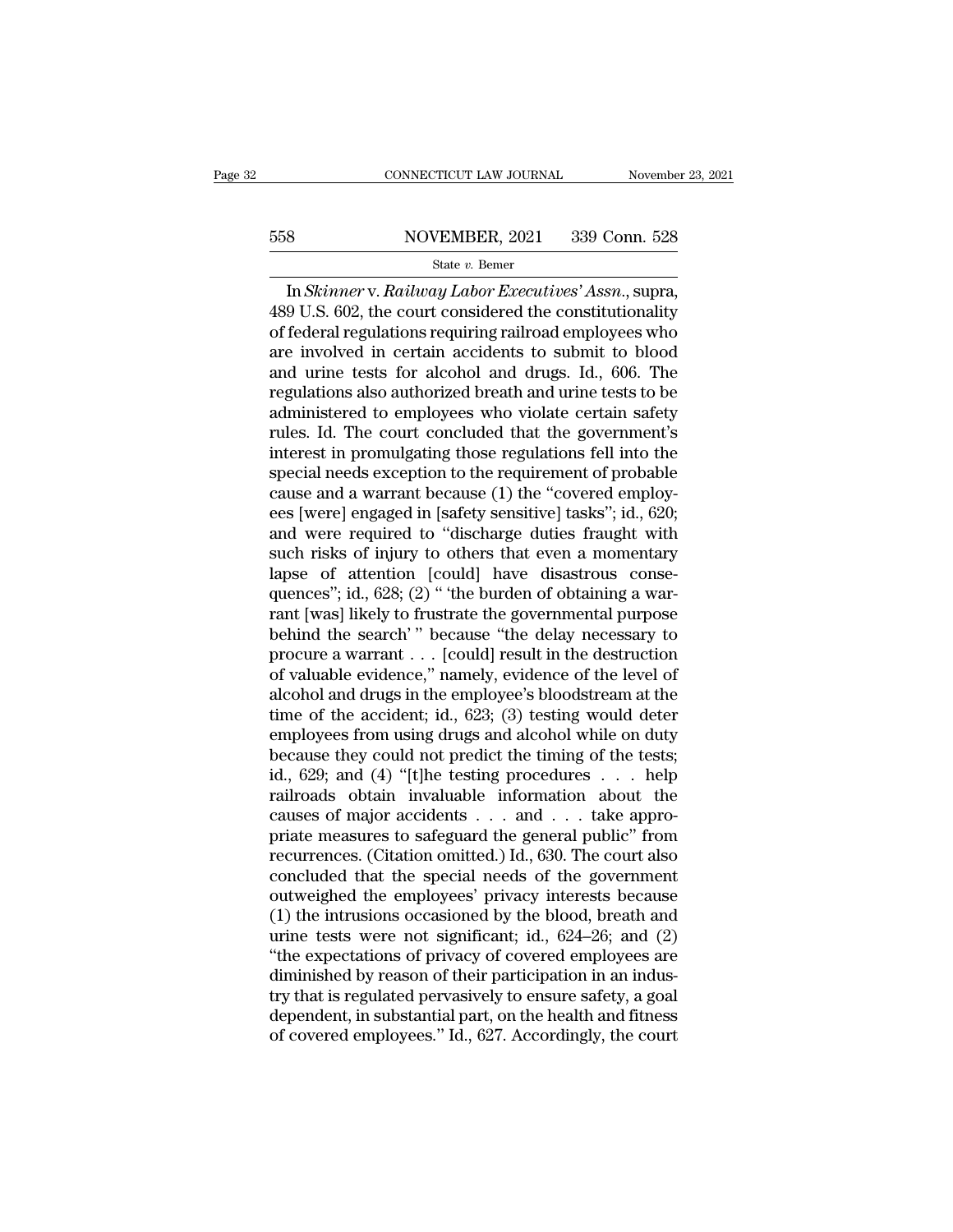| r 23, 2021    | CONNECTICUT LAW JOURNAL |     | Page 33 |
|---------------|-------------------------|-----|---------|
| 339 Conn. 528 | NOVEMBER, 2021          | 559 |         |
|               | State $v$ . Bemer       |     |         |

convecticut LAW JOURNAL<br>
23, 2021 CONNECTICUT LAW JOURNAL<br>
239 Conn. 528 NOVEMBER, 2021 559<br>
34te v. Bemer<br>
26 Concluded that the regulations survived fourth amend-<br>
26 Memorit scrutiny. Id., 633. 339 Conn. 528 NOVEMBI<br>
<sup>State v.1</sup><br>
concluded that the regulatio<br>
ment scrutiny. Id., 633.<br>
In a second decision issue

9 Conn. 528 NOVEMBER, 2021 559<br>
State *v*. Bemer<br>
ncluded that the regulations survived fourth amend-<br>
ent scrutiny. Id., 633.<br>
In a second decision issued on the same day as *Skin-*<br> *r*, the United States Supreme Court u **1239 Conn. 528** NOVEMBER, 2021 559<br> **nexret State v. Bener**<br>
concluded that the regulations survived fourth amend-<br>
ment scrutiny. Id., 633.<br>
In a second decision issued on the same day as *Skinner*, the United States Su State v. Bemer<br>
concluded that the regulations survived fourth amend-<br>
ment scrutiny. Id., 633.<br>
In a second decision issued on the same day as *Skin-*<br>
ner, the United States Supreme Court undertook to<br>
determine the con concluded that the regulations survived fourth amend-<br>ment scrutiny. Id., 633.<br>In a second decision issued on the same day as *Skin-*<br>*ner*, the United States Supreme Court undertook to<br>determine the constitutionality of a concluded that the regulations survived fourth amendment scrutiny. Id., 633.<br>
In a second decision issued on the same day as *Skinner*, the United States Supreme Court undertook to<br>
determine the constitutionality of a dr ment scrutny. Id., 633.<br>
In a second decision issued on the same day as *Skinner*, the United States Supreme Court undertook to<br>
determine the constitutionality of a drug testing pro-<br>
gram that required individuals to su In a second decision issued on the same day as *Skinner*, the United States Supreme Court undertook to determine the constitutionality of a drug testing program that required individuals to submit to drug tests as a condit *surementionality* of a drug testing program that required individuals to submit to drug tests as a condition for placement in any position in the United States Customs Service that involved drug interdiction or the carryi determine the constitutionality of a drug testing program that required individuals to submit to drug tests<br>as a condition for placement in any position in the<br>United States Customs Service that involved drug inter-<br>dictio gram that required individuals to submit to drug tests<br>as a condition for placement in any position in the<br>United States Customs Service that involved drug inter-<br>diction or the carrying of firearms. See *National Trea-*<br>s as a condition for placement in any position in the<br>United States Customs Service that involved drug inter-<br>diction or the carrying of firearms. See *National Trea-*<br>sury Employees Union v. Von Raab, 489 U.S. 656,<br>660–61, United States Customs Service that involved drug interdiction or the carrying of firearms. See *National Treasury Employees Union v. Von Raab*, 489 U.S. 656, 660–61, 109 S. Ct. 1384, 103 L. Ed. 2d 685 (1989). The court det diction or the carrying of firearms. See *National Trea-*<br>sury Employees Union v. Von Raab, 489 U.S. 656,<br>660–61, 109 S. Ct. 1384, 103 L. Ed. 2d 685 (1989). The<br>court determined that the government had a substantial<br>intere sury Employees Union v. Von Raab, 489 U.S. 656,<br>660–61, 109 S. Ct. 1384, 103 L. Ed. 2d 685 (1989). The<br>court determined that the government had a substantial<br>interest in ensuring that employees were physically fit<br>and that 660–61, 109 S. Ct. 1384, 103 L. Ed. 2d 685 (1989). The court determined that the government had a substantial interest in ensuring that employees were physically fit and that they not be tempted by bribes from drug traffic court determined that the government had a substantial<br>interest in ensuring that employees were physically fit<br>and that they not be tempted by bribes from drug traf-<br>fickers or by access to the large amounts of contraband<br> interest in ensuring that employees were physically fit<br>and that they not be tempted by bribes from drug traf-<br>fickers or by access to the large amounts of contraband<br>seized by the Customs Service. Id., 669–70. The court<br>f and that they not be tempted by bribes from drug traf-<br>fickers or by access to the large amounts of contraband<br>seized by the Customs Service. Id., 669–70. The court<br>further explained that the government had an interest<br>in fickers or by access to the large amounts of contraband<br>seized by the Customs Service. Id., 669–70. The court<br>further explained that the government had an interest<br>in testing employees who are armed because of the risk<br>of seized by the Customs Service. Id., 669–70. The court<br>further explained that the government had an interest<br>in testing employees who are armed because of the risk<br>of "injury to others that even a momentary lapse of<br>attenti further explained that the government had an interest<br>in testing employees who are armed because of the risk<br>of "injury to others that even a momentary lapse of<br>attention" could create. (Internal quotation marks omit-<br>ted. in testing employees who are armed because of the risk<br>of "injury to others that even a momentary lapse of<br>attention" could create. (Internal quotation marks omit-<br>ted.) Id., 670. With respect to the employees' privacy<br>in of "injury to others that even a momentary lapse of<br>attention" could create. (Internal quotation marks omit-<br>ted.) Id., 670. With respect to the employees' privacy<br>interests, the court observed that "employees who are<br>dire attention" could create. (Internal quotation marks omitted.) Id., 670. With respect to the employees' privacy<br>interests, the court observed that "employees who are<br>directly involved in the interdiction of illegal drugs or<br> ted.) Id., 670. With respect to the employees' privacy<br>interests, the court observed that "employees who are<br>directly involved in the interdiction of illegal drugs or<br>who are required to carry firearms in the line of duty<br> interests, the court observed that "employees who are<br>directly involved in the interdiction of illegal drugs or<br>who are required to carry firearms in the line of duty<br>. . . . have a diminished expectation of privacy in<br>res directly involved in the interdiction of illegal drugs or<br>who are required to carry firearms in the line of duty<br>. . . . have a diminished expectation of privacy in<br>respect to the intrusions occasioned by a urine test."<br>I who are required to carry firearms in the line of duty<br>  $\ldots$  have a diminished expectation of privacy in<br>
respect to the intrusions occasioned by a urine test."<br>
Id., 672. The court ultimately concluded that the govern-<br> ... have a diminished expectation of privacy in respect to the intrusions occasioned by a urine test."<br>Id., 672. The court ultimately concluded that the government's compelling interests in safeguarding the border and pub ient's compelling interests in safeguarding the border<br>nd public safety outweighed the employees' privacy<br>terests, and, therefore, the drug testing program was<br>assonable under the fourth amendment. Id., 677.<sup>24</sup><br><sup>24</sup> In hi and public safety outweighed the employees' privacy<br>interests, and, therefore, the drug testing program was<br>reasonable under the fourth amendment. Id., 677.<sup>24</sup><br><sup>24</sup> In his dissenting opinion in *Von Raab*, Justice Scalia

interests, and, therefore, the drug testing program was<br>reasonable under the fourth amendment. Id., 677.<sup>24</sup><br><sup>24</sup> In his dissenting opinion in *Von Raab*, Justice Scalia distinguished the<br>case from *Skinner*, in which he h **The mass of employees** and the fourth amendment. Id., 677.<sup>24</sup><br><sup>24</sup> In his dissenting opinion in *Von Raab*, Justice Scalia distinguished the case from *Skinner*, in which he had joined the majority, on the ground that, reasonable under the fourth americantent.  $10, 077$ .<br><sup>24</sup> In his dissenting opinion in *Von Raab*, Justice Scalia distinguished the case from *Skinner*, in which he had joined the majority, on the ground that, in *Skinner* <sup>24</sup> In his dissenting opinion in *Von Raab*, Justice Scalia distinguished the case from *Skinner*, in which he had joined the majority, on the ground that, in *Skinner*, "the demonstrated frequency of drug and alcohol us exame from *Skinner*, in which he had joined the majority, on the ground that, in *Skinner*, "the demonstrated frequency of drug and alcohol use by the targeted class of employees, and the demonstrated connection between s case from *Skinner*, in which he had joined the majority, on the ground that, in *Skinner*, "the demonstrated frequency of drug and alcohol use by the targeted class of employees, and the demonstrated connection between su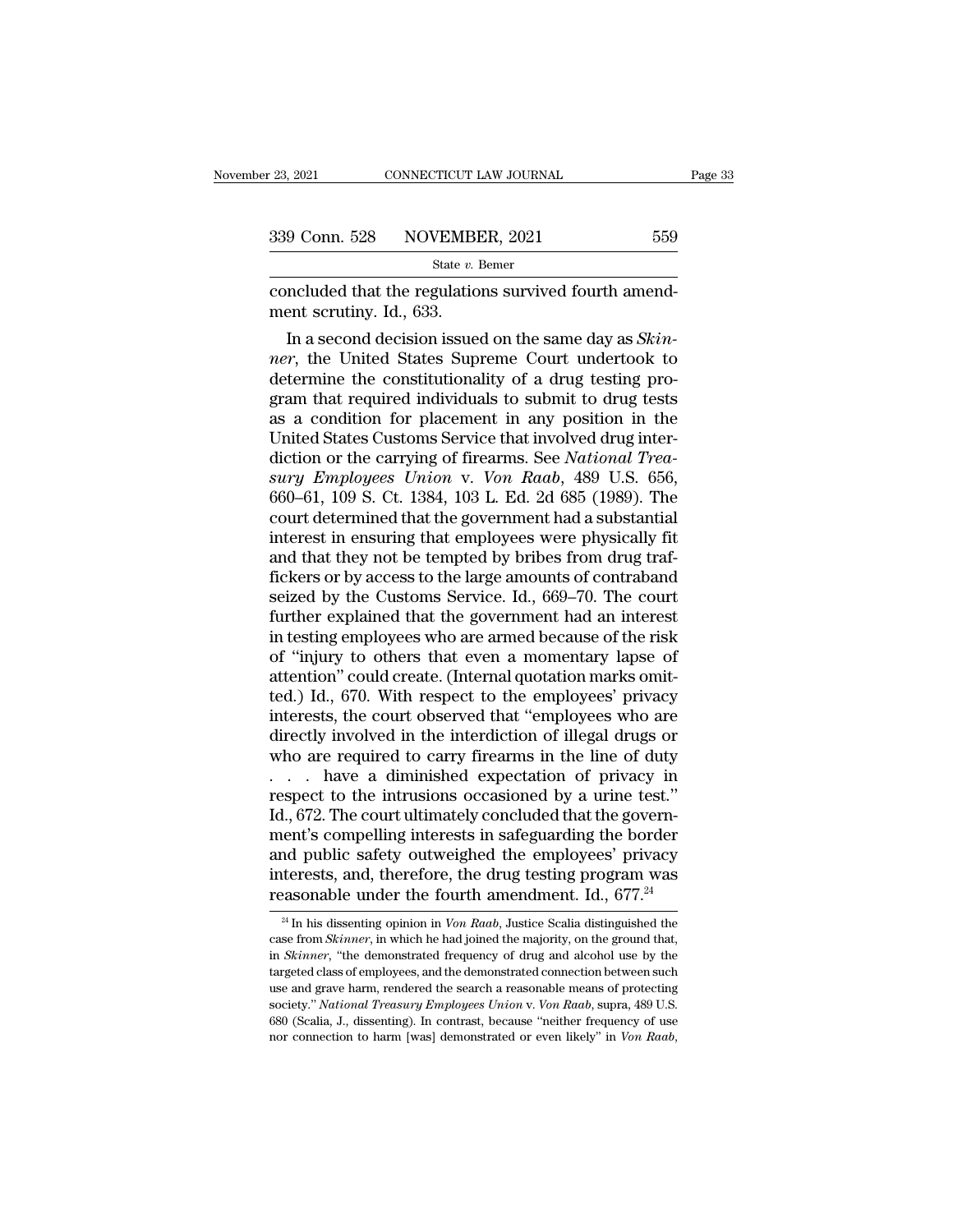# EXECUTE CONNECTICUT LAW JOURNAL Movember 23, 2021<br>560 NOVEMBER, 2021 339 Conn. 528<br>540 State v. Bemer

### State *v.* Bemer

CONNECTICUT LAW JOURNAL November 23, 2021<br>
0<br>
0<br>
NOVEMBER, 2021 339 Conn. 528<br>
State *v*. Bemer<br>
Thereafter, in *Chandler* v. *Miller*, 520 U.S. 305, 117<br>
Ct. 1295, 137 L. Ed. 2d 513 (1997), the court considered the consti S. Eq. 339 Conn. 528<br>
State v. Bemer<br>
State v. Bemer<br>
Thereafter, in *Chandler* v. *Miller*, 520 U.S. 305, 117<br>
S. Ct. 1295, 137 L. Ed. 2d 513 (1997), the court considered the constitutionality of a Georgia statute requiri For the constitutionality of a Georgia statute requiring<br>
Example 1997), the constitutionality of a Georgia statute requiring<br>
Candidates for certain state offices to certify that they<br>
had taken a drug test and that the 560 NOVEMBER, 2021 339 Conn. 528<br>
State v. Bemer<br>
Thereafter, in *Chandler v. Miller*, 520 U.S. 305, 117<br>
S. Ct. 1295, 137 L. Ed. 2d 513 (1997), the court considered the constitutionality of a Georgia statute requiring<br>
c From Exception 2012 1992, 1992 1993<br>State v. Bemer<br>Thereafter, in *Chandler v. Miller*, 520 U.S. 305, 117<br>S. Ct. 1295, 137 L. Ed. 2d 513 (1997), the court considered the constitutionality of a Georgia statute requiring<br>ca State v. Bemer<br>
Thereafter, in *Chandler* v. *Miller*, 520 U.S. 305, 117<br>
S. Ct. 1295, 137 L. Ed. 2d 513 (1997), the court consid-<br>
ered the constitutionality of a Georgia statute requiring<br>
candidates for certain state o Thereafter, in *Chandler v. Miller*, 520 U.S. 305, 117<br>S. Ct. 1295, 137 L. Ed. 2d 513 (1997), the court consid-<br>ered the constitutionality of a Georgia statute requiring<br>candidates for certain state offices to certify that S. Ct. 1295, 137 L. Ed. 2d 513 (1997), the court considered the constitutionality of a Georgia statute requiring candidates for certain state offices to certify that they had taken a drug test and that the test result was ered the constitutionality of a Georgia statute requiring<br>candidates for certain state offices to certify that they<br>had taken a drug test and that the test result was nega-<br>tive. Id., 308. The court observed that its prece candidates for certain state offices to certify that they<br>had taken a drug test and that the test result was nega-<br>tive. Id., 308. The court observed that its precedents,<br>including *Skinner* and *Von Raab*, "establish that had taken a drug test and that the test result was negative. Id., 308. The court observed that its precedents, including *Skinner* and *Von Raab*, "establish that the proffered special need for drug testing must be substan tive. Id., 308. The court observed that its precedents,<br>including *Skinner* and *Von Raab*, "establish that the<br>proffered special need for drug testing must be substan-<br>tial—important enough to override the individual's<br>ac including *Skinner* and *Von Raab*, "establish that the proffered special need for drug testing must be substantial—important enough to override the individual's acknowledged privacy interest, sufficiently vital to suppres proffered special need for drug testing must be substantial—important enough to override the individual's acknowledged privacy interest, sufficiently vital to suppress the [f]ourth [a]mendment's normal requirement of indiv tial—important enough to override the individual's<br>acknowledged privacy interest, sufficiently vital to sup-<br>press the [f]ourth [a]mendment's normal requirement<br>of individualized suspicion." Id., 318. The court further<br>obs acknowledged privacy interest, sufficiently vital to suppress the [f]ourth [a]mendment's normal requirement<br>of individualized suspicion." Id., 318. The court further<br>observed that Georgia had produced no evidence that<br>it h press the [f]ourth [a]mendment's normal requirement<br>of individualized suspicion." Id., 318. The court further<br>observed that Georgia had produced no evidence that<br>it had a particular problem with state officeholders<br>abusing of individualized suspicion." Id., 318. The court further<br>observed that Georgia had produced no evidence that<br>it had a particular problem with state officeholders<br>abusing drugs or that the testing scheme, which would<br>allow observed that Georgia had produced no evidence that<br>it had a particular problem with state officeholders<br>abusing drugs or that the testing scheme, which would<br>allow candidates for office to abstain from drug use<br>before tes it had a particular problem with state officeholders<br>abusing drugs or that the testing scheme, which would<br>allow candidates for office to abstain from drug use<br>before testing, would deter candidates who use drugs<br>from seek abusing drugs or that the testing scheme, which would<br>allow candidates for office to abstain from drug use<br>before testing, would deter candidates who use drugs<br>from seeking office. Id., 319–20. The court concluded<br>that, be allow candid<br>before testing<br>from seeking<br>that, because<br>ardy, the [f]o<br>cionless seare<br>Id., 323.<br>Finally, an From seeking office. Id., 319–20. The court concluded<br>that, because "public safety [was] not genuinely in jeop-<br>ardy, the [f]ourth [a]mendment preclude[d] the suspi-<br>cionless search, no matter how conveniently arranged."<br>I

and, because public state, [was] not genantly in jeop<br>ardy, the [f]ourth [a]mendment preclude[d] the suspi-<br>cionless search, no matter how conveniently arranged."<br>Id., 323.<br>Finally, and most recently, in *Maryland* v. *Ki* taking of a DNA sample as part of a routine predicted and the state.<br>Then, 323.<br>Finally, and most recently, in *Maryland v. King*,<br>supra, 569 U.S. 435, the United States Supreme Court<br>considered whether a Maryland statute Id., 323.<br>
Id., 323.<br>
Finally, and most recently, in *Maryland v. King*,<br>
supra, 569 U.S. 435, the United States Supreme Court<br>
considered whether a Maryland statute authorizing the<br>
taking of a DNA sample as part of a rou Finally, and most recently, in *Maryland v. King*,<br>supra, 569 U.S. 435, the United States Supreme Court<br>considered whether a Maryland statute authorizing the<br>taking of a DNA sample as part of a routine booking<br>procedure fo Finally, and most recently, in *Maryland* v. *King*,<br>supra, 569 U.S. 435, the United States Supreme Court<br>considered whether a Maryland statute authorizing the<br>taking of a DNA sample as part of a routine booking<br>procedure supra, 569 U.S. 435, the United States Supreme Court<br>considered whether a Maryland statute authorizing the<br>taking of a DNA sample as part of a routine booking<br>procedure for serious offenses violated the fourth<br>amendment. I considered whether a Maryland statute authorizing the<br>taking of a DNA sample as part of a routine booking<br>procedure for serious offenses violated the fourth<br>amendment. Id., 440. The court concluded that the state<br>had a sig taking of a DNA sample as part of a routine booking<br>procedure for serious offenses violated the fourth<br>amendment. Id., 440. The court concluded that the state<br>had a significant interest in knowing the identity and<br>criminal procedure for serious offenses violated the fourth<br>amendment. Id., 440. The court concluded that the state<br>had a significant interest in knowing the identity and<br>criminal history of an arrestee that the state has taken<br>int amendment. Id., 440. The court concluded that the state<br>had a significant interest in knowing the identity and<br>criminal history of an arrestee that the state has taken<br>into custody in order to assess the danger that the<br>ar had a significant interest in knowing the identity and<br>criminal history of an arrestee that the state has taken<br>into custody in order to assess the danger that the<br>arrestee poses to the staff of the facility where the<br>arre arrestee poses to the staff of the facility where the arrestee is detained, other detainees and the public. Id., 449–56. The court further concluded that "[t]he special needs cases, though in full accord with the [conclusi needs cases, though in full accord with the [conclusion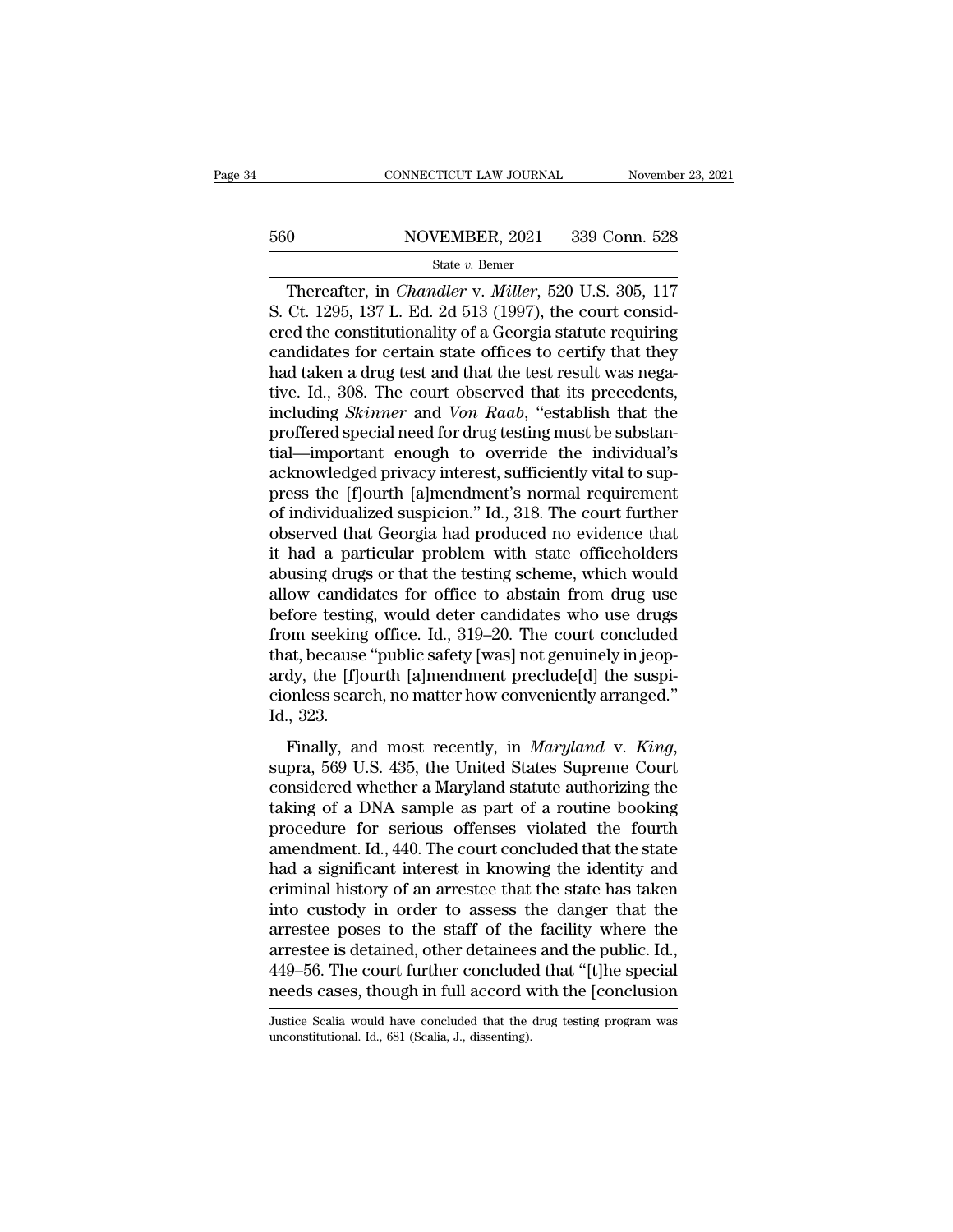that the DNA testing procedure is constitutional], do<br>  $\frac{339 \text{ Conn. } 528 \text{ NOVEMBER, } 2021}{}$   $\frac{561}{\text{State } v. \text{ Bemer}}$ <br>  $\frac{1}{256 \text{ Int. } 561 \text{ A}}$ <br>  $\frac{1}{256 \text{ A}}$  and the DNA testing procedure is constitutional], do<br>  $\frac{1}{256 \$ 339 Conn. 528 NOVEMBER, 2021 561<br>
State v. Bemer<br>
that the DNA testing procedure is constitutional], do<br>
not have a direct bearing on the issues presented in<br>
[the] case, because unlike the search of a citizen who<br>
has no  $\begin{array}{c|c} \text{339 Conn. } 528 & \text{NOVEMBER, } 2021 & 561 \\ \hline \text{State } v. \text{ Bemer} \\ \text{that the DNA testing procedure is constitutional, do not have a direct bearing on the issues presented in [the] case, because unlike the search of a citizen who has not been suspected of a wrong, a detailed base of a reduced expectation of privacy. If A. 463. In addition, the model is a reduced expectation of the system.} \end{array}$ 339 Conn. 528 NOVEMBER, 2021 561<br>
state v. Bemer<br>
that the DNA testing procedure is constitutional], do<br>
not have a direct bearing on the issues presented in<br>
[the] case, because unlike the search of a citizen who<br>
has no State v. Bener<br>
State v. Bener<br>
that the DNA testing procedure is constitutional], do<br>
not have a direct bearing on the issues presented in<br>
[the] case, because unlike the search of a citizen who<br>
has not been suspected o state v. Bemer<br>that the DNA testing procedure is constitutional], do<br>not have a direct bearing on the issues presented in<br>[the] case, because unlike the search of a citizen who<br>has not been suspected of a wrong, a detaine that the DNA testing procedure is constitutional], do<br>not have a direct bearing on the issues presented in<br>[the] case, because unlike the search of a citizen who<br>has not been suspected of a wrong, a detainee has a<br>reduced not have a direct bearing on the issues presented in [the] case, because unlike the search of a citizen who has not been suspected of a wrong, a detainee has a reduced expectation of privacy." Id., 463. In addition, the D [the] case, because unlike the search of a citizen who<br>has not been suspected of a wrong, a detainee has a<br>reduced expectation of privacy." Id., 463. In addition,<br>the DNA test was not intended to reveal any private<br>medica has not been suspected of a wrong, a detainee has a reduced expectation of privacy." Id., 463. In addition, the DNA test was not intended to reveal any private medical information, which "would present additional privacy anced expectation of privacy. Tu., 465. In addition,<br>
e DNA test was not intended to reveal any private<br>
edical information, which "would present additional<br>
ivacy concerns  $\dots$ " Id., 465. Accordingly, the<br>
urt rejected t cases. First, was not intended to revear any private medical information, which "would present additional privacy concerns  $\ldots$ " Id., 465. Accordingly, the court rejected the fourth amendment challenge to the statute.<sup>25</sup>

meancar mormation, which would present additional<br>privacy concerns  $\dots$  " Id., 465. Accordingly, the<br>court rejected the fourth amendment challenge to the<br>statute.<sup>25</sup> Id., 465–66.<br>We glean the following general principles search must be ''substantial . . . .'' *Chandler* v. *Miller*, supra, 520 U.S. 318; see id. (''the proffered special need We glean the following general principles from these<br>cases. First, under the special needs doctrine, the gov-<br>ernment interest that is furthered by a suspicionless<br>search must be "substantial  $\ldots$ ." *Chandler v. Miller*, We glean the following general principles from these cases. First, under the special needs doctrine, the government interest that is furthered by a suspicionless search must be "substantial  $\ldots$ " *Chandler v. Miller*, su cases. First, under the special needs doctrine, the government interest that is furthered by a suspicionless<br>search must be "substantial . . . ." *Chandler v. Miller*,<br>supra, 520 U.S. 318; see id. ("the proffered special ernment interest that is furthered by a suspicionless<br>search must be "substantial . . . ." *Chandler* v. *Miller*,<br>supra, 520 U.S. 318; see id. ("the proffered special need<br>. . . must be substantial—important enough to ov search must be "substantial . . . . *." Chandler v. Miller*,<br>supra, 520 U.S. 318; see id. ("the proffered special need<br>. . . . must be substantial—important enough to over-<br>ride the individual's acknowledged privacy intere supra, 520 U.S. 318; see id. ("the proffered special need<br>
. . . . must be substantial—important enough to over-<br>
ride the individual's acknowledged privacy interest, suf-<br>
ficiently vital to suppress the [f]ourth [a]mend . . . must be substantial—important enough to over-<br>ride the individual's acknowledged privacy interest, suf-<br>ficiently vital to suppress the [f]ourth [a]mendment's<br>normal requirement of individualized suspicion''); see<br>al ride the individual's acknowledged privacy interest, suf-<br>ficiently vital to suppress the [f]ourth [a]mendment's<br>normal requirement of individualized suspicion"); see<br>also *Maryland* v. *King*, supra, 569 U.S. 448 (charact ficiently vital to suppress the [f]ourth [a]mendment's<br>normal requirement of individualized suspicion"); see<br>also *Maryland* v. *King*, supra, 569 U.S. 448 (characteriz-<br>ing government interest in requiring DNA test as par normal requirement of individualized suspicion"); see<br>also *Maryland* v. *King*, supra, 569 U.S. 448 (characteriz-<br>ing government interest in requiring DNA test as part<br>of routine booking procedure as "[u]rgent"); *Nationa* also *Maryland* v. *King*, supra, 569 U.S. 448 (characterizing government interest in requiring DNA test as part of routine booking procedure as "[u]rgent"); *National Treasury Employees Union* v. *Von Raab*, supra, 489 U ing government interest in requiring DNA test as part<br>of routine booking procedure as "[u]rgent"); *National*<br>*Treasury Employees Union* v. *Von Raab*, supra, 489<br>U.S. 670 (suspicionless drug testing was permissible<br>under of routine booking procedure as "[u]rgent"); *National*<br>Treasury Employees Union v. Von Raab, supra, 489<br>U.S. 670 (suspicionless drug testing was permissible<br>under fourth amendment because government had "a<br>compelling inte *Treasury Employees Union v. Von Raab*, supra, 489 U.S. 670 (suspicionless drug testing was permissible under fourth amendment because government had "a compelling interest in ensuring that [frontline] interdiction personn U.S. 670 (suspicionless drug testing was permissible<br>under fourth amendment because government had "a<br>compelling interest in ensuring that [frontline] interdic-<br>tion personnel are physically fit  $\ldots$  and have unim-<br>peach under fourth amendment because government had "a<br>compelling interest in ensuring that [frontline] interdic-<br>tion personnel are physically fit . . . and have unim-<br>peachable integrity and judgment"); *Skinner* v. *Railway*<br> compelling interest in ensuring that [frontline] interdiction personnel are physically fit . . . and have unim-<br>peachable integrity and judgment"); *Skinner* v. *Railway*<br>*Labor Executives' Assn.*, supra, 489 U.S. 624 (su abor *Executives' Assn.*, supra, 489 U.S. 624 (suspi-<br>onless search may be justified when government inter-<br>st is "important"). Second, the need for the search<br>annot be established by conclusory assertions of need<br> $\frac{25}{5$ cionless search may be justified when government inter-<br>est is "important"). Second, the need for the search<br>cannot be established by conclusory assertions of need<br> $\frac{1}{25}$  In his dissenting opinion in *King*, Justice Sc

est is "important"). Second, the need for the search<br>cannot be established by conclusory assertions of need<br> $\frac{1}{25}$  In his dissenting opinion in *King*, Justice Scalia contended that the DNA<br>testing procedure had nothi cannot be established by conclusory assertions of need<br>
<sup>25</sup> In his dissenting opinion in *King*, Justice Scalia contended that the DNA<br>
testing procedure had nothing to do with identifying *arrestees* but was<br>
intended to <sup>25</sup> In his dissenting opinion in *King*, Justice Scalia contended that the DNA testing procedure had nothing to do with identifying *arrestees* but was intended to identify the source of the DNA of persons who had commit <sup>25</sup> In his dissenting opinion in *King*, Justice Scalia contended that the DN testing procedure had nothing to do with identifying *arrestees* but wintended to identify the source of the DNA of persons who had committens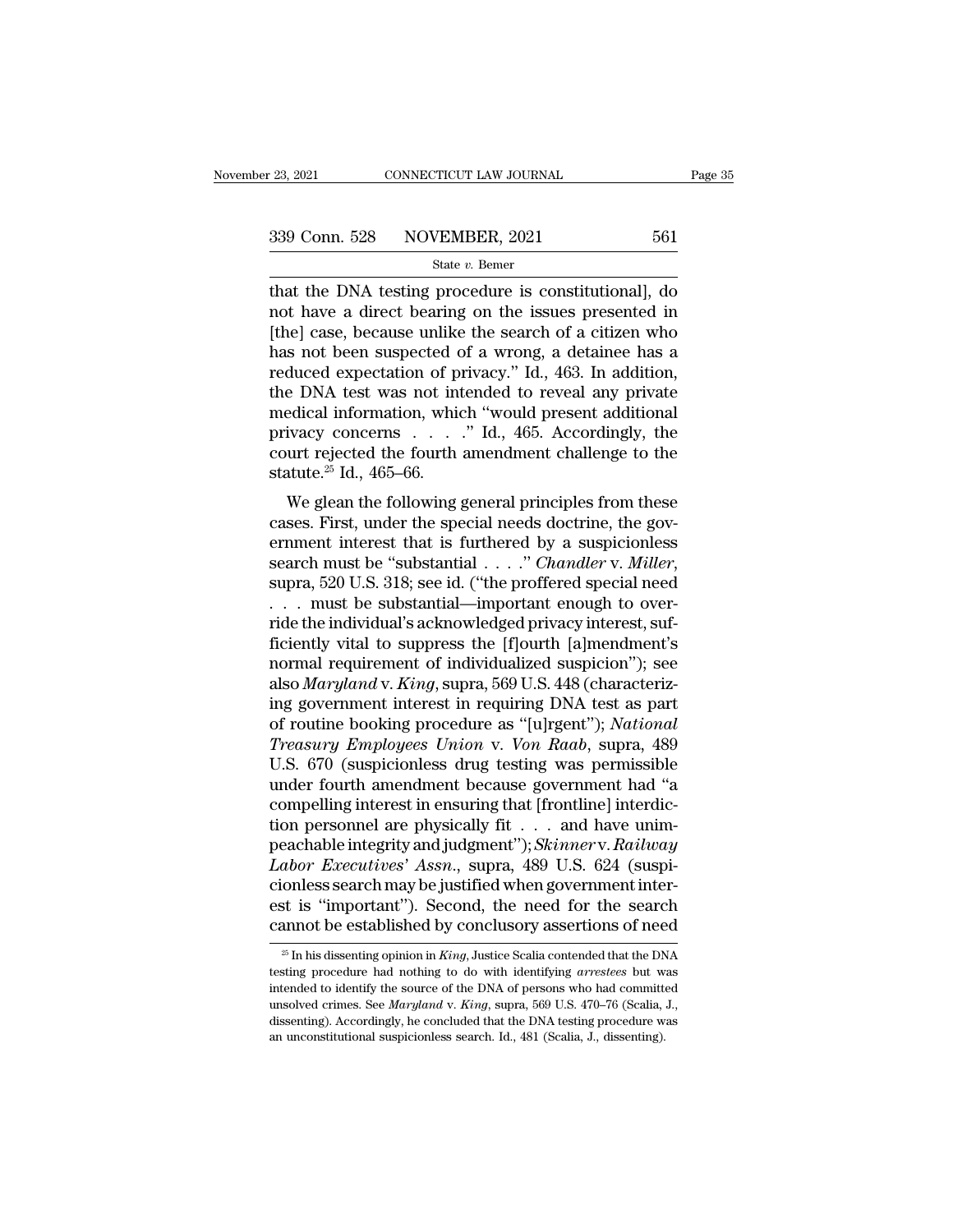# EXECUTE CONNECTICUT LAW JOURNAL Movember 23, 2021<br>562 NOVEMBER, 2021 339 Conn. 528<br>562 State v. Bemer

### State *v.* Bemer

CONNECTICUT LAW JOURNAL November 23, 2<br>
562 NOVEMBER, 2021 339 Conn. 528<br>  $\frac{\text{State } v. \text{ Bemer}}{\text{for the desire to send a symbolic message but, rather,}}$ <br>
must be supported by evidence in the record. See *Chandlery Miller* support 221-222 (suspicionless drug tosting must be supported by evidence in the record. See *Chandler* v. Miller, supported by evidence in the record. See *Chandler* v. *Miller*, supported by evidence in the record. See *Chandler* v. *Miller*, supported by evidence *dlerry* MOVEMBER, 2021 339 Conn. 528<br> *State v. Bemer*<br> *desire to send a symbolic message but, rather,*<br> *must be supported by evidence in the record. See Chan-<br>
<i>dler* v. *Miller*, supra, 321, 322 (suspicionless drug te  $\frac{\text{S62}}{\text{State } v. \text{ Bemer}}$ <br>
or the desire to send a symbolic message but, rather,<br>
must be supported by evidence in the record. See *Chan-*<br>
dler v. *Miller*, supra, 321, 322 (suspicionless drug testing<br>
of candidates for s State v. Bemer<br>
or the desire to send a symbolic message but, rather,<br>
must be supported by evidence in the record. See *Chan-*<br>
dler v. Miller, supra, 321, 322 (suspicionless drug testing<br>
of candidates for state office state v. Bemer<br>
or the desire to send a symbolic message but, rather,<br>
must be supported by evidence in the record. See *Chan-*<br>
dler v. Miller, supra, 321, 322 (suspicionless drug testing<br>
of candidates for state office or the desire to send a symbolic message but, rather,<br>must be supported by evidence in the record. See *Chan-<br>dler* v. *Miller*, supra, 321, 322 (suspicionless drug testing<br>of candidates for state office in Georgia was not must be supported by evidence in the record. See *Chan-dler* v. *Miller*, supra, 321, 322 (suspicionless drug testing of candidates for state office in Georgia was not reason-able when government presented "no evidence of dler v. Miller, supra, 321, 322 (suspicionless drug testing<br>of candidates for state office in Georgia was not reason-<br>able when government presented "no evidence of a<br>drug problem among the [s]tate's elected officials" and of candidates for state office in Georgia was not reasonable when government presented "no evidence of a drug problem among the [s]tate's elected officials" and the need established was merely "symbolic"). Third, "the gove able when government presented "no evidence of a<br>drug problem among the [s]tate's elected officials" and<br>the need established was merely "symbolic"). Third,<br>"the government's interest in dispensing with the war-<br>rant requ drug problem among the [s]tate's elected officials" and<br>the need established was merely "symbolic"). Third,<br>"the government's interest in dispensing with the war-<br>rant requirement is at its strongest when . . . the bur-<br>de the need established was merely "symbolic"). Third,<br>
"the government's interest in dispensing with the warrant requirement is at its strongest when . . . the bur-<br>
den of obtaining a warrant [would] likely . . . frustrate<br> "the government's interest in dispensing with the warrant requirement is at its strongest when . . . the burden of obtaining a warrant [would] likely . . . frustrate [the underlying] governmental purpose . . . ." (Internal rant requirement is at its strongest when  $\ldots$  the burden of obtaining a warrant [would] likely  $\ldots$  frustrate [the underlying] governmental purpose  $\ldots$ ." (Internal quotation marks omitted.) *Skinner* v. *Railway La* den of obtaining a warrant [would] likely . . . frustrate<br>[the underlying] governmental purpose . . . ." (Inter-<br>nal quotation marks omitted.) *Skinner* v. *Railway*<br>*Labor Executives' Assn.*, supra, 623; see also *Chandl* [the underlying] governmental purpose  $\ldots$ ." (Internal quotation marks omitted.) *Skinner* v. *Railway Labor Executives' Assn.*, supra, 623; see also *Chandler* v. *Miller*, supra, 314 (suspicionless search may be reas nal quotation marks omitted.) *Skinner* v. *Railway*<br>Labor Executives' Assn., supra, 623; see also Chandler<br>v. Miller, supra, 314 (suspicionless search may be rea-<br>sonable when "an important governmental interest fur-<br>ther Labor Executives' Assn., supra, 623; see also Chandler<br>v. Miller, supra, 314 (suspicionless search may be rea-<br>sonable when "an important governmental interest fur-<br>thered by the intrusion would be placed in jeopardy<br>by a v. *Miller*, supra, 314 (suspicionless search may be reasonable when "an important governmental interest furthered by the intrusion would be placed in jeopardy by a requirement of individualized suspicion" (internal quotat sonable when "an important governmental interest fur-<br>thered by the intrusion would be placed in jeopardy<br>by a requirement of individualized suspicion" (internal<br>quotation marks omitted)). Fourth, the government's<br>interest thered by the intrusion would be placed in jeopardy<br>by a requirement of individualized suspicion" (internal<br>quotation marks omitted)). Fourth, the government's<br>interest must outweigh the privacy interests of the sub-<br>ject by a requirement of individualized suspicion" (internal<br>quotation marks omitted)). Fourth, the government's<br>interest must outweigh the privacy interests of the sub-<br>ject of the search. See *National Treasury Employees*<br>*Un* interest must outweigh the privacy interests of the sub-<br>ject of the search. See *National Treasury Employees*<br>*Union v. Von Raab*, supra, 665 ("it is necessary to bal-<br>ance the individual's privacy expectations against th ject of the search. See *National Treasury Employees*<br>Union v. Von Raab, supra, 665 ("it is necessary to bal-<br>ance the individual's privacy expectations against the<br>[g]overnment's interests"); see also *Maryland* v. King,<br> Union v. Von Raab, supra, 665 ("it is necessary<br>ance the individual's privacy expectations again<br>[g]overnment's interests"); see also Maryland v.<br>supra, 448 (court is required "to weigh the pro<br>of legitimate governmental i Let the muvidials privacy expectations against the<br>
dovernment's interests"); see also *Maryland* v. *King*,<br>
pra, 448 (court is required "to weigh the promotion<br>
legitimate governmental interests against the degree<br>
which glovernment s interests *f*, see also *marytana v*. *King*,<br>supra, 448 (court is required "to weigh the promotion<br>of legitimate governmental interests against the degree<br>to which [the search] intrudes [on] an individual

supra, 443 (court is required to weight the promotion<br>of legitimate governmental interests against the degree<br>to which [the search] intrudes [on] an individual's pri-<br>vacy" (internal quotation marks omitted)).<br>As we indica or regninate governmentar interests against the degree<br>to which [the search] intrudes [on] an individual's pri-<br>vacy" (internal quotation marks omitted)).<br>As we indicated, the United States Supreme Court has<br>not yet had oc to which [the search] intrudes [oh] an individual s phase privacy" (internal quotation marks omitted)).<br>As we indicated, the United States Supreme Court has<br>not yet had occasion to apply these principles to a<br>statute that of yet had occasion to apply these principles to a latute that authorizes HIV testing of persons charged ith certain crimes.<sup>26</sup> Several other courts, however, ave had the opportunity to do so, and they have uni<sup>28</sup> The di statute that authorizes HIV testing of persons charged<br>with certain crimes.<sup>26</sup> Several other courts, however,<br>have had the opportunity to do so, and they have uni-<br><sup>26</sup> The discussion that follows addresses HIV testing ra

with certain crimes.<sup>26</sup> Several other courts, however, have had the opportunity to do so, and they have uni-<br><sup>26</sup> The discussion that follows addresses HIV testing rather than examinations for sexually transmitted diseas have had the opportunity to do so, and they have uni-<br> $\frac{26}{100}$  The discussion that follows addresses HIV testing rather than examinations for sexually transmitted diseases because the case law appears to be more devel The discussion that follows addresses HIV testing rather than examinations for sexually transmitted diseases because the case law appears to be more developed with respect to the issue of HIV testing. As we explain herein  $\frac{26}{3}$  The discussion that follows address<br>tions for sexually transmitted diseases<br>more developed with respect to the is<br>hereinafter, however, our reasoning and<br>of HIV testing under the state constitut<br>tions for sexua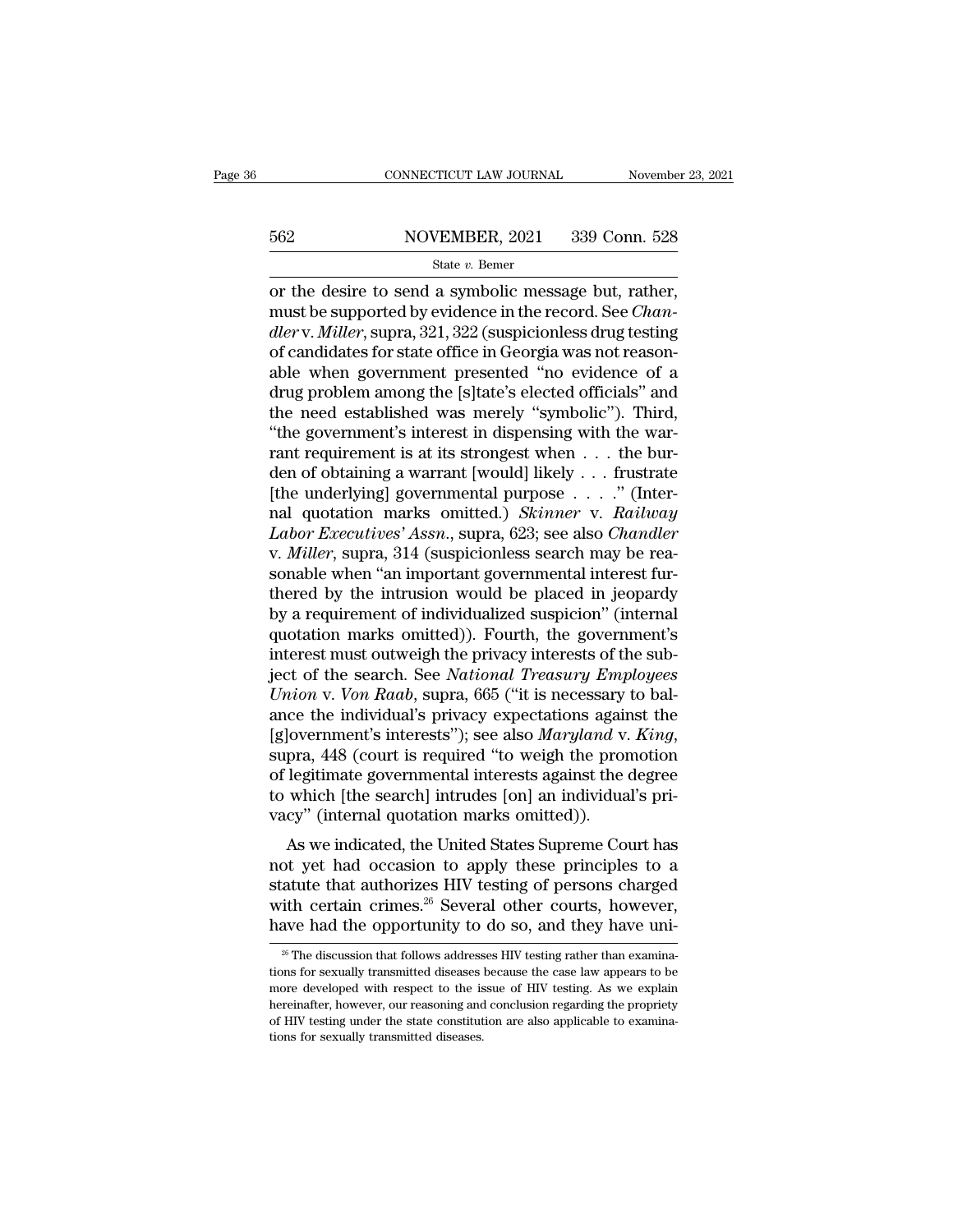Movember 23, 2021 CONNECTICUT LAW JOURNAL<br>
339 Conn. 528 NOVEMBER, 2021 563<br>
563<br>
568 State v. Bemer<br>
formly concluded that such statutes do not violate con-<br>
stitutionally protected privacy rights. See, e.g., United<br>
Stat State v. Bener State v. Bener State v. Bener State v. Bener State v. Bener State v. Bener States v. Ward, 131 F.3d 335, 342 (3d Cir. 1997) (federal Statute authorizing victims to request court order for <sup>339</sup> Conn. 528 NOVEMBER, 2021 563<br>
<sup>State v. Bemer<br>
formly concluded that such statutes do not violate constitutionally protected privacy rights. See, e.g., *United*<br> *States* v. *Ward*, 131 F.3d 335, 342 (3d Cir. 1997) (</sup> 339 Conn. 528 NOVEMBER, 2021 563<br>
state *v*. Bemer<br>
formly concluded that such statutes do not violate constitutionally protected privacy rights. See, e.g., *United*<br> *States* v. *Ward*, 131 F.3d 335, 342 (3d Cir. 1997) ( Solutionally concluded that such statutes do not violate constitutionally protected privacy rights. See, e.g., *United*<br>States v. Ward, 131 F.3d 335, 342 (3d Cir. 1997) (federal<br>statute authorizing victims to request cour state *v*. Bemer<br>formly concluded that such statutes do not violate con-<br>stitutionally protected privacy rights. See, e.g., *United*<br>*States* v. *Ward*, 131 F.3d 335, 342 (3d Cir. 1997) (federal<br>statute authorizing victims stitutionally protected privacy rights. See, e.g., *United*<br>States v. Ward, 131 F.3d 335, 342 (3d Cir. 1997) (federal<br>statute authorizing victims to request court order for<br>HIV testing of defendants charged with certain of States v. Ward, 131 F.3d 335, 342 (3d Cir. 1997) (federal<br>statute authorizing victims to request court order for<br>HIV testing of defendants charged with certain offenses<br>was constitutional); *Johnetta J. v. Municipal Court* statute authorizing victims to request court order for HIV testing of defendants charged with certain offenses was constitutional); *Johnetta J. v. Municipal Court*, 218 Cal. App. 3d 1255, 1260, 1285, 267 Cal. Rptr. 666 (1 HIV testing of defendants charged with certain offenses<br>was constitutional); *Johnetta J. v. Municipal Court*,<br>218 Cal. App. 3d 1255, 1260, 1285, 267 Cal. Rptr. 666<br>(1990) (California statute requiring HIV testing of defe 2900) (California statute requiring HIV testing of defenants charged with interfering with peace officer by ting officer was constitutional under federal and California constitutions).<sup>27</sup> A closer examination of these  $\frac$ dants charged with interfering with peace officer by<br>biting officer was constitutional under federal and Cali-<br>fornia constitutions).<sup>27</sup> A closer examination of these<br> $\frac{x}{\sqrt{5}}$  See, e.g., *Fosman v. State*, 664 So. 2d

biting officer was constitutional under federal and California constitutions).<sup>27</sup> A closer examination of these<br>
<sup>27</sup> See, e.g., *Fosman v. State*, 664 So. 2d 1163, 1164–67 (Fla. App. 1995)<br>
(Florida statute requiring cou FOTTILE CONSTITUTIONS). A CIOSET EXEMITIATION OF THESE<br>
<sup>27</sup> See, e.g., *Fosman v. State*, 664 So. 2d 1163, 1164–67 (Fla. App. 1995)<br>
(Florida statute requiring court to order HIV testing of defendant charged<br>
with certai <sup>27</sup> See, e.g., *Fosman v. State*, 664 So. 2d 1163, 1164–67 (Fla. App. 1995)<br>(Florida statute requiring court to order HIV testing of defendant charged<br>with certain offenses was constitutional under fourth amendment); *Ada* <sup>27</sup> See, e.g., *Fosman* v. *State*, 664 So. 2d 1163, 1164–67 (Fla. App. 1995) (Florida statute requiring court to order HIV testing of defendant charged with certain offenses was constitutional under fourth amendment); with certain offenses was constitutional under fourth amendment); Adams v. State, 269 Ga. 405, 405, 410, 498 S.E.2d 268 (1998) (Georgia statute authorizing court to order HIV testing of defendants charged with certain off State, 269 Ga. 405, 405, 410, 498 S.E.2d 268 (1998) (Georgia statute authorizing court to order HIV testing of defendants charged with certain offenses was constitutional under fourth amendment); *State in the Interest of* court to order HIV testing of defendants charged with certain offenses was constitutional under fourth amendment); *State in the Interest of J. G.*, 151 N.J. 565, 570, 588, 701 A.2d 1260 (1997) (New Jersey statute requirin N.J. 565, 570, 588, 701 A.2d 1260 (1997) (New Jersey statute requiring juve-<br>niles charged with certain offenses to submit to HIV testing was constitu-<br>inicial under fourth amendment and New Jersey constitution in cases in rilles charged with certain offenses to submit to HIV testing was constitutional under fourth amendment and New Jersey constitution in cases in which there had been possible transfer of bodily fluids); *People v. Thomas*, *State* v. *Houey*, 375 S.C. 106, 109–10, 113, 651 S.E.2d 314 (2007) (South Carolina statute authorizing HIV testing of defendants charged with certain orimes violated fourth amendment and granting fequest for testing orde which there had been possible transfer of bodily fluids); *People v. Thomas*, 139 Misc. 2d 1072, 1074–75, 529 N.Y.S.2d 429 (1988) (rejecting claim that New York statute authorizing HIV testing of defendants charged with ce 139 Misc. 2d 1072, 1074–75, 529 N.Y.S.2d 429 (1988) (rejecting claim that New York statute authorizing HIV testing of defendants charged with certain crimes violated fourth amendment and granting request for testing order New York statute authorizing HIV testing of defendants charged with certain crimes violated fourth amendment and granting request for testing order); State v. *Houey*, 375 S.C. 106, 109–10, 113, 651 S.E.2d 314 (2007) (Sout remes violated fourth amendment and granting request for testing order);<br> *State* v. *Houey*, 375 S.C. 106, 109–10, 113, 651 S.E.2d 314 (2007) (South<br>
Carolina statute authorizing court to order HIV testing of defendants c crimes violated fourth amendment and granting request for testing order); *State* v. *Houey*, 375 S.C. 106, 109–10, 113, 651 S.E.2d 314 (2007) (South Carolina statute authorizing court to order HIV testing of defendants c Carolina statute authorizing court to order HIV testing of defendants charged<br>with certain offenses was constitutional under South Carolina and federal<br>constitutions); see also *Harris v. Thigpen*, 941 F.2d 1495, 1512 (11t with certain offenses was constitutional under South Carolina and federal constitutions); see also *Harris v. Thigpen*, 941 F.2d 1495, 1512 (11th Cir. 1991) (Alabama statute requiring testing of inmates for HIV upon admiss amendment), cert. denied, 493 U.S. 1059, 110 S. Ct. 871, 107 L. Ed. 2d 954 (1990); *State v. Superior Court*, 187 Ariz. 411, 417, 930 P.2d 488 (App. 1996) (1990); *State v. Superior Court*, 187 Ariz. 411, 417, 930 P.2d 488 (Alabama statute requiring testing of inmates for HIV upon admission<br>1991) (Alabama statute requiring testing of inmates for HIV upon admission<br>to and within thirty days of release from prison did not violate constitutionto and within thirty days of release from prison did not violate constitution-<br>ally guaranteed privacy rights); *Dunn v. White*, 880 F.2d 1188, 1197 (10th<br>Cir. 1989) (nonconsensual testing of prisoner for HIV did not viola ally guaranteed privacy rights); *Dunn v. White*, 880 F.2d 1188, 1197 (10th Cir. 1989) (nonconsensual testing of prisoner for HIV did not violate fourth amendment), cert. denied, 493 U.S. 1059, 110 S. Ct. 871, 107 L. Ed. 2 Cir. 1989) (nonconsensual testing of prisoner for HIV did not violate fourth amendment), cert. denied, 493 U.S. 1059, 110 S. Ct. 871, 107 L. Ed. 2d 954 (1990); *State v. Superior Court*, 187 Ariz. 411, 417, 930 P.2d 488 (A armendment), cert. denied, 493 U.S. 1059, 110 S. Ct. 871, 107 L. Ed. 2d 954 (1990); *State v. Superior Court*, 187 Ariz. 411, 417, 930 P.2d 488 (App. 1996) (Arizona statute allowing victim of delinquent act committed by ju (Arizona statute allowing victim of delinquent act committed by juvenile that would be sexual offense if committed by adult to request HIV testing of juvenile was constitutional under fourth amendment), review denied, Ari that would be sexual offense if committed by adult to request HIV testing of juvenile was constitutional under fourth amendment), review denied, Arizona Supreme Court, Docket No. CV-96-0498-PR (January 14, 1997); *Love* v. Arizona Supreme Court, Docket No. CV-96-0498-PR (January 14, 1997); Love v. Superior Court, 226 Cal. App. 3d 736, 746, 276 Cal. Rptr. 660 (1990) (California statute requiring defendants convicted of certain sexual offenses v. Superior Court, 226 Cal. App. 3d 736, 746, 276 Cal. Rptr. 660 (1990)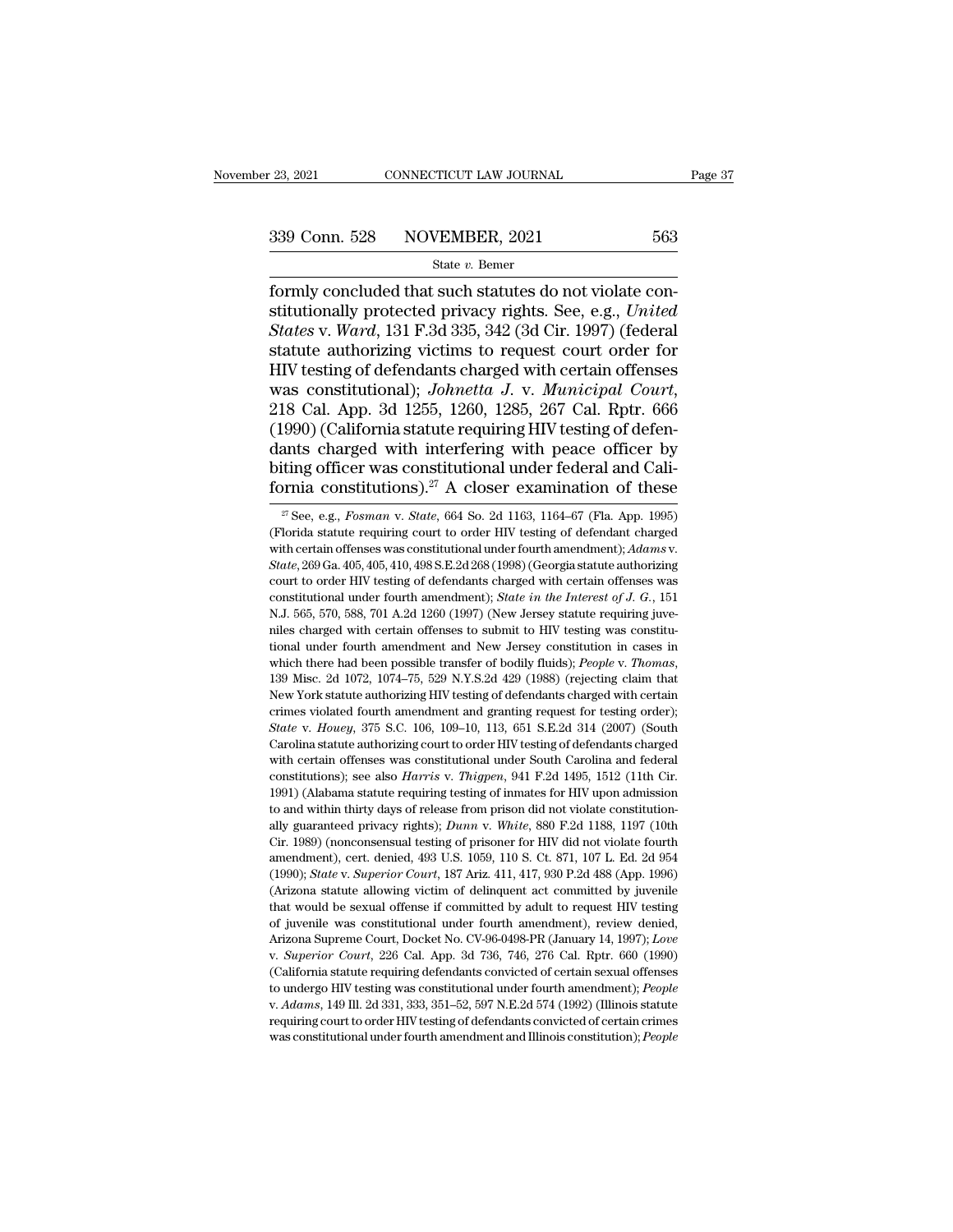# EXECUTE CONNECTICUT LAW JOURNAL Movember 23, 2021<br>564 NOVEMBER, 2021 339 Conn. 528<br>564 State v. Bemer

### State *v.* Bemer

CONNECTICUT LAW JOURNAL November 23, 2021<br>
State V. Bemer<br>
Cases reveals that they do not support court-ordered<br>
testing under the present circumstances. First, the cases<br>
involving HIV testing of defendants who besue been 564 NOVEMBER, 2021 339 Conn. 528<br>
State v. Bemer<br>
cases reveals that they do not support court-ordered<br>
testing under the present circumstances. First, the cases<br>
involving HIV testing of defendants who have been con- $\frac{\text{564}}{\text{State } v. \text{ Bemer}}$ <br>  $\frac{\text{State } v. \text{ Bemer}}{\text{cases} \text{ reveals that they do not support court-ordered}}$ <br>
testing under the present circumstances. First, the cases<br>
involving HIV testing of defendants who have been con-<br>
victed or incarcerated are distinguishable  $\frac{\text{S64}}{\text{State } v. \text{ Bemer}}$ <br>  $\frac{\text{State } v. \text{ Bemer}}{\text{cases}}$ <br>
cases reveals that they do not support court-ordered<br>
testing under the present circumstances. First, the cases<br>
involving HIV testing of defendants who have been con-<br>
vi State v. Bemer<br>
cases reveals that they do not support court-ordered<br>
testing under the present circumstances. First, the cases<br>
involving HIV testing of defendants who have been con-<br>
victed or incarcerated are distingui siate  $v$ . Bener<br>
cases reveals that they do not support court-ordered<br>
testing under the present circumstances. First, the cases<br>
involving HIV testing of defendants who have been con-<br>
victed or incarcerated are disting cases reveals that they do not support court-ordered<br>testing under the present circumstances. First, the cases<br>involving HIV testing of defendants who have been con-<br>victed or incarcerated are distinguishable from the pres testing under the present circumstances. First, the cases<br>involving HIV testing of defendants who have been con-<br>victed or incarcerated are distinguishable from the pres-<br>ent case. Although an individual who has been charg involving HIV testing of defendants who have been convicted or incarcerated are distinguishable from the present case. Although an individual who has been charged with a crime has, in certain respects, diminished expectati victed or incarcerated are distinguishable from the present case. Although an individual who has been charged<br>with a crime has, in certain respects, diminished expectations of privacy; see, e.g., *Maryland* v. *King*, supr ent case. Although an individual who has been charged<br>with a crime has, in certain respects, diminished expec-<br>tations of privacy; see, e.g., *Maryland v. King*, supra,<br>569 U.S. 448 (holding that warrantless DNA test of<br>de with a crime has, in certain respects, diminished expectations of privacy; see, e.g., *Maryland* v. *King*, supra, 569 U.S. 448 (holding that warrantless DNA test of defendant charged with serious offense was constitution tations of privacy; see, e.g., *Maryland* v. *King*, supra, 569 U.S. 448 (holding that warrantless DNA test of defendant charged with serious offense was constitutional because, among other reasons, "[t]he arrestee is alr 569 U.S. 448 (holding that warrantless DNA test of<br>defendant charged with serious offense was constitu-<br>tional because, among other reasons, "[t]he arrestee is<br>already in valid police custody for a serious offense<br>supporte defendant charged with serious offense was constitutional because, among other reasons, "[t]he arrestee is already in valid police custody for a serious offense supported by probable cause"); those privacy expectations are tional because, among other reasons, "[t]he arrestee is<br>already in valid police custody for a serious offense<br>supported by probable cause"); those privacy expecta-<br>tions are less diminished than those of a defendant who<br>ha already in valid police custody for a serious offense<br>supported by probable cause"); those privacy expecta-<br>tions are less diminished than those of a defendant who<br>has been convicted. See, e.g., *Harris* v. *Thigpen*, 941<br> supported by probable cause"); those privacy expecta-<br>tions are less diminished than those of a defendant who<br>has been convicted. See, e.g., *Harris* v. *Thigpen*, 941<br>F.2d 1495, 1514 (11th Cir. 1991) ("prisoners' constit tions are less diminished than those of a defendant who<br>has been convicted. See, e.g., *Harris* v. *Thigpen*, 941<br>F.2d 1495, 1514 (11th Cir. 1991) ("prisoners' constitu-<br>tional rights are necessarily subject to substantial officials to achieve legitimate correctional goals and<br>[to] maintain institutional security"); *Dunn v. White*,<br>880 F.2d 1188, 1194 (10th Cir. 1989) (defendant's "incar-<br>v. *C.S.*, 222 Ill. App. 3d 348, 350, 353, 583 N.E.2

[to] maintain institutional security"); *Dunn v. White*,  $880$  F.2d 1188, 1194 (10th Cir. 1989) (defendant's "incar-<br>v. C.S., 222 Ill. App. 3d 348, 350, 353, 583 N.E.2d 726 (1991) (Illinois statute authorizing HIV testing Ill. 2d 636, 602 N.E.2d 461 (1992); *People* v. *Cook*, 143 App. Div. 2d 486, 487, 252 N.Y.S.2d 940 (court order requiring defendant who had been convicted of 20 N.E.2d 461 (1992); *People* v. *Cook*, 143 App. Div. 2d 486, 532 N.Y.S.2d 940 (court order requiring defendant who had been convicted of first degree rape to undergo testing of personalizations was constitutional under fourth amendment), appeal denied, 146 m. 2d 636, 602 N.E.2d 461 v. *C.S.*, 222 Ill. App. 3d 348, 350, 353, 583 N.E.2d 726 (1991) (Illinois statute authorizing HIV testing of defendants convicted of certain drug paraphernalia offenses was constitutional under fourth amendment), appeal d authorizing HIV testing of defendants convicted of certain drug parapherna-<br>lia offenses was constitutional under fourth amendment), appeal denied,<br>146 Ill. 2d 636, 602 N.E.2d 461 (1992); *People* v. *Cook*, 143 App. Div. and offenses was constitutional under fourth amendment), appeal denied, 146 III. 2d 636, 602 N.E.2d 461 (1992); *People* v. *Cook*, 143 App. Div. 2d 486, 487, 532 N.Y.S.2d 940 (court order requiring defendant who had been *GB.* 171 Misc. 2d 440, 451, 655 N.Y.S.2d 783 (1996) (New York statute requiring court to order noticed of first degree rape to undergo testing for presence of acquired immunodeficiency syndrome (AIDS) upon request of vict 532 N.Y.S.2d 940 (court order requiring defendant who had been convicted of first degree rape to undergo testing for presence of acquired immunodeficiency syndrome (AIDS) upon request of victim was constitutional), appeal of first degree rape to undergo testing for presence of acquired immunodeficiency syndrome (AIDS) upon request of victim was constitutional), appeal denied, 73 N.Y.2d 786, 533 N.E.2d 676, 536 N.Y.S.2d 746 (1988); *People v* eiency syndrome (AIDS) upon request of victim was constitutional), appeal<br>denied, 73 N.Y.2d 786, 533 N.E.2d 676, 536 N.Y.S.2d 746 (1988); *People v. J.*<br>G., 171 Misc. 2d 440, 451, 655 N.Y.S.2d 783 (1996) (New York statute denied, 73 N.Y.2d 786, 533 N.E.2d 676, 536 N.Y.S.2d 746 (1988); *People v. J.*<br>G., 171 Misc. 2d 440, 451, 655 N.Y.S.2d 783 (1996) (New York statute requiring<br>court to order HIV testing for defendants convicted of certain *In In is a 44 A.3d 776* (2012) (Vermont statute alowing victors A, 171 Misc. 2d 440, 451, 655 N.Y.S.2d 783 (1996) (New York statute requiring court to order HIV testing for defendants convicted of certain crimes was const court to order HIV testing for defendants convicted of certain crimes was constitutional under fourth amendment); *State v. Handy*, 191 Vt. 311, 324, 44 A.3d 776 (2012) (Vermont statute allowing victim of sex offense to o constitutional under fourth amendment); *State* v. *Handy*, 191 Vt. 311, 324, 44 A.3d 776 (2012) (Vermont statute allowing victim of sex offense to obtain court order for testing of convicted perpetrator for AIDS was const 44 A.3d 776 (2012) (Vermont statute allowing victim of sex offense to obtain court order for testing of convicted perpetrator for AIDS was constitutional); *In re Juveniles A, B, C, D, E,* 121 Wn. 2d 80, 98, 847 P.2d 455 In re Juveniles A, B, C, D, E, 121 Wn. 2d 80, 98, 847 P.2d 455 (1993) (Washington statute mandating HIV testing for all defendants convicted of certain offenses was constitutional under fourth amendment); cf. *Walker v.* The defendants failed to present evidence to establish purpose of testing for all defendants convicted of certain offenses was constitutional under fourth amendment); cf. Walker v. Sumner, 917 F.2d 382, 387–88 (9th Cir. 1 certain offenses was constitutional under fourth amendment); cf. Walker v.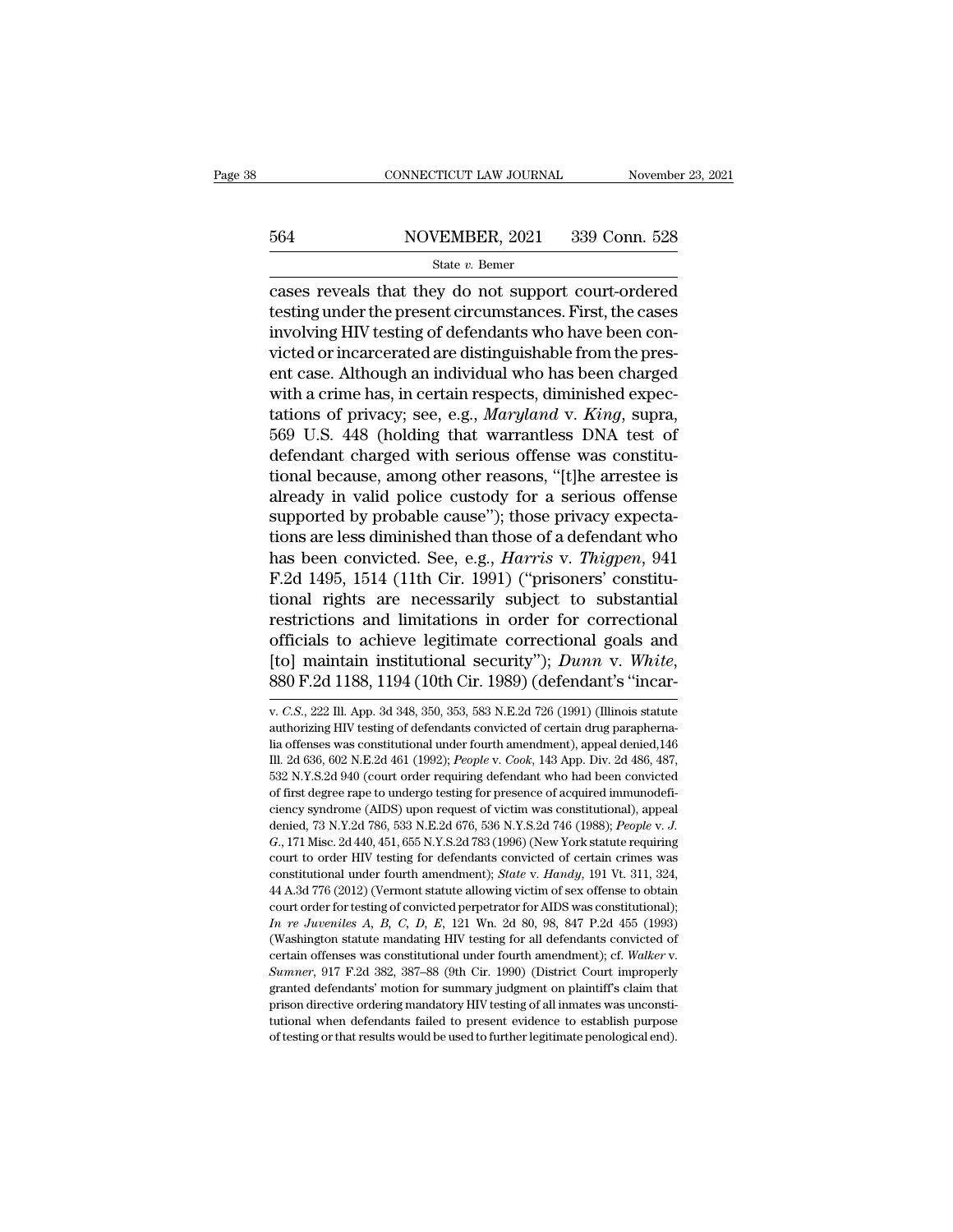connecticut LAW JOURNAL Page 39<br>
339 Conn. 528 NOVEMBER, 2021 565<br>  $\frac{\text{State } v. \text{ Bemer}}{\text{ceration changes the relative weight accepted [to the  
interests of the government and the defendant]"), cert.}$ 339 Conn. 528 NOVEMBER, 2021 565<br>
State v. Bemer<br>
ceration changes the relative weight accorded [to the<br>
interests of the government and the defendant]''), cert.<br>
denied, 493 U.S. 1059, 110 S. Ct. 871, 107 L. Ed. 2d 954<br> 339 Conn. 528 NOVEMBER, 2021 565<br>
State v. Bemer<br>
ceration changes the relative weight accorded [to the<br>
interests of the government and the defendant]"), cert.<br>
denied, 493 U.S. 1059, 110 S. Ct. 871, 107 L. Ed. 2d 954<br>
( (1992) (Illinois statute was constitutional because<br>
1992); *State v. Bemer*<br>
1993 U.S. 1059, 110 S. Ct. 871, 107 L. Ed. 2d 954<br>
1990); *People* v. *Adams*, 149 Ill. 2d 331, 348, 59 N.E.2d<br>
1990); *People* v. *Adams*, 149 SECTE TREADER, 2021<br>
State v. Bemer<br>
Ceration changes the relative weight accorded [to the<br>
interests of the government and the defendant]"), cert.<br>
denied, 493 U.S. 1059, 110 S. Ct. 871, 107 L. Ed. 2d 954<br>
(1990); *Peopl* State v. Bemer<br>
ceration changes the relative weight accorded [to the<br>
interests of the government and the defendant]"), cert.<br>
denied, 493 U.S. 1059, 110 S. Ct. 871, 107 L. Ed. 2d 954<br>
(1990); *People* v. Adams, 149 Ill. ceration changes the relative weight accorded [to the<br>interests of the government and the defendant]"), cert.<br>denied, 493 U.S. 1059, 110 S. Ct. 871, 107 L. Ed. 2d 954<br>(1990); *People* v. *Adams*, 149 Ill. 2d 331, 348, 59 N interests of the government and the defendant]"), cert.<br>denied, 493 U.S. 1059, 110 S. Ct. 871, 107 L. Ed. 2d 954<br>(1990); *People v. Adams*, 149 Ill. 2d 331, 348, 59 N.E.2d<br>574 (1992) (Illinois statute was constitutional be denied, 493 U.S. 1059, 110 S. Ct. 871, 107 L. Ed. 2d 954<br>(1990); *People v. Adams*, 149 Ill. 2d 331, 348, 59 N.E.2d<br>574 (1992) (Illinois statute was constitutional because<br>it "operate[d] only at that point in the proceedin (1990); *People* v. Adams,<br>574 (1992) (Illinois statut<br>it "operate[d] only at that  $\mu$ <br>a defendant no longer er<br>cence but instead stands<br>tion, probation, or othe<br>personal freedom").<br>Although another case 4 (1992) (Illinois statute was constitutional because<br>
'operate[d] only at that point in the proceedings when<br>
defendant no longer enjoys a presumption of inno-<br>
nce but instead stands at the threshold of incarcera-<br>
nn, p It "operate[d] only at that point in the proceedings when<br>a defendant no longer enjoys a presumption of inno-<br>cence but instead stands at the threshold of incarcera-<br>tion, probation, or other significant curtailment of<br>per

a detendant no longer enjoys a presumption of imo-<br>cence but instead stands at the threshold of incarcera-<br>tion, probation, or other significant curtailment of<br>personal freedom").<br>Although another case relied on by state, cence but instead stands at the threshold of incarceration, probation, or other significant curtailment of<br>personal freedom").<br>Although another case relied on by state, United<br>States v. Ward, supra, 131 F.3d 335, does invo tion, probation, or other significant curtailment of<br>personal freedom").<br>Although another case relied on by state, United<br>States v. Ward, supra, 131 F.3d 335, does involve HIV<br>testing, it is distinguishable because, in Wa personal freedom").<br>
Although another case relied on by state, United<br>
States v. Ward, supra, 131 F.3d 335, does involve HIV<br>
testing, it is distinguishable because, in Ward, the fed-<br>
eral statute authorizing HIV testing Although another case relied on by state, *United*<br>States v. Ward, supra, 131 F.3d 335, does involve HIV<br>testing, it is distinguishable because, in Ward, the fed-<br>eral statute authorizing HIV testing for defendants<br>charge States v. Ward, supra, 131 F.3d 335, does involve HIV<br>testing, it is distinguishable because, in Ward, the fed-<br>eral statute authorizing HIV testing for defendants<br>charged with certain crimes required victims seeking<br>such testing, it is distinguishable because, in *Ward*, the federal statute authorizing HIV testing for defendants<br>charged with certain crimes required victims seeking<br>such testing to demonstrate that "the test would provide<br>i eral statute authorizing HIV testing for defendants<br>charged with certain crimes required victims seeking<br>such testing to demonstrate that "the test would provide<br>information necessary for [the] health of the victim of<br>the charged with certain crimes required victims seeking<br>such testing to demonstrate that "the test would provide<br>information necessary for [the] health of the victim of<br>the alleged offense  $\ldots$ ." (Internal quotation marks<br>o such testing to demonstrate that "the test would provide<br>information necessary for [the] health of the victim of<br>the alleged offense  $\dots$ ." (Internal quotation marks<br>omitted.) Id., 339 n.2, quoting 42 U.S.C. § 14011 (b) ( information no<br>the alleged of<br>omitted.) Id., :<br>(1994). The ve<br>is whether the<br>before HIV te<br>102a (b).<br>Finally, for Finally, for the following reasons, we are not per-<br>added by the very question before us in the present case<br>whether the state constitution requires such a finding<br>fore HIV testing may be ordered pursuant to  $\S$  54-<br>2a (b omitted.) Id., 339 n.2, quoting 42 U.S.C. § 14011 (b) (2)<br>(1994). The very question before us in the present case<br>is whether the state constitution requires such a finding<br>before HIV testing may be ordered pursuant to § 5

(1994). The very question before us in the present case<br>is whether the state constitution requires such a finding<br>before HIV testing may be ordered pursuant to  $\S$  54-<br>102a (b).<br>Finally, for the following reasons, we are is whether the state constitution requires such a finding<br>before HIV testing may be ordered pursuant to  $\S$  54-<br>102a (b).<br>Finally, for the following reasons, we are not per-<br>suaded by the reasoning of cases holding that t before HIV testing may be ordered pursuant to  $\S$  54-<br>102a (b).<br>Finally, for the following reasons, we are not per-<br>suaded by the reasoning of cases holding that the state<br>has a compelling interest in protecting the healt 102a (b).<br>Finally, for the following reasons, we are not per-<br>suaded by the reasoning of cases holding that the state<br>has a compelling interest in protecting the health inter-<br>ests of victims that, *under all circumstances* as a compelling interest in protecting the health inter-<br>sts of victims that, *under all circumstances*, justifies<br>uspicionless HIV testing of a defendant charged with<br>pertain sexual offenses.<sup>28</sup> In *State in the Interes* ests of victims that, *under all circumstances*, justifies<br>suspicionless HIV testing of a defendant charged with<br>certain sexual offenses.<sup>28</sup> In *State in the Interest of J*.<br><sup>28</sup> We express no opinion as to whether the s

suspicionless HIV testing of a defendant charged with<br>certain sexual offenses.<sup>28</sup> In *State in the Interest of J.*<br><sup>28</sup> We express no opinion as to whether the state may have a significant<br>interest in preventing the sprea **Dunna v.** *Publication* **Dunna v.** *Butter in the Interest of J.*<br>
<sup>28</sup> We express no opinion as to whether the state may have a significant interest in preventing the spread of HIV in prison populations that outweighs t Certain Sexual Offenses.<sup>--</sup> In *State Th the Thierest Of J.*<br><sup>28</sup> We express no opinion as to whether the state may have a significant interest in preventing the spread of HIV in prison populations that outweighs the dim <sup>28</sup> We express no opinion as to whether the state may have a significant interest in preventing the spread of HIV in prison populations that outweighs the diminished expectation of privacy of *convicted* defendants. See, interest in preventing the spread of HIV in prison populations that outweighs the diminished expectation of privacy of *convicted* defendants. See, e.g., *Dunn v. White*, supra, 880 F.2d 1195 ("[t]he prison's interest in r the diminished expectation of privacy of *convicted* defendants. See, e.g., *Dunn v. White*, supra, 880 F.2d 1195 ("[t]he prison's interest in responding to the threat of AIDS, or any contagious disease occurring in priso *Dunn v. White*, supra, 880 F.2d 1195 ("[t]he prison's interest in responding to the threat of AIDS, or any contagious disease occurring in prison, is obviously strong"); *Harris v. Thigpen*, 727 F. Supp. 1564, 1572 (M.D.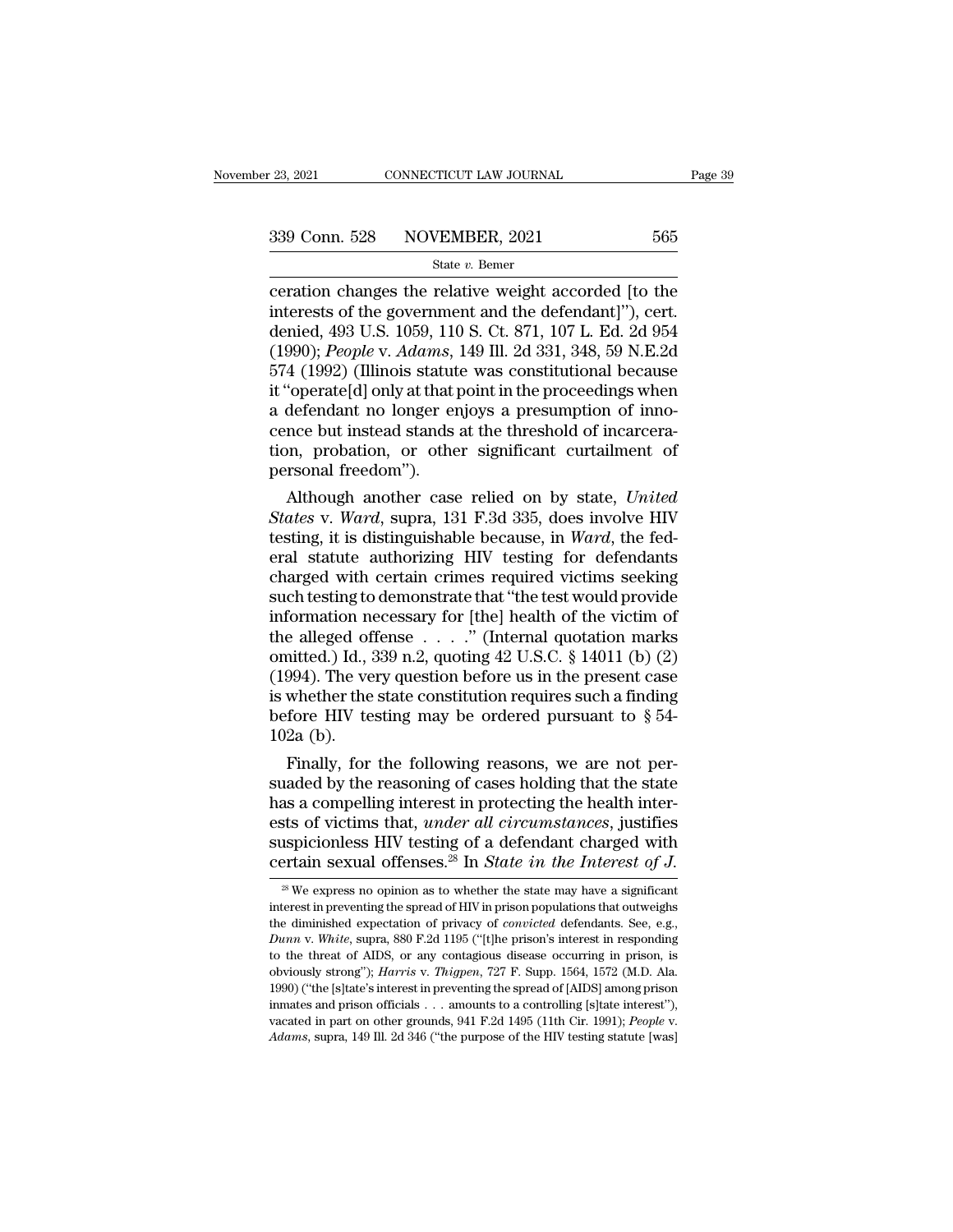# EXECUTE CONNECTICUT LAW JOURNAL Movember 23, 2021<br>566 NOVEMBER, 2021 339 Conn. 528<br>566 State v. Bemer

### State *v.* Bemer

CONNECTICUT LAW JOURNAL November 23, 2021<br>
566 NOVEMBER, 2021 339 Conn. 528<br>
State v. Bemer<br> *G.*, 151 N.J. 565, 701 A.2d 1260 (1997), the court noted<br>
that the accused juveniles had presented undisputed<br>
and unanimous exp 566 NOVEMBER, 2021 339 Conn. 528<br>
State v. Bemer<br>
G., 151 N.J. 565, 701 A.2d 1260 (1997), the court noted<br>
that the accused juveniles had presented undisputed<br>
and unanimous expert testimony that "there would be<br>
no medic 566 NOVEMBER, 2021 339 Conn. 528<br>  $\frac{\text{State } v. \text{ Bemer}}{G., 151 \text{ N.J. } 565, 701 \text{ A.2d } 1260 (1997), \text{ the court noted that the accused juveniles had presented undisputed and unanimous expert testimony that "there would be no medical benefit to the victim, in either treatment or diagnosis from testing the accused or convicted.$ 566 NOVEMBER, 2021 339 Conn. 528<br>
State v. Bemer<br>
G., 151 N.J. 565, 701 A.2d 1260 (1997), the court noted<br>
that the accused juveniles had presented undisputed<br>
and unanimous expert testimony that "there would be<br>
no medic State v. Bemer<br>
G., 151 N.J. 565, 701 A.2d 1260 (1997), the court noted<br>
that the accused juveniles had presented undisputed<br>
and unanimous expert testimony that "there would be<br>
no medical benefit to the victim, in eithe state v. Bemer<br>  $G_{\cdot}$ , 151 N.J. 565, 701 A.2d 1260 (1997), the court noted<br>
that the accused juveniles had presented undisputed<br>
and unanimous expert testimony that "there would be<br>
no medical benefit to the victim, in G., 151 N.J. 565, 701 A.2d 1260 (1997), the court noted<br>that the accused juveniles had presented undisputed<br>and unanimous expert testimony that "there would be<br>no medical benefit to the victim, in either treatment<br>or diagn that the accused juveniles had presented undisputed<br>and unanimous expert testimony that "there would be<br>no medical benefit to the victim, in either treatment<br>or diagnosis, from testing the accused or convicted<br>offender. In and unanimous expert testimony that "there would be<br>no medical benefit to the victim, in either treatment<br>or diagnosis, from testing the accused or convicted<br>offender. In [the] view [of the expert witnesses pre-<br>sented by no medical benefit to the victim, in either treatment<br>or diagnosis, from testing the accused or convicted<br>offender. In [the] view [of the expert witnesses pre-<br>sented by the juveniles], the only appropriate course is<br>for t or diagnosis, from testing the accused or convicted<br>offender. In [the] view [of the expert witnesses pre-<br>sented by the juveniles], the only appropriate course is<br>for the victim to undergo HIV testing." Id., 583. The<br>court offender. In [the] view [of the expert witnesses pre-<br>sented by the juveniles], the only appropriate course is<br>for the victim to undergo HIV testing." Id., 583. The<br>court then observed that there was authority for the<br>prop sented by the juveniles], the only appropriate course is<br>for the victim to undergo HIV testing." Id., 583. The<br>court then observed that there was authority for the<br>proposition that, *during the period immediately fol-*<br>*lo* for the victim to undergo HIV testing." Id., 583. The<br>court then observed that there was authority for the<br>proposition that, *during the period immediately fol-*<br>*lowing the victim's potential exposure to HIV*, testing<br>of fraction the proposition that, *during the period immediately following the victim's potential exposure to HIV*, testing of the defendant could be useful in determining whether the victim should begin or continue prophylac proposition that, *during the period immediately following the victim's potential exposure to HIV*, testing of the defendant could be useful in determining whether the victim should begin or continue prophylactic treatment *towing the victim's potential exposure to HIV*, testing<br>*towing the victim's potential exposure to HIV*, testing<br>of the defendant could be useful in determining whether<br>the victim should begin or continue prophylactic tre of the defendant could be useful in determining whether<br>the victim should begin or continue prophylactic treat-<br>ment; id., 584–85; and could provide psychological bene-<br>fits to the victim. See id., 586 ("[*i*]*n those case* the victim should begin or continue prophylactic treatment; id., 584–85; and could provide psychological bene-<br>fits to the victim. See id., 586 ("[*i*]*n those cases of sexual* assault [*in which*] the accused is apprehen ment; id., 584–85; and could provide psychological benefits to the victim. See id., 586 ("[*i*]*n those cases of sexual* assault [*in which*] *the accused is apprehended relatively soon after the assault*, involuntary tes fits to the victim. See id., 586 ("[*i*]*n those cases of sexual* assault [*in which*] *the accused is apprehended relatively soon after the assault*, involuntary testing, with appropriate due process and confidentiality assault [in which] the accused is apprehended relatively soon after the assault, involuntary testing, with<br>appropriate due process and confidentiality protections<br>for the accused, could mitigate one of the primary ongo-<br>in tively soon after the assault, involuntary testing, with<br>appropriate due process and confidentiality protections<br>for the accused, could mitigate one of the primary ongo-<br>ing harms of the assault, the survivor's fear and un appropriate due process and confidentiality protections<br>for the accused, could mitigate one of the primary ongo-<br>ing harms of the assault, the survivor's fear and uncer-<br>tainty about the risk of contracting HIV" (emphasis<br> for the accused, could mitigate one of the primary ongo-<br>ing harms of the assault, the survivor's fear and uncer-<br>tainty about the risk of contracting HIV" (emphasis<br>added; internal quotation marks omitted)). The court<br>ul ing harms of the assault, the survivor's fear and uncertainty about the risk of contracting HIV" (emphasis added; internal quotation marks omitted)). The court ultimately concluded that the New Jersey HIV testing statute w tainty about the risk of contracting HIV" (emphasis added; internal quotation marks omitted)). The court ultimately concluded that the New Jersey HIV testing statute was reasonable, and therefore constitutional, as applied statute was reasonable, and therefore constitutional, as<br>applied to the accused juveniles, despite the fact that<br>they had been charged in 1994 and the case was not<br>decided until 1997.<sup>29</sup> See id., 571, 588–90, 593–94. In applied to the accused juveniles, despite the fact that<br>they had been charged in 1994 and the case was not<br>decided until 1997.<sup>29</sup> See id., 571, 588–90, 593–94. In our<br>to protect public health by preventing the spread of A

a blood test for clearer information, *but HIV* antibodies generally would not develop for the expects suggest that a bitten officer would be well advised to have a blood test for clearer information, *but HIV antibodies* **P.2d 455 (1993) ("the [s]tate has a compelling interest in combating the spread of AIDS" by convicted defendant).**<br><sup>29</sup> See Johnetta J. v. Municipal Court, supra, 218 Cal. App. 3d 1280–81 ("The experts suggest that a bitt spread of AIDS" by convicted defendant).<br><sup>29</sup> See *Johnetta J. v. Municipal Court*, supra, 218 Cal. App. 3d 1280–81<br><sup>29</sup> See *Johnetta J. v. Municipal Court*, supra, 218 Cal. App. 3d 1280–81<br>("The experts suggest that a b <sup>29</sup> See *Johnetta J. v. Municipal Court*, supra, 218 Cal. App. 3d 1280–81<br>
<sup>29</sup> See *Johnetta J. v. Municipal Court*, supra, 218 Cal. App. 3d 1280–81<br>
("The experts suggest that a bitten officer would be well advised to ("The experts suggest that a bitten officer would be well advised to have a blood test for clearer information, *but HIV antibodies generally would not develop for three to six months after the bite.* [The HIV testing stat a blood test for clearer information, *but HIV antibodies generally would not develop for three to six months after the bite.* [The HIV testing statute] provides a *prompt* mechanism to obtain some information pertinent t a cood ecop for three to six months after the bite. [The HIV testing statute] provides a *prompt* mechanism to obtain some information pertinent to the officer's health, and therefore to the governmental special need." (Em provides a *prompt* mechanism to obtain some information pertinent to the

they had been charged in 1994 and the case was not decided until 1997.<sup>29</sup> See id., 571, 588–90, 593–94. In our to protect public health by preventing the spread of AIDS among members of the community"); *In re Juveniles* decided until 1997.<sup>29</sup> See id., 571, 588–90, 593–94. In our<br>to protect public health by preventing the spread of AIDS among members<br>of the community"); *In re Juveniles A, B, C, D, E*, 121 Wn. 2d 80, 94, 847<br>P.2d 455 (199 to protect public health by preventing the spread of AIDS among members<br>of the community"); *In re Juveniles A, B, C, D, E,* 121 Wn. 2d 80, 94, 847<br>P.2d 455 (1993) ("the [s]tate has a compelling interest in combating the<br>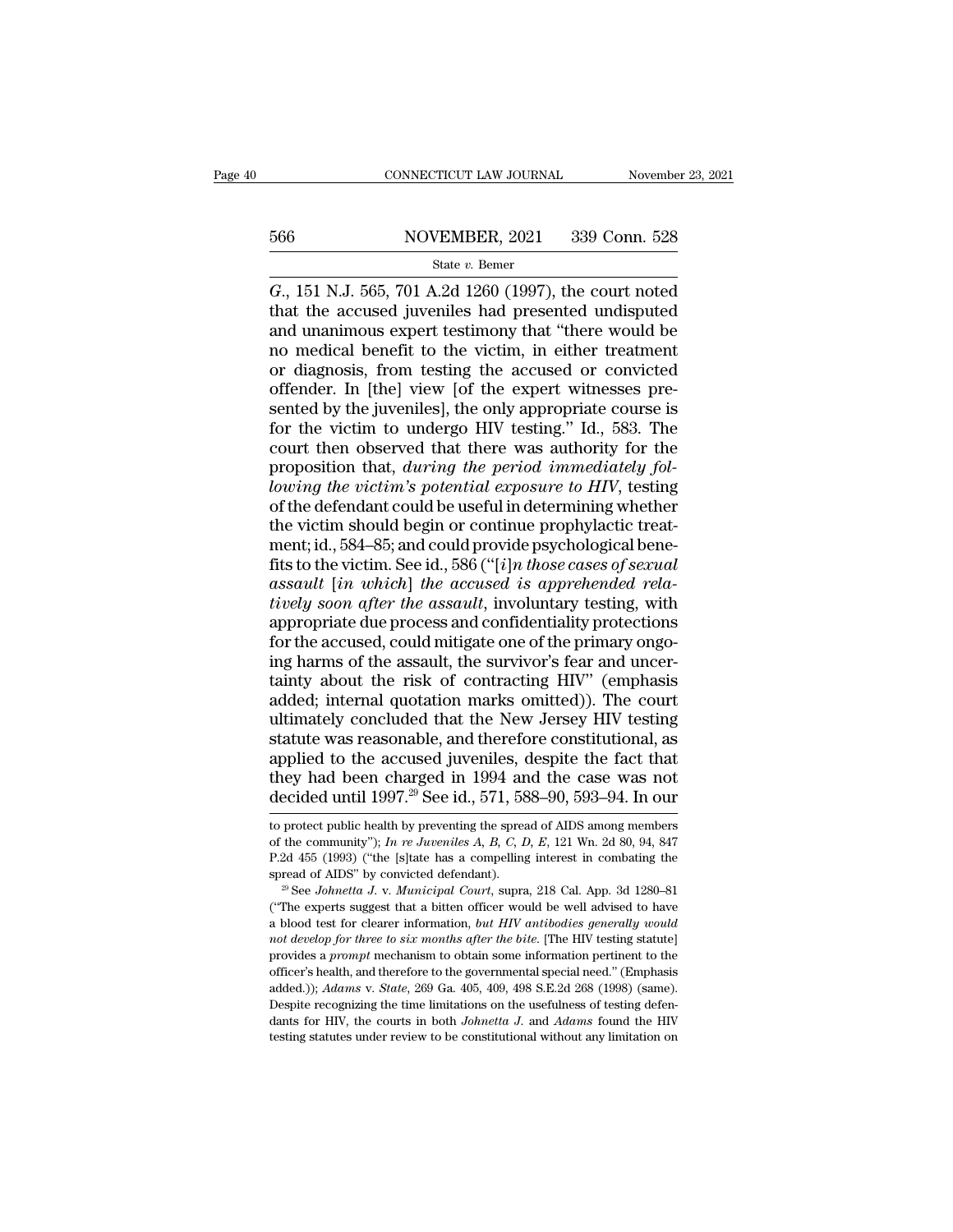view, however, the fact that testing the victim does<br>
not yield useful medical information during the several<br>
norths, immediately, following, notatial, empeys 339 Conn. 528 NOVEMBER, 2021 567<br>
State v. Bemer<br>
view, however, the fact that testing the victim does<br>
not yield useful medical information during the several<br>
months immediately following potential exposure<br>
establishes 339 Conn. 528 NOVEMBER, 2021 567<br>
State v. Bemer<br>
view, however, the fact that testing the victim does<br>
not yield useful medical information during the several<br>
months immediately following potential exposure<br>
establishes 339 Conn. 528 NOVEMBER, 2021 567<br>
state v. Bemer<br>
view, however, the fact that testing the victim does<br>
not yield useful medical information during the several<br>
months immediately following potential exposure<br>
establishes State *v*. Bemer<br>
view, however, the fact that testing the victim<br>
inot yield useful medical information during the sev<br>
months immediately following potential expo<br>
establishes only that there is medical utility in tes<br> Evolvement that testing the victim does<br>t yield useful medical information during the several<br>onths immediately following potential exposure<br>tablishes only that there is medical utility in testing<br>e defendant for HIV *duri* not yield useful medical information during the several<br>months immediately following potential exposure<br>establishes only that there is medical utility in testing<br>the defendant for HIV *during that period*.<sup>30</sup><br>Indeed, a nu

months immediately following potential exposure<br>establishes only that there is medical utility in testing<br>the defendant for HIV *during that period*.<sup>30</sup><br>Indeed, a number of the courts that have upheld the<br>constitutionali establishes only that there is medical utility in testing<br>the defendant for HIV *during that period*.<sup>30</sup><br>Indeed, a number of the courts that have upheld the<br>constitutionality of nonconsensual HIV testing statutes<br>neverth the defendant for HIV *during that period*.<sup>30</sup><br>Indeed, a number of the courts that have upheld the<br>constitutionality of nonconsensual HIV testing statutes<br>nevertheless have expressly recognized that, when HIV<br>testing of Indeed, a number of the courts that have upheld the<br>constitutionality of nonconsensual HIV testing statutes<br>nevertheless have expressly recognized that, when HIV<br>testing of the victim would yield useful information,<br>testin Indeed, a number of the courts that have upheld the<br>constitutionality of nonconsensual HIV testing statutes<br>nevertheless have expressly recognized that, when HIV<br>testing of the victim would yield useful information,<br>testin constitutionality of nonconsensual HIV testing statutes<br>nevertheless have expressly recognized that, when HIV<br>testing of the victim would yield useful information,<br>testing the defendant has little value. For example,<br>altho nevertheless have expressly recognized that, when HIV<br>testing of the victim would yield useful information,<br>testing the defendant has little value. For example,<br>although the court in *Johnetta J. v. Municipal Court*,<br>supra testing of the victim would yield useful information,<br>testing the defendant has little value. For example,<br>although the court in Johnetta J. v. Municipal Court,<br>supra, 218 Cal. App. 3d 1285, concluded that the Califor-<br>nia testing the defendant has little value. For example,<br>although the court in *Johnetta J. v. Municipal Court*,<br>supra, 218 Cal. App. 3d 1285, concluded that the Califor-<br>nia statute authorizing HIV testing was constitutional, the court questioned the wisdom of the statute in light<br>of expert testimony "that the only really effective means<br>of determining HIV infection is for the [potentially<br>their application. See *Johnetta J. v. Municipal Court* f expert testimony "that the only really effective means<br>f determining HIV infection is for the [potentially<br>eir application. See *Johnetta J. v. Municipal Court*, supra, 1285; Adams<br>*State*, supra, 409–10.<br>A number of cou

People v. J. G., 171 Misc. 2d 440, 450, 655 N.Y.S.2d 783 (1996); *State* v. *Handy*, 191 Vt. 311, 324, 44 A.3d 776 (2012); *In re Juveniles A, B, C, D, E,* 121 Wn. 2d 80, 93–95, 847 P.2d 455 (1993).<br><sup>30</sup> We note that, in *Handy*, 191 Vt. 311, 324, 44 A.3d 776 (2012); *In re Juveniles A, B, C, D, E,* 121 Wn. 2d 80, 93–95, 847 P.2d 455 (1993).<br><sup>30</sup> We note that, in *Government of the Virgin Islands v. Roberts*, 756 F. Supp. 898 (D.V.I. 1991 121 Wn. 2d 80, 93–95, 847 P.2d 455 (1993).<br><sup>30</sup> We note that, in *Government of the Virgin Islands* v. *Roberts*, 756 F.<br>Supp. 898 (D.V.I. 1991), the court noted that, "[f]or up to a year after the<br>attack and perhaps long <sup>30</sup> We note that, in *Government of the Virgin Islands* v. *Roberts*, 756 F. Supp. 898 (D.V.I. 1991), the court noted that, "[f]or up to a year after the attack and perhaps longer  $\ldots$  a rape victim cannot conclude from Supp. 898 (D.V.I. 1991), the court noted that, "[f]or up to a year after the attack and perhaps longer  $\ldots$  a rape victim cannot conclude from her own negative HIV test results that her assailant did not expose her to th Extract and perhaps longer  $\ldots$  a rape victim cannot conclude from her own negative HIV test results that her assailant did not expose her to the virus or that she is not infected and therefore capable of transmitting HI www. negative HIV test results that her assailant did not expose her to the virus or that she is not infected and therefore capable of transmitting HIV to others." Id., 903. The court concluded from this fact that "there i virus or that she is not infected and therefore capable of transmitting HIV to others." Id., 903. The court concluded from this fact that "there is considerable medical utility in examining the blood of the putative sourc that the assault in *Roberts* took place on October 29, 1990, and the testing at its others." Id., 903. The court concluded from this fact that "there is considerable medical utility in examining the blood of the putative able medical utility in examining the blood of the putative source of HIV infection, even though the results are not dispositive." (Internal quotation marks omitted.) Id. Accordingly, the court found the court order for HI infection, even though the results are not dispositive." (Internal quotation marks omitted.) Id. Accordingly, the court found the court order for HIV testing at issue to be constitutional. Id.,  $904$ . It bears emphasis, h

of determining HIV infection is for the [potentially<br>their application. See *Johnetta J. v. Municipal Court*, supra, 1285; *Adams*<br>v. *State*, supra, 409–10.<br>A number of courts that have rejected constitutional challenges crimation. See *Johnetta J. v. Municipal Court*, supra, 1285; *Adams* v. *State*, supra, 409–10.<br>A number of courts that have rejected constitutional challenges to statutes requiring HIV testing of defendants who have been their application. See *Johnetta J.* v. *Municipal Court*, supra, 1285; *Adams* v. *State*, supra, 409–10.<br>A number of courts that have rejected constitutional challenges to statutes requiring HIV testing of defendants who benefits to victims; see *Johnetta J. v. Municipal Court*, supple, 1200, *Municipal Court*, *State*, suppra, 199–10.<br>A number of courts that have rejected constitutional challenges to statutes requiring HIV testing of defe A number of courts that have rejected constitutional challenges to statutes<br>requiring HIV testing of defendants who have been *convicted* of certain<br>crimes have also relied on the court's statement in *Johnetta J*. that HI requiring HIV testing of defendants who have been *convicted* of certain crimes have also relied on the court's statement in *Johnetta J*. that HIV testing of defendants can be medically useful and can provide psychologic references have also relied on the court's statement in *Johnetta J*. that HIV tresting of defendants can be medically useful and can provide psychological benefits to victims; see *Johnetta J. v. Municipal Court*, supra, Supp. 898 (D.V.I. 1991), the court noted that, "[f]or up to a year after the attack and perhaps longer ... a rape victim cannot conclude from her attack and perhaps longer ... a rape victim cannot conclude from her attack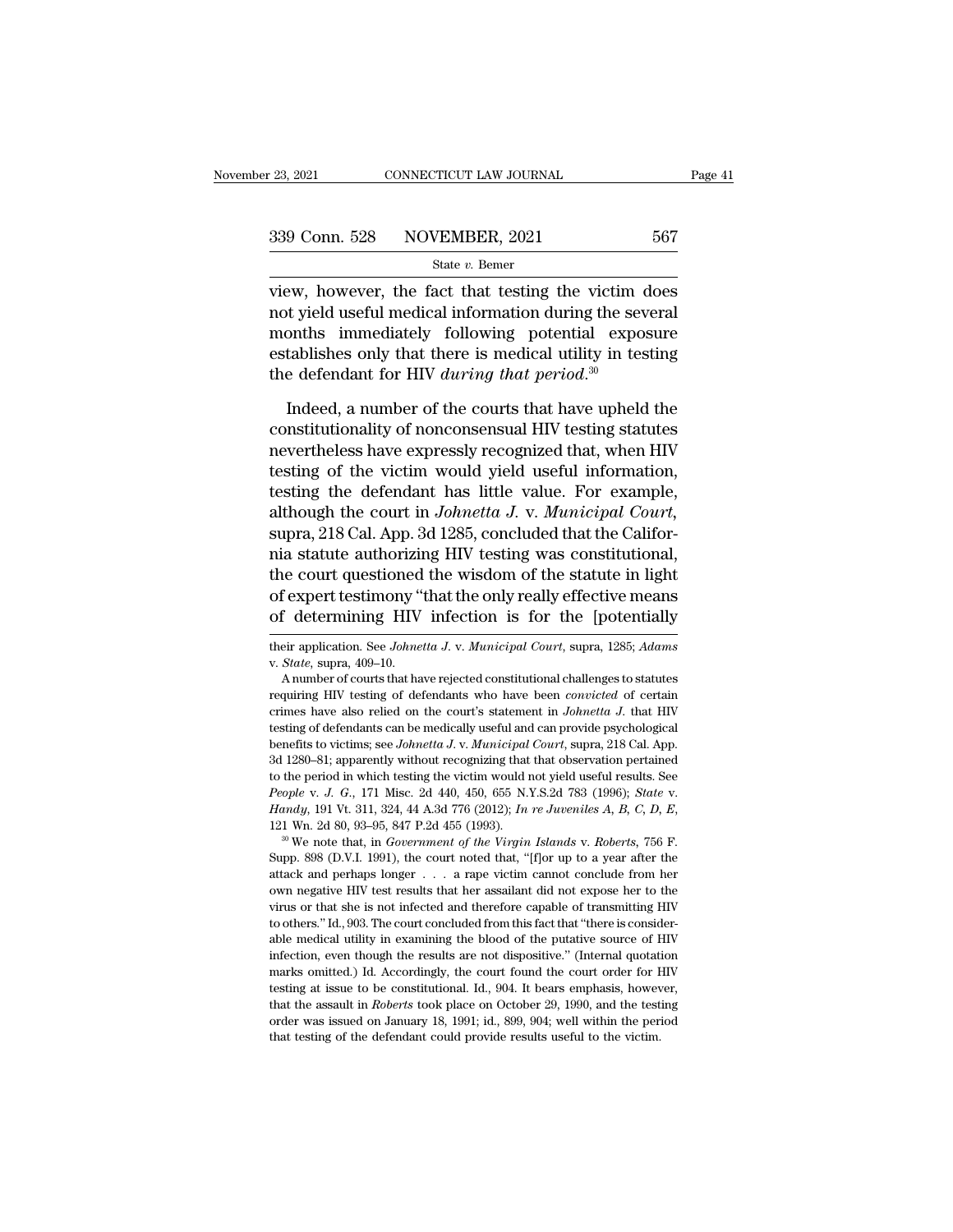# EXECUTE CONNECTICUT LAW JOURNAL Movember 23, 2021<br>568 NOVEMBER, 2021 339 Conn. 528<br>568 State v. Bemer

### State *v.* Bemer

CONNECTICUT LAW JOURNAL November 23, 2021<br>
So Side MOVEMBER, 2021 339 Conn. 528<br>
State v. Bemer<br>
infected] concerned public safety employees to undergo<br>
their own tests." Id. Similarly, even though the court<br>
in State v. 568 NOVEMBER, 2021 339 Conn. 528<br>
State v. Bemer<br>
infected] concerned public safety employees to undergo<br>
their own tests.'' Id. Similarly, even though the court<br>
in *State v. Handy*, 191 Vt. 311, 44 A.3d 776 (2012),<br>
det **EXECUTE:** State *v.* Bemer<br>
State *v.* Bemer<br>
infected] concerned public safety employees to undergo<br>
their own tests." Id. Similarly, even though the court<br>
in *State* v. *Handy*, 191 Vt. 311, 44 A.3d 776 (2012),<br>
determ 568 NOVEMBER, 2021 339 Conn. 528<br>
state v. Bemer<br>
infected] concerned public safety employees to undergo<br>
their own tests." Id. Similarly, even though the court<br>
in *State* v. *Handy*, 191 Vt. 311, 44 A.3d 776 (2012),<br>
de State v. Bemer<br>
infected] concerned public safety employees to undergo<br>
their own tests." Id. Similarly, even though the court<br>
in *State* v. *Handy*, 191 Vt. 311, 44 A.3d 776 (2012),<br>
determined that the Vermont statute state v. Better<br>
infected] concerned public safety employees to undergo<br>
their own tests." Id. Similarly, even though the court<br>
in *State* v. *Handy*, 191 Vt. 311, 44 A.3d 776 (2012),<br>
determined that the Vermont statute infected] concerned public safety employees to undergo<br>their own tests." Id. Similarly, even though the court<br>in *State* v. *Handy*, 191 Vt. 311, 44 A.3d 776 (2012),<br>determined that the Vermont statute at issue, which<br>requ their own tests." Id. Similarly, even though the court<br>in *State* v. *Handy*, 191 Vt. 311, 44 A.3d 776 (2012),<br>determined that the Vermont statute at issue, which<br>required certain convicted defendants to submit to HIV<br>tes in *State* v. *Handy*, 191 Vt. 311, 44 A.3d 776 (2012),<br>determined that the Vermont statute at issue, which<br>required certain convicted defendants to submit to HIV<br>testing, was reasonable; see id., 324; it observed that,<br>w determined that the Vermont statute at issue, which<br>required certain convicted defendants to submit to HIV<br>testing, was reasonable; see id., 324; it observed that,<br>when testing is not done during the "latency period<br>during required certain convicted defendants to submit to HIV<br>testing, was reasonable; see id., 324; it observed that,<br>when testing is not done during the "latency period<br>during which the victim's own testing might not yet<br>reveal testing, was reasonable; see id., 324; it observed that,<br>when testing is not done during the "latency period<br>during which the victim's own testing might not yet<br>reveal the presence of the virus . . . neither a negative<br>nor when testing is not done during the "latency period<br>during which the victim's own testing might not yet<br>reveal the presence of the virus  $\ldots$  neither a negative<br>nor a positive result from the offender's testing would<br>app during which the victim's own testing might not yet<br>reveal the presence of the virus . . . neither a negative<br>nor a positive result from the offender's testing would<br>appear to have any value for the victim. Moreover, any<br>p reveal the presence of the virus . . . neither a negative<br>nor a positive result from the offender's testing would<br>appear to have any value for the victim. Moreover, any<br>positive test result from the offender would have lim nor a positive result from the offender's testing would<br>appear to have any value for the victim. Moreover, any<br>positive test result from the offender would have limited<br>value for the additional reasons that the tests do no appear to have any value for the victim. Moreover, any<br>positive test result from the offender would have limited<br>value for the additional reasons that the tests do not<br>indicate when the virus was [acquired] and that the<br>ch positive test result from the offender would have limited<br>value for the additional reasons that the tests do not<br>indicate when the virus was [acquired] and that the<br>chances of passing the virus . . . to a sexual assault<br>vi value for the additional reasons that the tests do not<br>indicate when the virus was [acquired] and that the<br>chances of passing the virus . . . to a sexual assault<br>victim are very small. Indeed, even those who testified<br>in s indicate when the virus was [acquired] and that the<br>chances of passing the virus . . . to a sexual assault<br>victim are very small. Indeed, even those who testified<br>in support of testing offenders acknowledged that such<br>test chances of passing the virus . . . . to a sexual assault<br>victim are very small. Indeed, even those who testified<br>in support of testing offenders acknowledged that such<br>testing provided little or no medically useful informa victim are very small. Indeed, even those who testified<br>in support of testing offenders acknowledged that such<br>testing provided little or no medically useful informa-<br>tion for victims of sexual crimes." Id., 322; see also in support of testing offenders acknowledged that such<br>testing provided little or no medically useful informa-<br>tion for victims of sexual crimes." Id., 322; see also id.,<br>321–22 (physician testified before legislative comm testing provided little or no medically useful information for victims of sexual crimes." Id., 322; see also id., 321–22 (physician testified before legislative committee considering mandatory HIV testing legislation that tion for victims of sexual crimes." Id., 322; see also id.,<br>321–22 (physician testified before legislative committee<br>considering mandatory HIV testing legislation that "test-<br>ing sex offenders following conviction offered  $321-22$  (physician testified before legislative committee<br>considering mandatory HIV testing legislation that "test-<br>ing sex offenders following conviction offered no medi-<br>cal benefit for victims because health care issu considering mandatory HIV testing legislation that "test-<br>ing sex offenders following conviction offered no medi-<br>cal benefit for victims because health care issues need<br>to be addressed as soon after the sexual assault as ing sex offenders following conviction offered no medical benefit for victims because health care issues need<br>to be addressed as soon after the sexual assault as<br>possible and, given the normal lag time between the<br>commissi to be addressed as soon after the sexual assault as<br>possible and, given the normal lag time between the<br>commission of the crime and conviction, the victims<br>will have or should have already been tested themselves<br>for sexual possible and, given the normal lag time between the<br>commission of the crime and conviction, the victims<br>will have or should have already been tested themselves<br>for sexually transmitted diseases"); cf. *People* v. *J. G.*, commission of the crime and conviction, the victims<br>will have or should have already been tested themselves<br>for sexually transmitted diseases"); cf. People v. J. G.,<br>171 Misc. 2d 440, 450, 655 N.Y.S.2d 783 (1996) (court<br>te will have or should have already been tested themselves<br>for sexually transmitted diseases"); cf. *People* v. *J. G.*,<br>171 Misc. 2d 440, 450, 655 N.Y.S.2d 783 (1996) (court<br>tended to agree with expert who testified that, w for sexually transmitted diseases"); cf. *People v. J. G.*, 171 Misc. 2d 440, 450, 655 N.Y.S.2d 783 (1996) (court tended to agree with expert who testified that, when more than two and one-half years have passed since ass 171 Misc. 2d 440, 450, 655 N.Y.S.2d 783 (1996) (court<br>tended to agree with expert who testified that, when<br>more than two and one-half years have passed since<br>assault, "the only reliable test is one [that] would be<br>performe tended to agree with expert who testified that, when<br>more than two and one-half years have passed since<br>assault, "the only reliable test is one [that] would be<br>performed on the victim herself and that a test on the<br>defenda more than two and one-half years have passed since<br>assault, "the only reliable test is one [that] would be<br>performed on the victim herself and that a test on the<br>defendant at such a late date does not have any medical<br>util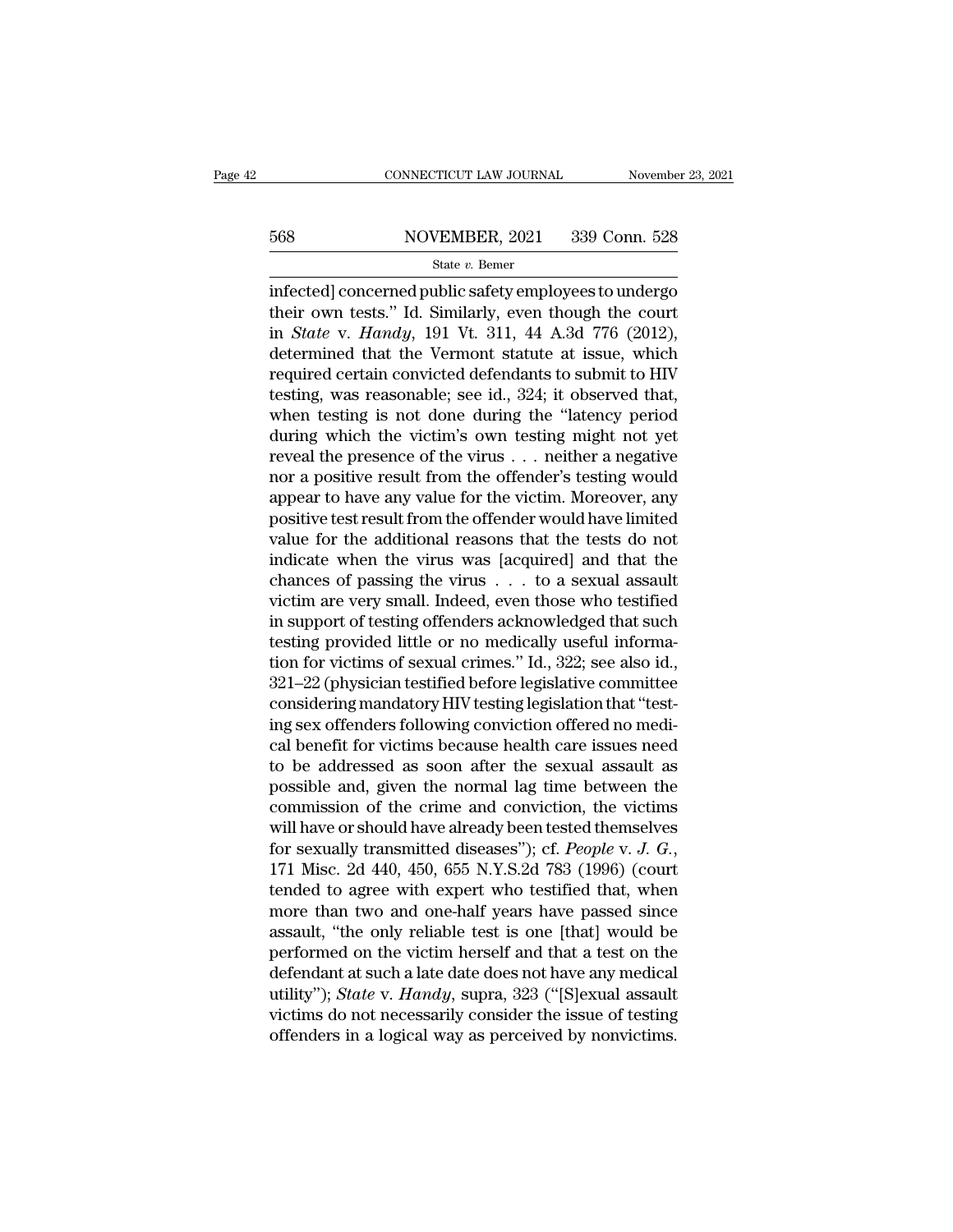$\begin{array}{r|l} \text{23, 2021} & \text{CONNETICUT LAW JOURNAL} & \text{Page 43} \ \hline \text{339 Conn. } 528 & \text{NOVEMBER, 2021} & 569 \ \hline & \text{State } v. \text{ Bemer} \ \hline \end{array}$ <br>While recognizing that testing victims is the only way to determine definitively whether they have contracted  $\begin{array}{r} \text{339 Conn. } 528 \quad \text{NOVEMBER, } 2021 \quad \text{569} \\ \text{State } v. \text{ Bemer} \end{array}$ <br>While recognizing that testing victims is the only way to determine definitively whether they have contracted an infectious sexual disease, and in particu 339 Conn. 528 NOVEMBER, 2021 569<br>
State v. Bemer<br>
While recognizing that testing victims is the only way<br>
to determine definitively whether they have contracted<br>
an infectious sexual disease, and in particular [HIV]<br>
. . 339 Conn. 528 NOVEMBER, 2021 569<br>
State v. Bemer<br>
While recognizing that testing victims is the only way<br>
to determine definitively whether they have contracted<br>
an infectious sexual disease, and in particular [HIV]<br>
... Solution also testing that testing victims is the only way<br>while recognizing that testing victims is the only way<br>to determine definitively whether they have contracted<br>an infectious sexual disease, and in particular [HIV State v. Bemer<br>While recognizing that testing victims is the only way<br>to determine definitively whether they have contracted<br>an infectious sexual disease, and in particular [HIV]<br> $\dots$  victims want the peace of mind that w While recognizing that testing victims is the only way<br>to determine definitively whether they have contracted<br>an infectious sexual disease, and in particular [HIV]<br> $\dots$  victims want the peace of mind that would result<br>fro to determine definitively whether they have contracted<br>an infectious sexual disease, and in particular [HIV]<br>... victims want the peace of mind that would result<br>from also testing the perpetrator and ... they feel<br>further an infectious sexual disease, and in particular [HIV]<br>  $\ldots$  victims want the peace of mind that would result<br>
from also testing the perpetrator and  $\ldots$  they feel<br>
further violated if their attacker[s] [refuse] to submi when also testing the peace of mind that would result<br>from also testing the perpetrator and  $\dots$  they feel<br>further violated if their attacker[s] [refuse] to submit<br>to the testing of bodily fluids forced [on] them during<br>a from also testing the perpetrator and  $\ldots$  they feel further violated if their attacker[s] [refuse] to submit to the testing of bodily fluids forced [on] them during a sexual assault."). In light of the questionable bene further violated if their attacker[s] [reft<br>to the testing of bodily fluids forced [or<br>a sexual assault."). In light of the questio<br>of testing a defendant for HIV when test<br>will yield reliable results, we are not pers<br>case the testing of *Bodny mads* forced [off] them during<br>sexual assault."). In light of the questionable benefits<br>testing a defendant for HIV when testing the victim<br>Il yield reliable results, we are not persuaded by these<br>ses a sexual assault. ). If light of the questionable benefits<br>of testing a defendant for HIV when testing the victim<br>will yield reliable results, we are not persuaded by these<br>cases that the special needs doctrine justifies

or testing a defendant for firv when testing the victim<br>will yield reliable results, we are not persuaded by these<br>cases that the special needs doctrine justifies suspi-<br>cionless testing during that period.<br>The sixth pron win yield reliable results, we are not persuaded by these<br>cases that the special needs doctrine justifies suspi-<br>cionless testing during that period.<br>The sixth prong of *Geisler*, contemporary understand-<br>ings of applicab cases that the spectal heeds doctrine justines suspicionless testing during that period.<br>The sixth prong of *Geisler*, contemporary understandings of applicable economic and sociological norms<br>and relevant public policies The sixth prong of *Geisler*, contemporary understand-<br>ings of applicable economic and sociological norms<br>and relevant public policies in this state, bolsters this<br>conclusion. Section 54-102a (b) was the codification of<br>Sp The sixth prong of *Geisler*, contemporary understandings of applicable economic and sociological norms<br>and relevant public policies in this state, bolsters this<br>conclusion. Section 54-102a (b) was the codification of<br>Spec ings of applicable economic and sociological norms<br>and relevant public policies in this state, bolsters this<br>conclusion. Section 54-102a (b) was the codification of<br>Spec. Sess. P.A. 94-6, § 27. The bill as originally pro-<br> and relevant public policies in this state, bolsters this<br>conclusion. Section 54-102a (b) was the codification of<br>Spec. Sess. P.A. 94-6, § 27. The bill as originally pro-<br>posed contained the following provision: "It is th conclusion. Section 54-102a (b) was the codification of<br>Spec. Sess. P.A. 94-6, § 27. The bill as originally pro-<br>posed contained the following provision: "It is the pol-<br>icy of the state of Connecticut that testing for HIV Spec. Sess. P.A. 94-6, § 27. The bill as originally proposed contained the following provision: "It is the policy of the state of Connecticut that testing for HIV or AIDS status shall be the voluntary act of the person on posed contained the following provision: "It is the policy of the state of Connecticut that testing for HIV or<br>AIDS status shall be the voluntary act of the person on<br>whom the test is performed, and that the results of suc icy of the state of Connecticut that testing for HIV or<br>AIDS status shall be the voluntary act of the person on<br>whom the test is performed, and that the results of such<br>tests shall be disclosed only to the subject of the t AIDS status shall be the voluntary act of the person on<br>whom the test is performed, and that the results of such<br>tests shall be disclosed only to the subject of the test.<br>The preferred procedure for determining HIV/AIDS st whom the test is performed, and that the results of such<br>tests shall be disclosed only to the subject of the test.<br>The preferred procedure for determining HIV/AIDS sta-<br>tus of sexual assault victims is that the victim sho tests shall be disclosed only to the subject of the test.<br>The preferred procedure for determining HIV/AIDS status of sexual assault victims is that the victim should<br>be tested. This act constitutes an exception to that<br>po <sup>31</sup> Under the federal Drug Control and System Improvement Formula Grant policy for the sole purpose of complying with the<br>requirements of the federal Drug Control and System<br>Improvement Formula Grant Program . . . . .<sup>731</sup> Substi-<br><sup>31</sup> Under the federal Drug Control and System Improvement Form

requirements of the federal Drug Control and System<br>Improvement Formula Grant Program  $\ldots$ .  $\cdot$ <sup>31</sup> Substi-<br><sup>31</sup> Under the federal Drug Control and System Improvement Formula Grant<br>Program, the director of the federal B Improvement Formula Grant Program  $\ldots$ <sup>331</sup> Substi-<br><sup>31</sup> Under the federal Drug Control and System Improvement Formula Grant<br>Program, the director of the federal Bureau of Justice Assistance in the<br>United States Departme  $\frac{3}{10}$  Under the federal Drug Control and System Improvement Formula Grant<br>Program, the director of the federal Bureau of Justice Assistance in the<br>United States Department of Justice was "authorized to make grants to <sup>al</sup> Under the federal Drug Control and System Improvement Formula Grant Program, the director of the federal Bureau of Justice Assistance in the United States Department of Justice was "authorized to make grants to state Program, the director of the federal Bureau of Justice Assistance in the United States Department of Justice was "authorized to make grants to states to enable them to enforce state and local laws that establish offenses s United States Department of Justice was "authorized to make grants to states to enable them to enforce state and local laws that establish offenses similar to those in the Controlled Substances Act (21 U.S.C. § 801 et seq. states to enable them to enforce state and local laws that establish offenses similar to those in the Controlled Substances Act (21 U.S.C. § 801 et seq.) and to improve how the criminal justice system functions with respec similar to those in the Controlled Substances Act (21 U.S.C. § 801 et seq.) and to improve how the criminal justice system functions with respect to violent crime and serious offenders." Office of Legislative Research, Bi and to improve how the criminal justice system field and to improve how the criminal justice system field Midlenders." Office of LA Analysis, Substitute House Bill No. 5790, 1994 Sess. 'ized to deny participating states 10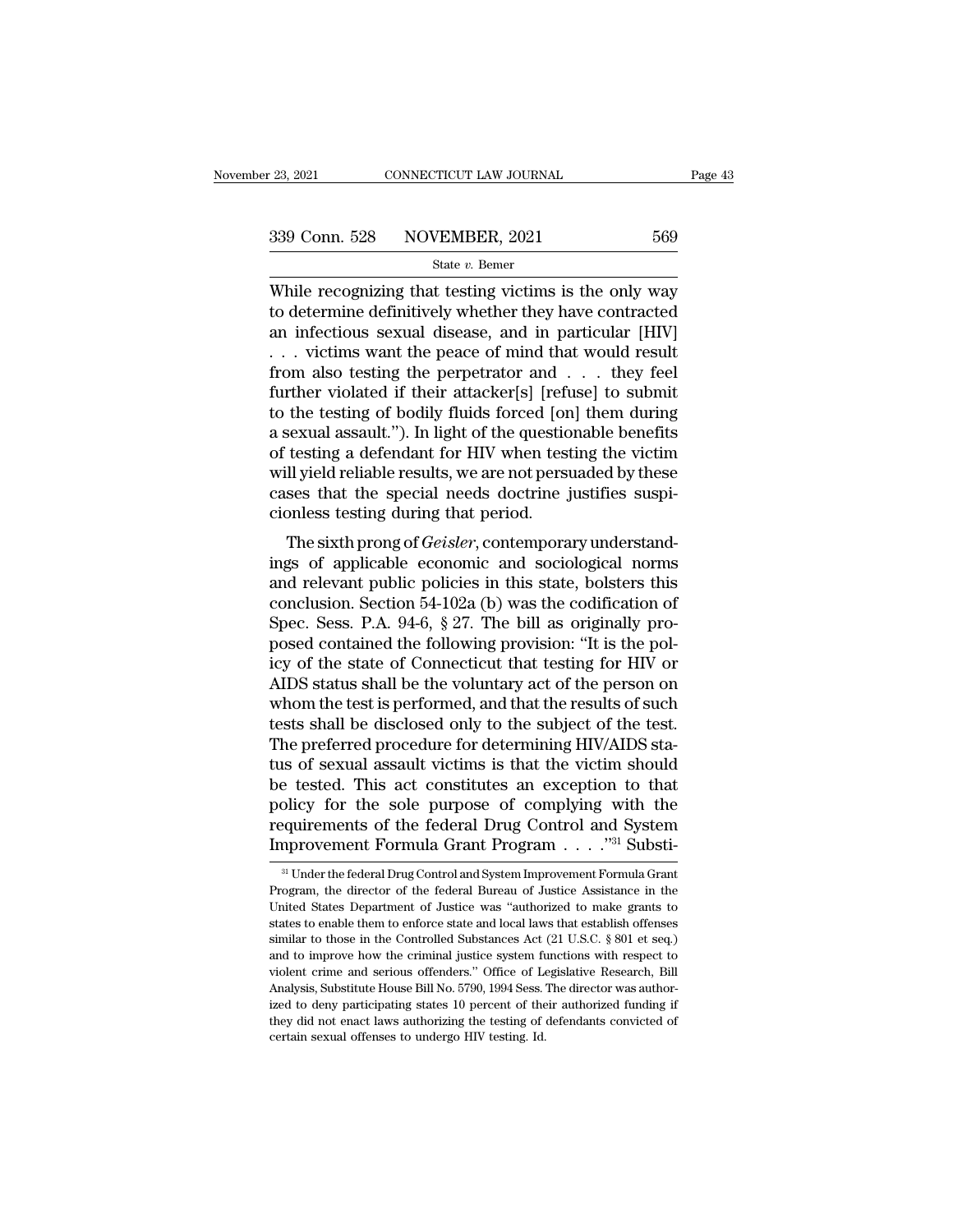# EXECUTE CONNECTICUT LAW JOURNAL Movember 23, 2021<br>570 NOVEMBER, 2021 339 Conn. 528<br>510 State v. Bemer

### State *v.* Bemer

CONNECTICUT LAW JOURNAL November 23, 2021<br>
State v. Bemer<br>
State v. Bemer<br>
Tute House Bill No. 5790, 1994 Sess., § 1. Representative<br>
Ellen Scalettar stated that this provision expressed the<br>
current policy of the state: Ellen Scalettar stated that this provision expressed the state policy of the state; 37 H.R. Proc., Pt. 21, 1994 570 NOVEMBER, 2021 339 Conn. 528<br>
State v. Bemer<br>
tute House Bill No. 5790, 1994 Sess., § 1. Representative<br>
Ellen Scalettar stated that this provision expressed the<br>
current policy of the state; 37 H.R. Proc., Pt. 21, 19 S70 NOVEMBER, 2021 339 Conn. 528<br>
State v. Bemer<br>
tute House Bill No. 5790, 1994 Sess., § 1. Representative<br>
Ellen Scalettar stated that this provision expressed the<br>
current policy of the state; 37 H.R. Proc., Pt. 21, 19 State v. Bemer<br>
state v. Bemer<br>
tute House Bill No. 5790, 1994 Sess., § 1. Representative<br>
Ellen Scalettar stated that this provision expressed the<br>
current policy of the state; 37 H.R. Proc., Pt. 21, 1994<br>
Sess., p. 7630 state v. Bemer<br>tute House Bill No. 5790, 1994 Sess., § 1. Representative<br>Ellen Scalettar stated that this provision expressed the<br>current policy of the state; 37 H.R. Proc., Pt. 21, 1994<br>Sess., p. 7630; and that it was in tute House Bill No. 5790, 1994 Sess., § 1. Representative<br>Ellen Scalettar stated that this provision expressed the<br>current policy of the state; 37 H.R. Proc., Pt. 21, 1994<br>Sess., p. 7630; and that it was intended to "clari Ellen Scalettar stated that this provision expressed the current policy of the state; 37 H.R. Proc., Pt. 21, 1994<br>Sess., p. 7630; and that it was intended to "clarif[y] that<br>no challenge can be brought to the current prac current policy of the state; 37 H.R. Proc., Pt. 21, 1994<br>Sess., p. 7630; and that it was intended to "clarif[y] that<br>no challenge can be brought to the current practices<br>based [on] the new language in this statute which s Sess., p. 7630; and that it was intended to "clarif[y] that<br>no challenge can be brought to the current practices<br>based [on] the new language in this statute which seems<br>to express a contrary policy  $\ldots$ ." Id., p. 7637. R no challenge can be brought to the current practices<br>based [on] the new language in this statute which seems<br>to express a contrary policy  $\ldots$ ." Id., p. 7637. Repre-<br>sentative Dale W. Radcliffe expressed concern, how-<br>ev based [on] the new language in this statute which seems<br>to express a contrary policy  $\ldots$ ." Id., p. 7637. Repre-<br>sentative Dale W. Radcliffe expressed concern, how-<br>ever, that, if state policy changed in the future, the<br> to express a contrary policy  $\ldots$ ." Id., p. 7637. Representative Dale W. Radcliffe expressed concern, however, that, if state policy changed in the future, the provision would make it difficult to implement the new polic sentative Dale W. Radcliffe expressed concern, how-<br>ever, that, if state policy changed in the future, the<br>provision would make it difficult to implement the new<br>policy. Id., pp. 7630–33; see also id., p. 7637, remarks<br>of ever, that, if state policy changed in the future, the<br>provision would make it difficult to implement the new<br>policy. Id., pp. 7630–33; see also id., p. 7637, remarks<br>of Representative Radcliffe (policy provision might "ti provision would make it difficult to implement the new<br>policy. Id., pp. 7630–33; see also id., p. 7637, remarks<br>of Representative Radcliffe (policy provision might "tie<br>the hands of those who have to implement HIV testing policy. Id., pp. 7630–33; see also id., p. 7637, remarks<br>of Representative Radcliffe (policy provision might "tie<br>the hands of those who have to implement HIV testing<br>... who may wish to respond to conditions that we<br>may of Representative Radcliffe (policy provision might "tie<br>the hands of those who have to implement HIV testing<br>... who may wish to respond to conditions that we<br>may not be able to foresee at this time"). Representative<br>Radc the hands of those who have to implement HIV testir<br>
. . . who may wish to respond to conditions that w<br>
may not be able to foresee at this time"). Representative<br>
Radcliffe's view ultimately prevailed, and the provision<br> As is clear from the debate on the proposed legisla-<br>As is clear from the provision<br>as deleted. See House Amendment Schedule B to Sub-<br>tute House Bill No. 5790, 1994 Sess. (passed May 4,<br>94); 37 H.R. Proc., Pt. 21, 1994 Se had the provident is the provident and the provision was deleted. See House Amendment Schedule B to Substitute House Bill No. 5790, 1994 Sess. (passed May 4, 1994); 37 H.R. Proc., Pt. 21, 1994 Sess., p. 7638.<br>As is clear f

reflected. See House Amendment Schedule B to Substitute House Bill No. 5790, 1994 Sess. (passed May 4, 1994); 37 H.R. Proc., Pt. 21, 1994 Sess., p. 7638.<br>As is clear from the debate on the proposed legislation, however, th mas detect. See Hodse Hinchannens Schedale D to Sabs<br>stitute House Bill No. 5790, 1994 Sess., p. 7638.<br>As is clear from the debate on the proposed legisla-<br>tion, however, the policy set forth in the deleted provi-<br>sion ref 1994); 37 H.R. Proc., Pt. 21, 1994 Sess., p. 7638.<br>
As is clear from the debate on the proposed legislation, however, the policy set forth in the deleted provision reflected the current views of most legislators, at least results. Representative Norma Gyle stated that "none of us wanted this specific policy set forth in the deleted provision reflected the current views of most legislators, at least with respect to testing the defendant duri As is clear from the debate on the proposed legislation, however, the policy set forth in the deleted provision reflected the current views of most legislators, at least with respect to testing the defendant during the pe tion, however, the policy set forth in the deleted provision reflected the current views of most legislators, at least with respect to testing the defendant during the period when testing the victim would provide useful re sion reflected the current views of most legislators, at<br>least with respect to testing the defendant during the<br>period when testing the victim would provide useful<br>results. Representative Norma Gyle stated that "none<br>of us least with respect to testing the defendant during the<br>period when testing the victim would provide useful<br>results. Representative Norma Gyle stated that "none<br>of us wanted this specific policy to allow victims to ask<br>whet period when testing the victim would provide useful<br>results. Representative Norma Gyle stated that "none<br>of us wanted this specific policy to allow victims to ask<br>whether . . . they could have their assailant tested for<br>H results. Representative Norma Gyle stated that "none<br>of us wanted this specific policy to allow victims to ask<br>whether . . . they could have their assailant tested for<br>HIV because there is a window that says that if someo of us wanted this specific policy to allow victims to ask<br>whether . . . they could have their assailant tested for<br>HIV because there is a window that says that if someone<br>is HIV positive, they may not test positive for qui whether . . . they could have their assailant tested for HIV because there is a window that says that if someone<br>is HIV positive, they may not test positive for quite<br>some time and therefore the victim could get a false<br>s HIV because there is a window that says that if someone<br>is HIV positive, they may not test positive for quite<br>some time and therefore the victim could get a false<br>sense of security.... That's why we were reluctant<br>to put is HIV positive, they may not test positive for quite<br>some time and therefore the victim could get a false<br>sense of security.... That's why we were reluctant<br>to put this legislation into place."  $37$  H.R. Proc., Pt. 21,<br>1 some time and therefore the victim could get a false<br>sense of security. . . . That's why we were reluctant<br>to put this legislation into place." 37 H.R. Proc., Pt. 21,<br>1994 Sess., p. 7626. Arguing in favor of the provision sense of security. . . . That's why we were reluctant<br>to put this legislation into place."  $37$  H.R. Proc., Pt. 21,<br>1994 Sess., p. 7626. Arguing in favor of the provision<br>authorizing HIV testing for defendants who have be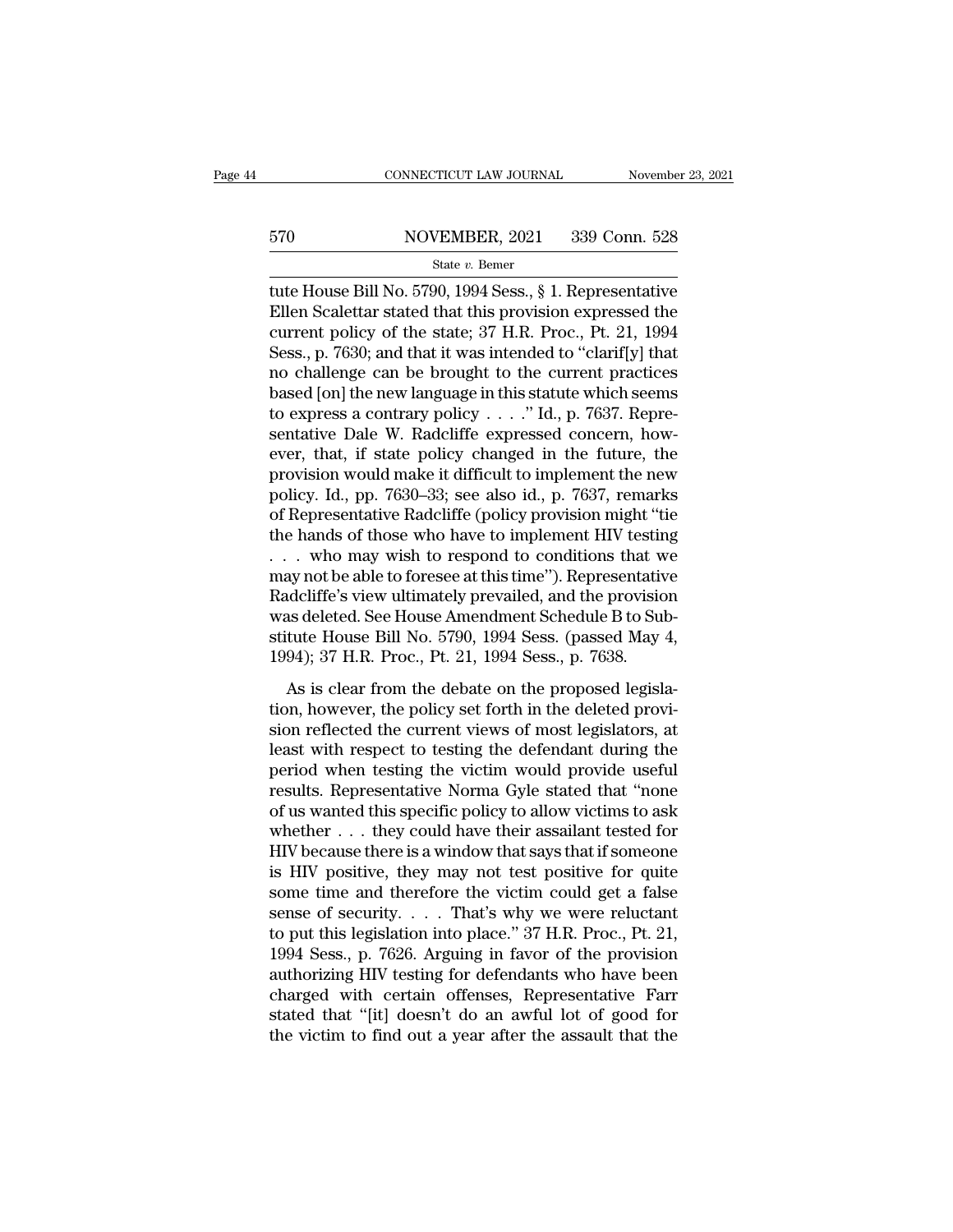<sup>23, 2021</sup> CONNECTICUT LAW JOURNAL Page 45<br>
339 Conn. 528 NOVEMBER, 2021 571<br>
<sup>339</sup> State v. Bemer<br>
individual had AIDS. Chances are by then that the victim<br>
is going to know whether [HIV] has been transmitted." 339 Conn. 528 NOVEMBER, 2021 571<br>
State  $v$ . Bemer<br>
individual had AIDS. Chances are by then that the victim<br>
is going to know whether [HIV] has been transmitted.''<br>
Id., pp. 7639–40. Representative Richard D. Tulisano<br>
o 339 Conn. 528 NOVEMBER, 2021 571<br>
State v. Bemer<br>
individual had AIDS. Chances are by then that the victim<br>
is going to know whether [HIV] has been transmitted."<br>
Id., pp. 7639–40. Representative Richard D. Tulisano<br>
oppo 339 Conn. 528 NOVEMBER, 2021 571<br>
State v. Bemer<br>
individual had AIDS. Chances are by then that the victim<br>
is going to know whether [HIV] has been transmitted."<br>
Id., pp. 7639–40. Representative Richard D. Tulisano<br>
oppo State v. Bemer<br>
State v. Bemer<br>
individual had AIDS. Chances are by then that the victim<br>
is going to know whether [HIV] has been transmitted."<br>
Id., pp. 7639–40. Representative Richard D. Tulisano<br>
opposed the proposed p state v. Bemer<br>
individual had AIDS. Chances are by then that the victim<br>
is going to know whether [HIV] has been transmitted."<br>
Id., pp. 7639–40. Representative Richard D. Tulisano<br>
opposed the proposed provision on the individual had AIDS. Chances are by then that the victim<br>is going to know whether [HIV] has been transmitted."<br>Id., pp. 7639–40. Representative Richard D. Tulisano<br>opposed the proposed provision on the ground that<br>"the mer is going to know whether [HIV] has been transmitted."<br>Id., pp. 7639–40. Representative Richard D. Tulisano<br>opposed the proposed provision on the ground that<br>"the mere fact [that] a negative or positive comes up<br>on the off Id., pp. 7639–40. Representative Richard D. Tulisano<br>opposed the proposed provision on the ground that<br>"the mere fact [that] a negative or positive comes up<br>on the offender is no indication of whether . . . the<br>victim wil % opposed the proposed provision on the ground that<br>"the mere fact [that] a negative or positive comes up<br>on the offender is no indication of whether  $\dots$  the<br>victim will have a negative or a positive reading, and<br>even if "the mere fact [that] a negative or positive comes up<br>on the offender is no indication of whether  $\dots$  the<br>victim will have a negative or a positive reading, and<br>even if in fact there is a negative reading after [there<br>is on the offender is no indication of whether  $\ldots$  the victim will have a negative or a positive reading, and even if in fact there is a negative reading after [there is a] positive on the offender  $\ldots$  does not mean beca victim will have a negative or a positive reading, and<br>even if in fact there is a negative reading after [there<br>is a] positive on the offender . . . does not mean<br>because of the latency of the disease, it could not occur<br> even if in fact there is a negative reading after [there is a] positive on the offender  $\ldots$  does not mean because of the latency of the disease, it could not occur again in the future, and since our issues are to protec is a] positive on the offender . . . does not mean<br>because of the latency of the disease, it could not occur<br>again in the future, and since our issues are to protect<br>the victims of sexual assault the best we can, whatever because of the latency of the disease, it could not occur<br>again in the future, and since our issues are to protect<br>the victims of sexual assault the best we can, whatever<br>resources we have ought to be . . . . given to the again in the future, and since our issues are to protect<br>the victims of sexual assault the best we can, whatever<br>resources we have ought to be  $\ldots$  given to them so<br>they can be retested." Id., pp. 7648–49. Representative the victims of sexual assault the best we can, whatever<br>resources we have ought to be . . . given to them so<br>they can be retested." Id., pp. 7648–49. Representative<br>Lenny T. Winkler opposed the provision because a nega-<br>t resources we have ought to be . . . given to them so<br>they can be retested." Id., pp. 7648–49. Representative<br>Lenny T. Winkler opposed the provision because a nega-<br>tive test might give a "false sense of security . . . ." they can be retested." Id., pp. 7648–49. Representative<br>Lenny T. Winkler opposed the provision because a nega-<br>tive test might give a "false sense of security  $\ldots$ ." Id.,<br>p. 7650; see also id., p. 7664, remarks of Repres Lenny T. Winkler opposed the provision because a negative test might give a "false sense of security  $\ldots$ ." Id., p. 7650; see also id., p. 7664, remarks of Representative Scalettar ("the information that would be gained tive test might give a "false sense of security  $\dots$ " Id.,<br>p. 7650; see also id., p. 7664, remarks of Representative<br>Scalettar ("the information that would be gained from<br>testing upon conviction is not deemed to be inform p. 7650; see also id., p. 7664, remarks<br>Scalettar ("the information that woul<br>testing upon conviction is not deemed<br>that would be helpful to the victim o<br>p. 7668, remarks of Representative A<br>(opposing proposed legislation Mostling upon conviction is not deemed to be information<br>at would be helpful to the victim of the crime"); id.,<br>7668, remarks of Representative Andrea L. Stillman<br>pposing proposed legislation because it could give<br>tims fal substituted in the victims of sexual associated to search that would be helpful to the victim of the crime"); id., p. 7668, remarks of Representative Andrea L. Stillman (opposing proposed legislation because it could give

posed legislation because it could give<br>posed legislation because it could give<br>victims false sense of security).<br>In addition, several groups providing services and<br>support to victims of sexual assault opposed the pro-<br>pos (opposing proposed legislation because it could give<br>victims false sense of security).<br>In addition, several groups providing services and<br>support to victims of sexual assault opposed the pro-<br>posed legislation mandating HI erally proposed registrator sectation is count give<br>
in addition, several groups providing services and<br>
support to victims of sexual assault opposed the pro-<br>
posed legislation mandating HIV testing of convicted<br>
offender In addition, several groups providing services and<br>support to victims of sexual assault opposed the pro-<br>posed legislation mandating HIV testing of convicted<br>offenders on the ground that testing the defendant gen-<br>erally p In addition, several groups providing services and<br>support to victims of sexual assault opposed the pro-<br>posed legislation mandating HIV testing of convicted<br>offenders on the ground that testing the defendant gen-<br>erally p support to victims of sexual assault opposed the proposed legislation mandating HIV testing of convicted<br>offenders on the ground that testing the defendant generally provides little benefit to the victim. The Connecti-<br>cut posed legislation mandating HIV testing of convicted<br>offenders on the ground that testing the defendant gen-<br>erally provides little benefit to the victim. The Connecti-<br>cut. Sexual. Assault. Crisis. Services, Inc., submitt offenders on the ground that testing the defendant generally provides little benefit to the victim. The Connecticut<br>cut Sexual Assault Crisis Services, Inc., submitted<br>documentation opposing the proposed legislation<br>becaus erally provides little benefit to the victim. The Connecticut<br>cut Sexual Assault Crisis Services, Inc., submitted<br>documentation opposing the proposed legislation<br>because "[i]t [could] take up to two years for an offender<br>t cut Sexual Assault Crisis Services, Inc., submitted<br>documentation opposing the proposed legislation<br>because "[i]t [could] take up to two years for an offender<br>to be convicted. A victim who is concerned about the<br>possibilit documentation opposing the proposed legislation<br>because "[i]t [could] take up to two years for an offender<br>to be convicted. A victim who is concerned about the<br>possibility of HIV transmission needs information about<br>her HI because "[i]t [could] take up to two years for an offender<br>to be convicted. A victim who is concerned about the<br>possibility of HIV transmission needs information about<br>her HIV status as quickly as possible and should be<br>te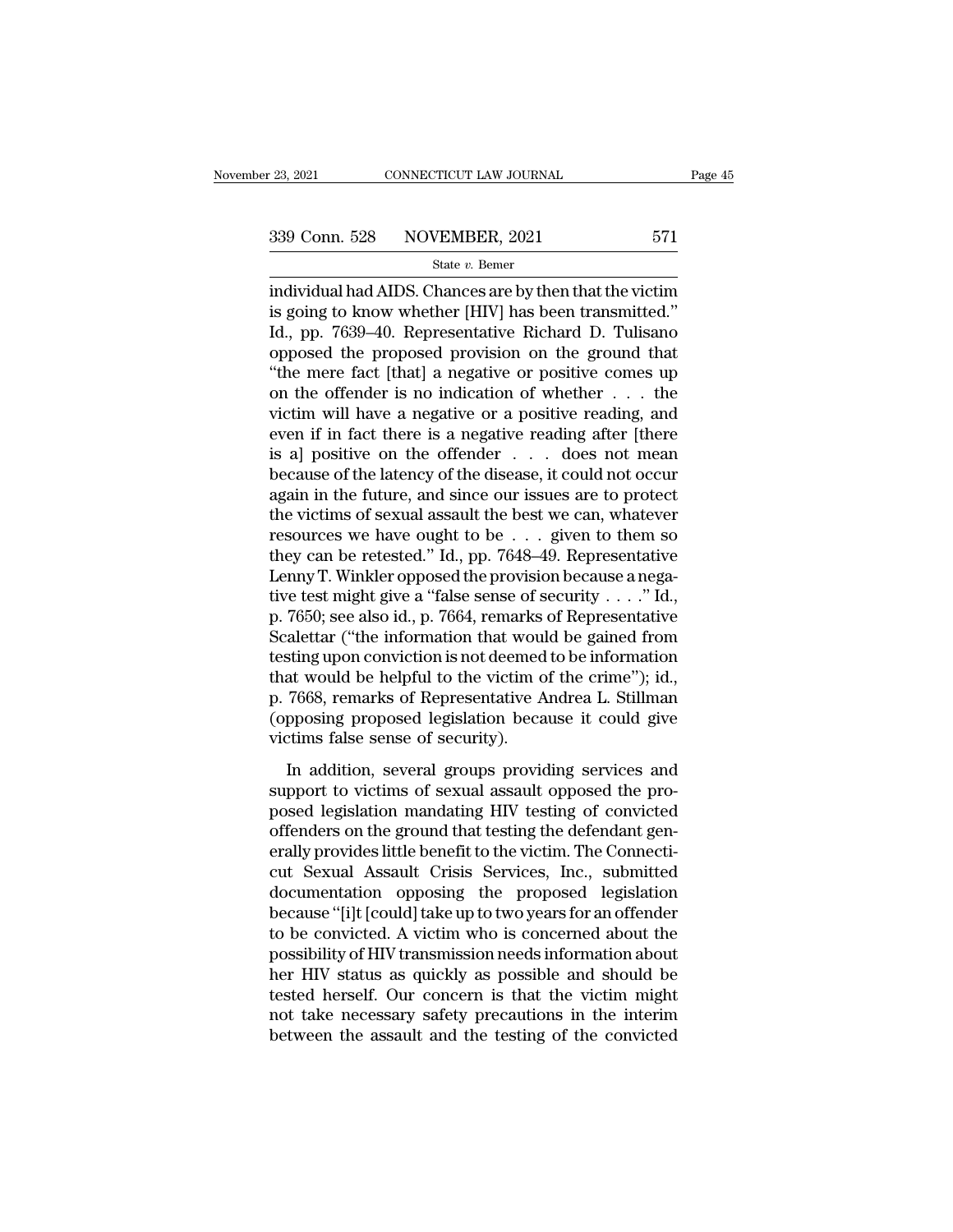# EXECUTE CONNECTICUT LAW JOURNAL Movember 23, 2021<br>572 NOVEMBER, 2021 339 Conn. 528<br>539 State v. Bemer

### State *v.* Bemer

CONNECTICUT LAW JOURNAL November 23, 2<br>
State v. Bemer<br>
State v. Bemer<br>
Standing Committee Hearings,<br>
Supra, p. 1577. Connecticut Sexual Assault Crisis Services Inc. when the memorial memorial theory ST2 NOVEMBER, 2021 339 Conn. 528<br>
State v. Bemer<br>
offender." Conn. Joint Standing Committee Hearings,<br>
supra, p. 1577. Connecticut Sexual Assault Crisis Ser-<br>
vices, Inc., submitted a memorandum opposing the pro- $\begin{array}{r} \text{572} & \text{NOVEMBER, 2021} & \text{339 Conn. 528} \\ \text{State } v. \text{ Bemer} \end{array}$ <br>
offender." Conn. Joint Standing Committee Hearings, supra, p. 1577. Connecticut Sexual Assault Crisis Services, Inc., submitted a memorandum opposing the p 572 NOVEMBER, 2021 339 Conn. 528<br>
State v. Bemer<br>
offender." Conn. Joint Standing Committee Hearings,<br>
supra, p. 1577. Connecticut Sexual Assault Crisis Services, Inc., submitted a memorandum opposing the pro-<br>
posed legi State v. Bemer<br>
offender." Conn. Joint Standing Committee Hearings,<br>
supra, p. 1577. Connecticut Sexual Assault Crisis Ser-<br>
vices, Inc., submitted a memorandum opposing the pro-<br>
posed legislation "because quite simply i siate  $v$ . Bellier<br>
offender." Conn. Joint Standing Committee Hearings,<br>
supra, p. 1577. Connecticut Sexual Assault Crisis Ser-<br>
vices, Inc., submitted a memorandum opposing the pro-<br>
posed legislation "because quite simp offender." Conn. Joint Standing Committee Hearings,<br>supra, p. 1577. Connecticut Sexual Assault Crisis Ser-<br>vices, Inc., submitted a memorandum opposing the pro-<br>posed legislation "because quite simply it does not help<br>vict supra, p. 1577. Connecticut Sexual Assault Crisis Services, Inc., submitted a memorandum opposing the proposed legislation "because quite simply it does not help victims of sexual assault, and because it misleads victims i vices, Inc., submitted a memorandum opposing the pro-<br>posed legislation "because quite simply it does not help<br>victims of sexual assault, and because it misleads vic-<br>tims into believing that testing offenders will give th posed legislation "because quite simply it does not help<br>victims of sexual assault, and because it misleads vic-<br>tims into believing that testing offenders will give them<br>useful information. Having been misled, victims may victims of sexual assault, and because it misleads victims into believing that testing offenders will give them<br>useful information. Having been misled, victims may<br>not institute safe sex practices and may unknowingly<br>make tims into believing that testing offenders will give them<br>useful information. Having been misled, victims may<br>not institute safe sex practices and may unknowingly<br>make decisions [that] are deleterious to their health. If<br>t useful information. Having been misled, victims may<br>not institute safe sex practices and may unknowingly<br>make decisions [that] are deleterious to their health. If<br>the goal of HIV testing is to give medical information<br>or p not institute safe sex practices and may unknowingly<br>make decisions [that] are deleterious to their health. If<br>the goal of HIV testing is to give medical information<br>or psychological reassurance to the survivor that she<br>wa make decisions [that] are deleterious to their health. If<br>the goal of HIV testing is to give medical information<br>or psychological reassurance to the survivor that she<br>was not infected, then the survivor, not the offender,<br> the goal of HIV testing is to give medical information<br>or psychological reassurance to the survivor that she<br>was not infected, then the survivor, not the offender,<br>should be offered testing." Id., p. 1578. The Department<br>o or psychological reassurance to the survivor that she<br>was not infected, then the survivor, not the offender,<br>should be offered testing." Id., p. 1578. The Department<br>of Public Health and Addiction Services submitted a<br>memo was not infected, then the survivor, not the offender,<br>should be offered testing." Id., p. 1578. The Department<br>of Public Health and Addiction Services submitted a<br>memorandum providing that "[l]egislators should be<br>aware t should be offered testing." Id., p. 1578. The Department<br>of Public Health and Addiction Services submitted a<br>memorandum providing that "[l]egislators should be<br>aware that this bill will not provide much help to women<br>who a of Public Health and Addiction Services submitted a<br>memorandum providing that "[l]egislators should be<br>aware that this bill will not provide much help to women<br>who are sexually assaulted. Because of the frequently<br>long del memorandum providing that "[l]egislators should be<br>aware that this bill will not provide much help to women<br>who are sexually assaulted. Because of the frequently<br>long delay between the sexual assault and the [convic-<br>tion] aware that this bill will not provide much help to women<br>who are sexually assaulted. Because of the frequently<br>long delay between the sexual assault and the [convic-<br>tion] of the offender, a woman will be able to get her<br>o who are sexually assaulted. Because of the frequently<br>long delay between the sexual assault and the [convic-<br>tion] of the offender, a woman will be able to get her<br>own test result before that of the perpetrator. In any<br>cas long delay between the sexual assault and the [conviction] of the offender, a woman will be able to get her own test result before that of the perpetrator. In any case, the victim will need to [be] counseled and tested for tion] of the offender, a woman will be able to get her<br>own test result before that of the perpetrator. In any<br>case, the victim will need to [be] counseled and tested<br>for HIV and other [sexually transmitted diseases] to<br>det own test result before that of the perpetrator. In any<br>case, the victim will need to [be] counseled and tested<br>for HIV and other [sexually transmitted diseases] to<br>determine whether . . . transmission occurred and to<br>obtai case, the victim will need to [be] counseled and tested<br>for HIV and other [sexually transmitted diseases] to<br>determine whether  $\ldots$  transmission occurred and to<br>obtain medical care. This is because a negative test<br>[of] t for HIV and other [sexually transmitted diseases] to<br>determine whether  $\ldots$  transmission occurred and to<br>obtain medical care. This is because a negative test<br>[of] the perpetrator cannot ensure that he was not HIV<br>infecte determine whether . . . transmission occurred and to<br>obtain medical care. This is because a negative test<br>[of] the perpetrator cannot ensure that he was not HIV<br>infected, since it generally takes about six months after<br>a [ obtain medical care. This is because a negative test<br>[of] the perpetrator cannot ensure that he was not HIV<br>infected, since it generally takes about six months after<br>a [newly acquired] infection for the test result to read [of] the perpetrator cannot ensure that he was not HIV<br>infected, since it generally takes about six months after<br>a [newly acquired] infection for the test result to read<br>positive. In addition, a positive test result does n infected, since it generally takes about six months after<br>a [newly acquired] infection for the test result to read<br>positive. In addition, a positive test result does not mean<br>that the woman was infected. She still must be a [newly acquired] infection for the test result to read<br>positive. In addition, a positive test result does not mean<br>that the woman was infected. She still must be tested<br>herself." Id., p. 1581. The Susan B. Anthony Projec positive. In addition, a positive test result does not mean<br>that the woman was infected. She still must be tested<br>herself." Id., p. 1581. The Susan B. Anthony Project<br>Sexual Assault Crisis Services opposed the proposed<br>leg that the woman was infected. She still must be tested<br>herself." Id., p. 1581. The Susan B. Anthony Project<br>Sexual Assault Crisis Services opposed the proposed<br>legislation because testing the defendant long after a<br>sexual a herself." Id., p. 1581. The Susan B. Anthony Project<br>Sexual Assault Crisis Services opposed the proposed<br>legislation because testing the defendant long after a<br>sexual assault, by which time "[t]he victim should have<br>... re Sexual Assault Crisis Services opposed the proposed<br>legislation because testing the defendant long after a<br>sexual assault, by which time "[t]he victim should have<br>... received information on anonymous testing, been<br>tested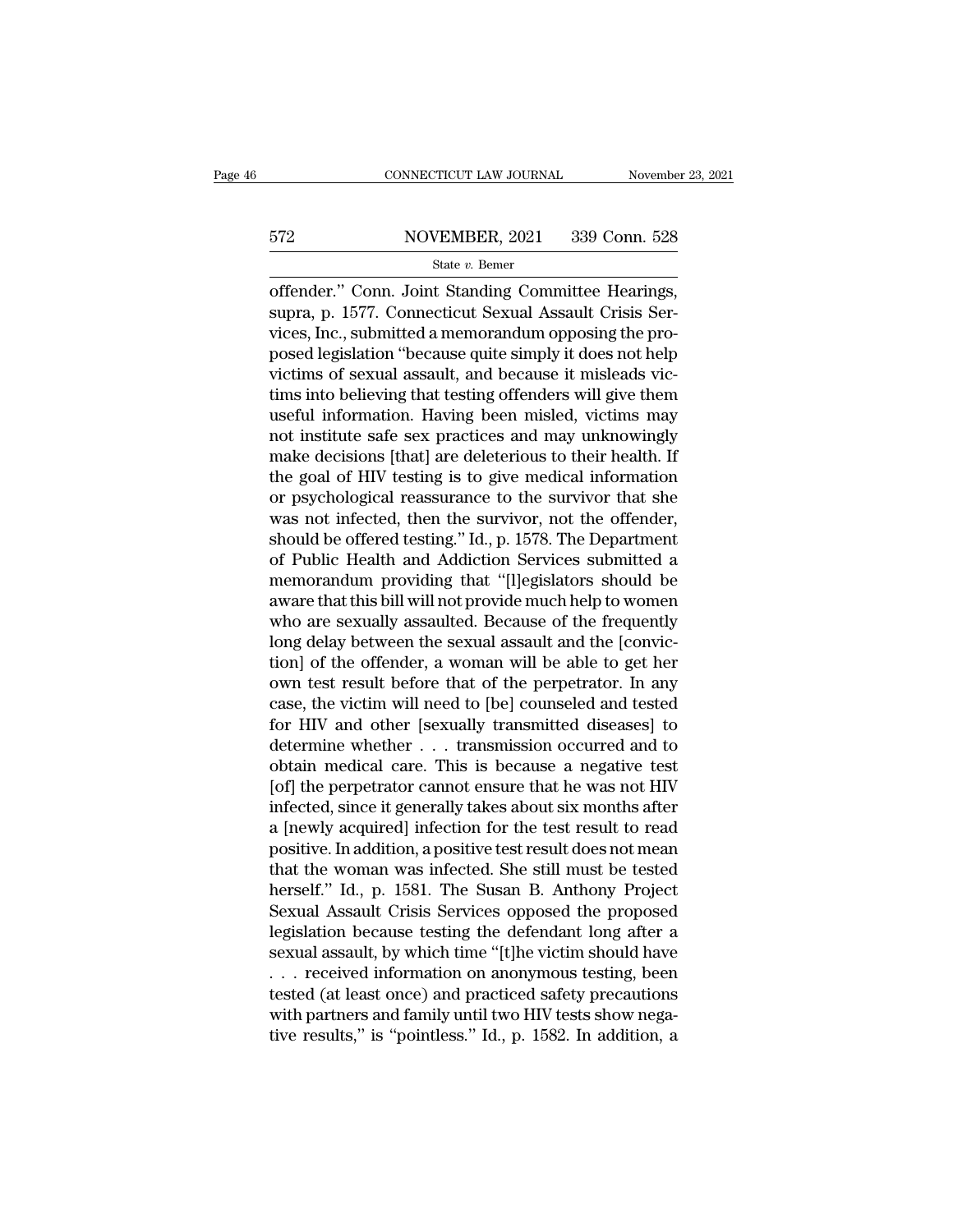$\begin{array}{ccc}\n \text{23, 2021} & \text{CONNETICUT LAW JOURNAL}\n \hline\n 339 \text{ Conn. } 528 & \text{NOVEMBER, } 2021 & 573 \\
 \text{State } v. \text{ Bemer}\n \end{array}$ defendant's positive test result "could lead to unneces-<br>
sary anxiety on the part of the victim (the chance of contracting H 339 Conn. 528 NOVEMBER, 2021 573<br>
State  $v$ . Bemer<br>
defendant's positive test result "could lead to unneces-<br>
sary anxiety on the part of the victim (the chance of<br>
contracting HIV from one sexual contact is very low),<br>
a 339 Conn. 528 NOVEMBER, 2021 573<br>
State v. Bemer<br>
defendant's positive test result "could lead to unneces-<br>
sary anxiety on the part of the victim (the chance of<br>
contracting HIV from one sexual contact is very low),<br>
as 339 Conn. 528 NOVEMBER, 2021 573<br>
State v. Bemer<br>
defendant's positive test result "could lead to unneces-<br>
sary anxiety on the part of the victim (the chance of<br>
contracting HIV from one sexual contact is very low),<br>
as State v. Bemer<br>
defendant's positive test result "could lead to unneces-<br>
sary anxiety on the part of the victim (the chance of<br>
contracting HIV from one sexual contact is very low),<br>
as well as wrong assumptions that the State v. Bemer<br>defendant's positive test result "could lead to unneces-<br>sary anxiety on the part of the victim (the chance of<br>contracting HIV from one sexual contact is very low),<br>as well as wrong assumptions that the vic defendant's positive test result "could lead to unnecessary anxiety on the part of the victim (the chance of contracting HIV from one sexual contact is very low), as well as wrong assumptions that the victim is also HIV po sary anxiety on the part of the victim (the chance of contracting HIV from one sexual contact is very low), as well as wrong assumptions that the victim is also HIV positive  $\ldots$ ." Id. The Connecticut Chapter of the Nati contracting HIV from one sexual contact is very low),<br>as well as wrong assumptions that the victim is also<br>HIV positive . . . ." Id. The Connecticut Chapter of the<br>National Organization for Women opposed the legisla-<br>tion as well as wrong assumptions that the victim is also<br>HIV positive . . . ." Id. The Connecticut Chapter of the<br>National Organization for Women opposed the legisla-<br>tion because, "[i]f a victim is concerned with the possi-<br> HIV positive . . . ." Id. The<br>National Organization for<br>tion because, "[i]f a victim<br>bilities [of] HIV infection s<br>offender is convicted . . .<br>immediately and within [s<br>assault." Id., p. 1583.<br>Indeed, the legislative hi Indeed, the legislation is the should not wait the possi-<br>
ities [of] HIV infection she should not wait until the<br>
fender is convicted . . . but seek confidential testing<br>
mediately and within [six to eight] months after t figures and the priorities of HIV infection she should not wait until the offender is convicted . . . but seek confidential testing immediately and within [six to eight] months after the assault." Id., p. 1583.<br>Indeed, th

binded for the should not want and are<br>offender is convicted . . . but seek confidential testing<br>immediately and within [six to eight] months after the<br>assault." Id., p. 1583.<br>Indeed, the legislative history of Spec. Sess immediately and within [six to eight] months after the<br>assault." Id., p. 1583.<br>Indeed, the legislative history of Spec. Sess. P.A. 94-6,<br>§ 27, reveals that the primary purpose of the legislation<br>authorizing HIV testing of minedately and whill find to eight] moments anter are<br>assault." Id., p. 1583.<br>Sexual information to the victims of the legislation<br>authorizing HIV testing of defendants charged or con-<br>victed of certain sexual offenses was Indeed, the legislative history of Spec. Sess. P.A. 94-6,<br>
§ 27, reveals that the primary purpose of the legislation<br>
authorizing HIV testing of defendants charged or con-<br>
victed of certain sexual offenses was not to pro Indeed, the legislative history of Spec. Sess. P.A. 94-6,<br>§ 27, reveals that the primary purpose of the legislation<br>authorizing HIV testing of defendants charged or con-<br>victed of certain sexual offenses was not to provide § 27, reveals that the primary purpose of the legislation<br>authorizing HIV testing of defendants charged or con-<br>victed of certain sexual offenses was not to provide<br>useful information to the victims of sexual assault, but<br> authorizing HIV testing of defendants charged or convicted of certain sexual offenses was not to provide<br>useful information to the victims of sexual assault, but<br>to ensure that the state would not lose funding under the<br>fe victed of certain sexual offenses was not to provide<br>useful information to the victims of sexual assault, but<br>to ensure that the state would not lose funding under the<br>federal Drug Control and System Improvement Formula<br>Gr useful information to the victims of sexual assault, but<br>to ensure that the state would not lose funding under the<br>federal Drug Control and System Improvement Formula<br>Grant Program. See 37 H.R. Proc., Pt. 21, 1994 Sess.,<br>p to ensure that the state would not lose funding under the<br>federal Drug Control and System Improvement Formula<br>Grant Program. See 37 H.R. Proc., Pt. 21, 1994 Sess.,<br>p. 7626, remarks of Representative Gyle (reason that<br>legis federal Drug Control and System Improvement Formula<br>Grant Program. See 37 H.R. Proc., Pt. 21, 1994 Sess.,<br>p. 7626, remarks of Representative Gyle (reason that<br>legislature wanted to pass legislation was to satisfy<br>requireme Grant Program. See 37 H.R. Proc., Pt. 21, 1994 Sess.,<br>p. 7626, remarks of Representative Gyle (reason that<br>legislature wanted to pass legislation was to satisfy<br>requirements for receiving federal funding); see also<br>id., p. p. 7626, remarks of Representative Gyle (reason that legislature wanted to pass legislation was to satisfy requirements for receiving federal funding); see also id., p. 7622, remarks of Representative Scalettar ("the legi legislature wanted to pass legislation was to satisfy<br>requirements for receiving federal funding); see also<br>id., p. 7622, remarks of Representative Scalettar ("the<br>legislation was not proposed due to . . . a change in<br>the requirements for receiving federal funding); see also<br>id., p. 7622, remarks of Representative Scalettar ("the<br>legislation was not proposed due to  $\dots$  a change in<br>the policy of the state, but only to allow us to recapture id., p. 7622, remarks of Representative Scalettar ("the legislation was not proposed due to  $\ldots$  a change in the policy of the state, but only to allow us to recapture those federal funds"); id., p. 7639, remarks of Repr legislation was not proposed due to . . . . a change in<br>the policy of the state, but only to allow us to recapture<br>those federal funds"); id., p. 7639, remarks of Represen-<br>tative Farr ("the underlying bill is required by the policy of the state, but only to allow us to recapture<br>those federal funds"); id., p. 7639, remarks of Represen-<br>tative Farr ("the underlying bill is required by federal<br>law"); id., p. 7647, remarks of Representative G those federal funds"); id., p. 7639, remarks of Representative Farr ("the underlying bill is required by federal law"); id., p. 7647, remarks of Representative Gyle ("[w]e're [enacting the legislation] because the federal tative Farr ("the underlying bill is required by federal<br>law"); id., p. 7647, remarks of Representative Gyle<br>("[w]e're [enacting the legislation] because the federal<br>government is blackmailing us into doing it"); id., pp.<br> law"); id., p. 7647, remarks of Representative Gyle<br>("[w]e're [enacting the legislation] because the federal<br>government is blackmailing us into doing it"); id., pp.<br>7664–65, remarks of Representative Scalettar (indicat-<br>in ("[w]e're [enacting the legislation] because the federal government is blackmailing us into doing it"); id., pp. 7664–65, remarks of Representative Scalettar (indicating that proposed legislation would not have been intro government is blackmailing us into doing it"); id., pp.<br>7664–65, remarks of Representative Scalettar (indicating that proposed legislation would not have been intro-<br>duced but for federal funding issue because testing<br>is n 7664–65, remarks of Representative Scalettar (indicating that proposed legislation would not have been introduced but for federal funding issue because testing is not beneficial to victims); id., p. 7665, remarks of Repres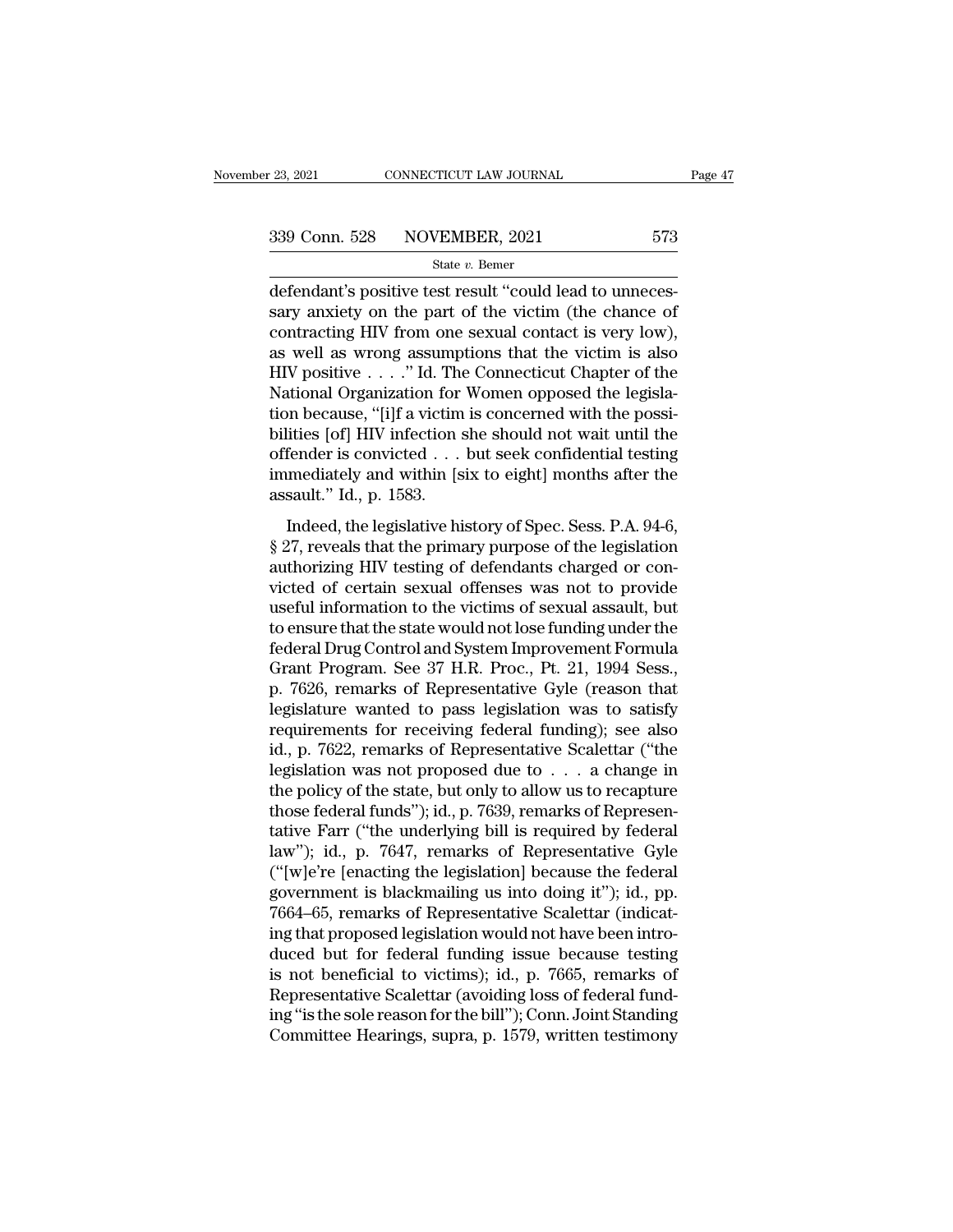# EXECUTE CONNECTICUT LAW JOURNAL Movember 23, 2021<br>574 NOVEMBER, 2021 339 Conn. 528<br>534 State v. Bemer

### State *v.* Bemer

CONNECTICUT LAW JOURNAL November 23, 202<br>
State v. Bemer<br>
State v. Bemer<br>
State v. Bemer<br>
Director, Policy Development<br>
and Planning Division of Office of Policy and Management (ongeting logislation "would one list to comp 574 NOVEMBER, 2021 339 Conn. 528<br>
State v. Bemer<br>
of Thomas A. Siconolfi, Director, Policy Development<br>
and Planning Division of Office of Policy and Manage-<br>
ment (enacting legislation "would ensure [s] tate compli-<br>
ango  $\frac{\text{574}}{\text{State } v. \text{ Bemer}}$ <br>
of Thomas A. Siconolfi, Director, Policy Development<br>
and Planning Division of Office of Policy and Manage-<br>
ment (enacting legislation "would ensure [s]tate compli-<br>
ance with a federal mandate  $\frac{\text{574}}{\text{State } v. \text{ Bemer}}$ <br>  $\frac{\text{State } v. \text{ Bemer}}{\text{of Thomas A. Siconolfi, Director, Policy Development}}$ <br>
and Planning Division of Office of Policy and Management (enacting legislation "would ensure [s]tate compli-<br>
ance with a federal mandate concerning the [feder State v. Bemer<br>
State v. Bemer<br>
Of Thomas A. Siconolfi, Director, Policy Development<br>
and Planning Division of Office of Policy and Manage-<br>
ment (enacting legislation "would ensure [s]tate compli-<br>
ance with a federal ma state v. Bemer<br>
of Thomas A. Siconolfi, Director, Policy Development<br>
and Planning Division of Office of Policy and Manage-<br>
ment (enacting legislation "would ensure [s]tate compli-<br>
ance with a federal mandate concerning of Thomas A. Siconolfi, Director, Policy Development<br>and Planning Division of Office of Policy and Manage-<br>ment (enacting legislation "would ensure [s]tate compli-<br>ance with a federal mandate concerning the [federal]<br>Drug and Planning Division of Office of Policy and Management (enacting legislation "would ensure [s]tate compli-<br>ance with a federal mandate concerning the [federal]<br>Drug Control and System Improvement . . . . block<br>grant and ment (enacting legislation "would ensure [s]tate compli-<br>ance with a federal mandate concerning the [federal]<br>Drug Control and System Improvement . . . . block<br>grant and prevent the loss of 10 percent of Connecticut's<br>shar ance with a federal mandate concerning the [federal]<br>Drug Control and System Improvement . . . block<br>grant and prevent the loss of 10 percent of Connecticut's<br>share of the grant in the next fiscal year"); id., p. 1581,<br>wri Drug Control and System Improvement . . . block<br>grant and prevent the loss of 10 percent of Connecticut's<br>share of the grant in the next fiscal year"); id., p. 1581,<br>written testimony of Department of Public Health and<br>Add grant and prevent the loss of 10 percent of Connecticut'<br>share of the grant in the next fiscal year"); id., p. 1581<br>written testimony of Department of Public Health and<br>Addiction Services (giving "reluctant support" to pro The Supreme Court of Public Health and<br>itten testimony of Department of Public Health and<br>ddiction Services (giving "reluctant support" to pro-<br>sed legislation, even though it would provide little<br>mefit to victims, because Mitter testinony of Deptational of 1 astic frediat and<br>Addiction Services (giving "reluctant support" to pro-<br>posed legislation, even though it would provide little<br>benefit to victims, because, "[i]f it is not passed, Con-

Tradicator Services (gring Teratedari Support to pro<br>posed legislation, even though it would provide little<br>benefit to victims, because, "[i]f it is not passed, Con-<br>necticut will lose criminal enforcement funds").<br>We agre benefit to victims, because, "[i]f it is not passed, Connecticut will lose criminal enforcement funds").<br>We agree with the Supreme Court of Vermont that,<br>"[i]f retaining federal funding were the sole governmen-<br>tal interes would be criminal enforcement funds").<br>We agree with the Supreme Court of Vermont that,<br>"[i]f retaining federal funding were the sole governmen-<br>tal interest supporting the challenged portion of the<br>[Vermont] statute, then We agree with the Supreme Court of Vermont that,<br>"[i]f retaining federal funding were the sole governmental interest supporting the challenged portion of the<br>[Vermont] statute, then the constitutionality of the law<br>would We agree with the Supreme Court of Vermont that,<br>"[i]f retaining federal funding were the sole governmental interest supporting the challenged portion of the<br>[Vermont] statute, then the constitutionality of the law<br>would "[i]f retaining federal funding were the sole governmental interest supporting the challenged portion of the [Vermont] statute, then the constitutionality of the law would be suspect because there would be no nexus between tal interest supporting the challenged portion of the [Vermont] statute, then the constitutionality of the law would be suspect because there would be no nexus between the law's intrusion on even the diminished privacy in [Vermont] statute, then the constitutionality of the law<br>would be suspect because there would be no nexus<br>between the law's intrusion on even the diminished<br>privacy interest . . . and the information obtained<br>from that in would be suspect because there would be no nexus<br>between the law's intrusion on even the diminished<br>privacy interest  $\ldots$  and the information obtained<br>from that intrusion." *State* v. *Handy*, supra, 191 Vt.<br>322–23. The between the law's intrusion on even the diminished<br>privacy interest  $\ldots$  and the information obtained<br>from that intrusion." *State* v. *Handy*, supra, 191 Vt.<br>322–23. The state's interest in obtaining funding, stand-<br>ing privacy interest . . . . and the information obtained<br>from that intrusion." *State* v. *Handy*, supra, 191 Vt.<br>322–23. The state's interest in obtaining funding, stand-<br>ing alone and in the absence of any important special from that intrusion." *State* v. *Handy*, supra, 191 Vt.<br>322–23. The state's interest in obtaining funding, stand-<br>ing alone and in the absence of any important special<br>need for specific information, cannot trump an indiv 322–23. The state's interest in obtaining funding, standing alone and in the absence of any important special<br>need for specific information, cannot trump an individual's constitutional right to be free from suspicionless<br>s ing alone and in the absence of any important special<br>need for specific information, cannot trump an individu-<br>al's constitutional right to be free from suspicionless<br>searches. To put it more directly, a state cannot lawfu need for specific information, cannot trump an individual's constitutional right to be free from suspicionless<br>searches. To put it more directly, a state cannot lawfully<br>be induced by a payment from the federal government<br> al's constitutional right to be free from suspicionless<br>searches. To put it more directly, a state cannot lawfully<br>be induced by a payment from the federal government<br>to engage in conduct that violates the constitutional<br>r searches. To put it more directly, a state cannot lawfully<br>be induced by a payment from the federal government<br>to engage in conduct that violates the constitutional<br>rights of its citizenry. We recognize, however, that a<br>n be induced by a payment from the federal government<br>to engage in conduct that violates the constitutional<br>rights of its citizenry. We recognize, however, that a<br>number of legislators believed that, at least within the<br>time to engage in conduct that violates the constitutional<br>rights of its citizenry. We recognize, however, that a<br>number of legislators believed that, at least within the<br>time period immediately following a sexual assault,<br>when rights of its citizenry. We recognize, however, that a<br>number of legislators believed that, at least within the<br>time period immediately following a sexual assault,<br>when testing the victim would not yield any useful infor-<br> number of legislators believed that, at least within the<br>time period immediately following a sexual assault,<br>when testing the victim would not yield any useful infor-<br>mation, testing the defendant could provide a practical time period immediately following a sexual assault,<br>when testing the victim would not yield any useful infor-<br>mation, testing the defendant could provide a practical<br>benefit to the victim. See 37 H.R. Proc., Pt. 21, 1994<br> when testing the victim would not yield any useful information, testing the defendant could provide a practical<br>benefit to the victim. See 37 H.R. Proc., Pt. 21, 1994<br>Sess., p. 7651, remarks of Representative Farr ("[T]he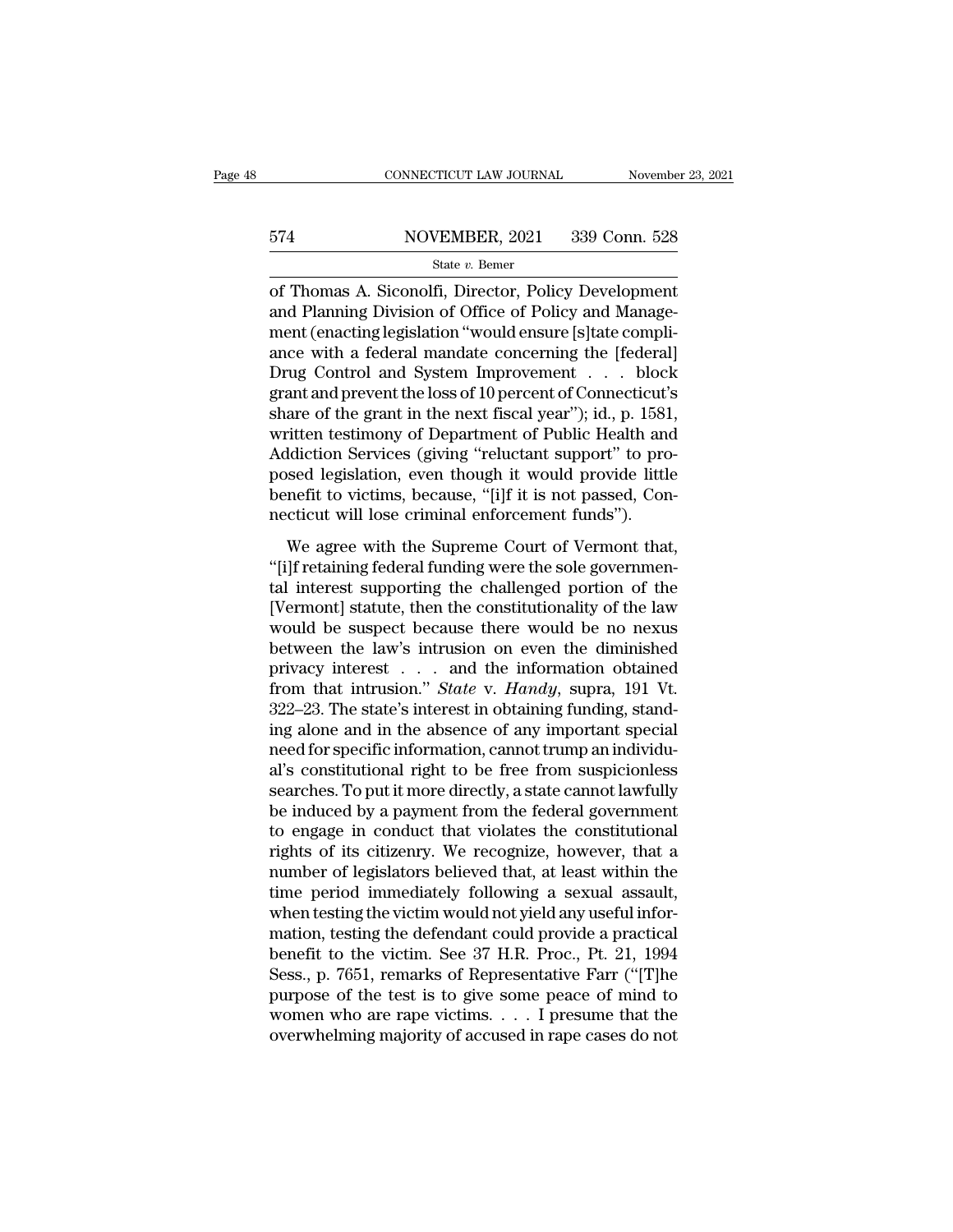<sup>23, 2021</sup> CONNECTICUT LAW JOURNAL Page 49<br>
239 Conn. 528 NOVEMBER, 2021 575<br>
<sup>23</sup> State v. Bemer<br>
have [HIV] and that when a woman wants to know<br>
whether . . . the accused who had raped her had<br>
2021 339 Conn. 528 NOVEMBER, 2021 575<br>
State v. Bemer<br>
have [HIV] and that when a woman wants to know<br>
whether ... the accused who had raped her had<br>
[HIV], [and] that if she finds out that ... he doesn't<br>
test positive for  $[H$ 339 Conn. 528 NOVEMBER, 2021 575<br>
State v. Bemer<br>
have [HIV] and that when a woman wants to know<br>
whether . . . the accused who had raped her had<br>
[HIV], [and] that if she finds out that . . . he doesn't<br>
test positive fo 339 Conn. 528 NOVEMBER, 2021 575<br>
State v. Bemer<br>
have [HIV] and that when a woman wants to know<br>
whether . . . the accused who had raped her had<br>
[HIV], [and] that if she finds out that . . . he doesn't<br>
test positive fo State v. Bemer<br>
State v. Bemer<br>
have [HIV] and that when a woman wants to know<br>
whether . . . the accused who had raped her had<br>
[HIV], [and] that if she finds out that . . . he doesn't<br>
test positive for [HIV], she may h state v. Bemer<br>have [HIV] and that when a woman wants to know<br>whether . . . the accused who had raped her had<br>[HIV], [and] that if she finds out that . . . he doesn't<br>test positive for [HIV], she may have some peace of<br>mi have [HIV] and that when a woman wants to know<br>whether . . . the accused who had raped her had<br>[HIV], [and] that if she finds out that . . . he doesn't<br>test positive for [HIV], she may have some peace of<br>mind. Admittedly, whether  $\ldots$  the accused who had raped her had [HIV], [and] that if she finds out that  $\ldots$  he doesn't test positive for [HIV], she may have some peace of mind. Admittedly, it isn't perfect because that individual may h [HIV], [and] that if she finds out that . . . he doesn't<br>test positive for [HIV], she may have some peace of<br>mind. Admittedly, it isn't perfect because that individual<br>may have [HIV] that . . . doesn't yet show up on testtest positive for [HIV], she may have some peace of<br>mind. Admittedly, it isn't perfect because that individual<br>may have [HIV] that  $\ldots$  doesn't yet show up on test-<br>ing, but the whole purpose of the amendment is quite<br>si mind. Admittedly, it isn't perfect because that individual<br>may have [HIV] that . . . doesn't yet show up on test-<br>ing, but the whole purpose of the amendment is quite<br>simple. It's to give some peace of mind to some [vic-<br> may have [HIV] that  $\ldots$  doesn't yet show up on test-<br>ing, but the whole purpose of the amendment is quite<br>simple. It's to give some peace of mind to some [vic-<br>tims]."); id., p. 7652, remarks of Representative Robert<br>R. ing, but the whole purpose of the amendment is quite<br>simple. It's to give some peace of mind to some [vic-<br>tims]."); id., p. 7652, remarks of Representative Robert<br>R. Simmons ("the main purpose . . . of this amend-<br>ment [a simple. It's to give some peace of mind to some [victims]."); id., p. 7652, remarks of Representative Robert R. Simmons ("the main purpose  $\ldots$  of this amendment [allowing the testing of a defendant who has been charged] tims]."); id., p. 7652, remarks of Representative Robert<br>R. Simmons ("the main purpose  $\ldots$  of this amend-<br>ment [allowing the testing of a defendant who has been<br>charged] is to provide some comfort or some protection<br>to R. Simmons ("the main purpose  $\ldots$  of this amend-<br>ment [allowing the testing of a defendant who has been<br>charged] is to provide some comfort or some protection<br>to the victim"); id., p. 7659, remarks of Representative<br>War ment [allowing the testing of a defendant who has been<br>charged] is to provide some comfort or some protection<br>to the victim''); id., p. 7659, remarks of Representative<br>Ward (arguing that victims are entitled to information charged] is to provide some comfort or some protection<br>to the victim"); id., p. 7659, remarks of Representative<br>Ward (arguing that victims are entitled to information<br>about health status of persons who assaulted them and<br>a to the victim"); id., p. 7659, remarks of Representative<br>Ward (arguing that victims are entitled to information<br>about health status of persons who assaulted them and<br>are capable of making intelligent decisions regarding<br>th Ward (arguing that victims are entitled to information<br>about health status of persons who assaulted them and<br>are capable of making intelligent decisions regarding<br>that information); id., p. 7670, remarks of Representa-<br>ti about health status of persons who assaulted them and<br>are capable of making intelligent decisions regarding<br>that information); id., p. 7670, remarks of Representa-<br>tive Alan M. Kyle (arguing that legislation would operate are capable of making intelligent decisions regarding<br>that information); id., p. 7670, remarks of Representa-<br>tive Alan M. Kyle (arguing that legislation would operate<br>to "dispel one of the very major fears that would be a that information); id., p. 7670, remarks of Representative Alan M. Kyle (arguing that legislation would operate<br>to "dispel one of the very major fears that would be a<br>portion of that psychological trauma [namely] whether<br>. tive Alan M. Kyle (arguing that legislation would operate<br>to "dispel one of the very major fears that would be a<br>portion of that psychological trauma [namely] whether<br>. . . at some time after the incubation period of this<br> to "dispel one of the very major fears that would be a<br>portion of that psychological trauma [namely] whether<br> $\dots$  at some time after the incubation period of this<br>very horrible disease, [the victim] may wind up carrying<br>[ The basis of the incubation period of this<br>ry horrible disease, [the victim] may wind up carrying<br>IV]"); id., p. 7672, remarks of Representative Kyle<br>sting may relieve victim of fear, even if results are<br>of definitive).<br>O example of a model is also a model in a more priori of a more priori of the victim may wind up carrying [HIV]"); id., p. 7672, remarks of Representative Kyle (testing may relieve victim of fear, even if results are not de

(HIV]"); id., p. 7672, remarks of Representative Kyle<br>(testing may relieve victim of fear, even if results are<br>not definitive).<br>On the basis of the foregoing, we conclude that the<br>granting of a motion for HIV testing purs (testing may relieve victim of fear, even if results are<br>not definitive).<br>On the basis of the foregoing, we conclude that the<br>granting of a motion for HIV testing pursuant to § 54-<br>102a (b) based solely on a finding that on the basis of the foregoing, we conclude that the<br>granting of a motion for HIV testing pursuant to  $\S$  54-<br>102a (b) based solely on a finding that a defendant has<br>been charged with an offense enumerated in a statute<br>tha on the basis of the foregoing, we conclude that the<br>granting of a motion for HIV testing pursuant to § 54-<br>102a (b) based solely on a finding that a defendant has<br>been charged with an offense enumerated in a statute<br>that On the basis of the foregoing, we conclude that the granting of a motion for HIV testing pursuant to  $\S$  54-102a (b) based solely on a finding that a defendant has been charged with an offense enumerated in a statute that granting of a motion for HIV testing pursuant to § 54-102a (b) based solely on a finding that a defendant has<br>been charged with an offense enumerated in a statute<br>that proscribes a sexual act violates the defendant's<br>righ 102a (b) based solely on a finding that a defendant has<br>been charged with an offense enumerated in a statute<br>that proscribes a sexual act violates the defendant's<br>right to be free from unreasonable searches under arti-<br>cl been charged with an offense enumerated in a statute<br>that proscribes a sexual act violates the defendant's<br>right to be free from unreasonable searches under arti-<br>cle first, § 7, of the Connecticut constitution. The legisl that proscribes a sexual act violates the defendant's<br>right to be free from unreasonable searches under arti-<br>cle first, § 7, of the Connecticut constitution. The legisla-<br>tive history of § 54-102a (b) and cases from othe right to be free from unreasonable searches under article first,  $\S$  7, of the Connecticut constitution. The legislative history of  $\S$  54-102a (b) and cases from other jurisdictions considering the constitutionality of s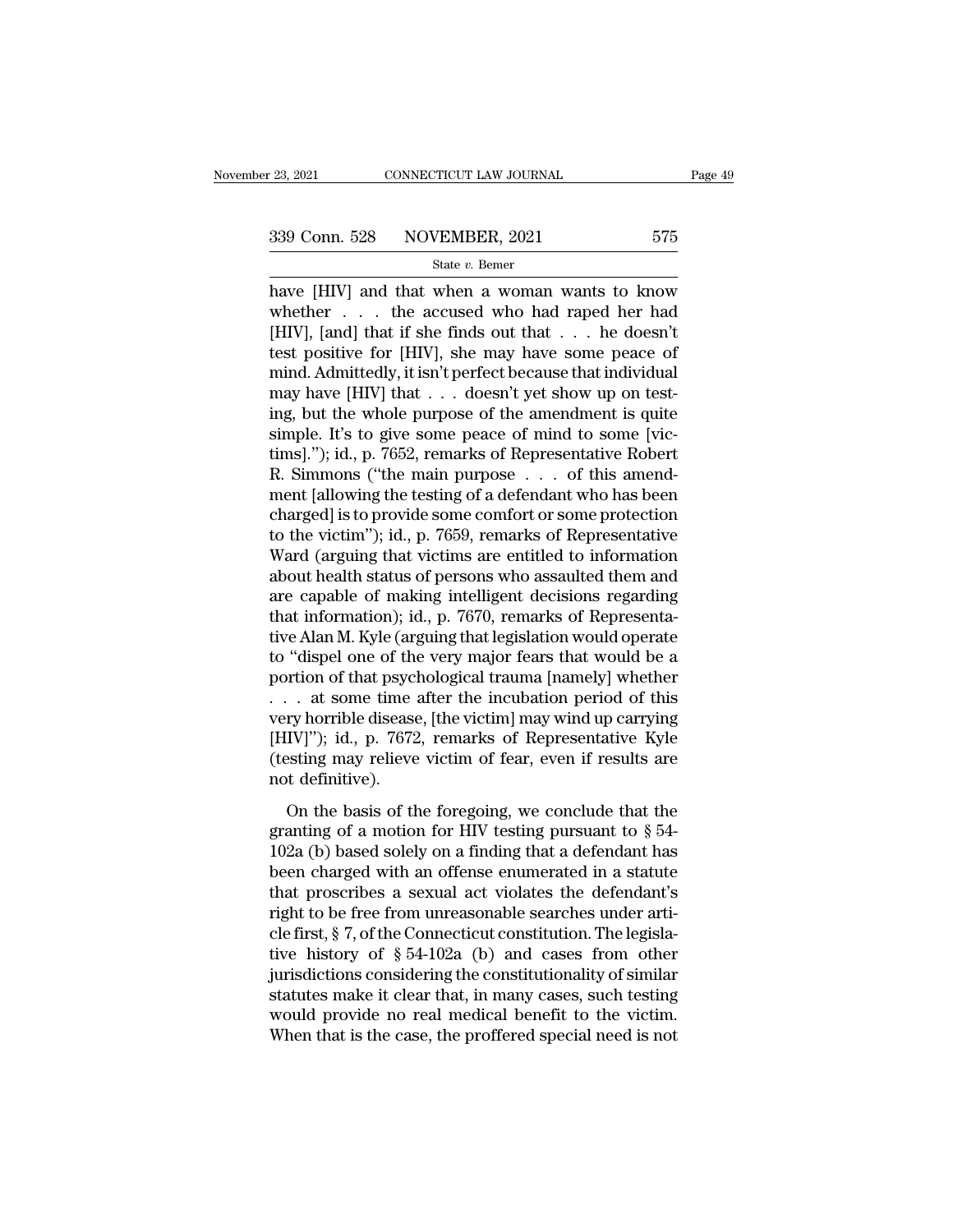# EXECUTE CONNECTICUT LAW JOURNAL Movember 23, 2021<br>576 NOVEMBER, 2021 339 Conn. 528<br>State v. Bemer

### State *v.* Bemer

CONNECTICUT LAW JOURNAL November 23, 2021<br>
SUGALE 2021 339 Conn. 528<br>
State v. Bemer<br>
Sufficient to override a defendant's recognized privacy<br>
interest. See, e.g., *Chandler v. Miller*, supra, 520 U.S.<br>
218 Moreover requir ST6 NOVEMBER, 2021 339 Conn. 528<br>
State *v*. Bemer<br>
sufficient to override a defendant's recognized privacy<br>
interest. See, e.g., *Chandler* v. *Miller*, supra, 520 U.S.<br>
318. Moreover, requiring a showing of the practical  $\frac{\text{576}}{\text{State } v. \text{ Bemer}}$ <br>  $\frac{\text{State } v. \text{ Bemer}}{\text{sufficient to override a defendant's recognized privacy}}$ <br>
sufficient to override a defendant's recognized privacy<br>
interest. See, e.g., *Chandler v. Miller*, supra, 520 U.S.<br>
318. Moreover, requiring a showing of the prac 576 NOVEMBER, 2021 339 Conn. 528<br>
state v. Bemer<br>
sufficient to override a defendant's recognized privacy<br>
interest. See, e.g., *Chandler* v. *Miller*, supra, 520 U.S.<br>
318. Moreover, requiring a showing of the practical State v. Bemer<br>
State v. Bemer<br>
Sufficient to override a defendant's recognized privacy<br>
interest. See, e.g., *Chandler v. Miller*, supra, 520 U.S.<br>
318. Moreover, requiring a showing of the practical use-<br>
fulness of HIV state *v*. Bemer<br>sufficient to override a defendant's recognized privacy<br>interest. See, e.g., *Chandler v. Miller*, supra, 520 U.S.<br>318. Moreover, requiring a showing of the practical use-<br>fulness of HIV testing to the vic sufficient to override a defendant's recognized privacy<br>interest. See, e.g., *Chandler* v. *Miller*, supra, 520 U.S.<br>318. Moreover, requiring a showing of the practical use-<br>fulness of HIV testing to the victim at a hearin interest. See, e.g., *Chandler v. Miller*, supra, 520 U.S.<br>318. Moreover, requiring a showing of the practical use-<br>fulness of HIV testing to the victim at a hearing on the<br>motion for such testing would in no way frustrate 318. Moreover, requiring a showing of the practical use-<br>fulness of HIV testing to the victim at a hearing on the<br>motion for such testing would in no way frustrate the<br>legitimate purpose of the statute. See, e.g., *Skinne* fulness of HIV testing to the victim at a hearing on the<br>motion for such testing would in no way frustrate the<br>legitimate purpose of the statute. See, e.g., *Skinner* v.<br>*Railway Labor Executives' Assn.*, supra, 489 U.S. 6 motion for such testing would in no way frustrate the<br>legitimate purpose of the statute. See, e.g., *Skinner* v.<br>*Railway Labor Executives' Assn.*, supra, 489 U.S. 619.<br>Indeed, doing so would advance the state's public pol legitimate purpose of the statute. See, e.g., *Skinner v.*<br> *Railway Labor Executives' Assn.*, supra, 489 U.S. 619.<br>
Indeed, doing so would advance the state's public policy<br>
that HIV testing should be consensual unless it Railway Labor Executives' Assn., supra, 489 U.S. 619.<br>Indeed, doing so would advance the state's public policy<br>that HIV testing should be consensual unless it is neces-<br>sary to protect the health of another. See General St Indeed, doing so would advance the state's public policy<br>that HIV testing should be consensual unless it is neces-<br>sary to protect the health of another. See General Stat-<br>utes § 19a-582 (d) (8). Accordingly, we conclude t that HIV testing should be consensual unless it is necessary to protect the health of another. See General Statures § 19a-582 (d) (8). Accordingly, we conclude that, in cases in which testing would provide no real practica sary to protect the health of another. See General<br>utes § 19a-582 (d) (8). Accordingly, we conclude<br>in cases in which testing would provide no real pra<br>benefit to the victim, the state's interest in req<br>testing does not ou Es y 19a-562 (d) (6). Accordingly, we conclude that,<br>cases in which testing would provide no real practical<br>nefit to the victim, the state's interest in requiring<br>sting does not outweigh the defendant's reasonable<br>ivacy e in cases in which testing would provide no real practical<br>benefit to the victim, the state's interest in requiring<br>testing does not outweigh the defendant's reasonable<br>privacy expectations. Cf. *National Treasury Employee* 

benefit to the victint, the state's interest in requiring<br>testing does not outweigh the defendant's reasonable<br>privacy expectations. Cf. *National Treasury Employees*<br> $Union v. Von Raab$ , supra, 489 U.S. 665–66.<br>We also conclude, th *Stater v. Indrigano, 228 Conn. 795, 805–806, 640 A.2d* (1994) ("We also conclude, therefore, that we must place an interpretive gloss on § 54-102a (b) to render it compatible with the requirements of article first, § 7. S privacy expectations. Cr. National Treasary Employees<br>
Union v. Von Raab, supra, 489 U.S. 665–66.<br>
We also conclude, therefore, that we must place an<br>
interpretive gloss on § 54-102a (b) to render it compati-<br>
ble with th We also conclude, therefore, that we must place an interpretive gloss on  $\S$  54-102a (b) to render it compatible with the requirements of article first,  $\S$  7. See, e.g., State v. *Indrisano*, 228 Conn. 795, 805–806, 640 We also conclude, therefore, that we must place an<br>interpretive gloss on  $\S$  54-102a (b) to render it compati-<br>ble with the requirements of article first,  $\S$  7. See, e.g.,<br>*State* v. *Indrisano*, 228 Conn. 795, 805–806, interpretive gloss on § 54-102a (b) to render it compati-<br>ble with the requirements of article first, § 7. See, e.g.,<br>*State v. Indrisano*, 228 Conn. 795, 805–806, 640 A.2d<br>986 (1994) ("[W]e may . . . add [an] interpretiv ble with the requirements of article first,  $\S$  7. See, e.g.,<br> *State* v. *Indrisano*, 228 Conn. 795, 805–806, 640 A.2d<br>
986 (1994) ("[W]e may . . . add [an] interpretive gloss<br>
to a challenged statute in order to render State v. Indrisano, 228 Conn. 795, 805–806, 640 A.2d<br>986 (1994) ("[W]e may . . . add [an] interpretive gloss<br>to a challenged statute in order to render it constitu-<br>tional. In construing a statute, the court must search<br>f 986 (1994) ("[W]e may . . . add [an] interpretive gloss<br>to a challenged statute in order to render it constitu-<br>tional. In construing a statute, the court must search<br>for an effective and constitutional construction that<br> to a challenged statute in order to render it constitu-<br>tional. In construing a statute, the court must search<br>for an effective and constitutional construction that<br>reasonably accords with the legislature's underlying<br>inte tional. In construing a statute, the court must search<br>for an effective and constitutional construction that<br>reasonably accords with the legislature's underlying<br>intent." (Internal quotation marks omitted.)). Specifi-<br>call for an effective and constitutional construction that<br>reasonably accords with the legislature's underlying<br>intent." (Internal quotation marks omitted.)). Specifi-<br>cally, we hold that, before ordering testing pursuant to<br>§ reasonably accords with the legislature's underlying<br>intent." (Internal quotation marks omitted.)). Specifi-<br>cally, we hold that, before ordering testing pursuant to<br>§ 54-102a (b), a court must first make a finding that<br>su intent." (Internal quotation marks omitted.)). Specifically, we hold that, before ordering testing pursuant to  $\S$  54-102a (b), a court must first make a finding that such testing would provide useful, practical informatio cally, we hold that, before ordering testing pursuant to  $\S$  54-102a (b), a court must first make a finding that such testing would provide useful, practical information to a victim that cannot reasonably be obtained other  $§$  54-102a (b), a court must first make a finding that<br>such testing would provide useful, practical information<br>to a victim that cannot reasonably be obtained other-<br>wise. In making this determination, the court ordinari such testing would provide useful, practical inform<br>to a victim that cannot reasonably be obtained<br>wise. In making this determination, the court ordi<br>may presume that testing during the six month p<br>immediately following th a victim that cannot reasonably be obtained other-<br>se. In making this determination, the court ordinarily<br>ay presume that testing during the six month period<br>mediately following the alleged assault, when testing<br>e victim f wise. In making this determination, the court ordinarily<br>may presume that testing during the six month period<br>immediately following the alleged assault, when testing<br>the victim for HIV might not yield useful information,<br>w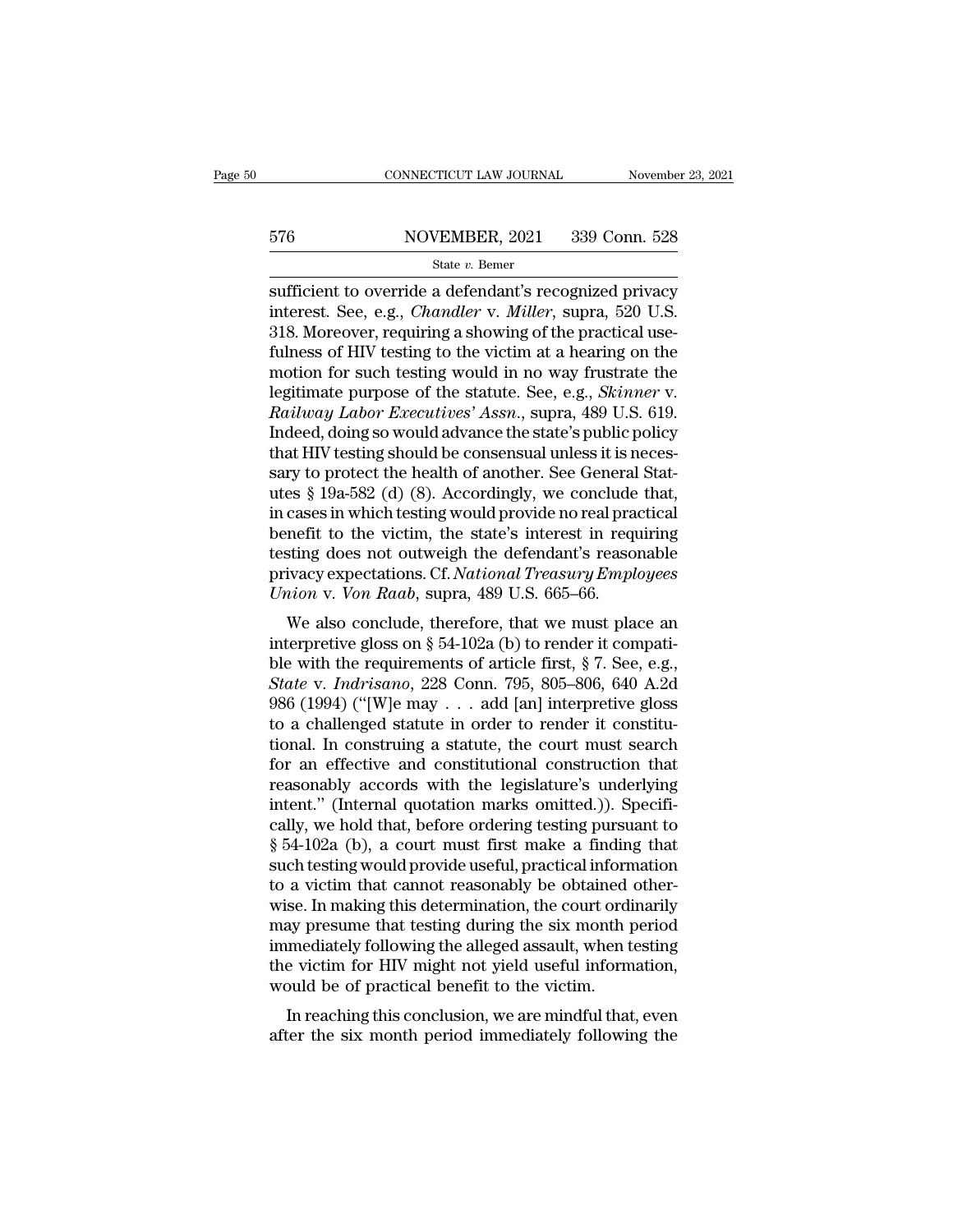<sup>23, 2021</sup> CONNECTICUT LAW JOURNAL Page 5<br>  $\frac{339 \text{ Conn. } 528}{\text{State } v. \text{ Bemer}}$ <br>  $\frac{\text{State } v. \text{ Bemer}}{\text{assault has passed, a defendant's negative test result}}$ <br>
could establish that the defendant has not exposed the 339 Conn. 528 NOVEMBER, 2021 577<br>
State v. Bemer<br>
assault has passed, a defendant's negative test result<br>
could establish that the defendant has not exposed the<br>
victim to HIV. At that point, however, the defendant's<br>
pri 339 Conn. 528 NOVEMBER, 2021 577<br>
State v. Bemer<br>
assault has passed, a defendant's negative test result<br>
could establish that the defendant has not exposed the<br>
victim to HIV. At that point, however, the defendant's<br>
pri 339 Conn. 528 NOVEMBER, 2021 577<br>
State v. Bemer<br>
assault has passed, a defendant's negative test result<br>
could establish that the defendant has not exposed the<br>
victim to HIV. At that point, however, the defendant's<br>
pri State v. Bemer<br>
assault has passed, a defendant's negative test result<br>
could establish that the defendant has not exposed the<br>
victim to HIV. At that point, however, the defendant's<br>
privacy interest ordinarily would out state *i*. Benter<br>assault has passed, a defendant's negative test result<br>could establish that the defendant has not exposed the<br>victim to HIV. At that point, however, the defendant's<br>privacy interest ordinarily would outwe assault has passed, a defendant's negative test result<br>could establish that the defendant has not exposed the<br>victim to HIV. At that point, however, the defendant's<br>privacy interest ordinarily would outweigh any benefit<br>to could establish that the defendant has not exposed the<br>victim to HIV. At that point, however, the defendant's<br>privacy interest ordinarily would outweigh any benefit<br>to the victim because the burden of self-testing on the<br>v victim to HIV. At that point, however, the defendant's<br>privacy interest ordinarily would outweigh any benefit<br>to the victim because the burden of self-testing on the<br>victim generally would be slight, and, unlike the inforprivacy interest ordinarily would outweigh any benefit<br>to the victim because the burden of self-testing on the<br>victim generally would be slight, and, unlike the infor-<br>mation obtained from testing the defendant, the inforto the victim because the burden of self-testing on the<br>victim generally would be slight, and, unlike the infor-<br>mation obtained from testing the defendant, the infor-<br>mation obtained from testing the victim would be<br>defin victim generally would be slight, and, unlike the information obtained from testing the defendant, the information obtained from testing the victim would be definitive. If the victim can establish, however, that, for some mation obtained from testing the defendant, the information obtained from testing the victim would be definitive. If the victim can establish, however, that, for some reason, the burden of undergoing a test would not be sl mation obtained from testing the victim would be<br>definitive. If the victim can establish, however, that, for<br>some reason, the burden of undergoing a test would<br>not be slight and, for example, that a negative test result<br>fr definitive. If the victim can establish, however, that, for<br>some reason, the burden of undergoing a test would<br>not be slight and, for example, that a negative test result<br>from the defendant would be definitive of the victi some reason, the burden of undergoing a test would<br>not be slight and, for example, that a negative test result<br>from the defendant would be definitive of the victim's<br>HIV status because the defendant was the exclusive<br>sourc not be slight and, for example, that a negative test result<br>from the defendant would be definitive of the victim's<br>HIV status because the defendant was the exclusive<br>source of any potential infection, a testing order coul from the defendant would be definitive of the victim's<br>HIV status because the defendant was the exclusive<br>source of any potential infection, a testing order could<br>be warranted. The court also should consider other<br>relevan HIV status because the defendant was the ex-<br>source of any potential infection, a testing orde<br>be warranted. The court also should conside<br>relevant facts and circumstances in deter<br>whether testing would provide useful, pr Fortunated warranted. The court also should consider other<br>levant facts and circumstances in determining<br>nether testing would provide useful, practical infor-<br>ation to the victim after the six month period immedi-<br>ely fol relevant facts and circumstances in determining<br>whether testing would provide useful, practical infor-<br>mation to the victim after the six month period immedi-<br>ately following the assault has expired.<sup>32</sup><br>The foregoing rea

whether testing would provide useful, practical information to the victim after the six month period immediately following the assault has expired.<sup>32</sup><br>The foregoing reasoning applies equally to an order<br>for an examinatio mation to the victim after the six month period immediately following the assault has expired.<sup>32</sup><br>The foregoing reasoning applies equally to an order<br>for an examination for sexually transmitted diseases<br>pursuant to  $\S 54$ ately following the assault has expired.<sup>32</sup><br>The foregoing reasoning applies equally to an order<br>for an examination for sexually transmitted diseases<br>pursuant to § 54-102a (a), and, consequently, the same<br>showing that mus The foregoing reasoning applies equally to an order<br>for an examination for sexually transmitted diseases<br>pursuant to  $\S 54-102a$  (a), and, consequently, the same<br>showing that must be made prior to the issuance of an<br>order The foregoing reasoning applies equally to an order<br>for an examination for sexually transmitted diseases<br>pursuant to § 54-102a (a), and, consequently, the same<br>showing that must be made prior to the issuance of an<br>order f for an examination for sexually transmitted diseases<br>pursuant to § 54-102a (a), and, consequently, the same<br>showing that must be made prior to the issuance of an<br>order for testing under § 54-102a (b) also must be made<br>pri pursuant to § 54-102a (a), and, consequently, the same<br>showing that must be made prior to the issuance of an<br>order for testing under § 54-102a (b) also must be made<br>prior to the issuance of an order for an examination<br>und showing that must be made prior to the issuance of an<br>order for testing under  $\S$  54-102a (b) also must be made<br>prior to the issuance of an order for an examination<br>under  $\S$  54-102a (a). Because of the differences betwee order for testing under § 54-102a (b) also must be made<br>prior to the issuance of an order for an examination<br>under § 54-102a (a). Because of the differences between<br>sexually transmitted diseases and HIV, however, includ-<br> Exually transmitted diseases and HIV, however, including the fact  $\S$  54-102a (a) provides for an examination and  $\S$  54-102a (b) provides for testing, we acknowledge at different considerations may well be relevant in  $\$ ing the fact § 54-102a (a) provides for an examination<br>and § 54-102a (b) provides for testing, we acknowledge<br>that different considerations may well be relevant in<br> $\frac{w}{w}$  We recognize, of course, that it has been more

and § 54-102a (b) provides for testing, we acknowledge that different considerations may well be relevant in  $\frac{1}{\sqrt{2}}$  We recognize, of course, that it has been more than four years since the offending sexual contact o that different considerations may well be relevant in  $\frac{1}{2}$  We recognize, of course, that it has been more than four years since the offending sexual contact occurred and, therefore, that it is highly unlikely that th <sup>22</sup> We recognize, of course, that it has been more than four years since the offending sexual contact occurred and, therefore, that it is highly unlikely that the victims can demonstrate that, at this late date, an order <sup>22</sup> We recognize, of course, that it has been more than four years since the offending sexual contact occurred and, therefore, that it is highly unlikely that the victims can demonstrate that, at this late date, an order the offending sexual contact occurred and, therefore, that it is highly unlikely<br>that the victims can demonstrate that, at this late date, an order under § 54-<br>102a (b) would result in the discovery of useful, practical in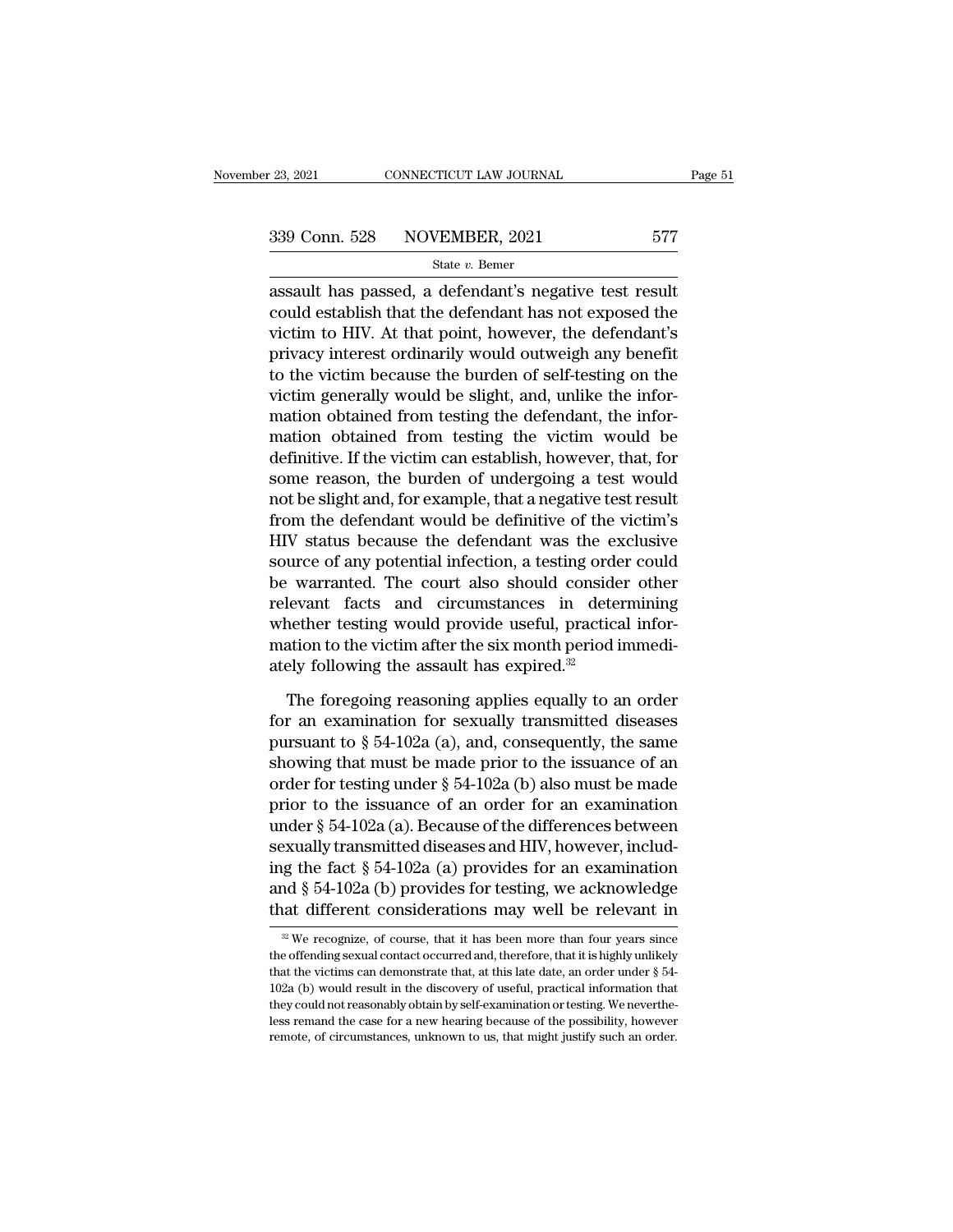|     | CONNECTICUT LAW JOURNAL | November 23, 2021 |
|-----|-------------------------|-------------------|
|     |                         |                   |
| 578 | NOVEMBER, 2021          | 339 Conn. 528     |
|     | State $v$ . Bemer       |                   |

CONNECTICUT LAW JOURNAL November 23, 2021<br>578 NOVEMBER, 2021 339 Conn. 528<br>518 State v. Bemer<br>determining whether that standard has been met under<br>the two statutory subsections.  $578$  NOVEMBER, 202<br>  $\frac{\text{State } v. \text{ Bemer}}{\text{determining whether that standard } h}$ <br>
the two statutory subsections.<br>
We therefore conclude that, in t

 $\begin{array}{ll}\n\text{S} & \text{NOVEMBER, 2021} & \text{339 Conn. 528} \\
\hline\n\text{State } v. \text{ Bemer}\n\end{array}$ termining whether that standard has been met under<br>
e two statutory subsections.<br>
We therefore conclude that, in the absence of any<br>
idence that an exam 578 NOVEMBER, 2021 339 Conn. 528<br>
State v. Bemer<br>
determining whether that standard has been met under<br>
the two statutory subsections.<br>
We therefore conclude that, in the absence of any<br>
evidence that an examination under State v. Bemer<br>determining whether that standard has been met under<br>the two statutory subsections.<br>We therefore conclude that, in the absence of any<br>evidence that an examination under § 54-102a (a) would<br>provide a real pr determining whether that standard has been met under<br>the two statutory subsections.<br>We therefore conclude that, in the absence of any<br>evidence that an examination under  $\S 54-102a$  (a) would<br>provide a real practical benef determining whether that standard has been met under<br>the two statutory subsections.<br>We therefore conclude that, in the absence of any<br>evidence that an examination under § 54-102a (a) would<br>provide a real practical benefit the two statutory subsections.<br>
We therefore conclude that, in the absence of any<br>
evidence that an examination under  $\S$  54-102a (a) would<br>
provide a real practical benefit to the victim that cannot<br>
reasonably be obtain We therefore conclude that, in the absence of any<br>evidence that an examination under  $\S 54{\text -}102a$  (a) would<br>provide a real practical benefit to the victim that cannot<br>reasonably be obtained in another manner, an order<br>f evidence that an examination under  $\S$  54-102a (a) would<br>provide a real practical benefit to the victim that cannot<br>reasonably be obtained in another manner, an order<br>for such an examination would also violate article fir provide a real practical benefit to the victim that cannot<br>reasonably be obtained in another manner, an order<br>for such an examination would also violate article first,<br> $\S$  7. Thus, a person seeking an order pursuant to  $\S$ reasonably be obtained in another manner, an order<br>for such an examination would also violate article first,<br> $\S 7$ . Thus, a person seeking an order pursuant to  $\S 54$ -<br> $102a$  (a) must make a showing that an examination<br>wo for such an examination would also violate article first,  $\S$  7. Thus, a person seeking an order pursuant to  $\S$  54-102a (a) must make a showing that an examination would provide useful, practical information to the victi § 7. Thus, a person seeking an order pursuant to § 54-<br>102a (a) must make a showing that an examination<br>would provide useful, practical information to the vic-<br>tim that cannot reasonably be obtained in another man-<br>ner. B 102a (a) must make a showing that an examination<br>would provide useful, practical information to the vic-<br>tim that cannot reasonably be obtained in another man-<br>ner. Because the record before us contains no<br>information reg would provide useful, practical information to the victim that cannot reasonably be obtained in another man-<br>ner. Because the record before us contains no<br>information regarding the incubation periods for sexu-<br>ally transmi tim that cannot reasonably be obtained in another man-<br>ner. Because the record before us contains no<br>information regarding the incubation periods for sexu-<br>ally transmitted diseases or other information that<br>might assist ner. Because the record before us contains no<br>information regarding the incubation periods for sexu-<br>ally transmitted diseases or other information that<br>might assist us in providing guidance as to when an<br>examination unde information regarding the incubation periods<br>ally transmitted diseases or other informa<br>might assist us in providing guidance as to<br>examination under  $\S 54-102a$  (a) would be of<br>benefit, we leave the determination as to w y transmitted diseases or other information that<br>ight assist us in providing guidance as to when an<br>amination under  $\S 54-102a$  (a) would be of practical<br>nefit, we leave the determination as to whether an<br>der for such an might assist us in providing guidance as to when an examination under  $\S 54-102a$  (a) would be of practical benefit, we leave the determination as to whether an order for such an examination is warranted to the informed d

examination under § 54-102a (a) would be of practical<br>benefit, we leave the determination as to whether an<br>order for such an examination is warranted to the<br>informed discretion of the trial court.<sup>33</sup><br>The state contends t benefit, we leave the determination as to whether an order for such an examination is warranted to the informed discretion of the trial court.<sup>33</sup><br>The state contends that  $\S 54-102a$  (b) as written satisfies the state con order for such an examination is warranted to the<br>informed discretion of the trial court.<sup>33</sup><br>The state contends that  $\S 54-102a$  (b) as written satis-<br>fies the state constitution because "the government has<br>a compelling informed discretion of the trial court.<sup>35</sup><br>The state contends that § 54-102a (b) as written satis-<br>fies the state constitution because "the government has<br>a compelling interest in testing in furtherance of pro-<br>tecting t compelling interest in testing in furtherance of pro-<br>ccting the health and welfare of its citizens by stem-<br>ing the spread of HIV/AIDS. Identifying infected<br>dividuals allows them to receive treatment for their<br><sup>33</sup> We not tecting the health and welfare of its citizens by stem-<br>ming the spread of HIV/AIDS. Identifying infected<br>individuals allows them to receive treatment for their<br><sup>38</sup> We note that when, as in the present case, we have deter

ming the spread of HIV/AIDS. Identifying infected<br>individuals allows them to receive treatment for their<br> $\frac{1}{2}$   $\frac{1}{2}$   $\frac{1}{2}$   $\frac{1}{2}$   $\frac{1}{2}$   $\frac{1}{2}$   $\frac{1}{2}$   $\frac{1}{2}$   $\frac{1}{2}$  are note that when, as in individuals allows them to receive treatment for their<br>
<sup>33</sup> We note that when, as in the present case, we have determined that a<br>
defendant is entitled to protection under the state constitution, we ordinarily<br>
would hav  $\frac{1}{100}$  we note that when, as in the present case, we have determined that a defendant is entitled to protection under the state constitution, we ordinarily would have no need to address any parallel claim raised unde  $30$  We note that when, as in the present case, we have determined that a defendant is entitled to protection under the state constitution, we ordinarily would have no need to address any parallel claim raised under the f defendant is entitled to protection under the state constitution, we ordinarily would have no need to address any parallel claim raised under the federal constitution. In the present case, however, the relief that we have would have no need to address any parallel claim raised under the federal constitution. In the present case, however, the relief that we have afforded the defendant under the state constitution is not the full relief that constitution. In the present case, however, the relief that we have afforded the defendant under the state constitution is not the full relief that he has sought under either the state or federal constitution. This is so b the defendant under the state constitution is not the full relief that he has sought under either the state or federal constitution. This is so because the standard that the defendant claims is applicable to an order issu sought under either the state or federal constitution. This is so because the standard that the defendant claims is applicable to an order issued pursuant to  $\S 54-102a$  is considerably more demanding than the standard th standard that the defendant claims is applicable to an order issued pursuant to  $\S 54-102a$  is considerably more demanding than the standard that we have concluded is required under the state constitution. Consequently, a to  $\S$  54-102a is considerably more demanding than the standard that we have concluded is required under the state constitution. Consequently, although highly unlikely, it is at least theoretically possible that, for purp concluded is required under the state constitution. Consequently, although highly unlikely, it is at least theoretically possible that, for purposes of § 54-102a, the defendant is entitled to greater protection under the f highly unlikely, it is at least theoretically possible that, for purposes of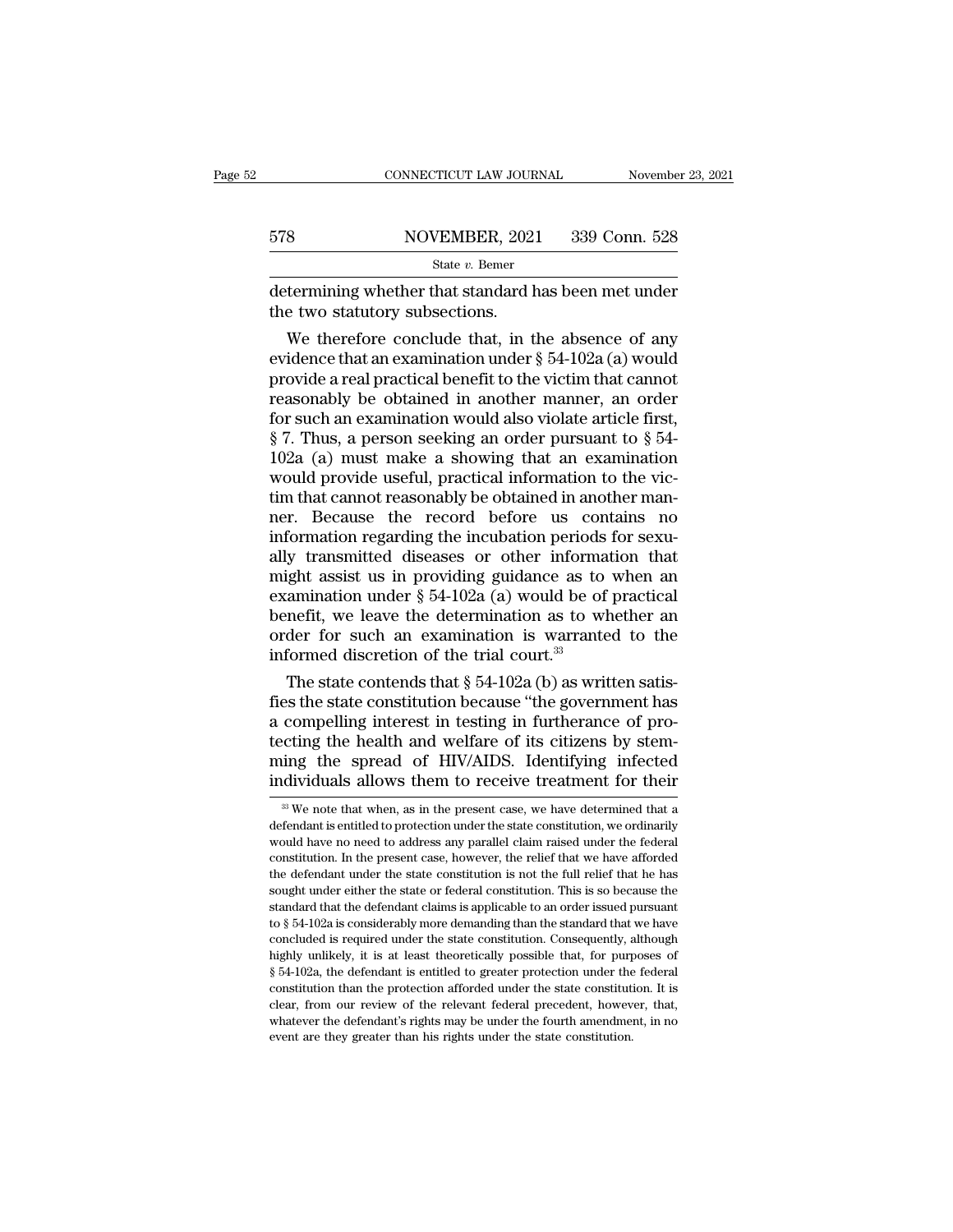<sup>23, 2021</sup> CONNECTICUT LAW JOURNAL Page 53<br>
339 Conn. 528 NOVEMBER, 2021 579<br>
<sup>339</sup> State *v*. Bemer<br>
individual health needs and education for changing<br>
behaviors and for preventing infection of others. This<br>
identificat  $\begin{array}{ccc}\n 339 \text{ Conn. } 528 \text{ NOVEMBER, } 2021 & 579 \\
 \text{State } v. \text{ Bemer} \text{ individual health needs and education for changing behaviors and for preventing infection of others. This identification also permits public health officials, when necessary to inform partners of the tested individual.} \end{array}$ 339 Conn. 528 NOVEMBER, 2021 579<br>
State v. Bemer<br>
individual health needs and education for changing<br>
behaviors and for preventing infection of others. This<br>
identification also permits public health officials, when<br>
nece 339 Conn. 528 NOVEMBER, 2021 579<br>
state  $v$ . Bemer<br>
individual health needs and education for changing<br>
behaviors and for preventing infection of others. This<br>
identification also permits public health officials, when<br>
ne State  $v$ . Bemer<br>
individual health needs and education for changing<br>
behaviors and for preventing infection of others. This<br>
identification also permits public health officials, when<br>
necessary, to inform partners of the state v. Better<br>
individual health needs and education for changing<br>
behaviors and for preventing infection of others. This<br>
identification also permits public health officials, when<br>
necessary, to inform partners of the individual health needs and education for changing<br>behaviors and for preventing infection of others. This<br>identification also permits public health officials, when<br>necessary, to inform partners of the tested individual<br>who behaviors and for preventing infection of others. This<br>identification also permits public health officials, when<br>necessary, to inform partners of the tested individual<br>who, in turn, can undergo testing and, if necessary,<br>t identification also permits public health officials, when<br>necessary, to inform partners of the tested individual<br>who, in turn, can undergo testing and, if necessary,<br>treatment." There is no evidence in the record, however, necessary, to inform partners of the tested individual<br>who, in turn, can undergo testing and, if necessary,<br>treatment." There is no evidence in the record, however,<br>that individuals accused of sexual assault are at greater who, in turn, can undergo testing and, if necessary,<br>treatment." There is no evidence in the record, however,<br>that individuals accused of sexual assault are at greater<br>risk of carrying HIV than members of the general publi treatment." There is no evidence in the record, however,<br>that individuals accused of sexual assault are at greater<br>risk of carrying HIV than members of the general public.<br>Thus, even if we were to assume that the statute w that individuals accused of sexual assault are at greater<br>risk of carrying HIV than members of the general public.<br>Thus, even if we were to assume that the statute was<br>intended to protect not only victims, but also the def risk of carrying HIV than members of the general public.<br>Thus, even if we were to assume that the statute was<br>intended to protect not only victims, but also the defen-<br>dant and the public at large, there is no connection<br>b Thus, even if we were to assume that the statute was<br>intended to protect not only victims, but also the defen-<br>dant and the public at large, there is no connection<br>between the diminished privacy expectations of a<br>defendant intended to protect not only victims, but also the defendant and the public at large, there is no connection<br>between the diminished privacy expectations of a defendant charged with sexual assault, which derive<br>from the de dant and the public at large, there is no connection<br>between the diminished privacy expectations of a<br>defendant charged with sexual assault, which derive<br>from the defendant's alleged conduct toward the victim,<br>and the stat between the diminished privacy expectations of a<br>defendant charged with sexual assault, which derive<br>from the defendant's alleged conduct toward the victim,<br>and the state's desire for information about the defen-<br>dant's HI defendant charged with sexual assault, which derive<br>from the defendant's alleged conduct toward the victim,<br>and the state's desire for information about the defen-<br>dant's HIV status in order to protect the defendant him-<br>s from the defendant's alleged conduct toward the victim,<br>and the state's desire for information about the defen-<br>dant's HIV status in order to protect the defendant him-<br>self or the public. See, e.g., *State* v. *Handy*, s and the state's desire for information about the defen-<br>dant's HIV status in order to protect the defendant him-<br>self or the public. See, e.g., *State v. Handy*, supra, 191<br>Vt. 322–23 (Vermont's HIV testing statute would dant's HIV status in order to protect the defendant himself or the public. See, e.g., *State* v. *Handy*, supra, 191<br>Vt. 322–23 (Vermont's HIV testing statute would be<br>unconstitutional if there were "no nexus between the<br>l self or the public. See, e.g., *State* v. *Handy*, supra, 191<br>Vt. 322–23 (Vermont's HIV testing statute would be<br>unconstitutional if there were "no nexus between the<br>law's intrusion on even the diminished privacy interest<br> Vt. 322–23 (Vermont's HIV testing statute would be<br>unconstitutional if there were "no nexus between the<br>law's intrusion on even the diminished privacy interest<br>[of the defendant] and the information obtained from<br>that int unconstitutional if there were "no nexus between the<br>law's intrusion on even the diminished privacy interest<br>[of the defendant] and the information obtained from<br>that intrusion"); In re Juveniles A, B, C, D, E, 121<br>Wn. 2d law's intrusion on even the diminished privacy interest<br>[of the defendant] and the information obtained from<br>that intrusion"); In re Juveniles A, B, C, D, E, 121<br>Wn. 2d 80, 104, 105–106, 847 P.2d 455 (1993) (Utter,<br>J., co [of the defendant] and the information obtained from<br>that intrusion"); *In re Juveniles A*, *B*, *C*, *D*, *E*, 121<br>Wn. 2d 80, 104, 105–106, 847 P.2d 455 (1993) (Utter,<br>J., concurring in part, dissenting in part) (arguing that intrusion"); In re Juveniles A, B, C, D, E, 121<br>Wn. 2d 80, 104, 105–106, 847 P.2d 455 (1993) (Utter,<br>J., concurring in part, dissenting in part) (arguing that<br>state's interest in combating spread of AIDS did not<br>just Wn. 2d 80, 104, 105–106, 847 P.2d 455 (1993) (Utter,<br>J., concurring in part, dissenting in part) (arguing that<br>state's interest in combating spread of AIDS did not<br>justify testing of convicted defendant because same<br>ration J., concurring in part, dissenting in part) (arguing that<br>state's interest in combating spread of AIDS did not<br>justify testing of convicted defendant because same<br>rationale would apply to "*any* individual whether<br>charged state's interest in combating spread of AIDS did not<br>justify testing of convicted defendant because same<br>rationale would apply to "*any* individual whether<br>charged and convicted or not" and that "[t]he [s]tate's<br>interest i justify testing of convicted defendant because same<br>rationale would apply to "*any* individual whether<br>charged and convicted or not" and that "[t]he [s]tate's<br>interest in assisting a sexual offender who is potentially<br>HIV rationale would apply to "*any* individual whether<br>charged and convicted or not" and that "[t]he [s]tate's<br>interest in assisting a sexual offender who is potentially<br>HIV positive is no greater than its interest in assistin charged and convicted or not" and that "[t]he [s]tate's<br>interest in assisting a sexual offender who is potentially<br>HIV positive is no greater than its interest in assisting<br>any other sort of criminal offender" (emphasis in interest in assisting a sexual offender who is potentially<br>HIV positive is no greater than its interest in assisting<br>any other sort of criminal offender" (emphasis in origi-<br>nal)); see also *Chandler* v. *Miller*, supra, 5 HIV positive is no greater than its interest in assisting<br>any other sort of criminal offender" (emphasis in origi-<br>nal)); see also *Chandler* v. *Miller*, supra, 520 U.S. 321,<br>322 (suspicionless drug testing of candidates any other sort of criminal offender" (emphasis in original)); see also *Chandler* v. *Miller*, supra, 520 U.S. 321, 322 (suspicionless drug testing of candidates for state office was not reasonable when Georgia asserted "n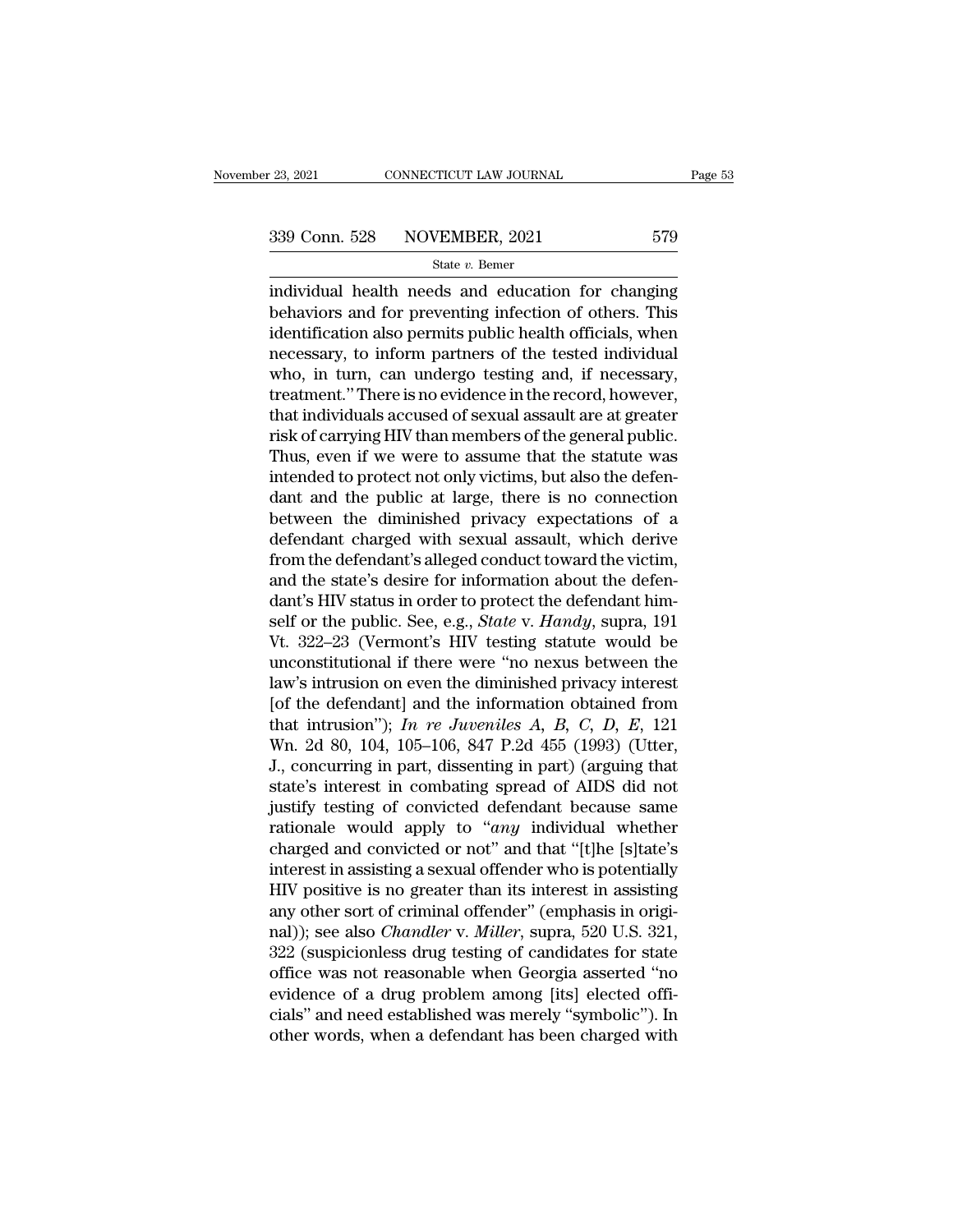# EXECUTE CONNECTICUT LAW JOURNAL Movember 23, 2021<br>580 NOVEMBER, 2021 339 Conn. 528<br>580 State v. Bemer

### State *v.* Bemer

FORMECTICUT LAW JOURNAL Movember 23, 202<br>
S580 NOVEMBER, 2021 339 Conn. 528<br>
State v. Bemer<br>
forcibly exposing a victim to his bodily fluids against<br>
the victim's will, he cannot reasonably complain if the<br>
victim socks p 580 NOVEMBER, 2021 339 Conn. 528<br>
State v. Bemer<br>
forcibly exposing a victim to his bodily fluids against<br>
the victim's will, he cannot reasonably complain if the<br>
victim seeks private information about any diseases to<br>
w 580 NOVEMBER, 2021 339 Conn. 528<br>
State v. Bemer<br>
forcibly exposing a victim to his bodily fluids against<br>
the victim's will, he cannot reasonably complain if the<br>
victim seeks private information about any diseases to<br>
w 580 NOVEMBER, 2021 339 Conn. 528<br>
State v. Bemer<br>
forcibly exposing a victim to his bodily fluids against<br>
the victim's will, he cannot reasonably complain if the<br>
victim seeks private information about any diseases to<br>
w State v. Bemer<br>
forcibly exposing a victim to his bodily fluids against<br>
the victim's will, he cannot reasonably complain if the<br>
victim seeks private information about any diseases to<br>
which he or she may have been invol state *v*. Benter<br>forcibly exposing a victim to his bodily fluids against<br>the victim's will, he cannot reasonably complain if the<br>victim seeks private information about any diseases to<br>which he or she may have been involu forcibly exposing a victim to his bodily fluids against<br>the victim's will, he cannot reasonably complain if the<br>victim seeks private information about any diseases to<br>which he or she may have been involuntarily exposed,<br>ev the victim's will, he cannot reasonably complain if the<br>victim seeks private information about any diseases to<br>which he or she may have been involuntarily exposed,<br>even if the risk that the defendant is infected is no<br>grea victim seeks private information about any diseases to<br>which he or she may have been involuntarily exposed,<br>even if the risk that the defendant is infected is no<br>greater than the risk for a member of the general public.<br>We which he or she may have been involuntarily exposed,<br>even if the risk that the defendant is infected is no<br>greater than the risk for a member of the general public.<br>We can perceive no reason, however, why a defendant<br>shoul even if the risk that the defendant is infected is no<br>greater than the risk for a member of the general public.<br>We can perceive no reason, however, why a defendant<br>should have a diminished expectation of privacy with<br>respe greater than the risk for a member of the general public.<br>We can perceive no reason, however, why a defendant<br>should have a diminished expectation of privacy with<br>respect to information required to protect his own<br>health o We can perceive no reason, however, why a defendant<br>should have a diminished expectation of privacy with<br>respect to information required to protect his own<br>health or the health of individuals who have consensu-<br>ally engag should have a diminished expectation of privacy with<br>respect to information required to protect his own<br>health or the health of individuals who have consensu-<br>ally engaged in intimate contact with him such as to<br>warrant s respect to information required to protect his own<br>health or the health of individuals who have consensu-<br>ally engaged in intimate contact with him such as to<br>warrant suspicionless testing. If those individuals have<br>reason health or the health of individuals who<br>ally engaged in intimate contact with<br>warrant suspicionless testing. If those i<br>reason to believe that the defendant e:<br>HIV and self-testing would not yield use<br>may seek a testing or Figure 3.1 Superionless testing. If those individuals have<br>ason to believe that the defendant exposed them to<br>V and self-testing would not yield useful results, they<br>ay seek a testing order pursuant to § 19a-582 (d) (8).<br> reason to believe that the defendant exposed them to<br>HIV and self-testing would not yield useful results, they<br>may seek a testing order pursuant to  $\S$  19a-582 (d) (8).<br>Accordingly, we reject this claim.<br>In summary, we co

HIV and self-testing would not yield useful results, they<br>may seek a testing order pursuant to  $\S$  19a-582 (d) (8).<br>Accordingly, we reject this claim.<br>In summary, we conclude that  $\S$  54-102a (b) does not<br>incorporate the may seek a testing order pursuant to § 19a-582 (d) (8).<br>Accordingly, we reject this claim.<br>In summary, we conclude that § 54-102a (b) does not<br>incorporate the standard set forth in § 19a-582 (d) (8).<br>We also conclude, how Accordingly, we reject this claim.<br>In summary, we conclude that  $\S 54{\text -}102a$  (b) does not<br>incorporate the standard set forth in  $\S 19a{\text -}582$  (d) (8).<br>We also conclude, however, that, under article first,  $\S 7$ ,<br>of the In summary, we conclude that  $\S$  54-102a (b) does not<br>incorporate the standard set forth in  $\S$  19a-582 (d) (8).<br>We also conclude, however, that, under article first,  $\S$  7,<br>of the state constitution, the trial court was In summary, we conclude that  $\S$  54-102a (b) does not<br>incorporate the standard set forth in  $\S$  19a-582 (d) (8).<br>We also conclude, however, that, under article first,  $\S$  7,<br>of the state constitution, the trial court was incorporate the standard set forth in § 19a-582 (d) (8).<br>We also conclude, however, that, under article first, § 7,<br>of the state constitution, the trial court was required<br>to make a finding that an examination or testing We also conclude, however, that, under article first,  $\S$  7,<br>of the state constitution, the trial court was required<br>to make a finding that an examination or testing or<br>both would provide useful, practical information to of the state constitution, the trial court was required<br>to make a finding that an examination or testing or<br>both would provide useful, practical information to the<br>victim that could not reasonably be obtained otherwise,<br>be to make a finding that an examination or testing or<br>both would provide useful, practical information to the<br>victim that could not reasonably be obtained otherwise,<br>before ordering any such examination or testing in<br>accord both would provide useful, practical information to the<br>victim that could not reasonably be obtained otherwise,<br>before ordering any such examination or testing in<br>accordance with § 54-102a (a) and (b), respectively. It<br>is victim that could not reasonably be obtained otherwise,<br>before ordering any such examination or testing in<br>accordance with  $\S 54-102a$  (a) and (b), respectively. It<br>is clear that the trial court did not apply this standar before ordering any such exaccordance with  $\S$  54-102a (a) is clear that the trial court did Because the state and the viction of that they were required to sati case must be remanded for motions under  $\S$  54-102a. The tr clear that the trial court did not apply this standard.<br>
ecause the state and the victims were not on notice<br>
at they were required to satisfy this requirement, the<br>
se must be remanded for a new hearing on their<br>
order Because the state and the victims were not on notice<br>that they were required to satisfy this requirement, the<br>case must be remanded for a new hearing on their<br>motions under § 54-102a.<br>The trial court's order directing the

that they were required to satisfy this requirement, the<br>case must be remanded for a new hearing on their<br>motions under  $\S 54-102a$ .<br>The trial court's order directing the defendant to sub-<br>mit to an examination for sexual case must be remanded for a new hearing on their<br>motions under  $\S 54-102a$ .<br>The trial court's order directing the defendant to sub-<br>mit to an examination for sexually transmitted diseases<br>pursuant to  $\S 54-102$  (a) and fo motions under  $\S$  54-102a.<br>The trial court's order directing the defendant to sub-<br>mit to an examination for sexually transmitted diseases<br>pursuant to  $\S$  54-102 (a) and for HIV testing pursuant<br>to  $\S$  54-102 (b) is rever The trial comit to an example and to  $\frac{1}{2}$  54-102 (to that court this opinion.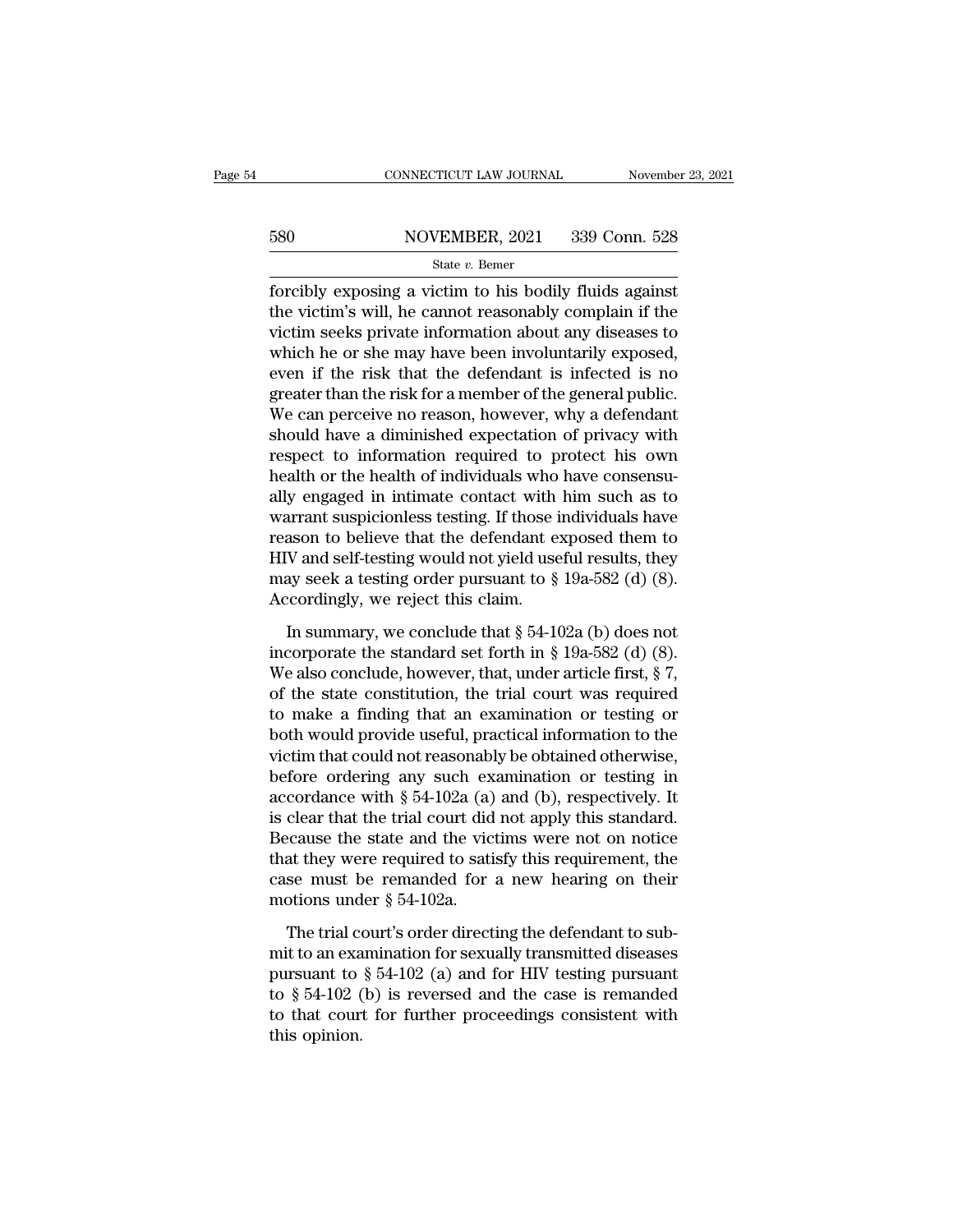9 Conn. 528 NOVEMBER, 2021 581<br>
State v. Bemer<br>
In this opinion ROBINSON, C. J., and MULLINS,<br>
MHN and VERTEFEUILLE, Js., concurred. 339 Conn. 528 NOVEMBER, 2021<br>
State v. Bemer<br>
In this opinion ROBINSON, C. J., and MULI<br>
KAHN and VERTEFEUILLE, Js., concurred.

9 Conn. 528 NOVEMBER, 2021 581<br>
state v. Bemer<br>
In this opinion ROBINSON, C. J., and MULLINS,<br>
MCDONALD, J., with whom D'AURIA, J., joins, con-<br>
McDONALD, J., with whom D'AURIA, J., joins, con-<br>
rring in the judgment. I a State v. Bemer<br>In this opinion ROBINSON, C. J., and MULLINS,<br>KAHN and VERTEFEUILLE, Js., concurred.<br>McDONALD, J., with whom D'AURIA, J., joins, concurring in the judgment. I agree with the majority that<br>the trial court's In this opinion ROBINSON, C. J., and MULLINS,<br>KAHN and VERTEFEUILLE, Js., concurred.<br>McDONALD, J., with whom D'AURIA, J., joins, concurring in the judgment. I agree with the majority that<br>the trial court's order is an appe In this opinion ROBINSON, C. J., and MOLLINS,<br>KAHN and VERTEFEUILLE, Js., concurred.<br>McDONALD, J., with whom D'AURIA, J., joins, con-<br>curring in the judgment. I agree with the majority that<br>the trial court's order is an ap McDONALD, J., with whom D'AURIA, J., joins, concurring in the judgment. I agree with the majority that<br>the trial court's order is an appealable final judgment.<br>I also agree with the majority that the trial court's judgment McDONALD, J., with whom D'AURIA, J., joins, concurring in the judgment. I agree with the majority that<br>the trial court's order is an appealable final judgment.<br>I also agree with the majority that the trial court's judgmen McDONALD, J., with whom D'AURIA, J., joins, concurring in the judgment. I agree with the majority that<br>the trial court's order is an appealable final judgment.<br>I also agree with the majority that the trial court's judgmen curring in the judgment. I agree with the majority that<br>the trial court's order is an appealable final judgment.<br>I also agree with the majority that the trial court's judg-<br>ment granting the motions of the state and the v the trial court's order is an appealable final judgment.<br>I also agree with the majority that the trial court's judgment granting the motions of the state and the victims<br>that the defendant, Bruce John Bemer, be required t I also agree with the majority that the trial court's judg-<br>ment granting the motions of the state and the victims<br>that the defendant, Bruce John Bemer, be required to<br>submit to human immunodeficiency virus (HIV) testing<br> ment granting the motions of the state and the victims<br>that the defendant, Bruce John Bemer, be required to<br>submit to human immunodeficiency virus (HIV) testing<br>pursuant to General Statutes § 54-102a (b) and an exam-<br>inat that the defendant, Bruce John Bemer, be required to<br>submit to human immunodeficiency virus (HIV) testing<br>pursuant to General Statutes § 54-102a (b) and an exam-<br>ination for sexually transmitted diseases pursuant to<br>§ 54submit to human immunodeficiency virus (HIV) testing<br>pursuant to General Statutes § 54-102a (b) and an exam-<br>ination for sexually transmitted diseases pursuant to<br>§ 54-102a (a)<sup>1</sup> must be reversed, and the case remanded<br>t pursuant to General Statutes § 54-102a (b) and an examination for sexually transmitted diseases pursuant to § 54-102a (a)<sup>1</sup> must be reversed, and the case remanded to the trial court for further proceedings. I write sepa ination for sexually transmitted diseases pursuant to  $\S$  54-102a (a)<sup>1</sup> must be reversed, and the case remanded<br>to the trial court for further proceedings. I write sepa-<br>rately, however, because I strongly disagree with § 54-102a (a)<sup>1</sup> must be reversed, and the case remanded<br>to the trial court for further proceedings. I write sepa-<br>rately, however, because I strongly disagree with the<br>majority's conclusion that court-ordered HIV testing to the trial court for further proceedings. I write separately, however, because I strongly disagree with the majority's conclusion that court-ordered HIV testing under § 54-102a (b) does not incorporate the rigorous stand rately, however, because I strongly disagree with the<br>majority's conclusion that court-ordered HIV testing<br>under § 54-102a (b) does not incorporate the rigorous<br>standard and significant procedural safeguards that the<br>legis majority's conclusion that court-ordered HIV testing<br>under  $\S$  54-102a (b) does not incorporate the rigorous<br>standard and significant procedural safeguards that the<br>legislature adopted and codified in General Statutes<br> $\S$ under § 54-102a (b) does not incorporate the rigorous<br>standard and significant procedural safeguards that the<br>legislature adopted and codified in General Statutes<br>§ 19a-582 (d) (8). Before any individual—even a crimi-<br>nal standard and significant procedural safeguards that the<br>legislature adopted and codified in General Statutes<br>§ 19a-582 (d) (8). Before any individual—even a crimi-<br>nal defendant—is forced by the state, against his will<br>and legislature adopte<br>§ 19a-582 (d) (8).<br>nal defendant—is<br>and without his c<br>for HIV, both that<br>safeguards must t<br>to be lawful.<br>In my view, wh I defendant—is forced by the state, against his will<br>d without his consent, to submit to medical testing<br>r HIV, both that high standard and those important<br>feguards must be adhered to in order for the testing<br>be lawful.<br>I and without his consent, to submit to medical testing<br>for HIV, both that high standard and those important<br>safeguards must be adhered to in order for the testing<br>to be lawful.<br>In my view, when the court was requested, bef

the defendant and those important<br>for HIV, both that high standard and those important<br>safeguards must be adhered to in order for the testing<br>to be lawful.<br>In my view, when the court was requested, before<br>trial or convicti tof HP, boarding high standard and above important<br>safeguards must be adhered to in order for the testing<br>to be lawful.<br>In my view, when the court was requested, before<br>trial or conviction, to deploy the force of law again of the lawful.<br>
In my view, when the court was requested, before<br>
trial or conviction, to deploy the force of law against<br>
the defendant and to order him to be subjected to HIV<br>
testing, § 19a-582 (d) (8) required the cour In my view, when the court was requested, before<br>trial or conviction, to deploy the force of law against<br>the defendant and to order him to be subjected to HIV<br>testing, § 19a-582 (d) (8) required the court, among<br>other thin In my view, when the court was requested, before<br>trial or conviction, to deploy the force of law against<br>the defendant and to order him to be subjected to HIV<br>testing, § 19a-582 (d) (8) required the court, among<br>other thin trial or conviction, to deploy the force of law against<br>the defendant and to order him to be subjected to HIV<br>testing, § 19a-582 (d) (8) required the court, among<br>other things, to find that there is "a clear and imminent<br> ther things, to find that there is "a clear and imminent<br>anger to the public health or the health of a person<br>nd that the person [requesting the testing] has demon-<br>rated a compelling need for the HIV-related test result<br> danger to the public health or the health of a person<br>and that the person [requesting the testing] has demon-<br>strated a compelling need for the HIV-related test result<br> $\frac{1}{1}$ Although § 54-102a (a) was the subject of a

and that the person [requesting the testing] has demonstrated a compelling need for the HIV-related test result<br> $\frac{1}{1}$ Although § 54-102a (a) was the subject of a technical amendment in 2018; see Public Acts 2018, No. 1 strated a compelling ne<br>  $\frac{1}{1}$  Although § 54-102a (a) was<br>
2018; see Public Acts 2018, No.<br>
on the merits of this appeal. I<br>
current revision of the statute.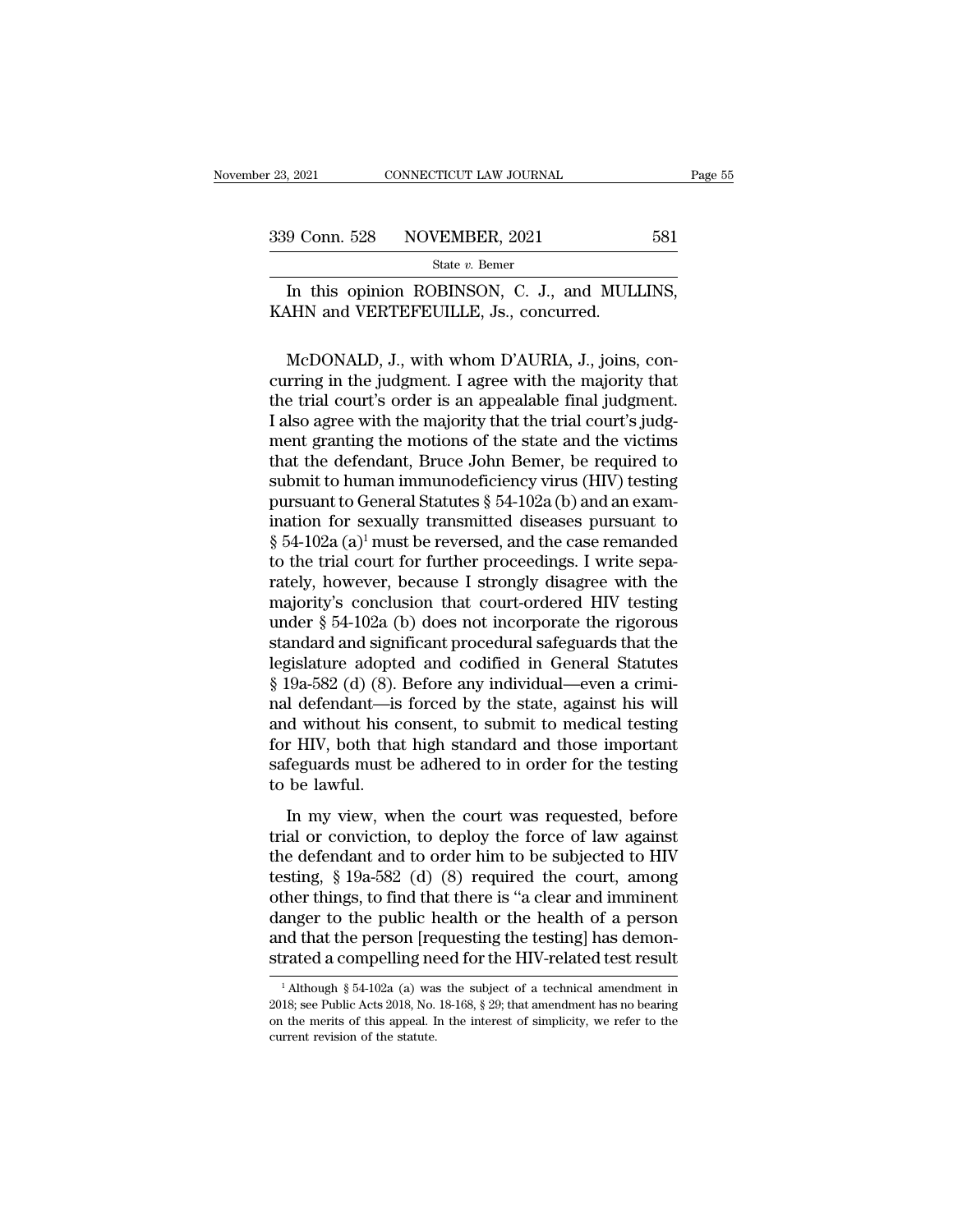# EXECUTE CONNECTICUT LAW JOURNAL Movember 23, 2021<br>582 NOVEMBER, 2021 339 Conn. 528<br>582 State v. Bemer

### State *v.* Bemer

CONNECTICUT LAW JOURNAL November<br>
582 NOVEMBER, 2021 339 Conn. 528<br>
501 State v. Bemer<br>
101 Statutes § 19a-582 (d) (8) (A). Because I conclude<br>
101 Statutes § 19a-582 (d) (8) (A). Because I conclude<br>
101 Statutes of statut Example 1943 (Separation 1943)<br>
Example 1939 (Sparation 1948)<br>
State v. Bemer<br>
Example 1945 (d) (8) (A). Because I conclude<br>
Statutes § 19a-582 (d) (8) (A). Because I conclude<br>
that well known principles of statutory cons 582 NOVEMBER, 2021 339 Conn. 528<br>
State v. Bemer<br>
that cannot be accommodated by other means." General Statutes § 19a-582 (d) (8) (A). Because I conclude<br>
that well known principles of statutory construction<br>
reveal that For Sea Solution State v. Bemer<br>
State v. Bemer<br>
that cannot be accommodated by other means." General Statutes § 19a-582 (d) (8) (A). Because I conclude<br>
that well known principles of statutory construction<br>
reveal that t Solution State v. Bemer<br>
State v. Bemer<br>
that cannot be accommodated by other means." General Statutes § 19a-582 (d) (8) (A). Because I conclude<br>
that well known principles of statutory construction<br>
reveal that the stand State v. Bemer<br>
that cannot be accommodated by other means." General Statutes § 19a-582 (d) (8) (A). Because I conclude<br>
that well known principles of statutory construction<br>
reveal that the standard set forth in § 19a-58 that cannot be accommodated by other means." General Statutes § 19a-582 (d) (8) (A). Because I conclude that well known principles of statutory construction reveal that the standard set forth in § 19a-582 (d) (8) is incor eral Statutes § 19a-582 (d) (8) (A). Because I conclude<br>that well known principles of statutory construction<br>reveal that the standard set forth in § 19a-582 (d) (8)<br>is incorporated into court-ordered HIV testing under<br>§ 5 that well known principles of statutory construction<br>reveal that the standard set forth in § 19a-582 (d) (8)<br>is incorporated into court-ordered HIV testing under<br>§ 54-102a (b)—and because it is well settled that this<br>cour concur. incorporated into court-ordered HIV testing under<br>54-102a (b)—and because it is well settled that this<br>urt has a duty to construe statutes, whenever possi-<br>e, to avoid the type of constitutional infirmities the<br>ajority has  $\S$  54-102a (b)—and because it is well settled that this<br>court has a duty to construe statutes, whenever possi-<br>ble, to avoid the type of constitutional infirmities the<br>majority has discerned in this case—I respectfully<br>c

court has a duty to construe statutes, whenever possi-<br>ble, to avoid the type of constitutional infirmities the<br>majority has discerned in this case—I respectfully<br>concur.<br>I agree with the majority's recitation of the fact ble, to avoid the type of constitutional infirmities the<br>majority has discerned in this case—I respectfully<br>concur.<br>I agree with the majority's recitation of the facts.<br>Accordingly, I turn to the defendant's claim that th majority has discerned in this case—I respectfully<br>concur.<br>I agree with the majority's recitation of the facts.<br>Accordingly, I turn to the defendant's claim that the<br>trial court abused its discretion in ordering HIV testi ccordingly, I turn to the defendant's claim that the<br>ial court abused its discretion in ordering HIV testing<br>ursuant to § 54-102a (b)<sup>2</sup> because the court did not<br>there to the requirements of § 19a-582<sup>3</sup> that there first trial court abused its discretion in ordering HIV testing<br>pursuant to § 54-102a (b)<sup>2</sup> because the court did not<br>adhere to the requirements of § 19a-582<sup>3</sup> that there first<br><sup>2</sup> General Statutes § 54-102a (b) provides in r

pursuant to § 54-102a (b)<sup>2</sup> because the court did not adhere to the requirements of § 19a-582<sup>3</sup> that there first  $\frac{1}{2}$  General Statutes § 54-102a (b) provides in relevant part: "Notwithstanding the provision of sect parsuant to  $\frac{1}{8}$  or 102a (b) because the court and not<br>adhere to the requirements of  $\frac{5}{8}$  19a-582<sup>3</sup> that there first<br><sup>2</sup> General Statutes  $\frac{5}{8}$  54-102a (b) provides in relevant part: "Notwithstand-<br>ing the Example 10 the requirements of state-302<sup>-</sup> that there inst<br>
<sup>2</sup> General Statutes § 54-102a (b) provides in relevant part: "Notwithstand-<br>
ing the provisions of section 19a-582, the court before which is pending any<br>
case <sup>2</sup> General Statutes § 54-102a (b) provides in relevant part: "Notwithstanding the provisions of section 19a-582, the court before which is pending any case involving a violation of section 53-21 or any provision of secti immune deficiency syndrome or human immunodeficiency virus . . . . If the victim of the offerse requests that involved a sexual act, as defined in section 54-65 to 53a-89, inclusive, that involved a sexual act, as defined The victim of section 53-21 or any provision of sections 53-25 case involving a violation of section 53-21 or any provision of sections 53-65 to 53a-89, inclusive, that involved a sexual act, as defined in section 54-102b 65 to 53a-89, inclusive, that involved a sexual act, as defined in section 54-<br>65 to 53a-89, inclusive, that involved a sexual act, as defined in section 54-<br>102b, may, before final disposition of such case, order the tes 102b, may, before final disposition of such case, order the testing of the accused person . . . for the presence of the etiologic agent for acquired immune deficiency syndrome or human immunodeficiency virus . . . . If th accused person  $\ldots$  for the presence of the etiologic agent for acquired immune deficiency syndrome or human immunodeficiency virus  $\ldots$ . If the victim of the offense requests that the accused person  $\ldots$  be tested, th immune deficiency syndrome or human immunodeficiency virus  $\ldots$  If the victim of the offense requests that the accused person  $\ldots$  be tested, the court may order the testing of the accused person  $\ldots$  in accordance wit the victim of the offense requests that the accused person  $\ldots$  be tested, the court may order the testing of the accused person  $\ldots$  in accordance with this subsection and the results of such test may be disclosed to t the court may order the testing of the accused person  $\ldots$  in accordance with this subsection and the results of such test may be disclosed to the victim. The provisions of sections 19a-581 to 19a-585, inclusive, and sec with this subsection and the results of such test may be disclosed to the victim. The provisions of sections  $19a-581$  to  $19a-585$ , inclusive, and section  $19a-590$ , except any provision requiring the subject of an HIV-r wictim. The provisions of sections 19a-581 to 19a-585, inclusive, and section 19a-590, except any provision requiring the subject of an HIV-related test to provide informed consent prior to the performance of such test an For provide informed consent prior to the performance of such test and any provision that would prohibit or limit the disclosure of the results of such test to the victim under this subsection, shall apply to a test order

provision that would prohibit or limit the disclosure of the results of such test to the victim under this subsection, shall apply to a test ordered under this subsection and the disclosure of the results of such test."<br><sup>3</sup> test to the victim under this subsection, shall apply to a test ordered under this subsection and the disclosure of the results of such test."<br>
<sup>3</sup> General Statutes § 19a-582 provides in relevant part: "(a) Except as<br>
req this subsection and the disclosure of the results of such test."<br>
<sup>3</sup> General Statutes § 19a-582 provides in relevant part: "(a) Except as<br>
required pursuant to section 19a-586, a person who has provided general<br>
consent a <sup>3</sup> General Statutes § 19a-582 provides in relevant part: "(a) Except as required pursuant to section 19a-586, a person who has provided general consent as described in this section for the performance of medical procedur ficiency virus. General consent shall include instruction to the patient consent as described in this section for the performance of medical procedures and tests is not required to also sign or be presented with a specific request as described in this section for the performance of medical procedures and tests is not required to also sign or be presented with a specific informed consent form relating to medical procedures or tests to determi dures and tests is not required to also sign or be presented with a specific informed consent form relating to medical procedures or tests to determine human immunodeficiency virus infection or antibodies to human immunode informed consent form relating to medical procedures or tests to determine<br>human immunodeficiency virus infection or antibodies to human immunode-<br>ficiency virus. General consent shall include instruction to the patient th informed consent form relating to medical procedures or tests to determine<br>human immunodeficiency virus infection or antibodies to human immunode-<br>ficiency virus. General consent shall include instruction to the patient th  $(1)$  As part of the medical procedures or tests, the patient may be tested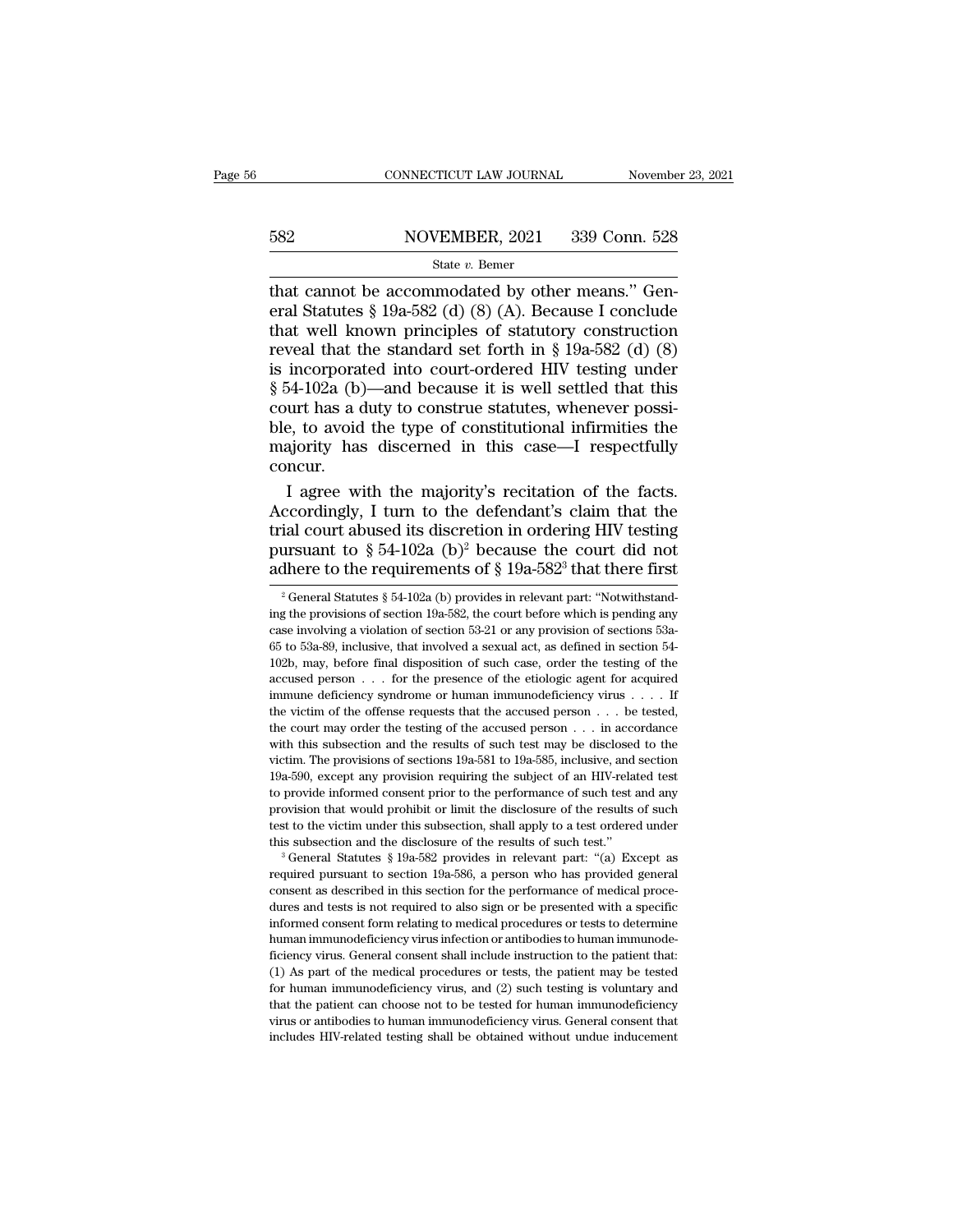# $\begin{array}{r|l} \text{23, 2021} & \text{CONNECTICUT LAW JOURNAL} & \text{Page 57} \ \text{339 Conn. } 528 & \text{NOVEMBER, 2021} & 583 \ \text{State } v. \text{ Bemer} & & \end{array}$

### State *v.* Bemer

23, 2021 CONNECTICUT LAW JOURNAL Page 57<br>
339 Conn. 528 NOVEMBER, 2021 583<br>  $\frac{\text{State } v. \text{ Bemer}}{\text{Must } \text{be a finding of "a clear and inminent danger to the public health or the health of a person and that the person has demonstrated a compelling need for the$ 339 Conn. 528 NOVEMBER, 2021 583<br>
State v. Bemer<br>
must be a finding of "a clear and imminent danger to<br>
the public health or the health of a person and that the<br>
person has demonstrated a compelling need for the<br>
HIV-rela 339 Conn. 528 NOVEMBER, 2021 583<br>
State v. Bemer<br>
must be a finding of "a clear and imminent danger to<br>
the public health or the health of a person and that the<br>
person has demonstrated a compelling need for the<br>
HIV-rela 339 Conn. 528 NOVEMBER, 2021 583<br>
State v. Bemer<br>
must be a finding of "a clear and imminent danger to<br>
the public health or the health of a person and that the<br>
person has demonstrated a compelling need for the<br>
HIV-rela **by COM.** 520 **EXAMPLE,** 2021 633<br>
State v. Bemer<br>
must be a finding of "a clear and imminent danger to<br>
the public health or the health of a person and that the<br>
person has demonstrated a compelling need for the<br>
HIV-rel State v. Bemer<br>
must be a finding of "a clear and imminent danger to<br>
the public health or the health of a person and that the<br>
person has demonstrated a compelling need for the<br>
HIV-related test result that cannot be acc must be a finding of "a clear and imminent danger to<br>the public health or the health of a person and that the<br>person has demonstrated a compelling need for the<br>HIV-related test result that cannot be accommodated<br>by other the public health or the health of a person and that the<br>person has demonstrated a compelling need for the<br>HIV-related test result that cannot be accommodated<br>by other means." General Statutes § 19a-582 (d) (8) (A).<br>As th person has demonstrated a compelling need for the<br>HIV-related test result that cannot be accommodated<br>by other means." General Statutes § 19a-582 (d) (8) (A).<br>As the defendant points out, the state does not claim<br>that the HIV-related test result that cannot be accommodated<br>by other means." General Statutes § 19a-582 (d) (8) (A).<br>As the defendant points out, the state does not claim<br>that the trial court made any such finding. Rather, the<br>st by other means." General Statutes  $\S$  19a-582 (d) (8) (A).<br>As the defendant points out, the state does not claim<br>that the trial court made any such finding. Rather, the<br>state contends that  $\S$  54-102a (b) does not incorpo As the defendant points out, the state does not claim<br>that the trial court made any such finding. Rather, the<br>state contends that § 54-102a (b) does not incorporate<br>the standard set forth in § 19a-582 (d) (8) but, instead that the trial court made as<br>state contends that  $\S$  54-10:<br>the standard set forth in  $\S$ <br>broadly authorizes the trial<br>when, as here, the defend<br>committing an offense enur<br>involved a sexual act.<br>As the majority correctl ate contends that § 54-102a (b) does not incorporate<br>e standard set forth in § 19a-582 (d) (8) but, instead,<br>oadly authorizes the trial court to order HIV testing<br>nen, as here, the defendant has been charged with<br>mmitting the standard set forth in § 19a-582 (d) (8) but, instead,<br>broadly authorizes the trial court to order HIV testing<br>when, as here, the defendant has been charged with<br>committing an offense enumerated in § 54-102a (b) that<br>i

The contract of the test.<br>  $***$ <br>
"(d) The provisions of this section shall not apply to the performance of HIV-related test:<br>  $***$ <br>
"(8) Under a court order that is issued in compliance with the following ovisions: (A) No co  $**$ <br>
"(d) The provisions of this section shall not apply to the performance of<br>
an HIV-related test:<br>  $***$ <br>
"(8) Under a court order that is issued in compliance with the following<br>
provisions: (A) No court of this state s finds a clear and imminent danger to the public health or the health of a person and that the person has demonstrated a compliance with the following provisions: (A) No court of this state shall issue such order unless th an HIV-related test:<br>
\*\*\*<br>
"(8) Under a court order that is issued in compliance with the following<br>
provisions: (A) No court of this state shall issue such order unless the court<br>
finds a clear and imminent danger to the  $**$ <br>
"(8) Under a court order that is issued in compliance with the following<br>
provisions: (A) No court of this state shall issue such order unless the court<br>
finds a clear and imminent danger to the public health or the "(8) Under a court order that is issued in compliance with the following provisions: (A) No court of this state shall issue such order unless the court finds a clear and imminent danger to the public health or the health provisions: (A) No court of this state shall issue such order unless the court<br>finds a clear and imminent danger to the public health or the health of a<br>person and that the person has demonstrated a compelling need for th Finds a clear and imminent danger to the public health or the health of a<br>finds a clear and imminent danger to the public health or the health of a<br>person and that the person has demonstrated a compelling need for the<br>HIVrepreson and that the person has demonstrated a compelling need for the HIV-related test result that cannot be accommodated by other means. In assessing compelling need, the court shall weigh the need for a test result aga FIIV-related test result that cannot be accommodated by other means. In assessing compelling need, the court shall weigh the need for a test result against the privacy interests of the test subject and the public interest assessing compelling need, the court shall weigh the need for a test result against the privacy interests of the test subject and the public interest that may be disserved by involuntary testing, (B) pleadings pertaining t against the privacy interests of the test subject and the public interest that may be disserved by involuntary testing, (B) pleadings pertaining to the request for an involuntary test shall substitute a pseudonym for the t the individual on whom a test result is being sought with notice and a reasonable opportunity to the produce and a test of the subject's true name shall be communicated confidentially, in documents not filed with the court request for an involuntary test shall substitute a pseudonym for the true<br>name of the subject to be tested. The disclosure to the parties of the subject's<br>true name shall be communicated confidentially, in documents not f ready a party, (D) court proceedings as to involuntary testing in comme of the subject's true name shall be communicated confidentially, in documents not filed with the court, (C) before granting any such order, the court true name shall be communicated confidentially, in documents not filed<br>with the court, (C) before granting any such order, the court shall provide<br>the individual on whom a test result is being sought with notice and a<br>reas with the court, (C) before granting any such order, the court shall provide the individual on whom a test result is being sought with notice and a reasonable opportunity to participate in the proceeding if he or she is no the individual on whom a test result is being sought with notice and a reasonable opportunity to participate in the proceeding if he or she is not already a party, (D) court proceedings as to involuntary testing shall be

committing an offense enumerated in § 54-102a (b) that<br>involved a sexual act.<br>As the majority correctly notes, whether § 54-102a<br>(b) incorporates the standard contained in § 19a-582<br>or any element of compulsion, fraud, de involved a sexual act.<br>
As the majority correctly notes, whether  $\S$  54-102a<br>
(b) incorporates the standard contained in  $\S$  19a-582<br>
or any element of compulsion, fraud, deceit, duress or other form of con-<br>
straint or c As the majority correctly notes, whether  $\S$  54-102a<br>
(b) incorporates the standard contained in  $\S$  19a-582<br>
or any element of compulsion, fraud, deceit, duress or other form of con-<br>
straint or coercion. If a patient de The the majority correctly hotes, whencer  $\frac{1}{8}$  or  $\frac{1}{2}$  or  $\frac{1}{2}$  (b) incorporates the standard contained in  $\frac{8}{8}$  19a-582 or any element of compulsion, fraud, deceit, duress or other form of constraint or Laboratory shall report the standard contrained in  $\frac{1}{9}$  198-902<br>or any element of compulsion, fraud, deceit, duress or other form of con-<br>straint or coercion. If a patient declines an HIV-related test, such decision<br> % or any element of compulsion, fraud, deceit, due<br>straint or coercion. If a patient declines an HIV-by the patient shall be documented in the medic<br>a parent or guardian shall not be a prerequisite<br>laboratory shall report The patient shall be documented in the medical record. The consent of the patient shall not be a prerequisite to testing of a minor. The ooratory shall report the test result to the person who orders the performance of th an HIV-related test:<br>  $\begin{aligned}\na \text{ parent or} \text{ guardian shall not be a prerequisite} \\
\text{laboratory shall report the test result to the pers} \\
\text{maner of the test.} \\
\text{``(d) The provisions of this section shall not an HIV-related test:}\n\end{aligned}$ <br>  $\begin{aligned}\n\ast \ast \ast \\
\text{``(8) Under a court order that is issued in com}\n\end{aligned}$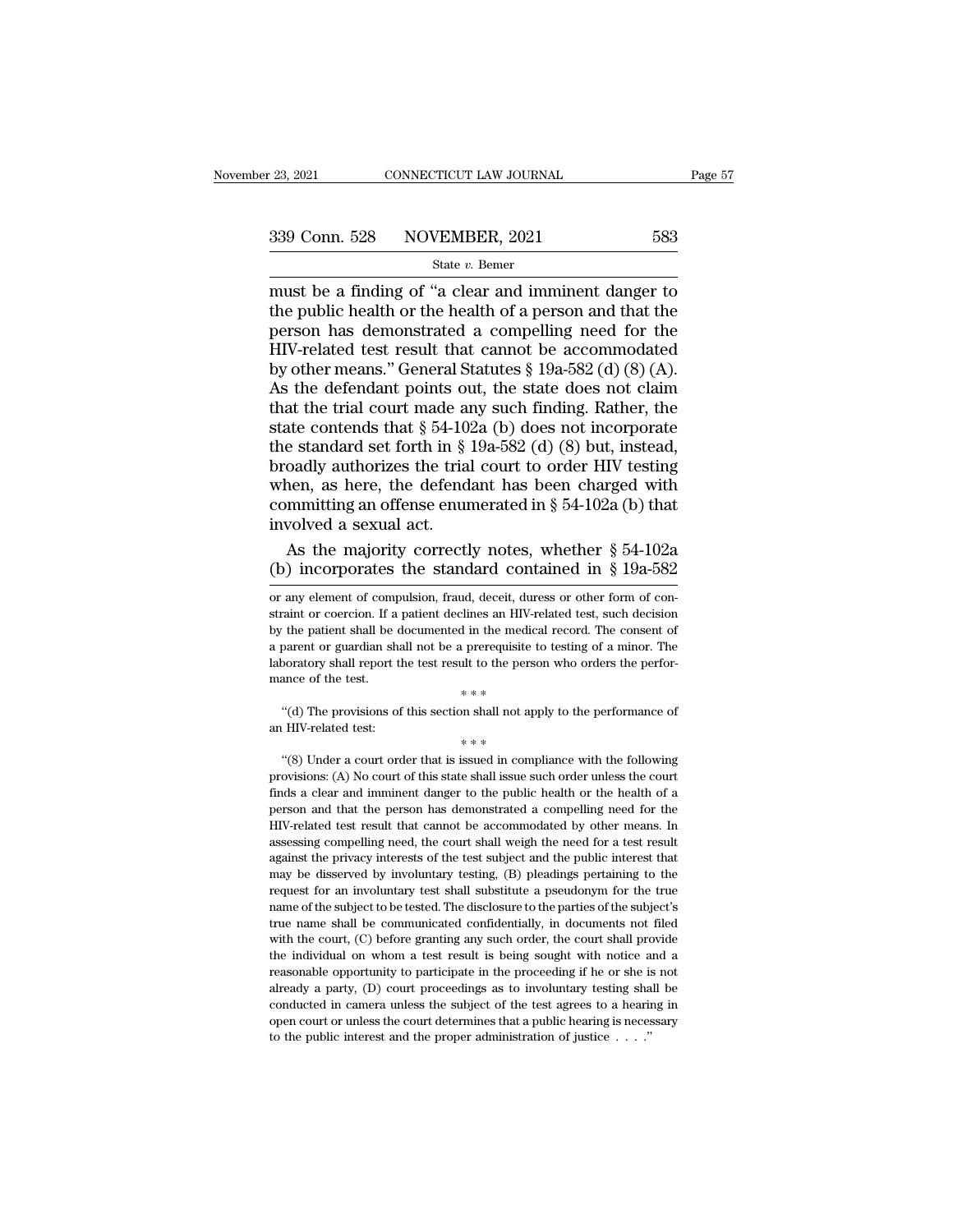# EXECUTE CONNECTICUT LAW JOURNAL Movember 23, 2021<br>584 NOVEMBER, 2021 339 Conn. 528<br>584 State v. Bemer

### State *v.* Bemer

 $\frac{\text{COMNETICUT LAW JOURNAL}}{\text{S34}}$  NOVEMBER, 2021 339 Conn. 528<br>  $\frac{\text{State } v. \text{ Bemer}}{\text{(d) (8) is a question of statutory interpretation over which our review is plenary. See part II of the majority opinion: see also 0.6. Smith by Budolch 330 Conn. 138$ 584 NOVEMBER, 2021 339 Conn. 528<br>
state v. Bemer<br>
(d) (8) is a question of statutory interpretation over<br>
which our review is plenary. See part II of the majority<br>
opinion; see also, e.g., *Smith v. Rudolph*, 330 Conn. 13 **S84** NOVEMBER, 2021 339 Conn. 528<br>
State v. Bemer<br>
(d) (8) is a question of statutory interpretation over<br>
which our review is plenary. See part II of the majority<br>
opinion; see also, e.g., *Smith* v. *Rudolph*, 330 Conn. 584 NOVEMBER, 2021 339 Conn. 528<br>
State v. Bemer<br>
(d) (8) is a question of statutory interpretation over<br>
which our review is plenary. See part II of the majority<br>
opinion; see also, e.g., *Smith* v. *Rudolph*, 330 Conn. State v. Bener<br>
(d) (8) is a question of statutory interpretation over<br>
which our review is plenary. See part II of the majority<br>
opinion; see also, e.g., *Smith* v. *Rudolph*, 330 Conn. 138,<br>
142–43, 191 A.3d 992 (2018). State v. Bemer<br>
(d) (8) is a question of statutory interpretation over<br>
which our review is plenary. See part II of the majority<br>
opinion; see also, e.g., *Smith* v. *Rudolph*, 330 Conn. 138,<br>
142–43, 191 A.3d 992 (2018). (d) (8) is a question of statutory interpretation over<br>which our review is plenary. See part II of the majority<br>opinion; see also, e.g., *Smith* v. *Rudolph*, 330 Conn. 138,<br>142–43, 191 A.3d 992 (2018). This court reviews which our review is plenary. See part II of the majority<br>opinion; see also, e.g., *Smith v. Rudolph*, 330 Conn. 138,<br>142–43, 191 A.3d 992 (2018). This court reviews §§ 54-<br>102a (b) and 19a-582 (d) (8) in accordance with G opinion; see also, e.g., *Smith* v. *Rudolph*, 330 Conn. 138, 142–43, 191 A.3d 992 (2018). This court reviews §§ 54-<br>102a (b) and 19a-582 (d) (8) in accordance with General Statutes § 1-2z and our familiar principles of s 142–43, 191 A.3d 992 (2018). This court reviews §§ 54-<br>102a (b) and 19a-582 (d) (8) in accordance with General<br>Statutes § 1-2z and our familiar principles of statutory<br>construction. See, e.g., *Smith* v. *Rudolph*, supra, 102a (b) and 19a-582 (d) (8) in accordance with General<br>Statutes § 1-2z and our familiar principles of statutory<br>construction. See, e.g., *Smith* v. *Rudolph*, supra, 143. I<br>am mindful that "the legislature is always pres Statutes § 1-2z and our familiar principles of statutory<br>construction. See, e.g., *Smith* v. *Rudolph*, supra, 143. I<br>am mindful that "the legislature is always presumed to<br>have created a harmonious and consistent body of construction. See, e.g., *Smith v. Rudolph*, supra, 143. I<br>am mindful that "the legislature is always presumed to<br>have created a harmonious and consistent body of law<br> $\ldots$  [T]his tenet of statutory construction  $\ldots$ <br>req am mindful that "the legislature is always presumed to<br>have created a harmonious and consistent body of law<br>. . . . . . . [T]his tenet of statutory construction . . .<br>requires us to read statutes together when they relate have created a harmonious and consistent body of law<br>  $\ldots$  [T]his tenet of statutory construction  $\ldots$ <br>
requires us to read statutes together when they relate<br>
to the same subject matter  $\ldots$ . Accordingly, [i]n<br>
determ struction.'' (Internal quotation marks omitted.) *Hartford/Windsor Healthcare Properties, LLC* v. *Hartford/Windsor Health S4.3d S4.3d S4.3d S6 (2010).* I begin with § 54-102a (b), which provides in relevant properties, *Hartford/Windsor Healthcare Properties, LLC* v. *Hartf* Iternifilm give meaning or a statute  $\cdot \cdot \cdot$  we look not<br>ly at the provision at issue, but also to the broader<br>atutory scheme to ensure the coherency of our con-<br>ruction." (Internal quotation marks omitted.) *Hart-*<br>rd/W buty at the provision at issue, but also to the broader<br>statutory scheme to ensure the coherency of our con-<br>struction." (Internal quotation marks omitted.) *Hart-*<br>ford/Windsor Healthcare Properties, LLC v. Hartford,<br>298

statutory scheme to ensure the contentry of our construction." (Internal quotation marks omitted.) *Hart-ford/Windsor Healthcare Properties, LLC* v. *Hartford,*<br>298 Conn. 191, 198, 3 A.3d 56 (2010).<br>I begin with § 54-102a struction. (internal quotation marks ontitied.) Tari-<br>ford/Windsor Healthcare Properties, LLC v. Hartford,<br>298 Conn. 191, 198, 3 A.3d 56 (2010).<br>I begin with § 54-102a (b), which provides in relevant<br>part that, "[n]otwith bord winds of Healincare Troperues, EEC v. Harlyora,<br>298 Conn. 191, 198, 3 A.3d 56 (2010).<br>I begin with § 54-102a (b), which provides in relevant<br>part that, "[n]otwithstanding the provisions of section<br>19a-582," the trial I begin with § 54-102a (b), which provides in relevant<br>part that, "[n]otwithstanding the provisions of section<br>19a-582," the trial court may, in specified criminal cases,<br>including this one, order HIV testing of the defen I begin with § 54-102a (b), which provides in relevant<br>part that, "[n]otwithstanding the provisions of section<br>19a-582," the trial court may, in specified criminal cases,<br>including this one, order HIV testing of the defend part that, "[n]otwithstanding the provisions of section 19a-582," the trial court may, in specified criminal cases, including this one, order HIV testing of the defendant before the disposition of the case. Such testing is 19a-582," the trial court may, in specified criminal cases,<br>including this one, order HIV testing of the defendant<br>before the disposition of the case. Such testing is also<br>subject to the following condition: "The provision including this one, order HIV testing of the defendant<br>before the disposition of the case. Such testing is also<br>subject to the following condition: "The provisions of<br>sections 19a-581 to 19a-585, inclusive, and section<br>19a *were the disposition of the case. Such testing is also* subject to the following condition: "The provisions of sections 19a-581 to 19a-585, inclusive, and section 19a-590, except any provision requiring the subject of an subject to the following condition: "The provisions of<br>sections 19a-581 to 19a-585, inclusive, and section<br>19a-590, except any provision requiring the subject of<br>an HIV-related test to provide informed consent prior<br>to the *sections 19a-581 to 19a-585, inclusive, and section*<br>19a-590, *except any provision requiring the subject of*<br>*an HIV-related test to provide informed consent prior*<br>*to the performance of such test and any provision that* 19a-590, except any provision requiring the subject of<br>an HIV-related test to provide informed consent prior<br>to the performance of such test and any provision that<br>would prohibit or limit the disclosure of the results of<br> an HIV-related test to provide informed con<br>to the performance of such test and any prov<br>would prohibit or limit the disclosure of the<br>such test to the victim under this subsectic<br>apply to a test ordered under this subsec *Subsection (a) of § 19a-582* sets forth a general rule perpendicular probability of the victim under this subsection, shall ply to a test ordered under this subsection and the sclosure of the results of such test." (Emph *requision to infinit the discussive of the results of*<br>such test to the victim under this subsection, shall<br>apply to a test ordered under this subsection and the<br>disclosure of the results of such test." (Emphasis<br>added.)

Such lest to the bittim ander this subsection, shall apply to a test ordered under this subsection and the disclosure of the results of such test." (Emphasis added.) General Statutes  $\S 54-102a$  (b).<br>Subsection (a) of  $\S$ subsection and the disclosure of the results of such test." (Emphasis added.) General Statutes  $\S$  54-102a (b).<br>Subsection (a) of  $\S$  19a-582 sets forth a general rule requiring an individual's informed consent before any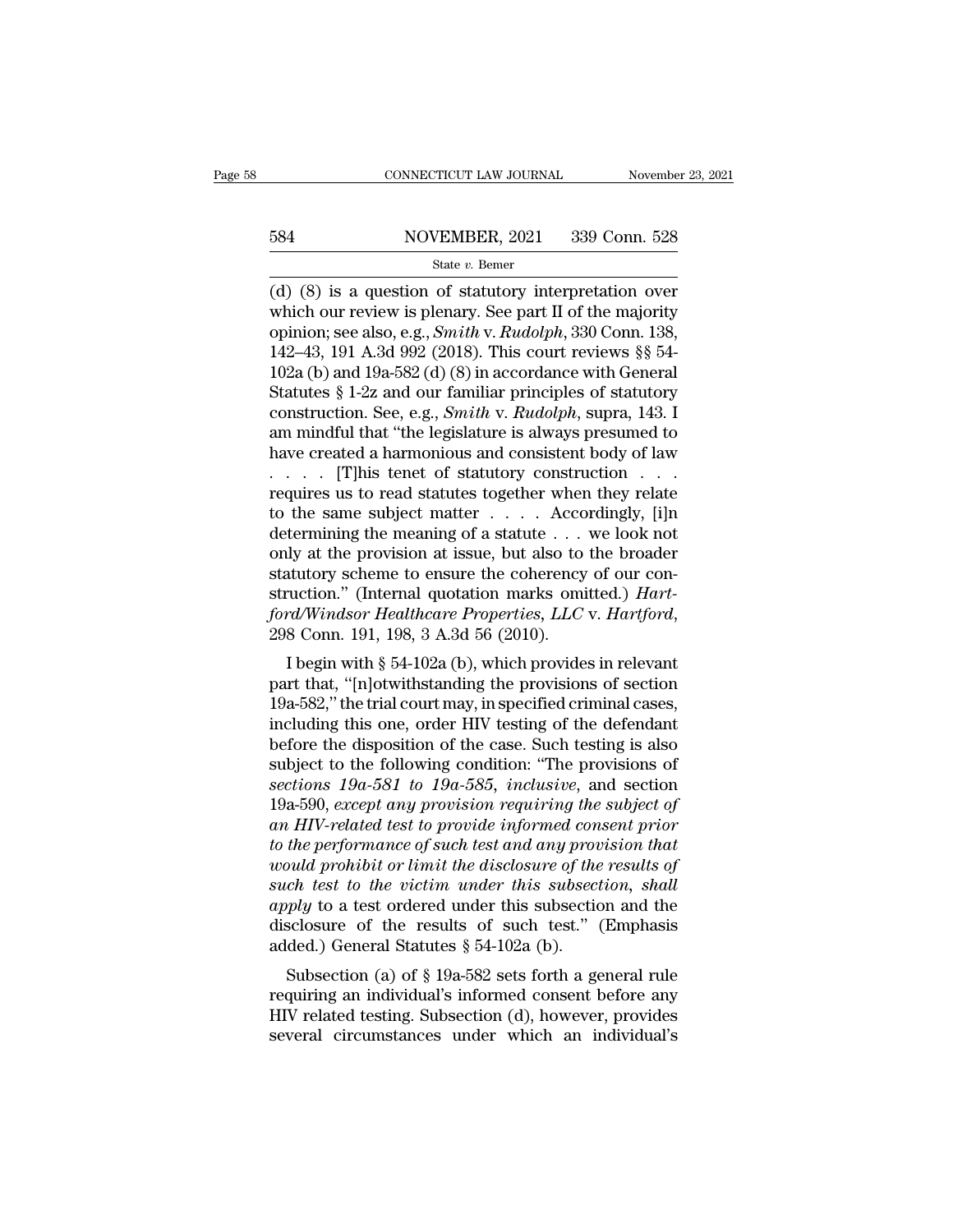<sup>23, 2021</sup> CONNECTICUT LAW JOURNAL Page 59<br>
339 Conn. 528 NOVEMBER, 2021 585<br>
<sup>339</sup> State *v*. Bemer<br>
informed consent is not required before HIV related<br>
testing is performed.<sup>4</sup> Relevant to this case, subdivision<br>
(8) o 339 Conn. 528 NOVEMBER, 2021 585<br>
State v. Bemer<br>
informed consent is not required before HIV related<br>
testing is performed.<sup>4</sup> Relevant to this case, subdivision<br>
(8) of § 19a-582 (d) allows another person to request<br>
th (8)  $\frac{339 \text{ Conn. } 528 \text{ NOVEMBER, } 2021 \qquad \qquad 585 \text{ State } v. \text{ Bemer} }$ <br>
informed consent is not required before HIV related<br>
testing is performed.<sup>4</sup> Relevant to this case, subdivision<br>
(8) of § 19a-582 (d) allows another person to 339 Conn. 528 NOVEMBER, 2021 585<br>
state v. Bemer<br>
informed consent is not required before HIV related<br>
testing is performed.<sup>4</sup> Relevant to this case, subdivision<br>
(8) of § 19a-582 (d) allows another person to request<br>
th State v. Bemer<br>
informed consent is not required before HIV related<br>
testing is performed.<sup>4</sup> Relevant to this case, subdivision<br>
(8) of § 19a-582 (d) allows another person to request<br>
that a court order involuntary testi state *v*. Bemer<br>informed consent is not required before HIV related<br>testing is performed.<sup>4</sup> Relevant to this case, subdivision<br>(8) of § 19a-582 (d) allows another person to request<br>that a court order involuntary testing informed consent is not required before HIV related<br>testing is performed.<sup>4</sup> Relevant to this case, subdivision<br>(8) of § 19a-582 (d) allows another person to request<br>that a court order involuntary testing of an individual<br> testing is performed.<sup>4</sup> Relevant to this case, subdivision (8) of § 19a-582 (d) allows another person to request that a court order involuntary testing of an individual when it has found that there is "a clear and immine (8) of § 19a-582 (d) allows another person to request<br>that a court order involuntary testing of an individual<br>when it has found that there is "a clear and imminent<br>danger to the public health or the health of a person<br>and that a court order involuntary testing of an individual<br>when it has found that there is "a clear and imminent<br>danger to the public health or the health of a person<br>and that the person has demonstrated a compelling<br>need for when it has found that there is "a clear and imminent<br>danger to the public health or the health of a person<br>and that the person has demonstrated a compelling<br>need for the HIV-related test result that cannot be<br>accommodate danger to the public health or the health of a person<br>and that the person has demonstrated a compelling<br>need for the HIV-related test result that cannot be<br>accommodated by other means." General Statutes<br>§ 19a-582 (d) (8) ( and that the person has demonstrated a compelling<br>need for the HIV-related test result that cannot be<br>accommodated by other means." General Statutes<br>§ 19a-582 (d) (8) (A). Subdivision (8) also provides guid-<br>ance to the tr need for the HIV-related test result that cannot be<br>accommodated by other means." General Statutes<br>§ 19a-582 (d) (8) (A). Subdivision (8) also provides guid-<br>ance to the trial court in assessing whether there is a<br>compelli accommodated by other means." General Statutes<br>
§ 19a-582 (d) (8) (A). Subdivision (8) also provides guid-<br>
ance to the trial court in assessing whether there is a<br>
compelling need for the HIV test result. Namely, it<br>
dir  $\S$  19a-582 (d) (8) (A). Subdivision (8) also provides guidance to the trial court in assessing whether there is a compelling need for the HIV test result. Namely, it directs that, "[i]n assessing compelling need, the cou ance to the trial court in assessing<br>compelling need for the HIV test<br>directs that, "[i]n assessing compel<br>shall weigh the need for a test result<br>interests of the test subject and the<br>may be disserved by involuntary tes<br>St Framed and the majority explains (the court<br>all weigh the need for a test result against the privacy<br>terests of the test subject and the public interest that<br>ay be disserved by involuntary testing . . . . " General<br>atutes shall weigh the need for a test result against the privacy<br>sinterests of the test subject and the public interest that<br>may be disserved by involuntary testing . . . ." General<br>Statutes § 19a-582 (d) (8) (A).<br>As the majori

The mass of the test subject and the public interest that<br>
may be disserved by involuntary testing . . . ." General<br>
Statutes § 19a-582 (d) (8) (A).<br>
As the majority explains, the issue in this case "stems<br>
from the parti may be disserved by involuntary testing . . . ." General<br>Statutes § 19a-582 (d) (8) (A).<br>As the majority explains, the issue in this case "stems<br>from the parties' dispute over the proper reading of the<br>'[n]otwithstanding Statutes § 19a-582 (d) (8) (A).<br>
As the majority explains, the issue in this case "stems<br>
from the parties' dispute over the proper reading of the<br>
'[n]otwithstanding the provisions of section 19a-582'<br>
language contained As the majority explains, the issue in this case "stems<br>from the parties' dispute over the proper reading of the<br>'[n]otwithstanding the provisions of section 19a-582'<br>language contained in the first sentence of § 54-102a<br> As the majority explains, the issue in this case "stems<br>from the parties' dispute over the proper reading of the<br>'[n]otwithstanding the provisions of section 19a-582'<br>language contained in the first sentence of  $\S 54-102a$ from the parties' dispute over the proper reading of the<br>
'[n]otwithstanding the provisions of section 19a-582'<br>
language contained in the first sentence of  $\S 54-102a$ <br>
(b) in light of the final sentence of that subsecti "In Jotwithstanding the provisions of section 19a-582"<br>
language contained in the first sentence of  $\S$  54-102a<br>
(b) in light of the final sentence of that subsection,<br>
providing that a range of statutes, including  $\S$  19 language contained in the first sentence of  $\S$  54-102a<br>(b) in light of the final sentence of that subsection,<br>providing that a range of statutes, including  $\S$  19a-582,<br>*applies* to an HIV testing order issued under  $\S$  (b) in light of the final sentence of that subsection,<br>providing that a range of statutes, including § 19a-582,<br>*applies* to an HIV testing order issued under § 54-102a<br>(b), 'except any provision requiring the subject of providing that a range of statutes, including § 19a-582,<br>applies to an HIV testing order issued under § 54-102a<br>(b), 'except any provision requiring the subject of an<br>HIV-related test to provide informed consent prior to<br> applies to an HIV testing order issued under § 54-102a<br>(b), 'except any provision requiring the subject of an<br>HIV-related test to provide informed consent prior to<br>the performance of such test and any provision that<br>would (b), 'except any provision requiring the subject of an HIV-related test to provide informed consent prior to the performance of such test and any provision that would prohibit or limit the disclosure of the results of suc HIV-related test to provide informed consent prior to<br>the performance of such test and any provision that<br>would prohibit or limit the disclosure of the results of<br>such test to the victim under this subsection  $\dots$ .<br>Genera the performance of such test and any provision that<br>would prohibit or limit the disclosure of the results of<br>such test to the victim under this subsection . . . . .<br>General Statutes § 54-102a (b)." (Emphasis added.) Part<br> eneral Statutes § 54-102a (b)." (Emphasis added.) Part<br>of the majority opinion. The defendant contends that<br>he only way to reconcile these two provisions is to<br>onstrue the "[n]otwithstanding" clause to apply only<br> $\frac{4}{3}$ II of the majority opinion. The defendant contends that<br>the only way to reconcile these two provisions is to<br>construe the "[n]otwithstanding" clause to apply only<br><sup>4</sup> Subsections (b) and (c) of § 19a-582 pertain to person

the only way to reconcile these two provisions is to construe the "[n]otwithstanding" clause to apply only  $\frac{4 \text{ Subsections (b) and (c) of § } 19a-582 \text{ pertain to persons administered tests authorized under that section. Subsection (b) addresses limited liability for persons ordering a test without informed consent. Subsection (c) provides for conseling and referrals with the disclosure of test results.}$ construe the "[n]otwithstanding" clause to apply <br>
<sup>4</sup>Subsections (b) and (c) of § 19a-582 pertain to persons adminis<br>
tests authorized under that section. Subsection (b) addresses limited lia<br>
for persons ordering a test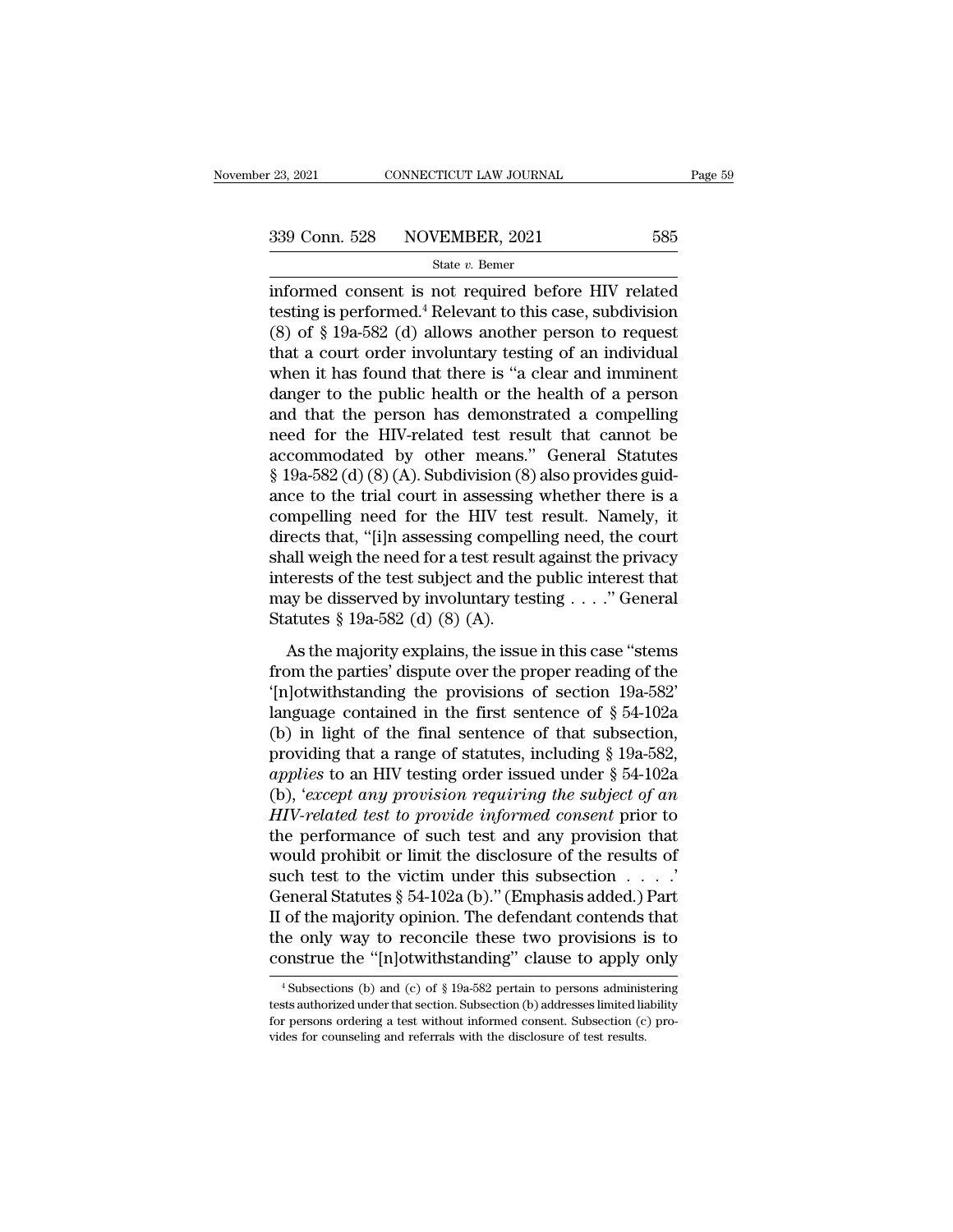# EXECUTE CONNECTICUT LAW JOURNAL Movember 23, 2021<br>586 NOVEMBER, 2021 339 Conn. 528<br>586 State v. Bemer

### State *v.* Bemer

CONNECTICUT LAW JOURNAL November 23, 2021<br>
586 NOVEMBER, 2021 339 Conn. 528<br>
586 State v. Bemer<br>
528 State v. Bemer<br>
528 State v. Bemer<br>
528 State v. Bemer<br>
528 State v. Bemer<br>
528 State v. Bemer<br>
528 State v. Bemer<br>
528 586 NOVEMBER, 2021 339 Conn. 528<br>
State v. Bemer<br>
to the informed consent requirement of subsection (a)<br>
of § 19a-582 and not to the various exceptions pursuant<br>
to which informed consent is not needed, as set forth in<br>
s 586 NOVEMBER, 2021 339 Conn. 528<br>
State v. Bemer<br>
to the informed consent requirement of subsection (a)<br>
of § 19a-582 and not to the various exceptions pursuant<br>
to which informed consent is not needed, as set forth in<br>
s 586 NOVEMBER, 2021 339 Conn. 528<br>
State v. Bemer<br>
to the informed consent requirement of subsection (a)<br>
of § 19a-582 and not to the various exceptions pursuant<br>
to which informed consent is not needed, as set forth in<br>
s state v. Bemer<br>state v. Bemer<br>to the informed consent requirement of subsection (a)<br>of § 19a-582 and not to the various exceptions pursuant<br>to which informed consent is not needed, as set forth in<br>subsection (d) of § 19astate v. Bemer<br>to the informed consent requirement of subsection (a)<br>of § 19a-582 and not to the various exceptions pursuant<br>to which informed consent is not needed, as set forth in<br>subsection (d) of § 19a-582. Thus, the to the informed consent requirement of subsection (a)<br>of § 19a-582 and not to the various exceptions pursuant<br>to which informed consent is not needed, as set forth in<br>subsection (d) of § 19a-582. Thus, the defendant argue of § 19a-582 and not to the various exceptions pursuant<br>to which informed consent is not needed, as set forth in<br>subsection (d) of § 19a-582. Thus, the defendant argues,<br>subdivision (8) of § 19a-582 (d), which allows test to which informed consent is not needed, as set forth in<br>subsection (d) of § 19a-582. Thus, the defendant argues,<br>subdivision (8) of § 19a-582 (d), which allows testing<br>without consent only after the court finds a clear a subsection (d) of § 19a-582. Thus, the defendant argues,<br>subdivision (8) of § 19a-582 (d), which allows testing<br>without consent only after the court finds a clear and<br>imminent danger and a compelling need for the testing, subdivision (8) of § 19a-582 (d), which allows testing<br>without consent only after the court finds a clear and<br>imminent danger and a compelling need for the testing,<br>is not excepted from the purview of § 54-102a (b).<br>There without consent only after the court finds a clear and<br>imminent danger and a compelling need for the testing,<br>is not excepted from the purview of  $\S 54-102a$  (b).<br>Therefore, in the defendant's view, the requirements of<br>su imminent danger and a compelling need for the testing,<br>is not excepted from the purview of § 54-102a (b).<br>Therefore, in the defendant's view, the requirements of<br>subdivision (8) of § 19a-582 (d) must be met prior to<br>the i is not excepted from the purview of § 54-102a (b).<br>Therefore, in the defendant's view, the requirements of<br>subdivision (8) of § 19a-582 (d) must be met prior to<br>the issuance of an order for HIV testing under § 54-102a<br>(b) Therefore, in the defendant's view, the requirements of<br>subdivision (8) of § 19a-582 (d) must be met prior to<br>the issuance of an order for HIV testing under § 54-102a<br>(b). The state disagrees and contends that, because bo subdivision (8) of § 19a-582 (d) must be met prior to<br>the issuance of an order for HIV testing under § 54-102a<br>(b). The state disagrees and contends that, because both<br>the first and third sentences of § 54-102a (b) explic the issuance of an order for HIV testing under  $\S$  5<br>(b). The state disagrees and contends that, becaus<br>the first and third sentences of  $\S$  54-102a (b) ex<br>or implicitly provide that  $\S$  19a-582 does not a<br>orders issued p It is state and the defendant that, because some<br>
e first and third sentences of § 54-102a (b) explicitly<br>
implicitly provide that § 19a-582 does not apply to<br>
ders issued pursuant to § 54-102a (b), the trial court<br>
as no or implicitly provide that § 19a-582 does not apply to<br>orders issued pursuant to § 54-102a (b), the trial court<br>was not required to adhere to the standard set forth in<br>§ 19a-582 (d) (8) prior to issuing its order.<br>I agree

or implicity provide that *s* for 52 tocs fier apply to<br>orders issued pursuant to § 54-102a (b), the trial court<br>was not required to adhere to the standard set forth in<br>§ 19a-582 (d) (8) prior to issuing its order.<br>I agree was not required to adhere to the standard set forth in  $\S$  19a-582 (d) (8) prior to issuing its order.<br>
I agree with the defendant that, when the three sentences that make up  $\S$  54-102a (b) are read together;<br>
see *Hist* Section 1982 1984-582 (d) (8) prior to issuing its order.<br>
I agree with the defendant that, when the three sentences that make up § 54-102a (b) are read together;<br>
see *Historic District Commission v. Hall*, 282 Conn.<br>
67 I agree with the defendant that, when the three sentences that make up § 54-102a (b) are read together; see *Historic District Commission v. Hall*, 282 Conn. 672, 684, 923 A.2d 726 (2007) ("[l]egislative intent is not to I agree with the defendant that, when the three sentences that make up § 54-102a (b) are read together;<br>see *Historic District Commission* v. *Hall*, 282 Conn.<br>672, 684, 923 A.2d 726 (2007) ("[l]egislative intent is not<br>t tences that make up  $\S$  54-102a (b) are read together;<br>see *Historic District Commission* v. *Hall*, 282 Conn.<br>672, 684, 923 A.2d 726 (2007) ("[l]egislative intent is not<br>to be found in an isolated sentence; the whole sta see *Historic District Commission* v. *Hall*, 282 Conn.<br>672, 684, 923 A.2d 726 (2007) ("[l]egislative intent is not<br>to be found in an isolated sentence; the whole statute<br>must be considered" (internal quotation marks omit-672, 684, 923 A.2d 726 (2007) ("[l]egislative intent is not<br>to be found in an isolated sentence; the whole statute<br>must be considered" (internal quotation marks omit-<br>ted)); the "[n]otwithstanding" language in § 54-102a ( to be found in an isolated sentence; the whole statute<br>must be considered" (internal quotation marks omit-<br>ted)); the "[n]otwithstanding" language in § 54-102a (b)<br>is properly understood to apply only to those aspects<br>of must be considered" (internal quotation marks omit-<br>ted)); the "[n]otwithstanding" language in § 54-102a (b)<br>is properly understood to apply only to those aspects<br>of § 19a-582 that would require the defendant to give<br>his ted)); the "[n]otwithstanding" language in § 54-102a (b)<br>is properly understood to apply only to those aspects<br>of § 19a-582 that would require the defendant to give<br>his informed consent and any provision that would limit<br> is properly understood to apply only to those aspects<br>of § 19a-582 that would require the defendant to give<br>his informed consent and any provision that would limit<br>or prohibit the disclosure of the test results to the vic of § 19a-582 that would require the defendant to give<br>his informed consent and any provision that would limit<br>or prohibit the disclosure of the test results to the vic-<br>tims. All other aspects of § 19a-582, including the s his informed consent and any provision that would limit<br>or prohibit the disclosure of the test results to the vic-<br>tims. All other aspects of § 19a-582, including the stan-<br>dard set forth in subsection (d) (8), are still or prohibit the disclosure of the test results to the victims. All other aspects of § 19a-582, including the stan-<br>dard set forth in subsection (d) (8), are still applicable.<br>See General Statutes § 54-102a (b) ("[t]he pro tims. All other aspects of § 19a-582, including the stan-<br>dard set forth in subsection (d) (8), are still applicable.<br>See General Statutes § 54-102a (b) ("[t]he provisions of<br>sections 19a-581 to 19a-585, inclusive . . . s dard set forth in subsection (d) (8), are still applicable.<br>See General Statutes § 54-102a (b) ("[t]he provisions of<br>sections 19a-581 to 19a-585, inclusive . . . shall<br>apply to a test ordered under this subsection" (empha See General Statutes § 54-102a (b) ("[t]he provisions of *sections 19a-581 to 19a-585*, *inclusive* . . . *shall apply* to a test ordered under this subsection" (emphasis added)). This is consistent with our well settle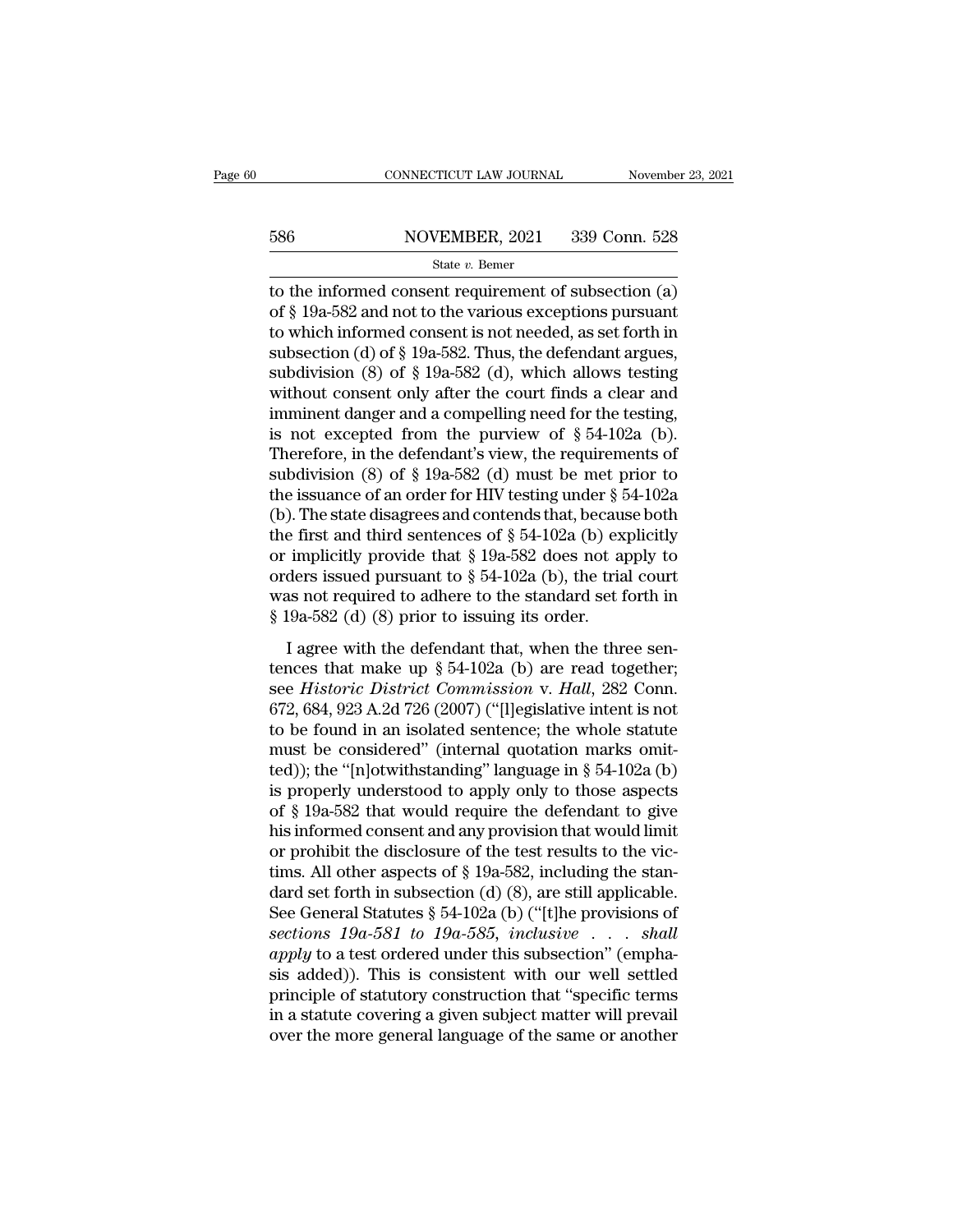statute that otherwise might be controlling." (Internal protection marks omitted.) *Branford v. Santa Barbara*,<br>2014 Conn. 803–813–988 A 2d 211–2010) Horo the first <sup>339</sup> Conn. 528 NOVEMBER, 2021 587<br>
<sup>State v. Bemer<br>
statute that otherwise might be controlling." (Internal<br>
quotation marks omitted.) *Branford* v. *Santa Barbara*,<br>
294 Conn. 803, 813, 988 A.2d 221 (2010). Here, the fir</sup> 339 Conn. 528 NOVEMBER, 2021 587<br>
State v. Bemer<br>
statute that otherwise might be controlling." (Internal<br>
quotation marks omitted.) *Branford* v. *Santa Barbara*,<br>
294 Conn. 803, 813, 988 A.2d 221 (2010). Here, the first Statute that otherwise might be controlling." (Internal<br>quotation marks omitted.) *Branford* v. *Santa Barbara*,<br>294 Conn. 803, 813, 988 A.2d 221 (2010). Here, the first<br>sentence of § 54-102a (b) generally provides that, statute that otherwise might be controlling." (Internal<br>quotation marks omitted.) *Branford v. Santa Barbara*,<br>294 Conn. 803, 813, 988 A.2d 221 (2010). Here, the first<br>sentence of  $\S$  54-102a (b) generally provides that, statute that otherwise might be controlling." (Internal<br>quotation marks omitted.) *Branford* v. *Santa Barbara*,<br>294 Conn. 803, 813, 988 A.2d 221 (2010). Here, the first<br>sentence of § 54-102a (b) generally provides that, " quotation marks omitted.) *Branford* v. *Santa Barbara*,<br>294 Conn. 803, 813, 988 A.2d 221 (2010). Here, the first<br>sentence of § 54-102a (b) generally provides that, "[n]ot-<br>withstanding the provisions of section 19a-582," 294 Conn. 803, 813, 988 A.2d 221 (2010). Here, the first<br>sentence of § 54-102a (b) generally provides that, "[n]ot-<br>withstanding the provisions of section 19a-582," the<br>court may order testing. The final sentence of that sentence of § 54-102a (b) generally provides that, "[n]ot-<br>withstanding the provisions of section 19a-582," the<br>court may order testing. The final sentence of that statu-<br>tory provision, however, clearly specifies that it withstanding the provisions of section 19a-582," the<br>court may order testing. The final sentence of that statu-<br>tory provision, however, clearly specifies that it is only<br>those provisions requiring the defendant's informed court may order testing. The final sentence of that statu-<br>tory provision, however, clearly specifies that it is only<br>those provisions requiring the defendant's informed<br>consent or limiting disclosure that are excepted fr tory provision, however, clearly specifies those provisions requiring the defendant consent or limiting disclosure that are excepted testing without the defendant's conserved testing without the defendant's conserved from msent or limiting disclosure that are excepted from<br>e statute. Because § 19a-582 (d) (8) provides for court-<br>dered testing *without* the defendant's consent and<br>es not limit the disclosure of test results to victims,<br>is n the statute. Because § 19a-582'(d) (8) provides for court-<br>ordered testing *without* the defendant's consent and<br>does not limit the disclosure of test results to victims,<br>it is not excepted from § 54-102a (b).<br>Construing

ordered testing *without* the defendant's consent and<br>does not limit the disclosure of test results to victims,<br>it is not excepted from § 54-102a (b).<br>Construing the "[n]otwithstanding the provisions of<br>section 19a-582" l does not limit the disclosure of test results to victims,<br>it is not excepted from § 54-102a (b).<br>Construing the "[n]otwithstanding the provisions of<br>section 19a-582" language in the first sentence of § 54-<br>102a (b) to app it is not excepted from § 54-102a (b).<br>
Construing the "[n]otwithstanding the provisions of<br>
section 19a-582" language in the first sentence of § 54-<br>
102a (b) to apply to the entirety of § 19a-582, as the<br>
majority does, Construing the "[n]otwithstanding the provisions of<br>section 19a-582" language in the first sentence of § 54-<br>102a (b) to apply to the entirety of § 19a-582, as the<br>majority does, denudes the last sentence of § 54-102a<br>(b) Construing the "[n]otwithstanding the provisions of<br>section 19a-582" language in the first sentence of § 54-<br>102a (b) to apply to the entirety of § 19a-582, as the<br>majority does, denudes the last sentence of § 54-102a<br>(b) section 19a-582" language in the first sentence of § 54-102a (b) to apply to the entirety of § 19a-582, as the majority does, denudes the last sentence of § 54-102a (b), which provides in relevant part that "sections 19a-102a (b) to apply to the entirety of § 19a-582, as the majority does, denudes the last sentence of § 54-102a (b), which provides in relevant part that "sections 19a-581 to 19a-585, *inclusive* . . . *shall apply*," of any majority does, denudes the last sentence of § 54-102a<br>
(b), which provides in relevant part that "sections 19a-<br>
581 to 19a-585, *inclusive* . . . *shall apply*," of any<br>
meaning. (Emphasis added.) As discussed, the vital (b), which provides in relevant part that "sections 19a-<br>581 to 19a-585, *inclusive* . . . *shall apply*," of any<br>meaning. (Emphasis added.) As discussed, the vitality<br>of those statutory provisions, including § 19a-582, i 581 to 19a-585, *inclusive* . . . *shall apply,*" of any<br>meaning. (Emphasis added.) As discussed, the vitality<br>of those statutory provisions, including § 19a-582, is<br>limited only insofar as any provision within the range<br> meaning. (Emphasis added.) As discussed, the vitality<br>of those statutory provisions, including § 19a-582, is<br>limited only insofar as any provision within the range<br>of those statutes requires informed consent or limits<br>the % of those statutory provisions, including § 19a-582, is<br>limited only insofar as any provision within the range<br>of those statutes requires informed consent or limits<br>the disclosure of the test results to the victim. Nothi limited only insofar as any provision within the range<br>of those statutes requires informed consent or limits<br>the disclosure of the test results to the victim. Nothing<br>in § 54-102a (b) excises the imminent danger and com-<br> of those statutes requires informed consent or limits<br>the disclosure of the test results to the victim. Nothing<br>in § 54-102a (b) excises the imminent danger and com-<br>pelling need statutory standard contained in § 19a-582<br> the disclosure of the test results to the victim. Nothing<br>in § 54-102a (b) excises the imminent danger and com-<br>pelling need statutory standard contained in § 19a-582<br>(d) (8). Moreover, of the five statutes specifically i in § 54-102a (b) excises the imminent danger and compelling need statutory standard contained in § 19a-582 (d) (8). Moreover, of the five statutes specifically incorporated by reference in § 54-102a (b), which span approx pelling need statutory standard contained in § 19a-582 (d) (8). Moreover, of the five statutes specifically incor-<br>porated by reference in § 54-102a (b), which span<br>approximately ten pages of our General Statutes, only<br>§ (d) (8). Moreover, of the five statutes specifically incor-<br>porated by reference in § 54-102a (b), which span<br>approximately ten pages of our General Statutes, only<br>§ 19a-582—nay, one *subsection* of § 19a-582—deals<br>with c porated by reference in § 54-102a (b), which span<br>approximately ten pages of our General Statutes, only<br>§ 19a-582—nay, one *subsection* of § 19a-582—deals<br>with consent.<sup>5</sup> Because the legislature included § 19a-<br>582 in the The consent." Because the legislature included § 19a-32 in the list of applicable statutes, it cannot be entirely ead out of § 54-102a (b), as the majority concludes.<br>f.  $Lopa$  v.  $Brinker International, Inc., 296$  Conn. 426,  $\frac{5}{5}$  In addit 582 in the list of applicable statutes, it cannot be entirely read out of § 54-102a (b), as the majority concludes.<br>Cf. *Lopa* v. *Brinker International*, *Inc.*, 296 Conn. 426,  $\frac{5 \text{ In addition to General Status $ } $19a-581 \text{ through } 19a-585, \text{ General Statutes$ 

read out of § 54<br>Cf. *Lopa* v. *Brina*<br><sup>5</sup> In addition to Gene<br>utes § 19a-590 is also i<br>not deal with consent.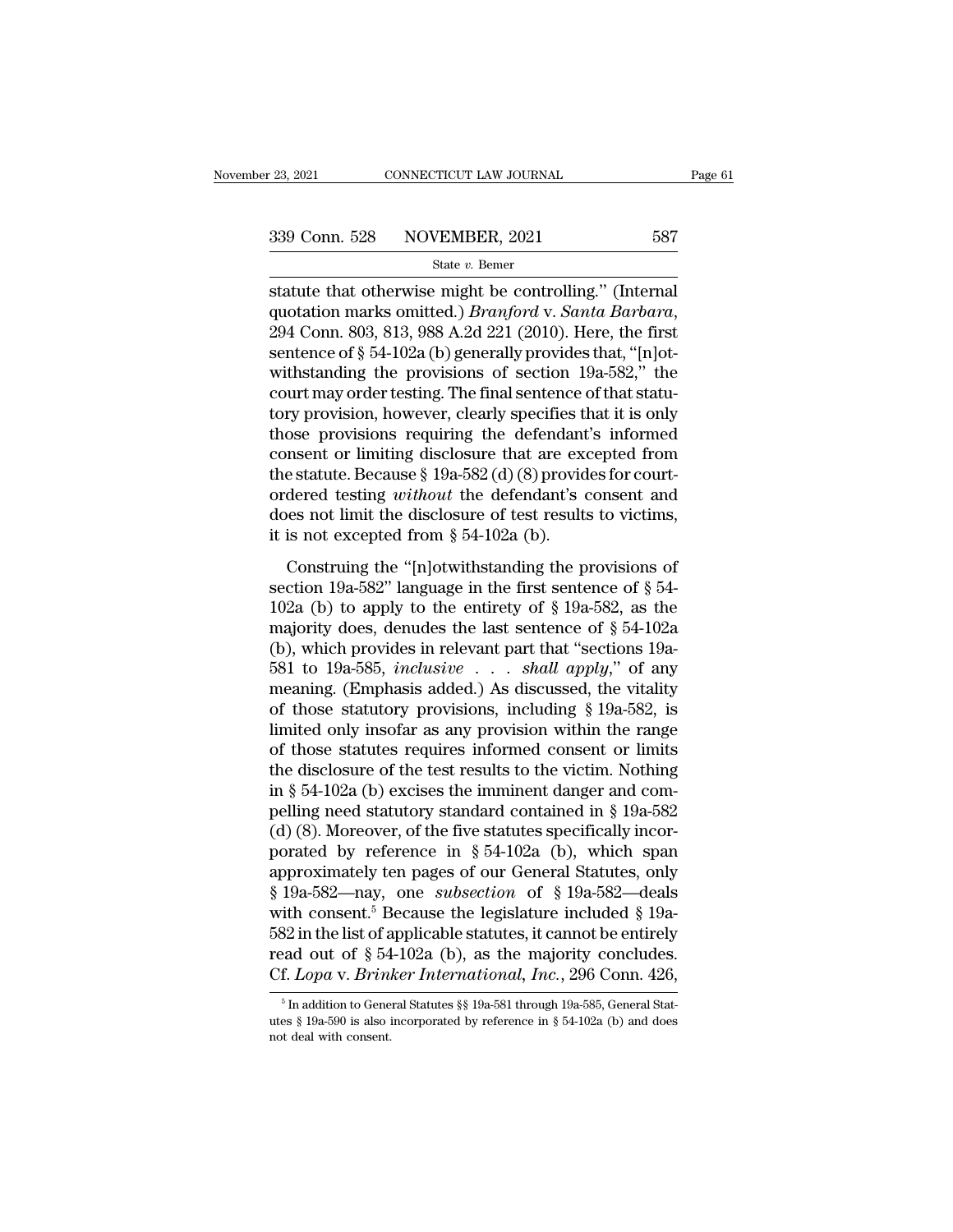# EXECUTE CONNECTICUT LAW JOURNAL Movember 23, 2021<br>588 NOVEMBER, 2021 339 Conn. 528<br>588 State v. Bemer

### State *v.* Bemer

CONNECTICUT LAW JOURNAL November 23, 2021<br>
588 NOVEMBER, 2021 339 Conn. 528<br>
583, 994 A.2d 1265 (2010) ("[I]n construing statutes, we<br>
presume that there is a purpose behind every sentence,<br>
clause or phrase used in an act 588 NOVEMBER, 2021 339 Conn. 528<br>
State v. Bemer<br>
433, 994 A.2d 1265 (2010) ("[I]n construing statutes, we<br>
presume that there is a purpose behind every sentence,<br>
clause, or phrase used in an act and that no part of a<br>
s 588 NOVEMBER, 2021 339 Conn. 528<br>
State v. Bemer<br>
433, 994 A.2d 1265 (2010) ("[I]n construing statutes, we<br>
presume that there is a purpose behind every sentence,<br>
clause, or phrase used in an act and that no part of a<br>
s 588 NOVEMBER, 2021 339 Conn. 528<br>
State v. Bemer<br>
433, 994 A.2d 1265 (2010) ("[I]n construing statutes, we<br>
presume that there is a purpose behind every sentence,<br>
clause, or phrase used in an act and that no part of a<br>
s State v. Bemer<br>
State v. Bemer<br>
433, 994 A.2d 1265 (2010) ("[I]n construing statutes, we<br>
presume that there is a purpose behind every sentence,<br>
clause, or phrase used in an act and that no part of a<br>
statute is superflu state v. Bemer<br>
433, 994 A.2d 1265 (2010) ("[I]n construing statutes, we<br>
presume that there is a purpose behind every sentence,<br>
clause, or phrase used in an act and that no part of a<br>
statute is superfluous. . . . Becau 433, 994 A.2d 1265 (2010) ("[I]n construing statutes, we<br>presume that there is a purpose behind every sentence,<br>clause, or phrase used in an act and that no part of a<br>statute is superfluous. . . . Because [e]very word and presume that there is a purpose behind every sentence,<br>clause, or phrase used in an act and that no part of a<br>statute is superfluous.... Because [e]very word and<br>phrase [of a statute] is presumed to have meaning ...<br>[a st Music, or private used in an act and that no part of a<br>atute is superfluous.... Because [e]very word and<br>arase [of a statute] is presumed to have meaning ...<br>statute] must be construed, if possible, such that no<br>ause, sen between the supernuous.  $\ldots$  because (efvery word and phrase [of a statute] is presumed to have meaning  $\ldots$  [a statute] must be construed, if possible, such that no clause, sentence or word shall be superfluous, void o

phrase [or a statute] is presulted to have incalling : . .<br>[a statute] must be construed, if possible, such that no<br>clause, sentence or word shall be superfluous, void or<br>insignificant." (Internal quotation marks omitted. reading the constraint, it possible, such that no<br>clause, sentence or word shall be superfluous, void or<br>insignificant." (Internal quotation marks omitted.)).<sup>6</sup><br>When the applicable statutory provisions are consid-<br>ered t chause, sentence of word share be superfuded, you of<br>insignificant." (Internal quotation marks omitted.)).<sup>6</sup><br>When the applicable statutory provisions are consid-<br>ered together, it is entirely consistent that § 54-102a (b in Significant. (Internal quotation marks omitted.)).<br>
When the applicable statutory provisions are considered together, it is entirely consistent that  $\S 54-102a$  (b)<br>
would provide for court-ordered HIV testing in crimi When the applicable statutory provisions are considered together, it is entirely consistent that  $\S 54-102a$  (b) would provide for court-ordered HIV testing in criminal cases without the defendant's consent provided the c ered together, it is entirely consistent that  $\S$  54-102a (b)<br>would provide for court-ordered HIV testing in criminal<br>cases without the defendant's consent provided the<br>court follows the standard and requirements set fort would provide for court-ordered HIV testing in criminal<br>cases without the defendant's consent provided the<br>court follows the standard and requirements set forth<br>in § 19a-582 (d) (8). Put differently, § 19a-582 (d) (8)<br>sup cases without the defendant's consent provided the<br>court follows the standard and requirements set forth<br>in § 19a-582 (d) (8). Put differently, § 19a-582 (d) (8)<br>supplements and completes § 54-102a (b) by providing<br>a legi court follows the standard and requirements set forth<br>in § 19a-582 (d) (8). Put differently, § 19a-582 (d) (8)<br>supplements and completes § 54-102a (b) by providing<br>a legislatively considered and approved standard that<br>mus a legislatively considered and approved standard that<br>must be met before a court may order a criminal defen-<br>dant to involuntarily submit to HIV testing under § 54-<br>102a (b). Without it, there would be no standard at<br> $\frac{$ must be met before a court may order a criminal defendant to involuntarily submit to HIV testing under § 54-<br>102a (b). Without it, there would be no standard at<br><sup>6</sup>The majority nevertheless concludes, as the state contend

dant to involuntarily submit to HIV testing under § 54-<br>102a (b). Without it, there would be no standard at<br><sup>6</sup>The majority nevertheless concludes, as the state contends, that, if § 54-<br>102a (b) incorporates § 19a-582 (d) 102a (b). Without it, there would be no standard at<br>
<sup>6</sup> The majority nevertheless concludes, as the state contends, that, if § 54-<br>
102a (b) incorporates § 19a-582 (d) (8), § 54-102a (b) would be rendered<br>
superfluous. S standing in a criminal proceeding to request a court-ordered HIV test of the defendant that they would not otherwise have had. See part II of the majority opinion. I disagree. Although it is true that § 19a-582 (d) (8) pr <sup>6</sup> The majority nevertheless concludes, as the state contends, that, if § 54-102a (b) incorporates § 19a-582 (d) (8), § 54-102a (b) would be rendered superfluous. See part II of the majority opinion. I disagree. Although 102a (b) incorporates § 19a-582 (d) (8), § 54-102a (b) would be rendered superfluous. See part II of the majority opinion. I disagree. Although it is true that § 19a-582 (d) (8) preexisted § 54-102a (b), § 54-102a (b) giv superfluous. See part II of the majority opinion. I disagree. Although it is true that § 19a-582 (d) (8) preexisted § 54-102a (b), § 54-102a (b) gives victims standing in a criminal proceeding to request a court-ordered H Expective that \$ 19a-582 (d) (8) preexisted \$ 54-102a (b), \$ 54-102a (b) gives victims standing in a criminal proceeding to request a court-ordered HIV test of the defendant that they would not otherwise have had. See Gen standing in a criminal proceeding to request a court-ordered HIV test of the defendant that they would not otherwise have had. See General Statutes  $§$  54-102a (b) ("[i]f the victim of the offense requests that the accuse stances in which a victim of the risk and the criminal context of the defendant that they would not otherwise have had. See General Statutes  $\S$  54-102a (b) ("[i]f the victim of the offense requests that the accused perso  $\frac{1}{2}$  s 54-102a (b) ("[i]f the victim of the offense requests that the accused person . . . be tested, the court may order the testing of the accused person . . . in accordance with this subsection and the results of to assert their own constitutionally protected rights as victims in criminal in accordance with this subsection and the results of such test may be disclosed to the victim''). This provision is one of the very limited circum-<br>stances in which a victim has standing in the criminal context to assert disclosed to the victim"). This provision is one of the very limited circum-<br>stances in which a victim has standing in the criminal context to assert his<br>or her own interests. Indeed, we have held that victims do not have stances in which a victim has standing in the criminal context to assert his<br>or her own interests. Indeed, we have held that victims do not have standing<br>to assert their own constitutionally protected rights as victims in or her own interests. Indeed, we have held that victims do not have standing to assert their own constitutionally protected rights as victims in criminal proceedings when the defendant who perpetrated those crimes is being to assert their own constitutionally protected rights as victims in criminal proceedings when the defendant who perpetrated those crimes is being prosecuted. See, e.g., *State v. Gault*, 304 Conn. 330, 342–43, 39 A.3d 110 proceedings when the defendant who perpetrated those crimes is being<br>prosecuted. See, e.g., *State v. Gault*, 304 Conn. 330, 342–43, 39 A.3d 1105<br>(2012); see also, e.g., *State v. Skipwith*, 326 Conn. 512, 528, 165 A.3d 1 prosecuted. See, e.g., *State* v. *Gault*, 304 Conn. 330, 342–43, 39 A.3d 1105 (2012); see also, e.g., *State* v. *Skipwith*, 326 Conn. 512, 528, 165 A.3d 1211 (2017) (*McDonald, J.*, concurring in the judgment). But for prosecuted. See, e.g., *State* v. *Gault*, 304 Conn. 330, 342–43, 39 A.3d 1105 (2012); see also, e.g., *State* v. *Skipwith*, 326 Conn. 512, 528, 165 A.3d 1211 (2017) (*McDonald, J.*, concurring in the judgment). But for  $(2017)$  (McDonald, J., concurring in the judgment). But for the enactment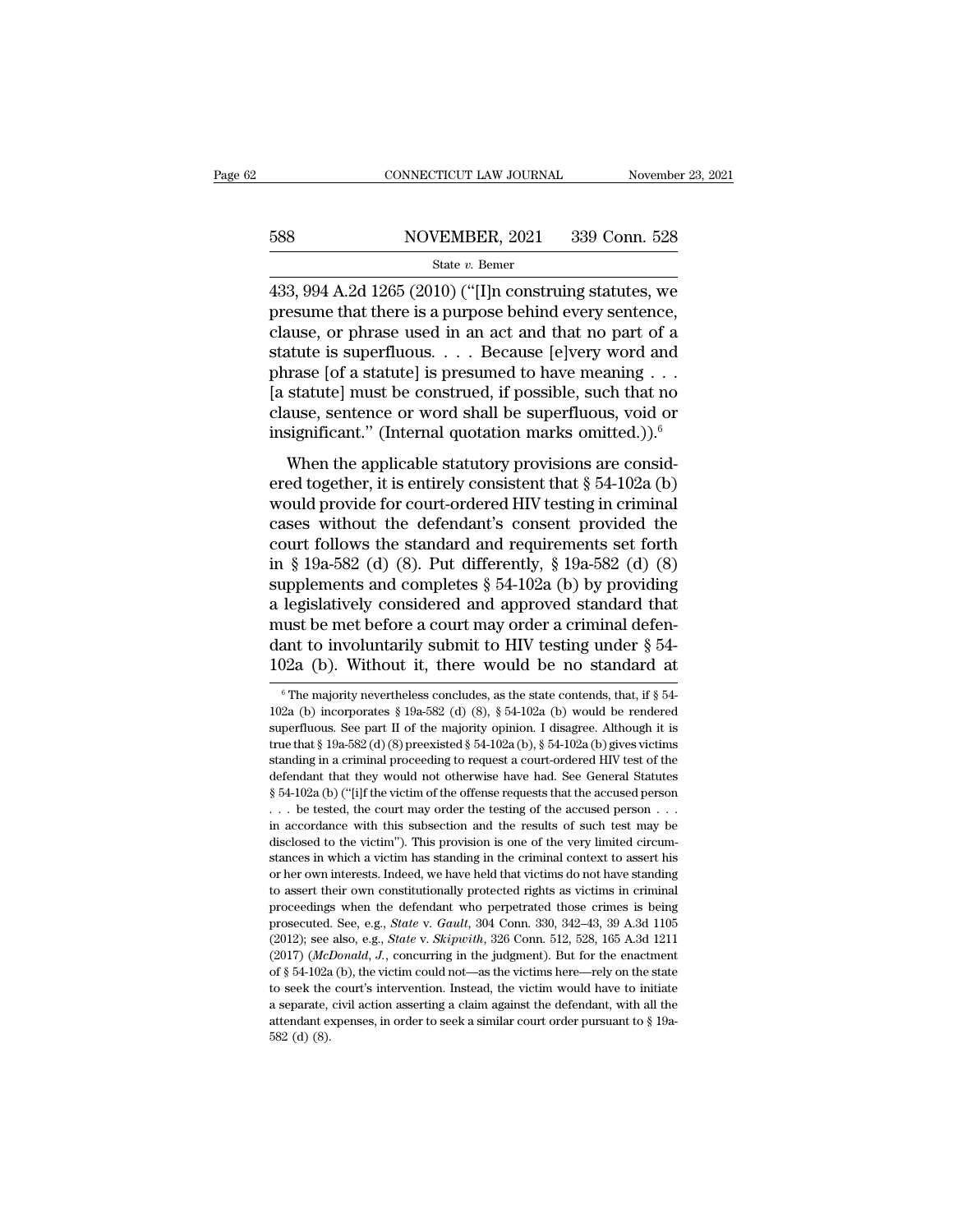<sup>23, 2021</sup> CONNECTICUT LAW JOURNAL Page 63<br>  $\frac{339 \text{ Conn. } 528}{\text{State } v. \text{ Bemer}}$ <br>
all. We ought to hesitate, at some length, before we<br>
conclude that the legislature intentionally adopted a<br>
strict and risorous standard for p 339 Conn. 528 NOVEMBER, 2021 589<br>
state v. Bemer<br>
all. We ought to hesitate, at some length, before we<br>
conclude that the legislature intentionally adopted a<br>
strict and rigorous standard for nonconsensual HIV test-<br>
ing 339 Conn. 528 NOVEMBER, 2021 589<br>
State v. Bemer<br>
all. We ought to hesitate, at some length, before we<br>
conclude that the legislature intentionally adopted a<br>
strict and rigorous standard for nonconsensual HIV test-<br>
ing 339 Conn. 528 NOVEMBER, 2021 589<br>
State v. Bemer<br>
all. We ought to hesitate, at some length, before we<br>
conclude that the legislature intentionally adopted a<br>
strict and rigorous standard for nonconsensual HIV test-<br>
ing State v. Bener<br>State v. Bener<br>all. We ought to hesitate, at some length, before we<br>conclude that the legislature intentionally adopted a<br>strict and rigorous standard for nonconsensual HIV test-<br>ing that would apply in a c state *v*. Bemer<br>all. We ought to hesitate, at some length, before we<br>conclude that the legislature intentionally adopted a<br>strict and rigorous standard for nonconsensual HIV test-<br>ing that would apply in a civil, sexual all. We ought to hesitate, at some length, before we conclude that the legislature intentionally adopted a strict and rigorous standard for nonconsensual HIV testing that would apply in a civil, sexual assault action broug conclude that the legislature intentionally adopted a<br>strict and rigorous standard for nonconsensual HIV test-<br>ing that would apply in a civil, sexual assault action<br>brought by a victim against a defendant but nevertheles strict and rigorous standard for nonconsensual HIV test-<br>ing that would apply in a civil, sexual assault action<br>brought by a victim against a defendant but nevertheless<br>chose to provide no standard at all for the exact sam ing that would apply in a civil, sexual assault action<br>brought by a victim against a defendant but nevertheless<br>chose to provide no standard at all for the exact same<br>test in a criminal prosecution for the exact same sexua brought by a victim against a defendant but nevertheless<br>chose to provide no standard at all for the exact same<br>test in a criminal prosecution for the exact same sexual<br>assault. Because §§ 54-102a (b) and 19a-582 (d) (8) c chose to provide no standard at all for the exact same<br>test in a criminal prosecution for the exact same sexual<br>assault. Because §§ 54-102a (b) and 19a-582 (d) (8) can<br>be reconciled with both statutes being given effect, w test in a criminal prosecution for the exact same sexual<br>assault. Because §§ 54-102a (b) and 19a-582 (d) (8) can<br>be reconciled with both statutes being given effect, we<br>have an obligation to do so. Cf. *Rainforest Cafe, In* Saun. Because 88 04-102a (b) and 19a-062 (d) (b) can<br>reconciled with both statutes being given effect, we<br>we an obligation to do so. Cf. Rainforest Cafe, Inc.<br>Dept. of Revenue Services, 293 Conn. 363, 377–78,<br>7 A.2d 650 ( be reconcined with both statutes being given enect, we<br>have an obligation to do so. Cf. Rainforest Cafe, Inc.<br>v. Dept. of Revenue Services, 293 Conn. 363, 377–78,<br>977 A.2d 650 (2009) (we attempt to reconcile conflicting<br>s

rave an obigation to do so. Cf. *Kathforest Cafe, Thc.*<br>v. *Dept. of Revenue Services*, 293 Conn. 363, 377–78,<br>977 A.2d 650 (2009) (we attempt to reconcile conflicting<br>statutes in manner that allows for their coexistence) v. *Dept.* of Revenue Services, 235 Comit. 305, 377–76, 977 A.2d 650 (2009) (we attempt to reconcile conflicting statutes in manner that allows for their coexistence).<br>In addition to its conclusion that the compelling nee safeguards contained in § 19a-582 (d) (8) through<br>the divideo in the contained and imminent harm requirements are inapplicable to<br>court-ordered, involuntary HIV testing under § 54-102a<br>(b), the majority's holding also jet In addition to its conclusion that the compelling need<br>and imminent harm requirements are inapplicable to<br>court-ordered, involuntary HIV testing under  $\S$  54-102a<br>(b), the majority's holding also jettisons the procedural<br> In addition to its conclusion that the compelling need<br>and imminent harm requirements are inapplicable to<br>court-ordered, involuntary HIV testing under  $\S$  54-102a<br>(b), the majority's holding also jettisons the procedural<br> and imminent harm requirements are inapplicable to<br>court-ordered, involuntary HIV testing under § 54-102a<br>(b), the majority's holding also jettisons the procedural<br>safeguards contained in § 19a-582 (d) (8) (B) through<br>(D) court-ordered, involuntary HIV testing under  $\S$  54-102a<br>(b), the majority's holding also jettisons the procedural<br>safeguards contained in  $\S$  19a-582 (d) (8) (B) through<br>(D). Specifically, these provisions provide privac (b), the majority's holding also jettisons the procedural<br>safeguards contained in § 19a-582 (d) (8) (B) through<br>(D). Specifically, these provisions provide privacy pro-<br>tections for the defendant; General Statutes § 19a-5 safeguards contained in § 19a-582 (d) (8) (B) through<br>
(D). Specifically, these provisions provide privacy pro-<br>
tections for the defendant; General Statutes § 19a-582<br>
(d) (8) (B); afford the defendant notice and an oppo (D). Specifically, these provisions provide privacy protections for the defendant; General Statutes § 19a-582 (d) (8) (B); afford the defendant notice and an opportunity to participate in the proceeding; General Statutes tections for the defendant; General Statutes § 19a-582<br>(d) (8) (B); afford the defendant notice and an opportu-<br>nity to participate in the proceeding; General Statutes<br>§ 19a-582 (d) (8) (C); and provide that the proceedin (d) (8) (B); afford the defendant notice and an opportunity to participate in the proceeding; General Statutes  $\S$  19a-582 (d) (8) (C); and provide that the proceedings surrounding the involuntary testing generally must b nity to participate in the proceeding; General Statutes<br>
§ 19a-582 (d) (8) (C); and provide that the proceedings<br>
surrounding the involuntary testing generally must be<br>
conducted in camera. General Statutes § 19a-582 (d)<br> § 19a-582 (d) (8) (C); and provide that the proceedings<br>surrounding the involuntary testing generally must be<br>conducted in camera. General Statutes § 19a-582 (d)<br>(8) (D). Thus, the majority's conclusion that § 19a-582<br>(d) surrounding the involcend<br>conducted in camer (8) (D). Thus, the maid (d) (8) is inapplicable<br>to  $\S 54-102a$  (b) leave<br>to apply or procedurathe proceeding.<br>the proceeding.<br>Moreover, a reviev Moreover, a review of the broader statutes is 19a-582 (d)<br>Moreover, the majority's conclusion that § 19a-582 (e)<br>S is inapplicable to HIV testing ordered pursuant<br>§ 54-102a (b) leaves the trial court with no standard<br>appl (c) (D). Thus, the majority's conclusion that  $\S$  19a-562<br>
(d) (8) is inapplicable to HIV testing ordered pursuant<br>
to  $\S$  54-102a (b) leaves the trial court with no standard<br>
to apply or procedural safeguards to follow t

(d) (s) is inapplicable to fiv testing ordered pursuant<br>to § 54-102a (b) leaves the trial court with no standard<br>to apply or procedural safeguards to follow throughout<br>the proceeding.<br>Moreover, a review of the broader sta to g 54-102a (b) leaves the that court while no standard<br>to apply or procedural safeguards to follow throughout<br>the proceeding.<br>Moreover, a review of the broader statutory scheme<br>provides further support for the conclusio the proceeding.<br>
Moreover, a review of the broader statutory scheme<br>
provides further support for the conclusion that the<br>
requirements in § 19a-582 (d) (8) are applicable to an<br>
order issued pursuant to § 54-102a (b). Ge Moreover, a review of the broader statutory scheme<br>provides further support for the conclusion that the<br>requirements in § 19a-582 (d) (8) are applicable to an<br>order issued pursuant to § 54-102a (b). General Statutes<br>§ 19a Moreover, a review of the broader statutory scheme<br>provides further support for the conclusion that the<br>requirements in § 19a-582 (d) (8) are applicable to an<br>order issued pursuant to § 54-102a (b). General Statutes<br>§ 19a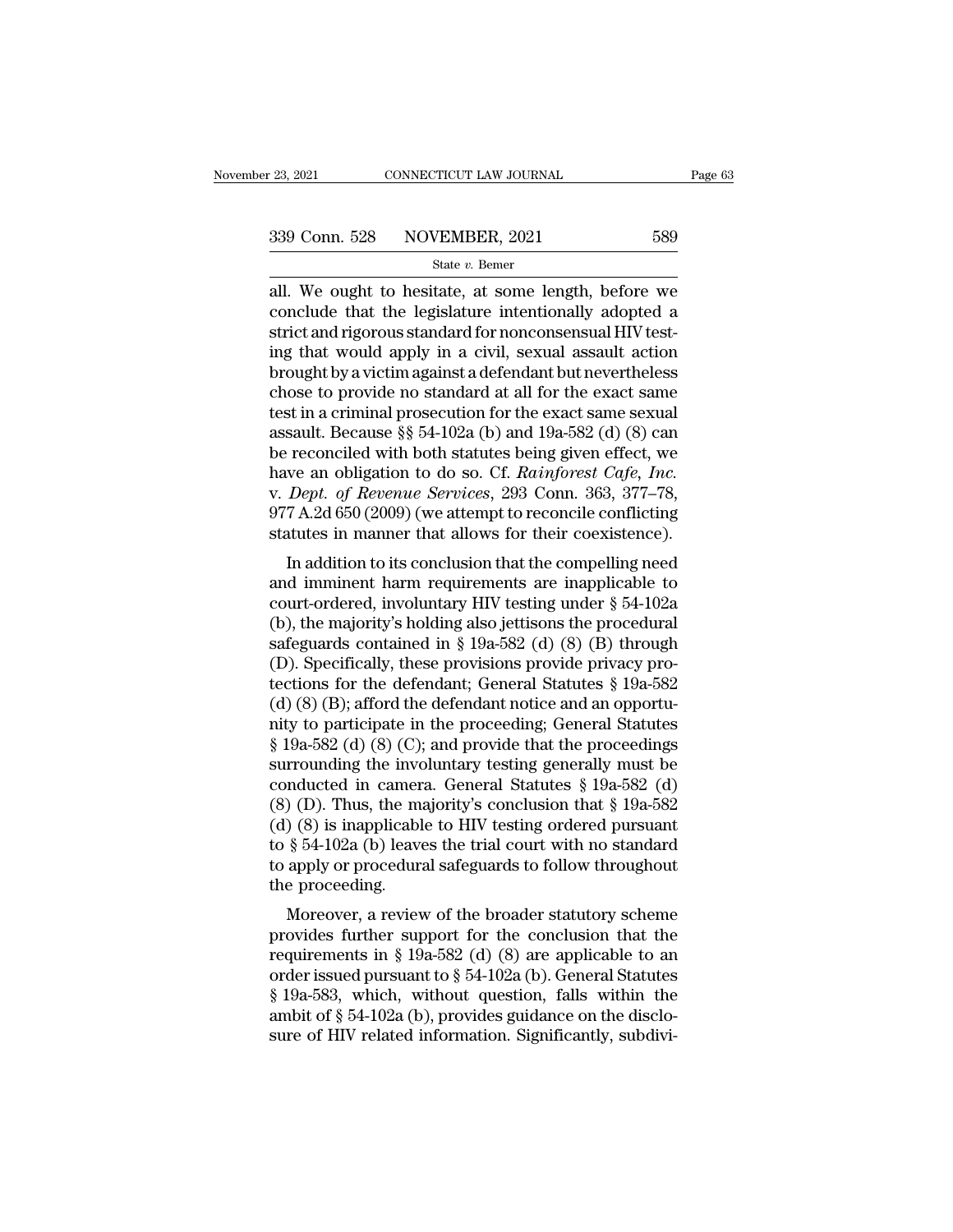# EXECUTE CONNECTICUT LAW JOURNAL Movember 23, 2021<br>590 NOVEMBER, 2021 339 Conn. 528<br>54te v. Bemer

### State *v.* Bemer

CONNECTICUT LAW JOURNAL November 23, 2021<br>
Sion (10) of § 19a-583 (a) incorporates the same<br>
imminent danger and compelling need standard that is<br>
included in § 19a-583 (d) (8) Soction 19a-583 provides in 590 NOVEMBER, 2021 339 Conn. 528<br>
State v. Bemer<br>
sion (10) of §19a-583 (a) incorporates the same<br>
imminent danger and compelling need standard that is<br>
included in §19a-582 (d) (8). Section 19a-583 provides in<br>
relevant 590 NOVEMBER, 2021 339 Conn. 528<br>
State v. Bemer<br>
State v. Bemer<br>
State v. Bemer<br>
imminent danger and compelling need standard that is<br>
included in § 19a-582 (d) (8). Section 19a-583 provides in<br>
relevant part: "(a) No pe For the same of the same of the same of the same of the same in<br>the value of  $\frac{10}{9}$  of  $\frac{10}{9}$  and  $\frac{10}{9}$  incorporates the same in<br>the same in the same in the same of the same included in  $\frac{10}{9}$  and  $\frac{10}{$ *HIV-RELATER, 2021 Co. COLLET CO. COLLET SUBDER 300 COLLET STATE 11, 2021 Co. COLLET STATE 11, 2021 Co. Bener* is simple information and compelling need standard that is included in § 19a-582 (d) (8). Section 19a-583 state *v*. Bener<br>sion (10) of §19a-583 (a) incorporates the same<br>imminent danger and compelling need standard that is<br>included in §19a-582 (d) (8). Section 19a-583 provides in<br>relevant part: "(a) *No person who obtains co*  $\alpha$  mechod<br>mpelling need<br>8). Section 19a<br>son who obtas<br>may disclose<br>tion, except to<br>\*\*\* cluded in § 19a-582 (d) (8). Section 19a-583 provides in<br>
levant part: "(a) *No person who obtains confidential*<br>
IV-related information may disclose or be compelled<br>
disclose such information, except to the following:<br>

relevant part: "(a) *No person who obtains confidential*<br> *HIV-related information may disclose* or be compelled<br>
to disclose such information, except to the following:<br>  $***$ <br>
"(10) Any person allowed access to such inform HIV-related information may disclose or be compelled<br>to disclose such information, except to the following:<br> $***$ <br>"(10) Any person allowed access to such information<br>by a court order which is issued in compliance with<br>the fo *issues such information, except to the following:*<br>  $***$ <br>  $``(10)$  Any person allowed access to such information<br>
by a court order which is issued in compliance with<br>
the following provisions: (A) No court of this state sha  $i^{**}$ <br>  $i^{**}$ <br>  $i^{**}$ <br>  $i^{**}$ <br>  $i^{**}$ <br>  $i^{**}$ <br>  $i^{**}$ <br>  $i^{**}$ <br>  $i^{**}$ <br>  $i^{**}$ <br>  $i^{**}$ <br>  $i^{**}$ <br>  $i^{**}$ <br>  $i^{**}$ <br>  $i^{**}$ <br>  $i^{**}$ <br>  $i^{**}$ <br>  $i^{**}$ <br>  $i^{**}$ <br>  $i^{**}$ <br>  $i^{**}$ <br>  $i^{**}$ <br>  $i^{**}$ <br>  $i^{**}$ <br>  $i^{**}$ <br>  $i^{**}$ <br>  $i^{**}$ <br>  $i^{**}$  $\alpha$ (10) Any person allowed access to such information<br>by a court order which is issued in compliance with<br>the following provisions: (A) No court of this state shall<br>issue such order unless the court finds a clear and<br>imm "(10) Any person allowed access to such information<br>by a court order which is issued in compliance with<br>the following provisions: (A) No court of this state shall<br>issue such order unless the court finds a clear and<br>immine by a court order which is issued in compliance with<br>the following provisions: (A) *No court of this state shall*<br>issue such order unless the court finds a clear and<br>imminent danger to the public health or the health<br>of a p the following provisions: (A) No court of this state shall<br>issue such order unless the court finds a clear and<br>imminent danger to the public health or the health<br>of a person and that the person has demonstrated a<br>compelli issue such order unless the court finds a clear and<br>imminent danger to the public health or the health<br>of a person and that the person has demonstrated a<br>compelling need for the test results which cannot be<br>accommodated b imminent danger to the public health or the health<br>of a person and that the person has demonstrated a<br>compelling need for the test results which cannot be<br>accommodated by other means. . . . . " (Emphasis<br>added.) For examp of a person and that the person has demonstrated a<br>compelling need for the test results which cannot be<br>accommodated by other means. . . . ." (Emphasis<br>added.) For example, under General Statutes § 54-102c,<br>when a trial c compelling need for the test results which cannot be<br>accommodated by other means. . . . " (Emphasis<br>added.) For example, under General Statutes § 54-102c,<br>when a trial court orders an HIV test pursuant to § 54-<br>102a, a vi *accommodated by other means.* . . . . " (Emphasis added.) For example, under General Statutes § 54-102c, when a trial court orders an HIV test pursuant to § 54-102a, a victim may designate a health care provider to discl added.) For example, under General Statutes § 54-102c,<br>when a trial court orders an HIV test pursuant to § 54-<br>102a, a victim may designate a health care provider to<br>disclose the results to the victim. Whether the health<br> when a trial court orders an HIV test pursuant to § 54-<br>102a, a victim may designate a health care provider to<br>disclose the results to the victim. Whether the health<br>care provider can disclose the results to the victim is 102a, a victim may designate a health care provider to disclose the results to the victim. Whether the health care provider can disclose the results to the victim is, in turn, determined based on § 19a-583 (a) (10) becaus disclose the results to the victim. Whether the health<br>care provider can disclose the results to the victim is,<br>in turn, determined based on § 19a-583 (a) (10) because<br>that provision sets the parameters for disclosure of<br> care provider can disclose the results to the victim is,<br>in turn, determined based on § 19a-583 (a) (10) because<br>that provision sets the parameters for disclosure of<br>HIV test results and is incorporated into § 54-102a. Se in turn, determined based on § 19a-583 (a) (10) because<br>that provision sets the parameters for disclosure of<br>HIV test results and is incorporated into § 54-102a. See<br>General Statutes § 54-102a (b) ("[t]he provisions of se that provision sets the parameters for disclosure of<br>HIV test results and is incorporated into § 54-102a. See<br>General Statutes § 54-102a (b) ("[t]he provisions of sec-<br>tions 19a-581 to 19a-585 . . . shall apply"). Thus, i HIV test results and is incorporated into § 54-102a. See<br>General Statutes § 54-102a (b) ("[t]he provisions of sec-<br>tions 19a-581 to 19a-585 . . . shall apply"). Thus, in<br>order for the victim's designated health care provi General Statutes § 54-102a (b) ("[t]he provisio<br>tions 19a-581 to 19a-585 . . . shall apply").<br>order for the victim's designated health care<br>or anyone else, to disclose the results of the<br>to the victim, the provider must e tions 19a-581 to 19a-585 . . . shall apply"). Thus, in<br>order for the victim's designated health care provider,<br>or anyone else, to disclose the results of the HIV test<br>to the victim, the provider must ensure that the same<br> order for the vientifs designated field redain early provider,<br>or anyone else, to disclose the results of the HIV test<br>to the victim, the provider must ensure that the same<br>standard found in § 19a-582 (d) (8) has been sat

or digione else, to disclose the results of the HIV test<br>to the victim, the provider must ensure that the same<br>standard found in § 19a-582 (d) (8) has been satisfied.<br>See General Statutes § 19a-583 (a) (10).<br>It would be a standard found in § 19a-582 (d) (8) has been satisfied.<br>See General Statutes § 19a-583 (a) (10).<br>It would be a bizarre and unworkable result if a crimi-<br>nal trial court, guided by no meaningful standard, could<br>order invol Standard Found in  $\frac{1}{3}$  Fourtion (e) finds been statistica.<br>See General Statutes § 19a-583 (a) (10).<br>It would be a bizarre and unworkable result if a crimi-<br>nal trial court, guided by no meaningful standard, could<br>ord It would be a bizarre and unworkable result if a crimi-<br>nal trial court, guided by no meaningful standard, could<br>order involuntary HIV tests when, simultaneously, the<br>only way the results could legally be disclosed to the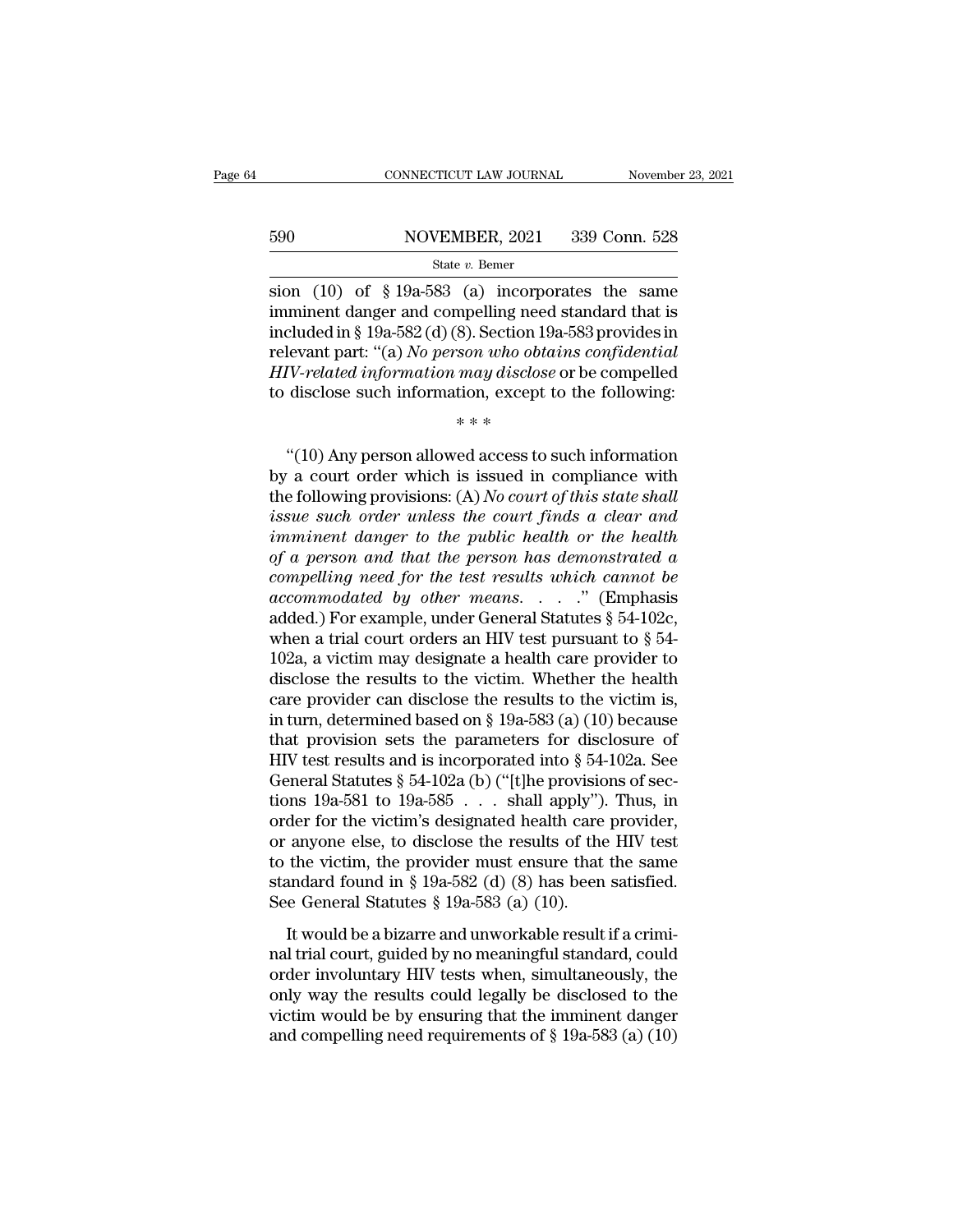$\begin{array}{|l|l|} \hline \text{23, 2021} & \text{COMRECTICUT LAW JOURNAL} & \text{Page 65} \ \hline \text{339 Conn. } 528 & \text{NOVEMBER, 2021} & 591 \ \hline \text{State } v. \text{ Bemer} & \text{Data been employed by the trial court before it issued the order. In other words, the court could order the test but the victim would not be able to lowfully obtain.} \hline \end{array}$ 339 Conn. 528 NOVEMBER, 2021 591<br>
State v. Bemer<br>
had been employed by the trial court before it issued<br>
the order. In other words, the court could order the<br>
test, but the victim would not be able to lawfully obtain<br>
the 339 Conn. 528 NOVEMBER, 2021 591<br>
State v. Bemer<br>
had been employed by the trial court before it issued<br>
the order. In other words, the court could order the<br>
test, but the victim would not be able to lawfully obtain<br>
the 339 Conn. 528 NOVEMBER, 2021 591<br>
State *v*. Bemer<br>
had been employed by the trial court before it issued<br>
the order. In other words, the court could order the<br>
test, but the victim would not be able to lawfully obtain<br>
t See Somme 22 The creating a state v. Bemer<br>
had been employed by the trial court before it issued<br>
the order. In other words, the court could order the<br>
test, but the victim would not be able to lawfully obtain<br>
the result <sup>26</sup> Semer<br>
had been employed by the trial court before it issued<br>
the order. In other words, the court could order the<br>
test, but the victim would not be able to lawfully obtain<br>
the results.<sup>7</sup> I would not construe the s had been employed by the trial court before it issued<br>the order. In other words, the court could order the<br>test, but the victim would not be able to lawfully obtain<br>the results.<sup>7</sup> I would not construe the statutory scheme the order. In other words, the court could order the<br>test, but the victim would not be able to lawfully obtain<br>the results.<sup>7</sup> I would not construe the statutory scheme<br>to create such a bizarre result. See, e.g., *Goldstar* test, but the victim would not be able to lawfully obtain<br>the results.<sup>7</sup> I would not construe the statutory scheme<br>to create such a bizarre result. See, e.g., *Goldstar Medi-<br>cal Services, Inc. v. Dept. of Social Services* the results.<sup>7</sup> I would not construe the stature result. See, e.g., *Gc* cal Services, *Inc.* v. *Dept. of Social Service* 790, 803, 955 A.2d 15 (2008) ("[i]n constru common sense must be used and courts in that a reasona *I* Services, *Inc.* v. *Dept. of Social Services*, 288 Conn.<br>0, 803, 955 A.2d 15 (2008) ("[i]n construing a statute,<br>mmon sense must be used and courts must assume<br>at a reasonable and rational result was intended"<br>iterna renders the entirety of  $\S$  19a-582 inapplicable under<br>form on sense must be used and courts must assume<br>that a reasonable and rational result was intended"<br>(internal quotation marks omitted)).<br>The majority's construction

For the set of the set of the set of the set of the set of the majority's construction field.<br>
The majority's construction of § 54-102a (b), which<br>
renders the entirety of § 19a-582 inapplicable under<br>
§ 54-102a, also lea that a reasonable and rational result was intended"<br>(internal quotation marks omitted)).<br>The majority's construction of § 54-102a (b), which<br>renders the entirety of § 19a-582 inapplicable under<br>§ 54-102a, also leads to an (internal quotation marks omitted)).<br>
The majority's construction of § 54-102a (b), which<br>
renders the entirety of § 19a-582 inapplicable under<br>
§ 54-102a, also leads to an inconsistency in the provision<br>
of counseling se The majority's construction of  $\S$  54-102a (b), which<br>renders the entirety of  $\S$  19a-582 inapplicable under<br> $\S$  54-102a, also leads to an inconsistency in the provision<br>of counseling services, which would be afforded to The majority's construction of § 54-102a (b), which<br>renders the entirety of § 19a-582 inapplicable under<br>§ 54-102a, also leads to an inconsistency in the provision<br>of counseling services, which would be afforded to vic-<br>t renders the entirety of  $\S$  19a-582 inapplicable under<br> $\S$  54-102a, also leads to an inconsistency in the provision<br>of counseling services, which would be afforded to vic-<br>tims but not to criminal defendants who test posi  $\S$  54-102a, also leads to an inconsistency in the provision<br>of counseling services, which would be afforded to vic-<br>tims but not to criminal defendants who test positive<br>for HIV. Specifically,  $\S$  19a-582 (c) provides fo of counseling services, which would be afforded to vic-<br>tims but not to criminal defendants who test positive<br>for HIV. Specifically, § 19a-582 (c) provides for certain<br>counseling services to a defendant, which are designe tims but not to criminal defendants who test positive<br>for HIV. Specifically, § 19a-582 (c) provides for certain<br>counseling services to a defendant, which are designed<br>to, among other things, provide the defendant with<br>ass for HIV. Specifically, § 19a-582 (c) provides for certain counseling services to a defendant, which are designed to, among other things, provide the defendant with assistance to obtain treatment and to notify sexual partn counseling services to a defendant, which are designed<br>to, among other things, provide the defendant with<br>assistance to obtain treatment and to notify sexual part-<br>ners. These critical counseling services would not be<br>ava to, among other things, provide the defendant with<br>assistance to obtain treatment and to notify sexual part-<br>ners. These critical counseling services would not be<br>available to defendants under the majority's construc-<br>tio assistance to obtain treatment and to notify sexual part-<br>ners. These critical counseling services would not be<br>available to defendants under the majority's construc-<br>tion of § 54-102a (b) because all of § 19a-582 is inapp ners. These critical counseling services would not be available to defendants under the majority's construction of  $\S$  54-102a (b) because all of  $\S$  19a-582 is inapplicable to HIV testing ordered under subsection (b) of ble to HIV testing ordered under subsection (b) of § 54-102a. Pursuant to § 54-102c, however, the victims would<br>be given such counseling services. Thus, the majority's<br>construction would result in victims receiving counse 102a. Pursuant to § 54-102c, however, the victims would<br>be given such counseling services. Thus, the majority's<br>construction would result in victims receiving counsel-<br><sup>7</sup>I also note that, unlike in General Statutes § 54-

be given such counseling services. Thus, the majority's construction would result in victims receiving counsel-<br><sup>7</sup>I also note that, unlike in General Statutes § 54-102b, which specifically provides that the results of an construction would result in victims receiving counsel-<br>
<sup>7</sup>I also note that, unlike in General Statutes § 54-102b, which specifically<br>
provides that the results of an HIV test must be disclosed to the offender<br>
who is te The his involute a construction would result in victims receiving counser-<br>
The has onte that, unlike in General Statutes § 54-102b, which specifically<br>
provides that the results of an HIV test must be disclosed to the of <sup>7</sup> I also note that, unlike in General Statutes § 54-102b, which specifically provides that the results of an HIV test must be disclosed to the offender who is tested after his conviction, there is nothing in the statuto in § 54-102a (b) that provides for the defendant to be notified of the results of his involuntary HIV test taken while he has only been charged with a crime.<br>Compare General Statutes § 54-102b (a) ("court  $\dots$  shall  $\dots$  From is ested after his conviction, there is nothing in the statutory scheme<br>in § 54-102a (b) that provides for the defendant to be notified of the results<br>of his involuntary HIV test taken while he has only been charged victim''). % of his involuntary HIV test taken while he has only been charged with a crime.<br>Compare General Statutes § 54-102b (a) ("court . . . shall . . . order . . . that the results be disclosed to the victim and the offender") Compare General Statutes § 54-102b (a) ("court . . . shall . . . order . . . that the results be disclosed to the victim and the offender") with General Statutes § 54-102a (b) ("the results of such test may be disclosed t

that the results be disclosed to the victim and the offender") with General Statutes § 54-102a (b) ("the results of such test may be disclosed to the victim").<br>
Although § 54-102b was the subject of a technical amendment Statutes § 54-102a (b) ("the results of such test may be disclosed to the victim").<br>Although § 54-102b was the subject of a technical amendment in 2019;<br>see Public Acts 2019, No. 19-189, § 32; that amendment has no bearin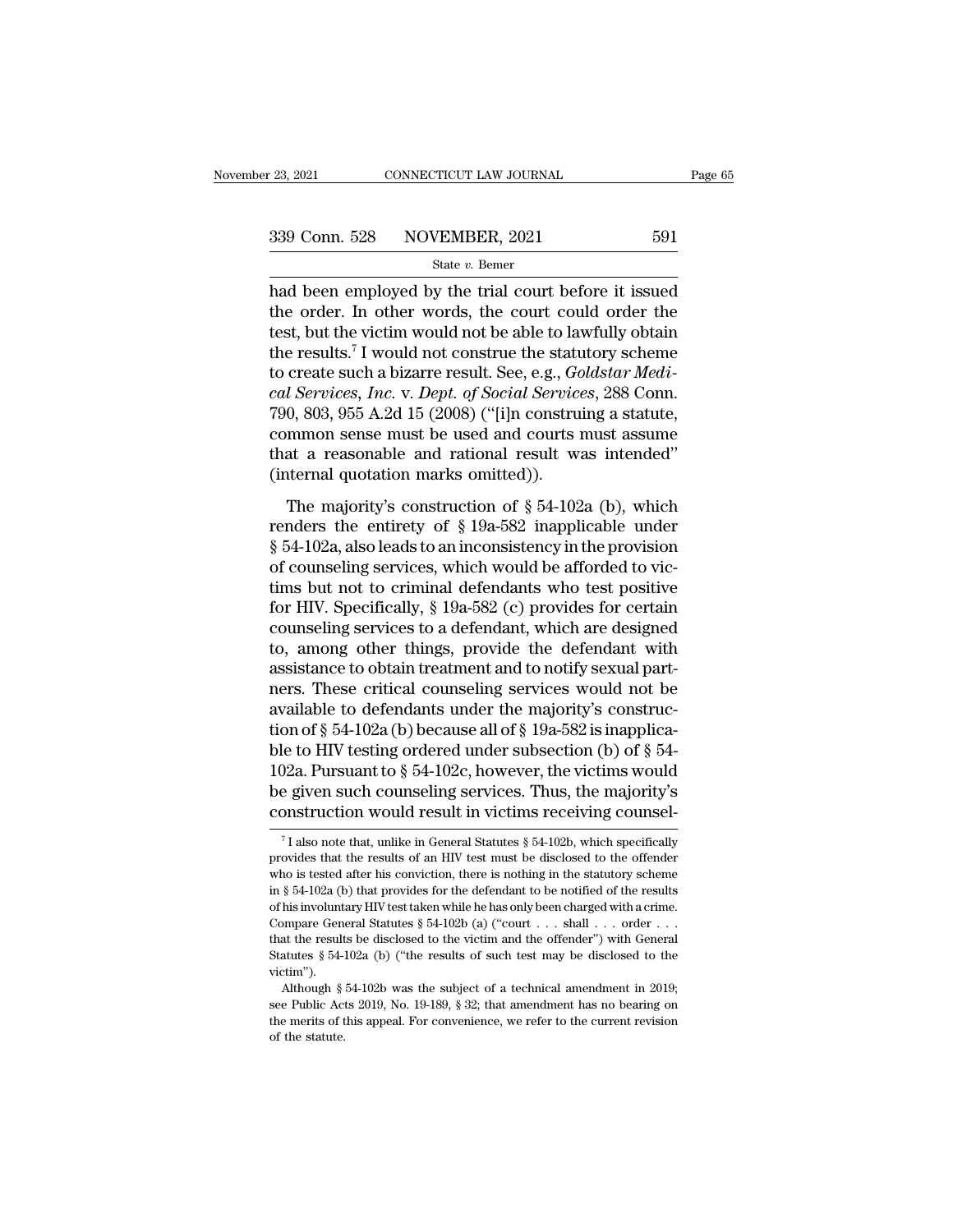# EXECUTE CONNECTICUT LAW JOURNAL Movember 23, 2021<br>592 NOVEMBER, 2021 339 Conn. 528<br>542 State v. Bemer

### State *v.* Bemer

 $\begin{tabular}{ll} \multicolumn{1}{l}{{\small \textbf{COMRECTICUT LAW JOURNAL}}} & \multicolumn{1}{l}{\small \textbf{November 23, 2021}}\\ \hline \multicolumn{1}{l}{\small \textbf{592}} & \multicolumn{1}{l}{\small \textbf{NOVEMBER, 2021}} & \multicolumn{1}{l}{\textbf{339 Conn. 528}}\\ & \multicolumn{1}{l}{\small \textbf{State $v$.} \textbf{Bemer}}\\ & \multicolumn{1}{l}{\small \textbf{State $v$.} \textbf{Bemer}}\\ & \multicolumn{1}{l}{\small \textbf{ing services but not defendants, who$  $\begin{array}{r} \text{592} & \text{NOVEMBER, 2021} & \text{339 Conn. 528} \\ \text{State } v. \text{ Bemer} \end{array}$  ing services but not defendants, who, naturally, should also be encouraged to obtain treatment and to notify their partners of their HIV status.<sup>8</sup> Indeed, 592 NOVEMBER, 2021 339 Conn. 528<br>
State v. Bemer<br>
ing services but not defendants, who, naturally, should<br>
also be encouraged to obtain treatment and to notify<br>
their partners of their HIV status.<sup>8</sup> Indeed, this court<br>
h  $h_{\text{state } v}$  Bemer<br>
ing services but not defendants, who, naturally, should<br>
also be encouraged to obtain treatment and to notify<br>
their partners of their HIV status.<sup>8</sup> Indeed, this court<br>
has previously explained the imp state v. Bemer<br>
ing services but not defendants, who, naturally, should<br>
also be encouraged to obtain treatment and to notify<br>
their partners of their HIV status.<sup>8</sup> Indeed, this court<br>
has previously explained the import state v. Bemer<br>ing services but not defendants, who, naturally, should<br>also be encouraged to obtain treatment and to notify<br>their partners of their HIV status.<sup>8</sup> Indeed, this court<br>has previously explained the importance ing services but not defendants, who, naturally, should<br>also be encouraged to obtain treatment and to notify<br>their partners of their HIV status.<sup>8</sup> Indeed, this court<br>has previously explained the importance of identifying<br> also be encouraged to obtain treatment and to notify<br>their partners of their HIV status.<sup>8</sup> Indeed, this court<br>has previously explained the importance of identifying<br>individuals who are HIV positive in order to provide<br>the their partners of their HIV status.<sup>8</sup> Indeed, this court<br>has previously explained the importance of identifying<br>individuals who are HIV positive in order to provide<br>them with education and treatment. See, e.g., *Doe v.<br>Ma* has previously explained the importance of identifying<br>individuals who are HIV positive in order to provide<br>them with education and treatment. See, e.g., *Doe* v.<br>*Marselle*, 236 Conn. 845, 852, 675 A.2d 835 (1996) ("[the individuals who are *HIV* positive in order to provide<br>them with education and treatment. See, e.g., *Doe* v.<br>*Marselle*, 236 Conn. 845, 852, 675 A.2d 835 (1996) ("[the<br>requirements of chapter 368x of the General Statutes] them with education and treatment. See, e.g., *Doe v.*<br>*Marselle*, 236 Conn. 845, 852, 675 A.2d 835 (1996) ("[the<br>requirements of chapter 368x of the General Statutes]<br>relate principally to the areas of informed consent fo *Marselle*, 236 Conn. 845, 852, 675 A.2d 835 (1996) ("[the<br>requirements of chapter 368x of the General Statutes]<br>relate principally to the areas of informed consent for<br>HIV testing and confidential treatment of HIV-related requirements of chapter 368x of the General Statutes]<br>relate principally to the areas of informed consent for<br>HIV testing and confidential treatment of HIV-related<br>information, and are *aimed at helping health care pro-*<br>v defendants. Formation, and are *aimed at helping health care proders to identify those people with the disease, to treat*  $em$  and to educate them" (emphasis added)). This ncern applies with equal force to both victims and fendants.<br>T mismisted, and are among at negling neatre one providers to identify those people with the disease, to treat<br>them and to educate them" (emphasis added)). This<br>concern applies with equal force to both victims and<br>defendant

them and to educate them" (emphasis added)). This<br>concern applies with equal force to both victims and<br>defendants.<br>The majority, however, claims that § 54-102a (b),<br>which pertains to HIV testing in pending criminal cases, them and to calculate them (chiphasis dataca)). This<br>concern applies with equal force to both victims and<br>defendants.<br>The majority, however, claims that § 54-102a (b),<br>which pertains to HIV testing in pending criminal cas defendants.<br>The majority, however, claims that § 54-102a (b),<br>which pertains to HIV testing in pending criminal cases,<br>and General Statutes § 54-102b, which pertains to HIV<br>testing in cases following a defendant's convict The majority, however, claims that § 54-102a (b),<br>which pertains to HIV testing in pending criminal cases,<br>and General Statutes § 54-102b, which pertains to HIV<br>testing in cases following a defendant's conviction, are<br>mat The majority, however, claims that § 54-102a (b),<br>which pertains to HIV testing in pending criminal cases,<br>and General Statutes § 54-102b, which pertains to HIV<br>testing in cases following a defendant's conviction, are<br>mat which pertains to HIV testing in pending criminal cases,<br>and General Statutes § 54-102b, which pertains to HIV<br>testing in cases following a defendant's conviction, are<br>materially identical, such that § 19a-582 (d) (8) eit and General Statutes § 54-102b, which pertains to HIV<br>testing in cases following a defendant's conviction, are<br>materially identical, such that § 19a-582 (d) (8) either<br>applies to both provisions or to neither. See part II testing in cases following a defendant's conviction, are<br>materially identical, such that  $\S$  19a-582 (d) (8) either<br>applies to both provisions or to neither. See part II of<br>the majority opinion. As a result, the majority materially identical, such that  $\S$  19a-582 (d) (8) either<br>applies to both provisions or to neither. See part II of<br>the majority opinion. As a result, the majority asserts,<br>under the defendant's construction of  $\S$  54-102 applies to both provisions or to neither. See part II of<br>the majority opinion. As a result, the majority asserts,<br>under the defendant's construction of  $\S 54-102a$  (b), the<br>imminent harm and compelling need requirements o the majority opinion. As a result, the majority asserts,<br>
under the defendant's construction of  $\S$  54-102a (b), the<br>
imminent harm and compelling need requirements of<br>
subdivision (8) of  $\S$  19a-582 (d) also apply to  $\S$ under the defendant's construction of § 54-102a (b), the<br>imminent harm and compelling need requirements of<br>subdivision (8) of § 19a-582 (d) also apply to § 54-102b,<br>when the defendant has been found guilty beyond a<br>reason imminent harm and compelling need requirements of<br>subdivision (8) of  $\S$  19a-582 (d) also apply to  $\S$  54-102b,<br>when the defendant has been found guilty beyond a<br>reasonable doubt. See id. The majority concludes that<br>"[i]t Faster and the majority concludes that<br>i]t simply is impossible to believe that the legislature<br>could have imposed that same exacting standard when<br>le state has already established that the victim was<br> $^8$ The majority ass "[i]t simply is impossible to believe that the legislature would have imposed that same exacting standard when the state has already established that the victim was  $\frac{}{\text{s} \text{The majority asserts that the causing services provided for by } \text{\$} 54-102c$  are "certain public

would have imposed that same exacting standard when<br>the state has already established that the victim was<br> $*$ The majority asserts that the counseling services provided for by  $§$  54-<br>102c are "certain publicly available ' The state has already established that the victim was<br>  $\frac{1}{8}$  The majority asserts that the counseling services provided for by § 54-<br>  $\frac{102c}{102c}$  are "certain publicly available 'educational materials' and 'inform The majority asserts that the counseling services provided for by § 54-<br><sup>8</sup> The majority asserts that the counseling services provided for by § 54-<br>102c are "certain publicly available 'educational materials' and 'informat  $^\circ$  The majority asserts that the counseling services provided for by § 54-102c are "certain publicly available 'educational materials' and 'information' obtainable through the Department of Public Health, all of which a That the defendant may request it means little if there is no obligation for the defendant, or his or her counsel, may readily obtain upon request." Footnote 16 of the majority opinion. The majority cites to no source of a  $102c$  are "certain publicly available 'educational materials' and 'information' obtainable through the Department of Public Health, all of which a defendant, or his or her counsel, may readily obtain upon request." Footn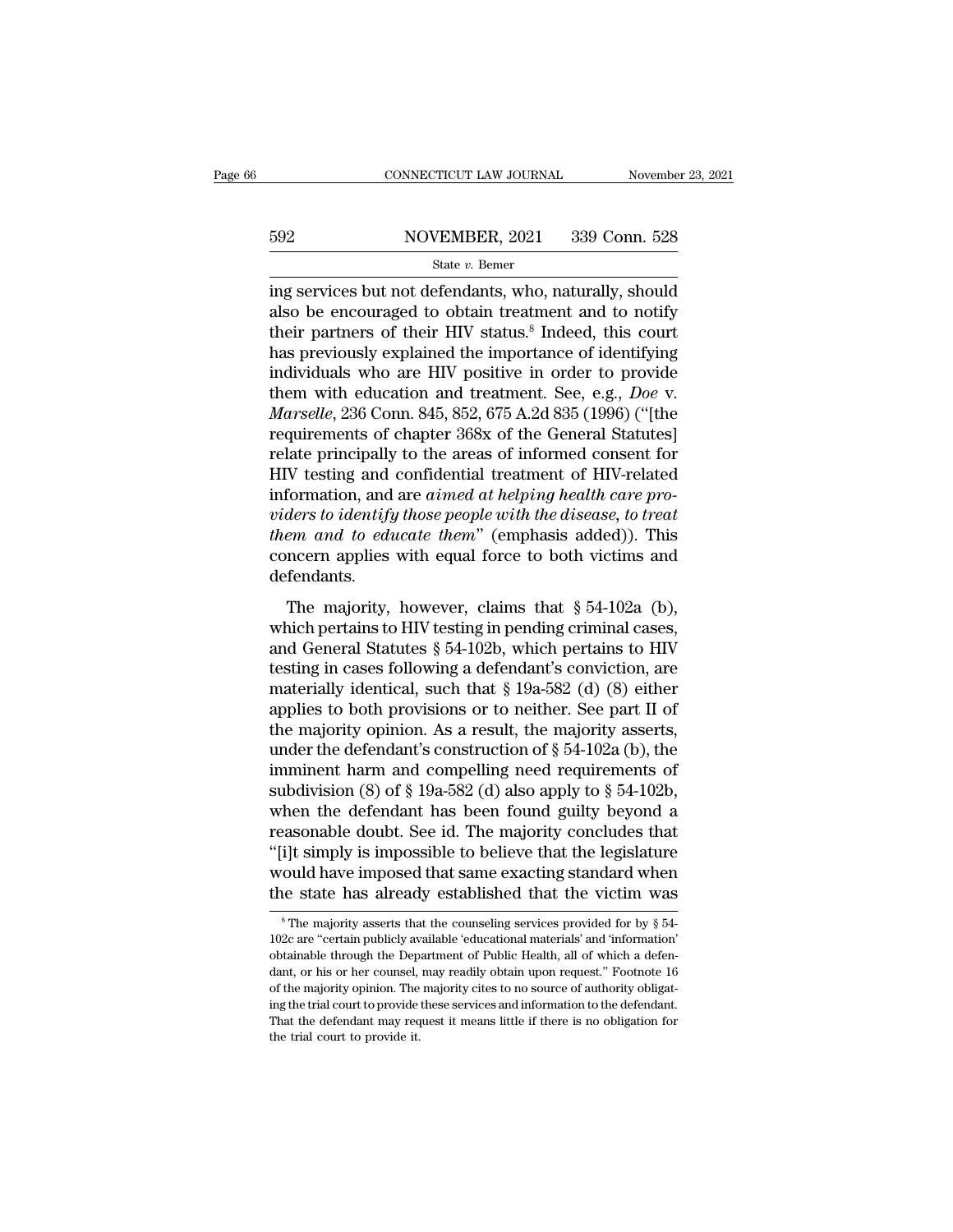sexually assaulted by the defendant and in all other<br>examples are allows assaulted by the defendant and in all other<br>eircumstances in which someone is prompted, for what-<br>ever reason to sook an order requiring another per 339 Conn. 528 NOVEMBER, 2021 593<br>
State v. Bemer<br>
Sexually assaulted by the defendant and in all other<br>
circumstances in which someone is prompted, for what-<br>
ever reason, to seek an order requiring another person<br>
to subm 339 Conn. 528 NOVEMBER, 2021 593<br>
State v. Bemer<br>
Sexually assaulted by the defendant and in all other<br>
circumstances in which someone is prompted, for what-<br>
ever reason, to seek an order requiring another person<br>
to sub 339 Conn. 528 NOVEMBER, 2021 593<br>
State v. Bemer<br>
Sexually assaulted by the defendant and in all other<br>
circumstances in which someone is prompted, for what-<br>
ever reason, to seek an order requiring another person<br>
to sub State v. Bemer<br>
State v. Bemer<br>
State v. Bemer<br>
State v. Bemer<br>
circumstances in which someone is prompted, for what-<br>
ever reason, to seek an order requiring another person<br>
to submit to an HIV test." (Emphasis omitted.) xually assaulted by the defendant and in all other<br>cumstances in which someone is prompted, for what-<br>er reason, to seek an order requiring another person<br>submit to an HIV test." (Emphasis omitted.) Text<br>companying footno sexually assaulted by the defendant and in an other<br>circumstances in which someone is prompted, for what-<br>ever reason, to seek an order requiring another person<br>to submit to an HIV test." (Emphasis omitted.) Text<br>accompany

Encumstances in which soliteone is prompted, for what-<br>ever reason, to seek an order requiring another person<br>to submit to an HIV test." (Emphasis omitted.) Text<br>accompanying footnote 16 of the majority opinion.<br>I respect to submit to an HIV test." (Emphasis omitted.) Text<br>accompanying footnote 16 of the majority opinion.<br>I respectfully disagree. I first note that, when an indi-<br>vidual has been *charged* with certain offenses, § 54-<br>102a (b to submit to an HIV test. (Emphasis of the nyitred.) Lext<br>accompanying footnote 16 of the majority opinion.<br>I respectfully disagree. I first note that, when an indi-<br>vidual has been *charged* with certain offenses, § 54-<br> I respectfully disagree. I first note that, when an individual has been *charged* with certain offenses,  $\S$  54-<br>102a (b) provides that the court "may" order the HIV<br>testing, whereas, when an individual has been *convicte* I respectfully disagree. I first note that, when an individual has been *charged* with certain offenses,  $\S$  54-102a (b) provides that the court "may" order the HIV testing, whereas, when an individual has been *convicted* vidual has been *charged* with certain offenses,  $\S$  54-102a (b) provides that the court "may" order the HIV testing, whereas, when an individual has been *convicted* of certain offenses,  $\S$  54-102b (a) provides that the 102a (b) provides that the court "may" order the HIV<br>testing, whereas, when an individual has been *convicted*<br>of certain offenses,  $\S$  54-102b (a) provides that the court<br>"shall," at the victim's request, order HIV testi testing, whereas, when an individual has been of certain offenses,  $\S$  54-102b (a) provides that "shall," at the victim's request, order HIV tes logical that the trial court would be afforded to order HIV testing when a d certain offenses,  $\frac{1}{8}$  94-1020 (a) provides that the court<br>hall," at the victim's request, order HIV testing. It is<br>gical that the trial court would be afforded discretion<br>order HIV testing when a defendant has only sian, at the victim's request, ofder invitating. It is<br>logical that the trial court would be afforded discretion<br>to order HIV testing when a defendant has only been<br>charged with a crime but is directed to order the testin

noticed order HIV testing when a defendant has only been<br>charged with a crime but is directed to order the testing<br>after the defendant has been convicted.<br>More important, I find it troubling that the majority<br>construes § 5 to order invitesting when a detendant has only been<br>charged with a crime but is directed to order the testing<br>after the defendant has been convicted.<br>More important, I find it troubling that the majority<br>construes § 54-102 charged with a critie but is directed to order the testing<br>after the defendant has been convicted.<br>More important, I find it troubling that the majority<br>construes § 54-102a (b) such that an individual who has<br>not been con More important, I find it troubling that the majority<br>construes § 54-102a (b) such that an individual who has<br>not been convicted of a crime and enjoys the presump-<br>tion of innocence may be subjected to involuntary test-<br>i More important, I find it troubling that the majority<br>construes § 54-102a (b) such that an individual who has<br>not been convicted of a crime and enjoys the presump-<br>tion of innocence may be subjected to involuntary test-<br>i construes § 54-102a (b) such that an individual who has<br>not been convicted of a crime and enjoys the presump-<br>tion of innocence may be subjected to involuntary test-<br>ing based only on the fact that he was charged with one not been convicted of a crime and enjoys the presumption of innocence may be subjected to involuntary test-<br>ing based only on the fact that he was charged with one<br>of the enumerated offenses. Contrary to the majority's<br>co tion of innocence may be subjected to involuntary test-<br>ing based only on the fact that he was charged with one<br>of the enumerated offenses. Contrary to the majority's<br>conclusion that  $\S$  54-102a (b) and 54-102b are materi ing based only on the fact that he was charged with one<br>of the enumerated offenses. Contrary to the majority's<br>conclusion that  $\S$  54-102a (b) and 54-102b are materi-<br>ally identical, such that subdivision (8) of  $\S$  19a-5 of the enumerated offenses. Contrary to the majority's<br>conclusion that  $\S$  54-102a (b) and 54-102b are materi-<br>ally identical, such that subdivision (8) of  $\S$  19a-582 (d)<br>either applies to both provisions or it applies t conclusion that  $\S$  54-102a (b) and 54-102b are materially identical, such that subdivision (8) of  $\S$  19a-582 (d) either applies to both provisions or it applies to neither,  $\S$  54-102b is even clearer than  $\S$  54-102a ( ally identical, such that subdivision (8) of  $\S$  19a-582 (d) either applies to both provisions or it applies to neither,  $\S$  54-102b is even clearer than  $\S$  54-102a (b) that the provisions of  $\S$  19a-582 (d) (8), which p either applies to both provisions or it applies to neither,<br>
§ 54-102b is even clearer than § 54-102a (b) that the<br>
provisions of § 19a-582 (d) (8), which provide the stan-<br>
dard for obtaining a court-ordered HIV test wit § 54-102b is even clearer than § 54-102a (b) that the<br>provisions of § 19a-582 (d) (8), which provide the stan-<br>dard for obtaining a court-ordered HIV test without the<br>consent of the defendant, are also applicable to a tes provisions of § 19a-582 (d) (8), which provide the stan-<br>dard for obtaining a court-ordered HIV test without the<br>consent of the defendant, are also applicable to a test<br>ordered for someone who has been convicted. Indeed,<br> dard for obtaining a court-ordered HIV test without the<br>consent of the defendant, are also applicable to a test<br>ordered for someone who has been convicted. Indeed,<br>the issue in this case stems from the parties' dispute<br>ov consent of the defendant, are also applicable to a test<br>ordered for someone who has been convicted. Indeed,<br>the issue in this case stems from the parties' dispute<br>over the proper reading of the "[n]otwithstanding the<br>prov ordered for someone who has been convicted. Indeed,<br>the issue in this case stems from the parties' dispute<br>over the proper reading of the "[n]otwithstanding the<br>provisions of section 19a-582" language contained in<br>the fir the issue in this case stems from the parties' dispute<br>over the proper reading of the "[n]otwithstanding the<br>provisions of section 19a-582" language contained in<br>the first sentence of  $\S 54-102a$  (b). There is no such<br>lan over the proper reading of the "[n]otwithstanding the<br>provisions of section 19a-582" language contained in<br>the first sentence of  $\S 54-102a$  (b). There is no such<br>language in  $\S 54-102b$ . Rather,  $\S 54-102b$  provides only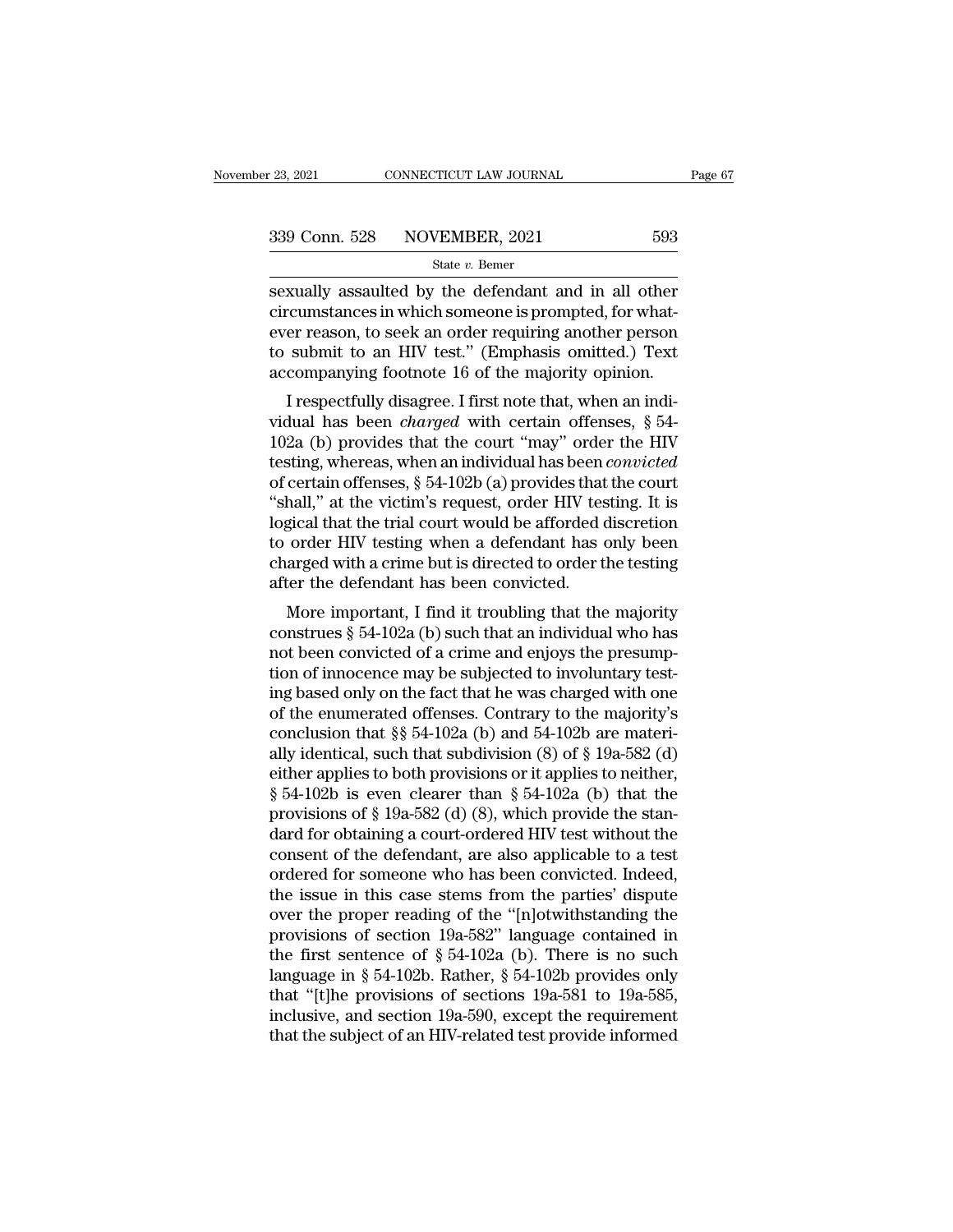# EXECUTE CONNECTICUT LAW JOURNAL Movember 23, 2021<br>594 NOVEMBER, 2021 339 Conn. 528<br>54 State v. Bemer

### State *v.* Bemer

CONNECTICUT LAW JOURNAL November 23, 20<br>
State v. Bemer<br>
Consent prior to the performance of such test, shall<br>
apply to a test ordered under this section." General<br>
Statutes 8.54.102b (b). There can be no question that 594 NOVEMBER, 2021 339 Conn. 528<br>
State v. Bemer<br>
consent prior to the performance of such test, shall<br>
apply to a test ordered under this section.'' General<br>
Statutes § 54-102b (b). There can be no question that<br>
the rig State v. Bener<br>
State v. Bener<br>
State v. Bener<br>
Consent prior to the performance of such test, shall<br>
apply to a test ordered under this section." General<br>
Statutes § 54-102b (b). There can be no question that<br>
the rigoro 594 NOVEMBER, 2021 339 Conn. 528<br>
State v. Bemer<br>
consent prior to the performance of such test, shall<br>
apply to a test ordered under this section." General<br>
Statutes § 54-102b (b). There can be no question that<br>
the rigo State v. Bemer<br>
State v. Bemer<br>
consent prior to the performance of such test, shall<br>
apply to a test ordered under this section." General<br>
Statutes § 54-102b (b). There can be no question that<br>
the rigorous standard and state v. Bemer<br>
consent prior to the performance of such test, shall<br>
apply to a test ordered under this section." General<br>
Statutes § 54-102b (b). There can be no question that<br>
the rigorous standard and procedural safeg consent prior to the performance of such test, shall<br>apply to a test ordered under this section." General<br>Statutes § 54-102b (b). There can be no question that<br>the rigorous standard and procedural safeguards con-<br>tained in apply to a test ordered under this section." General<br>Statutes  $\S 54-102b$  (b). There can be no question that<br>the rigorous standard and procedural safeguards con-<br>tained in  $\S 19a-582$  (d) (8) apply to involuntary HIV<br>test Statutes § 54-102b (b). There can be no question that<br>the rigorous standard and procedural safeguards con-<br>tained in § 19a-582 (d) (8) apply to involuntary HIV<br>testing of a convicted person. It would be illogical to<br>concl the rigorous standard and procedural safeguards con-<br>tained in § 19a-582 (d) (8) apply to involuntary HIV<br>testing of a convicted person. It would be illogical to<br>conclude that the more stringent, statutory standard to<br>orde tained in § 19a-582 (d) (8) apply to involuntary HIV<br>testing of a convicted person. It would be illogical to<br>conclude that the more stringent, statutory standard to<br>order an HIV test would apply to someone who has<br>been co testing of a convicted person. It would be illogical to<br>conclude that the more stringent, statutory standard to<br>order an HIV test would apply to someone who has<br>been convicted but that someone who has been merely<br>arrested conclude that the more stringent, state order an HIV test would apply to s<br>been convicted but that someone whe<br>arrested and charged with a crime co<br>have an involuntary HIV test conduc<br>the more lenient, less exacting stand<br> Example 12. The vest would apply to solutionary has<br>the convicted but that someone who has been merely<br>rested and charged with a crime could be ordered to<br>we an involuntary HIV test conducted on him under<br>e more lenient, l seen convicted but that someone who has been merely<br>arrested and charged with a crime could be ordered to<br>have an involuntary HIV test conducted on him under<br>the more lenient, less exacting standard, articulated in<br>part II

the state and endiged what a critic coald be ordered to<br>have an involuntary HIV test conducted on him under<br>the more lenient, less exacting standard, articulated in<br>part III of the majority opinion.<br>As I am sure the majori move an involution, less exacting standard, articulated in<br>the more lenient, less exacting standard, articulated in<br>part III of the majority opinion.<br>As I am sure the majority would, I acknowledge that<br> $\S 54-102a$  (b) is n definite interestinct, respectively, and the magnetic inpart III of the majority opinion.<br>As I am sure the majority would, I acknowledge that<br>§ 54-102a (b) is not a model of clarity, but the interpreta-<br>tion advanced by th As I am sure the majority would, I acknowledge that<br>  $\S$  54-102a (b) is not a model of clarity, but the interpreta-<br>
tion advanced by the state and the majority would per-<br>
mit trial courts to order HIV testing anytime th As I am sure the majority would, I acknowledge that  $\S$  54-102a (b) is not a model of clarity, but the interpretation advanced by the state and the majority would permit trial courts to order HIV testing anytime the defen  $\S$  54-102a (b) is not a model of clarity, but the interpretation advanced by the state and the majority would permit trial courts to order HIV testing anytime the defendant has been charged with one of the offenses enume tion advanced by the state and the majority would permit trial courts to order HIV testing anytime the defendant has been charged with one of the offenses enumerated in the statute, the alleged offense involved a complete mit trial courts to order HIV testing anytime the<br>defendant has been charged with one of the offenses<br>enumerated in the statute, the alleged offense involved<br>a completed sexual act, and the criminal case is pend-<br>ing. As defendant has been charged with one of the offenses<br>enumerated in the statute, the alleged offense involved<br>a completed sexual act, and the criminal case is pend-<br>ing. As the majority acknowledges in part III of its<br>opinio enumerated in the statute, the alleged offense involved<br>a completed sexual act, and the criminal case is pend-<br>ing. As the majority acknowledges in part III of its<br>opinion, this is nearly standardless and requires this<br>co a completed sexual act, and the criminal case is pending. As the majority acknowledges in part III of its opinion, this is nearly standardless and requires this court to supply an interpretive gloss to save the constituti ing. As the majority acknowledges in part III of its<br>opinion, this is nearly standardless and requires this<br>court to supply an interpretive gloss to save the consti-<br>tutionality of § 54-102a (b). "[I]t is well established court to supply an interpretive gloss to save the constitutionality of § 54-102a (b). "[I]t is well established that<br>this court has a duty to construe statutes, whenever<br>possible, to avoid constitutional infirmities . . . tutionality of § 54-102a (b). "[I]t is well established that<br>this court has a duty to construe statutes, whenever<br>possible, to avoid constitutional infirmities . . . ."<br>(Internal quotation marks omitted.) *Kuchta v. Arisi* this court has a duty to construe statutes, whenever<br>possible, to avoid constitutional infirmities . . . ."<br>(Internal quotation marks omitted.) *Kuchta v. Arisian*,<br>329 Conn. 530, 548, 187 A.3d 408 (2018); see also *State* possible, to avoid constitutional infirmities . . . . ."<br>(Internal quotation marks omitted.) *Kuchta* v. *Arisian*,<br>329 Conn. 530, 548, 187 A.3d 408 (2018); see also *State*<br>v. *Cook*, 287 Conn. 237, 245, 947 A.2d 307, ce (Internal quotation marks omitted.) *Kuchta v. Arisian*,<br>329 Conn. 530, 548, 187 A.3d 408 (2018); see also *State*<br>v. *Cook*, 287 Conn. 237, 245, 947 A.2d 307, cert. denied,<br>555 U.S. 970, 129 S. Ct. 464, 172 L. Ed. 2d 328 329 Conn. 530, 548, 187 A.3d 408 (2018); see also *State* v. *Cook*, 287 Conn. 237, 245, 947 A.2d 307, cert. denied, 555 U.S. 970, 129 S. Ct. 464, 172 L. Ed. 2d 328 (2008). "[W]hen called [on] to interpret a statute, we wi *Frook, 287 Conn. 237, 245, 947 A.2d 307, cert. denied,*<br> *Fabric U.S. 970, 129 S. Ct. 464, 172 L. Ed. 2d 328 (2008).*<br>
"[W]hen called [on] to interpret a statute, we will search<br>
for an effective and constitutional constr 555 U.S. 970, 129 S. Ct. 464, 172 L. Ed. 2d 328 (2008).<br>"[W]hen called [on] to interpret a statute, we will search<br>for an effective and constitutional construction that<br>reasonably accords with the legislature's underlying<br> "[W]hen called [on] to interpret a statute, we will search<br>for an effective and constitutional construction that<br>reasonably accords with the legislature's underlying<br>intent." (Internal quotation marks omitted.) *State* v.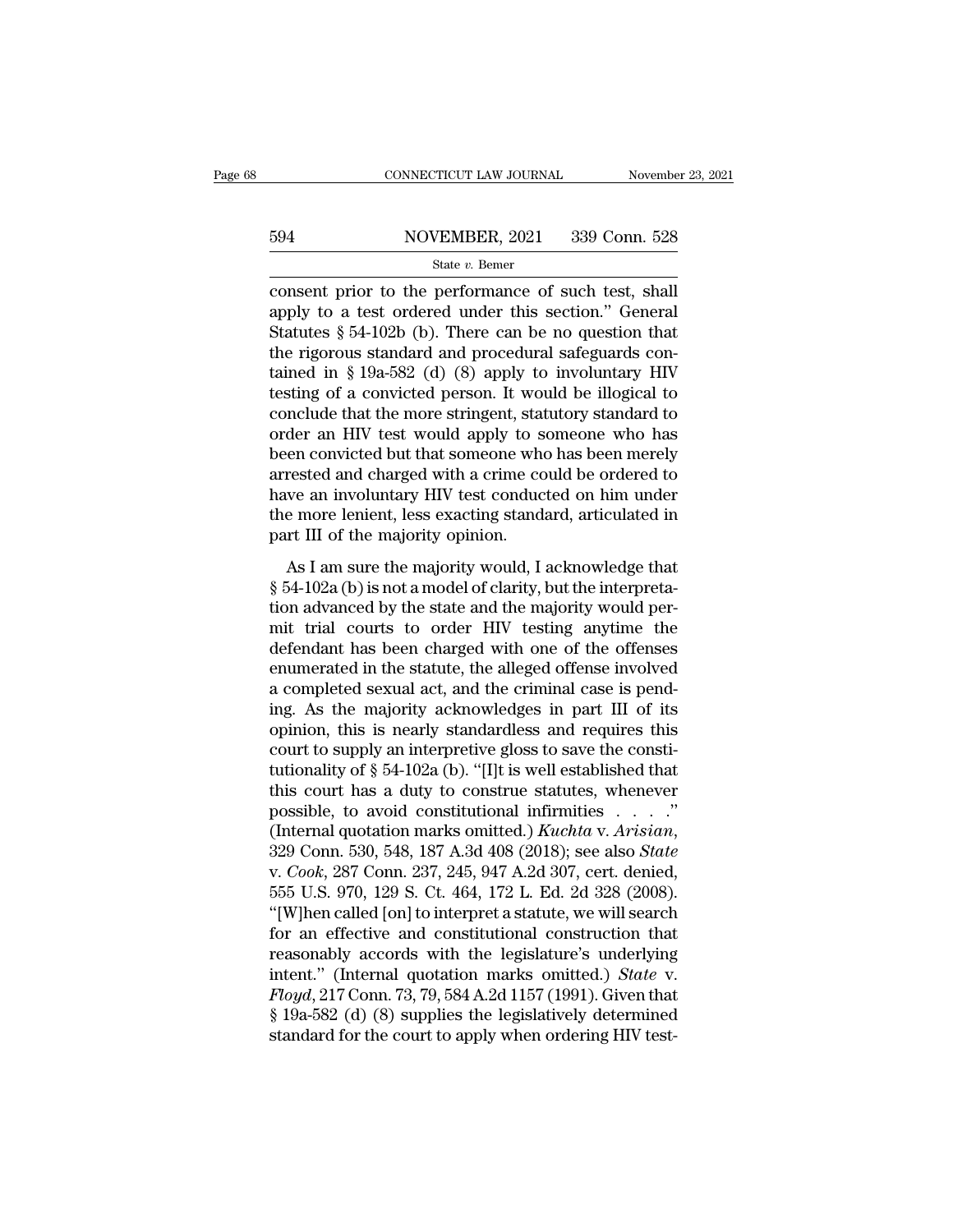<sup>23, 2021</sup> CONNECTICUT LAW JOURNAL Page 69<br>
339 Conn. 528 NOVEMBER, 2021 595<br>
<sup>339</sup> State v. Bemer<br>
ing under § 54-102a (b), I fail to see why the majority<br>
has created a constitutional problem by unnecessarily<br>
construin 339 Conn. 528 NOVEMBER, 2021 595<br>
state v. Bemer<br>
ing under § 54-102a (b), I fail to see why the majority<br>
has created a constitutional problem by unnecessarily<br>
construing § 54-102a (b) in a manner necessitating an<br>
inte 339 Conn. 528 NOVEMBER, 2021 595<br>
State v. Bemer<br>
ing under § 54-102a (b), I fail to see why the majority<br>
has created a constitutional problem by unnecessarily<br>
construing § 54-102a (b) in a manner necessitating an<br>
inte 339 Conn. 528 NOVEMBER, 2021 595<br>
state v. Bemer<br>
ing under § 54-102a (b), I fail to see why the majority<br>
has created a constitutional problem by unnecessarily<br>
construing § 54-102a (b) in a manner necessitating an<br>
inte State v. Bemer<br>
State v. Bemer<br>
ing under § 54-102a (b), I fail to see why the majority<br>
has created a constitutional problem by unnecessarily<br>
construing § 54-102a (b) in a manner necessitating an<br>
interpretive gloss to state v. Bemer<br>ing under § 54-102a (b), I fail to see why the majority<br>has created a constitutional problem by unnecessarily<br>construing § 54-102a (b) in a manner necessitating an<br>interpretive gloss to save the constitutio ing under § 54-102a (b), I fail to see why the majority<br>has created a constitutional problem by unnecessarily<br>construing § 54-102a (b) in a manner necessitating an<br>interpretive gloss to save the constitutionality of the<br>s has created a constitutional problem by unnecessarily construing  $\S 54-102a$  (b) in a manner necessitating an interpretive gloss to save the constitutionality of the statute.<sup>9</sup> As we have explained, "[e]stablished wisdom construing § 54-102a (b) in a manner necessitating an<br>interpretive gloss to save the constitutionality of the<br>statute.<sup>9</sup> As we have explained, "[e]stablished wisdom<br>counsels us to exercise self-restraint so as to eschew<br> interpretive gloss to save the constitutionality of the statute.<sup>9</sup> As we have explained, "[e]stablished wisdom counsels us to exercise self-restraint so as to eschew unnecessary determinations of constitutional questions. statute.<sup>9</sup> As we have explained, "[e]stablished wisdom<br>counsels us to exercise self-restraint so as to eschew<br>unnecessary determinations of constitutional ques-<br>tions.... It is nevertheless relevant to our construc-<br>tion counsels us to exercise self-restraint so as to eschew<br>unnecessary determinations of constitutional ques-<br>tions.... It is nevertheless relevant to our construc-<br>tion of the statute that our interpretation avoids<br>constitut unnecessary determinations of constitutional questions. . . . It is nevertheless relevant to our construction of the statute that our interpretation avoids constitutional perils." (Citations omitted; internal quotation ma tions. . . . It is nevertheless relevant to our construction of the statute that our interpretation avoids constitutional perils." (Citations omitted; internal quotation marks omitted.) Id., 89–90. Consistent with this pr tion of the statute that our interpretation avoids<br>constitutional perils." (Citations omitted; internal quo-<br>tation marks omitted.) Id., 89–90. Consistent with this<br>principle, I conclude that the "[n]otwithstanding" lan-<br> constitutional perils." (Citations omitted; internal quotation marks omitted.) Id., 89–90. Consistent with this principle, I conclude that the "[n]otwithstanding" language in § 54-102a (b) applies only to those aspects of tation marks omitted.) Id., 89–90. Consistent with this<br>principle, I conclude that the "[n]otwithstanding" language in § 54-102a (b) applies only to those aspects of<br>§ 19a-582 that would require the defendant's informed<br>c principle, I conclude that the "[n]otwithstanding" language in § 54-102a (b) applies only to those aspects of § 19a-582 that would require the defendant's informed consent and any provision that would limit or prohibit th guage in § 54-102a (b) applies only to those aspects of § 19a-582 that would require the defendant's informed consent and any provision that would limit or prohibit the disclosure of the test results to the victims. All o  $\S$  19a-582 that would require the<br>consent and any provision that v<br>the disclosure of the test results to<br>aspects of  $\S$  19a-582—including<br>and legal standard set forth in<br>remain applicable to a court orde<br>testing under  $\S$ risem and any provision that would mint of promotion<br>e disclosure of the test results to the victims. All other<br>pects of § 19a-582—including the court procedures<br>d legal standard set forth in subsection (d) (8)—<br>main appl ally transmitted diseases pursuant to § 54-102a (a), the majority correctly notes, and the defendant concedures with respect to a court order for involuntary HIV testing under § 54-102a (b).<br>With respect to a court-ordere

aspects or  $\frac{1}{8}$  racised. Including the court procedures<br>and legal standard set forth in subsection (d) (8)—<br>remain applicable to a court order for involuntary HIV<br>testing under  $\frac{8}{5}$  54-102a (b).<br>With respect to Frame and regar standard set for at a bassection (a) (o)<br>remain applicable to a court order for involuntary HIV<br>testing under § 54-102a (b).<br>With respect to a court-ordered examination for sexu-<br>ally transmitted diseases testing under § 54-102a (b).<br>With respect to a court-ordered examination for sexually transmitted diseases pursuant to § 54-102a (a), the<br>majority correctly notes, and the defendant conceded<br>at oral argument, that the req With respect to a court-ordered examination for sexually transmitted diseases pursuant to  $\S$  54-102a (a), the majority correctly notes, and the defendant conceded at oral argument, that the requirements for ordering HIV With respect to a court-ordered examination for sexually transmitted diseases pursuant to  $\S 54-102a$  (a), the majority correctly notes, and the defendant conceded at oral argument, that the requirements for ordering HIV at oral argument, that the requirements for ordering HIV testing under  $\S$  19a-582 (d) (8) do not apply to motions for an examination for sexually transmitted diseases under  $\S$  54-102a (a). See part II of the majority  $\$ HIV testing under § 19a-582 (d) (8) do not apply to<br>motions for an examination for sexually transmitted<br>diseases under § 54-102a (a). See part II of the majority<br><sup>9</sup>The majority also notes that it "know[s] of no other cou

motions for an examination for sexually transmitted<br>diseases under § 54-102a (a). See part II of the majority<br><sup>9</sup>The majority also notes that it "know[s] of no other court that has found<br>[a provision like § 54-102a] to be diseases under § 54-102a (a). See part  $\Pi$  of the majority<br>
<sup>9</sup> The majority also notes that it "know[s] of no other court that has found<br>
[a provision like § 54-102a] to be unconstitutional or determined that an<br>
interp The majority also notes that it "know[s] of no other court that has found<br>[a provision like § 54-102a] to be unconstitutional or determined that an<br>interpretive gloss was necessary to avoid constitutional infirmity. In th <sup>9</sup> The majority also notes that it "know[s] of no other court that has found [a provision like  $\S$  54-102a] to be unconstitutional or determined that an interpretive gloss was necessary to avoid constitutional infirmity. [a provision like § 54-102a] to be unconstitutional or determined that an interpretive gloss was necessary to avoid constitutional infirmity. In these circumstances, the tenet of statutory construction on which the concur the provided gloss was necessary to avoid constitutional infirmity. In these circumstances, the tenet of statutory construction on which the concurrence relies simply has no utility in evaluating legislative intent." Footn circumstances, the tenet of statutory construction on which the concurrence relies simply has no utility in evaluating legislative intent." Footnote 20 of the majority opinion. The majority need look no further than the pr circumstances, the tenet of statutory construction on which the concurrence relies simply has no utility in evaluating legislative intent." Footnote 20 of the majority opinion. The majority need look no further than the p the majority opinion. The majority need look no further than the present case, in which the majority itself recognizes that, under its construction of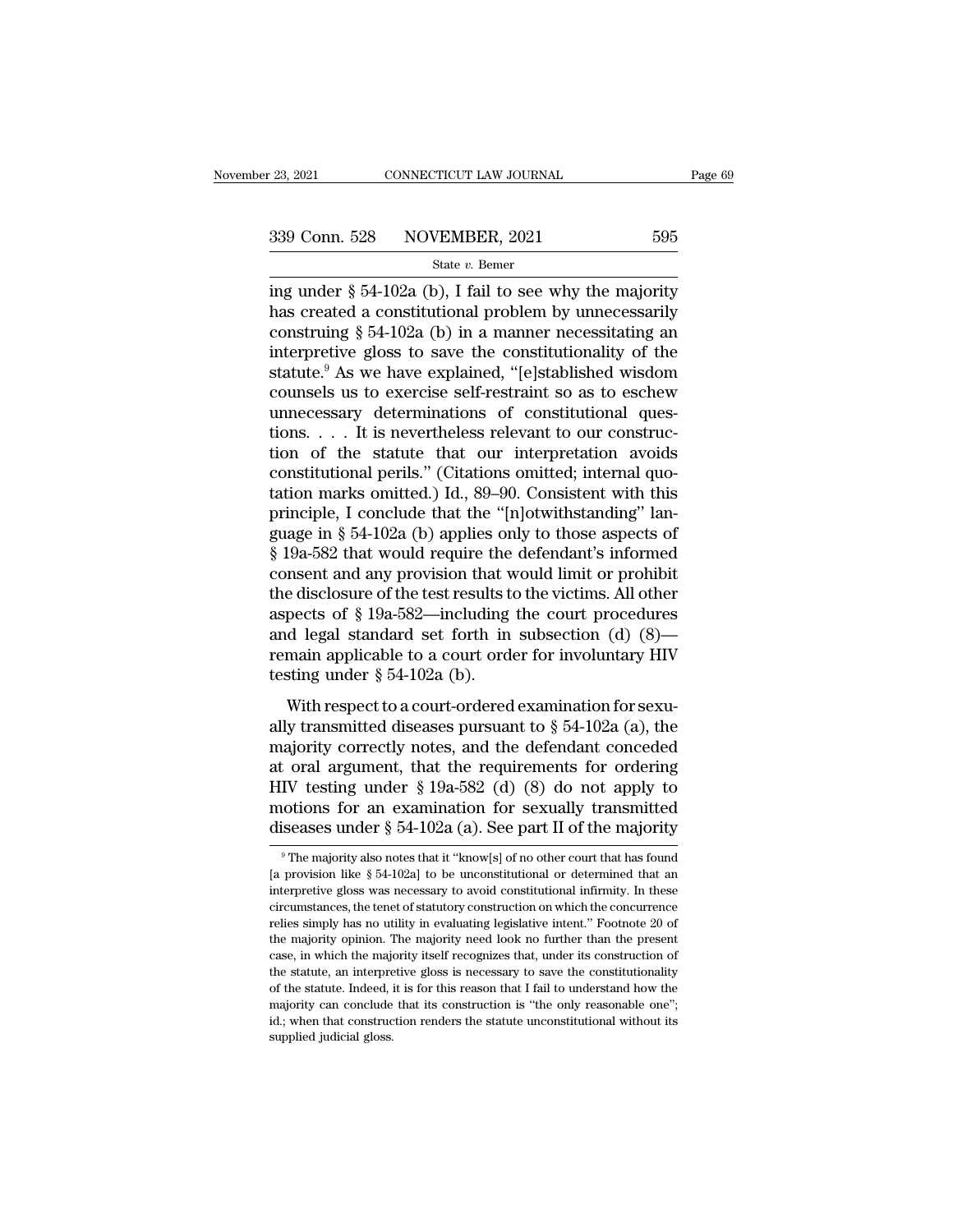# EXECUTE CONNECTICUT LAW JOURNAL Movember 23, 2021<br>596 NOVEMBER, 2021 339 Conn. 528<br>54te v. Bemer

### State *v.* Bemer

CONNECTICUT LAW JOURNAL November 23, 2021<br>
S96 NOVEMBER, 2021 339 Conn. 528<br>
State v. Bemer<br>
Opinion. The majority thus states that, "even if we were<br>
to interpret § 54-102a (b) to avoid the need for a constitutional slop 596 NOVEMBER, 2021 339 Conn. 528<br>
State v. Bemer<br>
opinion. The majority thus states that, "even if we were<br>
to interpret § 54-102a (b) to avoid the need for a consti-<br>
tutional gloss on that statutory subsection, we still 596 NOVEMBER, 2021 339 Conn. 528<br>
State v. Bemer<br>
opinion. The majority thus states that, "even if we were<br>
to interpret § 54-102a (b) to avoid the need for a constitutional gloss on that statutory subsection, we still<br>
w 596 NOVEMBER, 2021 339 Conn. 528<br>
State v. Bemer<br>
opinion. The majority thus states that, "even if we were<br>
to interpret § 54-102a (b) to avoid the need for a consti-<br>
tutional gloss on that statutory subsection, we still Subsection,  $\frac{1}{10}$  and  $\frac{1}{10}$  and  $\frac{1}{10}$  and  $\frac{1}{10}$  and  $\frac{1}{10}$  and  $\frac{1}{10}$  and  $\frac{1}{10}$  are  $\frac{1}{10}$  and  $\frac{1}{10}$  are  $\frac{1}{10}$  are  $\frac{1}{10}$  are  $\frac{1}{10}$  are  $\frac{1}{10}$  and  $\frac{1}{10}$  are state v. Bemer<br>
states that, "even if we were<br>
to interpret § 54-102a (b) to avoid the need for a consti-<br>
tutional gloss on that statutory subsection, we still<br>
would have to place the identical gloss on its companion<br>
s opinion. The majority thus states that, "even if we were<br>to interpret § 54-102a (b) to avoid the need for a consti-<br>tutional gloss on that statutory subsection, we still<br>would have to place the identical gloss on its compa to interpret § 54-102a (b) to avoid the need for a constitutional gloss on that statutory subsection, we still<br>would have to place the identical gloss on its companion<br>subsection, § 54-102a (a), pertaining to examination f tutional gloss on that statutory subsection, we still<br>would have to place the identical gloss on its companion<br>subsection, § 54-102a (a), pertaining to examination for<br>sexually transmitted diseases." (Emphasis omitted.)<br>Fo would have to place the identical gloss on its companion<br>subsection,  $\S$  54-102a (a), pertaining to examination for<br>sexually transmitted diseases." (Emphasis omitted.)<br>Footnote 20 of the majority opinion. As a result, the bsection,  $\frac{1}{8}$  54-102a (a), pertaining to examination for<br>xually transmitted diseases." (Emphasis omitted.)<br>ootnote 20 of the majority opinion. As a result, the<br>andards for court-ordered testing for HIV and for an<br>am sexually transmitted useases. (Emphasis ontitied.)<br>Footnote 20 of the majority opinion. As a result, the<br>standards for court-ordered testing for HIV and for an<br>examination for sexually transmitted diseases would<br>be differe

Foothote 20 of the hiajority opinion. As a result, the<br>standards for court-ordered testing for HIV and for an<br>examination for sexually transmitted diseases would<br>be different.<br>To the extent the majority reasons that this c standards for court-ordered testing for firv and for an<br>examination for sexually transmitted diseases would<br>be different.<br>To the extent the majority reasons that this court<br>must supply an interpretive gloss to subsection ( Examination for sexually transmitted diseases would<br>be different.<br>To the extent the majority reasons that this court<br>must supply an interpretive gloss to subsection (b) of<br>§ 54-102a because subsection (a) of that statute r For the extent the majority reasons that this court<br>must supply an interpretive gloss to subsection (b) of<br>§ 54-102a because subsection (a) of that statute requires<br>one and the two subsections must have the same stan-<br>dard To the extent the majority reasons that this court<br>must supply an interpretive gloss to subsection (b) of<br> $\S$  54-102a because subsection (a) of that statute requires<br>one and the two subsections must have the same stan-<br>da must supply an interpretive gloss to subsection (b) of  $\S$  54-102a because subsection (a) of that statute requires<br>one and the two subsections must have the same stan-<br>dard, I disagree. It is reasonable that court-ordered § 54-102a because subsection (a) of that statute requires<br>one and the two subsections must have the same stan-<br>dard, I disagree. It is reasonable that court-ordered test-<br>ing for HIV and an examination for sexually transm one and the two subsections must have the same stan-<br>dard, I disagree. It is reasonable that court-ordered test-<br>ing for HIV and an examination for sexually transmitted<br>diseases would be treated differently. In fact, the l dard, I disagree. It is reasonable that court-ordered test-<br>ing for HIV and an examination for sexually transmitted<br>diseases would be treated differently. In fact, the legisla-<br>ture has emphasized that the disclosure of an ing for HIV and an examination for sexually transmitted<br>diseases would be treated differently. In fact, the legisla-<br>ture has emphasized that the disclosure of an individu-<br>al's HIV status can deter future HIV testing and diseases would be treated differently. In fact, the legislature has emphasized that the disclosure of an individual's HIV status can deter future HIV testing and can lead to discrimination. See, e.g., *Doe* v. *Marselle*, ture has emphasized that the disclosure of an individual's HIV status can deter future HIV testing and can<br>lead to discrimination. See, e.g., *Doe* v. *Marselle*, supra,<br>236 Conn. 853–54 (chief of AIDS section for then Dep al's HIV status can deter future HIV testing and can<br>lead to discrimination. See, e.g., *Doe* v. *Marselle*, supra,<br>236 Conn. 853–54 (chief of AIDS section for then Depart-<br>ment of Health Services testified before legislat lead to discrimination. See, e.g., *Doe* v. *Marselle*, supra, 236 Conn. 853–54 (chief of AIDS section for then Department of Health Services testified before legislature, "emphasizing that confidentiality is essential 'to 236 Conn. 853–54 (chief of AIDS section for then Department of Health Services testified before legislature, "emphasizing that confidentiality is essential 'to protect people from the discrimination that often comes with t ment of Health Services testified before legislature,<br>"emphasizing that confidentiality is essential 'to protect<br>people from the discrimination that often comes with<br>the knowledge that a person has AIDS [acquired<br>immune de "emphasizing that confidentiality is essential 'to protect<br>people from the discrimination that often comes with<br>the knowledge that a person has AIDS [acquired<br>immune deficiency syndrome] or HIV infection'"). Spe-<br>cifically people from the discrimination that often comes with<br>the knowledge that a person has AIDS [acquired<br>immune deficiency syndrome] or HIV infection'"). Spe-<br>cifically, in § 19a-583 (a) (10), which sets forth the limi-<br>tations the knowledge that a person has AIDS [acquired<br>immune deficiency syndrome] or HIV infection'"). Spe-<br>cifically, in § 19a-583 (a) (10), which sets forth the limi-<br>tations for the disclosure of HIV related information,<br>the l immune deficiency syndrome] or HIV infection' "). Specifically, in § 19a-583 (a) (10), which sets forth the limitations for the disclosure of HIV related information, the legislature directed courts that, "[i]n assessing cifically, in § 19a-583 (a) (10), which sets forth the limitations for the disclosure of HIV related information,<br>the legislature directed courts that, "[i]n assessing com-<br>pelling need, the court shall weigh the need for tations for the disclosure of HIV related information,<br>the legislature directed courts that, "[i]n assessing com-<br>pelling need, the court shall weigh the need for disclo-<br>sure against the privacy interest of the test subje the legislature directed cour<br>pelling need, the court shall<br>sure against the privacy interference which as<br>the public interest which n<br>sure which deters future te.<br>discrimination." (Emphasi<br>§ 19a-583 (a) (10) (A).<br>It is en It is entirely reasonable to conclude that the legisla-<br>It is entired to the test subject and<br>the public interest which may be disserved by disclo-<br>re which deters future testing or which may lead to<br>scrimination." (Emphas sure against the privacy interest of the test subject and<br>the public interest which may be disserved by disclo-<br>sure which deters future testing or which may lead to<br>discrimination." (Emphasis added.) General Statutes<br>§ 19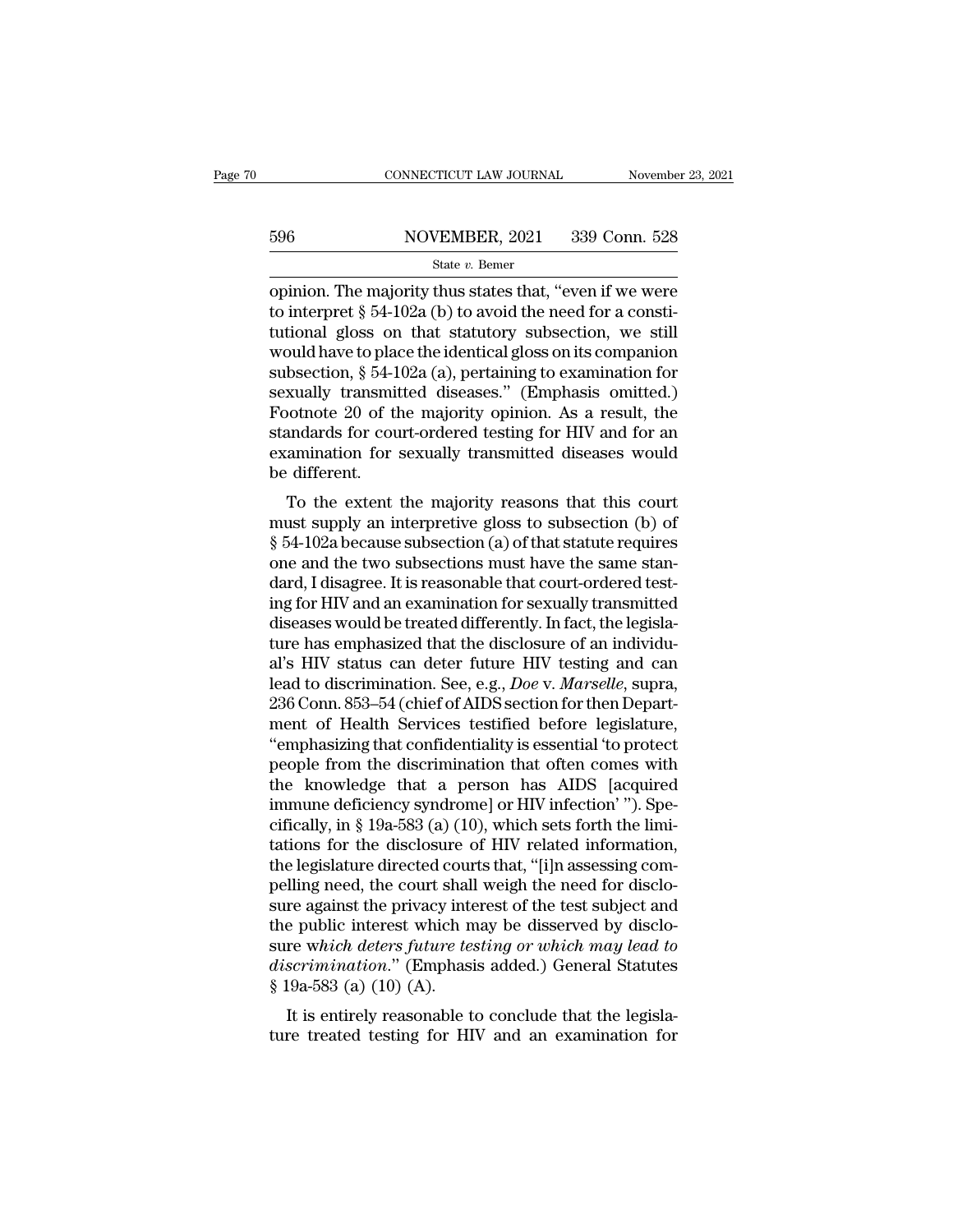$\begin{tabular}{l l l l} \hline 23, 2021 & \multicolumn{1}{c}{\textbf{COMNETICUT LAW JOURNAL}} & \multicolumn{1}{c}{Page\ 71} \\ \hline \multicolumn{1}{c}{\textbf{339 Conn. 528}} & \multicolumn{1}{c}{\textbf{NOVEMBER, 2021}} & \multicolumn{1}{c}{597} \\ & & \\ \hline \multicolumn{1}{c}{\textbf{State $v$.} \textbf{Bemer}} & \\ \hline \multicolumn{1}{c}{\textbf{Sexually transmitted diseases} differently given the} \\ \hline \multicolumn{1}{c}{\textbf{heightened discrimination and sigma that HIV status} } \\ \hline \$ 339 Conn. 528 NOVEMBER, 2021 597<br>
State v. Bemer<br>
Sexually transmitted diseases differently given the<br>
heightened discrimination and stigma that HIV status<br>
carries. The persistent, endemic discrimination, and<br>
such eximi 339 Conn. 528 NOVEMBER, 2021 597<br>
State v. Bemer<br>
Sexually transmitted diseases differently given the<br>
heightened discrimination and stigma that HIV status<br>
carries. The persistent, endemic discrimination, and<br>
even crimi 339 Conn. 528 NOVEMBER, 2021 597<br>
state v. Bemer<br>
sexually transmitted diseases differently given the<br>
heightened discrimination and stigma that HIV status<br>
carries. The persistent, endemic discrimination, and<br>
even crimi State v. Bemer<br>
Sexually transmitted diseases differently given the<br>
heightened discrimination and stigma that HIV status<br>
carries. The persistent, endemic discrimination, and<br>
even criminalization, related to HIV is unde significant diseases differently given the<br>heightened discrimination and stigma that HIV status<br>carries. The persistent, endemic discrimination, and<br>even criminalization, related to HIV is undeniable in<br>our country. Peopl sexually transmitted diseases differently given the<br>heightened discrimination and stigma that HIV status<br>carries. The persistent, endemic discrimination, and<br>even criminalization, related to HIV is undeniable in<br>our countr heightened discrimination and stigma that HIV status<br>carries. The persistent, endemic discrimination, and<br>even criminalization, related to HIV is undeniable in<br>our country. People living with HIV face, among other<br>things, carries. The persistent, endemic discrimination, and<br>even criminalization, related to HIV is undeniable in<br>our country. People living with HIV face, among other<br>things, significant housing discrimination; see, e.g., The<br>Ce even criminalization, related to HIV is undeniable in<br>our country. People living with HIV face, among other<br>things, significant housing discrimination; see, e.g., The<br>Center for HIV Law & Policy, Housing Rights of People<br>L our country. People living with HIV face, among other<br>things, significant housing discrimination; see, e.g., The<br>Center for HIV Law & Policy, Housing Rights of People<br>Living with HIV/AIDS: A Primer (March, 2010) p. 3,<br>avai things, significant housing discrimination; see, e.g., The<br>Center for HIV Law & Policy, Housing Rights of People<br>Living with HIV/AIDS: A Primer (March, 2010) p. 3,<br>available at https://www.hivlawandpolicy.org/sites/default Center for HIV Law & Policy, Housing Rights of People<br>Living with HIV/AIDS: A Primer (March, 2010) p. 3,<br>available at https://www.hivlawandpolicy.org/sites/default<br>/files/housingprimer3.10.pdf (last visited July 13, 2021); Living with HIV/AIDS: A Primer (March, 2010) p. 3,<br>available at https://www.hivlawandpolicy.org/sites/default<br>/files/housingprimer3.10.pdf (last visited July 13, 2021);<br>and employment discrimination. See, e.g., The Center<br> /default/files/CHLP%20Employment%20Primer%20sept% %/files/housingprimer3.10.pdf (last visited July 13, 2021);<br>and employment discrimination. See, e.g., The Center<br>for HIV Law & Policy, Employment Rights of People<br>Living with HIV/AIDS: A Primer (September, 2010) p.<br>4, avai and employment discrimination. See, e.g., The Center<br>for HIV Law & Policy, Employment Rights of People<br>Living with HIV/AIDS: A Primer (September, 2010) p.<br>4, available at https://www.hivlawandpolicy.org/sites<br>/default/file for HIV Law & Policy, Employment Rights of People<br>Living with HIV/AIDS: A Primer (September, 2010) p.<br>4, available at https://www.hivlawandpolicy.org/sites<br>/default/files/CHLP%20Employment%20Primer%20sept%<br>202010%20FINAL.p Living with HIV/AIDS: A Primer (September, 2010) p.<br>4, available at https://www.hivlawandpolicy.org/sites<br>/default/files/CHLP%20Employment%20Primer%20sept%<br>202010%20FINAL.pdf (last visited July 13, 2021). Addi-<br>tionally, " 4, available at https://www.hivlawandpolicy.org/sites<br>/default/files/CHLP%20Employment%20Primer%20sept%<br>202010%20FINAL.pdf (last visited July 13, 2021). Addi-<br>tionally, "[a]s of 2020, [thirty-seven] states have laws<br>that c https://www.cdc.gov/hiv/policies/law/states/exposure.html 202010%20FINAL.pdf (last visited July 13, 2021). Additionally, "[a]s of 2020, [thirty-seven] states have laws<br>that criminalize HIV exposure"; Centers for Disease<br>Control & Prevention, HIV and STD Criminalization<br>Laws (last tionally, "[a]s of 2020, [thirty-seven] states have laws<br>that criminalize HIV exposure"; Centers for Disease<br>Control & Prevention, HIV and STD Criminalization<br>Laws (last updated December 21, 2020), available at<br>https://www that criminalize HIV exposure"; Centers for Disease<br>Control & Prevention, HIV and STD Criminalization<br>Laws (last updated December 21, 2020), available at<br>https://www.cdc.gov/hiv/policies/law/states/exposure.html<br>(last visi Control & Prevention, HIV and STD Criminalization<br>Laws (last updated December 21, 2020), available at<br>https://www.cdc.gov/hiv/policies/law/states/exposure.html<br>(last visited July 13, 2021); despite the fact that "empiri-<br>c Laws (last updated December 21, 2020), available at<br>https://www.cdc.gov/hiv/policies/law/states/exposure.html<br>(last visited July 13, 2021); despite the fact that "empiri-<br>cal studies on the impact of these laws suggest tha https://www.cdc.gov/hiv/policies/law/states/exposure.html<br>(last visited July 13, 2021); despite the fact that "empiri-<br>cal studies on the impact of these laws suggest that<br>they do not decrease HIV infections or have any ot (last visited July 13, 2021); despite the fact that "empirical studies on the impact of these laws suggest that<br>they do not decrease HIV infections or have any other<br>positive public health impacts," and that these laws<br>may cal studies on the impact of these laws suggest that<br>they do not decrease HIV infections or have any other<br>positive public health impacts," and that these laws<br>may actually result in higher rates of transmission. Z.<br>Lazzar they do not decrease HIV infections or have any other positive public health impacts," and that these laws may actually result in higher rates of transmission. Z. Lazzarini et al., "Criminalization of HIV Transmission and positive public health impacts," and that these laws<br>may actually result in higher rates of transmission. Z.<br>Lazzarini et al., "Criminalization of HIV Transmission<br>and Exposure: Research and Policy Agenda," 103 Am.<br>J. Pub. may actually result in higher rates of transmission. Z.<br>Lazzarini et al., "Criminalization of HIV Transmission<br>and Exposure: Research and Policy Agenda," 103 Am.<br>J. Pub. Health 1350, 1352 (2013). An individual's HIV<br>status Lazzarini et al., "Criminalization of HIV Transmission<br>and Exposure: Research and Policy Agenda," 103 Am.<br>J. Pub. Health 1350, 1352 (2013). An individual's HIV<br>status carries with it various stigmas that are not impli-<br>cat and Exposure: Research and Policy Agenda," 103 Am.<br>J. Pub. Health 1350, 1352 (2013). An individual's HIV<br>status carries with it various stigmas that are not impli-<br>cated to the same extent as an individual's sexually<br>trans J. Pub. Health 1350, 1352 (2013). An individual's HIV<br>status carries with it various stigmas that are not impli-<br>cated to the same extent as an individual's sexually<br>transmitted disease status. See, e.g., B. Anderson, "HIV status carries with it various stigmas that are not implicated to the same extent as an individual's sexually transmitted disease status. See, e.g., B. Anderson, "HIV Stigma and Discrimination Persist, Even in Health Care, cated to the same extent as an individual's sexually<br>transmitted disease status. See, e.g., B. Anderson, "HIV<br>Stigma and Discrimination Persist, Even in Health<br>Care," 11 AMA J. Ethics 998, 998 (2009) ("HIV *is* differ-<br>ent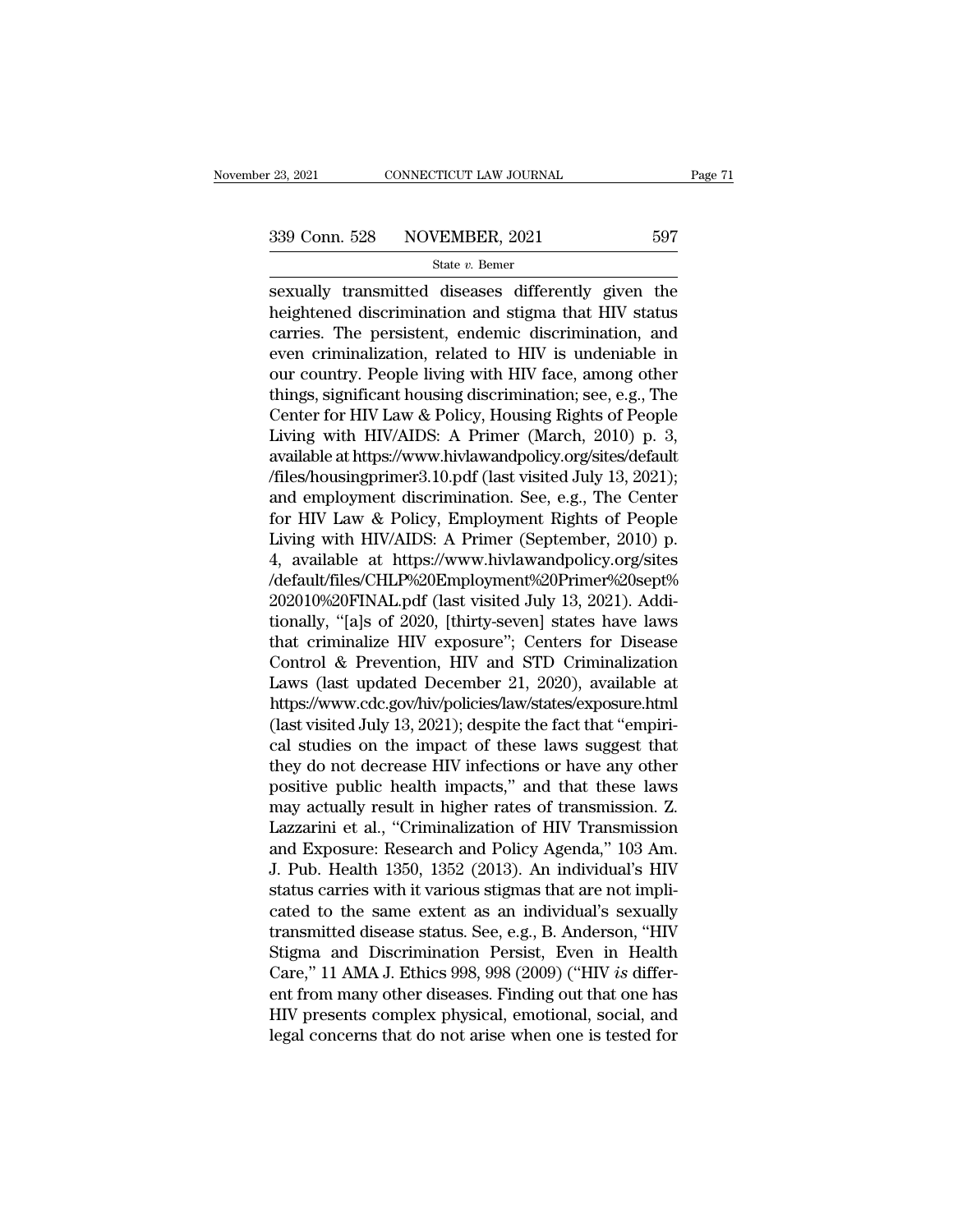# $\begin{tabular}{ll} \multicolumn{2}{l} \multicolumn{2}{l}{{\small\bf CONNECTICUT LAW JOURNAL}} & \multicolumn{2}{l}{\small\bf November 23, 2021} \\\\ 598 & \multicolumn{2}{l}{{\small\bf NOVEMBER, 2021}} & \multicolumn{2}{l}{{\small\bf 339 Conn. 598}} \\\\ & \multicolumn{2}{l}{\small\bf State $v$. Silva} \end{tabular}$

### State *v.* Silva

CONNECTICUT LAW JOURNAL November<br>
598 NOVEMBER, 2021 339 Conn. 598<br>
State v. Silva<br>
other conditions, including other communicable dis-<br>
eases." (Emphasis in original.)). As such, it is logical<br>
to conclude that a trial co Example 1988<br>
Example 1988<br>
Example 1989<br>
State v. Silva<br>
State v. Silva<br>
Other conditions, including other communicable dis-<br>
eases." (Emphasis in original.)). As such, it is logical<br>
to conclude that a trial court would 598 NOVEMBER, 2021 339 Conn. 598<br>
State v. Silva<br>
other conditions, including other communicable dis-<br>
eases." (Emphasis in original.)). As such, it is logical<br>
to conclude that a trial court would be required to<br>
employ For the multiple state with the state with the state with state with state with the conditions, including other communicable diseases." (Emphasis in original.)). As such, it is logical to conclude that a trial court would State v. Silva<br>
State v. Silva<br>
other conditions, including other communicable dis-<br>
eases." (Emphasis in original.)). As such, it is logical<br>
to conclude that a trial court would be required to<br>
employ two different stan state<br>
other conditions, includin<br>
eases." (Emphasis in orig<br>
to conclude that a trial c<br>
employ two different stand<br>
tary testing for HIV and a<br>
transmitted diseases.<br>
Accordingly, I would con Ses." (Emphasis in original.)). As such, it is logical<br>conclude that a trial court would be required to<br>uploy two different standards when ordering involun-<br>ry testing for HIV and an examination for sexually<br>ansmitted dise cases. (Emphasis in original.)). As such, it is fogled<br>to conclude that a trial court would be required to<br>employ two different standards when ordering involun-<br>tary testing for HIV and an examination for sexually<br>transmi

to conclude that a that court would be required to<br>employ two different standards when ordering involun-<br>tary testing for HIV and an examination for sexually<br>transmitted diseases.<br>Accordingly, I would conclude that the req Employ two unterent standards when ordering involutionary<br>tary testing for HIV and an examination for sexually<br>transmitted diseases.<br>Accordingly, I would conclude that the requirements<br>set forth in § 19a-582 (d) (8) must b transmitted diseases.<br>
Accordingly, I would conclude that the requirements<br>
set forth in § 19a-582 (d) (8) must be met prior to the<br>
issuance of an order for involuntary HIV testing under<br>
§ 54-102a (b). The requirements Accordingly, I would conclude that the requirements<br>set forth in  $\S$  19a-582 (d) (8) must be met prior to the<br>issuance of an order for involuntary HIV testing under<br> $\S$  54-102a (b). The requirements set forth in part III Accordingly, I would conclude that the requirements<br>set forth in § 19a-582 (d) (8) must be met prior to the<br>issuance of an order for involuntary HIV testing under<br>§ 54-102a (b). The requirements set forth in part III of<br>t set forth in § 19a-582 (d) (8) must be met prior to the<br>issuance of an order for involuntary HIV testing under<br>§ 54-102a (b). The requirements set forth in part III of<br>the majority opinion—namely, that the testing would<br>p issuance of an order for involuntary HIV testing under<br>§ 54-102a (b). The requirements set forth in part III of<br>the majority opinion—namely, that the testing would<br>provide useful, practical information that cannot rea-<br>so  $\S$  54-102a (b). The requirements set forth in part III of<br>the majority opinion—namely, that the testing would<br>provide useful, practical information that cannot rea-<br>sonably be obtained otherwise—would be applicable<br>to a the majority opinion—namely, that the testing would<br>provide useful, practical information that cannot rea-<br>sonably be obtained otherwise—would be applicable<br>to a court-ordered examination for sexually transmitted<br>diseases provide useful, practical information that cannot reasonably be obtained otherwise—would be applicable<br>to a court-ordered examination for sexually transmitted<br>diseases under  $\S 54-102a$  (a). Because the trial court<br>did no sonably be obtained otherwise—would be applicable<br>to a court-ordered examination for sexually transmitted<br>diseases under  $\S 54-102a$  (a). Because the trial court<br>did not apply either standard, I would reverse the deci-<br>si to a court-ordered examination for sexually transmitted<br>diseases under  $\S 54-102a$  (a). Because the trial court<br>did not apply either standard, I would reverse the deci-<br>sion of the trial court to grant the motions of the diseases under  $\S$  54-102a (a). Because the trial court<br>did not apply either standard, I would reverse the deci-<br>sion of the trial court to grant the motions of the state<br>and the victims that the defendant be required to did not apply either stand<br>sion of the trial court to g<br>and the victims that the de<br>to HIV testing pursuant to<br>tion for sexually transmitt<br>102a (a), and remand th<br>further proceedings.<br>Accordingly, I concur i Accordingly, I concur in the judgment.<br>Accordingly, I concurred to the victims that the defendant be required to<br>HIV testing pursuant to  $\S 54-102a$  (b) and an e<br>on for sexually transmitted diseases pursuant<br>2a (a), and r 1 (a), and remand the case to the trial court for<br>her proceedings.<br>ccordingly, I concur in the judgment.<br>STATE OF CONNECTICUT *v*. JOSEPH SILVA<br>(SC 20266)

### ur in the judgment<br>(SC 20266)<br>(SC 20266)<br>and McDonald, D'Auria, M THE OF CONNECTICUT *v*. JOSEPH SILV<br>
(SC 20266)<br>
Robinson, C. J., and McDonald, D'Auria, Mullins,<br>
Kahn, Ecker and Keller, Js. ONNECTICUT v. JOSEI<br>
(SC 20266)<br>
C. J., and McDonald, D'Auria, M<br>
Kahn, Ecker and Keller, Js.<br>
Sullabus

### *Syllabus*

Robinson, C. J., and McDonald, D'Auria, Mullins,<br>Kahn, Ecker and Keller, Js.<br>Syllabus<br>Pursuant to statute (§ 53a-54b (7)), a person is guilty of murder with special<br>circumstances when such person is convicted of "murder of Robinson, C. J., and McDonald, D'Auria, Mullins,<br>Kahn, Ecker and Keller, Js.<br>Syllabus<br>suant to statute (§ 53a-54b (7)), a person is guilty of murder with special<br>circumstances when such person is convicted of "murder of tw more persons at the same time or in the course of a single transaction''<br>suant to statute ( $\$  53a-54b ( $\]$ )), a person is guilty of murder with special circumstances when such person is convicted of "murder of two or mo Syllabus<br>suant to statute (§ 53a-54b (7)), a person is guilty of murder with special<br>circumstances when such person is convicted of "murder of two or<br>more persons at the same time or in the course of a single transaction"<br> Syatuous<br>
Pursuant to statute (§ 53a-54b (7)), a person is guilty of murder with special<br>
circumstances when such person is convicted of "murder of two or<br>
more persons at the same time or in the course of a single transac suant to statute (§ 53a-54b (7)), a person is guilty of murder with special circumstances when such person is convicted of "murder of two or more persons at the same time or in the course of a single transaction" and was circumstances when such person is convicted of "murder of two or<br>more persons at the same time or in the course of a single transaction"<br>and was eighteen years of age or older at the time of the offense.<br>victed, after a ju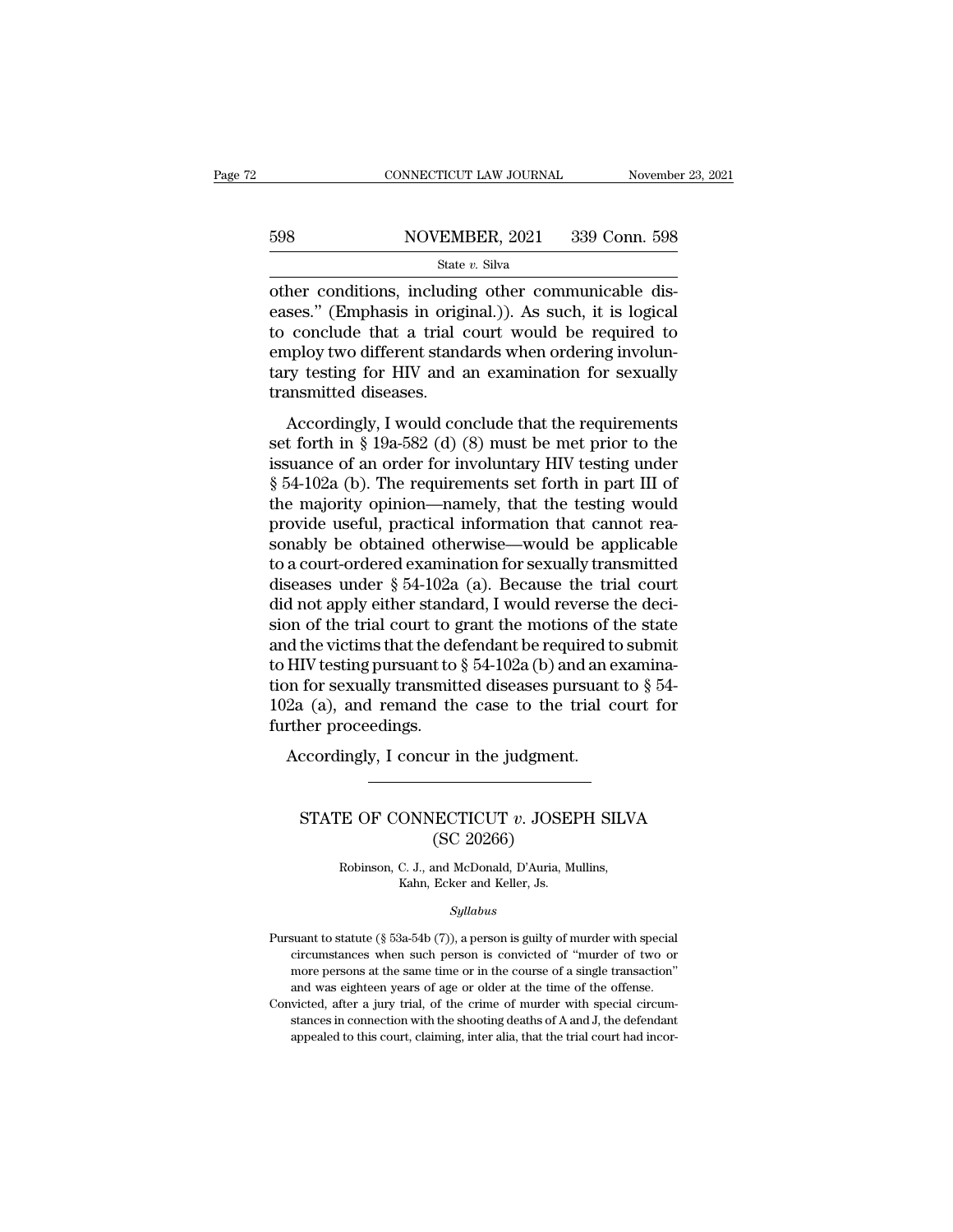State *v.* Silva

Frequence 1 Since 2021<br>
Figure 2021<br>
State v. Silva<br>
Figure 3. Silva<br>
Figure 1 Silva<br>
Federal circumstances, thereby relieving the<br>
Silva Circumstances, thereby relieving the Element of murder with special circumstances, thereby relieving the state of its burden of proving that element beyond a reasonable doubt. **Solution** S98 NOVEMBER, 2021 599<br>
State  $v$ . Silva<br>
rectly instructed the jury on the "in the course of a single transaction"<br>
element of murder with special circumstances, thereby relieving the<br>
state of its burden of p State  $v$ . Silva<br>
State  $v$ . Silva<br>
element of murder with special circumstances, thereby relieving the<br>
state of its burden of proving that element beyond a reasonable doubt.<br>
On the night of the murders, the defendant, State v. Silva<br>
rectly instructed the jury on the "in the course of a single transaction"<br>
element of murder with special circumstances, thereby relieving the<br>
state of its burden of proving that element beyond a reasonabl rectly instructed the jury on the "in the course of a single transaction"<br>element of murder with special circumstances, thereby relieving the<br>state of its burden of proving that element beyond a reasonable doubt.<br>On the ni element of murder with special circumstances, thereby relieving the state of its burden of proving that element beyond a reasonable doubt. On the night of the murders, the defendant, along with passengers O and R, drove ar state of its burden of proving that element beyond a reasonable doubt.<br>On the night of the murders, the defendant, along with passengers O<br>and R, drove around in the defendant's car looking for J, with whom<br>the defendant h On the night of the murders, the defendant, along with passengers O and R, drove around in the defendant's car looking for J, with whom the defendant had a feud. Upon finding J sitting in the driver's seat of  $A$ 's car, t and R, drove around in the defendant's car looking for J, with whom<br>the defendant had a feud. Upon finding J sitting in the driver's seat of<br>A's car, the defendant stopped, exited his car, and walked toward J,<br>who had exi the defendant had a feud. Upon finding J sitting in the driver's seat of A's car, the defendant stopped, exited his car, and walked toward J, who had exited A's car. When the defendant reached J, he shot him two times and A's car, the defendant stopped, exited his car, and walked toward J, who had exited A's car. When the defendant reached J, he shot him two times and then walked to A's car and fired multiple shots at A, who was seated in who had exited A's car. When the defendant reached J, he shot him<br>two times and then walked to A's car and fired multiple shots at A,<br>who was seated in the front passenger seat. The operative information<br>charged the defend two times and then walked to A's car and fired multiple shots at A, who was seated in the front passenger seat. The operative information charged the defendant with having committed the murders in the course of a single tr who was seated in the front passenger seat. The operative information charged the defendant with having committed the murders in the course of a single transaction but not at the same time. At trial, the defendant presente charged the defendant with having committed the murders in the course<br>of a single transaction but not at the same time. At trial, the defendant<br>presented a third-party culpability defense implicating O in the murders.<br>Spec of a single transaction but not at the same time. At trial, the defendant<br>presented a third-party culpability defense implicating O in the murders.<br>Specifically, defense counsel argued during closing argument that only<br>O h of a single transaction but not at the same time. At trial, the defendant presented a third-party culpability defense implicating  $O$  in the murders. Specifically, defense counsel argued during closing argument that only Specifically, defense counsel argued during closing argument that only O had the motive, means and opportunity to murder A and J. The trial court instructed the jury, with respect to the "in the course of a single transact O had the motive, means and opportunity to murder A and J. The trial court instructed the jury, with respect to the "in the course of a single transaction" element of murder with special circumstances, that, to prove that court instructed the jury, with respect to the "in the course of a single transaction" element of murder with special circumstances, that, to prove that element, the state was a remporal nexus between the murders of A and prove that element, the state was required to establish beyond a reasonable doubt either that there was a temporal nexus between the murders of A and J or that there was a plan, motive, or intent common to both murders. De

- able doubt either that there was a temporal nexus between the murders<br>of A and J or that there was a plan, motive, or intent common to both<br>murders. Defense counsel did not object to that instruction. *Held*:<br>he defendant of A and J or that there was a plan, motive, or intent common to both murders. Defense counsel did not object to that instruction. *Held*: the defendant did not implicitly waive his unpreserved claim of instructional error murders. Defense counsel did not object to that instruction. *Held*:<br>he defendant did not implicitly waive his unpreserved claim of instruc-<br>tional error under *State* v. *Kitchens* (299 Conn. 447); although the trial<br>cour he defendant did not implicitly waive his unpreserved claim of instructional error under *State* v. *Kitchens* (299 Conn. 447); although the trial court provided the parties with a copy of its revised jury charge and defe tional error under *State* v. *Kitchens* (299 Conn. 447); although the trial court provided the parties with a copy of its revised jury charge and defense counsel did not object to the court's instruction on murder with s court provided the parties with a copy of its revised jury charge and defense counsel did not object to the court's instruction on murder with special circumstances, that court, under the circumstances of this case, did no defense counsel did not ol<br>special circumstances, that<br>did not provide the partic<br>change that it had made<br>single transaction" element<br>to charging the jury.<br>he defendant could not p special circumstances, that court, under the circumstances of this case, did not provide the parties with a meaningful opportunity to review a change that it had made to the instruction on the "in the course of a single tr did not provide the parties with a meaningful opportunity to review a<br>change that it had made to the instruction on the "in the course of a<br>single transaction" element of murder with special circumstances prior<br>to charging
- change that it had made to the instruction on the "in the course of a single transaction" element of murder with special circumstances prior to charging the jury.<br>the defendant could not prevail on his unpreserved claim th single transaction" element of murder with special circumstances prior<br>to charging the jury.<br>he defendant could not prevail on his unpreserved claim that the trial<br>court had incorrectly instructed the jury that, if it foun to charging the jury.<br>
the defendant could not prevail on his unpreserved claim that the trial<br>
court had incorrectly instructed the jury that, if it found that there was<br>
a temporal nexus between the two murders, it could he defendant could not prevail on his unpreserved claim that the trial<br>court had incorrectly instructed the jury that, if it found that there was<br>a temporal nexus between the two murders, it could find that the state<br>had p court had incorrectly instructed the jury that, if it found that there was<br>a temporal nexus between the two murders, it could find that the state<br>had proven the "in the course of a single transaction" element: contrary<br>to a temporal nexus between the two murders, it could find that the state had proven the "in the course of a single transaction" element: contrary to the defendant's assertion, this court did not hold in *State* v. *Gibbs* ( had proven the "in the course of a single transaction" element: contrary<br>to the defendant's assertion, this court did not hold in *State* v. *Gibbs*<br>(254 Conn. 578) that evidence of a common plan, motive, or intent is<br>req to the defendant's assertion, this court did not hold in *State* v. *Gibbs* (254 Conn. 578) that evidence of a common plan, motive, or intent is required to prove that multiple murders occurred in the course of a single t (254 Conn. 578) that evidence of a common plan, motive, or intent is required to prove that multiple murders occurred in the course of a single transaction but held that a temporal connection alone is sufficient to satisfy required to prove that multiple murders occurred in the course of a single transaction but held that a temporal connection alone is sufficient to satisfy the "in the course of a single transaction" element and that, in the single transaction but held that a temporal connection alone is sufficient<br>to satisfy the "in the course of a single transaction" element and that,<br>in the absence of a temporal connection, evidence of a common plan,<br>motive to satisfy the "in the course of a single transaction" element and that,<br>in the absence of a temporal connection, evidence of a common plan,<br>motive, or intent is sufficient to demonstrate a clear connection between<br>multipl in the absence of a temporal connection, evidence of a common plan, motive, or intent is sufficient to demonstrate a clear connection between multiple murders and to establish that those murders occurred in the course of a motive, or intent is sufficient to demonstrate a clear connection between multiple murders and to establish that those murders occurred in the course of a single transaction; accordingly, the trial court properly instruct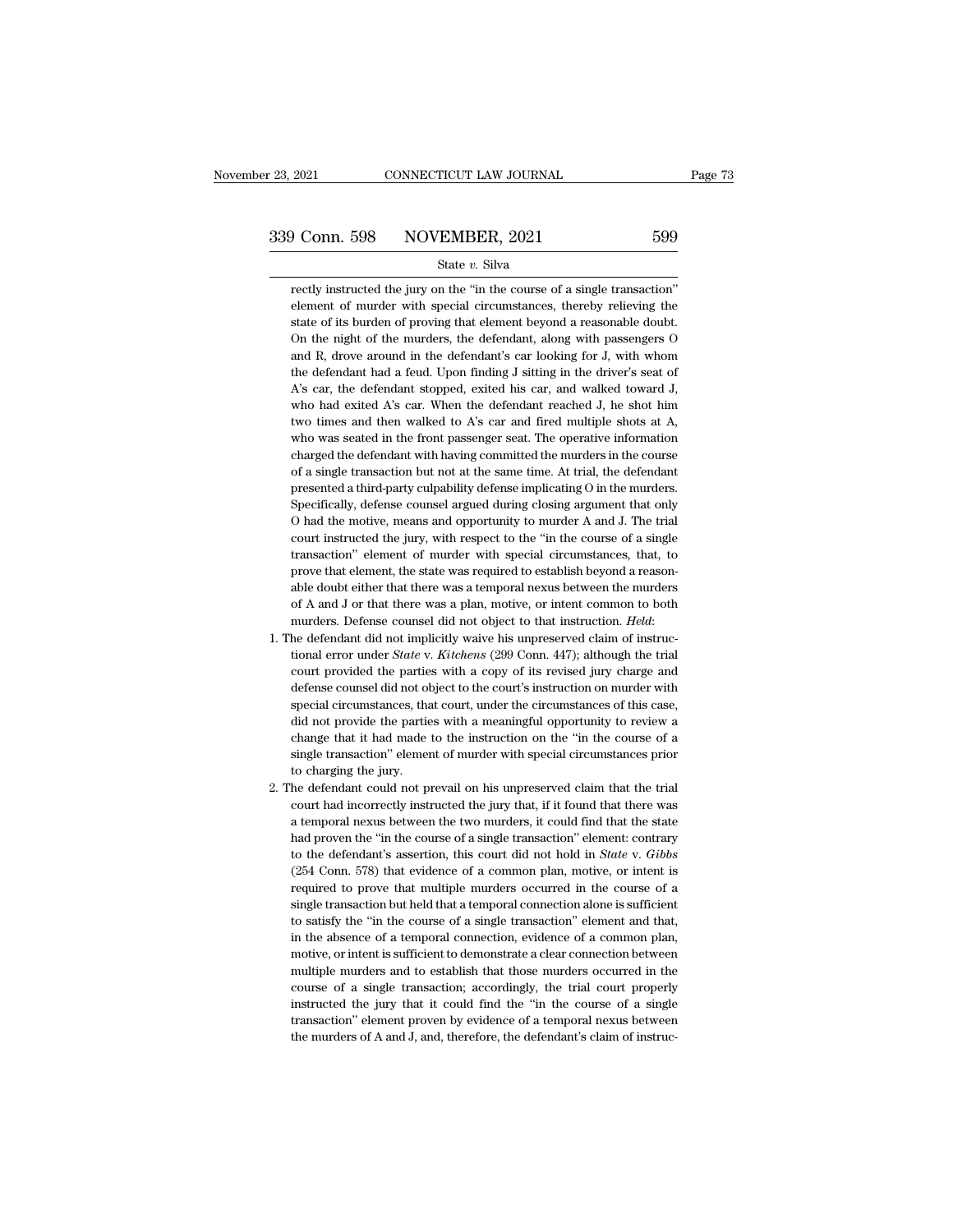tional error failed under the third prong of *State* v. *Golding* (213 Conn. 233). )<br>tional error fail<br>Conn. 233).<br>he trial court did

- 339 Conn. 598<br>
339 Conn. 598<br>
3. The trial court did not commit plain error by failing to provide the jury,<br>
3. The trial court did not commit plain error by failing to provide the jury,<br>
sua sponte, with a special credib State v. Silva<br>stional error failed under the third prong of *State* v. *Golding* (213<br>Conn. 233).<br>the trial court did not commit plain error by failing to provide the jury,<br>sua sponte, with a special credibility instructi State  $v$ . Silva<br>tional error failed under the third prong of *State* v. *Golding* (213<br>Conn. 233).<br>he trial court did not commit plain error by failing to provide the jury,<br>sua sponte, with a special credibility instruct tional error failed under the third prong of *State* v. *Golding* (213 Conn. 233).<br>
he trial court did not commit plain error by failing to provide the jury,<br>
sua sponte, with a special credibility instruction with respect Conn. 233).<br>
he trial court did not commit plain error by failing to provide the jury,<br>
sua sponte, with a special credibility instruction with respect to the<br>
testimony of O, who the defendant claimed was the actual perpe he trial court did not commit plain error by failing to provide the jury, sua sponte, with a special credibility instruction with respect to the testimony of O, who the defendant claimed was the actual perpetrator of the m sua sponte, with a special credibility instruction with respect to the testimony of O, who the defendant claimed was the actual perpetrator of the murders of A and J, and, thus, had a strong motive to testify falsely again testimony of O, who the defendant claimed was the actual perpetrator of the murders of A and J, and, thus, had a strong motive to testify falsely against him: even if the defendant had requested such an instruction, it wou of the murders of A and J, and, thus, had a strong motive to testify falsely against him: even if the defendant had requested such an instruction, it would not have been plain error for that court to have declined to provi against him: even if the defendant had requested such an instruction, it would not have been plain error for that court to have declined to provide it, as this court has not endorsed, let alone required, such an instructio it would not have been plain error for that court to have declined to<br>provide it, as this court has not endorsed, let alone required, such an<br>instruction; moreover, the trial court instructed the jury on O's credibility<br>ge provide it, as this<br>instruction; more<br>generally, and def<br>argument, highligh<br>including the def<br>the murders.<br>he defendant coul in the defendant could not prevail on his unpreserved claim that the binary on the defendant could also defense's minimization and closing argument, highlighted for the jury O's motivations for testifying falsely, includin generally, and defense counsel, during cross-examination and closing<br>argument, highlighted for the jury O's motivations for testifying falsely,<br>including the defense's theory that O was the actual perpetrator of<br>the murder
- argument, highlighted for the jury O's motivations for testifying falsely, including the defense's theory that O was the actual perpetrator of the murders.<br>he defendant could not prevail on his unpreserved claim that the t including the defense's theory that O was the actual perpetrator of<br>the murders.<br>he defendant could not prevail on his unpreserved claim that the trial<br>court had violated his constitutional rights to counsel and to present the murders.<br>
he defendant could not prevail on his unpreserved claim that the trial<br>
court had violated his constitutional rights to counsel and to present<br>
a defense by precluding defense counsel from arguing during clos he defendant could not prevail on his unpreserved claim that the trial<br>court had violated his constitutional rights to counsel and to present<br>a defense by precluding defense counsel from arguing during closing<br>argument tha court had violated his constitutional rights to counsel and to present a defense by precluding defense counsel from arguing during closing argument that the absence of testimony from  $V$ ,  $O$ 's best friend, created reason a defense by precluding defense counsel from arguing during closing argument that the absence of testimony from  $V$ ,  $O$ 's best friend, created reasonable doubt: the trial court reasonably determined that defense counsel argument that the absence of testimony from V, O's best friend, created reasonable doubt: the trial court reasonably determined that defense counsel was making an improper missing witness argument rather than raising a sig reasonable doubt: the trial court reasonably determined that defense<br>counsel was making an improper missing witness argument rather than<br>raising a significant issue or making appropriate comment about V's<br>absence at trial counsel was making an improper missing witness argument rather than<br>raising a significant issue or making appropriate comment about V's<br>absence at trial to the extent that V's absence reflected on the weakness<br>of the state raising a significant issue or making appropriate comment about V's<br>absence at trial to the extent that V's absence reflected on the weakness<br>of the state's case, as V was not a witness to the murders of A and J<br>and, thus, absence at trial to the extent that V's absence reflected on the weakness<br>of the state's case, as V was not a witness to the murders of A and J<br>and, thus, could not corroborate or dispute the version of events to which<br>var of the state's case, as V was not a witness to the murders of A and J and, thus, could not corroborate or dispute the version of events to which various witnesses testified, and there was ample testimony, without the need and, thus, could not corroborate or dispute the version of events to which various witnesses testified, and there was ample testimony, without the need to discuss V's absence, from which defense counsel could argue to the various witnesses testified, and there was ample testimony, without the need to discuss V's absence, from which defense counsel could argue to the jury that O had a stronger motive than the defendant, as well as the means need to discuss V's absence, from which defense counsel could argue<br>to the jury that O had a stronger motive than the defendant, as well as<br>the means and opportunity, to murder A and J; accordingly, the trial<br>court reasona to the jury that O had a stronger motive than the defendant, as well the means and opportunity, to murder A and J; accordingly, the trine court reasonably exercised its discretion in limiting the scope of defens counsel's % counsel's closing argument to prevent comment on facts that were not<br>in evidence, and, therefore, the defendant's claim failed under the third<br>prong of  $Golding$ .<br>Argued January 12—officially released July 15, 2021\*<br>*Procedu*

counsel's closing argument to prevent comment on facts that were not<br>in evidence, and, therefore, the defendant's claim failed under the third<br>prong of *Golding*.<br>Argued January 12—officially released July 15, 2021\*<br>*Proce* in evidence, and, therefore, the defendant's claim failed under the third<br>prong of *Golding.*<br>Argued January 12—officially released July 15, 2021\*<br>*Procedural History*<br>Substitute information charging the defendant with<br>two Argued January 12—officially released July 15, 2021\*<br>
Procedural History<br>
Substitute information charging the defendant with<br>
two counts of the crime of murder and one count of the<br>
crime of murder with special circumstanc Argued January 12—officially released July 15, 2021\*<br>
Procedural History<br>
Substitute information charging the defendant with<br>
two counts of the crime of murder and one count of the<br>
crime of murder with special circumstanc Frocedural History<br>Substitute information charging the defendant with<br>two counts of the crime of murder and one count of the<br>crime of murder with special circumstances, brought<br>to the Superior Court in the judicial distric Substitute information charging the defendant with<br>two counts of the crime of murder and one count of the<br>crime of murder with special circumstances, brought<br>to the Superior Court in the judicial district of Hartford<br>and to the Superior Court in the judicial district of Hartford<br>and tried to the jury before *Gold*,  $J$ .; verdict and judg-<br>ment of guilty; thereafter, the court vacated the convic-<br> $*$  July 15, 2021, the date that this decis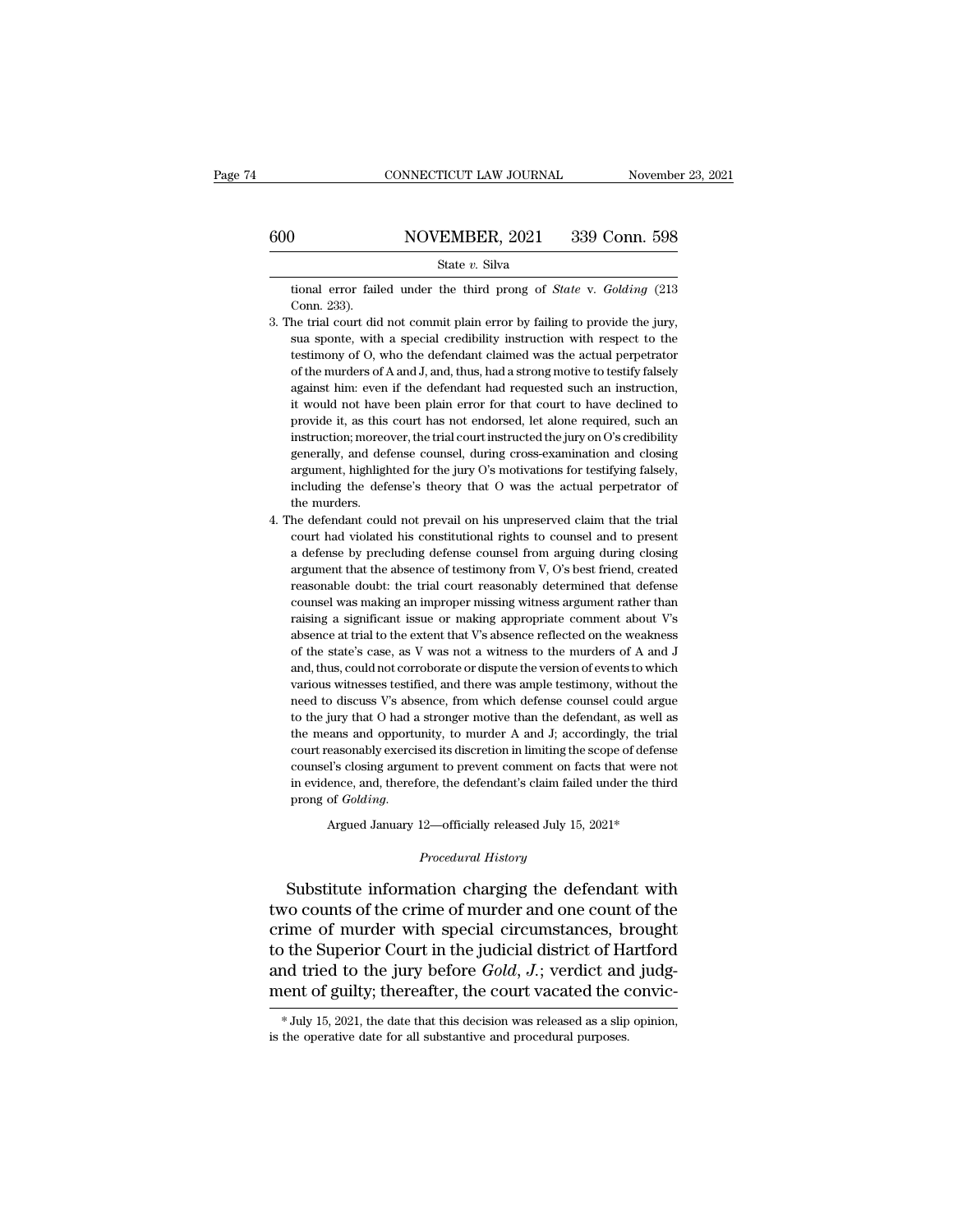the state of two counts of murder, and the defendant appealed to this court. Affirmed.

appealed to this court. *Affirmed. Mark Rademacher*, assistant public defender, for the appellant (defendant). 339 Conn. 598 NOVEMBER, 2021 601<br>
State v. Silva<br>
tion of two counts of murder, and the defendant<br>
appealed to this court. Affirmed.<br>
Mark Rademacher, assistant public defender, for the<br>
appellant (defendant).<br>
Jonathan M

*State v. Silva*<br> *Jonathan M. Sousa, deputy assistant public defender, for the*<br> *Mark Rademacher, assistant public defender, for the*<br> *Jonathan M. Sousa, deputy assistant state's attorney,*<br> *th whom, on the brief, were* tion of two counts of murder, and the defendant<br>appealed to this court. *Affirmed*.<br>*Mark Rademacher*, assistant public defender, for the<br>appellant (defendant).<br>Jonathan M. Sousa, deputy assistant state's attorney,<br>with wh Mark Rademacher, assistant public defender, for the appellant (defendant).<br>Jonathan M. Sousa, deputy assistant state's attorney, with whom, on the brief, were *Sharmese L. Walcott*, state's attorney, *Gail P. Hardy*, forme mark hademacher, assistant purint appellant (defendant).<br>Jonathan M. Sousa, deputy assist<br>with whom, on the brief, were S<br>state's attorney, Gail P. Hardy, for<br>and Robin D. Krawczyk, senior a<br>ney, for the appellee (state).<br> th whom, on the brief, were *Sharmese L. Walcott*,<br>the's attorney, *Gail P. Hardy*, former state's attorney,<br>d *Robin D. Krawczyk*, senior assistant state's attor-<br>y, for the appellee (state).<br> $o_{pinion}$ <br>KELLER, J. Following

### *Opinion*

state's attorney, *Gail P. Hardy*, former state's attorney,<br>and *Robin D. Krawczyk*, senior assistant state's attor-<br>ney, for the appellee (state).<br> $opinion$ <br>KELLER, J. Following a jury trial, the defendant,<br>Joseph Silva, was and *Robin D. Krawczyk*, senior assistant state's attor-<br>ney, for the appellee (state).<br> $\frac{opinion}{opinion}$ <br>KELLER, J. Following a jury trial, the defendant,<br>Joseph Silva, was convicted of two counts of murder<br>in violation of Gen counter means of the appellee (state).<br>
opinion<br>
KELLER, J. Following a jury trial, the defendant,<br>
Joseph Silva, was convicted of two counts of murder<br>
in violation of General Statutes § 53a-54a (a)<sup>1</sup> and one<br>
count of *Opinion*<br>
KELLER, J. Following a jury trial, the defendant,<br>
Joseph Silva, was convicted of two counts of murder<br>
in violation of General Statutes § 53a-54a (a)<sup>1</sup> and one<br>
count of murder with special circumstances in v EVALUER, J. Following a jury trial, the defendant,<br>Joseph Silva, was convicted of two counts of murder<br>in violation of General Statutes § 53a-54a (a)<sup>1</sup> and one<br>count of murder with special circumstances in violation<br>of G KELLER, J. Following a jury trial, the defendant,<br>Joseph Silva, was convicted of two counts of murder<br>in violation of General Statutes § 53a-54a (a)<sup>1</sup> and one<br>count of murder with special circumstances in violation<br>of Ge Joseph Silva, was convicted of two counts of murder<br>in violation of General Statutes § 53a-54a (a)<sup>1</sup> and one<br>count of murder with special circumstances in violation<br>of General Statutes § 53a-54b (7).<sup>2</sup> The trial court<br>v in violation of General Statutes § 53a-54a (a)<sup>1</sup> and one<br>count of murder with special circumstances in violation<br>of General Statutes § 53a-54b (7).<sup>2</sup> The trial court<br>vacated the conviction on the murder counts<sup>3</sup> and<br>im count of murder with special circumstances in violation<br>of General Statutes § 53a-54b (7).<sup>2</sup> The trial court<br>vacated the conviction on the murder counts<sup>3</sup> and<br>imposed a mandatory sentence under General Statutes<br>§ 53a-35 of General Statutes § 53a-54b (7).<sup>2</sup> The trial court<br>vacated the conviction on the murder counts<sup>3</sup> and<br>imposed a mandatory sentence under General Statutes<br>§ 53a-35a (1) (B) of life imprisonment without the possi-<br>bility vacated the conviction on the murder counts<sup>3</sup> and<br>imposed a mandatory sentence under General Statutes<br> $\S$  53a-35a (1) (B) of life imprisonment without the possi-<br>bility of release on the murder with special circum-<br>stanc imposed a mandatory sentence under General Statutes<br>
§ 53a-35a (1) (B) of life imprisonment without the possi-<br>
bility of release on the murder with special circum-<br>
stances count. The defendant appealed directly to this<br> § 53a-35a (1) (B) of life imprisonment without the possibility of release on the murder with special circumstances count. The defendant appealed directly to this court pursuant to General Statutes § 51-199 (b) (3). On app bourt pursuant to General Statutes § 51-199 (b) (3). On opeal, the defendant claims that the trial court (1) coorrectly instructed the jury on the "in the course of single transaction" element of murder with special  $\frac{1$ appeal, the defendant claims that the trial court (1) incorrectly instructed the jury on the "in the course of a single transaction" element of murder with special  $\frac{1}{1}$  General Statutes § 53a-54a (a) provides in rele

incorrectly instructed the jury on the "in the course of<br>a single transaction" element of murder with special<br> $\frac{1}{1}$  General Statutes § 53a-54a (a) provides in relevant part: "A person is<br>guilty of murder when, with in

**EXECUTE CONFIDENT COLUMATE CONSUMED A**<br><sup>1</sup> General Statutes § 53a-54a (a) provides in relevant part: "A person is guilty of murder when, with intent to cause the death of another person, he causes the death of such perso <sup>1</sup> General Statutes § 53a-54a (a) provides in relevant part: "A person is guilty of murder when, with intent to cause the death of another person, he causes the death of such person . . . ."<br><sup>2</sup> General Statutes § 53a-54 guilty of murder when, with intent to cause the death of another person,<br>he causes the death of such person . . . ."<br> $\cdot$  " General Statutes § 53a-54b provides in relevant part: "A person is guilty<br>of murder with special she causes the death of such person . . . ."<br>
<sup>2</sup> General Statutes § 53a-54b provides in relevant part: "A person is guilty of murder with special circumstances who is convicted of any of the following and was eighteen ye pursuant via State of any of murder with special circumstances who is convicted of any of the following and was eighteen years of age or older at the time of the offense . . . (7) murder of two or more persons at the same

ing and was eighteen years of age or older at the time of the offense . . . (7) murder of two or more persons at the same time or in the course of a single transaction . . . ."<br><sup>3</sup> The trial court vacated the defendant's c ing and was eighteen years of age or older at the time of the offense . . . (7) murder of two or more persons at the same time or in the course of a single transaction . . . ."<br>
<sup>3</sup> The trial court vacated the defendant's rather than merging them into corresponding capital felony convictions, as lesser included the defendant's conviction on the murder counts pursuant to *State* v. *Roszkowski*, 329 Conn. 554, 563, 188 A.3d 139 (2018) (hold pursuant to State v. Roszkowski, 329 Conn. 554, 563, 188 A.3d 139 (2018).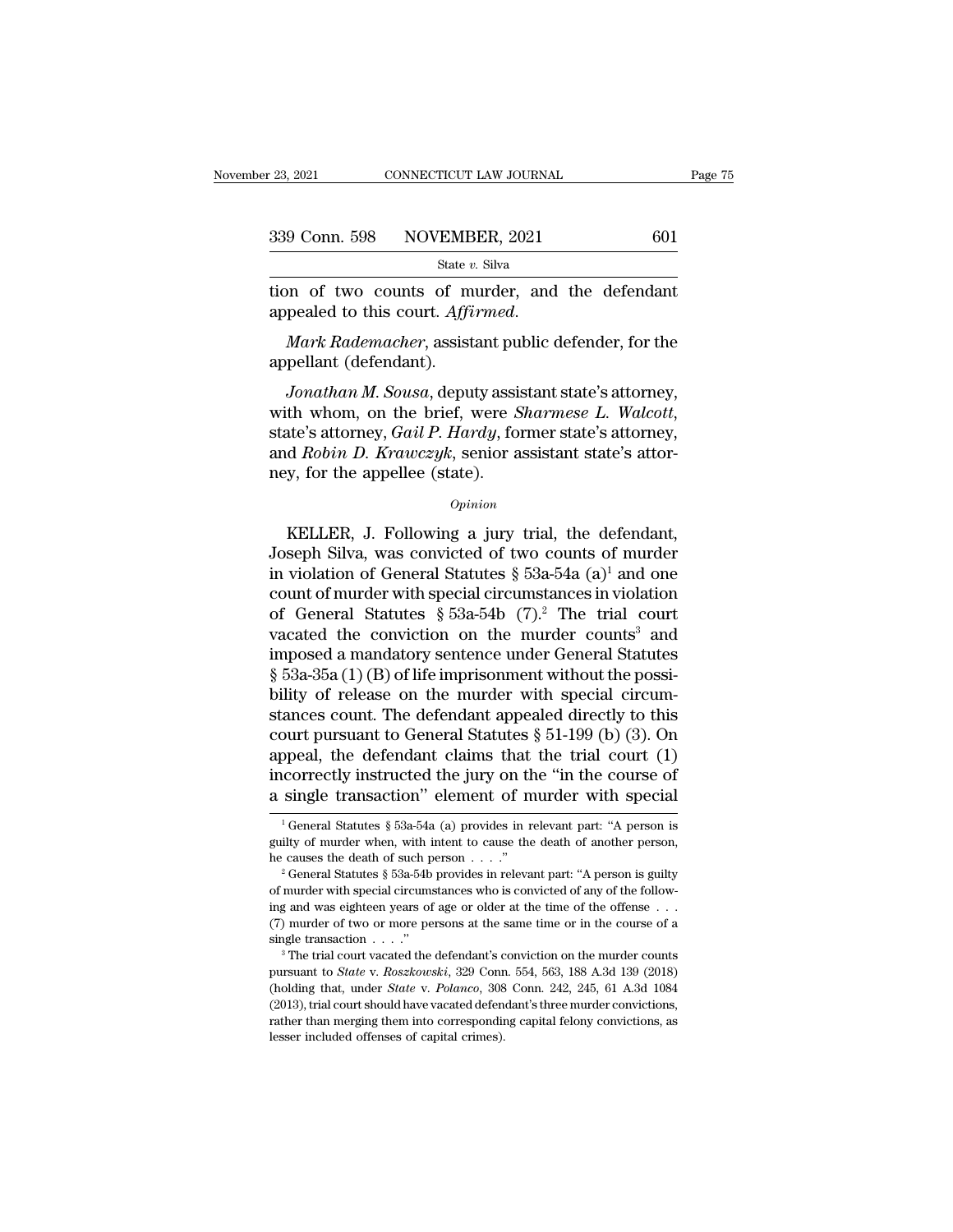# $\begin{tabular}{ll} \multicolumn{2}{l} \multicolumn{2}{l}{{\small\bf CONNECTICUT LAW JOURNAL}} & \multicolumn{2}{l}{{\small\bf November 23, 2021}}\\ \hline \hline \multicolumn{2}{l}{{\small 602}} & \multicolumn{2}{l}{{\small \bf NOVEMBER, 2021}} & \multicolumn{2}{l}{{\small 339~Conn.~598}}\\ & \multicolumn{2}{l}{{\small \bf State $v$.~Silva}} & \multicolumn{2}{l}{{\small \bf 1339~Conn.~598}}\\ \hline \end{tabular}$

### State *v.* Silva

connecticums Law Journal Movember 23, 2<br>
State v. Silva<br>
State v. Silva<br>
Circumstances, (2) improperly failed to provide the jury,<br>
sua sponte, with a special credibility instruction with<br>
respect to one of the state's wit  $\begin{tabular}{ll} \hline & NOVEMBER, 2021 & 339 Conn. 598 \\ \hline & \text{State } v. \text{ Silva} \\ \hline \text{circumstances, (2) improperly failed to provide the jury,} \\ \text{sua sport, with a special credibility instruction with} \\ \text{respect to one of the state's witnesses, who the defend-  
dent claimed was the actual operator of the murders \\ \hline \end{tabular}$ For the state with the state with the state with the state with a special credibility instruction with a special credibility instruction with a special credibility instruction with respect to one of the state's witnesses,  $\frac{\text{S02}}{\text{State } v. \text{ Silva}}$ <br>  $\frac{\text{State } v. \text{ Silva}}{\text{circumstances, (2) improperly failed to provide the jury,}$ <br>
sua sponte, with a special credibility instruction with<br>
respect to one of the state's witnesses, who the defen-<br>
dant claimed was the actual perpetrator of State v. Silva<br>
State v. Silva<br>
circumstances, (2) improperly failed to provide the jury,<br>
sua sponte, with a special credibility instruction with<br>
respect to one of the state's witnesses, who the defen-<br>
dant claimed was State v. Silva<br>
circumstances, (2) improperly failed to provide the jury,<br>
sua sponte, with a special credibility instruction with<br>
respect to one of the state's witnesses, who the defen-<br>
dant claimed was the actual perp circumstances, (2) improperly failed to provide the jury,<br>sua sponte, with a special credibility instruction with<br>respect to one of the state's witnesses, who the defen-<br>dant claimed was the actual perpetrator of the murde sua sponte, with a special credibility instruction with<br>respect to one of the state's witnesses, who the defen-<br>dant claimed was the actual perpetrator of the murders,<br>and (3) violated his state and federal constitutional<br> respect to one of the state's witnesses, who the defen-<br>dant claimed was the actual perpetrator of the murders,<br>and (3) violated his state and federal constitutional<br>rights to counsel and to present a defense by precluding dant claimed was the actual perpetrator of the murders,<br>and (3) violated his state and federal constitutional<br>rights to counsel and to present a defense by precluding<br>defense counsel from making an argument in closing<br>argu d (3) violated his state and federal constitutional<br>ghts to counsel and to present a defense by precluding<br>fense counsel from making an argument in closing<br>gument that the absence of testimony from a certain<br>tness created rights to counsel and to present a defense by precluding<br>defense counsel from making an argument in closing<br>argument that the absence of testimony from a certain<br>witness created reasonable doubt. We disagree and,<br>according

defense counsel from making an argument in closing<br>argument that the absence of testimony from a certain<br>witness created reasonable doubt. We disagree and,<br>accordingly, affirm the judgment of the trial court.<br>The following argument that the absence of testimony from a certain<br>witness created reasonable doubt. We disagree and,<br>accordingly, affirm the judgment of the trial court.<br>The following facts, which the jury reasonably could<br>have found, witness created reasonable doubt. We disagree and,<br>accordingly, affirm the judgment of the trial court.<br>The following facts, which the jury reasonably could<br>have found, and procedural history are relevant to this<br>appeal. O accordingly, affirm the judgment of the trial court.<br>The following facts, which the jury reasonably could<br>have found, and procedural history are relevant to this<br>appeal. On May 16, 2016, the defendant shot and killed<br>the v The following facts, which the jury reasonably could<br>have found, and procedural history are relevant to this<br>appeal. On May 16, 2016, the defendant shot and killed<br>the victims, Joshua Cortez and Alysha Ocasio, at the<br>inter have found, and procedural history are relevant to this<br>appeal. On May 16, 2016, the defendant shot and killed<br>the victims, Joshua Cortez and Alysha Ocasio, at the<br>intersection of Campfield Avenue and Cowles Street in<br>Hart appeal. On May 16, 2016, the defendant shot and killed<br>the victims, Joshua Cortez and Alysha Ocasio, at the<br>intersection of Campfield Avenue and Cowles Street in<br>Hartford. The defendant and Cortez had a preexisting<br>feud du the victims, Joshua Cortez and Alysha Ocasio, at the<br>intersection of Campfield Avenue and Cowles Street in<br>Hartford. The defendant and Cortez had a preexisting<br>feud due in part to the fact that, when Cortez worked for<br>the intersection of Campfield Avenue and Cowles Street in<br>Hartford. The defendant and Cortez had a preexisting<br>feud due in part to the fact that, when Cortez worked for<br>the defendant selling marijuana, he had sold customers<br>fa Hartford. The defendant and Cortez had a preexisting<br>feud due in part to the fact that, when Cortez worked for<br>the defendant selling marijuana, he had sold customers<br>fake marijuana, prompting customers to complain to<br>the d feud due in part to the fact that, when Cortez worked for<br>the defendant selling marijuana, he had sold customers<br>fake marijuana, prompting customers to complain to<br>the defendant, and because Cortez' friend, Juan Gomez,<br>had the defendant selling marijuana, he had sold customers<br>fake marijuana, prompting customers to complain to<br>the defendant, and because Cortez' friend, Juan Gomez,<br>had had sex with Coraima Velez, with whom the defen-<br>dant had fake marijuana, prompting customers to complain to<br>the defendant, and because Cortez' friend, Juan Gomez,<br>had had sex with Coraima Velez, with whom the defen-<br>dant had a child, after Cortez introduced them to each<br>other. A the defendant, and because Cortez' friend, Juan Gomez,<br>had had sex with Coraima Velez, with whom the defendant had a child, after Cortez introduced them to each<br>other. As a result, on the night of May 16, 2016, the<br>defenda had had sex with Coraima Velez, with whom the defendant had a child, after Cortez introduced them to each other. As a result, on the night of May 16, 2016, the defendant, joined by passengers Kailei Opalacz, with whom he h dant had a child, after Cortez introduced them to each<br>other. As a result, on the night of May 16, 2016, the<br>defendant, joined by passengers Kailei Opalacz, with<br>whom he had been in an on-and-off relationship for<br>several y other. As a result, on the night of May 16, 2016, the<br>defendant, joined by passengers Kailei Opalacz, with<br>whom he had been in an on-and-off relationship for<br>several years, and Josue Rodriguez, his friend, drove his<br>car ar defendant, joined by passengers Kailei Opalacz, with<br>whom he had been in an on-and-off relationship for<br>several years, and Josue Rodriguez, his friend, drove his<br>car around Hartford looking for Cortez. The defendant<br>found whom he had been in an on-and-off relationship for<br>several years, and Josue Rodriguez, his friend, drove his<br>car around Hartford looking for Cortez. The defendant<br>found Cortez sitting in the driver's seat of Ocasio's<br>Honda several years, and Josue Rodriguez, his friend, drove his<br>car around Hartford looking for Cortez. The defendant<br>found Cortez sitting in the driver's seat of Ocasio's<br>Honda Accord by the intersection of Campfield Avenue<br>and car around Hartford looking for Cortez. The defendant<br>found Cortez sitting in the driver's seat of Ocasio's<br>Honda Accord by the intersection of Campfield Avenue<br>and Cowles Street. The defendant stopped and exited<br>this car found Cortez sitting in the driver's seat of Ocasio's<br>Honda Accord by the intersection of Campfield Avenue<br>and Cowles Street. The defendant stopped and exited<br>this car and walked toward Cortez, who had exited the<br>Accord. W Honda Accord by the intersection of Campfield Avenue<br>and Cowles Street. The defendant stopped and exited<br>his car and walked toward Cortez, who had exited the<br>Accord. When the defendant reached Cortez, he shot<br>him twice, on and Cowles Street. The defendant stopped and estiss car and walked toward Cortez, who had exited Accord. When the defendant reached Cortez, he him twice, once in the face and once in the top chead. The defendant then walke is car and walked toward Cortez, who had exited the coord. When the defendant reached Cortez, he shot m twice, once in the face and once in the top of his ad. The defendant then walked over to the driver's de of the Accord Accord. When the defendant reached Cortez, he shot<br>him twice, once in the face and once in the top of his<br>head. The defendant then walked over to the driver's<br>side of the Accord and fired multiple shots at Ocasio,<br>who was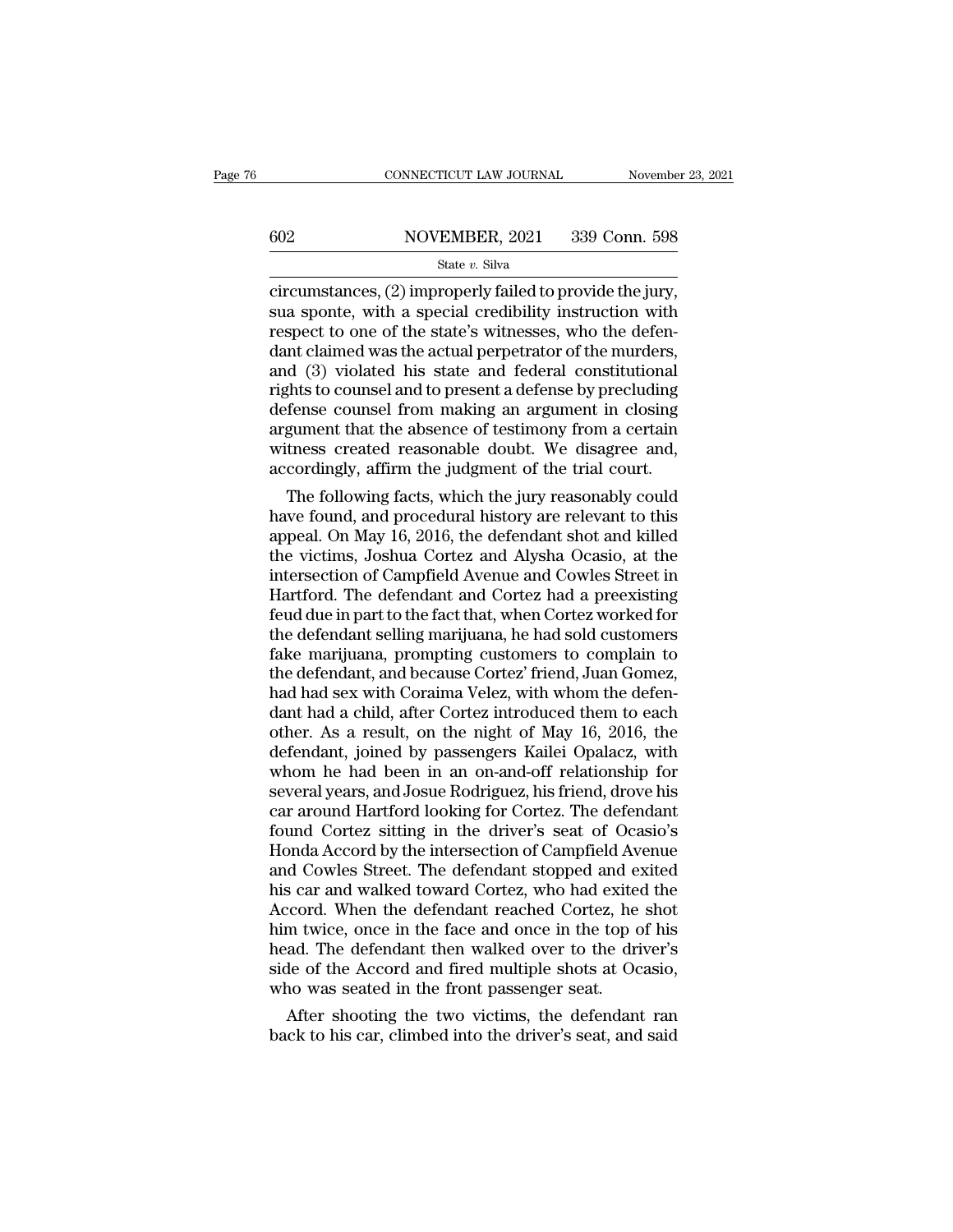to Opalacz and Rodriguez, ''That's how Joseph Silva<br>
state v. Silva<br>
does it'' and ''I can't believe I just did that . . . .'' While<br>
spooding away from the murder scape on a sharp left 339 Conn. 598 NOVEMBER, 2021 603<br>
State v. Silva<br>
to Opalacz and Rodriguez, "That's how Joseph Silva<br>
does it" and "I can't believe I just did that . . . ." While<br>
speeding away from the murder scene, on a sharp left<br>
tur 339 Conn. 598 NOVEMBER, 2021 603<br>
State v. Silva<br>
to Opalacz and Rodriguez, "That's how Joseph Silva<br>
does it" and "I can't believe I just did that . . . ." While<br>
speeding away from the murder scene, on a sharp left<br>
tur 339 Conn. 598 NOVEMBER, 2021 603<br>
State v. Silva<br>
to Opalacz and Rodriguez, "That's how Joseph Silva<br>
does it" and "I can't believe I just did that . . . ." While<br>
speeding away from the murder scene, on a sharp left<br>
tur State v. Silva<br>
to Opalacz and Rodriguez, "That's how Joseph Silva<br>
does it" and "I can't believe I just did that . . . ." While<br>
speeding away from the murder scene, on a sharp left<br>
turn, the front right wheel of the de State v. Silva<br>to Opalacz and Rodriguez, "That's how Joseph Silva<br>does it" and "I can't believe I just did that . . . ." While<br>speeding away from the murder scene, on a sharp left<br>turn, the front right wheel of the defend to Opalacz and Rodriguez, "That's how Joseph Silva<br>does it" and "I can't believe I just did that . . . ." While<br>speeding away from the murder scene, on a sharp left<br>turn, the front right wheel of the defendant's car<br>detach does it" and "I can't believe I just did that . . . ." While<br>speeding away from the murder scene, on a sharp left<br>turn, the front right wheel of the defendant's car<br>detached, immobilizing the car. Opalacz called her best<br>f speeding away from the murder scene, on a sharp left<br>turn, the front right wheel of the defendant's car<br>detached, immobilizing the car. Opalacz called her best<br>friend, Nyasia Villegas, and told her to come pick them<br>up, wh turn, the front right wheel of the defendant's car<br>detached, immobilizing the car. Opalacz called her best<br>friend, Nyasia Villegas, and told her to come pick them<br>up, which Villegas did immediately. Villegas then drove<br>the detached, immobilizing the car. Opalacz called her best<br>friend, Nyasia Villegas, and told her to come pick them<br>up, which Villegas did immediately. Villegas then drove<br>them to the home of the defendant's mother on Mon-<br>tro friend, Nyasia Villegas, and told her to come pick them<br>up, which Villegas did immediately. Villegas then drove<br>them to the home of the defendant's mother on Mon-<br>trose Street in Hartford, where the defendant exited<br>the ca up, which Villegas did immediately. Villegas then drove<br>them to the home of the defendant's mother on Mon-<br>trose Street in Hartford, where the defendant exited<br>the car and hid the murder weapon under a pile of<br>wood at the them to the home of the defendant's mother on Montrose Street in Hartford, where the defendant exited<br>the car and hid the murder weapon under a pile of<br>wood at the rear of the property. The group then drove<br>to a Walmart st trose Street in Hartford, where the defendant exited<br>the car and hid the murder weapon under a pile of<br>wood at the rear of the property. The group then drove<br>to a Walmart store in Manchester, where the defendant<br>bought a s the car and hid the murder weapon under a pile of<br>wood at the rear of the property. The group then drove<br>to a Walmart store in Manchester, where the defendant<br>bought a shirt and a pair of pants, which he changed into<br>in th wood at the rear of the property. The group then drove<br>to a Walmart store in Manchester, where the defendant<br>bought a shirt and a pair of pants, which he changed into<br>in the store's bathroom. During the drive to Walmart,<br>t to a Walmart store in Manchester, where the defendant<br>bought a shirt and a pair of pants, which he changed into<br>in the store's bathroom. During the drive to Walmart,<br>the defendant described for the other passengers how<br>he bought a shirt and a pair of pants, which he changed into<br>in the store's bathroom. During the drive to Walmart,<br>the defendant described for the other passengers how<br>he had killed Cortez and Ocasio. The defendant explained<br> in the store's bathroom. During the drive to Walmart,<br>the defendant described for the other passengers how<br>he had killed Cortez and Ocasio. The defendant explained<br>that, after he exited his car and approached Cortez,<br>he sa the defendant described for the other passengers how<br>he had killed Cortez and Ocasio. The defendant explained<br>that, after he exited his car and approached Cortez,<br>he said to Cortez, "what up, nigga, what up," before<br>shooti he had killed Cortez and Ocasio. The defendant explained<br>that, after he exited his car and approached Cortez,<br>he said to Cortez, "what up, nigga, what up," before<br>shooting him in the face. The defendant placed his fin-<br>ger that, after he exited his car and ap<br>he said to Cortez, "what up, nigga,<br>shooting him in the face. The defenda<br>gers on Villegas' forehead to demons<br>Cortez in the head. The defendant the<br>he then walked over to Ocasio's Ac<br>d Said to Cortez, "what up, nigga, what up," before<br>ooting him in the face. The defendant placed his fin-<br>rs on Villegas' forehead to demonstrate how he shot<br>ortez in the head. The defendant then described how<br>then walked ov shooting him in the face. The defendant placed his fingers on Villegas' forehead to demonstrate how he shot<br>Cortez in the head. The defendant then described how<br>he then walked over to Ocasio's Accord, opened the<br>door, and

gers on Villegas' forenead to demonstrate how he shot<br>Cortez in the head. The defendant then described how<br>he then walked over to Ocasio's Accord, opened the<br>door, and shot her in the chest.<br>On the way back from Walmart, t Cortez in the head. The detendant then described how<br>he then walked over to Ocasio's Accord, opened the<br>door, and shot her in the chest.<br>On the way back from Walmart, the car was stopped<br>and searched by Hartford police off he then walked over to Ocasio's Accord, opened the<br>door, and shot her in the chest.<br>On the way back from Walmart, the car was stopped<br>and searched by Hartford police officers, and the pas-<br>sengers were taken to the Hartfor door, and shot her in the chest.<br>On the way back from Walmart, the car was stopped<br>and searched by Hartford police officers, and the pas-<br>sengers were taken to the Hartford police station for<br>questioning. During questionin On the way back from Walmart, the car was stopped<br>and searched by Hartford police officers, and the pas-<br>sengers were taken to the Hartford police station for<br>questioning. During questioning, Opalacz, Villegas, and<br>Rodrigu and searched by Hartford police officers, and the passengers were taken to the Hartford police station for<br>questioning. During questioning, Opalacz, Villegas, and<br>Rodriguez all provided statements implicating the<br>defendant sengers were taken to the Hartford police station for<br>questioning. During questioning, Opalacz, Villegas, and<br>Rodriguez all provided statements implicating the<br>defendant in the victims' murders. The following morn-<br>ing, Ha questioning. During questioning, Opalacz, Villegas, and<br>Rodriguez all provided statements implicating the<br>defendant in the victims' murders. The following morn-<br>ing, Hartford police officers searched the property of<br>the de Rodriguez all provided statements implicating the<br>defendant in the victims' murders. The following morn-<br>ing, Hartford police officers searched the property of<br>the defendant's mother and found the murder weapon<br>where the circumstances.<sup>4</sup> here the defendant had concealed it the night before.<br>he defendant was arrested and charged with two<br>ounts of murder and one count of murder with special<br>rcumstances.<sup>4</sup><br><sup>4</sup>In November, 2016, Opalacz and Villegas were both The defendant was arrested and charged with two<br>counts of murder and one count of murder with special<br>circumstances.<sup>4</sup><br> $\frac{4}{\text{ln} \text{November, 2016, Opalacz and Villegas were both charged with hinder-  
ing prosecution in the second degree in violation of General Statistics § 53a-  
166 for their actions following the victimes<sup>2</sup> murders. At the time of the$ 

<sup>%</sup> counts of murder and one count of murder with special<br>circumstances.<sup>4</sup><br> $\frac{4}{1}$  In November, 2016, Opalacz and Villegas were both charged with hinder-<br>ing prosecution in the second degree in violation of General Statu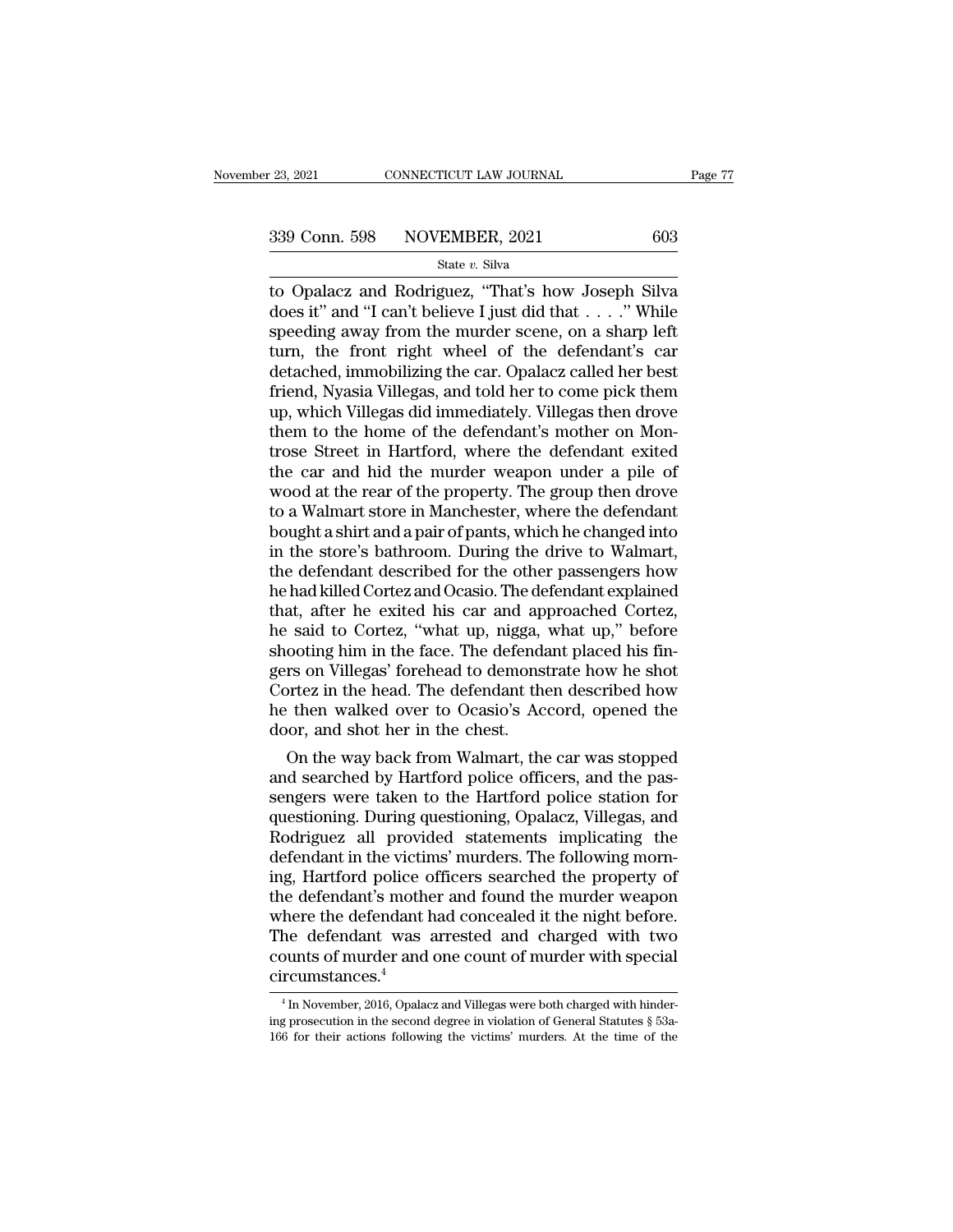# $\begin{tabular}{ll} \multicolumn{2}{l} \multicolumn{2}{l}{{\small\bf CONNECTICUT LAW JOURNAL}} & \multicolumn{2}{l}{\small\bf November~23, 2021} \\ \hline \hline \end{tabular}$

### State *v.* Silva

CONNECTICUT LAW JOURNAL November<br>
At MOVEMBER, 2021 339 Conn. 598<br>
State v. Silva<br>
At trial, the defendant presented a third-party culpa-<br>
lity defense implicating Opalacz, arguing that she,<br>
ther than be had murdered the  $\begin{array}{r} \text{604} & \text{NOVEMBER, 2021} & \text{339 Conn. 598} \\ \text{State } v. \text{ Silva} \end{array}$ <br>At trial, the defendant presented a third-party culpability defense implicating Opalacz, arguing that she, rather than he, had murdered the victims. Specific  $\begin{tabular}{r|c|c} \hline & NOVEMBER, 2021 & 339 Conn. 598 \\ \hline & \text{State $v$. Silva} \\ \hline \hline At trial, the defendant presented a third-party culpability defense implicating Opalacz, arguing that she, rather than he, had murdered the victimes. Specifically, the defendant adduced evidence that Opalacz and Velez, the mother of his child, had onaged in an oscillating. \hline \end{tabular}$  $\frac{\text{S04}}{\text{State }v. \text{ Silva}}$  and  $\frac{\text{State }v. \text{ Silva}}{\text{At trial, the defendant presented a third-party culpability defense implicating Opalacz, arguing that she, rather than he, had murdered the victimes. Specifically, the defendant adduced evidence that Opalacz and Velez, the mother of his child, had engaged in an escalating found for the deformant's affactions and that Ocsio.$ State v. Silva<br>
State v. Silva<br>
At trial, the defendant presented a third-party culpa-<br>
bility defense implicating Opalacz, arguing that she,<br>
rather than he, had murdered the victims. Specifically,<br>
the defendant adduced State v. Silva<br>At trial, the defendant presented a third-party culpa-<br>bility defense implicating Opalacz, arguing that she,<br>rather than he, had murdered the victims. Specifically,<br>the defendant adduced evidence that Opala At trial, the defendant presented a third-party culpability defense implicating Opalacz, arguing that she, rather than he, had murdered the victims. Specifically, the defendant adduced evidence that Opalacz and Velez, the bility defense implicating Opalacz, arguing that she,<br>rather than he, had murdered the victims. Specifically,<br>the defendant adduced evidence that Opalacz and Velez,<br>the mother of his child, had engaged in an escalating<br>feu rather than he, had murdered the victims. Specifically,<br>the defendant adduced evidence that Opalacz and Velez,<br>the mother of his child, had engaged in an escalating<br>feud for the defendant's affections and that Ocasio,<br>Vele the defendant adduced evidence that Opalacz and Velez,<br>the mother of his child, had engaged in an escalating<br>feud for the defendant's affections and that Ocasio,<br>Velez' best friend, Ocasio's boyfriend, Cortez, and Vil-<br>leg the mother of his child, had engaged in an escalating<br>feud for the defendant's affections and that Ocasio,<br>Velez' best friend, Ocasio's boyfriend, Cortez, and Vil-<br>legas had all become embroiled in that feud. As a result<br>o feud for the defendant's affections and that Ocasio,<br>Velez' best friend, Ocasio's boyfriend, Cortez, and Villegas had all become embroiled in that feud. As a result<br>of the feud, a week or so before the murders, Velez'<br>brot Velez' best friend, Ocasio's boyfriend, Cortez, and Villegas had all become embroiled in that feud. As a result<br>of the feud, a week or so before the murders, Velez'<br>brother had smashed the rear window of Opalacz' Nis-<br>san legas had all become embroiled in that feud. As a result<br>of the feud, a week or so before the murders, Velez'<br>brother had smashed the rear window of Opalacz' Nis-<br>san Altima with a baseball bat and an unidentified indi-<br>vi of the feud, a week or so before the murders, Velez'<br>brother had smashed the rear window of Opalacz' Nis-<br>san Altima with a baseball bat and an unidentified indi-<br>vidual threw a rock out of Ocasio's Accord toward<br>Opalacz' brother had smashed the rear window of Opalacz' Nissan Altima with a baseball bat and an unidentified individual threw a rock out of Ocasio's Accord toward Opalacz' Altima. In retaliation, Opalacz and Villegas drove to Oca san Altima with a baseball bat and an unidentified individual threw a rock out of Ocasio's Accord toward<br>Opalacz' Altima. In retaliation, Opalacz and Villegas<br>drove to Ocasio's Accord, and Villegas fired a BB gun<br>at it, da vidual threw a rock out of Ocasio's Accord toward<br>Opalacz' Altima. In retaliation, Opalacz and Villegas<br>drove to Ocasio's Accord, and Villegas fired a BB gun<br>at it, damaging the rear, driver's side window. The<br>defendant al Opalacz' Altima. In retaliation, Opalacz and Villegas<br>drove to Ocasio's Accord, and Villegas fired a BB gun<br>at it, damaging the rear, driver's side window. The<br>defendant also elicited testimony from Villegas that the<br>defen drove to Ocasio's Accord, and Villegas fired a BB gun<br>at it, damaging the rear, driver's side window. The<br>defendant also elicited testimony from Villegas that the<br>defendant and Opalacz each had paid one half of the<br>purchas at it, damaging the rear, driver's side window. The<br>defendant also elicited testimony from Villegas that the<br>defendant and Opalacz each had paid one half of the<br>purchase price for the murder weapon and that, on May<br>16, 201 defendant also elicited testimony from Villegas that the<br>defendant and Opalacz each had paid one half of the<br>purchase price for the murder weapon and that, on May<br>16, 2016, the night of the murders, Opalacz had held<br>that w defendant and Opalacz each had paid one half of the<br>purchase price for the murder weapon and that, on May<br>16, 2016, the night of the murders, Opalacz had held<br>that weapon before leaving with the defendant and<br>Rodriguez to purchase price for the murder weapon and that, on May<br>16, 2016, the night of the murders, Opalacz had held<br>that weapon before leaving with the defendant and<br>Rodriguez to drive around Hartford looking for Cortez.<br>On the bas 16, 2016, the night of the murders, Opalacz had held<br>that weapon before leaving with the defendant and<br>Rodriguez to drive around Hartford looking for Cortez.<br>On the basis of this evidence, defense counsel argued<br>during clo that weapon before leaving with the defendant and<br>Rodriguez to drive around Hartford looking for Cortez.<br>On the basis of this evidence, defense counsel argued<br>during closing argument that Opalacz alone had the<br>motive, mean Rodriguez to drive around Hartford looking for Cortez.<br>On the basis of this evidence, defense counsel argued<br>during closing argument that Opalacz alone had the<br>motive, means, and opportunity to kill the victims. The<br>jury r On the basis of this evidence, defense counsel argued<br>during closing argument that Opalacz alone had the<br>motive, means, and opportunity to kill the victims. The<br>jury rejected that defense and found the defendant<br>guilty on during closing argument that Opalacz alone had the<br>motive, means, and opportunity to kill the victims. The<br>jury rejected that defense and found the defendant<br>guilty on all counts. The trial court thereafter rendered<br>judgme motive, means, and opportunity to kill the victims. The<br>jury rejected that defense and found the defendant<br>guilty on all counts. The trial court thereafter rendered<br>judgment in accordance with the jury's verdict, vacated<br>t jury rejected that defense and found the defendant<br>guilty on all counts. The trial court thereafter rendered<br>judgment in accordance with the jury's verdict, vacated<br>the conviction on the murder counts; see footnote 3 of<br>th guilty on all counts. The trial constitution and in accordance with the conviction on the murder constitution the possibility of followed. Additional facts and be set forth as necessary. this opinion; and imposed a sentence of life imprisonment without the possibility of release. This appeal<br>followed. Additional facts and procedural history will<br>be set forth as necessary.<br>defendant's trial, Opalacz pleaded ment without the possibility of release. This appeal<br>followed. Additional facts and procedural history will<br>be set forth as necessary.<br>defendant's trial, Opalacz pleaded guilty to that charge and was awaiting<br>sentencing, a

followed. Additional facts and procedural history will<br>be set forth as necessary.<br>defendant's trial, Opalacz pleaded guilty to that charge and was awaiting<br>sentencing, and Villegas' case was pending. Following the defendan be set forth as necessary.<br>defendant's trial, Opalacz pleaded guilty to that charge and was awaiting<br>sentencing, and Villegas' case was pending. Following the defendant's trial,<br>Opalacz was sentenced to ten years of impris be Set TOTUT as Itecessary.<br>
defendant's trial, Opalacz pleaded guilty to that charge and was awaiting<br>
sentencing, and Villegas' case was pending. Following the defendant's trial,<br>
Opalacz was sentenced to ten years of im defendant's trial, Opalacz pleaded guilty to that charge and was awaiting sentencing, and Villegas' case was pending. Following the defendant's trial, Opalacz was sentenced to ten years of imprisonment, execution suspende bation.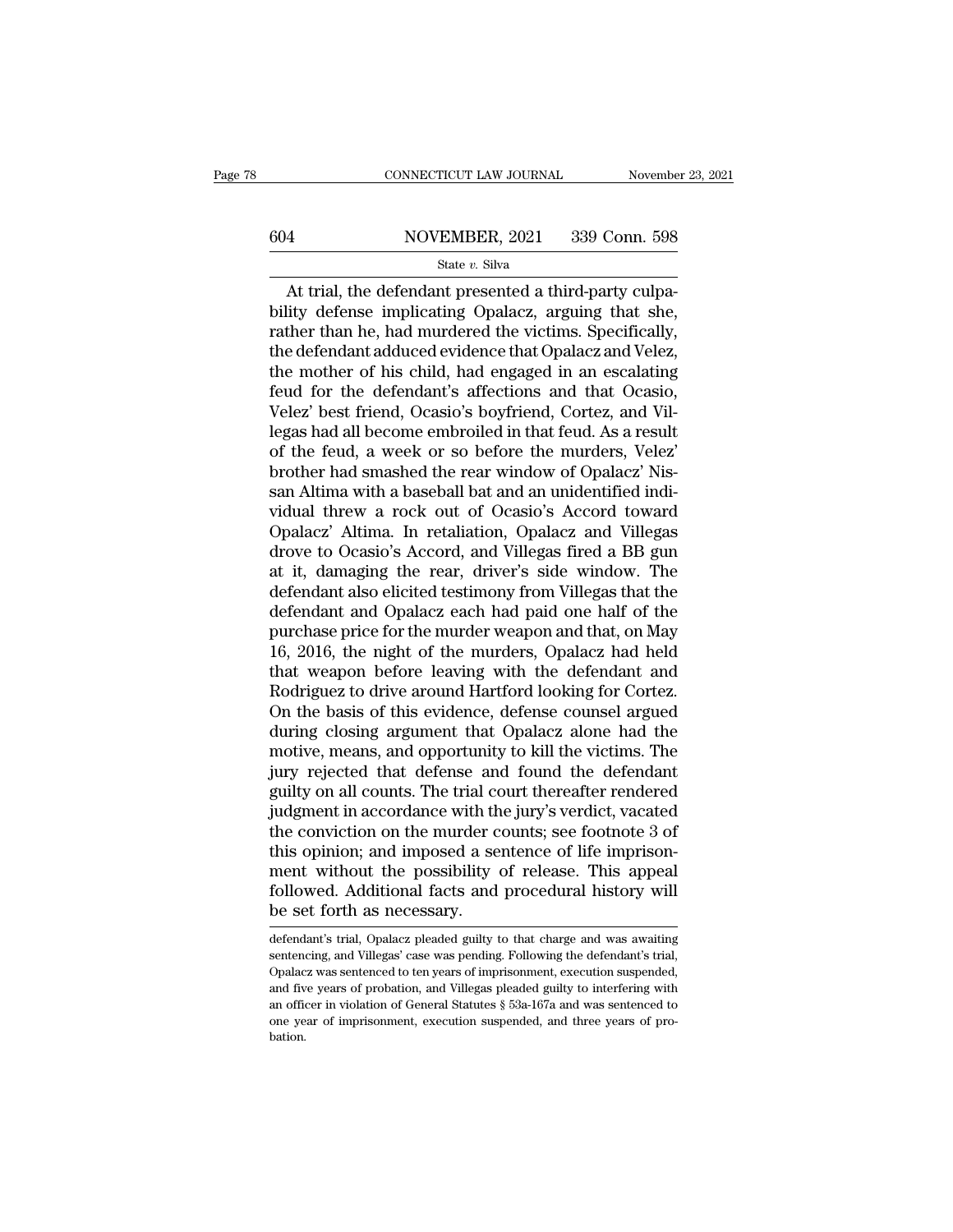$\begin{array}{r|l} \text{2021} & \text{CONRECTICUT LAW JOURNAL} & \text{Page 7:} \ \end{array}$ <br>
9 Conn. 598 NOVEMBER, 2021 605<br>
State v. Silva<br>
On appeal, the defendant claims that the trial court<br>
0 incorrectly instructed the jury that, if it found that (1) incorrectly instructed the jury that, if it found that<br>there was a temporal nexus between the two murders,<br>it could find that the state has proved the "in the course" 339 Conn. 598 NOVEMBER, 2021 605<br>
State v. Silva<br>
On appeal, the defendant claims that the trial court<br>
(1) incorrectly instructed the jury that, if it found that<br>
there was a temporal nexus between the two murders,<br>
it c 339 Conn. 598 NOVEMBER, 2021 605<br>
State v. Silva<br>
On appeal, the defendant claims that the trial court<br>
(1) incorrectly instructed the jury that, if it found that<br>
there was a temporal nexus between the two murders,<br>
it c of a single transaction of the contraction of the single value of the single transmit (1) incorrectly instructed the jury that, if it found that there was a temporal nexus between the two murders, it could find that the s State v. Silva<br>
Con appeal, the defendant claims that the trial court<br>
(1) incorrectly instructed the jury that, if it found that<br>
there was a temporal nexus between the two murders,<br>
it could find that the state has prov On appeal, the defendant claims that the trial court (1) incorrectly instructed the jury that, if it found that there was a temporal nexus between the two murders, it could find that the state has proved the "in the cours (1) incorrectly instructed the jury that, if it found that<br>there was a temporal nexus between the two murders,<br>it could find that the state has proved the "in the course<br>of a single transaction" element of murder with spe there was a temporal nexus between the two murders,<br>it could find that the state has proved the "in the course<br>of a single transaction" element of murder with special<br>circumstances, (2) improperly failed to provide the jur it could find that the state has proved the "in the course<br>of a single transaction" element of murder with special<br>circumstances, (2) improperly failed to provide the jury,<br>sua sponte, with a special credibility instructio of a single transaction" element of murder with special<br>circumstances, (2) improperly failed to provide the jury,<br>sua sponte, with a special credibility instruction con-<br>cerning Opalacz' testimony in light of the evidence<br> circumstances, (2) improperly failed to provide the jury,<br>sua sponte, with a special credibility instruction con-<br>cerning Opalacz' testimony in light of the evidence<br>implicating her in the victims' murders, and (3) violate sua sponte, with a special credibility instruction concerning Opalacz' testimony in light of the evidence<br>implicating her in the victims' murders, and (3) violated<br>his state and federal constitutional rights to counsel<br>and cerning Opalacz' testimony in light of the evidence<br>implicating her in the victims' murders, and (3) violated<br>his state and federal constitutional rights to counsel<br>and to present a defense by precluding defense counsel<br>f implicating her in the victims' murders, and (3) violated<br>his state and federal constitutional rights to counsel<br>and to present a defense by precluding defense counsel<br>from arguing in closing argument that Velez' absence<br>a his state and federal constitutional rights to counsel<br>and to present a defense by precluding defense counsel<br>from arguing in closing argument that Velez' absence<br>as a witness at trial created reasonable doubt. Because<br>the and to present a defense by precluding defense counsel<br>from arguing in closing argument that Velez' absence<br>as a witness at trial created reasonable doubt. Because<br>the defendant's claims are unpreserved, he seeks review<br>p from arguing in closing argument that Velez' absence<br>as a witness at trial created reasonable doubt. Because<br>the defendant's claims are unpreserved, he seeks review<br>pursuant to *State* v. *Golding*, 213 Conn. 233, 567 A.2 ursuant to *State* v. *Golding*, 213 Conn. 233, 567 A.2d<br>23 (1989), as modified by *In re Yasiel R.*, 317 Conn.<br>73, 781, 120 A.3d 1188 (2015),<sup>5</sup> or, alternatively, for<br>lain error.<sup>6</sup> We conclude that the defendant's first 823 (1989), as modified by *In re Yasiel R.*, 317 Conn.<br>773, 781, 120 A.3d 1188 (2015),<sup>5</sup> or, alternatively, for<br>plain error.<sup>6</sup> We conclude that the defendant's first and<br><sup>5</sup> Pursuant to *Golding*, "a defendant can prev

<sup>773, 781, 120</sup> A.3d 1188 (2015),<sup>5</sup> or, alternatively, for plain error.<sup>6</sup> We conclude that the defendant's first and  $\frac{1}{\pi}$ Pursuant to *Golding*, "a defendant can prevail on a claim of constitutional error not preserv **plain error.**<sup>6</sup> We conclude that the defendant's first and  $\frac{1}{100}$   $\frac{1}{100}$   $\frac{1}{100}$   $\frac{1}{100}$   $\frac{1}{100}$   $\frac{1}{100}$   $\frac{1}{100}$  or a claim of constitutional error not preserved at trial only if *all* of t Frame error. We concrude that the defendant S inst and<br>
<sup>5</sup> Pursuant to *Golding*, "a defendant can prevail on a claim of constitutional<br>
error not preserved at trial only if *all* of the following conditions are met:<br>
(1 <sup>5</sup> Pursuant to *Golding*, "a defendant can prevail on a claim of constitutional<br>error not preserved at trial only if *all* of the following conditions are met:<br>(1) the record is adequate to review the alleged claim of er error not preserved at trial only if *all* of the following conditions are met:<br>(1) the record is adequate to review the alleged claim of error; (2) the claim<br>is of constitutional magnitude alleging the violation of a fun (1) the record is adequate to review the alleged claim of error; (2) the claim is of constitutional magnitude alleging the violation of a fundamental right; (3) the alleged constitutional violation . . . exists and . . . is of constitutional magnitude alleging the violation of a fundamental right;<br>(3) the alleged constitutional violation . . . exists and . . . deprived the<br>defendant of a fair trial; and (4) if subject to harmless error ana endant of a fair trial; and (4) if subject to harmless error analysis, the endant of a fair trial; and (4) if subject to harmless error analysis, the endant beyond a reasonable doubt." (Emphasis in original; footnote omit state has failed to demonstrate harmlessness of the alleged constitutional violation beyond a reasonable doubt." (Emphasis in original; footnote omitted.) *State v. Golding*, supra, 213 Conn. 239–40; see also *In re Yasie* 

violation beyond a reasonable doubt." (Emphasis in original; footnote omitted.) *State* v. *Golding*, supra, 213 Conn. 239–40; see also *In re Yasiel R.*, supra, 317 Conn. 781 (modifying third prong of *Golding*).<br>
<sup>6</sup> "[ ted.) *State* v. *Golding*, supra, 213 Conn. 239–40; see also *In re Yasiel R.*, supra, 317 Conn. 781 (modifying third prong of *Golding*).<br><sup>6</sup> "[T]he plain error doctrine, codified at Practice Book § 60-5, is an extraord supra, 317 Conn. 781 (modifying third prong of *Golding*).<br>
<sup>6</sup> "[T]he plain error doctrine, codified at Practice Book § 60-5, is an extraordinary remedy used by appellate courts to rectify errors committed at trial that, by a set of "[T] he plain error doctrine, codified at Practice Book § 60-5, is an extraordinary remedy used by appellate courts to rectify errors committed at trial that, although unpreserved [and nonconstitutional in nat dinary remedy used by appellate courts to rectify errors committed at trial that, although unpreserved [and nonconstitutional in nature], are of such monumental proportion that they threaten to erode our system of justice that, although unpreserved [and nonconstitutional in nature], are of such monumental proportion that they threaten to erode our system of justice and work a serious and manifest injustice on the aggrieved party. [T]he pla raised at all in the trial court, nonetheless requires reversal of the trial court system of justice and work a serious and manifest injustice on the aggrieved party. [T]he plain error doctrine  $\ldots$  is not  $\ldots$  a rule o and work a serious and manifest injustice on the aggrieved party. [T]<br>he plain error doctrine . . . is not . . . a rule of reviewability. It is a rule of<br>reversibility. That is, it is a doctrine that this court invokes in plain error doctrine is in small of reviewability. It is a rule of reviewability. It is a rule of reversibility. That is, it is a doctrine that this court invokes in order to rectify a trial court ruling that, although ei Free presets in the error is so dotter that this court invokes in order to rectify a trial court ruling that, although either not properly preserved or never raised at all in the trial court, nonetheless requires reversal and point multing that, although either not properly preserved or never raised at all in the trial court, nonetheless requires reversal of the trial court's judgment . . . for reasons of policy. . . . In addition, the pla court's judgment . . . for reasons of policy. . . . In addition, the plain error doctrine is reserved for truly extraordinary situations [in which] the existence of the error is so obvious that it affects the fairness and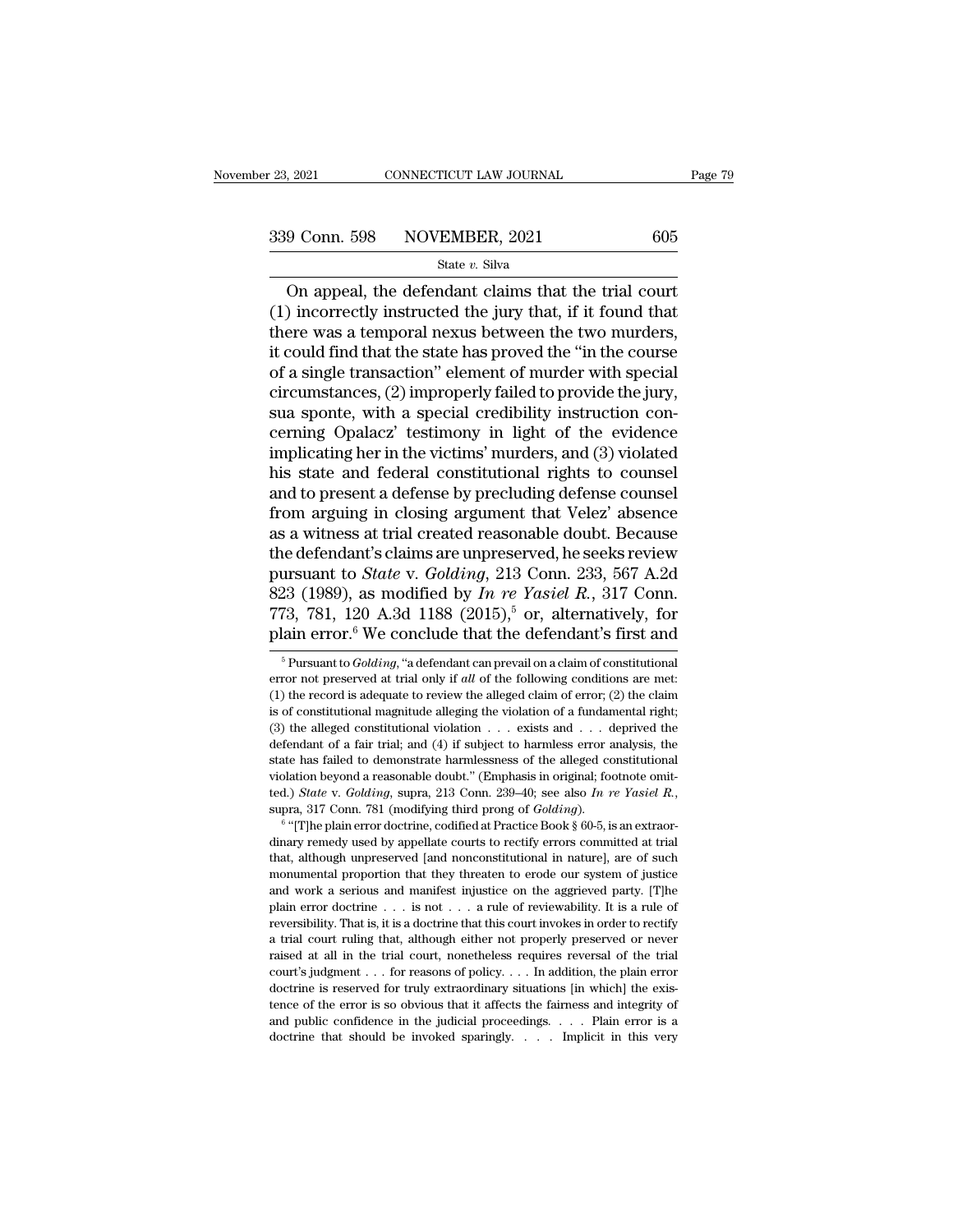### $\begin{tabular}{ll} \multicolumn{2}{l} \multicolumn{2}{l}{{\small\bf CONNECTICUT LAW JOURNAL}} & \multicolumn{2}{l}{{\small\bf November 23, 2021}}\\ \hline \hline \multicolumn{2}{l}{{\small 606}} & \multicolumn{2}{l}{{\small \bf NOVEMBER, 2021}} & \multicolumn{2}{l}{{\small 339~Conn.~598}}\\ & \multicolumn{2}{l}{{\small \bf State $v$.~Silva}} & \multicolumn{2}{l}{{\small \bf Structure:~C.~Silva}} & \multicolumn{2}{l}{{\small \bf 1339~Conn.~598$ State *v.* Silva

THE CONNECTICUT LAW JOURNAL November 23, 2021<br>
State v. Silva<br>
State v. Silva<br>
Third claims are reviewable under *Golding* but that his<br>
second claim is reviewable only for plain error. For the<br>
reasons set forth beging fo  $\begin{tabular}{ll} \hline & \multicolumn{1}{l}{\text{NOVEMBER, 2021 }} & 339 \text{ Conn. } 598 \\ & \multicolumn{1}{l}{\text{State $v$}.~} \text{Silva} \\ \hline \end{tabular} \text{third claims are reviewedable under } \text{Golding but that his}\\ \text{second claim is reviewed by for plain error. For the reasons set forth hereinafter, we reject all three claims.} \end{tabular}$ For all three claims set forth hereinafter, we reject all three claims.<br>  $\frac{\text{State } v. \text{ Silva}}{\text{Second claim is reviewed}}$ <br>  $\frac{\text{Second claim is reviewed by for plain error. For the reasons set forth hereinafter, we reject all three claims.}$ State v. Silva<br>
First claims are reviewable under *Golding* but that his<br>
cond claim is reviewable only for plain error. For the<br>
assons set forth hereinafter, we reject all three claims.<br>
I<br>
The defendant first claims th

I

third claims are reviewable under *Golding* but that his<br>second claim is reviewable only for plain error. For the<br>reasons set forth hereinafter, we reject all three claims.<br>I<br>The defendant first claims that the trial court second claim is reviewable only for plain error. For the reasons set forth hereinafter, we reject all three claims.<br>
I<br>
The defendant first claims that the trial court incorrectly instructed the jury as to the "in the cour reasons set forth hereinafter, we reject all three claims.<br>  $I$ <br>
The defendant first claims that the trial court incor-<br>
rectly instructed the jury as to the "in the course of<br>
a single transaction" element of murder with I<br>
The defendant first claims that the trial court incor-<br>
rectly instructed the jury as to the "in the course of<br>
a single transaction" element of murder with special<br>
circumstances, thereby relieving the state of its bur The defendant first claims that the trial court incorrectly instructed the jury as to the "in the course of a single transaction" element of murder with special circumstances, thereby relieving the state of its burden of The defendant first claims that the trial court incorrectly instructed the jury as to the "in the course of a single transaction" element of murder with special circumstances, thereby relieving the state of its burden of rectly instructed the jury as to the "in the course of<br>a single transaction" element of murder with special<br>circumstances, thereby relieving the state of its burden<br>of proving that element beyond a reasonable doubt.<br>Speci a single transaction" element of murder with special<br>circumstances, thereby relieving the state of its burden<br>of proving that element beyond a reasonable doubt.<br>Specifically, the defendant argues that, under  $\S$  53a-<br>54b circumstances, thereby relieving the state of its burden<br>of proving that element beyond a reasonable doubt.<br>Specifically, the defendant argues that, under  $\S$  53a-<br>54b (7), the state can prosecute murder with special<br>circ of proving that element beyond a reasonable doubt.<br>Specifically, the defendant argues that, under  $\S$  53a-<br>54b (7), the state can prosecute murder with special<br>circumstances in one of two ways: (1) by proving that<br>the mur Specifically, the defendant argues that, under § 53a-<br>54b (7), the state can prosecute murder with special<br>circumstances in one of two ways: (1) by proving that<br>the murders took place at the same time, or (2) by<br>proving th 54b (7), the state can prosecute murder with special circumstances in one of two ways: (1) by proving that the murders took place at the same time, or (2) by proving that they took place in the course of a single transact circumstances in one of two ways: (1) by proving that<br>the murders took place at the same time, or (2) by<br>proving that they took place in the course of a single<br>transaction. The defendant further argues that, under<br>*State* the murders took place at the same time, or (2) by<br>proving that they took place in the course of a single<br>transaction. The defendant further argues that, under<br>*State* v. *Gibbs*, 254 Conn. 578, 606, 758 A.2d 327 (2000),<br> State v. Gibbs, 254 Conn. 578, 606, 758 A.2d 327 (2000),<br>the state cannot prove that the murders occurred in<br>the course of a single transaction by evidence of a<br>temporal connection alone but, rather, must establish<br>demand the state cannot prove that the murders occurred in<br>the course of a single transaction by evidence of a<br>temporal connection alone but, rather, must establish<br>demanding standard is the notion . . . that invocation of the pl

the course of a<br>temporal connect<br>demanding standard is<br>doctrine is reserved for<br>under review. . . . .<br>"An appellate court ac manding standard is the notion  $\lambda$ ... that invocation of the plain error extrine is reserved for occasions requiring the reversal of the judgment der review....<br>"An appellate court addressing a claim of plain error first

demanding standard is the notion . . . that invocation of the plain error<br>doctrine is reserved for occasions requiring the reversal of the judgment<br>under review. . . .<br>"An appellate court addressing a claim of plain error demanding standard is the notion  $\ldots$  that invocation of the plain error doctrine is reserved for occasions requiring the reversal of the judgment under review.  $\ldots$  "An appellate court addressing a claim of plain error doctrine is reserved for occasions requiring the reversal of the judgment<br>under review. . . . "An appellate court addressing a claim of plain error first must determine<br>if the error is indeed plain in the sense that it is of the plain error claim in the sense that it is patent of the error is indeed plain in the sense that it is patent [or] realible] on the face of a factually adequate record, [and] also ... the sense of not debatable. . . "An appellate court addressing a claim of plain error first must determine the error is indeed plain in the sense that it is patent [or] readily [discern-<br>le] on the face of a factually adequate record, [and] also  $\dots$  ob First error is indeed plain in the sense that it is patent [or] readily [discernible] on the face of a factually adequate record, [and] also  $\dots$  obvious in the sense of not debatable.  $\dots$  This determination clearly requ

ible] on the face of a factually adequate record, [and] also  $\ldots$  obvious in the sense of not debatable.  $\ldots$  This determination clearly requires a review of the plain error claim presented in light of the record. "Alth court must examine that error for the grievousness of its consequences<br>in the sense of not debatable. . . . This determination clearly requires a review<br>of the plain error claim presented in light of the record.<br>"Although for the plain error claim presented in light of the record.<br>
"Although a complete record and an obvious error are prerequisites for<br>
plain error review, they are not, of themselves, sufficient for its application.<br>
... [I] "Although a complete record and an obvious error are prerequisites for the mean of the error, they are not, of themselves, sufficient for its application.  $\ldots$  [I]n addition to examining the patent nature of the error, t plain error review, they are not, of themselves, sufficient for its application.<br>
. . . [I]n addition to examining the patent nature of the error, the reviewing<br>
court must examine that error for the grievousness of its c  $\ldots$  [I]n addition to examining the patent nature of the error, the reviewing<br>court must examine that error for the grievousness of its consequences<br>in order to determine whether reversal under the plain error doctrine i For a<br>state symmetry and the strength of the grievousness of its consequences<br>in order to determine whether reversal under the plain error doctrine is<br>appropriate. A party cannot prevail under plain error unless it has de in order to determine whether reversal under the plain error doctrine is appropriate. A party cannot prevail under plain error unless it has demonstrated that the failure to grant relief will result in manifest injustice. harmful that a failure to reverse the judgment would result in manifest Expression to the failure to grant relief will result in manifest injustice. . . . . . . . [This court previously has] described the two-pronged nature of the plain error doctrine: [An appellant] cannot prevail under [the This court previously has] described the two-pronged nature of the plain<br>error doctrine: [An appellant] cannot prevail under [the plain error doctrine]<br>... unless he demonstrates that the claimed error is *both* so clear [This court previously has] described the two-pronged nature of the plain error doctrine: [An appellant] cannot prevail under [the plain error doctrine] . . . unless he demonstrates that the claimed error is *both* so clea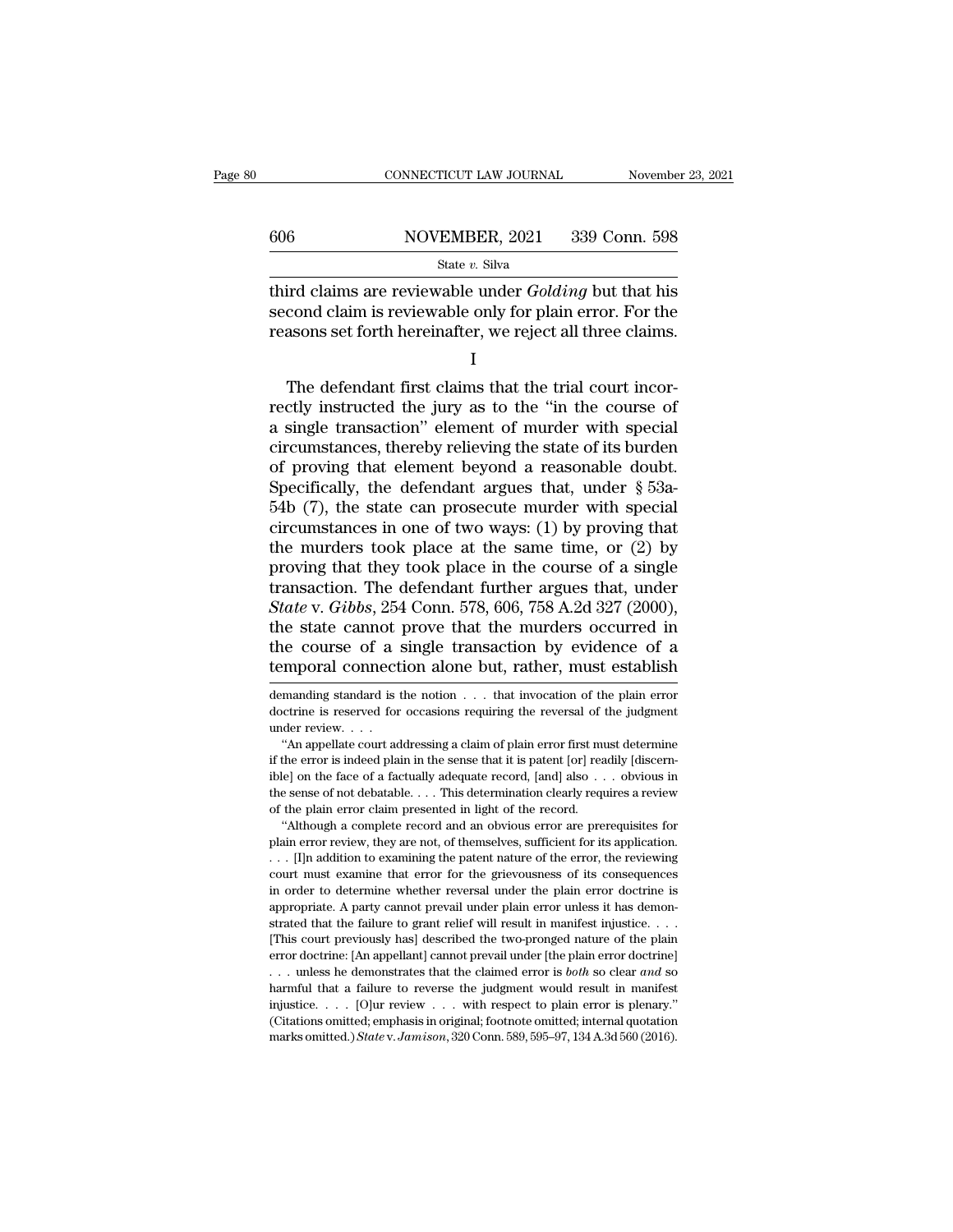that he "possessed a plan, motive, or intent common computed be even the control of the count instructed the inner that it could find the count instructed the inner that it could find 339 Conn. 598 NOVEMBER, 2021 607<br>
State v. Silva<br>
that he "possessed a plan, motive, or intent common<br>
to [both] murders." (Internal quotation marks omitted.)<br>
Because the court instructed the jury that it could find<br>
the  $\begin{array}{r} \text{339 Conn. } 598 \qquad \text{NOVEMBER, } 2021 \qquad \qquad 607 \text{ \texttt{State } } v. \text{ Silva} \\ \text{that he "possessed a plan, motive, or intent common to [both] murders." (Internal quotation marks omitted.) \text{Because the court instructed the jury that it could find the single transaction element proven by either evidence of a temporal connection or a common plan.} \end{array}$ 339 Conn. 598 NOVEMBER, 2021 607<br>
state v. Silva<br>
that he "possessed a plan, motive, or intent common<br>
to [both] murders." (Internal quotation marks omitted.)<br>
Because the court instructed the jury that it could find<br>
the State *v*. Silva<br>
State *v*. Silva<br>
that he "possessed a plan, motive, or intent common<br>
to [both] murders." (Internal quotation marks omitted.)<br>
Because the court instructed the jury that it could find<br>
the single transac state v. silva<br>that he "possessed a plan, motive, or intent common<br>to [both] murders." (Internal quotation marks omitted.)<br>Because the court instructed the jury that it could find<br>the single transaction element proven by that he "possessed a plan, motive, or intent common<br>to [both] murders." (Internal quotation marks omitted.)<br>Because the court instructed the jury that it could find<br>the single transaction element proven by *either* evi-<br>d to [both] murders." (Internal quotation marks omitted.)<br>Because the court instructed the jury that it could find<br>the single transaction element proven by *either* evi-<br>dence of a temporal connection  $or$  a common plan,<br>mot Because the court instructed the jury that it could find<br>the single transaction element proven by *either* evi-<br>dence of a temporal connection *or* a common plan,<br>motive, or intent, the defendant argues that the jury<br>was m the single transaction element proven by *either* evidence of a temporal connection  $or$  a common plan, motive, or intent, the defendant argues that the jury was misled and "almost certainly" chose to find the element sati dence of a temporal connection *or* a common plan,<br>motive, or intent, the defendant argues that the jury<br>was misled and "almost certainly" chose to find the<br>element satisfied by evidence of a temporal connection<br>because th motive, or intent, the defendant argues that the jury<br>was misled and "almost certainly" chose to find the<br>element satisfied by evidence of a temporal connection<br>because that was "the easier, more direct route to con-<br>victi was misled and "almost certainly" chose to find the<br>element satisfied by evidence of a temporal connection<br>because that was "the easier, more direct route to con-<br>viction," which allowed the jurors to "avoid the difficult<br> element satisfied by evidence of a temporal connection<br>because that was "the easier, more direct route to con-<br>viction," which allowed the jurors to "avoid the difficult<br>question" of the defendant's common motive or plan<br>f because that was "the easier, more direct route to conviction," which allowed the jurors to "avoid the difficult question" of the defendant's common motive or plan for killing both Cortez and Ocasio, or whether he even had viction," which allowed the jurors to "avoid the difficult<br>question" of the defendant's common motive or plan<br>for killing both Cortez and Ocasio, or whether he even<br>had such a common motive or plan. The defendant<br>finally a question" of the defendant's common motive or plan<br>for killing both Cortez and Ocasio, or whether he even<br>had such a common motive or plan. The defendant<br>finally argues that, because the state charged him with<br>murder of tw for killing both Cortez and Ocasio, or whether he even<br>had such a common motive or plan. The defendant<br>finally argues that, because the state charged him with<br>murder of two people "in the course of a single transac-<br>tion," had such a common motive or plan. The defendant<br>finally argues that, because the state charged him with<br>murder of two people "in the course of a single transac-<br>tion," rather than "at the same time," and because the<br>jury w finally argues that, because the state charged him with<br>murder of two people "in the course of a single transac-<br>tion," rather than "at the same time," and because the<br>jury was instructed that it could find him guilty on t murder of two people "in the course of a single transaction," rather than "at the same time," and because the<br>jury was instructed that it could find him guilty on the<br>basis of a temporal connection alone, "[t]he court's<br>i tion," rather than "at the same time,<br>jury was instructed that it could find<br>basis of a temporal connection alo<br>instructions on murder with speci<br>effectively enlarged count three of<br>allowing him to be convicted of a cri<br>h In the state argues that the defendant is sis of a temporal connection alone, "[t]he court's structions on murder with special circumstances fectively enlarged count three of the information, owing him to be convicted of instructions on murder with special circumstances<br>effectively enlarged count three of the information,<br>allowing him to be convicted of a crime with which he<br>had never been charged . . . ."<br>In response, the state argues th

mortactors on manacr what special chromational<br>effectively enlarged count three of the information,<br>allowing him to be convicted of a crime with which he<br>had never been charged . . . ."<br>In response, the state argues that t allowing rim to be convicted of a critic with what when its<br>had never been charged  $\ldots$ ."<br>In response, the state argues that the defendant's<br>claim fails under the third prong of *Golding* because<br>(1) it was waived implic In response, the state argues that the defendant's<br>claim fails under the third prong of *Golding* because<br>(1) it was waived implicitly under *State* v. *Kitchens*,<br>299 Conn. 447, 10 A.3d 942 (2011),<sup>7</sup> and (2) the court's In response, the state argues that the defendant's<br>claim fails under the third prong of *Golding* because<br>(1) it was waived implicitly under *State* v. *Kitchens*,<br>299 Conn. 447, 10 A.3d 942 (2011),<sup>7</sup> and (2) the court's claim fails under the third prong of *Golding* because (1) it was waived implicitly under *State* v. *Kitchens*, 299 Conn. 447, 10 A.3d 942 (2011),<sup>7</sup> and (2) the court's charge accurately instructed the jury that the sin narge accurately instructed the jury that the single<br>ansaction element is proven by evidence of "some<br>lear connection' or 'logical nexus' between the two<br>nurders]," and, contrary to the defendant's assertion,<br><sup>7</sup> In *Kitch* transaction element is proven by evidence of "some<br>
'clear connection' or 'logical nexus' between the two<br>
[murders]," and, contrary to the defendant's assertion,<br>  $\frac{1}{10}$  Th *Kitchens*, this court concluded that, "whe

<sup>&</sup>quot;clear connection" or "logical nexus" between the two [murders]," and, contrary to the defendant's assertion,<br> $\frac{7 \text{ In }Kitchens, \text{ this court concluded that, "when the trial court provides  
coursel with a copy of the proposed jury instructions, allows a meaningful  
opportunity for their review, solicits comments from coursel regarding  
changes or modifications and coursel affirmatively accepts the instructions$ [murders]," and, contrary to the defendant's assertion,<br>  $\frac{1}{\pi}$  In *Kitchens*, this court concluded that, "when the trial court provides<br>
counsel with a copy of the proposed jury instructions, allows a meaningful<br>
opp The defendant may be differentiated a assertion,<br>  $\frac{1}{100}$  The Kitchens, this court concluded that, "when the trial court provides<br>
counsel with a copy of the proposed jury instructions, allows a meaningful<br>
opportunit <sup>7</sup> In *Kitchens*, this court concluded that, "when the trial court provides counsel with a copy of the proposed jury instructions, allows a meaningful opportunity for their review, solicits comments from counsel regardin counsel with a copy of the proposed jury instructions, allows a meaningful opportunity for their review, solicits comments from counsel regarding changes or modifications and counsel affirmatively accepts the instructions opportunity for their review, solicits comments from counsel regarding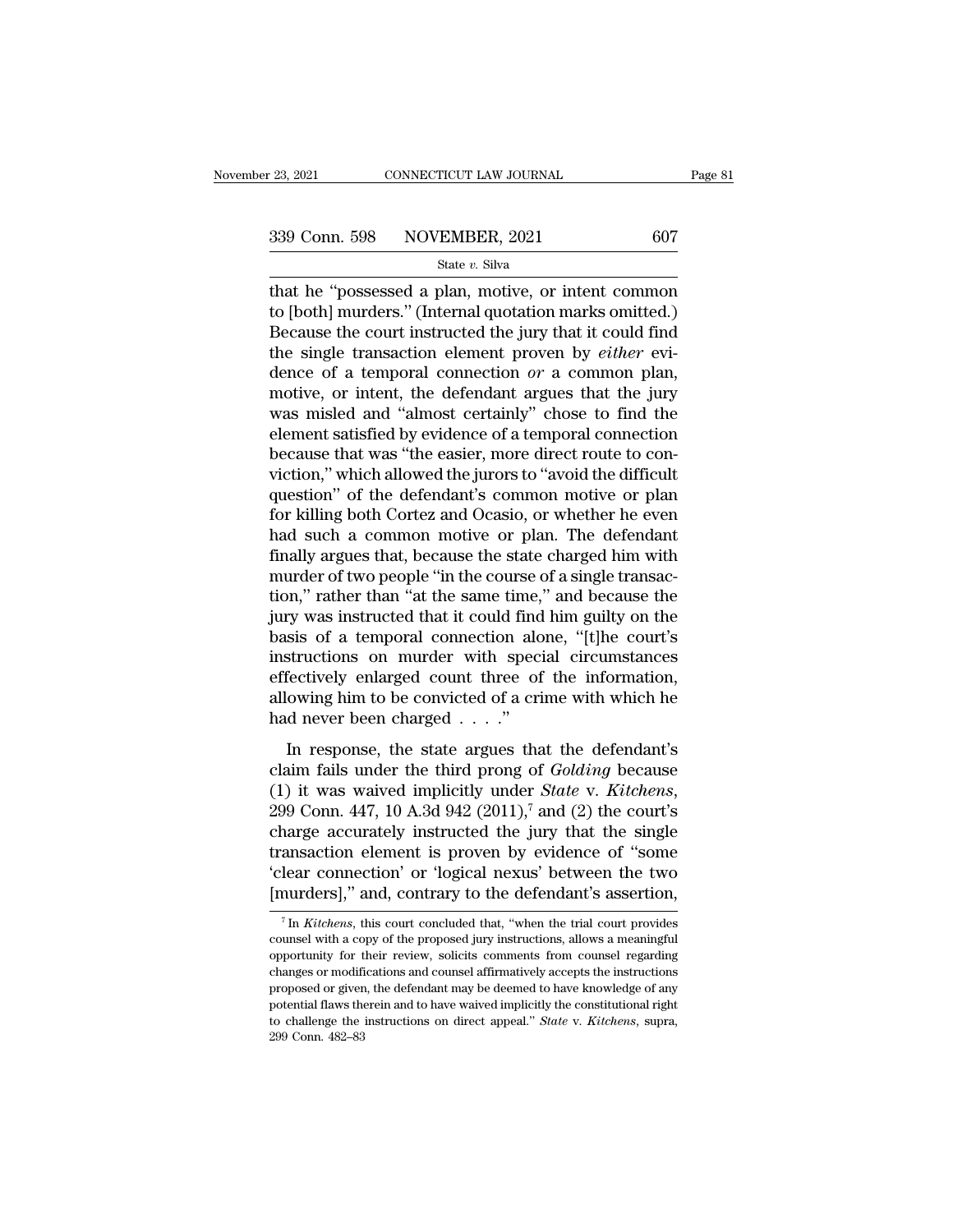# $\begin{tabular}{ll} \multicolumn{2}{l} \multicolumn{2}{l}{{\small\bf CONNECTICUT LAW JOURNAL}} & \multicolumn{2}{l}{\small\bf November~23, 2021} \\\\ 608 & \multicolumn{2}{l}{\small\bf NOVEMBER, 2021} & 339 {\small\bf Conn.~598} \end{tabular}$

### State *v.* Silva

EXECTICUT LAW JOURNAL November 23, 2021<br>
State v. Silva<br>
State v. Silva<br>
evidence of either a temporal connection *or* a common<br>
plan, motive, or intent is sufficient to prove that element Spocifically, the state argues th For the MOVEMBER, 2021 339 Conn. 598<br>
State v. Silva<br>
evidence of either a temporal connection or a common<br>
plan, motive, or intent is sufficient to prove that ele-<br>
ment. Specifically, the state argues that, contrary to 608 NOVEMBER, 2021 339 Conn. 598<br>
State v. Silva<br>
evidence of either a temporal connection or a common<br>
plan, motive, or intent is sufficient to prove that ele-<br>
ment. Specifically, the state argues that, contrary to the<br> 608 NOVEMBER, 2021 339 Conn. 598<br>  $\frac{\text{State } v. \text{ Silva}}{\text{evidence of either a temporal connection } or \text{ a common plan, motive, or intent is sufficient to prove that element. Specifically, the state argues that, contrary to the assertion of the defendant, "the phrase, 'at the same time or in the course of a single transaction,' does not describe two concontually distinct alternative acts but$ State v. Silva<br>
evidence of either a temporal connection or a common<br>
plan, motive, or intent is sufficient to prove that ele-<br>
ment. Specifically, the state argues that, contrary to the<br>
assertion of the defendant, "the state v. Silva<br>
evidence of either a temporal connection or a common<br>
plan, motive, or intent is sufficient to prove that ele-<br>
ment. Specifically, the state argues that, contrary to the<br>
assertion of the defendant, "the evidence of either a temporal connection  $or$  a common plan, motive, or intent is sufficient to prove that element. Specifically, the state argues that, contrary to the assertion of the defendant, "the phrase, 'at the same plan, motive, or intent is sufficient to prove that element. Specifically, the state argues that, contrary to the assertion of the defendant, "the phrase, 'at the same time or in the course of a single transaction,' does n ment. Specifically, the state argues that, contrary to the assertion of the defendant, "the phrase, 'at the same time or in the course of a single transaction,' does not describe two conceptually distinct alternative acts assertion of the defendant, "the phrase, 'at the same<br>time or in the course of a single transaction,' does not<br>describe two conceptually distinct alternative acts but,<br>rather, provides two different descriptions of the sam time or in the course of a single transaction,' does not<br>describe two conceptually distinct alternative acts but,<br>rather, provides two different descriptions of the same<br>prohibited conduct—the commission of multiple mur-<br>d describe two conceptually distinct alternative acts but,<br>rather, provides two different descriptions of the same<br>prohibited conduct—the commission of multiple mur-<br>ders that are logically connected through time, place,<br>mot rather, provides two different descriptions of the same<br>prohibited conduct—the commission of multiple mur-<br>ders that are logically connected through time, place,<br>motive, common plan, or a combination of many fac-<br>tors." We ders that are logically connected through time, place,<br>motive, common plan, or a combination of many fac-<br>tors." We conclude that the defendant's claim is review-<br>able under *Golding* because the record is adequate and<br>it motive, common plan, or a combination of many factors." We conclude that the defendant's claim is reviewable under *Golding* because the record is adequate and it is of constitutional magnitude. See, e.g., *State v. Floyd* tors." We conclude that the defendant's claim is reviewable under *Golding* because the record is adequate and it is of constitutional magnitude. See, e.g., *State* v. *Floyd*, 253 Conn. 700, 706–707, 756 A.2d 799 (2000) ( able under *Golding* because the record is adequate and<br>it is of constitutional magnitude. See, e.g., *State* v. *Floyd*,<br>253 Conn. 700, 706–707, 756 A.2d 799 (2000) (defen-<br>dant's claim that trial court improperly instruc it is of constitutional magnitude. See, e.g., *State* v. *Floyd*,<br>253 Conn. 700, 706–707, 756 A.2d 799 (2000) (defen-<br>dant's claim that trial court improperly instructed jury<br>on essential elements of crime of accessory mur 253 Conn. 700, 706–707, 756 A.2d 799 (2000) (defendant's claim that trial court improperly instructed jury<br>on essential elements of crime of accessory murder<br>implicated his due process right to fair trial and, thus,<br>satisf dant's claim that trial court improperly instructed jury<br>on essential elements of crime of accessory murder<br>implicated his due process right to fair trial and, thus,<br>satisfied second prong of *Golding*). We further con-<br>cl on essential elements of crime of accessory murder<br>implicated his due process right to fair trial and, thus,<br>satisfied second prong of *Golding*). We further con-<br>clude that, although the defendant did not waive his<br>instru implicated his due process right to fair trial and, thus, satisfied second prong of *Golding*). We further conclude that, although the defendant did not waive his instructional error claim under *Kitchens*, he cannot preva satisfied second prong of *Golding*). We fucture that, although the defendant did not instructional error claim under *Kitchens*, he vail on that claim because the trial courn instructed the jury that it could find the sin Exercise and, antiough the deterministical hold history instructional error claim under *Kitchens*, he cannot pre-<br>il on that claim because the trial court correctly<br>structed the jury that it could find the single transacmaximum crist claim. There is the trial court correctly<br>instructed the jury that it could find the single transac-<br>tion element proven with evidence of a temporal con-<br>nection between the victims' murders.<br>The following ad

van on that claim seculate the that court correctly<br>instructed the jury that it could find the single transac-<br>tion element proven with evidence of a temporal con-<br>nection between the victims' murders.<br>The following additi mean deced and jury and it could find are single atasaet<br>tion element proven with evidence of a temporal con-<br>nection between the victims' murders.<br>The following additional procedural history is rele-<br>vant to this claim. O mection between the victims' murders.<br>
The following additional procedural history is relevant to this claim. On October 26, 2018, the third to last<br>
day of evidence, the court summarized on the record<br>
an in-chambers char The following additional procedural history is relevant to this claim. On October 26, 2018, the third to last<br>day of evidence, the court summarized on the record<br>an in-chambers charging conference it had conducted<br>with the The following additional procedural history is relevant to this claim. On October 26, 2018, the third to last<br>day of evidence, the court summarized on the record<br>an in-chambers charging conference it had conducted<br>with the vant to this claim. On October 26, 2018, the third to last<br>day of evidence, the court summarized on the record<br>an in-chambers charging conference it had conducted<br>with the parties earlier that day. During its summary,<br>the day of evidence, the court summarized on the record<br>an in-chambers charging conference it had conducted<br>with the parties earlier that day. During its summary,<br>the court noted that the state's long form information<br>charged an in-chambers charging conference it had conducted<br>with the parties earlier that day. During its summary,<br>the court noted that the state's long form information<br>charged the defendant with committing two murders<br>only "in t with the parties earlier that day. During its summary,<br>the court noted that the state's long form information<br>charged the defendant with committing two murders<br>only "in the course of a single transaction," not "at<br>the same the court noted that the state's long form information<br>charged the defendant with committing two murders<br>only "in the course of a single transaction," not "at<br>the same time," and that it would limit its instruction<br>accordi charged the defendant with committing two murders<br>only "in the course of a single transaction," not "at<br>the same time," and that it would limit its instruction<br>accordingly. On the afternoon of Saturday, October 27,<br>2018, t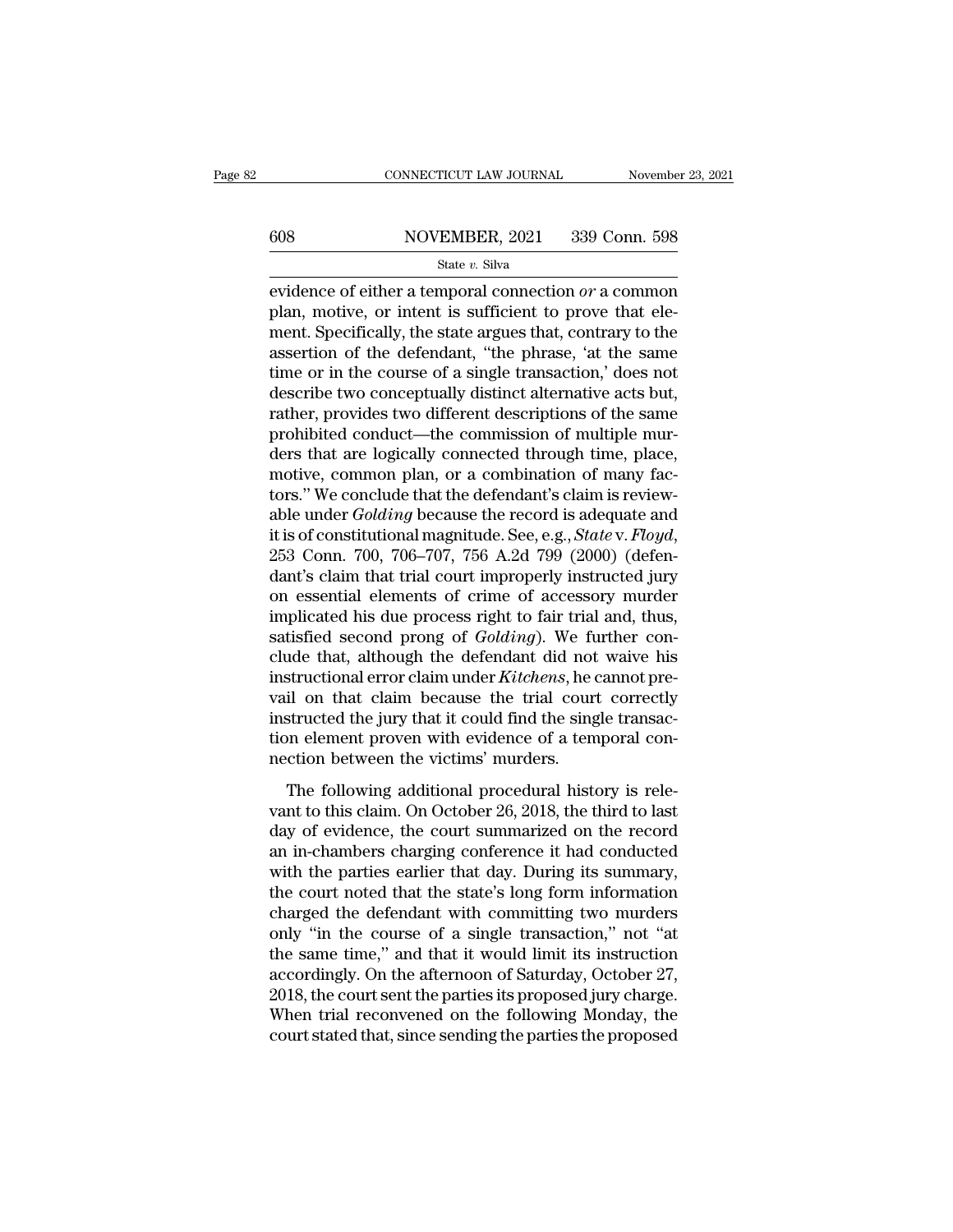connecticut LAW JOURNAL Page 83<br>
23, 2021 Conn. 598 NOVEMBER, 2021 609<br>
34 State v. Silva<br>
26 Charge, it had made several changes to it and intended<br>
26 to discuss them with the parties during a free moment. 339 Conn. 598 NOVEMBER, 2021 609<br>
State v. Silva<br>
Charge, it had made several changes to it and intended<br>
to discuss them with the parties during a free moment.<br>
For the remainder of that Monday, however, no such<br>
free mo  $\begin{array}{r|l} \text{339 Conn. } 598 & \text{NOVEMBER, } 2021 & 609 \\ & \text{State } v. \text{ Silva} \\ \text{charge, it had made several changes to it and intended to discuss them with the parties during a free moment. For the remainder of that Monday, however, no such free moment presented itself, and the court did not provide the parties with a conv of its proposed changes.} \end{array}$  $\frac{339 \text{ Conn. } 598 \qquad \text{NOVEMBER, } 2021 \qquad \qquad 609}{\text{State } v. Siiva}$ <br>
charge, it had made several changes to it and intended<br>
to discuss them with the parties during a free moment.<br>
For the remainder of that Monday, however, no such<br> State v. Silva<br>
State v. Silva<br>
Charge, it had made several changes to it and intended<br>
to discuss them with the parties during a free moment.<br>
For the remainder of that Monday, however, no such<br>
free moment presented its State  $v$ . Silva<br>
charge, it had made several changes to it and intended<br>
to discuss them with the parties during a free moment.<br>
For the remainder of that Monday, however, no such<br>
free moment presented itself, and the c charge, it had made several changes to it and intended<br>to discuss them with the parties during a free moment.<br>For the remainder of that Monday, however, no such<br>free moment presented itself, and the court did not<br>provide t to discuss them with the parties during a free moment.<br>For the remainder of that Monday, however, no such<br>free moment presented itself, and the court did not<br>provide the parties with a copy of its proposed changes.<br>On the For the remainder of that Monday, however, no such<br>free moment presented itself, and the court did not<br>provide the parties with a copy of its proposed changes.<br>On the morning of Tuesday, October 30, the court pro-<br>vided th free moment presented itself, and the court did not<br>provide the parties with a copy of its proposed changes.<br>On the morning of Tuesday, October 30, the court pro-<br>vided the parties with a revised copy of a proposed jury<br>ch provide the parties with a copy of its proposed changes.<br>On the morning of Tuesday, October 30, the court provided the parties with a revised copy of a proposed jury<br>charge containing its changes to the proposed charge<br>it On the morning of Tuesday, October 30, the court provided the parties with a revised copy of a proposed jury<br>charge containing its changes to the proposed charge<br>it had sent the parties over the weekend. Prior to the<br>court vided the parties with a revised copy of a proposed jury<br>charge containing its changes to the proposed charge<br>it had sent the parties over the weekend. Prior to the<br>court's morning recess, the state presented its final<br>wit charge containing its changes to the proposed charge<br>it had sent the parties over the weekend. Prior to the<br>court's morning recess, the state presented its final<br>witness, the court read the parties' stipulations to the<br>jur it had sent the parties over the weekend. Prior to the court's morning recess, the state presented its final witness, the court read the parties' stipulations to the jury, and then the state rested. Thereafter, the defense court's morning recess, the state presented its final<br>witness, the court read the parties' stipulations to the<br>jury, and then the state rested. Thereafter, the defense<br>made an oral motion for a judgment of acquittal, which witness, the court read the parties' stipulations to the<br>jury, and then the state rested. Thereafter, the defense<br>made an oral motion for a judgment of acquittal, which<br>the court denied, the defendant was canvassed on his<br> jury, and then the state rested. Thereafter, the defense<br>made an oral motion for a judgment of acquittal, which<br>the court denied, the defendant was canvassed on his<br>decision not to testify, and then the defense rested. The made an oral motion for a judgment of acquittal, which<br>the court denied, the defendant was canvassed on his<br>decision not to testify, and then the defense rested. The<br>court then took its morning recess, during which it<br>disc the court denied, the defendant was canvassed on his<br>decision not to testify, and then the defense rested. The<br>court then took its morning recess, during which it<br>discussed with the parties the changes it had made<br>to its p decision not to testify, and then the defense rested. The<br>court then took its morning recess, during which it<br>discussed with the parties the changes it had made<br>to its prior proposed jury charge. With respect to the<br>instr court then took its mead<br>iscussed with the part<br>to its prior proposed ju<br>instruction for murder v<br>court noted that, in defi<br>ment, it had "augmented<br>standard charge"<sup>8</sup> in acc<br>328 Conn. 444, 180 A.3<br>that to be in the course court then took its morning recess, during which it<br>discussed with the parties the changes it had made<br>to its prior proposed jury charge. With respect to the<br>instruction for murder with special circumstances, the<br>court not to its prior proposed jury charge. With respect to the instruction for murder with special circumstances, the court noted that, in defining the single transaction element, it had "augmented some of the language from the s instruction for murder with special circumstances, the court noted that, in defining the single transaction element, it had "augmented some of the language from the standard charge"<sup>8</sup> in accordance with *State* v. *Campbe* court noted that, in defining the single transaction element, it had "augmented some of the language from the standard charge"<sup>8</sup> in accordance with *State* v. *Campbell*, 328 Conn. 444, 180 A.3d 882 (2018), which "indica 28 Conn. 444, 180 A.3d 882 (2018), which "indicates<br>aat to be in the course of a single transaction the state<br>required to prove it was *either* a temporal nexus,<br>aat is, a continuity between the two murders based on<br> $\frac{1$ that to be in the course of a single transaction the state<br>is required to prove it was *either* a temporal nexus,<br>that is, a continuity between the two murders based on<br><sup>8</sup>Instruction 5.5-1, titled "Capital Felony or Murd

is required to prove it was *either* a temporal nexus,<br>that is, a continuity between the two murders based on<br><sup>8</sup>Instruction 5.5-1, titled "Capital Felony or Murder with Special Circum-<br>stance—§ 53a-54b," provides in relev that is, a continuity between the two murders based on<br>  $\frac{1}{8}$  Instruction 5.5-1, titled "Capital Felony or Murder with Special Circum-<br>
stance— $\frac{8}{8}$  53a-54b," provides in relevant part: "The second element is that at the same time of murders of a single transaction.<br>
Substitution 5.5-1, titled "Capital Felony or Murder with Special Circumstance—§ 53a-54b," provides in relevant part: "The second element is that the *<insert number o* <sup>8</sup> Instruction 5.5-1, titled "Capital Felony or Murder with Special Circumstance— $\S$  53a-54b," provides in relevant part: "The second element is that the *<insert number of murders>* murders occurred at the same time or <sup>8</sup> Instruction 5.5-1, titled "Capital Felony or Murder with Special Circumstance— $\S$  53a-54b," provides in relevant part: "The second element is that the *<insert number of murders>* murders occurred at the same time or the *cinsert number of murders>* murders occurred at the same time or in the *cinsert number of murders>* murders occurred at the same time or in the course of a single transaction. In order to prove that the murders occu the course of a single transaction. In order to prove that the murders occurred at the same time or in the course of a single transaction the state must prove beyond a reasonable doubt that the murders occurred at approxim beyond a reasonable doubt that the murders occurred at approximately the same time or that the murders were related to a single course of conduct or plan carried out as a series of events with a clear connection. Was ther same time or that the murders were related to a single course of conduct or plan carried out as a series of events with a clear connection. Was there a plan, motive or [intent] common to the *<insert number of murders*>mu or plan carried out as a series of events with a clear connection. Was there a plan, motive or [intent] common to the <insert number of murders>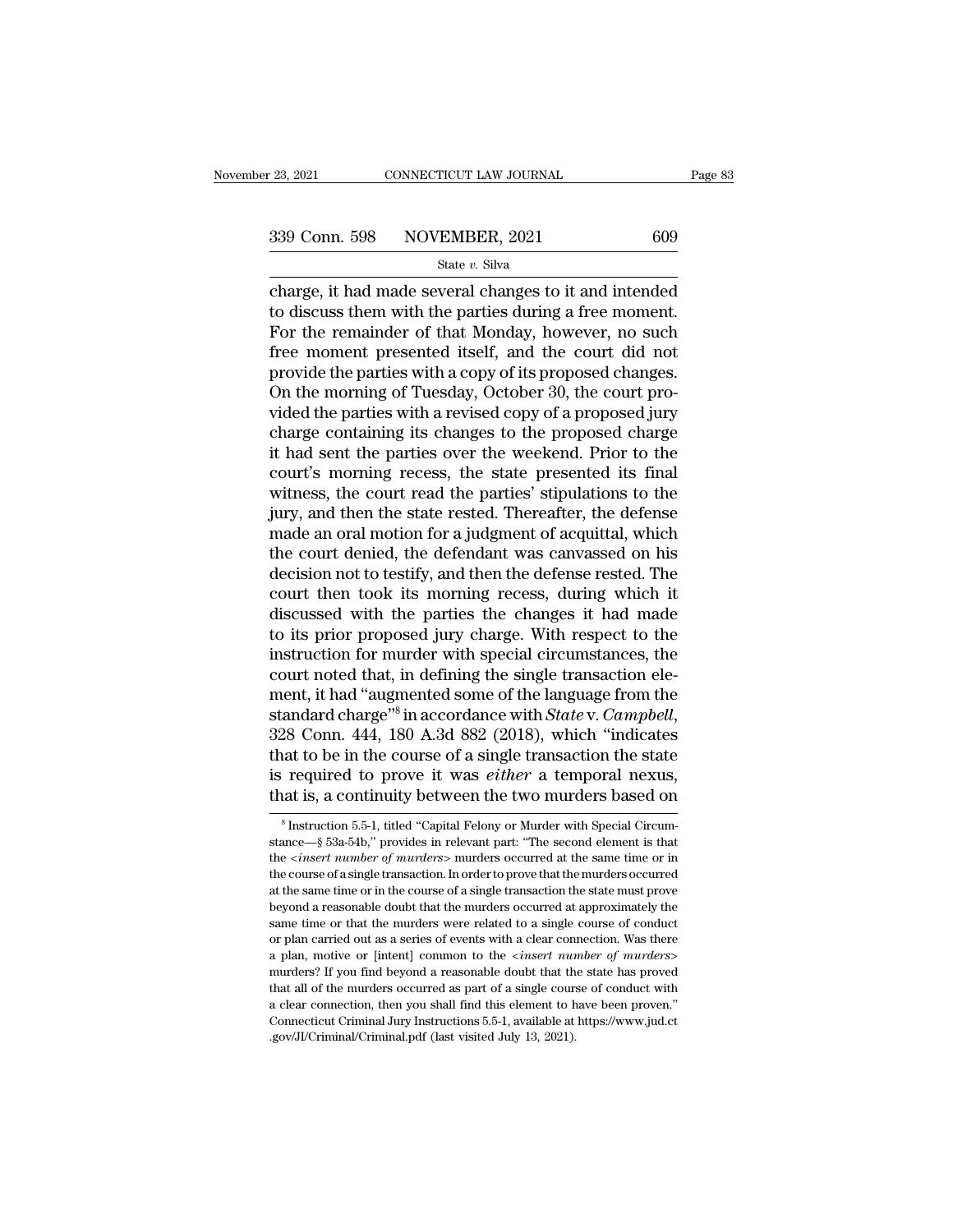### $\begin{tabular}{ll} \multicolumn{2}{l} \multicolumn{2}{l}{{\small\bf CONNECTICUT LAW JOURNAL}} & \multicolumn{2}{l}{\small\bf November~23, 2021} \\ \hline \hline \end{tabular}$   $\begin{tabular}{ll} \multicolumn{2}{l}{{\small\bf CONNECTICUT LAW JOURNAL}} & \multicolumn{2}{l}{\small\bf November~23, 2021} \\ \multicolumn{2}{l}{\small\bf 839 Conn.~598} \\ \multicolumn{2}{l}{\small\bf State~}v.~\text{ Silva} \\ \end{tabular}$ State *v.* Silva

CONNECTICUT LAW JOURNAL November 23, 2021<br>
610 NOVEMBER, 2021 339 Conn. 598<br>
5tate v. Silva<br>
time, *or* a common plan, motive, or intent.<sup>''9</sup> (Emphasis added.) After the morning recess, the parties presented<br>
their closin added.) After the morning recess, the parties presented 610 NOVEMBER, 2021 339 Conn. 598<br>
State v. Silva<br>
time, or a common plan, motive, or intent."<sup>9</sup> (Emphasis<br>
added.) After the morning recess, the parties presented<br>
their closing arguments, which were followed by the<br>
lun MOVEMBER, 2021 339 Conn. 598<br>
State v. Silva<br>
time, or a common plan, motive, or intent."<sup>9</sup> (Emphasis<br>
added.) After the morning recess, the parties presented<br>
their closing arguments, which were followed by the<br>
luncheo State v. Silva<br>
State v. Silva<br>
time, or a common plan, motive, or intent."<sup>9</sup> (Emphasis<br>
added.) After the morning recess, the parties presented<br>
their closing arguments, which were followed by the<br>
luncheon recess. The  $\begin{array}{l} \text{state } v \text{. } \text{siva} \\ \text{time, } or \text{ a common plan, } \text{motive, } \text{o} \\ \text{added.) After the morning recess, } \text{their closing arguments, which we be done that the changes it had made to its pr during that luncheon recess. } \text{Following the luncheon recess} \end{array}$ Following the luncheon recess, the parties presented<br>For closing arguments, which were followed by the<br>ncheon recess. The court invited the parties to review<br>e changes it had made to its prior proposed charge<br>ring that lun referred their closing arguments, which were followed by the luncheon recess. The court invited the parties to review the changes it had made to its prior proposed charge during that luncheon recess.<br>Following the luncheon

charge to the countrivited the parties to review<br>the changes it had made to its prior proposed charge<br>during that luncheon recess.<br>Following the luncheon recess, the state made its<br>rebuttal argument, followed immediately b since the changes it had made to its prior proposed charge<br>during that luncheon recess.<br>Following the luncheon recess, the state made its<br>rebuttal argument, followed immediately by the court's<br>charge to the jury. When inst during that luncheon recess.<br>Following the luncheon recess, the state made its<br>rebuttal argument, followed immediately by the court's<br>charge to the jury. When instructing the jury on the<br>single transaction element of murde Following the luncheon recess.<br>
Following the luncheon recess, the state made its<br>
rebuttal argument, followed immediately by the court's<br>
charge to the jury. When instructing the jury on the<br>
single transaction element o Following the luncheon recess, the state made its<br>rebuttal argument, followed immediately by the court's<br>charge to the jury. When instructing the jury on the<br>single transaction element of murder with special cir-<br>cumstanc rebuttal argument, followed immediately by the court's<br>charge to the jury. When instructing the jury on the<br>single transaction element of murder with special cir-<br>cumstances, the court stated: "The second element of<br>murde charge to the jury. When instructing the jury on the<br>single transaction element of murder with special cir-<br>cumstances, the court stated: "The second element of<br>murder with special circumstances is that  $\dots$  two<br>murders single transaction element of murder with special circumstances, the court stated: "The second element of murder with special circumstances is that  $\dots$  two murders  $\dots$  cocurred in the course of a single transaction.  $\dots$ cumstances, the court stated: "The second element of<br>murder with special circumstances is that . . . two<br>murders . . . occurred in the course of a single trans-<br>action. . . . [I]n order to prove that the two murders<br>occur murder with special circumstances is that . . . two<br>murders . . . occurred in the course of a single trans-<br>action. . . . . [I]n order to prove that the two murders<br>occurred in the course of a single transaction, the stat murders . . . occurred in the course of a single trans-<br>action. . . . [I]n order to prove that the two murders<br>occurred in the course of a single transaction, the state<br>must prove beyond a reasonable doubt *either* that t action. . . . . [I]n order to prove that the two murders<br>occurred in the course of a single transaction, the state<br>must prove beyond a reasonable doubt *either* that there<br>was a temporal nexus between the murders of . . . occurred in the course of a single transaction, the state<br>must prove beyond a reasonable doubt *either* that there<br>was a temporal nexus between the murders of  $\ldots$ .<br>Cortez and  $\ldots$  Ocasio, that is, a continuity between<br> must prove beyond a reasonable doubt *either* that there<br>was a temporal nexus between the murders of  $\dots$ <br>Cortez and  $\dots$  Ocasio, that is, a continuity between<br>them based on time, *or* that there was a plan, motive,<br>or in was a temporal nexus between the murders of  $\ldots$  Cortez and  $\ldots$  Ocasio, that is, a continuity between<br>them based on time, *or* that there was a plan, motive,<br>or intent common to both murders. If you find beyond<br>a reaso Cortez and  $\ldots$  Ocasio, that is, a continuity between<br>them based on time, *or* that there was a plan, motive,<br>or intent common to both murders. If you find beyond<br>a reasonable doubt that the state has proven that the<br>def them based on time, *or* that there was a plan, motive,<br>or intent common to both murders. If you find beyond<br>a reasonable doubt that the state has proven that the<br>defendant committed two murders as part of a single<br>course or intent common to both murders. If you find beyond<br>a reasonable doubt that the state has proven that the<br>defendant committed two murders as part of a single<br>course of conduct with a clear connection, then you<br>shall find a reasonable doubt that the state has prove<br>defendant committed two murders as part of<br>course of conduct with a clear connection,<br>shall find this element of murder with speci<br>stances to have been proven." (Emphasi<br>Defense Entrant contributed two indicers as part of a single<br>urse of conduct with a clear connection, then you<br>all find this element of murder with special circum-<br>ances to have been proven." (Emphasis added.)<br>fense counsel did no course of conduct with a cical connection, then you<br>shall find this element of murder with special circum-<br>stances to have been proven." (Emphasis added.)<br>Defense counsel did not object to the court's instruction<br>on murder

stand find this clenter of martier what special cheater-<br>stances to have been proven." (Emphasis added.)<br>Defense counsel did not object to the court's instruction<br>on murder with special circumstances.<br>As an initial matter, befense counsel did not object to the court's instruction<br>on murder with special circumstances.<br>As an initial matter, we conclude that, under the<br>circumstances of this case, the court did not provide<br>the parties with a mea Exercise counservantion orgice to the court's instruction<br>on murder with special circumstances.<br>As an initial matter, we conclude that, under the<br>circumstances of this case, the court did not provide<br>the parties with a mea rcumstances of this case, the court did not provide<br>he parties with a meaningful opportunity to review the<br>hange it had made to the instruction on the "in the<br>purse of a single transaction" element of murder with<br> $\frac{9}{9}$ the parties with a meaningful opportunity to review the change it had made to the instruction on the "in the course of a single transaction" element of murder with  $9$  Despite our conclusion that the defendant did not imp

change it had made to the instruction on the "in the<br>course of a single transaction" element of murder with<br><sup>9</sup> Despite our conclusion that the defendant did not implicitly waive his<br>right to challenge the trial court's in course of a single transaction'' element of murder with<br>  $\degree$  Despite our conclusion that the defendant did not implicitly waive his<br>
right to challenge the trial court's instruction on appeal, we commend the<br>
court for h <sup>9</sup> Despite our conclusion that the defendant did not implicitly waive his right to challenge the trial court's instruction on appeal, we commend the court for having taken the time to draft the subtle change to the instr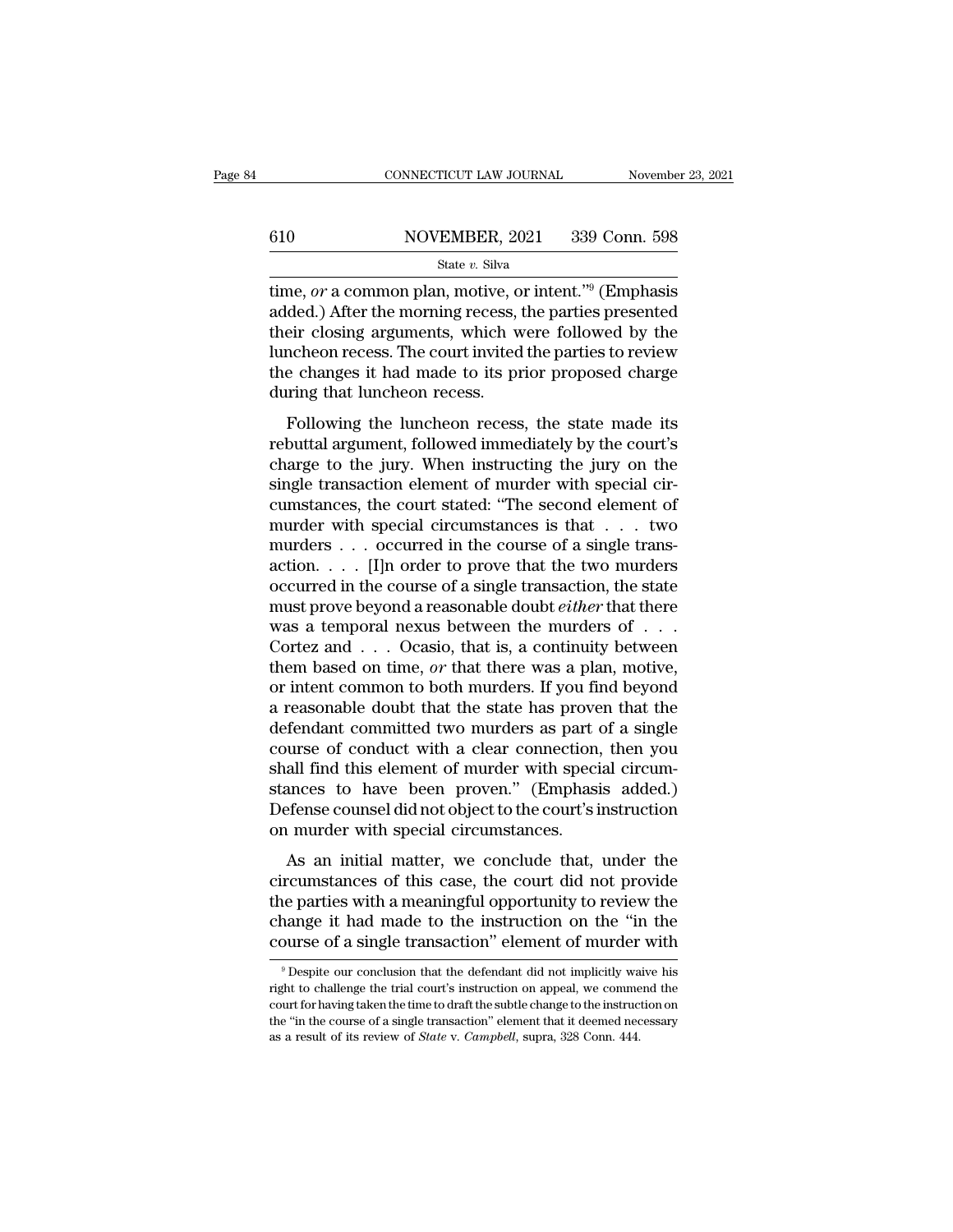special circumstances before charging the jury. As previously indicated, the court first discussed that change appears of them with the perties during a brief morning 339 Conn. 598 NOVEMBER, 2021 611<br>State v. Silva<br>special circumstances before charging the jury. As previously indicated, the court first discussed that change,<br>among others, with the parties during a brief morning<br>recors 339 Conn. 598 NOVEMBER, 2021 611<br>
State v. Silva<br>
Special circumstances before charging the jury. As previously indicated, the court first discussed that change,<br>
among others, with the parties during a brief morning<br>
rec 339 Conn. 598 NOVEMBER, 2021 611<br>
State v. Silva<br>
Special circumstances before charging the jury. As previously indicated, the court first discussed that change,<br>
among others, with the parties during a brief morning<br>
rec State  $v$ . Silva<br>
special circumstances before charging the jury. As pre-<br>
viously indicated, the court first discussed that change,<br>
among others, with the parties during a brief morning<br>
recess on the day that it charge state v. state v. state<br>special circumstances before charging the jury. As pre-<br>viously indicated, the court first discussed that change,<br>among others, with the parties during a brief morning<br>recess on the day that it cha special circumstances before charging the jury. As previously indicated, the court first discussed that change, among others, with the parties during a brief morning recess on the day that it charged the jury. Although the viously indicated, the court first discussed that change,<br>among others, with the parties during a brief morning<br>recess on the day that it charged the jury. Although the<br>court provided the parties with a copy of the revised among others, with the parties during a brief morning<br>recess on the day that it charged the jury. Although the<br>court provided the parties with a copy of the revised<br>jury charge prior to the morning recess, the parties did<br> recess on the day that it charged the jury. Although the<br>court provided the parties with a copy of the revised<br>jury charge prior to the morning recess, the parties did<br>not have a meaningful opportunity to review that charg court provided the parties with a copy of the revised<br>jury charge prior to the morning recess, the parties did<br>not have a meaningful opportunity to review that charge<br>before the morning recess because of the various trial<br> jury charge prior to the morning recess, the parties did<br>not have a meaningful opportunity to review that charge<br>before the morning recess because of the various trial<br>activities conducted that morning. When the court<br>fina not have a meaningful opportunity to review that charge<br>before the morning recess because of the various trial<br>activities conducted that morning. When the court<br>finally discussed its changes during that morning<br>recess, the before the morning recess because of the various trial<br>activities conducted that morning. When the court<br>finally discussed its changes during that morning<br>recess, the parties ability to focus on each change high-<br>lighted f activities conducted that morning. When the court<br>finally discussed its changes during that morning<br>recess, the parties ability to focus on each change high-<br>lighted for them by the court was undoubtedly limited<br>by the fac finally discussed its changes during that morning<br>recess, the parties ability to focus on each change high-<br>lighted for them by the court was undoubtedly limited<br>by the fact that they would begin their closing argu-<br>ments recess, the parties ability to focus on each change high-<br>lighted for them by the court was undoubtedly limited<br>by the fact that they would begin their closing argu-<br>ments immediately following the recess. Moreover,<br>althou lighted for them by the court was undoubtedly limited<br>by the fact that they would begin their closing argu-<br>ments immediately following the recess. Moreover,<br>although the court gave the parties the luncheon recess<br>to revie by the fact that they would begin their closing arguments immediately following the recess. Moreover,<br>although the court gave the parties the luncheon recess<br>to review the changes, we do not believe that this was<br>a suffici ments immediately following the recess. Moreover,<br>although the court gave the parties the luncheon recess<br>to review the changes, we do not believe that this was<br>a sufficient allotment of time for the parties to review<br>mea although the court gave the parties the luncheon recess<br>to review the changes, we do not believe that this was<br>a sufficient allotment of time for the parties to review<br>meaningfully each of those changes, particularly the<br>c to review the changes, we do not believe that this was<br>a sufficient allotment of time for the parties to review<br>meaningfully each of those changes, particularly the<br>change to the instruction on the "in the course of a<br>sing a sufficient allotment of time for the parties to review<br>meaningfully each of those changes, particularly the<br>change to the instruction on the "in the course of a<br>single transaction" element, a technical change war-<br>rantin meaningfully each of those changes, particularly the<br>change to the instruction on the "in the course of a<br>single transaction" element, a technical change war-<br>ranting this court's review on appeal, and *State* v. *Camp-<br>be* change to the instruction on the "in the course of a<br>single transaction" element, a technical change war-<br>ranting this court's review on appeal, and *State* v. *Camp-<br>bell*, supra, 328 Conn. 444, on which the court had ba single transaction" element, a technical change warranting this court's review on appeal, and *State* v. *Camp-*<br>bell, supra, 328 Conn. 444, on which the court had based<br>its change to that instruction. See *State* v. *Lavi* ranting this court's review on appeal, and *State* v. *Camp-*<br>bell, supra, 328 Conn. 444, on which the court had based<br>its change to that instruction. See *State* v. *Lavigne*, 307<br>Conn. 592, 597 n.4, 57 A.3d 332 (2012) (c bell, supra, 328 Conn. 444, on which the court had based<br>its change to that instruction. See *State* v. Lavigne, 307<br>Conn. 592, 597 n.4, 57 A.3d 332 (2012) (concluding that<br>defendant did not implicitly waive instructional its change to that instruction. See *State* v. *Lavigne*, 307<br>Conn. 592, 597 n.4, 57 A.3d 332 (2012) (concluding that<br>defendant did not implicitly waive instructional error<br>claim in lengthy and complex trial when defense c Conn. 592, 597 n.4, 57 A.3d 332 (2012) (concluding that<br>defendant did not implicitly waive instructional error<br>claim in lengthy and complex trial when defense coun-<br>sel had approximately ninety minutes to review court's<br>pr defendant did not implicitly waive instructional error<br>claim in lengthy and complex trial when defense coun-<br>sel had approximately ninety minutes to review court's<br>proposed instructions between conclusion of testimony<br>and claim in lengthy and complex trial when defense counsel had approximately ninety minutes to review court's<br>proposed instructions between conclusion of testimony<br>and beginning of charging conference); see also *State*<br>v. *K* sel had approximately ninety minutes to review court's<br>proposed instructions between conclusion of testimony<br>and beginning of charging conference); see also *State*<br>v. *Kitchens*, supra, 299 Conn. 495 n.28 ("[h]olding an<br>o proposed instructions between conclusion of testimony<br>and beginning of charging conference); see also *State*<br>v. *Kitchens*, supra, 299 Conn. 495 n.28 ("[h]olding an<br>on-the-record charge conference, and even providing<br>coun and beginning of charging conference); see also *State*<br>v. *Kitchens*, supra, 299 Conn. 495 n.28 ("[h]olding an<br>on-the-record charge conference, and even providing<br>counsel with an advance copy of the instructions, will<br>no v. *Kitchens*, supra, 299 Conn. 495 n.28 ("[h]olding an on-the-record charge conference, and even providing counsel with an advance copy of the instructions, will not necessarily be sufficient in all cases to constitute w on-the-record charge conference, and even providing<br>counsel with an advance copy of the instructions, will<br>not necessarily be sufficient in all cases to constitute<br>waiver of *Golding* review if defense counsel has not<br>been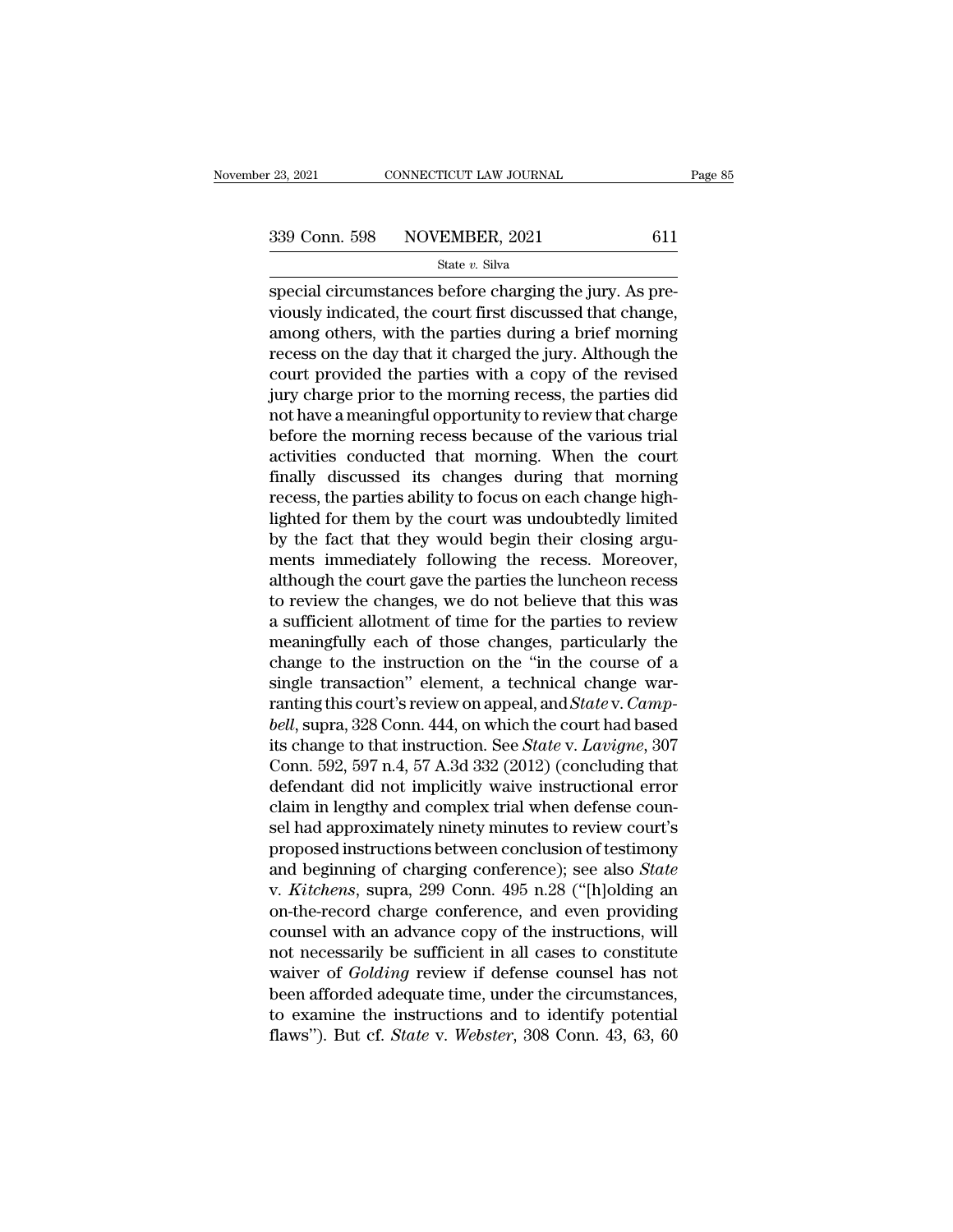# $\begin{tabular}{ll} \multicolumn{2}{l} \multicolumn{2}{l}{{\small\bf CONNECTICUT LAW JOURNAL}} & \multicolumn{2}{l}{\small\bf November~23, 2021} \\ \hline \hline \end{tabular}$   $\begin{tabular}{ll} \multicolumn{2}{l}{{\small\bf CONNECTICUT LAW JOURNAL}} & \multicolumn{2}{l}{\small\bf November~23, 2021} \\ \multicolumn{2}{l}{\small\bf 839 Conn.~598} \\ \multicolumn{2}{l}{\small\bf State~}v.~\text{Silva} \\ \end{tabular}$

### State *v.* Silva

CONNECTICUT LAW JOURNAL November 23, 2021<br>
A.3d 259 (2013) (concluding that defense counsel, who<br>
was given opportunity to review proposed jury instruc- $\begin{array}{ll} \text{612} & \text{NOVEMBER, 2021} & \text{339 Conn. 598} \ \text{State } v. \text{ Silva} \ \text{A.3d 259 (2013) (concluding that defense counts, who was given opportunity to review proposed jury instructions overnight following closing arguments, had, under *Kitchene*. "meaningful, opportunity" to review those.$ tions of the sections of the sections overlays of the state  $v$ . Silva<br>A.3d 259 (2013) (concluding that defense counsel, who was given opportunity to review proposed jury instructions overnight following closing arguments *Kitchens*, 2021 339 Conn. 598<br> *Kitte v. Silva*<br> *K.3d 259 (2013) (concluding that defense counsel, who*<br>
was given opportunity to review proposed jury instruc-<br> *Kitchens*, "meaningful opportunity" to review those<br> *Kitc* State v. Silva<br>
State v. Silva<br>
A.3d 259 (2013) (concluding that defense counsel, who<br>
was given opportunity to review proposed jury instruc-<br>
tions overnight following closing arguments, had, under<br> *Kitchens*, "meaningf state v. Silva<br>A.3d 259 (2013) (concluding that defense counsel, who<br>was given opportunity to review proposed jury instruc-<br>tions overnight following closing arguments, had, under<br>*Kitchens*, "meaningful opportunity" to r A.3d 259 (2013) (concluding that defense counsel, wh<br>was given opportunity to review proposed jury instrutions overnight following closing arguments, had, und<br>*Kitchens*, "meaningful opportunity" to review thos<br>instruction as given opportunity to review proposed jury instructions<br>
overnight following closing arguments, had, under<br> *tchens*, "meaningful opportunity" to review those<br>
structions). Accordingly, we conclude that the defen-<br>
and t *Kitchens*, "meaningful opportunity" to review those<br>instructions). Accordingly, we conclude that the defen-<br>dant did not waive implicitly his instructional error<br>claim and turn now to the merits of that claim.<br>"It is wel

Example 1.1 The perturnal opportunity to review those<br>instructions). Accordingly, we conclude that the defen-<br>daint did not waive implicitly his instructional error<br>claim and turn now to the merits of that claim.<br>"It is w mstructions). Accordingly, we conclude that the defendant did not waive implicitly his instructional error claim and turn now to the merits of that claim.<br>
"It is well established that a defendant is entitled to have the claim and turn now to the merits of that claim.<br>
"It is well established that a defendant is entitled to have the jury correctly and adequately instructed on<br>
the pertinent principles of substantive law.... More-<br>
over, [ The view of the meths of that claim.<br>
"It is well established that a defendant is entitled to<br>
have the jury correctly and adequately instructed on<br>
the pertinent principles of substantive law....More-<br>
over, [i]f justice "It is well established that a defendant is entitled to<br>have the jury correctly and adequately instructed on<br>the pertinent principles of substantive law....More-<br>over, [i]f justice is to be done ... it is of paramount<br>imp have the jury correctly and adequately instructed on<br>the pertinent principles of substantive law.... More-<br>over, [i]f justice is to be done ... it is of paramount<br>importance that the court's instructions be clear, accu-<br>r the pertinent principles of substantive law. . . . More-<br>over, [i]f justice is to be done . . . it is of paramount<br>importance that the court's instructions be clear, accu-<br>rate, complete and comprehensible, particularly w over, [i]f justice is to be done . . . it is of paramount<br>importance that the court's instructions be clear, accu-<br>rate, complete and comprehensible, particularly with<br>respect to the essential elements of the alleged crime importance that the court's instructions be clear, accurate, complete and comprehensible, particularly with<br>respect to the essential elements of the alleged crime.<br> $\ldots$  Nevertheless, [t]he charge is to be read as a whole rate, complete and comprehensible, particularly with<br>respect to the essential elements of the alleged crime.<br> $\ldots$  Nevertheless, [t]he charge is to be read as a whole<br>and individual instructions are not to be judged in ar respect to the essential elements of the alleged crime.<br>
... Nevertheless, [t]he charge is to be read as a whole<br>
and individual instructions are not to be judged in artifi-<br>
cial isolation from the overall charge. . . . ... Nevertheless, [t]he charge is to be read as a whole<br>and individual instructions are not to be judged in artifi-<br>cial isolation from the overall charge.... In reviewing<br>the charge as a whole, [the] instructions need no and individual instructions are not to be judged in artificial isolation from the overall charge.... In reviewing<br>the charge as a whole, [the] instructions need not be<br>perfect, as long as they are legally correct, adapted cial isolation from the overall charge.... In reviewing<br>the charge as a whole, [the] instructions need not be<br>perfect, as long as they are legally correct, adapted to<br>the issues and sufficient for the jury's guidance....<br> the charge as a whole, [the] instructions need not be perfect, as long as they are legally correct, adapted to the issues and sufficient for the jury's guidance. . . . The test to be applied to any part of a charge is whet perfect, as long as they are legally<br>the issues and sufficient for the ju<br>The test to be applied to any part of<br>the charge considered as a whole<br>to the jury so that no injustice wi<br>quotation marks omitted.) *State* v.<br>298, In *State* issues and sufficient for the jury's guidance. . . . .<br>In the test to be applied to any part of a charge is whether<br>e charge considered as a whole presents the case<br>the jury so that no injustice will result." (I The test to be applied to any part of a charge is whether<br>the charge considered as a whole presents the case<br>to the jury so that no injustice will result." (Internal<br>quotation marks omitted.) *State* v. *Blaine*, 334 Conn

the charge considered as a whole presents the case<br>to the jury so that no injustice will result." (Internal<br>quotation marks omitted.) *State* v. *Blaine*, 334 Conn.<br>298, 308, 221 A.3d 798 (2019).<br>In *State* v. *Gibbs*, sup to the jury so that no injustice win result. (internation marks omitted.) *State v. Blaine*, 334 Conn.<br>298, 308, 221 A.3d 798 (2019).<br>In *State v. Gibbs*, supra, 254 Conn. 601, this court<br>considered whether the state had quotation marks omitted.) state v. Battne, 354 Conn.<br>298, 308, 221 A.3d 798 (2019).<br>In *State* v. *Gibbs*, supra, 254 Conn. 601, this court<br>considered whether the state had proved the "in the<br>course of a single transactio 250, 300, 221 A.3d 796 (2019).<br>
In *State* v. *Gibbs*, supra, 254 Conn. 601, this court<br>
considered whether the state had proved the "in the<br>
course of a single transaction" element of capital felony;<br>
General Statutes (R In *State* v. *Gibbs*, supra, 254 Conn. 601, this court considered whether the state had proved the "in the course of a single transaction" element of capital felony; General Statutes (Rev. to 1991) § 53a-54b (8) (now mur considered whether the state had proved the "in the course of a single transaction" element of capital felony;<br>General Statutes (Rev. to 1991) § 53a-54b (8) (now murder with special circumstances); despite the fact that<br>it course of a single transaction" element of capital felony;<br>General Statutes (Rev. to 1991) § 53a-54b (8) (now murder with special circumstances); despite the fact that<br>it had not presented evidence of temporal proximity<br>be General Statutes (Rev. to 1991) § 53a-54b (8) (now murder with special circumstances); despite the fact that<br>it had not presented evidence of temporal proximity<br>between two murders. In that case, the defendant,<br>David A. G der with special circumstances); despite the fact that<br>it had not presented evidence of temporal proximity<br>between two murders. In that case, the defendant,<br>David A. Gibbs, went to the home of his former girl-<br>friend and h it had not presented evidence of temporal proximity<br>between two murders. In that case, the defendant,<br>David A. Gibbs, went to the home of his former girl-<br>friend and her mother to murder both women over their<br>failure to re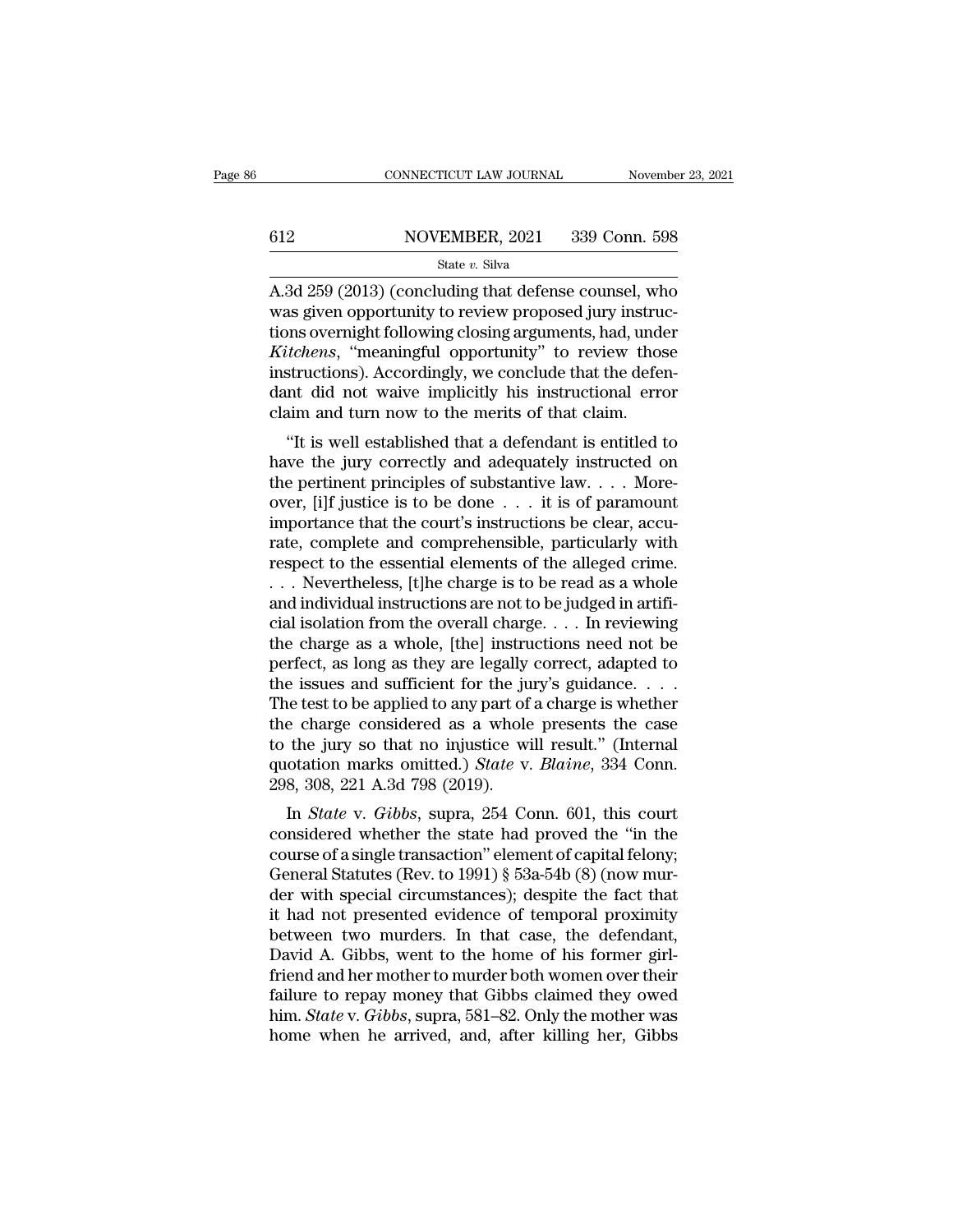$\frac{123,2021}{200}$  CONNECTICUT LAW JOURNAL Page<br>339 Conn. 598 NOVEMBER, 2021 613<br>5tate v. Silva<br>waited until his former girlfriend returned the next day,<br>at which time he killed her. Id., 582–83. On appeal, 339 Conn. 598 NOVEMBER, 2021 613<br>
State v. Silva<br>
waited until his former girlfriend returned the next day,<br>
at which time he killed her. Id., 582–83. On appeal,<br>
Gibbs argued that the state was required to present<br>
svide  $\begin{array}{r|l}\n 339 \text{ Conn. } 598 & \text{NOVEMBER, } 2021 & 613 \\
 \hline\n \text{State } v. \text{ Silva} \\
 \hline\n \text{waided until his former girlfriend returned the next day,} \\
 \text{at which time he killed her. Id., } 582–83. On appeal, Gibbs argued that the state was required to present evidence of a temporal news between the murders to establish the elements of the offence of number of two.} \n\end{array}$ 339 Conn. 598 NOVEMBER, 2021 613<br>
State v. Silva<br>
waited until his former girlfriend returned the next day,<br>
at which time he killed her. Id., 582–83. On appeal,<br>
Gibbs argued that the state was required to present<br>
evide State v. Silva<br>
waited until his former girlfriend returned the next day,<br>
at which time he killed her. Id., 582–83. On appeal,<br>
Gibbs argued that the state was required to present<br>
evidence of a temporal nexus between th state v. state v. state v. state v. state v. state v. state of a single persons at which time he killed her. Id., 582–83. On appeal, Gibbs argued that the state was required to present evidence of a temporal nexus between waited until his former girlfriend returned the next day,<br>at which time he killed her. Id., 582–83. On appeal,<br>Gibbs argued that the state was required to present<br>evidence of a temporal nexus between the murders to<br>establi at which time he killed her. Id., 582–83. On appeal,<br>Gibbs argued that the state was required to present<br>evidence of a temporal nexus between the murders to<br>establish the elements of the offense of murder of two<br>or more pe Gibbs argued that the state was required to present<br>evidence of a temporal nexus between the murders to<br>establish the elements of the offense of murder of two<br>or more persons in the course of a single transaction,<br>while th evidence of a temporal nexus between the murders to<br>establish the elements of the offense of murder of two<br>or more persons in the course of a single transaction,<br>while the state contended that it had to prove only that<br>the establish the elements of the offense of murder of two<br>or more persons in the course of a single transaction,<br>while the state contended that it had to prove only that<br>there was some nexus between the murders, which it<br>clai or more persons in the course of a single transaction,<br>
while the state contended that it had to prove only that<br>
there was some nexus between the murders, which it<br>
claimed to have done by presenting evidence that the<br>
mu while the state contended that it had to prove only that<br>there was some nexus between the murders, which it<br>claimed to have done by presenting evidence that the<br>murders were connected by a common purpose or plan.<br>Id., 601 there was some nexus between the murders, which it<br>claimed to have done by presenting evidence that the<br>murders were connected by a common purpose or plan.<br>Id., 601. This court agreed with the state, explaining<br>that "[a] claimed to have done by presenting evidence that the<br>murders were connected by a common purpose or plan.<br>Id., 601. This court agreed with the state, explaining<br>that "[a] single transaction is a series of events with a<br>temp murders were connected by a common purpose or plan.<br>Id., 601. This court agreed with the state, explaining<br>that "[a] single transaction is a series of events with a<br>temporal continuity or clear connection." (Emphasis<br>omitt Id., 601. This court agreed with the state, explaining<br>that "[a] single transaction is a series of events with a<br>temporal continuity or clear connection." (Emphasis<br>omitted; internal quotation marks omitted.) Id., 603,<br>qu that "[a] single transaction is a series of events with a<br>temporal continuity or clear connection." (Emphasis<br>omitted; internal quotation marks omitted.) Id., 603,<br>quoting In re Michael B., 36 Conn. App. 364, 380, 650<br>A.2 temporal continuity or clear connection." (Emphasis<br>
omitted; internal quotation marks omitted.) Id., 603,<br>
quoting *In re Michael B.*, 36 Conn. App. 364, 380, 650<br>
A.2d 1251 (1994); see also *State* v. *Campbell*, supra, omitted; internal quotation marks omitted.) Id., 603,<br>quoting *In re Michael B*., 36 Conn. App. 364, 380, 650<br>A.2d 1251 (1994); see also *State* v. *Campbell*, supra, 328<br>Conn. 501 ("[t]o constitute a single transaction . quoting In re Michael B., 36 Conn. App. 364, 380, 650<br>A.2d 1251 (1994); see also *State* v. *Campbell*, supra, 328<br>Conn. 501 ("[t]o constitute a single transaction . . .<br>there must be some clear connection between the mur A.2d 1251 (1994); see also *State* v. *Campbell*, supra, 328<br>Conn. 501 ("[t]o constitute a single transaction . . . .<br>there must be some clear connection between the mur-<br>ders, so that they may be viewed as part of a seri Conn. 501 ("[t]o constitute a single transaction . . . .<br>there must be some clear connection between the mur-<br>ders, so that they may be viewed as part of a series of<br>related but separate events" (internal quotation marks<br> there must be some clear connection between the murders, so that they may be viewed as part of a series of related but separate events" (internal quotation marks omitted)). The court noted that, although "the relation-<br>sh ders, so that they may be viewed as part of a series of<br>related but separate events" (internal quotation marks<br>omitted)). The court noted that, although "the relation-<br>ship [between the separate events] often is a temporal related but separate events" (internal quotation marks<br>
omitted)). The court noted that, although "the relation-<br>
ship [between the separate events] often is a temporal<br>
one . . . [that] does not categorically foreclose th omitted)). The court noted that, although "the relation-<br>ship [between the separate events] often is a temporal<br>one  $\ldots$  [that] does not categorically foreclose the<br>possibility that a 'clear connection' between [multiple ship [between the separate events] often is a temporal<br>one  $\ldots$  [that] does not categorically foreclose the<br>possibility that a 'clear connection' between [multiple]<br>murders may be established by some other type of<br>nexus. one . . . [that] does not categorically foreclose the<br>possibility that a 'clear connection' between [multiple]<br>murders may be established by some other type of<br>nexus." *State* v. *Gibbs*, supra, 603. Accordingly, the<br>cour possibility that a 'clear connection' between [multiple]<br>murders may be established by some other type of<br>nexus." *State* v. *Gibbs*, supra, 603. Accordingly, the<br>court held that, "although a temporal nexus between<br>multipl murders may be established by some other type of<br>nexus." *State* v. *Gibbs*, supra, 603. Accordingly, the<br>court held that, "although a temporal nexus between<br>multiple murders committed by a defendant may consti-<br>tute evide nexus." *State* v. *Gibbs*, supra, 603. Accordingly, the<br>court held that, "although a temporal nexus between<br>multiple murders committed by a defendant may consti-<br>tute evidence that those murders took place in the<br>course o court held that, "although a temporal nexus between<br>multiple murders committed by a defendant may consti-<br>tute evidence that those murders took place in the<br>course of a single transaction, such a temporal relation-<br>ship is multiple murders committed by a defendant may constitute<br>tute evidence that those murders took place in the<br>course of a single transaction, such a temporal relation-<br>ship is not an absolute prerequisite to prosecution unde tute evidence that those murders took place in the<br>course of a single transaction, such a temporal relation-<br>ship is not an absolute prerequisite to prosecution under<br>[the murder with special circumstances statute]. Rather course of a single transaction, such a temporal relationship is not an absolute prerequisite to prosecution under [the murder with special circumstances statute]. Rather, the nexus between multiple murders necessary to pro ship is not an absolute prerequisite to prosecution und<br>[the murder with special circumstances statute]. Rath<br>the nexus between multiple murders necessary to pro<br>that those murders took place in the course of a sin<br>transac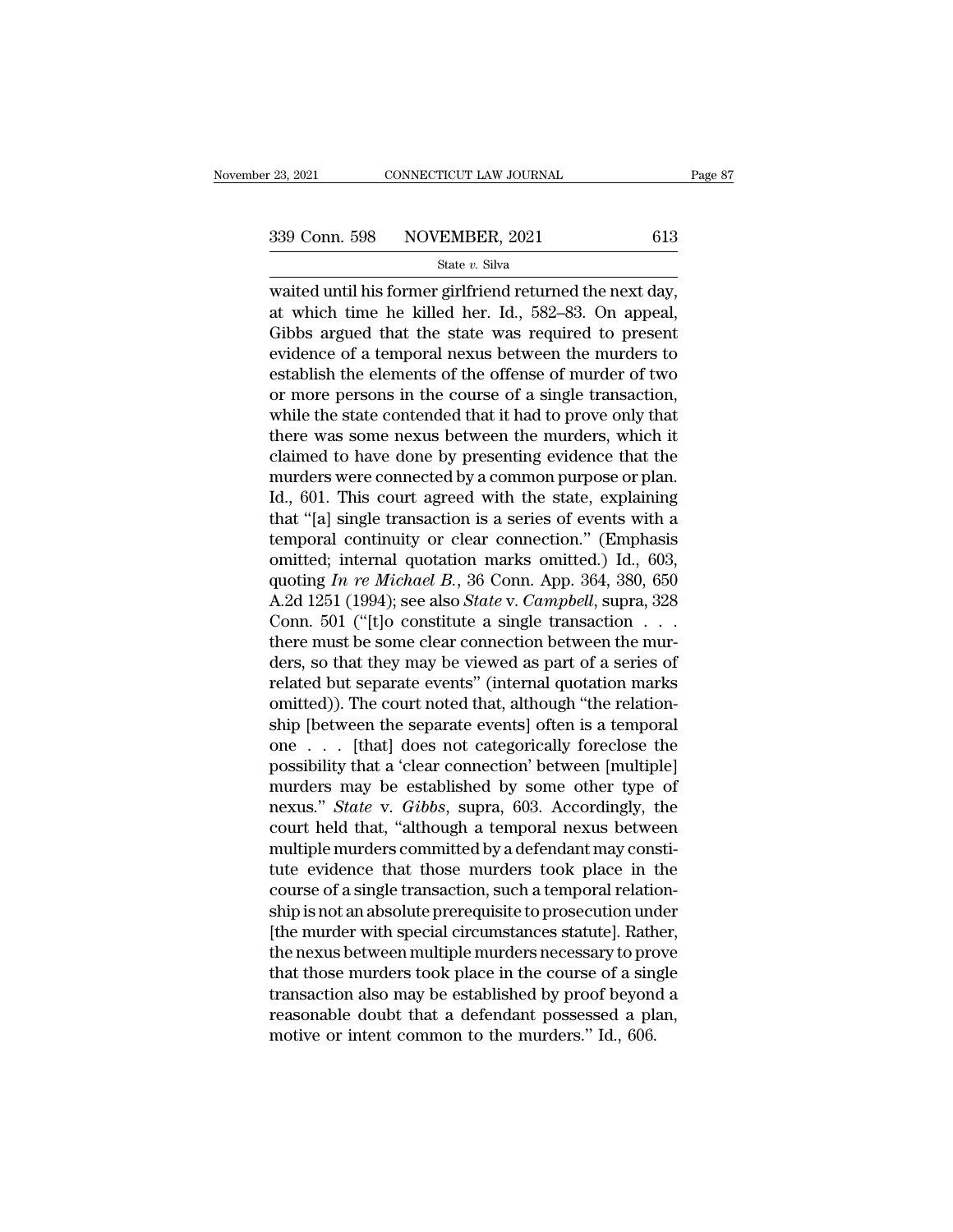# $\begin{tabular}{ll} \multicolumn{2}{l} \multicolumn{2}{l}{{\small\bf CONNECTICUT LAW JOURNAL}} & \multicolumn{2}{l}{{\small\bf November 23, 2021}}\\ \hline \hline \multicolumn{2}{l}{{\small 614}} & \multicolumn{2}{l}{{\small \bf NOVEMBER, 2021}} & \multicolumn{2}{l}{{\small 339~Conn.~598}}\\ & \multicolumn{2}{l}{{\small \bf State $v$.~Silva}} & \multicolumn{2}{l}{{\small \bf Structure:} {\small 339~Conn.~598}}\\ \hline \end{tabular}$

### State *v.* Silva

CONNECTICUT LAW JOURNAL November 23, 2021<br>
A NOVEMBER, 2021 339 Conn. 598<br>
State v. Silva<br>
Contrary to the defendant's assertion, this court did<br>
t hold in *Gibbs* that evidence of a common plan,<br>
otive or intent was requi not a state v. Silva<br>
State v. Silva<br>
State v. Silva<br>
Contrary to the defendant's assertion, this court did<br>
not hold in *Gibbs* that evidence of a common plan,<br>
motive, or intent was required to prove that multiple<br>
murde 614 NOVEMBER, 2021 339 Conn. 598<br>
State v. Silva<br>
Contrary to the defendant's assertion, this court did<br>
not hold in *Gibbs* that evidence of a common plan,<br>
motive, or intent was required to prove that multiple<br>
murders MOVEMBER, 2021 339 Conn. 598<br>
State v. Silva<br>
Contrary to the defendant's assertion, this court did<br>
not hold in *Gibbs* that evidence of a common plan,<br>
motive, or intent was required to prove that multiple<br>
murders occu State v. Silva<br>
State v. Silva<br>
Contrary to the defendant's assertion, this court did<br>
not hold in *Gibbs* that evidence of a common plan,<br>
motive, or intent was required to prove that multiple<br>
murders occurred in the co State v. Silva<br>
Contrary to the defendant's assertion, this court did<br>
not hold in *Gibbs* that evidence of a common plan,<br>
motive, or intent was required to prove that multiple<br>
murders occurred in the course of a single Contrary to the defendant's assertion, this court did<br>not hold in *Gibbs* that evidence of a common plan,<br>motive, or intent was required to prove that multiple<br>murders occurred in the course of a single transaction.<br>We hel not hold in *Gibbs* that evidence of a common plan,<br>motive, or intent was required to prove that multiple<br>murders occurred in the course of a single transaction.<br>We held, rather, that, in the absence of a temporal<br>connecti motive, or intent was required to prove that multiple<br>murders occurred in the course of a single transaction.<br>We held, rather, that, in the absence of a temporal<br>connection, evidence of a common plan, motive, or<br>intent was murders occurred in the course of a single transaction.<br>We held, rather, that, in the absence of a temporal<br>connection, evidence of a common plan, motive, or<br>intent was sufficient to demonstrate a clear connection<br>between We held, rather, that, in the absence of a temporal connection, evidence of a common plan, motive, or intent was sufficient to demonstrate a clear connection between the murders and, thus, to establish that they occurred i connection, evidence of a common plan, motive, or<br>intent was sufficient to demonstrate a clear connection<br>between the murders and, thus, to establish that they<br>occurred in the course of a single transaction. Id. In<br>reachin intent was sufficient to demonstrate a clear connection<br>between the murders and, thus, to establish that they<br>occurred in the course of a single transaction. Id. In<br>reaching that determination, we also made clear that<br>evid between the murders and, thus, to establish that they<br>occurred in the course of a single transaction. Id. In<br>reaching that determination, we also made clear that<br>evidence of a temporal connection alone was sufficient<br>to sa occurred in the course of a single transaction. Id. In<br>reaching that determination, we also made clear that<br>evidence of a temporal connection alone was sufficient<br>to satisfy the single transaction element. Id., 603 ("a<br>tem reaching that determination, we also made clear that<br>evidence of a temporal connection alone was sufficient<br>to satisfy the single transaction element. Id., 603 ("a<br>temporal nexus between multiple murders committed<br>by a def evidence of a temporal connection alone was sufficient<br>to satisfy the single transaction element. Id., 603 ("a<br>temporal nexus between multiple murders committed<br>by a defendant may constitute a capital felony"); see<br>id. (no to satisfy the single transaction element. Id., 603 ("a<br>temporal nexus between multiple murders committed<br>by a defendant may constitute a capital felony"); see<br>id. (noting that relationship between separate events<br>occurri temporal nexus between multiple murders committed<br>by a defendant may constitute a capital felony"); see<br>id. (noting that relationship between separate events<br>occurring in single transaction "often is a temporal<br>one"); id., by a defendant may constitute a capital felony"); see<br>id. (noting that relationship between separate events<br>occurring in single transaction "often is a temporal<br>one"); id., 606 ("temporal nexus between multiple mur-<br>ders ne"); id., 606 ("temporal nexus between multiple mur-<br>ers committed by a defendant may constitute evidence<br>aat those murders took place in the course of a single<br>ansaction").<sup>10</sup> We therefore agree with the state that<br><sup>10</sup> ders committed by a defendant may constitute evidence<br>that those murders took place in the course of a single<br>transaction").<sup>10</sup> We therefore agree with the state that<br><sup>10</sup> Contrary to the defendant's assertion, our conclu

that those murders took place in the course of a single transaction").<sup>10</sup> We therefore agree with the state that  $\frac{10 \text{ Contrary to the defendant's assertion, our conclusion is not underneathed by our statement in *Gibbs* that "[t]o construe the amount of time between the murders as *alone* controlling the issue of whether those murders took place in the course of a single transaction would render the first clause ['at$ transaction").<sup>10</sup> We therefore agree with the state that  $\frac{10}{10}$  Contrary to the defendant's assertion, our conclusion is not undermined by our statement in *Gibbs* that "[t]o construe the amount of time between the Transaction by the therefore agree with the state that<br>
<sup>10</sup> Contrary to the defendant's assertion, our conclusion is not undermined<br>
by our statement in *Gibbs* that "[t]o construe the amount of time between<br>
the murders <sup>10</sup> Contrary to the defendant's assertion, our conclusion is not undermined by our statement in *Gibbs* that "[t]o construe the amount of time between the murders as *alone* controlling the issue of whether those murders by our statement in *Gibbs* that "[t]o construe the amount of time between<br>the murders as *alone* controlling the issue of whether those murders took<br>place in the course of a single transaction would render the first claus by encourage murders as *alone* controlling the issue of whether those murders took place in the course of a single transaction would render the first clause ['at the same time'] mere surplusage." (Emphasis added.) *State* the murders as *alone* controlling the issue of whether those murders took place in the course of a single transaction would render the first clause ['at the same time'] mere surplusage." (Emphasis added.) *State* v. *Gib* the same time') mere surplusage." (Emphasis added.) *State* v. *Gibbs*, supra, the same time') mere surplusage." (Emphasis added.) *State* v. *Gibbs*, supra, 254 Conn. 602. The defendant argues that, consistent with our re 254 Conn. 602. The defendant argues that, consistent with our reasoning in Gibbs, to construe the phrase "in the course of a single transaction" to include murders that occur at the same time but without evidence of a com Gibbs, to construe the phrase "in the course of a single transaction" to include murders that occur at the same time but without evidence of a common plan, motive, or intent would render the second clause of  $\S$  53a-54b ( include murders that occur at the same time but without evidence of a common plan, motive, or intent would render the second clause of § 53a-<br>54b (7) superfluous. We disagree. As we have explained, in *Gibbs*, the<br>issue be common plan, motive, or intent would render the second clause of § 53a-<br>54b (7) superfluous. We disagree. As we have explained, in *Gibbs*, the<br>issue before the court was whether the phrase "in the course of a single<br>tran 54b (7) superfluous. We disagree. As we have explained, in *Gibbs*, the issue before the court was whether the phrase "in the course of a single transaction" required proof of a close temporal nexus between the murders. issue before the court was whether the phrase "in the course of a single transaction" required proof of a close temporal nexus between the murders. *State* v. *Gibbs*, supra, 601. We concluded that it did not, explaining transaction" required proof of a close temporal nexus between the murders.<br> *State* v. Gibbs, supra, 601. We concluded that it did not, explaining that the legislature's use of that phrase indicated an intent to make the *State* v. *Gibbs*, supra, 601. We concluded that it did not, explaining that the legislature's use of that phrase indicated an intent to make the murders of two or more persons a capital felony not only when the murders legislature's use of that phrase indicated an intent to make the murder of two or more persons a capital felony not only when the murders occur at the same time but also when they are part of a common plan, motive, or int that there between the murders occur at the same time but also when they are part of a common plan, motive, or intent; id., 606; as was the case in *Gibbs*. Thus, we explained that, although a single transaction may be es the same time but also when they are part of a common plan, motive, or intent; id., 606; as was the case in *Gibbs*. Thus, we explained that, although a single transaction may be established by proof that there was a clos intent; id., 606; as was the case in *Gibbs*. Thus, we explained that, although a single transaction may be established by proof that there was a close temporal nexus between the murders, it also may be established by pro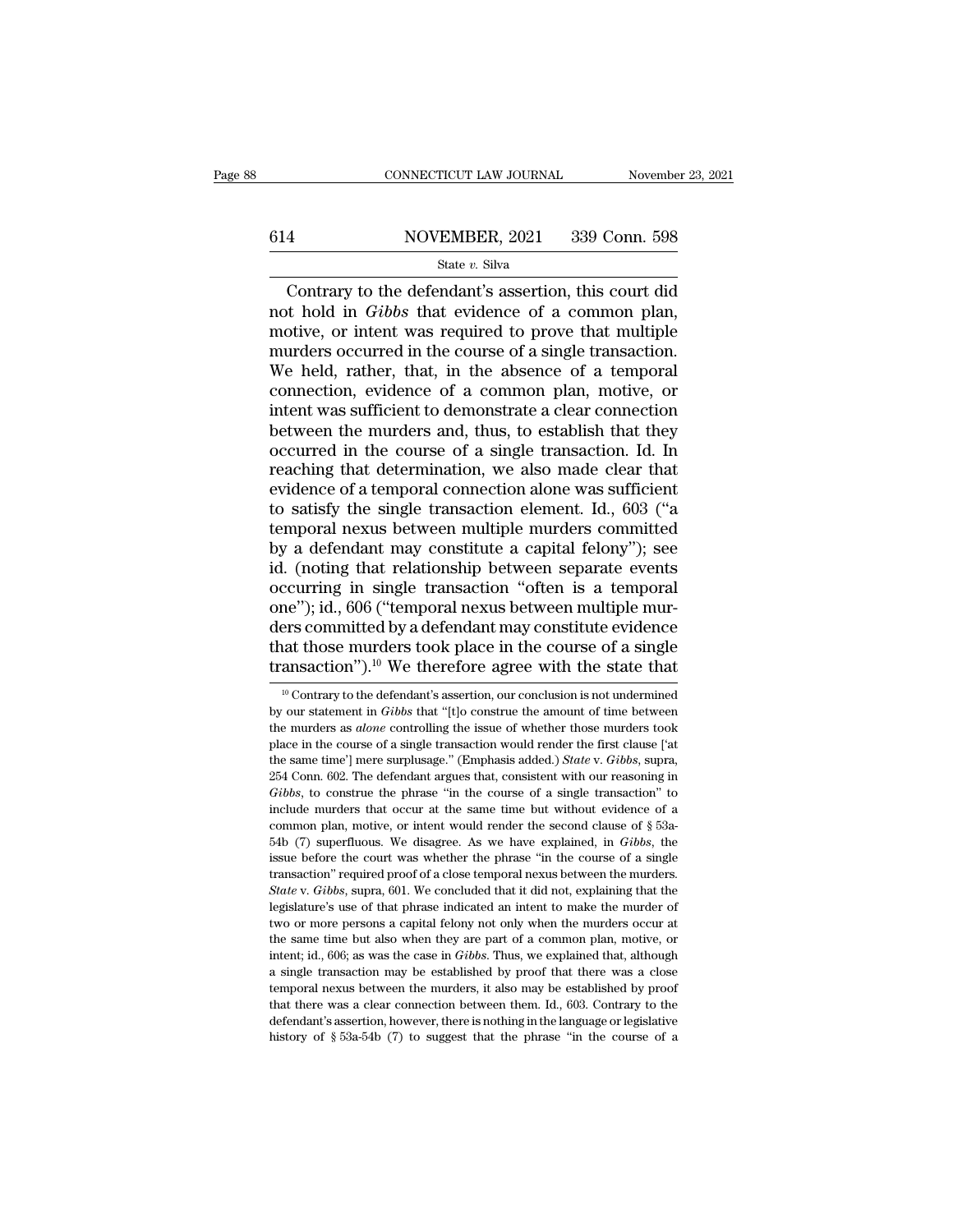the trial court did not incorrectly instruct the jury that<br>it could find the "in the course of a single transaction" 339 Conn. 598 NOVEMBER, 2021 615<br>
State v. Silva<br>
the trial court did not incorrectly instruct the jury that<br>
it could find the "in the course of a single transaction"<br>
element proven by evidence of a temporal nexus 339 Conn. 598 NOVEMBER, 2021 615<br>
State v. Silva<br>
the trial court did not incorrectly instruct the jury that<br>
it could find the "in the course of a single transaction"<br>
element proven by evidence of a temporal nexus<br>
betw 339 Conn. 598 NOVEMBER, 2021 615<br>
State v. Silva<br>
the trial court did not incorrectly instruct the jury that<br>
it could find the "in the course of a single transaction"<br>
element proven by evidence of a temporal nexus<br>
betw State v. Silva<br>
the trial court did not incorrectly instruct the jury that<br>
it could find the "in the course of a single transaction"<br>
element proven by evidence of a temporal nexus<br>
between the victims' murders. Accordin the trial court did not ince<br>it could find the "in the ce<br>element proven by evid<br>between the victims' mur<br>dant's claim of instruction<br>prong of *Golding*.<sup>11</sup> tween the victims' murders. Accordingly, the defen-<br>nt's claim of instructional error fails under the third<br>ong of *Golding*.<sup>11</sup><br>II<br>The defendant next claims that the trial court improp-<br>ly failed to provide the jury, sua

II

dant's claim of instructional error fails under the third<br>prong of *Golding*.<sup>11</sup><br>II<br>The defendant next claims that the trial court improp-<br>erly failed to provide the jury, sua sponte, with a special<br>credibility instructio prong of *Golding*.<sup>11</sup><br>
II<br>
The defendant next claims that the trial court improp-<br>
erly failed to provide the jury, sua sponte, with a special<br>
credibility instruction concerning Opalacz' testimony.<br>
Specifically, the de II<br>
The defendant next claims that the trial court improp-<br>
erly failed to provide the jury, sua sponte, with a special<br>
credibility instruction concerning Opalacz' testimony.<br>
Specifically, the defendant argues that "spec II<br>The defendant next claims that the trial court improp-<br>erly failed to provide the jury, sua sponte, with a special<br>credibility instruction concerning Opalacz' testimony.<br>Specifically, the defendant argues that "special The defendant next claims that the trial court improperly failed to provide the jury, sua sponte, with a special credibility instruction concerning Opalacz' testimony.<br>Specifically, the defendant argues that "special credi The defendant next claims that the that court improperly failed to provide the jury, sua sponte, with a special<br>credibility instruction concerning Opalacz' testimony.<br>Specifically, the defendant argues that "special credib erly failed to provide the jury, sua sponte, with a special credibility instruction concerning Opalacz' testimony.<br>Specifically, the defendant argues that "special credibility instruction[s] [have] roots in the concern tha Evention, instruction concerning Oparacz resuminty.<br>Specifically, the defendant argues that "special credibil-<br>ity instruction[s] [have] roots in the concern that certain<br>witnesses have such a powerful motive to testify fa that the court should warn jurors to consider carefully<br>their testimony" and that, because the defendant pre-<br>sented evidence that Opalacz possessed the motive,<br>single transaction" was intended to apply only to murders tha that the court should warn jurors to consider carefully<br>their testimony" and that, because the defendant pre-<br>sented evidence that Opalacz possessed the motive,<br>single transaction" was intended to apply only to murders tha

their testimony" and that, because the defendant pre-<br>sented evidence that Opalacz possessed the motive,<br>single transaction" was intended to apply only to murders that occurred in<br>connection with a common plan, motive, or sented evidence that Opalacz possessed the motive,<br>single transaction" was intended to apply only to murders that occurred in<br>connection with a common plan, motive, or intent, or that the statute was<br>intended to proscribe simple transaction" was intended to apply only to murders that occurred in<br>single transaction" was intended to apply only to murders that occurred in<br>connection with a common plan, motive, or intent, or that the statute wa single transaction" was intended to apply only to murders that occurred in connection with a common plan, motive, or intent, or that the statute was intended to proscribe two conceptually distinct acts of murder—i.e., mult connection with a common plan, motive, or intent, or that the statute was intended to proscribe two conceptually distinct acts of murder—i.e., multiple murders that occur at the same time and those that occur in connectio intended to proscribe two conceptually distinct acts of murder—i.e., multiple murders that occur at the same time and those that occur in connection with a common plan, motive, or intent. We agree with the state that our murders that occur at the same time and those that occur in connection with a common plan, motive, or intent. We agree with the state that our analysis in *Gibbs* makes clear that the phrase "at the same time or in the co with a common plan, motive, or intent. We agree with the state that our analysis in *Gibbs* makes clear that the phrase "at the same time or in the course of a single transaction" in  $\S$  53a-54b (7) merely provides two di if a motorcyclist were to shoot all the passengers in a vehicle because the same time or in the course of a single transaction" in § 53a-54b (7) merely provides two different descriptions of the same prohibited conduct (t driver of a single transaction" in § 53a-54b (7) merely provides two different descriptions of the same prohibited conduct (the murder of more than two people), with the phrase "at the same time" conceptually subsumed wit descriptions of the same prohibited conduct (the murder of more than two people), with the phrase "at the same time" conceptually subsumed within the meaning of "in the course of a single transaction  $\ldots$ ." For example, revenge), with the phrase "at the same time" conceptually subsumed within the meaning of "in the course of a single transaction . . . . ." For example, if a motorcyclist were to shoot all the passengers in a vehicle becaus the meaning of "in the course of a single transaction  $\ldots$ ". For example, if a motorcyclist were to shoot all the passengers in a vehicle because the driver had just cut him off on the highway, the murders would have occ driver had just cut him off on the highway, the murders would have occurred as part of a single transaction no less than if the killer, in exacting his revenge, had waited and murdered each of the passengers separately, ov

as part of a single transaction no less than if the killer, in exacting his revenge, had waited and murdered each of the passengers separately, over the course of several hours.<br><sup>11</sup> Because we conclude that the defendant' for only the most egregious errors'' (internal quotation marks omitted)); see also *State v. Blaine*, suppra 334 Conn. 305 ("plain error review is reserved for only the most egregious errors'' (internal quotation marks omi <sup>2</sup> Because of several hours.<br>
<sup>11</sup> Because we conclude that the defendant's claim fails under the third<br>
prong of *Golding*, we further conclude that his claim of plain error also<br>
fails. See *State* v. *Blaine*, supra, 3 <sup>11</sup> Because we conclude that the defendant's claim fails under the third<br>prong of *Golding*, we further conclude that his claim of plain error also<br>fails. See *State* v. *Blaine*, supra, 334 Conn. 305 ("plain error review <sup>11</sup> Because we conclude that the defendant's claim fails under the third prong of *Golding*, we further conclude that his claim of plain error also fails. See *Statev*. *Blaine*, supra, 334 Conn. 305 ("plain error review doctrine'').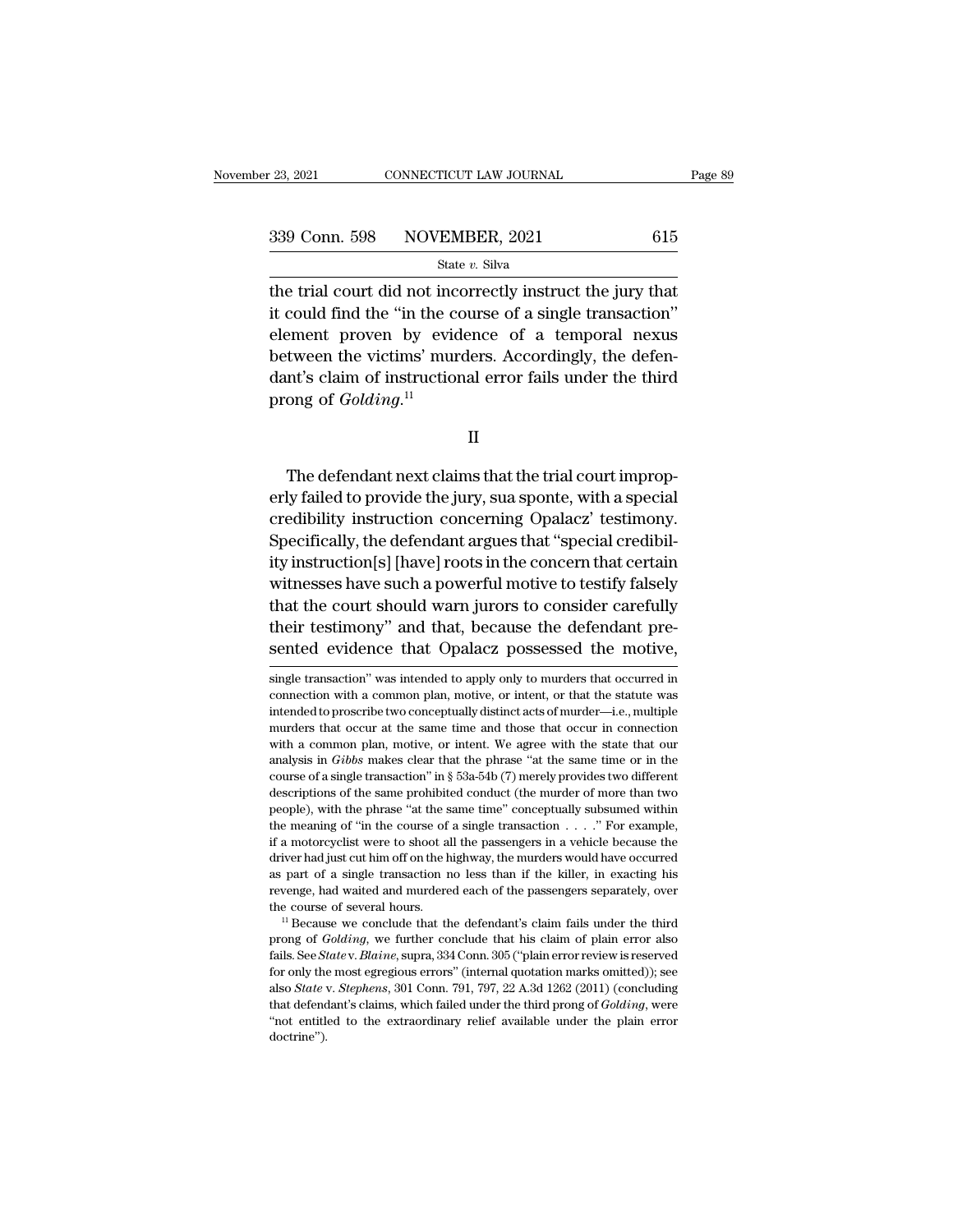# $\begin{tabular}{ll} \multicolumn{2}{l} \multicolumn{2}{l}{{\small\bf CONNECTICUT LAW JOURNAL}} & \multicolumn{2}{l}{{\small\bf November 23, 2021}}\\ \hline \hline \multicolumn{2}{l}{{\small 616}} & \multicolumn{2}{l}{{\small \bf NOVEMBER, 2021}} & \multicolumn{2}{l}{{\small 339~Conn.~598}}\\ & \multicolumn{2}{l}{{\small \bf State $v$.~Silva}} & \multicolumn{2}{l}{{\small \bf Structure:} {\small 339~Conn.~598}}\\ \hline \end{tabular}$

### State *v.* Silva

 $\frac{\text{COMRECTICUT LAW JOURNAL}}{\text{S16}}$   $\frac{\text{NOVEMBER, 2021}}{\text{State } v. \text{ Silva}}$ <br>  $\frac{\text{State } v. \text{ Silva}}{\text{means, and opportunity to kill the victimes, the court}$ <br>
should have provided a special credibility instruction  $\frac{\text{S16}}{\text{State } v. \text{ Silva}}$ <br>
State *v*. Silva<br>
means, and opportunity to kill the victims, the court<br>
should have provided a special credibility instruction<br>
with respect to her testimony. The state argues that, 616 NOVEMBER, 2021 339 Conn. 598<br>
State v. Silva<br>
means, and opportunity to kill the victims, the court<br>
should have provided a special credibility instruction<br>
with respect to her testimony. The state argues that,<br>
becau 616 NOVEMBER, 2021 339 Conn. 598<br>
State v. Silva<br>
means, and opportunity to kill the victims, the court<br>
should have provided a special credibility instruction<br>
with respect to her testimony. The state argues that,<br>
becau State v. Silva<br>means, and opportunity to kill the victims, the court<br>should have provided a special credibility instruction<br>with respect to her testimony. The state argues that,<br>because the defendant's claim is not of cons means, and opportunity to kill the victims, the court<br>should have provided a special credibility instruction<br>with respect to her testimony. The state argues that,<br>because the defendant's claim is not of constitutional<br>magn means, and opportunity to kill the victims, the court<br>should have provided a special credibility instruction<br>with respect to her testimony. The state argues that,<br>because the defendant's claim is not of constitutional<br>magn should have provided a special credibility instruction<br>with respect to her testimony. The state argues that,<br>because the defendant's claim is not of constitutional<br>magnitude, it fails under the second prong of *Golding*<br>an with respect to her testimony. The state argues that,<br>because the defendant's claim is not of constitutional<br>magnitude, it fails under the second prong of *Golding*<br>and is reviewable only for plain error. The state further because the defendant s claim is not of constitutional<br>magnitude, it fails under the second prong of *Golding*<br>and is reviewable only for plain error. The state further<br>argues that this court should reject the defendant's<br> magnitude, it rails under the second prong of *Golding*<br>and is reviewable only for plain error. The state further<br>argues that this court should reject the defendant's<br>claim of plain error because Opalacz does not fit withi and is reviewable only for plain error. The state further<br>argues that this court should reject the defendant's<br>claim of plain error because Opalacz does not fit within<br>any of the existing exceptions to the general rule tha argues that this court should reject the defendant is<br>claim of plain error because Opalacz does not fit within<br>any of the existing exceptions to the general rule that<br>a defendant is not entitled to an instruction singling<br> cially of the existing exceptions to the general rule that<br>a defendant is not entitled to an instruction singling<br>out a state's witness and highlighting their potential<br>motive to testify falsely, and because it is not plai any of the existing exceptions to the general rule that<br>a defendant is not entitled to an instruction singling<br>out a state's witness and highlighting their potential<br>motive to testify falsely, and because it is not plain<br>e a derendant is not entitied to an<br>out a state's witness and highligh<br>motive to testify falsely, and bec:<br>error for the trial court to fail to p<br>sponte, with a special credibility i<br>not previously been recognized, le<br>Connec otive to testify falsely, and because it is not plain<br>ror for the trial court to fail to provide the jury, sua<br>onte, with a special credibility instruction that has<br>t previously been recognized, let alone required, by<br>nnne Fails under the trial court to fail to provide the jury, sua<br>sponte, with a special credibility instruction that has<br>not previously been recognized, let alone required, by<br>Connecticut appellate courts.<br>We agree with the st

sponte, with a special credibility instruction that has<br>not previously been recognized, let alone required, by<br>Connecticut appellate courts.<br>We agree with the state that the defendant's claim<br>fails under the second prong o not previously been recognized, let alone required, by<br>Connecticut appellate courts.<br>We agree with the state that the defendant's claim<br>fails under the second prong of *Golding* because this<br>court repeatedly has held that Connecticut appellate courts.<br>We agree with the state that the defendant's claim<br>fails under the second prong of *Golding* because this<br>court repeatedly has held that the failure of a trial court<br>to provide a special credi we agree with the state that the defendant s claim<br>fails under the second prong of *Golding* because this<br>court repeatedly has held that the failure of a trial court<br>to provide a special credibility instruction is not of<br>c rails under the second prong of *Golding* because this<br>court repeatedly has held that the failure of a trial court<br>to provide a special credibility instruction is not of<br>constitutional magnitude. See, e.g., *State v. Patte* court repeatedly has held that the failure of a trial court<br>to provide a special credibility instruction is not of<br>constitutional magnitude. See, e.g., *State v. Patterson*,<br>276 Conn. 452, 471, 886 A.2d 777 (2005) (holdin to provide a special credibility instruction is not or<br>constitutional magnitude. See, e.g., *State* v. *Patterson*,<br>276 Conn. 452, 471, 886 A.2d 777 (2005) (holding that, for<br>purposes of harmfulness analysis, trial court's constitutional magnitude. See, e.g., *State v. Patterson*,<br>276 Conn. 452, 471, 886 A.2d 777 (2005) (holding that, for<br>purposes of harmfulness analysis, trial court's improper<br>failure to provide jury with special credibilit 276 Conn. 452, 471, 886 A.2d 777 (2005) (notding that, for<br>purposes of harmfulness analysis, trial court's improper<br>failure to provide jury with special credibility instruc-<br>tion for witness who was jailhouse informant wa purposes of narmuuness analysis, trial court s improper<br>failure to provide jury with special credibility instruc-<br>tion for witness who was jailhouse informant was not<br>constitutional in nature); *State* v. *Brown*, 187 Conn ranure to provide jury with special credibility instruction for witness who was jailhouse informant was not constitutional in nature); *State* v. *Brown*, 187 Conn. 602, 613, 447 A.2d 734 (1982) (holding that trial court's for one interior constitutional in nature); *State v. Brown*, 187 Conn. 602, 613, 447 A.2d 734 (1982) (holding that trial court's failure to give accomplice credibility instruction to jury does not involve violation of co constitutional in nature); *State* v. *Brown*, 187 Conn. 002,<br>613, 447 A.2d 734 (1982) (holding that trial court's failure<br>to give accomplice credibility instruction to jury does<br>not involve violation of constitutional rig 013, 447 A.2d 754 (1982) (noting that that court standing<br>to give accomplice credibility instruction to jury does<br>not involve violation of constitutional right); *State* v.<br>*Cooper*, 182 Conn. 207, 212, 438 A.2d 418 (1980 to give accompice creationly instruction to jury does<br>not involve violation of constitutional right); *State* v.<br>*Cooper*, 182 Conn. 207, 212, 438 A.2d 418 (1980) (same<br>for complaining witness credibility instruction); see flot invoive violation of constitutional right); *State v. Cooper*, 182 Conn. 207, 212, 438 A.2d 418 (1980) (same<br>for complaining witness credibility instruction); see<br>also *State* v. *Diaz*, 302 Conn. 93, 99 n.3, 25 A.3d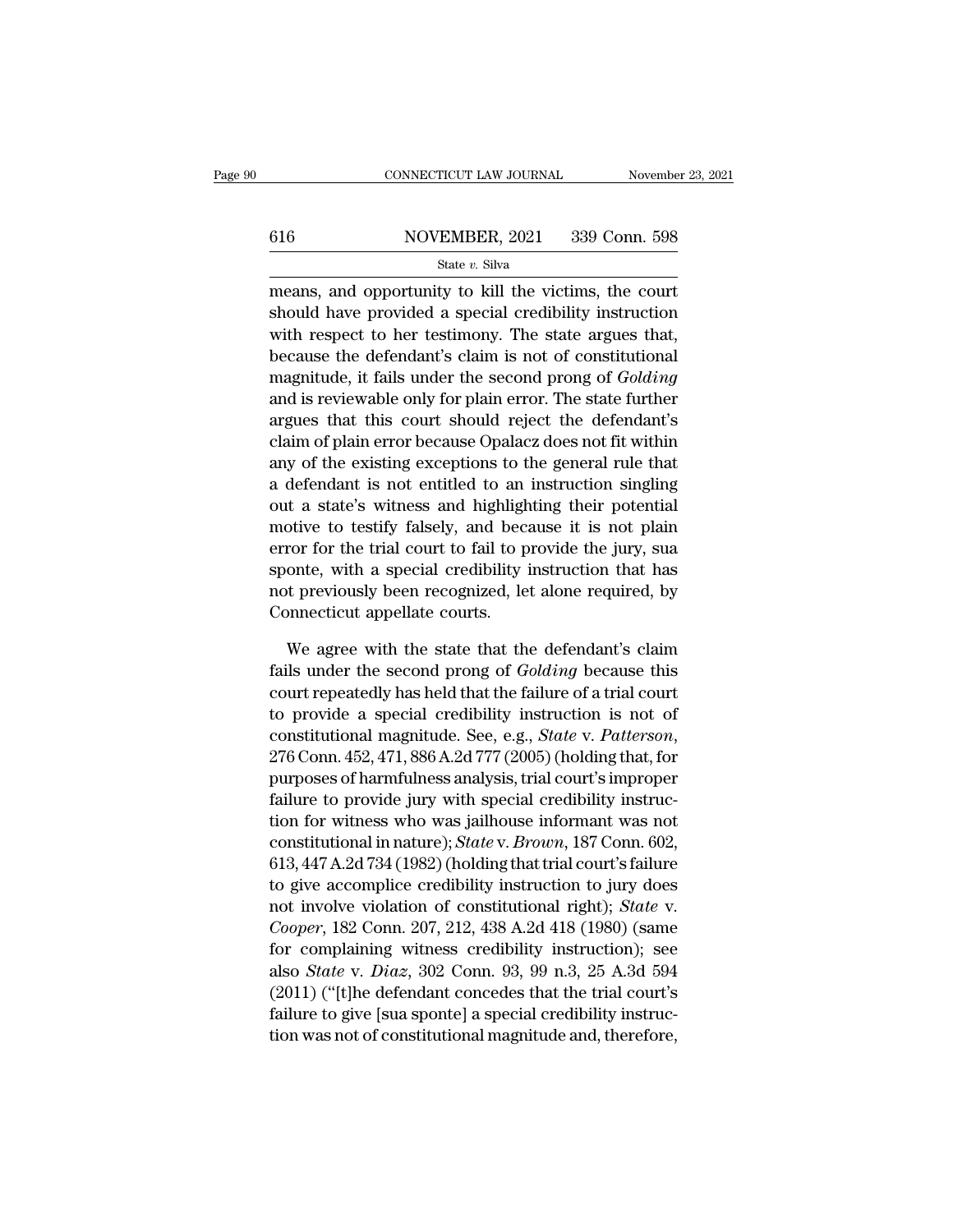| r 23, 2021    | CONNECTICUT LAW JOURNAL |     | Page 91 |
|---------------|-------------------------|-----|---------|
| 339 Conn. 598 | NOVEMBER, 2021          | 617 |         |
|               | State v. Silva          |     |         |

Fig. 23, 2021 CONNECTICUT LAW JOURNAL<br> **his claim does not qualify for review under [***Gold-***<br>** *ing***]").<sup>12</sup> Accordingly, we conclude that the defendant's** <sup>339</sup> Conn. 598 **NOVEMBER**, 2021 617<br>
<sup>State v. Silva<br>
his claim does not qualify for review under [*Golding*]").<sup>12</sup> Accordingly, we conclude that the defendant's<br>
claim is reviewable only for plain error. We further</sup> 339 Conn. 598 NOVEMBER, 2021 617<br>
State v. Silva<br>
his claim does not qualify for review under [*Gold-*<br> *ing*]").<sup>12</sup> Accordingly, we conclude that the defendant's<br>
claim is reviewable only for plain error. We further<br>
co 339 Conn. 598 NOVEMBER, 2021 617<br>
State v. Silva<br>
his claim does not qualify for review under [*Gold-*<br> *ing*]").<sup>12</sup> Accordingly, we conclude that the defendant's<br>
claim is reviewable only for plain error. We further<br>
co State v. Silva<br>his claim does not qualify for review under [*Gold-*<br>ing]").<sup>12</sup> Accordingly, we conclude that the defendant's<br>claim is reviewable only for plain error. We further<br>conclude that the court's failure to provi his claim does not qualify for review under [*Golding*]").<sup>12</sup> Accordingly, we conclude that the defendant's claim is reviewable only for plain error. We further conclude that the court's failure to provide the jury, sua  $g$ ]")." Accordingly, we conclude that the detendant s<br>aim is reviewable only for plain error. We further<br>nclude that the court's failure to provide the jury, sua<br>onte, with a special credibility instruction concerning<br>pa claim. Is reviewable only for plain error. We further<br>conclude that the court's failure to provide the jury, sua<br>sponte, with a special credibility instruction concerning<br>Opalacz' testimony does not constitute plain error.

conclude that the court's railure to provide the jury, sua<br>sponte, with a special credibility instruction concerning<br>Opalacz' testimony does not constitute plain error.<br>The following procedural history is relevant to this<br> sponte, with a special creationly instruction concerning<br>Opalacz' testimony does not constitute plain error.<br>The following procedural history is relevant to this<br>claim. On October 26, 2018, during its summary of the<br>in-cha Upalacz testimony does not constitute plain error.<br>The following procedural history is relevant to this<br>claim. On October 26, 2018, during its summary of the<br>in-chambers charging conference it had conducted with<br>the partie The following procedural history is relevant to this<br>claim. On October 26, 2018, during its summary of the<br>in-chambers charging conference it had conducted with<br>the parties, the trial court stated that it would provide<br>the The following procedural fills of y is fellevalue to this<br>claim. On October 26, 2018, during its summary of the<br>in-chambers charging conference it had conducted with<br>the parties, the trial court stated that it would provid that, although it had considered providing the jury with a third-party culpability instruction identifying the defense's theory that Opalacz, not the defendant, murdered the victims. The court further stated that, although In changes enarging concreted to had conducted what<br>the parties, the trial court stated that it would provide<br>the jury with a third-party culpability instruction identi-<br>fying the defense's theory that Opalacz, not the def the jury with a third-party culpability instruction identifying the defense's theory that Opalacz, not the defendant, murdered the victims. The court further stated that, although it had considered providing the jury with the jury with a time party capability instruction racharity fying the defense's theory that Opalacz, not the defendant, murdered the victims. The court further stated that, although it had considered providing the jury wit restrikt that, although it had considered providing the jury with<br>dant, murdered the victims. The court further stated<br>that, although it had considered providing the jury with<br>an accomplice credibility instruction concerni data, mattered the vielants. The court rattact stated<br>that, although it had considered providing the jury with<br>an accomplice credibility instruction concerning Opa-<br>lacz' testimony, it would not do so "because [that instru anal, datedgar a had considered providing the Jary with<br>an accomplice credibility instruction concerning Opalacz'<br>testimony, it would not do so "because [that instruc-<br>tion] is contrary to the [defense's] theory" that Opal did a seconforce creation, moduction concerning opticary lack is also<br>diated in the second in the second in the principal. Defense<br>counsel agreed with the court's decision not to provide<br>an accomplice credibility instructi tion] is contrary to the [defense's] theory" that Opalacz<br>was not an accomplice but rather the principal. Defense<br>counsel agreed with the court's decision not to provide<br>an accomplice credibility instruction for Opalacz an was not an accomplice but rather the principal. Defense<br>counsel agreed with the court's decision not to provide<br>an accomplice credibility instruction for Opalacz and<br>did not otherwise request a special credibility instruc an accomplice credibility instruction for Opalacz and<br>did not otherwise request a special credibility instruc-<br>tion concerning her testimony. During its charge to<br>the jury, the court provided a third-party culpability<br> $\frac$ did not otherwise request a special credibility instruction concerning her testimony. During its charge to the jury, the court provided a third-party culpability  $\frac{12 \text{ In arguing that "[t]he compelling facts of [his] case [warmant an] exception to the general rule that the failure to give [a special credibility instruction] is not constitutional error," the defendant cities to State v. Baltas$ 

tion concerning her testimony. During its charge to<br>the jury, the court provided a third-party culpability<br><sup>12</sup> In arguing that "[t]he compelling facts of [his] case [warrant an] excep-<br>tion to the general rule that the fa the jury, the court provided a third-party culpability  $\frac{12 \text{ In arguing that "[t]he compelling facts of [his] case [warmant an] exception to the general rule that the failure to give [a special credibility instruction] is not constitutional error," the defendant cities to *State* v. *Baltas*, 311 Conn. 786, 91 A.3d 384 (2014), in which, he contends, this court applied the constitutional standard for assessing harmfulness following its conclusion.$ <sup>12</sup> In arguing that "[t]he compelling facts of [his] case [warrant an] exception to the general rule that the failure to give [a special credibility instruction] is not constitutional error, " the defendant cites to *Sta* <sup>12</sup> In arguing that "[t]he compelling facts of [his] case [warrant an] exception to the general rule that the failure to give [a special credibility instruction] is not constitutional error," the defendant cites to *Stat* tion to the general rule that the failure to give [a special credibility instruction] is not constitutional error," the defendant cites to *State* v. *Baltas*, 311 Conn. 786, 91 A.3d 384 (2014), in which, he contends, this tion] is not constitutional error," the defendant cites to *State* v. *Baltas*, 311 Conn. 786, 91 A.3d 384 (2014), in which, he contends, this court applied the constitutional standard for assessing harmfulness following Conn. 786, 91 A.3d 384 (2014), in which, he contends, this court applied the constitutional standard for assessing harmfulness following its conclusion that the trial court improperly failed to provide a special credibili that the trial court improperly failed to provide a special credibility instruction. The defendant misreads *Baltas*, which explicitly states that the defendant in that case did not claim "that the trial court's failure t error was harmful." Id., 822; see also *State* v. *Cody M.*, 337 Conn. 92, 113<br>n.17, 259 A.3d 576 (2020) ("ii) If the claim "that the trial court's failure to instruct the<br>jury on [a witness] motive to testify falsely viol n. The defendant misreads *Baltas*, which explicitly states that the defendant in that case did not claim "that the trial court's failure to instruct the jury on [a witness'] motive to testify falsely violated any of his dant in that case did not claim "that the trial court's failure to instruct the jury on [a witness'] motive to testify falsely violated any of his constitutional rights, [and, thus, he bore] the burden of demonstrating th jury on [a witness'] motive to testify falsely violated any of his constitutional rights, [and, thus, he bore] the burden of demonstrating that the court's error was harmful." Id., 822; see also *State* v. *Cody M.*, 337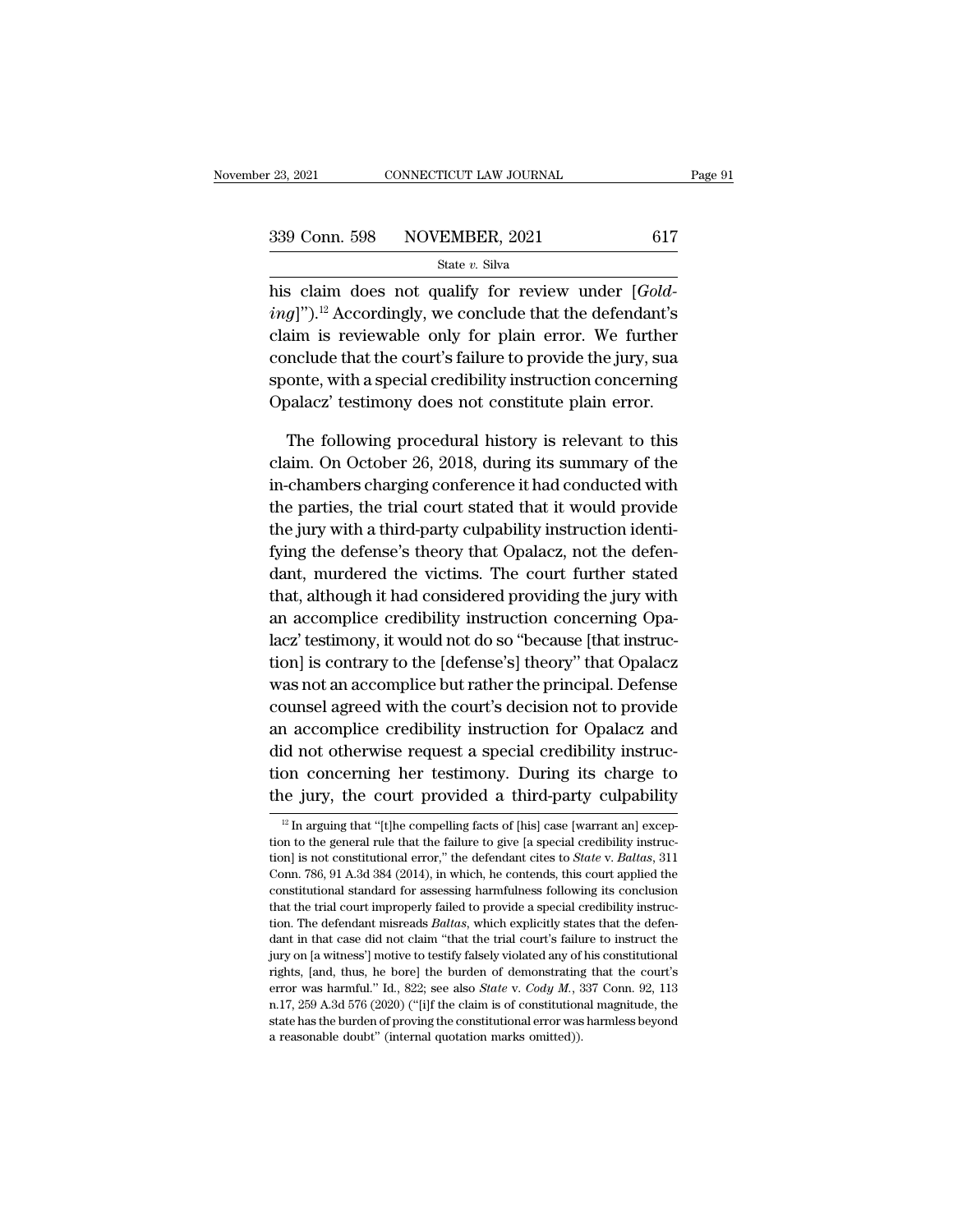# $\begin{tabular}{ll} \multicolumn{2}{l} \multicolumn{2}{l}{{\small\bf CONNECTICUT LAW JOURNAL}} & \multicolumn{2}{l}{\small\bf November~23, 2021} \\\\ 618 & \multicolumn{2}{l}{{\small\bf NOVEMBER, 2021}} & \multicolumn{2}{l}{{\small\bf 339 Conn.~598}} \end{tabular}$

### State *v.* Silva

CONNECTICUT LAW JOURNAL November 23, 2021<br>
State v. Silva<br>
State v. Silva<br>
instruction,<sup>13</sup> a general credibility instruction,<sup>14</sup> and a<br>
specific instruction concerning Opalacz' credibility as<br>
a witness who had pleaded specific instruction of the principle instruction of the principle instruction  $e^{13}$  as general credibility instruction,  $e^{14}$  and a specific instruction concerning Opalacz' credibility as a witness who had pleaded gu 618 NOVEMBER, 2021 339 Conn. 598<br>
State v. Silva<br>
instruction,<sup>13</sup> a general credibility instruction,<sup>14</sup> and a<br>
specific instruction concerning Opalacz' credibility as<br>
a witness who had pleaded guilty to, and had a pend Solary Movember, 2021 339 Conn. 598<br>
State v. Silva<br>
instruction,<sup>13</sup> a general credibility instruction,<sup>14</sup> and a<br>
specific instruction concerning Opalacz' credibility as<br>
a witness who had pleaded guilty to, and had a p State v. Silva<br>
State v. Silva<br>
instruction,<sup>13</sup> a general credibility instruction,<sup>14</sup> and a<br>
specific instruction concerning Opalacz' credibility as<br>
a witness who had pleaded guilty to, and had a pending<br>
sentencing he State v. Silva<br>
instruction,<sup>13</sup> a general credibility instruct<br>
specific instruction concerning Opalacz' c<br>
a witness who had pleaded guilty to, and has<br>
sentencing hearing for, hindering prose<br>
respect to the victims' m witness who had pleaded guilty to, and had a pending<br>entencing hearing for, hindering prosecution with<br>spect to the victims' murders.<sup>15</sup> Defense counsel did<br>ot object to the court's jury charge.<br><sup>13</sup> The court instructed sentencing hearing for, hindering prosecution with<br>respect to the victims' murders.<sup>15</sup> Defense counsel did<br>not object to the court's jury charge.<br> $\frac{13}{12}$  The court instructed the jury on third-party culpability as fo

respect to the victims' murders.<sup>15</sup> Defense counsel did<br>not object to the court's jury charge.<br> $\frac{13}{10}$  The court instructed the jury on third-party culpability as follows: "The<br>defendant has offered evidence that a t The court instructed the jury on third-party culpability as follows: "The defendant has offered evidence that a third party  $\ldots$  Opalacz, and not the defendant, committed the crimes with which the defendant is here charg From the total evidence for you to consider. The burdent is follows: "The defendant has offered evidence that a third party . . . Opalacz, and not the defendant, committed the crimes with which the defendant is here charg <sup>13</sup> The court instructed the jury on third-party culpability as follows: "The defendant has offered evidence that a third party  $\ldots$  Opalacz, and not the defendant, committed the crimes with which the defendant is here defendant has offered evidence that a third party  $\ldots$  Opalacz, and not the defendant, committed the crimes with which the defendant is here charged. This evidence is not intended to prove the guilt of the third party bu defendant, committed the crimes with which the defendant is here charged.<br>This evidence is not intended to prove the guilt of the third party but is<br>part of the total evidence for you to consider. The burden remains on the This evidence is not intended to prove the guilt of the third party but is<br>part of the total evidence for you to consider. The burden remains on the<br>state to prove each and every element of the offense, including identific part of the total evidence for you to consider. The burden remains on the state to prove each and every element of the offense, including identification, beyond a reasonable doubt. It is up to you and to you alone to deter state to prove each and every element of the offense, including identification, beyond a reasonable doubt. It is up to you and to you alone to determine whether any of this evidence, if you choose to believe it, tends to beyond a reasonable doubt. It is up to you and to you alone to determine whether any of this evidence, if you choose to believe it, tends to directly connect . . . Opalacz to the commission of the crimes with which the de by whether any of this evidence, if you choose to believe it, tends to directly connect . . . Opalacz to the commission of the crimes with which the defendant is charged. If, after a full and fair consideration and compar render a verdict of not guilty as to the commission of the crimes with which the defendant is charged. If, after a full and fair consideration and comparison of all the evidence, you have left in your minds a reasonable d defendant is charged. If, after a full and fair consideration and comparison of all the evidence, you have left in your minds a reasonable doubt indicating that  $\ldots$  Opalacz may [be] the individual who committed the crim

that . . . Opalacz may [be] the individual who committed the crimes that the defendant is charged with committing, then it would be your duty to render a verdict of not guilty as to the defendant before you."<br><sup>14</sup> The cou The defendant is charged with committing, then it would be your duty to render a verdict of not guilty as to the defendant before you."<br><sup>14</sup> The court instructed the jury on witness credibility in general in relevant part: monter a verdict of not guilty as to the defendant before you."<br>
<sup>14</sup> The court instructed the jury on witness credibility in general in relevant<br>
part: "[I]n deciding what the facts are, you must consider all the evidenc <sup>14</sup> The court instructed the jury on witness credibility in general in relevant part: "[I]n deciding what the facts are, you must consider all the evidence and decide which testimony to believe and which testimony not to part: "[I]n deciding what the facts are, you must consider all the evidence and decide which testimony to believe and which testimony not to believe. You may believe or disbelieve all, none, or any part of any [witness'] t rand decide which test<br>and decide which test<br>You may believe or di<br>mony. In making that<br>factors, including . . .<br>this case or any bias or<br>in the case? . . . .<br>"You should size up of you show the ordinate size up each witness and then make your own judgment as the case? ... did the witness have any interest in the outcome of is case or any bias or prejudice concerning any party or any matter involv to a may be an impulsion, you may take into account a number of factors, including . . . did the witness have any interest in the outcome of this case or any bias or prejudice concerning any party or any matter involved i

particular  $\alpha$  is increased as the method of this case or any bias or prejudice concerning any party or any matter involved<br>in the case? . . . "You should size up each witness and then make your own judgment as<br>to his or experiences, your knowledge of human nature, and of the motives whist case or any bas or prejudice concerning any party or any matter involved<br>in the case? . . . "You should size up each witness and then make your own judg influence and control human conduct, and you should test the evidence "You should size up each witness and then make your own judgment as<br>to his or her credibility and decide what portion, all, some or none of any<br>particular [witness'] testimony you will believe. You should use all of your<br> particular [witness'] testimony you will believe. You should use all of your experiences, your knowledge of human nature, and of the motives which influence and control human conduct, and you should test the evidence agai

experiences, your knowledge of human nature, and of the motives which<br>influence and control human conduct, and you should test the evidence<br>against that knowledge."<br><sup>15</sup> With respect to Opalacz' testimony, the court instru influence and control human conduct, and you should test the evidence against that knowledge."<br>
<sup>15</sup> With respect to Opalacz' testimony, the court instructed the jury on her credibility as a state witness with pending cri against that knowledge."<br>
<sup>15</sup> With respect to Opalacz' testimony, the court instructed the jury on her credibility as a state witness with pending criminal charges as follows: "Now, evidence has been presented that the [ <sup>15</sup> With respect to Opalacz' testimony, the court instructed the jury on her credibility as a state witness with pending criminal charges as follows: "Now, evidence has been presented that the [witness] . . . Opalacz . . credibility as a state witness with pending criminal charges as follows: "Now, evidence has been presented that the [witness] . . . Opalacz . . . [was] arrested by [the] police in November of 2016, on the charge of hinder evidence has been presented that the [witness]  $\ldots$  Opalacz  $\ldots$  [was] arrested by [the] police in November of 2016, on the charge of hindering prosecution in the second degree, a felony punishable by up to ten years in arrested by [the] police in November of 2016, on the charge of hindering<br>prosecution in the second degree, a felony punishable by up to ten years<br>in prison, for engaging in actions that the state claimed hindered the pros prosecution in the second degree, a felony punishable by up to ten years<br>in prison, for engaging in actions that the state claimed hindered the prosecution of the crimes that are [the] subject of the case now before you.. in prison, for engaging in actions that the state claimed hindered the prosecu-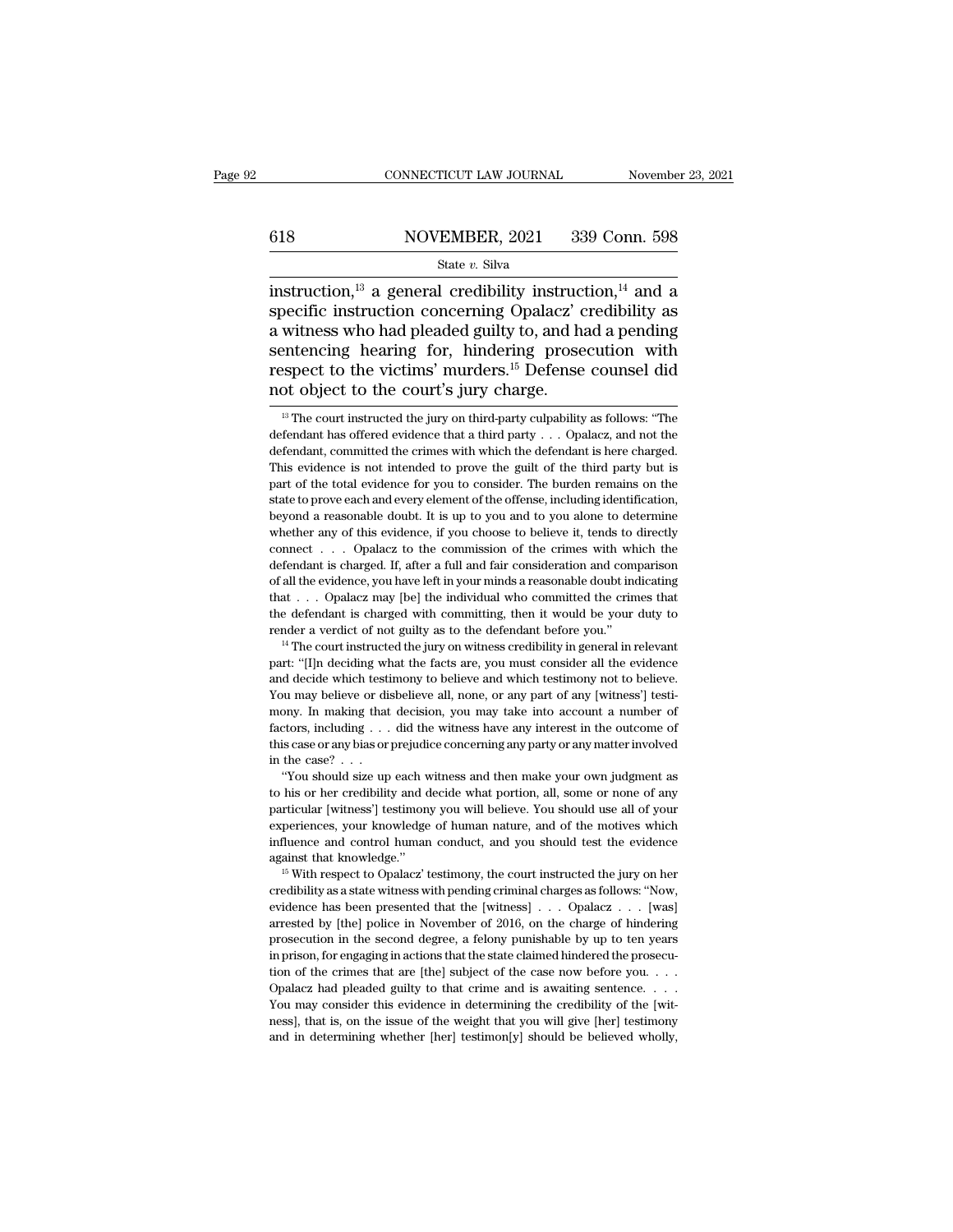As previously stated, ''a defendant is entitled to have 339 Conn. 598 NOVEMBER, 2021 619<br>
State v. Silva<br>
As previously stated, "a defendant is entitled to have<br>
the jury correctly and adequately instructed on the perti-<br>
nent principles of substantive law." (Internal quotatio 339 Conn. 598 NOVEMBER, 2021 619<br>
State v. Silva<br>
As previously stated, "a defendant is entitled to have<br>
the jury correctly and adequately instructed on the perti-<br>
nent principles of substantive law." (Internal quotatio Sall Conn. 598 NOVEMBER, 2021 619<br>
State *v*. Silva<br>
As previously stated, "a defendant is entitled to have<br>
the jury correctly and adequately instructed on the perti-<br>
nent principles of substantive law." (Internal quotat State v. Silva<br>
State v. Silva<br>
As previously stated, "a defendant is entitled to have<br>
the jury correctly and adequately instructed on the perti-<br>
nent principles of substantive law." (Internal quotation<br>
marks omitted.) state v. silva<br>
As previously stated, "a defendant is entitled to have<br>
the jury correctly and adequately instructed on the perti-<br>
nent principles of substantive law." (Internal quotation<br>
marks omitted.) *State* v. *Bla* As previously stated, "a defendant is entitled to have<br>the jury correctly and adequately instructed on the perti-<br>nent principles of substantive law." (Internal quotation<br>marks omitted.) *State* v. *Blaine*, supra, 334 Co the jury correctly and adequately instructed on the perti-<br>nent principles of substantive law." (Internal quotation<br>marks omitted.) *State* v. *Blaine*, supra, 334 Conn. 308.<br>"The charge must be correct in the law, adapte ment principles of substantive law." (Internal quotation<br>marks omitted.) *State* v. *Blaine*, supra, 334 Conn. 308.<br>"The charge must be correct in the law, adapted to the<br>issues and sufficient to guide the jury.... The pr marks omitted.) *State* v. *Blaine*, supra, 334 Conn. 308.<br>
"The charge must be correct in the law, adapted to the<br>
issues and sufficient to guide the jury.... The pri-<br>
mary purpose of the charge to the jury is to assist "The charge must be correct in the law, adapted to the<br>issues and sufficient to guide the jury. . . . The pri-<br>mary purpose of the charge to the jury is to assist [it]<br>in applying the law correctly to the facts which [it] issues and sufficient to guide the jury. . . . The pri-<br>mary purpose of the charge to the jury is to assist [it]<br>in applying the law correctly to the facts which [it]<br>find[s] to be established." (Internal quotation marks<br> mary purpose of the charge to the jury is to assist [it]<br>in applying the law correctly to the facts which [it]<br>find[s] to be established." (Internal quotation marks<br>omitted.) State v. Patterson, supra, 276 Conn. 466. "Gen in applying the law correctly to the facts which [it] find[s] to be established." (Internal quotation marks omitted.) *State* v. *Patterson*, supra, 276 Conn. 466. "Generally, a [criminal] defendant is not entitled to an find[s] to be established." (Internal quotation marks<br>omitted.) *State* v. *Patterson*, supra, 276 Conn. 466. "Gen-<br>erally, a [criminal] defendant is not entitled to an<br>instruction singling out any of the state's witnesse omitted.) *State* v. *Patterson*, supra, 276 Conn. 466. "Generally, a [criminal] defendant is not entitled to an instruction singling out any of the state's witnesses and highlighting his or her possible motive for testify erally, a [criminal] defendant is not entitled to an<br>instruction singling out any of the state's witnesses and<br>highlighting his or her possible motive for testifying<br>falsely.... This court has held, however, that a spe-<br>c instruction singling out any of the state's witnesses and<br>highlighting his or her possible motive for testifying<br>falsely. . . . This court has held, however, that a spe-<br>cial credibility instruction is required for three t highlighting his or her possible motive for testifying<br>falsely. . . . This court has held, however, that a spe-<br>cial credibility instruction is required for three types of<br>witnesses, namely, complaining witnesses, accompli falsely. . . . . This court has held, however, that a special credibility instruction is required for three types of witnesses, namely, complaining witnesses, accomplices and jailhouse informants." (Citation omitted; foot cial credibility instruction is required for three types of<br>witnesses, namely, complaining witnesses, accomplices<br>and jailhouse informants." (Citation omitted; footnotes<br>omitted; internal quotation marks omitted.) *State* omitted; internal quotation marks omitted.) *State* v.<br> *Diaz*, supra, 302 Conn. 101–102. As set forth in footnote<br>
6 of this opinion, "[an appellant] cannot prevail under<br>
[the plain error doctrine] . . . unless he demon Diaz, supra, 302 Conn. 101–102. As set forth in footnote<br>6 of this opinion, "[an appellant] cannot prevail under<br>[the plain error doctrine] . . . unless he demonstrates<br>partly, or not at all. You should keep in mind that

6 of this opinion, "[an appellant] cannot prevail under<br>[the plain error doctrine]  $\ldots$  unless he demonstrates<br>partly, or not at all. You should keep in mind that [she], by cooperating<br>with the state, may be looking for  $[the plain error doctrine] . . . unless he demonstrates partly, or not at all. You should keep in mind that [she], by cooperating with the state, may be looking for more favorable treatment in her ultimate sentence. . . As to [this witness], you should, therefore, consider whether she may have an interest in the outcome of the case now before you and the extent to which, if at all, that interest may have colored the testimony she has given.$ partly, or not at all. You should keep in mind that [she], by cooperating<br>partly, or not at all. You should keep in mind that [she], by cooperating<br>with the state, may be looking for more favorable treatment in her ultimat partly, or not at all. You should keep in mind that [she], by cooperating with the state, may be looking for more favorable treatment in her ultimate sentencing. . . . As to [this witness], you should, therefore, consider  $\mathbf{r}$ ,  $\mathbf{r}$  is the state, may be looking for more favorable treatment in her ultimate intencing. . . . As to [this witness], you should, therefore, consider nether she may have an interest in the outcome of the cas if not most, crimes are of such a nature and are committed under such a nature and the extent to which, if at all, that interest may have colored the testimony she has given.<br>
"Of course, it is important for you also to k

Exercise, the only the only persons capable of giving useful testimony she has given.<br>
"Of course, it is important for you also to keep in mind  $\ldots$  that many,<br>
"Of course, it is important for you also to keep in mind  $\$ For what of the extent to which, if at all, that interest may have colored the testimony she has given.<br>
"Of course, it is important for you also to keep in mind  $\ldots$  that many, if not most, crimes are of such a nature a be timeny the has given.<br>
"Of course, it is important for you also to keep in mind . . . that many,<br>
if not most, crimes are of such a nature and are committed under such<br>
circumstances that the only persons capable of gi "Of course, it is important for you also to keep in mind . . . that many, if not most, crimes are of such a nature and are committed under such circumstances that the only persons capable of giving useful testimony as to if not most, crimes are of such a nature and are committed under such circumstances that the only persons capable of giving useful testimony as to what occurred are those who may have themselves engaged in some type of cr erations. what occurred are those who may have themselves engaged in some type<br>
criminal conduct at or around the time of the commission of the crime<br>
out which they have given testimony. So, for that reason, you must give<br>
conside of criminal conduct at or around the time of the commission of the crime about which they have given testimony. So, for that reason, you must give due consideration to the testimony of . . . Opalacz . . . during your deli

should which they have given testimony. So, for that reason, you must give due consideration to the testimony of . . . Opalacz . . . during your deliberations.<br>"In the final analysis, it is for you to decide whether you b about which they have given testimony. So, for that reason, you must give due consideration to the testimony of . . . Opalacz . . . during your deliberations.<br>"In the final analysis, it is for you to decide whether you be Fractions.<br>
The final analysis, it is for you to decide whether you believe or disbelieve the testimony of . . . Opalacz in whole or in part . . . . You should give such weight to these facts that you decide is fair and r disbelieve the testimony of . . . Opalacz in whole or in part . . . . You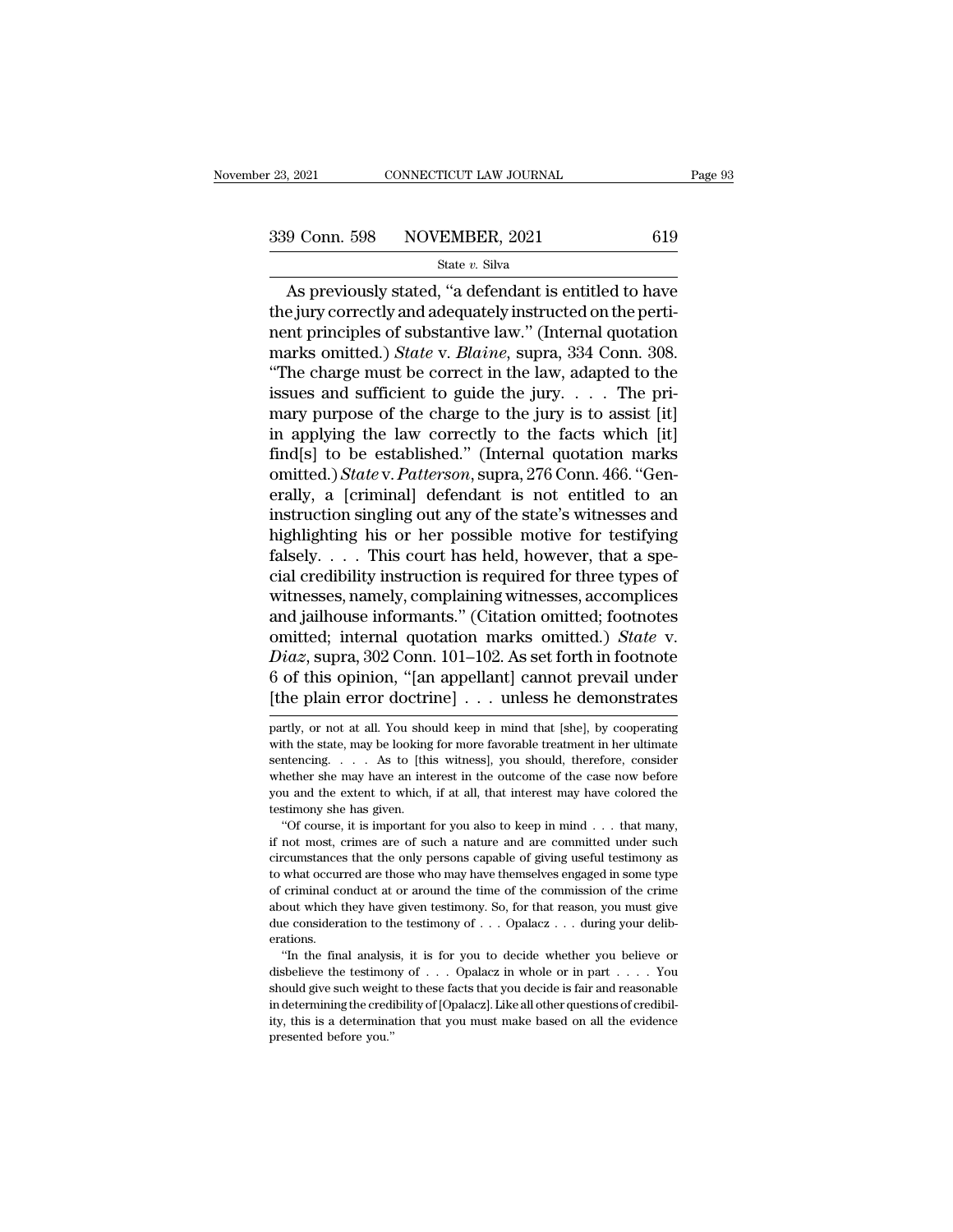# $\begin{tabular}{ll} \multicolumn{2}{l} \multicolumn{2}{l}{{\small\bf CONNECTICUT LAW JOURNAL}} & \multicolumn{2}{l}{\small\bf November~23, 2021} \\\\ 620 & \multicolumn{2}{l}{\small\bf NOVEMBER, 2021} & 339 {\small\bf Conn.~598} \end{tabular}$

State *v.* Silva

THE CONNECTICUT LAW JOURNAL November 23, 20<br>
State v. Silva<br>
State v. Silva<br>
State v. Silva<br>
Conn. 598<br>
That the claimed error is *both* so clear *and* so harmful<br>
that a failure to reverse the judgment would result in<br>
ma 620 NOVEMBER, 2021 339 Conn. 598<br>
State v. Silva<br>
that the claimed error is *both* so clear *and* so harmful<br>
that a failure to reverse the judgment would result in<br>
manifest injustice." (Emphasis in original; internal qu 620 NOVEMBER, 2021 339 Conn. 598<br>
State v. Silva<br>
that the claimed error is *both* so clear *and* so harmful<br>
that a failure to reverse the judgment would result in<br>
manifest injustice." (Emphasis in original; internal qu **Example 18 All Solution MOVEMBER, 2021** 339 Conn. 598<br> **State** *v*. Silva<br> **Connection marks omitted.**) *State* v. *Jamison*, 320 Conn. 589,<br>
597, 134 A.3d 560 (2016). 597, 134 A.3d 560 (2016). at the claimed error is *both* so clear *and* so harmful<br>at a failure to reverse the judgment would result in<br>anifest injustice." (Emphasis in original; internal quo-<br>ion marks omitted.) *State* v. *Jamison*, 320 Conn. 589 that a failure to reverse the judgment would result in<br>manifest injustice." (Emphasis in original; internal quo-<br>tation marks omitted.) *State v. Jamison*, 320 Conn. 589,<br>597, 134 A.3d 560 (2016).<br>In *State v. Diaz*, supr

manifest injustice." (Emphasis in original; internal quotation marks omitted.) *State v. Jamison*, 320 Conn. 589, 597, 134 A.3d 560 (2016).<br>In *State v. Diaz*, supra, 302 Conn. 93, this court considered a claim "that the fraction marks omitted.) *State v. Jamison*, 320 Conn. 589, 597, 134 A.3d 560 (2016).<br>In *State v. Diaz*, supra, 302 Conn. 93, this court considered a claim "that the trial court committed plain error when it failed to in  $t$  597, 134 A.3d 560 (2016).<br>In *State* v. *Diaz*, supra, 302 Conn. 93, this court considered a claim "that the trial court committed plain<br>error when it failed to instruct the jury, sua sponte, that<br>it must consider wit In *State* v. *Diaz*, supra, 302 Conn. 93, this court considered a claim "that the trial court committed plain error when it failed to instruct the jury, sua sponte, that it must consider with great caution the testimony In *State* v. *Diaz*, supra, 302 Conn. 93, this court considered a claim "that the trial court committed plain error when it failed to instruct the jury, sua sponte, that it must consider with great caution the testimony sidered a claim "that the trial court committed plain<br>error when it failed to instruct the jury, sua sponte, that<br>it must consider with great caution the testimony of<br>[three witnesses], in light of their involvement in th error when it failed to instruct the jury, sua sponte, that<br>it must consider with great caution the testimony of<br>[three witnesses], in light of their involvement in the<br>criminal justice system and the possibility that they it must consider with great caution the testimony of<br>[three witnesses], in light of their involvement in the<br>criminal justice system and the possibility that they<br>would receive some benefit from the government in<br>exchange [three witnesses], in light of their involvement in the criminal justice system and the possibility that they would receive some benefit from the government in exchange for their testimony." Id., 99. The defendant in *Dia* criminal justice system and the possibility that they<br>would receive some benefit from the government in<br>exchange for their testimony." Id., 99. The defendant<br>in *Diaz* argued that *State v. Patterson*, supra, 276 Conn.<br>46 would receive some benefit from the government in<br>exchange for their testimony." Id., 99. The defendant<br>in *Diaz* argued that *State* v. *Patterson*, supra, 276 Conn.<br>469–70, and *State* v. *Arroyo*, 292 Conn. 558, 569, 9 exchange for their testimony." Id., 99. The defendant<br>in *Diaz* argued that *State* v. *Patterson*, supra, 276 Conn.<br>469–70, and *State* v. *Arroyo*, 292 Conn. 558, 569, 973<br>A.2d 1254 (2009), cert. denied, 559 U.S. 911, 1 in *Diaz* argued that *State* v. *Patterson*, supra, 276 Conn.<br>469–70, and *State* v. *Arroyo*, 292 Conn. 558, 569, 973<br>A.2d 1254 (2009), cert. denied, 559 U.S. 911, 130 S. Ct.<br>1296, 175 L. Ed. 2d 1086 (2010), in which th 469–70, and *State* v. *Arroyo*, 292 Conn. 558, 569, 973<br>A.2d 1254 (2009), cert. denied, 559 U.S. 911, 130 S. Ct.<br>1296, 175 L. Ed. 2d 1086 (2010), in which this court<br>required that a special credibility instruction be giv A.2d 1254 (2009), cert. denied, 559 U.S. 911, 130 S. Ct.<br>1296, 175 L. Ed. 2d 1086 (2010), in which this court<br>required that a special credibility instruction be given<br>for jailhouse informants, should be extended to "any<br>wi 1296, 175 L. Ed. 2d 1086 (2010), in which this court<br>required that a special credibility instruction be given<br>for jailhouse informants, should be extended to "any<br>witness who is in a position to receive a benefit from<br>the required that a special credibility instruction be given<br>for jailhouse informants, should be extended to "any<br>witness who is in a position to receive a benefit from<br>the state, even if the witness is not a classic jailhouse for jailhouse informants, should be extended to "any<br>witness who is in a position to receive a benefit from<br>the state, even if the witness is not a classic jailhouse<br>informant." *State* v. *Diaz*, supra, 99. This court re witness who is in a position to receive a benefit from<br>the state, even if the witness is not a classic jailhouse<br>informant." State v. Diaz, supra, 99. This court rejected<br>the defendant's claim of plain error, concluding t the state, even if the witness is not a classic jailhouse<br>informant." *State* v. *Diaz*, supra, 99. This court rejected<br>the defendant's claim of plain error, concluding that<br>for two of the three witnesses, to whom the def informant." *State* v. *Diaz*, supra, 99. This court rejected<br>the defendant's claim of plain error, concluding that<br>for two of the three witnesses, to whom the defendant<br>conceded that the jailhouse informant instruction d the defendant's claim of plain error, concluding that<br>for two of the three witnesses, to whom the defendant<br>conceded that the jailhouse informant instruction did<br>not apply because they testified about events sur-<br>rounding for two of the three witnesses, to whom the defendant<br>conceded that the jailhouse informant instruction did<br>not apply because they testified about events sur-<br>rounding the crime that they had witnessed outside<br>of prison, " conceded that the jailhouse informant instruction did<br>not apply because they testified about events sur-<br>rounding the crime that they had witnessed outside<br>of prison, "the trial court's failure to give a special<br>credibili not apply because they testified about events sur-<br>rounding the crime that they had witnessed outside<br>of prison, "the trial court's failure to give a special<br>credibility instruction concerning [their] testimony<br> $\dots$  pursu rounding the crime that they had witnessed outside<br>of prison, "the trial court's failure to give a special<br>credibility instruction concerning [their] testimony<br> $\dots$  pursuant to *Patterson* or *Arroyo* would not have<br>been of prison, "the trial court's failure to give a special<br>credibility instruction concerning [their] testimony<br>... pursuant to *Patterson* or *Arroyo* would not have<br>been improper even if the defendant had requested such<br>an credibility instruction concerning [their] testimony<br>
... pursuant to *Patterson* or *Arroyo* would not have<br>
been improper even if the defendant had requested such<br>
an instruction. A fortiori, its failure to do so sua spo ... pursuant to *Patterson* or *Arroyo* would not have been improper even if the defendant had requested such an instruction. A fortiori, its failure to do so sua sponte did not constitute an error that was so obvious tha been improper even if the defendant had requested such<br>an instruction. A fortiori, its failure to do so sua sponte<br>did not constitute an error that was so obvious that<br>it affect[ed] the fairness and integrity of and public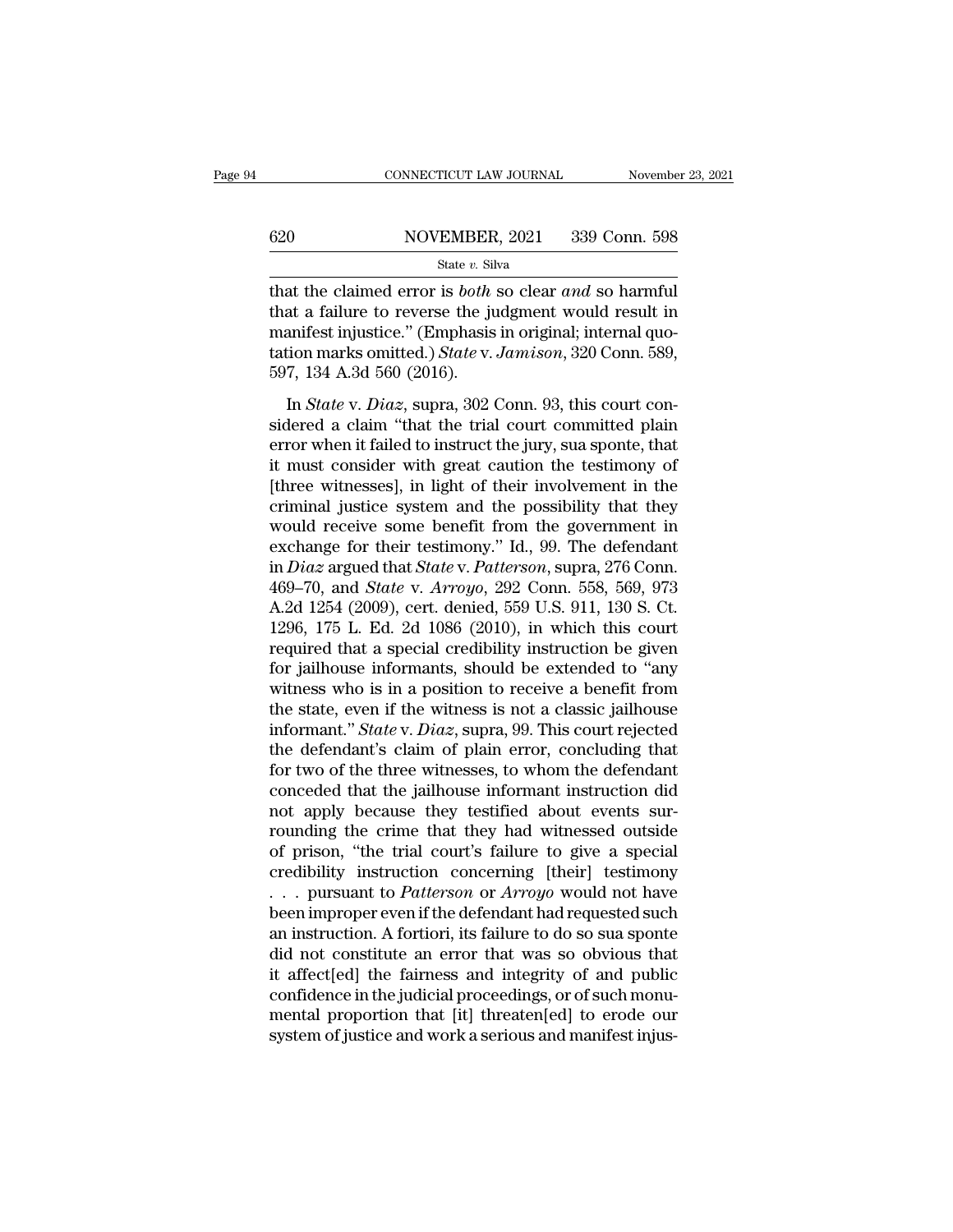tice on the aggrieved party.'' (Internal quotation marks)<br>
The contraction of the aggrieved party.'' (Internal quotation marks)<br>
tice on the aggrieved party.'' (Internal quotation marks)<br>
omitted.) Id., 104. 339 Conn. 598 NOV.<br>
itice on the aggrieved point<br>
ited.) Id., 104.<br>
In the present case,

9 Conn. 598 NOVEMBER, 2021 621<br>
State v. Silva<br>
ee on the aggrieved party." (Internal quotation marks<br>
inited.) Id., 104.<br>
In the present case, the defendant claims that the<br>
urt committed plain error by failing to provid 339 Conn. 598 NOVEMBER, 2021 621<br>
State v. Silva<br>
tice on the aggrieved party." (Internal quotation marks<br>
omitted.) Id., 104.<br>
In the present case, the defendant claims that the<br>
court committed plain error by failing to State v. Silva<br>
itice on the aggrieved party." (Internal quotation marks<br>
omitted.) Id., 104.<br>
In the present case, the defendant claims that the<br>
court committed plain error by failing to provide the<br>
jury, sua sponte, w tice on the aggrieved party." (Internal quotation marks<br>
omitted.) Id., 104.<br>
In the present case, the defendant claims that the<br>
court committed plain error by failing to provide the<br>
jury, sua sponte, with a special cred tice on the aggrieved party." (internal quotation marks<br>
omitted.) Id., 104.<br>
In the present case, the defendant claims that the<br>
court committed plain error by failing to provide the<br>
jury, sua sponte, with a special cred omitted.) Id., 104.<br>
In the present case, the defendant claims that the<br>
court committed plain error by failing to provide the<br>
jury, sua sponte, with a special credibility instruction<br>
for Opalacz because evidence was pr In the present case, the defendant claims that the<br>court committed plain error by failing to provide the<br>jury, sua sponte, with a special credibility instruction<br>for Opalacz because evidence was presented at trial<br>that sh court committed plain error by failing to provide the<br>jury, sua sponte, with a special credibility instruction<br>for Opalacz because evidence was presented at trial<br>that she murdered the victims and, thus, had a strong<br>moti jury, sua sponte, with a special credibility instruction<br>for Opalacz because evidence was presented at trial<br>that she murdered the victims and, thus, had a strong<br>motive to testify falsely against the defendant. Similar<br>to for Opalacz because evidence was presented at trial that she murdered the victims and, thus, had a strong motive to testify falsely against the defendant. Similar to the defendant in  $Diaz$ , the defendant here seeks a novel that she murdered the victims and, thus, had a strong<br>motive to testify falsely against the defendant. Similar<br>to the defendant in  $Diaz$ , the defendant here seeks a<br>novel exception to the general rule against singling out<br> motive to testify falsely against the defendant. Similar<br>to the defendant in  $Diaz$ , the defendant here seeks a<br>novel exception to the general rule against singling out<br>a witness and highlighting the witness' motive to test to the defendant in *Diaz*, the defendant here seeks a<br>
novel exception to the general rule against singling out<br>
a witness and highlighting the witness' motive to testify<br>
falsely. See id. (defendant conceded that requiri novel exception to the general rule against singling out<br>a witness and highlighting the witness' motive to testify<br>falsely. See id. (defendant conceded that requiring spe-<br>cial credibility instruction for two witnesses who a witness and highlighting the witness' motive to testify<br>falsely. See id. (defendant conceded that requiring spe-<br>cial credibility instruction for two witnesses who were<br>not jailhouse informants "would be an expansion of<br> falsely. See id. (defendant conceded that requiring special credibility instruction for two witnesses who were<br>not jailhouse informants "would be an expansion of<br>*Patterson*"). The defendant failed to request that the<br>cou cial credibility instruction for two witnesses who were<br>not jailhouse informants "would be an expansion of<br>*Patterson*"). The defendant failed to request that the<br>court provide such an instruction, but, even if he had<br>done not jailhouse informants "would be an expansion of *Patterson*"). The defendant failed to request that the court provide such an instruction, but, even if he had done so, it would not have been plain error for the court to Patterson"). The defendant failed to request that the<br>court provide such an instruction, but, even if he had<br>done so, it would not have been plain error for the<br>court to decline to provide it, as this court has yet to<br>endo court provide such an instruction, but, even if he had<br>done so, it would not have been plain error for the<br>court to decline to provide it, as this court has yet to<br>endorse, let alone to require, trial courts to provide<br>su done so, it would not have been plain error for the<br>court to decline to provide it, as this court has yet to<br>endorse, let alone to require, trial courts to provide<br>such an instruction. See id., 104 n.8 ("[i]t is axiomatic<br> court to decline to provide it, as this court has yet to endorse, let alone to require, trial courts to provide such an instruction. See id., 104 n.8 ("[i]t is axiomatic that the trial court's proper application of the law endorse, let alone to require, trial courts to provide<br>such an instruction. See id., 104 n.8 ("[i]t is axiomatic<br>that the trial court's proper application of the law<br>existing at the time of trial cannot constitute reversib such an instruction. See id., 104 n.8 ("[i]t is axiomatic<br>that the trial court's proper application of the law<br>existing at the time of trial cannot constitute reversible<br>error under the plain error doctrine"). But cf. *Sta* that the trial court's proper application of the law<br>existing at the time of trial cannot constitute reversible<br>error under the plain error doctrine"). But cf. *State*<br>v. *Moore*, 293 Conn. 781, 824, 981 A.2d 1030 (2009)<br>( existing at the time of trial cannot constitute reversible<br>error under the plain error doctrine"). But cf. *State*<br>v. *Moore*, 293 Conn. 781, 824, 981 A.2d 1030 (2009)<br>(concluding that trial court's failure to provide acco error under the plain error doctrine"). But cf. *State*<br>v. *Moore*, 293 Conn. 781, 824, 981 A.2d 1030 (2009)<br>(concluding that trial court's failure to provide accom-<br>plice credibility instruction was "plain or readily disv. *Moore*, 293 Conn. 781, 824, 981 A.2d 1030 (2009)<br>(concluding that trial court's failure to provide accom-<br>plice credibility instruction was "plain or readily dis-<br>cernible error" because this court previously had held<br> (concluding that trial court's failure to provide accomplice credibility instruction was "plain or readily discernible error" because this court previously had held that "[when] it is warranted by the evidence, it is the plice credibility instruction was "plain or readily discernible error" because this court previously had held<br>that "[when] it is warranted by the evidence, it is the<br>*court's duty* to caution the jury to scrutinize careful cernible error" because this court previously had held<br>that "[when] it is warranted by the evidence, it is the<br>*court's duty* to caution the jury to scrutinize carefully<br>the testimony [of accomplice witnesses]" (emphasis i that "[when] it is warranted by the evidence, it is the *court's duty* to caution the jury to scrutinize carefully the testimony [of accomplice witnesses]" (emphasis in original; internal quotation marks omitted)), cert. d *court's duty* to caution the jury to scrutinize carefully<br>the testimony [of accomplice witnesses]" (emphasis in<br>original; internal quotation marks omitted)), cert.<br>denied, 560 U.S. 954, 130 S. Ct. 3386, 177 L. Ed. 2d 306 enied, 560 U.S. 954, 130 S. Ct. 3386, 177 L. Ed. 2d 306<br>2010). A fortiori, as in *Diaz*, the trial court's failure to<br>covide the instruction, *sua sponte*, cannot constitute<br>lain error.<sup>16</sup> Moreover, because the court ins (2010). A fortiori, as in *Diaz*, the trial court's failure to provide the instruction, *sua sponte*, cannot constitute plain error.<sup>16</sup> Moreover, because the court instructed  $\frac{16}{16}$  Although we express no opinion on

provide the instruction, *sua sponte*, cannot constitute plain error.<sup>16</sup> Moreover, because the court instructed  $\frac{16}{16}$  Although we express no opinion on the defendant's proposed special credibility instruction for a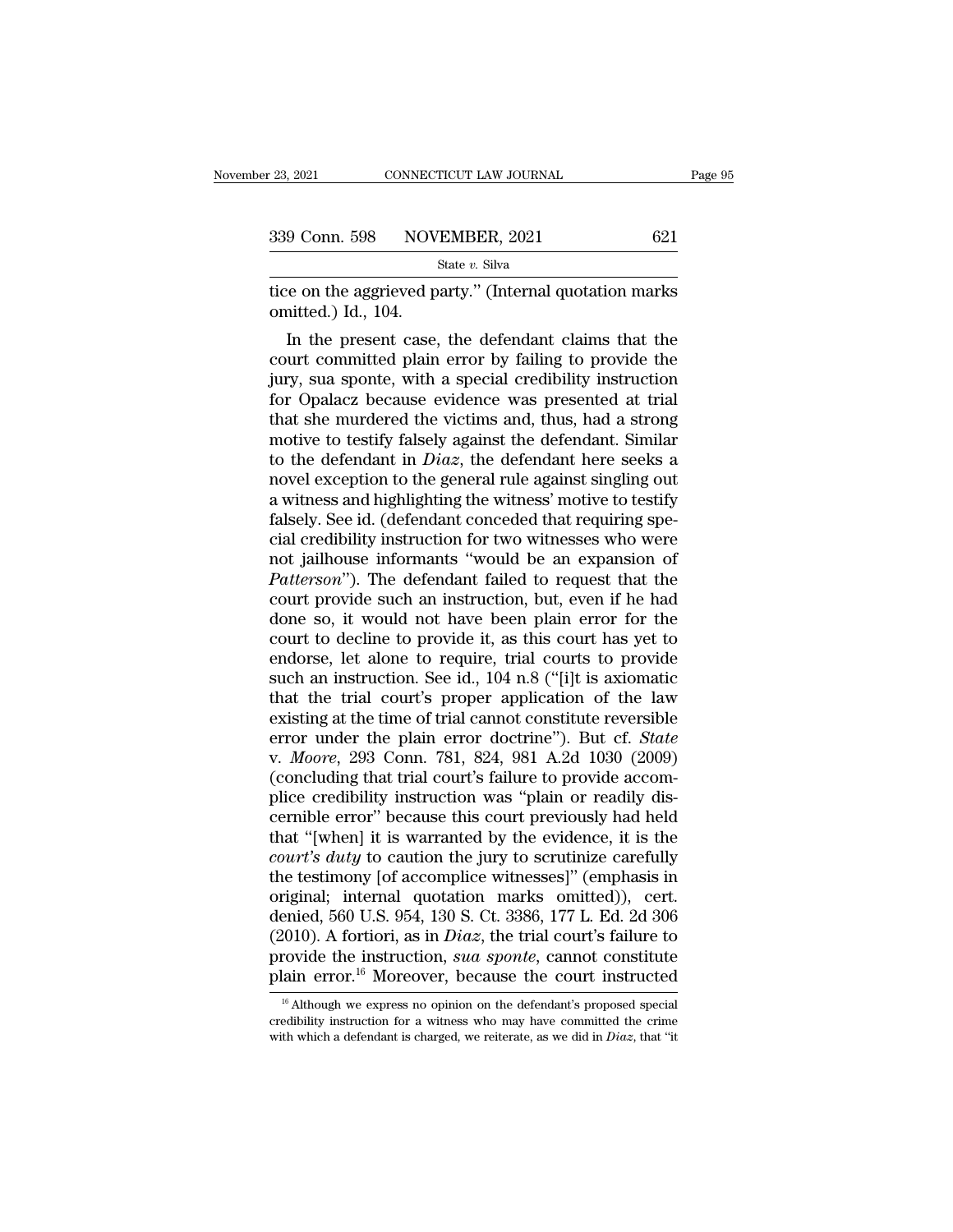# $\begin{tabular}{ll} \multicolumn{2}{l} \multicolumn{2}{l}{{\small\bf CONNECTICUT LAW JOURNAL}} & \multicolumn{2}{l}{\small\bf November~23, 2021} \\ \hline \hline \end{tabular}$

### State *v.* Silva

THE SERVICE CONNECTICUT LAW JOURNAL Movember 23, 2021<br>
State v. Silva<br>
State v. Silva<br>
The jury on Opalacz' credibility; see footnotes 14 and<br>
15 of this opinion; and because the defense, during<br>
argas avamination and in c  $\begin{array}{r} \n 622 \quad \text{NOVEMBER, 2021} \quad 339 \text{ Conn. } 598 \\
 \hline \n 844 \text{ (}v, \text{ Silva)} \n \end{array}$ <br>
the jury on Opalacz' credibility; see footnotes 14 and 15 of this opinion; and because the defense, during cross-examination and in closing arg 622 NOVEMBER, 2021 339 Conn. 598<br>
State v. Silva<br>
the jury on Opalacz' credibility; see footnotes 14 and<br>
15 of this opinion; and because the defense, during<br>
cross-examination and in closing argument, highlighted<br>
for th  $f(x) = \frac{622}{x}$  MOVEMBER, 2021 339 Conn. 598<br>  $f(x) = \frac{622}{x}$  MOVEMBER, 2021 339 Conn. 598<br>
the jury on Opalacz' credibility; see footnotes 14 and<br>
15 of this opinion; and because the defense, during<br>
cross-examination an State v. Silva<br>the jury on Opalacz' credibility; see footnotes 14 and<br>15 of this opinion; and because the defense, during<br>cross-examination and in closing argument, highlighted<br>for the jury Opalacz' motivations for testif state v. state<br>the jury on Opalacz' credibility; see footnotes 14 and<br>15 of this opinion; and because the defense, during<br>cross-examination and in closing argument, highlighted<br>for the jury Opalacz' motivations for testif the jury on Opalacz' credibility; see footnotes 14 and<br>15 of this opinion; and because the defense, during<br>cross-examination and in closing argument, highlighted<br>for the jury Opalacz' motivations for testifying falsely,<br>in cross-examination and in closing argument, highlighted<br>for the jury Opalacz' motivations for testifying falsely,<br>including its theory that she was the actual and sole<br>perpetrator of the victims' murders, we further reject for the jury Opalacz' motivations for testifying falsely,<br>including its theory that she was the actual and sole<br>perpetrator of the victims' murders, we further reject<br>the defendant's plain error claim. See *State* v. *Diaz* including its theory that she was the actual and sole<br>perpetrator of the victims' murders, we further reject<br>the defendant's plain error claim. See *State* v. *Diaz*,<br>supra, 302 Conn. 103 ("trial court's failure to give, perpetrator of the victims' murders, we further reject<br>the defendant's plain error claim. See *State* v. *Diaz*,<br>supra, 302 Conn. 103 ("trial court's failure to give, sua<br>sponte, a jailhouse informant instruction pursuant the defendant's plain error<br>supra, 302 Conn. 103 ("trial<br>sponte, a jailhouse informa<br>*Patterson* [did] not constitu<br>court ha[d] instructed the<br>witnesses and the jury [was]<br>vation for testifying"). the defendant's final claim is that the trial court<br>nesses and the jury [was] aware of the witness' motition for testifying").<br>III<br>The defendant's final claim is that the trial court<br>plated his state and federal constituti

III

court na<sub>l</sub>u] instructed the jury on the credibility of<br>witnesses and the jury [was] aware of the witness' moti-<br>vation for testifying").<br>III<br>The defendant's final claim is that the trial court<br>violated his state and feder witnesses and the jury [was] aware of the witness modivation for testifying").<br>III<br>III<br>The defendant's final claim is that the trial court<br>violated his state and federal constitutional rights to<br>counsel and to present a de Fig. 2.1 and the trial court width of the defendant's final claim is that the trial court violated his state and federal constitutional rights to counsel and to present a defense by precluding defense counsel from arguing III<br>The defendant's final claim is that the trial court<br>violated his state and federal constitutional rights to<br>counsel and to present a defense by precluding defense<br>counsel from arguing in closing argument that the<br>absen The defendant's final claim is that the trial court<br>violated his state and federal constitutional rights to<br>counsel and to present a defense by precluding defense<br>counsel from arguing in closing argument that the<br>absence o The defendant's final claim is that the trial court<br>violated his state and federal constitutional rights to<br>counsel and to present a defense by precluding defense<br>counsel from arguing in closing argument that the<br>absence violated his state and federal constitutional rights to<br>counsel and to present a defense by precluding defense<br>counsel from arguing in closing argument that the<br>absence of testimony from Velez created reasonable<br>doubt. Spe counsel and to present a defense by precluding defense<br>counsel from arguing in closing argument that the<br>absence of testimony from Velez created reasonable<br>doubt. Specifically, the defendant argues that the trial<br>court inc counsel from arguing in closing argument that the<br>absence of testimony from Velez created reasonable<br>doubt. Specifically, the defendant argues that the trial<br>court incorrectly determined that defense counsel was<br>making a m absence of testimony from Velez created reasonable<br>doubt. Specifically, the defendant argues that the trial<br>court incorrectly determined that defense counsel was<br>making a missing witness argument under *Secondino*<br>v. *New* making a missing witness argument under *Secondino*<br>v. *New Haven Gas Co.*, 147 Conn. 672, 165 A.2d 598<br>(1960), overruled in part by *State* v. *Malave*, 250 Conn.<br>722, 737 A.2d 442 (1999), cert. denied, 528 U.S. 1170,<br>is v. New Haven Gas Co., 147 Conn. 672, 165 A.2d 598 (1960), overruled in part by *State* v. *Malave*, 250 Conn. 722, 737 A.2d 442 (1999), cert. denied, 528 U.S. 1170,  $\overline{\phantom{a}}$  is within the discretion of a trial court to

<sup>(1960),</sup> overruled in part by *State* v. *Malave*, 250 Conn.<br>722, 737 A.2d 442 (1999), cert. denied, 528 U.S. 1170,<br>is within the discretion of a trial court to give a cautionary instruction to<br>the jury whenever the court 722, 737 A.2d 442 (1999), cert. denied, 528 U.S. 1170,<br>is within the discretion of a trial court to give a cautionary instruction to<br>the jury whenever the court reasonably believes that a witness' testimony<br>may be particu FEC (1999), CEL. defiled, 020 0.3. 1170,<br>is within the discretion of a trial court to give a cautionary instruction to<br>the jury whenever the court reasonably believes that a witness' testimony<br>may be particularly unreliab is within the discretion of a trial court to give a cautionary instruction to the jury whenever the court reasonably believes that a witness' testimony may be particularly unreliable because the witness has a special inter the jury whenever the court reasonably believes that a witness' testimony may be particularly unreliable because the witness has a special interest in testifying for the state and the witness' motivations may not be adequa may be particularly unreliable because the witness has a special interest in testifying for the state and the witness' motivations may not be adequately exposed through cross-examination or argument by counsel. In determin the state is in a benefit which the witness are virtually exposed through cross-examination or argument by counsel. In determining whether to give such an instruction, the trial court may consider the circumstances under w exposed through cross-examination or argument by counsel. In determining whether to give such an instruction, the trial court may consider the circumstances under which the witness came forward; the seriousness of the char whether to give such an instruction, the trial court may consider the circum-<br>stances under which the witness came forward; the seriousness of the<br>charges with which the witness has been charged or convicted; the extent<br>t Interest with the witness came forward; the seriousness of the charges with which the witness has been charged or convicted; the extent to which the state is in a position to provide a benefit to the witness and the potent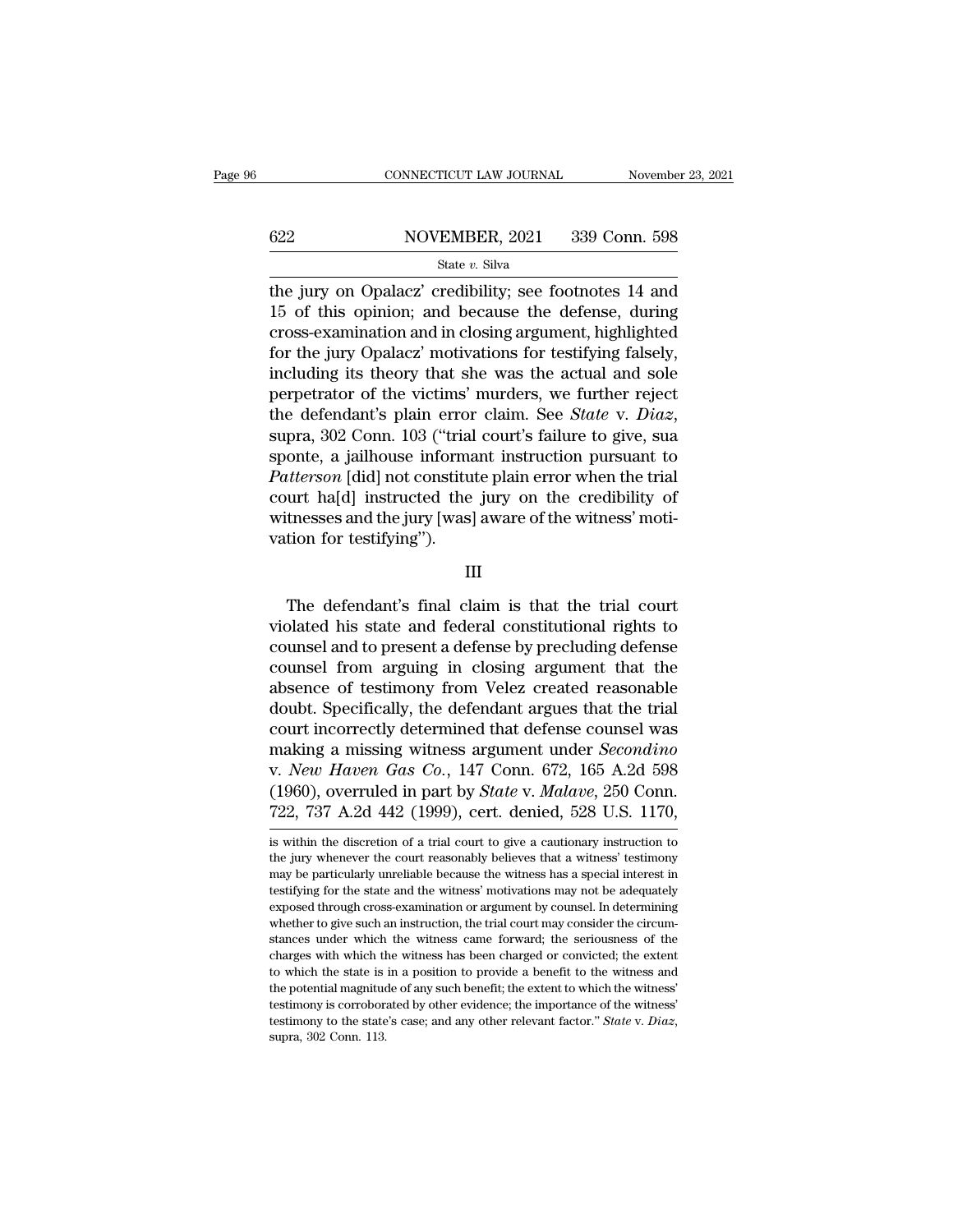120 S. Ct. 1195, 145 L. Ed. 2d 1099 (2000),<sup>17</sup> because he<br>did not encourage the jury to speculate that, had the 339 Conn. 598 NOVEMBER, 2021 623<br>
State v. Silva<br>
120 S. Ct. 1195, 145 L. Ed. 2d 1099 (2000),<sup>17</sup> because he<br>
did not encourage the jury to speculate that, had the<br>
state called Velez as a witness, her testimony would 339 Conn. 598 NOVEMBER, 2021 623<br>
State v. Silva<br>
120 S. Ct. 1195, 145 L. Ed. 2d 1099 (2000),<sup>17</sup> because he<br>
did not encourage the jury to speculate that, had the<br>
state called Velez as a witness, her testimony would<br>
ha 339 Conn. 598 NOVEMBER, 2021 623<br>
State v. Silva<br>
120 S. Ct. 1195, 145 L. Ed. 2d 1099 (2000),<sup>17</sup> because he<br>
did not encourage the jury to speculate that, had the<br>
state called Velez as a witness, her testimony would<br>
ha State v. Silva<br>120 S. Ct. 1195, 145 L. Ed. 2d 1099 (2000),<sup>17</sup> because he<br>did not encourage the jury to speculate that, had the<br>state called Velez as a witness, her testimony would<br>have been unfavorable to the state. The 120 S. Ct. 1195, 145 L. Ed. 2d 1099  $(2000)$ ,<sup>17</sup> because he did not encourage the jury to speculate that, had the state called Velez as a witness, her testimony would have been unfavorable to the state. The defendant ass 120 S. Ct. 1195, 145 L. Ed. 2d 1099 (2000), Decause he<br>did not encourage the jury to speculate that, had the<br>state called Velez as a witness, her testimony would<br>have been unfavorable to the state. The defendant<br>asserts th and not encourage the jury to speculate that, had the<br>state called Velez as a witness, her testimony would<br>have been unfavorable to the state. The defendant<br>asserts that defense counsel was, in fact, arguing that<br>the state state called velez as a whiless, her testimoly would<br>have been unfavorable to the state. The defendant<br>asserts that defense counsel was, in fact, arguing that<br>the state's theory that he killed Cortez because of a<br>dispute o theory of motive, "they [would have] was related to hear was asserts that defense counsel was, in fact, arguing that<br>the state's theory that he killed Cortez because of a<br>dispute over "fake weed" was not credible and that, 11 advancing that argument, defense counsel merely<br>as asking the jurors whether, in assessing each parties<sup>?</sup><br>neory of motive, "they [would have] want[ed] to hear<br><sup>17</sup> "This court articulated the missing witness rule in *S* in advancing that argument, defense counsel merely<br>was asking the jurors whether, in assessing each parties'<br>theory of motive, "they [would have] want[ed] to hear<br><sup>17</sup> "This court articulated the missing witness rule in *S* 

adopting General Statutes § 52-216c." (Citation omitted; internal quotation marks omitted.) *State* v. *Santiago*, 305 Conn. 101, 206 n.96, 49 A.3d 566 (2012), superseded in part, 318 Conn. 1, 122 A.3d 1 (2015). In *State* marks omitted.) *State* v. *Santiago*, 305 Conn. 101, 206 n.96, 49 A.3d 566 (2012), superseded in part, 318 Conn. 1, 122 A.3d 1 (2015). In *State* v. *Malave*, 250 Conn. 722, 730–38, 737 A.2d 442 (1999), cert. denied, 528 (2012), superseded in part, 318 Conn. 1, 122 A.3d 1 (2015).<br>In *State* v. *Malave*, 250 Conn. 722, 730–38, 737 A.2d 442 (1999), cert.<br>denied, 528 U.S. 1170, 120 S. Ct. 1195, 145 L. Ed. 2d 1099 (2000), this court,<br>for reas In *State* v. *Malave*, 250 Conn. 722, 730–38, 737 A.2d 442 (1999), cert.<br>denied, 528 U.S. 1170, 120 S. Ct. 1195, 145 L. Ed. 2d 1099 (2000), this court,<br>for reasons of policy, abandoned the missing witness rule in criminal denied, 528 U.S. 1170, 120 S. Ct. 1195, 145 L. Ed. 2d 1099 (2000), this court, for reasons of policy, abandoned the missing witness rule in criminal cases. In so doing, however, the court noted that it "[did] not prohibit for reasons of policy, abandoned the missing witness rule in criminal cases.<br>In so doing, however, the court noted that it "[did] not prohibit counsel<br>from making appropriate comment, in closing arguments, about the absenc In so doing, however, the court noted that it "[did] not prohibit counsel<br>from making appropriate comment, in closing arguments, about the absence<br>of a particular witness, insofar as that witness' absence may reflect on th holding appropriate comment, in closing arguments, about the absence of a particular witness, insofar as that witness' absence may reflect on the weakness of the opposing party's case. . . . So long as counsel does not dir not a marticular witness, insofar as that witness' absence may reflect on the weakness of the opposing party's case. . . . So long as counsel does not directly exhort the jury to draw an adverse inference by virtue of the Example weakness of the opposing party's case.  $\ldots$  So long as counsel does not directly exhort the jury to draw an adverse inference by virtue of the witness' absence, the argument does not fall within the *Secondino* r of closing arguments. Advance notice of such comment is necessary directly exhort the jury to draw an adverse inference by virtue of the witness' absence, the argument does not fall within the *Secondino* rule, and our hol absence, the argument does not fall within the *Secondino* rule, and our holding . . . does not forbid it. . . . Fairness, however, dictates that a party who intends to comment on the opposing party's failure to call a cer holding . . . does not forbid it. . . . Fairness, however, dictates that a party who intends to comment on the opposing party's failure to call a certain witness must so notify the court and the opposing party in advance o party who intends to comment on the opposing party's failure to call a certain witness must so notify the court and the opposing party in advance of closing arguments. Advance notice of such comment is necessary because co fact in witness must so notify the court and the opposing party in advance of closing arguments. Advance notice of such comment is necessary because comment on the opposing party's failure to call a particular witness woul of closing arguments. Advance notice of such comment is necessary because comment on the opposing party's failure to call a particular witness would be improper if that witness were unavailable due to death, disappearance comment on the opposing party's failure to call a particular witness would<br>be improper if that witness were unavailable due to death, disappearance<br>or otherwise. That notice will ensure that an opposing party is afforded a be improper if that witness were unavailable due to death, disappearance<br>or otherwise. That notice will ensure that an opposing party is afforded a<br>fair opportunity to challenge the propriety of the missing witness comment For or otherwise. That motice will ensure that an opposing party is afforded a fair opportunity to challenge the propriety of the missing witness comment in light of the particular circumstances and factual record of the c fair opportunity to challenge the propriety of the missing witness comment<br>in light of the particular circumstances and factual record of the case. Of<br>course, the trial court retains wide latitude to permit or preclude su

was asking the jurors whether, in assessing each parties'<br>theory of motive, "they [would have] want[ed] to hear<br> $\frac{1}{17}$ "This court articulated the missing witness rule in *Secondino* v. *New*<br>*Haven Gas Co.*, supra, 14 theory of motive, "they [would have] want[ed] to hear<br>
<sup>17</sup> "This court articulated the missing witness rule in *Secondino* v. *New*<br> *Haven Gas Co.*, supra, 147 Conn. 675, which had held that [t]he failure of<br>
a party to For The Water of the Microsofteria in the UNIC Transmitted to the university This court articulated the missing witness rule in *Secondino* v. *New Haven Gas Co.*, supra, 147 Conn. 675, which had held that [t]he failure <sup>17</sup> "This court articulated the missing witness rule in *Secondino* v. *New Haven Gas Co.*, supra, 147 Conn. 675, which had held that [t]he failure of a party to produce a witness who is within his power to produce and Haven Gas Co., supra, 147 Conn. 675, which had held that [t]he failure of a party to produce a witness who is within his power to produce and who would naturally have been produced by him, permits the inference that the ev The legislature abandoned the missing witness instruction. The legislature of the witness would be unfavorable to the party's cause.  $\ldots$  The levidence of the witness would be unfavorable to the party's cause.  $\ldots$  The a party of provides a model of the party's the inference that the would naturally have been produced by him, permits the inference that the evidence of the witness would be unfavorable to the party's cause. . . . . . . . marks omitted.) *State* v. *Santiago*, 305 Conn. 101, 206 n.96, 49 A.3d 566 [T] he jury charge explaining the [missing witness] rule commonly to as the *Secondino* instruction or the missing witness instruct The legislature abandoned the missing witness instruction in cive adopting General Statut In *State* v. *Malave*, 250 Conn. 722, 730–38, 737 A.2d 442 (1999), cert. The legislature abandoned the missing witness instruction in civil cases by adopting General Statutes  $\S 52-216c$ ." (Citation omitted; internal quotation marks omitted.) *State v. Santiago*, 305 Conn. 101, 206 n.96, 49 A.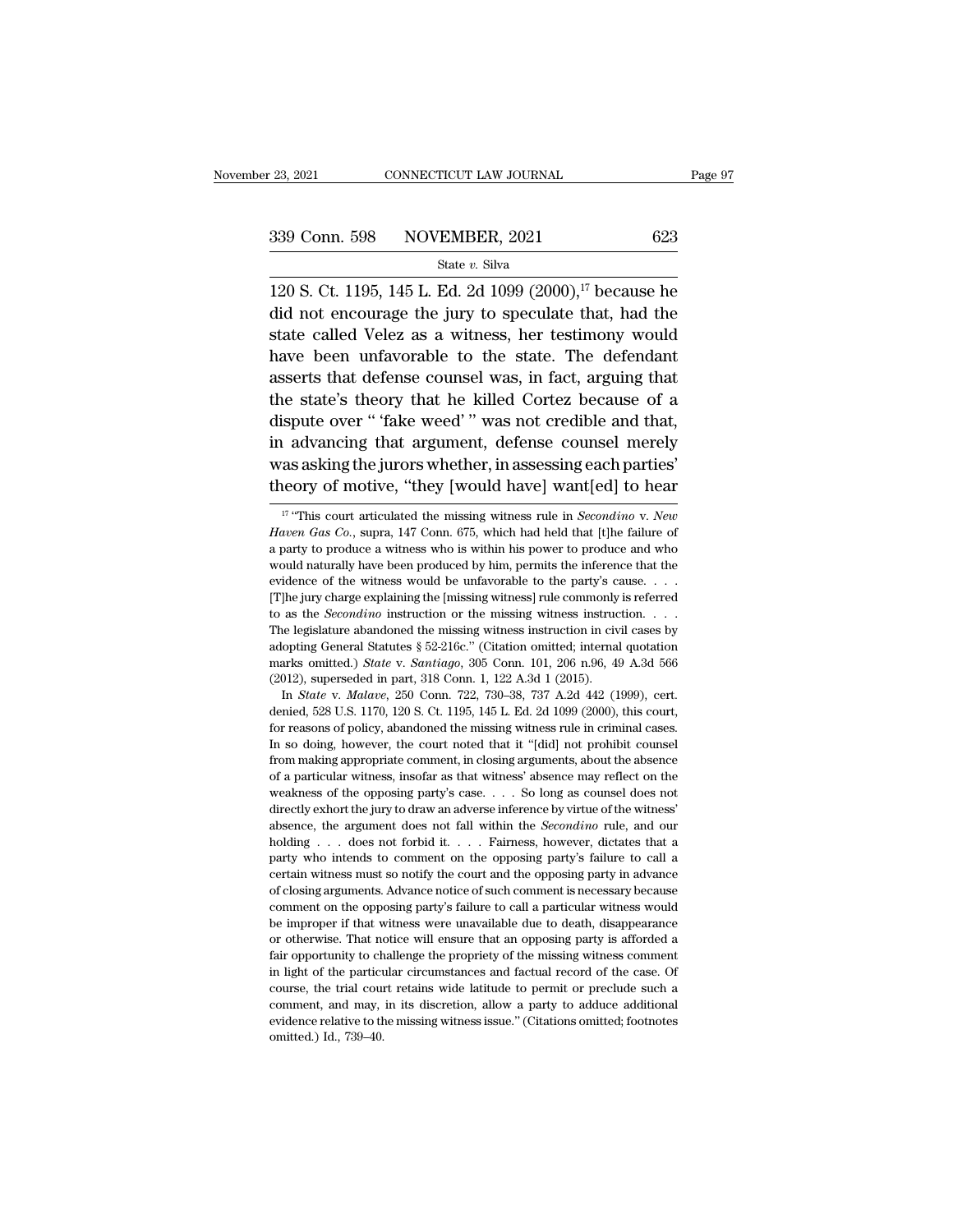# $\begin{tabular}{ll} \multicolumn{2}{l} \multicolumn{2}{l}{{\small\bf CONNECTICUT LAW JOURNAL}} & \multicolumn{2}{l}{\small\bf November~23, 2021} \\\\ 624 & \multicolumn{2}{l}{{\small\bf NOVEMBER, 2021}} & \multicolumn{2}{l}{{\small\bf 339 Conn.~598}} \\ & \multicolumn{2}{l}{\small\bf State~}v.~{\small\bf Silva} \end{tabular}$

### State *v.* Silva

FROM CONNECTICUT LAW JOURNAL Movember 23, 2021<br>
State v. Silva<br>
State v. Silva<br>
From Velez about the feud between Opalacz and the<br>
victims." We review the defendant's claim under *Gold*-<br>
sing because the record is adocua Victims.<sup>598</sup><br>
victims.<sup>''</sup> We review the defendant's claim under *Gold-*<br> *ing* because the record is adequate and the claim is of<br>
constitutional magnitude. See e.g. State v. Sentiage **ing because the record is adequate and the record is adequate and the claim is of constitutional magnitude. See, e.g.,** *State v. Santiago***,**  $205$  **Com,**  $101$ **,**  $207$ **,**  $208$ **,**  $40$ **,**  $A$ **,**  $34$ **,**  $566$ **,**  $(2012)$ **, (reviewing \sigma** 624 NOVEMBER, 2021 339 Conn. 598<br>  $\frac{\text{State } v. \text{ Silva}}{\text{from Velez about the feed between Opalacz and the  
\nvictims." We review the defendant's claim under *Gold-  
\ning* because the record is adequate and the claim is of  
\nconstitutional magnitude. See, e.g., *State v. Santiago*,  
\n305 Conn. 101, 207–208, 49 A.3d 566 (2012) (reviewing  
\nunder *Golding* defendant's claim that "the [trial court's]  
\ncurutive instruction phridged his contributional right to$ state *v*. stava<br>
from Velez about the feud between Opalacz and the<br>
victims." We review the defendant's claim under *Gold-*<br> *ing* because the record is adequate and the claim is of<br>
constitutional magnitude. See, e.g., from Velez about the feud between Opalacz and the<br>victims." We review the defendant's claim under  $Gold-$ <br>*ing* because the record is adequate and the claim is of<br>constitutional magnitude. See, e.g., *State* v. *Santiago*,<br>3 victims." We review the defendant's claim under  $Golding$  because the record is adequate and the claim is of constitutional magnitude. See, e.g., *State v. Santiago*, 305 Conn. 101, 207–208, 49 A.3d 566 (2012) (reviewing under ing because the record is adequate and the claim is<br>constitutional magnitude. See, e.g., *State v. Santio*<br>305 Conn. 101, 207–208, 49 A.3d 566 (2012) (review<br>under *Golding* defendant's claim that "the [trial cour<br>curative In response, the state argues that the trial court's consider Golding defendant's claim that "the [trial court's] rative instruction abridged his constitutional right to esent a summation in a criminal jury trial"), super ander *Golding* defendant's claim that "the [trial court's]<br>curative instruction abridged his constitutional right to<br>present a summation in a criminal jury trial"), super-<br>seded in part, 318 Conn. 1, 122 A.3d 1 (2015).<br>In

select a defendant of the constitutional right to<br>present a summation in a criminal jury trial"), super-<br>seded in part, 318 Conn. 1, 122 A.3d 1 (2015).<br>In response, the state argues that the trial court did<br>not violate the present a summation in a criminal jury trial"), super-<br>seded in part, 318 Conn. 1, 122 A.3d 1 (2015).<br>In response, the state argues that the trial court did<br>not violate the defendant's constitutional rights to coun-<br>sel o seded in part, 318 Conn. 1, 122 A.3d 1 (2015).<br>In response, the state argues that the trial court did<br>not violate the defendant's constitutional rights to coun-<br>sel or to present a defense because the court "reason-<br>ably In response, the state argues that the trial court did<br>not violate the defendant's constitutional rights to coun-<br>sel or to present a defense because the court "reason-<br>ably concluded that  $\ldots$ . [defense counsel] was<br>ins In response, the state argues that the trial court did<br>not violate the defendant's constitutional rights to coun-<br>sel or to present a defense because the court "reason-<br>ably concluded that  $\ldots$ . [defense counsel] was<br>ins not violate the defendant's constitutional rights to counsel or to present a defense because the court "reasonably concluded that . . . [defense counsel] was insinuating that the state did not want the jury to hear from Ve sel or to present a defense because the court "reason-<br>ably concluded that . . . . [defense counsel] was<br>insinuating that the state did not want the jury to hear<br>from Velez because she was best friends with Ocasio,<br>with wh ably concluded that . . . . [defense counsel] was<br>insinuating that the state did not want the jury to hear<br>from Velez because she was best friends with Ocasio,<br>with whom Opalacz had a feud, and her testimony<br>would have bol insinuating that the state did not want the jury to hear<br>from Velez because she was best friends with Ocasio,<br>with whom Opalacz had a feud, and her testimony<br>would have bolstered the [defense's] theory that Opa-<br>lacz shot from Velez because she was best friends with Ocasio,<br>with whom Opalacz had a feud, and her testimony<br>would have bolstered the [defense's] theory that Opa-<br>lacz shot the victims." (Emphasis omitted.) The state<br>further argue with whom Opalacz had a feud, and her testimony<br>would have bolstered the [defense's] theory that Opa-<br>lacz shot the victims." (Emphasis omitted.) The state<br>further argues that the court did not prevent defense<br>counsel from would have bolstered the [defense's] theory that Opalacz shot the victims." (Emphasis omitted.) The state further argues that the court did not prevent defense counsel from arguing to the jury the existence of reasonable d The following to the jury the existence of reason-<br>the following procedure is third-party culpability the-<br>y based on evidence adduced at trial of the feud<br>tween Opalacz and Velez. We agree with the state.<br>The following pr counsel from arguing to the jury the existence of reasonable doubt or the defense's third-party culpability theory based on evidence adduced at trial of the feud between Opalacz and Velez. We agree with the state.<br>The fol

able doubt or the defense's third-party culpability the-<br>ory based on evidence adduced at trial of the feud<br>between Opalacz and Velez. We agree with the state.<br>The following procedural history is relevant to this<br>claim. Du fractional of the definite start a party employed on evidence adduced at trial of the feud<br>between Opalacz and Velez. We agree with the state.<br>The following procedural history is relevant to this<br>claim. During his closing between Opalacz and Velez. We agree with the state.<br>The following procedural history is relevant to this claim. During his closing argument, defense counsel asked the jury: "What about  $\ldots$  Velez?  $\ldots$  [B]est friends wi The following procedural history is relevant to this<br>claim. During his closing argument, defense counsel<br>asked the jury: "What about . . . Velez? . . . [B]est<br>friends with . . . Ocasio. Ask yourself, didn't you want<br>to hea The following procedural history is relevant to this claim. During his closing argument, defense counsel asked the jury: "What about . . . Velez? . . . [B]est friends with . . . Ocasio. Ask yourself, didn't you want to he friends with . . . Ocasio. Ask yourself, didn't you want<br>to hear from her in this trial?"<sup>18</sup> Before defense counsel<br>could proceed any further with this argument, the pros-<br>ecutor objected. The trial court sustained the o to hear from her in this trial?"<sup>18</sup> Before defense counsel<br>could proceed any further with this argument, the pros-<br>ecutor objected. The trial court sustained the objection,<br> $\frac{18}{100}$  October 29, 2018, the trial court

could proceed any further with this argument, the prosecutor objected. The trial court sustained the objection,<br> $\frac{18}{100}$  October 29, 2018, the trial court stated on the record that, although<br>the defense initially expr show the court of the trial court sustained the objection,<br>
<sup>18</sup> On October 29, 2018, the trial court stated on the record that, although<br>
the defense initially expressed an intention to call Velez as a witness and<br>
that s <sup>18</sup> On October 29, 2018, the trial court sustainted the Objection,<br><sup>18</sup> On October 29, 2018, the trial court stated on the record that, although<br>the defense initially expressed an intention to call Velez as a witness and<br> <sup>18</sup> On October 29, 2018, the trial court stated on the record that, although the defense initially expressed an intention to call Velez as a witness and that she was "in the building" under a defense subpoena, defense co the defense initially expressed an intention to call Velez as a witness and that she was "in the building" under a defense subpoena, defense counsel since had indicated to the court off the record that the defense had deci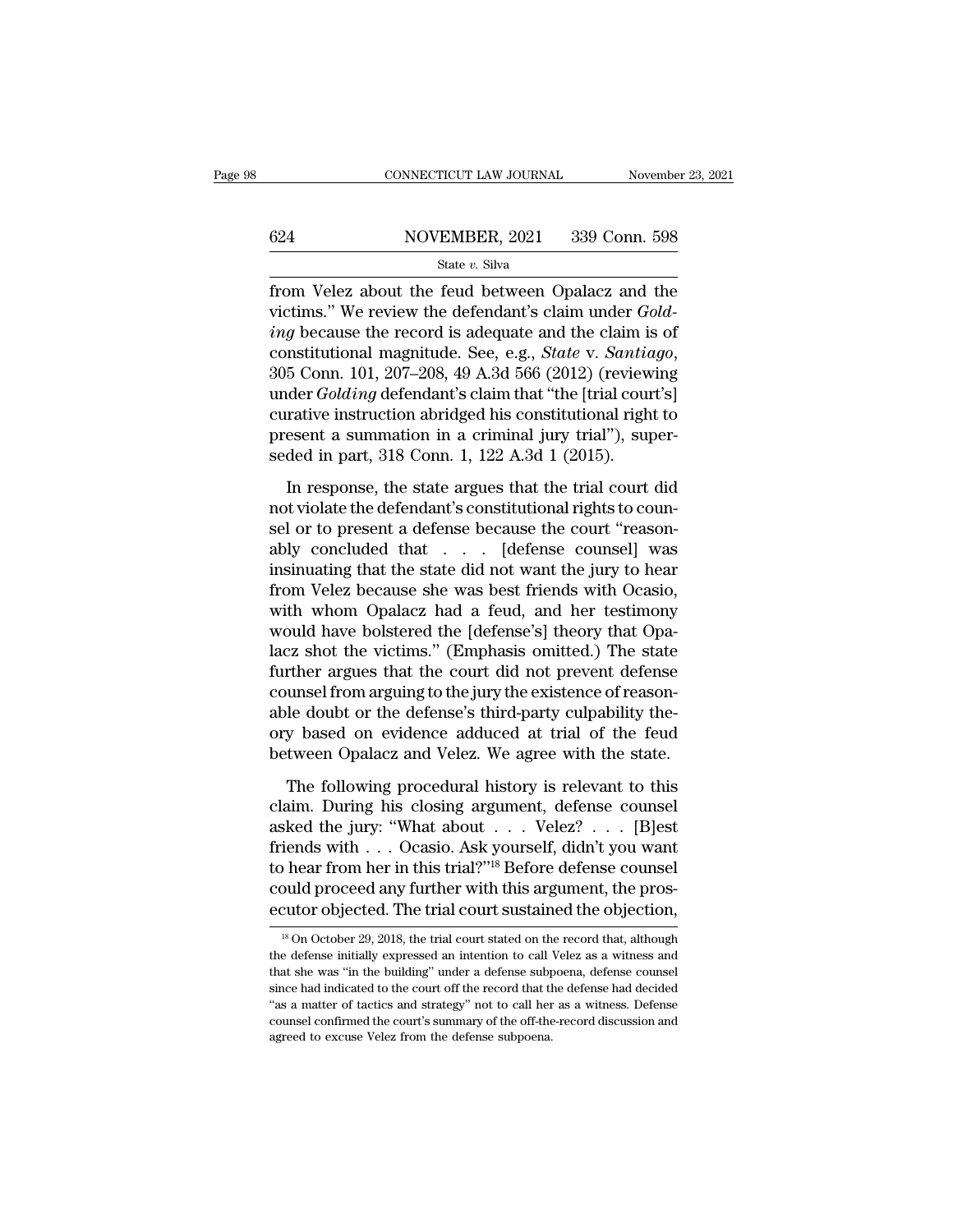stating, "[t]hat's [an] improper argument," and defense<br>
defense argument," and defense<br>
defense argument argument," and defense<br>
defense argument argument argument and<br>
defense argument and defense argument and 339 Conn. 598 NOVEMBER, 2021 625<br>
state v. Silva<br>
stating, "[t]hat's [an] improper argument," and defense<br>
counsel responded that he was "[m]oving on." After<br>
defense counsel concluded his closing argument, and<br>
outside t 339 Conn. 598 NOVEMBER, 2021 625<br>
State v. Silva<br>
Stating, "[t]hat's [an] improper argument," and defense<br>
counsel responded that he was "[m]oving on." After<br>
defense counsel concluded his closing argument, and<br>
outside t 339 Conn. 598 NOVEMBER, 2021 625<br>
state v. Silva<br>
stating, "[t]hat's [an] improper argument," and defense<br>
counsel responded that he was "[m]oving on." After<br>
defense counsel concluded his closing argument, and<br>
outside t State v. Silva<br>
stating, "[t]hat's [an] improper argument," and defense<br>
counsel responded that he was "[m]oving on." After<br>
defense counsel concluded his closing argument, and<br>
outside the presence of the jury, the court stating, "[t]hat's [an] improper argument," and defense<br>counsel responded that he was "[m]oving on." After<br>defense counsel concluded his closing argument, and<br>outside the presence of the jury, the court stated that<br>it had stating, "[t]hat's [an] improper argument," and defense<br>counsel responded that he was "[m]oving on." After<br>defense counsel concluded his closing argument, and<br>outside the presence of the jury, the court stated that<br>it had counsel responded that he was "[m]oving on." After<br>defense counsel concluded his closing argument, and<br>outside the presence of the jury, the court stated that<br>it had sustained the state's objection because it believed<br>that defense counsel concluded his closing argument, and<br>outside the presence of the jury, the court stated that<br>it had sustained the state's objection because it believed<br>that defense counsel was making a missing witness<br>argum outside the presence of the jury, the court stated that<br>it had sustained the state's objection because it believed<br>that defense counsel was making a missing witness<br>argument in violation of *State* v. *Malave*, supra, 250<br> it had sustained the state's objection because it believed<br>that defense counsel was making a missing witness<br>argument in violation of *State* v. *Malave*, supra, 250<br>Conn. 722. The court also noted that, on a page of a<br>fli that defense counsel was making a missing witness<br>argument in violation of *State* v. *Malave*, supra, 250<br>Conn. 722. The court also noted that, on a page of a<br>flip chart utilized by defense counsel during his closing<br>arg argument in violation of *State* v. *Malave*, supra, 250<br>Conn. 722. The court also noted that, on a page of a<br>flip chart utilized by defense counsel during his closing<br>argument, there was reference to Velez' absence from<br>t Conn. 722. The court also noted that, on a page of a<br>flip chart utilized by defense counsel during his closing<br>argument, there was reference to Velez' absence from<br>the trial, which it felt had "compound[ed] the problem."<br> flip chart utilized by defense counsel during his closing<br>argument, there was reference to Velez' absence from<br>the trial, which it felt had "compound[ed] the problem."<br>The court stated that defense counsel's argument was<br>" argument, there was reference to Velez' absence from<br>the trial, which it felt had "compound[ed] the problem."<br>The court stated that defense counsel's argument was<br>"particularly inappropriate . . . given the fact that the<br>r the trial, which it felt had "compound[ed] the problem."<br>The court stated that defense counsel's argument was<br>"particularly inappropriate . . . given the fact that the<br>record will reflect that . . . yesterday . . . Velez w The court stated that defense counsel's argument was<br>
"particularly inappropriate  $\ldots$  given the fact that the<br>
record will reflect that  $\ldots$  yesterday  $\ldots$ . Velez was<br>
here under defense subpoena, was ready to testify "particularly inappropriate  $\ldots$  given the fact that the record will reflect that  $\ldots$  yesterday  $\ldots$ . Velez was here under defense subpoena, was ready to testify, and [the] defense chose not to put her on." The court record will reflect that . . . yesterday . . . Velez was<br>here under defense subpoena, was ready to testify, and<br>[the] defense chose not to put her on." The court<br>declined to provide a curative instruction but invited the<br>p here under defense subpoena, was ready to testify, and<br>[the] defense chose not to put her on." The court<br>declined to provide a curative instruction but invited the<br>prosecutor to respond to defense counsel's argument<br>during [the] defense chose not to put her on." The court<br>declined to provide a curative instruction but invited the<br>prosecutor to respond to defense counsel's argument<br>during the state's rebuttal argument. The prosecutor did<br>so, declined to provide a curative instruction but invited the<br>prosecutor to respond to defense counsel's argument<br>during the state's rebuttal argument. The prosecutor did<br>so, stating that, "when [defense counsel asked] wouldn prosecutor to respond to defense counsel's argument<br>during the state's rebuttal argument. The prosecutor did<br>so, stating that, "when [defense counsel asked] wouldn't<br>you have liked to have heard from . . . Velez, that was<br> during the state's rebuttal argument. The prosecutor did<br>so, stating that, "when [defense counsel asked] wouldn't<br>you have liked to have heard from . . . Velez, that was<br>improper argument. You're not allowed to speculate a so, stating that, "when [defense counsel asked] wouldn't<br>you have liked to have heard from . . . Velez, that was<br>improper argument. You're not allowed to speculate as<br>to why . . . Velez did not testify. And you should know you have liked to have heard from . . . Velez, that was<br>improper argument. You're not allowed to speculate as<br>to why . . . Velez did not testify. And you should know<br>that both sides are free to call witnesses." Defense<br>cou improper argument. You're not allowed to speculate as<br>to why . . . Velez did not testify. And you should know<br>that both sides are free to call witnesses." Defense<br>counsel did not object to the state's sustained objection<br>t to why . . . Velez did not<br>that both sides are fre<br>counsel did not object to<br>to his closing argument<br>prosecutor to respond t<br>the prosecutor's particu<br>rebuttal argument.<br>The following legal p The following legal principles guide our analysis of<br>is closing argument, the court's permission to the<br>osecutor to respond to his "improper argument," or<br>e prosecutor's particular response during the state's<br>buttal argume to his closing argument, the court's permission to the<br>prosecutor to respond to his "improper argument," or<br>the prosecutor's particular response during the state's<br>rebuttal argument.<br>The following legal principles guide ou

ersures and the prosecutor to respond to his "improper argument," or<br>the prosecutor's particular response during the state's<br>rebuttal argument.<br>The following legal principles guide our analysis of<br>this claim. "[T]he right the prosecutor's particular response during the state's<br>rebuttal argument.<br>The following legal principles guide our analysis of<br>this claim. "[T]he right to the assistance of counsel<br>ensures an opportunity to participate fu note prosecutor *s* paracadar response during are state s<br>rebuttal argument.<br>The following legal principles guide our analysis of<br>this claim. "[T]he right to the assistance of counsel<br>ensures an opportunity to participate The following legal principles guide our analysis of<br>this claim. "[T]he right to the assistance of counsel<br>ensures an opportunity to participate fully and fairly in<br>the adversary [fact-finding] process. . . . The opportu-<br> The following legal principles guide our analysis of<br>this claim. "[T]he right to the assistance of counsel<br>ensures an opportunity to participate fully and fairly in<br>the adversary [fact-finding] process.... The opportu-<br>ni this claim. "[T]he right to the assistance of counsel ensures an opportunity to participate fully and fairly in the adversary [fact-finding] process.  $\dots$  The opportunity for the defense to make a closing argument in a cr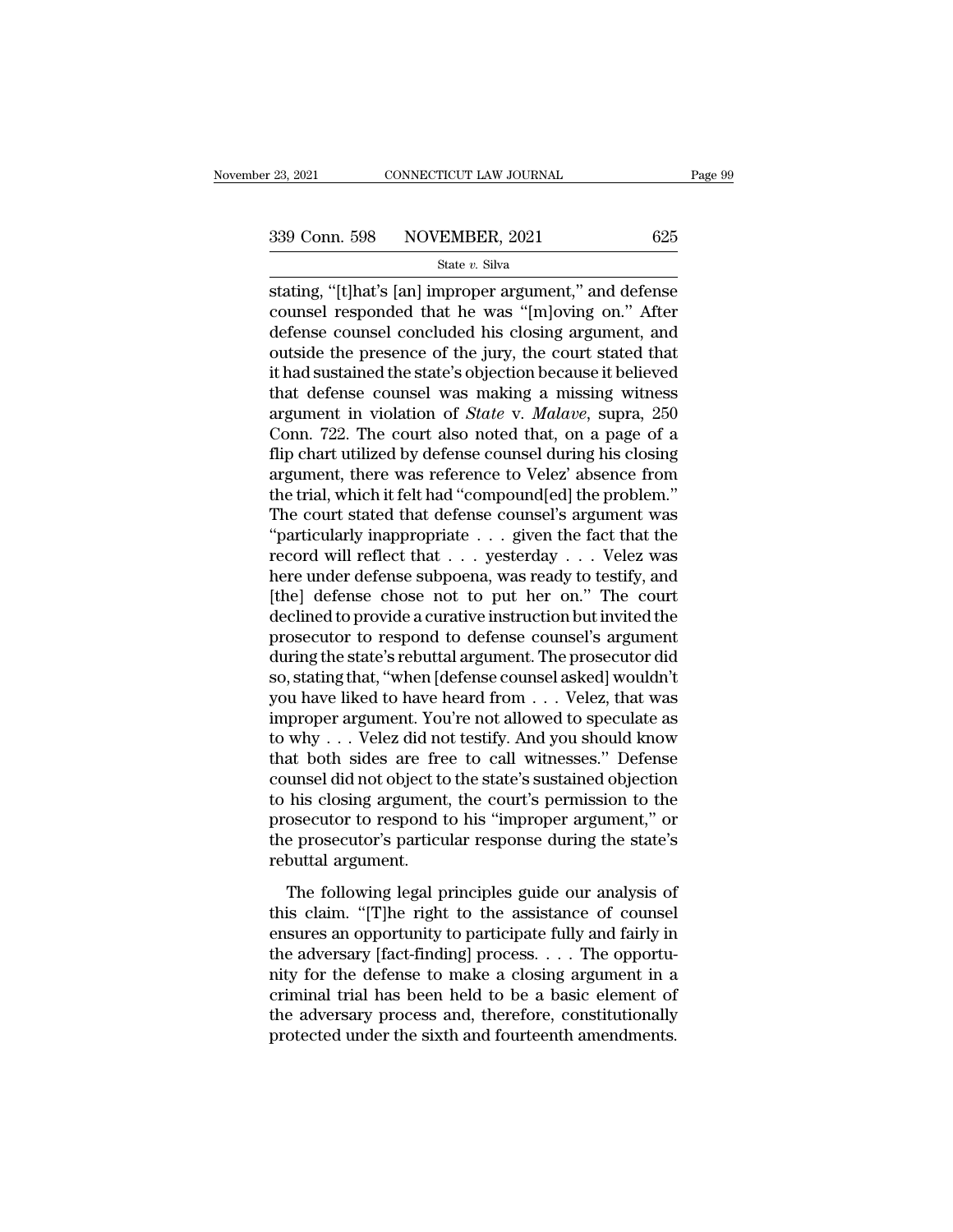# $\begin{tabular}{ll} \multicolumn{2}{l} \multicolumn{2}{l}{{\small\bf CONNECTICUT LAW JOURNAL}} & \multicolumn{2}{l}{\small\bf November 23, 2021} \\ \hline \hline \end{tabular}$

### State *v.* Silva

 $\begin{tabular}{ll} \multicolumn{2}{l}{{\small \textbf{CONRECTICUT LAW JOURNAL}}} & \multicolumn{2}{l}{\small \textbf{November 23, 20}}\\ \hline \multicolumn{2}{l}{\small \textbf{626}} & \multicolumn{2}{l}{\small \textbf{NOVEMBER, 2021}} & \multicolumn{2}{l}{\small \textbf{339 Conn. 598}}\\ & \multicolumn{2}{l}{\small \textbf{State $v$. Silva}}\\ \multicolumn{2}{l}{\small \textbf{State $v$. Silva}} & \multicolumn{2}{l}{\small \textbf{State $v$. Silva}}\\ & \multicolumn{2}{l}{\small \$ 626 NOVEMBER, 2021 339 Conn. 598<br>
State v. Silva<br>
... Closing argument is an integral part of any criminal<br>
trial, for it is in this phase that the issues are sharpened<br>
and clarified for the jury and each party may prese 626 NOVEMBER, 2021 339 Conn. 598<br>
State v. Silva<br>
... Closing argument is an integral part of any criminal<br>
trial, for it is in this phase that the issues are sharpened<br>
and clarified for the jury and each party may prese 626 NOVEMBER, 2021 339 Conn. 598<br>
State v. Silva<br>
... Closing argument is an integral part of any criminal<br>
trial, for it is in this phase that the issues are sharpened<br>
and clarified for the jury and each party may prese State v. Silva<br>
State v. Silva<br>
... Closing argument is an integral part of any criminal<br>
trial, for it is in this phase that the issues are sharpened<br>
and clarified for the jury and each party may present<br>
his theory of state v. Silva<br>
... Closing argument is an integral part of any criminal<br>
trial, for it is in this phase that the issues are sharpened<br>
and clarified for the jury and each party may present<br>
his theory of the case. Only t ... Closing argument is an integral part of any criminal<br>trial, for it is in this phase that the issues are sharpened<br>and clarified for the jury and each party may present<br>his theory of the case. Only then can [counsel] . trial, for it is in this phase that the issues are sharpened<br>and clarified for the jury and each party may present<br>his theory of the case. Only then can [counsel]  $\dots$ <br>argue the inferences to be drawn from all the testimo and clarified for the jury and each party may present<br>his theory of the case. Only then can [counsel]  $\ldots$ <br>argue the inferences to be drawn from all the testimony,<br>and point out the weaknesses of their adversaries' posis theory of the case. Only then call [Couliser] . . .<br>gue the inferences to be drawn from all the testimony,<br>d point out the weaknesses of their adversaries' posi-<br>poss. And for the defense, closing argument is the last<br>ea argue the interences to be trawn from an the test<br>intony, and point out the weaknesses of their adversaries' posi-<br>tions. And for the defense, closing argument is the last<br>clear chance to persuade the trier of fact that t

and point out the weaknesses of their adversaries posi-<br>tions. And for the defense, closing argument is the last<br>clear chance to persuade the trier of fact that there<br>may be reasonable doubt of the defendant's guilt....<br>" clear chance to persuade the trier of fact that there<br>may be reasonable doubt of the defendant's guilt....<br>"[T]he scope of final argument lies within the sound<br>discretion of the court ... subject to appropriate con-<br>stitu the proper comment of the defendant's guilt....<br>
"[T]he scope of final argument lies within the sound<br>
discretion of the court ... subject to appropriate con-<br>
stitutional limitations.... It is within the discretion<br>
of t flag be reasonable doubt of the detendant s guint....<br>"[T]he scope of final argument lies within the sound<br>discretion of the court ... subject to appropriate con-<br>stitutional limitations.... It is within the discretion<br>of "[T]he scope of final argument lies within the sound<br>discretion of the court . . . subject to appropriate con-<br>stitutional limitations. . . . It is within the discretion<br>of the trial court to limit the scope of final argu discretion of the court  $\dots$  subject to appropriate constitutional limitations.  $\dots$  It is within the discretion of the trial court to limit the scope of final argument to prevent comment on facts that are not properly in stitutional limitations. . . . It is within the discretion<br>of the trial court to limit the scope of final argument<br>to prevent comment on facts that are not properly in<br>evidence, to prevent the jury from considering matters of the trial court to limit the scope of final argument<br>to prevent comment on facts that are not properly in<br>evidence, to prevent the jury from considering matters<br>in the realm of speculation and to prevent the jury<br>from b to prevent comment on facts that are not properly in<br>evidence, to prevent the jury from considering matters<br>in the realm of speculation and to prevent the jury<br>from being influenced by improper matter[s] that might<br>prejudi evidence, to prevent the jury from considering matters<br>in the realm of speculation and to prevent the jury<br>from being influenced by improper matter[s] that might<br>prejudice its deliberations. . . . While we are sensitive<br>t in the realm of speculation and to prevent the jury<br>from being influenced by improper matter[s] that might<br>prejudice its deliberations.... While we are sensitive<br>to the discretion of the trial court in limiting argument<br>t from being influenced by improper matter[s] that might<br>prejudice its deliberations. . . . While we are sensitive<br>to the discretion of the trial court in limiting argument<br>to the actual issues of the case, tight control ov prejudice its deliberations. . . . While we are sensitive<br>to the discretion of the trial court in limiting argument<br>to the actual issues of the case, tight control over argu-<br>ment is undesirable when counsel is precluded f to the discretion of the trial court in limiting argume<br>to the actual issues of the case, tight control over arg<br>ment is undesirable when counsel is precluded fro<br>raising a significant issue." (Citation omitted; interr<br>qu the actual issues of the case, tight control over arguent<br>is undesirable when counsel is precluded from<br>ising a significant issue." (Citation omitted; internal<br>otation marks omitted.) *State* v. *Joyce*, 243 Conn. 282,<br>5–3 ment is undestable when counser is precluded from<br>raising a significant issue." (Citation omitted; internal<br>quotation marks omitted.) State v. Joyce, 243 Conn. 282,<br> $305-306$ , 705 A.2d 181 (1997), cert. denied, 523 U.S.<br>1

raising a significant issue. (Chaton onlitted, internation<br>quotation marks omitted.) State v. Joyce, 243 Conn. 282,<br>305–306, 705 A.2d 181 (1997), cert. denied, 523 U.S.<br>1077, 118 S. Ct. 1523, 140 L. Ed. 2d 674 (1998).<br>We c quotation makes omitted.) State v. Joyce, 245 Comit. 282,<br>305–306, 705 A.2d 181 (1997), cert. denied, 523 U.S.<br>1077, 118 S. Ct. 1523, 140 L. Ed. 2d 674 (1998).<br>We conclude that the trial court reasonably deter-<br>mined that 305–300, 705 A.2d 161 (1997), cert. defied, 325 0.5.<br>1077, 118 S. Ct. 1523, 140 L. Ed. 2d 674 (1998).<br>We conclude that the trial court reasonably deter-<br>mined that defense counsel was making an improper<br>missing witness ar Torr, 118 S. Ct. 1523, 140 L. Ed. 2d 074 (1898).<br>We conclude that the trial court reasonably deter-<br>mined that defense counsel was making an improper<br>missing witness argument, rather than "raising a signifi-<br>cant issue"; i mined that defense counsel was making an improper<br>missing witness argument, rather than "raising a signifi-<br>cant issue"; id., 306; or making appropriate comment<br>about Velez' absence insofar as her absence reflected<br>on the missing witness argument, rather than "raising a significant issue"; id., 306; or making appropriate comment<br>about Velez' absence insofar as her absence reflected<br>on the weakness of the state's case. See *State* v. *Malave* cant issue"; id., 306; or making appropriate comment<br>about Velez' absence insofar as her absence reflected<br>on the weakness of the state's case. See *State* v. *Malave*,<br>supra, 250 Conn. 739. Velez was not a witness to the<br> about Velez' absence insofar as her absence reflected<br>on the weakness of the state's case. See *State* v. *Malave*,<br>supra, 250 Conn. 739. Velez was not a witness to the<br>events on May 16, 2016, that surrounded the victims'<br> on the weakness of the state's case. See *State* v. *Malave*, supra, 250 Conn. 739. Velez was not a witness to the events on May 16, 2016, that surrounded the victims' murders and, thus, could not corroborate or dispute th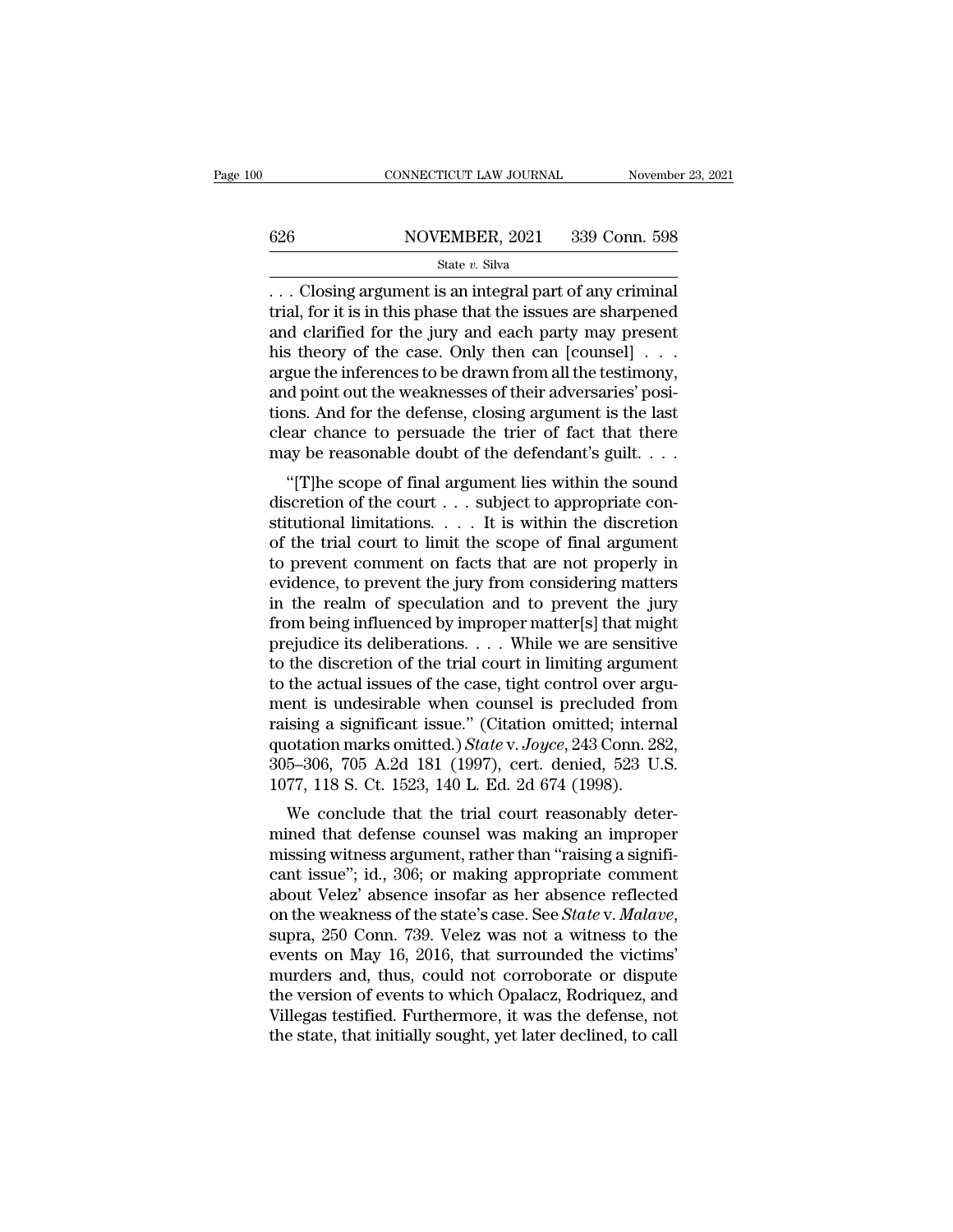$\begin{array}{r|l} \text{23, 2021} & \text{CONRECTICUT LAW JOURNAL} & \text{Page} \ \hline \text{339 Conn. } 598 & \text{NOVEMBER, 2021} & 627 \ \text{State } v. \text{ Silva} \ \hline \text{Velez as a witness. See footnote 18 of this opinion. Accordingly, it was reasonable for the court to conclude that when defines counds asked the jury. "[whart" \end{array}$ 339 Conn. 598 NOVEMBER, 2021 627<br>
State v. Silva<br>
Velez as a witness. See footnote 18 of this opinion.<br>
Accordingly, it was reasonable for the court to conclude<br>
that, when defense counsel asked the jury, "[w]hat<br>
about V 339 Conn. 598 NOVEMBER, 2021 627<br>
State v. Silva<br>
Velez as a witness. See footnote 18 of this opinion.<br>
Accordingly, it was reasonable for the court to conclude<br>
that, when defense counsel asked the jury, "[w]hat<br>
about . 339 Conn. 598 NOVEMBER, 2021 627<br>
State v. Silva<br>
Velez as a witness. See footnote 18 of this opinion.<br>
Accordingly, it was reasonable for the court to conclude<br>
that, when defense counsel asked the jury, "[w]hat<br>
about . Solution Solution State v. Silva<br>
State v. Silva<br>
Velez as a witness. See footnote 18 of this opinion.<br>
Accordingly, it was reasonable for the court to conclude<br>
that, when defense counsel asked the jury, "[w]hat<br>
about . State v. Silva<br>
Velez as a witness. See footnote 18 of this opinion.<br>
Accordingly, it was reasonable for the court to conclude<br>
that, when defense counsel asked the jury, "[w]hat<br>
about . . . Velez? . . . [B]est friends w Velez as a witness. See footnote 18 of this opinion.<br>Accordingly, it was reasonable for the court to conclude<br>that, when defense counsel asked the jury, "[w]hat<br>about . . . Velez? . . . [B]est friends with . . .<br>Ocasio. As Accordingly, it was reasonable for the court to conclude<br>that, when defense counsel asked the jury, "[w]hat<br>about . . . . Velez? . . . . [B]est friends with . . . .<br>Ocasio. Ask yourself, didn't you want to hear from her<br>i that, when defense counsel asked the jury, "[w]hat about . . . Velez? . . . [B]est friends with . . . Ocasio. Ask yourself, didn't you want to hear from her in this trial?" he was not identifying a weakness in the state's about . . . . Velez? . . . [B]est friends with . . . . Ocasio. Ask yourself, didn't you want to hear from her in this trial?" he was not identifying a weakness in the state's case but was, in fact, inviting the jury to sp Ocasio. Ask yourself, didn't you want to hear from her<br>in this trial?" he was not identifying a weakness in the<br>state's case but was, in fact, inviting the jury to speculate<br>that the state declined to call Velez as a witne in this trial?" he was not identifying a weakness in the state's case but was, in fact, inviting the jury to speculate that the state declined to call Velez as a witness because, as Ocasio's best friend, she would have pro state's case but was, in fact, inviting the jury to speculate<br>that the state declined to call Velez as a witness because,<br>as Ocasio's best friend, she would have provided unfa-<br>vorable testimony to the state by, for exampl that the state declined to call Velez as a witness because,<br>as Ocasio's best friend, she would have provided unfa-<br>vorable testimony to the state by, for example, support-<br>ing the defense's theory that Opalacz murdered the as Ocasio's best friend, she would have provided unfa-<br>vorable testimony to the state by, for example, support-<br>ing the defense's theory that Opalacz murdered the<br>victims. But cf. *State* v. *Ross*, 18 Conn. App. 423, 431, vorable testimony to the state by, for example, supporting the defense's theory that Opalacz murdered the victims. But cf. *State* v. *Ross*, 18 Conn. App. 423, 431, 433–34, 558 A.2d 1015 (1989) (holding that trial court i ing the defense's theory that Opalacz murdered the<br>victims. But cf. *State* v. *Ross*, 18 Conn. App. 423, 431,<br>433–34, 558 A.2d 1015 (1989) (holding that trial court<br>improperly restricted defendant's right to present closvictims. But cf. *State* v. *Ross*, 18 Conn. App. 423, 431, 433–34, 558 A.2d 1015 (1989) (holding that trial court<br>improperly restricted defendant's right to present closing argument by precluding his argument that failure 433–34, 558 A.2d 1015 (1989) (holding that trial court<br>improperly restricted defendant's right to present clos-<br>ing argument by precluding his argument that failure<br>of witness who "was the sole eyewitness to the shoot-<br>ing improperly restricted defendant's right to present closing argument by precluding his argument that failure<br>of witness who "was the sole eyewitness to the shoot-<br>ing" to testify created reasonable doubt in state's case).<br>M ing argument by precluding his argument that failure<br>of witness who "was the sole eyewitness to the shoot-<br>ing" to testify created reasonable doubt in state's case).<br>Moreover, there was ample testimony, without the need<br>to of witness who "was the sole eyewitness to the shooting" to testify created reasonable doubt in state's case).<br>Moreover, there was ample testimony, without the need to discuss Velez' absence at trial, from which defense co ing" to testify created reasonable doubt in state's case).<br>Moreover, there was ample testimony, without the need<br>to discuss Velez' absence at trial, from which defense<br>counsel was able to argue in closing argument that<br>Opa Moreover, there was ample testimony, without the need<br>to discuss Velez' absence at trial, from which defense<br>counsel was able to argue in closing argument that<br>Opalacz had a stronger motive than the defendant, as<br>well as t to discuss Velez' absence at trial, from which defense<br>counsel was able to argue in closing argument that<br>Opalacz had a stronger motive than the defendant, as<br>well as the means and opportunity, to murder the vic-<br>tims. The counsel was able to argue in closing argument that<br>Opalacz had a stronger motive than the defendant, as<br>well as the means and opportunity, to murder the vic-<br>tims. The reasonableness of the trial court's determina-<br>tion is Opalacz had a stronger motive than the defendant, as<br>well as the means and opportunity, to murder the vic-<br>tims. The reasonableness of the trial court's determina-<br>tion is further illustrated by the fact that defense<br>couns well as the means and opportunity, to murder the victims. The reasonableness of the trial court's determination is further illustrated by the fact that defense counsel did not provide advance notice to the court or the pro tims. The reasonableness of the trial court's determination is further illustrated by the fact that defense counsel did not provide advance notice to the court or the prosecutor that he would be making a reasonable doubt a tion is further illustrated by the fact that defense<br>counsel did not provide advance notice to the court or<br>the prosecutor that he would be making a reasonable<br>doubt argument based on Velez' absence; see *State* v.<br>*Malave* counsel did not provide advance notice to the court or<br>the prosecutor that he would be making a reasonable<br>doubt argument based on Velez' absence; see *State* v.<br>*Malave*, supra, 740; and that, when the court accused<br>him o the prosecutor that he would be making a reasonable<br>doubt argument based on Velez' absence; see *State* v.<br>*Malave*, supra, 740; and that, when the court accused<br>him of having made an improper missing witness argu-<br>ment, h doubt argument based on Velez' absence; see *State* v.<br> *Malave*, supra, 740; and that, when the court accused<br>
him of having made an improper missing witness argument, he did not argue to the contrary. Accordingly,<br>
we co *Malave*, supra, 740; and that, when the court accused<br>him of having made an improper missing witness argu-<br>ment, he did not argue to the contrary. Accordingly,<br>we conclude that the court reasonably determined that<br>defens him of having made an improper missing witness argument, he did not argue to the contrary. Accordingly, we conclude that the court reasonably determined that defense counsel was making an improper missing witness argument ment, he did not argue to the contrary. Accordingly,<br>we conclude that the court reasonably determined that<br>defense counsel was making an improper missing wit-<br>ness argument and that it reasonably exercised its dis-<br>cretion ess argument and that it reasonably exercised its dis-<br>retion by limiting the scope of defense counsel's final<br>regument to prevent comment on facts that were not<br>roperly in evidence.<sup>19</sup> See, e.g., *State v. Joyce*, supra, cretion by limiting the scope of defense counsel's final<br>argument to prevent comment on facts that were not<br>properly in evidence.<sup>19</sup> See, e.g., *State* v. *Joyce*, supra,<br><sup>19</sup> The defendant also argues that the trial cou argument to prevent comment on facts that were not<br>properly in evidence.<sup>19</sup> See, e.g., *State* v. *Joyce*, supra,<br><sup>19</sup> The defendant also argues that the trial court improperly (1) instructed<br>the jury not to consider def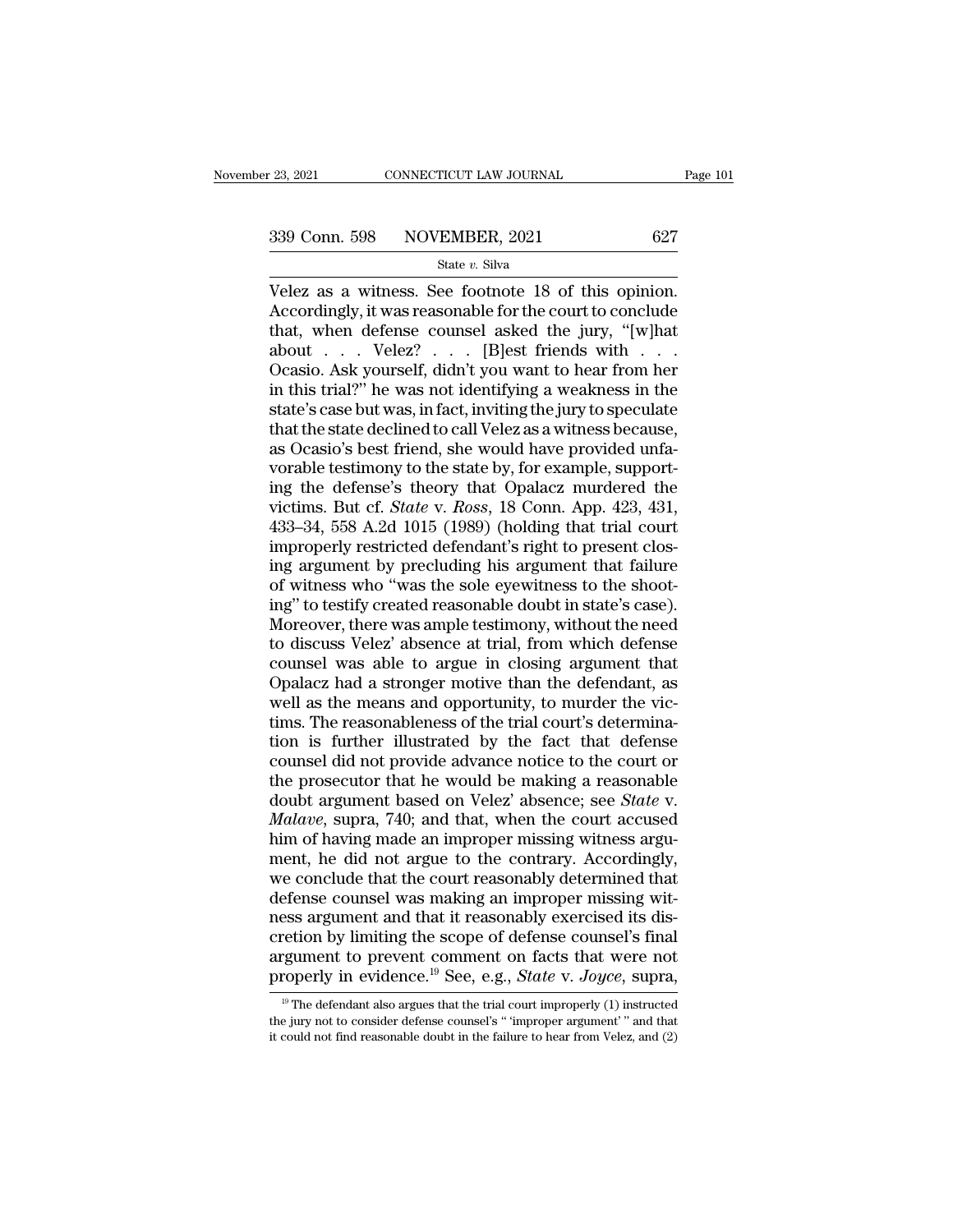### CONNECTICUT LAW JOURNAL November 23, 2021<br>628 NOVEMBER, 2021 339 Conn. 628<br>State v. Richards State *v.* Richards

CONNECTICUT LAW JOURNAL November 23, 2021<br>
243 Conn. 305–306. The defendant's claim thus fails<br>
243 Conn. 305–306. The defendant's claim thus fails<br>
244 Conn. 305–306. The defendant's claim thus fails 628 NOVEMBER, 2021 3<br>
State *v*. Richards<br>
243 Conn. 305–306. The defendant's clare<br>
under the third prong of *Golding*.<sup>20</sup><br>
The judgment is affirmed.  $\begin{array}{ll} \hline & \text{NOVEMBER, 20} \\ & \\ \hline \text{State } v. \text{ Richards} \\ \hline 3 \text{ Conn. } 305\text{--}306. \text{ The defined} \\ \hline \text{dder the third prong of } Golding \\ \hline \text{The judgment is affirmed.} \\ \hline \text{In this opinion the other justice} \end{array}$ State v. Richards<br>
State v. Richards<br>
3 Conn. 305–306. The defendant's claim thus faider the third prong of *Golding*.<sup>20</sup><br>
The judgment is affirmed.<br>
In this opinion the other justices concurred.

### Firmed.<br>
STATE OF CONNECTICUT *v.*<br>
STATE OF CONNECTICUT *v.*<br>
STATE OF CONNECTICUT *v.*<br>
SERMAIN V. RICHARDS % at is affirmed.<br>
Duality of the pustices concurred.<br>
ATE OF CONNECTICUT v.<br>
JERMAIN V. RICHARDS<br>
(SC 20490) other justices concernation<br>F CONNECTICUT<br>MIN V. RICHARDS<br>(SC 20490)<br>onald, D'Auria, Ecker and STATE OF CONNECTICUT  $v$ .<br>JERMAIN V. RICHARDS<br>(SC 20490)<br>Robinson, C. J., and McDonald, D'Auria, Ecker and Alexander, Js.<br>Sullabus

### *Syllabus*

 $\left( \text{SC } 20490 \right)$ <br>Robinson, C. J., and McDonald, D'Auria, Ecker and Alexander, Js.<br> $\frac{Syllabus}{Syllabus}$ <br>Convicted of the crime of murder, the defendant appealed, and the Appellate<br>Court upheld the defendant's conviction. On th Robinson, C. J., and McDonald, D'Auria, Ecker and Alexander, Js.<br>  $Syllabus$ <br>
victed of the crime of murder, the defendant appealed, and the Appellate<br>
Court upheld the defendant's conviction. On the granting of certification, Robinson, C. J., and McDonald, D'Auria, Ecker and Alexander, Js.<br>
Syllabus<br>
victed of the crime of murder, the defendant appealed, and the Appellate<br>
Court upheld the defendant's conviction. On the granting of certificatio *Syllabus*<br>*Syllabus*<br>victed of the crime of murder, the defendant appealed, and the Appellate<br>Court upheld the defendant's conviction. On the granting of certification,<br>the defendant appealed to this court, claiming that *Syllabus*<br>victed of the crime of murder, the defendant appealed, and the Appellate<br>Court upheld the defendant's conviction. On the granting of certification,<br>the defendant appealed to this court, claiming that the evidenc victed of the crime of murder, the defendant appealed, and the Appellate<br>Court upheld the defendant's conviction. On the granting of certification,<br>the defendant appealed to this court, claiming that the evidence was<br>insuf Court upheld the defendant's conviction. On the granting of certification, the defendant appealed to this court, claiming that the evidence was insufficient to support his conviction insofar as the state failed to prove t the defendant appealed to this court, claiming that the evidence was insufficient to support his conviction insofar as the state failed to prove the manner, means, place, cause, and time of the victim's death, and that the insufficient to support his conviction insofar as the state failed to prove<br>the manner, means, place, cause, and time of the victim's death, and<br>that the inferences that the jury apparently drew from the evidence<br>were unre the manner, means, place, cause, and time of the victim's death, and that the inferences that the jury apparently drew from the evidence were unreasonable because the state failed to prove that the defendant had committed that the inferences that the jury apparently drew from the evidence were unreasonable because the state failed to prove that the defendant had committed or intended to commit any criminal acts. *Held* that the Appellate Co were unreasonable because the state failed to prove that the defendant<br>had committed or intended to commit any criminal acts. *Held* that the<br>Appellate Court's well reasoned opinion, in which that court determined<br>that the the applicable do resolution in the applicable law committed or intended to commit any criminal acts. Held that the Appellate Court's well reasoned opinion, in which that court determined that the evidence was sufficient t Appenate Court's wen reasoned opmon, in which that court determined<br>that the evidence was sufficient to support the defendant's conviction,<br>fully addressed the evidentiary sufficiency issue, and this court adopted<br>that por have called Velez as a witness, which he contends unconstitutionally addressed the evidentiary sufficiency issue, and this court adopted that portion of the Appellate Court's opinion as a proper statement of the applicable

that portion of the Appellate Court's opinion as a proper statement of<br>the applicable law concerning that issue; moreover, this court empha-<br>permitted the state to argue in closing argument that defense counsel could<br>have doubt standard . . . .'' (Citations omitted.) We reject these arguments because the court properly instructed the jury not to consider the state's specified the burden of proof to the defense . . . [and] dilute[ed] the reasonable doubt standard . . . . " (Citations omitted.) We reject these ar permitted the state to argue in closing argument that defense counsel could<br>have called Velez as a witness, which he contends unconstitutionally "shifted<br>the burden of proof to the defense . . . [and] dilute[ed] the reason have called Velez as a witness, which he contends unconstitutionally "shifted the burden of proof to the defense  $\ldots$  [and] dilute[ed] the reasonable doubt standard  $\ldots$  ... " (Citations omitted.) We reject these argume the burden of proof to the defense was *required* of the reasonable doubt standard was *required* to an *i* (Citations omitted.) We reject these arguments because the court properly instructed the jury not to consider defe doubt standard . . . . . " (Citations omitted.) We reject these arguments because the court properly instructed the jury not to consider defense counsel's speculative missing witness argument and because the state's argume because the court properly instructed the jury not to consider defense counsel's speculative missing witness argument and because the state's argument that "both sides are free to call witnesses" was not tantamount to argu counsel's speculative missing witness argument and because the state's argument that "both sides are free to call witnesses" was not tantamount to arguing that the defense was *required* to produce evidence of his innocenc exame where the absence of a showing with the set are two control of a showing that the defense was *required* to produce evidence of his innocence. The court, moreover, instructed the jury that "[t]he defendant does not h to arguing that the defense was *required* to produce evidence of his innocence. The court, moreover, instructed the jury that "[t]he defendant does not have to prove his innocence," an instruction that we presume the jur From the court, moreover, instructed the jury that "[t]he defendant does not have to prove his innocence," an instruction that we presume the jury followed. See, e.g., *State v. Reynolds*, 264 Conn. 1, 131, 836 A.2d 224 ( followed. See, e.g., *State* v. *Reynolds*, 264 Conn. 1, 131, 836 A.2d 224 (2003) ("[i]n the absence of a showing that the jury failed or declined to follow the court's instructions, we presume that it heeded them"), cert. ("[i]n the absence of a showing that the jury failed or declined to follow the court's instructions, we presume that it heeded them"), cert. denied, 541 U.S. 908, 124 S. Ct. 1614, 158 L. Ed. 2d 254 (2004).<br><sup>20</sup> As with th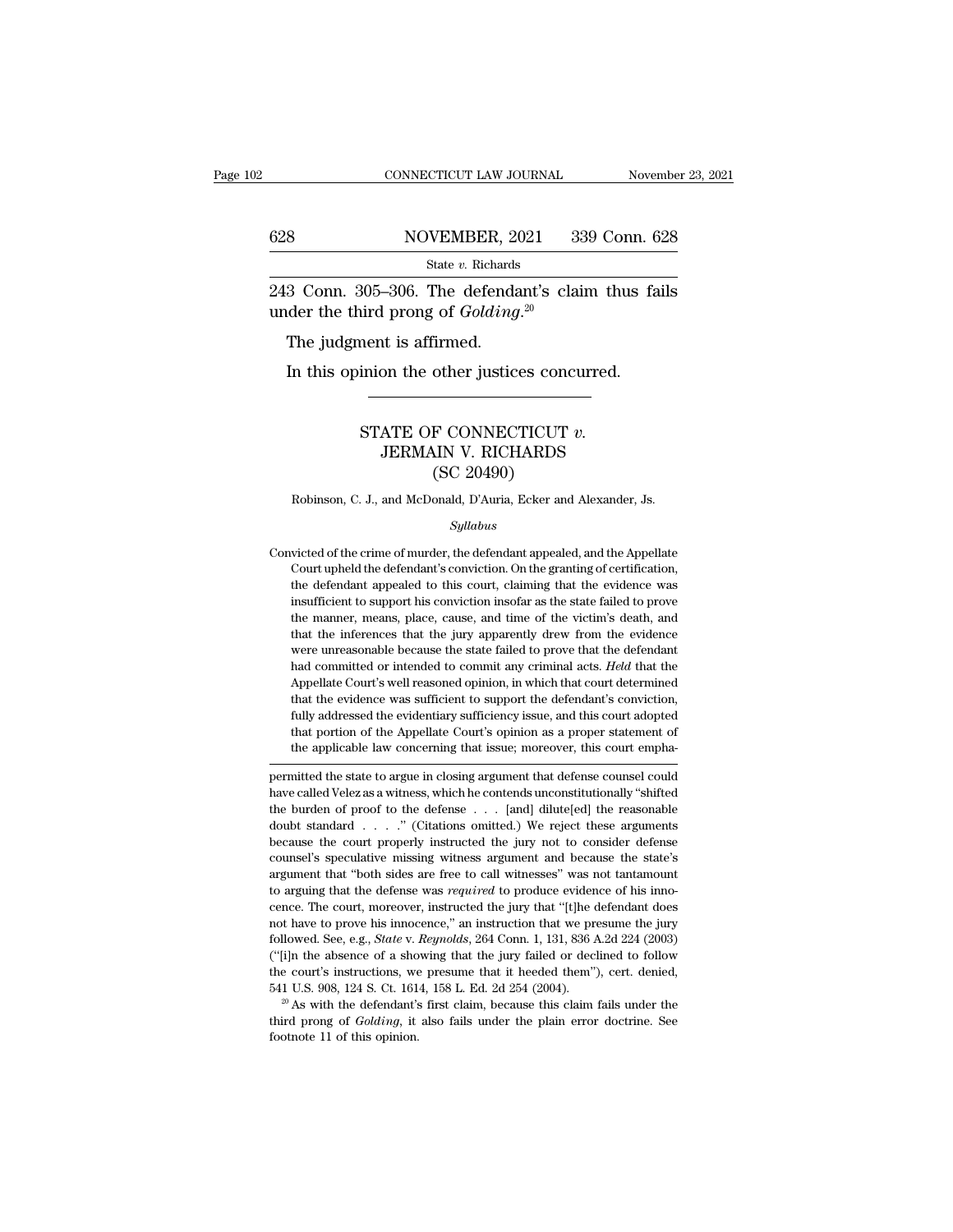### State *v.* Richards

of Conn. 628 NOVEMBER, 2021 629<br>State v. Richards<br>Sized two facts that were not expressly applied by the Appellate Court<br>in its analysis but that were noted in the Appellate Court's opinion and **in its analysis but that were not expressly applied by the Appellate Court**<br>sized two facts that were not expressly applied by the Appellate Court<br>in its analysis but that were noted in the Appellate Court's opinion and<br> Further supported the jury's conclusion that the defendant intended to cause or did cause the victim's death, namely, that the victim had been  $\frac{1}{2}$  conclusion that the defendant intended to cause or did cause the vic State  $v$ . Richards<br>sized two facts that were not expressly applied by the Appellate Court<br>in its analysis but that were noted in the Appellate Court's opinion and<br>further supported the jury's conclusion that the defendan State  $v$ . Richards<br>sized two facts that were not expressly applied by the Appellate Court<br>in its analysis but that were noted in the Appellate Court's opinion and<br>further supported the jury's conclusion that the defendan sized two facts that were not expressly applied by the Appellate Court<br>in its analysis but that were noted in the Appellate Court's opinion and<br>further supported the jury's conclusion that the defendant intended to<br>cause o in its analysis but that were noted in the Appellate Court's opinion and further supported the jury's conclusion that the defendant intended to cause or did cause the victim's death, namely, that the victim had been seen a in its analysis but that were noted in the Appellate Court's opinion and further supported the jury's conclusion that the defendant intended to cause or did cause the victim's death, namely, that the victim had been seen a % seen at the defendant's residence within two hours of the victim's last cell phone communication and was in good health, and the defendant missed his first work shift the day after the victim disappeared but arrived for

Argued March 29—officially released July 16, 2021\*<br>*Procedural History*<br>Substitute information charging the defendant with cell phone communication and was in good health, and the defendant<br>missed his first work shift the day after the victim disappeared but<br>arrived for his second shift later that day.<br>Argued March 29—officially released July the crime of murder, brought to the Superior Court in the judicial district of Fairfield and tried to the jury<br>before *F Pickarda Liverior* Court in the crime of murder, brought to the Superior Court in the judicial dist Argued March 29—officially released July 16, 2021\*<br>
Procedural History<br>
Substitute information charging the defendant with<br>
the crime of murder, brought to the Superior Court in<br>
the judicial district of Fairfield and trie *Frocedural History*<br>*Procedural History*<br>*Procedural History*<br>**E. Richards, J.; verdict and independent of guilty,<br>from which the defendant appealed; thereafter, the<br>Appellate Court Kelley Presentt and Pickers Leafter and** Frocedural History<br>Substitute information charging the defendant with<br>the crime of murder, brought to the Superior Court in<br>the judicial district of Fairfield and tried to the jury<br>before E. Richards, J.; verdict and judgm Substitute information charging the defendant with<br>the crime of murder, brought to the Superior Court in<br>the judicial district of Fairfield and tried to the jury<br>before *E. Richards*, *J*.; verdict and judgment of guilty,<br> Substitute information charging the defendant with<br>the crime of murder, brought to the Superior Court in<br>the judicial district of Fairfield and tried to the jury<br>before E. Richards, J.; verdict and judgment of guilty,<br>from the crime of murder, brought to the Superior Court in<br>the judicial district of Fairfield and tried to the jury<br>before *E. Richards*, *J*.; verdict and judgment of guilty,<br>from which the defendant appealed; thereafter, the<br> *The judicial district of Fairfield and tried to the jury before <i>E. Richards*, *J.*; verdict and judgment of guilty, from which the defendant appealed; thereafter, the Appellate Court, *Keller*, *Prescott* and *Bishop*, *Kathryn W. Bare, Frescott and Bishop, Js., affirmed*<br>*Katharyn M. Keller, Prescott and Bishop, Js., affirmed*<br>*Korman A. Pattis, for the appellant (defendant).*<br>*Kathryn W. Bare, senior assistant state's attorney, th whom* 

Appenate Court, *Reuer*, *Prescott* and *Bishop*, Js., anirmed<br>the trial court's judgment, and the defendant, on the<br>granting of certification, appealed to this court. Affirmed.<br>Norman A. Pattis, for the appellant (defenda granting or certification, appeared to this court. Affirm<br>Norman A. Pattis, for the appellant (defendant<br>Kathryn W. Bare, senior assistant state's attor<br>with whom, on the brief, were Joseph T. Corrad<br>state's attorney, and Nutter  $y_h$  w. Bure, senior assistant state's attorney,<br>th whom, on the brief, were *Joseph T. Corradino*,<br>ate's attorney, and  $Ann F. Lawlor$ , supervisory assis-<br>to state's attorney, for the appellee (state).<br> $opinion$ <br>PER CURIAM. In

### *Opinion*

whit whom, on the brief, were *boseph* 1. Corriatino,<br>state's attorney, and *Ann F. Lawlor*, supervisory assis-<br>tant state's attorney, for the appellee (state).<br> $opinion$ <br>PER CURIAM. In this certified appeal, we must con-<br>side state's attorney, and *ARR P*. *Lattory*, supervisory assistant state's attorney, for the appellee (state).<br>  $\frac{opinion}{}$ <br>
PER CURIAM. In this certified appeal, we must consider whether there was sufficient evidence for the opinion<br>
opinion<br>
Dependence (state).<br>
Opinion<br>
PER CURIAM. In this certified appeal, we must consider whether there was sufficient evidence for the jury<br>
to find the defendant, Jermain V. Richards, guilty of<br>
murder in v  $o$ <sup>*opinion*<br>
PER CURIAM. In this certified appeal, we must consider whether there was sufficient evidence for the jury<br>
to find the defendant, Jermain V. Richards, guilty of<br>
murder in violation of General Statutes § 53</sup> PER CURIAM. In this certified appeal, we must consider whether there was sufficient evidence for the jury to find the defendant, Jermain V. Richards, guilty of murder in violation of General Statutes  $\S$  53a-54a  $(a)$ ,<sup>1</sup> murder in violation of General Statutes § 53a-54a (a),<sup>1</sup><br>despite the absence of evidence of the manner, means,<br>place, cause, and time of the victim's death. The Appel-<br>\*July 16, 2021, the date that this decision was rele

is the operative date for all substantive and procedural purposes.

despite the absence of evidence of the manner, means, place, cause, and time of the victim's death. The Appel-<br>\*July 16, 2021, the date that this decision was released as a slip opinion, is the operative date for all subs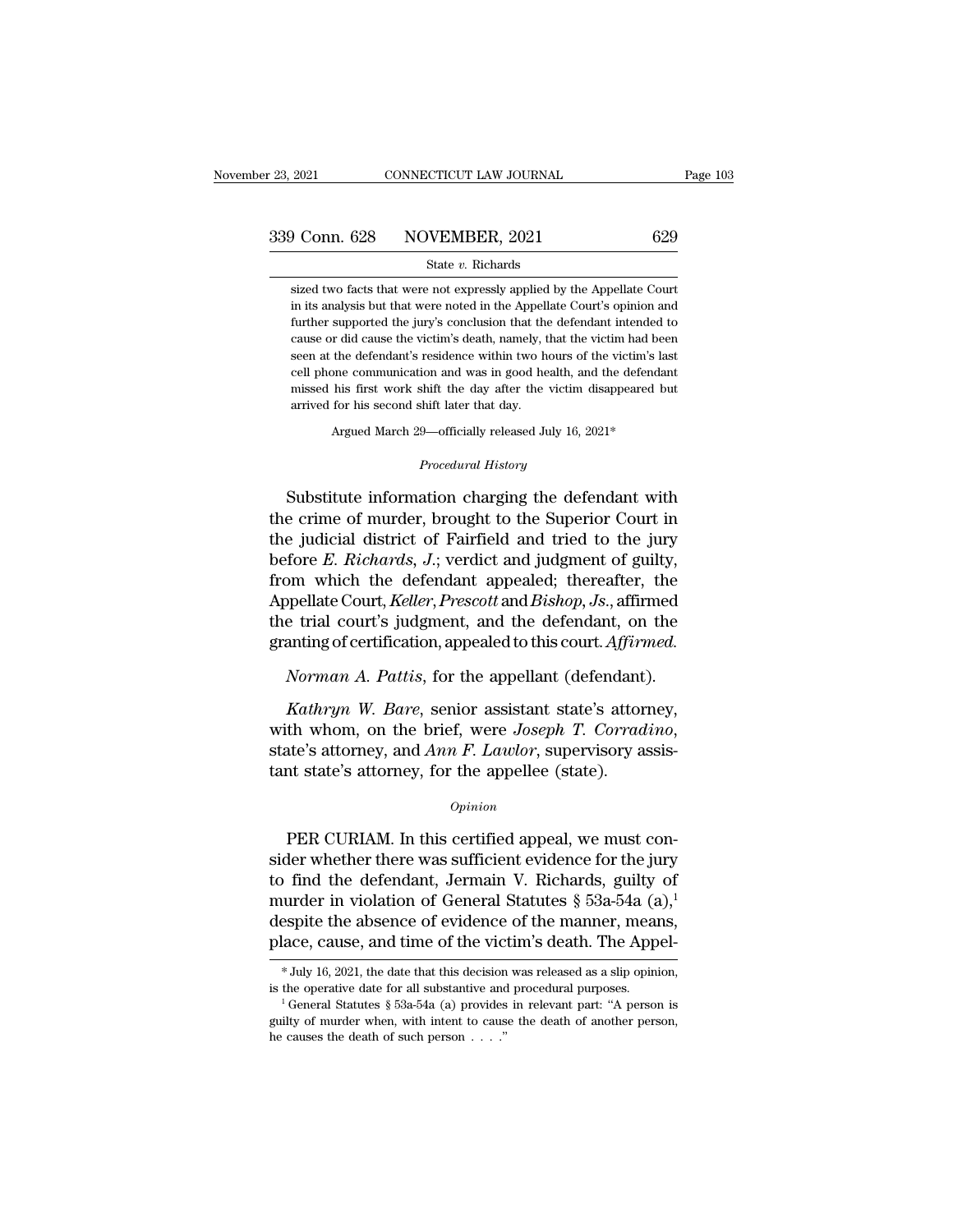|     | CONNECTICUT LAW JOURNAL                                                                                                                                                                                                                                                                                                                                                                                                                   | November 23, 2021 |
|-----|-------------------------------------------------------------------------------------------------------------------------------------------------------------------------------------------------------------------------------------------------------------------------------------------------------------------------------------------------------------------------------------------------------------------------------------------|-------------------|
|     |                                                                                                                                                                                                                                                                                                                                                                                                                                           |                   |
| 630 | NOVEMBER, 2021                                                                                                                                                                                                                                                                                                                                                                                                                            | 339 Conn. 628     |
|     | State $v$ . Richards                                                                                                                                                                                                                                                                                                                                                                                                                      |                   |
|     | late Court upheld the trial court's judgment of convic-<br>tion. We now affirm the judgment of the Appellate Court.                                                                                                                                                                                                                                                                                                                       |                   |
|     | The defendant was convicted after a third jury trial,<br>the first two trials having ended in mistrials after hung<br>$\frac{1}{2}$ $\frac{1}{2}$ $\frac{1}{2}$ $\frac{1}{2}$ $\frac{1}{2}$ $\frac{1}{2}$ $\frac{1}{2}$ $\frac{1}{2}$ $\frac{1}{2}$ $\frac{1}{2}$ $\frac{1}{2}$ $\frac{1}{2}$ $\frac{1}{2}$ $\frac{1}{2}$ $\frac{1}{2}$ $\frac{1}{2}$ $\frac{1}{2}$ $\frac{1}{2}$ $\frac{1}{2}$ $\frac{1}{2}$ $\frac{1}{2}$ $\frac{1}{2}$ |                   |

530 NOVEMBER, 2021 339 Conn. 628<br>
State v. Richards<br>
late Court upheld the trial court's judgment of conviction.<br>
We now affirm the judgment of the Appellate Court.<br>
The defendant was convicted after a third jury trial,<br> State v. Richards<br>
late Court upheld the trial court's judgment of conviction. We now affirm the judgment of the Appellate Court.<br>
The defendant was convicted after a third jury trial,<br>
the first two trials having ended in late Court upheld the trial court's judgment of conviction. We now affirm the judgment of the Appellate Court.<br>The defendant was convicted after a third jury trial,<br>the first two trials having ended in mistrials after hung The defendant was convicted after a third jury trial,<br>The defendant was convicted after a third jury trial,<br>the first two trials having ended in mistrials after hung<br>juries. *State* v. *Richards*, 196 Conn. App. 387, 394, The defendant was convicted after a third jury trial,<br>the first two trials having ended in mistrials after hung<br>juries. *State* v. *Richards*, 196 Conn. App. 387, 394, 229<br>A.3d 1157 (2020). The defendant appealed, and the<br> The defendant was convicted after a third jury trial,<br>the first two trials having ended in mistrials after hung<br>juries. *State* v. *Richards*, 196 Conn. App. 387, 394, 229<br>A.3d 1157 (2020). The defendant appealed, and the<br> the first two trials having ended in mistrials after hung<br>juries. *State* v. *Richards*, 196 Conn. App. 387, 394, 229<br>A.3d 1157 (2020). The defendant appealed, and the<br>Appellate Court affirmed his conviction. Id., 413. We juries. *State* v. *Richards*, 196 Conn. App. 387, 394, 229<br>A.3d 1157 (2020). The defendant appealed, and the<br>Appellate Court affirmed his conviction. Id., 413. We<br>granted certification to appeal, limited to the following<br> A.3d 1157 (2020). The defendant appealed, and 1<br>Appellate Court affirmed his conviction. Id., 413. *S*<br>granted certification to appeal, limited to the followissue: "Did the Appellate Court correctly conclude the<br>the eviden anted certification to appeal, limited to the following<br>sue: "Did the Appellate Court correctly conclude that<br>e evidence adduced at the defendant's trial was suffi-<br>ent to support his conviction of murder?" *State* v.<br>*cha* grame: "Did the Appellate Court correctly conclude that<br>the evidence adduced at the defendant's trial was suffi-<br>cient to support his conviction of murder?" State v.<br>Richards, 335 Conn. 931, 236 A.3d 218 (2020).<br>The opinio

able evidence adduced at the defendant's trial was suffi-<br>cient to support his conviction of murder?" *State* v.<br>*Richards*, 335 Conn. 931, 236 A.3d 218 (2020).<br>The opinion of the Appellate Court thoroughly and<br>accurately dant to support his conviction of murder?" *State* v.<br> *Richards*, 335 Conn. 931, 236 A.3d 218 (2020).<br>
The opinion of the Appellate Court thoroughly and<br>
accurately reports the facts that the jury might reason-<br>
ably have Fichards, 335 Conn. 931, 236 A.3d 218 (2020).<br>The opinion of the Appellate Court thoroughly and<br>accurately reports the facts that the jury might reason-<br>ably have found to support the conviction of the defen-<br>dant. The def The opinion of the Appellate Court thoroughly and<br>accurately reports the facts that the jury might reason-<br>ably have found to support the conviction of the defen-<br>dant. The defendant contends that the jury lacked<br>sufficien The opinion of the Appellate Court thoroughly and<br>accurately reports the facts that the jury might reason-<br>ably have found to support the conviction of the defen-<br>dant. The defendant contends that the jury lacked<br>sufficien accurately reports the facts that the jury might reasonably have found to support the conviction of the defendant. The defendant contends that the jury lacked sufficient evidence to find him guilty of murder. Specifically, ably have found to support the conviction of the defen-<br>dant. The defendant contends that the jury lacked<br>sufficient evidence to find him guilty of murder. Specifi-<br>cally, he argues that the state failed to prove the manne dant. The defendant contends that the jury lacked<br>sufficient evidence to find him guilty of murder. Specifi-<br>cally, he argues that the state failed to prove the manner,<br>means, place, cause, and time of death, and that the<br> sufficient evidence to find him guilty of m<br>cally, he argues that the state failed to prov<br>means, place, cause, and time of death<br>inferences the jury apparently drew from<br>were unreasonable because the state fa<br>any criminal Examples and time of death, and that the<br>eans, place, cause, and time of death, and that the<br>ferences the jury apparently drew from the evidence<br>ere unreasonable because the state failed to prove<br>y criminal acts committed consideration of the parties' arguments, and wide the state failed to prove<br>any criminal acts committed by the defendant or that<br>the intended to commit such acts.<sup>2</sup><br>Our examination of the record and briefs, and our<br>consid

meromost and yary appearancy are when and existence<br>were unreasonable because the state failed to prove<br>any criminal acts committed by the defendant or that<br>he intended to commit such acts.<sup>2</sup><br>Our examination of the pecord From any criminal acts committed by the defendant or that<br>he intended to commit such acts.<sup>2</sup><br>Our examination of the record and briefs, and our<br>consideration of the parties' arguments, persuades us<br>that we should affirm th fully addresses the commit such acts.<sup>2</sup><br>Our examination of the record and briefs, and our<br>consideration of the parties' arguments, persuades us<br>that we should affirm the Appellate Court's judgment.<br>Because the Appellate C For examination of the record and briefs, and our<br>consideration of the parties' arguments, persuades us<br>that we should affirm the Appellate Court's judgment.<br>Because the Appellate Court's well reasoned opinion<br>fully addres Our examination of the record and briefs, and our<br>consideration of the parties' arguments, persuades us<br>that we should affirm the Appellate Court's judgment.<br>Because the Appellate Court's well reasoned opinion<br>fully addres consideration of the parties' arguments, persuades us<br>that we should affirm the Appellate Court's judgment.<br>Because the Appellate Court's well reasoned opinion<br>fully addresses the certified issue, it would serve no<br>purpos fully addresses the certified issue, it would serve no purpose for us to repeat the discussion contained in that opinion. We therefore adopt part I of the Appellate Court's opinion as the proper statement of the issue  $\frac$ purpose for us to repeat the discussion contained in<br>that opinion. We therefore adopt part I of the Appellate<br>Court's opinion as the proper statement of the issue<br> $\frac{1}{2}$ To the extent the defendant argues that there was

that opinion. We therefore adopt part I of the Appellate Court's opinion as the proper statement of the issue  $\frac{1}{10}$   $\frac{1}{10}$  the extent the defendant argues that there was no evidence that the victim is, in fact, d Court's opinion as the proper statement of the issue<br>
<sup>2</sup> To the extent the defendant argues that there was no evidence that the victim is, in fact, deceased, we note that the state's chief medical examiner testified that <sup>2</sup> To the extent the defendant argues that there was no evidence that the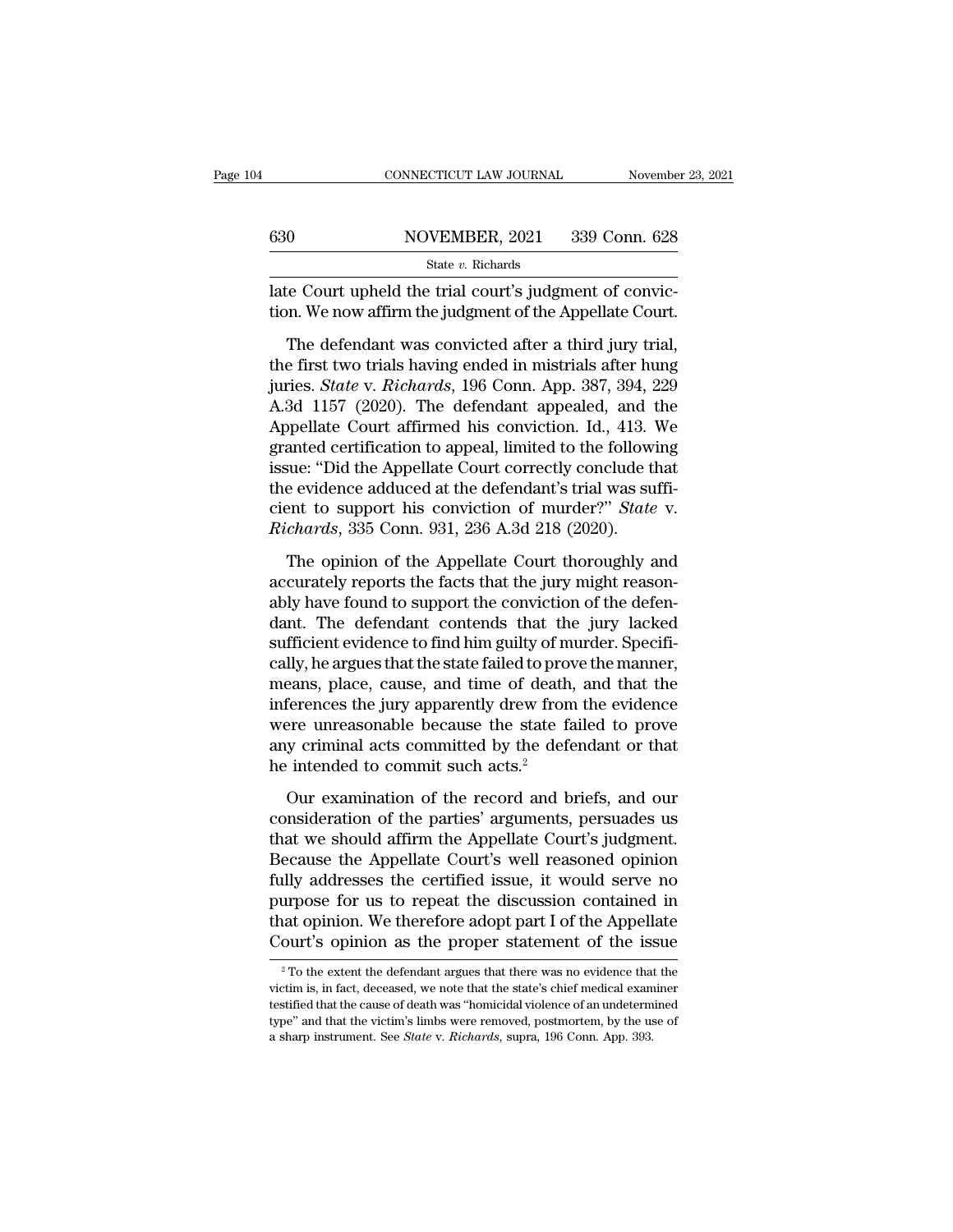| r 23, 2021 | CONNECTICUT LAW JOURNAL      | Page 105 |
|------------|------------------------------|----------|
|            | 339 Conn. 631 NOVEMBER, 2021 | 631      |
|            | State $v$ . Griffin          |          |

<sup>23, 2021</sup> CONNECTICUT LAW JOURNAL Page<br>  $\frac{339 \text{ Conn. } 631 \text{ NOVEMBER, } 2021}{\text{State } v. \text{ Griffith}}$ <br>
and the applicable law concerning that issue. See, e.g.,<br> *State* v. *Buie*, 312 Conn. 574, 583, 94 A.3d 608 (2014); see **State v. 631 NOVEMBER**, 2021 **631**<br> **State v. Griffin**<br> **State v. Buie**, 312 Conn. 574, 583, 94 A.3d 608 (2014); see<br> **also** *State* **v.** *Richards***, supra, 196 Conn. App. 394–407.** 339 Conn. 631 NOVEMBER, 2021 631<br>
State v. Griffin<br>
and the applicable law concerning that issue. See, e.g.,<br> *State* v. *Buie*, 312 Conn. 574, 583, 94 A.3d 608 (2014); see<br>
also *State* v. *Richards*, supra, 196 Conn. App 9 Conn. 631 NOVEMBER, 2021 631<br>
State v. Griffin<br>
d the applicable law concerning that issue. See, e.g.,<br> *ate* v. *Buie*, 312 Conn. 574, 583, 94 A.3d 608 (2014); see<br>
so *State* v. *Richards*, supra, 196 Conn. App. 394–4

State v. Griffin<br>
and the applicable law concerning that issue. See, e.g.,<br> *State* v. *Buie*, 312 Conn. 574, 583, 94 A.3d 608 (2014); see<br>
also *State* v. *Richards*, supra, 196 Conn. App. 394–407.<br>
Additionally, we emph and the applicable law concerning that issue. See, e.g.,<br> *State* v. *Buie*, 312 Conn. 574, 583, 94 A.3d 608 (2014); see<br>
also *State* v. *Richards*, supra, 196 Conn. App. 394–407.<br>
Additionally, we emphasize two facts th and the applicable law concerning that issue. See, e.g.,<br>State v. Buie, 312 Conn. 574, 583, 94 A.3d 608 (2014); see<br>also *State* v. Richards, supra, 196 Conn. App. 394–407.<br>Additionally, we emphasize two facts that the App at the defendant's residence, but she was seen there within two hours in good boath. See also *State* v. *Richards*, supra, 196 Conn. App. 394–407.<br>Additionally, we emphasize two facts that the Appellate Court did not exp Additionally, we emphasize two facts that the Appellate Court did not expressly apply in the analysis section<br>of its opinion (part I), although they were noted in the<br>opinion itself. First, not only was the victim last se Additionally, we emphasize two facts that the Appellate Court did not expressly apply in the analysis section<br>of its opinion (part I), although they were noted in the<br>opinion itself. First, not only was the victim last see late Court did not expressly apply in the analysis section<br>of its opinion (part I), although they were noted in the<br>opinion itself. First, not only was the victim last seen<br>at the defendant's residence, but she was seen th of its opinion (part I), although they were noted in the opinion itself. First, not only was the victim last seen at the defendant's residence, but she was seen there within two hours of her last cell phone communication a opinion itself. First, not only was the victim last seen<br>at the defendant's residence, but she was seen there<br>within two hours of her last cell phone communication<br>and was in good health. See *State* v. *Richards*, supra,<br> at the defendant's residence, but she was seen there within two hours of her last cell phone communication and was in good health. See *State* v. *Richards*, supra, 196 Conn. App. 393–94. While the evidence analyzed in par within two hours of her last cell phone communication<br>and was in good health. See *State* v. *Richards*, supra,<br>196 Conn. App. 393–94. While the evidence analyzed in<br>part I of the Appellate Court's opinion fully satisfies<br> and was in good health. See *State* v. *Richards*, supra, 196 Conn. App. 393–94. While the evidence analyzed in part I of the Appellate Court's opinion fully satisfies the sufficiency of the evidence standard, this eviden 196 Conn. App. 393–94. While the evidence analyzed in part I of the Appellate Court's opinion fully satisfies the sufficiency of the evidence standard, this evidence further supports the jury's conclusion that the defenda part I of the Appellate Court's opinion fully satisfies<br>the sufficiency of the evidence standard, this evidence<br>further supports the jury's conclusion that the defen-<br>dant intended to cause the victim's death and did in<br>f the sufficiency of the evidence standard, this evidence<br>further supports the jury's conclusion that the defen-<br>dant intended to cause the victim's death and did in<br>fact cause her death. Second, the defendant missed his<br>wor further supports the jury's conclusion that the defen-<br>dant intended to cause the victim's death and did in<br>fact cause her death. Second, the defendant missed his<br>work shift, which was scheduled for 3 to 11 p.m. on<br>Sunday, dant intended to cause the victim's death and did in fact cause her death. Second, the defendant missed his work shift, which was scheduled for 3 to 11 p.m. on Sunday, April 21, 2013, the day after the victim disappeared, fact cause her death. Second, the def<br>work shift, which was scheduled fo<br>Sunday, April 21, 2013, the day after<br>peared, but he arrived for his secor<br>day, which began at 11 p.m. Id., 3<br>further supports the jury's conclusie<br>d The suit, which was scheduled for 5 to 11 p.m. on<br>mday, April 21, 2013, the day after the victim disap-<br>ared, but he arrived for his second shift that same<br>y, which began at 11 p.m. Id., 393. This evidence<br>rther supports t (a) Which began as 11 p.m. 1a., 686. This evidence<br>ther supports the jury's conclusion that the defen-<br>t caused the victim's death.<br>The judgment of the Appellate Court is affirmed.<br>STATE OF CONNECTICUT v. BOBBY GRIFFIN<br>(SC

### m's death.<br>
e Appellate Court i<br>
CCTICUT v. BOBB<br>
(SC 20439)<br>
J., and McDonald, D'Auri F CONNECTICUT v. BOBBY GR<br>
(SC 20439)<br>
Robinson, C. J., and McDonald, D'Auria,<br>
Mullins, Kahn and Ecker, Js.  $\begin{array}{l} \text{DNNECTICUT} \; v. \; \text{BOBBY} \ \text{(SC 20439)} \\\\ \text{son, C. J., and McDonald, D'Auria} \\\ \text{Mullins, Kahn and Ecker,Js.} \\\\ \text{Sultahus} \end{array}$

### *Syllabus*

Robinson, C. J., and McDonald, D'Auria,<br>Mullins, Kahn and Ecker, Js.<br>Syllabus<br>Convicted of the crimes of murder, criminal attempt to commit robbery in<br>the first degree, conspiracy to commit robbery in the first degree, and Robinson, C. J., and McDonald, D'Auria,<br>Mullins, Kahn and Ecker, Js.<br>Syllabus<br>victed of the crimes of murder, criminal attempt to commit robbery in<br>the first degree, conspiracy to commit robbery in the first degree, and<br>cr Mullins, Kahn and Ecker, Js.<br>
Syllabus<br>
victed of the crimes of murder, criminal attempt to commit robbery in<br>
the first degree, conspiracy to commit robbery in the first degree, and<br>
criminal possession of a firearm in co Syllabus<br>
sixted of the crimes of murder, criminal attempt to commit robbery in<br>
the first degree, conspiracy to commit robbery in the first degree, and<br>
criminal possession of a firearm in connection with the shooting dea symmus<br>ticked of the crimes of murder, criminal attempt to commit robbery in<br>the first degree, conspiracy to commit robbery in the first degree, and<br>criminal possession of a firearm in connection with the shooting death<br>of victed of the crimes of murder, criminal attempt to commit robbery in<br>the first degree, conspiracy to commit robbery in the first degree, and<br>criminal possession of a firearm in connection with the shooting death<br>of the vi the first degree, conspiracy to commit robbery in the first degree, and criminal possession of a firearm in connection with the shooting death of the victim, the defendant appealed to this court. Several days after the sho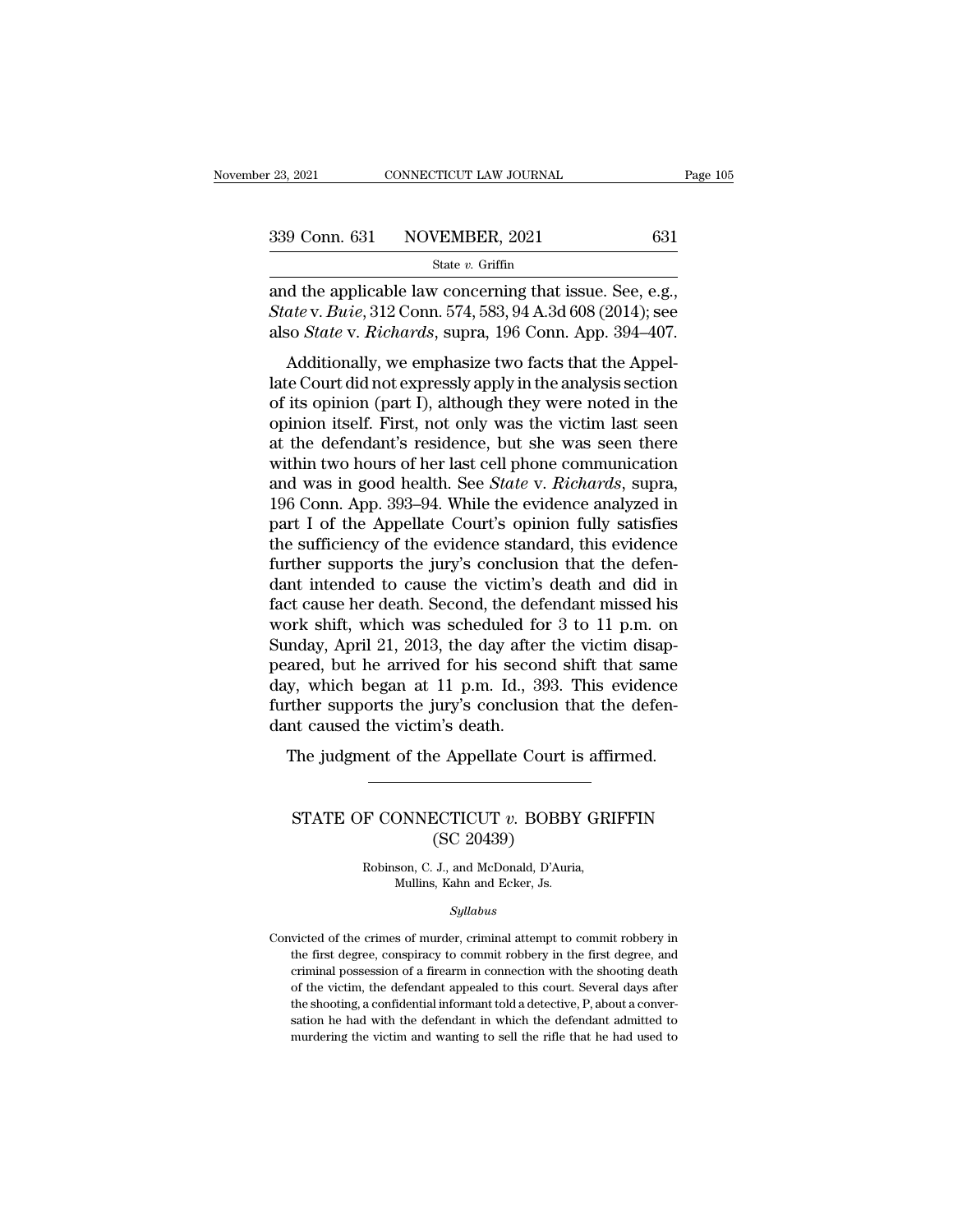# CONNECTICUT LAW JOURNAL November 23, 2021<br>632 NOVEMBER, 2021 339 Conn. 631<br>State v. Griffin

### State *v.* Griffin

MOVEMBER, 2021 339 Conn. 631<br>
State v. Griffin<br>
do so. At P's urging, the informant went to the defendant's residence<br>
to place a hold on the rifle. During the ride back to the police station, NOVEMBER, 2021 339 Conn. 631<br>
State v. Griffin<br>
do so. At P's urging, the informant went to the defendant's residence<br>
to place a hold on the rifle. During the ride back to the police station,<br>
the informant told P that h NOVEMBER, 2021 339 Conn. 631<br>State v. Griffin<br>do so. At P's urging, the informant went to the defendant's residence<br>to place a hold on the rifle. During the ride back to the police station,<br>the informant told P that he saw State  $v$ . Griffin<br>do so. At P's urging, the informant went to the defendant's residence<br>to place a hold on the rifle. During the ride back to the police station,<br>the informant told P that he saw a rifle and ammunition in State v. Griffin<br>do so. At P's urging, the informant went to the defendant's residence<br>to place a hold on the rifle. During the ride back to the police station,<br>the informant told P that he saw a rifle and ammunition in th do so. At P's urging, the informant went to the defendant's residence<br>to place a hold on the rifle. During the ride back to the police station,<br>the informant told P that he saw a rifle and ammunition in the defendant's<br>bed to place a hold on the rifle. During the ride back to the police station, the informant told P that he saw a rifle and ammunition in the defendant's bedroom. P immediately began preparing an application for a search warran the informant told P that he saw a rifle and ammunition in the defendant's bedroom. P immediately began preparing an application for a search warrant while the police surveilled the defendant's residence. The police became bedroom. P immediately began preparing an application for a search<br>warrant while the police surveilled the defendant's residence. The police<br>became concerned that their presence had been noticed and entered<br>the defendant's warrant while the police surveilled the defendant's residence. The police became concerned that their presence had been noticed and entered the defendant's residence in order to secure it until the warrant was obtained. Du became concerned that their presence had been noticed and entered<br>the defendant's residence in order to secure it until the warrant was<br>obtained. During a protective sweep, an officer entered the defendant's<br>attic and saw the defendant's residence in order to secure it until the warrant was obtained. During a protective sweep, an officer entered the defendant's attic and saw the rifle in plain view. The search warrant application was then a obtained. During a protective sweep, an officer entered the defendant's attic and saw the rifle in plain view. The search warrant application was then approved on the basis of P's affidavit, in which P averred, inter alia, attic and saw the rifle in plain view. The search warrant application<br>was then approved on the basis of P's affidavit, in which P averred, inter<br>alia, that the police were relying on an informant whose "information<br>has bee was then approved on the basis of P's affidavit, in which P averred, inter<br>alia, that the police were relying on an informant whose "information<br>has been proven true and reliable." Thereafter, the defendant was<br>detained an alia, that the police were relying on an informant whose "information has been proven true and reliable." Thereafter, the defendant was detained and, in the early morning, brought to the station, where he waived his *Miran* has been proven true and reliable." Thereafter, the defendant was detained and, in the early morning, brought to the station, where he waived his *Miranda* rights. He was then interviewed by two detectives, N and Z, for mo has been proven true and reliable." Thereafter, the defendant was detained and, in the early morning, brought to the station, where he waived his *Miranda* rights. He was then interviewed by two detectives, N and Z, for m waived his *Miranda* rights. He was then interviewed by two detectives,<br>N and Z, for more than three hours, during which he confessed to the<br>murder. Prior to trial, the defendant filed motions to suppress the rifle<br>and oth N and Z, for more than three hours, during which he confessed to the murder. Prior to trial, the defendant filed motions to suppress the rifle and other evidence discovered during the search of his residence and the statem murder. Prior to trial, the defendant filed motions to suppress the rifle<br>and other evidence discovered during the search of his residence and<br>the statements he had made to N and Z during the interrogation. Specifi-<br>cally, and other evidence discovered during the search of his residence and<br>the statements he had made to N and Z during the interrogation. Specifi-<br>cally, he claimed that the rifle was illegally obtained during a warrantless<br>sea the statements he had made to N and Z during the interrogation. Specifically, he claimed that the rifle was illegally obtained during a warrantless search and that his confession was involuntary as a result of certain coer cally, he claimed that the rifle was illegally obtained during a warrantless<br>search and that his confession was involuntary as a result of certain<br>coercive interrogation tactics employed by N and Z, namely, interviewing<br>hi search and that his confession was involuntary as a result of certain coercive interrogation tactics employed by N and Z, namely, interviewing him while he was sleep-deprived, presenting him with false evidence of his guil coercive interrogation tactics employed by N and Z, namely, interviewing<br>him while he was sleep-deprived, presenting him with false evidence of<br>his guilt, maximizing the consequences of not confessing, threatening<br>his fami him while he was sleep-deprived, presenting him with false evidence of his guilt, maximizing the consequences of not confessing, threatening his family with arrest, and suggesting that his confession would be met with leni his guilt, maximizing the consequences of not confessing, threatening<br>his family with arrest, and suggesting that his confession would be met<br>with leniency. The trial court denied both motions, concluding, inter<br>alia, that his family with arrest, and suggesting that his confession would be met with leniency. The trial court denied both motions, concluding, inter alia, that the defendant's confession was voluntary. With respect to the rifle, with leniency. The trial court denied both motions, concluding, inter<br>alia, that the defendant's confession was voluntary. With respect to<br>the rifle, the court concluded that exigent circumstances justified the<br>warrantless with leniency. The trial court denied both motions, concluding, inter alia, that the defendant's confession was voluntary. With respect to the rifle, the court concluded that exigent circumstances justified the warrantles the rifle, the court concluded that exigent circumstances justified the warrantless entry into the defendant's residence and that, even if the entry into the attic was not permitted as part of the protective sweep, the rif entry into the attic was not permitted as part of the protective sweep,<br>the rifle was admissible under the independent source doctrine on the<br>ground that the search warrant that was issued was supported by proba-<br>ble cause the rifle was admissible under the independent source doctrine on the ground that the search warrant that was issued was supported by probable cause independent of any information obtained during the initial entry. *Held*:

ground that the search warrant that was issued was supported by probable cause independent of any information obtained during the initial entry. *Held*:<br>the defendant could not prevail on his claim that the trial court had ble cause independent of any information obtained during the initial entry. *Held*:<br>the defendant could not prevail on his claim that the trial court had<br>improperly denied his motion to suppress the evidence found during<br>t entry. *Held*:<br>the defendant could not prevail on his claim that the trial court had<br>improperly denied his motion to suppress the evidence found during<br>the warrantless search of his residence, because, regardless of whethe he defendant could not prevail on his claim that the trial court had improperly denied his motion to suppress the evidence found during the warrantless search of his residence, because, regardless of whether the initial en improperly denied his motion to suppress the evidence found during<br>the warrantless search of his residence, because, regardless of whether<br>the initial entry and protective sweep were justified by exigent circum-<br>stances, t the warrantless search of his residence, because, regardless of whether<br>the initial entry and protective sweep were justified by exigent circum-<br>stances, the trial court correctly determined that the evidence was admis-<br>si the initial entry and protective sweep were justified by exigent circum-<br>stances, the trial court correctly determined that the evidence was admis-<br>sible pursuant to the independent source doctrine, as that evidence<br>would stances, the trial court correctly determined that the evidence was admissible pursuant to the independent source doctrine, as that evidence would have been lawfully and inevitably discovered pursuant to the search warrant sible pursuant to the independent source doctrine, as that evidence would have been lawfully and inevitably discovered pursuant to the search warrant: the defendant conceded, and this court agreed, that the decision to see would have been lawfully and inevitably discovered pursuant to the search warrant: the defendant conceded, and this court agreed, that the decision to seek the search warrant, which P was preparing before the initial entry search warrant: the defendant conceded, and this court agreed, that the decision to seek the search warrant, which P was preparing before the initial entry took place, was not prompted by information obtained during the in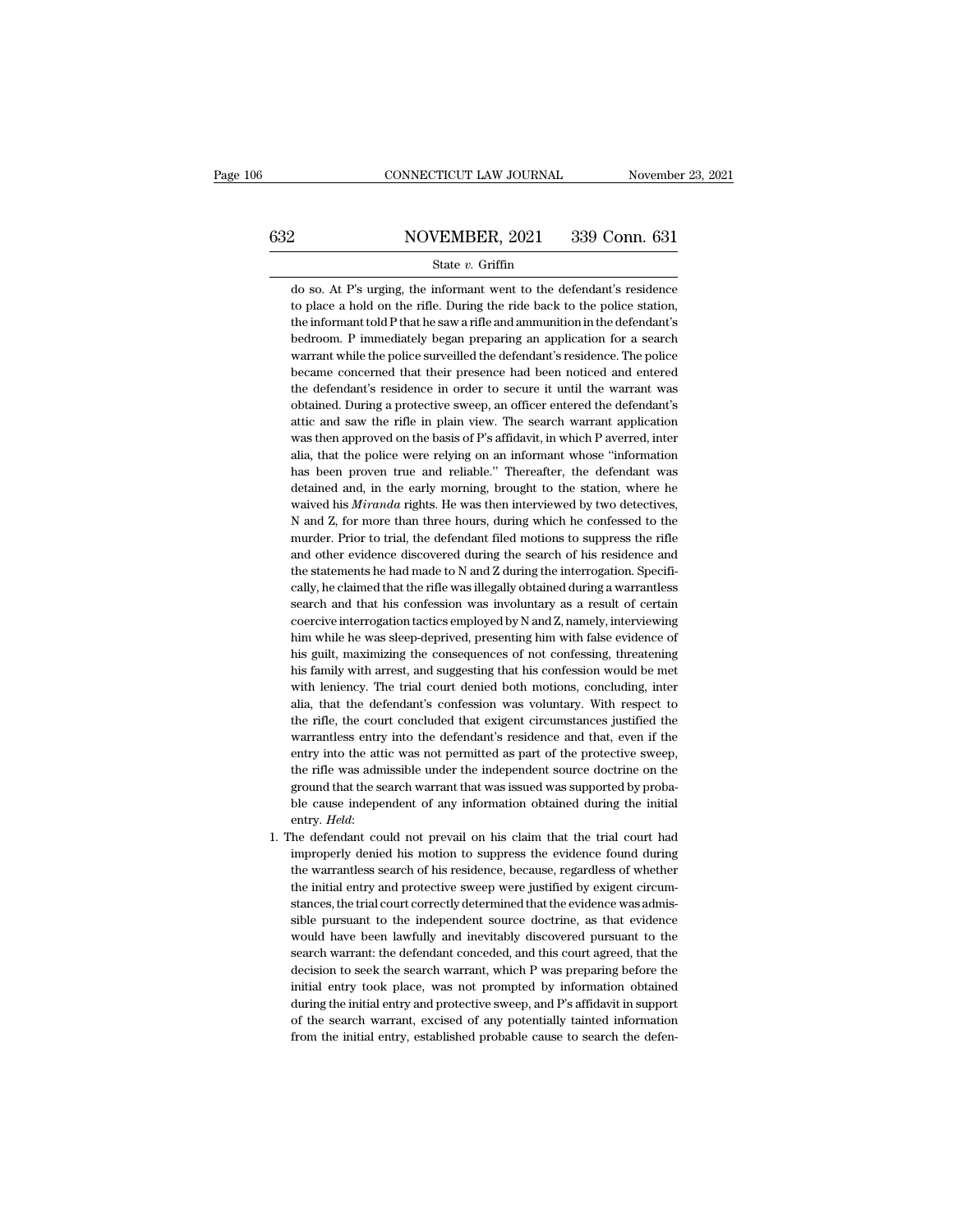### State *v.* Griffin

dant's residence; moreover, although P's affidavit did not disclose any<br>dant's residence; moreover, although P's affidavit did not disclose any<br>details to substantiate his averment that the informant's information  $\begin{array}{r} \textbf{1} \textbf{1} \textbf{2} \textbf{1} \textbf{3} \textbf{4} \textbf{4} \textbf{5} \textbf{5} \textbf{6} \textbf{6} \textbf{7} \textbf{7} \textbf{8} \textbf{8} \textbf{8} \textbf{9} \textbf{1} \textbf{1} \textbf{1} \textbf{1} \textbf{1} \textbf{1} \textbf{1} \textbf{1} \textbf{1} \textbf{1} \textbf{1} \textbf{1} \textbf{1} \textbf{1} \textbf{1} \textbf{1} \textbf{1} \textbf{1} \textbf$ had been ''proven true and reliable,'' other aspects of the affidavit estab-<br>dant's residence; moreover, although P's affidavit did not disclose any<br>details to substantiate his averment that the informant's information<br>had State  $v$ . Griffin<br>dant's residence; moreover, although P's affidavit did not disclose any<br>details to substantiate his averment that the informant's information<br>had been "proven true and reliable," other aspects of the af State  $v$ . Griffin<br>dant's residence; moreover, although P's affidavit did not disclose any<br>details to substantiate his averment that the informant's information<br>had been "proven true and reliable," other aspects of the af dant's residence; moreover, although P's affidavit did not disclose any<br>details to substantiate his averment that the informant's information<br>had been "proven true and reliable," other aspects of the affidavit estab-<br>lishe details to substantiate his averment that the informant's information<br>had been "proven true and reliable," other aspects of the affidavit estab-<br>lished the informant's reliability, as the affidavit made clear that the<br>info had been "proven true and reliable," other aspects of the affidavit established the informant's reliability, as the affidavit made clear that the informant is identity was known to the police, stated that the informant wou lished the informant's reliability, as the affidavit made clear that the informant's identity was known to the police, stated that the informant would be willing to testify in court in the future, indicated that P independ lished the informant's reliability, as the affidavit made clear that the informant's identity was known to the police, stated that the informant would be willing to testify in court in the future, indicated that P indepen would be willing to testify in court in the future, indicated that P independently corroborated certain information provided by the informant, including the caliber of the firearm used in the shooting, and noted that the dently corroborated certain information provided by the informant,<br>including the caliber of the firearm used in the shooting, and noted that<br>the information the informant provided to P was based on the informant's<br>firsthan

including the caliber of the firearm used in the shooting, and noted that<br>the information the informant provided to P was based on the informant's<br>firsthand observations while at the defendant's residence.<br>here was no meri the information the informant provided to P was based on the informant's firsthand observations while at the defendant's residence.<br>There was no merit to the defendant's claim that the trial court had improperly admitted h first<br>hand observations while at the defendant's residence. There was no merit to the defendant's claim that the trial court had<br>improperly admitted his statements to N and Z on the ground that<br>those statements were not v There was no merit to the defendant's claim that the trial court had improperly admitted his statements to  $N$  and  $Z$  on the ground that those statements were not voluntary and that their admission therefore violated his improperly admitted his statements to N and Z on the ground that those statements were not voluntary and that their admission therefore violated his due process rights under the federal and state constitutions: a. The tri those statements were not voluntary and that their admission therefore violated his due process rights under the federal and state constitutions:<br>a. The trial court correctly determined that the state met its burden<br>under violated his due process rights under the federal and state constitutions:<br>a. The trial court correctly determined that the state met its burden<br>under the federal constitution of establishing the voluntariness of the<br>defen a. The trial court correctly determined that the state met its burden under the federal constitution of establishing the voluntariness of the defendant's statements by a preponderance of the evidence, as the record demonst under the federal constitution of establishing the voluntariness of the defendant's statements by a preponderance of the evidence, as the record demonstrated that the combined effect of the interrogation tactics employed b defendant's statements by a preponderance of the evidence, as the record demonstrated that the combined effect of the interrogation tactics employed by N and Z did not cause the defendant's will to be overborne: although N demonstrated that the combined effect of the interrogation tactics<br>employed by N and Z did not cause the defendant's will to be overborne:<br>although N and Z engaged in false evidence ploys by referring to evidence<br>they did employed by N and Z did not cause the defendant's will to be overborne:<br>although N and Z engaged in false evidence ploys by referring to evidence<br>they did not have in order to give the impression that the state's case<br>agai although N and Z engaged in false evidence ploys by referring to evidence they did not have in order to give the impression that the state's case against the defendant was stronger than it actually was, most of the false e they did not have in order to give the impression that the state's case<br>against the defendant was stronger than it actually was, most of the<br>false evidence claims, viewed in light of the totality of the circumstances,<br>were against the defendant was stronger than it actually was, most of the false evidence claims, viewed in light of the totality of the circumstances, were made during the first hour of the interview and were not particularly e false evidence claims, viewed in light of the totality of the circumstances, were made during the first hour of the interview and were not particularly egregious, and the defendant demonstrated that he was capable of resis were made during the first hour of the interview and were not particularly egregious, and the defendant demonstrated that he was capable of resisting and pushing back on these claims by falsely accusing another individual, egregious, and the defendant demonstrated that he was capable of<br>resisting and pushing back on these claims by falsely accusing another<br>individual, Q, of the murder for more than two hours; moreover, the<br>detectives' statem resisting and pushing back on these claims by falsely accusing another individual, Q, of the murder for more than two hours; moreover, the detectives' statements regarding the defendant's sentencing exposure were an accura individual, Q, of the murder for more than two hours; moreover, the detectives' statements regarding the defendant's sentencing exposure were an accurate representation of the severity of the consequences that he faced, an detectives' statements regarding the defendant's sentencing exposure<br>were an accurate representation of the severity of the consequences that<br>he faced, and, although N inappropriately referred to the death penalty<br>during t were an accurate representation of the severity of the consequences that<br>he faced, and, although N inappropriately referred to the death penalty<br>during the interrogation, that was a single, isolated statement, the defen-<br>d he faced, and, although N inappropriately referred to the death penalty during the interrogation, that was a single, isolated statement, the defendant had no audible reaction to it, and he continued to blame the murder on during the interrogation, that was a single, isolated statement, the defendant had no audible reaction to it, and he continued to blame the murder on Q; furthermore, N's comment suggesting that members of the defendant's f dant had no audible reaction to it, and he continued to blame the murder<br>on Q; furthermore, N's comment suggesting that members of the defen-<br>dant's family would be arrested if he did not confess was not causally<br>related t on Q; furthermore, N's comment suggesting that members of the defendant's family would be arrested if he did not confess was not causally related to the confession of the defendant, who apparently recognized the threat as dant's family would be arrested if he did not confess was not causally related to the confession of the defendant, who apparently recognized the threat as an empty ploy, and certain comments made by the detectives suggesti related to the confession of the defendant, who apparently recognized<br>the threat as an empty ploy, and certain comments made by the detectives<br>suggesting that the defendant would receive leniency if he confessed<br>and that h the threat as an empty ploy, and certain comments made by the detectives suggesting that the defendant would receive leniency if he confessed and that he could be charged with the lesser crime of manslaughter depending on suggesting that the defendant would receive leniency if he confessed<br>and that he could be charged with the lesser crime of manslaughter<br>depending on the statement he gave were not inherently coercive, as N<br>and Z did not ma and that he could be charged with the lesser crime of manslaughter<br>depending on the statement he gave were not inherently coercive, as N<br>and Z did not make any definitive promise to the defendant or represent<br>that they had depending on the statement he gave were not inherently coercive, as N<br>and Z did not make any definitive promise to the defendant or represent<br>that they had the authority to determine the charges against him; in<br>addition, t and Z did not make any definitive promise to the defendant or represent that they had the authority to determine the charges against him; in addition, the length of the interrogation was far shorter than other interrogatio that they had the authority to determine the charges against him; in addition, the length of the interrogation was far shorter than other interrogations held not to have been inherently coercive, N and Z never subjected th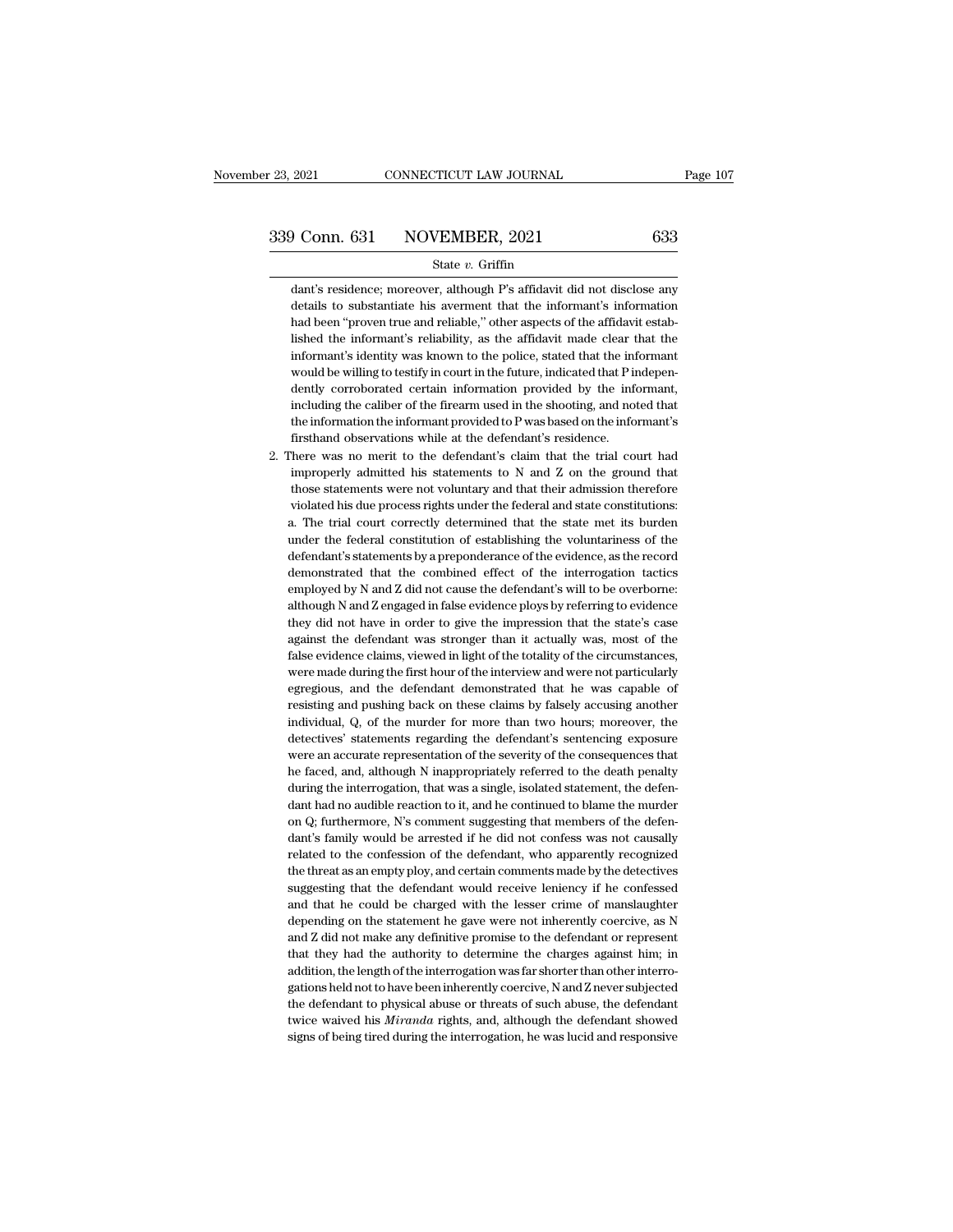# CONNECTICUT LAW JOURNAL November 23, 2021<br>634 NOVEMBER, 2021 339 Conn. 631<br>State v. Griffin

### State *v.* Griffin

634 NOVEMBER, 2021 339 Conn. 631<br>
State v. Griffin<br>
throughout the interview, was able to understand the detectives' ques-<br>
tions, communicated clearly and coherently, and pushed back on certain<br>
of the interrogation tact 1 MOVEMBER, 2021 339 Conn. 631<br>
State v. Griffin<br>
throughout the interview, was able to understand the detectives' ques-<br>
tions, communicated clearly and coherently, and pushed back on certain<br>
of the interrogation tactics MOVEMBER, 2021 339 Conn. 631<br>
State v. Griffin<br>
throughout the interview, was able to understand the detectives' ques-<br>
tions, communicated clearly and coherently, and pushed back on certain<br>
of the interrogation tactics b State  $v$ . Griffin<br>throughout the interview, was able to understand the detectives' ques-<br>tions, communicated clearly and coherently, and pushed back on certain<br>of the interrogation tactics by consistently denying his inv State  $v$ . Griffin<br>throughout the interview, was able to understand the detectives' consistently, and pushed back on ce<br>of the interrogation tactics by consistently denying his involveme<br>the murder, fabricating and mainta throughout the interview, was able to understand the detectives' questions, communicated clearly and coherently, and pushed back on certain of the interrogation tactics by consistently denying his involvement in the murder tions, communicated clearly and coherently, and pushed back on certain<br>of the interrogation tactics by consistently denying his involvement in<br>the murder, fabricating and maintaining the story that Q committed the<br>murder,

of the interrogation tactics by consistently denying his involvement in the murder, fabricating and maintaining the story that  $Q$  committed the murder, and pretending to cry to give credibility to his story.<br>b. Applying the murder, fabricating and maintaining the story that Q committed the murder, and pretending to cry to give credibility to his story.<br>b. Applying the factors set forth in *State* v. *Geisler* (222 Conn. 672), this court d murder, and pretending to cry to give credibility to his story.<br>
b. Applying the factors set forth in *State* v. *Geisler* (222 Conn. 672), this<br>
court declined the defendant's request to adopt a prophylactic rule under<br>
t b. Applying the factors set forth in *State* v. *Geisler* (222 Conn. 672), this court declined the defendant's request to adopt a prophylactic rule under the state constitution requiring Connecticut trial courts to conside court declined the defendant's request to adopt a prophylactic rule under<br>the state constitution requiring Connecticut trial courts to consider<br>whether coercive interrogation tactics, such as those employed in the<br>present the state constitution requiring Connecticut trial courts to consider whether coercive interrogation tactics, such as those employed in the present case, raise questions about the voluntariness of a confession: the text of whether coercive interrogation tactics, such as those employed in the present case, raise questions about the voluntariness of a confession: the text of the state due process clause did not support the defendant's claim, t present case, raise questions about the voluntariness of a confession:<br>the text of the state due process clause did not support the defendant's<br>claim, the defendant did not cite to any federal or Connecticut authority<br>in s the text of the state due process clause did not support the defendant's claim, the defendant did not cite to any federal or Connecticut authority in support of his claim that the state due process clause requires a more s claim, the defendant did not cite to any federal or Connecticut authority<br>in support of his claim that the state due process clause requires a more<br>stringent analysis regarding the admission of confessions, the only case<br>f claim, the defendant did not cite to any federal or Connecticut authority<br>in support of his claim that the state due process clause requires a more<br>stringent analysis regarding the admission of confessions, the only case<br>f stringent analysis regarding the admission of confessions, the only case<br>from another state cited by the defendant was distinguishable, and the<br>defendant did not refer to any evidence that the authors of our state<br>constitu from another state cited by the defendant was distinguishable, and the defendant did not refer to any evidence that the authors of our state constitution intended to provide greater protection against involuntary confessio defendant did not refer to any evidence that the authors of our state constitution intended to provide greater protection against involuntary confessions; moreover, public policy did not support adopting the prophylactic r constitution intended to provide greater protection against involuntary confessions; moreover, public policy did not support adopting the pro-<br>phylactic rule urged by the defendant, as courts already are required to<br>consid confessions; moreover, public policy did not support adopting the pro-<br>phylactic rule urged by the defendant, as courts already are required to<br>consider the coercive nature of an interrogation under the totality of<br>the cir phylactic rule urged by the defend<br>consider the coercive nature of a<br>the circumstances, and defendants<br>cerns by introducing social scien<br>demonstrate that the interrogatio<br>overbore an individual's will.<br>(One justice concurr sider the coercive nature of an interrogation under the totality of<br>circumstances, and defendants are capable of vindicating such con-<br>ns by introducing social science evidence or expert testimony to<br>onstrate that the inte *i*, and defendants are capable of vindicating social science evidence or expert the interrogation tactics employed by idual's will.<br> *in part and dissenting in part*)<br> *in part and dissenting in part*)<br> *e* 1, 2020—offici demonstrate that the interrogation tactics employed by interrogators<br>overbore an individual's will.<br> $(One\; justice\; concerning\; separately;\; one\; justice\; concerning\; in\; part)$ <br> $A\;rad\; dissenting\; in\; part)$ <br>Argued June 1, 2020—officially released July 22, 2021\*<br> $Proceedural\; History$ 

Argued June 1, 2020—officially released July 22, 2021\*<br>*Procedural History*<br>Substitute information charging the defendant with overbore an individual's will.<br>
(One justice concurring separately; one justice concurring<br>
in part and dissenting in part)<br>
Argued June 1, 2020—officially released July 22, 2021\*<br>
Procedural History<br>
Substitute informatio (One justice concurring separately; one justice concurring<br>in part and dissenting in part)<br>Argued June 1, 2020—officially released July 22, 2021\*<br> $\footnotesize$ <br>Procedural History<br>Substitute information charging the defendant wit in part and dissenting in part)<br>
Argued June 1, 2020—officially released July 22, 2021\*<br>
Procedural History<br>
Substitute information charging the defendant with<br>
the crimes of felony murder, murder, criminal attempt<br>
to com Argued June 1, 2020—officially released July 22, 2021\*<br> *Procedural History*<br>
Substitute information charging the defendant with<br>
the crimes of felony murder, murder, criminal attempt<br>
to commit robbery in the first degree *Procedural History*<br>
Substitute information charging the defendant with<br>
the crimes of felony murder, murder, criminal attempt<br>
to commit robbery in the first degree, conspiracy to<br>
commit robbery in the first degree, and Substitute information charging the defendant with<br>the crimes of felony murder, murder, criminal attempt<br>to commit robbery in the first degree, conspiracy to<br>commit robbery in the first degree, and criminal posses-<br>sion of the crimes of felony murder, murder, criminal attempt<br>to commit robbery in the first degree, conspiracy to<br>commit robbery in the first degree, and criminal posses-<br>sion of a firearm, brought to the Superior Court in the<br>ju to commit robbery in the first degree, conspiracy to commit robbery in the first degree, and criminal possession of a firearm, brought to the Superior Court in the judicial district of New Haven, where the court, *Vitale*, commit robbery in the first degree, and criminal posses-<br>sion of a firearm, brought to the Superior Court in the<br>judicial district of New Haven, where the court, *Vitale,*<br>J., denied the defendant's motions to suppress cer sion of a firearm, brought to the Superior Court in the<br>judicial district of New Haven, where the court, *Vitale*,<br>*J.*, denied the defendant's motions to suppress certain<br>evidence; thereafter, the first four counts were evidence; thereafter, the first four counts were tried to<br>the jury before *Vitale*, *J*.; verdict of guilty; subsequently,<br>the charge of criminal possession of a firearm was tried<br>to the court; finding of guilty; thereaft to the court; finding of guilty; thereafter, the court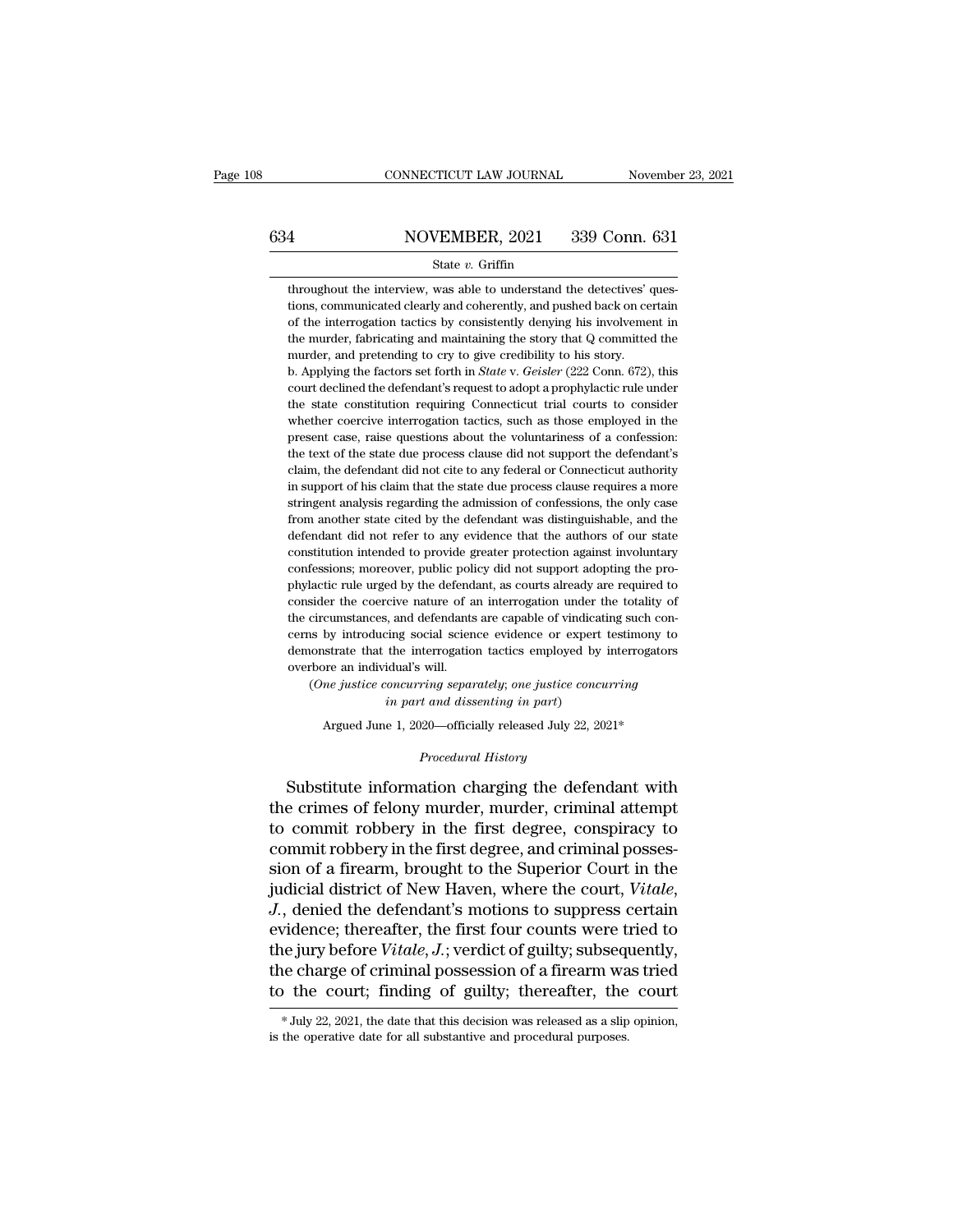State *v.* Griffin

vacated the felony murder conviction and rendered<br>
wacated the felony murder conviction and rendered<br>
judgment of guilty of murder, criminal attempt to commit noblem in the first degree congrating to commit  $\frac{339 \text{ Conn. } 631 \quad \text{NOVEMBER, } 2021 \quad \text{635}}{\text{vacated the fellow murder conviction and rendered judgment of guilty of murder, criminal attempt to commit robberg in the first degree, conspiracy to commit robberg in the first degree, and criminal possession of the other.}$ 339 Conn. 631 NOVEMBER, 2021 635<br>
State v. Griffin<br>
vacated the felony murder conviction and rendered<br>
judgment of guilty of murder, criminal attempt to commit<br>
robbery in the first degree, conspiracy to commit<br>
robbery i 339 Conn. 631 NOVEMBER, 2021 635<br>
State v. Griffin<br>
vacated the felony murder conviction and rendered<br>
judgment of guilty of murder, criminal attempt to com-<br>
mit robbery in the first degree, conspiracy to commit<br>
robbery State v. Griffin<br>vacated the felony murder conviction and rendered<br>judgment of guilty of murder, criminal attempt to com-<br>mit robbery in the first degree, conspiracy to commit<br>robbery in the first degree, and criminal pos court. *Affirmed.* dgment of guilty of murder, criminal attempt to com-<br>*List* robbery in the first degree, conspiracy to commit<br>bbery in the first degree, and criminal possession of<br>firearm, from which the defendant appealed to this<br>urt. *A* 

(defendant).

Firearm, from which the defendant appealed to this<br>
urt. *Affirmed.*<br> *Lisa J. Steele*, assigned counsel, for the appellant<br>
efendant).<br> *Matthew A. Weiner*, assistant state's attorney, with<br>
nom, on the brief, were *Patri* court. *Affirmed.*<br>
Lisa J. Steele, assigned counsel, for the appellant<br>
(defendant).<br> *Matthew A. Weiner*, assistant state's attorney, with<br>
whom, on the brief, were *Patrick J. Griffin*, state's<br>
attorney, John P. Doyle, Lisa J. Steele, assigned counsel, for the appellant<br>(defendant).<br>*Matthew A. Weiner*, assistant state's attorney, with<br>whom, on the brief, were *Patrick J. Griffin*, state's<br>attorney, John P. Doyle, Jr., executive assistan Lisa J. Steele, assigned counsel, for the appellant (defendant).<br> *Matthew A. Weiner*, assistant state's attorney, with whom, on the brief, were *Patrick J. Griffin*, state's attorney, John P. Doyle, Jr., executive assista (defendant).<br> *Matthew A. Weiner*, assistant state's<br>
whom, on the brief, were *Patrick J.*<br>
attorney, *John P. Doyle*, *Jr.*, executive<br>
attorney, and *Sean P. McGuinness*,<br>
attorney, for the appellee (state).<br> *Maura Bar Matthew A. Weiner*, assistant state's attorney, with<br>nom, on the brief, were *Patrick J. Griffin*, state's<br>torney, *John P. Doyle, Jr.*, executive assistant state's<br>torney, and *Sean P. McGuinness*, assistant state's<br>orne whom, on the brief, were *Patrick J. Griffin*, state's<br>attorney, John P. Doyle, Jr., executive assistant state's<br>attorney, and *Sean P. McGuinness*, assistant state's<br>attorney, for the appellee (state).<br>*Maura Barry Grinal* attorney, *John P.*<br>attorney, and *Sea*<br>attorney, for the a<br>*Maura Barry G*<br>brief for the Connamici curiae.

Maura Barry Grinalds and Darcy McGraw filed a<br>
ief for the Connecticut Innocence Project et al. as<br>
ici curiae.<br>
Opinion<br>
MULLINS, J. On October 14, 2013, the victim, Nathan-<br>
Bradley, was fatally shot by someone who was

### *Opinion*

brief for the Connecticut Innocence Project et al. as<br>
amici curiae.<br>  $\frac{Opinion}{P}$ <br>
MULLINS, J. On October 14, 2013, the victim, Nathan-<br>
iel Bradley, was fatally shot by someone who was<br>
attempting to rob him. After receiv opinion<br>
MULLINS, J. On October 14, 2013, the victim, Nathan-<br>
iel Bradley, was fatally shot by someone who was<br>
attempting to rob him. After receiving a tip from a<br>
confidential informant, the police focused their investi **Componential informant** opinion<br>MULLINS, J. On October 14, 2013, the victim, Nathan-<br>iel Bradley, was fatally shot by someone who was<br>attempting to rob him. After receiving a tip from a<br>confidential informant, the police  $o$ *pinion*<br>MULLINS, J. On October 14, 2013, the victim, Nathan-<br>iel Bradley, was fatally shot by someone who was<br>attempting to rob him. After receiving a tip from a<br>confidential informant, the police focused their invest MULLINS, J. On October 14, 2013, the victim, Nathan-<br>iel Bradley, was fatally shot by someone who was<br>attempting to rob him. After receiving a tip from a<br>confidential informant, the police focused their investi-<br>gation on MULLINS, J. On October 14, 2013, the victim, Nathan-<br>iel Bradley, was fatally shot by someone who was<br>attempting to rob him. After receiving a tip from a<br>confidential informant, the police focused their investi-<br>gation on the Bradley, was fatally shot by someone who was<br>attempting to rob him. After receiving a tip from a<br>confidential informant, the police focused their investi-<br>gation on the defendant, Bobby Griffin. The police dis-<br>covered attempting to rob nim. After receiving a tip from a<br>confidential informant, the police focused their investi-<br>gation on the defendant, Bobby Griffin. The police dis-<br>covered the rifle used in the murder hidden in the attic confidential informant, the police focused their investigation on the defendant, Bobby Griffin. The police discovered the rifle used in the murder hidden in the attic of the defendant's residence. After a three hour and th gation on the derendant, Bobby Griffin. The police discovered the rifle used in the murder hidden in the attic<br>of the defendant's residence. After a three hour and<br>thirty-eight minute interrogation, the defendant con-<br>fess covered the rifle used in the murder nidden in the attice<br>of the defendant's residence. After a three hour and<br>thirty-eight minute interrogation, the defendant con-<br>fessed that he shot and killed the victim while<br>attempti or the derendant's residence. After a three nour and<br>thirty-eight minute interrogation, the defendant con-<br>fessed that he shot and killed the victim while<br>attempting to rob him. The defendant was convicted,<br>following a jur thirty-eight minute interrogation, the detendant con-<br>fessed that he shot and killed the victim while<br>attempting to rob him. The defendant was convicted,<br>following a jury trial, of murder in violation of General<br>Statutes ressed that he shot and killed the victim while<br>attempting to rob him. The defendant was convicted,<br>following a jury trial, of murder in violation of General<br>Statutes § 53a-54a (a), criminal attempt to commit rob-<br>bery in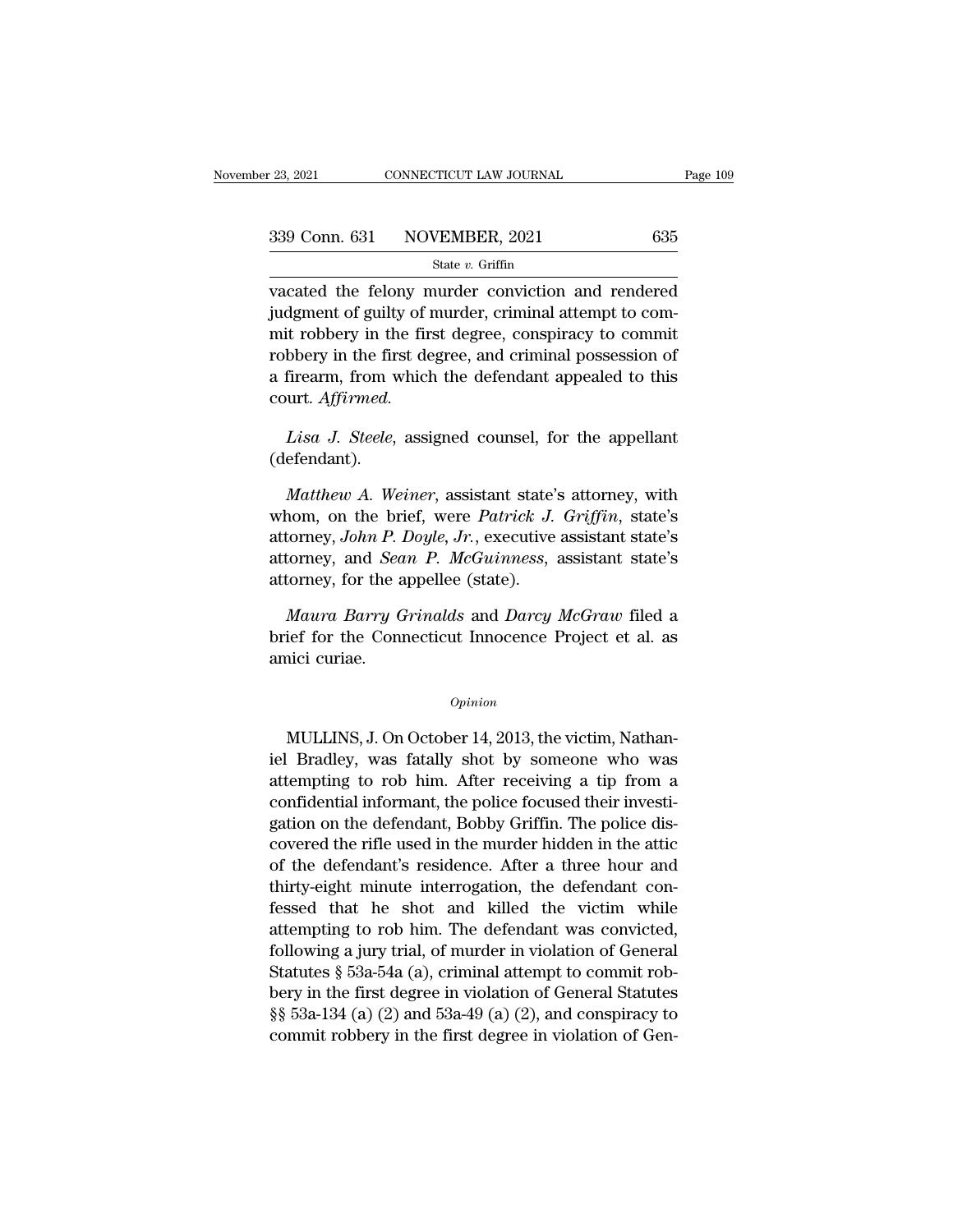## CONNECTICUT LAW JOURNAL November 23, 2021<br>636 NOVEMBER, 2021 339 Conn. 631<br>State v. Griffin State *v.* Griffin

EXECUTE CONNECTICUT LAW JOURNAL November 23, 2021<br>
State v. Griffin<br>
Statutes §§ 53a-134 (a) (2) and 53a-48 (a).<sup>1</sup> The<br>
defendant also was convicted, following a trial to the 636 NOVEMBER, 2021 339 Conn. 631<br>
State v. Griffin<br>
eral Statutes §§ 53a-134 (a) (2) and 53a-48 (a).<sup>1</sup> The<br>
defendant also was convicted, following a trial to the<br>
court, of criminal possession of a firearm in violation<br> 636 NOVEMBER, 2021 339 Conn. 631<br>
State v. Griffin<br>
eral Statutes §§ 53a-134 (a) (2) and 53a-48 (a).<sup>1</sup> The<br>
defendant also was convicted, following a trial to the<br>
court, of criminal possession of a firearm in violation<br> 636 NOVEMBER, 2021 339 Conn. 631<br>
State v. Griffin<br>
eral Statutes § 53a-134 (a) (2) and 53a-48 (a).<sup>1</sup> The<br>
defendant also was convicted, following a trial to the<br>
court, of criminal possession of a firearm in violation<br> State v. Griffin<br>eral Statutes §§ 53a-134 (a) (2) and 53a-48 (a).<sup>1</sup> The<br>defendant also was convicted, following a trial to the<br>court, of criminal possession of a firearm in violation<br>of General Statutes (Rev. to 2013) §  $13-3$ ).<sup>2</sup> fendant also was convicted, following a trial to the<br>urt, of criminal possession of a firearm in violation<br>General Statutes (Rev. to 2013) § 53a-217 (a) (1), as<br>nended by No. 13-3, § 44, of the 2013 Public Acts (P.A.<br>-3). court, of criminal possession of a firearm in violation<br>of General Statutes (Rev. to 2013) § 53a-217 (a) (1), as<br>amended by No. 13-3, § 44, of the 2013 Public Acts (P.A.<br>13-3).<sup>2</sup><br>In this direct appeal, the defendant clai

% of General Statutes (Rev. to 2013) § 53a-217 (a) (1), as<br>amended by No. 13-3, § 44, of the 2013 Public Acts (P.A.<br>13-3).<sup>2</sup><br>In this direct appeal, the defendant claims that the<br>trial court improperly denied his motions amended by No. 13-3, § 44, of the 2013 Public Acts (P.A. 13-3).<sup>2</sup><br>In this direct appeal, the defendant claims that the trial court improperly denied his motions to suppress (1) the firearm and related evidence seized fro 13-3).<sup>2</sup><br>In this direct appeal, the defendant claims that the<br>trial court improperly denied his motions to suppress<br>(1) the firearm and related evidence seized from his<br>residence, which he claims were discovered as a res In this direct appeal, the defendant claims that the<br>trial court improperly denied his motions to suppress<br>(1) the firearm and related evidence seized from his<br>residence, which he claims were discovered as a result<br>of an u In this direct appeal, the defendant claims that the<br>trial court improperly denied his motions to suppress<br>(1) the firearm and related evidence seized from his<br>residence, which he claims were discovered as a result<br>of an u trial court improperly denied his motions to suppress<br>(1) the firearm and related evidence seized from his<br>residence, which he claims were discovered as a result<br>of an unlawful search, and (2) the incriminating state-<br>ment (1) the firearm and related evic<br>residence, which he claims were<br>of an unlawful search, and (2) th<br>ments he made during his inter<br>station, which he claims were inv<br>with the defendant's claims and, a<br>judgment of the trial c an unlawful search, and  $(2)$  the incriminating state-<br>ents he made during his interrogation at the police<br>ation, which he claims were involuntary. We disagree<br>th the defendant's claims and, accordingly, affirm the<br>dgment ments he made during his interrogation at the police<br>station, which he claims were involuntary. We disagree<br>with the defendant's claims and, accordingly, affirm the<br>judgment of the trial court.<br>The fact finder reasonably c

station, which he claims were involuntary. We disagree<br>with the defendant's claims and, accordingly, affirm the<br>judgment of the trial court.<br>The fact finder reasonably could have found the fol-<br>lowing facts. On the evening with the defendant's claims and, accordingly, affirm the<br>judgment of the trial court.<br>The fact finder reasonably could have found the fol-<br>lowing facts. On the evening of October 14, 2013, the<br>defendant was at a social gat judgment of the trial court.<br>The fact finder reasonably could have found the fol-<br>lowing facts. On the evening of October 14, 2013, the<br>defendant was at a social gathering on Goffe Terrace<br>in New Haven with Nathan Johnson, The fact finder reasonably could have found the following facts. On the evening of October 14, 2013, the defendant was at a social gathering on Goffe Terrace in New Haven with Nathan Johnson, Ebony Wright, and several othe The fact finder reasonably could have found the fol-<br>lowing facts. On the evening of October 14, 2013, the<br>defendant was at a social gathering on Goffe Terrace<br>in New Haven with Nathan Johnson, Ebony Wright, and<br>several ot lowing facts. On the evening of October 14, 2013, the<br>defendant was at a social gathering on Goffe Terrace<br>in New Haven with Nathan Johnson, Ebony Wright, and<br>several others. Throughout the evening, the defendant<br>was openl defendant was at a social gathering on Goffe Terrace<br>in New Haven with Nathan Johnson, Ebony Wright, and<br>several others. Throughout the evening, the defendant<br>was openly carrying around a Hi-Point nine millimeter<br>assault r in New Haven with Nathan Johnson, Ebony Wright, and<br>several others. Throughout the evening, the defendant<br>was openly carrying around a Hi-Point nine millimeter<br>assault rifle, which he kept inside of a bag that was slung<br>ar several others. Throughout the evening, the defendant<br>was openly carrying around a Hi-Point nine millimeter<br>assault rifle, which he kept inside of a bag that was slung<br>around his neck. At some point during the evening,<br>the was openly carrying around a Hi-Point nine millimeter<br>assault rifle, which he kept inside of a bag that was slung<br>around his neck. At some point during the evening,<br>the defendant told Johnson that he was looking for<br>someon assault rifle, which he kept inside of a bag that was slung<br>around his neck. At some point during the evening,<br>the defendant told Johnson that he was looking for<br>someone to rob. Johnson then showed the defendant<br>a list of around his neck. At some point during the evening,<br>the defendant told Johnson that he was looking for<br>someone to rob. Johnson then showed the defendant<br>a list of individuals who previously had sold him mari-<br>juana that he the defendant told Johnson that he was looking for<br>someone to rob. Johnson then showed the defendant<br>a list of individuals who previously had sold him mari-<br>juana that he kept in his phone. The defendant scrolled<br>through t juana that he kept in his phone. The defendant scrolled<br>through the list and selected the victim as the person<br>he wanted to rob. At the defendant's direction, Wright<br>contacted the victim and arranged for him to meet her<br>through the list and selected the victim as the person<br>he wanted to rob. At the defendant's direction, Wright<br>contacted the victim and arranged for him to meet her<br> $\frac{1}{1}$ The jury also found the defendant guilty of felo

he wanted to rob. At the defendant's direction, Wright<br>contacted the victim and arranged for him to meet her<br><sup>1</sup>The jury also found the defendant guilty of felony murder in violation<br>of General Statutes § 53a-54c. The tria 1184 Contacted the victim and arranged for him to meet her  $\frac{1}{1}$  The jury also found the defendant guilty of felony murder in violation of General Statutes § 53a-54c. The trial court subsequently vacated the felony mu <sup>1</sup> The jury also found the defendant guilty of felony murder in violation of General Statutes § 53a-54c. The trial court subsequently vacated the felony murder conviction pursuant to *State* v. *Polanco*, 308 Conn. 242,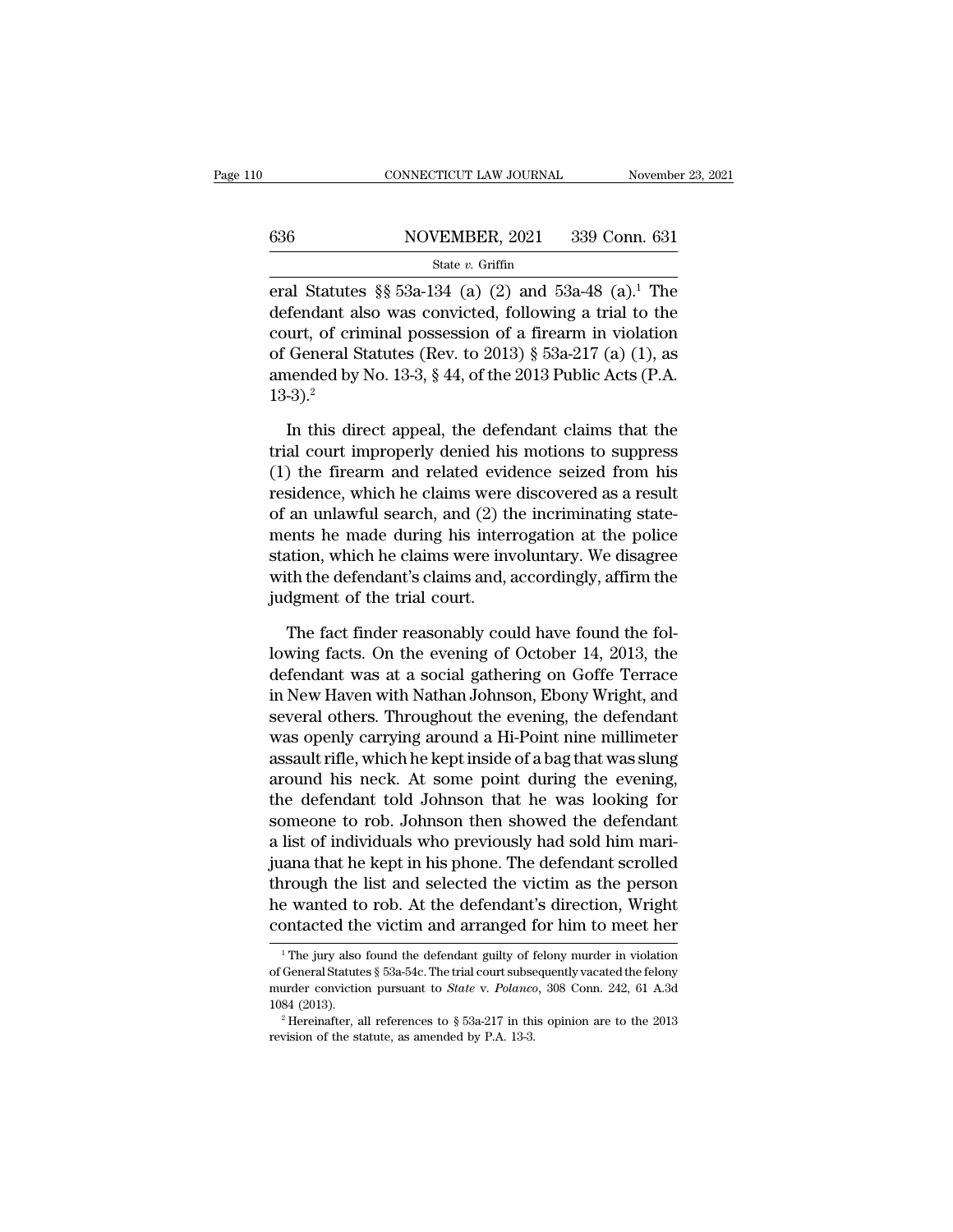| r 23, 2021 | CONNECTICUT LAW JOURNAL      | Page 111 |
|------------|------------------------------|----------|
|            | 339 Conn. 631 NOVEMBER, 2021 | 637      |
|            | State $v$ . Griffin          |          |

on Goffe Terrace under the pretense that she wanted to purchase marijuana from him. 339 Conn. 631 NOVEMBER, 2021<br>
<sup>State v. Griffin</sup><br>
on Goffe Terrace under the pretense to purchase marijuana from him.<br>
Soon thereafter, the victim pulled

 $\frac{9 \text{ Conn. } 631 \quad \text{NOVEMBER, } 2021 \quad \text{637}}{8 \text{ state } v. \text{ Griffith} }$ <br>
I Goffe Terrace under the pretense that she wanted<br>
purchase marijuana from him.<br>
Soon thereafter, the victim pulled up to the curb<br>
xt to where the defendant, Wri 339 Conn. 631 NOVEMBER, 2021 637<br>
State v. Griffin<br>
on Goffe Terrace under the pretense that she wanted<br>
to purchase marijuana from him.<br>
Soon thereafter, the victim pulled up to the curb<br>
next to where the defendant, Wri State v. Griffin<br>
on Goffe Terrace under the pretense that she wanted<br>
to purchase marijuana from him.<br>
Soon thereafter, the victim pulled up to the curb<br>
next to where the defendant, Wright and Johnson were<br>
walking, and on Goffe Terrace under the pretense that she wanted<br>to purchase marijuana from him.<br>Soon thereafter, the victim pulled up to the curb<br>next to where the defendant, Wright and Johnson were<br>walking, and Wright identified hers on Goffe Terrace under the pretense that she wanted<br>to purchase marijuana from him.<br>Soon thereafter, the victim pulled up to the curb<br>next to where the defendant, Wright and Johnson were<br>walking, and Wright identified hers We put chase maryuana front film.<br>
Soon thereafter, the victim pulled up to the curb<br>
next to where the defendant, Wright and Johnson were<br>
walking, and Wright identified herself as the person<br>
who had contacted him. While Soon thereafter, the victim pulled up to the curb<br>next to where the defendant, Wright and Johnson were<br>walking, and Wright identified herself as the person<br>who had contacted him. While Wright and the victim<br>were talking, t next to where the defendant, Wright and Johnson were<br>walking, and Wright identified herself as the person<br>who had contacted him. While Wright and the victim<br>were talking, the defendant stepped into a dark alley-<br>way, put o walking, and Wright identified herself as the person<br>who had contacted him. While Wright and the victim<br>were talking, the defendant stepped into a dark alley-<br>way, put on a mask and took out the assault rifle, which<br>he had who had contacted him. While Wright and the victim<br>were talking, the defendant stepped into a dark alley-<br>way, put on a mask and took out the assault rifle, which<br>he had been carrying in his bag. The defendant<br>approached t were talking, the defendant stepped into a dark alley-<br>way, put on a mask and took out the assault rifle, which<br>he had been carrying in his bag. The defendant<br>approached the victim, who was standing by the trunk<br>of his car way, put on a mask and took out the assault rifle, which<br>he had been carrying in his bag. The defendant<br>approached the victim, who was standing by the trunk<br>of his car, pointed the rifle at him and demanded that<br>he hand ov he had been carrying in his bag. The defendant<br>approached the victim, who was standing by the trunk<br>of his car, pointed the rifle at him and demanded that<br>he hand over all the valuables he had in his possession.<br>The victim approached the victim, who was standing by the trunk<br>of his car, pointed the rifle at him and demanded that<br>he hand over all the valuables he had in his possession.<br>The victim told the defendant that he "could have every-<br> of his car, pointed the rifle at him<br>he hand over all the valuables he ha<br>The victim told the defendant that h<br>thing" and began walking away 1<br>toward the driver's seat of his car.<br>shot the victim twice in the back<br>victim d The victim told the defendant that he "could have every-<br>ing" and began walking away from the defendant<br>ward the driver's seat of his car. The defendant then<br>ot the victim twice in the back at close range. The<br>ctim died fr The victim told the defendant that he could have every-<br>thing" and began walking away from the defendant<br>toward the driver's seat of his car. The defendant then<br>shot the victim twice in the back at close range. The<br>victim

rand began warking away from the defendant<br>toward the driver's seat of his car. The defendant then<br>shot the victim twice in the back at close range. The<br>victim died from his wounds.<br>The defendant, Johnson and Wright fled t at the victim twice in the back at close range. The victim died from his wounds.<br>The defendant, Johnson and Wright fled the scene on foot. The defendant returned to his residence at 374<br>Peck Street in New Haven, where he h shot the victin twictim died from I<br>The defendant,<br>on foot. The defen<br>Peck Street in Nev<br>attic. Two spent n<br>at the scene.<br>A few days afte The defendant, Johnson and Wright fled the scene<br>1 foot. The defendant returned to his residence at 374<br>cck Street in New Haven, where he hid the rifle in his<br>ic. Two spent nine millimeter shell casings were left<br>the scene The defendant, Johnson and Wright hed the scene<br>on foot. The defendant returned to his residence at 374<br>Peck Street in New Haven, where he hid the rifle in his<br>attic. Two spent nine millimeter shell casings were left<br>at th

Feck Street in New Haven, where he hid the rifle in his<br>attic. Two spent nine millimeter shell casings were left<br>at the scene.<br>A few days after the shooting, the police received a<br>tip from a confidential informant that th Feck street in New Haven, where he had the file in his<br>attic. Two spent nine millimeter shell casings were left<br>at the scene.<br>A few days after the shooting, the police received a<br>tip from a confidential informant that the attic. I wo spent nine numieter shen casings were left<br>at the scene.<br>A few days after the shooting, the police received a<br>tip from a confidential informant that the defendant<br>had admitted his involvement in the homicide an at the scene.<br>
A few days after the shooting, the police received a<br>
tip from a confidential informant that the defendant<br>
had admitted his involvement in the homicide and was<br>
still in possession of the rifle he had used A few days after the shooting, the police received a<br>tip from a confidential informant that the defendant<br>had admitted his involvement in the homicide and was<br>still in possession of the rifle he had used in committing<br>it. tip from a confidential informant that the defendant<br>had admitted his involvement in the homicide and was<br>still in possession of the rifle he had used in committing<br>it. Shortly after midnight, on October 20, 2013, the poli had admitted his involvement in the homicide and was<br>still in possession of the rifle he had used in committing<br>it. Shortly after midnight, on October 20, 2013, the police<br>searched the defendant's residence at 374 Peck Str still in possession of the rifle he had used in committing<br>it. Shortly after midnight, on October 20, 2013, the police<br>searched the defendant's residence at 374 Peck Street<br>and discovered the assault rifle, several magazin it. Shortly after midnight, on October 20, 2013<br>searched the defendant's residence at 374 F<br>and discovered the assault rifle, several mag:<br>of which had an extended clip, and multipl<br>ammunition in the attic. A ballistics an d discovered the assault rifle, several magazines, one<br>which had an extended clip, and multiple boxes of<br>munition in the attic. A ballistics analysis revealed<br>at the two shell casings found at the scene of the<br>ooting had and discovered the assault line, several magazines, one<br>of which had an extended clip, and multiple boxes of<br>ammunition in the attic. A ballistics analysis revealed<br>that the two shell casings found at the scene of the<br>shoo of which had an extended chp, and multiple boxes of<br>ammunition in the attic. A ballistics analysis revealed<br>that the two shell casings found at the scene of the<br>shooting had been fired from the rifle.<br>Thereafter, the polic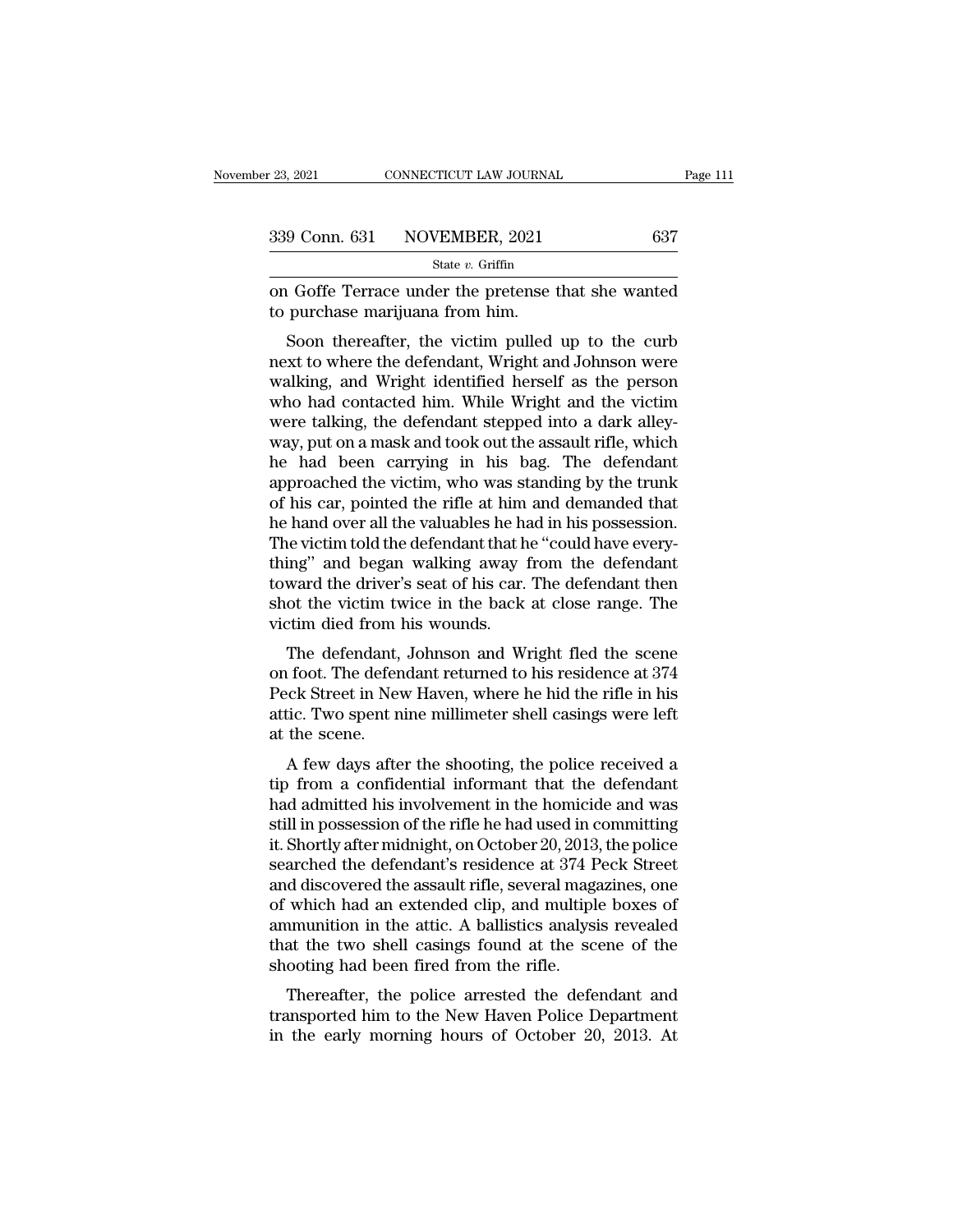# CONNECTICUT LAW JOURNAL November 23, 2021<br>638 NOVEMBER, 2021 339 Conn. 631<br>State v. Griffin

## State *v.* Griffin

 $\begin{array}{r|l} \text{CONRECTICUT LAW JOURNAL} & \text{November 23, 2021} \ \hline & \text{S38} & \text{NOVEMBER, 2021} & \text{339 Conn. 631} \ \hline & \text{State } v. \text{ Griffith} \ \hline & \text{approximately 10:30 a.m. that morning, two defectives} \ \hline & \text{intervised the defendant. Before questioning the department, the detectives adjusted the defendant of his.} \end{array}$ 638 NOVEMBER, 2021 339 Conn. 631<br>
state v. Griffin<br>
approximately 10:30 a.m. that morning, two detectives<br>
interviewed the defendant. Before questioning the<br>
defendant, the detectives advised the defendant of his<br> *Mixand* 638 NOVEMBER, 2021 339 Conn. 631<br>
State v. Griffin<br>
approximately 10:30 a.m. that morning, two detectives<br>
interviewed the defendant. Before questioning the<br>
defendant, the detectives advised the defendant of his<br> *Mirand* **MOVEMBER, 2021** 339 Conn. 631<br> **Miranda** state *v*. Griffin<br>
approximately 10:30 a.m. that morning, two detectives<br>
interviewed the defendant. Before questioning the<br>
defendant, the detectives advised the defendant of hi State v. Griffin<br>
approximately 10:30 a.m. that morning, two detectives<br>
interviewed the defendant. Before questioning the<br>
defendant, the detectives advised the defendant of his<br> *Miranda*<sup>3</sup> rights, and he waived those state v. Griftin<br>approximately 10:30 a.m. that morning, two detectives<br>interviewed the defendant. Before questioning the<br>defendant, the detectives advised the defendant of his<br>*Miranda*<sup>3</sup> rights, and he waived those righ approximately 10:30 a.m. that morning, two detectives<br>interviewed the defendant. Before questioning the<br>defendant, the detectives advised the defendant of his<br> $Miranda^3$  rights, and he waived those rights. Then, after<br>approxi interviewed the defendant. Before questionant, the detectives advised the de<br>*Miranda*<sup>3</sup> rights, and he waived those rightlapproximately three hours of questionidant confessed that he had shot and kil while attempting to  $\vec{r}$  and  $\vec{a}^3$  rights, and he waived those rights. Then, after<br>proximately three hours of questioning, the defen-<br>nt confessed that he had shot and killed the victim<br>nile attempting to rob him. The interview was<br>co mortulate rights, and he warved those rights. Then, and<br>approximately three hours of questioning, the defen-<br>dant confessed that he had shot and killed the victim<br>while attempting to rob him. The interview was<br>recorded, as

dant confessed that he had shot and killed the victim<br>while attempting to rob him. The interview was<br>recorded, as required by state law.<br>The state charged the defendant with murder, felony<br>murder, criminal attempt to commi dant concessed that he had shot and kined the vielin<br>while attempting to rob him. The interview was<br>recorded, as required by state law.<br>The state charged the defendant with murder, felony<br>murder, criminal attempt to commit whice attempting to 100 him. The interview was<br>recorded, as required by state law.<br>The state charged the defendant with murder, felony<br>murder, criminal attempt to commit robbery in the first<br>degree, conspiracy to commit ro The state charged the defendant with murder, felony<br>murder, criminal attempt to commit robbery in the first<br>degree, conspiracy to commit robbery in the first<br>degree, and criminal possession of a firearm. Prior to<br>trial, th The state charged the defendant with murder, felony<br>murder, criminal attempt to commit robbery in the first<br>degree, conspiracy to commit robbery in the first<br>degree, and criminal possession of a firearm. Prior to<br>trial, th murder, criminal attempt to commit robbery in the first<br>degree, conspiracy to commit robbery in the first<br>degree, and criminal possession of a firearm. Prior to<br>trial, the defendant filed motions to suppress the evi-<br>dence degree, conspiracy to commit robbery in the first<br>degree, and criminal possession of a firearm. Prior to<br>trial, the defendant filed motions to suppress the evi-<br>dence discovered during the search of his home and<br>the statem degree, and criminal possession of a fit<br>trial, the defendant filed motions to su<br>dence discovered during the search of<br>the statements he had made to the po<br>interrogation at the police station. After<br>evidentiary hearing, t after a trial, the defendant field motions to suppress the even-<br>nee discovered during the search of his home and<br>e statements he had made to the police during his<br>terrogation at the police station. After conducting an<br>ide define the statements he had made to the police during his<br>interrogation at the police station. After conducting an<br>evidentiary hearing, the trial court issued memoranda<br>of decision denying both motions.<br>After a trial, the

the statements he had made to the police during his<br>interrogation at the police station. After conducting an<br>evidentiary hearing, the trial court issued memoranda<br>of decision denying both motions.<br>After a trial, the jury f metrogation at the police station. After conducting an<br>evidentiary hearing, the trial court issued memoranda<br>of decision denying both motions.<br>After a trial, the jury found the defendant guilty of<br>murder, felony murder and evidentizity hearing, the trial court issued included<br>of decision denying both motions.<br>After a trial, the jury found the defendant guilty of<br>murder, felony murder and the robbery counts. The<br>trial court found the defendan or decision deriying both modolis.<br>After a trial, the jury found the defendant guilty of<br>murder, felony murder and the robbery counts. The<br>trial court found the defendant guilty of criminal posses-<br>sion of a firearm. After After a trial, the jury found the defendant guilty o<br>murder, felony murder and the robbery counts. The<br>trial court found the defendant guilty of criminal posses<br>sion of a firearm. After vacating the defendant's felon<br>murde all court found the defendant guilty of criminal posses-<br>all court found the defendant guilty of criminal posses-<br>an of a firearm. After vacating the defendant's felony<br>urder conviction; see footnote 1 of this opinion; the Final court found the detendant guity of effinitial possible side in the detendant guity of effinition; court imposed a total effective sentence of ninety ye imprisonment without the possibility of release.<br>This direct app

I and the set of  $\mathbf I$ 

The defendant first claims that the trial court should<br>This direct appeal followed. Additional facts and pro-<br>dural history will be set forth as necessary.<br>I<br>The defendant first claims that the trial court should<br>we suppre map assumed the possibility of reference.<br>This direct appeal followed. Additional facts and pro-<br>cedural history will be set forth as necessary.<br>I<br>The defendant first claims that the trial court should<br>have suppressed the This direct appeal followed. Additional facts and pro-<br>cedural history will be set forth as necessary.<br>I<br>The defendant first claims that the trial court should<br>have suppressed the rifle, ammunition, and magazines<br>found in cedural history will be set forth as necessary.<br>
I<br>
The defendant first claims that the trial court should<br>
have suppressed the rifle, ammunition, and magazines<br>
found in his home. Specifically, he argues that the police<br> I<br>The defendant first claims that the trial court should<br>have suppressed the rifle, ammunition, and magazines<br>found in his home. Specifically, he argues that the police<br>discovered these items as a result of an unlawful se have suppressed the rifle, ammunition, and magazines found in his home. Specifically, he argues that the police discovered these items as a result of an unlawful search of his residence, in violation of the fourth amendmen of his residence, in violation of the fourth amendment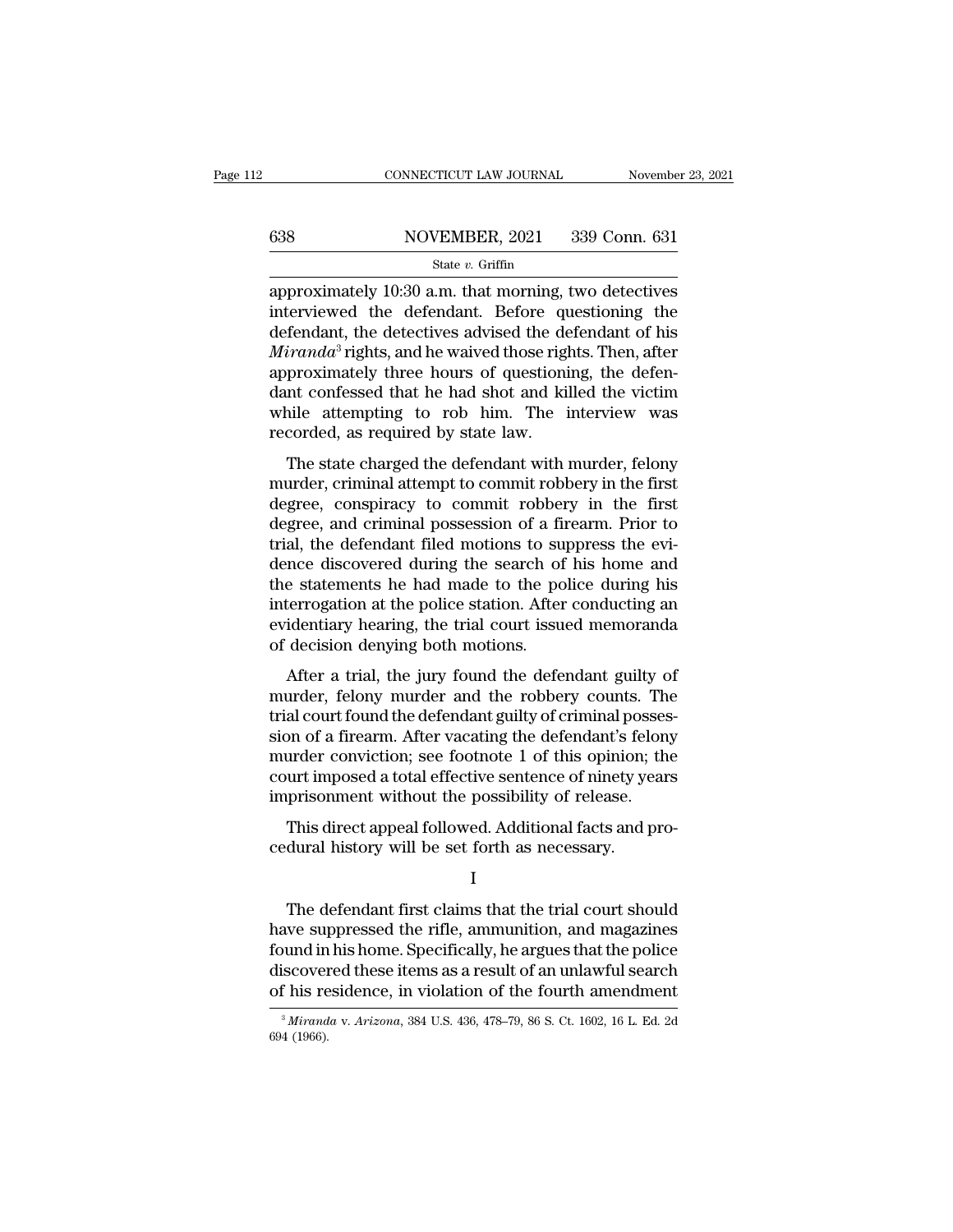| r 23, 2021 | CONNECTICUT LAW JOURNAL      | Page 113 |
|------------|------------------------------|----------|
|            | 339 Conn. 631 NOVEMBER, 2021 | 639      |
|            | State $v$ . Griffin          |          |

to the United States constitution. We disagree.<br>
The United States constitution and article first,  $\S 7$ ,<br>
The United States constitution and article first,  $\S 7$ ,<br>
The Connecticut constitution. We disagree. 339 Conn. 631 NOVEMBER, 2021<br>
State v. Griffin<br>
to the United States constitution and article first,<br>
of the Connecticut constitution. We disagree.<br>
The following additional facts, as found by the t

9 Conn. 631 NOVEMBER, 2021 639<br>
State v. Griffin<br>
the United States constitution and article first, § 7,<br>
the Connecticut constitution. We disagree.<br>
The following additional facts, as found by the trial<br>
urt in its memor 339 Conn. 631 NOVEMBER, 2021 639<br>
State v. Griffin<br>
to the United States constitution and article first, § 7,<br>
of the Connecticut constitution. We disagree.<br>
The following additional facts, as found by the trial<br>
court in State v. Griffin<br>to the United States constitution and article first, § 7,<br>of the Connecticut constitution. We disagree.<br>The following additional facts, as found by the trial<br>court in its memorandum of decision denying th to the United States constitution and article first,  $\S 7$ ,<br>of the Connecticut constitution. We disagree.<br>The following additional facts, as found by the trial<br>court in its memorandum of decision denying the defen-<br>dant's to the United States constitution and article first, § 7,<br>of the Connecticut constitution. We disagree.<br>The following additional facts, as found by the trial<br>court in its memorandum of decision denying the defen-<br>dant's mo or the Connecticut constitution. We disagree.<br>
The following additional facts, as found by the trial<br>
court in its memorandum of decision denying the defen-<br>
dant's motion to suppress, are relevant to this claim.<br>
On Octob The following additional facts, as found by the trial<br>court in its memorandum of decision denying the defen-<br>dant's motion to suppress, are relevant to this claim.<br>On October 18, 2013, Detective Martin Podsiad of the<br>New H court in its memorandum of decision denying the defen-<br>dant's motion to suppress, are relevant to this claim.<br>On October 18, 2013, Detective Martin Podsiad of the<br>New Haven Police Department received a telephone<br>call from dant's motion to suppress, are relevant to this claim.<br>On October 18, 2013, Detective Martin Podsiad of the<br>New Haven Police Department received a telephone<br>call from a confidential informant who had served as<br>a source of On October 18, 2013, Detective Martin Podsiad of the<br>New Haven Police Department received a telephone<br>call from a confidential informant who had served as<br>a source of information for Podsiad in prior criminal<br>investigation New Haven Police Department received a telephone<br>call from a confidential informant who had served as<br>a source of information for Podsiad in prior criminal<br>investigations. The informant told Podsiad that he had<br>recently ha call from a confidential informant who had served as<br>a source of information for Podsiad in prior criminal<br>investigations. The informant told Podsiad that he had<br>recently had a conversation with the defendant in which<br>the a source of information for Podsiad in prior criminal<br>investigations. The informant told Podsiad that he had<br>recently had a conversation with the defendant in which<br>the defendant admitted that he murdered the victim<br>and in investigations. The informant told Podsiad that he had<br>recently had a conversation with the defendant in which<br>the defendant admitted that he murdered the victim<br>and indicated that he wanted to sell the rifle he had<br>used t recently had a conversation with the defendant in which<br>the defendant admitted that he murdered the victim<br>and indicated that he wanted to sell the rifle he had<br>used to do so. The defendant sought to sell the rifle to<br>the the defendant admitted that he murdered the victim<br>and indicated that he wanted to sell the rifle he had<br>used to do so. The defendant sought to sell the rifle to<br>the informant in exchange for cash and a handgun.<br>Podsiad in and indicated that he wanted to sell the rifle he had<br>used to do so. The defendant sought to sell the rifle to<br>the informant in exchange for cash and a handgun.<br>Podsiad instructed the informant to arrange to purchase<br>the r used to do so. The defendant sought to sell the rifle to<br>the informant in exchange for cash and a handgun.<br>Podsiad instructed the informant to arrange to purchase<br>the rifle from the defendant with police funds. Podsiad<br>det e miormant in exchange for cash and a nandgun.<br>
dsiad instructed the informant to arrange to purchase<br>
e rifle from the defendant with police funds. Podsiad<br>
termined, through a search of police department<br>
tabases, that t Poasiaa instructed the informant to arrange to purchase<br>the rifle from the defendant with police funds. Podsiad<br>determined, through a search of police department<br>databases, that the defendant resided at 374 Peck Street<br>in

the rifle from the defendant with police runds. Podsiad<br>determined, through a search of police department<br>databases, that the defendant resided at 374 Peck Street<br>in New Haven and had multiple felony convictions.<br>Podsiad b databases, that the defendant resided at 374 Peck Street<br>in New Haven and had multiple felony convictions.<br>Podsiad believed that, in order to obtain a search<br>warrant, he needed to verify the location of both the<br>rifle and databases, that the defendant resided at  $374$  Peck Street<br>in New Haven and had multiple felony convictions.<br>Podsiad believed that, in order to obtain a search<br>warrant, he needed to verify the location of both the<br>rifle a In New Haven and nad multiple relony convictions.<br>Podsiad believed that, in order to obtain a search<br>warrant, he needed to verify the location of both the<br>rifle and the defendant. At Podsiad's instruction, the<br>informant ar Podsiad believed that, in order to obtain a search<br>warrant, he needed to verify the location of both the<br>rifle and the defendant. At Podsiad's instruction, the<br>informant arranged to meet the defendant at his resi-<br>dence th warrant, he needed to verify the location of both the<br>rifle and the defendant. At Podsiad's instruction, the<br>informant arranged to meet the defendant at his resi-<br>dence the following evening, on October 19, 2013. At<br>someti rifle and the defendant. At Podsiad's instruction, the<br>informant arranged to meet the defendant at his resi-<br>dence the following evening, on October 19, 2013. At<br>sometime between 6:30 and 8:30 p.m., Podsiad dropped<br>the inf informant arranged to meet the defendant at his residence the following evening, on October 19, 2013. At sometime between 6:30 and 8:30 p.m., Podsiad dropped the informant off at 374 Peck Street. Podsiad waited for the inf dence the following evening, on October 19, 2013. At<br>sometime between 6:30 and 8:30 p.m., Podsiad dropped<br>the informant off at 374 Peck Street. Podsiad waited for<br>the informant. The informant reemerged a few minutes<br>later sometime between 6:30 and 8:30 p.m., Podsiad dropped<br>the informant off at 374 Peck Street. Podsiad waited for<br>the informant. The informant reemerged a few minutes<br>later and, on the ride back to the police station,<br>informed the informant off at 374 Peck Street. Podsiad waited for<br>the informant. The informant reemerged a few minutes<br>later and, on the ride back to the police station,<br>informed Podsiad that he saw a rifle and multiple boxes<br>of am the informant. The informant reemerged a few minutes<br>later and, on the ride back to the police station,<br>informed Podsiad that he saw a rifle and multiple boxes<br>of ammunition in the defendant's bedroom. As he and<br>Podsiad pl later and, on the ride back to the<br>informed Podsiad that he saw a rifle are<br>of ammunition in the defendant's bed<br>Podsiad planned, the informant had give<br>some money to place a hold on the i<br>defendant that he would return sh formed Podsiad that he saw a rifle and multiple boxes<br>ammunition in the defendant's bedroom. As he and<br>ddsiad planned, the informant had given the defendant<br>me money to place a hold on the rifle and told the<br>fendant that h or ammunition in the defendant s bedroom. As he and<br>Podsiad planned, the informant had given the defendant<br>some money to place a hold on the rifle and told the<br>defendant that he would return shortly thereafter with<br>a handg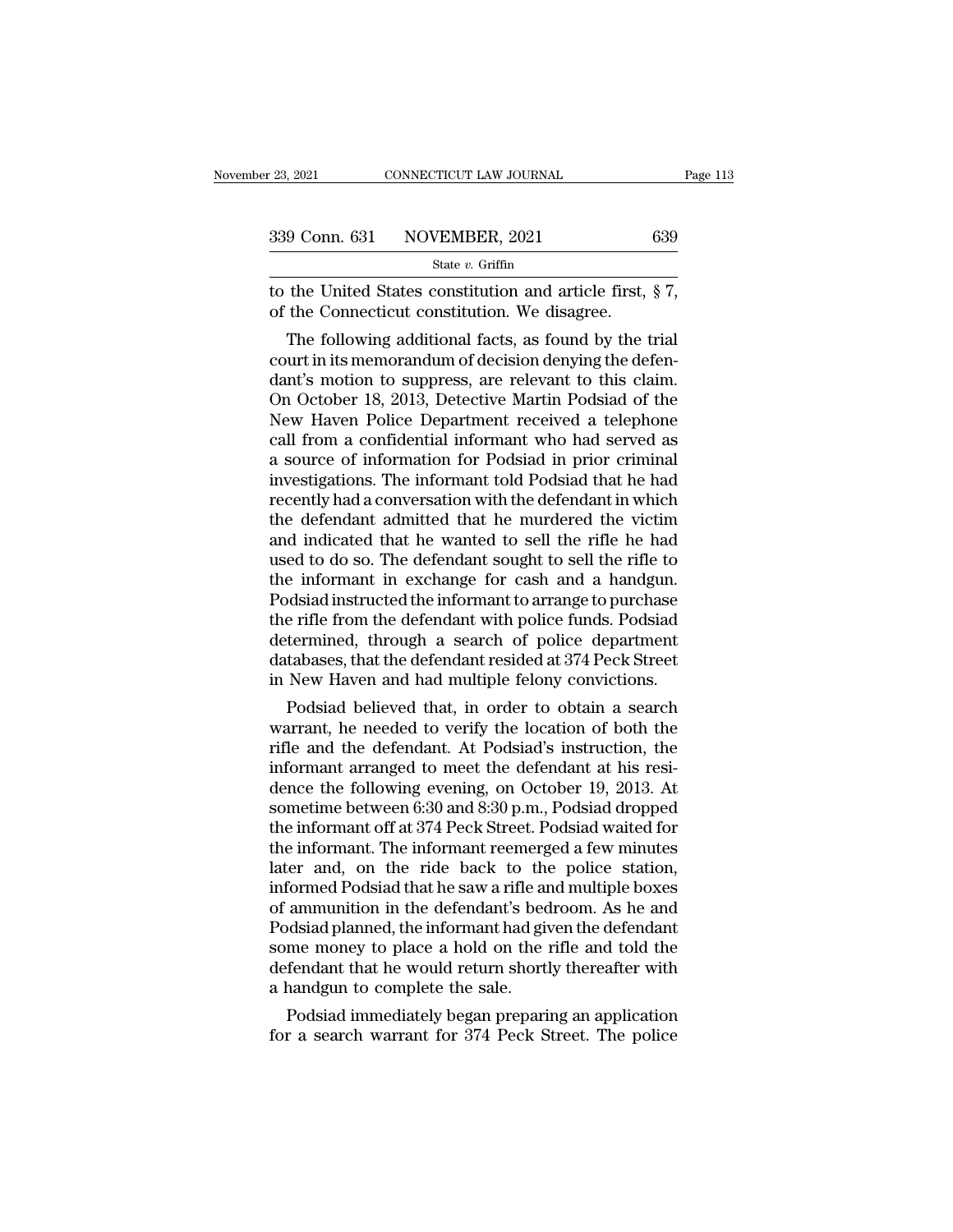# CONNECTICUT LAW JOURNAL November 23, 2021<br>640 NOVEMBER, 2021 339 Conn. 631<br>State v. Griffin

State *v.* Griffin

CONNECTICUT LAW JOURNAL November<br>
Set up surveillance around the building complex to pre-<br>
Set up surveillance around the building complex to pre-<br>
Nevent the defendant from leaving before the warrant<br>
set up shown are als 640 NOVEMBER, 2021 339 Conn. 631<br>
State v. Griffin<br>
set up surveillance around the building complex to pre-<br>
vent the defendant from leaving before the warrant<br>
could be obtained. They also began coordinating with<br>
a SWAT 640 NOVEMBER, 2021 339 Conn. 631<br>
State v. Griffin<br>
Set up surveillance around the building complex to pre-<br>
vent the defendant from leaving before the warrant<br>
could be obtained. They also began coordinating with<br>
a SWAT  $\frac{\text{S40}}{\text{State } v. \text{ GriffithBER, 2021}}$  339 Conn. 631<br>
set up surveillance around the building complex to pre-<br>
vent the defendant from leaving before the warrant<br>
could be obtained. They also began coordinating with<br>
a SWAT team  $\begin{array}{r}\n\hline\n\text{state } v.\text{ Griffiths, 202} \\
\hline\n\text{state } v.\text{ Griffiths}\n\end{array}$ t up surveillance around the building complex to pre-<br>nt the defendant from leaving before the warrant<br>uld be obtained. They also began coordinating with<br>SWAT team to make the entry into the defendant's<br>sidence when the ti bet up surventance around the bunding complex to prevent the defendant from leaving before the warrant could be obtained. They also began coordinating with a SWAT team to make the entry into the defendant's residence when

From the determinant from feaving before the warrant<br>could be obtained. They also began coordinating with<br>a SWAT team to make the entry into the defendant's<br>residence when the time came.<br>At approximately 10:30 p.m., while a SWAT team to make the entry into the defendant's<br>residence when the time came.<br>At approximately 10:30 p.m., while Podsiad was still<br>preparing the search warrant application, the police<br>stopped a vehicle leaving the parki a swift team to make the entry mio the determinant s<br>residence when the time came.<br>At approximately 10:30 p.m., while Podsiad was still<br>preparing the search warrant application, the police<br>stopped a vehicle leaving the par At approximately 10:30 p.m., while Podsiad was still<br>preparing the search warrant application, the police<br>stopped a vehicle leaving the parking lot of the 374<br>Peck Street building complex. The defendant's sister<br>and anothe At approximately 10:30 p.m., while Podsiad was still<br>preparing the search warrant application, the police<br>stopped a vehicle leaving the parking lot of the 374<br>Peck Street building complex. The defendant's sister<br>and anothe preparing the search warrant application, the police<br>stopped a vehicle leaving the parking lot of the 374<br>Peck Street building complex. The defendant's sister<br>and another individual were in the vehicle. Although<br>the police stopped a vehicle leaving the parking lot of the 374<br>Peck Street building complex. The defendant's sister<br>and another individual were in the vehicle. Although<br>the police officers were driving an unmarked vehicle,<br>they beca Peck Street building complex. The defendant's sister<br>and another individual were in the vehicle. Although<br>the police officers were driving an unmarked vehicle,<br>they became concerned that people in the vicinity<br>would notice and another individual were in the vehicle. Although<br>the police officers were driving an unmarked vehicle,<br>they became concerned that people in the vicinity<br>would notice their presence or that the occupants of<br>the vehicle the police officers were driving an unmarked vehicle,<br>they became concerned that people in the vicinity<br>would notice their presence or that the occupants of<br>the vehicle they had stopped might alert the defendant.<br>The offic by security enterined and people in the vientity<br>and notice their presence or that the occupants of<br>e vehicle they had stopped might alert the defendant.<br>the officers believed that, if the defendant received<br>vance notice o the vehicle they had stopped might alert the defendant.<br>The officers believed that, if the defendant received<br>advance notice of their operation, he could escape with<br>the rifle or begin preparing for a violent confrontatio

The officers believed that, if the defendant received<br>advance notice of their operation, he could escape with<br>the rifle or begin preparing for a violent confrontation.<br>In light of these concerns, the officers decided to<br>en The officers seneved and, if are determined received<br>advance notice of their operation, he could escape with<br>the rifle or begin preparing for a violent confrontation.<br>In light of these concerns, the officers decided to<br>ent the rifle or begin preparing for a violent confrontation.<br>
In light of these concerns, the officers decided to<br>
enter the defendant's residence in order to secure it<br>
until the warrant was obtained. They activated the<br>
SWA In light of these concerns, the officers decided to<br>enter the defendant's residence in order to secure it<br>until the warrant was obtained. They activated the<br>SWAT team, which attempted to enter 374 Peck Street.<br>The SWAT tea In light of these concerns, the officers decided to<br>enter the defendant's residence in order to secure it<br>until the warrant was obtained. They activated the<br>SWAT team, which attempted to enter 374 Peck Street.<br>The SWAT tea enter the defendant's residence in order to secure it<br>until the warrant was obtained. They activated the<br>SWAT team, which attempted to enter 374 Peck Street.<br>The SWAT team chose the wrong door, however, and<br>entered the adj until the warrant was obtained. They activated the SWAT team, which attempted to enter 374 Peck Street. The SWAT team chose the wrong door, however, and entered the adjacent apartment, 374B Peck Street. The defendant, who door. tered the adjacent apartment, 374B Peck Street. The fendant, who was inside his residence at 374 Peck<br>reet, called the informant and told him not to return<br>cause the police were raiding the apartment next<br>oor.<br>Their elemen defendant, who was inside his residence at 374 Peck<br>defendant, who was inside his residence at 374 Peck<br>Street, called the informant and told him not to return<br>because the police were raiding the apartment next<br>door.<br>Their

Street, called the informant and told him not to return<br>because the police were raiding the apartment next<br>door.<br>Their element of surprise lost, the officers used a<br>loudspeaker to order the occupants of 374 Peck Street<br>to because the police were raiding the apartment next<br>door.<br>Their element of surprise lost, the officers used a<br>loudspeaker to order the occupants of 374 Peck Street<br>to exit. The defendant and other occupants exited the<br>resid door.<br>
Their element of surprise lost, the officers used a<br>
loudspeaker to order the occupants of 374 Peck Street<br>
to exit. The defendant and other occupants exited the<br>
residence. After detaining the defendant, the police Their element of surprise lost, the officers used a loudspeaker to order the occupants of 374 Peck Street to exit. The defendant and other occupants exited the residence. After detaining the defendant, the police entered t Their element of surprise lost, the officers used a<br>loudspeaker to order the occupants of 374 Peck Street<br>to exit. The defendant and other occupants exited the<br>residence. After detaining the defendant, the police<br>entered t loudspeaker to order the occupants of 374 Peck Street<br>to exit. The defendant and other occupants exited the<br>residence. After detaining the defendant, the police<br>entered the residence in order to conduct a protective<br>sweep to exit. The defendant and other occupants exited the residence. After detaining the defendant, the police entered the residence in order to conduct a protective sweep for any individuals who may not have exited. During th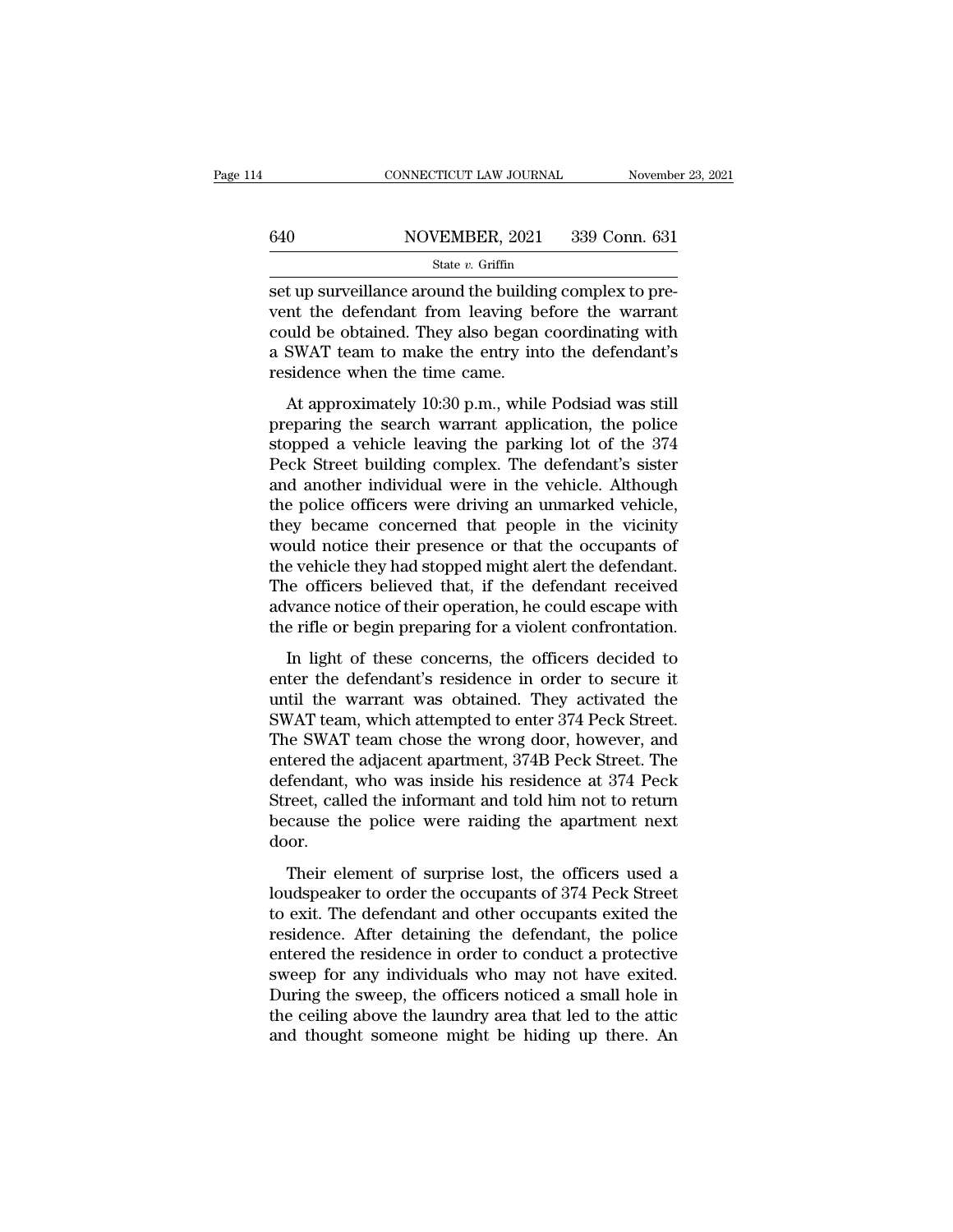<sup>23, 2021</sup> CONNECTICUT LAW JOURNAL Page<br>  $\frac{339 \text{ Conn. } 631 \text{ NOVEMBER, } 2021}{}$  641<br>
State v. Griffin<br>
officer entered the attic and saw the rifle in plain view.<br>
The officers then waited for the warrant to issue before<br>
cond 339 Conn. 631 NOVEMBER, 2021 641<br>
State v. Griffin<br>
officer entered the attic and saw the rifle in plain view.<br>
The officers then waited for the warrant to issue before<br>
conducting any further search of the home. 339 Conn. 631 NOVEMBER, 2021<br>
State v. Griffin<br>
officer entered the attic and saw the rifle in plain<br>
The officers then waited for the warrant to issue b<br>
conducting any further search of the home.<br>
At approximately 2:30 9 Conn. 631 NOVEMBER, 2021 641<br>
State v. Griffin<br>
ficer entered the attic and saw the rifle in plain view.<br>
ne officers then waited for the warrant to issue before<br>
nducting any further search of the home.<br>
At approximate

State v. Griffin<br>
State v. Griffin<br>
State v. Griffin<br>
The officers then waited for the warrant to issue before<br>
conducting any further search of the home.<br>
At approximately 2:30 a.m., on October 20, 2013, a<br>
judge approve officer entered the attic and saw the rifle in plain view.<br>The officers then waited for the warrant to issue before<br>conducting any further search of the home.<br>At approximately 2:30 a.m., on October 20, 2013, a<br>judge appro Since the active and saw the fifteen plaint view.<br>The officers then waited for the warrant to issue before<br>conducting any further search of the home.<br>At approximately 2:30 a.m., on October 20, 2013, a<br>judge approved the se rhe officers their wanted for the warrant to issue octore<br>conducting any further search of the home.<br>At approximately 2:30 a.m., on October 20, 2013, a<br>judge approved the search warrant application. Podsi-<br>ad's affidavit i At approximately 2:30 a.m., on October 20, 2013, a<br>judge approved the search warrant application. Podsi-<br>ad's affidavit in support of the application consisted of<br>six paragraphs, only the third, fourth, and fifth of which At approximately 2:30 a.m., on October 20, 2013, a<br>judge approved the search warrant application. Podsi-<br>ad's affidavit in support of the application consisted of<br>six paragraphs, only the third, fourth, and fifth of which judge approved the search warrant application. Podsi-<br>ad's affidavit in support of the application consisted of<br>six paragraphs, only the third, fourth, and fifth of which<br>are pertinent to the issue of probable cause.<sup>4</sup> Th ad's affidavit in support of the application consisted of<br>six paragraphs, only the third, fourth, and fifth of which<br>are pertinent to the issue of probable cause.<sup>4</sup> Those<br>paragraphs provide in relevant part: "3. In the la six paragraphs, only the third, fourth, and fifth of which<br>are pertinent to the issue of probable cause.<sup>4</sup> Those<br>paragraphs provide in relevant part: "3. In the last  $\dots$ <br>twenty-four hours, this affiant was contacted by are pertinent to the issue of probable cause.<sup>4</sup> Those<br>paragraphs provide in relevant part: "3. In the last . . .<br>twenty-four hours, this affiant was contacted by a coop-<br>erating witness . . . whose information has been<br>p paragraphs provide in relevant part: "3. In the last . . . twenty-four hours, this affiant was contacted by a cooperating witness . . . . whose information has been proven true and reliable. At this time, the [c]ooperatin twenty-four hours, this affiant was contacted by a coop-<br>erating witness . . . . whose information has been<br>proven true and reliable. At this time, the [c]ooperating<br>[w]itness is kept anonymous for her/his safety, but, in<br> erating witness  $\ldots$  whose information has been<br>proven true and reliable. At this time, the [c]ooperating<br>[w]itness is kept anonymous for her/his safety, but, in<br>the future, [he or she] will be willing to testify in cour proven true and reliable. At this time, the [c]ooperating<br>[w]itness is kept anonymous for her/his safety, but, in<br>the future, [he or she] will be willing to testify in court.<br>The [cooperating witness] had spoke[n] to [the [w]itness is kept anonymous for her/his safety, but, in<br>the future, [he or she] will be willing to testify in court.<br>The [cooperating witness] had spoke[n] to [the defen-<br>dant] in the last . . . five days . . . . [The defe the future, [he or she] will be willing to testify in court.<br>The [cooperating witness] had spoke[n] to [the defendant] in the last  $\ldots$  five days  $\ldots$  . [The defendant]<br>had told the [cooperating witness] that he was res The [cooperating witness] had spoke[n] to [the defendant] in the last  $\dots$  five days  $\dots$  [The defendant] had told the [cooperating witness] that he was responsible for the homicide [that] took place on [October 14, 2013] dant] in the last  $\dots$  five days  $\dots$  . [The defendant]<br>had told the [cooperating witness] that he was responsi-<br>ble for the homicide [that] took place on [October 14,<br>2013], on 1617 Ella T. Grasso [Boulevard in New Haven had told the [cooperating witness] that he was responsi-<br>ble for the homicide [that] took place on [October 14,<br>2013], on 1617 Ella T. Grasso [Boulevard in New Haven]<br>. . . . . [The defendant] also [told] the [cooperating ble for the homicide [that] took place on [October 14, 2013], on 1617 Ella T. Grasso [Boulevard in New Haven]<br>.... [The defendant] also [told] the [cooperating witness] that he still has possession of the firearm [that]<br>he 2013], on 1617 Ella T. Grasso [Boulevard in New Haven]<br>.... [The defendant] also [told] the [cooperating wit-<br>ness] that he still has possession of the firearm [that]<br>he used in the homicide and that he is trying to get ri .... [The defendant] also [told] the [cooperating witness] that he still has possession of the firearm [that] he used in the homicide and that he is trying to get rid of it. [The defendant] also told the [cooperating witne Example 18 and that he is trying to get rid<br>
it. [The defendant] also told the [cooperating witness]<br>
at the firearm is a [nine millimeter]. I contacted [Ser-<br>
ant Karl] Jacobson, who confirmed that the weapon<br>
egedly use erative in the homicide and that it is a gring to get ride<br>of it. [The defendant] also told the [cooperating witness]<br>that the firearm is a [nine millimeter]. I contacted [Ser-<br>geant Karl] Jacobson, who confirmed that the

of it. The detendant also total the prooperating whitess<br>that the firearm is a [nine millimeter]. I contacted [Sergeant Karl] Jacobson, who confirmed that the weapon<br>allegedly used in the homicide was a [nine millimeter]. erative incarn is a plane numinoter problem of the defendant and degree at Karl Jacobson, who confirmed that the weapon allegedly used in the homicide was a [nine millimeter].<br>
"4. Within the last . . . twenty-four hours, geand Karl backbook, who committed and the weapont<br>allegedly used in the homicide was a [nine millimeter].<br>"4. Within the last . . . twenty-four hours, the [coop-<br>erating witness] was inside [the defendant's] residence<br>at "4. Within the last  $\ldots$  twenty-four hours, the [cooperating witness] was inside [the defendant's] residence at 374 Peck [Street] [in] New Haven  $\ldots$ . The [cooperating witness] confirmed that [the defendant] was in poss  $1374$  Peck [Street] [In] New Haven  $\ldots$  The [coop-<br>rating witness] confirmed that [the defendant] was in<br>ossession of a black, rifle type firearm. The firearm<br>as located in [the defendant's] bedroom on the upper<br> $\frac{4}{\$ erating witness] confirmed that [the defendant] was in<br>possession of a black, rifle type firearm. The firearm<br>was located in [the defendant's] bedroom on the upper<br><sup>4</sup>The first paragraph of the affidavit introduced the pol

possession of a black, rifle type firearm. The firearm<br>was located in [the defendant's] bedroom on the upper<br><sup>4</sup>The first paragraph of the affidavit introduced the police officers' con-<br>ducting the investigation, the secon was located in [the defendant's] bedroom on the upper<br>  $^{4}$ The first paragraph of the affidavit introduced the police officers' con-<br>
ducting the investigation, the second paragraph described the officers' train-<br>
ing an <sup>4</sup> The first paragraph of the affidavit introduced the police officers' conducting the investigation, the second paragraph described the officers' training and experience, and the sixth paragraph averred that the informa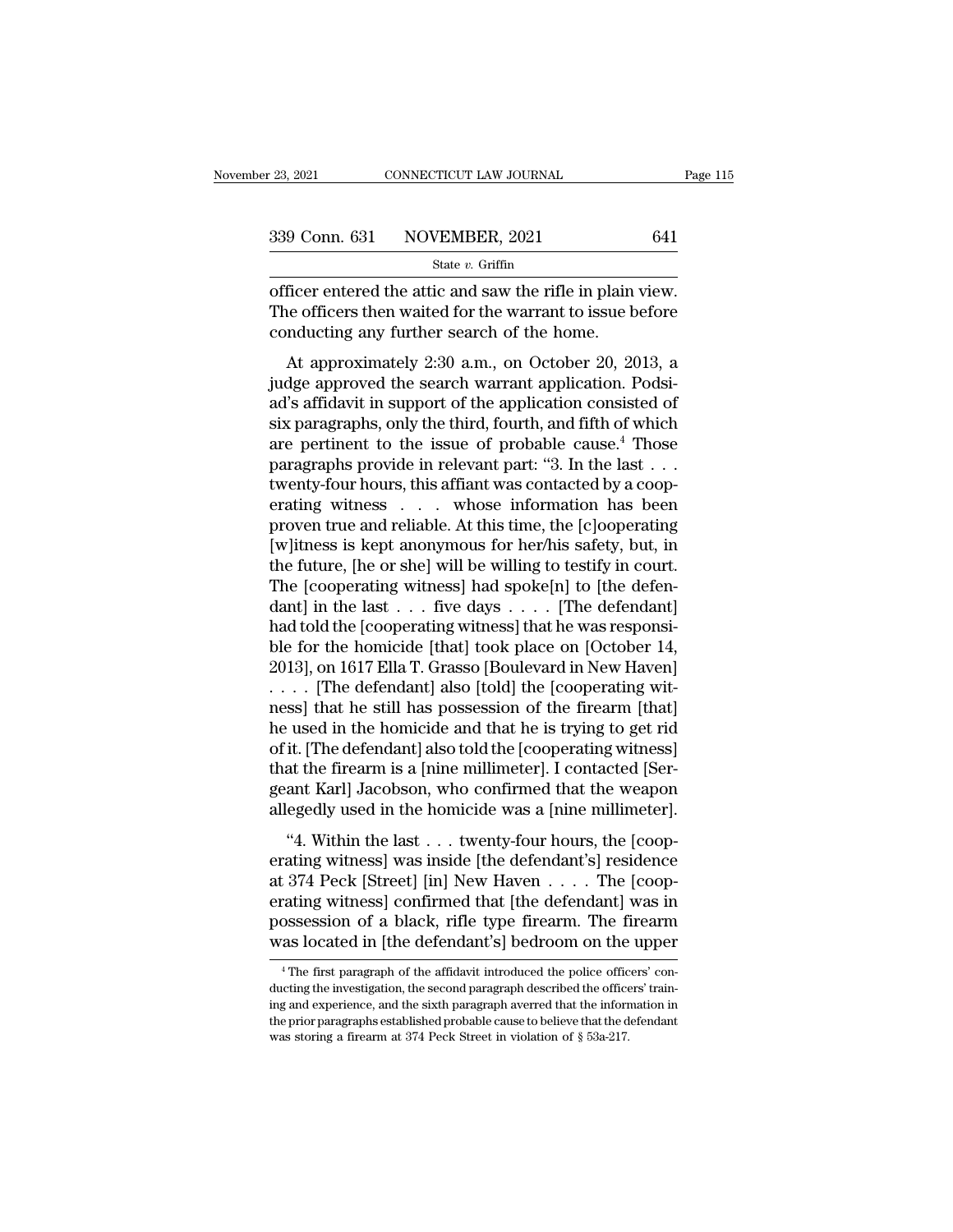# CONNECTICUT LAW JOURNAL November 23, 2021<br>642 NOVEMBER, 2021 339 Conn. 631<br>State v. Griffin

## State *v.* Griffin

FROMMETICUT LAW JOURNAL Movember 23, 2<br>  $\begin{array}{r}\n 642 \hspace{1cm} \text{NOVEMBER, 2021} \hspace{1cm} 339 \text{ Conn. } 631 \\
 \hline\n \text{State } v. \text{ Griffith} \n\end{array}$ <br>
floor of the two story apartment at 374 Peck [Street].<br>
There were also . . . two magazines in the  $\begin{array}{r} \n 642 \quad \text{NOVEMBER, 2021} \quad 339 \text{ Conn. } 631 \n \hline \n 544 \quad \text{State } v. \text{ Griffiths} \n \end{array}$ <br>
There were also . . . two magazines in the bedroom,<br>
a box containing ammunition, caliber unknown, and<br>
drug bags and drug parapheralia on 642 NOVEMBER, 2021 339 Conn. 631<br>
State v. Griffin<br>
floor of the two story apartment at 374 Peck [Street].<br>
There were also . . . two magazines in the bedroom,<br>
a box containing ammunition, caliber unknown, and<br>
drug bags 642 NOVEMBER, 2021 339 Conn. 631<br>
5tate *v*. Griffin<br>
floor of the two story apartment at 374 Peck [Street].<br>
There were also . . . two magazines in the bedroom,<br>
a box containing ammunition, caliber unknown, and<br>
drug ba State *v*. Griffin<br>
state *v*. Griffin<br>
state *v*. Griffin<br>
state in the bedroom,<br>
box containing ammunition, caliber unknown, and<br>
ug bags and drug paraphernalia on top of his bed.<br>
"5. At [10:30 p.m.] this evening, duri floor of the two story apartment at 374 Peck [Street].<br>There were also  $\dots$  two magazines in the bedroom,<br>a box containing ammunition, caliber unknown, and<br>drug bags and drug paraphernalia on top of his bed.<br>"5. At [10:30

There were also  $\dots$  two magazines in the bedroom,<br>a box containing ammunition, caliber unknown, and<br>drug bags and drug paraphernalia on top of his bed.<br>"5. At [10:30 p.m.] this evening, during the writing of<br>this search Fricte were also  $\cdot \cdot \cdot$  wo magazines in the bethoom,<br>a box containing ammunition, caliber unknown, and<br>drug bags and drug paraphernalia on top of his bed.<br>"5. At [10:30 p.m.] this evening, during the writing of<br>this sea drug bags and drug paraphernalia on top of his bed.<br>
"5. At [10:30 p.m.] this evening, during the writing of<br>
this search warrant, surveillance teams in unmarked<br>
vehicles were stationed around the area of 374 Peck<br>
[Stree "5. At [10:30 p.m.] this evening, during the writing of<br>this search warrant, surveillance teams in unmarked<br>vehicles were stationed around the area of 374 Peck<br>[Street] to [ensure that] no evidence left the residence.<br>Whi "5. At [10:30 p.m.] this evening, during the writing of<br>this search warrant, surveillance teams in unmarked<br>vehicles were stationed around the area of 374 Peck<br>[Street] to [ensure that] no evidence left the residence.<br>Whi this search warrant, surveillance teams in unmarked<br>vehicles were stationed around the area of 374 Peck<br>[Street] to [ensure that] no evidence left the residence.<br>While conducting surveillance, the teams observed a<br>subject vehicles were stationed around the area of 374 Peck<br>[Street] to [ensure that] no evidence left the residence.<br>While conducting surveillance, the teams observed a<br>subject leave 374 Peck [Street] and enter a [vehicle].<br>Belie [Street] to [ensure that] no evidence left the residence.<br>While conducting surveillance, the teams observed a<br>subject leave 374 Peck [Street] and enter a [vehicle].<br>Believing that the subject . . . might be in possession<br>o While conducting surveillance, the teams observed a<br>subject leave 374 Peck [Street] and enter a [vehicle].<br>Believing that the subject . . . might be in possession<br>of evidence from 374 Peck [Street], the vehicle was<br>stoppe subject leave 374 Peck [Street] and enter a [vehicle].<br>Believing that the subject . . . might be in possession<br>of evidence from 374 Peck [Street], the vehicle was<br>stopped . . . . Inside the vehicle were . . . two sub-<br>ject Believing that the subject . . . might be in possession<br>of evidence from 374 Peck [Street], the vehicle was<br>stopped . . . . Inside the vehicle were . . . two sub-<br>jects, Tyrell Kennedy . . . and Bobbi Griffin . . . .<br>Durin of evidence from 374 Peck [Street], the vehicle was<br>stopped . . . . Inside the vehicle were . . . two sub-<br>jects, Tyrell Kennedy . . . and Bobbi Griffin . . . .<br>During the stop, it was discovered that Bobbi Griffin is<br>the stopped . . . . Inside the vehicle were . . . two subjects, Tyrell Kennedy . . . and Bobbi Griffin . . . . During the stop, it was discovered that Bobbi Griffin is the sister of [the defendant]. Both parties were detained jects, Tyrell Kennedy . . . and Bobbi Griffin . . . .<br>During the stop, it was discovered that Bobbi Griffin is<br>the sister of [the defendant]. Both parties were detained<br>due to the fact that releasing them might afford them During the stop, it was discovered that Bobbi Griffin is<br>the sister of [the defendant]. Both parties were detained<br>due to the fact that releasing them might afford them<br>the opportunity to contact [the defendant], and evi-<br> the sister of [the defendant]. Both parties were detained<br>due to the fact that releasing them might afford them<br>the opportunity to contact [the defendant], and evi-<br>dence may be removed or destroyed. The New Haven<br>Police D due to the fact that releasing them might afford th<br>the opportunity to contact [the defendant], and  $\alpha$ <br>dence may be removed or destroyed. The New Har<br>Police Department SWAT team made entry into<br>Peck [Street] and secured The defendant moved or destroyed. The New Haven<br>note may be removed or destroyed. The New Haven<br>lice Department SWAT team made entry into 374<br>cck [Street] and secured the residents. Inside the resi-<br>note was [the defendant Folice Department SWAT team made entry into 374<br>Peck [Street] and secured the residents. Inside the resi-<br>dence was [the defendant, and a criminal records]<br>check revealed [that he] is a convicted felon."<br>The defendant move

Feck [Street] and secured the residents. Inside the residence was [the defendant, and a criminal records]<br>check revealed [that he] is a convicted felon."<br>The defendant moved to suppress the rifle and related<br>evidence, asse Following the defendant, and a criminal records<br>dence was [the defendant, and a criminal records]<br>check revealed [that he] is a convicted felon."<br>The defendant moved to suppress the rifle and related<br>evidence, asserting th existed that help is a convicted felon."<br>
The defendant moved to suppress the rifle and related<br>
evidence, asserting that the search was unlawful under<br>
both the federal and state constitutions because the<br>
search warrant The defendant moved to suppress the rifle and related<br>evidence, asserting that the search was unlawful under<br>both the federal and state constitutions because the<br>search warrant had not yet issued and there were no<br>exigent The defendant moved to suppress the rifle and related<br>evidence, asserting that the search was unlawful under<br>both the federal and state constitutions because the<br>search warrant had not yet issued and there were no<br>exigent In the federal and state constitutions because the<br>arch warrant had not yet issued and there were no<br>igent circumstances justifying the officers' preemp-<br>re seizure of his residence. Following an evidentiary<br>aring, the tri search warrant had not yet issued and there were no<br>exigent circumstances justifying the officers' preemp-<br>tive seizure of his residence. Following an evidentiary<br>hearing, the trial court denied the defendant's motion.<br>In

Example of the defendant of yet issued and dicte were no<br>exigent circumstances justifying the officers' preemp-<br>tive seizure of his residence. Following an evidentiary<br>hearing, the trial court denied the defendant's motion tive seizure of his residence. Following an evidentiary<br>tive seizure of his residence. Following an evidentiary<br>hearing, the trial court denied the defendant's motion.<br>In its memorandum of decision, the trial court con-<br>cl cive scheme of this restance. To showing an evaluation,<br>hearing, the trial court denied the defendant's motion.<br>In its memorandum of decision, the trial court con-<br>cluded that the officers' initial entry into and search of had probable cause is decreased to determined the controlled.<br>In its memorandum of decision, the trial court concluded that the officers' initial entry into and search of<br>the defendant's residence, although conducted befor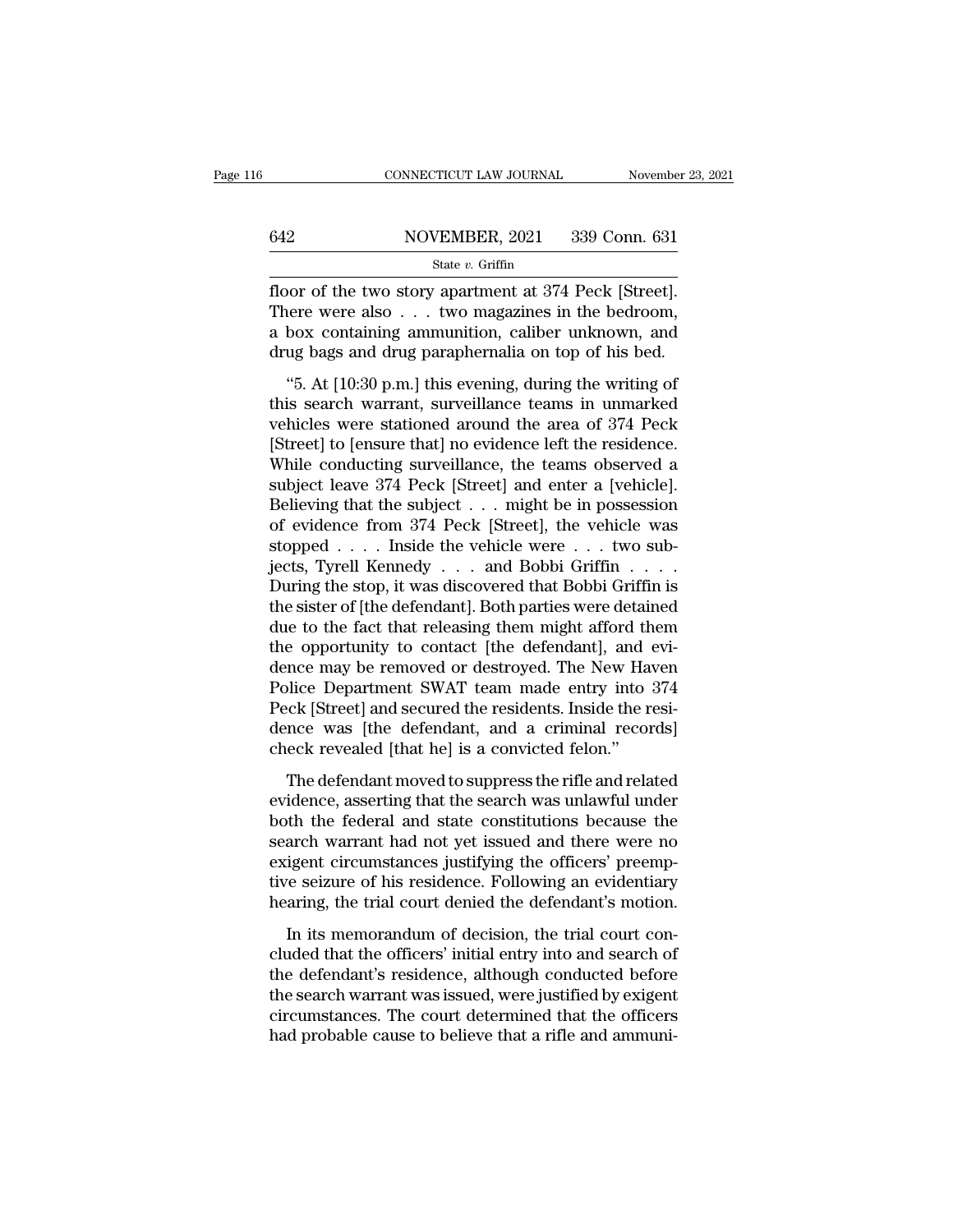the residence in the residence, as well as  $\frac{17}{23,2021}$  and  $\frac{339}{23}$  Conn. 631 NOVEMBER, 2021 643<br>State v. Griffin<br>The residence as well as "an objectively<br>reasonable belief that immediate, physical entry . . . 339 Conn. 631 NOVEMBER, 2021 643<br>
State v. Griffin<br>
tion were inside the residence, as well as "an objectively<br>
reasonable belief that immediate, physical entry . . .<br>
was necessary to prevent the destruction or removal<br> 339 Conn. 631 NOVEMBER, 2021 643<br>
State v. Griffin<br>
tion were inside the residence, as well as "an objectively<br>
reasonable belief that immediate, physical entry . . .<br>
was necessary to prevent the destruction or removal<br> 339 Conn. 631 NOVEMBER, 2021 643<br>
state v. Griffin<br>
tion were inside the residence, as well as "an objectively<br>
reasonable belief that immediate, physical entry . . .<br>
was necessary to prevent the destruction or removal<br> State v. Griffin<br>State v. Griffin<br>Hion were inside the residence, as well as "an objectively<br>reasonable belief that immediate, physical entry . . .<br>was necessary to prevent the destruction or removal<br>of evidence, or the f state v. Griftin<br>tion were inside the residence, as well as "an objectively<br>reasonable belief that immediate, physical entry . . .<br>was necessary to prevent the destruction or removal<br>of evidence, or the flight of the defe tion were inside the residence, as well as "an objectively<br>reasonable belief that immediate, physical entry  $\ldots$ <br>was necessary to prevent the destruction or removal<br>of evidence, or the flight of the defendant, and that t reasonable belief that immediate, physical entry  $\ldots$ <br>was necessary to prevent the destruction or removal<br>of evidence, or the flight of the defendant, and that the<br>failure to take such immediate action may have also<br>enda was necessary to prevent the destruction or removal<br>of evidence, or the flight of the defendant, and that the<br>failure to take such immediate action may have also<br>endangered [their] safety" or that of others. The court<br>furt of evidence, or the flight of the defendant, and that the failure to take such immediate action may have also endangered [their] safety" or that of others. The court further determined that the police were justified in ent dangered [their] safety" or that of others. The court<br>ther determined that the police were justified in<br>tering the attic as part of a protective sweep of the<br>sidence and that, as a result of the protective sweep,<br>e rifle a endangered [then] safety of that of others. The court<br>further determined that the police were justified in<br>entering the attic as part of a protective sweep of the<br>residence and that, as a result of the protective sweep,<br>th

protective sweep states in entering the attic as part of a protective sweep of the residence and that, as a result of the protective sweep, the rifle and ammunition were visible in plain view.<br>Alternatively, the trial cour entering the attic as part of a protective sweep of the residence and that, as a result of the protective sweep, the rifle and ammunition were visible in plain view.<br>Alternatively, the trial court concluded that, even if t residence and that, as a result of the protective sweep,<br>the rifle and ammunition were visible in plain view.<br>Alternatively, the trial court concluded that, even if<br>the entry into the attic was not permitted as part of a<br>p the rine and annihilation were visible in plain view.<br>Alternatively, the trial court concluded that, even if<br>the entry into the attic was not permitted as part of a<br>protective sweep, it was nonetheless lawful under the<br>ind Alternatively, the trial court concluded that, even if<br>the entry into the attic was not permitted as part of a<br>protective sweep, it was nonetheless lawful under the<br>independent source and/or inevitable discovery doc-<br>trine the entry into the attic was not permitted as part of a<br>protective sweep, it was nonetheless lawful under the<br>independent source and/or inevitable discovery doc-<br>trines. The court reasoned that the police were already<br>in t protective sweep, it was nonetheless lawful under the<br>independent source and/or inevitable discovery doc-<br>trines. The court reasoned that the police were already<br>in the process of obtaining a search warrant and that<br>Podsia independent source and/or inevitable discovery doctrines. The court reasoned that the police were already in the process of obtaining a search warrant and that Podsiad's affidavit established probable cause without relying trines. The court reasoned<br>in the process of obtainin<br>Podsiad's affidavit establi<br>relying on any informatic<br>entry. The court therefore<br>would lawfully have been<br>entry was improper.<br>On appeal to this cou the process of obtaining a search warrant and that<br>dsiad's affidavit established probable cause without<br>lying on any information obtained during the initial<br>try. The court therefore concluded that the evidence<br>puld lawfull Felying on any information obtained during the initial<br>entry. The court therefore concluded that the evidence<br>would lawfully have been discovered even if the initial<br>entry was improper.<br>On appeal to this court, the defenda

The first, the court therefore concluded that the evidence<br>would lawfully have been discovered even if the initial<br>entry was improper.<br>On appeal to this court, the defendant challenges<br>both bases for the trial court's deci entry. The court therefore concluded that the evidence<br>would lawfully have been discovered even if the initial<br>entry was improper.<br>On appeal to this court, the defendant challenges<br>both bases for the trial court's decision would lawfully have been uscovered even if the findation<br>entry was improper.<br>On appeal to this court, the defendant challenges<br>both bases for the trial court's decision. With respect to<br>the first, the defendant argues, in on appeal to this court, the defendant challenges<br>both bases for the trial court's decision. With respect to<br>the first, the defendant argues, in part, that the exigent<br>circumstances exception is inapplicable in this case<br>b On appeal to this court, the defendant challenges<br>both bases for the trial court's decision. With respect to<br>the first, the defendant argues, in part, that the exigent<br>circumstances exception is inapplicable in this case<br>b both bases for the trial court's decision. With respect to<br>the first, the defendant argues, in part, that the exigent<br>circumstances exception is inapplicable in this case<br>because the police created the exigency by stopping the first, the defendant argues, in part, that the exigent<br>circumstances exception is inapplicable in this case<br>because the police created the exigency by stopping<br>the vehicle that was leaving the defendant's residence.<br>As circumstances exception is inapplicable in this case<br>because the police created the exigency by stopping<br>the vehicle that was leaving the defendant's residence.<br>As to the second basis, the defendant concedes that, if<br>Podsi because the police created the exigency by stopping<br>the vehicle that was leaving the defendant's residence.<br>As to the second basis, the defendant concedes that, if<br>Podsiad's search warrant affidavit established probable<br>ca the vehicle that was leaving the defendant's residence.<br>As to the second basis, the defendant concedes that, if<br>Podsiad's search warrant affidavit established probable<br>cause, then the seizure of the evidence was lawful und As to the second basis, the defendant concedes that, if<br>Podsiad's search warrant affidavit established probable<br>cause, then the seizure of the evidence was lawful under<br>either the independent source or inevitable discovery Podsiad's search warrant affidavit established probable<br>cause, then the seizure of the evidence was lawful under<br>either the independent source or inevitable discovery<br>doctrines, or under both doctrines. The defendant con-<br> cause, then the seizure of the evidence was lawful under<br>either the independent source or inevitable discovery<br>doctrines, or under both doctrines. The defendant con-<br>tends, however, that Podsiad's affidavit failed to estab either the independent source or inevitable discovery<br>doctrines, or under both doctrines. The defendant con-<br>tends, however, that Podsiad's affidavit failed to estab-<br>lish probable cause because it was based on information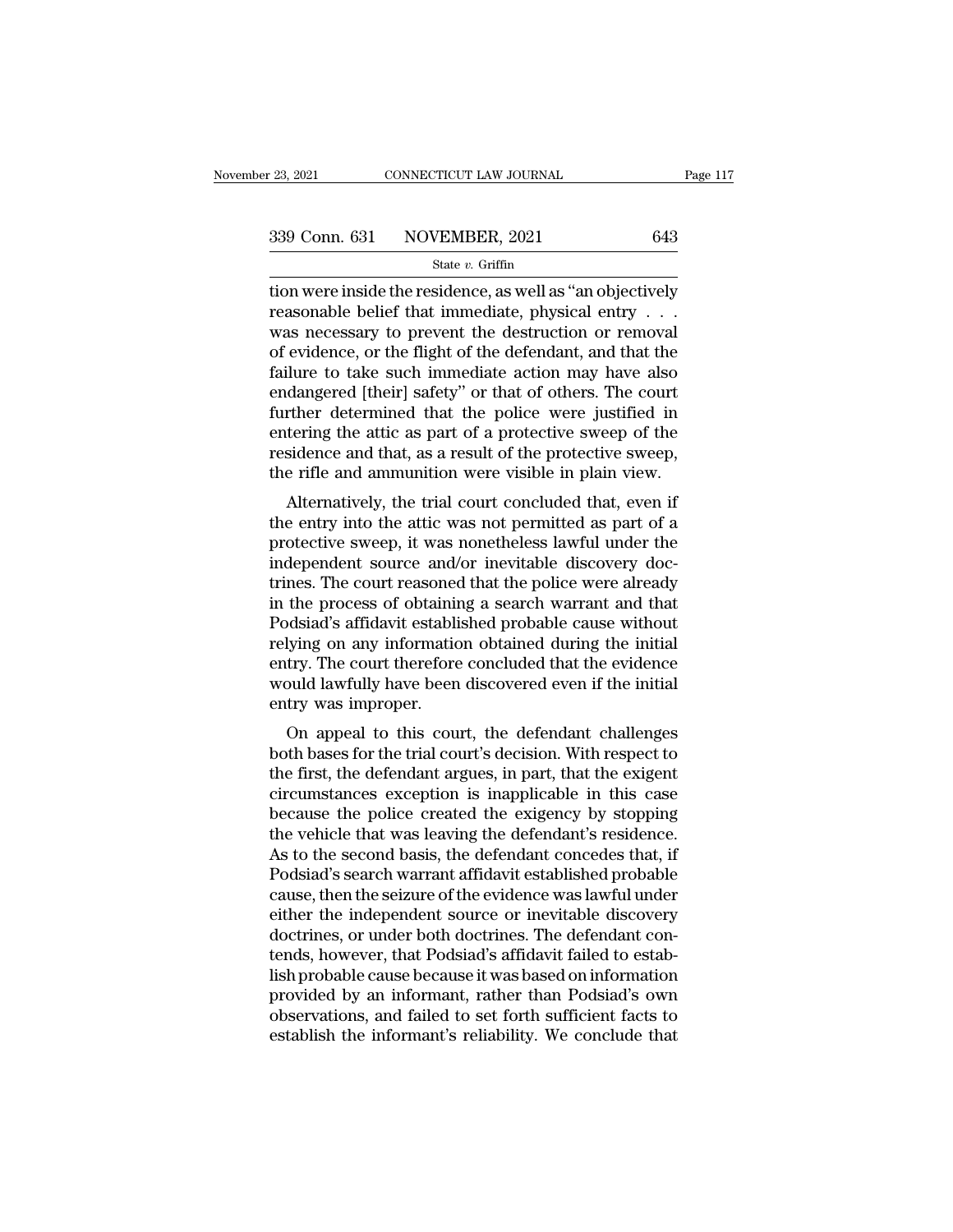# EXECUTE CONNECTICUT LAW JOURNAL Movember 23, 2021<br>
State v. Griffin<br>
State v. Griffin

## State *v.* Griffin

 $\begin{tabular}{ll} \multicolumn{2}{l}{{\small \textbf{COMNETICUT LAW JOURNAL}}} & \multicolumn{2}{l}{\small \textbf{November 23, 2021}}\\ \hline & \multicolumn{2}{l}{\small \textbf{644}} & \multicolumn{2}{l}{\small \textbf{NOVEMBER, 2021}} & \multicolumn{2}{l}{\small \textbf{339 Conn. 631}}\\ & \multicolumn{2}{l}{\small \textbf{544e }v}. \textbf{ Griffith} & \multicolumn{2}{l}{\small \textbf{631d3's affidavit was supported by probable cause}}\\ & \multicolumn{2}{l}{\small \textbf{Podsi$ 644 NOVEMBER, 2021 339 Conn. 631<br>
state v. Griffin<br>
Podsiad's affidavit was supported by probable cause<br>
and, therefore, that the trial court properly denied the<br>
defendant's motion to suppress based on the independent so  $\frac{\text{644}}{\text{844}}$  MOVEMBER, 2021 339 Conn. 631<br>  $\frac{\text{State } v. \text{ Griffith}}{\text{Podsiad's affidavit was supported by probable cause}}$ <br>
Podsiad's affidavit was supported by probable cause<br>
and, therefore, that the trial court properly denied the<br>
defendant's motion to sup 644 NOVEMBER, 2021 339 Conn. 631<br>
State v. Griffin<br>
Podsiad's affidavit was supported by probable cause<br>
and, therefore, that the trial court properly denied the<br>
defendant's motion to suppress based on the indepen-<br>
dent State v. Griffin<br>
Podsiad's affidavit was supported by probable cause<br>
and, therefore, that the trial court properly denied the<br>
defendant's motion to suppress based on the indepen-<br>
dent source doctrine.<sup>5</sup> Accordingly,  $\frac{\text{state } v. \text{ Grlm}}{\text{Podsiad's affidavit was supported by probable cause}}$ <br>and, therefore, that the trial court properly denied the defendant's motion to suppress based on the independent source doctrine.<sup>5</sup> Accordingly, we need not determine whether the init stances. fendant's motion to suppress based on the indepent-<br>fendant's motion to suppress based on the indepen-<br>nt source doctrine.<sup>5</sup> Accordingly, we need not deter-<br>ine whether the initial warrantless entry and<br>otective sweep wer viertimality modern to suppress stated on the independent source doctrine.<sup>5</sup> Accordingly, we need not determine whether the initial warrantless entry and protective sweep were justified by exigent circumstances.<br>Before ad

mine whether the initial warrantless entry and<br>protective sweep were justified by exigent circum-<br>stances.<br>Before addressing the sufficiency of Podsiad's affida-<br>vit, we note briefly the relevant principles of the inde-<br>pe make wheater are maked were<br>protective sweep were justified by exigent circum-<br>stances.<br>Before addressing the sufficiency of Podsiad's affida-<br>vit, we note briefly the relevant principles of the inde-<br>pendent source doctri stances.<br>
Before addressing the sufficiency of Podsiad's affida-<br>
vit, we note briefly the relevant principles of the inde-<br>
pendent source doctrine. "It is well recognized that<br>
the exclusionary rule has no application [w Before addressing the sufficiency of Podsiad's affida-<br>vit, we note briefly the relevant principles of the inde-<br>pendent source doctrine. "It is well recognized that<br>the exclusionary rule has no application [when] the<br>[g] Before addressing the sufficiency of Podsiad's affida-<br>vit, we note briefly the relevant principles of the inde-<br>pendent source doctrine. "It is well recognized that<br>the exclusionary rule has no application [when] the<br>[g] wit, we note briefly the relevant principles of the inde-<br>pendent source doctrine. "It is well recognized that<br>the exclusionary rule has no application [when] the<br>[g]overnment learned of the evidence from an indepen-<br>dent pendent source doctrine. "It is well recognized that<br>the exclusionary rule has no application [when] the<br>[g]overnment learned of the evidence from an indepen-<br>dent source. . . . . Independent source, in the exclu-<br>sionary the exclusionary rule has no application [when] the [g]overnment learned of the evidence from an independent source. . . . Independent source, in the exclusionary rule context, means that the tainted evidence was obtained [g]overnment learned of the evidence from an independent source. . . . Independent source, in the exclusionary rule context, means that the tainted evidence was obtained, in fact, by a search untainted by illegal police a dent source. . . . . Independent source, in the exclusionary rule context, means that the tainted evidence was obtained, in fact, by a search untainted by illegal police activity. . . . In the case of a search conducted p sionary rule context, means that the tainted evidence<br>was obtained, in fact, by a search untainted by illegal<br>police activity. . . . In the case of a search conducted<br>pursuant to a search warrant, [t]he two elements that<br> was obtained, in fact, by a search untainted by illegal<br>police activity. . . . In the case of a search conducted<br>pursuant to a search warrant, [t]he two elements that<br>must be satisfied to allow admission [under the indepe police activity. . . . In the case of a search conducted<br>pursuant to a search warrant, [t]he two elements that<br>must be satisfied to allow admission [under the indepen-<br>dent source doctrine] are: (1) the warrant must be su pursuant to a search warrant, [t]he two elements that<br>must be satisfied to allow admission [under the independent source doctrine] are: (1) the warrant must be sup-<br>ported by probable cause derived from sources<br>independen must be satisfied to allow admission [under the independent source doctrine] are: (1) the warrant must be supported by probable cause derived from sources independent of the illegal entry; and (2) the decision to seek the dent source doctrine] are: (1) the warrant must be supported by probable cause derived from sources independent of the illegal entry; and (2) the decision to seek the warrant may not be prompted by information gleaned fro ported by probable cause derived from so<br>independent of the illegal entry; and (2) the deciss<br>seek the warrant may not be prompted by inform<br>gleaned from the illegal conduct." (Citations on<br>internal quotation marks omitted Experiment of the megan entry, and (L) the decenter of<br>ek the warrant may not be prompted by information<br>cannot from the illegal conduct." (Citations omitted;<br>ternal quotation marks omitted.) *State* v. *Cobb*, 251<br>pnn. 2 gleaned from the illegal conduct." (Citations omitted;<br>gleaned from the illegal conduct." (Citations omitted;<br>internal quotation marks omitted.) *State* v. *Cobb*, 251<br>Conn. 285, 333, 743 A.2d 1 (1999), cert. denied, 531 U

internal quotation marks omitted.) *State v. Cobb*, 251<br>Conn. 285, 333, 743 A.2d 1 (1999), cert. denied, 531 U.S.<br>841, 121 S. Ct. 106, 148 L. Ed. 2d 64 (2000).<br>The defendant concedes, and we agree, that the<br>police did not From 285, 333, 743 A.2d 1 (1999), cert. denied, 531 U.S.<br>841, 121 S. Ct. 106, 148 L. Ed. 2d 64 (2000).<br>The defendant concedes, and we agree, that the<br>police did not make their decision to seek the search<br>warrant based on a 841, 121 S. Ct. 106, 148 L. Ed. 2d 64 (2000).<br>The defendant concedes, and we agree, that the police did not make their decision to seek the search<br>warrant based on any information obtained during their<br>allegedly unlawful bilice did not make their decision to seek the search<br>arrant based on any information obtained during their<br>legedly unlawful entry and protective sweep because<br>odsiad had already begun the process of obtaining<br><sup>5</sup> Because warrant based on any information obtained during their<br>allegedly unlawful entry and protective sweep because<br>Podsiad had already begun the process of obtaining<br> $\frac{1}{100}$ <br> $\frac{1}{100}$ <br> $\frac{1}{100}$  already related inevitabl

allegedly unlawful entry and protective sweep because<br>Podsiad had already begun the process of obtaining<br><sup>5</sup>Because the present case fits neatly within the contours of the independent source doctrine, we do not address the Podsiad had already begun the process of obtaining<br>  $\frac{1}{100}$ <br>  $\frac{1}{100}$ <br>  $\frac{1}{100}$ <br>  $\frac{1}{100}$ <br>  $\frac{1}{100}$ <br>  $\frac{1}{100}$ <br>  $\frac{1}{100}$ <br>
(discussing relationship between independent source and inevitable<br>
discovery  $\frac{1}{100}$  dustate flate already begun the process of obtaining<br> $\frac{1}{100}$ <br> $\frac{1}{100}$  decrease the present case fits neatly within the contours of the independent source doctrine. See, e.g., *State v. Cobb*, 251 Conn.  $\frac{1}{2}$  Because then source dery doctrine.<br>
(1999) (discudiscovery do<br>
2d 64 (2000).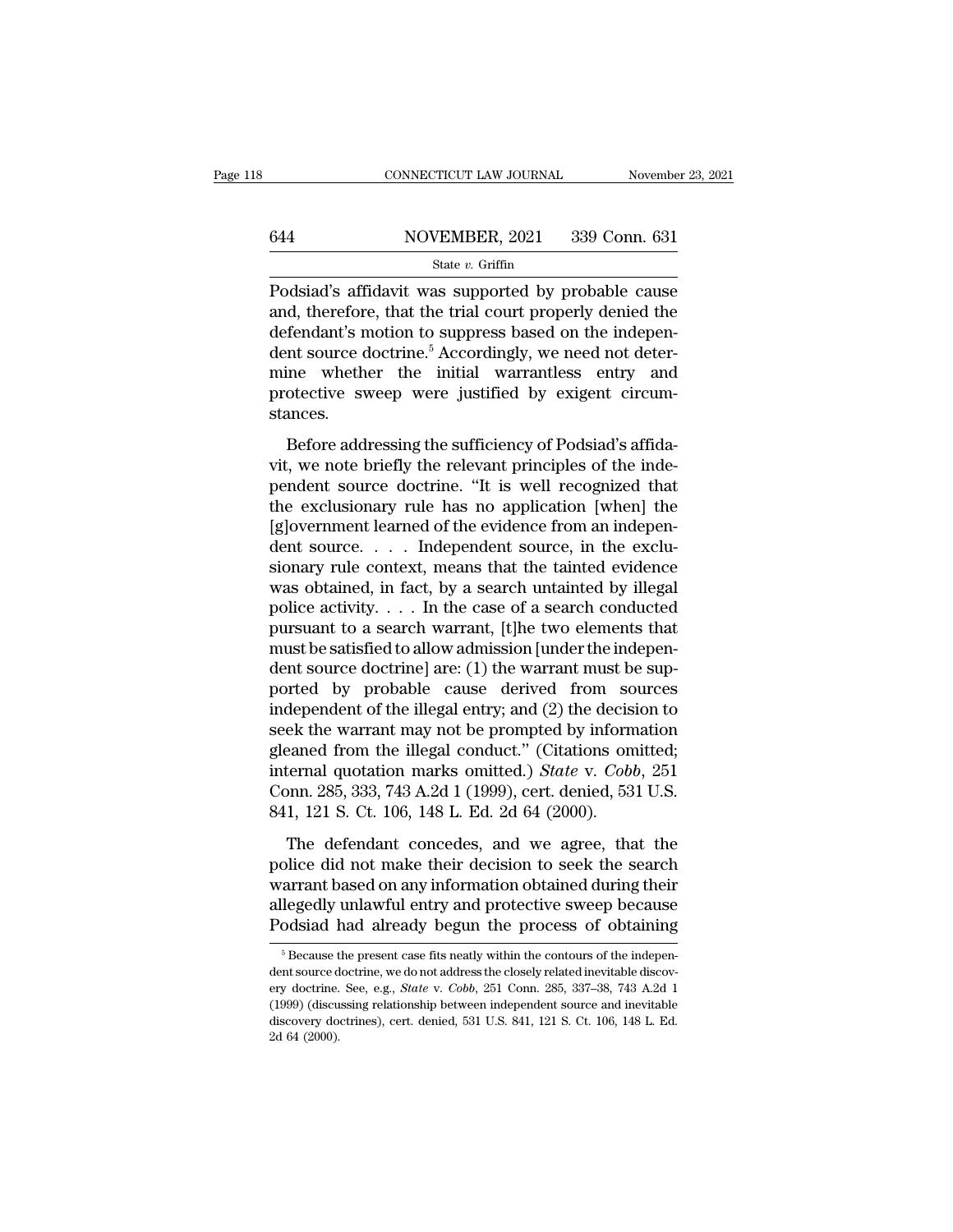| r 23, 2021 | CONNECTICUT LAW JOURNAL      | Page 119 |
|------------|------------------------------|----------|
|            | 339 Conn. 631 NOVEMBER, 2021 | 645      |
|            | State $v$ . Griffin          |          |

 $t_{23, 2021}$  connectricut LAW JOURNAL Page 119<br>  $t_{23, 2021}$   $t_{33}$  Conn. 631 NOVEMBER, 2021 645<br>  $t_{23, 2021}$  645<br>  $t_{34}$  State v. Griffin<br>
the warrant when the entry occurred. The remaining<br>
question is whether Pod 339 Conn. 631 NOVEMBER, 2021 645<br>
state v. Griffin<br>
the warrant when the entry occurred. The remaining<br>
question is whether Podsiad's affidavit, excised of any<br>
potentially tainted information, established probable<br>
gauge 339 Conn. 631 NOVEMBER, 2021 645<br>
State v. Griffin<br>
the warrant when the entry occurred. The remaining<br>
question is whether Podsiad's affidavit, excised of any<br>
potentially tainted information, established probable<br>
cause 339 Conn. 631 NOVEMBI<br>
state *v*.<br>
the warrant when the entry<br>
question is whether Podsiad<br>
potentially tainted informat<br>
cause for the search.<sup>6</sup><br>
"The determination of whe State *v*. Griffin<br>
e warrant when the entry occurred. The remaining<br>
estion is whether Podsiad's affidavit, excised of any<br>
tentially tainted information, established probable<br>
use for the search.<sup>6</sup><br>
"The determination the warrant when the entry occurred. The remaining<br>question is whether Podsiad's affidavit, excised of any<br>potentially tainted information, established probable<br>cause for the search.<sup>6</sup><br>"The determination of whether proba

question is whether Podsiad's affidavit, excised of any<br>potentially tainted information, established probable<br>cause for the search.<sup>6</sup><br>"The determination of whether probable cause exists<br>to issue a search warrant under ar question is whether Podsiad's affidavit, excised of any<br>potentially tainted information, established probable<br>cause for the search.<sup>6</sup><br>"The determination of whether probable cause exists<br>to issue a search warrant under ar mation, established probable<br>whether probable cause exists<br>under article first, § 7, of our<br>nder the fourth amendment to<br>is made pursuant to a totality<br>st.....Under this test, in procedure,  $\theta$  constants and  $\theta$  constants and  $\theta$  constants are consisted.<br>
"The determination of whether probable cause exists<br>
to issue a search warrant under article first, § 7, of our<br>
state constitution,<sup>7</sup> and u "The determination of whether probable cause exists<br>to issue a search warrant under article first, § 7, of our<br>state constitution,<sup>7</sup> and under the fourth amendment to<br>the federal constitution,<sup>8</sup> is made pursuant to a to "The determination of whether probable cause exists<br>to issue a search warrant under article first,  $\S 7$ , of our<br>state constitution,<sup>7</sup> and under the fourth amendment to<br>the federal constitution,<sup>8</sup> is made pursuant to a to issue a search warrant under article first,  $\S$  7, of our<br>state constitution,<sup>7</sup> and under the fourth amendment to<br>the federal constitution,<sup>8</sup> is made pursuant to a totality<br>of the circumstances test.... Under this te state constitution,<sup>7</sup> and under the fourth amendment to<br>the federal constitution,<sup>8</sup> is made pursuant to a totality<br>of the circumstances test. . . . Under this test, in<br>determining the existence of probable cause to sear the federal constitution,<sup>8</sup> is made pursuant to a totality<br>of the circumstances test. . . . . Under this test, in<br>determining the existence of probable cause to search,<br>the issuing judge must make a practical, nontechnic of the circumstances test. . . . . Under this test, in<br>determining the existence of probable cause to search,<br>the issuing judge must make a practical, nontechnical<br>decision whether, given all the circumstances set forth<br>in determining the existence of probable cause to search,<br>the issuing judge must make a practical, nontechnical<br>decision whether, given all the circumstances set forth<br>in the warrant affidavit, including the veracity and the<br> the issuing judge<br>decision whethe<br>in the warrant a<br>basis of knowled<br>mation, there is<br>evidence of a<br>place....<br>"If a search w: the warrant affidavit, including the veracity and the<br>
sis of knowledge of persons supplying hearsay infor-<br>
ation, there is a fair probability that contraband or<br>
idence of a crime will be found in a particular<br>
ace....<br> basis of knowledge of persons supplying hearsay information, there is a fair probability that contraband or evidence of a crime will be found in a particular place....<br>with a search warrant affidavit is based on informati

mation, there is a fair probability that contraband or evidence of a crime will be found in a particular place....<br>wiff a search warrant affidavit is based on information provided to the police by a confidential informant evidence of a crime will be found in a particular<br>place....<br>"If a search warrant affidavit is based on information<br>provided to the police by a confidential informant, the<br>issuing judge should examine the affidavit to dete place.  $\dots$ <br>
"If a search warrant affidavit is based on information<br>
provided to the police by a confidential informant, the<br>
issuing judge should examine the affidavit to determine<br>
whether it adequately describes both t rovided to the police by a confidential informant, the<br>suing judge should examine the affidavit to determine<br>hether it adequately describes both the factual basis<br>f the information is knowledge and the basis on which<br> $\frac{1$ issuing judge should examine the affidavit to determine<br>whether it adequately describes both the factual basis<br>of the informant's knowledge and the basis on which<br><sup>6</sup>The only information in Podsiad's affidavit potentially

whether it adequately describes both the factual basis<br>of the informant's knowledge and the basis on which<br> $\frac{1}{\pi}$  The only information in Podsiad's affidavit potentially tainted by the<br>allegedly unlawful initial entry of the informant's knowledge and the basis on which<br>  $\overline{\phantom{a}}$   $\overline{\phantom{a}}$  The only information in Podsiad's affidavit potentially tainted by the allegedly unlawful initial entry is the statement in paragraph 5 that "[t The muontriant S KHOWIEU and the DaSIS Off WHICH<br>
<sup>6</sup> The only information in Podsiad's affidavit potentially tainted by the<br>
allegedly unlawful initial entry is the statement in paragraph 5 that "[t]he<br>
New Haven Police <sup>6</sup> The only information in Podsiad's affidavit potentially tainted by the allegedly unlawful initial entry is the statement in paragraph 5 that "[t]he New Haven Police Department SWAT team made entry into 374 Peck [Stree Shall be secure in their persons, houses, papers and possessions from unrea-<br>shall be secured the residents. Inside the residence was [the defendant]  $\ldots$  "<br>We therefore consider the adequacy of Podsiad's affidavit "shor

solar and secured the residents. Inside the residence was [the defendant]  $\ldots$ ."<br>We therefore consider the adequacy of Podsiad's affidavit "shorn  $\ldots$  of that information." *State* v. *Cobb*, supra, 251 Conn. 334. " Art We therefore consider the adequacy of Podsiad's affidavit "shorn  $\ldots$  of that information." *State* v. *Cobb*, supra, 251 Conn. 334.<br>
<sup>7</sup> Article first, § 7, of the Connecticut constitution provides: "The people shall be that information." *State* v. *Cobb*, supra, 251 Conn. 334.<br>
<sup>7</sup> Article first, § 7, of the Connecticut constitution provides: "The people<br>
shall be secure in their persons, houses, papers and possessions from unrea-<br>
sona Figure their persons, houses, papers and possessions from unreasonable searches or seizures; and no warrant to search any place, or to seize any person or things, shall issue without describing them as nearly as may be, no as may be, nor without probable cause supported by oath or affirmation."

sonable searches or seizures; and no warrant to search any place, or to seize any person or things, shall issue without describing them as nearly as may be, nor without probable cause supported by oath or affirmation."<br><sup>8</sup> seize any person or things, shall issue without describing them as nearly as may be, nor without probable cause supported by oath or affirmation."  $^8$  The fourth amendment to the United States constitution provides: "The right of the people to be secure in their persons, houses, papers, and effects,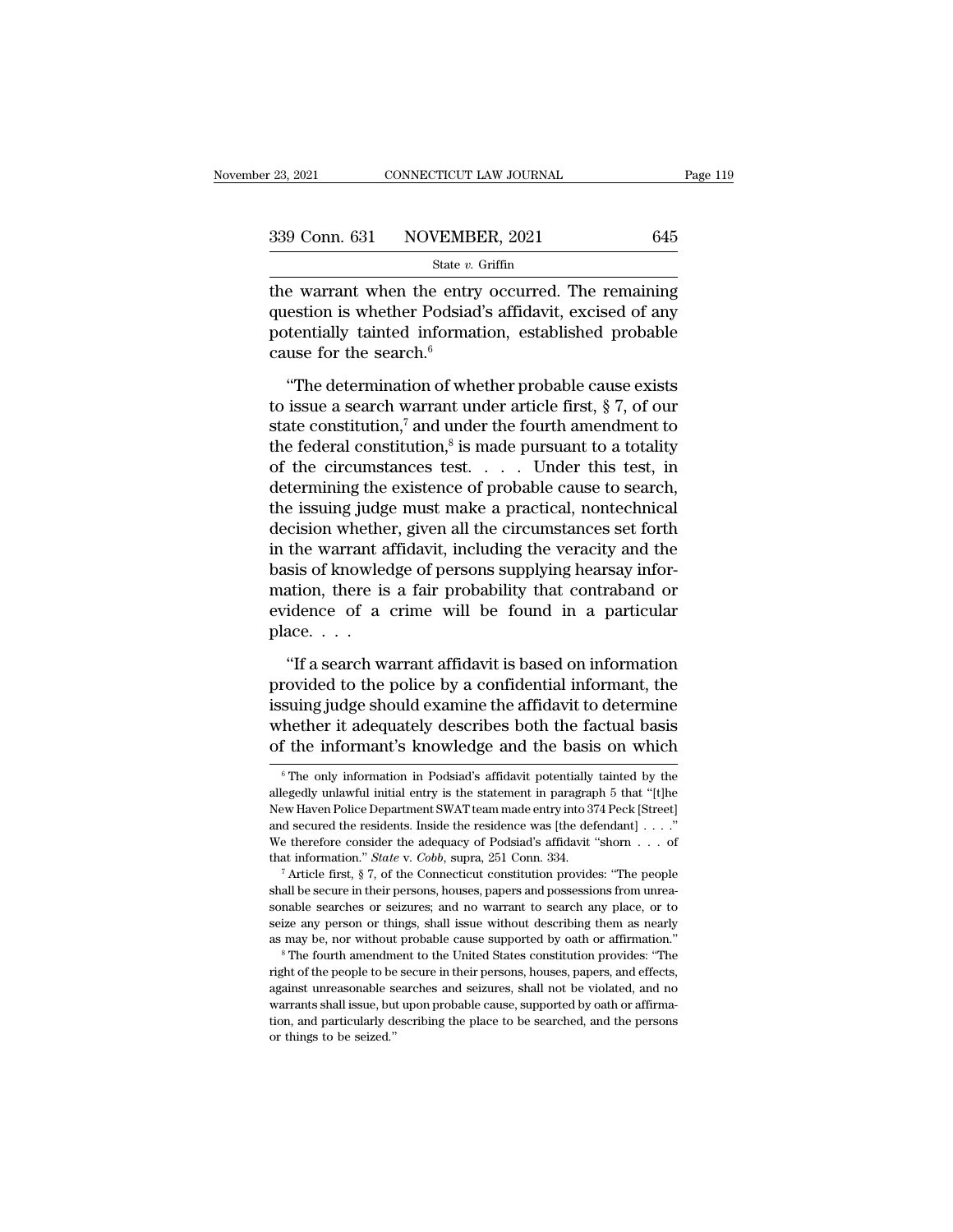# CONNECTICUT LAW JOURNAL November 23, 2021<br>646 NOVEMBER, 2021 339 Conn. 631<br>State v. Griffin

### State *v.* Griffin

CONNECTICUT LAW JOURNAL November<br>  $\frac{646}{\text{State } v. \text{ Griffith}}$  and  $\frac{631}{\text{State } v. \text{ Griffith}}$ <br>  $\frac{631}{\text{the police have determined that the information is reliable. If the warrant affidavit fails to state in specific terms how the important gained his knowledge or why.}$ 646 NOVEMBER, 2021 339 Conn. 631<br>
state v. Griffin<br>
the police have determined that the information is reli-<br>
able. If the warrant affidavit fails to state in specific<br>
terms how the informant gained his knowledge or why<br> 646 NOVEMBER, 2021 339 Conn. 631<br>
State v. Griffin<br>
the police have determined that the information is reli-<br>
able. If the warrant affidavit fails to state in specific<br>
terms how the informant gained his knowledge or why<br> 646 NOVEMBER, 2021 339 Conn. 631<br>
State v. Griffin<br>
the police have determined that the information is reli-<br>
able. If the warrant affidavit fails to state in specific<br>
terms how the information to be trustworthy,<br>
the po  $\frac{100 \times 13.02 \times 10^{-10} \times 10^{-10}}{3.02 \times 10^{-10}}$ <br>
state *v*. Griffin<br>
the police have determined that the information is reli-<br>
able. If the warrant affidavit fails to state in specific<br>
terms how the informant gained his state  $v$ . Griffin<br>the police have determined that the information is reli-<br>able. If the warrant affidavit fails to state in specific<br>terms how the informant gained his knowledge or why<br>the police believe the information the police have determined that the information is reliable. If the warrant affidavit fails to state in specific<br>terms how the informant gained his knowledge or why<br>the police believe the information to be trustworthy,<br>how able. If the warrant affidavit fails to state in specific<br>terms how the informant gained his knowledge or why<br>the police believe the information to be trustworthy,<br>however, the [judge] can also consider all the circum-<br>sta terms how the informant gained his knowledge or why<br>the police believe the information to be trustworthy,<br>however, the [judge] can also consider all the circum-<br>stances set forth in the affidavit to determine whether,<br>desp the police believe the information to be trustworthy,<br>however, the [judge] can also consider all the circum-<br>stances set forth in the affidavit to determine whether,<br>despite these deficiencies, other objective indicia of<br>r however, the [judge] can also consider all the circum-<br>stances set forth in the affidavit to determine whether,<br>despite these deficiencies, other objective indicia of<br>reliability reasonably establish that probable cause to stances set forth in the affidavit to determine whether,<br>despite these deficiencies, other objective indicia of<br>reliability reasonably establish that probable cause to<br>search exists. In making this determination, the [judg despite these deficiencies, other objective indicia of<br>reliability reasonably establish that probable cause to<br>search exists. In making this determination, the [judge]<br>is entitled to draw reasonable inferences from the fac reliability reasonably establish that probable cause to<br>search exists. In making this determination, the [judge]<br>is entitled to draw reasonable inferences from the facts<br>presented." (Citations omitted; footnotes added; int search exists. In making this determination, the [judge]<br>is entitled to draw reasonable inferences from the facts<br>presented." (Citations omitted; footnotes added; inter-<br>nal quotation marks omitted.) *State* v. *Rodriguez* is entitled to draw reasonable inferences from the facts<br>presented." (Citations omitted; footnotes added; inter-<br>nal quotation marks omitted.) *State* v. *Rodriguez*, 223<br>Conn. 127, 134–35, 613 A.2d 211 (1992). Therefore, presented." (Citations omitted; footnotes added; inter-<br>nal quotation marks omitted.) *State* v. *Rodriguez*, 223<br>Conn. 127, 134–35, 613 A.2d 211 (1992). Therefore,<br>although no single factor is dispositive, "the veracity<br>o nal quotation marks omitted.) *State* v. *Rodriguez*, 223<br>Conn. 127, 134–35, 613 A.2d 211 (1992). Therefore,<br>although no single factor is dispositive, "the veracity<br>or reliability and basis of knowledge of [the informant]<br> Conn. 127, 134–35, 613 A.2d 211 (1992). Therefore,<br>although no single factor is dispositive, "the veracity<br>or reliability and basis of knowledge of [the informant]<br>are highly relevant in the issuing judge's analysis of<br>th although no single factor is dispositive, "the veracity<br>or reliability and basis of knowledge of [the informant]<br>are highly relevant in the issuing judge's analysis of<br>the totality of the circumstances." (Internal quotatio are highly relevant in the issuing judge's analysis of<br>the totality of the circumstances." (Internal quotation<br>marks omitted.) *State* v. *Flores*, 319 Conn. 218, 226, 125<br>A.3d 157 (2015), cert. denied, U.S. , 136 S. Ct.<br>1 the totality of the circumstances." (Internal quotation<br>marks omitted.) *State* v. *Flores*, 319 Conn. 218, 226, 125<br>A.3d 157 (2015), cert. denied, U.S. , 136 S. Ct.<br>1529, 194 L. Ed. 2d 615 (2016); see also *State* v. *Res* marks omitted.) *State* v. *Flores*, 319 Conn. 218, 226, 125<br>A.3d 157 (2015), cert. denied, U.S. , 136 S. Ct.<br>1529, 194 L. Ed. 2d 615 (2016); see also *State* v. *Respass*,<br>256 Conn. 164, 175, 770 A.2d 471 ("an informant's A.3d 157 (2015), cert. denied, U.S. , 136 S. Ct.<br>1529, 194 L. Ed. 2d 615 (2016); see also *State* v. *Respass*,<br>256 Conn. 164, 175, 770 A.2d 471 ("an informant's verac-<br>ity or reliability and basis of knowledge should be<br>r 1529, 194 L. Ed. 2d 615 (2016); see also *State* v. *Respass*, 256 Conn. 164, 175, 770 A.2d 471 ("an informant's veracity or reliability and basis of knowledge should be regarded as closely intertwined issues that may usef 256 Conn. 164, 175, 770 A.2d 471 ("an informant's veracity or reliability and basis of knowledge should be regarded as closely intertwined issues that may usefully illuminate the [commonsense], practical question of the e The reliability and basis of knowledge should be<br>garded as closely intertwined issues that may usefully<br>uminate the [commonsense], practical question of the<br>istence of probable cause" (internal quotation marks<br>aitted)), c regarded as closely intertwined issues that may usefully<br>illuminate the [commonsense], practical question of the<br>existence of probable cause" (internal quotation marks<br>omitted)), cert. denied, 534 U.S. 1002, 122 S. Ct. 478

nummate the [commonsense], practical question of the<br>existence of probable cause" (internal quotation marks<br>omitted)), cert. denied, 534 U.S. 1002, 122 S. Ct. 478,<br>151 L. Ed. 2d 392 (2001).<br>"When [an issuing judge] has det existence of probable cause" (internal quotation marks<br>omitted)), cert. denied, 534 U.S. 1002, 122 S. Ct. 478,<br>151 L. Ed. 2d 392 (2001).<br>"When [an issuing judge] has determined that the<br>warrant affidavit presents sufficien omitted)), cert. denied, 534 U.S. 1002, 122 S. Ct. 478,<br>151 L. Ed. 2d 392 (2001).<br>
"When [an issuing judge] has determined that the<br>
warrant affidavit presents sufficient objective indicia<br>
of reliability to justify a sea 151 L. Ed. 2d 392 (2001).<br>
"When [an issuing judge] has determined that the<br>
warrant affidavit presents sufficient objective indicia<br>
of reliability to justify a search and has issued a warrant,<br>
a court reviewing that wa "When [an issuing judge] has determined that the<br>warrant affidavit presents sufficient objective indicia<br>of reliability to justify a search and has issued a warrant,<br>a court reviewing that warrant at a subsequent suppres-<br> warrant affidavit presents sufficient objective indicia<br>
of reliability to justify a search and has issued a warrant,<br>
a court reviewing that warrant at a subsequent suppres-<br>
sion hearing should defer to the reasonable i of reliability to justify a search and has issued a warrant,<br>a court reviewing that warrant at a subsequent suppres-<br>sion hearing should defer to the reasonable inferences<br>drawn by the [issuing judge]." (Internal quotatio a court reviewing that warrant at a subsequent suppression hearing should defer to the reasonable inferences<br>drawn by the [issuing judge]." (Internal quotation marks<br>omitted.) *State* v. *Rodriguez*, supra, 223 Conn. 135. sion hearing should defer to the reasonable inferences<br>drawn by the [issuing judge]." (Internal quotation marks<br>omitted.) State v. Rodriguez, supra, 223 Conn. 135.<br>"[W]e will uphold the validity of [the] warrant . . . [if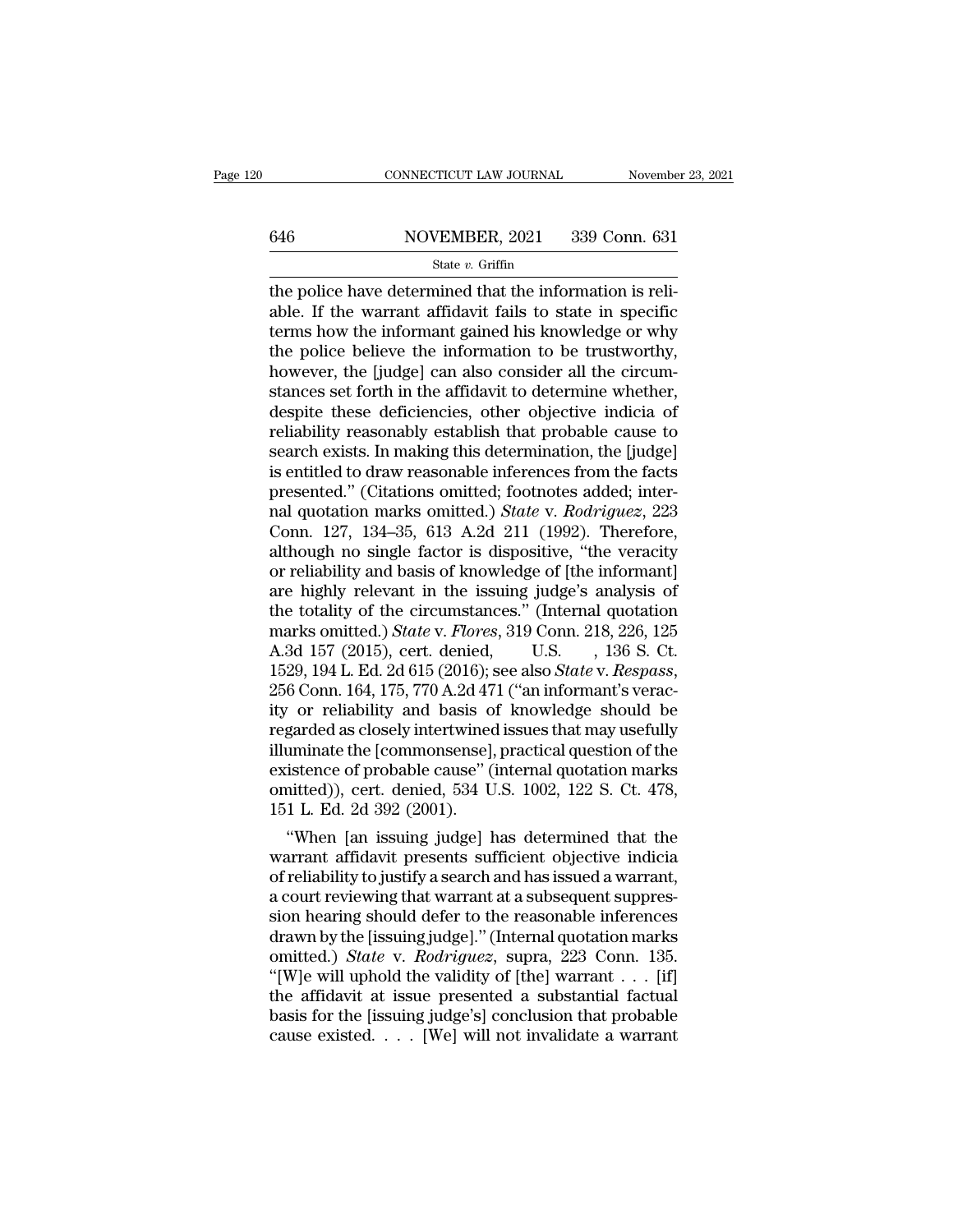| r 23, 2021 | CONNECTICUT LAW JOURNAL      | Page 121 |
|------------|------------------------------|----------|
|            | 339 Conn. 631 NOVEMBER, 2021 | 647      |
|            | State $v$ . Griffin          |          |

<sup>23, 2021</sup> CONNECTICUT LAW JOURNAL Page<br>  $\frac{339 \text{ Conn. } 631 \text{ NOVEMBER, } 2021}$  647<br>  $\frac{647}{1000 \text{ Star}}$ <br>  $\therefore$  merely because we might, in the first instance,<br>
have reasonably declined to draw the inferences that<br>
were nocessa 339 Conn. 631 NOVEMBER, 2021 647<br>
State v. Griffin<br>
... merely because we might, in the first instance,<br>
have reasonably declined to draw the inferences that<br>
were necessary ....." (Citations omitted; internal<br>
quotation 339 Conn. 631 NOVEMBER, 2021 647<br>
State v. Griffin<br>
... merely because we might, in the first instance,<br>
have reasonably declined to draw the inferences that<br>
were necessary ....." (Citations omitted; internal<br>
quotation 339 Conn. 631 NOVEMBER, 2021 647<br>
State *v*. Griffin<br>  $\therefore$  merely because we might, in the first instance,<br>
have reasonably declined to draw the inferences that<br>
were necessary  $\therefore$  " (Citations omitted; internal<br>
quota Contract 1<br>
The Connect Connect Present Connect Present<br>
Connect 225–26.<br>
In the present can In the first instance,<br>
In the first instance,<br>
In the reasonably declined to draw the inferences that<br>
In the cressary  $\ldots$  ." (Citations omitted; internal<br>
otation marks omitted.) *State* v. *Flores*, supra, 319<br>
In th to the adequacy of Podsiad's affidavit is that inferences that<br>
were necessary  $\ldots$  ." (Citations omitted; internal<br>
quotation marks omitted.) *State v. Flores*, supra, 319<br>
Conn. 225–26.<br>
In the present case, the defend

nave reasonably declined to draw the interences that<br>were necessary  $\ldots$ ." (Citations omitted; internal<br>quotation marks omitted.) *State* v. *Flores*, supra, 319<br>Conn. 225–26.<br>In the present case, the defendant's sole ch were necessary  $\ldots$  (Citations omitted; internal quotation marks omitted.) *State* v. *Flores*, supra, 319 Conn. 225–26.<br>
In the present case, the defendant's sole challenge to the adequacy of Podsiad's affidavit is that quotation marks omitted.) *State V. Flores*, supra, 319<br>Conn. 225–26.<br>In the present case, the defendant's sole challenge<br>to the adequacy of Podsiad's affidavit is that "it does<br>not provide sufficient information to establ Conn. 225–20.<br>
In the present case, the defendant's sole challenge<br>
to the adequacy of Podsiad's affidavit is that "it does<br>
not provide sufficient information to establish the infor-<br>
mant's reliability." The defendant's In the present case, the defendant's sole challenge<br>to the adequacy of Podsiad's affidavit is that "it does<br>not provide sufficient information to establish the infor-<br>mant's reliability." The defendant's principal argument to the adequacy of Podsiad's affidavit is that "it does<br>not provide sufficient information to establish the infor-<br>mant's reliability." The defendant's principal argument<br>concerns the lack of any factual basis to indicate not provide sufficient information to establish the informant's reliability." The defendant's principal argument concerns the lack of any factual basis to indicate that the information. The defendant contends that the asse mant's reliability." The defendant's principal argument<br>concerns the lack of any factual basis to indicate that<br>the informant had a track record of providing reliable<br>information. The defendant contends that the assertion<br> concerns the lack of any factual basis to indicate that<br>the informant had a track record of providing reliable<br>information. The defendant contends that the assertion<br>in the affidavit that the informant's "information has<br>b the informant had a track record<br>information. The defendant conte<br>in the affidavit that the informa<br>been proven true and reliable" is to<br>sory to be given any weight. Apply<br>circumstances test, we conclude t<br>established prob formation. The defendant contends that the assertion<br>the affidavit that the informant's "information has<br>en proven true and reliable" is too general and conclu-<br>ry to be given any weight. Applying the totality of the<br>reums in the amdavit that the informant s "information has<br>been proven true and reliable" is too general and conclu-<br>sory to be given any weight. Applying the totality of the<br>circumstances test, we conclude that Podsiad's affid

been proven true and renable is too general and conclusory to be given any weight. Applying the totality of the circumstances test, we conclude that Podsiad's affidavit established probable cause.<br>We note at the outset th sory to be given any weight. Applying the totality of the<br>circumstances test, we conclude that Podsiad's affidavit<br>established probable cause.<br>We note at the outset that, although "an informant's<br>record of providing inform erreumstances test, we conclude that Podslad's atmoavit<br>established probable cause.<br>We note at the outset that, although "an informant's<br>record of providing information that led to arrests and<br>seizures of contraband is suf established probable cause.<br>
We note at the outset that, although "an informant's<br>
record of providing information that led to arrests and<br>
seizures of contraband is sufficient to establish [his or<br>
her] reliability"; *Sta* We note at the outset that, although "an informant's<br>record of providing information that led to arrests and<br>seizures of contraband is sufficient to establish [his or<br>her] reliability"; *State* v. *Smith*, 257 Conn. 216, 2 record of providing information that led to arrests and<br>seizures of contraband is sufficient to establish [his or<br>her] reliability"; *State* v. *Smith*, 257 Conn. 216, 224, 777<br>A.2d 182 (2001); see also *State* v. *Rodrig* seizures of contraband is sufficient to establish [his or<br>her] reliability"; *State* v. *Smith*, 257 Conn. 216, 224, 777<br>A.2d 182 (2001); see also *State* v. *Rodriguez*, supra,<br>223 Conn. 136; a good track record is not an her] reliability"; *State* v. *Smith*, 257 Conn. 216, 224, 777<br>A.2d 182 (2001); see also *State* v. *Rodriguez*, supra,<br>223 Conn. 136; a good track record is not an essential<br>prerequisite of reliability. "[I]t is improper A.2d 182 (2001); see also *State* v. *Rodriguez*, supra,<br>223 Conn. 136; a good track record is not an essential<br>prerequisite of reliability. "[I]t is improper to discount<br>an informant's information simply because he has n 223 Conn. 136; a good track record is not an essential<br>prerequisite of reliability. "[I]t is improper to discount<br>an informant's information simply because he has no<br>proven record of truthfulness or accuracy. . . . [The<br>in prerequisite of reliability. "[I]t is improper to discount<br>an informant's information simply because he has no<br>proven record of truthfulness or accuracy. . . . [The<br>informant's] veracity can be shown in other ways."<br>(Citat an informant's information simply because he has no<br>proven record of truthfulness or accuracy. . . . [The<br>informant's] veracity can be shown in other ways."<br>(Citations omitted; internal quotation marks omitted.)<br>*United S* proven record of truthfulness or accuracy. . . . . [The<br>informant's] veracity can be shown in other ways."<br>(Citations omitted; internal quotation marks omitted.)<br>*United States* v. *Canfield*, 212 F.3d 713, 719 (2d Cir.<br>20 mited States v. Canfield, 212 F.3d 713, 719 (2d Cir.<br>900); see, e.g., *State* v. *Flores*, supra, 319 Conn. 226<br>noting common factors for determining reliability of<br>as yet untested" informant);<sup>9</sup> *State* v. *Batts*, 281 C 2000); see, e.g., *State* v. *Flores*, supra, 319 Conn. 226 (noting common factors for determining reliability of "as yet untested" informant);<sup>9</sup> *State* v. *Batts*, 281 Conn. <sup>9</sup> This court explained in *State* v. *Flor* 

<sup>(</sup>noting common factors for determining reliability of "as yet untested" informant);<sup>9</sup> *State* v. *Batts*, 281 Conn.<br><sup>9</sup> This court explained in *State* v. *Flores*, supra, 319 Conn. 218, that "[t]hree of the most common <sup>4</sup> as yet untested" informant);<sup>9</sup> *State v. Batts*, 281 Conn.<br><sup>9</sup> This court explained in *State v. Flores*, supra, 319 Conn. 218, that "[t]hree of the most common factors used to evaluate the reliability of an informan as yet untested informally; *State v. Batts*, 201 COIII.<br><sup>9</sup> This court explained in *State v. Flores*, supra, 319 Conn. 218, that "[t]hree of the most common factors used to evaluate the reliability of an informant's tip This court<br>of the most continent continue are  $(1)$  continued and past criminal<br>and past criminal continued.) Id., 226.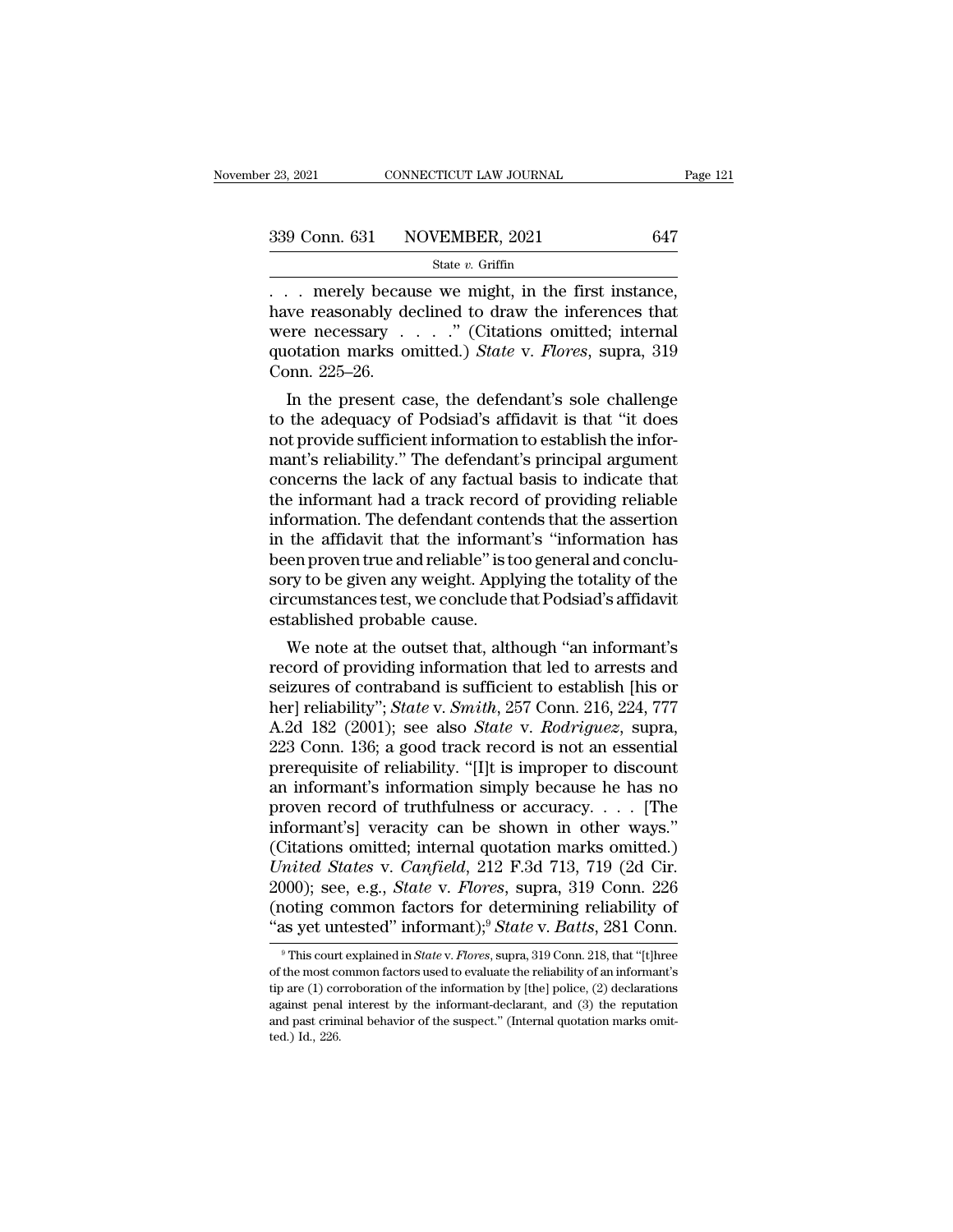## CONNECTICUT LAW JOURNAL November 23, 2021<br>648 NOVEMBER, 2021 339 Conn. 631<br>State v. Griffin State *v.* Griffin

CONNECTICUT LAW JOURNAL November 23, 2021<br>
648 NOVEMBER, 2021 339 Conn. 631<br>
582, 704 n.9, 916 A.2d 788 ("[w]e disagree . . . that the<br>
informant lacked reliability simply because he or she<br>
bed no octoblished treek recor 648 NOVEMBER, 2021 339 Conn. 631<br>
State v. Griffin<br>
682, 704 n.9, 916 A.2d 788 ("[w]e disagree . . . that the<br>
informant lacked reliability simply because he or she<br>
had no established track record with the police"), cert 648 NOVEMBER, 2021 339 Conn. 631<br>
State v. Griffin<br>
682, 704 n.9, 916 A.2d 788 ("[w]e disagree . . . that the<br>
informant lacked reliability simply because he or she<br>
had no established track record with the police''), cer 648 NOVEMBER, 2021 339 Conn. 631<br>
State v. Griffin<br>
682, 704 n.9, 916 A.2d 788 ("[w]e disagree . . . that the<br>
informant lacked reliability simply because he or she<br>
had no established track record with the police"), cert 682, 704 n.9, 916<br>informant lacke<br>had no establish<br>denied, 552 U.S<br>524 (2007).<br>Nor do we er 2, 704 n.9, 916 A.2d 788 ("[w]e disagree  $\ldots$  that the formant lacked reliability simply because he or she<br>d no established track record with the police"), cert.<br>nied, 552 U.S. 1047, 128 S. Ct. 667, 169 L. Ed. 2d<br>4 (2007

informant lacked reliability simply because he or she<br>had no established track record with the police"), cert.<br>denied, 552 U.S. 1047, 128 S. Ct. 667, 169 L. Ed. 2d<br>524 (2007).<br>Nor do we entirely agree with the defendant th had no established track record with the police"), cert.<br>
denied, 552 U.S. 1047, 128 S. Ct. 667, 169 L. Ed. 2d<br>
524 (2007).<br>
Nor do we entirely agree with the defendant that<br>
the assertion in Podsiad's affidavit that the i denied, 552 U.S. 1047, 128 S. Ct. 667, 169 L. Ed. 2d<br>524 (2007).<br>Nor do we entirely agree with the defendant that<br>the assertion in Podsiad's affidavit that the informant's<br>"information has been proven true and reliable" wa 524 (2007).<br>
Nor do we entirely agree with the defendant that<br>
the assertion in Podsiad's affidavit that the informant's<br>
"information has been proven true and reliable" was<br>
entitled to no weight in the reliability analy Nor do we entirely agree with the defendant that<br>the assertion in Podsiad's affidavit that the informant's<br>"information has been proven true and reliable" was<br>entitled to no weight in the reliability analysis. The<br>issuing Nor do we entirely agree with the defendant that<br>the assertion in Podsiad's affidavit that the informant's<br>"information has been proven true and reliable" was<br>entitled to no weight in the reliability analysis. The<br>issuing the assertion in Podsiad's affidavit that the informant's<br>
"information has been proven true and reliable" was<br>
entitled to no weight in the reliability analysis. The<br>
issuing judge reasonably could have inferred from thi "information has been proven true and reliable" was<br>entitled to no weight in the reliability analysis. The<br>issuing judge reasonably could have inferred from this<br>assertion that the informat had provided information<br>to the entitled to no weight in the reliability analysis. The<br>issuing judge reasonably could have inferred from this<br>assertion that the informant had provided information<br>to the police in connection with at least one prior crimiissuing judge reasonably could have inferred from this<br>assertion that the informant had provided information<br>to the police in connection with at least one prior crimi-<br>nal matter that proved to be true and reliable. Such a assertion that the informant had provided information<br>to the police in connection with at least one prior crimi-<br>nal matter that proved to be true and reliable. Such an<br>assertion provides at least some information about t to the police in connection with at least one prior crimi-<br>nal matter that proved to be true and reliable. Such an<br>assertion provides at least some information about the<br>informant's past performance.<sup>10</sup> See, e.g., *Unite* ral matter that proved to be true and reliable. Such an assertion provides at least some information about the informant's past performance.<sup>10</sup> See, e.g., *United States* v. *Woosley*, 361 F.3d 924, 927–28 (6th Cir. 2004) assertion provides at least some information about the<br>informant's past performance.<sup>10</sup> See, e.g., *United States*<br>v. *Woosley*, 361 F.3d 924, 927–28 (6th Cir. 2004) (relying<br>on averment that informant " has provided accu informant's past performance.<sup>10</sup> See, e.g., *United States*<br>v. *Woosley*, 361 F.3d 924, 927–28 (6th Cir. 2004) (relying<br>on averment that informant " has provided accurate<br>information in the past' " in finding probable ca v. *Woosley*, 361 F.3d 924, 927–28 (6th Cir. 2004) (relying<br>on averment that informant " has provided accurate<br>information in the past' " in finding probable cause);<br>*State* v. *DeFusco*, 224 Conn. 627, 643, 620 A.2d 746 ( on averment that informant " 'has provided accurate<br>information in the past' " in finding probable cause);<br>Statev. DeFusco, 224 Conn. 627, 643, 620 A.2d 746 (1993)<br>(assertion in search warrant affidavit that informant<br>had information in the past'" in finding probable cause);<br> *State* v. *DeFusco*, 224 Conn. 627, 643, 620 A.2d 746 (1993)<br>
(assertion in search warrant affidavit that informant<br>
had been used " 'numerous times in the past for In the past for various narcotic[s] cases' " permitted issuing judge reasonably to infer that "the informant had given trustworthy information in the past and, therefore, was reliable").<br>
<sup>10</sup> We recognize, as the defendan

to infer that "the informant had given trustworthy information in the past and, therefore, was reliable").<br>
<sup>10</sup> We recognize, as the defendant points out, that, in *State v. DeFusco*, 224 Conn. 627, 620 A.2d 746 (1993), mation in the past and, therefore, was reliable").<br>
<sup>10</sup> We recognize, as the defendant points out, that, in *State v. DeFusco*,<br>
224 Conn. 627, 620 A.2d 746 (1993), this court explained that "[t]he affiants'<br>
assertion t Further explained that an affiant's statement that an informant had been<br>used in the past and that an information. B27, 620 A.2d 746 (1993), this court explained that "[t]he affiants'<br>assertion that the informant was reli <sup>10</sup> We recognize, as the defendant points out, that, in *State* v. *DeFusco*, 224 Conn. 627, 620 A.2d 746 (1993), this court explained that "[t]he affiants' assertion that the informant was reliable does not itself give 224 Conn. 627, 620 A.2d 746 (1993), this court explained that "[t]he affiants" assertion that the informant was reliable does not itself give the issuing judge a basis [on] which to infer reliability." Id., 643. Neverthel assertion that the informant was reliable does not itself give the issuing<br>judge a basis [on] which to infer reliability." Id., 643. Nevertheless, this court<br>further explained that an affiant's statement that an informant judge a basis [on] which to infer reliability." Id., 643. Nevertheless, this court further explained that an affiant's statement that an informant had been used in the past does give an issuing judge a basis to infer reli past information was reliable at least informant had been further explained that an affiant's statement that an informant had been used in the past does give an issuing judge a basis to infer reliability. Id. The differenc used in the past does give an issuing judge a basis to infer reliability. Id.<br>The difference between these two types of statements is well recognized.<br>"[A]n assertion that the informant is reliable leaves totally undisclo The difference between these two types of statements is well recognized. "[A]n assertion that the informant is reliable leaves totally undisclosed the basis on which that judgment was made, while an assertion that  $\ldots$  h "(A]n assertion that the informant is reliable leaves totally undisclosed the basis on which that judgment was made, while an assertion that  $\ldots$  his past information was reliable at least indicates that the judgment is pasis on which that judgment was made, while an assertion that  $\ldots$  his past information was reliable at least indicates that the judgment is based [on] the informant's past performance." 2 W. LaFave, Search and Seizure basis on which that judgment was made, while an assertion that  $\ldots$  his past information was reliable at least indicates that the judgment is based [on] the informant's past performance." 2 W. LaFave, Search and Seizure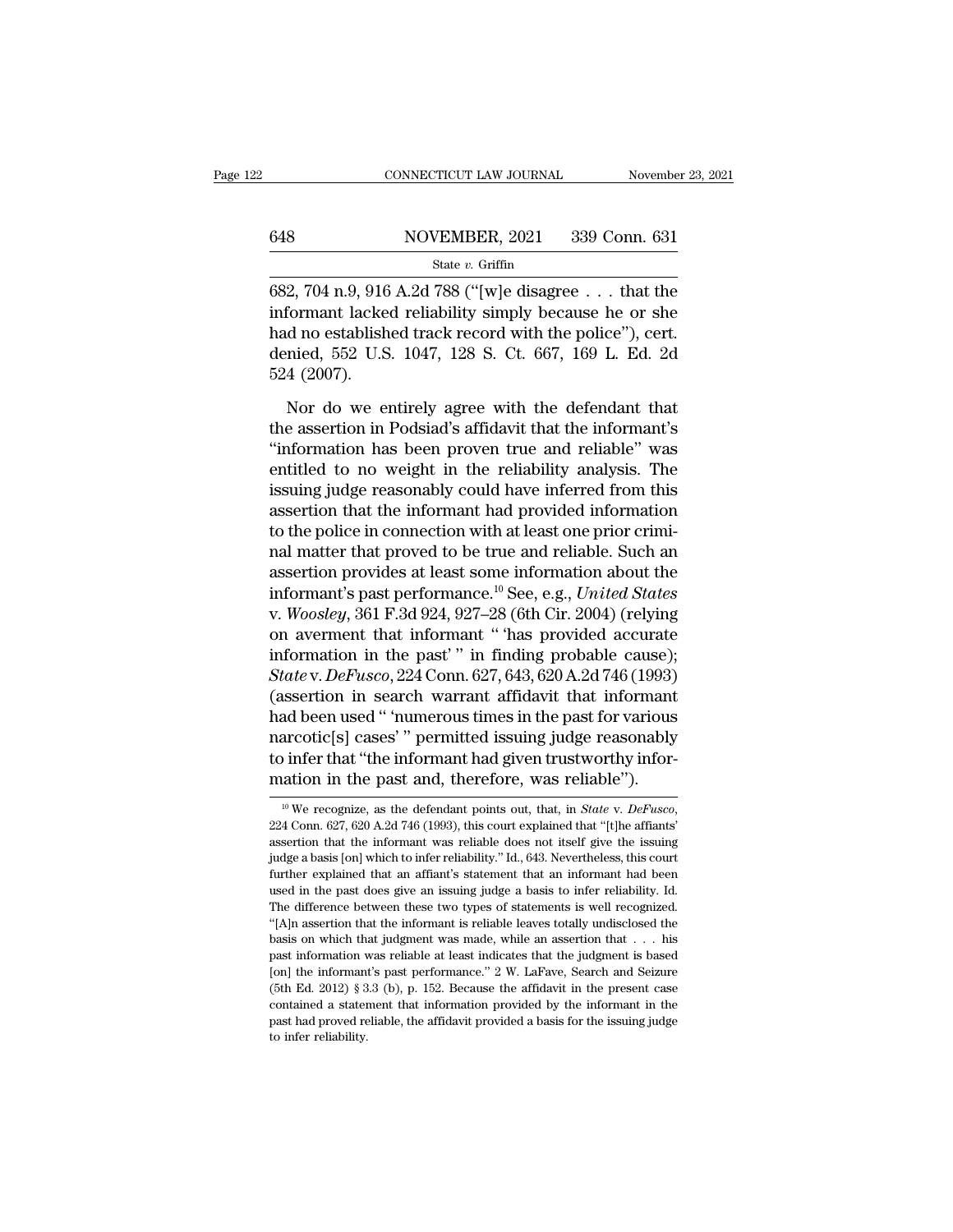$\frac{1}{2021}$  CONNECTICUT LAW JOURNAL Page 123<br>  $\frac{9 \text{ Conn. } 631}$  NOVEMBER, 2021 649<br>
State v. Griffin<br>
It is true, however, that the affidavit does not disclose<br>
y details to substantiate the averment that the infor-339 Conn. 631 NOVEMBER, 2021 649<br>  $\frac{\text{State } v. \text{ Griffith}}{\text{It is true, however, that the affidavit does not disclose}}$ <br>
It is true, however, that the affidavit does not disclose<br>
any details to substantiate the averment that the infor-<br>
mant's information has been proven 339 Conn. 631 NOVEMBER, 2021 649<br>
State v. Griffin<br>
It is true, however, that the affidavit does not disclose<br>
any details to substantiate the averment that the infor-<br>
mant's information has been proven true and reliable 339 Conn. 631 NOVEMBER, 2021 649<br>
State v. Griffin<br>
It is true, however, that the affidavit does not disclose<br>
any details to substantiate the averment that the infor-<br>
mant's information has been proven true and reliable State v. Griffin<br>
It is true, however, that the affidavit does not disclose<br>
any details to substantiate the averment that the infor-<br>
mant's information has been proven true and reliable,<br>
such as the nature of the infor state  $v$ . Griftin<br>It is true, however, that the affidavit does not disclose<br>any details to substantiate the averment that the infor-<br>mant's information has been proven true and reliable,<br>such as the nature of the informa It is true, however, that the affidavit does not disclose<br>any details to substantiate the averment that the infor-<br>mant's information has been proven true and reliable,<br>such as the nature of the information, whether it led any details to substantiate the averment that the informant's information has been proven true and reliable, such as the nature of the information, whether it led to any seizures, arrests, or convictions, or the number of mant's information has been proven true and reliable,<br>such as the nature of the information, whether it led<br>to any seizures, arrests, or convictions, or the number<br>of times the informant provided information that was<br>relia such as the nature of the information, whether it led<br>to any seizures, arrests, or convictions, or the number<br>of times the informant provided information that was<br>reliable. The inference of reliability certainly would<br>have to any seizures, arrests, or convictions, or the number<br>of times the informant provided information that was<br>reliable. The inference of reliability certainly would<br>have been better supported and on firmer footing if the<br>af of times the informant provided information that was<br>reliable. The inference of reliability certainly would<br>have been better supported and on firmer footing if the<br>affiant had specified that the informant's information<br>had reliable. The inference of reliability certainly would<br>have been better supported and on firmer footing if the<br>affiant had specified that the informant's information<br>had led to prior seizures, arrests, or convictions. Com have been better supported and on firmer footing if the<br>affiant had specified that the informant's information<br>had led to prior seizures, arrests, or convictions. Com-<br>pare *State* v. *DeFusco*, supra, 224 Conn. 643–44 ("i affiant had specified that the informant's information<br>had led to prior seizures, arrests, or convictions. Com-<br>pare *State* v. *DeFusco*, supra, 224 Conn. 643–44 ("infer-<br>ence [of reliability] would have been better suppo had led to prior seizures, arrests, or convictions. Compare *State* v. *DeFusco*, supra, 224 Conn. 643–44 ("inference [of reliability] would have been better supported by an affirmative statement by the affiants that this pare *State* v. *DeFusco*, supra, 224 Conn. 643–44 ("inference [of reliability] would have been better supported<br>by an affirmative statement by the affiants that this<br>informant's information had, in the past, led to arrest victions''). are aminatate statement by the amatas that ans<br>formant's information had, in the past, led to arrests<br>d convictions"), with *State* v. *Rodriguez*, supra, 223<br>pnn. 136 (affidavit specified that information provided<br>informa mormant's mormanton rada, in the past, ica to arrests<br>and convictions"), with *State* v. *Rodriguez*, supra, 223<br>Conn. 136 (affidavit specified that information provided<br>by informant in prior cases had "led to arrests and

connections  $f$ , which state  $v$ . Real egals, sapira, 225<br>Conn. 136 (affidavit specified that information provided<br>by informant in prior cases had "led to arrests and con-<br>victions").<br>Thus, the affidavit in this case favo by informant in prior cases had "led to arrests and convictions").<br>Thus, the affidavit in this case favorably characterizes<br>the informant's past performance but "leaves the nature<br>of that performance undisclosed, so that by informant in prior cases had fed to directs and convictions").<br>Thus, the affidavit in this case favorably characterizes<br>the informant's past performance but "leaves the nature<br>of that performance undisclosed, so that t Thus, the affidavit in this case favorably characterizes<br>the informant's past performance but "leaves the nature<br>of that performance undisclosed, so that the [issuing<br>judge] making the probable cause determination has<br>no Thus, the affidavit in this case favorably characterizes<br>the informant's past performance but "leaves the nature<br>of that performance undisclosed, so that the [issuing<br>judge] making the probable cause determination has<br>no b the informant's past performance but "leaves the nature<br>of that performance undisclosed, so that the [issuing<br>judge] making the probable cause determination has<br>no basis for judging whether the [police] officer's char-<br>act of that performance undisclosed, so that the [issuing<br>judge] making the probable cause determination has<br>no basis for judging whether the [police] officer's char-<br>acterization of that performance is justified." 2 W.<br>LaFave judge] making the probable cause determination has<br>no basis for judging whether the [police] officer's char-<br>acterization of that performance is justified." 2 W.<br>LaFave, Search and Seizure (5th Ed. 2012) § 3.3 (b), p.<br>152 no basis for judging whether the [police] officer's characterization of that performance is justified." 2 W.<br>LaFave, Search and Seizure (5th Ed. 2012) § 3.3 (b), p.<br>152. Accordingly, we conclude that the unsupported<br>asser acterization of that performance is justified." 2 W.<br>LaFave, Search and Seizure (5th Ed. 2012) § 3.3 (b), p.<br>152. Accordingly, we conclude that the unsupported<br>assertion that the informant's information has proven<br>to be tr LaFave, Search and Seizure (5th Ed. 2012) § 3.3 (b), p.<br>152. Accordingly, we conclude that the unsupported<br>assertion that the informant's information has proven<br>to be true and reliable, although not irrelevant, was<br>entitl 152. Accordingly, we conclude that the unsupported<br>assertion that the informant's information has proven<br>to be true and reliable, although not irrelevant, was<br>entitled only to slight weight in the probable cause<br>analysis. assertion that the informant's information has proven<br>to be true and reliable, although not irrelevant, was<br>entitled only to slight weight in the probable cause<br>analysis. See, e.g., *United States v. Foree*, 43 F.3d 1572, to be true and reliable, although not irrelevant, was<br>entitled only to slight weight in the probable cause<br>analysis. See, e.g., *United States v. Foree*, 43 F.3d 1572,<br>1575–76 (11th Cir. 1995) (assertion that informant "ha entitled only to slight weight in the probable cause<br>analysis. See, e.g., *United States* v. *Foree*, 43 F.3d 1572,<br>1575–76 (11th Cir. 1995) (assertion that informant "has<br>provided reliable information in the past" is " 'e analysis. See, e.g., *United States v. Foree*, 43 F.3d 1572, 1575–76 (11th Cir. 1995) (assertion that informant "has provided reliable information in the past" is "'entitled to only slight weight'" because it " 'leaves the 1575–76 (11th Cir. 1995) (assertion that informant "has<br>provided reliable information in the past" is "'entitled<br>to only slight weight'" because it "'leaves the nature<br>of that [past] performance undisclosed'"); *United*<br>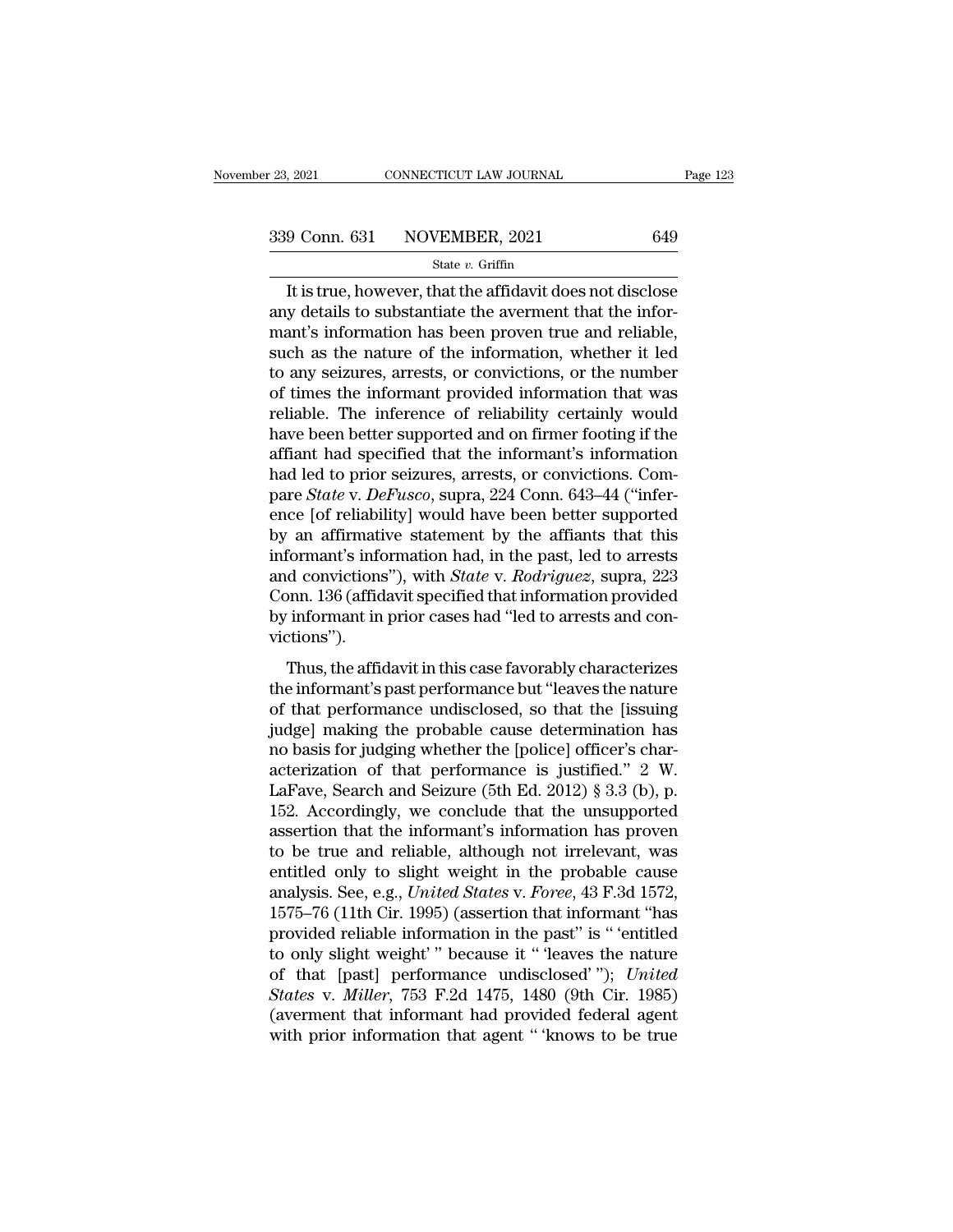## CONNECTICUT LAW JOURNAL November 23, 2021<br>650 NOVEMBER, 2021 339 Conn. 631<br>State v. Griffin State *v.* Griffin

CONNECTICUT LAW JOURNAL November 23, 2021<br>
State v. Griffin<br>
State v. Griffin<br>
Through investigative activity' " is "both unclear and<br>
conclusory" and, therefore, "entitled to only slight<br>
weight") 650 NOVEMBER, 2021 339 Conn. 631<br>
State v. Griffin<br>
through investigative activity''' is "both unclear and<br>
conclusory" and, therefore, "entitled to only slight<br>
weight"). weight'').  $\frac{\text{NOVEMBER}, 2021}{\text{State } v. \text{ Griffith}}$ <br>  $\frac{\text{State } v. \text{ Griffith}}{\text{With}}$ <br>
rough investigative activity'" is "both unclear and<br>
nclusory" and, therefore, "entitled to only slight<br>
eight").<br>
Nonetheless, other aspects of Podsiad's affidavit<br>

State v. Griffin<br>
through investigative activity'" is "both unclear and<br>
conclusory" and, therefore, "entitled to only slight<br>
weight").<br>
Nonetheless, other aspects of Podsiad's affidavit<br>
established the informant's reli through investigative activity'" is "both unclear and<br>conclusory" and, therefore, "entitled to only slight<br>weight").<br>Nonetheless, other aspects of Podsiad's affidavit<br>established the informant's reliability. First, as the<br> the informant's identity is both the informant's elasting weight").<br>
Nonetheless, other aspects of Podsiad's affidavit<br>
established the informant's reliability. First, as the<br>
defendant acknowledges, the affidavit makes cl the endeaded of the superiories of the set of positional weight").<br>
Nonetheless, other aspects of Podsiad's affidavit<br>
established the informant's reliability. First, as the<br>
defendant acknowledges, the affidavit makes cle Nonetheless, other aspects of Podsiad's affidavit established the informant's reliability. First, as the defendant acknowledges, the affidavit makes clear that the informant's identity was known to the police. "[A]s this Nonetheless, other aspects of Podsiad's affidavit established the informant's reliability. First, as the defendant acknowledges, the affidavit makes clear that the informant's identity was known to the police. "[A]s this established the informant's reliability. First, as the defendant acknowledges, the affidavit makes clear that the informant's identity was known to the police. "[A]s this court has repeatedly recognized, [t]he fact that an defendant acknowledges, the affidavit makes clear that<br>the informant's identity was known to the police. "[A]s<br>this court has repeatedly recognized, [t]he fact that an<br>informant's identity is known . . . is significant<br>bec the informant's identity was known to the police. "[A]s<br>this court has repeatedly recognized, [t]he fact that an<br>informant's identity is known  $\ldots$  is significant<br>because the informant could expect adverse conse-<br>quences this court has repeatedly recognized, [t]he fact that an informant's identity is known . . . is significant because the informant could expect adverse consequences if the information that he provided was errone-<br>ous. Thos informant's identity is known . . . is significant<br>because the informant could expect adverse consequences if the information that he provided was errone-<br>ous. Those consequences might range from a loss of<br>confidence or i because the informant could expect adverse consequences if the information that he provided was errone-<br>ous. Those consequences might range from a loss of<br>confidence or indulgence by the police to prosecution<br>for . . . fa quences if the information that he provided was errone-<br>ous. Those consequences might range from a loss of<br>confidence or indulgence by the police to prosecution<br>for . . . falsely reporting an incident under General<br>Statut In the consequences may take the police to prosecution<br>  $\mathbf{r}$  . . . falsely reporting an incident under General<br>
atutes § 53a-180 [c], had the information supplied<br>
oved to be a fabrication." (Internal quotation marks<br> for . . . falsely reporting an incident under General<br>Statutes § 53a-180 [c], had the information supplied<br>proved to be a fabrication." (Internal quotation marks<br>omitted.) *State* v. *Flores*, supra, 319 Conn. 228.<br>Accord

Statutes § 53a-180 [c], had the information supplied<br>proved to be a fabrication." (Internal quotation marks<br>omitted.) *State* v. *Flores*, supra, 319 Conn. 228.<br>According to the affidavit, the informant told Podsiad<br>that proved to be a fabrication." (Internal quotation marks<br>omitted.) *State* v. *Flores*, supra, 319 Conn. 228.<br>According to the affidavit, the informant told Podsiad<br>that he had seen "a black, rifle type firearm," as well<br>as by the police did not uncover any such electromal police did not the affidavit, the informant told Podsiad that he had seen "a black, rifle type firearm," as well as two magazines and a box of ammunition, inside the defend According to the affidavit, the informant told Podsiad<br>that he had seen "a black, rifle type firearm," as well<br>as two magazines and a box of ammunition, inside the<br>defendant's bedroom at 374 Peck Street. If a search<br>by th According to the affidavit, the informant told Podsiad<br>that he had seen "a black, rifle type firearm," as well<br>as two magazines and a box of ammunition, inside the<br>defendant's bedroom at 374 Peck Street. If a search<br>by the that he had seen "a black, rifle type firearm," as well<br>as two magazines and a box of ammunition, inside the<br>defendant's bedroom at 374 Peck Street. If a search<br>by the police did not uncover any such evidence, the<br>informan as two magazines and a box of ammunition, inside the<br>defendant's bedroom at 374 Peck Street. If a search<br>by the police did not uncover any such evidence, the<br>informant reasonably "could have expected adverse<br>consequences f defendant's bedroom at 374 Peck Street. If a search<br>by the police did not uncover any such evidence, the<br>informant reasonably "could have expected adverse<br>consequences for relaying false information." *State* v.<br>*Flores*, by the police did not uncover any such evidence, the<br>informant reasonably "could have expected adverse<br>consequences for relaying false information." *State* v.<br>*Flores*, supra, 319 Conn. 228; see, e.g., *United States* v.<br> informant reasonably "could have expected adverse<br>consequences for relaying false information." *State* v.<br>*Flores*, supra, 319 Conn. 228; see, e.g., *United States* v.<br>*Foree*, supra, 43 F.3d 1576 ("[a]s [the informant's] consequences for relaying false information." *State* v.<br>Flores, supra, 319 Conn. 228; see, e.g., *United States* v.<br>Foree, supra, 43 F.3d 1576 ("[a]s [the informant's] report<br>consisted of facts readily verifiable upon a s Flores, supra, 319 Conn. 228; see, e.g., United States v.<br>Foree, supra, 43 F.3d 1576 ("[a]s [the informant's] report<br>consisted of facts readily verifiable upon a subsequent<br>search by the police . . . the [informant] was un Foree, supra, 43 F.3d 1576 ("[a]s [the informant's] report consisted of facts readily verifiable upon a subsequent search by the police  $\ldots$  the [informant] was unlikely to be untruthful, for, if the warrant issued, lies consisted of facts readily verifiable upon a subsequent<br>search by the police  $\ldots$  the [informant] was unlikely<br>to be untruthful, for, if the warrant issued, lies would<br>likely be discovered in short order"). Accordingly, ricated. Second, the affidavit avers that, "in the future, [the formant's claim that he saw the rifle and related evi-<br>none in the defendant's bedroom had not been fab-<br>ated.<br>Second, the affidavit avers that, "in the future, [the f med, the associated in short order *f*. The cording, the was reasonable for the issuing judge to infer that the informant's claim that he saw the rifle and related evidence in the defendant's bedroom had not been fabricate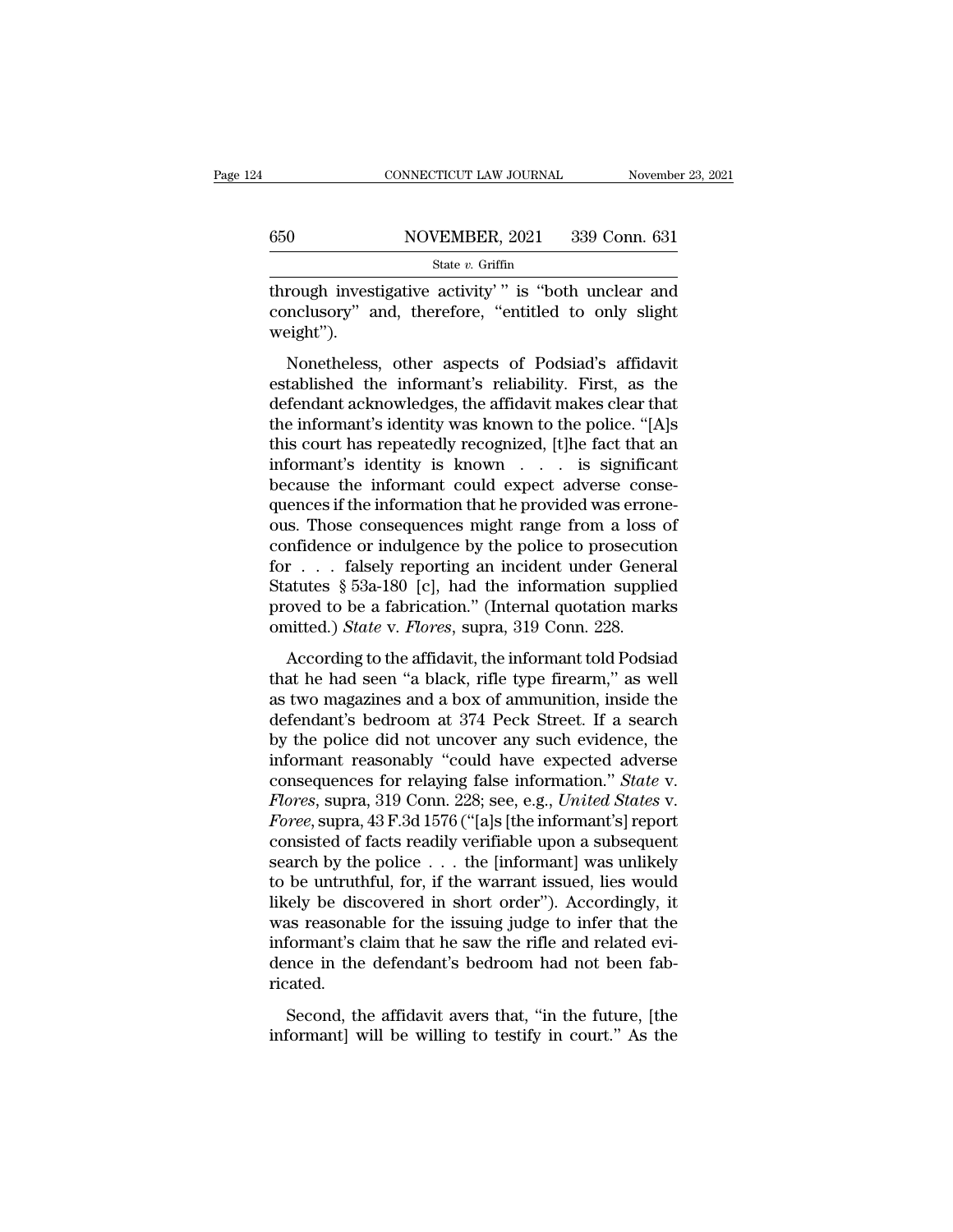Eq. 23, 2021 CONNECTICUT LAW JOURNAL Page 125<br>
Supreme Court of Virginia aptly observed, such an<br>
assertion bolsters the reliability of the information pro-339 Conn. 631 NOVEMBER, 2021 651<br>  $\frac{\text{State } v. \text{ Griffith}}{\text{State } v. \text{ Griffith}}$ <br>
Supreme Court of Virginia aptly observed, such an assertion bolsters the reliability of the information pro-<br>
vided by the informant: "It is true, as the def 339 Conn. 631 NOVEMBER, 2021 651<br>
State v. Griffin<br>
Supreme Court of Virginia aptly observed, such an<br>
assertion bolsters the reliability of the information pro-<br>
vided by the informant: "It is true, as the defendant<br>
arg 339 Conn. 631 NOVEMBER, 2021 651<br>
Supreme Court of Virginia aptly observed, such an<br>
assertion bolsters the reliability of the information pro-<br>
vided by the informant: "It is true, as the defendant<br>
argues, that the alle Supreme Court of Virginia aptly observed, such an assertion bolsters the reliability of the information provided by the informant: "It is true, as the defendant argues, that the allegation that the informer was 'willing t state v. Grifin<br>Supreme Court of Virginia aptly observed, such an<br>assertion bolsters the reliability of the information pro-<br>vided by the informant: "It is true, as the defendant<br>argues, that the allegation that the infor Supreme Court of Virginia aptly observed, such an assertion bolsters the reliability of the information provided by the informant: "It is true, as the defendant argues, that the allegation that the informer was 'willing to assertion bolsters the reliability of the information pro-<br>vided by the informant: "It is true, as the defendant<br>argues, that the allegation that the informer was 'willing<br>to testify in court' did not bind him to testify. vided by the informant: "It is true, as the defendant<br>argues, that the allegation that the informer was 'willing<br>to testify in court' did not bind him to testify. But the<br>average citizen knows that when he does appear in<br>c argues, that the allegation that the informer was 'willing<br>to testify in court' did not bind him to testify. But the<br>average citizen knows that when he does appear in<br>court he must take an oath to tell the truth, he faces to testify in court' did not bind him to testify. But the average citizen knows that when he does appear in court he must take an oath to tell the truth, he faces a charge of perjury for testifying falsely, and he may be c average citizen knows that when he does appear in<br>court he must take an oath to tell the truth, he faces a<br>charge of perjury for testifying falsely, and he may be<br>confronted with prior inconsistent statements when<br>cross-ex court he must take an oath to tell the truth, he faces a<br>charge of perjury for testifying falsely, and he may be<br>confronted with prior inconsistent statements when<br>cross-examined. With this beforehand knowledge,<br>when one charge of perjury for testifying falsely, and he may be confronted with prior inconsistent statements when cross-examined. With this beforehand knowledge, when one expresses a willingness to testify in court and stand by w confronted with prior inconsistent statements when<br>cross-examined. With this beforehand knowledge,<br>when one expresses a willingness to testify in court<br>and stand by what he has told the police, an aura of<br>credibility is ad cross-examined. With this beforehand knowledge, when one expresses a willingness to testify in court and stand by what he has told the police, an aura of credibility is added to his story which establishes its probability. when one expresses a willingness to testify in court<br>and stand by what he has told the police, an aura of<br>credibility is added to his story which establishes its<br>probability." McNeill v. Commonwealth, 213 Va. 200,<br>203, 191 and stand by what he has told the police, an aura of credibility is added to his story which establishes its probability." McNeill v. Commonwealth, 213 Va. 200, 203, 191 S.E.2d 1 (1972); see, e.g., *United States v. Brown* credibility is added to his story which establishes its<br>probability." McNeill v. Commonwealth, 213 Va. 200,<br>203, 191 S.E.2d 1 (1972); see, e.g., United States v.<br>Brown, 93 Fed. Appx. 454, 456 (3d Cir.) ("[t]he affida-<br>vit probability." McNeill v. Commonwealth, 213 Va. 200, 203, 191 S.E.2d 1 (1972); see, e.g., United States v.<br>Brown, 93 Fed. Appx. 454, 456 (3d Cir.) ("[t]he affida-<br>vit's recitation of the informant's availability to have<br>his 203, 191 S.E.2d 1 (1972); see, e.g., *United States v. Brown*, 93 Fed. Appx. 454, 456 (3d Cir.) ("[t]he affidavit's recitation of the informant's availability to have his veracity tested at all court proceedings also bo Brown, 93 Fed. Appx. 454, 456 (3d Cir.) ("[t]he affidavit's recitation of the informant's availability to have his veracity tested at all court proceedings also bol-<br>stered the reliability of the informant's information"), vit's recitation of the informant's availability to have<br>his veracity tested at all court proceedings also bol-<br>stered the reliability of the informant's information"),<br>cert. denied, 542 U.S. 914, 124 S. Ct. 2868, 159 L. E his veracity tested at all court proceedings also bol-<br>stered the reliability of the informant's information''),<br>cert. denied, 542 U.S. 914, 124 S. Ct. 2868, 159 L. Ed.<br>2d 285 (2004). Although we acknowledge that an inforstered the reliability of the informant's information'<br>cert. denied, 542 U.S. 914, 124 S. Ct. 2868, 159 L. E<br>2d 285 (2004). Although we acknowledge that an info<br>mant's willingness to testify in court proceedings ma<br>not, on The action,  $\sigma$  2 c.s.  $\sigma$  1, 11 s. e.g. 2000, 100 E. Ed.<br>
285 (2004). Although we acknowledge that an infor-<br>
ant's willingness to testify in court proceedings may<br>
t, on its own, be sufficient to establish reliability and the simulation of the sum of the small simulation of the simulation of the set of the issuing independently corroborated certain information provided by the informant. See, e.g., *Statev. DeFusco*, supra, 224 Conn.  $6$ 

Indians whinghess to testay in coart proceedings hay<br>not, on its own, be sufficient to establish reliability, it<br>is nevertheless an appropriate factor for the issuing<br>judge to consider when examining an affidavit.<br>Third, t Figure 1.15 Solution is estimated to constant relations), is<br>is nevertheless an appropriate factor for the issuing<br>judge to consider when examining an affidavit.<br>Third, the affidavit indicates that Podsiad indepen-<br>dently fully discussed an implementation and antifidavit.<br>Third, the affidavit indicates that Podsiad independently corroborated certain information provided by<br>the informant. See, e.g., *Statev. DeFusco*, supra, 224 Conn.<br>644 ( Third, the affidavit indicates that Podsiad independently corroborated certain information provided by the informant. See, e.g., *Statev. DeFusco*, supra, 224 Conn. 644 ("corroboration would be a proper ground on which to Third, the affidavit indicates that Podsiad independently corroborated certain information provided by<br>the informant. See, e.g., *State* v. *DeFusco*, supra, 224 Conn.<br>644 ("corroboration would be a proper ground on which<br> dently corroborated certain information provided by<br>the informant. See, e.g., *State* v. *DeFusco*, supra, 224 Conn.<br>644 ("corroboration would be a proper ground on which<br>to base an inference of reliability"). In particula the informant. See, e.g., *State* v. *DeFusco*, supra, 224 Conn.<br>644 ("corroboration would be a proper ground on which<br>to base an inference of reliability"). In particular, the<br>affidavit asserts that the defendant told the 644 ("corroboration would be a proper ground on which<br>to base an inference of reliability"). In particular, the<br>affidavit asserts that the defendant told the informant<br>that he shot the victim using a nine millimeter calibe to base an inference of reliability"). In particular, the affidavit asserts that the defendant told the informant that he shot the victim using a nine millimeter caliber firearm, and that Podsiad "contacted [another police affidavit asserts that the defendant told the informant<br>that he shot the victim using a nine millimeter caliber<br>firearm, and that Podsiad "contacted [another police<br>officer involved in the investigation], who confirmed<br>tha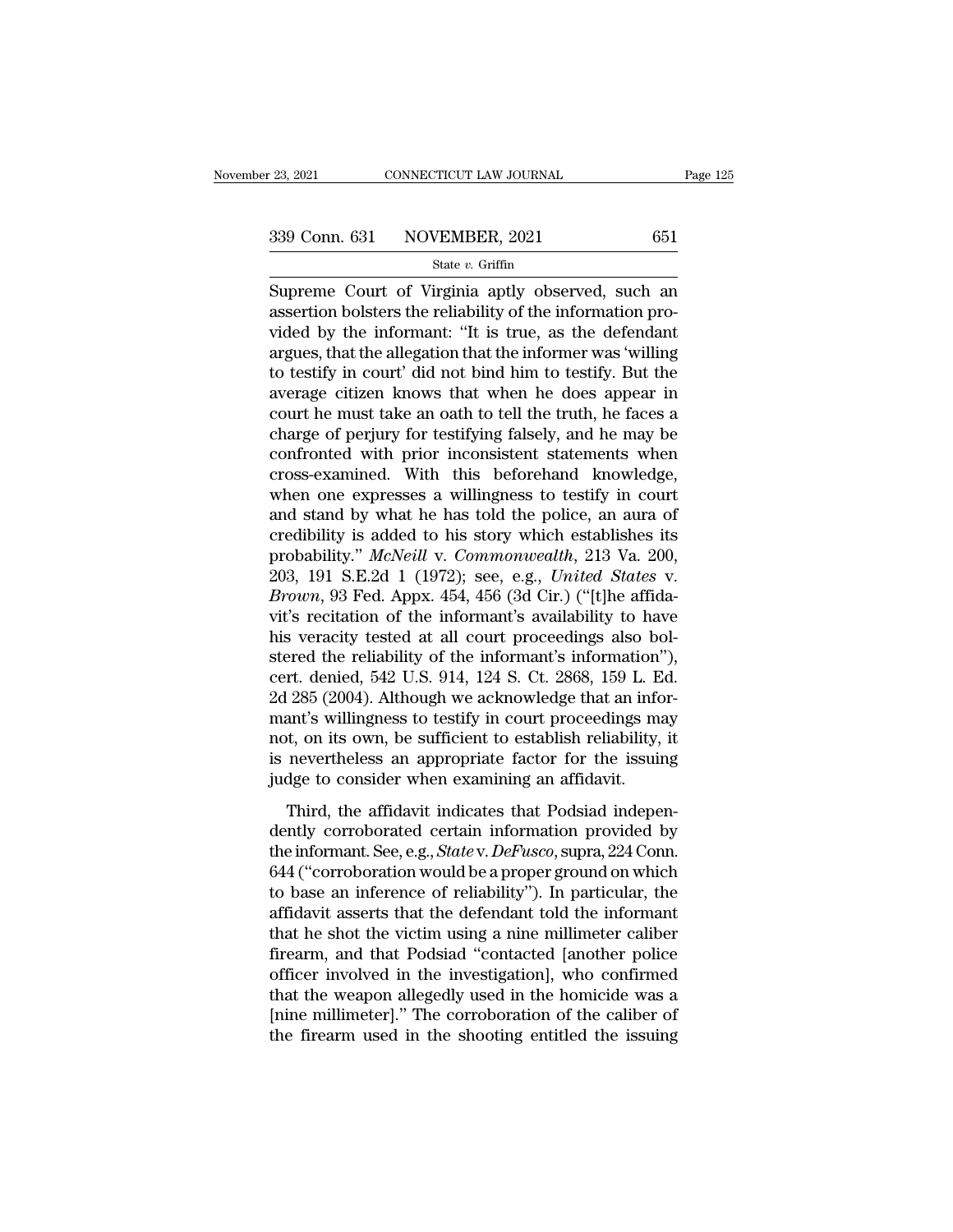# CONNECTICUT LAW JOURNAL November 23, 2021<br>652 NOVEMBER, 2021 339 Conn. 631<br>State v. Griffin

## State *v.* Griffin

FREE CONNECTICUT LAW JOURNAL Movember 23, 2021<br>
State v. Griffin<br>
State v. Griffin<br>
State v. Griffin<br>
State v. Griffin<br>
State v. Griffin<br>
State informant's claim<br>
that the defendant admitted to shooting the victim with<br>
t that the defendant admitted to shooting the victim space.<br>
State v. Griffin<br>
didge to give greater weight to the informant's claim<br>
that the defendant admitted to shooting the victim with<br>
that same caliber weapon.<sup>11</sup> Se that same caliber weight to the informant's claim<br>
judge to give greater weight to the informant's claim<br>
that the defendant admitted to shooting the victim with<br>
that same caliber weapon.<sup>11</sup> See, e.g., *State* v. *Rodri* State v. Griffin<br>
judge to give greater weight to the informant's claim<br>
that the defendant admitted to shooting the victim with<br>
that same caliber weapon.<sup>11</sup> See, e.g., *State* v. *Rodriguez*,<br>
supra, 223 Conn. 137 (ass state v. Grillin<br>judge to give greater weight to the informant's claim<br>that the defendant admitted to shooting the victim with<br>that same caliber weapon.<sup>11</sup> See, e.g., *State* v. *Rodriguez*,<br>supra, 223 Conn. 137 (asserti judge to give greater weight to the informant's claim<br>that the defendant admitted to shooting the victim with<br>that same caliber weapon.<sup>11</sup> See, e.g., *State* v. *Rodriguez*,<br>supra, 223 Conn. 137 (assertion in affidavit th that the defendant admitted to shooting the victim with that same caliber weapon.<sup>11</sup> See, e.g., *State* v. *Rodriguez*, supra, 223 Conn. 137 (assertion in affidavit that informant saw defendant carrying " large caliber r pra, 223 Conn. 137 (assertion in affidavit that informant saw defendant carrying " large caliber revolver" "<br>ortly before shooting was corroborated, and thus<br>titled to reliability, by evidence that "the murders<br>ere committ mant saw defendant carrying " 'large caliber revolver' "<br>shortly before shooting was corroborated, and thus<br>entitled to reliability, by evidence that "the murders<br>were committed with a large caliber handgun").<br>Moreover, co

shortly before shooting was corroborated, and thus<br>entitled to reliability, by evidence that "the murders<br>were committed with a large caliber handgun").<br>Moreover, contrary to the defendant's criticism that<br>the affidavit fa entitled to reliability, by evidence that "the murders<br>were committed with a large caliber handgun").<br>Moreover, contrary to the defendant's criticism that<br>the affidavit failed to corroborate any details that "only<br>the shoo were committed with a large caliber handgun").<br>
Moreover, contrary to the defendant's criticism that<br>
the affidavit failed to corroborate any details that "only<br>
the shooter might know," it is well settled that "[t]he<br>
po Moreover, contrary to the defendant's criticism that<br>the affidavit failed to corroborate any details that "only<br>the shooter might know," it is well settled that "[t]he<br>police are not required  $\dots$  to corroborate all of th Moreover, contrary to the defendant's criticism that<br>the affidavit failed to corroborate any details that "only<br>the shooter might know," it is well settled that "[t]he<br>police are not required . . . to corroborate all of th the affidavit failed to corroborate any details that "only<br>the shooter might know," it is well settled that "[t]he<br>police are not required  $\ldots$  to corroborate all of the<br>information provided by a confidential informant. the shooter might know," it is well settled that "[t]he<br>police are not required  $\ldots$  to corroborate all of the<br>information provided by a confidential informant.  $\ldots$ <br>Partial corroboration may suffice." (Citations omitte police are not required  $\ldots$  to corroborate all of the information provided by a confidential informant.  $\ldots$ <br>Partial corroboration may suffice." (Citations omitted.)<br>State v. Clark, 297 Conn. 1, 11, 997 A.2d 461 (2010) Intrial corroboration may suffice." (Citations omitted.)<br>
ate v. *Clark*, 297 Conn. 1, 11, 997 A.2d 461 (2010).<br>
E conclude that the corroboration of the weapon's<br>
liber, in conjunction with the aforementioned factors,<br>
ov State v. Clark, 297 Conn. 1, 11, 997 A.2d 461 (2010).<br>We conclude that the corroboration of the weapon's<br>caliber, in conjunction with the aforementioned factors,<br>provided strong evidence of the informant's reliability.<br>Fi

We conclude that the corroboration of the weapon's<br>caliber, in conjunction with the aforementioned factors,<br>provided strong evidence of the informant's reliability.<br>Finally, any doubts as to whether the affidavit estab-<br>li caliber, in conjunction with the aforementioned factors,<br>provided strong evidence of the informant's reliability.<br>Finally, any doubts as to whether the affidavit estab-<br>lishes the informant's reliability are mitigated by t provided strong evidence of the informant's reliability.<br>Finally, any doubts as to whether the affidavit estab-<br>lishes the informant's reliability are mitigated by the<br>clear showing of the informant's basis of knowledge.<br>U Finally, any doubts as to whether the affidavit establishes the informant's reliability are mitigated by the clear showing of the informant's basis of knowledge. Under *Illinois* v. *Gates*, 462 U.S. 213, 103 S. Ct. 2317, Finally, any doubts as to whether the affidavit establishes the informant's reliability are mitigated by the clear showing of the informant's basis of knowledge. Under *Illinois* v. *Gates*, 462 U.S. 213, 103 S. Ct. 2317, Under *Illinois* v. *Gates*, 462 U.S. 213, 103 S. Ct. 2317, 76 L. Ed. 2d 527 (1983), an informant's reliability and basis of knowledge are no longer independent requirements for a finding of probable cause; rather, "a def 76 L. Ed. 2d 527 (1983), an informant's reliability and<br>basis of knowledge are no longer independent require-<br>ments for a finding of probable cause; rather, "a defi-<br> $\frac{1}{1}$ "The defendant asserts that the corroboration

basis of knowledge are no longer independent requirements for a finding of probable cause; rather, "a defi-<br> $\frac{11}{10}$  The defendant asserts that the corroboration of the caliber of the firearm<br>used in the shooting is of ments for a finding of probable cause; rather, "a defi-<br>
<sup>11</sup> The defendant asserts that the corroboration of the caliber of the firearm<br>
used in the shooting is of little significance because "[nine millimeter] is<br>
one of The defendant asserts that the corroboration of the caliber of the firearm<br>
and in the shooting is of little significance because "[nine millimeter] is<br>
one of the most common ammunition types and appears in many Connecti <sup>11</sup> The defendant asserts that the corroboration of the caliber of the firearm used in the shooting is of little significance because "[nine millimeter] is one of the most common ammunition types and appears in many Conn used in the shooting is of little significance because "[nine millimeter] is one of the most common ammunition types and appears in many Connecticut homicide cases." This court has questioned whether corroboration of "mund above of the most common ammunition types and appears in many Connecticut<br>homicide cases." This court has questioned whether corroboration of "mun-<br>dane facts" is entitled to weight in the probable cause analysis. See, e.g the reliability of an informant<sup>y</sup>) and the probable cause analysis. See, e.g., State v. DeFusco, supra, 224 Conn. 645 n.24 ("we question whether verified information regarding such mundane facts as the defendant's address dane facts" is entitled to weight in the probable cause analysis. See, e.g., *State v. DeFusco*, supra, 224 Conn. 645 n.24 ("we question whether verified information regarding such mundane facts as the defendant's address State v. DeFusco, supra, 224 Conn. 645 n.24 ("we question whether verified information regarding such mundane facts as the defendant's address and the model of his cars, taken by itself, may properly be found to establish State v. DeFusco, supra, 224 Conn. 645 n.24 ("we question whether verified information regarding such mundane facts as the defendant's address and the model of his cars, taken by itself, may properly be found to establish the model of his cars, taken by itself, may properly be found to establish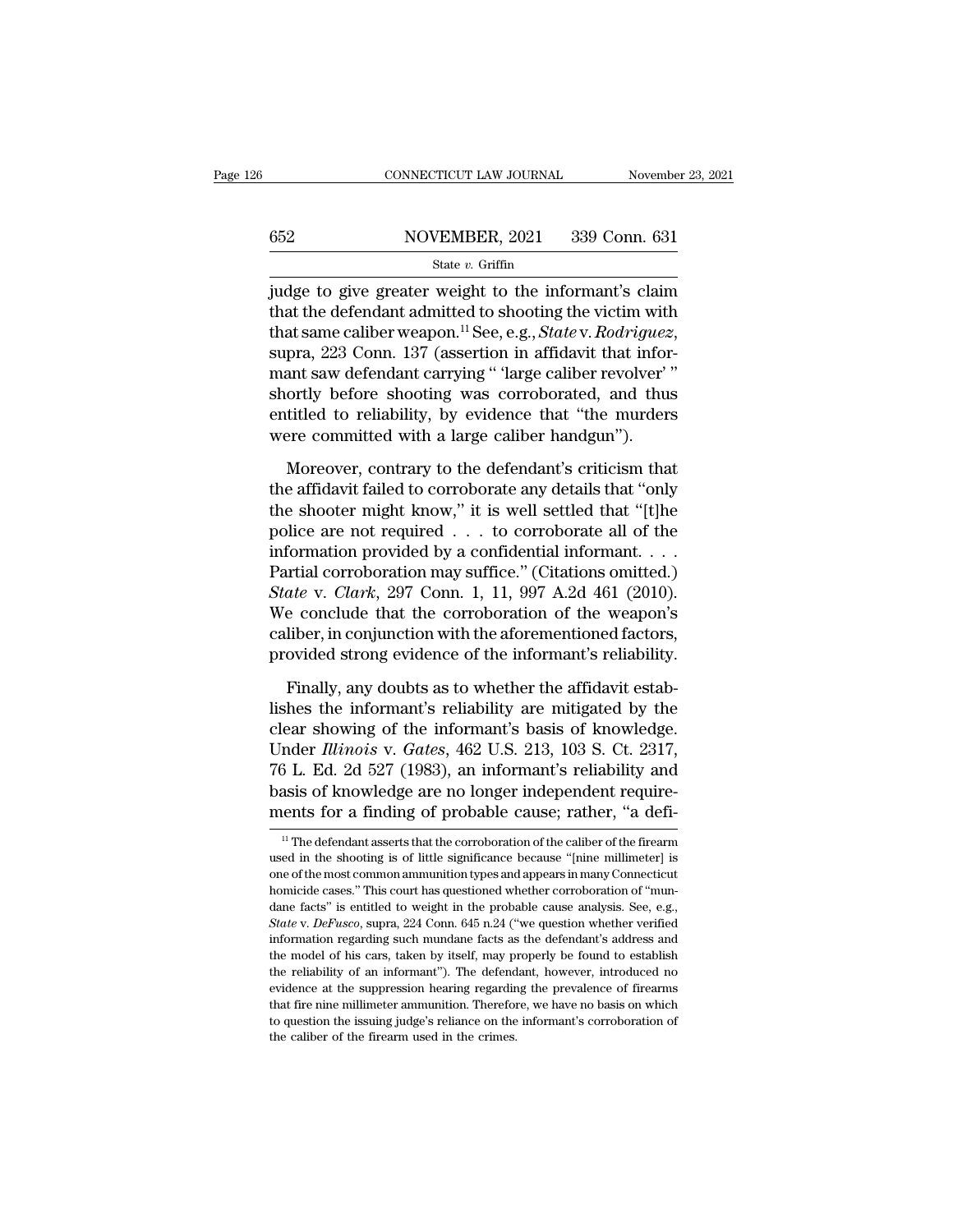connecticut LAW JOURNAL Page 127<br>
23, 2021 Page 127<br>
339 Conn. 631 NOVEMBER, 2021 653<br>
State v. Griffin<br>
Ciency in one may be compensated for, in determining<br>
the overall reliability of a tip, by a strong showing as<br>
to t 339 Conn. 631 NOVEMBER, 2021 653<br>
State v. Griffin<br>
ciency in one may be compensated for, in determining<br>
the overall reliability of a tip, by a strong showing as<br>
to the other, or by some other indicia of reliability."<br> 339 Conn. 631 NOVEMBER, 2021 653<br>
State v. Griffin<br>
ciency in one may be compensated for, in determining<br>
the overall reliability of a tip, by a strong showing as<br>
to the other, or by some other indicia of reliability."<br> 339 Conn. 631 NOVEMBER, 2021 653<br>
state  $v$ . Griffin<br>
ciency in one may be compensated for, in determining<br>
the overall reliability of a tip, by a strong showing as<br>
to the other, or by some other indicia of reliability." State v. Griffin<br>
ciency in one may be compensated for, in determining<br>
the overall reliability of a tip, by a strong showing as<br>
to the other, or by some other indicia of reliability."<br>
Id., 233. "It is clear from *Gates* state v. Griffin<br>ciency in one may be compensated for, in determining<br>the overall reliability of a tip, by a strong showing as<br>to the other, or by some other indicia of reliability."<br>Id., 233. "It is clear from *Gates* th ciency in one may be compensated for, in determining<br>the overall reliability of a tip, by a strong showing as<br>to the other, or by some other indicia of reliability."<br>Id., 233. "It is clear from *Gates* that, in measuring o the overall reliability of a tip, by a strong showing as<br>to the other, or by some other indicia of reliability."<br>Id., 233. "It is clear from *Gates* that, in measuring overall<br>the reliability of a tip, a fair indication of to the other, or by some other indicia of reliability."<br>
Id., 233. "It is clear from *Gates* that, in measuring overall<br>
the reliability of a tip, a fair indication of the informant's<br>
basis of knowledge may compensate fo Id., 233. "It is clear from *Gates* that, in measuring overall<br>the reliability of a tip, a fair indication of the informant's<br>basis of knowledge may compensate for a less than<br>conclusive demonstration of his credibility." the reliability of a tip, a fair indication of the informant's<br>basis of knowledge may compensate for a less than<br>conclusive demonstration of his credibility." *United*<br>States v. Laws, 808 F.2d 92, 102 (D.C. Cir. 1986). Th basis of knowledge may compensate for a less than<br>conclusive demonstration of his credibility." *United*<br>*States* v. *Laws*, 808 F.2d 92, 102 (D.C. Cir. 1986). Thus,<br>"even if we entertain some doubt as to an informant's<br>m conclusive demonstration of his credibility." *United*<br>*States* v. *Laws*, 808 F.2d 92, 102 (D.C. Cir. 1986). Thus,<br>"even if we entertain some doubt as to an informant's<br>motives, his explicit and detailed description of al "even if we entertain some doubt as to an informant's<br>motives, his explicit and detailed description of alleged<br>wrongdoing, along with a statement that the event was<br>observed firsthand, entitles his tip to greater weight<br>t motives, his explicit and detailed description of alleged<br>wrongdoing, along with a statement that the event was<br>observed firsthand, entitles his tip to greater weight<br>than might otherwise be the case." *Illinois* v. *Gate* wrongdoing, along with a statement that the event was<br>observed firsthand, entitles his tip to greater weight<br>than might otherwise be the case." Illinois v. Gates,<br>supra, 234; see, e.g., *State* v. Johnson, 286 Conn. 427,<br> observed firsthand, entitles his tip to greater weight<br>than might otherwise be the case." *Illinois* v. *Gates*,<br>supra, 234; see, e.g., *State* v. *Johnson*, 286 Conn. 427,<br>440, 944 A.2d 297 ("the surest way to establish than might otherwise be the case." *Illinois* v. *Gates*,<br>supra, 234; see, e.g., *State* v. *Johnson*, 286 Conn. 427,<br>440, 944 A.2d 297 ("the surest way to establish a basis<br>of knowledge is by a showing that the informant supra, 234; see, e.g., *State v. Johnson*, 286 Conn. 427, 440, 944 A.2d 297 ("the surest way to establish a basis of knowledge is by a showing that the informant is passing on what is to him [firsthand] information  $\dots$  [ 440, 944 A.2d 297 ("the surest way to establish a basis of knowledge is by a showing that the informant is passing on what is to him [firsthand] information  $\dots$  [as] when a person indicates he has overheard the defendant Following that are informations and the information in space sing on what is to him [firsthand] information  $\ldots$ <br>s] when a person indicates he has overheard the fendant planning or admitting criminal activity"<br>termal quo Fassing on what is to find [mistimal] information  $\cdots$  [as] when a person indicates he has overheard the defendant planning or admitting criminal activity" (internal quotation marks omitted)), cert. denied, 555 U.S. 883,

fixed planning or admitting criminal activity"<br>(internal quotation marks omitted)), cert. denied, 555<br>U.S. 883, 129 S. Ct. 236, 172 L. Ed. 2d 144 (2008).<br>Podsiad's affidavit indicates that the information the<br>informant pr defendant planting of damitality critical defendant (internal quotation marks omitted)), cert. denied, 555<br>U.S. 883, 129 S. Ct. 236, 172 L. Ed. 2d 144 (2008).<br>Podsiad's affidavit indicates that the information the<br>informan U.S. 883, 129 S. Ct. 236, 172 L. Ed. 2d 144 (2008).<br>
Podsiad's affidavit indicates that the information the<br>
informant provided to him was based on the informant's<br>
firsthand observations. The affidavit alleges that the<br>
d Podsiad's affidavit indicates that the information the informant provided to him was based on the informant's firsthand observations. The affidavit alleges that the defendant admitted to the informant that he shot the vict Podsiad's affidavit indicates that the information the<br>informant provided to him was based on the informant's<br>firsthand observations. The affidavit alleges that the<br>defendant admitted to the informant that he shot the<br>vict informant provided to him was based on the informant's<br>firsthand observations. The affidavit alleges that the<br>defendant admitted to the informant that he shot the<br>victim, and that the informant personally observed the<br>rifl firsthand observations. The affidavit alleges that the<br>defendant admitted to the informant that he shot the<br>victim, and that the informant personally observed the<br>rifle and ammunition inside the defendant's residence.<br>We c defendant admitted to the informant that he shot the victim, and that the informant personally observed the rifle and ammunition inside the defendant's residence. We conclude that the issuing judge could rely on this parti victim, and that the informant personally observed the<br>rifle and ammunition inside the defendant's residence.<br>We conclude that the issuing judge could rely on this<br>particularized knowledge to overcome uncertainty as<br>to the rifle and ammunition inside the defendant's residence.<br>We conclude that the issuing judge could rely on this<br>particularized knowledge to overcome uncertainty as<br>to the informant's reliability or veracity. See, e.g., *Stat* We conclude that the issuing judge could rely on this<br>particularized knowledge to overcome uncertainty as<br>to the informant's reliability or veracity. See, e.g., *State*<br>v. *Smith*, supra, 257 Conn. 225 (noting that informa particularized knowledge to overcome uncertainty as<br>to the informant's reliability or veracity. See, e.g., *State*<br>v. *Smith*, supra, 257 Conn. 225 (noting that informant's<br>overhearing of defendant's planning or admitting to the informant's reliability or veracity. See, e.g., *State* v. *Smith*, supra, 257 Conn. 225 (noting that informant's overhearing of defendant's planning or admitting criminal activity was " 'highly relevant' " to estab v. *Smith*, supra, 257 Conn. 225 (noting that informant's overhearing of defendant's planning or admitting criminal activity was " 'highly relevant' " to establishing probable cause under *Gates*); *State* v. *Morrill*, 20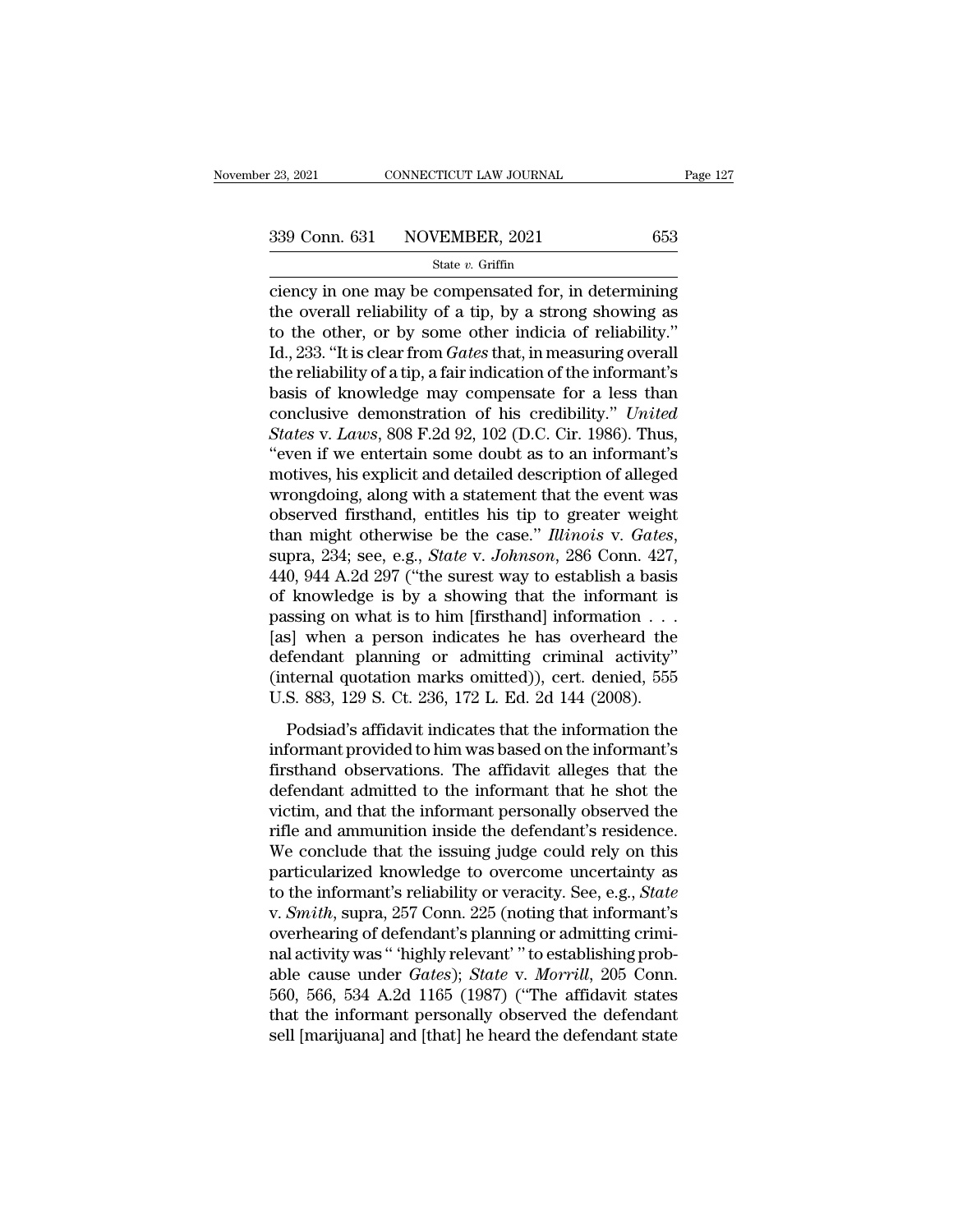# CONNECTICUT LAW JOURNAL November 23, 2021<br>654 NOVEMBER, 2021 339 Conn. 631<br>State v. Griffin

## State *v.* Griffin

CONNECTICUT LAW JOURNAL November 23, 2021<br>
State v. Griffin<br>
State v. Griffin<br>
State v. Griffin<br>
That he had ten pounds to sell. From these statements<br>
the [issuing judge] could reasonably have inferred that<br>
the defendan the field of scheme in the location of scheme in the fiestuing judge] could reasonably have inferred that<br>the defendant was engaged in the ongoing criminal activity of solling [mariiuma]"). the defendant was engaged in the ongoing criminal activity of selling [marijuana].").  $\begin{array}{r} \text{654} & \text{NOVEMBER, 2021} \\ \text{State } v. \text{ Griffith} \\ \text{that he had ten pounds to sell. From} \\ \text{the [issuing judge] could reasonably h} \\ \text{the defendant was engaged in the activity of selling [marijuanal.")} \\ \text{Based on the totality of the circum} \end{array}$ State v. Griffin<br>at he had ten pounds to sell. From these statements<br>e [issuing judge] could reasonably have inferred that<br>e defendant was engaged in the ongoing criminal<br>tivity of selling [marijuana].").<br>Based on the tot That he had ten pounds to sell. From these statements<br>the [issuing judge] could reasonably have inferred that<br>the defendant was engaged in the ongoing criminal<br>activity of selling [marijuana].").<br>Based on the totality of t

that he had ten pounds to sen. From these statements<br>the [issuing judge] could reasonably have inferred that<br>the defendant was engaged in the ongoing criminal<br>activity of selling [marijuana].").<br>Based on the totality of th the [issung judge] collid reasonably have interfed that<br>the defendant was engaged in the ongoing criminal<br>activity of selling [marijuana].").<br>Based on the totality of the circumstances, we con-<br>clude that Podsiad's search the defendant was engaged in the ongoing criminal<br>activity of selling [marijuana].").<br>Based on the totality of the circumstances, we con-<br>clude that Podsiad's search warrant affidavit, excised<br>of any potentially tainted in activity of semig [marijuana]. ).<br>Based on the totality of the circumstances, we conclude that Podsiad's search warrant affidavit, excised<br>of any potentially tainted information from the initial<br>warrantless entry, establis Based on the totality of the circumstances, we conclude that Podsiad's search warrant affidavit, excised of any potentially tainted information from the initial warrantless entry, established probable cause to search the d clude that Podsiad's search warrant affidavit, export any potentially tainted information from the warrantless entry, established probable cause to sthe defendant's residence. Accordingly, the trial properly denied the def e defendant's residence. Accordingly, the trial court<br>operly denied the defendant's motion to suppress the<br>idence obtained during the search of his residence<br>sed on the independent source doctrine.<br>II<br>The defendant next cl

II

properly denied the defendant's motion to suppress the<br>evidence obtained during the search of his residence<br>based on the independent source doctrine.<br>II<br>The defendant next claims that the trial court improp-<br>erly denied hi evidence obtained during the search of his residence<br>based on the independent source doctrine.<br>II<br>The defendant next claims that the trial court improp-<br>erly denied his motion to suppress the statements he<br>made to the poli based on the independent source doctrine.<br>
II<br>
The defendant next claims that the trial court improperly<br>
denied his motion to suppress the statements he<br>
made to the police during his interrogation. Specifically,<br>
the def II<br>The defendant next claims that the trial court improperly denied his motion to suppress the statements he<br>made to the police during his interrogation. Specifically,<br>the defendant argues that, because the police officers The defendant next claims that the trial court improperly denied his motion to suppress the statements he made to the police during his interrogation. Specifically, the defendant argues that, because the police officers su The defendant next claims that the trial court improp-<br>erly denied his motion to suppress the statements he<br>made to the police during his interrogation. Specifically,<br>the defendant argues that, because the police officers<br> erly denied his motion to suppress the statements he<br>made to the police during his interrogation. Specifically,<br>the defendant argues that, because the police officers<br>subjected him to a series of coercive interrogation tac made to the police during his is<br>the defendant argues that, be<br>subjected him to a series of c<br>tics that had the combined<br>will, his statements were invo<br>have been suppressed under<br>the federal constitution.<br>In particular, th bjected him to a series of coercive interrogation tac-<br>
is that had the combined effect of overbearing his<br>
II, his statements were involuntary and, thus, should<br>
we been suppressed under the due process clause of<br>
e feder subjected film to a series of coefficer interrogation tactics that had the combined effect of overbearing his will, his statements were involuntary and, thus, should have been suppressed under the due process clause of the

they have been suppressed under the due process clause of<br>the federal constitution.<br>In particular, the defendant asserts that the police<br>officers overbore his will by (1) lying about the evidence<br>they possessed in order to win, ins statements were involuntary and, thus, should<br>have been suppressed under the due process clause of<br>the federal constitution.<br>In particular, the defendant asserts that the police<br>officers overbore his will by (1) l raive been suppressed under the due process clause of<br>the federal constitution.<br>In particular, the defendant asserts that the police<br>officers overbore his will by (1) lying about the evidence<br>they possessed in order to mak In particular, the defendant asserts that the police<br>officers overbore his will by (1) lying about the evidence<br>they possessed in order to make their case against him<br>seem stronger than it actually was, (2) maximizing the In particular, the defendant asserts that the police<br>officers overbore his will by (1) lying about the evidence<br>they possessed in order to make their case against him<br>seem stronger than it actually was, (2) maximizing the<br> officers overbore his will by  $(1)$  lying about the evidence<br>they possessed in order to make their case against him<br>seem stronger than it actually was,  $(2)$  maximizing the<br>potential consequences if he did not confess by they possessed in order to make their case against him<br>seem stronger than it actually was, (2) maximizing the<br>potential consequences if he did not confess by threat-<br>ening him with lengthy prison sentences and, at one<br>poin seem stronger than it actually was, (2) maximizing the<br>potential consequences if he did not confess by threat-<br>ening him with lengthy prison sentences and, at one<br>point, intimating that he could receive the death penalty,<br> potential consequences if he did not confess by threatening him with lengthy prison sentences and, at one point, intimating that he could receive the death penalty, (3) telling him that his family members may be subject to ening him with lengthy prison sentences and, at one<br>point, intimating that he could receive the death penalty,<br>(3) telling him that his family members may be subject<br>to arrest for possession of the assault rifle discovered point, intimating that he could receive the death penalty,<br>(3) telling him that his family members may be subject<br>to arrest for possession of the assault rifle discovered<br>during the search of 374 Peck Street, and (4) sugge (3) telling him that his family members may be subject<br>to arrest for possession of the assault rifle discovered<br>during the search of 374 Peck Street, and (4) suggesting<br>that he would face lesser charges or consequences if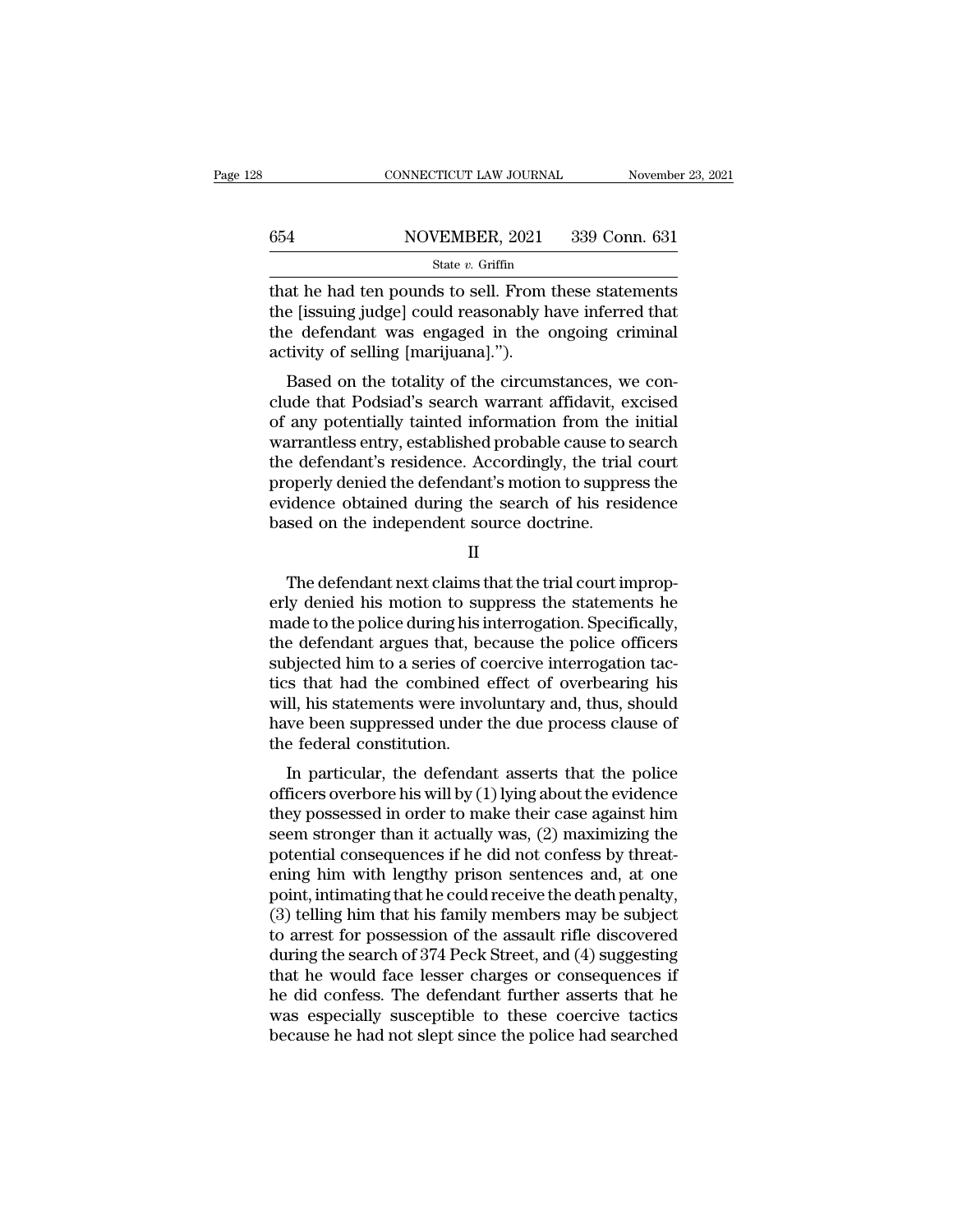<sup>23, 2021</sup> CONNECTICUT LAW JOURNAL<br>  $\frac{339 \text{ Conn. } 631 \qquad \text{NOVEMBER, } 2021}$  655<br>  $\frac{655}{\text{State } v. \text{ Griffith}}$ <br>
his residence the night before. Alternatively, the defen-<br>
dant contends that his statements should have been<br>
suppresse  $\begin{array}{r} \text{339 Conn. 631} \text{NOVEMBER, } 2021 \text{655} \\ \text{State } v. \text{ Griffith} \\ \text{his residence the night before. Alternatively, the defendant contends that his statements should have been suppressed under the Connecticut constitution. We dis-  
agroo with the deformlant's claims.} \end{array}$ 339 Conn. 631 NOVEMBER, 2021 655<br>
State v. Griffin<br>
his residence the night before. Alternatively, the defendant contends that his statements should have been<br>
suppressed under the Connecticut constitution. We disagree wi 339 Conn. 631 NOVEMBER, 2021<br>  $\frac{\text{State } v. \text{ Griffith}}{\text{this residence the night before. Alternativiation} }$ <br>
this residence the night before. Alternative dant contends that his statements show<br>
suppressed under the Connecticut constagree with the defendant's claims.<br> Solution State v. Griffin<br>
Since the night before. Alternatively, the defen-<br>
Intercontends that his statements should have been<br>
ppressed under the Connecticut constitution. We dis-<br>
ree with the defendant's claims.<br>
The his residence the night before. Alternatively, the defendant contends that his statements should have been<br>suppressed under the Connecticut constitution. We dis-<br>agree with the defendant's claims.<br>The following facts, whi

his residence the night before. Alternatively, the defendant contends that his statements should have been suppressed under the Connecticut constitution. We disagree with the defendant's claims.<br>The following facts, which dant contends that his statements shown have been<br>suppressed under the Connecticut constitution. We dis-<br>agree with the defendant's claims.<br>The following facts, which either were found by the<br>trial court or are undisputed suppressed ander the connectical constitution. We dis-<br>agree with the defendant's claims.<br>The following facts, which either were found by the<br>trial court or are undisputed,<sup>12</sup> are relevant to this claim.<br>At the time of t The following facts, which either were found by the<br>trial court or are undisputed,<sup>12</sup> are relevant to this claim.<br>At the time of the October 14, 2013 shooting, the defen-<br>dant was twenty-one years old. He was in the proc The following facts, which either were found by the<br>trial court or are undisputed,<sup>12</sup> are relevant to this claim.<br>At the time of the October 14, 2013 shooting, the defen-<br>dant was twenty-one years old. He was in the proc trial court or are undisputed,<sup>12</sup> are relevant to this claim.<br>At the time of the October 14, 2013 shooting, the defendant was twenty-one years old. He was in the process<br>of obtaining his general equivalency diploma (GED) At the time of the October 14, 2013 shooting, the defendant was twenty-one years old. He was in the process of obtaining his general equivalency diploma (GED) and had plans to pursue a degree in culinary arts and business dant was twenty-one years old. He was in the process<br>of obtaining his general equivalency diploma (GED)<br>and had plans to pursue a degree in culinary arts and<br>business management at Gateway Community College.<br>He was employe of obtaining his general equivalency diploma (GED)<br>and had plans to pursue a degree in culinary arts and<br>business management at Gateway Community College.<br>He was employed full-time as a chef for Chipotle Mexi-<br>can Grill (C and had plans to pursue a degree in culinary arts and<br>business management at Gateway Community College.<br>He was employed full-time as a chef for Chipotle Mexi-<br>can Grill (Chipotle). He had four prior felony convic-<br>tions, m business management at Gateway Community College.<br>He was employed full-time as a chef for Chipotle Mexican Grill (Chipotle). He had four prior felony convictions, most recently in September, 2010, for larceny in<br>the third He was employed full-time as a chef f<br>can Grill (Chipotle). He had four pri<br>tions, most recently in September, 20<br>the third degree in violation of Gener<br>124. For that conviction, he was sente<br>imprisonment, execution suspen From Shortly in September, 2010, for larceny in<br>the third degree in violation of General Statutes § 53a-<br>4. For that conviction, he was sentenced to five years<br>prisonment, execution suspended after thirty months,<br>d three the third degree in violation of General Statutes  $\S$  53a-<br>124. For that conviction, he was sentenced to five years<br>imprisonment, execution suspended after thirty months,<br>and three years of probation.<sup>13</sup><br>Shortly after mi

The diffuser and discussed and diffuse and diffuse and the vectors in<br>124. For that conviction, he was sentenced to five years<br>imprisonment, execution suspended after thirty months,<br>and three years of probation.<sup>13</sup><br>Shortl dant was detained on the scene in a police cruiser.<br>
Shortly after midnight, on October 20, 2013, while<br>
the police were conducting the preemptive sweep of<br>
the defendant's 374 Peck Street apartment, the defendant was det mprisonment, execution suspended and thing months,<br>and three years of probation.<sup>13</sup><br>Shortly after midnight, on October 20, 2013, while<br>the police were conducting the preemptive sweep of<br>the defendant's 374 Peck Street apa Shortly after midnight, on October 20, 2013, while<br>the police were conducting the preemptive sweep of<br>the defendant's 374 Peck Street apartment, the defen-<br>dant was detained on the scene in a police cruiser. The<br>officers r Shortly after midnight, on October 20, 2013, while<br>the police were conducting the preemptive sweep of<br>the defendant's 374 Peck Street apartment, the defen-<br>dant was detained on the scene in a police cruiser. The<br>officers r the police were conducting the preemptive sweep of<br>the defendant's 374 Peck Street apartment, the defen-<br>dant was detained on the scene in a police cruiser. The<br>officers read the defendant his *Miranda* rights, which<br>the the defendant's 374 Peck Street apartment, the defendant was detained on the scene in a police cruiser. The officers read the defendant his *Miranda* rights, which the defendant indicated he understood. Then, while the de dant was detained on the scene in a police cruis<br>officers read the defendant his *Miranda* rights<br>the defendant indicated he understood. Then<br>the defendant was detained, Podsiad and an ad<br>officer questioned him for approx the defendant was detained, Podsiad and an additional officer questioned him for approximately three minutes about the rifle they found in the attic. The defendant admitted that the gun belonged to him.<sup>14</sup><br><sup>12</sup> See *Stat* officer questioned him for approximately three minutes<br>about the rifle they found in the attic. The defendant<br>admitted that the gun belonged to him.<sup>14</sup><br> $E_{\text{2}}$  See *State* v. Ashby, 336 Conn. 452, 468, 247 A.3d 521 (20

about the rifle they found in the attic. The defendant admitted that the gun belonged to him.<sup>14</sup><br> $\frac{12}{5}$ See *State* v. Ashby, 336 Conn. 452, 468, 247 A.3d 521 (2020) (Appellate review of the trial court's resolution o admitted that the gun belonged to him.<sup>14</sup><br>
<sup>12</sup> See *State* v. Ashby, 336 Conn. 452, 468, 247 A.3d 521 (2020) (Appellate<br>
review of the trial court's resolution of a constitutional claim "is not limited<br>
to the facts the <sup>12</sup> See *State* v. *Ashby*, 336 Conn. 452, 468, 247 A.3d 521 (2020) (Appellate review of the trial court's resolution of a constitutional claim "is not limited to the facts the trial court actually found in its decision <sup>12</sup> See *State* v. *Ashby*, 336 Conn. 452, 468, 247 A.3d 521 (2020) (Appellate review of the trial court's resolution of a constitutional claim "is not limited to the facts the trial court actually found in its decision to the facts the trial court actually found in its decision on the defendant's motion to suppress. Rather, [this court] may also consider undisputed facts established in the record, including the evidence presented at tria motion to suppress. Rather, [this court] may also consider undisputed facts established in the record, including the evidence presented at trial." (Internal quotation marks omitted.)).<br><sup>13</sup> The defendant noted at one point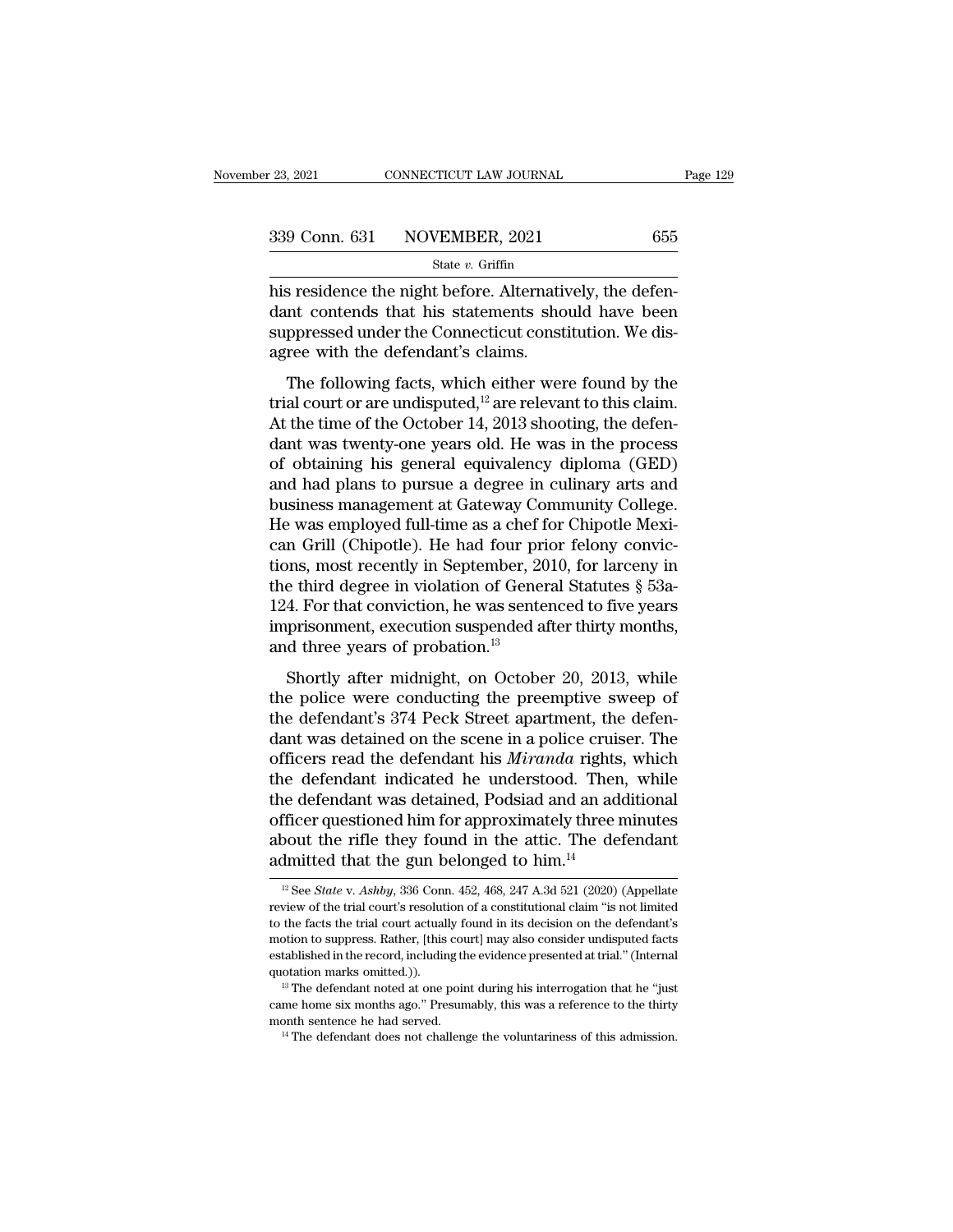## CONNECTICUT LAW JOURNAL November 23, 2021<br>656 NOVEMBER, 2021 339 Conn. 631<br>State v. Griffin State *v.* Griffin

 $\begin{tabular}{l c c c} \multicolumn{1}{c}{\text{CONRECTICUT LAW JOURNAL}} & \multicolumn{1}{c}{\text{November 23, 2}}\\ \hline \multicolumn{1}{c}{\text{6}} & \multicolumn{1}{c}{\text{NOVEMBER, 2021}} & \multicolumn{1}{c}{339}\text{ Conn. } 631\\ & \multicolumn{1}{c}{\text{State $v$}. Griffin} \\ \hline \text{Sometimes in the early morning hours of October 20,} \\ \text{13, the defendant was transported to the New Haven} \\ \text{Since Department and placed in a holding cell. The} \\ \end{tabular}$  $\begin{array}{r} \text{339 Conn.} \text{656} \end{array}$  NOVEMBER, 2021 339 Conn. 631 Folio Bolivian State v. Griffin<br>
Sometime in the early morning hours of October 20,<br>
2013, the defendant was transported to the New Haven<br>
Police Department and placed in a holding cell. The<br>
defendant was unable to sleep 656 NOVEMBER, 2021 339 Conn. 631<br>
State v. Griffin<br>
Sometime in the early morning hours of October 20,<br>
2013, the defendant was transported to the New Haven<br>
Police Department and placed in a holding cell. The<br>
defendant Sometime in the early morning hours of October 20,<br>2013, the defendant was transported to the New Haven<br>Police Department and placed in a holding cell. The<br>defendant was unable to sleep while in the holding cell<br>because i Sometime in the early morning hours of October 20,<br>2013, the defendant was transported to the New Haven<br>Police Department and placed in a holding cell. The<br>defendant was unable to sleep while in the holding cell<br>because i Sometime in the early morning hours of October 20,<br>2013, the defendant was transported to the New Haven<br>Police Department and placed in a holding cell. The<br>defendant was unable to sleep while in the holding cell<br>because it 2013, the defendant was transported to the New Haven<br>Police Department and placed in a holding cell. The<br>defendant was unable to sleep while in the holding cell<br>because it did not have a bed.<sup>15</sup> Later that morning,<br>Detect Police Department and<br>defendant was unable to<br>because it did not hav<br>Detectives Nicole Natale<br>Haven Police Departme<br>was willing to speak wit<br>cated that he was.<br>At approximately 10 cause it did not have a bed.<sup>15</sup> Later that morning,<br>stectives Nicole Natale and David Zaweski of the New<br>aven Police Department asked the defendant if he<br>as willing to speak with them, and the defendant indi-<br>ted that he Detectives Nicole Natale and David Zaweski of the New<br>Haven Police Department asked the defendant if he<br>was willing to speak with them, and the defendant indi-<br>cated that he was.<br>At approximately 10:30 a.m., Natale and Zaw

Haven Police Department asked the defendant if he<br>was willing to speak with them, and the defendant indi-<br>cated that he was.<br>At approximately 10:30 a.m., Natale and Zaweski<br>brought the defendant to an interrogation room, w was willing to speak with them, and the defendant indi-<br>cated that he was.<br>At approximately 10:30 a.m., Natale and Zaweski<br>brought the defendant to an interrogation room, where<br>they interviewed him for approximately three cated that he was.<br>
At approximately 10:30 a.m., Natale and Zaweski<br>
brought the defendant to an interrogation room, where<br>
they interviewed him for approximately three hours<br>
and thirty-eight minutes. The interview was re At approximately 10:30 a.m., Natale and Zaweski<br>brought the defendant to an interrogation room, where<br>they interviewed him for approximately three hours<br>and thirty-eight minutes. The interview was recorded<br>on video. The in At approximately 10:30 a.m., Natale and Zaweski<br>brought the defendant to an interrogation room, where<br>they interviewed him for approximately three hours<br>and thirty-eight minutes. The interview was recorded<br>on video. The in brought the defendant to an interrogation room, where<br>they interviewed him for approximately three hours<br>and thirty-eight minutes. The interview was recorded<br>on video. The interrogation room was approximately<br>fifteen feet they interviewed him for approximately three hours<br>and thirty-eight minutes. The interview was recorded<br>on video. The interrogation room was approximately<br>fifteen feet by fifteen feet. The detectives sat the defen-<br>dant at and thirty-eight minutes. The interview was recorded<br>on video. The interrogation room was approximately<br>fifteen feet by fifteen feet. The detectives sat the defen-<br>dant at a table facing the camera. Natale sat at the table on video. The interrogation room was approximately<br>fifteen feet by fifteen feet. The detectives sat the defen-<br>dant at a table facing the camera. Natale sat at the table<br>across from the defendant, and Zaweski sat in a chai fifteen feet by fifteen feet. The detectives sat the defendant at a table facing the camera. Natale sat at the table across from the defendant, and Zaweski sat in a chair against the wall behind Natale. The interview proce dant at a table facing the camera. Natale sat at the table<br>across from the defendant, and Zaweski sat in a chair<br>against the wall behind Natale. The interview proceeded<br>in a question and answer format. Natale asked most of across from the defendant, and Zaweski sat in a chair<br>against the wall behind Natale. The interview proceeded<br>in a question and answer format. Natale asked most of<br>the questions, with Zaweski interjecting intermittently.<br>B against the wall behind Natale. The interview proceeded<br>in a question and answer format. Natale asked most of<br>the questions, with Zaweski interjecting intermittently.<br>Both officers remained seated at all times while ques-<br> in a question and answer<br>the questions, with Zawe<br>Both officers remained s<br>tioning the defendant. T<br>minute periods, approx<br>which one or both of the<br>questioning ceased.<br>Natale began by adv of the officers remained seated at all times while ques-<br>pointing the defendant. There were three three to ten<br>inute periods, approximately every hour, during<br>nich one or both of the officers left the room and the<br>estionin Framinandal rights. There were three three to ten<br>
minute periods, approximately every hour, during<br>
which one or both of the officers left the room and the<br>
questioning ceased.<br>
Natale began by advising the defendant of h

minute periods, approximately every hour, during<br>which one or both of the officers left the room and the<br>questioning ceased.<br>Natale began by advising the defendant of his<br>minimalar rights. She handed the defendant a Mirand which one or both of the officers left the room and the<br>questioning ceased.<br>Natale began by advising the defendant of his<br> $Miranda$  rights. She handed the defendant a  $Miranda$ <br>waiver form and had him read his rights out loud from<br> Natale began by advising the defendant of his *irranda* aiver form and had him read his rights out loud from the form. Natale then asked the defendant: "Do you  $\frac{15}{15}$  The only evidence that the defendant had not slep *Miranda* rights. She handed the defendant a *Miranda* waiver form and had him read his rights out loud from the form. Natale then asked the defendant: "Do you is the only evidence that the defendant had not slept came fro

waiver form and had him read his rights out loud from<br>the form. Natale then asked the defendant: "Do you<br><sup>15</sup> The only evidence that the defendant had not slept came from his own<br>testimony at trial. The state contends that the form. Natale then asked the defendant: "Do you"<br>
<sup>15</sup> The only evidence that the defendant had not slept came from his own<br>
testimony at trial. The state contends that we cannot rely on this testimony<br>
when assessing t <sup>15</sup> The only evidence that the defendant had not slept came from his own testimony at trial. The state contends that we cannot rely on this testimony when assessing the voluntariness of the defendant's confession on appea <sup>15</sup> The only evidence that the defendant had not slept came from his own testimony at trial. The state contends that we cannot rely on this testimony when assessing the voluntariness of the defendant's confession on appe Friedly, the defendant did not sleep between when assessing the voluntariness of the defendant's confession on appeal because it "is self-serving, uncorroborated, and disputed by the state." Because, however, the state has testimony at trial. The state contends that we cannot rely on this testimony when assessing the voluntariness of the defendant's confession on appeal because it "is self-serving, uncorroborated, and disputed by the state."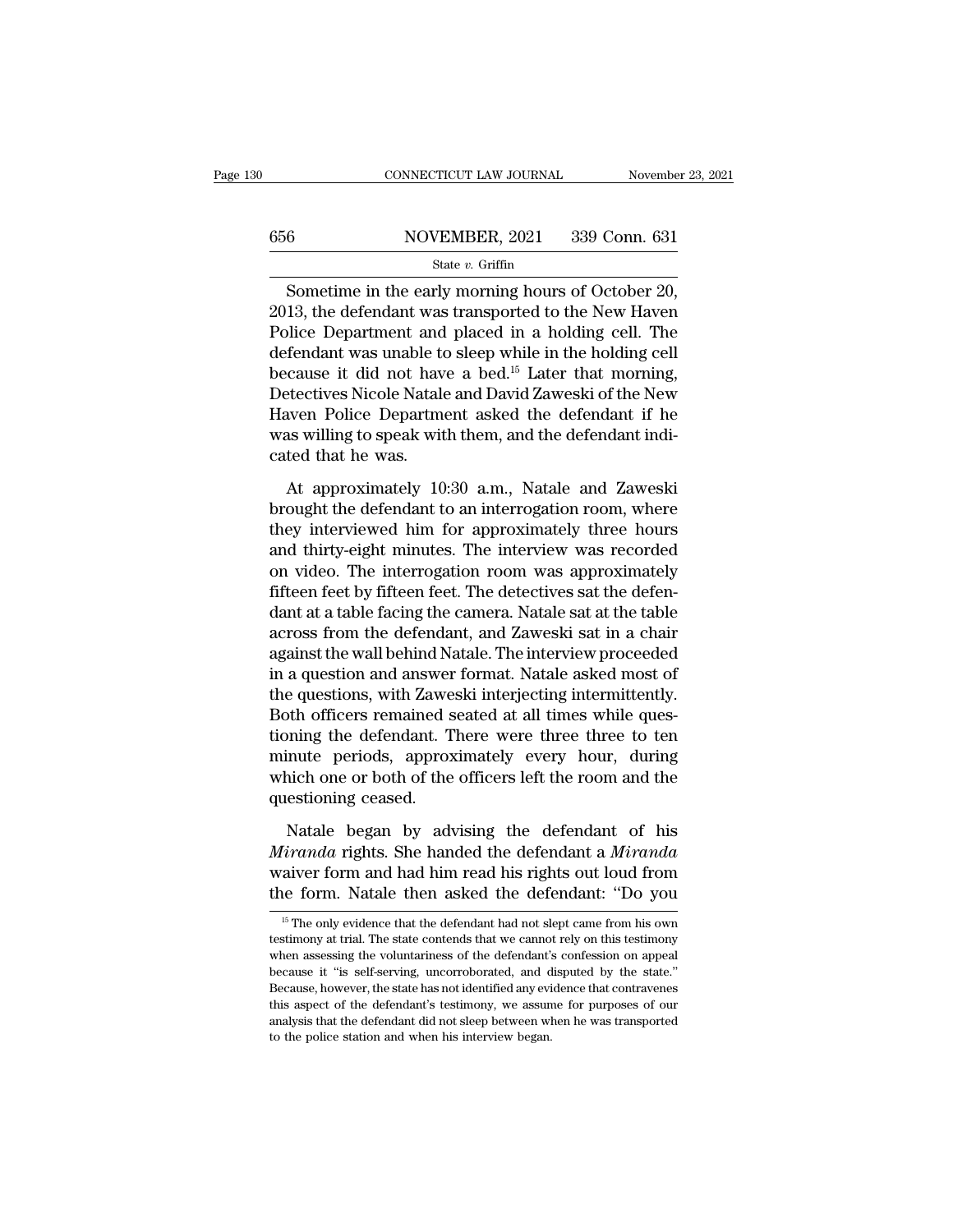$\begin{array}{lll} \text{23, 2021} & \text{CONPECTICUT LAW JOURNAL} & \text{Page 131} \ \text{339 Conn. } 631 & \text{NOVEMBER, 2021} & 657 \ \text{State } v. \text{ Griffith} \ \text{understand that? Are you willing to talk to us?" The defendant responded: "Yes." Zaweski then removed the deformation's handauffs. The defendant then initialized.$ 339 Conn. 631 NOVEMBER, 2021 657<br>
state v. Griffin<br>
understand that? Are you willing to talk to us?" The<br>
defendant responded: "Yes." Zaweski then removed the<br>
defendant's handcuffs. The defendant then initialed<br>
oach lin 339 Conn. 631 NOVEMBER, 2021 657<br>
State v. Griffin<br>
understand that? Are you willing to talk to us?" The<br>
defendant responded: "Yes." Zaweski then removed the<br>
defendant's handcuffs. The defendant then initialed<br>
each lin 339 Conn. 631 NOVEMBER, 2021 657<br>
state v. Griffin<br>
understand that? Are you willing to talk to us?" The<br>
defendant responded: "Yes." Zaweski then removed the<br>
defendant's handcuffs. The defendant then initialed<br>
each lin State v. Griffin<br>
International density of the started willing to talk to us?" The<br>
fendant responded: "Yes." Zaweski then removed the<br>
fendant's handcuffs. The defendant then initialed<br>
ch line of the waiver form and sig understand that? Are you willing to talk to us?" The<br>defendant responded: "Yes." Zaweski then removed the<br>defendant's handcuffs. The defendant then initialed<br>each line of the waiver form and signed and dated it.<sup>16</sup><br>Natal

defendant responded: "Yes." Zaweski then removed the<br>defendant's handcuffs. The defendant then initialed<br>each line of the waiver form and signed and dated it.<sup>16</sup><br>Natale started with questions about the assault rifle<br>and a defendant's handcuffs. The defendant then initialed<br>each line of the waiver form and signed and dated it.<sup>16</sup><br>Natale started with questions about the assault rifle<br>and ammunition seized from the defendant's apartment<br>at 37 each line of the waiver form and signed and dated it.<sup>16</sup><br>Natale started with questions about the assault rifle<br>and ammunition seized from the defendant's apartment<br>at 374 Peck Street. The defendant claimed that the rifle<br> Natale started with questions about the assault rifle<br>and ammunition seized from the defendant's apartment<br>at 374 Peck Street. The defendant claimed that the rifle<br>belonged to a third party, whom he identified as "Quan<br>Be Natale start<br>and ammuniti<br>at 374 Peck St<br>belonged to a<br>Bezzle," but t<br>not want any<br>it . . . . ."<br>Natale then 374 Peck Street. The defendant claimed that the rifle<br>longed to a third party, whom he identified as "Quan<br>ezzle," but that he "took the charge" because he did<br>t want any of his family members to "go down for<br> $\cdots$ ."<br>Nata anything about any homicides." The defendant change" because he did<br>not want any of his family members to "go down for<br>it . . . ."<br>Natale then asked the defendant if he had "hear[d]<br>anything about any homicides." The defen

Bezzle," but that he "took the charge" because he did<br>not want any of his family members to "go down for<br>it . . . ."<br>Natale then asked the defendant if he had "hear[d]<br>anything about any homicides." The defendant responde  $\text{Lefinite}$ , but that he book the entarge because he did not want any of his family members to "go down for it . . . ."<br>
Natale then asked the defendant if he had "hear[d] anything about any homicides." The defendant respon it  $\dots$ ."<br>
Natale then asked the defendant if he had "hear[d]<br>
anything about any homicides." The defendant responded<br>
that he heard about the one that had just occurred<br>
"on the Boulevard." The discussion then turned to Natale then asked the defendant if he had "hear[d]<br>anything about any homicides." The defendant responded<br>that he heard about the one that had just occurred<br>"on the Boulevard." The discussion then turned to the<br>circumstan Natale then asked the defendant if he had anything about any homicides." The defendant r that he heard about the one that had just "on the Boulevard." The discussion then turr circumstances of the victim's murder. The deni at he heard about the one that had just occurred<br>at he heard about the one that had just occurred<br>n the Boulevard." The discussion then turned to the<br>reumstances of the victim's murder. The defendant<br>mied knowing anything Interview, The discussion then turned to the<br>circumstances of the victim's murder. The defendant<br>denied knowing anything about the homicide beyond<br>what he had heard from media reports.<br>At this point, approximately twenty m

of the remainder the discussion and tanted to the<br>circumstances of the victim's murder. The defendant<br>denied knowing anything about the homicide beyond<br>what he had heard from media reports.<br>At this point, approximately twe denied knowing anything about the homicide beyond<br>what he had heard from media reports.<br>At this point, approximately twenty minutes into the<br>interview, Natale's tone changed from conversational<br>to accusatory. For the remai at the defendant of the defendant with the "evidence" of this minimism.<br>At this point, approximately twenty minutes into the interview, Natale's tone changed from conversational<br>to accusatory. For the remainder of the firs At this point, approximately twenty minutes into the<br>interview, Natale's tone changed from conversational<br>to accusatory. For the remainder of the first hour of<br>questioning, Natale began employing the interrogation<br>tactics At this point, approximately twenty minutes into the<br>interview, Natale's tone changed from conversational<br>to accusatory. For the remainder of the first hour of<br>questioning, Natale began employing the interrogation<br>tactics interview, Natale's tone changed from conversational<br>to accusatory. For the remainder of the first hour of<br>questioning, Natale began employing the interrogation<br>tactics that the defendant now complains of on appeal.<br>She co to accusatory. For the remainder of the first hour of<br>questioning, Natale began employing the interrogation<br>tactics that the defendant now complains of on appeal.<br>She confronted the defendant with the "evidence" of<br>his gui questioning, Natale began employing the interrogation tactics that the defendant now complains of on appeal.<br>She confronted the defendant with the "evidence" of his guilt, some of which she had fabricated. Natale falsely t tactics that the defendant now complains of on appeal.<br>She confronted the defendant with the "evidence" of<br>his guilt, some of which she had fabricated. Natale<br>falsely told the defendant that two individuals who wit-<br>nessed She confronted the defendant with the "evidence" of<br>his guilt, some of which she had fabricated. Natale<br>falsely told the defendant that two individuals who wit-<br>nessed the homicide identified him from a photographic<br>array his guilt, some of which she had fabricated. Natale falsely told the defendant that two individuals who witnessed the homicide identified him from a photographic array as the shooter. Natale emphasized this false evidence falsely told the defendant that two individuals who wit-<br>nessed the homicide identified him from a photographic<br>array as the shooter. Natale emphasized this false evi-<br>dence at least six times during the first hour of que ence at least six times during the first hour of ques-<br>oning. Natale also told the defendant, falsely, that<br>ngerprints were found on the shell casings left at the<br>cene of the shooting and speculated that they would<br><sup>16</sup> Th tioning. Natale also told the defendant, falsely, that fingerprints were found on the shell casings left at the scene of the shooting and speculated that they would  $\frac{16}{16}$  The defendant has never contested the adequa

fingerprints were found on the shell casings left at the scene of the shooting and speculated that they would  $\frac{16}{16}$  The defendant has never contested the adequacy of the *Miranda* warnings provided to him at the sta Scene of the shooting and speculated that they would<br>
<sup>16</sup> The defendant has never contested the adequacy of the *Miranda* warnings provided to him at the start of the interview or earlier that morning while he was detain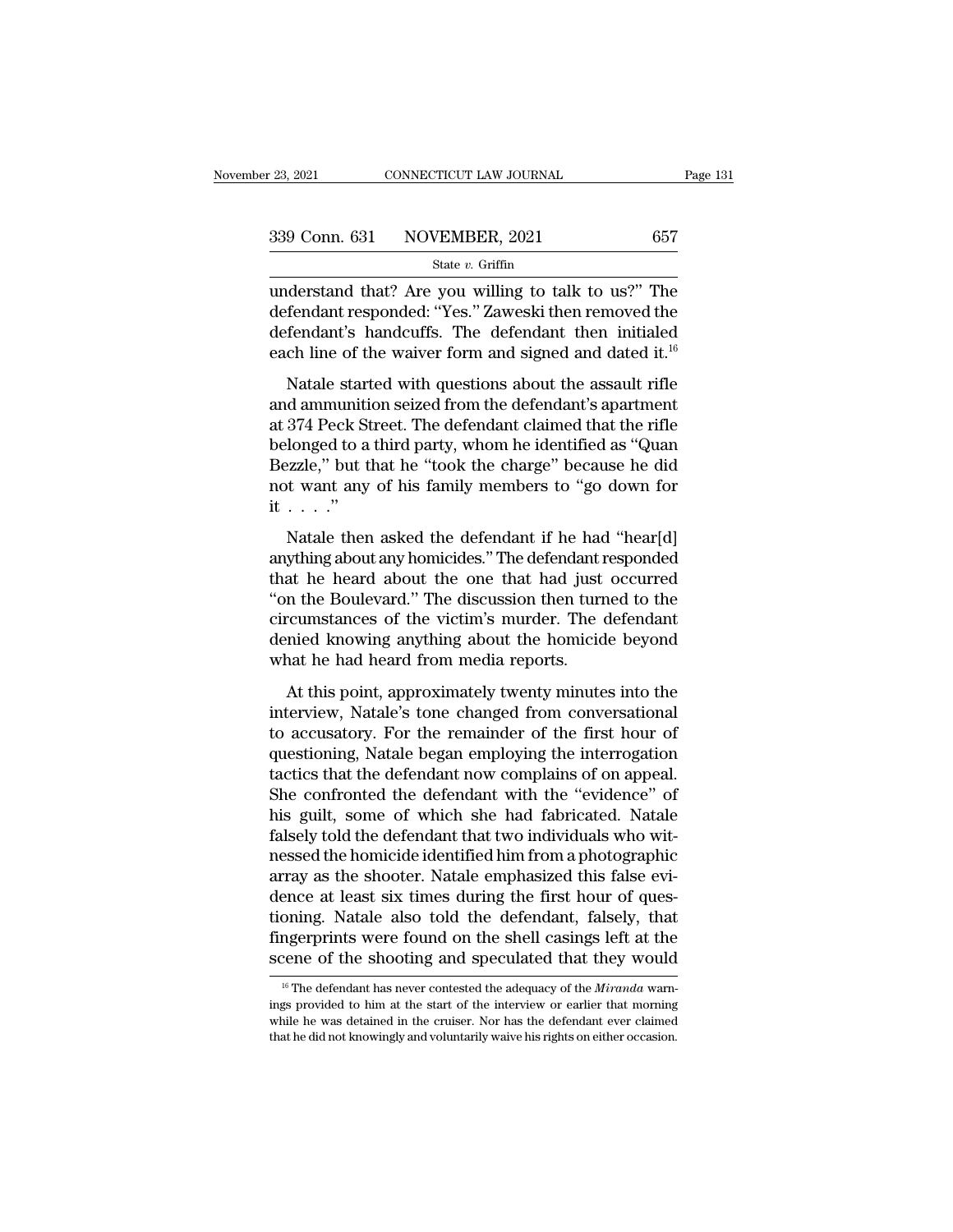|     | CONNECTICUT LAW JOURNAL      | November 23, 2021 |
|-----|------------------------------|-------------------|
|     |                              |                   |
| 658 | NOVEMBER, 2021 339 Conn. 631 |                   |
|     | State $v$ . Griffin          |                   |

MOVEMBER, 2021 MOVEMBER, 2021 S39 Conn. 631<br>
State v. Griffin<br>
match the defendant's prints when the forensic testing<br>
was completed.<sup>17</sup> MOVI<br>
St<br>
match the defendant's<br>
was completed.<sup>17</sup><br>
In addition, Natale o

 $\frac{\text{S}}{\text{State } v. \text{ Griffith}}$  and  $\frac{\text{State } v. \text{ Griffith}}{\text{State } v. \text{$ **In a state v.** $Griffin atch the defendant's prints when the forensic testing as completed.<sup>17</sup>  
In addition, Natale offered the defendant favorable enarios that could hav$  $\frac{\text{SUS}}{\text{State } v. \text{ Griffith}}$   $\frac{\text{State } v. \text{ Griffith}}{\text{State } v. \text{ Griffith}}$ <br>
match the defendant's prints when the forensic testing<br>
was completed.<sup>17</sup><br>
In addition, Natale offered the defendant favorable<br>
scenarios that could have potentially d State  $v$ . Griffin<br>
match the defendant's prints when the forensic testing<br>
was completed.<sup>17</sup><br>
In addition, Natale offered the defendant favorable<br>
scenarios that could have potentially diminished his<br>
culpability and em match the defendant's prints when the forensic testing<br>was completed.<sup>17</sup><br>In addition, Natale offered the defendant favorable<br>scenarios that could have potentially diminished his<br>culpability and emphasized the severity of match the defendant s prints when the foreignclusted was completed.<sup>17</sup><br>In addition, Natale offered the defendant favorable<br>scenarios that could have potentially diminished his<br>culpability and emphasized the severity of th was completed.<br>In addition, Natale offered the defendant favorable<br>scenarios that could have potentially diminished his<br>culpability and emphasized the severity of the sentence<br>that he could receive for murder. Natale sugge In addition, Natale offered the defendant favorable<br>scenarios that could have potentially diminished his<br>culpability and emphasized the severity of the sentence<br>that he could receive for murder. Natale suggested that<br>she t scenarios that could have potentially diminished his<br>culpability and emphasized the severity of the sentence<br>that he could receive for murder. Natale suggested that<br>she thought the defendant "might have just been in the<br>wr culpability and emphasized the severity of the sentence<br>that he could receive for murder. Natale suggested that<br>she thought the defendant "might have just been in the<br>wrong place at the wrong time." Natale later empha-<br>si that he could receive for murder. Natale suggested that<br>she thought the defendant "might have just been in the<br>wrong place at the wrong time." Natale later empha-<br>sized that the defendant would inevitably be charged<br>with she thought the defendant "might have just been in the wrong place at the wrong time." Natale later emphasized that the defendant would inevitably be charged with some form of murder and that "the only difference  $\ldots$  de wrong place at the wrong time." Natale later emphasized that the defendant would inevitably be charged<br>with some form of murder and that "the only difference<br> $\ldots$  depending on our conversation today  $\ldots$  is fel-<br>ony mur sized that the defendant would inevitably be charged<br>with some form of murder and that "the only difference<br> $\ldots$  depending on our conversation today  $\ldots$  is fel-<br>ony murder or being in the wrong place at the wrong<br>time with some form of murder and that "the only difference<br>
. . . depending on our conversation today . . . is fel-<br>
ony murder or being in the wrong place at the wrong<br>
time murder. You could either be the shooter, or the<br>
p ... depending on our conversation today ... is fel-<br>ony murder or being in the wrong place at the wrong<br>time murder. You could either be the shooter, or the<br>person [who] sits there and doesn't know what the fuck<br>was going ony murder or being in the wrong place at the wrong<br>time murder. You could either be the shooter, or the<br>person [who] sits there and doesn't know what the fuck<br>was going on, and was just in the wrong place at the<br>wrong ti time murder. You could either be the shooter, or the person [who] sits there and doesn't know what the fuck was going on, and was just in the wrong place at the wrong time. . . . You potentially don't have a chance to go person [who] sits there and doesn't know what the fuck<br>was going on, and was just in the wrong place at the<br>wrong time. . . . You potentially don't have a chance<br>to go home for sixty-five years, depending on how the<br>outco was going on, and was just in the wrong place at the<br>wrong time. . . . You potentially don't have a chance<br>to go home for sixty-five years, depending on how the<br>outcome of today goes between me and you . . . ." At<br>one poi wrong time. . . . You potentially don't have a chance<br>to go home for sixty-five years, depending on how the<br>outcome of today goes between me and you . . . ." At<br>one point, Natale told the defendant that the witnesses<br>who to go home for<br>outcome of tod:<br>one point, Natal<br>who identified l<br>was with him a<br>this mess<br>was there.<br>Natale also b Natale also brought up the defendant is family well also brought up the defendant that the witnesses are vith him and that "you could get yourself out of is mess  $\dots$  if you tell the truth" about who else as there.<br>Natale bers, at one point, in a main telling him that the witnesses<br>who identified him had indicated that a second person<br>was with him and that "you could get yourself out of<br>this mess . . . if you tell the truth" about who else<br>

who dentified fill had indicated that a second person<br>was with him and that "you could get yourself out of<br>this mess . . . if you tell the truth" about who else<br>was there.<br>Natale also brought up the defendant's family memwas with film and that you could get yoursen out of<br>this mess . . . if you tell the truth" about who else<br>was there.<br>Natale also brought up the defendant's family mem-<br>bers, at one point telling him that, although she "pro They're probably haven't shear and who enserges was there.<br>
Natale also brought up the defendant's family members, at one point telling him that, although she "probably ha[d] no say in this," "your mom and your sister are was there.<br>
Natale also brought up the defendant's family members, at one point telling him that, although she "probably ha[d] no say in this," "your mom and your sister are probably gonna go down for that gun as well," an Natale also brought up the ders, at one point telling him this," "your probably gonna go down f<br>"they're probably gonna do with this." "They're probably gonna do with this."<br>Been going on with this." re probably gonna go down for that gun as well," and<br>hey're probably gonna do warrants for them. Espe-<br>ally [because] you haven't shed any light on what's<br>een going on with this."<br><sup>17</sup> Natale also confronted the defendant "they're probably gonna do warrants for them. Especially [because] you haven't shed any light on what's been going on with this."<br>  $\frac{17}{17}$  Natale also confronted the defendant with actual evidence. She repeatedly refe

cially [because] you haven't shed any light on what's<br>been going on with this."<br> $\frac{17}{17}$  Natale also confronted the defendant with actual evidence. She repeat-<br>edly referenced the defendant's having recently been "yapp been going on with this."<br>  $\frac{17}{17}$  Natale also confronted the defendant with actual evidence. She repeatedly referenced the defendant's having recently been "yapping [his] mouth"<br>
and "bragging" about his involvement The Historical confidential the defendant with actual evidence. She repeatedly referenced the defendant's having recently been "yapping [his] mouth" and "bragging" about his involvement in the homicide, an apparent refere  $\,^{\rm I7}$  Natale also confronted the defendant with actual evidence. She repeatedly referenced the defendant's having recently been "yapping [his] mouth" and "bragging" about his involvement in the homicide, an apparent edly referenced the defendant's having recently been "yapping [his] mouth" and "bragging" about his involvement in the homicide, an apparent reference to the confidential informant's telling Podsiad that the defendant had to the confidential informant's telling Podsiad that the defendant had admit-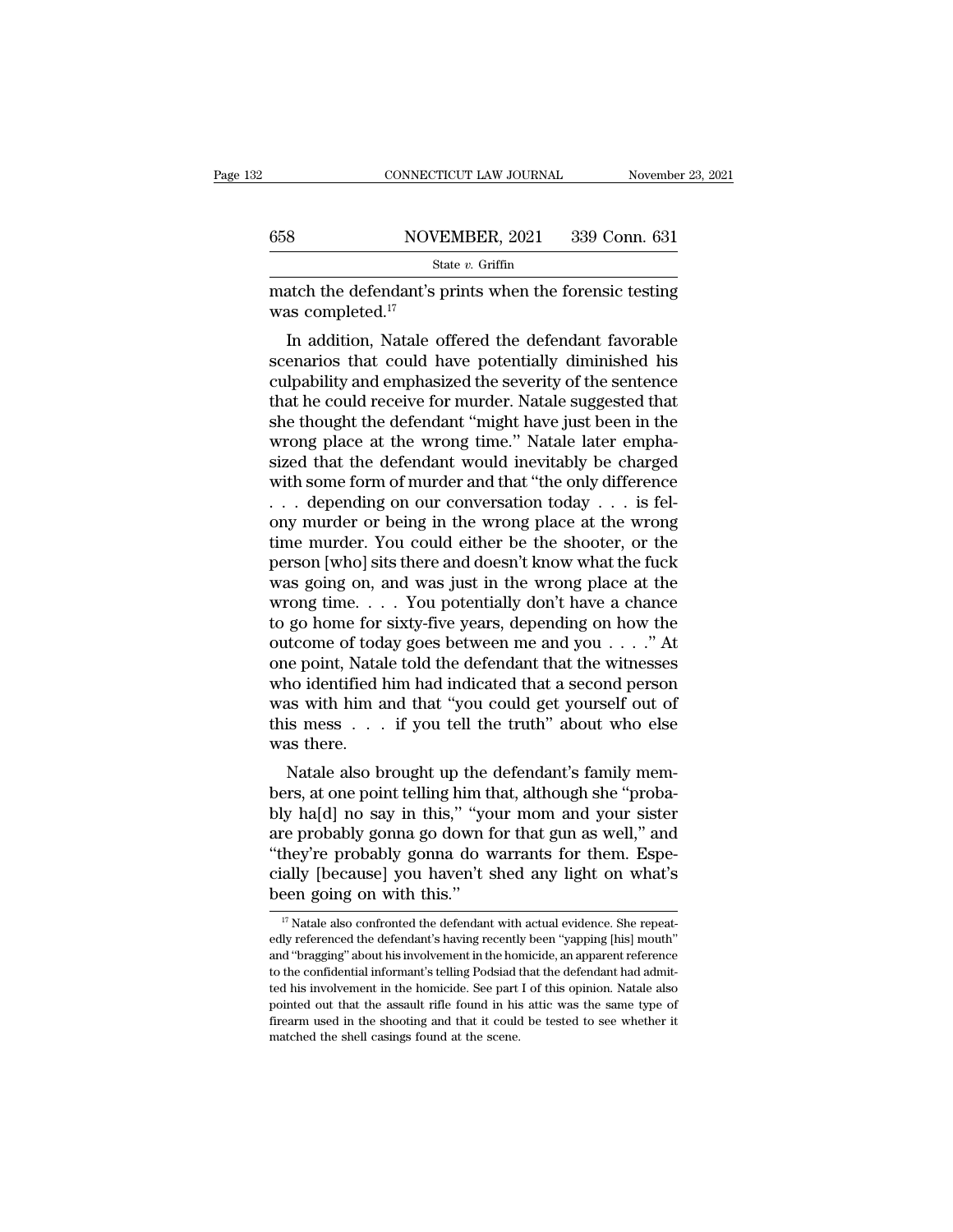$\begin{array}{r|l} \text{2021} & \text{CONRECTICUT LAW JOURNAL} & \text{Page 133} \ \hline \text{9 Conn. 631} & \text{NOVEMBER, 2021} & \text{659} \ \hline \text{State } v. \text{ Griffith} \ \hline \text{Despite Natale's tactics, the defendant continued to \text{tegorically deny any knowledge of the homicide for} \text{a entire first hour of questioning. He pushed back.} \end{array}$ 339 Conn. 631 NOVEMBER, 2021 659<br>
state v. Griffin<br>
Despite Natale's tactics, the defendant continued to<br>
categorically deny any knowledge of the homicide for<br>
the entire first hour of questioning. He pushed back<br>
on Nata 339 Conn. 631 NOVEMBER, 2021 659<br>
State v. Griffin<br>
Despite Natale's tactics, the defendant continued to<br>
categorically deny any knowledge of the homicide for<br>
the entire first hour of questioning. He pushed back<br>
on Nata 339 Conn. 631 NOVEMBER, 2021 659<br>
state v. Griffin<br>
Despite Natale's tactics, the defendant continued to<br>
categorically deny any knowledge of the homicide for<br>
the entire first hour of questioning. He pushed back<br>
on Nata Solution of the charactery seen the charactery of the distribution of the categorically deny any knowledge of the homicide for the entire first hour of questioning. He pushed back on Natale's false evidence ploys, telling state v. Griftin<br>Despite Natale's tactics, the defendant continued to<br>categorically deny any knowledge of the homicide for<br>the entire first hour of questioning. He pushed back<br>on Natale's false evidence ploys, telling her Despite Natale's tactics, the defendant continued to<br>categorically deny any knowledge of the homicide for<br>the entire first hour of questioning. He pushed back<br>on Natale's false evidence ploys, telling her that he<br>"want[ed] categorically deny any knowledge of the homicide for<br>the entire first hour of questioning. He pushed back<br>on Natale's false evidence ploys, telling her that he<br>"want[ed] to meet these people" who had supposedly<br>identified the entire first hour of questioning. He pushed back<br>on Natale's false evidence ploys, telling her that he<br>"want[ed] to meet these people" who had supposedly<br>identified him, and that "there ain't none of my finger-<br>prints" on Natale's false evidence ploys, telling her that he<br>
"want[ed] to meet these people" who had supposedly<br>
identified him, and that "there ain't none of my finger-<br>
prints" on the shell casings. When Natale emphasized<br>
the "want[ed] to meet these people" who had supposedly<br>identified him, and that "there ain't none of my finger-<br>prints" on the shell casings. When Natale emphasized<br>the virtual inevitability that the defendant would "go<br>down" identified him, and that "there ain't none of my finger-<br>prints" on the shell casings. When Natale emphasized<br>the virtual inevitability that the defendant would "go<br>down" for the murder and that he was facing a potential<br>s prints" on the shell casings. When Natale emphasized<br>the virtual inevitability that the defendant would "go<br>down" for the murder and that he was facing a potential<br>sixty-five year jail sentence, the defendant responded,<br>"I the virtual inevitability that the defendant would "go<br>down" for the murder and that he was facing a potential<br>sixty-five year jail sentence, the defendant responded,<br>"I guess I'll take it to trial then," and, "I gotta see down" for the murder and that he was facing a potential<br>sixty-five year jail sentence, the defendant responded,<br>"I guess I'll take it to trial then," and, "I gotta see how<br>it play[s] out. Hope for the best, pray for the wo Exty-five year Jan sentence, the defendant responded,<br>guess I'll take it to trial then," and, "I gotta see how<br>play[s] out. Hope for the best, pray for the wors[t]."<br>around forty minutes into questioning, after Natale<br>ain I guess III date it to that then, and, I gotta see now<br>it play[s] out. Hope for the best, pray for the wors[t]."<br>At around forty minutes into questioning, after Natale<br>again brought up the phony identification witnesses,<br>

It play [s] out. Hope for the best, pray for the wors<sub>[t]</sub>.<br>At around forty minutes into questioning, after Natale<br>again brought up the phony identification witnesses,<br>the defendant had the following exchange with Natale:<br> At abound lorly inhutes into questioning, after Natale<br>again brought up the phony identification witnesses,<br>the defendant had the following exchange with Natale:<br>"[The Defendant]: . . . . I don't be around nobody.<br>I don't again brought up the phony heminicate the defendant had the following exchan<br>
"[The Defendant]: . . . . I don't be a<br>
I don't do nothing. I don't [know] why<br>
in this stuff. . . . I just came home s<br>
Now I'm caught up in fu "[The Defendant]: . . . . . I don't be around nobody.<br>lon't do nothing. I don't [know] why people put me<br>this stuff. . . . . I just came home six months ago.<br>bw I'm caught up in fucking bullshit over . . . fuck-<br>g nothing. I don't do nothing. I don't<br>in this stuff.... I just<br>Now I'm caught up in fuc<br>ing nothing. Excuse my la<br>"Natale: That's why you<br>what happened?"<br>"[The Defendant]: I'm t this stuff. . . . . I just came home six months ago.<br>
bw I'm caught up in fucking bullshit over . . . fuck-<br>
g nothing. Excuse my language.<br>
"Natale: That's why you should start talking. Tell me,<br>
ant happened?<br>
"[The Defe

Ing noting. Excuse hiy language.<br>
"Natale: That's why you should start tall<br>
what happened?<br>
"[The Defendant]: I'm telling you the beath<br>
"Natale: No, you're not. No, you're not. Yo<br>
to go down for this by yourself?<br>
"[The

ow The caught up in Tucking builsint over  $\ldots$  Tucking nothing. Excuse my language.<br>
"Natale: That's why you should start talking. Tell me,<br>
"The Defendant]: I'm telling you the best I know.<br>"Natale: No, you're not. No, y

Tradate. That s why you should start tarking. Ten hie,<br>
"[The Defendant]: I'm telling you the best I know.<br>
"Natale: No, you're not. No, you're not. You're willing<br>
go down for this by yourself?<br>"[The Defendant]: If that's "[The Defendant]: I'm telling you the best I know.<br>"Natale: No, you're not. No, you're not. You're willing<br>to go down for this by yourself?<br>"[The Defendant]: If that's what it takes. Innocent<br>person go down gonna take a lo "[The Defend:<br>"Natale: No, y<br>to go down for<br>"[The Defend<br>person go down<br>I gotta do."<br>At approxima "Natale: No, you're not. No, you're not. You're willing<br>go down for this by yourself?<br>"[The Defendant]: If that's what it takes. Innocent<br>rson go down gonna take a long time. I gotta do what<br>gotta do."<br>At approximately 11:

to go down for this by yourself?<br>
"[The Defendant]: If that's what it takes. Innocent<br>
person go down gonna take a long time. I gotta do what<br>
I gotta do."<br>
At approximately 11:30 a.m.—one hour into ques-<br>
tioning—Natale l "[The Defendant]: If that's what it takes. Innocent<br>person go down gonna take a long time. I gotta do what<br>I gotta do."<br>At approximately 11:30 a.m.—one hour into ques-<br>tioning—Natale left the room. When she returned a few<br> The Detendant]. It that s what it takes. Inhotent<br>person go down gonna take a long time. I gotta do what<br>I gotta do."<br>At approximately 11:30 a.m.—one hour into ques-<br>tioning—Natale left the room. When she returned a few<br>m I gotta do."<br>
At approximately 11:30 a.m.—one hour into questioning—Natale left the room. When she returned a few<br>
minutes later, the defendant asked whether, if he told<br>
"the truth about who did it," he could "get some t At approximately 11:30 a.m.—one hour into questioning—Natale left the room. When she returned a few minutes later, the defendant asked whether, if he told "the truth about who did it," he could "get some type of protectio At approximately 11:30 a.m.—one hour into questioning—Natale left the room. When she returned a few minutes later, the defendant asked whether, if he told "the truth about who did it," he could "get some type of protectio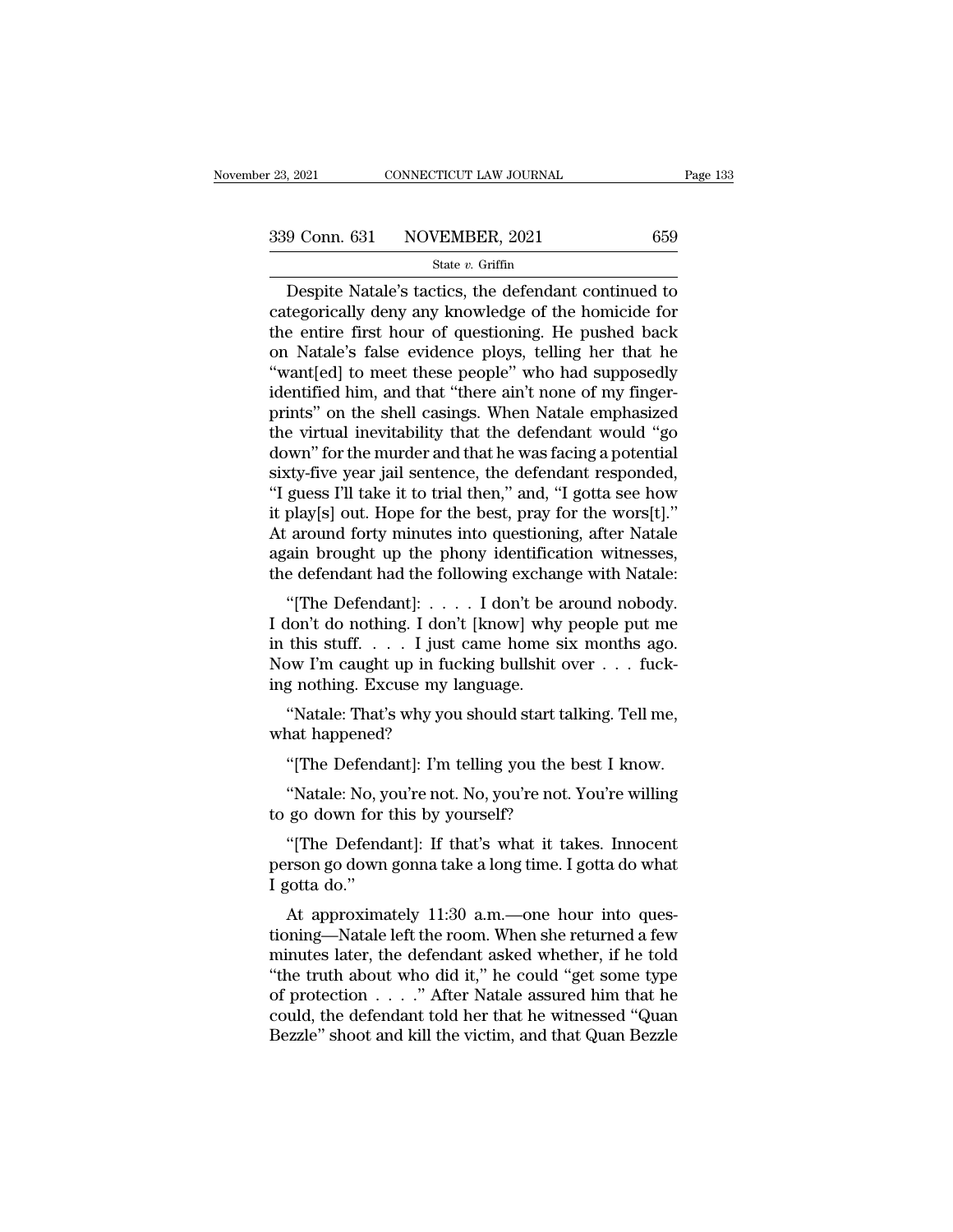## CONNECTICUT LAW JOURNAL November 23, 2021<br>660 NOVEMBER, 2021 339 Conn. 631<br>State v. Griffin State *v.* Griffin

CONNECTICUT LAW JOURNAL November 23, 2021<br>
State v. Griffin<br>
State v. Griffin<br>
Threatened to kill him if he ever told the police. As the<br>
defendant said this, he buried his face into his shirt<br>
and sake edmitted at trial  $\begin{array}{r}\n 660 \text{ NOVEMBER, } 2021 \text{ } 339 \text{ Conn. } 631 \\
 \hline\n \text{State } v. \text{ Griffiths}\n\end{array}$ <br>
threatened to kill him if he ever told the police. As the defendant said this, he buried his face into his shirt and, as he admitted at trial, preten 660 NOVEMBER, 2021 339 Conn. 631<br>  $\frac{\text{State } v. \text{ Griffith}}{\text{threaded to kill him if he ever told the police. As the defendant said this, he buried his face into his shirt and, as he admitted at trial, pretended to cry. The defendant then conditionally proclaimed that he initially had withheld this information because Quan Bezzle knows.}$ 660 NOVEMBER, 2021 339 Conn. 631<br>  $\frac{\text{State } v. \text{ Griffith}}{\text{three the value of } v}$ <br>  $\frac{\text{State } v. \text{ Griffith}}{\text{time}}$ <br>  $\frac{\text{State } v. \text{ Griffith}}{\text{time}}$ <br>  $\frac{\text{State } v. \text{ Griffith}}{\text{time}}$ <br>  $\frac{\text{State } v. \text{ Griffith}}{\text{time}}$ <br>  $\frac{\text{Right } v}{\text{time}}$ <br>  $\frac{\text{Right } v}{\text{time}}$ <br>  $\frac{\text{Right } v}{\text{time}}$ <br>  $\frac{\text{Right } v}{\text{$ State v. Griffin<br>threatened to kill him if he ever told the police. As the<br>defendant said this, he buried his face into his shirt<br>and, as he admitted at trial, pretended to cry. The defen-<br>dant then emotionally proclaimed state  $v$ . State  $v$  stand the police. As the defendant said this, he buried his face into his shirt and, as he admitted at trial, pretended to cry. The defendant then emotionally proclaimed that he initially had withheld threatened to kill him if he ever told the police. As the<br>defendant said this, he buried his face into his shirt<br>and, as he admitted at trial, pretended to cry. The defen-<br>dant then emotionally proclaimed that he initially defendant said this, he buried his face into his shirt<br>and, as he admitted at trial, pretended to cry. The defen-<br>dant then emotionally proclaimed that he initially had<br>withheld this information because Quan Bezzle knows<br>w and, as he admitted at trial, pretended to cry. The defen-<br>dant then emotionally proclaimed that he initially had<br>withheld this information because Quan Bezzle knows<br>where he lives, and he did not want "nothing to happen"<br> dant then emotionally proclaimed that he initially had<br>withheld this information because Quan Bezzle knows<br>where he lives, and he did not want "nothing to happen"<br>to his sister and little niece, who live with him.<br>Accordin withheld this information because Quan Bezzle knows<br>where he lives, and he did not want "nothing to happen"<br>to his sister and little niece, who live with him.<br>According to the defendant, after Quan Bezzle shot the<br>victim, where he lives, and he did not want "nothing to happen"<br>to his sister and little niece, who live with him.<br>According to the defendant, after Quan Bezzle shot the<br>victim, the defendant ran to a pharmacy<sup>18</sup> to retrieve<br>his to his sister and<br>According to the d<br>victim, the defend<br>his bicycle and the<br>included his riding<br>in the direction of<br>lifeless body.<br>The defendant c refined the defendant ran to a pharmacy<sup>18</sup> to retrieve<br>s bicycle and then rode his bicycle home. This story<br>cluded his riding his bicycle from the pharmacy back<br>the direction of the crime scene and past the victim's<br>eless his bicycle and then rode his bicycle home. This story<br>included his riding his bicycle from the pharmacy back<br>in the direction of the crime scene and past the victim's<br>lifeless body.<br>The defendant continued to falsely accu

included his riding his bicycle from the pharmacy back<br>in the direction of the crime scene and past the victim's<br>lifeless body.<br>The defendant continued to falsely accuse Quan Bez-<br>zle of the murder through nearly two addit in the direction of the crime scene and past the victim's<br>lifeless body.<br>The defendant continued to falsely accuse Quan Bez-<br>zle of the murder through nearly two additional hours of<br>questioning, despite Natale's and Zawesk lifeless body.<br>The defendant continued to falsely accuse Quan Bez-<br>zle of the murder through nearly two additional hours of<br>questioning, despite Natale's and Zaweski's repeatedly<br>telling him that they knew his story was a The defendant continued to falsely accuse Quan Bezzle of the murder through nearly two additional hours of questioning, despite Natale's and Zaweski's repeatedly telling him that they knew his story was a lie. Natale and Z The defendant continued to falsely accuse Quan Bezzle of the murder through nearly two additional hours of<br>questioning, despite Natale's and Zaweski's repeatedly<br>telling him that they knew his story was a lie. Natale<br>and Z zle of the murder through nearly two additional hours of<br>questioning, despite Natale's and Zaweski's repeatedly<br>telling him that they knew his story was a lie. Natale<br>and Zaweski continued to remind him of his false story<br> questioning, despite Natale's and Zaweski's repeatedly<br>telling him that they knew his story was a lie. Natale<br>and Zaweski continued to remind him of his false story<br>regarding Quan Bezzle and the fingerprint evidence,<br>and t telling him that they knew his story was a lie. Natale<br>and Zaweski continued to remind him of his false story<br>regarding Quan Bezzle and the fingerprint evidence,<br>and they also repeatedly asserted that Wright, whom<br>they had and Zaweski continued to remind him of his false story<br>regarding Quan Bezzle and the fingerprint evidence,<br>and they also repeatedly asserted that Wright, whom<br>they had not actually yet spoken to, had told them that<br>she was regarding Quan Bezzle and the fingerprint evidence,<br>and they also repeatedly asserted that Wright, whom<br>they had not actually yet spoken to, had told them that<br>she was present at the shooting and that the defendant<br>was the and they also repeatedly asserted that Wright, whom<br>they had not actually yet spoken to, had told them that<br>she was present at the shooting and that the defendant<br>was there also.<sup>19</sup> They also continued to offer alternativ they had not actually yet spoken to, had told them that<br>she was present at the shooting and that the defendant<br>was there also.<sup>19</sup> They also continued to offer alternative<br>scenarios to the defendant, such as that he shot t she was present at the shooting and that the defendant<br>was there also.<sup>19</sup> They also continued to offer alternative<br>scenarios to the defendant, such as that he shot the<br>victim but did so accidentally or in self-defense. In was there also.<sup>19</sup>The<br>scenarios to the de<br>victim but did so ace<br>tion, they continue<br>sentence that the d<br>one point, Natale r<br>death penalty:<br>"Natale: . . . . Do of the set of the set of the report, that are just gonna.<br>
Mergendian they continued to emphasize the lengthy prison intence that the defendant was likely to receive. At<br>
de point, Natale made an apparent reference to the tion, they continued to emphasize the lengthy prison<br>sentence that the defendant was likely to receive. At<br>one point, Natale made an apparent reference to the<br>death penalty:<br>"Natale: . . . Do you see all the . . . little

18 At one point, the defendant claimed that he retrieved his bicycle from<br>18 At one point, the defendant claimed that he retrieved his bicycle from<br>18 At one point, the defendant claimed that he retrieved his bicycle from

<sup>&</sup>quot;Natale: . . . Do you see all the . . . little things<br>that are gonna go in the report, that are just gonna?<br> $\frac{18}{18}$  At one point, the defendant claimed that he retrieved his bicycle from<br>CVS Pharmacy. At another point "Natale: . . . Do you see all the . . . little things<br>that are gonna go in the report, that are just gonna?<br> $\frac{18}{18}$  At one point, the defendant claimed that he retrieved his bicycle from<br>CVS Pharmacy. At another point  $\frac{18}{18}$  At one point, the defector of the defector of the defendant.<br>  $\frac{19}{18}$  Wright subsequently complicated the defendant.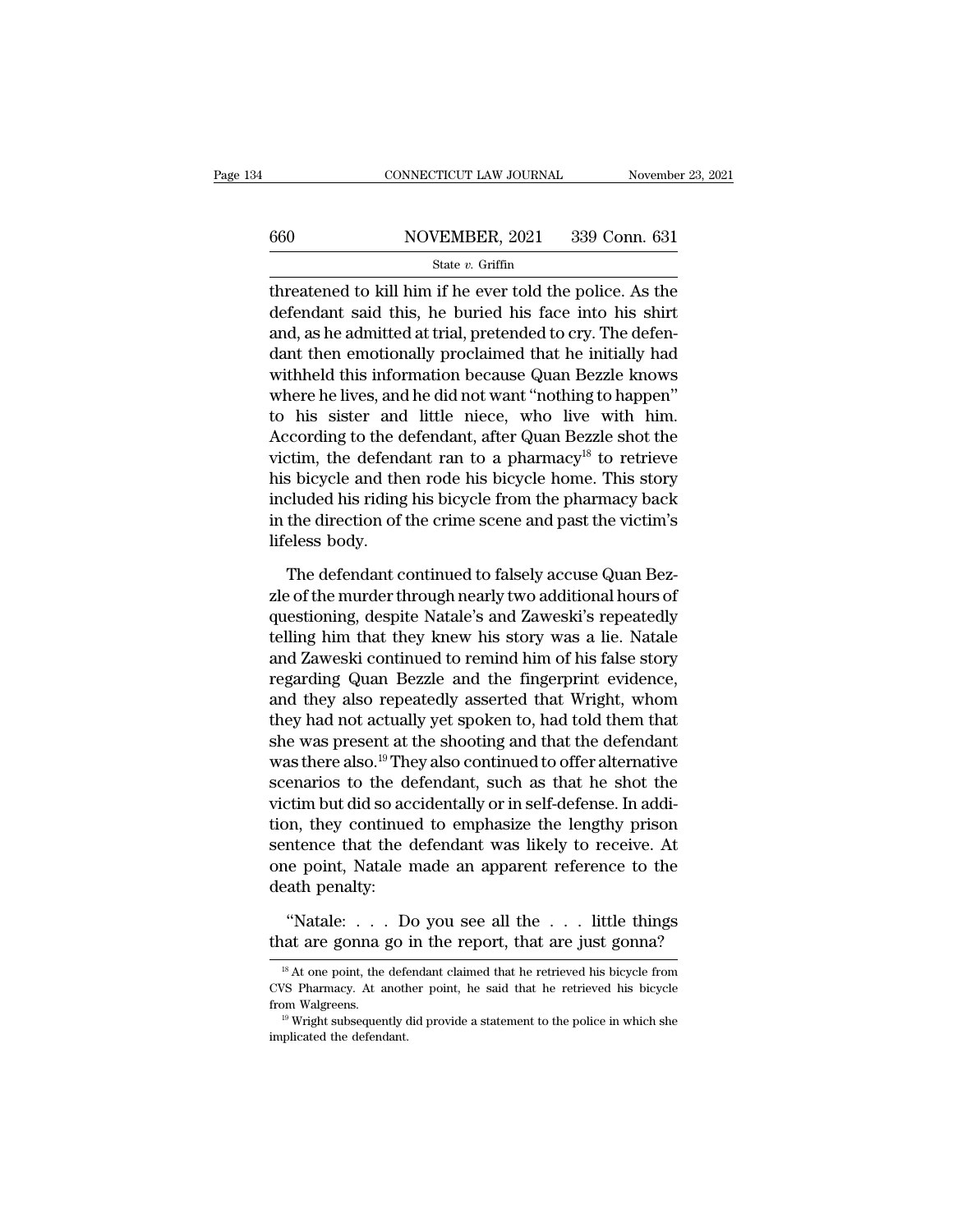| r 23, 2021 | CONNECTICUT LAW JOURNAL      | Page 135 |
|------------|------------------------------|----------|
|            | 339 Conn. 631 NOVEMBER, 2021 | 661      |
|            | State $v$ . Griffin          |          |

''[The Defendant]: I ain't do nothing. 9 Conn. 631 NOVEMBER, 2021 661<br>
State v. Griffin<br>
"[The Defendant]: I ain't do nothing.<br>
"Natale: Fry you? They're gonna put you in the chair.<br>
bu gotta at least admit that that story's crazy. Whether 339 Conn. 631 NOVEMBER, 2021 661<br>
State v. Griffin<br>
"[The Defendant]: I ain't do nothing.<br>
"Natale: Fry you? They're gonna put you in the chair.<br>
You gotta at least admit that that story's crazy. Whether<br>
it's true or not 339 Conn. 631 NOVEMBER, 2021 661<br>
State v. Griffin<br>
"[The Defendant]: I ain't do nothing.<br>
"Natale: Fry you? They're gonna put you in the chair.<br>
You gotta at least admit that that story's crazy. Whether<br>
it's true or not "[The Defendant]: I ain't do nothing.<br>"Natale: Fry you? They're gonna put you in the chair.<br>You gotta at least admit that that story's crazy. Whether<br>it's true or not, doesn't it sound silly?"<sup>20</sup> The defendant<br>had no not "[The Defendant]: I ain't do nothing.<br>"Natale: Fry you? They're gonna put you in the chair.<br>"We gotta at least admit that that story's crazy. Whether<br>s true or not, doesn't it sound silly?"<sup>20</sup> The defendant<br>d no noticeab "Natale: Fry you? They're gonna put you in the chair.<br>You gotta at least admit that that story's crazy. Whether<br>it's true or not, doesn't it sound silly?"<sup>20</sup> The defendant<br>had no noticeable or audible response to this st

value. Fry you: They re gonia put you in the chair.<br>You gotta at least admit that that story's crazy. Whether<br>it's true or not, doesn't it sound silly?"<sup>20</sup> The defendant<br>had no noticeable or audible response to this stat Fou gotta at least admit that that story's crazy. Whether<br>it's true or not, doesn't it sound silly?"<sup>20</sup> The defendant<br>had no noticeable or audible response to this statement.<br>Nevertheless, the defendant stuck to his stor at stude of not, doesn't it sound siny? The defendant<br>had no noticeable or audible response to this statement.<br>Nevertheless, the defendant stuck to his story that<br>he was innocent and that Quan Bezzle had shot the<br>victim, u had no noticeable of addibe response to this statement.<br>
Nevertheless, the defendant stuck to his story that<br>
he was innocent and that Quan Bezzle had shot the<br>
victim, until approximately 1:30 p.m.—three hours into<br>
the i Nevertheless, the defendant stuck to his story that<br>he was innocent and that Quan Bezzle had shot the<br>victim, until approximately 1:30 p.m.—three hours into<br>the interrogation. At that point, the defendant's<br>attempts to fab he was innocent and that Quan Bezzle had shot the<br>victim, until approximately 1:30 p.m.—three hours into<br>the interrogation. At that point, the defendant's<br>attempts to fabricate stories about Quan Bezzle and<br>about his where victim, until approximately 1:30 p.m.—three hours into<br>the interrogation. At that point, the defendant's<br>attempts to fabricate stories about Quan Bezzle and<br>about his whereabouts on the night of the murder,<br>including how h the interrogation. At that point, the defendant's<br>attempts to fabricate stories about Quan Bezzle and<br>about his whereabouts on the night of the murder,<br>including how he had used his bicycle to ride home<br>after Quan Bezzle s attempts to fabricate stories about Qua<br>about his whereabouts on the night of<br>including how he had used his bicycle i<br>after Quan Bezzle shot the victim, had al<br>The following colloquy demonstrates that<br>prior to confessing, bout his whereabouts on the hight of the hitrater,<br>cluding how he had used his bicycle to ride home<br>ter Quan Bezzle shot the victim, had all fallen apart.<br>ne following colloquy demonstrates that, immediately<br>ior to confess Including now he had used<br>after Quan Bezzle shot the<br>The following colloquy dem<br>prior to confessing, it becau<br>dant's multiple lies were cr<br>"Zaweski: So, you go and<br>where do you go?<br>"[The Defendant]: I go he ie following colloquy demonstrates<br>
ior to confessing, it became appare<br>
int's multiple lies were crumbling:<br>
"Zaweski: So, you go and you get you<br>
"The Defendant]: I go home.<br>"Zaweski: To where?

for to coffessing, it became approximation<br>times were crumble "Zaweski: So, you go and you g<br>nere do you go?<br>"[The Defendant]: I go home.<br>"Zaweski: To where?<br>"[The Defendant]: Fair Haven. "Zaweski: So, you go and you get yo<br>nere do you go?<br>"[The Defendant]: I go home.<br>"Zaweski: To where?<br>"[The Defendant]: Fair Haven.<br>"Zaweski: And how do you get then nere do you go?<br>"[The Defendant]: I go home.<br>"Zaweski: To where?<br>"[The Defendant]: Fair Haven.<br>"Zaweski: And how do you get there?<br>"[The Defendant]: My bike.

"[The Defendant]: I go home.<br>"Zaweski: To where?<br>"[The Defendant]: Fair Haven.<br>"Zaweski: And how do you get t<br>"[The Defendant]: My bike.<br>"Zaweski: I know on a bike. How "Zaweski: To where?<br>"[The Defendant]: Fair Haven.<br>"Zaweski: And how do you get there?<br>"[The Defendant]: My bike.<br>"Zaweski: I know on a bike. How do you, what roads<br>o] you take? "[The Defendant]: Fa<br>"Zaweski: And how d<br>"[The Defendant]: My<br>"Zaweski: I know on a<br>[do] you take?<br>"[The Defendant]: I go "Zaweski: And how do you get there?<br>"[The Defendant]: My bike.<br>"Zaweski: I know on a bike. How do you, what roads<br>o] you take?<br>"[The Defendant]: I go up, um, I go up on the Boule-<br>rd. I go up Bellevue. Zaweski: And now do yo<br>
"[The Defendant]: My bik<br>
"Zaweski: I know on a bik<br>
[do] you take?<br>
"[The Defendant]: I go up<br>
vard. I go up Bellevue.<br>"Zaweski: Tell me, you d "Zaweski: I know on a bike. How do you, what roads<br>o] you take?<br>"[The Defendant]: I go up, um, I go up on the Boule-<br>rd. I go up Bellevue.<br>"Zaweski: Tell me, you did not just say that. How,<br>w do you get home? "Zaweski: I know on a bike. Home<br>
[do] you take?<br>
"[The Defendant]: I go up, um<br>
vard. I go up Bellevue.<br>
"Zaweski: Tell me, you did n<br>
how do you get home?<br>
"At trial, the defendant testified that he

20 At trial, the defendant testified that he had interpreted this statement suggesting that he would receive the death penalty, specifically, the

<sup>&</sup>quot;Zaweski: Tell me, you did not just say that. How,<br>how do you get home?<br> $\frac{1}{20}$  At trial, the defendant testified that he had interpreted this statement<br>as suggesting that he would receive the death penalty, specifical "Zaweski: Tell me, you did not just say that. How,<br>how do you get home?<br> $\frac{1}{20}$  At trial, the defendant testified that he had interpreted this statement<br>as suggesting that he would receive the death penalty, specifical how do you get home?<br>  $\frac{1}{20}$  At trial, the defendant testified that he had interpreted this statement<br>
as suggesting that he would receive the death penalty, specifically, the<br>
electric chair, if he did not confess. T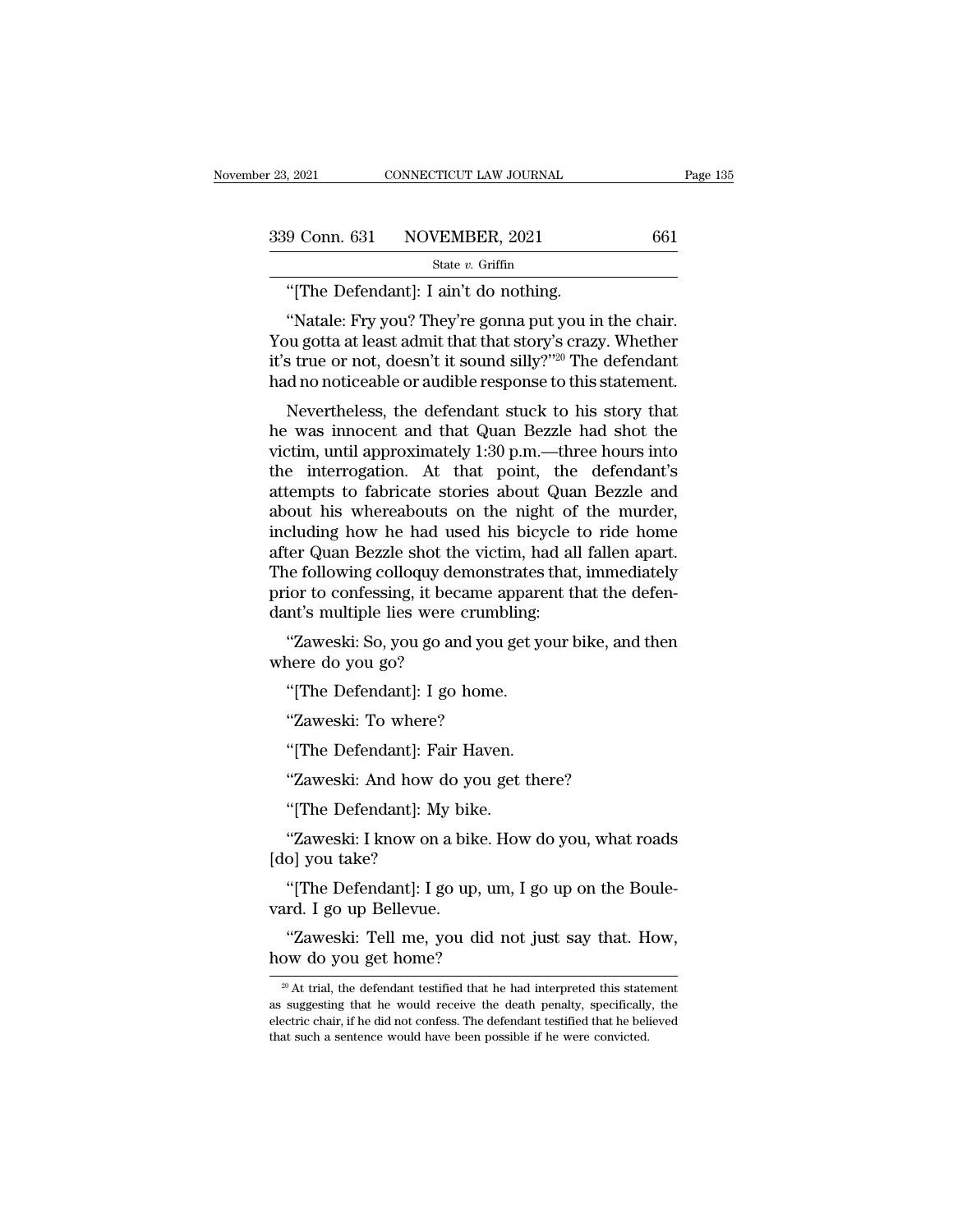|     | CONNECTICUT LAW JOURNAL                       | November 23, 2021 |
|-----|-----------------------------------------------|-------------------|
|     |                                               |                   |
| 662 | NOVEMBER, 2021                                | 339 Conn. 631     |
|     | State $v$ . Griffin                           |                   |
|     | "[The Defendant]: My bike.                    |                   |
|     | "Zaweski: Yeah, what roads do you take?       |                   |
|     | "[The Defendant]: The Boulevard.              |                   |
|     | "Zaweski: Okay, so, you went back up past the |                   |

State v. Griffin<br>
"[The Defendant]: My bike.<br>
"Zaweski: Yeah, what roads do you take?<br>"[The Defendant]: The Boulevard.<br>"Zaweski: Okay, so, you went back up past the ime scene? "[The Defendant]: M<br>"Zaweski: Yeah, wh<br>"[The Defendant]: T<br>"Zaweski: Okay, sc<br>crime scene?<br>"[The Defendant]: M "Zaweski: Yeah, what roads do yo"<br>[The Defendant]: The Boulevard.<br>"Zaweski: Okay, so, you went lime scene?<br>"[The Defendant]: Mm-hmm.<br>"Zaweski: You didn't do that. "[The Defendant]: The Boulevard.<br>"Zaweski: Okay, so, you went b<br>ime scene?<br>"[The Defendant]: Mm-hmm.<br>"Zaweski: You didn't do that.<br>"Natale: Bobby, you getting tired? "Zaweski: Okay, so, you went back up<br>ime scene?<br>"[The Defendant]: Mm-hmm.<br>"Zaweski: You didn't do that.<br>"Natale: Bobby, you getting tired?<br>"[The Defendant]: Yeah. ime scene?<br>"[The Defendant]: Mm-hmm.<br>"Zaweski: You didn't do that.<br>"Natale: Bobby, you getting t<br>"[The Defendant]: Yeah.<br>"Natale: 'Cause you're, you're

"[The Defendant]: Mm-hmm.<br>"Zaweski: You didn't do that.<br>"Natale: Bobby, you getting tired?<br>"[The Defendant]: Yeah.<br>"Natale: 'Cause you're, you're, that's crazy.<br>"Zaweski: Seriously, you wanna tell us you took y "Zaweski: You didn't do that.<br>"Natale: Bobby, you getting tired?<br>"[The Defendant]: Yeah.<br>"Natale: 'Cause you're, you're, that's crazy.<br>"Zaweski: Seriously, you wanna tell us you took your<br>ke back all the way uphill, past t "Natale: Bobby, you getting tired?<br>"[The Defendant]: Yeah.<br>"Natale: 'Cause you're, you're, that's crazy.<br>"Zaweski: Seriously, you wanna tell us you took your<br>bike back all the way uphill, past the dead guy lying in<br>the str "The Defendant]: Yeah.<br>
"Natale: 'Cause you're, you're, that's crazy.<br>
"Zaweski: Seriously, you wanna tell us you took your<br>
bike back all the way uphill, past the dead guy lying in<br>
the street and all the cops that were r "Natale: 'Cause you're, you're, that's c<br>"Zaweski: Seriously, you wanna tell us<br>ke back all the way uphill, past the dea<br>e street and all the cops that were rig<br>"Natale: Bobby, open your eyes."<br>This conversation continued Tratate. Cause you're, you're, that's crazy.<br>
"Zaweski: Seriously, you wanna tell us you took your<br>
ke back all the way uphill, past the dead guy lying in<br>
e street and all the cops that were right there?<br>
"Natale: Bobby,

"Zaweski: Seriously, you wanna tell us you took your<br>bike back all the way uphill, past the dead guy lying in<br>the street and all the cops that were right there?<br>"Natale: Bobby, open your eyes."<br>This conversation continued bike back all the way uphill, past the dead guy lying in<br>the street and all the cops that were right there?<br>"Natale: Bobby, open your eyes."<br>This conversation continued as the defendant stuck<br>to his story that he rode his the street and all the cops that were right there?<br>
"Natale: Bobby, open your eyes."<br>
This conversation continued as the defendant stuck<br>
to his story that he rode his bicycle home but was<br>
unable to explain which roads he "Natale: Bobby, open your eyes."<br>This conversation continued as the defendant stuck<br>to his story that he rode his bicycle home but was<br>unable to explain which roads he took home and why<br>he rode past the crime scene. Natale This conversation continued as the defendant stuck<br>to his story that he rode his bicycle home but was<br>unable to explain which roads he took home and why<br>he rode past the crime scene. Natale commented, "[y]ou<br>can't even ke This conversation continued as the defendant stuck<br>to his story that he rode his bicycle home but was<br>unable to explain which roads he took home and why<br>he rode past the crime scene. Natale commented, "[y]ou<br>can't even kee to his story that he rode his bicycle home but was<br>unable to explain which roads he took home and why<br>he rode past the crime scene. Natale commented, "[y]ou<br>can't even keep up with your own lies . . . . " Zaweski<br>then expl sense.'' Tode past the crime scene. Natale commented, [y]ou<br>n't even keep up with your own lies . . . ." Zaweski<br>en explained: "We're not trying to confuse you,<br>right, but you're confusing us. You understand that?<br>rerything you're is going on here. Because you are looking at sixty-five

The explaint of the Hot Tying to Contuse you,<br>alright, but you're confusing us. You understand that?<br>Everything you're telling us is just not making any<br>sense."<br>Natale then said: "And you need to figure out what<br>is going o anight, but you're tollusing us. Fou understand that:<br>Everything you're telling us is just not making any<br>sense."<br>Natale then said: "And you need to figure out what<br>is going on here. Because you are looking at sixty-five<br>y Everything you're tening us is just not making any<br>sense."<br>Natale then said: "And you need to figure out what<br>is going on here. Because you are looking at sixty-five<br>years alone. With no conspirator because Quan [Bezzle]<br>d Sense.<br>
Natale then said: "And you need to figure out what<br>
is going on here. Because you are looking at sixty-five<br>
years alone. With no conspirator because Quan [Bezzle]<br>
did not shoot this guy. Figure it out. And it bet Natale then said: "And you need to figure out what<br>is going on here. Because you are looking at sixty-five<br>years alone. With no conspirator because Quan [Bezzle]<br>did not shoot this guy. Figure it out. And it better be<br>quic is going on here. Because you are looking at sixty-five<br>years alone. With no conspirator because Quan [Bezzle]<br>did not shoot this guy. Figure it out. And it better be<br>quick 'cause you're digging yourself deeper and deeper. years alone. With no conspirator because Quan [Bezzle] did not shoot this guy. Figure it out. And it better be quick 'cause you're digging yourself deeper and deeper. Now you don't know if you're at your girl's house or yo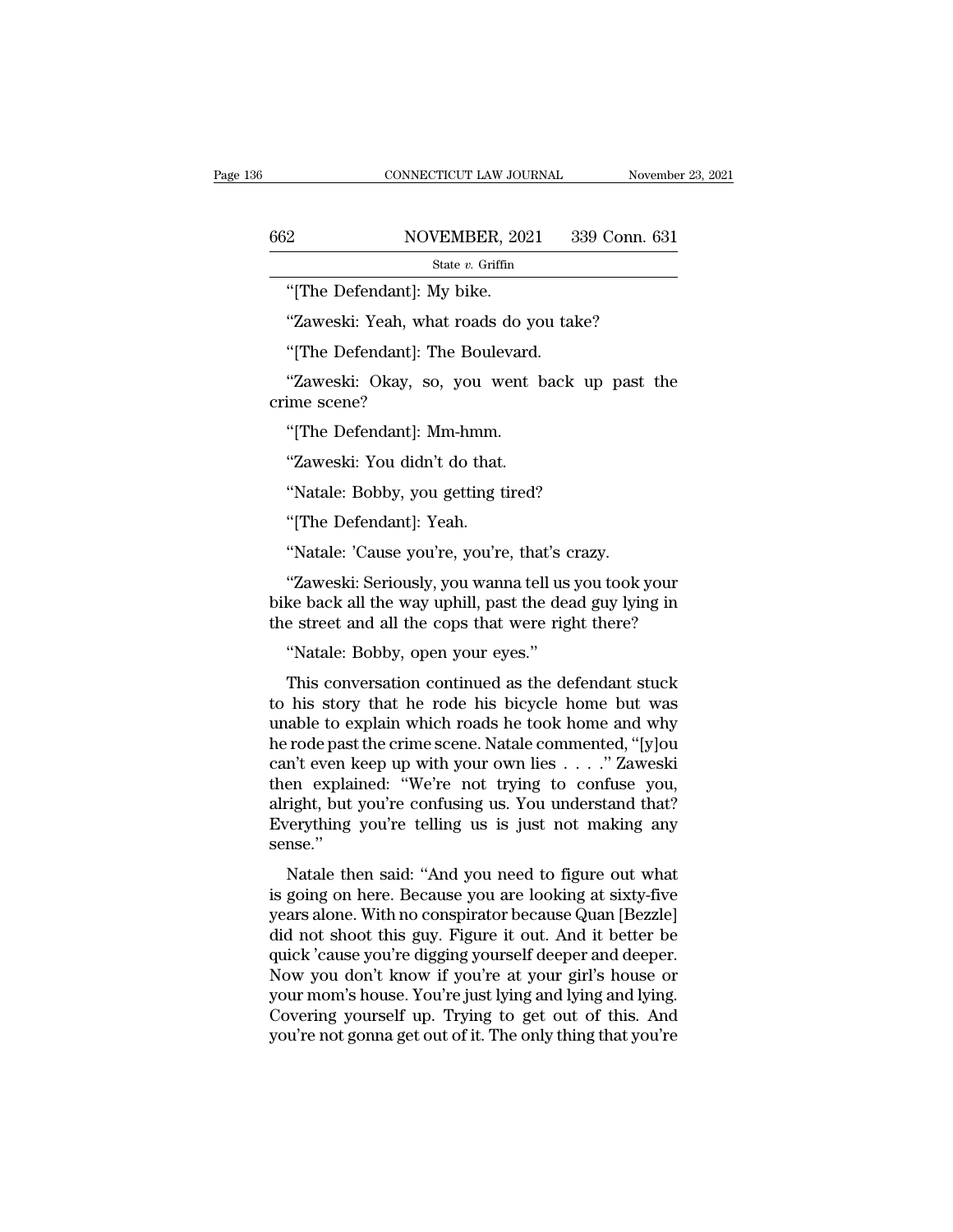er and the connection of the connection of the same of the same is make it better for yourself in the long run.<br>
That's the only thing you're gonna do. I could tell you're<br>
a mone. But, you're not a mone 'gouse you can't 339 Conn. 631 NOVEMBER, 2021 663<br>
state v. Griffin<br>
gonna do is make it better for yourself in the long run.<br>
That's the only thing you're gonna do. I could tell you're<br>
a mope. But, you're not a mope 'cause you can't eve 339 Conn. 631 NOVEMBER, 2021 663<br>
State v. Griffin<br>
gonna do is make it better for yourself in the long run.<br>
That's the only thing you're gonna do. I could tell you're<br>
a mope. But, you're not a mope 'cause you can't eve 339 Conn. 631 NOVEMBER, 2021 663<br>
state v. Griffin<br>
gonna do is make it better for yourself in the long run.<br>
That's the only thing you're gonna do. I could tell you're<br>
a mope. But, you're not a mope 'cause you can't eve Solution of the contributed particle of the contributed state v. Griffin<br>gonna do is make it better for yourself in the long run.<br>That's the only thing you're gonna do. I could tell you're<br>a mope. But, you're not a mope ' state v. Griffin<br>gonna do is make it better for yourself in the long run.<br>That's the only thing you're gonna do. I could tell you're<br>a mope. But, you're not a mope 'cause you can't even,<br>you can't even lie. You can't even gonna do is make it better for yourself in the long run.<br>That's the only thing you're gonna do. I could tell you're<br>a mope. But, you're not a mope 'cause you can't even,<br>you can't even lie. You can't even lie. Look at all That's the only thing you're gonna do. I could tell you're a mope. But, you're not a mope 'cause you can't ever<br>you can't even lie. You can't even lie. Look at all th<br>lies. Four pages of lies. You're not a criminal. You'n<br> mope. But, you re not a mope cause you can't even,<br>u can't even lie. You can't even lie. Look at all the<br>s. Four pages of lies. You're not a criminal. You're<br>t a killer. First you're at your sister's house. Then<br>u're at CV you can't even he. You can't even he. Look at all the<br>lies. Four pages of lies. You're not a criminal. You're<br>not a killer. First you're at your sister's house. Then<br>you're at CVS, then Walgreens. It, I mean just five page

no contribute is a criminal. You re<br>not a killer. First you're at your sister's house. Then<br>you're at CVS, then Walgreens. It, I mean just five pages<br>of, I'm on my sixth page now of complete lies."<br>A few minutes later, Nat not a killer. First you re at your sister's nouse. Then<br>you're at CVS, then Walgreens. It, I mean just five pages<br>of, I'm on my sixth page now of complete lies."<br>A few minutes later, Natale said in relevant part: "I<br>don't you re at Cvs, then waigreens. it, I mean just live pages<br>of, I'm on my sixth page now of complete lies."<br>A few minutes later, Natale said in relevant part: "I<br>don't think you have any idea of how serious this is.<br>No clue. or, I m on my sixth page now or complete les.<br>
A few minutes later, Natale said in relevant part: "I<br>
don't think you have any idea of how serious this is.<br>
No clue. The choice is yours. Murder, manslaughter.<br>
That's your A few minutes later, Natale said in relevant part: "I<br>don't think you have any idea of how serious this is.<br>No clue. The choice is yours. Murder, manslaughter.<br>That's your choice. That's what you're looking at. Right<br>now, don't think you have any idea of how serious this is.<br>No clue. The choice is yours. Murder, manslaughter.<br>That's your choice. That's what you're looking at. Right<br>now, you're looking at murder, felony murder. Just<br>[because No clue. The choice is yours. Murder, manslaughter.<br>That's your choice. That's what you're looking at. Right<br>now, you're looking at murder, felony murder. Just<br>[because] you're being a knucklehead and not coming<br>to grips t That's your choice. That's what you'r<br>now, you're looking at murder, fel<br>[because] you're being a knucklehea<br>to grips that you're fucked if you con<br>this story. We have too much agains<br>against you . . . [for you] to sit he<br> w, you're looking at murder, lelony murder. Just<br>ecause] you're being a knucklehead and not coming<br>grips that you're fucked if you continue to stick with<br>is story. We have too much against you. Too much<br>ainst you . . . [fo [because] you re being a knucklenead and not coming<br>to grips that you're fucked if you continue to stick with<br>this story. We have too much against you. Too much<br>against you . . . [for you] to sit here and stick with<br>the st

to grips that you re fucked if you continue to stick with<br>this story. We have too much against you. Too much<br>against you . . . [for you] to sit here and stick with<br>the story that you're telling us."<br>The defendant then aske this story. we nave too much against you. 100 much<br>against you . . . [for you] to sit here and stick with<br>the story that you're telling us."<br>The defendant then asked: "So, how much time do<br>I get for manslaughter?" Natale have to worry about telling the truth right now and the story that you're telling us.<br>
The defendant then asked: "So, how much time do<br>
I get for manslaughter?" Natale responded: "I wouldn't<br>
be worried about time right now. I'd be worrying about<br>
. . . what your end result The defendant then asked: "So, how much time do<br>I get for manslaughter?" Natale responded: "I wouldn't<br>be worried about time right now. I'd be worrying about<br> $\ldots$  what your end result story's gonna be.  $\ldots$  You<br>have to I get for manslaughter?" Natale responded: "I wouldn't<br>be worried about time right now. I'd be worrying about<br>... what your end result story's gonna be.... You<br>have to worry about telling the truth right now and<br>coming cle be worried about time right now. I'd be worrying about . . . . What your end result story's gonna be. . . . You have to worry about telling the truth right now and coming clean." The defendant responded, "[a]lright, I'll ... what your end result story's gonna be.... You<br>have to worry about telling the truth right now and<br>coming clean." The defendant responded, "[a]lright, I'll<br>tell the truth," and proceeded to confess in detail to<br>his rol have to worry about telling the truth right now and<br>coming clean." The defendant responded, "[a]lright, I'll<br>tell the truth," and proceeded to confess in detail to<br>his role in the murder. He explained how he, Wright,<br>and J coming clean." The defendant responded, "[a]lright, I'll<br>tell the truth," and proceeded to confess in detail to<br>his role in the murder. He explained how he, Wright,<br>and Johnson lured the victim to the scene and admitted<br>th tell the truth," and proceeded to confess in detail to<br>his role in the murder. He explained how he, Wright,<br>and Johnson lured the victim to the scene and admitted<br>that he shot the victim twice in the back while<br>attempting his role in the murder. He explained how he, Wright,<br>and Johnson lured the victim to the scene and admitted<br>that he shot the victim twice in the back while<br>attempting to rob him but claimed that it "was an acci-<br>dent," and and Johnson lured the victim to the scene and admitted<br>that he shot the victim twice in the back while<br>attempting to rob him but claimed that it "was an acci-<br>dent," and that he "didn't mean to shoot him twice.<br>[He] didn't that he shot the victim twice in the back while<br>attempting to rob him but claimed that it "was an acci-<br>dent," and that he "didn't mean to shoot him twice.<br>[He] didn't even press the trigger, actually." The officers<br>conclu attempting to rob him but claimed that it "was an<br>dent," and that he "didn't mean to shoot him t<br>[He] didn't even press the trigger, actually." The off<br>concluded the interrogation shortly thereafter.<br>video recording depict nt," and that he "didn't mean to shoot him twice.<br>
e] didn't even press the trigger, actually." The officers<br>
ncluded the interrogation shortly thereafter. The<br>
deo recording depicted Natale ordering food for the<br>
fendant [He] didn't even press the trigger, actually. The officers concluded the interrogation shortly thereafter. The video recording depicted Natale ordering food for the defendant after the questioning ended, and the defendant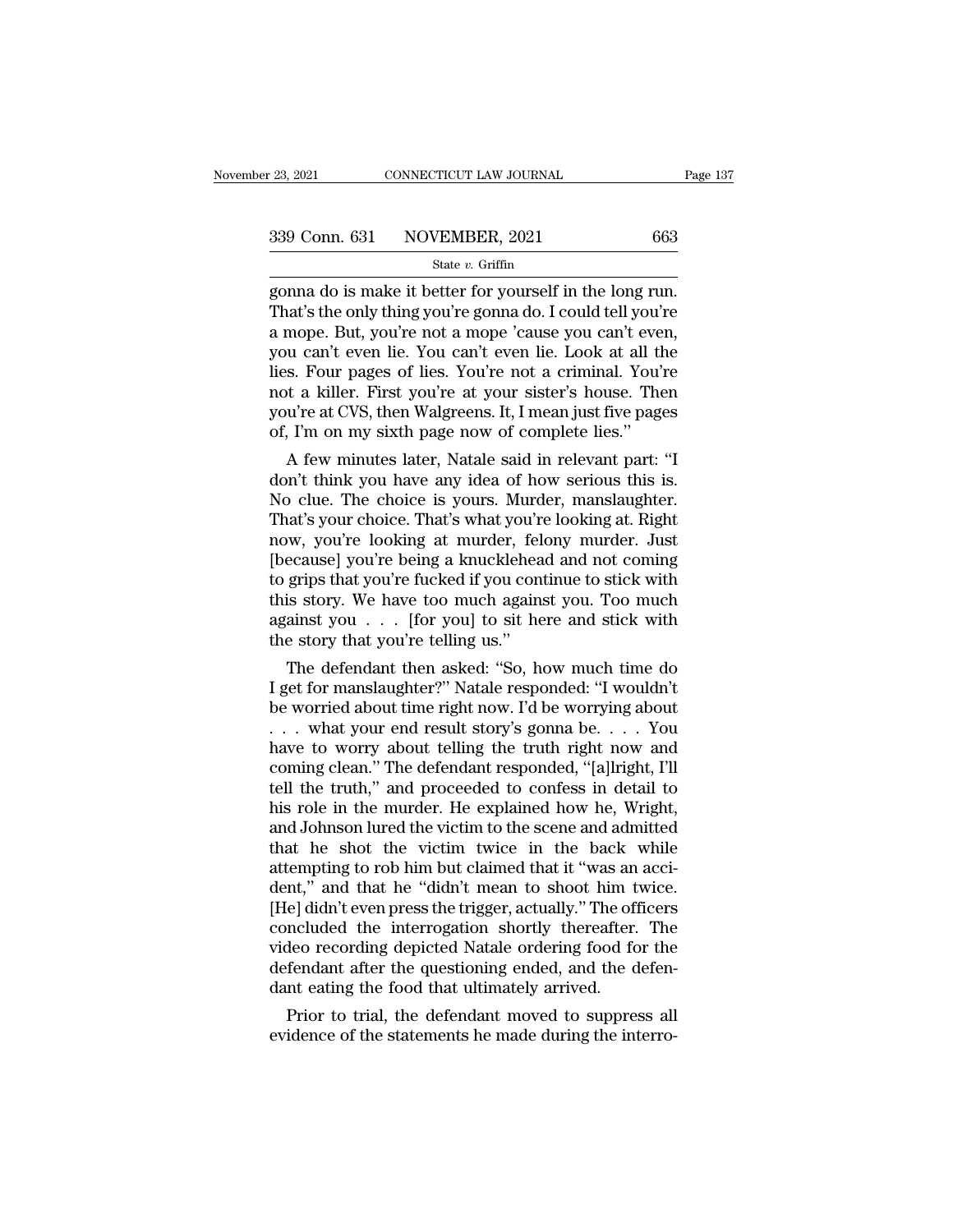# CONNECTICUT LAW JOURNAL November 23, 2021<br>664 NOVEMBER, 2021 339 Conn. 631<br>State v. Griffin

## State *v.* Griffin

CONNECTICUT LAW JOURNAL November<br>  $664$  NOVEMBER, 2021 339 Conn. 631<br>  $\frac{\text{State } v. \text{ Griffith}}{\text{State } v. \text{ Griffith}}$ <br>  $gation, \text{city} \text{ what he claimed were the officers' coercive interrogation tactics, as well as his diminished ability to resist due to a leak of sloon. The trial court$ 664 NOVEMBER, 2021 339 Conn. 631<br>
State v. Griffin<br>
gation, citing what he claimed were the officers' coer-<br>
cive interrogation tactics, as well as his diminished<br>
ability to resist due to a lack of sleep. The trial court 664 NOVEMBER, 2021 339 Conn. 631<br>
State v. Griffin<br>
gation, citing what he claimed were the officers' coer-<br>
cive interrogation tactics, as well as his diminished<br>
ability to resist due to a lack of sleep. The trial court 664 NOVEMBER, 2021 339 Conn. 631<br>
state v. Griffin<br>
gation, citing what he claimed were the officers' coer-<br>
cive interrogation tactics, as well as his diminished<br>
ability to resist due to a lack of sleep. The trial court State v. Griffin<br>
State v. Griffin<br>
gation, citing what he claimed were the officers' coercive<br>
interrogation tactics, as well as his diminished<br>
ability to resist due to a lack of sleep. The trial court<br>
conducted an evi state *v*. Griffin<br>gation, citing what he claimed were the officers' coer-<br>cive interrogation tactics, as well as his diminished<br>ability to resist due to a lack of sleep. The trial court<br>conducted an evidentiary hearing, a gation, citing what he claimed were the officers' coercive interrogation tactics, as well as his diminished ability to resist due to a lack of sleep. The trial court conducted an evidentiary hearing, at which the state int cive interrogation to<br>ability to resist due<br>conducted an evide<br>introduced Zaweski<br>recording and transe<br>dant did not offer ar<br>at the hearing.<br>With respect to th mity to resist the to a fack of sleep. The that could<br>mducted an evidentiary hearing, at which the state<br>troduced Zaweski's testimony, as well as the video<br>cording and transcript of the interrogation. The defen-<br>nt did not conducted an evidentiary nearing, at which the state<br>introduced Zaweski's testimony, as well as the video<br>recording and transcript of the interrogation. The defen-<br>dant did not offer any evidence in support of his claims<br>a

miroduced zaweski's testificity, as well as the video<br>recording and transcript of the interrogation. The defen-<br>dant did not offer any evidence in support of his claims<br>at the hearing.<br>With respect to the general tenor of recording and datiscript of the interrogation. The defendant did not offer any evidence in support of his claims<br>at the hearing.<br>With respect to the general tenor of the interrogation,<br>the trial court found, on the basis o at the hearing.<br>
at the hearing.<br>
With respect to the general tenor of the interrogation,<br>
the trial court found, on the basis of its review of the<br>
video recording, that "[the defendant] did not manifest<br>
any outward sign with respect to the general tenor of the interrogation,<br>the trial court found, on the basis of its review of the<br>video recording, that "[the defendant] did not manifest<br>any outward signs of intoxication. . . . The defendan With respect to the general tenor of the interrogation,<br>the trial court found, on the basis of its review of the<br>video recording, that "[the defendant] did not manifest<br>any outward signs of intoxication.... The defendant<br> the trial court found, on the basis of its review of the video recording, that "[the defendant] did not manifest any outward signs of intoxication. . . . The defendant at no point asked [Natale or Zaweski] to stop the int video recording, that "[the defendant] did not manifest<br>any outward signs of intoxication. . . . The defendant<br>at no point asked [Natale or Zaweski] to stop the inter-<br>view and at no point asked to speak with an attorney. any outward signs of intoxication. . . . The defendant<br>at no point asked [Natale or Zaweski] to stop the inter-<br>view and at no point asked to speak with an attorney.<br>. . . The tenor of the questioning ranged from conver-<br> at no point asked [Natale or Zaweski] to stop the inter-<br>view and at no point asked to speak with an attorney.<br>... The tenor of the questioning ranged from conver-<br>sational to accusatory over the entire length of the<br>inter view and at no point asked to speak with an attorney.<br>  $\ldots$  The tenor of the questioning ranged from conversational to accusatory over the entire length of the interview  $\ldots$ . The police remained seated during the entir ... The tenor of the questioning ranged from conversational to accusatory over the entire length of the interview .... The police remained seated during the entirety of the questioning, as did the defendant. The police di sational to accusatory over the entire length of the<br>interview  $\dots$ . The police remained seated during the<br>entirety of the questioning, as did the defendant. The<br>police did not stand up, display their weapons, or invade<br>t interview . . . . The police remained seated during the<br>entirety of the questioning, as did the defendant. The<br>police did not stand up, display their weapons, or invade<br>the 'personal space' of the defendant during their q entirety of the questioning, as did the defendant. The<br>police did not stand up, display their weapons, or invade<br>the 'personal space' of the defendant during their ques-<br>tioning. [Although] the police were at some points c police did not stand up, display their weapons, or invade<br>the 'personal space' of the defendant during their ques-<br>tioning. [Although] the police were at some points con-<br>tentious in their questioning, at no point did the<br> the 'personal space' of the defendant during their questioning. [Although] the police were at some points contentious in their questioning, at no point did the defendant's demeanor appear to change in response to the aggre tioning. [Although] the police were at some points contentious in their questioning, at no point did the defendant's demeanor appear to change in response to the aggressive nature of the questioning. The defendant remained tentious in their questioning, at no point did the<br>defendant's demeanor appear to change in response to<br>the aggressive nature of the questioning. The defendant<br>remained largely calm and low-key throughout the inter-<br>view. defendant's demeanor appear to change in response to<br>the aggressive nature of the questioning. The defendant<br>remained largely calm and low-key throughout the inter-<br>view. He characterized himself, generally, as a 'calm'<br>pe the aggressive nature of the<br>remained largely calm and lo<br>view. He characterized him<br>person....The defend:<br>testing the accusations bein<br>the interview....He had<br>his interrogators....<br>"There is no evidence befo  $\mu$  There is no evidence before the court demonstrating<br>  $\mu$  the characterized himself, generally, as a 'calm'<br>  $\tau$ son.  $\dots$  The defendant appeared at ease consting the accusations being made by the police during<br>  $\mu$  $t$  is a call that the characterized filmsen, generally, as a call<br>person.... The defendant appeared at ease contesting the accusations being made by the police during<br>the interview .... He had no difficultly jousting wit

person.  $\ldots$  in the defendant appeared at ease contesting the accusations being made by the police during<br>the interview  $\ldots$ . He had no difficultly jousting with<br>his interrogators.  $\ldots$ <br>"There is no evidence before the besting the accusations being made by the police during<br>the interview  $\dots$ . He had no difficultly jousting with<br>his interrogators.  $\dots$ <br>"There is no evidence before the court demonstrating<br>that the defendant suffered from view demonstrates that the defendant had the capacity "There is no evidence before the court demonstrating<br>that the defendant suffered from any mental or psycho-<br>logical infirmity, or was susceptible to coercion on the<br>basis of age or education. The [video-recorded] inter-<br>v "There is no evidence before the court demonstrating<br>that the defendant suffered from any mental or psycho-<br>logical infirmity, or was susceptible to coercion on the<br>basis of age or education. The [video-recorded] inter-<br>vi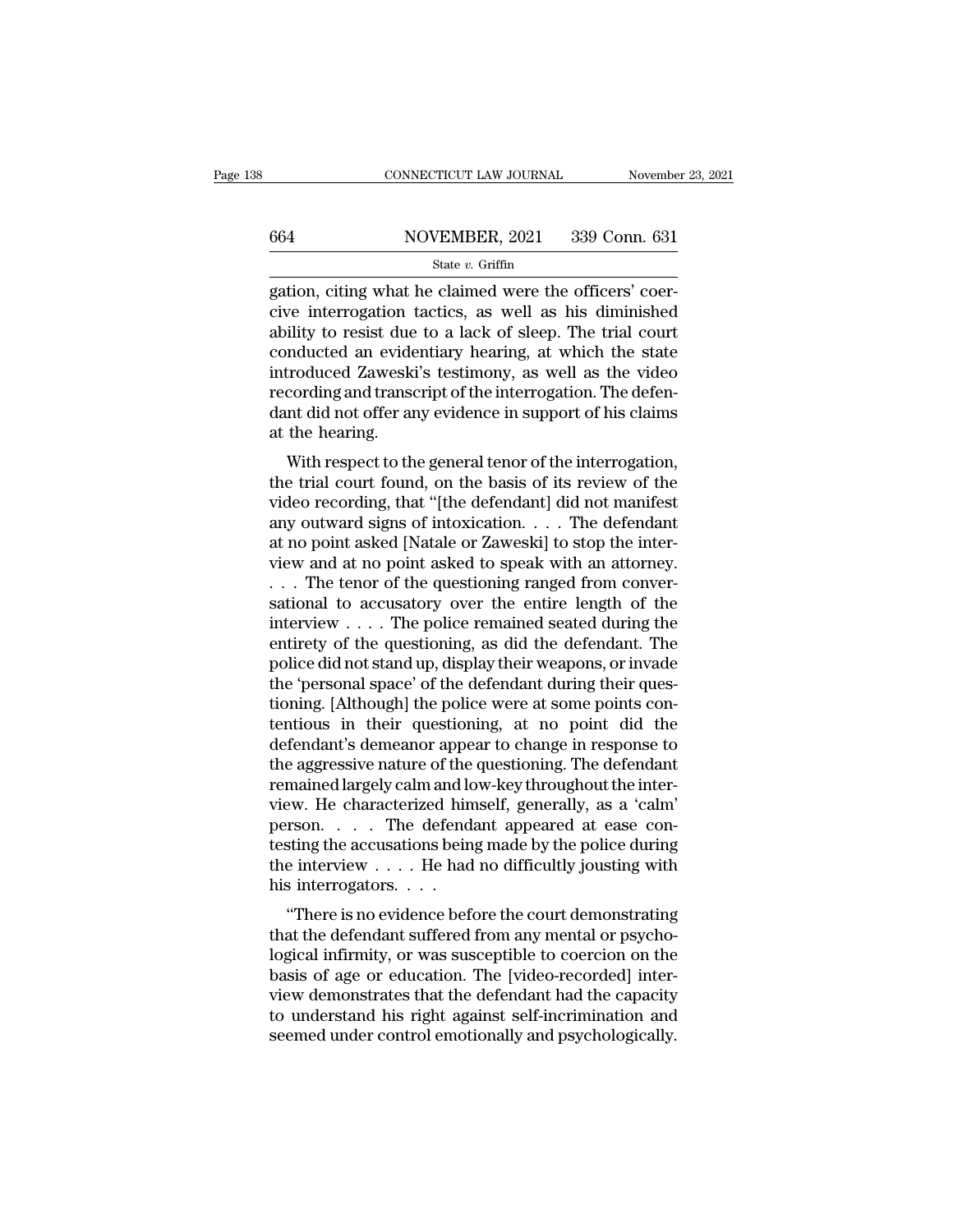$\begin{array}{r|l} \text{23, 2021} & \text{CONPECTICUT LAW JOURNAL} & \text{Page 139} \ \hline \text{339 Conn. 631} & \text{NOVEMBER, 2021} & \text{665} \ \hline \text{State } v. \text{ Griffith} \ \hline \text{The defendant, approximately three-quarters into the interview, was asked if he was tired because he closed his eyes. The defendant, responded that he was timed.} \end{array}$ 339 Conn. 631 NOVEMBER, 2021 665<br>
state v. Griffin<br>
The defendant, approximately three-quarters into the<br>
interview, was asked if he was tired because he closed<br>
his eyes. The defendant responded that he was tired,<br>
but t 339 Conn. 631 NOVEMBER, 2021 665<br>
State v. Griffin<br>
The defendant, approximately three-quarters into the<br>
interview, was asked if he was tired because he closed<br>
his eyes. The defendant responded that he was tired,<br>
but . 339 Conn. 631 NOVEMBER, 2021 665<br>
State v. Griffin<br>
The defendant, approximately three-quarters into the<br>
interview, was asked if he was tired because he closed<br>
his eyes. The defendant responded that he was tired,<br>
but . Solution of the change in the change is state v. Griffin<br>The defendant, approximately three-quarters into the<br>interview, was asked if he was tired because he closed<br>his eyes. The defendant responded that he was tired,<br>but State v. Griftin<br>The defendant, approximately three-quarters into the<br>interview, was asked if he was tired because he closed<br>his eyes. The defendant responded that he was tired,<br>but . . . the remainder of the interrogatio The defendant, approximately three-quarters into the<br>interview, was asked if he was tired because he closed<br>his eyes. The defendant responded that he was tired,<br>but  $\dots$  the remainder of the interrogation did not<br>demonstr interview, was asked if he was tired because he closed<br>his eyes. The defendant responded that he was tired,<br>but  $\dots$  the remainder of the interrogation did not<br>demonstrate any change in his response time to the<br>questions his eyes. The defendant responded that he was tired,<br>but  $\ldots$  the remainder of the interrogation did not<br>demonstrate any change in his response time to the<br>questions being asked or his ability to logically commu-<br>nicate. but . . . the remainder of the interrogation did not<br>demonstrate any change in his response time to the<br>questions being asked or his ability to logically commu-<br>nicate. His answers throughout the interview, including<br>after demonstrate any change in his response time to the<br>questions being asked or his ability to logically commu-<br>nicate. His answers throughout the interview, including<br>after the reference to his tiredness, uniformly had a<br>cont questions being asked or his abily<br>nicate. His answers throughout t<br>after the reference to his tired<br>contextual relationship to the<br>He communicated coherently a<br>manifested any confusion in his<br>point in the interrogation."<br> Exercise and allowers anoughout the metric with metalling the trial relationship to the questions being asked.<br>The trial relationship to the questions being asked.<br>The never anifested any confusion in his communications at expective to the interfaces, anisomly had a<br>contextual relationship to the questions being asked.<br>He communicated coherently and rationally. He never<br>manifested any confusion in his communications at any<br>point in the inter

the communicated coherently and rationally. He never<br>manifested any confusion in his communications at any<br>point in the interrogation."<br>The trial court denied the defendant's motion to sup-<br>press in a memorandum of decisio The communicated concreting and reasonary. It is never<br>manifested any confusion in his communications at any<br>point in the interrogation."<br>The trial court denied the defendant's motion to sup-<br>press in a memorandum of decis reaches any condision in the condition<br>technical court denied the defendant's motion to sup-<br>press in a memorandum of decision, concluding that<br>the state had proven by a preponderance of the evidence<br>that the defendant's s The trial court denied the defendant's motion to sup-<br>press in a memorandum of decision, concluding that<br>the state had proven by a preponderance of the evidence<br>that the defendant's statements were voluntary. In<br>reaching t The trial court denied the defendant's motion to suppress in a memorandum of decision, concluding that<br>the state had proven by a preponderance of the evidence<br>that the defendant's statements were voluntary. In<br>reaching thi press in a memorandum of decision, concluding that<br>the state had proven by a preponderance of the evidence<br>that the defendant's statements were voluntary. In<br>reaching this conclusion, the court began by noting tha<br>the defe at the defendant's statements were voluntary. In<br>aching this conclusion, the court began by noting that<br>e defendant was advised of and waived his *Miranda*<br>shts on two occasions prior to the interview, which<br>minished the c reaching this conclusion, the court began by noting that<br>the defendant was advised of and waived his *Miranda*<br>rights on two occasions prior to the interview, which<br>diminished the coercive nature of the interview.<br>The cour

teaching ans concluded; the court segarly, houng and<br>the defendant was advised of and waived his *Miranda*<br>rights on two occasions prior to the interview, which<br>diminished the coercive nature of the interview.<br>The court th rights on two occasions prior to the interview, which<br>diminished the coercive nature of the interview.<br>The court then addressed individually the tactics spe-<br>cifically complained of by the defendant, determining<br>that they rights on two occusions prior to the interview, which<br>diminished the coercive nature of the interview.<br>The court then addressed individually the tactics spe-<br>cifically complained of by the defendant, determining<br>that they The court then addressed individually the tactics specifically complained of by the defendant, determining<br>that they were not inherently coercive and/or were not<br>in fact causally related to the defendant's decision to<br>conf The court then addressed individually the tactics specifically complained of by the defendant, determining<br>that they were not inherently coercive and/or were not<br>in fact causally related to the defendant's decision to<br>conf cifically complained of by the defendant, determining<br>that they were not inherently coercive and/or were not<br>in fact causally related to the defendant's decision to<br>confess. First, the court concluded that the officers'<br>fa that they were not inherently coercive and/or were not<br>in fact causally related to the defendant's decision to<br>confess. First, the court concluded that the officers'<br>false evidence ploys did not render the defendant's<br>stat in fact causally related to the defendant's decision to<br>confess. First, the court concluded that the officers'<br>false evidence ploys did not render the defendant's<br>statements involuntary because the video recording of<br>the i confess. First, the court concluded that the officers'<br>false evidence ploys did not render the defendant's<br>statements involuntary because the video recording of<br>the interview demonstrated that this tactic was "ineffec-<br>tua false evidence ploys did not render the defendant's<br>statements involuntary because the video recording of<br>the interview demonstrated that this tactic was "ineffec-<br>tual" on the defendant. The court found that the defen-<br>da statements involuntary because the video recording of<br>the interview demonstrated that this tactic was "ineffec-<br>tual" on the defendant. The court found that the defen-<br>dant "demonstrated a large degree of self-savvy and<br>as the interview demonstrated that this tactic was "ineffectual" on the defendant. The court found that the defendant "demonstrated a large degree of self-savvy and assuredness," as evidenced by the fact that he concocted the at on the defendant. The court found that the deferment "demonstrated a large degree of self-savvy and suredness," as evidenced by the fact that he conceted the Quan Bezzle artifice and "calmly parried th the police in an assuredness," as evidenced by the fact that he concocted the Quan Bezzle artifice and "calmly parried with the police in an effort to test their claims" about the evidence they supposedly possessed against him. Second, the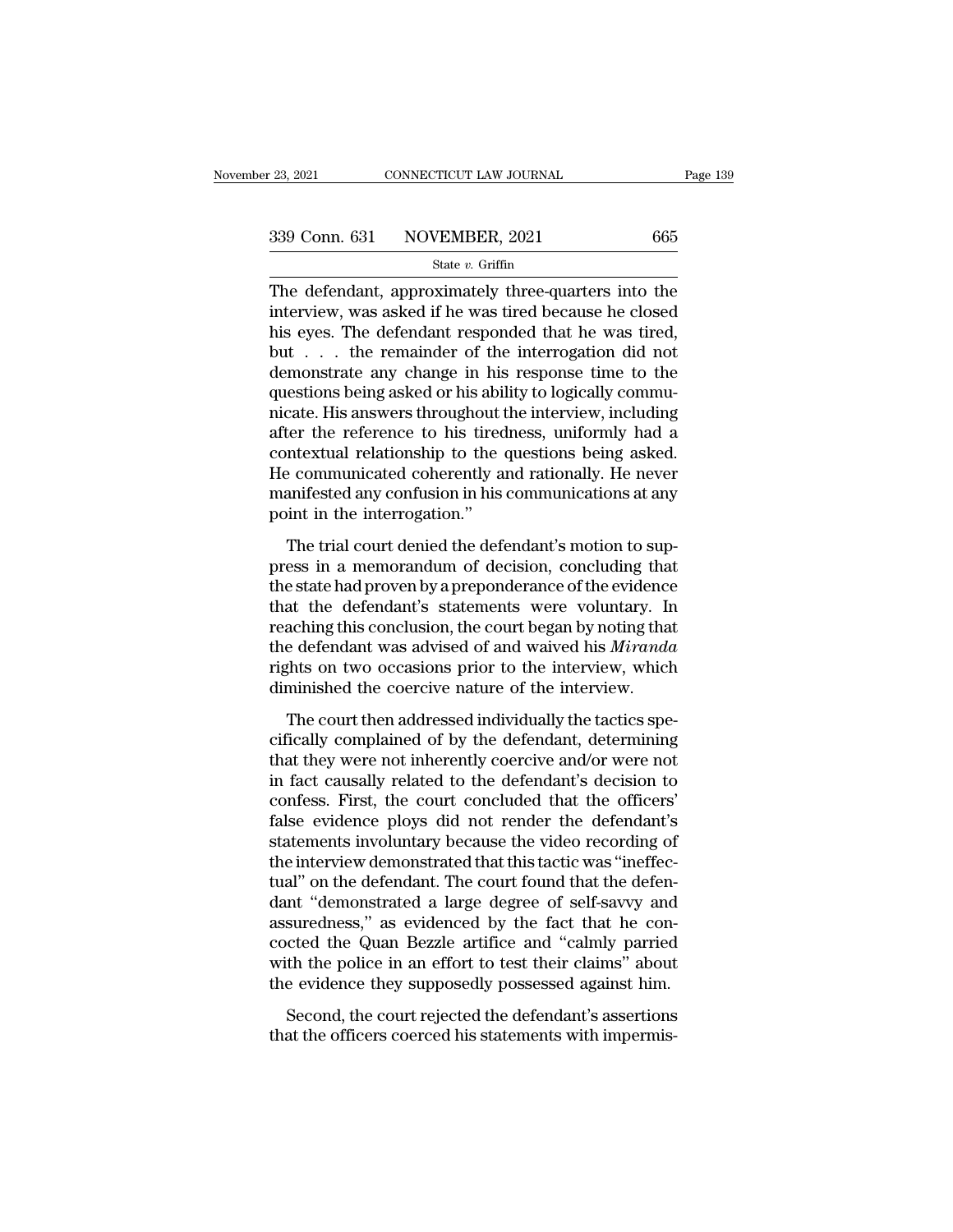# CONNECTICUT LAW JOURNAL November 23, 2021<br>666 NOVEMBER, 2021 339 Conn. 631<br>State v. Griffin

### State *v.* Griffin

CONNECTICUT LAW JOURNAL November 23, 2021<br>
Sible minimization tactics or promises of leniency. The<br>
sible minimization tactics or promises of leniency. The<br>
court reasoned that, although Natale and Zaweski men-<br>
tioned los 666 NOVEMBER, 2021 339 Conn. 631<br>
State v. Griffin<br>
Sible minimization tactics or promises of leniency. The<br>
court reasoned that, although Natale and Zaweski men-<br>
tioned lesser degrees of murder "that could be *available* tioned 1990 MOVEMBER, 2021 339 Conn. 631<br>
State *v*. Griffin<br>
Sible minimization tactics or promises of leniency. The<br>
court reasoned that, although Natale and Zaweski men-<br>
tioned lesser degrees of murder "that could be  $\frac{\text{S66}}{\text{State } v. \text{ Griffith}}$  and  $\frac{\text{State } v. \text{ Griffith}}{\text{State } v. \text{ Griffith}}$ <br>
sible minimization tactics or promises of leniency. The<br>
court reasoned that, although Natale and Zaweski mentioned lesser degrees of murder "that could be *avail* State v. Griffin<br>
State v. Griffin<br>
Sible minimization tactics or promises of leniency. The<br>
court reasoned that, although Natale and Zaweski men-<br>
tioned lesser degrees of murder "that could be *available*<br>
in the event state v. Griffin<br>sible minimization tactics or promises of leniency. The<br>court reasoned that, although Natale and Zaweski men-<br>tioned lesser degrees of murder "that could be *available*<br>in the event of an inculpatory stat sible minimization tactics or promises of leniency. The<br>court reasoned that, although Natale and Zaweski men-<br>tioned lesser degrees of murder "that could be *available*<br>in the event of an inculpatory statement," they gave<br> court reasoned that, although Natale and Zaweski mentioned lesser degrees of murder "that could be *available* in the event of an inculpatory statement," they gave him "no specific assurances that giving a statement would tioned lesser degrees of murder "that could be *available*<br>in the event of an inculpatory statement," they gave<br>him "no specific assurances that giving a statement<br>would affect the manner or outcome of the criminal<br>proceed the event of an inclupatory statement, they gave<br>m "no specific assurances that giving a statement<br>buld affect the manner or outcome of the criminal<br>oceedings." (Emphasis in original.) Moreover, the<br>urt found that the offi fully in the specific assurances that giving a statement<br>would affect the manner or outcome of the criminal<br>proceedings." (Emphasis in original.) Moreover, the<br>court found that the officers' comments were not a<br>"motivating

would arect the mailler of outcome of the criminal<br>proceedings." (Emphasis in original.) Moreover, the<br>court found that the officers' comments were not a<br>"motivating cause of [the defendant's] confession."<br>Third, the court proceedings. (Entiphasis in original.) Moreover, the<br>court found that the officers' comments were not a<br>"motivating cause of [the defendant's] confession."<br>Third, the court rejected the defendant's claim of<br>impermissible t to overbear the defendant's will to resist and was not Third, the court rejected the defendant's claim of<br>impermissible threats of severe punishment. The court<br>determined that, although Natale's reference to the<br>death penalty was "plainly ill-advised," it did not "work<br>to over Third, the court rejected the defendant's claim of<br>impermissible threats of severe punishment. The court<br>determined that, although Natale's reference to the<br>death penalty was "plainly ill-advised," it did not "work<br>to over impermissible threats of severe punishment. The court<br>determined that, although Natale's reference to the<br>death penalty was "plainly ill-advised," it did not "work<br>to overbear the defendant's will to resist and was not<br>cau determined that, although Natale's reference to the<br>death penalty was "plainly ill-advised," it did not "work<br>to overbear the defendant's will to resist and was not<br>causally related to his ultimate confession." The court<br>n death penalty was "plainly ill-advised," it did not "work<br>to overbear the defendant's will to resist and was not<br>causally related to his ultimate confession." The court<br>noted that it was a "single, isolated" comment made<br>a to overbear the defendant's will to resist and was not causally related to his ultimate confession." The court<br>noted that it was a "single, isolated" comment made<br>approximately midway through the interview, the video<br>recor causally related to his ultimate confession." The court<br>noted that it was a "single, isolated" comment made<br>approximately midway through the interview, the video<br>recording demonstrated that it did not prompt any<br>"overt rea noted that it was a "single, isolated" comment made<br>approximately midway through the interview, the video<br>recording demonstrated that it did not prompt any<br>"overt reaction" by the defendant, and the defendant<br>"continued t approximately midway through the interview, the<br>recording demonstrated that it did not prom<br>"overt reaction" by the defendant, and the def<br>"continued to deny his involvement in the ho<br>until well after this single comment." Fourth reaction" by the defendant, and the defendant<br>ontinued to deny his involvement in the homicide<br>til well after this single comment." Moreover, the<br>urt emphasized that, when the defendant did confess,<br>is voice was ca overt reaction by the defendant, and the defendant<br>
"continued to deny his involvement." Moreover, the<br>
court emphasized that, when the defendant did confess,<br>
"his voice was calm and deliberate . . . ."<br>
Fourth, the court

contrided to derly fils involvement in the homicide<br>until well after this single comment." Moreover, the<br>court emphasized that, when the defendant did confess,<br>"his voice was calm and deliberate . . . ."<br>Fourth, the court man wen arter this single comment. Moreover, the<br>court emphasized that, when the defendant did confess,<br>"his voice was calm and deliberate . . . ."<br>Fourth, the court addressed Natale's comment that<br>the defendant's mother a Fourth, the court addressed Natale's comment that<br>
the defendant's mother and sister "are probably gonna<br>
go down for that gun," "[e]specially [because] you<br>
haven't shed any light on what's been going on" with<br>
the murde This voice was cann and denoerate  $\ldots$ .<br>
Fourth, the court addressed Natale's comment that<br>
the defendant's mother and sister "are probably gonna<br>
go down for that gun," "[e]specially [because] you<br>
haven't shed any ligh Fourth, the court addressed Natale's comment that<br>the defendant's mother and sister "are probably gonna<br>go down for that gun," "[e]specially [because] you<br>haven't shed any light on what's been going on" with<br>the murder. Th the defendant's mother and sister "are probably gonna<br>go down for that gun," "[e]specially [because] you<br>haven't shed any light on what's been going on" with<br>the murder. The court acknowledged that the police<br>"tread on dan go down for that gun," "[e]specially [because] you<br>haven't shed any light on what's been going on" with<br>the murder. The court acknowledged that the police<br>"tread on dangerous ground" when they make such<br>comments but ultima haven't shed any light on what's been going on" with<br>the murder. The court acknowledged that the police<br>"tread on dangerous ground" when they make such<br>comments but ultimately found that Natale's comment<br>"was insufficient the murder. The court acknowledged that the police<br>
"tread on dangerous ground" when they make such<br>
comments but ultimately found that Natale's comment<br>
"was insufficient to overbear the defendant's will to<br>
resist and wa "tread on dangerous ground" when they make such<br>comments but ultimately found that Natale's comment<br>"was insufficient to overbear the defendant's will to<br>resist and was not causally related to his confession."<br>The court no comments but ultimately found that Natale's comment<br>"was insufficient to overbear the defendant's will to<br>resist and was not causally related to his confession."<br>The court noted that the defendant was already aware<br>of his "was insufficient to overbear the defendant's will to<br>resist and was not causally related to his confession."<br>The court noted that the defendant was already aware<br>of his family's potential exposure for the rifle because<br>he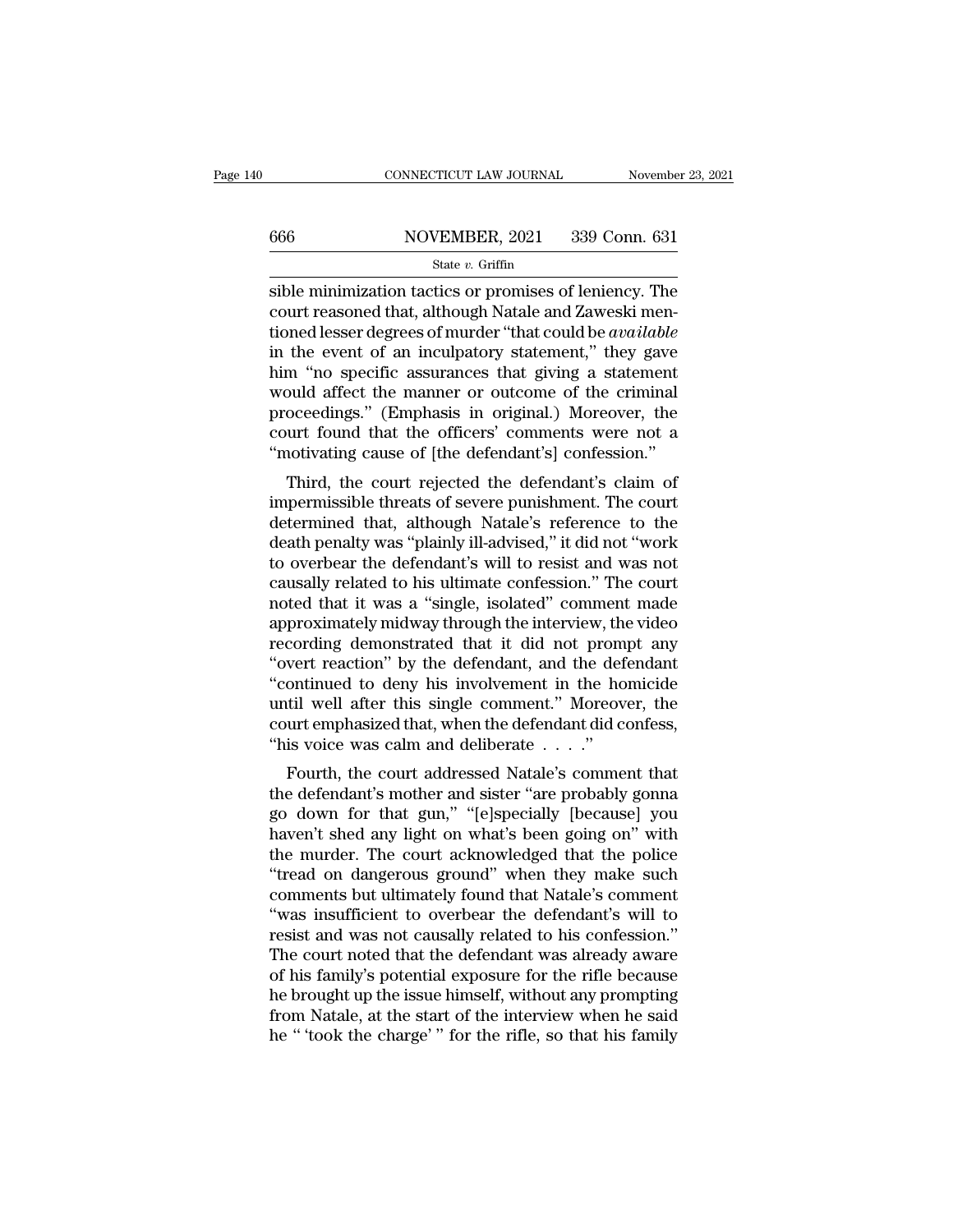$\begin{array}{lll}\n \text{23, 2021} & \text{CONRECTICUT LAW JOURNAL} & \text{Page 141} \\
 \hline\n & \text{339 Conn. 631} & \text{NOVEMBER, 2021} & \text{667} \\
 \text{State } v. \text{ Griffith} & \text{State } v. \text{ Griffith} & \text{New 1001} \\
 \text{would not " 'go down for it . . . . ' " The court found that the defendant "responded displays and appeared to have "brushled off". \n *Method's* subsequent\n} & \text{New 201} & \text{New 301} & \text{New 402} \\
 \text{New 301} & \$ 339 Conn. 631 NOVEMBER, 2021 667<br>
State v. Griffin<br>
would not "'go down for it . . . . . "" The court found<br>
that the defendant "responded dispassionately" and<br>
appeared to have "brushed off" Natale's subsequent<br>
commont 339 Conn. 631 NOVEMBER, 2021 667<br>
State v. Griffin<br>
would not "'go down for it . . . . . " The court found<br>
that the defendant "responded dispassionately" and<br>
appeared to have "brushed off" Natale's subsequent<br>
comment, 339 Conn. 631 NOVEMBER, 2021 667<br>
State v. Griffin<br>
would not "'go down for it . . . . . " The court found<br>
that the defendant "responded dispassionately" and<br>
appeared to have "brushed off" Natale's subsequent<br>
comment, 339 Conn. 631 NOVEMBER, 2021 667<br>
state v. Griffin<br>
would not "'go down for it . . . . . " The court found<br>
that the defendant "responded dispassionately" and<br>
appeared to have "brushed off" Natale's subsequent<br>
comment, Finally, addressing the defendant's assertion that his allows the defendant "responded dispassionately" and peared to have "brushed off" Natale's subsequent mment, which "suggests that he recognized [it] as an upty and va would not  $\epsilon$  go down for  $\pi$ .... The codit found<br>that the defendant "responded dispassionately" and<br>appeared to have "brushed off" Natale's subsequent<br>comment, which "suggests that he recognized [it] as an<br>empty and va

and the detendant "responded dispassionately" and<br>appeared to have "brushed off" Natale's subsequent<br>comment, which "suggests that he recognized [it] as an<br>empty and vacuous ploy."<br>Finally, addressing the defendant's asser repleased to have brushed on Natate's subsequent<br>comment, which "suggests that he recognized [it] as an<br>empty and vacuous ploy."<br>Finally, addressing the defendant's assertion that his<br>ability to resist was diminished by la eonation, when ''saggests' and it recognized [t] as an<br>empty and vacuous ploy."<br>Finally, addressing the defendant's assertion that his<br>ability to resist was diminished by lack of sleep, the<br>trial court found, based on its Finally, addressing the defendant's assertion that his<br>ability to resist was diminished by lack of sleep, the<br>trial court found, based on its review of the video<br>recording of the interrogation, that the defendant was<br>not " Finally, addressing the defendant's assertion that his<br>ability to resist was diminished by lack of sleep, the<br>trial court found, based on its review of the video<br>recording of the interrogation, that the defendant was<br>not " ability to resist was diminished by lack of sleep, the<br>trial court found, based on its review of the video<br>recording of the interrogation, that the defendant was<br>not "suffer[ing] from a lack of mental acuity or physical<br>in trial court found, based on its review of the video<br>recording of the interrogation, that the defendant was<br>not "suffer[ing] from a lack of mental acuity or physical<br>infirmity as a result of a lack of sleep that rendered<br>hi recording of the interrogation, that the defendant was<br>not "suffer[ing] from a lack of mental acuity or physical<br>infirmity as a result of a lack of sleep that rendered<br>his statement[s] involuntary." The court found that th not "suffer[ing] from a lack of mental acuity or physical<br>infirmity as a result of a lack of sleep that rendered<br>his statement[s] involuntary." The court found that the<br>defendant never "manifested any outward signs [that]<br> infirmity as a result of a lack of sleep that rendered<br>his statement[s] involuntary." The court found that the<br>defendant never "manifested any outward signs [that]<br>suggest[ed] he did not understand the questions being<br>aske his statement[s] involuntary." The court found that the<br>defendant never "manifested any outward signs [that]<br>suggest[ed] he did not understand the questions being<br>asked, [or] the purpose of the interview, or that his will<br> defendant never "manifested any outward signs [that]<br>suggest[ed] he did not understand the questions being<br>asked, [or] the purpose of the interview, or that his will<br>was overborne." To the contrary, the court found that<br>th suggest[ed] he did not understand the questions being<br>asked, [or] the purpose of the interview, or that his will<br>was overborne." To the contrary, the court found that<br>the defendant "had no problem jousting with the police<br> homicide.'' as overborne. To alcomatary, are court found that<br>e defendant "had no problem jousting with the police<br>roughout the interview," was able to "communicate<br>early and coherently," and generally "demonstrated<br>capacity to resist throughout the interview," was able to "communicate<br>clearly and coherently," and generally "demonstrated<br>a capacity to resist police accusations regarding the<br>homicide."<br>Accordingly, the court denied the defendant's motion

statements, including the methods," and generally "demonstrated<br>a capacity to resist police accusations regarding the<br>homicide."<br>Accordingly, the court denied the defendant's motion<br>to suppress and admitted evidence of the a capacity to resist<br>a capacity to resist<br>homicide."<br>Accordingly, the cc<br>to suppress and adm<br>statements, including<br>thereof, at trial. Accordingly, the court denied the defendant's motion<br>suppress and admitted evidence of the defendant's<br>atements, including the video recording and transcript<br>rereof, at trial.<br>A<br>We begin with the defendant's claim under th

## A

to suppress and admitted evidence of the defendant's<br>statements, including the video recording and transcript<br>thereof, at trial.<br>A<br>We begin with the defendant's claim under the federal<br>constitution. The defendant argues th statements, including the video recording and transcript<br>thereof, at trial.<br>A<br>We begin with the defendant's claim under the federal<br>constitution. The defendant argues that the trial court<br>incorrectly determined that the po A<br>
Me begin with the defendant's claim under the federal<br>
constitution. The defendant argues that the trial court<br>
incorrectly determined that the police officers' coercive<br>
tactics, coupled with his diminished capacity to A<br>We begin with the defendant's claim under the federal<br>constitution. The defendant argues that the trial court<br>incorrectly determined that the police officers' coercive<br>tactics, coupled with his diminished capacity to res We begin with the defendant's claim unconstitution. The defendant argues that incorrectly determined that the police offications, coupled with his diminished cap due to a lack of sleep, did not render hinvoluntary. We are metallitudion. The defendant scale in the risk court<br>metallitudion. The defendant argues that the trial court<br>correctly determined that the police officers' coercive<br>ctics, coupled with his diminished capacity to resist<br>le The differential diagree and the that conference incorrectly determined that the police officers' coercive tactics, coupled with his diminished capacity to resist due to a lack of sleep, did not render his statements invo tractics, coupled with his diminished capacity to resist<br>tactics, coupled with his diminished capacity to resist<br>due to a lack of sleep, did not render his statements<br>involuntary. We are not persuaded.<br>The governing legal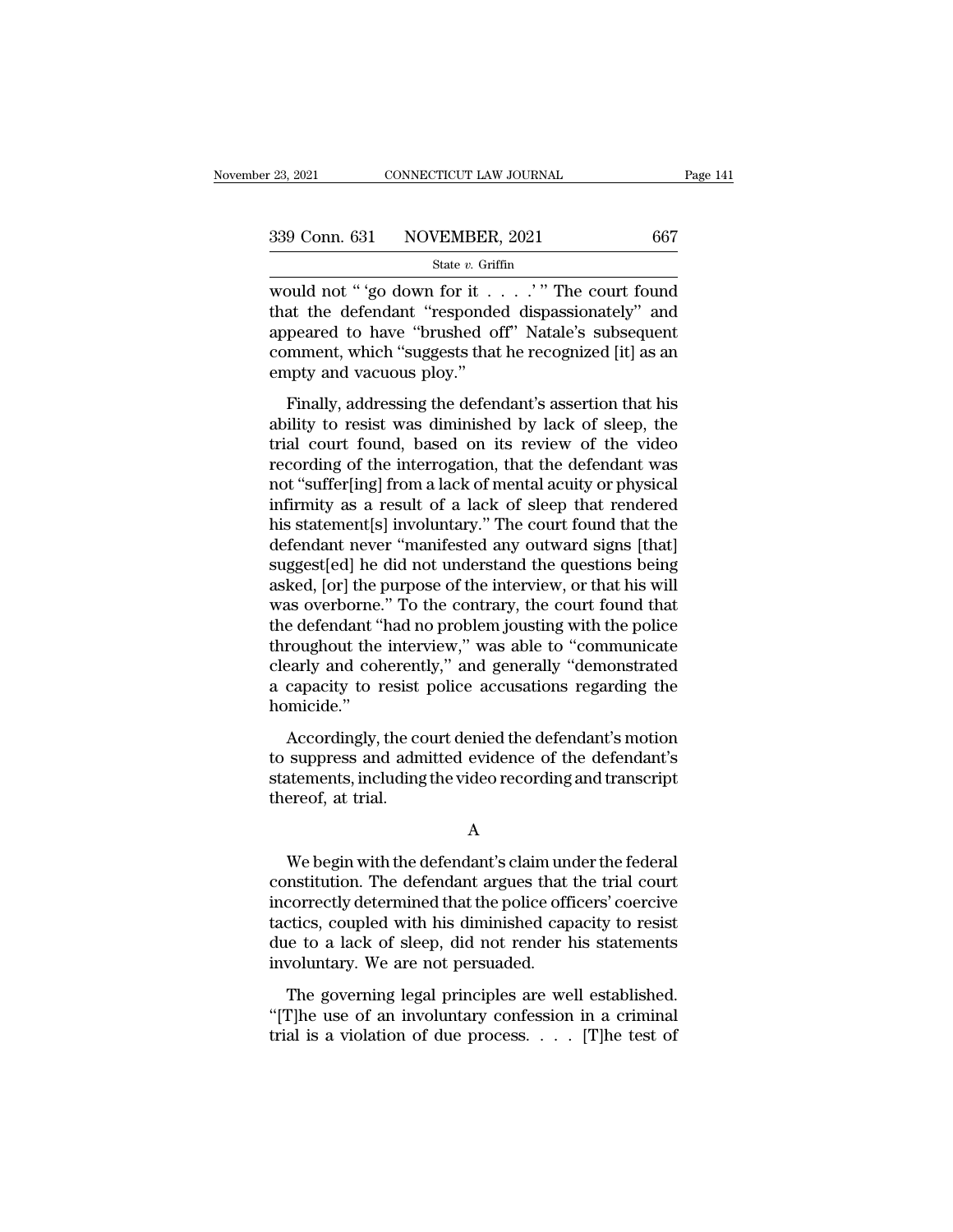# CONNECTICUT LAW JOURNAL November 23, 2021<br>668 NOVEMBER, 2021 339 Conn. 631<br>State v. Griffin

### State *v.* Griffin

CONNECTICUT LAW JOURNAL November<br>  $\frac{668}{\text{Note: } v \cdot \text{Griffin}}$ <br>
voluntariness is whether an examination of all the cir-<br>
cumstances discloses that the conduct of law enforce- $\frac{668}{\text{state } v. \text{ Griffith}}$  ( $\frac{339}{\text{State } v. \text{ Griffith}}$ ) and  $\frac{631}{\text{state } v. \text{ Griffith}}$  or  $\frac{1}{100}$  and  $\frac{1}{100}$  and  $\frac{1}{100}$  and  $\frac{1}{100}$  and  $\frac{1}{100}$  and  $\frac{1}{100}$  and  $\frac{1}{100}$  and  $\frac{1}{100}$  and  $\frac{1}{100}$  and  $\$ MOVEMBER, 2021 339 Conn. 631<br>
State v. Griffin<br>
voluntariness is whether an examination of all the cir-<br>
cumstances discloses that the conduct of law enforce-<br>
ment officials was such as to overbear [the defendant's]<br>
wil MOVEMBER, 2021 339 Conn. 631<br>
State v. Griffin<br>
voluntariness is whether an examination of all the circumstances discloses that the conduct of law enforce-<br>
ment officials was such as to overbear [the defendant's]<br>
will t State v. Griffin<br>State v. Griffin<br>voluntariness is whether an examination of all the cir-<br>cumstances discloses that the conduct of law enforce-<br>ment officials was such as to overbear [the defendant's]<br>will to resist and b state *v*. Griffin<br>
state *v*. Griffin<br>
cumstances discloses that the conduct of law enforce-<br>
ment officials was such as to overbear [the defendant's]<br>
will to resist and bring about confessions not freely<br>
self-determin voluntariness is whether an examination of all the circumstances discloses that the conduct of law enforce-<br>ment officials was such as to overbear [the defendant's]<br>will to resist and bring about confessions not freely<br>sel cumstances discloses that the conduct of law enforcement officials was such as to overbear [the defendant's]<br>will to resist and bring about confessions not freely<br>self-determined  $\ldots$ . The ultimate test remains  $\ldots$ <br>[i] ment officials was such as to overbear [the defendant's]<br>will to resist and bring about confessions not freely<br>self-determined . . . . The ultimate test remains . . .<br>[i]s the confession the product of an essentially free will to resist and bring about confessions not freely<br>self-determined . . . . The ultimate test remains . . .<br>[i]s the confession the product of an essentially free<br>and unconstrained choice by its maker? If it is, if he<br>h self-determined . . . . The ultimate test remains . . . [i]s the confession the product of an essentially free and unconstrained choice by its maker? If it is, if he has willed to confess, it may be used against him. If i [i]s the confession the product of an essentially free<br>and unconstrained choice by its maker? If it is, if he<br>has willed to confess, it may be used against him. If it<br>is not, if his will has been overborne and his capacit and unconstrained choice by its maker? If it is, if he<br>has willed to confess, it may be used against him. If it<br>is not, if his will has been overborne and his capacity<br>for self-determination critically impaired, the use o has willed to confess, it may be us is not, if his will has been overbotor self-determination critically in confession offends due process.<br>tion, by the trial court, whether a comust be grounded [in] a conside stances sur Following that the section of the set of the set of this method, it sets that may be taken into account, when  $\alpha$  is also also account of the circum-<br>ances surrounding it.  $\alpha$ . The determinances surrounding it.  $\alpha$ .<br>"F proper facture included in the process.  $\ldots$  The determination, by the trial court, whether a confession is voluntary<br>must be grounded [in] a consideration of the circum-<br>stances surrounding it.  $\ldots$ <br>"Factors that may b

Forestion of education;  $\alpha$  is a confession is voluntary<br>must be grounded [in] a consideration of the circum-<br>stances surrounding it....<br>"Factors that may be taken into account, upon a<br>proper factual showing, include: th must be grounded [in] a consideration of the circum-<br>stances surrounding it.  $\dots$ <br>"Factors that may be taken into account, upon a<br>proper factual showing, include: the youth of the<br>accused; his lack of education; his intel stances surrounding it.  $\dots$ <br>
"Factors that may be taken into account, upon a<br>
proper factual showing, include: the youth of the<br>
accused; his lack of education; his intelligence; the lack<br>
of any advice as to his constit "Factors that may be taken into account, upon a<br>proper factual showing, include: the youth of the<br>accused; his lack of education; his intelligence; the lack<br>of any advice as to his constitutional rights; the length<br>of det "Factors that may be taken into account, upon a<br>proper factual showing, include: the youth of the<br>accused; his lack of education; his intelligence; the lack<br>of any advice as to his constitutional rights; the length<br>of det proper factual showing, include: the youth of the<br>accused; his lack of education; his intelligence; the lack<br>of any advice as to his constitutional rights; the length<br>of detention; the repeated and prolonged nature of the<br> accused; his lack of education; his intelligence; the lack<br>of any advice as to his constitutional rights; the length<br>of detention; the repeated and prolonged nature of the<br>questioning; and the use of physical punishment, of any advice as to his cons<br>of detention; the repeated a<br>questioning; and the use of<br>as the deprivation of food a<br>federal constitution, howev<br>is a necessary predicate to th<br>is not voluntary . . . .<br>"It is well settled tha decidently, the repeated and probagged matter of the<br>
estioning; and the use of physical punishment, such<br>
the deprivation of food and sleep. . . . Under the<br>
deral constitution, however, coercive police activity<br>
a neces parameters, such as the deprivation of food and sleep.  $\dots$  Under the federal constitution, however, coercive police activity is a necessary predicate to the finding that a confession is not voluntary  $\dots$ .<br>"It is well se

federal constitution, however, coercive police activity<br>federal constitution, however, coercive police activity<br>is a necessary predicate to the finding that a confession<br>is not voluntary  $\dots$ .<br>"It is well settled that [t] Substitution, it with the finding that a confession<br>is a necessary predicate to the finding that a confession<br>is not voluntary  $\cdots$ .<br>"It is well settled that [t]he state bears the burden of<br>proving the voluntariness of t It is well settled that [t]he state bears the burden of<br>"It is well settled that [t]he state bears the burden of<br>proving the voluntariness of the defendant's confession<br>by a preponderance of the evidence.... [As for the<br>s "It is well settled that [t]he state bears the burden of<br>proving the voluntariness of the defendant's confession<br>by a preponderance of the evidence.... [As for the<br>scope of our review] we note the established rule that<br>[t "It is well settled that [t]he state bears the burden of<br>proving the voluntariness of the defendant's confession<br>by a preponderance of the evidence. . . . [As for the<br>scope of our review] we note the established rule that proving the voluntariness of the defendant's dot by a preponderance of the evidence. . . . . [<br>scope of our review] we note the established<br>[t]he trial court's findings as to the circumst<br>rounding the defendant's interrog  $\alpha$  preponderated of the errached:  $\ldots$  [12] for the ope of our review] we note the established rule that he trial court's findings as to the circumstances sur-<br>unding the defendant's interrogation and confession<br>e find [t]he trial court's findings as to the circumstances sur-<br>rounding the defendant's interrogation and confession<br>are findings of fact  $\dots$  which will not be overturned<br>unless they are clearly erroneous.  $\dots$ <br>"[A]lthough we

rounding the defendant's interrogation and confession<br>are findings of fact  $\dots$  which will not be overturned<br>unless they are clearly erroneous.  $\dots$ <br>"[A]lthough we give deference to the trial court con-<br>cerning these subs determination of voluntaries interrogation and contession<br>are findings of fact . . . which will not be overturned<br>unless they are clearly erroneous. . . .<br>"[A]lthough we give deference to the trial court con-<br>cerning these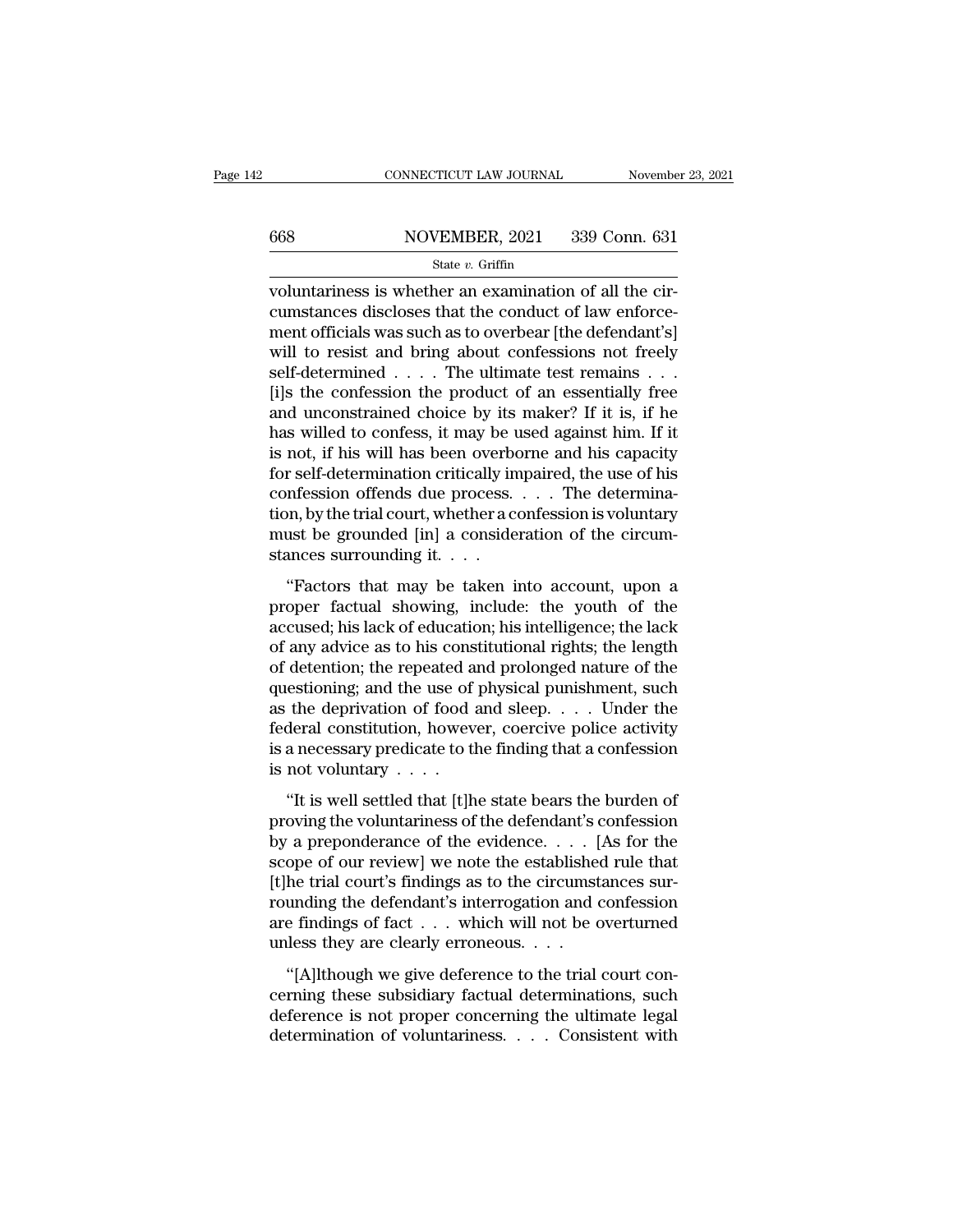the well established approach taken by the United<br>  $\frac{339 \text{ Conn. } 631 \text{ NOVEMBER, } 2021}{\text{State } v. \text{ Griffith}}$ <br>
the well established approach taken by the United<br>
States Supreme Court, we review the voluntariness of<br>
a confession indep  $\begin{array}{r} \text{339 Conn. 631} \text{ NOVEMBER, 2021} \text{669} \\ \text{State } v. \text{ Griffith} \\ \text{the well established approach taken by the United States Supreme Court, we review the volumtariness of a configuration of the record. [A] \\ \text{Thus, examination of the record, [A] \\ \text{inning the model} \text{CSPI} \text{ (incomplete)} \\ \text{inning the model} \end{array}$ 339 Conn. 631 NOVEMBER, 2021 669<br>
State v. Griffin<br>
the well established approach taken by the United<br>
States Supreme Court, we review the voluntariness of<br>
a confession independently, based on our own scrupu-<br>
lous exami 339 Conn. 631 NOVEMBER, 2021 669<br>
State *v*. Griffin<br>
the well established approach taken by the United<br>
States Supreme Court, we review the voluntariness of<br>
a confession independently, based on our own scrupu-<br>
lous exa **EXECUTE SET TROVERTORS, 2021**<br>
State *v*. Griffin<br>
the well established approach taken by the United<br>
States Supreme Court, we review the voluntariness of<br>
a confession independently, based on our own scrupu-<br>
lous exami State *v*. Griffin<br>the well established approach taken by the United<br>States Supreme Court, we review the voluntariness of<br>a confession independently, based on our own scrupu-<br>lous examination of the record. . . . [A]pplyi the well established approach taken by the United<br>States Supreme Court, we review the voluntariness of<br>a confession independently, based on our own scrupu-<br>lous examination of the record. . . . [A]pplying the<br>proper scope States Supreme Court, we review the voluntariness of<br>a confession independently, based on our own scrupu-<br>lous examination of the record. . . . [A]pplying the<br>proper scope of review to the ultimate issue of voluntar-<br>ines a confession independently, based on our own scrupulous examination of the record. . . . [A]pplying the proper scope of review to the ultimate issue of voluntariness requires us . . . to conduct a plenary review of the rec lous examination of the record.<br>proper scope of review to the ultim<br>iness requires us  $\ldots$  to conduct<br>the record in order to make an ind<br>tion of voluntariness." (Citations c<br>tation marks omitted.) *State* v. Ana<br>321–22, oper scope of review to the ultimate issue of voluntaress requires us  $\ldots$  to conduct a plenary review of e record in order to make an independent determination of voluntariness." (Citations omitted, internal quotion mar iness requires us . . . to conduct a plenary review of<br>the record in order to make an independent determina-<br>tion of voluntariness." (Citations omitted; internal quo-<br>tation marks omitted.) *State* v. Andrews, 313 Conn. 2

the record in order to make an independent determination of voluntariness." (Citations omitted; internal quotation marks omitted.) *State* v. *Andrews*, 313 Conn. 266, 321–22, 96 A.3d 1199 (2014).<br>We emphasize at the outs tion of voluntariness." (Citations omitted; internal quotation marks omitted.) *State* v. *Andrews*, 313 Conn. 266, 321–22, 96 A.3d 1199 (2014).<br>We emphasize at the outset that, insofar as the trial court's underlying fact tation marks omitted.) *State* v. *Andrews*, 313 Conn. 266,<br>321–22, 96 A.3d 1199 (2014).<br>We emphasize at the outset that, insofar as the trial<br>court's underlying factual findings were predicated on<br>its review of the video  $321-22$ ,  $96$  A.3d  $1199$  ( $2014$ ).<br>We emphasize at the outset that, insofar as the trial<br>court's underlying factual findings were predicated on<br>its review of the video recording of the interrogation,<br>we nonetheless defe We emphasize at the outset that, insofar as the trial<br>court's underlying factual findings were predicated on<br>its review of the video recording of the interrogation,<br>we nonetheless defer to those findings unless they are<br>c court's underlying factual findings were predicated on<br>its review of the video recording of the interrogation,<br>we nonetheless defer to those findings unless they are<br>clearly erroneous. A trial court's findings are entitle its review of the video recording of the interrogation,<br>we nonetheless defer to those findings unless they are<br>clearly erroneous. A trial court's findings are entitled to<br>deference, even if they are predicated on documenta *Lawrence indings* unless they are clearly erroneous. A trial court's findings are entitled to deference, even if they are predicated on documentary evidence that this court is equally able to review for itself on appeal, clearly erroneous. A trial court's findings are entitled to<br>deference, even if they are predicated on documentary<br>evidence that this court is equally able to review for<br>itself on appeal, rather than on the credibility and<br> deference, even if they are predicated on documentary<br>evidence that this court is equally able to review for<br>itself on appeal, rather than on the credibility and<br>demeanor of the testifying witnesses. See, e.g., *State* v.<br> evidence that this court is equally able to review for<br>itself on appeal, rather than on the credibility and<br>demeanor of the testifying witnesses. See, e.g., *State* v.<br>*Lawrence*, 282 Conn. 141, 157, 920 A.2d 236 (2007) ( itself on appeal, rather than on the credibility and<br>demeanor of the testifying witnesses. See, e.g., *State* v.<br>*Lawrence*, 282 Conn. 141, 157, 920 A.2d 236 (2007) ("it<br>would be improper for this court to supplant its cre demeanor of the testifying witnesses. See, e.g., *State* v.<br> *Lawrence*, 282 Conn. 141, 157, 920 A.2d 236 (2007) ("it<br>
would be improper for this court to supplant its credibil-<br>
ity determinations for those of the fact fi Lawrence, 282 Conn. 141, 157, 920 A.2d 236 (2007) ("it<br>would be improper for this court to supplant its credibil-<br>ity determinations for those of the fact finder, regard-<br>less of whether the fact finder relied on the cold would be improper for this court to supplant its credibility determinations for those of the fact finder, regardless of whether the fact finder relied on the cold printed record to make those determinations"); see also, e ity determinations for those of the fact finder, regard-<br>less of whether the fact finder relied on the cold printed<br>record to make those determinations"); see also, e.g.,<br>Skakel v. State, 295 Conn. 447, 487 n.25, 991 A.2d less of whether the fact finder relied on the cold printed<br>record to make those determinations"); see also, e.g.,<br>*Skakel* v. *State*, 295 Conn. 447, 487 n.25, 991 A.2d 414<br>(2010) (rejecting proposition that "a less defere record to make those determinations"); see also, e.g., *Skakel* v. *State*, 295 Conn. 447, 487 n.25, 991 A.2d 414 (2010) (rejecting proposition that "a less deferential standard [of review applies to] decisions pertaining Skakel v. State, 295 Conn. 447, 487 n.25, 991 A.2d 414 (2010) (rejecting proposition that "a less deferential standard [of review applies to] decisions pertaining to evidence that is not predicated on an assessment of the (2010) (rejecting proposition that "a less deferential standard [of review applies to] decisions pertaining to evidence that is not predicated on an assessment of the witness' demeanor"); *Besade v. Interstate Security Se* (2010) (rejecting proposition that "a less deferential standard [of review applies to] decisions pertaining to evidence that is not predicated on an assessment of the witness' demeanor"); *Besade* v. *Interstate Security* 

unless it is clearly erroneous.<sup>21</sup> See, e.g., *State v. Weath*-<br><sup>21</sup> This approach is consistent with that taken by the federal courts of<br>appeals and many of our sister state courts. See, e.g., *United States v.*<br>*McNeal* (same). Accordingly, we are bound by the trial court's<br>interpretation of what is reflected in the video recording<br>unless it is clearly erroneous.<sup>21</sup> See, e.g., *State* v. Weath-<br><sup>21</sup> This approach is consistent with that utiless it is clearly erroneous.<sup>24</sup> See, e.g., *State v. Weath*<br><sup>21</sup> This approach is consistent with that taken by the federal courts of<br>appeals and many of our sister state courts. See, e.g., *United States v.*<br>*McNeal* <sup>21</sup> This approach is consistent with that taken by the federal courts of appeals and many of our sister state courts. See, e.g., *United States* v. *MucNeal*, 862 F.3d 1057, 1061–62 (10th Cir. 2017); *United States* v. *M*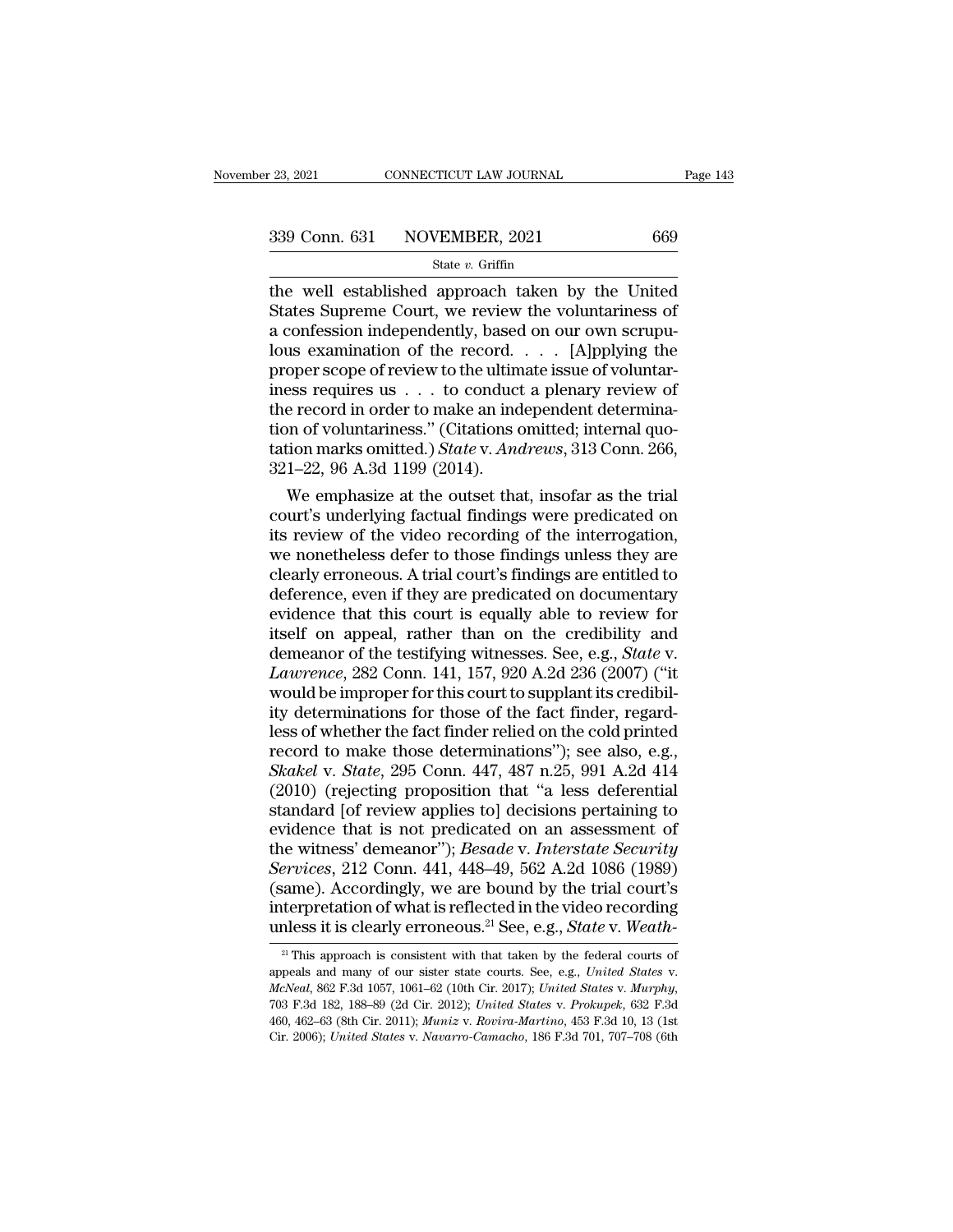# CONNECTICUT LAW JOURNAL November 23, 2021<br>670 NOVEMBER, 2021 339 Conn. 631<br>State v. Griffin

#### State *v.* Griffin

CONNECTICUT LAW JOURNAL<br>
FOR SOMETHER, 2021 339 Conn. 631<br>
For State v. Griffin<br>
For State v. Griffin<br>
For State v. Griffin<br>
For State v. Griffin<br>
For State Conn. App. 600, 632, 205 A.3d 614 (2019) (hold-<br>
ing that clear e ing that clear error review applies to trial court's finding, 670 NOVEMBER, 2021 339 Conn. 631<br>
State v. Griffin<br>
ers, 188 Conn. App. 600, 632, 205 A.3d 614 (2019) (hold-<br>
ing that clear error review applies to trial court's finding,<br>
based on video recording, that defendant was not Friencing mental breakdown at time of crime), aff'd, 339<br>
Friencing that clear error review applies to trial court's finding,<br>
based on video recording, that defendant was not experiencing mental breakdown at time of crim  $\frac{\text{State } v. \text{ Griffith, } 2021}{\text{State } v. \text{ Griffith, } 2021}$ <br>  $\frac{\text{State } v. \text{ Griffith, } 2021}{\text{Sing that clear error review applies to the model.}$ that clear error review applies to translated on video recording, that defend<br>
riencing mental breakdown at time of Conn. 187, A.3d (2021). state v. Grillin state 1. Grillin state v. Grillin state v. Grillin state clear error review applies to trial court's finding, sed on video recording, that defendant was not expension of voluntariness, and the substantive ers, 188 Conn. App. 600, 632, 205 A.3d 614 (2019) (hold-<br>ing that clear error review applies to trial court's finding,<br>based on video recording, that defendant was not experiencing mental breakdown at time of crime), aff'd

ing that clear error review applies to trial court's finding,<br>based on video recording, that defendant was not experiencing mental breakdown at time of crime), aff'd, 339<br>Conn. 187, A.3d (2021).<br>Turning to the substantive based on video recording, that defendant was not experiencing mental breakdown at time of crime), aff'd, 339<br>Conn. 187, A.3d (2021).<br>Turning to the substantive question of voluntariness,<br>because the totality of the circum riencing mental breakdown at time of crime), aff'd, 339<br>Conn. 187, A.3d (2021).<br>Turning to the substantive question of voluntariness,<br>because the totality of the circumstances test "depend[s]<br>[on] a weighing of the circums Conn. 187, A.3d (2021).<br>
Turning to the substantive question of voluntariness,<br>
because the totality of the circumstances test "depend[s]<br>
[on] a weighing of the circumstances of pressure against<br>
the power of resistance o Turning to the substantive question of voluntariness,<br>because the totality of the circumstances test "depend[s]<br>[on] a weighing of the circumstances of pressure against<br>the power of resistance of the person confessing";<br>(i because the totality of the circumstances test "depend[s]<br>[on] a weighing of the circumstances of pressure against<br>the power of resistance of the person confessing";<br>(internal quotation marks omitted) *Dickerson* v. *Unit* [on] a weighing of the circumstances of pressure against<br>the power of resistance of the person confessing";<br>(internal quotation marks omitted) *Dickerson* v. United<br>States, 530 U.S. 428, 434, 120 S. Ct. 2326, 147 L. Ed. 2 the power of resistance of the person confessing";<br>(internal quotation marks omitted) *Dickerson* v. *United*<br>*States*, 530 U.S. 428, 434, 120 S. Ct. 2326, 147 L. Ed. 2d<br>405 (2000); we begin by addressing the circumstance 405 (2000); we begin by addressing the circumstances<br>of the interrogation before turning to the defendant's<br>personal characteristics and the extent to which they<br>enabled him to resist the pressures imposed on him.<sup>22</sup><br>Cir.

(Ill. App. 2013), rev'd in part on other grounds, 69 N.E.3d 791 (Ill. 2015);<br> *Commonwealth* v. *Novo*, 442 Mass. 262, 266, 812 N.E.2d 1169 (2004); *State*<br>
v. *Binette*, 33 S.W.3d 215, 217 (Tenn. 2000).<br>
<sup>22</sup> The concurr Commonwealth v. Novo, 442 Mass. 262, 266, 812 N.E.2d 1169 (2004); *State* v. *Binette*, 33 S.W.3d 215, 217 (Tenn. 2000).<br><sup>22</sup> The concurrence and dissent purports to "begin with a more complete picture of the method employ v. *Binette*, 33 S.W.3d 215, 217 (Tenn. 2000).<br><sup>22</sup> The concurrence and dissent purports to "begin with a more complete picture of the method employed in the defendant's interrogation . . . ."<br>Part I of the concurring and <sup>22</sup> The concurrence and dissent purports to "begin with a more complete picture of the method employed in the defendant's interrogation  $\ldots$ ."<br>Part I of the concurring and dissenting opinion. Nevertheless, it is undispu picture of the method employed in the defendant's interrogation  $\ldots$ ."<br>Part I of the concurring and dissenting opinion. Nevertheless, it is undisputed<br>that, in determining whether a defendant's will was overborne, we are Part I of the concurring and dissenting opinion. Nevertheless, it is undisputed that, in determining whether a defendant's will was overborne, we are required to look at the totality of the circumstances, not just the beha Find that, in determining whether a defendant's will was overborne, we are required to look at the totality of the circumstances, not just the behavior of the police. The concurrence and dissent makes no mention whatsoever required to look at the totality of the police. The concurrence and of the police. The concurrence and of the multiple lies told by the deferent interrogation and, as a result, fails this capacity to come up with them was the police. The concurrence and dissent makes no mention whatsoever<br>the police. The concurrence and dissent makes no mention whatsoever<br>the multiple lies told by the defendant during the first three hours of the<br>terrogatio of the multiple lies told by the defendant during the first three hours of the interrogation and, as a result, fails to address how the defendant's lies and his capacity to come up with them inform the question of whether

Interrogation and, as a result, fails to address how the defendant's lies and<br>his capacity to come up with them inform the question of whether his will<br>was overcome by the officers.<br>Those are not the only facts that the co his capacity to come up with them inform the question of whether his will was overcome by the officers.<br>Those are not the only facts that the concurrence and dissent neglects to present or address. There is also virtually Those are not the only facts that the concurrence and dissent neglects<br>to present or address. There is also virtually no analysis of this defendant's<br>personal characteristics (other than his race, which we will address sep Those are not the only facts that the concurrence and dissent neglects<br>to present or address. There is also virtually no analysis of this defendant's<br>personal characteristics (other than his race, which we will address sep to present or address. There is also virtually no analysis of this defendant's personal characteristics (other than his race, which we will address separately), namely, his age at the time of the interrogation (twenty-one) personal characteristics (other than his race, which we will address separately), namely, his age at the time of the interrogation (twenty-one), education, or his experience with criminal proceedings, all of which are rele rately), namely, his age at the time of the interrogation (twenty-one), education, or his experience with criminal proceedings, all of which are relevant to evaluating how the police tactics impacted this particular defend tion, or his experience with criminal proceedings, all of which are relevant to evaluating how the police tactics impacted this particular defendant. By leaving these facts out of the analysis and focusing nearly exclusiv to evaluating how the police tactics impacted this particular defendant. By

personal characteristics and the extent to which they<br>enabled him to resist the pressures imposed on him.<sup>22</sup><br>Cir. 1999); *Robinson* v. *State*, 5 N.E.3d 362, 365–66 (Ind. 2014); *State* v.<br>*Williams*, 334 S.W.3d 177, 180– enabled him to resist the pressures imposed on him.<sup>22</sup><br>Cir. 1999); *Robinson v. State*, 5 N.E.3d 362, 365-66 (Ind. 2014); *State v.*<br>*Williams*, 334 S.W.3d 177, 180-82 (Mo. App. 2011); *State v. Elders*, 192 N.J.<br>224, 244 Cir. 1999); Robinson v. State, 5 N.E.3d 362, 365–66 (Ind. 2014); State v. Williams, 334 S.W.3d 177, 180–82 (Mo. App. 2011); State v. Elders, 192 N.J. 224, 244–45, 927 A.2d 1250 (2007); Montanez v. State, 195 S.W.3d 101, 10 *Cir. 1999); Robinson v. State,* 5 N.E.3d 362, 365–66 (Ind. 2014); *State* v. *Williams*, 334 S.W.3d 177, 180–82 (Mo. App. 2011); *State* v. *Elders*, 192 N.J. 224, 244–45, 927 A.2d 1250 (2007); *Montanez v. State*, 195 S. Fig. Crim. App. 2006). But see, e.g., *People v. Hughes*, 3 N.E.3d 297, 312–13 (Tex. Crim. App. 2006). But see, e.g., *People v. Hughes*, 3 N.E.3d 297, 312–13 (Ill. App. 2013), rev'd in part on other grounds, 69 N.E.3d 79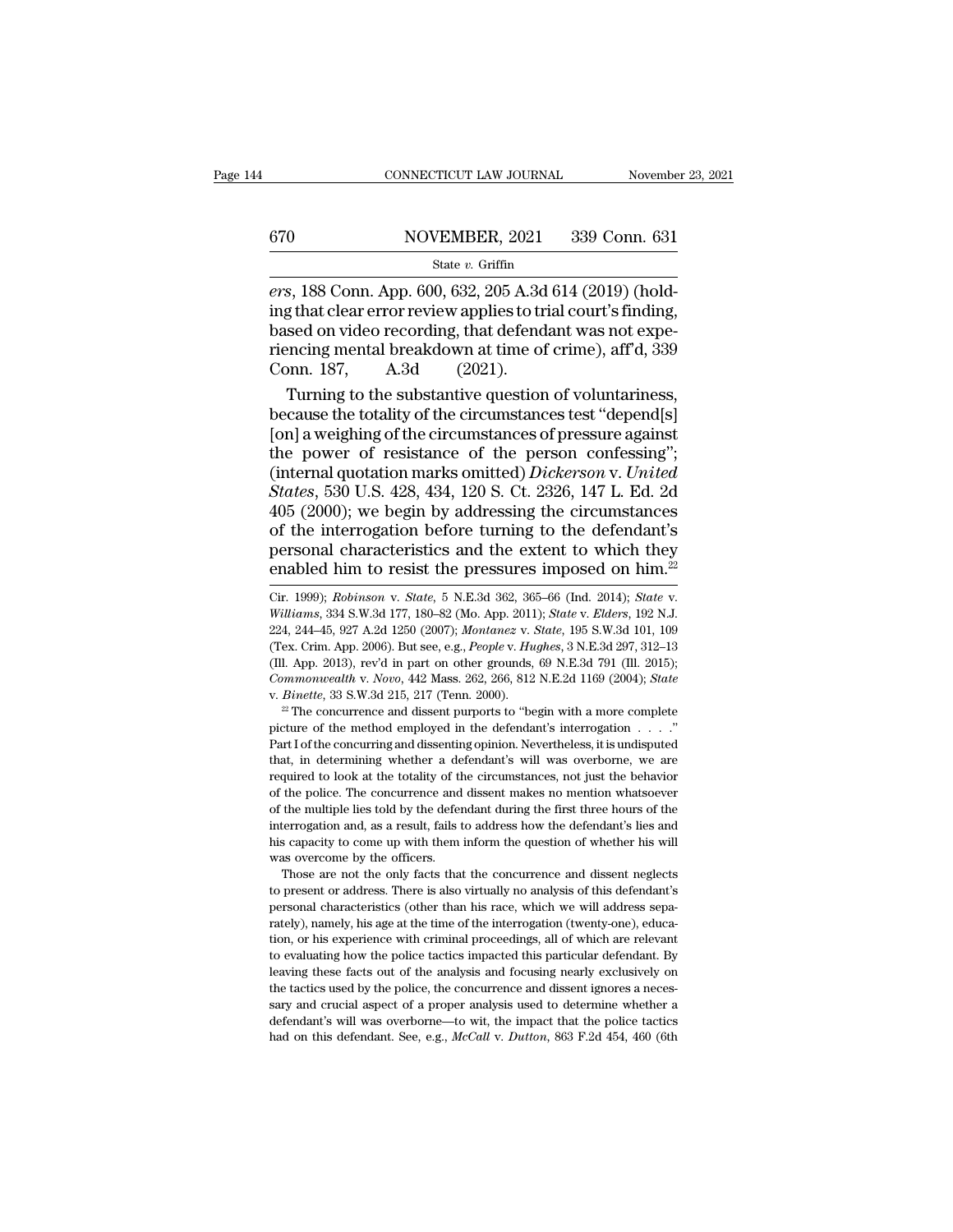| r 23, 2021 | CONNECTICUT LAW JOURNAL      | Page 145 |
|------------|------------------------------|----------|
|            | 339 Conn. 631 NOVEMBER, 2021 | 671      |
|            | State $v$ . Griffin          |          |

 $\begin{array}{|l|} \hline \text{23, 2021} & \text{COMRECTICUT LAW JOURNAL} & \text{Page 145} \ \hline \text{339 Conn. 631} & \text{NOVEMBER, 2021} & \text{671} \ \hline \text{State } v. \text{ Griffith} & \text{State } v. \text{ Griffith} \ \hline \text{Applying this method, and having carefully reviewed} & \text{the video recording of the interrogation and transcript} \ \hline \text{those according to the interrogation and transcript} \ \hline \end{array}$ 339 Conn. 631 NOVEMBER, 2021 671<br>
State v. Griffin<br>
Applying this method, and having carefully reviewed<br>
the video recording of the interrogation and transcript<br>
thereof, we conclude that the trial court correctly deter-<br> 339 Conn. 631 NOVEMBER, 2021 671<br>
State v. Griffin<br>
Applying this method, and having carefully reviewed<br>
the video recording of the interrogation and transcript<br>
thereof, we conclude that the trial court correctly deter-<br> 339 Conn. 631 NOVEMBER, 2021 671<br>
state v. Griffin<br>
Applying this method, and having carefully reviewed<br>
the video recording of the interrogation and transcript<br>
thereof, we conclude that the trial court correctly deter-<br> State v. Griffin<br>State v. Griffin<br>Applying this method, and having carefully reviewed<br>the video recording of the interrogation and transcript<br>thereof, we conclude that the trial court correctly deter-<br>mined that the state ponderance of the evidence. plying this inethod, and having carefully reviewed<br>e video recording of the interrogation and transcript<br>ereof, we conclude that the trial court correctly deter-<br>ined that the state met its burden of establishing the<br>lunta thereof, we conclude that the trial court correctly deter-<br>mined that the state met its burden of establishing the<br>voluntariness of the defendant's statements by a pre-<br>ponderance of the evidence.<br>We observe, at the outset

thereor, we concrude that the that court correctly deter-<br>mined that the state met its burden of establishing the<br>voluntariness of the defendant's statements by a pre-<br>ponderance of the evidence.<br>We observe, at the outset, mined that the state met its burden of establishing the<br>voluntariness of the defendant's statements by a pre-<br>ponderance of the evidence.<br>We observe, at the outset, that the defendant was<br>twice advised of his *Miranda* ri voluntariness of the defendant s statements by a pre-<br>ponderance of the evidence.<br>We observe, at the outset, that the defendant was<br>twice advised of his *Miranda* rights prior to being inter-<br>rogated: first, in the police We observe, at the outset, that the defendant was<br>twice advised of his *Miranda* rights prior to being inter-<br>rogated: first, in the police cruiser outside of 374 Peck<br>Street, several hours before the interview, and second We observe, at the outset, that the defendant was<br>twice advised of his *Miranda* rights prior to being inter-<br>rogated: first, in the police cruiser outside of 374 Peck<br>Street, several hours before the interview, and second twice advised of his *Miranda* rights prior to being inter-<br>rogated: first, in the police cruiser outside of 374 Peck<br>Street, several hours before the interview, and second<br>at the start of the interview with Natale and Zaw rogated: first, in the police cruiser outside of 374 Peck<br>Street, several hours before the interview, and second<br>at the start of the interview with Natale and Zaweski.<br>See, e.g., *State* v. *Lapointe*, 237 Conn. 694, 734, Street, several hours before the interview, and second<br>at the start of the interview with Natale and Zaweski.<br>See, e.g., *State* v. *Lapointe*, 237 Conn. 694, 734, 678 A.2d<br>942 (provision of *Miranda* rights "is relevant t at the start of the interview with Natale and Zaweski.<br>See, e.g., *State* v. *Lapointe*, 237 Conn. 694, 734, 678 A.2d<br>942 (provision of *Miranda* rights "is relevant to a finding<br>of voluntariness"), cert. denied, 519 U.S. See, e.g., *State* v<br>942 (provision of<br>of voluntariness<br>484, 136 L. Ed.<br>defendant indic<br>nonetheless wa<br>the police.<br>The provision 2 (provision of *Mirranda* rights is relevant to a finding<br>voluntariness"), cert. denied, 519 U.S. 994, 117 S. Ct.<br>4, 136 L. Ed. 2d 378 (1996). On both occasions, the<br>fendant indicated that he understood his rights and<br>met or voluntariness *f*, cert. defined, 319 U.S. 994, 117 S. Ct.<br>484, 136 L. Ed. 2d 378 (1996). On both occasions, the<br>defendant indicated that he understood his rights and<br>nonetheless waived them and agreed to speak with<br>the

For the volution of the view of the view of the view defendant indicated that he understood his rights and nonetheless waived them and agreed to speak with the police.<br>The provision of adequate *Miranda* warnings is signif defendant mulcated that he understood his rights and<br>nonetheless waived them and agreed to speak with<br>the police.<br>The provision of adequate *Miranda* warnings is sig-<br>nificant in our analysis because it has a bearing on bo The provision of adequate *Miranda* warnings is significant in our analysis because it has a bearing on both sides of the voluntariness calculus: "It bears on the coerciveness of the circumstances, for it reveals that  $_{\text$ mificant in our analysis because it has a bearing on both<br>sides of the voluntariness calculus: "It bears on the<br>coerciveness of the circumstances, for it reveals that<br> $_{\rm Cir.}$  1988) (when police yelled and pointed guns at

dant] had proved police coercion, he would still not prevail because the alleged 'coercion' was simply insufficient to overbear the will of the [defendant]'), cert. denied, 490 U.S. 1020, 109 S. Ct. 1744, 104 L. Ed. 2d 181 alleged 'coercion' was simply insufficient to overbear the will of the [defen-<br>dant]"), cert. denied, 490 U.S. 1020, 109 S. Ct. 1744, 104 L. Ed. 2d 181 (1989).<br>Instead, the concurrence and dissent intimates that the mere u dant]"), cert. denied, 490 U.S. 1020, 109 S. Ct. 1744, 104 L. Ed. 2d 181 (1989).<br>Instead, the concurrence and dissent intimates that the mere use of these<br>tactics at any point in the interrogation is sufficient to conclude Instead, the concurrence and dissent intimates that the mere use of these tactics at any point in the interrogation is sufficient to conclude that the defendant's will was overborne by them. This is not sufficient. Instead factics at any point in the interrogation is sufficient to conclude that the defendant's will was overborne by them. This is not sufficient. Instead, it must be shown "that his will was overborne *because* of the coercive defendant's will was overborne by them. This is not sufficient. Instead, it defendant's will was overborne by them. This is not sufficient. Instead, it must be shown "that his will was overborne *because* of the coercive p defendant's will was overborne by them. This is not sufficient. Instead, it must be shown "that his will was overborne *because* of the coercive police activity in question. If the police misconduct at issue was not the ' activity in question. If the police misconduct at issue was not the 'crucial motivating factor' behind [the defendant's] decision to confess, the confession may not be suppressed." (Emphasis in original.) Id., 459. We unde motivating factor' behind [the defendant's] decision to confess, the confession may not be suppressed." (Emphasis in original.) Id., 459. We understand

sides of the voluntariness calculus: "It bears on the coerciveness of the circumstances, for it reveals that  $\overline{C}$  cir. 1988) (when police yelled and pointed guns at accused, court ruled that, because defendant was educ coerciveness of the circumstances, for it reveals that<br>
Cir. 1988) (when police yelled and pointed guns at accused, court ruled<br>
that, because defendant was educated, remained calm, waived his *Miranda*<br>
rights and accused Cir. 1988) (when police yelled and pointed guns at accused, court ruled that, because defendant was educated, remained calm, waived his *Miranda* rights and accused someone else of committing crime, "even if [the defen-<br>d Cir. 1988) (when police yelled and pointed guns at accused, court ruled<br>that, because defendant was educated, remained calm, waived his *Miranda*<br>rights and accused someone else of committing crime, "even if [the defen-<br>da Instead, the concurrence and primate intimates that the mere use of committing crime, "even if [the defendit] had proved police coercion, he would still not prevail because the eged 'coercion' was simply insufficient to ov rights and accused someone else of committing crime, "even if [the defendant] had proved police coercion, he would still not prevail because the alleged 'coercion' was simply insufficient to overbear the will of the [defen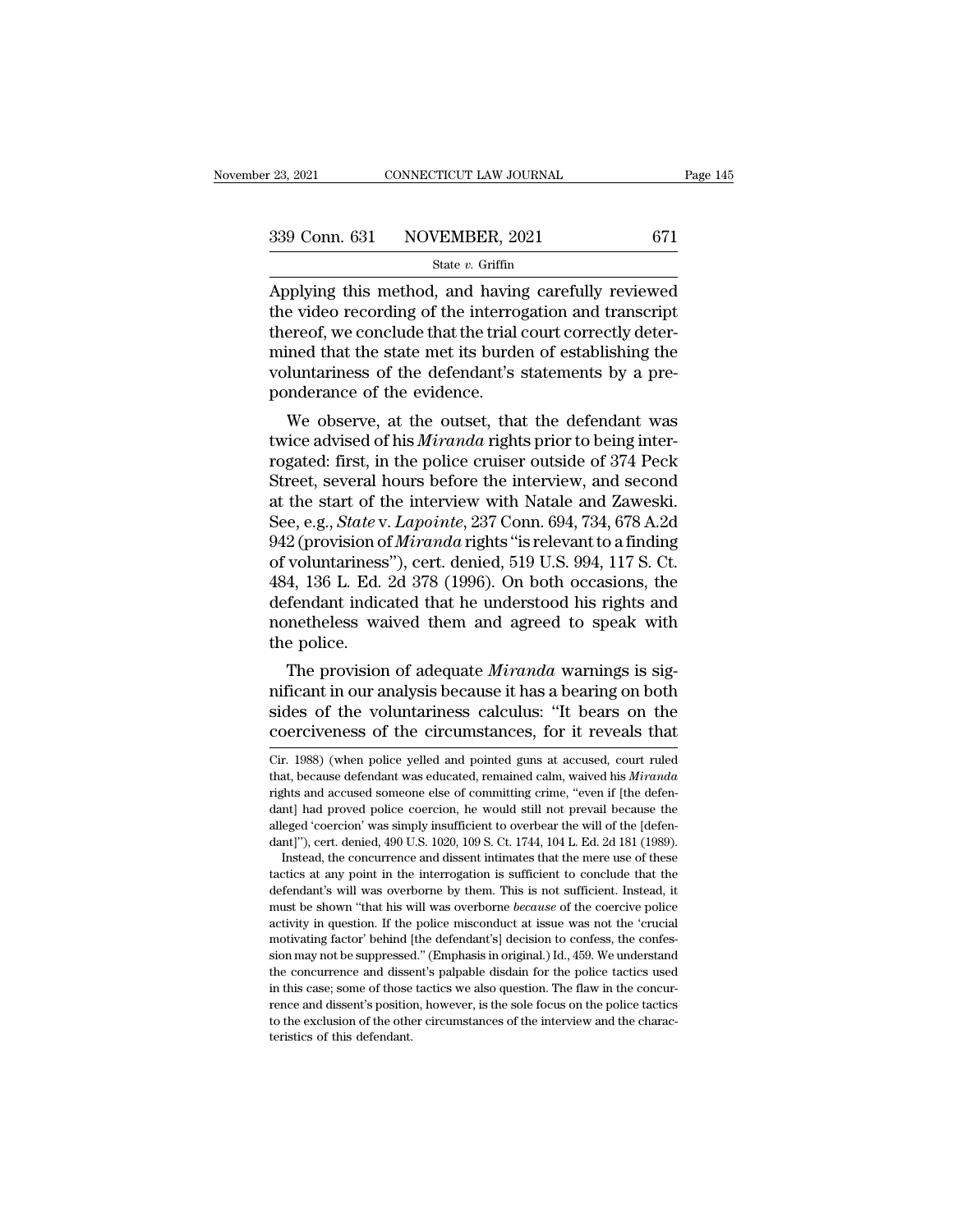# CONNECTICUT LAW JOURNAL November 23, 2021<br>672 NOVEMBER, 2021 339 Conn. 631<br>State v. Griffin

### State *v.* Griffin

CONNECTICUT LAW JOURNAL November<br>
672 NOVEMBER, 2021 339 Conn. 631<br>  $\frac{\text{State } v. \text{ Griffith}}{\text{State } v. \text{ Griffith}}$ <br>
the police were aware of the suspect's rights and pre-<br>
sumably prepared to honor them. And . . . it bears<br>
[on] the defend SET MOVEMBER, 2021 339 Conn. 631<br>
State v. Griffin<br>
the police were aware of the suspect's rights and pre-<br>
sumably prepared to honor them. And . . . it bears<br>
[on] the defendant's susceptibility, for it shows that the<br>
d  $\begin{array}{c|c} \text{672} & \text{NOVEMBER, 2021} & \text{339 Conn. 631} \\ \hline \text{State } v. \text{ Griffith} \end{array}$ <br>the police were aware of the suspect's rights and presumably prepared to honor them. And . . . it bears<br>[on] the defendant's susceptibility, for it show 672 NOVEMBER, 2021 339 Conn. 631<br>
state v. Griffin<br>
the police were aware of the suspect's rights and pre-<br>
sumably prepared to honor them. And . . . it bears<br>
[on] the defendant's susceptibility, for it shows that the<br>
d State v. Griffin<br>
State v. Griffin<br>
the police were aware of the suspect's rights and pre-<br>
sumably prepared to honor them. And . . . it bears<br>
[on] the defendant's susceptibility, for it shows that the<br>
defendant was awa state *v*. Griffin<br>the police were aware of the suspect's rights and pre-<br>sumably prepared to honor them. And . . . it bears<br>[on] the defendant's susceptibility, for it shows that the<br>defendant was aware he had a right not sumably prepared to honor them. And . . . it bears<br>[on] the defendant's susceptibility, for it shows that the<br>defendant was aware he had a right not to talk to the<br>police." 2 W. LaFave et al., Criminal Procedure (4th Ed.<br>2 [on] the defendant's susceptibility, for it shows that the defendant was aware he had a right not to talk to the police." 2 W. LaFave et al., Criminal Procedure (4th Ed. 2015) § 6.2 (c), p. 712; see, e.g., *Berkemer v. Mc* defendant was aware he had a right not to talk to the<br>police." 2 W. LaFave et al., Criminal Procedure (4th Ed.<br>2015) § 6.2 (c), p. 712; see, e.g., *Berkemer v. McCarty*,<br>468 U.S. 420, 433, 104 S. Ct. 3138, 82 L. Ed. 2d 317 police." 2 W. LaFave et al., Criminal Procedure (4th Ed.<br>2015) § 6.2 (c), p. 712; see, e.g., *Berkemer v. McCarty,*<br>468 U.S. 420, 433, 104 S. Ct. 3138, 82 L. Ed. 2d 317 (1984)<br>(purpose of *Miranda* warning is to "ensure th 2015) § 6.2 (c), p. 712; see, e.g., *Berkemer v. McCarty*, 468 U.S. 420, 433, 104 S. Ct. 3138, 82 L. Ed. 2d 317 (1984) (purpose of *Miranda* warning is to "ensure that the police do not coerce or trick captive suspects in 468 U.S. 420, 433, 104 S. Ct. 3138, 82 L. Ed. 2d 317 (1984)<br>(purpose of *Miranda* warning is to "ensure that the<br>police do not coerce or trick captive suspects into con-<br>fessing . . . [and] to relieve the inherently compe (purpose of *Miranda* warning is to "ensure that the police do not coerce or trick captive suspects into confessing . . . [and] to relieve the inherently compelling pressures generated by the custodial setting itself, whic police do not coerce or trick captive suspects into confessing . . . [and] to relieve the inherently compelling<br>pressures generated by the custodial setting itself,<br>which work to undermine the individual's will to resist"<br> fessing . . . [and] to relieve the inherently compelling<br>pressures generated by the custodial setting itself,<br>which work to undermine the individual's will to resist"<br>(emphasis omitted; footnote omitted; internal quotatio pressures generated by the custodial setting itself,<br>which work to undermine the individual's will to resist"<br>(emphasis omitted; footnote omitted; internal quotation<br>marks omitted)); *State* v. *Correa*, 241 Conn. 322, 338 which work to undermine the individual's will to resist"<br>(emphasis omitted; footnote omitted; internal quotation<br>marks omitted)); *State* v. *Correa*, 241 Conn. 322, 338,<br>696 A.2d 944 (1997) ("[a] [*Miranda*] warning at th (emphasis omitted)); *State* v. *Correa*, 241 Conn. 322, 338, 696 A.2d 944 (1997) ("[a] [*Miranda*] warning at the time<br>of the interrogation is indispensable to overcome its<br>pressures and to [e]nsure that the individual kn marks omitted)); *State* v. *Correa*, 241 Conn. 322, 338, 696 A.2d 944 (1997) ("[a] [*Miranda*] warning at the time<br>of the interrogation is indispensable to overcome its<br>pressures and to [e]nsure that the individual knows 696 A.2d 944 (1997) ("[a] [*Miranda*] warning at the time<br>of the interrogation is indispensable to overcome its<br>pressures and to [e]nsure that the individual knows he<br>is free to exercise the privilege at that point in tim of the interrogation is indispensable to overcome its<br>pressures and to [e]nsure that the individual knows he<br>is free to exercise the privilege at that point in time"<br>(internal quotation marks omitted)). Therefore, the<br>Uni pressures and to [e]nsure that the individual knows he<br>is free to exercise the privilege at that point in time"<br>(internal quotation marks omitted)). Therefore, the<br>United States Supreme Court repeatedly has recognized<br>that is free to exercise the privilege at that point in time"<br>(internal quotation marks omitted)). Therefore, the<br>United States Supreme Court repeatedly has recognized<br>that, although "compliance with *Miranda* [does not]<br>concl (internal quotation marks omitted)). Therefore, the<br>United States Supreme Court repeatedly has recognized<br>that, although "compliance with *Miranda* [does not]<br>conclusively [establish] the voluntariness of a subse-<br>quent c United States Supreme Court repeatedly has recognized<br>that, although "compliance with *Miranda* [does not]<br>conclusively [establish] the voluntariness of a subse-<br>quent confession . . . cases in which a defendant can<br>make that, although "compliance with *Miranda* [does not]<br>conclusively [establish] the voluntariness of a subse-<br>quent confession . . . cases in which a defendant can<br>make a colorable argument that a self-incriminating<br>stateme *Berkemer* v. *Accords isomething the voluntariness of a subsequent confession* . . . cases in which a defendant can make a colorable argument that a self-incriminating statement was compelled despite the fact that the law quent confession . . . cases in which a defendant can<br>make a colorable argument that a self-incriminating<br>statement was compelled despite the fact that the law<br>enforcement authorities adhered to the dictates of<br>*Miranda* a make a colorable argument that a self-incriminating<br>statement was compelled despite the fact that the law<br>enforcement authorities adhered to the dictates of<br>*Miranda* are rare." (Internal quotation marks omitted.)<br>*Berkeme* statement was compelled despite the fact that the law<br>enforcement authorities adhered to the dictates of<br>*Miranda* are rare." (Internal quotation marks omitted.)<br>*Berkemer* v. *McCarty*, supra, 433 n.20; see, e.g., *Evans* enforcement authorities adhered to the dictates of *Miranda* are rare." (Internal quotation marks omitted.)<br>*Berkemer v. McCarty*, supra, 433 n.20; see, e.g., *Evans* v. *Dowd*, 932 F.2d 739, 742 (8th Cir.) ("the *[Mirand Miranda* are rare." (Internal quotation marks omitted.)<br> *Berkemer* v. *McCarty*, supra, 433 n.20; see, e.g., *Evans*<br>
v. *Dowd*, 932 F.2d 739, 742 (8th Cir.) ("the [*Miranda*]<br>
warnings were part of the totality of the Berkemer v. McCarty, supra, 433 n.20; see, e.g., Evans<br>v. Dowd, 932 F.2d 739, 742 (8th Cir.) ("the [Miranda]<br>warnings were part of the totality of the circumstances<br>and, thus, it would be difficult to conclude that the<br>pol v. *Dowd*, 932 F.:<br>warnings were p<br>and, thus, it we<br>police coerced t<br>warning [the defecert. denied, 502<br>335 (1991).<br>We are uncor d, thus, it would be difficult to conclude that the blice coerced the confession while at the same time arring [the defendant] that he need not say anything"), rt. denied, 502 U.S. 944, 112 S. Ct. 385, 116 L. Ed. 2d 5 (19 cases. We disagree with the defendant that the circum-<br>cases. We disagree with the defendant of the L. Ed. 2d<br>335 (1991).<br>We are unconvinced that this is one of those rare<br>cases. We disagree with the defendant that the cir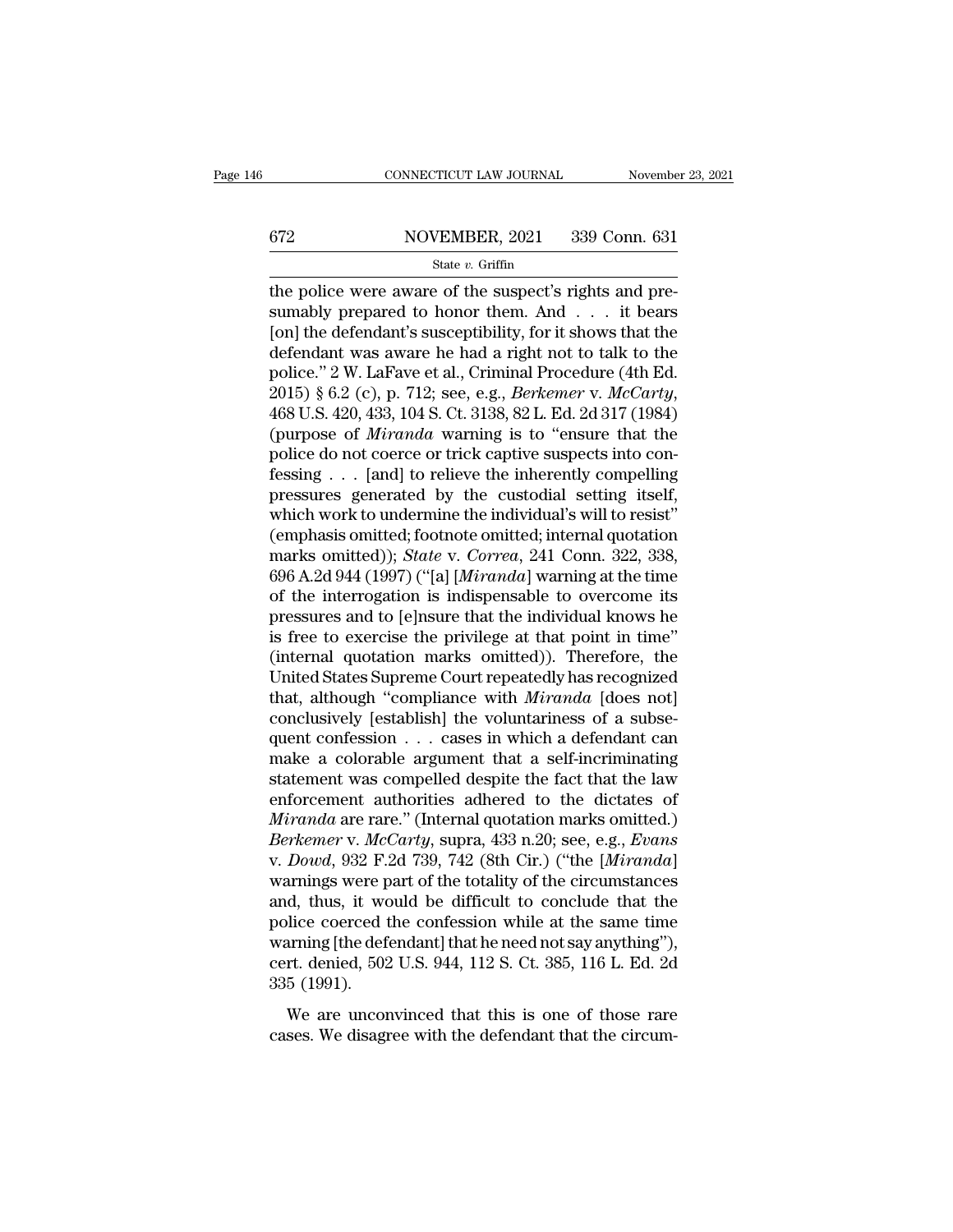# $\begin{array}{r|l} \text{23, 2021} & \text{CONNECTICUT LAW JOURNAL} & \text{Page 147} \\\\ \text{339 Conn. 631} & \text{NOVEMBER, 2021} & \text{673} \\\\ \hline & \text{State } v. \text{ Griffith} & \text{506} \end{array}$

### State *v.* Griffin

stances of the interrogation testics utilized throughout<br>
stances of the interrogation were so coercive as to<br>
stances of the interrogation were so coercive as to<br>
stances of the interrogation were so coercive as to<br>
foll 339 Conn. 631 NOVEMBER, 2021 673<br>
state v. Griffin<br>
stances of the interrogation were so coercive as to<br>
overbear his will. The defendant takes issue with the<br>
following four interrogation tactics utilized throughout<br>
the 339 Conn. 631 NOVEMBER, 2021 673<br>
State v. Griffin<br>
stances of the interrogation were so coercive as to<br>
overbear his will. The defendant takes issue with the<br>
following four interrogation tactics utilized throughout<br>
the 339 Conn. 631 NOVEMBER, 2021 673<br>
State v. Griffin<br>
stances of the interrogation were so coercive as to<br>
overbear his will. The defendant takes issue with the<br>
following four interrogation tactics utilized throughout<br>
the State v. Griffin<br>State v. Griffin<br>Stances of the interrogation were so coercive as to<br>overbear his will. The defendant takes issue with the<br>following four interrogation tactics utilized throughout<br>the interrogation by Nat stances of the interrogation were so coercive as to<br>overbear his will. The defendant takes issue with the<br>following four interrogation tactics utilized throughout<br>the interrogation by Natale and Zaweski: (1) false evi-<br>de stances of the interrogation were so coercive as to<br>overbear his will. The defendant takes issue with the<br>following four interrogation tactics utilized throughout<br>the interrogation by Natale and Zaweski: (1) false evi-<br>den overbear his will. The defendant takes issue with the<br>following four interrogation tactics utilized throughout<br>the interrogation by Natale and Zaweski: (1) false evi-<br>dence ploys; (2) maximizing the consequences of not<br>con following four interrogation tactics utilized throughout<br>the interrogation by Natale and Zaweski: (1) false evi-<br>dence ploys; (2) maximizing the consequences of not<br>confessing; (3) threatening the defendant's family with<br> the interrogation by Natale and Zaweski: (1) false evi-<br>dence ploys; (2) maximizing the consequences of not<br>confessing; (3) threatening the defendant's family with<br>arrest; and (4) suggesting that confessing would be met<br>w overborne. First, it is undisputed that Natale and Zaweski repeat-<br>First, and (4) suggesting that confessing would be met<br>th leniency.<sup>23</sup> We agree with the trial court that the<br>cord demonstrates that the combined effect of these<br>cti arrest, and (4) suggesting that confessing would be filet<br>with leniency.<sup>23</sup> We agree with the trial court that the<br>record demonstrates that the combined effect of these<br>tactics did not cause the defendant's will to be<br>ov

Experience.<br>23 Natale and Zaweski repeat-<br>23 Natale and Zaweski employed a series of interrogation tactics from the<br>23 Natale and Zaweski employed a series of interrogation tactics from the<br>id Technique. The Reid Technique

First, it is undisputed that Natale and Zaweski repeatedly referenced evidence that they did not have in order<br><sup>23</sup> Natale and Zaweski employed a series of interrogation tactics from the Reid Technique. The Reid Technique First, it is undisputed that Natale and Zaweski repeatedly referenced evidence that they did not have in order  $\frac{1}{2}$  Natale and Zaweski employed a series of interrogation tactics from the Reid Technique. The Reid Tech THSt, it is untuisputed that Ivatale and Zaweski repeatedly referenced evidence that they did not have in order  $\frac{1}{2}$  Natale and Zaweski employed a series of interrogation tactics from the Reid Technique. The Reid Tech <sup>23</sup> Natale and Zaweski employed a series of interrogation tactics from the Reid Technique. The Reid Technique is a method of interrogation pioneered by John E. Reid and Associates. The concurrence and dissent spends a gr <sup>23</sup> Natale and Zaweski employed a series of interrogation tactics from the Reid Technique. The Reid Technique is a method of interrogation pioneered by John E. Reid and Associates. The concurrence and dissent spends a gr <sup>26</sup> Natale and Zaweski employed a series of interrogation factics from the Reid Technique. The Reid Technique is a method of interrogation pioneered by John E. Reid and Associates. The concurrence and dissent spends a gre by John E. Reid and Associates. The concurrence and dissent spends a great deal of time discussing and criticizing the Reid Technique; The concurrence and dissent cites to scholarly criticisms of this technique; see part I by John E. Keld and Associates. The concurrence and dissent spends a great<br>deal of time discussing and criticizing the Reid Technique. The concurrence<br>and dissent cites to scholarly criticisms of this technique; see part I deal or time discussing and criticizing the keld Technique. The concurrence<br>and dissent cites to scholarly criticisms of this technique; see part I B of<br>the concurring and dissenting opinion; while also acknowledging that and dissent cites to scholarly criticisms of this technique; see part 1 B of<br>the concurring and dissenting opinion; while also acknowledging that the<br>technique, in and of itself, is not illegal. See part II of the concurr the concurring and dissenting opinion; while also acknowledging that the technique, in and of itself, is not illegal. See part II of the concurring and dissenting opinion. We are unaware of any federal cases, addressing vo different means and the fourth and the two inductions of the Reid Technique illegal or impermissible to employ. We do, however, agree with the observations of the United States District Court for the District of Rhode Isla mess under the fourth amendment, that have deemed the Reid Technique illegal or impermissible to employ. We do, however, agree with the observations of the United States District Court for the District of Rhode Island, whi illegal or impermissible to employ. we do, nowever, agree with the observa-<br>tions of the United States District Court for the District of Rhode Island,<br>which noted that there is valid criticism of the technique; see *Unite* tions of the United States District Court for the District of Rhode Island, which noted that there is valid criticism of the technique; see *United States* v. *Monroe*, 264 F. Supp. 3d 376, 392–94 (D.R.I. 2017); and that which noted that there is valid criticism of the technique; see *United States* v. *Monroe*, 264 F. Supp. 3d 376, 392–94 (D.R.I. 2017); and that "it is not difficult to imagine circumstances [in which], depending on how t black males, including the defendant here, in the defendant metallicity in the defficult to imagine circumstances [in which], depending on how the Reid Technique is employed or misemployed on a juvenile or an individual w micult to magine circumstances [in which], depending<br>Technique is employed or misemployed on a juvenile or<br>an intellectual disability, the tactics would have an imper<br>effect." Id., 393 n.153. The defendant here falls into incritional is employed or misemployed on a juvenue or an individual with<br>intellectual disability, the tactics would have an impermissible, coercive<br>fect." Id., 393 n.153. The defendant here falls into neither of those vul an intellectual disability, the tactics would have an impermissible, coercive effect." Id., 393 n.153. The defendant here falls into neither of those vulnerable categories, and we reject the concurrence and dissent's atte

errect. 1d., 393 n.153. The detendant nere rails into neither of those vulnerable categories, and we reject the concurrence and dissent's attempt to treat black males, including the defendant here, as if they either fall black males, and we reject the concurrence and dissent s attempt to treat<br>black males, including the defendant here, as if they either fall into one of<br>these categories or should be treated as if they do.<br>Furthermore, the black males, including the defendant here, as it they ether fail into one of these categories or should be treated as if they do.<br>Furthermore, the concurrence and dissent cites to *State* v. *Baker*, 147 Haw. 413, 433–35, these categories or should be treated as if they do.<br>Furthermore, the concurrence and dissent cites to *State* v. *Baker*, 147<br>Haw. 413, 433–35, 465 P.3d 860 (2020), as an example of a court that found<br>that police use of Furthermore, the concurrence and dissent clies to *State* v. *Baker*, 147 Haw. 413, 433–35, 465 P.3d 860 (2020), as an example of a court that found that police use of multiple coercive interrogation techniques in conjunct Haw. 413, 433–35, 465 P.3d 860 (2020), as an example of a court that found<br>that police use of multiple coercive interrogation techniques in conjunction<br>with each other rendered the defendant's statement involuntary. See pa that poince use of multiple coercive interrogation techniques in conjunction<br>with each other rendered the defendant's statement involuntary. See part I<br>B of the concurring and dissenting opinion. Despite its reliance on s with each other rendered the defendant's statement involuntary. See part 1 B of the concurring and dissenting opinion. Despite its reliance on some federal case law, the Hawaii Supreme Court also relied on its state speci B of the concurring and disfederal case law, the Hawaii case law, see *State v. Baker*, s<br>that the admission of the de<br>tional rights. See id., 435 ("t<br>[the defendant's] right agains<br>the Hawaii] [c]onstitution").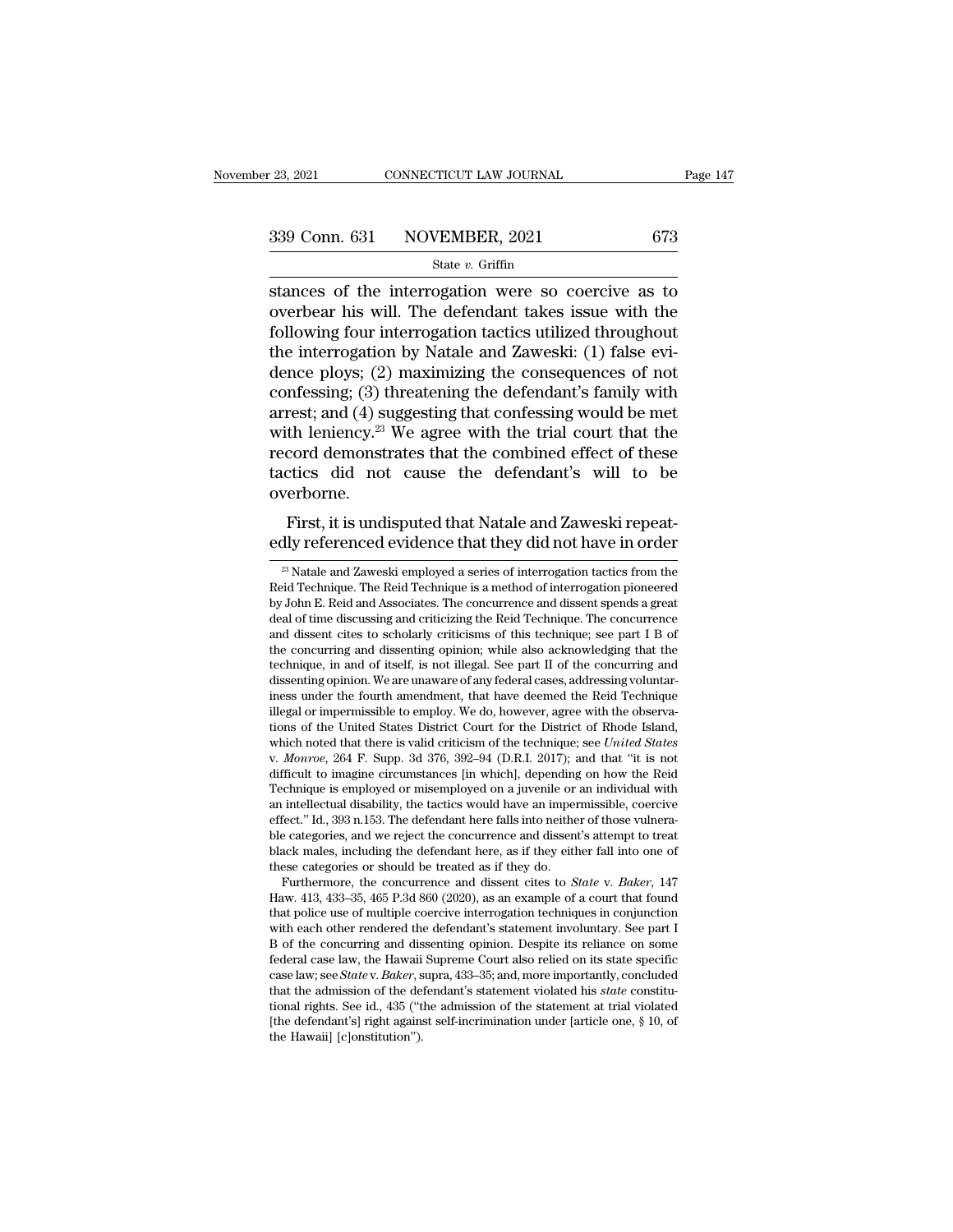# CONNECTICUT LAW JOURNAL November 23, 2021<br>674 NOVEMBER, 2021 339 Conn. 631<br>State v. Griffin

### State *v.* Griffin

CONNECTICUT LAW JOURNAL November<br>  $\frac{674}{\text{State } v. \text{ Griffith}}$  Conn. 631<br>  $\frac{631}{\text{State } v. \text{ Griffith}}$ <br>
to give the impression that their case against the defen-<br>
dant was stronger than it actually was. The defendant<br>
specifically note  $\begin{array}{r} \text{674} \\ \text{674} \\ \text{674} \\ \text{674} \\ \text{674} \\ \text{674} \\ \text{674} \\ \text{674} \\ \text{674} \\ \text{674} \\ \text{674} \\ \text{674} \\ \text{674} \\ \text{674} \\ \text{674} \\ \text{674} \\ \text{674} \\ \text{674} \\ \text{674} \\ \text{674} \\ \text{674} \\ \text{674} \\ \text{674} \\ \text{674} \\ \text{674} \\ \text{674} \\ \text{67$ specifically notes that their case against the defendant was stronger than it actually was. The defendant specifically notes that they falsely claimed that two eyewitnesses to the murder had identified the defendant as th 674 NOVEMBER, 2021 339 Conn. 631<br>
State v. Griffin<br>
to give the impression that their case against the defendant<br>
dant was stronger than it actually was. The defendant<br>
specifically notes that they falsely claimed that tw State v. Griffin<br>
as the shooter, Griffin<br>
to give the impression that their case against the defen-<br>
dant was stronger than it actually was. The defendant<br>
specifically notes that they falsely claimed that two<br>
eyewitnes state  $v$ . Griftin<br>to give the impression that their case against the defen-<br>dant was stronger than it actually was. The defendant<br>specifically notes that they falsely claimed that two<br>eyewitnesses to the murder had ident to give the impression that their case against the defendant was stronger than it actually was. The defendant specifically notes that they falsely claimed that two eyewitnesses to the murder had identified the defendant as In was stronger than it actually was. The defendant<br>ecifically notes that they falsely claimed that two<br>ewitnesses to the murder had identified the defendant<br>the shooter, that fingerprints were found on the shell<br>sings lef specifically notes that they faisely claimed that two<br>eyewitnesses to the murder had identified the defendant<br>as the shooter, that fingerprints were found on the shell<br>casings left at the scene of the shooting, and that Wr

beyewheresses to the intrider had definited the defendant<br>as the shooter, that fingerprints were found on the shell<br>casings left at the scene of the shooting, and that Wright<br>had given a statement that incriminated the def as the shooter, that imgerprints were found on the shear<br>casings left at the scene of the shooting, and that Wright<br>had given a statement that incriminated the defendant.<br>In *State* v. *Lapointe*, supra, 237 Conn. 694, thi casings iert at the scene of the shooting, and that wright<br>had given a statement that incriminated the defendant.<br>In *State* v. *Lapointe*, supra, 237 Conn. 694, this court<br>held that a defendant's incriminating statement In State v. Lapointe, supra, 237 Conn. 694, this court<br>held that a defendant's incriminating statement had not<br>been obtained involuntarily when the police falsely rep-<br>resented that his fingerprints were found on the handl In *State* v. *Lapointe*, supra, 237 Conn. 694, this court<br>held that a defendant's incriminating statement had not<br>been obtained involuntarily when the police falsely rep-<br>resented that his fingerprints were found on the h held that a defendant's incriminating statement had not<br>been obtained involuntarily when the police falsely rep-<br>resented that his fingerprints were found on the handle<br>of the knife used to murder the victim. Id., 731–32. been obtained involuntarily when the police falsely rep-<br>resented that his fingerprints were found on the handle<br>of the knife used to murder the victim. Id., 731–32. This<br>court observed: "Such statements by the police desi resented that his fingerprints were found on the handle<br>of the knife used to murder the victim. Id., 731–32. This<br>court observed: "Such statements by the police designed<br>to lead a suspect to believe that the case against h of the knife used to murder the victim. Id., 731–32. This<br>court observed: "Such statements by the police designed<br>to lead a suspect to believe that the case against him is<br>strong are common investigative techniques and wo court observed: "Such statements by the police designed<br>to lead a suspect to believe that the case against him is<br>strong are common investigative techniques and would<br>rarely, if ever, be sufficient to overbear the defenda to lead a suspect to believe that the case against him is<br>strong are common investigative techniques and would<br>rarely, if ever, be sufficient to overbear the defendant's<br>will and to bring about a confession to a serious cr strong are common investigative techniques and would<br>rarely, if ever, be sufficient to overbear the defendant's<br>will and to bring about a confession to a serious crime<br>that is not freely self-determined . . . . ." Id., 732 rarely, if ever, be sufficient to overbear the defendant's<br>will and to bring about a confession to a serious crime<br>that is not freely self-determined  $\ldots$ ." Id., 732. This<br>court has repeated this observation in subsequen will and to bring about a confession to a serious crime<br>that is not freely self-determined  $\ldots$ ." Id., 732. This<br>court has repeated this observation in subsequent<br>cases. See, e.g., *State* v. *Lawrence*, supra, 282 Conn. that is not freely self-determined  $\ldots$ ." Id., 732. This court has repeated this observation in subsequent cases. See, e.g., *State v. Lawrence*, supra, 282 Conn. 176; *State v. Pinder*, 250 Conn. 385, 423, 736 A.2d 857 court has repeated this observation in subsequent<br>cases. See, e.g., *State* v. *Lawrence*, supra, 282 Conn.<br>176; *State* v. *Pinder*, 250 Conn. 385, 423, 736 A.2d 857<br>(1999). The defendant asks us to overrule or limit this cases. See, e.g., *State* v. *Lawrence*, supra, 282 Conn.<br>176; *State* v. *Pinder*, 250 Conn. 385, 423, 736 A.2d 857<br>(1999). The defendant asks us to overrule or limit this<br>aspect of *Lapointe*, not necessarily to "complet 176; *State* v. *Pinder*, 250 Conn. 385, 423, 736 A.2d 857 (1999). The defendant asks us to overrule or limit this aspect of *Lapointe*, not necessarily to "completely prohibit the use of ruses and ploys in interrogations best of *Lapointe*, not necessarily to "completely pro-<br>bit the use of ruses and ploys in interrogations," but,<br>stead, to "discourage the practice by concluding that<br>lse statements about evidence, combined with other<br>erciv aspect of *Lapornie*, not necessarily to completely pro-<br>hibit the use of ruses and ploys in interrogations," but,<br>instead, to "discourage the practice by concluding that<br>false statements about evidence, combined with oth

include the value of ruses and ploys in interrogations, but,<br>instead, to "discourage the practice by concluding that<br>false statements about evidence, combined with other<br>coercive tactics," may undermine a defendant's will. Instead, to discourage the practice by concluding that<br>false statements about evidence, combined with other<br>coercive tactics," may undermine a defendant's will.<br>Although we do not interpret *Lapointe* as suggesting<br>that fa raise statements about evidence, combined with other<br>coercive tactics," may undermine a defendant's will.<br>Although we do not interpret *Lapointe* as suggesting<br>that false evidence claims can never contribute to the<br>involun coercive tactics, may underhane a defendant s win.<br>Although we do not interpret *Lapointe* as suggesting<br>that false evidence claims can never contribute to the<br>involuntariness of a confession, we take this opportu-<br>nity to Although we do not interpret *Lapointe* as suggesting<br>that false evidence claims can never contribute to the<br>involuntariness of a confession, we take this opportu-<br>nity to emphasize that misrepresentations by interrogat-<br> that false evidence claims can never contribute to the<br>involuntariness of a confession, we take this opportu-<br>nity to emphasize that misrepresentations by interrogat-<br>ing officers about the strength of their case against a involuntariness of a confession, we take this opportunity to emphasize that misrepresentations by interrogating officers about the strength of their case against a defendant can, under certain circumstances, add to the coe nity to emphasize that misrepresentations by interroging officers about the strength of their case agains defendant can, under certain circumstances, add to coercive nature of an interrogation. We decline at time, however,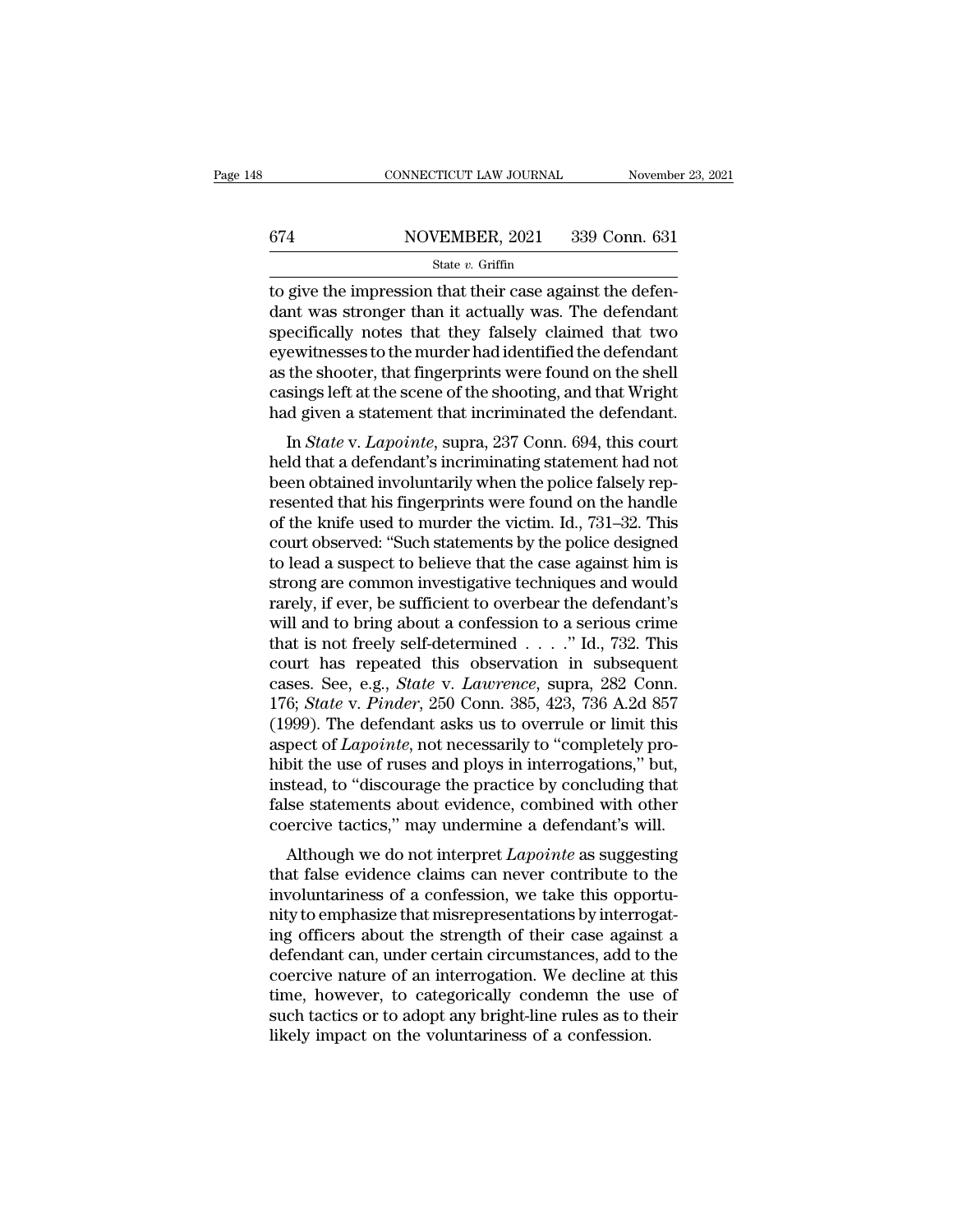$\frac{7021}{9 \text{ Conn. } 631}$  CONNECTICUT LAW JOURNAL Page 149<br>9 Conn. 631 NOVEMBER, 2021 675<br>State v. Griffin<br>The impact of false evidence ploys, if any, must<br>stead be assessed in light of the totality of the circum- $\begin{array}{r} \n 339 \text{ Conn.} \n 631 \quad \text{NOVEMBER, 2021} \n \text{State } v. \n \text{Griffin} \n \end{array}$ The impact of false evidence ploys, if any, must<br>
instead be assessed in light of the totality of the circum-<br>
stances, including the presence or absen 339 Conn. 631 NOVEMBER, 2021 675<br>
State v. Griffin<br>
The impact of false evidence ploys, if any, must<br>
instead be assessed in light of the totality of the circum-<br>
stances, including the presence or absence of other<br>
coerc 339 Conn. 631 NOVEMBER, 2021 675<br>
State v. Griffin<br>
The impact of false evidence ploys, if any, must<br>
instead be assessed in light of the totality of the circum-<br>
stances, including the presence or absence of other<br>
coerc State v. Griffin<br>
The impact of false evidence ploys, if any, must<br>
instead be assessed in light of the totality of the circum-<br>
stances, including the presence or absence of other<br>
coercive circumstances and the personal The impact of false evidence ploys, if any, must<br>instead be assessed in light of the totality of the circum-<br>stances, including the presence or absence of other<br>coercive circumstances and the personal characteris-<br>tics of instead be assessed in light of the totality of the circum-<br>stances, including the presence or absence of other<br>coercive circumstances and the personal characteris-<br>tics of the defendant. See, e.g., *United States* v. *Byr* stances, including the presence or absence of other<br>coercive circumstances and the personal characteris-<br>tics of the defendant. See, e.g., *United States v. Byram*,<br>145 F.3d 405, 408 (1st Cir. 1998) (noting that certain<br>l coercive circumstances and the personal characteristics of the defendant. See, e.g., *United States v. Byram*, 145 F.3d 405, 408 (1st Cir. 1998) (noting that certain lies can be coercive depending on type of lie and circu tics of the defendant. See, e.g., *United States v. Byram*, 145 F.3d 405, 408 (1st Cir. 1998) (noting that certain lies can be coercive depending on type of lie and circumstances); *State v. Lawrence*, supra, 282 Conn. 17 145 F.3d 405, 408 (1st Cir. 1998) (noting that certain<br>lies can be coercive depending on type of lie and circum-<br>stances); *State* v. *Lawrence*, supra, 282 Conn. 176 ("[i]t<br>is well established . . . that although some typ lies can be coercive depending on type of lie and circum-<br>stances); *State* v. *Lawrence*, supra, 282 Conn. 176 ("[i]t<br>is well established . . . that although some types of<br>police trickery can entail coercion  $\ldots$  tricke stances); *State* v. *Lawrence*, supra, 282 Conn. 176 ("[i]t<br>is well established . . . . that although some types of<br>police trickery can entail coercion . . . trickery is not<br>automatically coercion" (internal quotation ma is well established . . . that although some types of<br>police trickery can entail coercion . . . trickery is not<br>automatically coercion" (internal quotation marks omit-<br>ted)); *People* v. *Thomas*, 22 N.Y.3d 629, 642, 8 N. police trickery can entail coercion . . . trickery is not<br>automatically coercion" (internal quotation marks omit-<br>ted)); *People* v. *Thomas*, 22 N.Y.3d 629, 642, 8 N.E.3d<br>308, 985 N.Y.S.2d 193 (2014) ("It is well establis automatically coercion" (internal quotation marks omit-<br>ted)); *People v. Thomas*, 22 N.Y.3d 629, 642, 8 N.E.3d<br>308, 985 N.Y.S.2d 193 (2014) ("It is well established that<br>not all deception of a suspect is coercive, but in ted)); *People v. Thomas*, 22 N.Y.3d 629, 642, 8 N.E.3d<br>308, 985 N.Y.S.2d 193 (2014) ("It is well established that<br>not all deception of a suspect is coercive, but in extreme<br>forms it may be. Whether deception or other psyc 308, 985 N.Y.S.2d 193 (2014) ("It is well<br>not all deception of a suspect is coercive<br>forms it may be. Whether deception or<br>cally directed stratagems actually e<br>will, will of course depend [on] the fa<br>both as they bear [on] It an deception of a suspect is coercive, but in extreme<br>
rms it may be. Whether deception or other psychologi-<br>
Ily directed stratagems actually eclipse individual<br>
Il, will of course depend [on] the facts of each case,<br> Forms it may be. Whether deception of other psychologically directed stratagems actually eclipse individual<br>will, will of course depend [on] the facts of each case,<br>both as they bear [on] the means employed and the<br>vulnera

cany unected stratagents actually eclipse individual<br>will, will of course depend [on] the facts of each case,<br>both as they bear [on] the means employed and the<br>vulnerability of the declarant.").<br>In the present case, we agr win, win of course depend [off] the facts of each case,<br>both as they bear [on] the means employed and the<br>vulnerability of the declarant.").<br>In the present case, we agree with the trial court that,<br>in light of the totality pour as they bear [on] the means employed and the<br>vulnerability of the declarant.").<br>In the present case, we agree with the trial court that,<br>in light of the totality of the circumstances, the officers'<br>false evidence ploy vulnerability of the declarant. ).<br>
In the present case, we agree with the trial court that,<br>
in light of the totality of the circumstances, the officers'<br>
false evidence ploys did not cause the defendant's will<br>
to be ove In the present case, we agree with the trial court that,<br>in light of the totality of the circumstances, the officers'<br>false evidence ploys did not cause the defendant's will<br>to be overborne. Most of the false evidence clai in light of the totality of the circumstances, the officers'<br>false evidence ploys did not cause the defendant's will<br>to be overborne. Most of the false evidence claims<br>particularly the claims about the identifying witnesse false evidence ploys did not cause the defendant's will<br>to be overborne. Most of the false evidence claims—<br>particularly the claims about the identifying witnesses<br>and fingerprint evidence—were made during the first<br>hour o to be overborne. Most of the false evidence claims—<br>particularly the claims about the identifying witnesses<br>and fingerprint evidence—were made during the first<br>hour of the interview and were not particularly egre-<br>gious. T particularly the claims about the identifying witnesses<br>and fingerprint evidence—were made during the first<br>hour of the interview and were not particularly egre-<br>gious. The defendant demonstrated that he was per-<br>fectly ca and fingerprint evidence—were made during the first<br>hour of the interview and were not particularly egregious. The defendant demonstrated that he was per-<br>fectly capable of pushing back on these claims. He told<br>Natale that hour of the interview and were not particularly egregious. The defendant demonstrated that he was perfectly capable of pushing back on these claims. He told Natale that he "want[ed] to meet these people" who had supposedly gious. The defendant demonstrated that he was perfectly capable of pushing back on these claims. He told Natale that he "want[ed] to meet these people" who had supposedly identified him and that "there ain't none of my fin fectly capable of pushing back on these claims. He<br>Natale that he "want[ed] to meet these people"<br>had supposedly identified him and that "there ain't i<br>of my fingerprints" on the shell casings. At one p<br>the defendant indic Most telling, one hour into the interview, the defendant indicated, "I guess I'll take [the case] to al then," and that he wanted to "see how it play[s] it. Hope for the best, pray for the wors[t]." Most telling, one hour rad supposeury identified film and that there and those<br>of my fingerprints" on the shell casings. At one point,<br>the defendant indicated, "I guess I'll take [the case] to<br>trial then," and that he wanted to "see how it play[ of highlightniks on the shell casings. At one point, the defendant indicated, "I guess I'll take [the case] to trial then," and that he wanted to "see how it play[s] out. Hope for the best, pray for the wors[t]." Most tell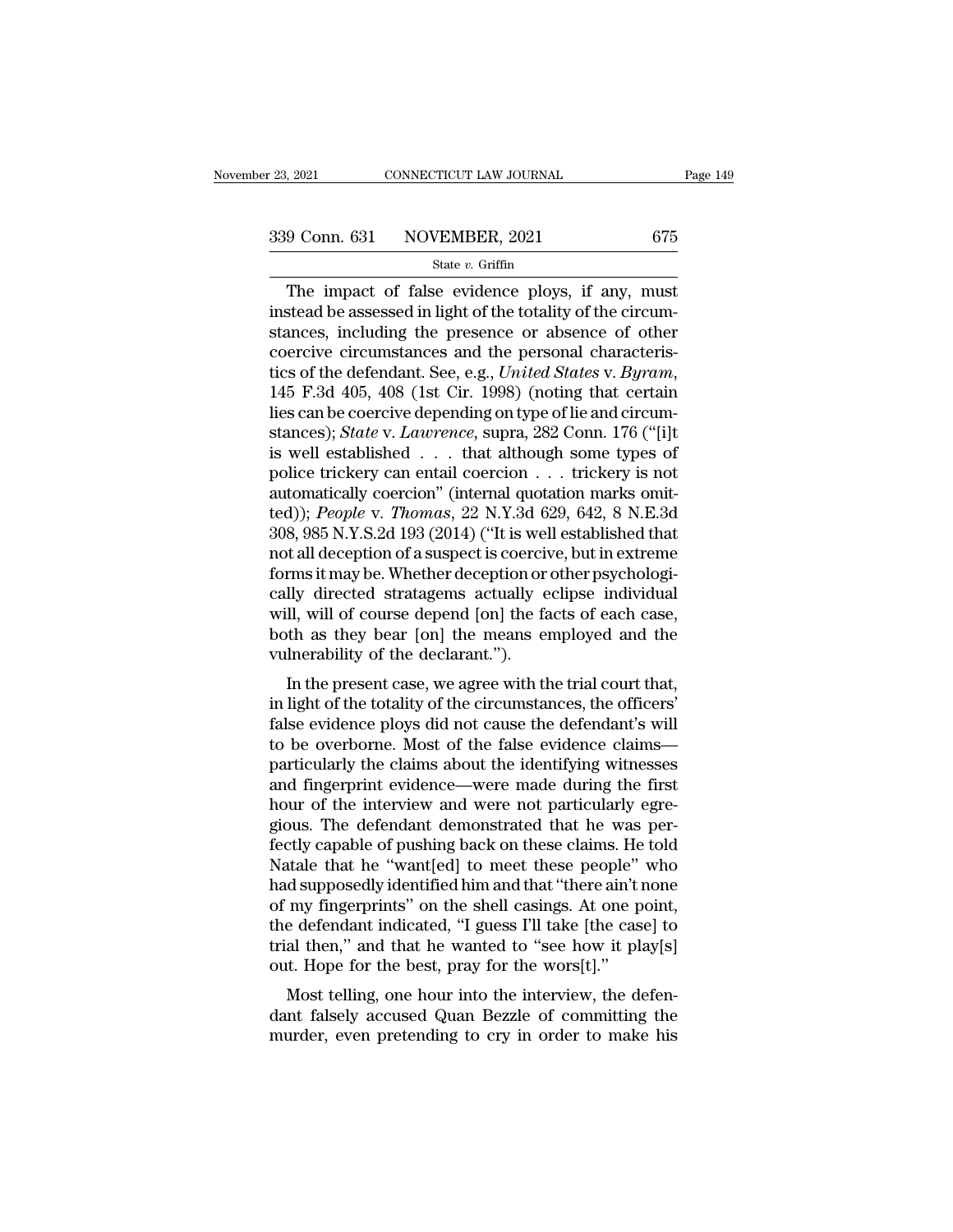# CONNECTICUT LAW JOURNAL November 23, 2021<br>676 NOVEMBER, 2021 339 Conn. 631<br>State v. Griffin

### State *v.* Griffin

 $\begin{tabular}{ll} \multicolumn{2}{l}{{\small \textbf{COMRECTICUT LAW JOURNAL}}} & \multicolumn{2}{l}{\small \textbf{November 23, 2021}}\\ \hline & \multicolumn{2}{l}{\small \textbf{S14}} & \multicolumn{2}{l}{\small \textbf{S39 Conn. 631}}\\ & \multicolumn{2}{l}{\small \textbf{State $v$. Griffiths} }\\ \hline & \multicolumn{2}{l}{\small \textbf{Store} } \textbf{where} \textbf{ believeds} & \multicolumn{2}{l}{\small \textbf{B1}}\\ \hline & \multicolumn{2}{l}{\small \textbf{Store} } \textbf{where$  $\begin{array}{r} \hline \text{676} \text{} \text{NOVEMBER, 2021} \text{~339 Conn. 631} \text{State } v. \text{ Griffiths} \end{array}$ <br>
story seem more believable. The defendant maintained<br>
this fabricated story for two more hours, despite the<br>
officers' continued emphasis on the false  $\frac{\text{676}}{\text{State } v. \text{ GriffithBER, 2021}}$  339 Conn. 631<br>  $\frac{\text{State } v. \text{ Griffith}}{\text{store}}$ <br>
story seem more believable. The defendant maintained<br>
this fabricated story for two more hours, despite the<br>
officers' continued emphasis on the false  $\frac{\text{S31}}{\text{S1}}$ <br>  $\frac{\text{State } v. \text{ Griffith}}{\text{String}}$ <br>  $\frac{\text{State } v. \text{ Griffith}}{\text{String}}$ <br>  $\frac{\text{State } v. \text{ Griffith}}{\text{String}}$ <br>  $\frac{\text{State } v}{\text{String}}$  and  $\frac{\text{Right}}{\text{String}}$ <br>  $\frac{\text{Right}}{\text{String}}$  and  $\frac{\text{Right}}{\text{String}}$  and  $\frac{\text{Right}}{\text{String}}$ <br>  $\frac{\text{Right}}{\text{String}}$  and  $\frac{\text{Right}}{\text{String}}$  and  $\frac$ State v. Griffin<br>State v. Griffin<br>Story seem more believable. The defendant maintained<br>this fabricated story for two more hours, despite the<br>officers' continued emphasis on the false evidence. This<br>type of resistant condu state *v*. Griffin<br>story seem more believable. The defendant maintained<br>this fabricated story for two more hours, despite the<br>officers' continued emphasis on the false evidence. This<br>type of resistant conduct is strong evi story seem more believable. The defendant maintained<br>this fabricated story for two more hours, despite the<br>officers' continued emphasis on the false evidence. This<br>type of resistant conduct is strong evidence that the<br>defe this fabricated story for two more hours, despite the officers' continued emphasis on the false evidence. This type of resistant conduct is strong evidence that the defendant's will to resist was not subverted by his inter officers' continued emphasis on the false evidence. This<br>type of resistant conduct is strong evidence that the<br>defendant's will to resist was not subverted by his inter-<br>rogators' ploys. See, e.g., *State* v. *Correa*, sup type of resistant conduct is strong evidence that the<br>defendant's will to resist was not subverted by his inter-<br>rogators' ploys. See, e.g., *State* v. *Correa*, supra, 241<br>Conn. 337 ("If the defendant's will was overborne defendant's will to resist was not subverted by his inter-<br>rogators' ploys. See, e.g., *State* v. *Correa*, supra, 241<br>Conn. 337 ("If the defendant's will was overborne, it is<br>highly unlikely that he would have signed a st rogators' ploys. See, e.g., *State* v. *Correa*, supra, 241<br>Conn. 337 ("If the defendant's will was overborne, it is<br>highly unlikely that he would have signed a statement<br>in which he accused another individual of being the Second, the defendant solution was overborine, and<br>sphly unlikely that he would have signed a statement<br>which he accused another individual of being the<br>ller. The defendant's consistent claims that he had<br>t been involved i In which he accused another individual of being the<br>killer. The defendant's consistent claims that he had<br>not been involved in the crimes provide strong evidence<br>that his will was not overborne by any police tactics.").<br>Se

In which he accused another individual of being the<br>killer. The defendant's consistent claims that he had<br>not been involved in the crimes provide strong evidence<br>that his will was not overborne by any police tactics.").<br>Se Final Sconsistent claims that he had<br>not been involved in the crimes provide strong evidence<br>that his will was not overborne by any police tactics.").<br>Second, the defendant contends that Natale and<br>Zaweski repeatedly exagg definitively and the critics provide strong evidence that his will was not overborne by any police tactics.").<br>Second, the defendant contends that Natale and Zaweski repeatedly exaggerated the consequences if<br>the defendant Second, the defendant contends that Natale and<br>Zaweski repeatedly exaggerated the consequences if<br>the defendant did not confess. The defendant relies on<br>the repeated instances in which the officers told the<br>defendant that Second, the defendant contends that Natale and<br>Zaweski repeatedly exaggerated the consequences if<br>the defendant did not confess. The defendant relies on<br>the repeated instances in which the officers told the<br>defendant that Zaweski repeatedly exaggerated the consequences if<br>the defendant did not confess. The defendant relies on<br>the repeated instances in which the officers told the<br>defendant that he could be sentenced to sixty-five years<br>impri the defendant did not confess. The defendant relies on<br>the repeated instances in which the officers told the<br>defendant that he could be sentenced to sixty-five years<br>imprisonment or spend the rest of his life in jail. Our<br> the repeated instances in which the officers told the<br>defendant that he could be sentenced to sixty-five years<br>imprisonment or spend the rest of his life in jail. Our<br>review of the video recording of the interrogation disdefendant that he could be sentenced to sixty-five years<br>imprisonment or spend the rest of his life in jail. Our<br>review of the video recording of the interrogation dis-<br>closes at least seven such statements. Further, appro imprisonment or s<br>review of the video<br>closes at least seve<br>mately two and one<br>had the following<br>confronting him w<br>of innocence:<br>"Natale: . . . . D New of the video recording of the interrogation disposes at least seven such statements. Further, approxiately two and one-half hours into the interview, Natale d the following exchange with the defendant while infronting that are gonna go in the report, that are just gonna?<br>
"The Defendant while confronting him with the implausibility of his claims<br>
of innocence:<br>
"Natale: . . . Do you see all the . . . little things<br>
that are gonna go in d the following exchange with the defendent<br>
infronting him with the implausibility of<br>
innocence:<br>
"Natale: . . . Do you see all the . . . li<br>
at are gonna go in the report, that are jus<br>
"[The Defendant]: I ain't do noth

innocence:<br>
"Natale: . . . Do you see all the . . . little things<br>
at are gonna go in the report, that are just gonna?<br>
"[The Defendant]: I ain't do nothing.<br>
"Natale: Fry you? They're gonna put you in the chair.<br>
bu gott "Natale: . . . Do you see all the . . . little things<br>that are gonna go in the report, that are just gonna?<br>"[The Defendant]: I ain't do nothing.<br>"Natale: Fry you? They're gonna put you in the chair.<br>You gotta at least adm "Natale: . . . Do you see all the . . . l<br>that are gonna go in the report, that are jus<br>"[The Defendant]: I ain't do nothing.<br>"Natale: Fry you? They're gonna put you is<br>You gotta at least admit that that story's craze<br>it's "[The Defendant]: I ain't do nothing.<br>"Natale: Fry you? They're gonna put you in the chair.<br>"Natale: Fry you? They're gonna put you in the chair.<br>"It is statements rendered the statements" we disagree that these statement

"[The Defendant]: I ain't do nothing.<br>"Natale: Fry you? They're gonna put you in the chair.<br>You gotta at least admit that that story's crazy. Whether<br>it's true or not, doesn't it sound silly?"<br>We disagree that these statem "Natale: Fry you? They're gonna put you in the chair.<br>You gotta at least admit that that story's crazy. Whether<br>it's true or not, doesn't it sound silly?"<br>We disagree that these statements rendered the<br>defendant's confessi nature. They regonal pat you in the chain.<br>You gotta at least admit that that story's crazy. Whether<br>it's true or not, doesn't it sound silly?"<br>We disagree that these statements rendered the<br>defendant's confession involunt rod gold at reast dank and state is only settay. Whence it's true or not, doesn't it sound silly?"<br>We disagree that these statements rendered the defendant's confession involuntary. The officers' statements that he was fac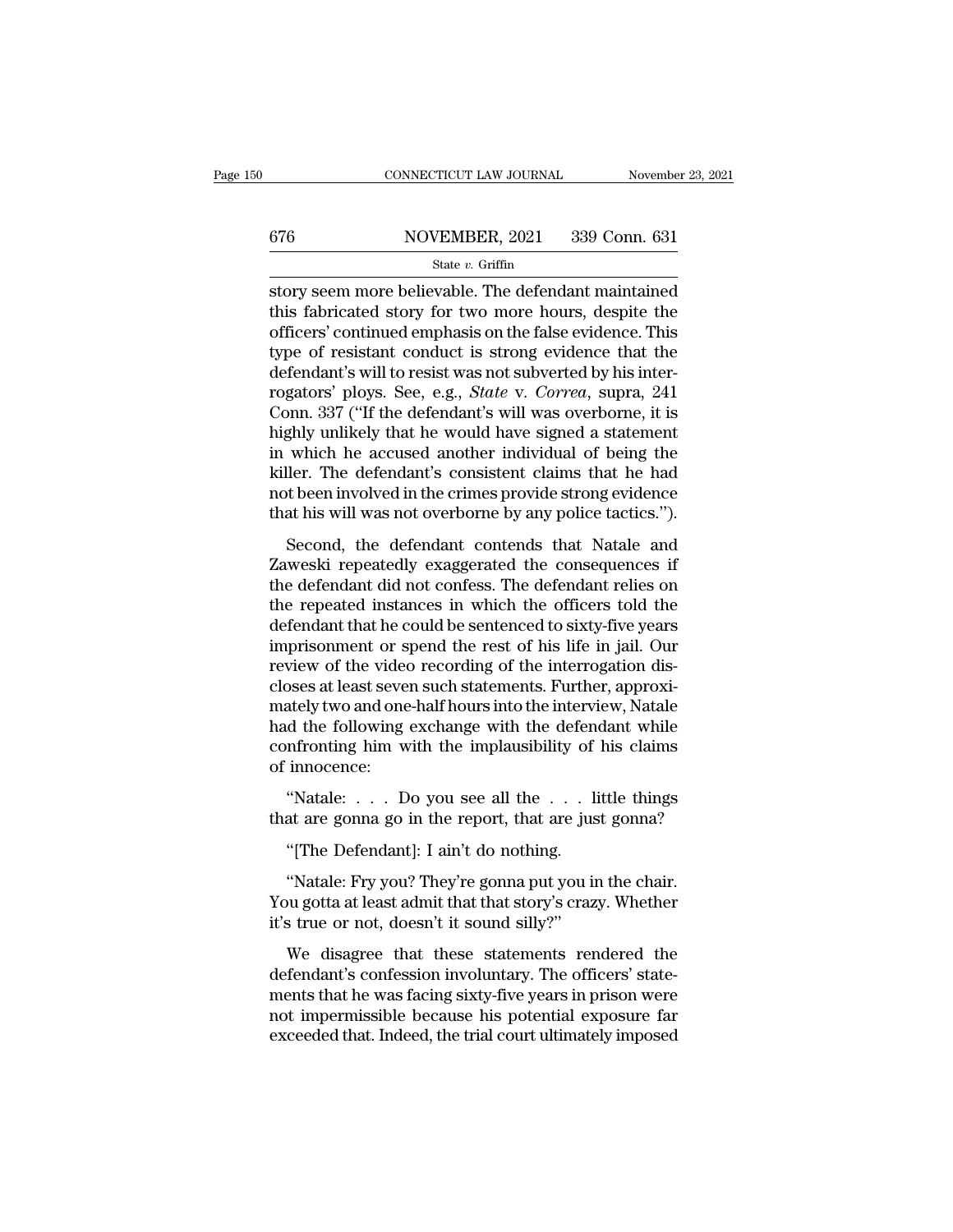<sup>23, 2021</sup> CONNECTICUT LAW JOURNAL Page 15<br>  $\frac{339 \text{ Conn. } 631 \text{ NOVEMBER, } 2021}{}$  677<br>
State v. Griffin<br>
a total effective sentence of ninety years imprisonment<br>
without the possibility of release, consisting of sixty 339 Conn. 631 NOVEMBER, 2021 677<br>
State v. Griffin<br>
a total effective sentence of ninety years imprisonment<br>
without the possibility of release, consisting of sixty<br>
years for murder, twenty years for conspiracy to com-<br> 339 Conn. 631 NOVEMBER, 2021 677<br>
State v. Griffin<br>
a total effective sentence of ninety years imprisonment<br>
without the possibility of release, consisting of sixty<br>
years for murder, twenty years for conspiracy to com-<br> 339 Conn. 631 NOVEMBER, 2021 677<br>
state v. Griffin<br>
a total effective sentence of ninety years imprisonment<br>
without the possibility of release, consisting of sixty<br>
years for murder, twenty years for conspiracy to com-<br> State v. Griffin<br>
a total effective sentence of ninety years imprisonment<br>
without the possibility of release, consisting of sixty<br>
years for murder, twenty years for conspiracy to com-<br>
mit robbery in the first degree, a  $\frac{1}{2}$  a total effective sentence of ninety years imprisonment<br>without the possibility of release, consisting of sixty<br>years for murder, twenty years for conspiracy to com-<br>mit robbery in the first degree, and ten year a total effective sentence of ninety years imprisonment<br>without the possibility of release, consisting of sixty<br>years for murder, twenty years for conspiracy to com-<br>mit robbery in the first degree, and ten years for crimi without the possibility of release, consisting of sixty<br>years for murder, twenty years for conspiracy to com-<br>mit robbery in the first degree, and ten years for criminal<br>possession of a firearm, all running consecutively.<br> years for murder, twenty years for conspiracy to commit robbery in the first degree, and ten years for criminal<br>possession of a firearm, all running consecutively.<br>Accordingly, we cannot conclude that the officers'<br>stateme mit robbery in the first degree, and ten years for criminal<br>possession of a firearm, all running consecutively.<br>Accordingly, we cannot conclude that the officers'<br>statements regarding the defendant's potential expo-<br>sure w possession of a firearm, all running consecutively.<br>Accordingly, we cannot conclude that the officers'<br>statements regarding the defendant's potential expo-<br>sure were unduly coercive because they were an accu-<br>rate represen Accordingly, we cannot conclude that the officers'<br>statements regarding the defendant's potential expo-<br>sure were unduly coercive because they were an accu-<br>rate representation of the severity of the consequences<br>that the statements regarding the defendant's potential exposure were unduly coercive because they were an accurate representation of the severity of the consequences that the defendant was facing. See, e.g., *United States* v. *Sa* sure were unduly coercive because they were an accurate representation of the severity of the consequences<br>that the defendant was facing. See, e.g., *United States*<br>v. *Santos-Garcia*, 313 F.3d 1073, 1079 (8th Cir. 2002)<br>( rate representation of the severity of the consequences<br>that the defendant was facing. See, e.g., *United States*<br>v. *Santos-Garcia*, 313 F.3d 1073, 1079 (8th Cir. 2002)<br>(concluding that police's statement to defendant th that the defendant was facing. See, e.g., *United States*<br>v. *Santos-Garcia*, 313 F.3d 1073, 1079 (8th Cir. 2002)<br>(concluding that police's statement to defendant that<br>his "children would be driving by the time he would<br>b v. *Santos-Garcia*, 313 F.3d 1073, 1079 (8th Cir. 2002)<br>(concluding that police's statement to defendant that<br>his "children would be driving by the time he would<br>be released from prison" was "an accurate [representa-<br>tion] (concluding that police's statement to defendant that<br>his "children would be driving by the time he would<br>be released from prison" was "an accurate [representa-<br>tion] of [the defendant's] predicament" and, therefore,<br>"not his "children would be driving by the time he would<br>be released from prison" was "an accurate [representa-<br>tion] of [the defendant's] predicament" and, therefore,<br>"not unduly coercive" (internal quotation marks omit-<br>ted)) be released from prison" was "an accurate [representation] of [the defendant's] predicament" and, therefore, "not unduly coercive" (internal quotation marks omitted)); *United States v. Nash*, 910 F.2d 749, 753 (11th Cir. tion] of [the defendant's] predicament" and, therefore,<br>
"not unduly coercive" (internal quotation marks omit-<br>
ted)); *United States* v. *Nash*, 910 F.2d 749, 753 (11th<br>
Cir. 1990) ("telling the [defendant] in a noncoerc "not unduly coercive" (internal quotation marks omit-<br>ted)); *United States* v. *Nash*, 910 F.2d 749, 753 (11th<br>Cir. 1990) ("telling the [defendant] in a noncoercive<br>manner of the realistically expected penalties and<br>encou ted)); United States v. Nash, 910 F.2d 749, 753<br>Cir. 1990) ("telling the [defendant] in a nonco<br>manner of the realistically expected penaltie<br>encouraging [him] to tell the truth [are] no more<br>affording [him] the chance to measure of the realistically expected penalties and<br>couraging [him] to tell the truth [are] no more than<br>fording [him] the chance to make an informed deci-<br>on with respect to [his] cooperation with the govern-<br>ent" (intern encouraging [him] to tell the truth [are] no more than<br>affording [him] the chance to make an informed deci-<br>sion with respect to [his] cooperation with the govern-<br>ment" (internal quotation marks omitted)).<br>We also agree w

affording [him] the chance to make an informed decision with respect to [his] cooperation with the government" (internal quotation marks omitted)).<br>We also agree with the trial court that Natale's apparent reference to the sion with respect to [his] cooperation with the government" (internal quotation marks omitted)).<br>We also agree with the trial court that Natale's apparent reference to the death penalty did not cause the<br>defendant's will t ment" (internal quotation marks omitted)).<br>We also agree with the trial court that Natale's apparent reference to the death penalty did not cause the<br>defendant's will to be overborne. Although we view this<br>statement as ina We also agree with the trial court that Natale's apparent reference to the death penalty did not cause the defendant's will to be overborne. Although we view this statement as inappropriate, as the trial court found, the c We also agree with the trial court that Natale's apparent reference to the death penalty did not cause the defendant's will to be overborne. Although we view this statement as inappropriate, as the trial court found, the c ent reference to the death penalty did not cause the<br>defendant's will to be overborne. Although we view this<br>statement as inappropriate, as the trial court found,<br>the comment was a single, isolated statement made<br>approxima defendant's will to be overborne. Although we view this<br>statement as inappropriate, as the trial court found,<br>the comment was a single, isolated statement made<br>approximately two and one-half hours into the interro-<br>gation. statement as inappropriate, as the trial court found,<br>the comment was a single, isolated statement made<br>approximately two and one-half hours into the interro-<br>gation. It was never referenced again, and Zaweski<br>quickly chan the comment was a single, isolated statement made<br>approximately two and one-half hours into the interro-<br>gation. It was never referenced again, and Zaweski<br>quickly changed the subject to more mundane details<br>about the defe approximately two and one-half hours into the interrogation. It was never referenced again, and Zaweski quickly changed the subject to more mundane details about the defendant's mode of transportation on the night of the m gation. It<br>quickly cha<br>about the<br>night of the<br>tion to the<br>the murde<br>was made.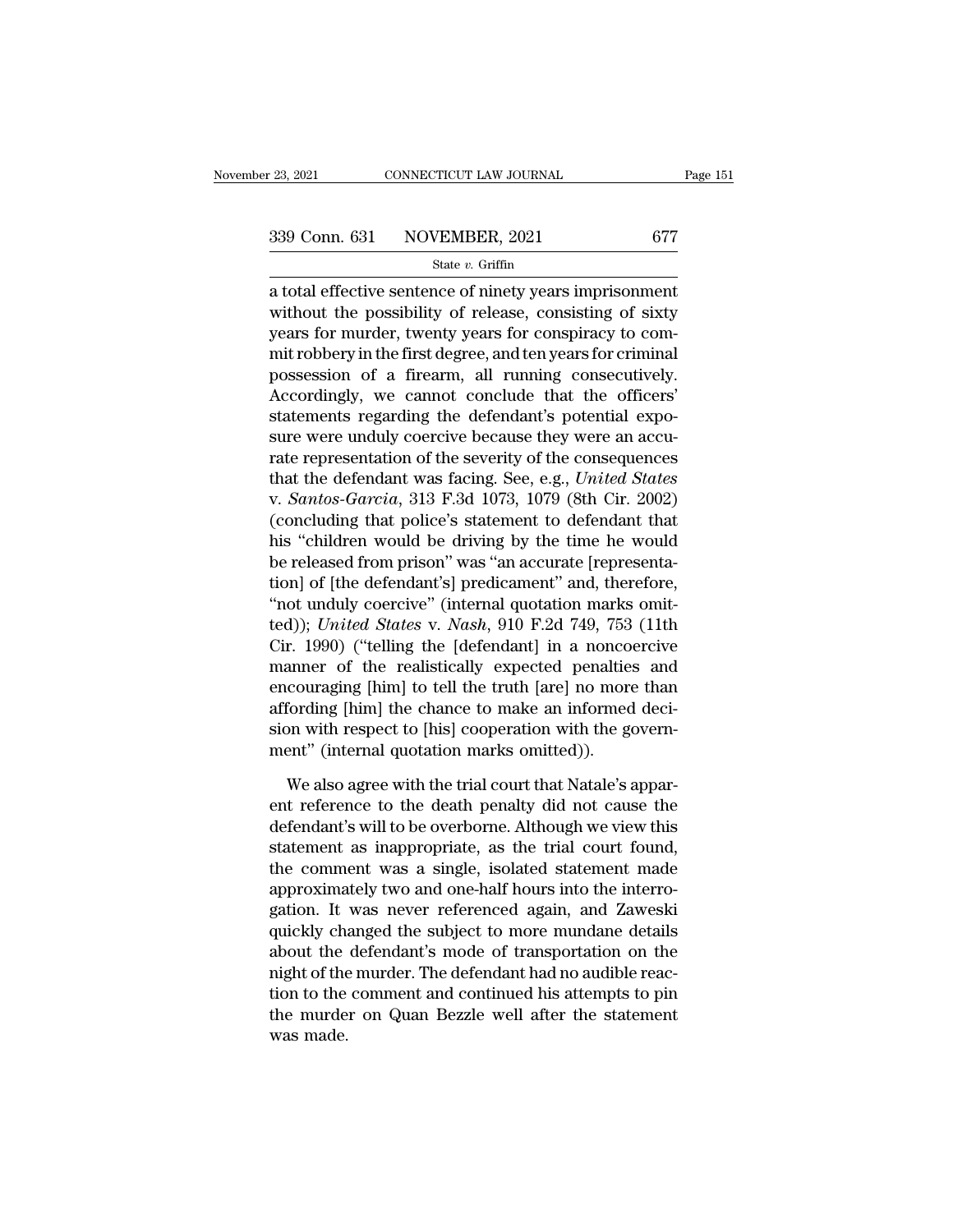# CONNECTICUT LAW JOURNAL November 23, 2021<br>678 NOVEMBER, 2021 339 Conn. 631<br>State v. Griffin

State *v.* Griffin

CONNECTICUT LAW JOURNAL November 23, 2021<br>
State v. Griffin<br>
State v. Griffin<br>
Third, the defendant contends that Natale made<br>
permissible threats that the defendant's family would<br>
ermosted if he did not confoce. Specific for the defendant of the defendant of the defendant of the defendant of the defendant's family would be arrested if he did not confess. Specifically, Natale and the defendant's family would be arrested if he did not confe  $\begin{array}{r} \text{678} & \text{NOVEMBER, 2021} & \text{339 Conn. 631} \\ \text{State } v. \text{ Griffith} \end{array}$ <br>
Third, the defendant contends that Natale made<br>
impermissible threats that the defendant's family would<br>
be arrested if he did not confess. Specifically, Na state v. Griffin<br>
State v. Griffin<br>
State v. Griffin<br>
Third, the defendant contends that Natale made<br>
impermissible threats that the defendant's family would<br>
be arrested if he did not confess. Specifically, Natale<br>
said State v. Griffin<br>
Third, the defendant contends that Natale made<br>
impermissible threats that the defendant's family would<br>
be arrested if he did not confess. Specifically, Natale<br>
said that, although she "probably ha[d] n Third, the defendant contends that Natale made<br>impermissible threats that the defendant's family would<br>be arrested if he did not confess. Specifically, Natale<br>said that, although she "probably ha[d] no say in this,"<br>"they Third, the defendant contends that Natale made<br>impermissible threats that the defendant's family would<br>be arrested if he did not confess. Specifically, Natale<br>said that, although she "probably ha[d] no say in this,"<br>"they' impermissible threats that the defendant's family would<br>be arrested if he did not confess. Specifically, Natale<br>said that, although she "probably ha[d] no say in this,"<br>"they're probably gonna do warrants for them. Espe-<br>c be arrested if he did not confess. Specifically, Natale<br>said that, although she "probably ha[d] no say in this,"<br>"they're probably gonna do warrants for them. Espe-<br>cially [because] you haven't shed any light on what's<br>bee said that, although she "probably ha[d] no say in this,"<br>"they're probably gonna do warrants for them. Espe-<br>cially [because] you haven't shed any light on what's<br>been going on with this." We agree with the trial court<br>tha "they're probably gonna do warrants for them. Espe-<br>cially [because] you haven't shed any light on what's<br>been going on with this." We agree with the trial court<br>that the coercive impact of this statement is somewhat<br>dimin cially [because] you haven't shed any light on what's<br>been going on with this." We agree with the trial court<br>that the coercive impact of this statement is somewhat<br>diminished in light of the fact that it was the defendant been going on with this." We agree with the trial court<br>that the coercive impact of this statement is somewhat<br>diminished in light of the fact that it was the defendant<br>who had previously brought up the potential of his<br>fa that the coercive impact of this statement is somewhat<br>diminished in light of the fact that it was the defendant<br>who had previously brought up the potential of his<br>family's criminal exposure for the rifle, thereby indicatdiminished in light of the fact that it was the defendant<br>who had previously brought up the potential of his<br>family's criminal exposure for the rifle, thereby indicat-<br>ing that he already was aware of the issue prior to<br>Na who had previously brought up the potential of his<br>family's criminal exposure for the rifle, thereby indicat-<br>ing that he already was aware of the issue prior to<br>Natale's comment. At the very least, however, Natale's<br>comme family's criminal exposure for the rifle, thereby indicating that he already was aware of the issue prior to Natale's comment. At the very least, however, Natale's comment apparently was intended to exploit and play on the ing that he already was<br>Natale's comment. At the<br>comment apparently was<br>on the defendant's previ<br>therefore do not condone<br>tactics can provide a basi<br>sion is involuntary.<br>Ultimately, however, mment apparently was intended to exploit and play<br>
i the defendant's previously expressed concern. We<br>
erefore do not condone it and acknowledge that such<br>
ctics can provide a basis for concluding that a confes-<br>
on is inv on the defendant's previously expressed concern. We<br>therefore do not condone it and acknowledge that such<br>tactics can provide a basis for concluding that a confes-<br>sion is involuntary.<br>Ultimately, however, we agree with th

therefore do not condone it and acknowledge that such<br>tactics can provide a basis for concluding that a confession is involuntary.<br>Ultimately, however, we agree with the trial court<br>that this single comment was not causall tactics can provide a basis for concluding that a confes-<br>sion is involuntary.<br>Ultimately, however, we agree with the trial court<br>that this single comment was not causally related to<br>the defendant's confession. As the tria sion is involuntary.<br>
Ultimately, however, we agree with the trial court<br>
that this single comment was not causally related to<br>
the defendant's confession. As the trial court found, the<br>
defendant "responded dispassionatel Ultimately, however, we agree with the trial court<br>that this single comment was not causally related to<br>the defendant's confession. As the trial court found, the<br>defendant "responded dispassionately" and appeared to<br>have " Ultimately, however, we agree with the trial court<br>that this single comment was not causally related to<br>the defendant's confession. As the trial court found, the<br>defendant "responded dispassionately" and appeared to<br>have " that this single comment was not causally related to<br>the defendant's confession. As the trial court found, the<br>defendant "responded dispassionately" and appeared to<br>have "brushed off" Natale's comment, which "suggests<br>that the defendant's confession. As the trial court found, the<br>defendant "responded dispassionately" and appeared to<br>have "brushed off" Natale's comment, which "suggests<br>that he recognized [it] as an empty and vacuous ploy."<br>Fu defendant "responded dispassionately" and appeared to<br>have "brushed off" Natale's comment, which "suggests<br>that he recognized [it] as an empty and vacuous ploy."<br>Further, Natale made the comment very early in the<br>interroga that he recognized [it] as an empty and vacuous ploy."<br>Further, Natale made the comment very early in the<br>interrogation, and the defendant denied his involvement<br>and blamed Quan Bezzle for more than two hours after<br>this co Further, Natale made the comment very early in the<br>interrogation, and the defendant denied his involvement<br>and blamed Quan Bezzle for more than two hours after<br>this comment was made. See, e.g., *State v. Correa*,<br>supra, 24 interrogation, and the defendant denied his involvement<br>and blamed Quan Bezzle for more than two hours after<br>this comment was made. See, e.g., *State v. Correa*,<br>supra, 241 Conn. 338 (rejecting claim that police state-<br>men and blamed Quan Bezzle for more than two hours after<br>this comment was made. See, e.g., *State v. Correa*,<br>supra, 241 Conn. 338 (rejecting claim that police state-<br>ments about immigration status of defendant's family<br>and pu this comment was made. See, e.g., *State v. Correa*,<br>supra, 241 Conn. 338 (rejecting claim that police state-<br>ments about immigration status of defendant's family<br>and purported contract on defendant's life overcame<br>his wil supra, 241 Conn. 338 (rejecting claim that police statements about immigration status of defendant's family and purported contract on defendant's life overcame his will when "[t]he defendant reacted calmly when these state ments about immigration status of defendant's family and purported contract on defendant's life overcan<br>his will when "[t]he defendant reacted calmly whe<br>these statements were made and exhibited no signs<br>duress," and "[i]t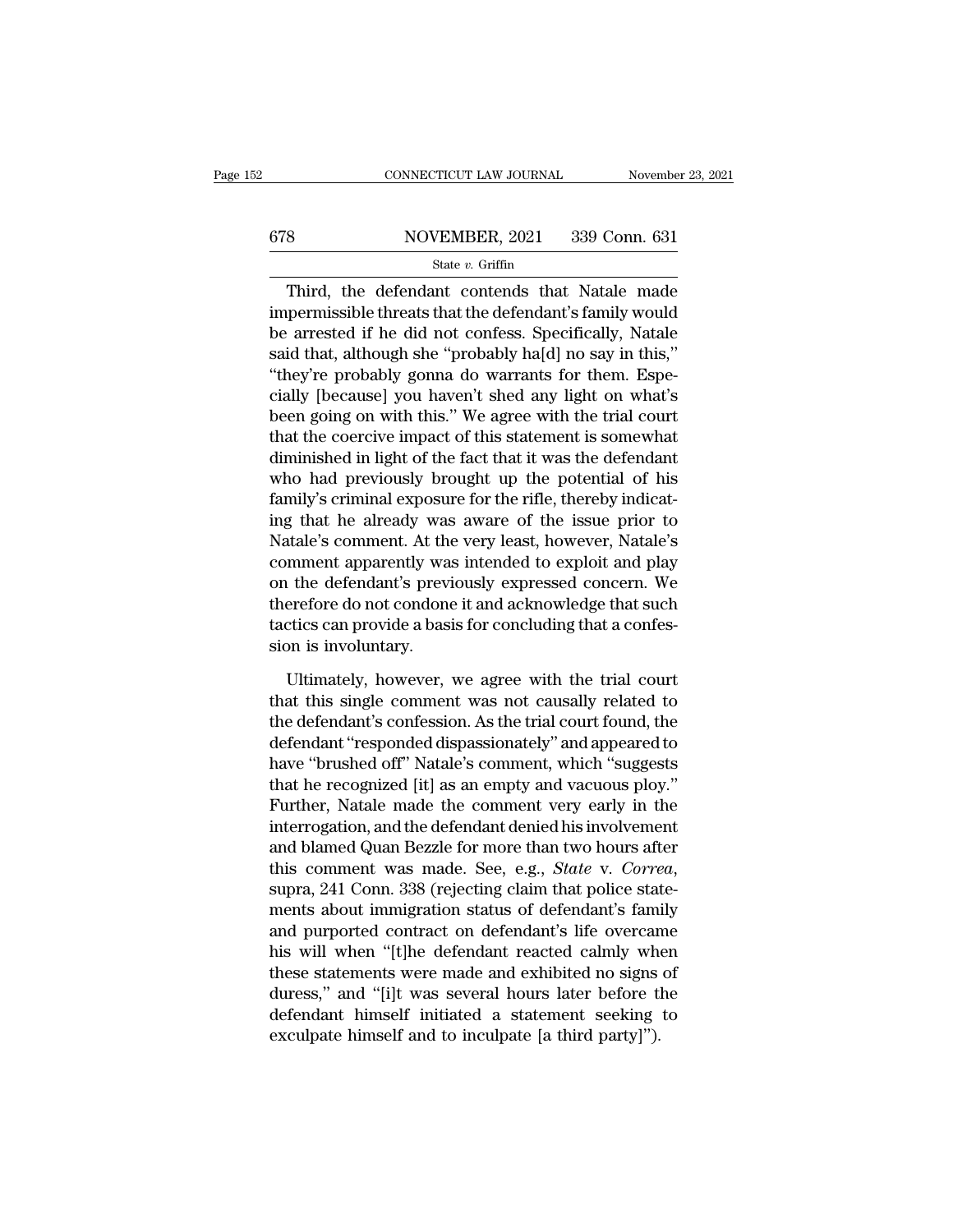Finally, the defendant contends that the officers<br>gaged in impermissible minimization and suggested<br>of the would require longing in exchange for confossial the would require longing in exchange for confossion and the woul 339 Conn. 631 NOVEMBER, 2021 679<br>
State v. Griffin<br>
Finally, the defendant contends that the officers<br>
engaged in impermissible minimization and suggested<br>
that he would receive leniency in exchange for confess-<br>
ing The 339 Conn. 631 NOVEMBER, 2021 679<br>
State v. Griffin<br>
Finally, the defendant contends that the officers<br>
engaged in impermissible minimization and suggested<br>
that he would receive leniency in exchange for confess-<br>
ing. The 339 Conn. 631 NOVEMBER, 2021 679<br>
State v. Griffin<br>
Finally, the defendant contends that the officers<br>
engaged in impermissible minimization and suggested<br>
that he would receive leniency in exchange for confess-<br>
ing. The State v. Griffin<br>
State v. Griffin<br>
Finally, the defendant contends that the officers<br>
engaged in impermissible minimization and suggested<br>
that he would receive leniency in exchange for confess-<br>
ing. The video recording state  $v$ . Griffin<br>
Finally, the defendant contends that the officers<br>
engaged in impermissible minimization and suggested<br>
that he would receive leniency in exchange for confess-<br>
ing. The video recording and transcript Finally, the defendant contends that the officers<br>engaged in impermissible minimization and suggested<br>that he would receive leniency in exchange for confess-<br>ing. The video recording and transcript reveal that<br>Natale and Z engaged in impermissible minimization and suggested<br>that he would receive leniency in exchange for confessing. The video recording and transcript reveal that<br>Natale and Zaweski made a number of such statements<br>throughout t that he would receive leniency in exchange for confessing. The video recording and transcript reveal that Natale and Zaweski made a number of such statements throughout the interview. At one point, Natale told the defenda ing. The video recording and transcript reveal that<br>Natale and Zaweski made a number of such statements<br>throughout the interview. At one point, Natale told the<br>defendant that he would inevitably be charged with<br>some form Natale and Zaweski made a number of such statements<br>throughout the interview. At one point, Natale told the<br>defendant that he would inevitably be charged with<br>some form of murder, and that "the only difference<br> $\ldots$  depen throughout the interview. At one point, Natale told the<br>defendant that he would inevitably be charged with<br>some form of murder, and that "the only difference<br> $\ldots$  depending on our conversation today  $\ldots$  is fel-<br>ony mur defendant that he would inevitably be charged with<br>some form of murder, and that "the only difference<br>... depending on our conversation today ... is fel-<br>ony murder or being in the wrong place at the wrong<br>time murder. You some form of murder, and that "the only difference<br>
... depending on our conversation today ... is fel-<br>
ony murder or being in the wrong place at the wrong<br>
time murder. You could either be the shooter, or the<br>
person [w ... depending on our conversation today ... is fel-<br>ony murder or being in the wrong place at the wrong<br>time murder. You could either be the shooter, or the<br>person [who] sits there and doesn't know what the fuck<br>was going ony murder or being in the wrong place at the wrong<br>time murder. You could either be the shooter, or the<br>person [who] sits there and doesn't know what the fuck<br>was going on, and was just in the wrong place at the<br>wrong ti The muder. For could enter be the shooter, of the<br>rson [who] sits there and doesn't know what the fuck<br>as going on, and was just in the wrong place at the<br>cong time. . . . You potentially don't have a chance<br>go home for s person [who] sits there and doesn't know what the rick<br>was going on, and was just in the wrong place at the<br>wrong time.... You potentially don't have a chance<br>to go home for sixty-five years, depending on how the<br>outcome o

was going on, and was just in the wrong place at the<br>wrong time.... You potentially don't have a chance<br>to go home for sixty-five years, depending on how the<br>outcome of today goes between me and you ...."<br>On another occas wrong time.  $\cdot \cdot \cdot$  Fou potentially don't have a chalce<br>to go home for sixty-five years, depending on how the<br>outcome of today goes between me and you  $\cdot \cdot \cdot$ ."<br>On another occasion, Natale said, "you could get<br>yourself and keep your mouth shut, that's fine. But if you wanned shall want as a shutter of this mess  $\ldots$  if you could get yourself out of this mess  $\ldots$  if you tell the truth  $\ldots$  ." Later in the interview, Zaweski said: "[I outcome or today goes between me and you  $\ldots$ .<br>On another occasion, Natale said, "you could get<br>yourself out of this mess  $\ldots$  if you tell the truth<br> $\ldots$ ." Later in the interview, Zaweski said: "[I]f you<br>wanna spend th On another occasion, Natale said, "you could get<br>yourself out of this mess . . . . if you tell the truth<br>. . . . ." Later in the interview, Zaweski said: "[I]f you<br>wanna spend the rest of your life in prison and sit there<br> yourself out of this mess . . . . if you tell the truth<br>. . . . ." Later in the interview, Zaweski said: "[I]f you<br>wanna spend the rest of your life in prison and sit there<br>and keep your mouth shut, that's fine. But if you Note that in the independent of the rest and keep your mouth salvage some years lat to your mom, that this an accident. You mad have to do that.'' Lastly, just before the sale of the sale of the sale of the sale of the sal and spend the rest of your life in prison and sit there<br>d keep your mouth shut, that's fine. But if you wanna<br>lvage some years later on or explain to people, explain<br>your mom, that this isn't who you really are. It was<br>acc and keep your moduli shut, that s line. But if you wanta<br>salvage some years later on or explain to people, explain<br>to your mom, that this isn't who you really are. It was<br>an accident. You made a mistake. This is the time y

savage some years rater on or explain to people, explain<br>to your mom, that this isn't who you really are. It was<br>an accident. You made a mistake. This is the time you<br>have to do that."<br>Lastly, just before the defendant con der, felony murder. This is the time you have to do that."<br>Lastly, just before the defendant confessed to shooting the victim, Natale said: "The choice is yours. Murder,<br>manslaughter..... Right now, you're looking at murde an accident. Tou made a hustake. This is the time you<br>have to do that."<br>Lastly, just before the defendant confessed to shoot-<br>ing the victim, Natale said: "The choice is yours. Murder,<br>manslaughter.....Right now, you're lo Lastly, just before the defendant confessed to shooting the victim, Natale said: "The choice is yours. Murder, manslaughter. . . . . Right now, you're looking at murder, felony murder. Just [because] you're being a knuckle Lastly, just before the defendant confessed to shooting the victim, Natale said: "The choice is yours. Murder, manslaughter. . . . . Right now, you're looking at murder, felony murder. Just [because] you're being a knuckl ing the victim, Natale said: "The choice is yours. Murder,<br>"manslaughter..... Right now, you're looking at murder, felony murder. Just [because] you're being a knuck-<br>lehead and not coming to grips that you're fucked if<br>yo manslaughter. . . . Right now, you're looking at murder, felony murder. Just [because] you're being a knuck-<br>lehead and not coming to grips that you're fucked if<br>you continue to stick with this story." The defendant<br>respon der, felony murder. Just [because] you're being a knuck-<br>lehead and not coming to grips that you're fucked if<br>you continue to stick with this story." The defendant<br>responded by asking, "[s]o, how much time do I get<br>for man lehead and not coming to grips that you're fucked if<br>you continue to stick with this story." The defendant<br>responded by asking, "[s]o, how much time do I get<br>for manslaughter?" Natale responded: "I wouldn't be<br>worried abo you continue to stick with this story." The defendant<br>responded by asking, "[s]o, how much time do I get<br>for manslaughter?" Natale responded: "I wouldn't be<br>worried about time right now. I'd be worrying about<br>... what your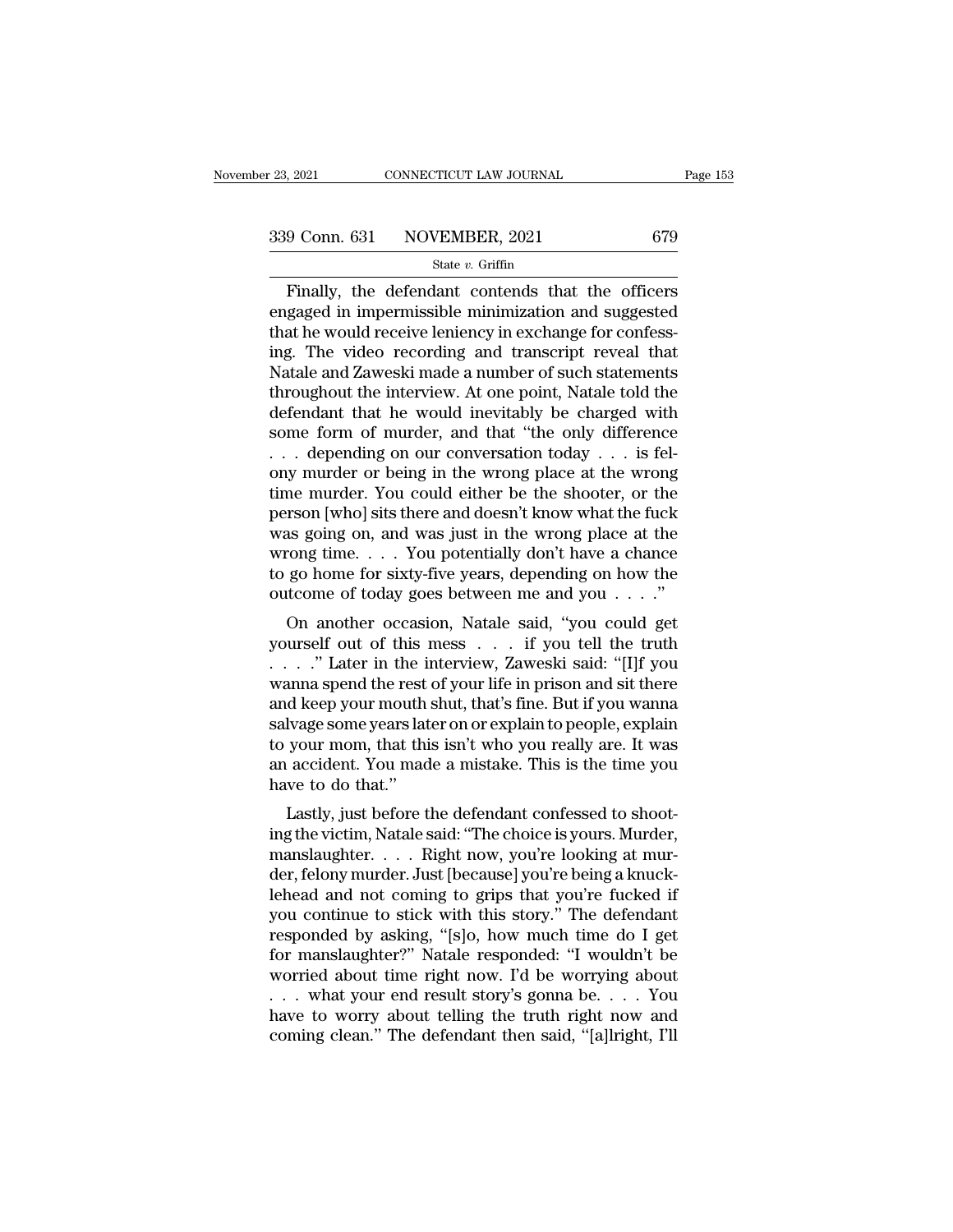|     | CONNECTICUT LAW JOURNAL                                                                                | November 23, 2021 |
|-----|--------------------------------------------------------------------------------------------------------|-------------------|
| 680 | NOVEMBER, 2021                                                                                         | 339 Conn. 631     |
|     | State v. Griffin                                                                                       |                   |
|     | tell the truth," and confessed to having shot the victim,<br>though he claimed he did so accidentally. |                   |
|     | This court previously has explained: "[When] [t]he                                                     |                   |

 $\frac{\text{NOVEMBER, 2021}}{\text{State } v. \text{ Griffith}}$ <br>
It the truth," and confessed to having shot the victim,<br>
ough he claimed he did so accidentally.<br>
This court previously has explained: "[When] [t]he<br>
fendant was given no specific assurance  $\frac{\text{State } v. \text{ Griffith, } 2021 \quad 000 \text{ Coml. } 001}{\text{State } v. \text{ Griffith, } 2021}$ <br>tell the truth," and confessed to having shot the victim,<br>though he claimed he did so accidentally.<br>This court previously has explained: "[When] [t]he<br>defendant state *v*. Griffin<br>
tell the truth," and confessed to having shot the victim,<br>
though he claimed he did so accidentally.<br>
This court previously has explained: "[When] [t]he<br>
defendant was given no specific assurances that tell the truth," and confessed to having shot the victim,<br>though he claimed he did so accidentally.<br>This court previously has explained: "[When] [t]he<br>defendant was given no specific assurances that giving<br>a statement woul though he claimed he did so accidentally.<br>
This court previously has explained: "[When] [t]he<br>
defendant was given no specific assurances that giving<br>
a statement would affect the outcome of the criminal<br>
proceedings  $\dots$ This court previously has explained: "[When] [t]he<br>defendant was given no specific assurances that giving<br>a statement would affect the outcome of the criminal<br>proceedings . . . [e]ncouraging a suspect to tell the<br>truth . This court previously has explained: "[When] [t]he<br>defendant was given no specific assurances that giving<br>a statement would affect the outcome of the criminal<br>proceedings . . . [e]ncouraging a suspect to tell the<br>truth . defendant was given no specific assurances that giving<br>a statement would affect the outcome of the criminal<br>proceedings . . . [e]ncouraging a suspect to tell the<br>truth . . . does not, as a matter of law, overcome a<br>confess a statement would affect the outcome of the criminal<br>proceedings  $\ldots$  [e]ncouraging a suspect to tell the<br>truth  $\ldots$  does not, as a matter of law, overcome a<br>confessor's will  $\ldots$ . Neither is a statement that the<br>accus proceedings  $\ldots$  [e]ncouraging a suspect to tell the<br>truth  $\ldots$  does not, as a matter of law, overcome a<br>confessor's will  $\ldots$ . Neither is a statement that the<br>accused's cooperation will be made known to the court<br>suff fruth  $\ldots$  does not, as a matter of law, overcome a confessor's will  $\ldots$ . Neither is a statement that the accused's cooperation will be made known to the court sufficient inducement so as to render a subsequent incrimi confessor's will  $\dots$ . Neither is a statement that the accused's cooperation will be made known to the court<br>sufficient inducement so as to render a subsequent<br>incriminating statement involuntary. . . . Several<br>courts hav accused's cooperation will be made known to the court<br>sufficient inducement so as to render a subsequent<br>incriminating statement involuntary. . . . Several<br>courts have held that remarks of the police far more<br>explicitly in sufficient inducement so as to render a subsequent<br>incriminating statement involuntary. . . . Several<br>courts have held that remarks of the police far more<br>explicitly indicating a defendant's willingness to make<br>a statemen incriminating statement involuntary. . . . . Several<br>courts have held that remarks of the police far more<br>explicitly indicating a defendant's willingness to make<br>a statement would be viewed favorably do not render<br>his conf courts have held that remarks of the police far more<br>explicitly indicating a defendant's willingness to make<br>a statement would be viewed favorably do not render<br>his confession involuntary.... [A] statement [that the<br>accus explicitly indicating a defendant's willingness to make<br>a statement would be viewed favorably do not render<br>his confession involuntary.... [A] statement [that the<br>accused's cooperation would be to his benefit] by a<br>law en a statement would be viewed favorably do not render<br>his confession involuntary. . . . [A] statement [that the<br>accused's cooperation would be to his benefit] by a<br>law enforcement officer falls *far* short of creating the<br>c his confession involuntary.... [A] statement [that the accused's cooperation would be to his benefit] by a law enforcement officer falls *far* short of creating the compelling pressures which work to undermine the individ accused's cooperation would be to his benefit] by<br>law enforcement officer falls *far* short of creating th<br>compelling pressures which work to undermine th<br>individual's will to resist and to compel him to spea<br>[when] he wou mpelling pressures which work to undermine the<br>dividual's will to resist and to compel him to speak<br>hen] he would not otherwise do so freely." (Citation<br>nitted; emphasis in original; internal quotation marks<br>nitted.) *Stat* individual's will to resist and to compel him to speak<br>[when] he would not otherwise do so freely." (Citation<br>omitted; emphasis in original; internal quotation marks<br>omitted.) *State* v. *Pinder*, supra, 250 Conn. 424.<br>Alt

[when] he would not otherwise do so freely." (Citation<br>omitted; emphasis in original; internal quotation marks<br>omitted.) *State* v. *Pinder*, supra, 250 Conn. 424.<br>Although Natale's comments purported to encourage<br>the defe omitted; emphasis in original; internal quotation marks<br>omitted.) *State* v. *Pinder*, supra, 250 Conn. 424.<br>Although Natale's comments purported to encourage<br>the defendant to "tell the truth" and even suggested<br>that he co omitted.) *State* v. *Pinder*, supra, 250 Conn. 424.<br>Although Natale's comments purported to encourage<br>the defendant to "tell the truth" and even suggested<br>that he could be charged with the lesser crime of man-<br>slaughter d Although Natale's comments purported to encourage<br>the defendant to "tell the truth" and even suggested<br>that he could be charged with the lesser crime of man-<br>slaughter depending on the statement he gave, neither<br>Natale or Although Natale's comments purported to encourage<br>the defendant to "tell the truth" and even suggested<br>that he could be charged with the lesser crime of man-<br>slaughter depending on the statement he gave, neither<br>Natale or the detendant to "tell the truth" and even suggested<br>that he could be charged with the lesser crime of man-<br>slaughter depending on the statement he gave, neither<br>Natale or Zaweski ever definitively promised the defen-<br>dant that he could be charged with the lesser crime of man-<br>slaughter depending on the statement he gave, neither<br>Natale or Zaweski ever definitively promised the defen-<br>dant that he would be charged only with manslaughter<br>if h slaughter depending on the statement he gave, neither<br>Natale or Zaweski ever definitively promised the defen-<br>dant that he would be charged only with manslaughter<br>if he confessed, or that he would receive a lesser sen-<br>ten Natale or Zaweski ever definitively promised the defendant that he would be charged only with manslaughter if he confessed, or that he would receive a lesser sentence for doing so. Nor did the officers ever represent that dant that he would be charged only with manslaughter<br>if he confessed, or that he would receive a lesser sen-<br>tence for doing so. Nor did the officers ever represent<br>that they had the authority to determine the offense he<br>w It he contessed, or that he would receive a lesser sentence for doing so. Nor did the officers ever represent that they had the authority to determine the offense he was charged with, or that the penalties that attach to m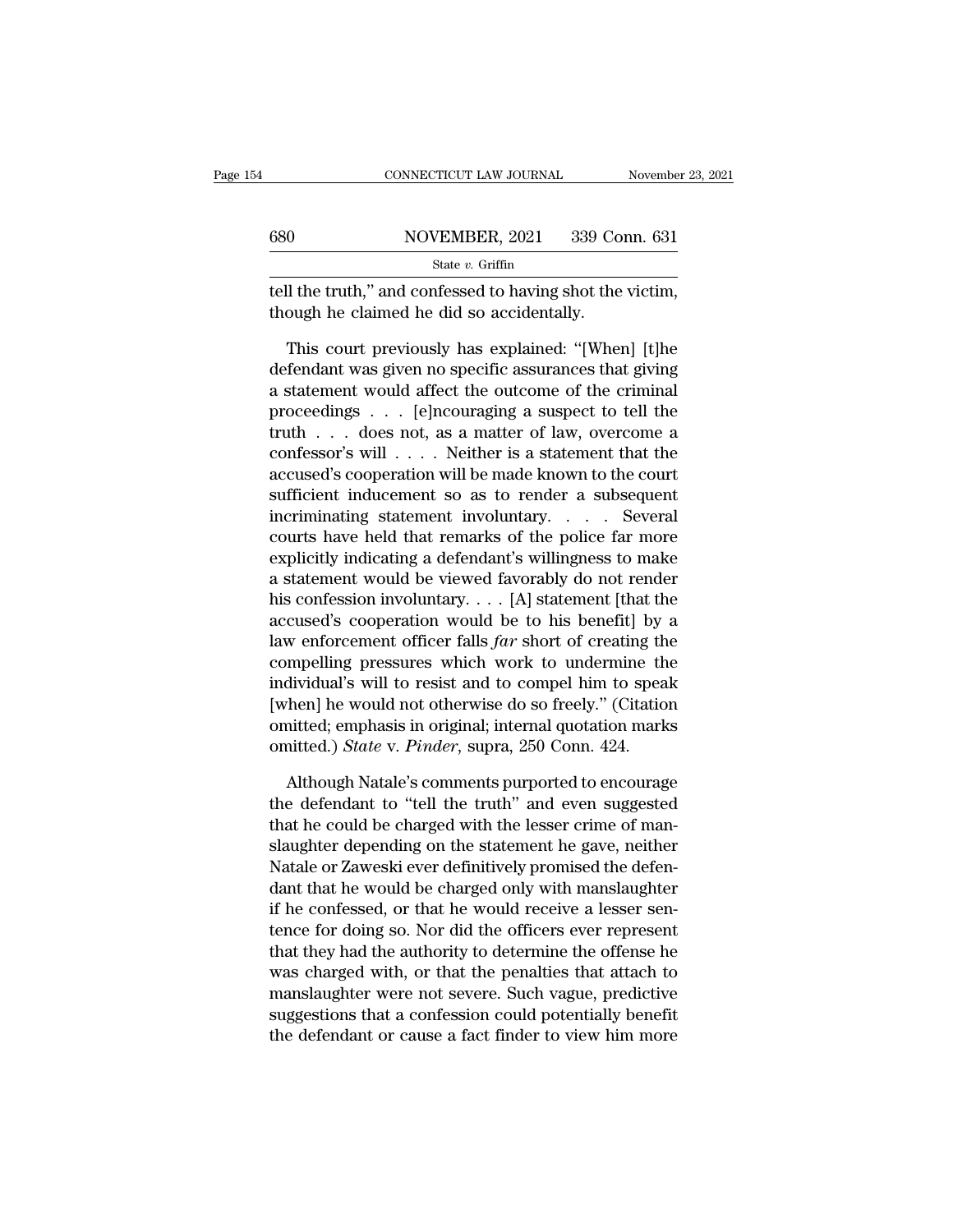# $\frac{23,2021}{239 \text{ Conn. } 631}$  CONNECTICUT LAW JOURNAL Page 155<br>339 Conn. 631 NOVEMBER, 2021 681<br>state v. Griffin

#### State *v.* Griffin

Fage 155<br>
Fage 155<br>
1339 Conn. 631 NOVEMBER, 2021 681<br>
State v. Griffin<br>
Favorably are not inherently coercive.<sup>24</sup> See, e.g., *United*<br>
States v. *Jackson*, 608 F.3d 100, 103 (1st Cir.) ("a suggestion that cooperation mig <sup>339</sup> Conn. 631 NOVEMBER, 2021 681<br>
<sup>State v. Griffin<br>
favorably are not inherently coercive.<sup>24</sup> See, e.g., *United*<br> *States* v. *Jackson*, 608 F.3d 100, 103 (1st Cir.) ("a sugges-<br>
tion that cooperation might induce len</sup> 339 Conn. 631 NOVEMBER, 2021 681<br>
State v. Griffin<br>
favorably are not inherently coercive.<sup>24</sup> See, e.g., *United*<br> *States v. Jackson*, 608 F.3d 100, 103 (1st Cir.) ("a sugges-<br>
tion that cooperation might induce lenienc 339 Conn. 631 NOVEMBER, 2021 681<br>
State v. Griffin<br>
favorably are not inherently coercive.<sup>24</sup> See, e.g., *United*<br> *States* v. *Jackson*, 608 F.3d 100, 103 (1st Cir.) ("a sugges-<br>
tion that cooperation might induce lenie Solution. 651 EVOVERIBER, 2021 661<br>
State v. Griffin<br>
States v. Jackson, 608 F.3d 100, 103 (1st Cir.) ("a sugges-<br>
tion that cooperation might induce leniency" does not<br>
amount to coercion), cert. denied, 562 U.S. 990, 13 *State v. Griffin*<br> *Coercive.<sup>24</sup> See, e.g., United*<br> *States v. Jackson,* 608 F.3d 100, 103 (1st Cir.) ("a sugges-<br>
tion that cooperation might induce leniency" does not<br>
amount to coercion), cert. denied, 562 U.S. 990, favorably are not inherently coercive.<sup>24</sup> See, e.g., *United*<br>States v. Jackson, 608 F.3d 100, 103 (1st Cir.) ("a suggestion that cooperation might induce leniency" does not<br>amount to coercion), cert. denied, 562 U.S. 990 States v. Jackson, 608 F.3d 100, 103 (1st Cir.) ("a suggestion that cooperation might induce leniency" does not<br>amount to coercion), cert. denied, 562 U.S. 990, 131 S.<br>Ct. 435, 178 L. Ed. 2d 337 (2010); *Commonwealth* v.<br> tion that cooperation might induce leniency" does not<br>amount to coercion), cert. denied, 562 U.S. 990, 131 S.<br>Ct. 435, 178 L. Ed. 2d 337 (2010); *Commonwealth* v.<br>*O'Brian*, 445 Mass. 720, 725, 727, 840 N.E.2d 500 (detecamount to coercion), cert. denied, 562 U.S. 990, 131 S.<br>Ct. 435, 178 L. Ed. 2d 337 (2010); *Commonwealth* v.<br>O'Brian, 445 Mass. 720, 725, 727, 840 N.E.2d 500 (detec-<br>tive's comment that shooting could have been accident<br>di Ct. 435, 178 L. Ed. 2d 337 (2010); *Commonwealth* v.<br> *O'Brian*, 445 Mass. 720, 725, 727, 840 N.E.2d 500 (detective's comment that shooting could have been accident<br>
did not render defendant's confession involuntary<br>
under  $O'Brian$ , 445 Mass. 720, 725, 727, 840 N.E.2d 500 (detective's comment that shooting could have been accident<br>did not render defendant's confession involuntary<br>under totality of circumstances, and detective's com-<br>ment that tive's comment that shooting could have been accident<br>did not render defendant's confession involuntary<br>under totality of circumstances, and detective's com-<br>ment that he would bring defendant's cooperation to<br>prosecutor's did not render defendant's confession involuntary<br>under totality of circumstances, and detective's com-<br>ment that he would bring defendant's cooperation to<br>prosecutor's attention and that defendant " may see<br>the light of d under totality of circumstances, and detective's comment that he would bring defendant's cooperation to prosecutor's attention and that defendant " 'may see the light of day down the road' " did not "coerce the defendant ment that he would bring defendant's cooperation to<br>prosecutor's attention and that defendant "'may see<br>the light of day down the road'" did not "coerce the<br>defendant into confessing because the detective did not<br>promise a prosecutor's attention and that defendant " 'may see<br>the light of day down the road' " did not "coerce the<br>defendant into confessing because the detective did not<br>promise a lesser sentence and did not hold himself out<br>as romise a lesser sentence and did not hold himself out<br>s possessing the authority to enter into a plea with,<br>reduce the charges for, the defendant"), cert. denied,<br> $49$  U.S.  $898$ ,  $127$  S. Ct.  $213$ ,  $166$  L. Ed.  $2d$  171 as possessing the authority to enter into a plea with,<br>or reduce the charges for, the defendant"), cert. denied,<br>549 U.S. 898, 127 S. Ct. 213, 166 L. Ed. 2d 171 (2006).<sup>25</sup><br><sup>24</sup> The concurrence and dissent focuses on the

The concurrence and dissent focuses on the following statement by<br>  $^{24}$  The concurrence and dissent focuses on the following statement by<br>
Natale: "The choice is yours. Murder, manslaughter. That's your choice."<br>
The co 549 U.S. 898, 127 S. Ct. 213, 166 L. Ed. 2d 171 (2006).<sup>25</sup><br><sup>24</sup> The concurrence and dissent focuses on the following statement by<br>Natale: "The choice is yours. Murder, manslaughter. That's your choice."<br>The concurrence a  $349$  U.S.  $696$ ,  $121$  S. Ut.  $213$ ,  $100$  L. Ed.  $20111$  ( $2000$ ).<sup>23</sup><br><sup>24</sup> The concurrence and dissent focuses on the following statement by<br>Natale: "The choice is yours. Murder, manslaughter. That's your choice."<br>The <sup>24</sup> The concurrence and dissent focuses on the following statement by Natale: "The choice is yours. Murder, manslaughter. That's your choice." The concurrence and dissent asserts that the statement "was not simply a case Natale: "The choice is yours. Murder, manslaughter. That's your choice."<br>The concurrence and dissent asserts that the statement "was not simply a<br>case in which the interrogators falsely indicated that the defendant's confe The concurrence and dissent saserts that the statement "was not simply a case in which the interrogators falsely indicated that the defendant's confession to an accidental shooting would result in a manslaughter charge, wh case in which the interrogators falsely indicated that the defendant's confession to an accidental shooting would result in a manslaughter charge, when the choice of charges actually would be a matter left entirely to the sion to an accidental shooting would result in a manslaughter charge, when the choice of charges actually would be a matter left entirely to the prosecutor's discretion (i.e., misrepresentation of fact). Rather, the interr the choice of charges actually would be a matter left entirely to the prosecutor's discretion (i.e., misrepresentation of fact). Rather, the interrogators affirmatively misled the defendant by telling him that the accident for a stretch. It strains credulity to think the officers were related.<br>The interrogators affirmatively misled the defendant by telling him that the accident/self-<br>defense narrative proposed to him was relevant and materia affirmatively misled the defendant by telling him that the accident/self-<br>defense narrative proposed to him was relevant and material to his criminal<br>exposure for felony murder, which was untrue as a matter of law." (Empha defense narrative proposed to him was relevant and material to his criminal exposure for felony murder, which was untrue as a matter of law." (Emphasis omitted.) Footnote 18 of the concurring and dissenting opinion. This i exposure for felony murder, which was untrue as a matter of law." (Emphasis omitted.) Footnote 18 of the concurring and dissenting opinion. This is clearly a stretch. It strains credulity to think that the officers were te onitted.) Footnote 18 of the concurring and dissenting opinion. This is clearly a stretch. It strains credulity to think that the officers were telling the defendant that he could decide which charges to levy against himse clearly a stretch. It strains credulity to think that the officers were telling<br>the defendant that he could decide which charges to levy against himself<br>as opposed to telling him that it was his choice whether to tell the the defendant that he could decide which charges to levy against himself as opposed to telling him that it was his choice whether to tell the truth. Of course, the defendant himself, who had significant, prior experience w as opposed to telling him that it was his choice whether to tell the truth.<br>Of course, the defendant himself, who had significant, prior experience with<br>the criminal justice system and also testified in this case, never al Of course, the defendant himself, who had significant, prior experience with the criminal justice system and also testified in this case, never alleged that he interpreted the officers' comments in this way. Furthermore, a the criminal justice system and also testified in this case, never alleged that the interpreted the officers' comments in this way. Furthermore, although the prosecutors could still charge the defendant with felony murder the prosecutors could still charge the defendant with felony murder, even<br>if the defendant claimed that the shooting was accidental or in self-defense,<br>the prosecutors could consider that factor when choosing whether to c

if the defendant claimed that the shooting was accidental or in self-defense,<br>the prosecutors could consider that factor when choosing whether to charge<br>the defendant with felony murder.<br><sup>25</sup> The concurrence and dissent a ring and issenting and dissenting operator when choosing whether to charge the defendant with felony murder.<br><sup>25</sup> The concurrence and dissent asserts that Natale's "implied promise that the defendant's confession could re  $25$  The concurrence and dissent asserts that Natale's "implied promise that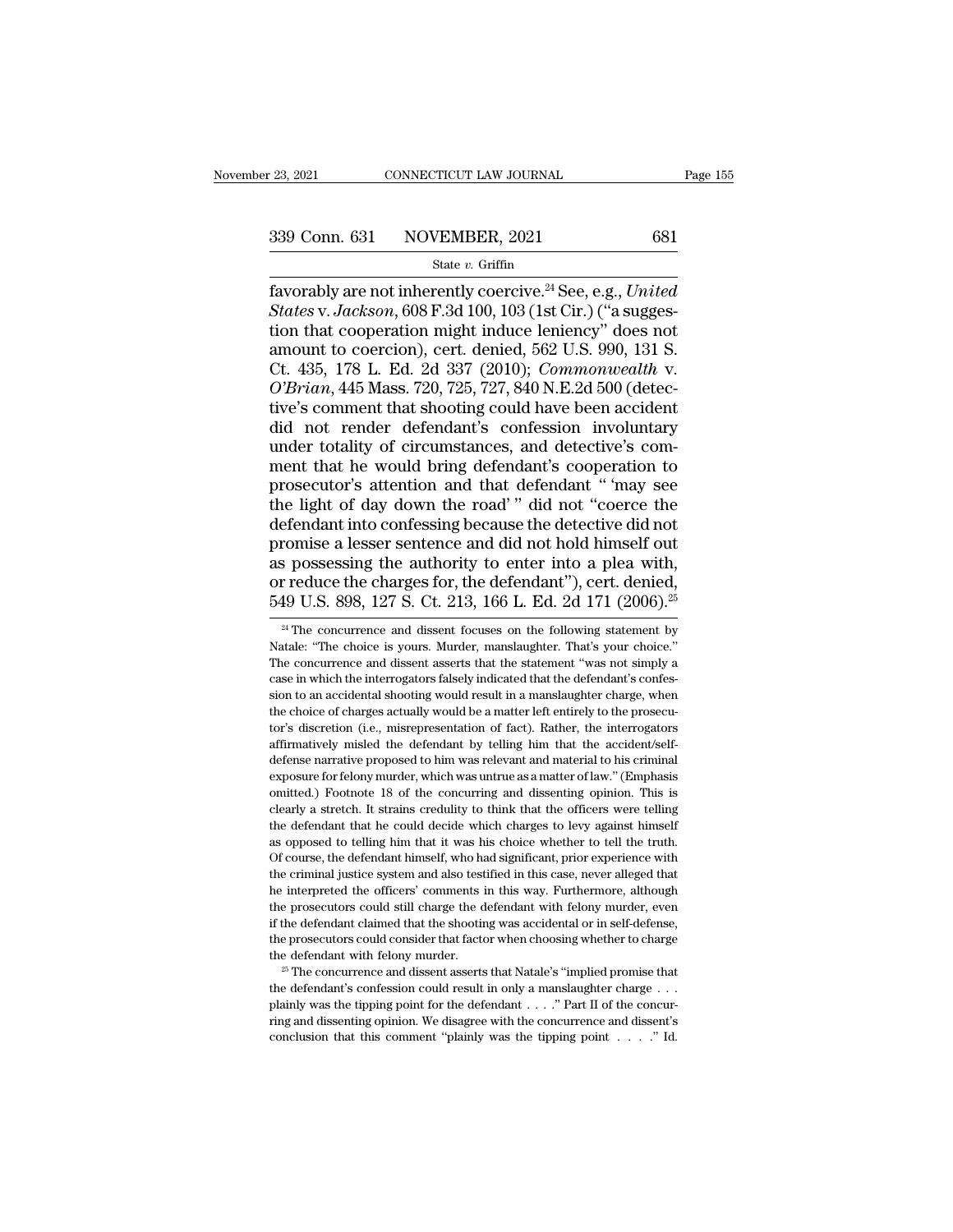# CONNECTICUT LAW JOURNAL November 23, 2021<br>682 NOVEMBER, 2021 339 Conn. 631<br>5tate v. Griffin

### State *v.* Griffin

CONNECTICUT LAW JOURNAL November 23, 2021<br>
2<br>
NOVEMBER, 2021 339 Conn. 631<br>
State v. Griffin<br>
Additional circumstances of the interrogation lead<br>
to conclude that the officers' tactics, even when<br>
meidered in combination w  $682 \n NOVEMBER, 2021 \n 339 \n Conn. 631 \n State *v. Griffith* \n State *v. Griffith* \n State *v. Griffith* \n State *v. Griffith* \n State *v. Griffith* \n State *v.(String)* \n State *v.(String)* \n State *v.(String)* \n State *v.(String)* \n State *v.(String)*</u>$ 682 NOVEMBER, 2021 339 Conn. 631<br>
State v. Griffin<br>
Additional circumstances of the interrogation lead<br>
us to conclude that the officers' tactics, even when<br>
considered in combination with each other, did not<br>
cause the d 682 NOVEMBER, 2021 339 Conn. 631<br>
State v. Griffin<br>
Additional circumstances of the interrogation lead<br>
us to conclude that the officers' tactics, even when<br>
considered in combination with each other, did not<br>
cause the d State v. Griffin<br>State v. Griffin<br>Additional circumstances of the interrogation lead<br>us to conclude that the officers' tactics, even when<br>considered in combination with each other, did not<br>cause the defendant's will to be state v. Griftin<br>
Matheus in complished and the officers' tactics, even when<br>
considered in combination with each other, did not<br>
cause the defendant's will to be overborne. The length<br>
of the interrogation that led to hi Additional circumstances of the interrogation lead<br>us to conclude that the officers' tactics, even when<br>considered in combination with each other, did not<br>cause the defendant's will to be overborne. The length<br>of the inte us to conclude that the officers' tactics, even when<br>considered in combination with each other, did not<br>cause the defendant's will to be overborne. The length<br>of the interrogation that led to his confession—approxi-<br>mately considered in combination with each other, did not<br>cause the defendant's will to be overborne. The length<br>of the interrogation that led to his confession—approxi-<br>mately three hours—is far shorter than other interroga-<br>tio cause the defendant's will to be overborne. The length<br>of the interrogation that led to his confession—approxi-<br>mately three hours—is far shorter than other interroga-<br>tions held not to have been inherently coercive. See,<br> of the interrogation that led to his confession—approximately three hours—is far shorter than other interrogations held not to have been inherently coercive. See, e.g., *State* v. *DeAngelis*, 200 Conn. 224, 233, 235, 511 mately three hours—is far shorter than other interrogations held not to have been inherently coercive. See, e.g., *State* v. *DeAngelis*, 200 Conn. 224, 233, 235, 511 A.2d 310 (1986) (ten and one-half hour interview did no tions held not to have been inherently coercive. See,<br>e.g., *State* v. *DeAngelis*, 200 Conn. 224, 233, 235, 511<br>A.2d 310 (1986) (ten and one-half hour interview did<br>not necessarily mean that defendant's admissions were<br>in e.g., *State* v. *DeAngelis*, 200 Conn. 224, 233, 235, 511<br>A.2d 310 (1986) (ten and one-half hour interview did<br>not necessarily mean that defendant's admissions were<br>involuntary); *State* v. *Carter*, 189 Conn. 631, 637–38 A.2d 310 (1986) (ten and one-half hour interview did<br>not necessarily mean that defendant's admissions were<br>involuntary); *State* v. *Carter*, 189 Conn. 631, 637–38,<br>458 A.2d 379 (1983) (eight hour detention and interview, not necessarily mean that defendant's admissions were<br>involuntary); *State* v. *Carter*, 189 Conn. 631, 637–38,<br>458 A.2d 379 (1983) (eight hour detention and interview,<br>"though substantial in duration, does not remotely<br>a involuntary); *State* v. *Carter*, 189 Conn. 631, 637–38, 458 A.2d 379 (1983) (eight hour detention and interview, "though substantial in duration, does not remotely approach the length of those interrogations held to be s "though substantial in duration, does not remotely<br>approach the length of those interrogations held to be<br>so objectionable on that ground  $\ldots$  as to warrant<br>reversal of a finding by a trial court that a confession<br>was vo approach the length of those interrogations held to be<br>so objectionable on that ground  $\ldots$  as to warrant<br>reversal of a finding by a trial court that a confession<br>was voluntary"); see also, e.g., *Berghuis* v. *Thompkins* so objectionable on that ground  $\ldots$  as to warrant<br>reversal of a finding by a trial court that a confession<br>was voluntary"); see also, e.g., *Berghuis* v. *Thompkins*,<br>560 U.S. 370, 387, 130 S. Ct. 2250, 176 L. Ed. 2d 10 reversal of a finding by a trial court that a confession<br>was voluntary"); see also, e.g., *Berghuis* v. *Thompkins*,<br>560 U.S. 370, 387, 130 S. Ct. 2250, 176 L. Ed. 2d 1098<br>(2010) ("there is no authority for the proposition was voluntary"); see also, e.g., *Berghuis* v. *Thompkins*, 560 U.S. 370, 387, 130 S. Ct. 2250, 176 L. Ed. 2d 1098 (2010) ("there is no authority for the proposition that an interrogation [that lasted three hours] is inher ceased. Forty (There is no authority for the proposition that<br>interrogation [that lasted three hours] is inherently<br>ercive"). There also were three three to ten minute<br>riods, approximately every hour, when either one or<br>th of the an interrogation [that lasted three hours] is inherently<br>coercive"). There also were three three to ten minute<br>periods, approximately every hour, when either one or<br>both of the officers left the room and the questioning<br>ce

coercive ). There also were three three to ten inhute<br>periods, approximately every hour, when either one or<br>both of the officers left the room and the questioning<br>ceased.<br>Additionally, during the interrogation, Natale and<br> perious, approximately every noul, when enter one or<br>both of the officers left the room and the questioning<br>ceased.<br>Additionally, during the interrogation, Natale and<br>Zaweski never subjected the defendant to actual physi-<br> From the interrogation, Natale and Zaweski never subjected the defendant to actual physical abuse or threats of such abuse. Although their tones ranged from conversational to accusatory throughout the interrogation, they b Additionally, during the interrogation, Natale and<br>Zaweski never subjected the defendant to actual physical abuse or threats of such abuse. Although their tones<br>ranged from conversational to accusatory throughout<br>the inter Additionally, during the interrogation, Natale and<br>Zaweski never subjected the defendant to actual physical abuse or threats of such abuse. Although their tones<br>ranged from conversational to accusatory throughout<br>the inter Zaweski never subjected the defendant to actual physical abuse or threats of such abuse. Although their tones<br>ranged from conversational to accusatory throughout<br>the interrogation, they both remained seated at all<br>times. T the interrogation, they both remained seated at all<br>times. They never invaded the defendant's personal<br>space, displayed their weapons or engaged in any other<br>acts of intimidation. Nor did the defendant ever ask for<br>Instead times. They never invaded the defendant's personal space, displayed their weapons or engaged in any other acts of intimidation. Nor did the defendant ever ask for Instead, we focus on how all of these tactics affected this

space, displayed their weapons or engaged in any other<br>acts of intimidation. Nor did the defendant ever ask for<br>Instead, we focus on how all of these tactics affected this particular defen-<br>dant and his will to resist base Expects of intimidation. Nor did the defendant ever ask for<br>Instead, we focus on how all of these tactics affected this particular defendant and his will to resist based on the totality of the circumstances. See<br>Dickerson The power of resistance of the person confessing" (internal ever as a bid mission discover of the circumstances. See *Dickerson v. United States*, supra, 530 U.S. 434 (totality of circumstances test "depend[s] [on] a weigh Instead, we focus on how all of these tactics affected this particular defendant and his will to resist based on the totality of the circumstances. See *Dickerson v. United States*, supra, 530 U.S.  $434$  (totality of circ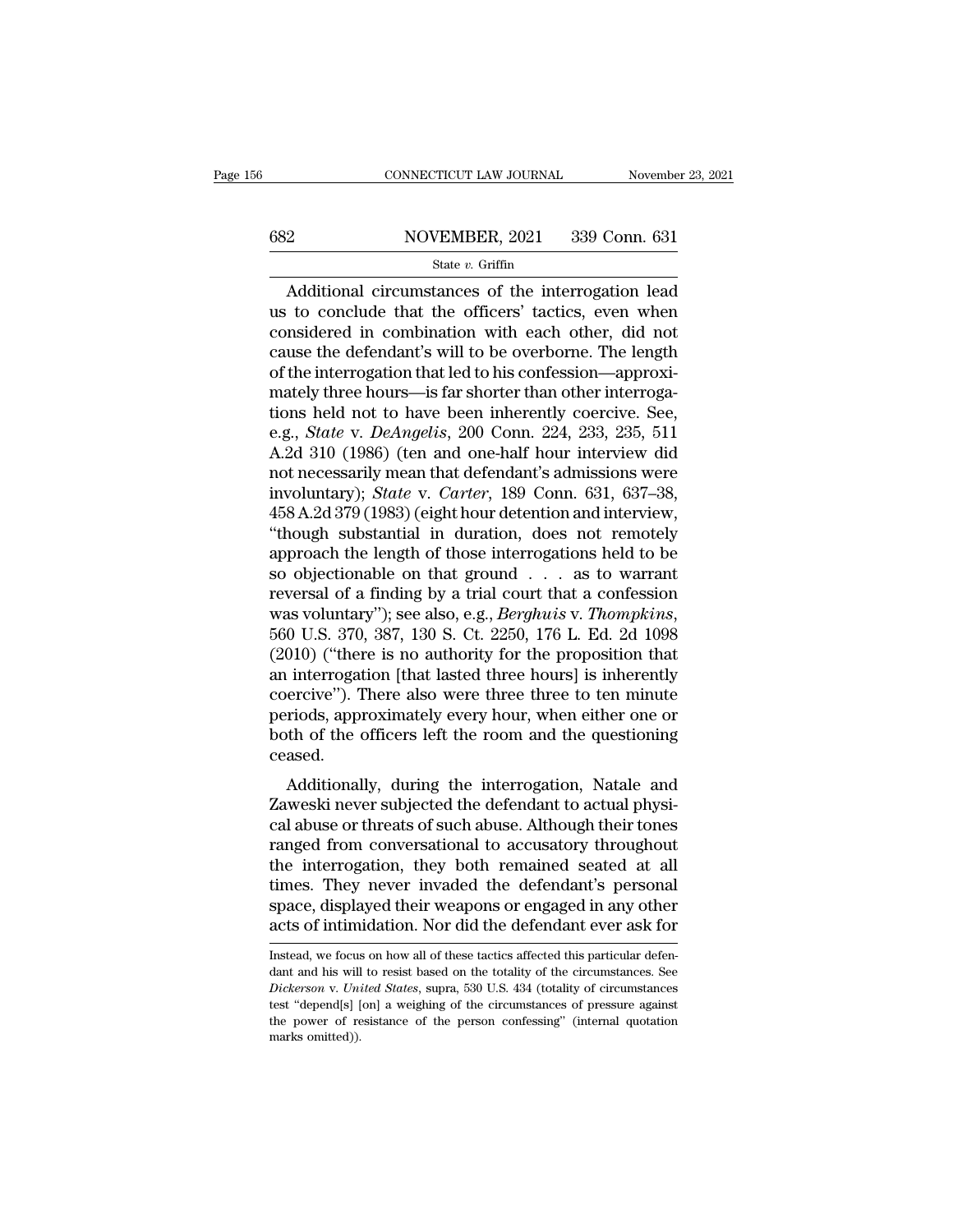| r 23, 2021 | CONNECTICUT LAW JOURNAL      | Page 157 |
|------------|------------------------------|----------|
|            | 339 Conn. 631 NOVEMBER, 2021 | 683      |
|            | State $v$ . Griffin          |          |

<sup>23, 2021</sup> CONNECTICUT LAW JOURNAL Page<br>  $\frac{339 \text{ Conn. } 631 \text{ NOVEMBER, } 2021}{\text{State } v. \text{ Griffith}}$ <br>
a break or for the questioning to cease for any reason,<br>
make any suggestion that he wanted to invoke his right<br>
to silonge or ask fo 339 Conn. 631 NOVEMBER, 2021 683<br>
State v. Griffin<br>
a break or for the questioning to cease for any reason,<br>
make any suggestion that he wanted to invoke his right<br>
to silence, or ask for an attorney. 339 Conn. 631 NOVEMBER, 2021<br>
State v. Griffin<br>
a break or for the questioning to cease<br>
make any suggestion that he wanted to<br>
to silence, or ask for an attorney.<br>
The video recording also provides ev 9 Conn. 631 NOVEMBER, 2021 683<br>
State v. Griffin<br>
State v. Griffin<br>
State v. Griffin<br>
State v. Griffin<br>
State v. Griffin<br>
State v. Griffin<br>
State v. Griffin<br>
State cording to cease for any reason,<br>
state any suggestion th

State  $v$ . Griffin<br>
a break or for the questioning to cease for any reason,<br>
make any suggestion that he wanted to invoke his right<br>
to silence, or ask for an attorney.<br>
The video recording also provides evidence that the a break or for the questioning to cease for any reason,<br>make any suggestion that he wanted to invoke his right<br>to silence, or ask for an attorney.<br>The video recording also provides evidence that the<br>tactics of the interrog a break of for the questioning to ecase for any relason,<br>make any suggestion that he wanted to invoke his right<br>to silence, or ask for an attorney.<br>The video recording also provides evidence that the<br>tactics of the interro The video recording also provides evidence that the<br>tactics of the interrogators did not affect the demeanor<br>of the defendant, who was familiar with the criminal<br>justice system. The trial court found in relevant part:<br>"[Al is shence, or ask for an adorney.<br>The video recording also provides evidence that the<br>tactics of the interrogators did not affect the demeanor<br>of the defendant, who was familiar with the criminal<br>justice system. The trial The video recording also provides evidence that the tactics of the interrogators did not affect the demeanor of the defendant, who was familiar with the criminal justice system. The trial court found in relevant part: "[Al tactics of the interrogators did not affect the demeanor<br>of the defendant, who was familiar with the criminal<br>justice system. The trial court found in relevant part:<br>"[Although] the police were at some points contentious<br>i of the defendant, who was familiar with the criminal<br>justice system. The trial court found in relevant part:<br>"[Although] the police were at some points contentious<br>in their questioning, at no point did the defendant's<br>deme justice system. The trial court found in relevant part:<br>"[Although] the police were at some points contentious<br>in their questioning, at no point did the defendant's<br>demeanor appear to change in response to the aggres-<br>sive "[Although] the police were at some points contentious<br>in their questioning, at no point did the defendant's<br>demeanor appear to change in response to the aggres-<br>sive nature of the questioning. The defendant remained<br>large in their questioning, at no point did the defendant's<br>demeanor appear to change in response to the aggres-<br>sive nature of the questioning. The defendant remained<br>largely calm and low-key throughout the interview. He<br>chara demeanor appear to change in response to the aggressive nature of the questioning. The defendant remained largely calm and low-key throughout the interview. He characterized himself, generally, as a 'calm' person.<br>. . . Th rogators.'' gery cann and fow ncy allocagnous are intervent. The<br>aracterized himself, generally, as a 'calm' person.<br>. . The defendant appeared at ease contesting the<br>cusations being made by the police during the inter-<br>gators."<br>The c characterized rimisen, generally, as a claim person.<br>  $\ldots$  The defendant appeared at ease contesting the<br>
naccusations being made by the police during the inter-<br>
view  $\ldots$ . He had no difficultly jousting with his inter

 $\therefore$  The decreasing and position at east concessing are accusations being made by the police during the inter-<br>view  $\dots$ . He had no difficultly jousting with his inter-<br>rogators."<br>The concurrence and dissent asserts that the method of the had no difficultly jousting with his inter-<br>rogators."<br>The concurrence and dissent asserts that "[t]his view<br>conforms to case law that implicitly assumes that a<br>person's external demeanor provides a reli rogators."<br>
The concurrence and dissent asserts that "[t]his view<br>
conforms to case law that implicitly assumes that a<br>
person's external demeanor provides a reliable indica-<br>
tion of his or her internal emotional state d The concurrence and dissent asserts that "[t]his view<br>conforms to case law that implicitly assumes that a<br>person's external demeanor provides a reliable indica-<br>tion of his or her internal emotional state during an<br>interr The concurrence and dissent asserts that "[t]his view<br>conforms to case law that implicitly assumes that a<br>person's external demeanor provides a reliable indica-<br>tion of his or her internal emotional state during an<br>interro conforms to case law that implicitly assumes that a<br>person's external demeanor provides a reliable indica-<br>tion of his or her internal emotional state during an<br>interrogation, and, thus, a calm demeanor suggests the<br>absenc person's external demeanor provides a reliable indication of his or her internal emotional state during an interrogation, and, thus, a calm demeanor suggests the absence of coercion. This unexamined assumption strikes me a tion of his or her internal emotional state during an interrogation, and, thus, a calm demeanor suggests the absence of coercion. This unexamined assumption strikes me as dubious at best. We now know that a subject's exter interrogation, and, thus, a calm demeanor suggests the<br>absence of coercion. This unexamined assumption strikes<br>me as dubious at best. We now know that a subject's<br>external appearance may not accurately reflect his or<br>her i absence of coercion. This unexamined assumption strikes<br>me as dubious at best. We now know that a subject's<br>external appearance may not accurately reflect his or<br>her internal reality." Footnote 21 of the concurring and<br>dis me as dubious at best. We now know that a subject's<br>external appearance may not accurately reflect his or<br>her internal reality." Footnote 21 of the concurring and<br>dissenting opinion. The concurrence and dissent relies<br>on l external appearance may not accurately reflect his or<br>her internal reality." Footnote 21 of the concurring and<br>dissenting opinion. The concurrence and dissent relies<br>on law review articles and studies that are not in the<br>r her internal reality."<br>dissenting opinion. "<br>on law review artic!<br>record to argue tha<br>"to know what psyc<br>factors actually la;<br>demeanor." Id.<br>It is undisputed, h I law review articles and studies that are not in the<br>cord to argue that the trial court was not situated<br>b know what psychological, emotional, and cultural<br>ctors actually lay behind this defendant's calm<br>meanor." Id.<br>It on taw review dratetes and statates that die not in the<br>record to argue that the trial court was not situated<br>"to know what psychological, emotional, and cultural<br>factors actually lay behind this defendant's calm<br>demeanor

France of a galax and the that court was not statuced<br>
"to know what psychological, emotional, and cultural<br>
factors actually lay behind this defendant's calm<br>
demeanor." Id.<br>
It is undisputed, however, that "[a] defendant factors actually lay behind this defendant's calm<br>demeanor." Id.<br>It is undisputed, however, that "[a] defendant's calm<br>demeanor and the lucidity of his statements weigh in<br>favor of finding his confession voluntary." United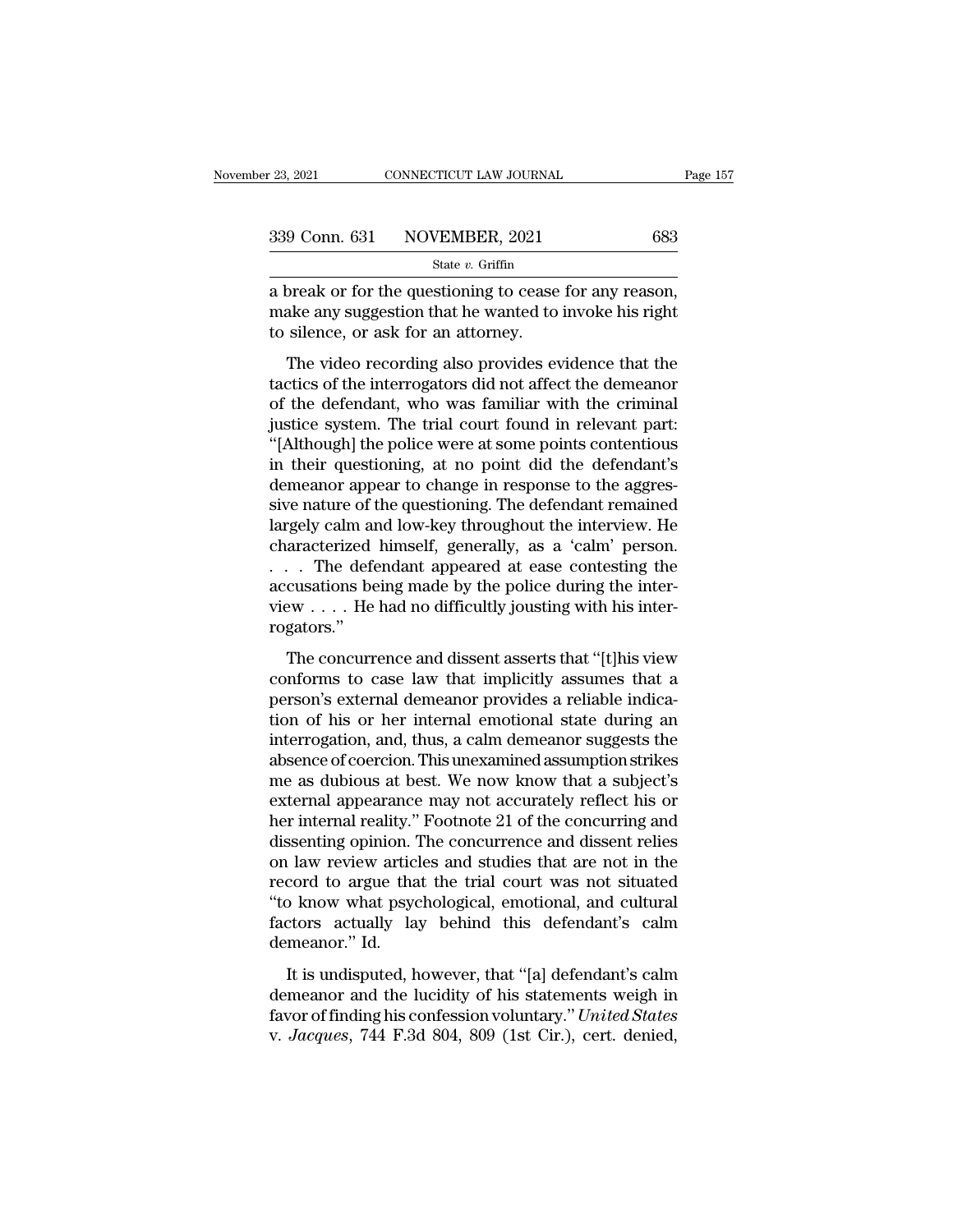# CONNECTICUT LAW JOURNAL November 23, 2021<br>684 NOVEMBER, 2021 339 Conn. 631<br>5tate v. Griffin

### State *v.* Griffin

 $\frac{1}{574}$  CONNECTICUT LAW JOURNAL November 23, 20<br>
State v. Griffin<br>
State v. Griffin<br>
State v. Griffin<br>
ST4 U.S. 853, 135 S. Ct. 131, 190 L. Ed. 2d 100 (2014).<br>
The concurrence and dissent seems to assert that a fact<br>  $\frac{\text{684}}{\text{State } v \cdot \text{Griffin}}$ <br>State v. Griffin<br>574 U.S. 853, 135 S. Ct. 131, 190 L. Ed. 2d 100 (2014).<br>The concurrence and dissent seems to assert that a fact<br>finder cannot make inferences from the demeanor of 684 NOVEMBER, 2021 339 Conn. 631<br>
State v. Griffin<br>
574 U.S. 853, 135 S. Ct. 131, 190 L. Ed. 2d 100 (2014).<br>
The concurrence and dissent seems to assert that a fact<br>
finder cannot make inferences from the demeanor of<br>
a w 684 NOVEMBER, 2021 339 Conn. 631<br>  $\frac{\text{State } v. \text{ Griffith}}{2}$ <br>  $\frac{\text{State } v. \text{ Griffith}}{2}$ <br>
574 U.S. 853, 135 S. Ct. 131, 190 L. Ed. 2d 100 (2014).<br>
The concurrence and dissent seems to assert that a fact<br>
finder cannot make inferences f state v. Griffin<br>
574 U.S. 853, 135 S. Ct. 131, 190 L. Ed. 2d 100 (2014).<br>
The concurrence and dissent seems to assert that a fact<br>
finder cannot make inferences from the demeanor of<br>
a witness, which is contrary to the w state v. Griffin<br>574 U.S. 853, 135 S. Ct. 131, 190 L. Ed. 2d 100 (2014).<br>The concurrence and dissent seems to assert that a fact<br>finder cannot make inferences from the demeanor of<br>a witness, which is contrary to the well 574 U.S. 853, 135 S. Ct. 131, 190 L. Ed. 2d 100 (2014).<br>The concurrence and dissent seems to assert that a fact<br>finder cannot make inferences from the demeanor of<br>a witness, which is contrary to the well established<br>princ The concurrence and dissent seems to assert that a fact<br>finder cannot make inferences from the demeanor of<br>a witness, which is contrary to the well established<br>principle that "[a]n appellate court must defer to the<br>trier finder cannot make inferences from the demeanor of<br>a witness, which is contrary to the well established<br>principle that "[a]n appellate court must defer to the<br>trier of fact's assessment of credibility because [i]t is<br>the a witness, which is contrary to the well established<br>principle that "[a]n appellate court must defer to the<br>trier of fact's assessment of credibility because [i]t is<br>the [fact finder]  $\ldots$  [who has] an opportunity to<br>obs principle that "[a]n appellate court must defer to the<br>trier of fact's assessment of credibility because [i]t is<br>the [fact finder] . . . [who has] an opportunity to<br>observe the demeanor of the witnesses and the parties;<br>[t trier of fact's assessment of credibility because [i]t is<br>the [fact finder] . . . [who has] an opportunity to<br>observe the demeanor of the witnesses and the parties;<br>[thus, the fact finder] is best able to judge the credibi the [fact finder]  $\ldots$  [who has] an opportunity to<br>observe the demeanor of the witnesses and the parties;<br>[thus, the fact finder] is best able to judge the credibility<br>of the witnesses and to draw necessary inferences<br>th observe the demeanor of the witnesses and the parties;<br>[thus, the fact finder] is best able to judge the credibility<br>of the witnesses and to draw necessary inferences<br>therefrom." (Internal quotation marks omitted.) *State* [thus, the fact finder] is best able to judge the credibility<br>of the witnesses and to draw necessary inferences<br>therefrom." (Internal quotation marks omitted.) *State*<br>v. *Lawrence*, supra, 282 Conn. 155. Accordingly, alt of the witnesses and to draw necessary inferences<br>therefrom." (Internal quotation marks omitted.) *State*<br>v. *Lawrence*, supra, 282 Conn. 155. Accordingly, although<br>we are mindful that sometimes one's demeanor can be<br>impa therefrom." (Internal quotation marks omitted.) *State* v. *Lawrence*, supra, 282 Conn. 155. Accordingly, although we are mindful that sometimes one's demeanor can be impacted by psychological, social and cultural factors, v. *Lawrence*, supra, 282 Conn. 155. Accordingly, although<br>we are mindful that sometimes one's demeanor can be<br>impacted by psychological, social and cultural factors,<br>that does not mean that one's demeanor cannot be<br>consi we are mindful that sometimes one's demeanor can be<br>impacted by psychological, social and cultural factors,<br>that does not mean that one's demeanor cannot be<br>considered at all by a fact finder. Demeanor can be<br>considered a impacted by psychological, social and cultural factors,<br>that does not mean that one's demeanor cannot be<br>considered at all by a fact finder. Demeanor can be<br>considered as  $a$  *factor* in assessing the totality of the<br>circ that does not mean that one's demeanor cannot be considered at all by a fact finder. Demeanor can be considered as  $a$  *factor* in assessing the totality of the circumstances. The inferences drawn from one's demeanor may considered at all by a fact finder. Demeanor can be considered as  $a$  factor in assessing the totality of the circumstances. The inferences drawn from one's demeanor may vary depending on the individual witness or party a considered as  $a$  *factor* in assessing the totality of the circumstances. The inferences drawn from one's demeanor may vary depending on the individual witness or party and the particular circumstances of the case. In th circumstances. The inferences drawn from one<br>demeanor may vary depending on the individual witnes<br>or party and the particular circumstances of the case<br>In this case, we cannot conclude that the trial cour<br>erred in making t party and the particular circumstances of the case.<br>
this case, we cannot conclude that the trial court<br>
red in making the inference that the defendant's calm<br>
meanor was one factor demonstrating that the defen-<br>
nt's will Senty and the particular cheanistances of the case.<br>In this case, we cannot conclude that the trial court<br>erred in making the inference that the defendant's calm<br>demeanor was one factor demonstrating that the defen-<br>dant's

In this case, we cannot conclude that the drial coard<br>erred in making the inference that the defendant's calm<br>demeanor was one factor demonstrating that the defen-<br>dant's will was not overborne by police tactics.<br>Perhaps m demeanor was one factor demonstrating that the defen-<br>dant's will was not overborne by police tactics.<br>Perhaps more fundamental, the concurrence and dis-<br>sent's bald assertion that the defendant's calm and low-<br>key demeano dant's will was not overborne by police tactics.<br>
Perhaps more fundamental, the concurrence and dissent's bald assertion that the defendant's calm and low-<br>
key demeanor is consistent with "a substantial body<br>
of literatur For the state of the concurrence and dissent's bald assertion that the defendant's calm and low-<br>key demeanor is consistent with "a substantial body<br>of literature indicating that it is not uncommon for<br>individuals growing Perhaps more fundamental, the concurrence and dissent's bald assertion that the defendant's calm and low-<br>key demeanor is consistent with "a substantial body<br>of literature indicating that it is not uncommon for<br>individuals sent's bald assertion that the defendant's calm and low-<br>key demeanor is consistent with "a substantial body<br>of literature indicating that it is not uncommon for<br>individuals growing up in a violent home or neighbor-<br>hood, key demeanor is consistent with "a substantial body<br>of literature indicating that it is not uncommon for<br>individuals growing up in a violent home or neighbor-<br>hood, as the defendant in the present case did, to adopt<br>a mask of literature indicating that it is not uncommon for<br>individuals growing up in a violent home or neighbor-<br>hood, as the defendant in the present case did, to adopt<br>a mask of unemotional fearlessness as a coping mecha-<br>nism individuals growing up in a violent home or neighborhood, as the defendant in the present case did, to adopt a mask of unemotional fearlessness as a coping mechanism"; footnote 21 of the concurring and dissenting opinion; hood, as the defendant in the present case did, to adopt<br>a mask of unemotional fearlessness as a coping mecha-<br>nism"; footnote 21 of the concurring and dissenting<br>opinion; is belied by the very facts of this interview.<br>The a mask of unemotional fearlessness as a co<br>nism"; footnote 21 of the concurring an<br>opinion; is belied by the very facts of th<br>The concurrence and dissent explains that<br>behavior is used as a way to show bravado<br>vulnerabilit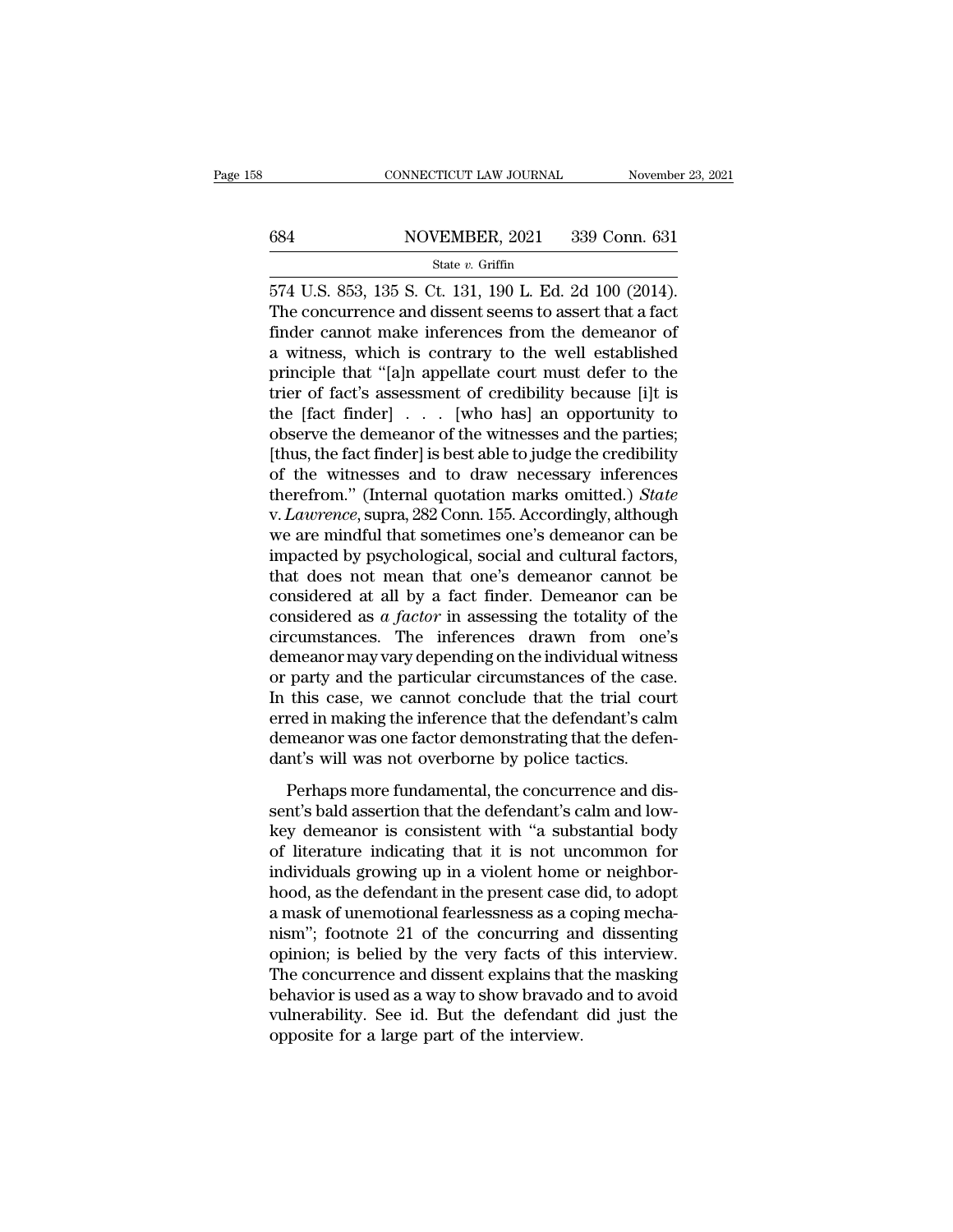$\frac{1}{2021}$  CONNECTICUT LAW JOURNAL Page 159<br>  $\frac{9 \text{ Conn. } 631}$  NOVEMBER, 2021 685<br>  $\frac{1}{32}$ <br>
If the defendant was ever one of those mask wearing<br>
dividuals of which the concurrence and dissent<br>
eaks be certainly had n 339 Conn. 631 NOVEMBER, 2021 685<br>State v. Griffin<br>If the defendant was ever one of those mask wearing<br>individuals of which the concurrence and dissent<br>speaks, he certainly had no problem shedding that mask<br>when he tried t 339 Conn. 631 NOVEMBER, 2021 685<br>
State v. Griffin<br>
If the defendant was ever one of those mask wearing<br>
individuals of which the concurrence and dissent<br>
speaks, he certainly had no problem shedding that mask<br>
when he tr 339 Conn. 631 NOVEMBER, 2021 685<br>
State v. Griffin<br>
If the defendant was ever one of those mask wearing<br>
individuals of which the concurrence and dissent<br>
speaks, he certainly had no problem shedding that mask<br>
when he tr Solution Collars Collection State v. Griffin<br>
If the defendant was ever one of those mask wearing<br>
individuals of which the concurrence and dissent<br>
speaks, he certainly had no problem shedding that mask<br>
when he tried to State  $v$ . Griffin<br>
If the defendant was ever one of those mask wearing<br>
individuals of which the concurrence and dissent<br>
speaks, he certainly had no problem shedding that mask<br>
when he tried to show fear and vulnerabili If the defendant was ever one of those mask wearing<br>individuals of which the concurrence and dissent<br>speaks, he certainly had no problem shedding that mask<br>when he tried to show fear and vulnerability as he told<br>the Quan B individuals of which the concurrence and dissent<br>speaks, he certainly had no problem shedding that mask<br>when he tried to show fear and vulnerability as he told<br>the Quan Bezzle lie during the interview. He went as<br>far as pr speaks, he certainly had no problem shedding that mask<br>when he tried to show fear and vulnerability as he told<br>the Quan Bezzle lie during the interview. He went as<br>far as pretending to cry and telling the officers that he<br> when he tried to show fear and vulnerability as he told<br>the Quan Bezzle lie during the interview. He went as<br>far as pretending to cry and telling the officers that he<br>was afraid of Quan Bezzle. The concurrence and dissent<br> the Quan Bezzle lie during the interview. He went as<br>far as pretending to cry and telling the officers that he<br>was afraid of Quan Bezzle. The concurrence and dissent<br>does not acknowledge that this defendant either does<br>not far as pretending to cry and telling the officers that he<br>was afraid of Quan Bezzle. The concurrence and dissent<br>does not acknowledge that this defendant either does<br>not fit the concurrence and dissent's picture of someone was afraid of Quan Bezzle. The concurrence and dissent<br>does not acknowledge that this defendant either does<br>not fit the concurrence and dissent's picture of someone<br>who wears a "mask of unemotional fearlessness"; id.;<br>or t does not acknowledge that this defendant either does<br>not fit the concurrence and dissent's picture of someone<br>who wears a "mask of unemotional fearlessness"; id.;<br>or that, even if he did at some point, he shed the so-<br>call not fit the concurrence and dissent's picture of someone<br>who wears a "mask of unemotional fearlessness"; id.;<br>or that, even if he did at some point, he shed the so-<br>called mask when he cried and proclaimed fear of Quan<br>Bez who wears a "mask of unemotional fearlessness"; id.;<br>or that, even if he did at some point, he shed the so-<br>called mask when he cried and proclaimed fear of Quan<br>Bezzle. By doing so, the concurrence and dissent shows<br>its h or that, even if he did at<br>called mask when he cried<br>Bezzle. By doing so, the co<br>its hand—it does not consi<br>as is required, and, instear<br>theoretical impact of poli<br>group of defendants.<br>Indeed, the defendant's Iled mask when he cried and proclaimed fear of Quan<br>ezzle. By doing so, the concurrence and dissent shows<br>hand—it does not consider this particular defendant,<br>is required, and, instead, focuses on the potential,<br>eoretical Bezzle. By doing so, the concurrence and dissent shows<br>its hand—it does not consider this particular defendant,<br>as is required, and, instead, focuses on the potential,<br>theoretical impact of police tactics on a generalized<br>

its hand—it does not consider this particular defendant,<br>as is required, and, instead, focuses on the potential,<br>theoretical impact of police tactics on a generalized<br>group of defendants.<br>Indeed, the defendant's tears and as is required, and, instead, focuses on the potential,<br>theoretical impact of police tactics on a generalized<br>group of defendants.<br>Indeed, the defendant's tears and his expression of<br>fear of Quan Bezzle strongly weigh agai theoretical impact of police tactics on a generalized<br>group of defendants.<br>Indeed, the defendant's tears and his expression of<br>fear of Quan Bezzle strongly weigh against the concur-<br>rence and dissent's theory that this def group of defendants.<br>
Indeed, the defendant's tears and his expression of<br>
fear of Quan Bezzle strongly weigh against the concur-<br>
rence and dissent's theory that this defendant's calm<br>
and low-key demeanor was just a copi Indeed, the defendant's tears and his expression of<br>fear of Quan Bezzle strongly weigh against the concur-<br>rence and dissent's theory that this defendant's calm<br>and low-key demeanor was just a coping mechanism.<br>Instead, th fear of Quan Bezzle strongly weigh against the concur-<br>rence and dissent's theory that this defendant's calm<br>and low-key demeanor was just a coping mechanism.<br>Instead, the defendant's ability to feign an emotional<br>outburst rence and dissent's theory that this defendant's calm<br>and low-key demeanor was just a coping mechanism.<br>Instead, the defendant's ability to feign an emotional<br>outburst and then return to his calm and low-key<br>demeanor demo and low-key demeanor was just a coping mechanism.<br>Instead, the defendant's ability to feign an emotional<br>outburst and then return to his calm and low-key<br>demeanor demonstrates that he was in total control of<br>his emotions d Instead, the defendant's ability to feign an emotional outburst and then return to his calm and low-key demeanor demonstrates that he was in total control of his emotions during the interrogation. Whatever the merit of th is emotions during the interrogation. Whatever the<br>erit of the concurrence and dissent's tangential argu-<br>ent about what some "individuals [who grow] up in<br>violent home or neighborhood",<sup>26</sup> id.; do to mask their<br> $\frac{26}{3$ merit of the concurrence and dissent's tangential argument about what some "individuals [who grow] up in a violent home or neighborhood";<sup>26</sup> id.; do to mask their  $\frac{1}{20}$  Although the concurrence and dissent connects

ment about what some "individuals [who grow] up in<br>a violent home or neighborhood";<sup>26</sup> id.; do to mask their<br> $\frac{26}{5}$  Although the concurrence and dissent connects this phenomenon of<br>masking with growing up in violent a violent home or neighborhood";<sup>26</sup> id.; do to mask their<br>
<sup>26</sup> Although the concurrence and dissent connects this phenomenon of<br>
masking with growing up in violent homes or neighborhoods, the majority<br>
of the sources on  $^{26}$  Although the concurrence and dissent connects this phenomenon of masking with growing up in violent homes or neighborhoods, the majority of the sources on which the concurrence and dissent relies appear to connect  $^{26}$  Although the concurrence and dissent connects this phenomenon of masking with growing up in violent homes or neighborhoods, the majority of the sources on which the concurrence and dissent relies appear to connect masking with growing up in violent homes or neighborhoods, the majority of the sources on which the concurrence and dissent relies appear to connect this phenomenon to race and gender—particularly black males. We reject th of the sources on which the concurrence and dissent relies appear to connect<br>this phenomenon to race and gender—particularly black males. We reject<br>the concurrence and dissent's invitation to apply these race and gender<br>ba this phenomenon to race and gender—particularly black males. We reject<br>the concurrence and dissent's invitation to apply these race and gender<br>based overgeneralizations to this particular defendant. Instead, we choose<br>to b the concurrence and dissent's invitation to apply these race and gender based overgeneralizations to this particular defendant. Instead, we choose to believe the defendant, who not only cried during the interview, but also heased overgeneralizations to this particular defendant. Instead, we choose to believe the defendant, who not only cried during the interview, but also described himself as, generally, a calm person. Presumably, the defend to believe the defendant, who not only cried during the interview, but also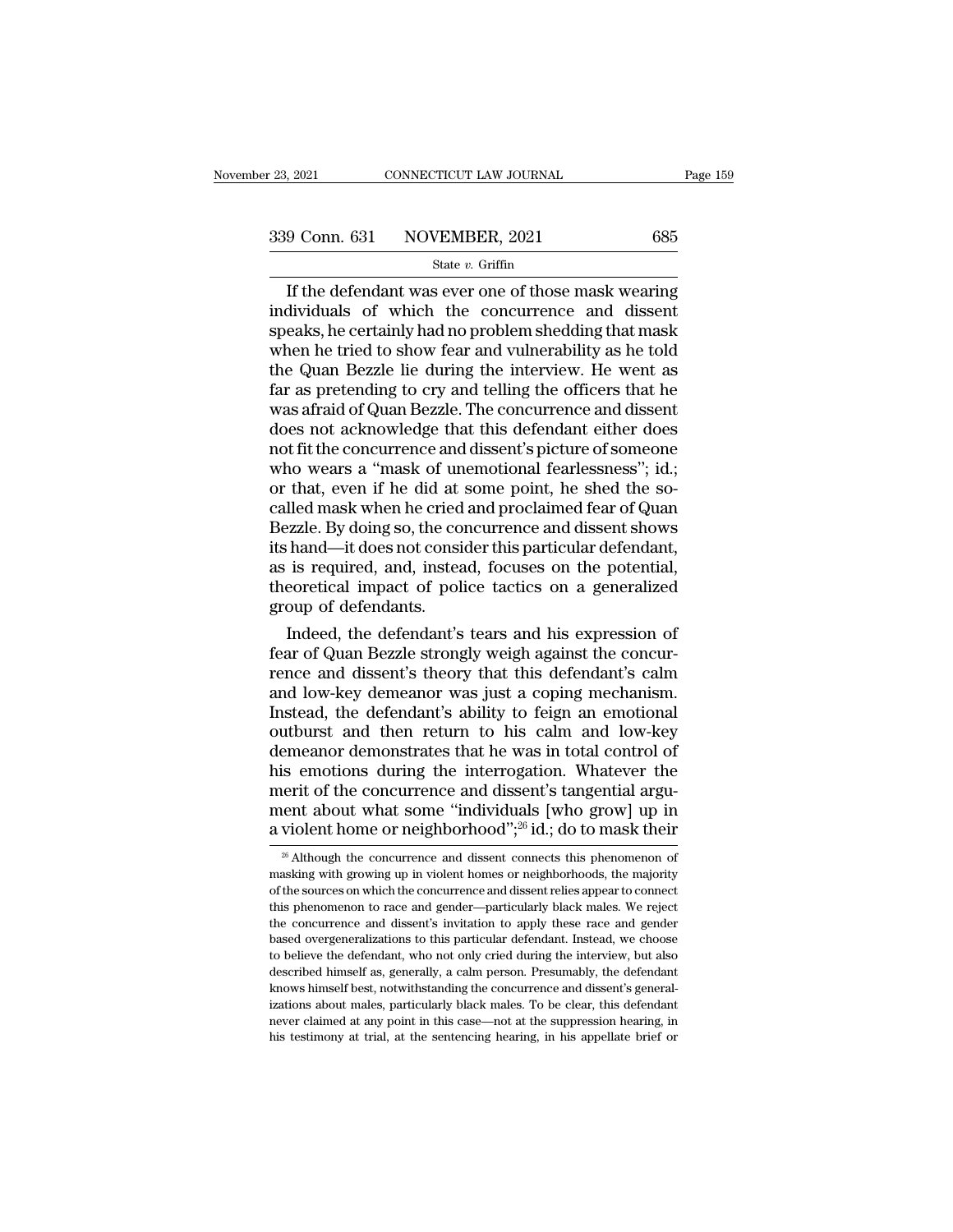|     | CONNECTICUT LAW JOURNAL                                                                                                        | November 23, 2021 |
|-----|--------------------------------------------------------------------------------------------------------------------------------|-------------------|
|     |                                                                                                                                |                   |
| 686 | NOVEMBER, 2021                                                                                                                 | 339 Conn. 631     |
|     | State $v$ . Griffin                                                                                                            |                   |
|     | emotions, this defendant certainly did not fit that para-<br>digm in the police interview at issue in this case. <sup>27</sup> |                   |
|     | Thus, although the concurrence and dissent packages<br>its position as trying to appreciate the plight of individu-            |                   |
|     | alguida grow un in a violent home or neighborhood                                                                              |                   |

Solution as the v. Griffin<br>
State v. Griffin<br>
emotions, this defendant certainly did not fit that para-<br>
digm in the police interview at issue in this case.<sup>27</sup><br>
Thus, although the concurrence and dissent packages<br>
its po State  $v$ . Griffin<br>
emotions, this defendant certainly did not fit that para-<br>
digm in the police interview at issue in this case.<sup>27</sup><br>
Thus, although the concurrence and dissent packages<br>
its position as trying to apprec emotions, this defendant certainly did not fit that para-<br>digm in the police interview at issue in this case.<sup>27</sup><br>Thus, although the concurrence and dissent packages<br>its position as trying to appreciate the plight of indiv digm in the police interview at issue in this case.<sup>27</sup><br>Thus, although the concurrence and dissent packages<br>its position as trying to appreciate the plight of individuals<br>who grow up in a violent home or neighborhood,<br>by Thus, although the concurrence and dissent packages<br>its position as trying to appreciate the plight of individuals<br>who grow up in a violent home or neighborhood,<br>by painting with such a broad brush, the concurrence<br>and dis Thus, although the concurrence and dissent packages<br>its position as trying to appreciate the plight of individu-<br>als who grow up in a violent home or neighborhood,<br>by painting with such a broad brush, the concurrence<br>and d its position as trying to appreciate the plight of individuals who grow up in a violent home or neighborhood, by painting with such a broad brush, the concurrence and dissent's position perpetuates gross overgeneralization view. Indeed, the record also does not support the defendant<br>Indeed, the record also does not support the defendant<br>Indeed, the record also does not support the defen-<br>Indeed, the record also does not support the defen-<br>Indeed, tions, instead of looking at the individual characteristics<br>of this particular defendant, an individual who freely<br>showed some emotion and fear during the police inter-<br>view.<br>Indeed, the record also does not support the de

of this particular defendant, an individual who freely<br>showed some emotion and fear during the police inter-<br>view.<br>Indeed, the record also does not support the defen-<br>dant's claim that his personal characteristics rendered showed some emotion and fear during the police inter-<br>view.<br>Indeed, the record also does not support the defen-<br>dant's claim that his personal characteristics rendered<br>him especially susceptible to coercion. The defendant<br> view.<br>Indeed, the record also does not support the defendant's claim that his personal characteristics rendered<br>him especially susceptible to coercion. The defendant<br>was twenty-one years old at the time of his interview.<br>H Indeed, the record also does not support the defen-<br>dant's claim that his personal characteristics rendered<br>him especially susceptible to coercion. The defendant<br>was twenty-one years old at the time of his interview.<br>He wa him especially susceptible to coercion. The defendant was twenty-one years old at the time of his interview.<br>He was gainfully employed full-time as a chef at Chipotle, was in the process of obtaining his GED, and at oral was twenty-one years old at the time of his interview.<br>He was gainfully employed full-time as a chef at Chi-<br>potle, was in the process of obtaining his GED, and<br>at oral argument before this court—that he wore a mask of une

"Natale: I bet you haven't even slept all wee<br>"(The Defendant]: Yeah.<br>"Natale: You have?<br>"(The Defendant]: I slept.<br>"(The Defendant]: I slept.<br>"Natale: You slept good, after being involved"<br>(The Defendant]: [No response he "[The Defendant]: [No response heard].<br>"Natale: I don't think you have. I think you're putting a tough guy front on.<br>"[The Defendant]: No, I did. I slept good."<br>Based on the foregoing, contrary to the concurrence and disse "Natale: You have?<br>
"The Defendant]: I slept.<br>
"Natale: You slept good, after being involved in<br>
"The Defendant]: [No response heard].<br>
"Natale: I don't think you have. I think you're pu<br>
"The Defendant]: No, I did. I slep

"[The Defendant]: I slept.<br>"Natale: You slept good, after being involved in a murder?<br>"[The Defendant]: [No response heard].<br>"Natale: I don't think you have. I think you're putting a tough guy front on.<br>"[The Defendant]: N "Natale: You slept good, after being involved in a murder?<br>
"The Defendant]: [No response heard].<br>
"Natale: I don't think you have. I think you're putting a tough guy front on.<br>
"The Defendant]: No, I did. I slept good."<br> "The Defendant]: [No response heard].<br>
"Natale: I don't think you have. I think you're putting a tough guy front on.<br>
"[The Defendant]: No, I did. I slept good."<br>
Based on the foregoing, contrary to the concurrence and dis "Natale: I don't think you have. I think you're putting a tough guy front on.<br>"The Defendant]: No, I did. I slept good."<br>Based on the foregoing, contrary to the concurrence and dissent, we<br>would not conclude that this one "The Defendant]: No, I did. I slept good."<br>Based on the foregoing, contrary to the concurrence and dissent, we<br>would not conclude that this one comment related to whether the defendant<br>was sleeping, made in the course of a Figure 1 and the foregoing, contrary to the concurrence and dissent, we would not conclude that this one comment related to whether the defendant was sleeping, made in the course of an approximately three hour interview, m would not conclude that this one compared would not conclude that this one compares that the experiments that the presedissent's hypothesis that the defend result of "a mask of unemotional feal interview, as we are require

potle, was in the process of obtaining his GED, and<br>at oral argument before this court—that he wore a mask of unemotional<br>fearlessness. See footnote 21 of the concurring and dissenting opinion.<br><sup>27</sup> The concurrence and di guy from and argument before this court—that he wore a mask of unemotional fearlessness. See footnote 21 of the concurring and dissenting opinion.<br><sup>27</sup> The concurrence and dissent asserts that "one of the officers said to at oral argument before this court—that he wore a mask of unemotional<br>fearlessness. See footnote 21 of the concurring and dissenting opinion.<br><sup>27</sup> The concurrence and dissent asserts that "one of the officers said to<br>the fearlessness. See footnote 21 of the concurring and dissenting opinion.<br><sup>27</sup> The concurrence and dissent asserts that "one of the officers said to the defendant, well into the interrogation, 'I think you're putting a toug <sup>27</sup> The concurrence at<br>the defendant, well into<br>guy front on' . . . . " Footh and the defendant of the following<br>that Natale's comment re<br>had been sleeping: "Natale: I bet you have <sup>2</sup> elefendant, well into the interrogation, 'I think you're putting a general dissenting or properties of the following colloquy between the defendant and Natale r at Natale's comment related to a conversation about wheth guy front on' . . . ." Footnote 21 of the concurring and dissenting opinion.<br>A review of the following colloquy between the defendant and Natale reveals<br>that Natale's comment related to a conversation about whether the def A review of the following colloguy between the defendant and Natale reveals <sup>2</sup><br>And Natale's comment related to a<br>d been sleeping:<br>"Natale: I bet you haven't ever<br>"[The Defendant]: I sah.<br>"Natale: You have?<br>"[The Defendant]: I slept.<br>"Natale: You slept good, after" d been sleeping:<br>
d been sleeping:<br>
"Natale: I bet you haven't even slept all week, have you?<br>
"[The Defendant]: Yeah.<br>
"Natale: You have?<br>
"[The Defendant]: I slept.<br>
"Natale: You slept good, after being involved in a mur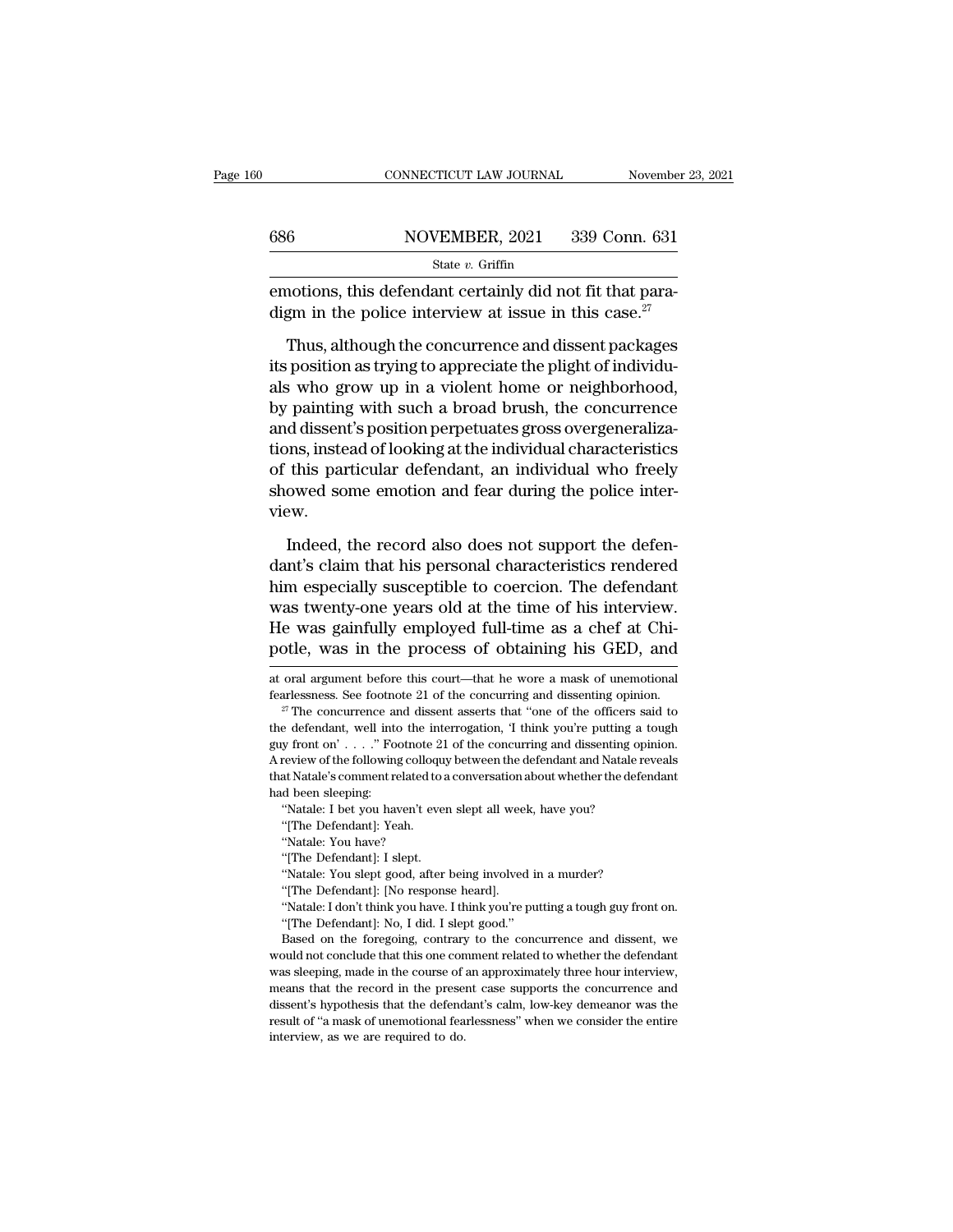Page 161<br>
23, 2021 CONNECTICUT LAW JOURNAL Page 161<br>
339 Conn. 631 NOVEMBER, 2021 687<br>
5tate v. Griffin<br>
planned to pursue college degrees in culinary arts and<br>
business management. There was no evidence pre- $\begin{array}{r} \text{339 Conn. 631} \text{NOVEMBER, } 2021 \text{ } \text{687} \\ \text{State } v. \text{ Griffith} \\ \text{planned to pursue college degrees in culinary arts and business management. There was no evidence presented, either at the suppression hearing or at trial, to equsect that the deformation was not of normal intelligl.} \end{array}$ 339 Conn. 631 NOVEMBER, 2021 687<br>
State v. Griffin<br>
planned to pursue college degrees in culinary arts and<br>
business management. There was no evidence pre-<br>
sented, either at the suppression hearing or at trial, to<br>
sugge 339 Conn. 631 NOVEMBER, 2021 687<br>
State v. Griffin<br>
planned to pursue college degrees in culinary arts and<br>
business management. There was no evidence pre-<br>
sented, either at the suppression hearing or at trial, to<br>
sugge State v. Griffin<br>planned to pursue college degrees in culinary arts and<br>business management. There was no evidence pre-<br>sented, either at the suppression hearing or at trial, to<br>suggest that the defendant was not of norma <sup>Maxim</sup> state *v. shink*<br>
planned to pursue college degrees in culinary arts and<br>
business management. There was no evidence pre-<br>
sented, either at the suppression hearing or at trial, to<br>
suggest that the defendant was n planned to pursue college degrees in culinary arts and<br>business management. There was no evidence pre-<br>sented, either at the suppression hearing or at trial, to<br>suggest that the defendant was not of normal intelli-<br>gence.<sup></sup> business management. There was no evidence pre-<br>sented, either at the suppression hearing or at trial, to<br>suggest that the defendant was not of normal intelli-<br>gence.<sup>28</sup> Such characteristics, coupled with the valid<br>*Miran* gence.<sup>28</sup> Such characteristics, coupled with the valid *Miranda* warnings twice provided and waived by him prior to any questioning, provide strong support for a finding of voluntariness. See, e.g., *State* v. *Ramos*, 3 *Miranda* warnings twice provided and waived by him prior to any questioning, provide strong support for a finding of voluntariness. See, e.g., *State* v. *Ramos*, 317  $\rightarrow$  The defendant and the concurrence and dissent re

prior to any questioning, provide strong support for a<br>finding of voluntariness. See, e.g., *State* v. Ramos, 317<br><sup>28</sup> The defendant and the concurrence and dissent rely on a psychological<br>evaluation report that the defend finding of voluntariness. See, e.g., *State* v. *Ramos*, 317  $\frac{3}{28}$  The defendant and the concurrence and dissent rely on a psychological evaluation report that the defendant submitted to the court at his sentencing h  $\frac{1}{28}$  The defendant and the concurrence and dissent rely on a psychological evaluation report that the defendant submitted to the court at his sentencing hearing as support for his claim that he was susceptible to co <sup>28</sup> The defendant and the concurrence and dissent rely on a psychological evaluation report that the defendant submitted to the court at his sentencing hearing as support for his claim that he was susceptible to coercion evaluation report that the defendant submitted to the court at his sentencing<br>hearing as support for his claim that he was susceptible to coercion. See<br>footnote 20 of the concurring and dissenting opinion. This was not th hearing as support for his claim that he was susceptible to coercion. See footnote 20 of the concurring and dissenting opinion. This was not the presentence investigation report but, instead, a report from a psychologist h footnote 20 of the concurring and dissenting opinion. This was not the presentence investigation report but, instead, a report from a psychologist hired by the defendant. The report states that cognitive tests revealed th presentence investigation report but, instead, a report from a psychologist<br>hired by the defendant. The report states that cognitive tests revealed that<br>the defendant had a low average intelligence quotient (IQ) of between Fixed by the defendant. The report states that cognitive tests revealed that the defendant had a low average intelligence quotient  $(IQ)$  of between 80 and 85, had "mild intellectual impairments," and had a "tendency to ce the defendant had a low average intelligence quotient  $(Q)$  of between 80 and 85, had "mild intellectual impairments," and had a "tendency to cede to authority or to social pressure." The state contends that this court can and 85, had "mild intellectual impairments," and had a "tendency to cede to authority or to social pressure." The state contends that this court cannot consider the assertions in this report in determining whether the defe constitutional rights have been infringed, [w] review the record in this court cannot consider the assertions in this report in determining whether the defendant's statements were voluntary because the report was submitted econsider the assertions in this report in determining whether the defendant's statements were voluntary because the report was submitted at the defendant's sentencing hearing rather than at trial or at the suppression hea extatements were voluntary because the report was submitted at the defendant's sentencing hearing rather than at trial or at the suppression hearing.<br>It is by now well settled that, "in order to determine whether the defe dant's sentencing hearing rather than at trial or at the suppression hearing.<br>It is by now well settled that, "in order to determine whether the defendant's constitutional rights have been infringed, [w]e review the record It is by now well settled that, "in order to determine whether the defendant's constitutional rights have been infringed, [w]e review the record in its entirety and are not limited to the evidence before the trial court a constitutional rights have been infringed, [w]e review the record in its entirety and are not limited to the evidence before the trial court at the time the ruling was made on the motion to suppress." (Internal quotation entirety and are not limited to the evidence before the trial court at the time the ruling was made on the motion to suppress." (Internal quotation marks omitted.) *State v. Edwards*, 299 Conn. 419, 439 n.16, 11 A.3d 116 ( time the ruling was made on the motion to suppress." (Internal quotation marks omitted.) *State v. Edwards*, 299 Conn. 419, 439 n.16, 11 A.3d 116 (2011). However, at the sentencing hearing, the trial court concluded that marks omitted.) *State* v. *Edwards*, 299 Conn. 419, 439 n.16, 11 A.3d 116 (2011). However, at the sentencing hearing, the trial court concluded that "[the defendant's] conduct during this crime and the aftermath of the cr (2011). However, at the sentencing hearing, the trial court concluded that "(the defendant's) conduct during this crime and the aftermath of the crime, in the court's view, clearly contradicts and undermines [the psycholo "(the defendant's) conduct during this crime and the aftermath of the crime, in the court's view, clearly contradicts and undermines [the psychologist's] statements that the defendant, in his words, was likely to be nonas in the court's view, clearly contradicts and undermines [the psychologist's] statements that the defendant, in his words, was likely to be nonassertive and adapt socially to his surroundings. He certainly did not [cede] co at the trial. As this court has explained, appellate review of the record in content and adapt socially to his surroundings. He certainly did not [cede] control to other people based on the court's view of the credible evi example and adapt socially to his surroundings. He certainly did not [cede] control<br>to other people based on the court's view of the credible evidence that was<br>presented." The sentencing court placed no temporal limitation to other people based on the court's view of the credible evidence that was presented." The sentencing court placed no temporal limitation on what it meant by the "aftermath of the crime," and it considered all of the evi presented." The sentencing court placed no temporal limitation on what it meant by the "aftermath of the crime," and it considered all of the evidence at the trial. As this court has explained, appellate review of the reco **Frameworth Wends** when the crime," and it considered all of the evidence at the trial. As this court has explained, appellate review of the record in connection with a constitutional claim "must take account of any undisp at the trial. As this court has explained, appellate review of the record in connection with a constitutional claim "must take account of any undisputed evidence that does not support the trial court's ruling in favor of t connection with a constitutional claim "must take account of any undisputed<br>evidence that does not support the trial court's ruling in favor of the state<br>but that the trial court did not expressly discredit." (Emphasis add evidence that does not support the trial court's ruling in favor of the state but that the trial court did not expressly discredit." (Emphasis added.) State v. Edmonds, 323 Conn. 34, 39, 145 A.3d 861 (2016). Accordingly, b but that the trial court did not expressly discredit." (Emphasis added.)<br>but that the trial court did not expressly discredit." (Emphasis added.)<br>State v. Edmonds, 323 Conn. 34, 39, 145 A.3d 861 (2016). Accordingly,<br>becaus but that the trial court did not expressly discredit." (Emphasis added.) State v. Edmonds, 323 Conn. 34, 39, 145 A.3d 861 (2016). Accordingly, because the trial court expressly rejected the psychologist's conclusion that because the trial court expressly rejected the psychologist's conclusion that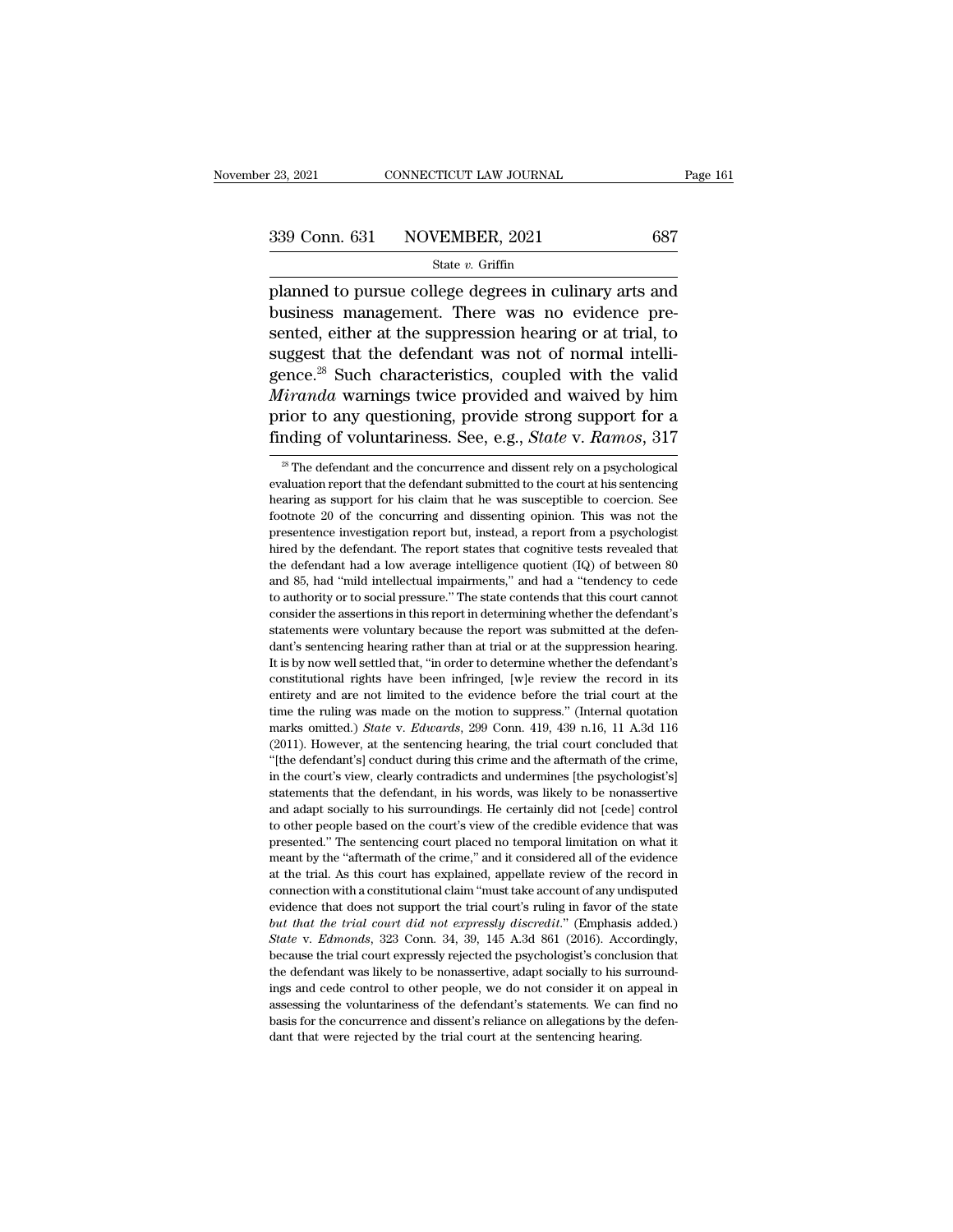# EXECUTE CONNECTICUT LAW JOURNAL Movember 23, 2021<br>
688 NOVEMBER, 2021 339 Conn. 631<br>
State v. Griffin

### State *v.* Griffin

CONNECTICUT LAW JOURNAL November 23, 2021<br>
State v. Griffin<br>
Conn. 19, 32–33, 114 A.3d 1202 (2015) (Confession was<br>
voluntary when "[t]he defendant was forty-three years<br>
cold at the time of his confession. He had obtaine 688 NOVEMBER, 2021 339 Conn. 631<br>
State v. Griffin<br>
Conn. 19, 32–33, 114 A.3d 1202 (2015) (Confession was<br>
voluntary when "[t]he defendant was forty-three years<br>
old at the time of his confession. He had obtained his<br>
ICE 688 NOVEMBER, 2021 339 Conn. 631<br>
State v. Griffin<br>
Conn. 19, 32–33, 114 A.3d 1202 (2015) (Confession was<br>
voluntary when "[t]he defendant was forty-three years<br>
old at the time of his confession. He had obtained his<br>
[GE  $\frac{\text{S38}}{\text{State } v. \text{ GriffithBER, 2021}}$  339 Conn. 631<br>
Conn. 19, 32–33, 114 A.3d 1202 (2015) (Confession was<br>
voluntary when "[t]he defendant was forty-three years<br>
old at the time of his confession. He had obtained his<br>
[GED] ce State *v*. Griffin<br>
Conn. 19, 32–33, 114 A.3d 1202 (2015) (Confession was<br>
voluntary when "[t]he defendant was forty-three years<br>
old at the time of his confession. He had obtained his<br>
[GED] certificate, was able to read, state v. Griftin<br>
Conn. 19, 32–33, 114 A.3d 1202 (2015) (Confession was<br>
voluntary when "[t]he defendant was forty-three years<br>
old at the time of his confession. He had obtained his<br>
[GED] certificate, was able to read, Conn. 19, 32–33, 114 A.3d 1202 (2015) (Confession was<br>voluntary when "[t]he defendant was forty-three years<br>old at the time of his confession. He had obtained his<br>[GED] certificate, was able to read, and was twice read<br>his voluntary when "[t]he defendant was forty-three years<br>old at the time of his confession. He had obtained his<br>[GED] certificate, was able to read, and was twice read<br>his *Miranda* rights by [the police]. The defendant<br>appea old at the time of his confession. He had obtained his [GED] certificate, was able to read, and was twice read<br>his *Miranda* rights by [the police]. The defendant<br>appeared calm and cooperative throughout his inter-<br>view. O [GED] certificate, was able to read, and was twice read<br>his *Miranda* rights by [the police]. The defendant<br>appeared calm and cooperative throughout his inter-<br>view. Once he received his *Miranda* warnings, he stated<br>repea his *Miranda* rights by [the police]. The defendant<br>appeared calm and cooperative throughout his inter-<br>view. Once he received his *Miranda* warnings, he stated<br>repeatedly that he understood his rights and the implica-<br>tio appeared calm and cooperative throughout his inter-<br>view. Once he received his *Miranda* warnings, he stated<br>repeatedly that he understood his rights and the implica-<br>tions of waiving them."); *State* v. *Pinder*, supra, 2 view. Once he received his *Miranda* warnings, he stated<br>repeatedly that he understood his rights and the implica-<br>tions of waiving them."); *State* v. *Pinder*, supra, 250<br>Conn. 425 (rejecting argument that defendant was repeatedly that he understood his rights and the implications of waiving them."); *State* v. *Pinder*, supra, 250 Conn. 425 (rejecting argument that defendant was "susceptible to coercion by the police" when defendant "was tions of waiving them.");<br>Conn. 425 (rejecting argume<br>ceptible to coercion by the<br>"was twenty years old, app<br>school," "was gainfully em<br>and expert witness testifinormal intelligence").<br>As we noted previously in All the control of the police" when defendant<br>prible to coercion by the police" when defendant<br>vas twenty years old, apparently had completed high<br>hool," "was gainfully employed as a car salesman,"<br>d expert witness testifi "was twenty years old, apparently had completed high<br>school," "was gainfully employed as a car salesman,"<br>and expert witness testified that defendant "was of<br>normal intelligence").<br>As we noted previously in this opinion,

mus energy years ora, apparently had completed high<br>school," "was gainfully employed as a car salesman,"<br>and expert witness testified that defendant "was of<br>normal intelligence").<br>As we noted previously in this opinion, th senoot, was gaintary employed as a car satesman,<br>and expert witness testified that defendant "was of<br>normal intelligence").<br>As we noted previously in this opinion, the defendant<br>was not a novice to the criminal justice sys serving a two and one-half years which was or<br>normal intelligence").<br>As we noted previously in this opinion, the defendant<br>was not a novice to the criminal justice system. He had<br>multiple prior felony convictions and, at t The main member of the set of the defendant<br>was not a novice to the criminal justice system. He had<br>multiple prior felony convictions and, at the time of<br>his interrogation, had only recently been released from<br>serving a tw As we noted previously in this opinion, the defendant<br>was not a novice to the criminal justice system. He had<br>multiple prior felony convictions and, at the time of<br>his interrogation, had only recently been released from<br>s was not a novice to the criminal justice system. He had<br>multiple prior felony convictions and, at the time of<br>his interrogation, had only recently been released from<br>serving a two and one-half year sentence of incarcera-<br>t multiple prior felony convictions and, at the time of<br>his interrogation, had only recently been released from<br>serving a two and one-half year sentence of incarcera-<br>tion. This prior experience suggests not only that the<br>de his interrogation, had only recently been released from<br>serving a two and one-half year sentence of incarcera-<br>tion. This prior experience suggests not only that the<br>defendant was well equipped to retain his "capacity for<br> serving a two and one-half year sentence of incarceration. This prior experience suggests not only that the defendant was well equipped to retain his "capacity for self-determination"; (internal quotation marks omitted) *S* tion. This prior experience suggests not only that the defendant was well equipped to retain his "capacity for self-determination"; (internal quotation marks omitted) State v. Andrews, supra, 313 Conn. 321; in the face of defendant was well equipped to retain his "capacity for<br>self-determination"; (internal quotation marks omitted)<br>*State* v. *Andrews*, supra, 313 Conn. 321; in the face of<br>coercive or deceptive police tactics, but also that self-determination"; (internal quotation marks omitted)<br> *State* v. *Andrews*, supra, 313 Conn. 321; in the face of<br>
coercive or deceptive police tactics, but also that he<br>
fully understood the nature of his *Miranda* righ State v. Andrews, supra, 313 Conn. 321; in the face of coercive or deceptive police tactics, but also that he fully understood the nature of his *Miranda* rights and the consequences of waiving (or never invoking) them. Co coercive or deceptive police tactics, but also that he<br>fully understood the nature of his *Miranda* rights and<br>the consequences of waiving (or never invoking) them.<br>Compare *State* v. *Madera*, 210 Conn. 22, 45, 554 A.2d<br>2 fully understood the nature of his *Miranda* rights and<br>the consequences of waiving (or never invoking) them.<br>Compare *State* v. *Madera*, 210 Conn. 22, 45, 554 A.2d<br>263 (1989) (defendant's "prior exposure to the criminal<br> the consequences of waiving (or never invoking) them.<br>Compare *State* v. *Madera*, 210 Conn. 22, 45, 554 A.2d<br>263 (1989) (defendant's "prior exposure to the criminal<br>justice system, due to some seventeen prior arrests,"<br>wa Compare *State* v. *Madera*, 210 Conn. 22, 45, 554 A.2d<br>263 (1989) (defendant's "prior exposure to the criminal<br>justice system, due to some seventeen prior arrests,"<br>was relevant to "his knowledge of his [*Miranda*] rights 263 (1989) (defendant's "prior exposure to the criminal<br>justice system, due to some seventeen prior arrests,"<br>was relevant to "his knowledge of his [*Miranda*] rights,"<br>as well as to whether interrogation tactics had overjustice system, due to some seventeen prior arrests,"<br>was relevant to "his knowledge of his [*Miranda*] rights,"<br>as well as to whether interrogation tactics had over-<br>borne his will), with *People* v. *Thomas*, supra, 22 was relevant to "his knowledge of his [*M* as well as to whether interrogation ta borne his will), with *People* v. *Thomas*, s 642 (coercive interrogation tactics "welchal to self-determination when deploy defendant, an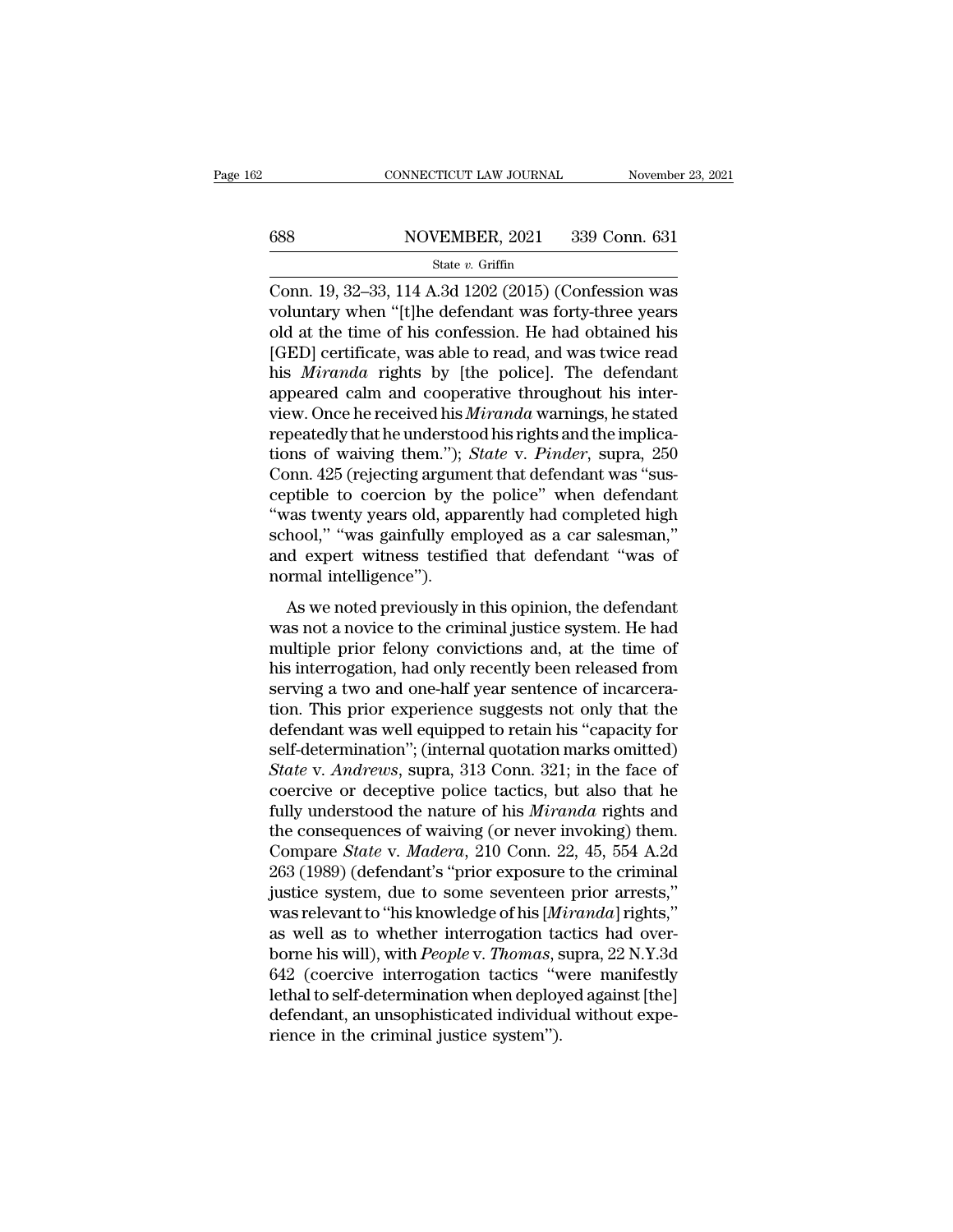$\frac{1}{2021}$  connectricut LAW JOURNAL<br>  $\frac{9 \text{ Conn. } 631}$  NOVEMBER, 2021 689<br>  $\frac{1}{32}$  state v. Griffin<br>
We also disagree that the record supports the defen-<br>
the caling that he was rendered especially susceptible<br>
coord  $\begin{array}{r} \text{339 Conn. 631} \text{NOVEMBER, } 2021 \text{} \text{689} \\ \text{State } v. \text{ Griffith} \end{array}$ <br>We also disagree that the record supports the defendant's claim that he was rendered especially susceptible to coercion due to lack of sleep. It is well se 339 Conn. 631 NOVEMBER, 2021 689<br>
State v. Griffin<br>
We also disagree that the record supports the defendant's claim that he was rendered especially susceptible<br>
to coercion due to lack of sleep. It is well settled that<br>
"  $339$  Conn. 631 NOVEMBER, 2021 689<br>
State v. Griffin<br>
We also disagree that the record supports the defendant's claim that he was rendered especially susceptible<br>
to coercion due to lack of sleep. It is well settled that<br> State v. Griffin<br>We also disagree that the record supports the defendant's claim that he was rendered especially susceptible<br>to coercion due to lack of sleep. It is well settled that<br>"tiredness, or even exhaustion, does n We also disagree that the record supports the defendant's claim that he was rendered especially susceptible to coercion due to lack of sleep. It is well settled that "tiredness, or even exhaustion, does not compel the con We also disagree that the record supports the defen-<br>dant's claim that he was rendered especially susceptible<br>to coercion due to lack of sleep. It is well settled that<br>"tiredness, or even exhaustion, does not compel the<br>co dant's claim that he was rendered especially susceptible<br>to coercion due to lack of sleep. It is well settled that<br>"tiredness, or even exhaustion, does not compel the<br>conclusion that [the defendant's] will was overborne or oercion due to lack of sleep. It is well settled that<br>dness, or even exhaustion, does not compel the<br>clusion that [the defendant's] will was overborne or<br>capacity for self-determination critically impaired."<br>ernal quotatio "tiredness, or even exhaustion, does not compel the<br>conclusion that [the defendant's] will was overborne or<br>[his] capacity for self-determination critically impaired."<br>(Internal quotation marks omitted.) *United States* v.

conclusion that [the defendant's] will was overborne or<br>
[his] capacity for self-determination critically impaired."<br>
(Internal quotation marks omitted.) *United States v.*<br> *Calvetti*, 836 F.3d 654, 664 (6th Cir. 2016), [his] capacity for self-determination critically impaired."<br>(Internal quotation marks omitted.) *United States* v.<br>Calvetti, 836 F.3d 654, 664 (6th Cir. 2016), cert. denied,<br>U.S. , 137 S. Ct. 1597, 197 L. Ed. 2d 723 (2017) (Internal quotation marks omitted.) United States v.<br>Calvetti, 836 F.3d 654, 664 (6th Cir. 2016), cert. denied,<br>U.S., 137 S. Ct. 1597, 197 L. Ed. 2d 723 (2017);<br>see, e.g., *State v. Pinder*, supra, 250 Conn. 425 (fact<br>tha U.S. , 137 S. Ct. 1597, 197 L. Ed. 2d 723 (2017);<br>e, e.g., *State* v. *Pinder*, supra, 250 Conn. 425 (fact<br>at defendant had mental deficiency or was upset emo-<br>pnally "[does not] necessarily render his statements<br>admissibl see, e.g., *State* v. *Pinder*, supra, 250 Conn. 425 (fact that defendant had mental deficiency or was upset emotionally "[does not] necessarily render his statements inadmissible" (internal quotation marks omitted)). More

that defendant had mental deficiency or was upset emo-<br>tionally "[does not] necessarily render his statements<br>inadmissible" (internal quotation marks omitted)).<br>Moreover, the trial court specifically found, on the<br>basis of tionally "[does not] necessarily render his statements<br>inadmissible" (internal quotation marks omitted)).<br>Moreover, the trial court specifically found, on the<br>basis of its review of the video recording of the interro-<br>gat inadmissible" (internal quotation marks omitted)).<br>
Moreover, the trial court specifically found, on the<br>
basis of its review of the video recording of the interro-<br>
gation, that the defendant did not "[suffer] from a lac Moreover, the trial court specifically found, on the<br>basis of its review of the video recording of the interro-<br>gation, that the defendant did not "[suffer] from a lack<br>of mental acuity or physical infirmity as a result o Moreover, the trial court specifically found, on the<br>basis of its review of the video recording of the interro-<br>gation, that the defendant did not "[suffer] from a lack<br>of mental acuity or physical infirmity as a result o basis of its review of the video recording of the interrogation, that the defendant did not "[suffer] from a lack of mental acuity or physical infirmity as a result of a lack of sleep  $\ldots$ ." Such a factual finding defeat gation, that the defendant did not "[suffer] from a lack<br>of mental acuity or physical infirmity as a result of a<br>lack of sleep  $\ldots$ ." Such a factual finding defeats the<br>defendant's claim that his lack of sleep contribute of mental acuity or physical infirmity as a result of a<br>lack of sleep . . . ." Such a factual finding defeats the<br>defendant's claim that his lack of sleep contributed<br>to the involuntariness of his confession because "[a]<br> lack of sleep . . . ." Such a factual finding defeats the<br>defendant's claim that his lack of sleep contributed<br>to the involuntariness of his confession because "[a]<br>diminished mental state is only relevant to the voluntari defendant's claim that his lack of sleep contributed<br>to the involuntariness of his confession because "[a]<br>diminished mental state is only relevant to the voluntari-<br>ness inquiry if it made mental or physical coercion by<br>t to the involuntariness of his confession because "[a]<br>diminished mental state is only relevant to the voluntari-<br>ness inquiry if it made mental or physical coercion by<br>the police more effective." (Internal quotation marks<br> diminished mental state is only relevant to the voluntari-<br>ness inquiry if it made mental or physical coercion by<br>the police more effective." (Internal quotation marks<br>omitted.) United States v. Salameh, 152 F.3d 88, 117<br>( ness inquiry if it made mental or physical coercion by<br>the police more effective." (Internal quotation marks<br>omitted.) United States v. Salameh, 152 F.3d 88, 117<br>(2d Cir. 1998), cert. denied sub nom. Abouhalima v.<br>United S the police more effective." (Internal quotation marks<br>omitted.) *United States* v. *Salameh*, 152 F.3d 88, 117<br>(2d Cir. 1998), cert. denied sub nom. *Abouhalima* v.<br>*United States*, 525 U.S. 1112, 119 S. Ct. 885, 142 L. Ed omitted.) United States v. Salameh, 152 F.3d 88, 117<br>(2d Cir. 1998), cert. denied sub nom. Abouhalima v.<br>United States, 525 U.S. 1112, 119 S. Ct. 885, 142 L. Ed.<br>2d 785 (1999), and cert. denied, 526 U.S. 1028, 119 S.<br>Ct. 1 (2d Cir. 1998), cert. denied sub nom. *Abouhalima v.*<br> *United States*, 525 U.S. 1112, 119 S. Ct. 885, 142 L. Ed.<br>
2d 785 (1999), and cert. denied, 526 U.S. 1028, 119 S.<br>
Ct. 1273, 143 L. Ed. 2d 368 (1999), and cert. denie United States, 525 U.S. 1112, 119 S. Ct. 885, 142 L. Ed.<br>2d 785 (1999), and cert. denied, 526 U.S. 1028, 119 S.<br>Ct. 1273, 143 L. Ed. 2d 368 (1999), and cert. denied sub<br>nom. *Ayyad* v. *United States*, 526 U.S. 1028, 119 S 2d 785 (1999), and cert. denied, 526 U.S. 1028, 119 S.<br>Ct. 1273, 143 L. Ed. 2d 368 (1999), and cert. denied sub<br>nom. *Ayyad* v. *United States*, 526 U.S. 1028, 119 S. Ct.<br>1274, 143 L. Ed. 2d 368 (1999), and cert. denied su Ct. 1273, 143 L. Ed. 2d 368 (1999), and cert. denied sub<br>nom.  $Ayyad$  v. United States, 526 U.S. 1028, 119 S. Ct.<br>1274, 143 L. Ed. 2d 368 (1999), and cert. denied sub<br>nom.  $Ajaj$  v. United States, 526 U.S. 1044, 119 S. Ct.<br>1 nom. Ayyad v. United States, 526 U.S. 1028, 119 S. Ct.<br>1274, 143 L. Ed. 2d 368 (1999), and cert. denied sub<br>nom. Ajaj v. United States, 526 U.S. 1044, 119 S. Ct.<br>1345, 143 L. Ed. 2d 508 (1999); see, e.g., United States<br>v. 1274, 143 L. Ed. 3<br>nom.  $Ajaj$  v. Uni<br>1345, 143 L. Ed. 2<br>v. Calvetti, supra,<br>she was tired did r<br>when "nothing in t<br>able as a result").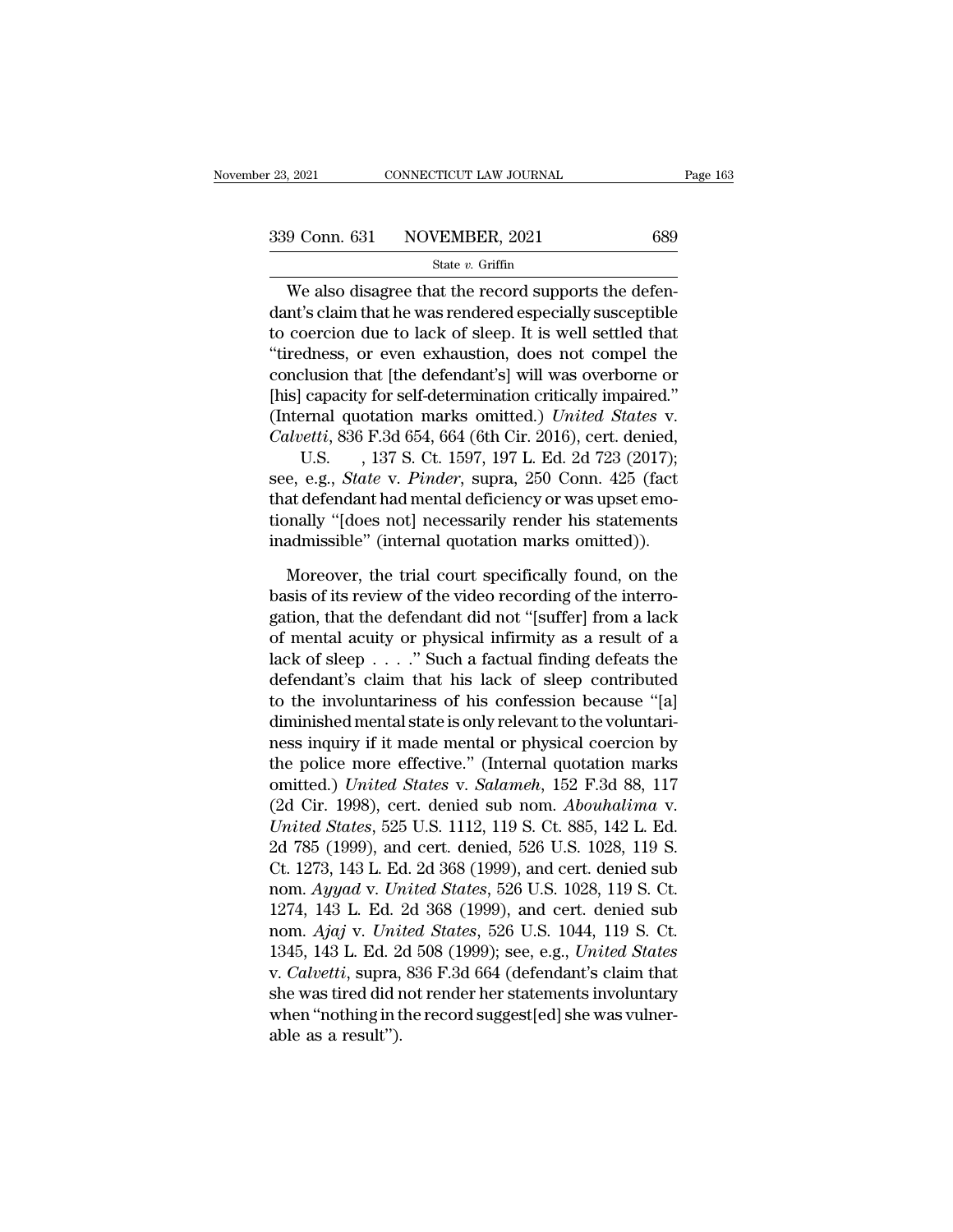### CONNECTICUT LAW JOURNAL November 23, 2021<br>690 NOVEMBER, 2021 339 Conn. 631<br>State v. Griffin State *v.* Griffin

CONNECTICUT LAW JOURNAL November 23, 2021<br>
0 NOVEMBER, 2021 339 Conn. 631<br>
State v. Griffin<br>
After a review of the video recording, we conclude<br>
at the trial court's finding was reasonable and, thus, that the trial court's finding was reasonable and, thus,<br>that the trial court's finding was reasonable and, thus,<br>not clearly erroneous. Although the defendant showed<br>gives of boing tired during the interview and appeared  $\begin{array}{r|l}\n 690 & \text{NOVEMBER, 2021} & 339 \text{ Conn. } 631 \\
 \hline\n \text{State } v. \text{ Griffith} & \text{State } v. \text{病fin} \\
 \hline\n \text{After a review of the video recording, we conclude that the trial court's finding was reasonable and, thus, not clearly erroneous. Although the defendant showed signs of being tired during the interview and appeared to begin to dorg.} \n\end{array}$ signs of being the defordant's performance the interrelation rate of the video recording, we conclude that the trial court's finding was reasonable and, thus, not clearly erroneous. Although the defendant showed signs of State  $v$ . Griffin<br>
After a review of the video recording, we conclude<br>
that the trial court's finding was reasonable and, thus,<br>
not clearly erroneous. Although the defendant showed<br>
signs of being tired during the inter After a review of the video recording, we conclude<br>that the trial court's finding was reasonable and, thus,<br>not clearly erroneous. Although the defendant showed<br>signs of being tired during the interview and appeared<br>to be After a review of the video recording, we conclude<br>that the trial court's finding was reasonable and, thus,<br>not clearly erroneous. Although the defendant showed<br>signs of being tired during the interview and appeared<br>to beg that the trial court's finding was reasonable and, thus,<br>not clearly erroneous. Although the defendant showed<br>signs of being tired during the interview and appeared<br>to begin to doze off whenever the officers would leave<br>th not clearly erroneous. Although the defendant showed<br>signs of being tired during the interview and appeared<br>to begin to doze off whenever the officers would leave<br>the interrogation room, the defendant's performance<br>during signs of being tired during the interview and appeared<br>to begin to doze off whenever the officers would leave<br>the interrogation room, the defendant's performance<br>during the interrogation supports the trial court's find-<br>in to begin to doze off whenever the officers would leave<br>the interrogation room, the defendant's performance<br>during the interrogation supports the trial court's find-<br>ing that such a condition did not diminish his ability to the interrogation room, the defendant's performance<br>during the interrogation supports the trial court's find-<br>ing that such a condition did not diminish his ability to<br>resist. As the trial court found, the defendant was lu during the interrogation supports the trial court's find-<br>ing that such a condition did not diminish his ability to<br>resist. As the trial court found, the defendant was lucid<br>and responsive throughout the interview, was abl ing that such a condition did not diminish his ability to<br>resist. As the trial court found, the defendant was lucid<br>and responsive throughout the interview, was able to<br>understand the officers' questions, and communicated<br> resist. As the trial court found, the defendant was lucid<br>and responsive throughout the interview, was able to<br>understand the officers' questions, and communicated<br>clearly and coherently. In addition, the defendant had<br>the and responsive throughout the interview, was able to<br>understand the officers' questions, and communicated<br>clearly and coherently. In addition, the defendant had<br>the wherewithal to push back at the officers' interroga-<br>tion understand the officers' questions, and communicated<br>clearly and coherently. In addition, the defendant had<br>the wherewithal to push back at the officers' interroga-<br>tion tactics, consistently denying his involvement in the clearly and coherently. In addition, the defendant had<br>the wherewithal to push back at the officers' interroga-<br>tion tactics, consistently denying his involvement in the<br>shooting, concocting the lie that Quan Bezzle commit the wherewithal to push back at the officers' interrogation tactics, consistently denying his involvement in the shooting, concocting the lie that Quan Bezzle committed the murder and maintaining that lie for multiple hour tion tactics, consistently denying his involvement in the shooting, concocting the lie that Quan Bezzle committed the murder and maintaining that lie for multiple hours, and even pretending to cry to give credibility to h shooting, concocting the lie that Quan Bezzle commit-<br>ted the murder and maintaining that lie for multiple<br>hours, and even pretending to cry to give credibility to<br>his story. This was not delirium; by the defendant's own<br>a ted the murder and maintaining that lie for multiple<br>hours, and even pretending to cry to give credibility to<br>his story. This was not delirium; by the defendant's own<br>admission, it was calculated. These facts undercut any<br> hours, and even pretending to cry to give credibility to<br>his story. This was not delirium; by the defendant's own<br>admission, it was calculated. These facts undercut any<br>claim that the defendant's lack of sleep diminished h his story. This was not delirium; by the defendant's own<br>admission, it was calculated. These facts undercut any<br>claim that the defendant's lack of sleep diminished his<br>ability to resist. See, e.g., *State* v. *DeAngelis*, admission, it was calculated. These facts undercut any<br>claim that the defendant's lack of sleep diminished his<br>ability to resist. See, e.g., *State* v. *DeAngelis*, supra, 200<br>Conn. 234 ("[the officer] was aware that the d claim that the defendant's lack of sleep diminished his<br>ability to resist. See, e.g., *State* v. *DeAngelis*, supra, 200<br>Conn. 234 ("[the officer] was aware that the defendant<br>had said that he had not slept the night befor ability to resist. See, e.g., *State* v. *DeAngelis*, supra, 200 Conn. 234 ("[the officer] was aware that the defendant had said that he had not slept the night before, but he testified [that] the defendant appeared fresh Conn. 234 ("[the officer] was aware thand said that he had not slept the night testified [that] the defendant appeared throughout the questioning"); *State* v 189 Conn. 638 ("despite some sleepines the end of the conversat stified [that] the defendant appeared fresh and alert<br>roughout the questioning"); *State* v. *Carter*, supra,<br>9 Conn. 638 ("despite some sleepiness observed near<br>e end of the conversation with the police, [the defen-<br>nt] w throughout the questioning"); *State* v. *Carter*, supra, 189 Conn. 638 ("despite some sleepiness observed near the end of the conversation with the police, [the defendant] was alert and responsive").<br>In sum, the totality

189 Conn. 638 ("despite some sleepiness observed near<br>the end of the conversation with the police, [the defen-<br>dant] was alert and responsive").<br>In sum, the totality of the circumstances convinces<br>us that "the defendant d the end of the conversation with the police, [the defendant] was alert and responsive").<br>
In sum, the totality of the circumstances convinces<br>
us that "the defendant did not confess because his will<br>
... was overborne, bu dant] was alert and responsive").<br>In sum, the totality of the circumstances convinces<br>us that "the defendant did not confess because his will<br>... was overborne, but rather that he confessed of his<br>own free will because he In sum, the totality of the circumstances convinces<br>us that "the defendant did not confess because his will<br>... was overborne, but rather that he confessed of his<br>own free will because he believed it would be in his<br>best In sum, the totality of the circumstances convinces<br>us that "the defendant did not confess because his will<br>... was overborne, but rather that he confessed of his<br>own free will because he believed it would be in his<br>best us that "the defendant did not confess because his will<br>  $\ldots$  was overborne, but rather that he confessed of his<br>
own free will because he believed it would be in his<br>
best interest to do so." *State v. James*, 237 Conn.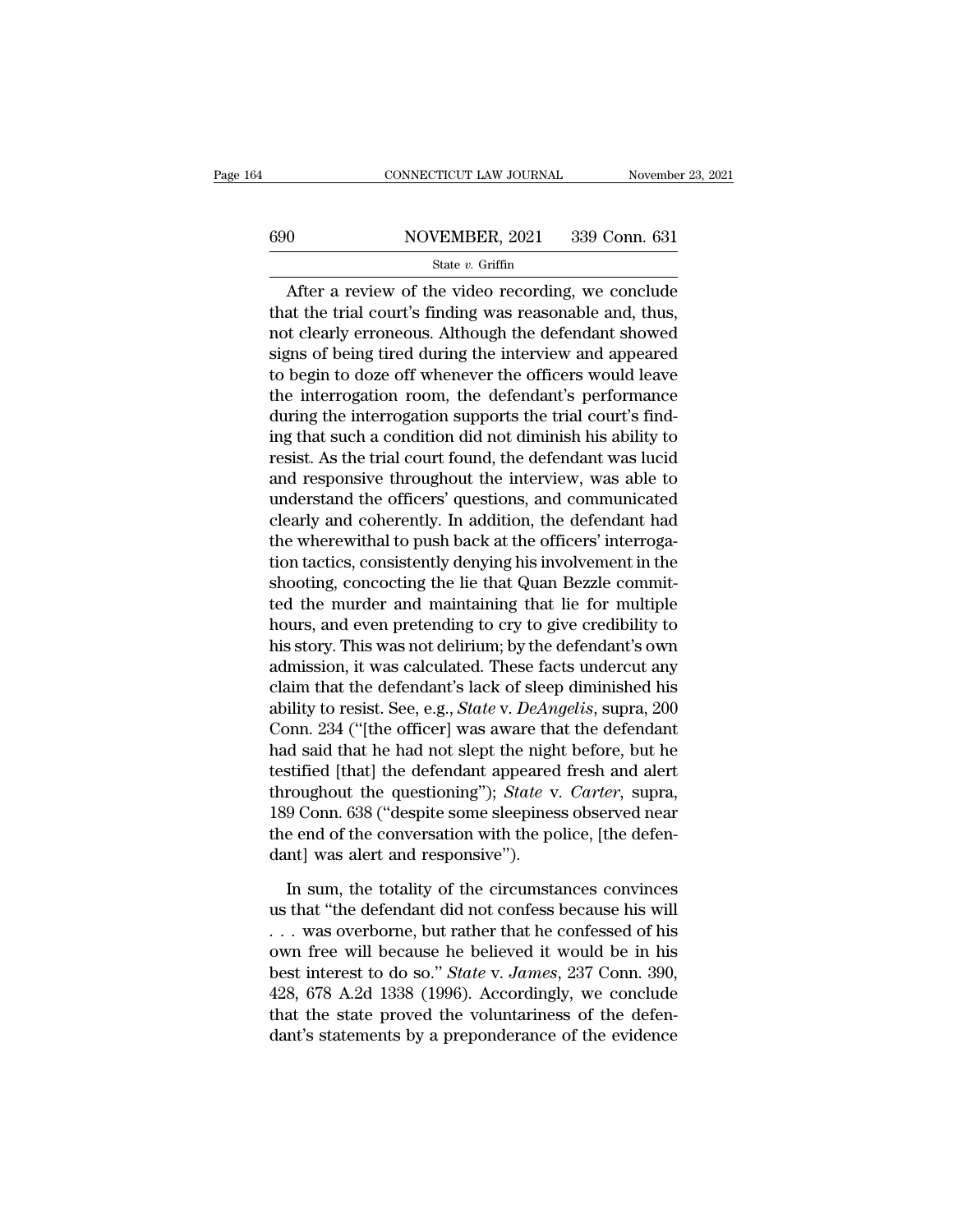| 23, 2021 | CONNECTICUT LAW JOURNAL      | Page 165 |  |
|----------|------------------------------|----------|--|
|          |                              |          |  |
|          | 339 Conn. 631 NOVEMBER, 2021 | 691      |  |
|          | State $v$ . Griffin          |          |  |

<sup>23, 2021</sup> CONNECTICUT LAW JOURNAL Page 165<br>
339 Conn. 631 NOVEMBER, 2021 691<br>
<sup>31</sup> State v. Griffin<br>
and that their admission at trial did not violate the due<br>
process clause of the federal constitution. 339 Conn. 631 NOVEMBER, 2021<br>
State v. Griffin<br>
and that their admission at trial did not violate t<br>
process clause of the federal constitution.<br>
B

B

Finally, the defendant contends that, even if his consistent contends that, even if his con-<br>Sizally, the defendant contends that, even if his con-<br>Sizally, the defendant contends that, even if his con-<br>Sizally, the defen State v. Griffin<br>
and that their admission at trial did not violate the due<br>
process clause of the federal constitution.<br>
B<br>
Finally, the defendant contends that, even if his con-<br>
fession is voluntary under the federal c and that their admission at trial did not violate the due<br>process clause of the federal constitution.<br>B<br>Finally, the defendant contends that, even if his con-<br>fession is voluntary under the federal constitution, we<br>should process clause of the federal constitution.<br>B<br>Finally, the defendant contends that, even if his con-<br>fession is voluntary under the federal constitution, we<br>should "set a higher standard under [our] state case<br>law." Specif B<br>
Finally, the defendant contends that, even if his con-<br>
fession is voluntary under the federal constitution, we<br>
should "set a higher standard under [our] state case<br>
law." Specifically, the defendant asks us to "create Finally, the defendant contends that, even if his con-<br>fession is voluntary under the federal constitution, we<br>should "set a higher standard under [our] state case<br>law." Specifically, the defendant asks us to "create a<br>pro Finally, the defendant contends that, even if his confession is voluntary under the federal constitution, we should "set a higher standard under [our] state case law." Specifically, the defendant asks us to "create a proph fession is voluntary under the federal constitution, we<br>should "set a higher standard under [our] state case<br>law." Specifically, the defendant asks us to "create a<br>prophylactic constitutional rule requiring trial courts<br>to should "set a higher standard under [our] state case<br>law." Specifically, the defendant asks us to "create a<br>prophylactic constitutional rule requiring trial courts<br>to strongly consider whether [the coercive tactics used<br>in law." Specifically, the defendant asks us to "create a<br>prophylactic constitutional rule requiring trial courts<br>to strongly consider whether [the coercive tactics used<br>in this case] raise questions about the voluntariness<br>o to strongly consider whether [the coercive tactics used<br>in this case] raise questions about the voluntariness<br>of a confession." The defendant relies on the settled<br>proposition that "the federal constitution sets the floor in this case] raise questions about the voluntariness<br>of a confession." The defendant relies on the settled<br>proposition that "the federal constitution sets the floor,<br>not the ceiling, on individual rights"; *State* v. *Pur* of a confession." The defe<br>proposition that "the federa<br>not the ceiling, on individe<br>331 Conn. 318, 341, 203 A.:<br>that such a step is warrant<br>test set forth in *State* v. Ge:<br>610 A.2d 1225 (1992).<br>"In construing the Conne by opposition that the federal constitution sets the noot,<br>
it the ceiling, on individual rights"; *State v. Purcell*,<br>
1 Conn. 318, 341, 203 A.3d 542 (2019); and contends<br>
at such a step is warranted in light of the mult mot the centric of multivatual rights , state v. *Tureat*,<br>331 Conn. 318, 341, 203 A.3d 542 (2019); and contends<br>that such a step is warranted in light of the multifactor<br>test set forth in *State* v. *Geisler*, 222 Conn. 6

351 Collit. 318, 341, 203 A.3d 342 (2019), and collients<br>that such a step is warranted in light of the multifactor<br>test set forth in *State* v. *Geisler*, 222 Conn. 672, 684–85,<br>610 A.2d 1225 (1992).<br>"In construing the Co test set forth in *State* v. *Geisler*, 222 Conn. 672, 684–85,<br>610 A.2d 1225 (1992).<br>"In construing the Connecticut constitution to deter-<br>mine whether it provides our citizens with greater pro-<br>tections than the federal c *Geisler*, *Geisler*, *ZZZ* Conn. 672, 064–65,<br>610 A.2d 1225 (1992).<br>"In construing the Connecticut constitution to deter-<br>mine whether it provides our citizens with greater pro-<br>tections than the federal constitution, we The construing the Connecticut constitution to deter-<br>mine whether it provides our citizens with greater pro-<br>tections than the federal constitution, we employ a<br>multifactor approach that we first adopted in [*State v.*<br> "In construing the Connecticut constitution to determine whether it provides our citizens with greater protections than the federal constitution, we employ a multifactor approach that we first adopted in [*State v. Geisle* mine whether it provides our citizens with greater pro-<br>tections than the federal constitution, we employ a<br>multifactor approach that we first adopted in [*State* v.<br>*Geisler*, supra, 222 Conn. 684–85]. The factors that w tections than the federal constitution, we employ a<br>multifactor approach that we first adopted in [*State v.*<br>Geisler, supra, 222 Conn. 684–85]. The factors that we<br>consider are (1) the text of the relevant constitutional<br> multifactor approach that we first adopted in [*State v. Geisler*, supra, 222 Conn. 684–85]. The factors that we consider are (1) the text of the relevant constitutional provisions; (2) related Connecticut precedents; (3) Geisler, supra, 222 Conn. 684–85]. The factors that we<br>consider are (1) the text of the relevant constitutional<br>provisions; (2) related Connecticut precedents; (3) per-<br>suasive federal precedents; (4) persuasive precedent consider are (1) the text of the relevant constitutional<br>provisions; (2) related Connecticut precedents; (3) per-<br>suasive federal precedents; (4) persuasive precedents<br>of other state courts; (5) historical insights into t provisions; (2) related Connecticut precedents; (3) persuasive federal precedents; (4) persuasive precedents of other state courts; (5) historical insights into the intent of [the] constitutional [framers]; and (6) contemp suasive federal precedents; (4) persuasive precof other state courts; (5) historical insights in intent of [the] constitutional [framers]; and (6) co porary understandings of applicable economisociological norms [otherwise The final contrast and the control of the *Geisler* factors and ciological norms [otherwise described as public politions]." (Internal quotation marks omitted.) *State v. Saw-r*, 335 Conn. 29, 50, 225 A.3d 668 (2020).<br>We c ment of [the] constitutional [framers], and (o) contemporary understandings of applicable economic and<br>sociological norms [otherwise described as public poli-<br>cies]." (Internal quotation marks omitted.) *State* v. *Saw-<br>ye* 

porary understandings or applicable economic and<br>sociological norms [otherwise described as public poli-<br>cies]." (Internal quotation marks omitted.) State v. Saw-<br>yer, 335 Conn. 29, 50, 225 A.3d 668 (2020).<br>We conclude th sociological florials (other wise described as public policies)." (Internal quotation marks omitted.) State v. Saw-<br>yer, 335 Conn. 29, 50, 225 A.3d 668 (2020).<br>We conclude that a review of the *Geisler* factors does<br>not su the v. Subsetequent of the Geisler factors does<br>yer, 335 Conn. 29, 50, 225 A.3d 668 (2020).<br>We conclude that a review of the *Geisler* factors does<br>not support the defendant's claim that we should adopt<br>a prophylactic cons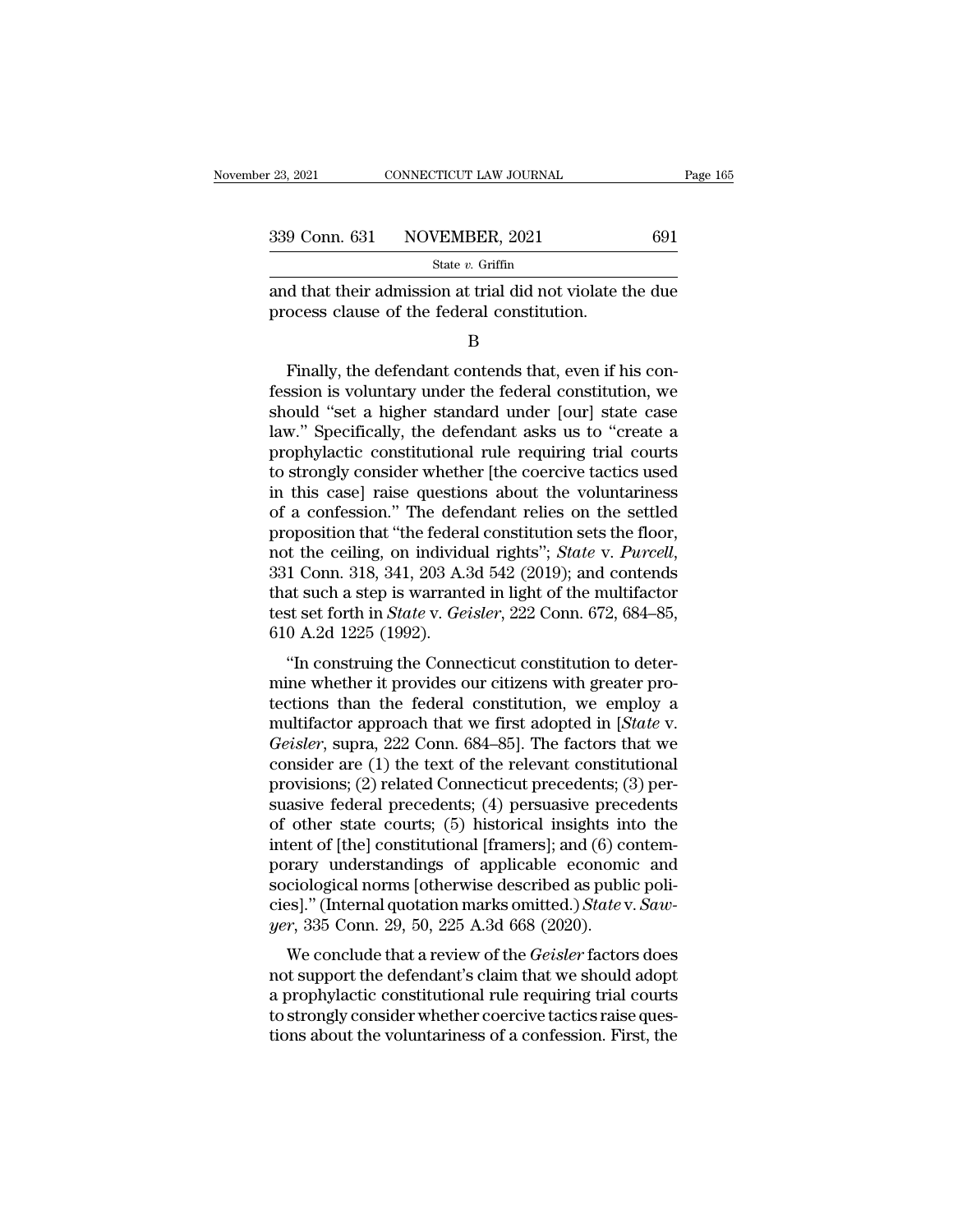# CONNECTICUT LAW JOURNAL November 23, 2021<br>692 NOVEMBER, 2021 339 Conn. 631<br>State v. Griffin

### State *v.* Griffin

CONNECTICUT LAW JOURNAL November 23, 202<br>
State v. Griffin<br>
State v. Griffin<br>
Ext of the state due process clause does not support<br>
the defendant's claim. See, e.g., *State v. Lockhart*, 298<br>
Conn. 527, 551, 52, 4, A 2d 1 the defendant's claim. See, e.g., *State v. Lockhart*, 208 Conn. 537, 551–52, 4 A.3d 1176 (2010) (concluding that emilently between to the federal and state due process 692 NOVEMBER, 2021 339 Conn. 631<br>
State v. Griffin<br>
text of the state due process clause does not support<br>
the defendant's claim. See, e.g., *State v. Lockhart*, 298<br>
Conn. 537, 551–52, 4 A.3d 1176 (2010) (concluding that Similarly between text of the state due process clause does not support<br>the defendant's claim. See, e.g., *State v. Lockhart*, 298<br>Conn. 537, 551–52, 4 A.3d 1176 (2010) (concluding that<br>similarity between text of federal 692 NOVEMBER, 2021 339 Conn. 631<br>
State v. Griffin<br>
text of the state due process clause does not support<br>
the defendant's claim. See, e.g., *State* v. *Lockhart*, 298<br>
Conn. 537, 551–52, 4 A.3d 1176 (2010) (concluding th state v. Griffin<br>text of the state due process clause does not support<br>the defendant's claim. See, e.g., *State* v. *Lockhart*, 298<br>Conn. 537, 551–52, 4 A.3d 1176 (2010) (concluding that<br>similarity between text of federal text of the state due process clause does not support<br>the defendant's claim. See, e.g., *State* v. *Lockhart*, 298<br>Conn. 537, 551–52, 4 A.3d 1176 (2010) (concluding that<br>similarity between text of federal and state due pro the defendant's claim. See, e.g., *State* v. *Lockhart*, 298<br>Conn. 537, 551–52, 4 A.3d 1176 (2010) (concluding that<br>similarity between text of federal and state due process<br>clauses supports "a common interpretation of the Conn. 537, 551–52, 4 A.3d 1176 (2010) (concluding that<br>similarity between text of federal and state due process<br>clauses supports "a common interpretation of the provi-<br>sions" (internal quotation marks omitted)); see also<br>f similarity between text of federal and state due process<br>clauses supports "a common interpretation of the provi-<br>sions" (internal quotation marks omitted)); see also<br>footnotes 7 and 8 of this opinion. Second, the defendant clauses supports "a common interpretation of the provisions" (internal quotation marks omitted)); see also footnotes 7 and 8 of this opinion. Second, the defendant fails to point to any Connecticut authority in support of sions" (internal quotation marks omitted)); see also<br>footnotes 7 and 8 of this opinion. Second, the defendant<br>fails to point to any Connecticut authority in support<br>of his claim that the state constitutional due process<br>c footnotes 7 and 8 of this opinion. Second, the defendant<br>fails to point to any Connecticut authority in support<br>of his claim that the state constitutional due process<br>clause requires a more stringent analysis regarding the fails to point to any Connecticut authority in support<br>of his claim that the state constitutional due process<br>clause requires a more stringent analysis regarding the<br>admission of confessions. To the contrary, this court<br>ha clause requires a more stringent analysis regarding the<br>admission of confessions. To the contrary, this court<br>has declined to require a higher burden for the admis-<br>sion of confessions under the state constitution than<br>the admission of confessions. To the contrary, this court<br>has declined to require a higher burden for the admis-<br>sion of confessions under the state constitution than<br>the federal constitution. See, e.g., *State* v. *Lockhart*, has declined to require a higher burden for the admission of confessions under the state constitution than<br>the federal constitution. See, e.g., *State v. Lockhart*,<br>supra, 543–44 (declining to require recording of confession of confessions under the state constitution than<br>the federal constitution. See, e.g., *State* v. *Lockhart*,<br>supra, 543–44 (declining to require recording of confes-<br>sions as constitutional requirement or under court' the federal constitution. See, e.g., *State v. Lockhart*,<br>supra, 543–44 (declining to require recording of confes-<br>sions as constitutional requirement or under court's<br>supervisory authority). Third, the defendant fails to supra, 543–44 (declining to require recording of confessions as constitutional requirement or under court's<br>supervisory authority). Third, the defendant fails to cite<br>to any federal precedent to support his claim. Fourth,<br> sions as constitutional requirement or under court's<br>supervisory authority). Third, the defendant fails to cite<br>to any federal precedent to support his claim. Fourth,<br>the only case from a sister state cited by the defenda supervisory authority). Third, the defendant fails to cite<br>to any federal precedent to support his claim. Fourth,<br>the only case from a sister state cited by the defendant<br>is *Commonwealth* v. *DiGiambattista*, 442 Mass. 42 to any federal precedent to support his claim. Fourth,<br>the only case from a sister state cited by the defendant<br>is *Commonwealth* v. *DiGiambattista*, 442 Mass. 423,<br>436–40, 813 N.E.2d 516 (2004). We find that case unperthe only case from a sister state cited by the defendant<br>is *Commonwealth* v. *DiGiambattista*, 442 Mass. 423,<br>436–40, 813 N.E.2d 516 (2004). We find that case unper-<br>suasive because Massachusetts law requires the state<br>to is *Commonwealth* v. *DiGiambattista*, 442 Mass. 423, 436–40, 813 N.E.2d 516 (2004). We find that case unpersuasive because Massachusetts law requires the state to prove the voluntariness of a confession beyond a reasonabl 436–40, 813 N.E.2d 516 (2004). We find that case unper-<br>suasive because Massachusetts law requires the state<br>to prove the voluntariness of a confession beyond a<br>reasonable doubt; see, e.g., id., 439, 441, 448; and this<br>co suasive because Massachusetts law requires the state<br>to prove the voluntariness of a confession beyond a<br>reasonable doubt; see, e.g., id., 439, 441, 448; and this<br>court has rejected such a requirement. See, e.g., *State*<br>v to prove the voluntariness of a confession beyond a<br>reasonable doubt; see, e.g., id., 439, 441, 448; and this<br>court has rejected such a requirement. See, e.g., *State*<br>v. *James*, supra, 237 Conn. 412–26 (declining to req reasonable doubt; see, e.g., id., 439, 441, 448; and this<br>court has rejected such a requirement. See, e.g., *State*<br>v. James, supra, 237 Conn. 412–26 (declining to require<br>state to prove voluntariness of confession beyond court has rejected such a requirement. See, e.g., *State* v. *James*, supra, 237 Conn. 412–26 (declining to require state to prove voluntariness of confession beyond reasonable doubt). Fifth, the defendant does not point t Furthermore, public policy also does not support<br>Furthermore, public provides and point to<br>y evidence that the authors of our state constitution<br>tended to provide greater protection against involun-<br>ry confessions. See *St* sonable doubt). Fifth, the defendant does not point to<br>any evidence that the authors of our state constitution<br>intended to provide greater protection against involun-<br>tary confessions. See *State* v. *Lockhart*, supra, 556

dant the authors of our state constitution<br>any evidence that the authors of our state constitution<br>intended to provide greater protection against involun-<br>tary confessions. See *State* v. *Lockhart*, supra, 556.<br>Furthermor intended to provide greater protection against involuntary confessions. See *State* v. *Lockhart*, supra, 556.<br>Furthermore, public policy also does not support adopting the prophylactic rule requested by the defendant. Tri determining whether, under the totality confessions. See *State v. Lockhart*, supra, 556.<br>Furthermore, public policy also does not support adopting the prophylactic rule requested by the defendant. Trial courts are already Furthermore, public policy also does not support adopting the prophylactic rule requested by the defendant. Trial courts are already required to "strongly consider" the coercive nature of an interrogation in determining wh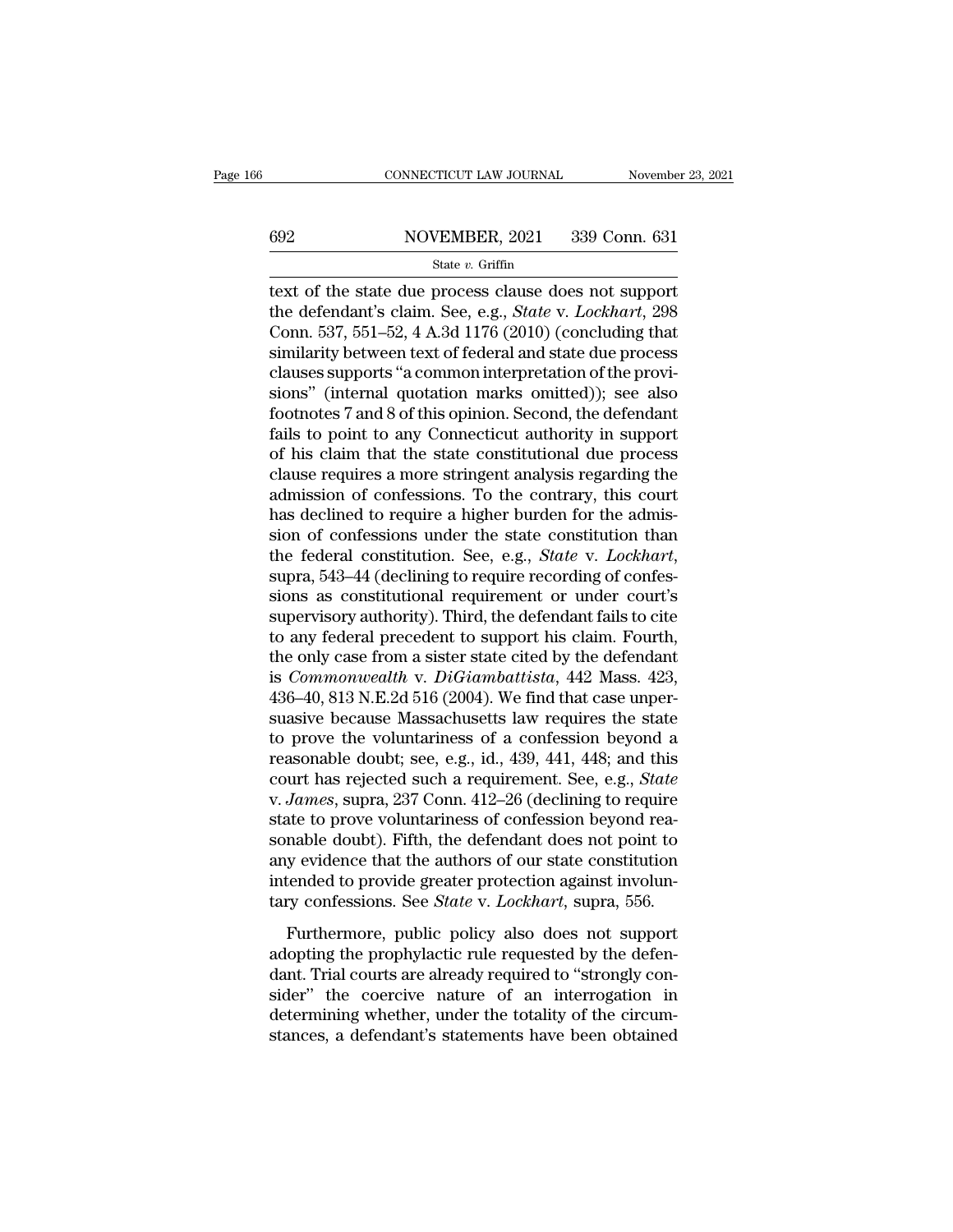<sup>23, 2021</sup> CONNECTICUT LAW JOURNAL Page 167<br>
339 Conn. 631 NOVEMBER, 2021 693<br>
<sup>339</sup> State *v*. Griffin<br>
involuntarily. We trust that our trial courts are perfectly<br>
capable of taking into account any available social sci 339 Conn. 631 NOVEMBER, 2021 693<br>
State v. Griffin<br>
involuntarily. We trust that our trial courts are perfectly<br>
capable of taking into account any available social sci-<br>
ence in assessing whether particular interrogation 339 Conn. 631 NOVEMBER, 2021 693<br>
State v. Griffin<br>
involuntarily. We trust that our trial courts are perfectly<br>
capable of taking into account any available social sci-<br>
ence in assessing whether particular interrogation 339 Conn. 631 NOVEMBER, 2021 693<br>
state v. Griffin<br>
involuntarily. We trust that our trial courts are perfectly<br>
capable of taking into account any available social sci-<br>
ence in assessing whether particular interrogation  $\begin{array}{lll} \text{State }v.\text{ Griffith} \\\text{involutarily. We trust that our trial co} \\\text{capable of taking into account any av:} \\\text{ence in assessing whether particular i} \\\text{tics combined to overbear a defend} \\\text{extend} \\\text{extend} \\\text{extent they} \\\text{den it appropriate.} \\\\ \text{Moreover, defendants are capable of} \end{array}$ woluntarily. We trust that our trial courts are perfectly<br>pable of taking into account any available social sci-<br>ce in assessing whether particular interrogation tac-<br>s combined to overbear a defendant's will, to the<br>tent capable of taking into account any available social science in assessing whether particular interrogation tactics combined to overbear a defendant's will, to the extent they deem it appropriate.<br>Moreover, defendants are ca

ence in assessing whether particular interrogation tactics combined to overbear a defendant's will, to the extent they deem it appropriate.<br>
Moreover, defendants are capable of vindicating such concerns by introducing, at tics combined to overbear a defendant's will, to the<br>extent they deem it appropriate.<br>Moreover, defendants are capable of vindicating such<br>concerns by introducing, at the suppression hearing or<br>at trial, social science evi extent they deem it appropriate.<br>
Moreover, defendants are capable of vindicating such<br>
concerns by introducing, at the suppression hearing or<br>
at trial, social science evidence or expert testimony that<br>
they believe bears Moreover, defendants are capable of vindicating such concerns by introducing, at the suppression hearing or at trial, social science evidence or expert testimony that they believe bears on the likelihood that an interroga Moreover, detendants are capable of vindicating such concerns by introducing, at the suppression hearing or at trial, social science evidence or expert testimony that they believe bears on the likelihood that an interroga concerns by introducing, at the suppression hearing or<br>at trial, social science evidence or expert testimony that<br>they believe bears on the likelihood that an interroga-<br>tion overbore a defendant's will. Defendants may als at trial, social science evidence or exp<br>they believe bears on the likelihood<br>tion overbore a defendant's will. Def<br>obtain appropriate jury instructions re<br>hood that particular interrogation tac<br>fession unreliable.<sup>29</sup> Acc on overbore a defendant's will. Defendants may also<br>tain appropriate jury instructions regarding the likeli-<br>lood that particular interrogation tactics render a con-<br>ssion unreliable.<sup>29</sup> Accordingly, we decline to adopt<br>p obtain appropriate jury instructions regarding the likelihood that particular interrogation tactics render a confession unreliable.<sup>29</sup> Accordingly, we decline to adopt a prophylactic rule at this time.<br>We reiterate that a

hood that particular interrogation tactics render a confession unreliable.<sup>29</sup> Accordingly, we decline to adopt<br>a prophylactic rule at this time.<br>We reiterate that all of the circumstances of an inter-<br>rogation must be tak fession unreliable.<sup>29</sup> Accordingly, we decline to adopt<br>a prophylactic rule at this time.<br>We reiterate that all of the circumstances of an inter-<br>rogation must be taken into account in determining<br>whether a confession is a prophylactic rule at this time.<br>We reiterate that all of the circumstances of an inter-<br>rogation must be taken into account in determining<br>whether a confession is voluntary. Nevertheless, there<br>are limits and boundaries We reiterate that all of the circumstances of an inter-<br>rogation must be taken into account in determining<br>whether a confession is voluntary. Nevertheless, there<br>are limits and boundaries that the police should not<br>cross w We reiterate that all of the circumstances of an inter-<br>rogation must be taken into account in determining<br>whether a confession is voluntary. Nevertheless, there<br>are limits and boundaries that the police should not<br>cross w rogation must be taken into account in determining<br>whether a confession is voluntary. Nevertheless, there<br>are limits and boundaries that the police should not<br>cross when conducting an interrogation. We find some<br>of the tac whether a contession is voluntary. Nevertheless, there<br>are limits and boundaries that the police should not<br>cross when conducting an interrogation. We find some<br>of the tactics in the present case close to that line, and,<br>i are limits and boundaries that the police should not<br>cross when conducting an interrogation. We find some<br>of the tactics in the present case close to that line, and,<br>in certain circumstances, those tactics could very well<br> cross when conducting an in<br>of the tactics in the present<br>in certain circumstances, th<br>produce involuntary confess<br>cerns, law enforcement wo<br>today's decision as condonin<br>employed in this case.<br><sup>29</sup> We note that the defenda produce involuntary confessions. In light of these concerns, law enforcement would be ill-advised to read today's decision as condoning the use of all of the tactics employed in this case.<br> $\frac{1}{20}$  We note that the defe cerns, law enforcement would be ill-advised to read<br>today's decision as condoning the use of all of the tactics<br>employed in this case.<br> $\frac{20 \text{ W}}{100 \text{ W}}$  we note that the defendant called such an expert witness, and ob

today's decision as condoning the use of all of the tactics<br>employed in this case.<br> $\frac{1}{20}$  We note that the defendant called such an expert witness, and obtained<br>such an instruction, at trial in the present case. Speci employed in this case.<br>  $\frac{29}{4}$  We note that the defendant called such an expert witness, and obtained such an instruction, at trial in the present case. Specifically, the jury was instructed that it must consider the  $\frac{20}{3}$  We note that the defendant called such an expert witness, and obtained such an instruction, at trial in the present case. Specifically, the jury was instructed that it must consider the voluntariness of the sta <sup>29</sup> We note that the defendant called such an expert witness, and obtained such an instruction, at trial in the present case. Specifically, the jury was instructed that it must consider the voluntariness of the statement such an instruction, at trial in the present case. Specifically, the jury was instructed that it must consider the voluntariness of the statement and that "[t]he test of voluntariness is whether an examination of all the instructed that it must consider the voluntariness of the statement and that "[t]he test of voluntariness is whether an examination of all the circumstances present surrounding the rendering of the statement shows that th "(t) the test of voluntariness is whether an examination of all the circum-<br>stances present surrounding the rendering of the statement shows that the<br>conduct of the police was such as to overbear the defendant's will to r "[t]he test of voluntariness is whether an examination of all the circum-<br>stances present surrounding the rendering of the statement shows that the<br>conduct of the police was such as to overbear the defendant's will to res conduct of the police was such as to overbear the defendant's will to resist<br>and resulted in a statement that was not truly self-determined. . . . Whether<br>the statement was coerced means considering . . . whether it was f and resulted in a statement that was not truly self-determined. $\ldots$  . Whether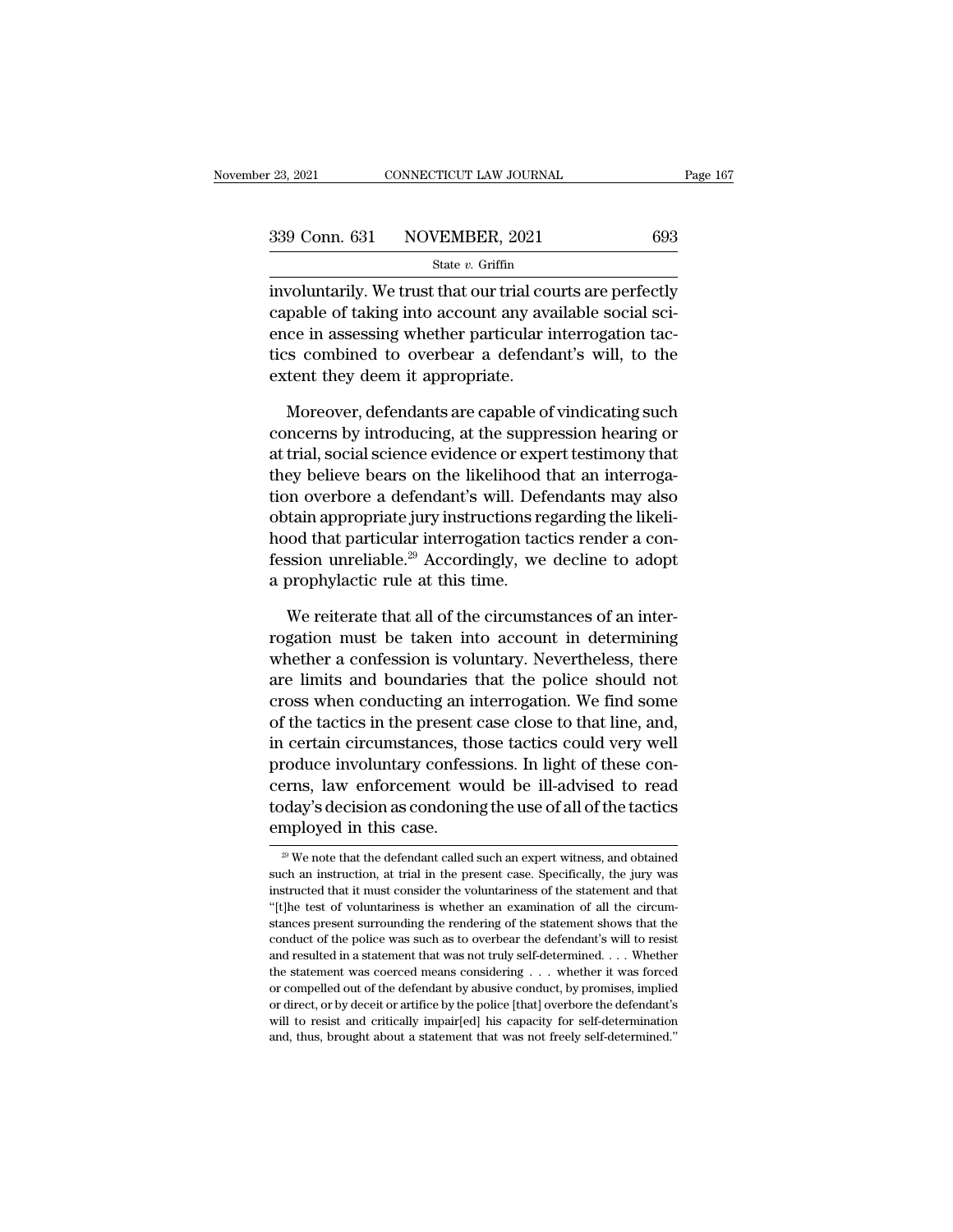|     | CONNECTICUT LAW JOURNAL                                                                                                                                             | November 23, 2021 |
|-----|---------------------------------------------------------------------------------------------------------------------------------------------------------------------|-------------------|
|     |                                                                                                                                                                     |                   |
| 694 | NOVEMBER, 2021                                                                                                                                                      | 339 Conn. 631     |
|     | State v. Griffin                                                                                                                                                    |                   |
|     | For the foregoing reasons, we conclude that the<br>defendant's statements were voluntary and that the trial<br>count proposity odmitted them into evidence at trial |                   |

 $694 \n NOVEMBER, 2021 \n 339 \n Cont, 631 \n State *v. Griffith* \n State *v. Griffith* \n Cont \n Cont \n Cont \n Statements \n over \n cont \n Cont \n property \n admitted \n then \n into \n evidence \n at trial$ </u> 694 NOVEMBER, 2021 339 Conn. 631<br>
State v. Griffin<br>
For the foregoing reasons, we conclude that the<br>
defendant's statements were voluntary and that the trial<br>
court properly admitted them into evidence at trial.<br>
The iudg  $\frac{1000 \text{ mBIR}}{\text{State } v. \text{ Griffith}}$ <br>  $\frac{1000 \text{ mBIR}}{\text{State } v. \text{ Griffith}}$ <br>  $\frac{1000 \text{ mBIR}}{\text{State } v. \text{ Griffith}}$ <br>  $\frac{1000 \text{ mBIR}}{\text{State } v. \text{ Griffith}}$ <br>  $\frac{1000 \text{ mBIR}}{\text{State } v. \text{ Griffith}}$ <br>  $\frac{1000 \text{ mBIR}}{\text{State } v. \text{$ **original** For the foregoing reasons, we conclude that the<br>fendant's statements were voluntary and that the trial<br>urt properly admitted them into evidence at trial.<br>The judgment is affirmed.<br>In this opinion ROBINSON, C. J., and McDON defendant's statements were voluntary and<br>court properly admitted them into eviden<br>The judgment is affirmed.<br>In this opinion ROBINSON, C. J., and D'AURIA and KAHN, Js., concurred.

The judgment is affirmed.<br>In this opinion ROBINSON, C. J., and McDONALD,<br>AURIA and KAHN, Js., concurred.<br>McDONALD, J., concurring. I agree with and join the<br>ajority opinion, in which the majority concludes that<br>a trial gou In this opinion ROBINSON, C. J., and McDONALD,<br>D'AURIA and KAHN, Js., concurred.<br>McDONALD, J., concurring. I agree with and join the<br>majority opinion, in which the majority concludes that<br>the trial court correctly determin In this opinion ROBINSON, C. J., and McDONALD,<br>D'AURIA and KAHN, Js., concurred.<br>McDONALD, J., concurring. I agree with and join the<br>majority opinion, in which the majority concludes that<br>the trial court correctly determin D'AURIA and KAHN, Js., concurred.<br>McDONALD, J., concurring. I agree with and join the<br>majority opinion, in which the majority concludes that<br>the trial court correctly determined that the evidence<br>seized from the residence McDONALD, J., concurring. I agree with and join the<br>majority opinion, in which the majority concludes that<br>the trial court correctly determined that the evidence<br>seized from the residence of the defendant, Bobby Grif-<br>fin, McDONALD, J., concurring. I agree with and join the<br>majority opinion, in which the majority concludes that<br>the trial court correctly determined that the evidence<br>seized from the residence of the defendant, Bobby Grif-<br>fin, McDONALD, J., concurring. I agree with and join the<br>majority opinion, in which the majority concludes that<br>the trial court correctly determined that the evidence<br>seized from the residence of the defendant, Bobby Grif-<br>fin, majority opinion, in which the majority concludes that<br>the trial court correctly determined that the evidence<br>seized from the residence of the defendant, Bobby Grif-<br>fin, was not discovered as a result of an unlawful searc the trial court correctly determined that the evidence<br>seized from the residence of the defendant, Bobby Grif-<br>fin, was not discovered as a result of an unlawful search<br>and that the incriminating statements he made during<br> seized from the residence of the defendant, Bobby Grif-<br>fin, was not discovered as a result of an unlawful search<br>and that the incriminating statements he made during<br>his interrogation at the police station were not involu fin, was not discovered as a result of an unlawful search<br>and that the incriminating statements he made during<br>his interrogation at the police station were not involun-<br>tary. Although I strongly disapprove of several of th and that the incriminating statements he made during<br>his interrogation at the police station were not involun-<br>tary. Although I strongly disapprove of several of the<br>tactics employed by the interrogating police officers<br>an his interrogation at the police station were not involuntary. Although I strongly disapprove of several of the tactics employed by the interrogating police officers and can easily envision a case in which those tactics cou tary. Although I strongly disapprove of several of the<br>tactics employed by the interrogating police officers<br>and can easily envision a case in which those tactics<br>could work collectively to overbear a suspect's will,<br>my re tactics employed by the interrogating police officers<br>and can easily envision a case in which those tactics<br>could work collectively to overbear a suspect's will,<br>my review of the video recording of the interrogation<br>persua and can easily envision a case in which those tactics<br>could work collectively to overbear a suspect's will,<br>my review of the video recording of the interrogation<br>persuades me that this is not such a case, for the reasons<br>i could work collectively to overbear a suspect's will,<br>my review of the video recording of the interrogation<br>persuades me that this is not such a case, for the reasons<br>identified in the majority opinion. I write separately my review of the video recording of the interrogation<br>persuades me that this is not such a case, for the reasons<br>identified in the majority opinion. I write separately to<br>add my voice to the view set forth in part III of t persuades me that this is not such a case, for the reasons<br>identified in the majority opinion. I write separately to<br>add my voice to the view set forth in part III of the<br>concurring and dissenting opinion about the dangers relation in the majority opinion. I write separately to<br>add my voice to the view set forth in part III of the<br>concurring and dissenting opinion about the dangers<br>of effectively sanctioning the practice by the police of<br>lyi add my voice to the view set forth in part III of the<br>concurring and dissenting opinion about the dangers<br>of effectively sanctioning the practice by the police of<br>lying to suspects in interrogations. I, too, would urge<br>our concurring and dissenting opinion about the dangers<br>of effectively sanctioning the practice by the police of<br>lying to suspects in interrogations. I, too, would urge<br>our state and local police to abandon this pernicious<br>pra of effectively sanctioning the practice by the police of<br>lying to suspects in interrogations. I, too, would urge<br>our state and local police to abandon this pernicious<br>practice before legislative or judicial action is deeme lying to suspects in interrogations. I, too, would urge<br>our state and local police to abandon this pernicious<br>practice before legislative or judicial action is deemed<br>necessary. In the meantime, I agree that the concerns<br>r our state and local police to abandon this permicious<br>practice before legislative or judicial action is deemed<br>necessary. In the meantime, I agree that the concerns<br>raised by the concurring and dissenting justice warrant<br>g practice before legislative or judicial action is deemed<br>necessary. In the meantime, I agree that the concerns<br>raised by the concurring and dissenting justice warrant<br>giving greater weight to such lying in assessing the<br>vo necessary. In the meantime, I agree that the raised by the concurring and dissenting justice giving greater weight to such lying in asses voluntariness of a confession under the total circumstances. Even affording the lies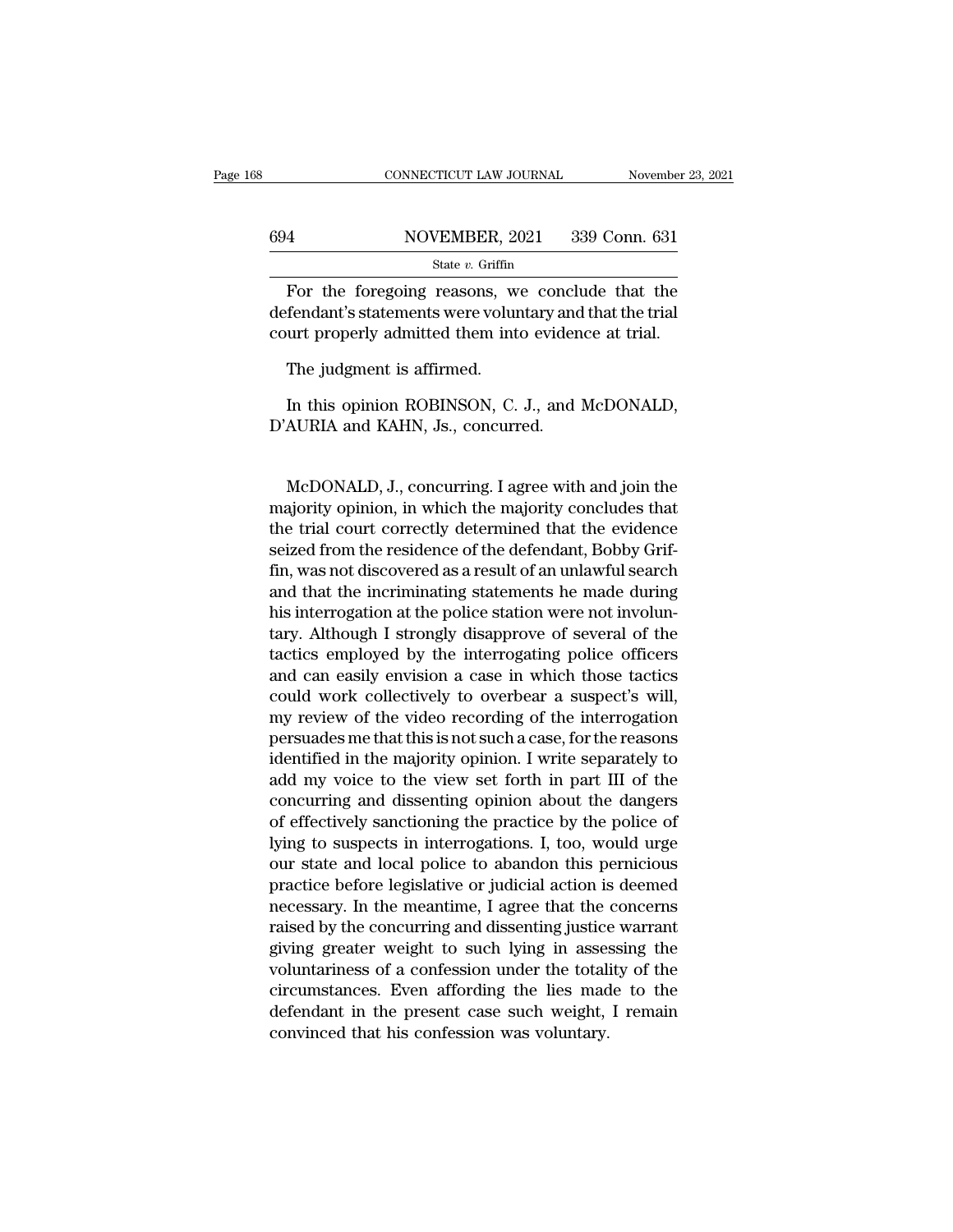ECKER, J., concurring in part and dissenting in part.<br>
ECKER, J., concurring in part and dissenting in part.<sup>1</sup><br>
are interrogating police detectives lied to the defen-<br>
art Bobby Criffin about gydango of big guilt throat  $\begin{array}{r} \text{339 Conn. 631} \text{NOVEMBER, 2021} \text{695} \\\\ \text{State } v. \text{ Griffith} \end{array}$  ECKER, J., concurring in part and dissenting in part.<sup>1</sup><br>The interrogating police detectives lied to the defen-<br>dant, Bobby Griffin, about evidence of his gui 339 Conn. 631 NOVEMBER, 2021 695<br>
State v. Griffin<br>
ECKER, J., concurring in part and dissenting in part.<sup>1</sup><br>
The interrogating police detectives lied to the defendant, Bobby Griffin, about evidence of his guilt, threat-<br> 339 Conn. 631 NOVEMBER, 2021 695<br>
state v. Griffin<br>
ECKER, J., concurring in part and dissenting in part.<sup>1</sup><br>
The interrogating police detectives lied to the defen-<br>
dant, Bobby Griffin, about evidence of his guilt, threa State v. Griffin<br>
ECKER, J., concurring in part and dissenting in part.<sup>1</sup><br>
The interrogating police detectives lied to the defen-<br>
dant, Bobby Griffin, about evidence of his guilt, threat-<br>
ened to arrest his family memb state v. Griffin<br>
ECKER, J., concurring in part and dissenting in part.<sup>1</sup><br>
The interrogating police detectives lied to the defen-<br>
dant, Bobby Griffin, about evidence of his guilt, threat-<br>
ened to arrest his family memb ECKER, J., concurring in part and dissenting in part.<sup>1</sup><br>The interrogating police detectives lied to the defen-<br>dant, Bobby Griffin, about evidence of his guilt, threat-<br>ened to arrest his family members, falsely indicate The interrogating police detectives lied to the defen-<br>dant, Bobby Griffin, about evidence of his guilt, threat-<br>ened to arrest his family members, falsely indicated<br>that the crime of which he was accused exposed him<br>to th dant, Bobby Griffin, about evidence of his guilt, threatened to arrest his family members, falsely indicated that the crime of which he was accused exposed him to the death penalty, and falsely indicated that he would face ened to arrest his family members, falsely indicated<br>that the crime of which he was accused exposed him<br>to the death penalty, and falsely indicated that he would<br>face a lesser charge if he confessed to the theory of<br>the cr that the crime of which he was accused exposed him<br>to the death penalty, and falsely indicated that he would<br>face a lesser charge if he confessed to the theory of<br>the crime proposed to him by the interrogating officers.<br>Th to the death penalty, and falsely indicated that he would<br>face a lesser charge if he confessed to the theory of<br>the crime proposed to him by the interrogating officers.<br>The majority acknowledges that these types of interro face a lesser charge if he confessed to the theory of<br>the crime proposed to him by the interrogating officers.<br>The majority acknowledges that these types of interro-<br>gation tactics can be coercive in some circumstances,<br>an the crime proposed to him by the interrogating officers.<br>The majority acknowledges that these types of interro-<br>gation tactics can be coercive in some circumstances,<br>and expresses disapproval of some of them, but ulti-<br>mat The majority acknowledges that these types of interrogation tactics can be coercive in some circumstances, and expresses disapproval of some of them, but ultimately concludes that each of these deceptive tactics was noncoe gation tactics can be coercive in some circumstances,<br>and expresses disapproval of some of them, but ulti-<br>mately concludes that each of these deceptive tactics<br>was noncoercive in the present case. I respectfully dis-<br>agre and expresses disapproval of some of them, but ultimately concludes that each of these deceptive tactics<br>was noncoercive in the present case. I respectfully dis-<br>agree. The flaw in the majority's analysis is twofold.<br>First mately concludes that each of these deceptive tactics<br>was noncoercive in the present case. I respectfully dis-<br>agree. The flaw in the majority's analysis is twofold.<br>First, it gives insufficient weight to the coercive effe was noncoercive in the present case. I respectfully dis-<br>agree. The flaw in the majority's analysis is twofold.<br>First, it gives insufficient weight to the coercive effect of<br>certain tactics used by the police to extract a agree. The flaw in the majority's analysis is twofold.<br>First, it gives insufficient weight to the coercive effect of<br>certain tactics used by the police to extract a confession<br>from the defendant. Second, it fails to acknow First, it gives insufficient weight to the coercive effect of<br>certain tactics used by the police to extract a confession<br>from the defendant. Second, it fails to acknowledge or<br>to appreciate that these tactics were not disc certain tactics used by the police to extract a confession<br>from the defendant. Second, it fails to acknowledge or<br>to appreciate that these tactics were not discrete and<br>unrelated but, rather, integrally coordinated parts o from the defendant. Second, it fails to acknowledge or<br>to appreciate that these tactics were not discrete and<br>unrelated but, rather, integrally coordinated parts of a<br>well established and widely used interrogation method<br>s to appreciate that these tactics were not discrete and<br>unrelated but, rather, integrally coordinated parts of a<br>well established and widely used interrogation method<br>specifically designed to employ psychological manipu-<br>la unrelated but, rather, integrally coordinated parts of a<br>well established and widely used interrogation method<br>specifically designed to employ psychological manipu-<br>lation as a means to overwhelm a suspect's will. Seeing<br>t well established and widely used interrogation method<br>specifically designed to employ psychological manipu-<br>lation as a means to overwhelm a suspect's will. Seeing<br>the interrogation for what it was—which is to say,<br>assessi specifically designed to employ psychological manipulation as a means to overwhelm a suspect's will. Seeing the interrogation for what it was—which is to say, assessing the cumulative effect of the numerous coercive tactic I reach this conclusion by application of settled legal<br>Intervalsion for what it was—which is to say,<br>sessing the cumulative effect of the numerous coer-<br>ve tactics employed in the present case in their total-<br>it is clear are metrogation for what it was which is to say,<br>assessing the cumulative effect of the numerous coer-<br>cive tactics employed in the present case in their total-<br>ity—it is clear that the state did not meet its burden of<br>pro

Exercise employed in the present case in their total-<br>ity—it is clear that the state did not meet its burden of<br>proving that the defendant's confession was voluntary.<br>I reach this conclusion by application of settled legal ity—it is clear that the state did not meet its burden of<br>proving that the defendant's confession was voluntary.<br>I reach this conclusion by application of settled legal<br>principles in parts I and II of this opinion. At the reach this conclusion by application of settled legal<br>principles in parts I and II of this opinion. At the end of<br>part II, I address the majority's response to this analysis.<br>Part III, although not necessary to the conclus I reach this conclusion by application of settled legal<br>principles in parts I and II of this opinion. At the end of<br>part II, I address the majority's response to this analysis.<br>Part III, although not necessary to the concl I reach this conclusion by application of settled legal<br>principles in parts I and II of this opinion. At the end of<br>part II, I address the majority's response to this analysis.<br>Part III, although not necessary to the conc 1 art III, although not necessary to the conclusion I<br>
1 rach in this particular case, goes on to discuss in<br>
1 reater detail the particular interrogation tactic of lying<br>
2001 inculpatory evidence and explains why we shou reach in this particular case, goes on to discuss in greater detail the particular interrogation tactic of lying about inculpatory evidence and explains why we should  $\frac{1}{1}$  agree with part I of the majority opinion, i

greater detail the particular interrogation tactic of is<br>about inculpatory evidence and explains why we show that the search of the majority opinion, in which the majority constant the search of the home of the defendant,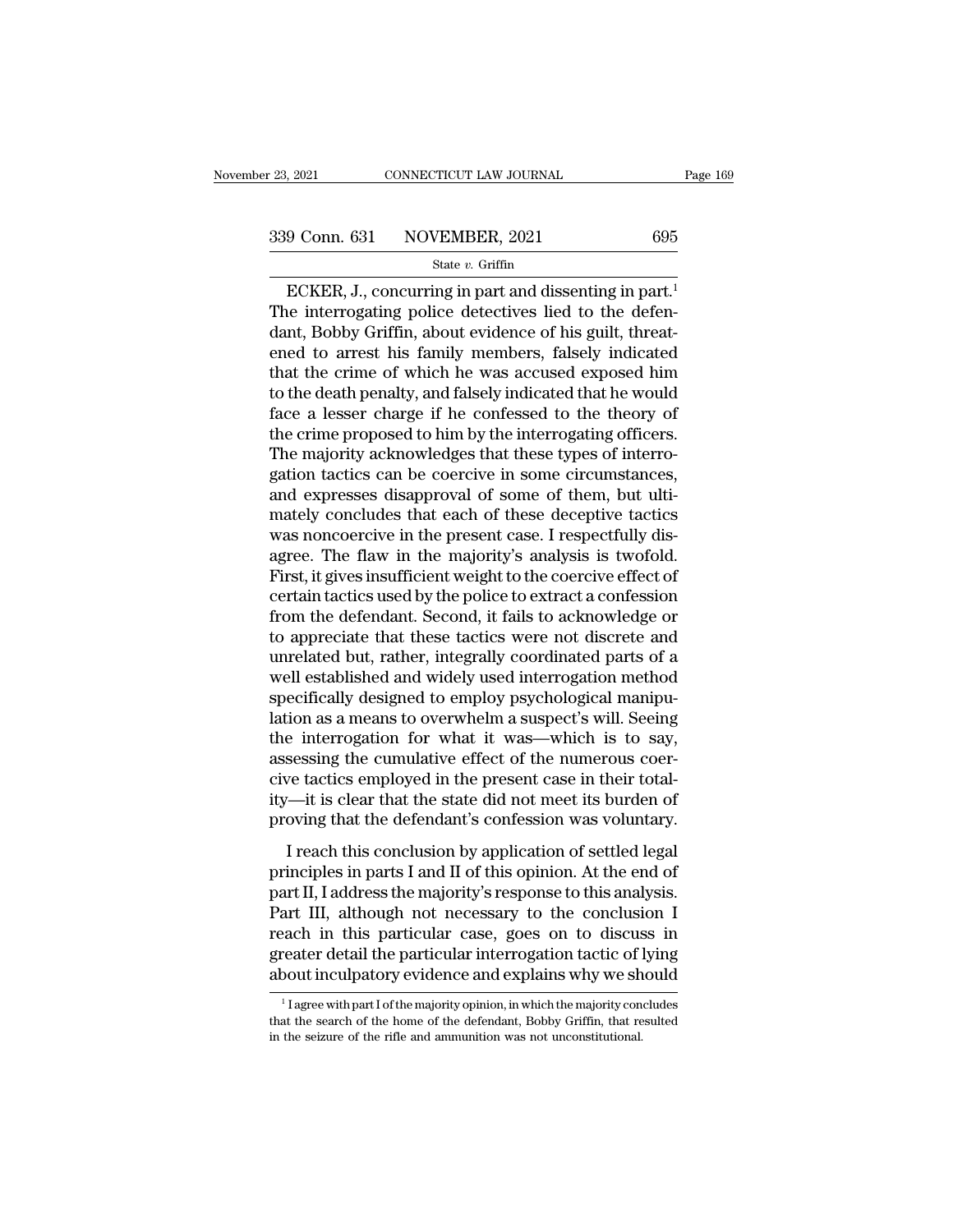# CONNECTICUT LAW JOURNAL November 23, 2021<br>696 NOVEMBER, 2021 339 Conn. 631<br>State v. Griffin

State *v.* Griffin

 $\begin{tabular}{ll} \multicolumn{2}{l}{{\small \textbf{COMRECTICUT LAW JOURNAL}}} & \multicolumn{2}{l}{\small \textbf{November 23, 2021}}\\ \hline & \multicolumn{2}{l}{\small \textbf{SAU}} & \multicolumn{2}{l}{\small \textbf{S39 Conn. 631}}\\ \hline & \multicolumn{2}{l}{\small \textbf{State $v$. Griffiths} }\\ \hline \textbf{adopt a less tolerant attitude toward this tactile in the future.} \end{tabular}$ future.

I

 $T_{\text{tot}}$  and  $T_{\text{tot}}$  are the United States Supreme Court recognized in its<br>ture.<br>The United States Supreme Court recognized in its<br>atershed decision, *Miranda* v. *Arizona*, 384 U.S. 436,<br>5, 86, 8, Ct, 1602, 16, L. Ed. State *v*. Griffin<br>
adopt a less tolerant attitude toward this tactic in the<br>
future.<br>
I<br>
The United States Supreme Court recognized in its<br>
watershed decision, *Miranda* v. *Arizona*, 384 U.S. 436,<br>
445, 86 S. Ct. 1602, 1 adopt a less tolerant attitude toward this tactic in the<br>future.<br>I<br>The United States Supreme Court recognized in its<br>watershed decision, *Miranda* v. Arizona, 384 U.S. 436,<br>445, 86 S. Ct. 1602, 16 L. Ed. 2d 694 (1966), tha I<br>
The United States Supreme Court recognized in its<br>
watershed decision, *Miranda v. Arizona*, 384 U.S. 436,<br>
445, 86 S. Ct. 1602, 16 L. Ed. 2d 694 (1966), that "[a]n<br>
understanding of the nature and setting of this in-cu I<br>
The United States Supreme Court recognized in its<br>
watershed decision, *Miranda v. Arizona*, 384 U.S. 436,<br>
445, 86 S. Ct. 1602, 16 L. Ed. 2d 694 (1966), that "[a]n<br>
understanding of the nature and setting of this in-cu The United States Supreme Court recognized in its<br>watershed decision, *Miranda v. Arizona*, 384 U.S. 436,<br>445, 86 S. Ct. 1602, 16 L. Ed. 2d 694 (1966), that "[a]n<br>understanding of the nature and setting of this in-cus-<br>tod The United States Supreme Court recognized in its<br>watershed decision, *Miranda v. Arizona*, 384 U.S. 436,<br>445, 86 S. Ct. 1602, 16 L. Ed. 2d 694 (1966), that "[a]n<br>understanding of the nature and setting of this in-cus-<br>tod watershed decision, *Miranda* v. *Arizona*, 384 U.S. 436, 445, 86 S. Ct. 1602, 16 L. Ed. 2d 694 (1966), that "[a]n understanding of the nature and setting of this in-custody interrogation is essential to our decisions toda 445, 86 S. Ct. 1602, 16 L. Ed. 2d 694 (1966), that "[a]n understanding of the nature and setting of this in-custody interrogation is essential to our decisions today."<br>Although the issue presently before us is the volunta understanding of the nature and setting of this in-custody interrogation is essential to our decisions today."<br>Although the issue presently before us is the voluntariness of a confession following a valid waiver of *Mirand* tody interrogation is essential to our decisions today."<br>Although the issue presently before us is the voluntari-<br>ness of a confession following a valid waiver of<br>*Miranda* rights, it is similarly essential to understand<br>h Although the issue presently before us is the voluntari-<br>ness of a confession following a valid waiver of<br>*Miranda* rights, it is similarly essential to understand<br>how the specific tactics contested by the defendant fit<br>in ness of a confession following a valid waiver of *Miranda* rights, it is similarly essential to understand how the specific tactics contested by the defendant fit into the well documented interrogation method typically use *Miranda* rights, it is similarly essential to understand<br>how the specific tactics contested by the defendant fit<br>into the well documented interrogation method typi-<br>cally used by law enforcement officers. I begin with a<br>m how the specific tactics contested by the defendant fit<br>into the well documented interrogation method typi-<br>cally used by law enforcement officers. I begin with a<br>more complete picture of the method employed in the<br>defenda into the well documented interrogation method typically used by law enforcement officers. I begin with a more complete picture of the method employed in the defendant's interrogation, which, as I later explain, reflects a cally used by law enforcement officers. I begin with a<br>more complete picture of the method employed in the<br>defendant's interrogation, which, as I later explain,<br>reflects a particular application of broadly utilized inter-<br> more complete picture of the method employed in the<br>defendant's interrogation, which, as I later explain,<br>reflects a particular application of broadly utilized inter-<br>rogation techniques. Although there may not be univer-<br> defendant's interrogation, which, as I later explain,<br>reflects a particular application of broadly utilized inter-<br>rogation techniques. Although there may not be univer-<br>sal consensus as to the propriety or wisdom of these I consensus as to the propriety or wisdom of these<br>chniques, there is no question that they are designed<br>work cumulatively to extract a confession from a<br>spect whom the interrogator believes is guilty.<br>A<br>The two police det

A

techniques, there is no question that they are designed<br>to work cumulatively to extract a confession from a<br>suspect whom the interrogator believes is guilty.<br>A<br>The two police detectives interrogating the defendant<br>initiall to work cumulatively to extract a confession from a<br>suspect whom the interrogator believes is guilty.<br> $A$ <br>The two police detectives interrogating the defendant<br>initially allowed him to offer his own account of his<br>whereab suspect whom the interrogator believes is guilty.<br>
A<br>
The two police detectives interrogating the defendant<br>
initially allowed him to offer his own account of his<br>
whereabouts on the night in question, how the gun<br>
seized A<br>
The two police detectives interrogating the defendant<br>
initially allowed him to offer his own account of his<br>
whereabouts on the night in question, how the gun<br>
seized from his house came into his possession, and<br>
what The two police detectives interrogating the defendant<br>initially allowed him to offer his own account of his<br>whereabouts on the night in question, how the gun<br>seized from his house came into his possession, and<br>what he knew The two police detectives interrogating the defendant<br>initially allowed him to offer his own account of his<br>whereabouts on the night in question, how the gun<br>seized from his house came into his possession, and<br>what he knew initially allowed him to offer his own account of his<br>whereabouts on the night in question, how the gun<br>seized from his house came into his possession, and<br>what he knew about the shooting. For the first couple<br>of hours, th whereabouts on the night in question, how the gun<br>seized from his house came into his possession, and<br>what he knew about the shooting. For the first couple<br>of hours, the defendant disclaimed any participation<br>in the crime. seized from his house came into his possession, and<br>what he knew about the shooting. For the first couple<br>of hours, the defendant disclaimed any participation<br>in the crime. In response, the interrogators repeatedly<br>asserte what he knew about the shooting. For the first couple<br>of hours, the defendant disclaimed any participation<br>in the crime. In response, the interrogators repeatedly<br>asserted that they already had evidence that proved<br>that th of hours, the defendant disclaimed any participation<br>in the crime. In response, the interrogators repeatedly<br>asserted that they already had evidence that proved<br>that the defendant was the shooter. The interrogators<br>told th in the crime. In response, the interrogators repeatedly asserted that they already had evidence that proved that the defendant was the shooter. The interrogators told the defendant, falsely, that two eyewitnesses had ident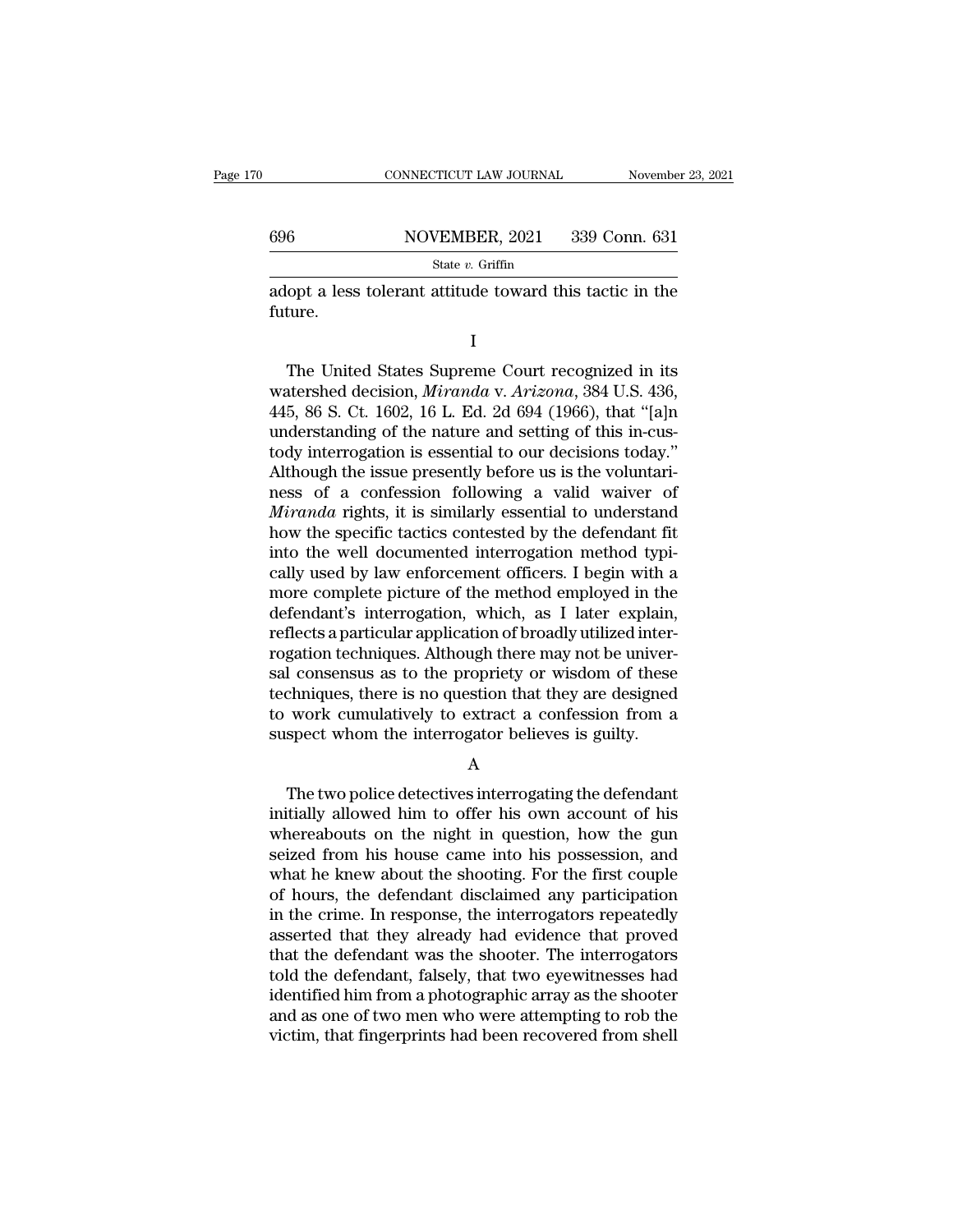# $\begin{array}{r|l} \text{23, 2021} & \text{CONNECTICUT LAW JOURNAL} & \text{Page 171} \\\\ \text{339 Conn. 631} & \text{NOVEMBER, 2021} & \text{697} \\\\ \hline & \text{State } v. \text{ Griffith} & \text{508} \end{array}$

#### State *v.* Griffin

connecticut LAW JOURNAL Page 171<br>
23, 2021 Page 171<br>
239 Conn. 631 NOVEMBER, 2021 697<br>
23 State v. Griffin<br>
23 Connection at the scene that the police were "gonna"<br>
23 State v. Griffin<br>
2020 Connection at the police were 339 Conn. 631 NOVEMBER, 2021 697<br>State v. Griffin<br>Casings found at the scene that the police were "gonna<br>match to [the defendant's] prints," and that one of his<br>coconspirators had given a statement that incriminated<br>the d 339 Conn. 631 NOVEMBER, 2021 697<br>
State v. Griffin<br>
casings found at the scene that the police were "gonna<br>
match to [the defendant's] prints," and that one of his<br>
coconspirators had given a statement that incriminated<br> 339 Conn. 631 NOVEMBER, 2021 697<br>
State v. Griffin<br>
casings found at the scene that the police were "gonna<br>
match to [the defendant's] prints," and that one of his<br>
coconspirators had given a statement that incriminated<br> Solution of the valid of the scale were "gonna"<br>
state v. Griffin<br>
casings found at the scene that the police were "gonna"<br>
match to [the defendant's] prints," and that one of his<br>
coconspirators had given a statement tha State  $v$ . Griffin<br>casings found at the scene that the police were "gonna<br>match to [the defendant's] prints," and that one of his<br>coconspirators had given a statement that incriminated<br>the defendant. They emphasized the f casings found at the scene that the police were "gonna<br>match to [the defendant's] prints," and that one of his<br>coconspirators had given a statement that incriminated<br>the defendant. They emphasized the fact that the (non-<br>e match to [the coconspirate]<br>the defendance sistent) eye<br>and asserted<br>be impeache<br>or bias.<br>Because o conspirators had given a statement that incriminated<br>e defendant. They emphasized the fact that the (non-<br>istent) eyewitnesses were strangers to the defendant<br>d asserted that, as such, their identification could not<br>impeac the defendant. They emphasized the fact that the (non-<br>existent) eyewitnesses were strangers to the defendant<br>and asserted that, as such, their identification could not<br>be impeached at trial on the basis of a motive to lie

existent) eyewitnesses were strangers to the defendant<br>and asserted that, as such, their identification could not<br>be impeached at trial on the basis of a motive to lie<br>or bias.<br>Because of their purported certitude that the and asserted that, as such, their identification could not<br>be impeached at trial on the basis of a motive to lie<br>or bias.<br>Because of their purported certitude that the evi-<br>dence firmly established the defendant's identity be impeached at trial on the basis of a motive to lie<br>or bias.<br>Because of their purported certitude that the evi-<br>dence firmly established the defendant's identity as the<br>shooter, the interrogators conveyed the idea to th or bias.<br>Because of their purported certitude that the evi-<br>dence firmly established the defendant's identity as the<br>shooter, the interrogators conveyed the idea to the<br>defendant that the sole purpose of the interrogation<br> Because of their purported certitude that the evi-<br>dence firmly established the defendant's identity as the<br>shooter, the interrogators conveyed the idea to the<br>defendant that the sole purpose of the interrogation<br>was to h dence firmly established the defendant's identity as the shooter, the interrogators conveyed the idea to the defendant that the sole purpose of the interrogation was to help him by providing him with an opportunity to expl shooter, the interrogators conveyed the idea to the<br>defendant that the sole purpose of the interrogation<br>was to help him by providing him with an opportunity<br>to explain *why* he had shot the victim. They character-<br>ized th defendant that the sole purpose of the interrogation<br>was to help him by providing him with an opportunity<br>to explain *why* he had shot the victim. They character-<br>ized the victim as just an "asshole drug dealer" and "a<br>mop was to help him by providing him with an opportunity<br>to explain  $why$  he had shot the victim. They character-<br>ized the victim as just an "asshole drug dealer" and "a<br>mope," who "brought this on himself" by not handing<br>over to explain *why* he had shot the victim. They characterized the victim as just an "asshole drug dealer" and "a mope," who "brought this on himself" by not handing over the drugs and by making a comment about getting his g ized the victim as just an "asshole drug dealer" and "a<br>mope," who "brought this on himself" by not handing<br>over the drugs and by making a comment about getting<br>his gun. They repeatedly suggested that the shooting<br>was an a mope," who "brought thi<br>over the drugs and by ma<br>his gun. They repeatedly<br>was an accident or an a<br>They told the defendant<br>would make a "[h]uge diff<br>ence in sentencing."<br>The interrogating offic For the artigs and by making a comment about getting<br>is gun. They repeatedly suggested that the shooting<br>as an accident or an act of justifiable self-defense.<br>tey told the defendant that, if that was the case, it<br>build mak ms gun. They repeatedly suggested that the shooting<br>was an accident or an act of justifiable self-defense.<br>They told the defendant that, if that was the case, it<br>would make a "[h]uge difference in charges, huge differ-<br>enc

was an accident or an act of justinable seir-defense.<br>They told the defendant that, if that was the case, it<br>would make a "[h]uge difference in charges, huge differ-<br>ence in sentencing."<br>The interrogating officers also inf They told the defendant that, if that was the case, it<br>would make a "[h]uge difference in charges, huge differ-<br>ence in sentencing."<br>The interrogating officers also informed the defen-<br>dant that, if he instead exercised h The interrogating officers also informed the defenant that, if he instead exercised his right to remain lent or continued to deny his involvement, things ould get "worse" for him.<sup>2</sup> If he did not admit his role  $\frac{1}{2}$ dant that, if he instead exercised his right to remain<br>silent or continued to deny his involvement, things<br>would get "worse" for him.<sup>2</sup> If he did not admit his role<br><sup>2</sup> The defendant was told, "if you don't [explain why i

silent or continued to deny his involvement, things<br>would get "worse" for him.<sup>2</sup> If he did not admit his role<br><sup>2</sup> The defendant was told, "if you don't [explain why it happened] and<br>you sit there *and you keep* [*your*] sherit of Contritued to derly fils involvement, things<br>would get "worse" for him.<sup>2</sup> If he did not admit his role<br><sup>2</sup> The defendant was told, "if you don't [explain why it happened] and<br>you sit there *and you keep* [your] **WOULD GET "WOTSE"** IOT film.<sup>2</sup> II he did not admit his role  $\frac{1}{2}$  The defendant was told, "if you don't [explain why it happened] and you sit there *and you keep* [*your*] *mouth shut*, it's just gonna get worse, it <sup>2</sup> The defendant was told, "if you don't [explain why it happened] and you sit there *and you keep* [*your*] *mouth shut*, it's just gonna get worse, it's gonna get worse and worse," and, "if you wanna spend the rest of The definition was took, if you don't [explain wity it happened] and<br>you sit there and you keep [your] mouth shut, it's just gonna get worse,<br>it's gonna get worse and worse," and, "if you wanna spend the rest of your<br>life interrogators effectively attempt to dissuade the defendant from exercity and set worse, it's gonna get worse and worse," and, "if you wanna spend the rest of your life in prison and sit there *and keep your mouth shut*, t his gointa get worse and worse, and, if you wanta spend the rest of your<br>life in prison and sit there *and keep your mouth shut*, that's fine." (Emphasis<br>added.) Although the majority is correct that courts often give sign life in prison and sit there *and keep your mouth shut*, that's fine." (Emphasis added.) Although the majority is correct that courts often give significant weight to a valid waiver of *Miranda* rights in assessing the vo added.) Anthough the majority is correct that courts often give significant<br>weight to a valid waiver of *Miranda* rights in assessing the voluntariness<br>of a confession, that waiver should be entitled to less weight when th weight to a valid waver of *intribual* rights in assessing the voluntainess<br>of a confession, that waiver should be entitled to less weight when the<br>interrogators effectively attempt to dissuade the defendant from exercisin or a comession, that waver should be entitled to less weight when the<br>interrogators effectively attempt to dissuade the defendant from exercising<br>his right to revoke that waiver. See *United States* v. *Harrison*, 34 F.3d his right to revoke that waiver. See United States v. Harrison, 34 F.3d 886, 891–92 (9th Cir. 1994) ("there are *no* circumstances in which law enforcement officers may suggest that a suspect's exercise of the right to re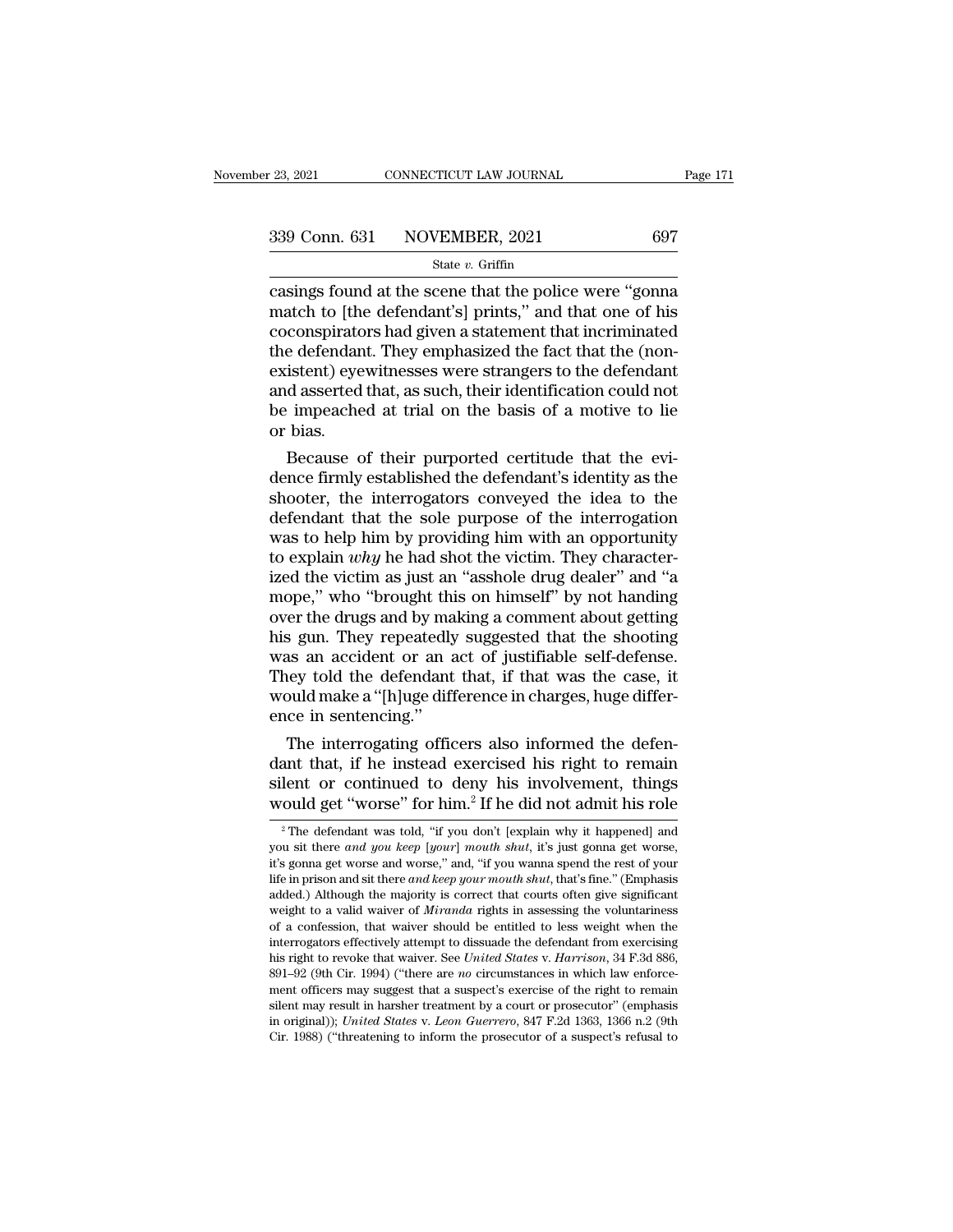# CONNECTICUT LAW JOURNAL November 23, 2021<br>698 NOVEMBER, 2021 339 Conn. 631<br>State v. Griffin

#### State *v.* Griffin

CONNECTICUT LAW JOURNAL November 23, 2021<br>
State v. Griffin<br>
State v. Griffin<br>
State v. Griffin<br>
State v. Griffin<br>
in the accidental or justifiable shooting, he could or<br>
would spend sixty-five years in jail or the state WOVEMBER, 2021 339 Conn. 631<br>
State v. Griffin<br>
in the accidental or justifiable shooting, he could or<br>
would spend sixty-five years in jail or the state would<br>
"fry [him] . . . put [him] in the chair." They repeatedly<br>
m ''fry [him] . . . put [him] in the chair.'' They repeatedly 698 NOVEMBER, 2021 339 Conn. 631<br>
State v. Griffin<br>
in the accidental or justifiable shooting, he could or<br>
would spend sixty-five years in jail or the state would<br>
"fry [him] . . . put [him] in the chair." They repeatedl SECTED SET SOLUTE SOLUTE SOLUTE SOLUTE SOLUTE SALE IS STATE The accidental or justifiable shooting, he could or would spend sixty-five years in jail or the state would "fry [him] . . . put [him] in the chair." They repeat State *v*.<br>
in the accidental or justifi<br>
would spend sixty-five yea<br>
"fry [him]  $\ldots$  put [him] in<br>
made their point in terms<br>
the futility of resistance: if<br>
fess, he was "fucked."<br>
The threats made by the i the accidental or justifiable shooting, he could or<br>ould spend sixty-five years in jail or the state would<br>ry [him]  $\ldots$  put [him] in the chair." They repeatedly<br>ade their point in terms that succinctly emphasized<br>e futi would spend sixty-five years in jail or the state would<br>
"fry [him]  $\ldots$  put [him] in the chair." They repeatedly<br>
made their point in terms that succinctly emphasized<br>
the futility of resistance: if the defendant did no

"fry  $\lfloor \text{him} \rfloor \ldots$  put  $\lfloor \text{him} \rfloor$  in the chair." They repeatedly<br>made their point in terms that succinctly emphasized<br>the futility of resistance: if the defendant did not con-<br>fess, he was "fucked."<br>The threats made made their point in terms that succinctly emphasized<br>the futility of resistance: if the defendant did not con-<br>fess, he was "fucked."<br>The threats made by the interrogators were multifac-<br>eted. The defendant was told that, the futility of resistance: if the defendant did not confess, he was "fucked."<br>The threats made by the interrogators were multifaceted. The defendant was told that, because he had not<br>admitted culpability, his mother and s fess, he was "fucked."<br>The threats made by the interrogators were multifac-<br>eted. The defendant was told that, because he had not<br>admitted culpability, his mother and sister probably<br>would be arrested for possession of the The threats made by the interrogators were multifaceted. The defendant was told that, because he had not admitted culpability, his mother and sister probably would be arrested for possession of the rifle recovered from the eted. The defendant was told that, because he had not admitted culpability, his mother and sister probably would be arrested for possession of the rifle recovered from the house. The officers hammered the point that the de admitted culpability, his mother and sister probably<br>would be arrested for possession of the rifle recovered<br>from the house. The officers hammered the point that<br>the defendant was not facing a charge of "regular" mur-<br>der, would be arrested for possession of the rifle recovered<br>from the house. The officers hammered the point that<br>the defendant was not facing a charge of "regular" mur-<br>der, but felony murder because he and another person<br>had from the house. The officers hammered the point that<br>the defendant was not facing a charge of "regular" mur-<br>der, but felony murder because he and another person<br>had robbed, or attempted to rob, the victim. The defen-<br>dant the defendant was not facing a charge of "regular" murder, but felony murder because he and another person<br>had robbed, or attempted to rob, the victim. The defen-<br>dant was told—falsely, with no basis in fact or law—<br>that " der, but felony murder because he and another person<br>had robbed, or attempted to rob, the victim. The defen-<br>dant was told—falsely, with no basis in fact or law—<br>that "[t]he choice is yours," that it is "up to you" which<br>c had robbed, or attempted to rob, the victim. The defen-<br>dant was told—falsely, with no basis in fact or law—<br>that "[t]he choice is yours," that it is "up to you" which<br>crime he would be charged with because what he told<br>th dant was told—falsely, with no basis in fact or law—<br>that "[t]he choice is yours," that it is "up to you" which<br>crime he would be charged with because what he told<br>them, and what the officers in turn reported to the<br>judge, them, and what the officers in turn reported to the<br>judge, would determine whether he was charged with<br>"felony murder or being in the wrong place at the wrong<br>time murder," "[felony] murder, manslaughter."<sup>3</sup><br>cooperate vio judge, would determine whether he was charged with<br>"felony murder or being in the wrong place at the wrong<br>time murder," "[felony] murder, manslaughter."<sup>3</sup><br>cooperate violates [the suspect's] fifth amendment right to remai

"felony murder or being in the wrong place at the wrong<br>time murder," "[felony] murder, manslaughter."<sup>3</sup><br>cooperate violates [the suspect's] fifth amendment right to remain silent");<br>*Beavers v. State*, 998 P.2d 1040, 104 time murder," "[felony] murder, manslaughter."<sup>3</sup><br>time murder," "[felony] murder, manslaughter."<sup>3</sup><br>cooperate violates [the suspect's] fifth amendment right to remain silent");<br>*Beavers v. State*, 998 P.2d 1040, 1045–46 (A time murder, "[Ielony] murder, manslaughter.""<br>cooperate violates [the suspect's] fifth amendment right to remain silent");<br>*Beavers v. State*, 998 P.2d 1040, 1045–46 (Alaska 2000) ("A criminal suspect's<br>right to remain si cooperate violates [the suspect's] fifth amendment right to remain silent");<br>Beavers v. State, 998 P.2d 1040, 1045–46 (Alaska 2000) ("A criminal suspect's<br>right to remain silent in the face of police interrogation represen Cooperate violates [the suspect s] intit antentiment right to remain shelt *f*, *heavers v. State*, 998 P.2d 1040, 1045–46 (Alaska 2000) ("A criminal suspect's right to remain silent in the face of police interrogation rep Beaters v. State, 330 1.2d 1040, 1043–40 (Alaska 2000) (A Criminal suspect s<br>right to remain silent in the face of police interrogation represents one of<br>the most fundamental aspects of our constitutional jurisprudence. It signation entired and aspects of our constitutional jurisprudence. It includes<br>the right to terminate an interrogation at any time. We regard any potential<br>encroachment upon this right with the utmost concern. A law enforc the nost fundamental aspects of our constitutional jurisprudence. It includes<br>the right to terminate an interrogation at any time. We regard any potential<br>encroachment upon this right with the utmost concern. A law enforce the right to terminate an interrogation at any time. We regard any potential encroachment upon this right with the utmost concern. A law enforcement officer's threat of harsher than normal treatment—however phrased—essenti encroachment upon uns right whit the unlost contern. A law enforcement<br>officer's threat of harsher than normal treatment—however phrased—essen-<br>tially conveys to criminal suspects that they will be punished for their<br>silen oncer stateat of narsier than formal treatment—nowever phrased—essentially conveys to criminal suspects that they will be punished for their silence, including any refusal to give further answers. . . . Suspects are told, riany conveys to criminal suspects that they will be pullished tof their<br>silence, including any refusal to give further answers. . . . Suspects are<br>told, in effect, that they must give up their constitutional right to sile shence, including any retusal to give further answers. . . . . suspects are told, in effect, that they must give up their constitutional right to silence or they will suffer greater punishment. We view such threats with di fold, in effect, that they must give up their constitutional right to shelte of<br>they will suffer greater punishment. We view such threats with disfavor.<br>Where they are used, the resulting confession should be considered in intery win suiter greater punishment. We view start threats whit ustator.<br>Where they are used, the resulting confession should be considered involun-<br>tary unless the state can show affirmatively that the confession was vol where they are used, the resulting contession should be considered involutedary unless the state can show affirmatively that the confession was voluntarily made." (Footnotes omitted.)). See generally 23 C.J.S. 222, Crimina my made. (Foodbooks onlided:)). See generally 23 C.3.5. 222, Criminal Law § 1269 (2006) ("[a] waiver of [*Miranda*] rights may be revoked"). Plainly put, "*Miranda* warnings do not immunize statements obtained during cust "*Miranda* warnings do not immunize statements obtained during custodial interrogations from being the product of coercion." *State* v. *Baker*, 147 Haw. 413, 434, 465 P.3d 860 (2020).<br><sup>3</sup> The full quote of this statement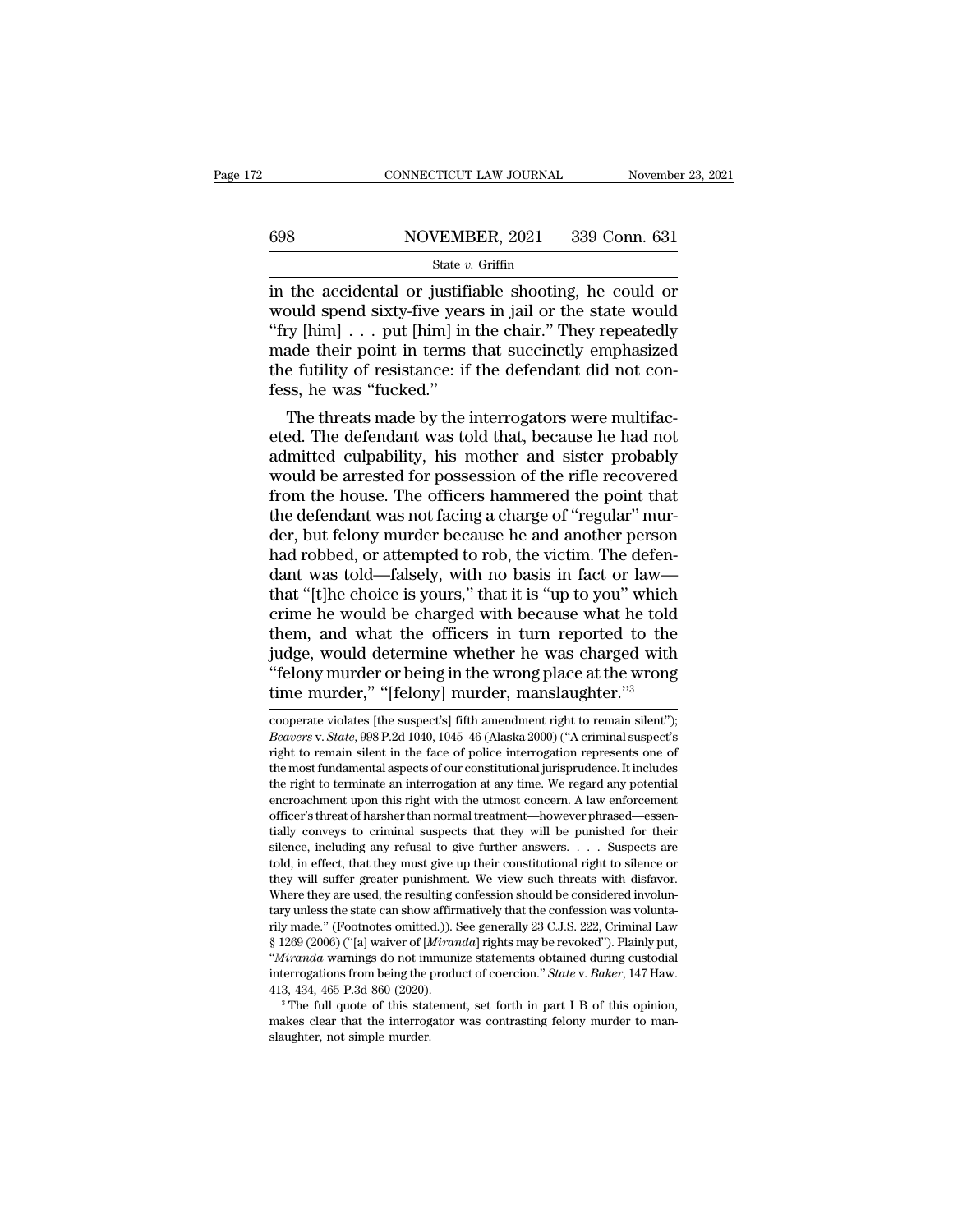$\frac{73}{9}$  CONNECTICUT LAW JOURNAL Page 173<br>  $\frac{9}{173}$ <br>  $\frac{1}{37}$ <br>  $\frac{1}{37}$ <br>
The defendant inquired how much prison time he<br>
buld get for manslaughter but was not given an<br>  $\frac{1}{37}$ <br>  $\frac{1}{37}$ <br>  $\frac{1}{37}$ <br>  $\frac{1}{3$ 339 Conn. 631 NOVEMBER, 2021 699<br>
State v. Griffin<br>
The defendant inquired how much prison time he<br>
would get for manslaughter but was not given an<br>
answer. Offered this "choice" in the face of the forego-<br>
ing threats an 339 Conn. 631 NOVEMBER, 2021 699<br>
State v. Griffin<br>
The defendant inquired how much prison time he<br>
would get for manslaughter but was not given an<br>
answer. Offered this "choice" in the face of the forego-<br>
ing threats an 339 Conn. 631 NOVEMBER, 2021 699<br>
State v. Griffin<br>
The defendant inquired how much prison time he<br>
would get for manslaughter but was not given an<br>
answer. Offered this "choice" in the face of the forego-<br>
ing threats an State  $v$ . Griffin<br>
The defendant inquired how much prison time he<br>
would get for manslaughter but was not given an<br>
answer. Offered this "choice" in the face of the forego-<br>
ing threats and fabricated evidence of guilt, The defendant inquired how much prison time he<br>would get for manslaughter but was not given an<br>answer. Offered this "choice" in the face of the forego-<br>ing threats and fabricated evidence of guilt, the defen-<br>dant ultimate The detendant inquired how much prison time he<br>would get for manslaughter but was not given an<br>answer. Offered this "choice" in the face of the forego-<br>ing threats and fabricated evidence of guilt, the defen-<br>dant ultimate would get for manslaughter but was not given an<br>answer. Offered this "choice" in the face of the forego-<br>ing threats and fabricated evidence of guilt, the defen-<br>dant ultimately adopted the narrative proposed by the<br>office answer. Offered this "choice" in the face of the forego-<br>ing threats and fabricated evidence of guilt, the defen-<br>dant ultimately adopted the narrative proposed by the<br>officers and confessed to them that he accidentally ha ing threats and tabricated evidence of guilt, the deten-<br>dant ultimately adopted the narrative proposed by the<br>officers and confessed to them that he accidentally had<br>shot the victim during the course of an attempted rob-<br> dant ultimately adopted the narrative proposed<br>officers and confessed to them that he accidenta<br>shot the victim during the course of an attempt<br>bery. The defendant, of course, was not charge<br>manslaughter; he was charged wi The interrogation tactics employed against the defen-<br>The interrogation tactics employed against the defen-<br>The interrogation tactics employed against the defen-<br>The interrogation tactics employed against the defen-<br>Interf

B

very crime that his interrogators told him would be<br>avoided by a confession. It was all a ruse.<br>B<br>The interrogation tactics employed against the defen-<br>dant reflect a particular application of a method, com-<br>monly known as monded by a confession. It was all a ruse.<br>
B<br>
The interrogation tactics employed against the defen-<br>
dant reflect a particular application of a method, com-<br>
monly known as the Reid method, that has been the<br>
subject of s B<br>B<br>The interrogation tactics employed against the defen-<br>dant reflect a particular application of a method, com-<br>monly known as the Reid method, that has been the<br>subject of scholarly debate and judicial criticism for<br>dec B<br>The interrogation tactics employed against the defen-<br>dant reflect a particular application of a method, com-<br>monly known as the Reid method, that has been the<br>subject of scholarly debate and judicial criticism for<br>decad The interrogation tactics employed against the defen-<br>dant reflect a particular application of a method, com-<br>monly known as the Reid method, that has been the<br>subject of scholarly debate and judicial criticism for<br>decades The interrogation tactics employed against the detendant reflect a particular application of a method, commonly known as the Reid method, that has been the subject of scholarly debate and judicial criticism for decades.<sup>4</sup> dant reflect a particular application of a method, com-<br>monly known as the Reid method, that has been the<br>subject of scholarly debate and judicial criticism for<br>decades.<sup>4</sup> See, e.g., *Miranda v. Arizona*, supra, 384 U.S.<br> monly known as the Reid method, that has been the<br>subject of scholarly debate and judicial criticism for<br>decades.<sup>4</sup> See, e.g., *Miranda* v. *Arizona*, supra, 384 U.S.<br>448–53; *Dassey* v. *Dittmann*, 877 F.3d 297, 320–21 ( subject of scholarly debate and judicial criticism for<br>decades.<sup>4</sup> See, e.g., *Miranda v. Arizona*, supra, 384 U.S.<br>448–53; *Dassey v. Dittmann*, 877 F.3d 297, 320–21 (7th<br>Cir. 2017) (Wood, C. J., dissenting), cert. denied decades.<sup>3</sup> See, e.g., *Miranda v. Arizona*, supra, 384 U.S.<br>448–53; *Dassey v. Dittmann*, 877 F.3d 297, 320–21 (7th<br>Cir. 2017) (Wood, C. J., dissenting), cert. denied,<br>U.S. , 138 S. Ct. 2677, 201 L. Ed 2d 1072 (2018);<br>*Da* 448–53; *Dassey* v. *Dittmann*, 877 F.3d 297, 320–21 (7th Cir. 2017) (Wood, C. J., dissenting), cert. denied, U.S.  $\,$ , 138 S. Ct. 2677, 201 L. Ed 2d 1072 (2018); *Dassey* v. *Dittmann*, supra, 335–36 (Rovner, J., dissen Cir. 2017) (Wood, C. J., dissenting), cert. denied,<br>U.S. , 138 S. Ct. 2677, 201 L. Ed 2d 1072 (2018);<br>Dassey v. Dittmann, supra, 335–36 (Rovner, J., dis-<br>senting); A. Hirsch, Review, "Going to the Source: The<br>'New' Reid Me U.S. , 138 S. Ct. 2677, 201 L. Ed 2d 1072 (2018);<br>Dassey v. Dittmann, supra, 335–36 (Rovner, J., dissenting); A. Hirsch, Review, "Going to the Source: The<br>'New' Reid Method and False Confessions," 11 Ohio St.<br>J. Crim. L. 8 Dassey v. Dittmann, supra, 335–36 (Rovner, J., dissenting); A. Hirsch, Review, "Going to the Source: The 'New' Reid Method and False Confessions," 11 Ohio St.<br>J. Crim. L. 803, 805–808 (2014); S. Kassin, "The Psychology of senting); A. Hirsch, Review, "Going to the Source: The<br>'New' Reid Method and False Confessions," 11 Ohio St.<br>J. Crim. L. 803, 805–808 (2014); S. Kassin, "The Psychology of Confession Evidence," 52 Am. Psychologist 221,<br>222 Thew Reid Method and Faise Confessions," 11 Onio St.<br>J. Crim. L. 803, 805–808 (2014); S. Kassin, "The Psychology of Confession Evidence," 52 Am. Psychologist 221,<br>222–24 (1997). The Reid Manual, the most widely used<br>and in 222–24 (1997). The Reid Manual, the most widely used<br>and influential interrogation training manual in the<br>United States, sets forth tactics "for the interrogation of<br>suspects whose guilt, in the *opinion* of the investiga and influential interrogation training manual in the<br>United States, sets forth tactics "for the interrogation of<br>suspects whose guilt, in the *opinion* of the investigator,<br> ${}^{4}$ Part III of this opinion addresses how tra

United States, sets forth tactics "for the interrogation of suspects whose guilt, in the *opinion* of the investigator,  $\frac{1}{1}$  art III of this opinion addresses how training methods are beginning to shift from adversar suspects whose guilt, in the *opinion* of the investigator,<br> $\frac{4}{1}$ Part III of this opinion addresses how training methods are beginning<br>to shift from adversarial, Reid type models to nonadversarial models in light<br>of c suspects whose guint, in the optimum of the investigator,<br> $^{4}$ Part III of this opinion addresses how training methods are beginning<br>to shift from adversarial, Reid type models to nonadversarial models in light<br>of concern <sup>4</sup> Part III of this opinion addresses how training methods are beginning to shift from adversarial, Reid type models to nonadversarial models in light of concerns about the effectiveness of the Reid method and its capaci to shift from adversarial, Reid type models to nonadversarial models in light of concerns about the effectiveness of the Reid method and its capacity to cause false confessions. Alan Hirsch, chair of the justice and law st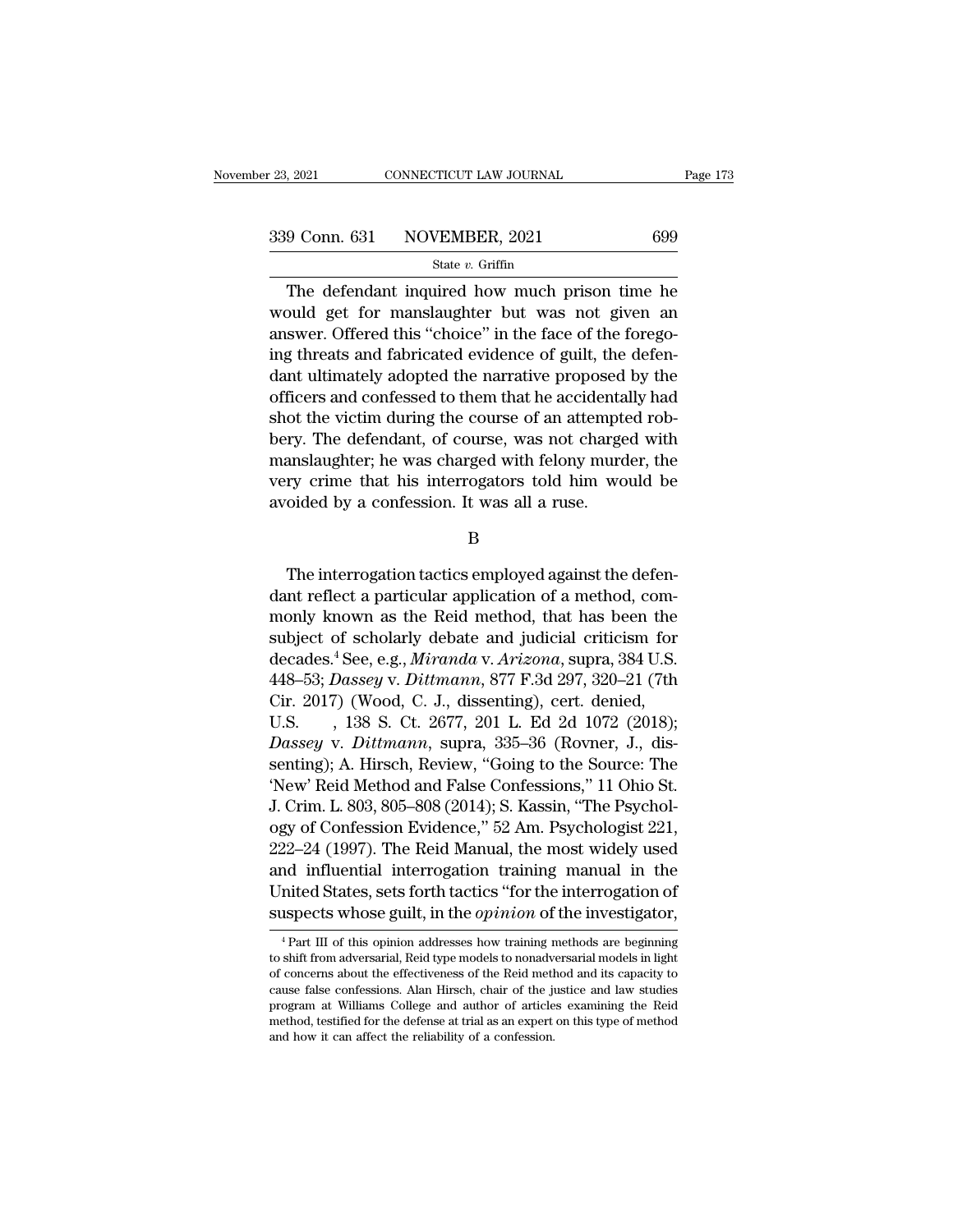# CONNECTICUT LAW JOURNAL November 23, 2021<br>
700 NOVEMBER, 2021 339 Conn. 631<br>
State v. Griffin

### State *v.* Griffin

 $\begin{tabular}{ll} \multicolumn{1}{l}{{\small \textbf{COMRECTICUT LAW JOURNAL}}} & \multicolumn{1}{l}{\small \textbf{November 23, 2021}}\\ \hline & \multicolumn{1}{l}{\small \textbf{S201}} & \multicolumn{1}{l}{\small \textbf{S39 Conn. 631}}\\ & \multicolumn{1}{l}{\small \textbf{State $v$. Griffiths} }\\ \hline & \multicolumn{1}{l}{\small \textbf{Steive $v$. Griffin}}\\ \hline & \multicolumn{1}{l}{\small \textbf{seems definite or reasonably certain.}}\ \hline^{5}$ (Emphasis in original.) F. Inbau et al., Criminal Interrog$ To reasonably certain.<sup>75</sup> (Emphasis in seems definite or reasonably certain.<sup>75</sup> (Emphasis in original.) F. Inbau et al., Criminal Interrogation and Confessions (4th Ed. 2004) p. 209 (Reid Manual); see also id., pp. 5–8 Festival Manual State v. Griffin<br>
State v. Griffin<br>
State v. Griffin<br>
State v. Griffin<br>
State v. Griffin<br>
State v. Griffin<br>
State v. Griffin<br>
State v. Griffin<br>
State v. Criminal Interrogation and Confessions (4th Ed. 2004 To reader the NOVEMBER, 2021 and the State v. Griffin<br>
State v. Griffin<br>
Seems definite or reasonably certain."<sup>5</sup> (Emphasis in<br>
original.) F. Inbau et al., Criminal Interrogation and Con-<br>
fessions (4th Ed. 2004) p. 209 State v. Griffin<br>
State v. Griffin<br>
State v. Griffin<br>
State v. Griffin<br>
original.) F. Inbau et al., Criminal Interrogation and Con-<br>
fessions (4th Ed. 2004) p. 209 (Reid Manual); see also<br>
id., pp. 5–8 (distinguishing bet State v. Griffin<br>seems definite or reasonably certain."<sup>5</sup> (Emphasis in<br>original.) F. Inbau et al., Criminal Interrogation and Con-<br>fessions (4th Ed. 2004) p. 209 (Reid Manual); see also<br>id., pp. 5–8 (distinguishing betwe seems definite or reasonably certain."<sup>5</sup> (Emphasis in original.) F. Inbau et al., Criminal Interrogation and Confessions (4th Ed. 2004) p. 209 (Reid Manual); see also id., pp. 5–8 (distinguishing between "nonaccusatory" i iginal.) F. Inbau et al., Criminal Interrogation and Conssions (4th Ed. 2004) p. 209 (Reid Manual); see also, pp. 5–8 (distinguishing between "nonaccusatory" iterview during which guilt or innocence is assessed d "accusato fessions (4th Ed. 2004) p. 209 (Reid Manual); see also<br>id., pp. 5–8 (distinguishing between "nonaccusatory"<br>interview during which guilt or innocence is assessed<br>and "accusatory" interrogation). The Reid Manual sets<br>forth

Evidence Ploy to False Guilty Plea: An Unjustified Path to Securing Convictions," 126 Yale L.J. 545, 549 (2016); see also *Dassey v. Dittmann*, supra, 877 F.3d 335–36 (Rovner, J., dissenting).<br>
<sup>6</sup> The nine steps are: (1) tions," 126 Yale L.J. 545, 549 (2016); see also *Dassey v. Dittmann*, supra, 877 F.3d 335–36 (Rovner, J., dissenting).<br>
<sup>6</sup> The nine steps are: (1) "The Direct, Positive Confrontation," (2) "Theme Development," (3) "Handl 877 F.3d 335-36 (Rovner, J., dissenting).<br>
877 F.3d 335-36 (Rovner, J., dissenting).<br>
<sup>6</sup> The nine steps are: (1) "The Direct, Positive Confrontation," (2) "Theme<br>
Development," (3) "Handling Denials," (4) "Overcoming Obj <sup>6</sup> The nine steps (3)<br>Development," (3)<br>"Keeping the Susy<br>Mood," (7) "Preser<br>into the Conversat<br>supra, p. 215.<br><sup>7</sup> "Leo is an [a]ss velopment," (3) "Handling Denials," (4) "Overcoming Objections," (5) eping the Suspect's Attention," (6) "Handling the Suspect's Passive od," (7) "Presenting the Alternative Question," (8) "Bringing the Suspect of the Conv "Comparison" (3) The Suspect's Attention," (6) "Handling the Suspect's Passive Mood," (7) "Presenting the Alternative Question," (8) "Bringing the Suspect into the Conversation," and (9) "The Written Confession." F. Inbau

 $5.49$ n o and "accusatory" interrogation). The Reid Manual sets<br>forth a nine step interrogation model.<sup>6</sup> See id., p. 215.<br>Professor Richard A. Leo, one of the foremost schol-<br>ars on interrogation practices,<sup>7</sup> explains that "each forth a nine step interrogation model." See 1d., p. 215.<br>Professor Richard A. Leo, one of the foremost scholars on interrogation practices,<sup>7</sup> explains that "each step<br><sup>5</sup> "An organization called John E. Reid & Associates Professor Richard A. Leo, one of the foremost scholars on interrogation practices,<sup>7</sup> explains that "each step  $\frac{1}{5}$ "An organization called John E. Reid & Associates [Inc.] developed the method in the mid-twentieth ce ars on interrogation practices,<sup>7</sup> explains that "each step  $\frac{1}{5}$ " An organization called John E. Reid & Associates [Inc.] developed the method in the mid-twentieth century and has since trained more interrogators tha ars Off Interrogation practices, explains that each step  $\frac{1}{5}$   $\frac{1}{5}$   $\frac{1}{5}$   $\frac{1}{10}$  organization called John E. Reid & Associates [Inc.] developed the method in the mid-twentieth century and has since traine  $^5$ "An organization called John E. Reid & Associates [Inc.] developed the method in the mid-twentieth century and has since trained more interrogators than any other organization in the world. The Reid Technique is codif method in the mid-twentieth century and has since trained more interrogators than any other organization in the world. The Reid Technique is codified in Criminal Interrogation and Confessions (otherwise known as the 'Reid for the standard interview and Confessions (otherwise known as the 'Reid Criminal Interrogation and Confessions (otherwise known as the 'Reid Manual'), a handbook that is frequently termed 'the bible of modern police inter on Criminal Interrogation and Confessions (otherwise known as the 'Reid Manual'), a handbook that is frequently termed 'the bible of modern police interrogation training.' Over the past several decades, the Reid Manual's a manual"), a handbook that is frequently termed 'the bible of modern police<br>interrogation training.' Over the past several decades, the Reid Manual's<br>approach to interrogation has shaped 'nearly every aspect of modern polic Interrogation training.' Over the past several decades, the Reid Manual's approach to interrogation has shaped 'nearly every aspect of modern police interrogations, from the setup of the interview room to the behavior of d approach to interrogation has shaped 'nearly every aspect of modern police<br>interrogations, from the setup of the interview room to the behavior of<br>detectives.'" (Footnotes omitted.) K. Wynbrandt, Comment, "From False<br>Evide detectives.'" (Footnotes omitted.) K. Wynbrandt, Comment, "From False Evidence Ploy to False Guilty Plea: An Unjustified Path to Securing Convictions," 126 Yale L.J. 545, 549 (2016); see also *Dassey v. Dittmann*, supra, 8

Attending and suppressed the Alternative Question," (8) "Bringing the Suspect into the Conversation," and (9) "The Written Confession." F. Inbau et al., supra, p. 215.<br>
<sup>7</sup> "Leo is an [a]ssociate [p]rofessor of [I]aw at t Mood," (7) "Presenting the Alternative Question," (8) "Bringing the Suspect into the Conversation," and (9) "The Written Confession." F. Inbau et al., supra, p. 215.<br>
<sup>7</sup> "Leo is an [a]ssociate [p]rofessor of [1]aw at the cisco School of Law and formerly a professor of psychology and criminology <sup>7</sup> "Leo is an [a]ssociate [p]rofessor of [l]aw at the University of San Francisco School of Law and formerly a professor of psychology and criminology at the University of California, Irvine. . . . He has written five bo social psychology).'' (Citations omitted.) B. Gallini, "Police 'Science' in the University of California, Irvine. . . . He has written five books and more than fifty articles on police interrogation practices, false confes at the University of California, Irvine.  $\ldots$  He has written five books and more than fifty articles on police interrogation practices, false confessions, and wrongful convictions.  $\ldots$  Leo holds both a J.D. and a Ph.D. more than fifty articles on police interrogation practices, false confessions, and wrongful convictions. . . . Leo holds both a J.D. and a Ph.D. in [j]uris-<br>prudence and [s]ocial [p]olicy (with a specialization in criminol and wrongful convictions. . . . Leo holds both a J.D. and a Ph.D. in [j]uris-<br>prudence and [s]ocial [p]olicy (with a specialization in criminology and<br>social psychology)." (Citations omitted.) B. Gallini, "Police 'Science' prudence and [s]ocial [p]olicy (with a specialization in criminology and social psychology)." (Citations omitted.) B. Gallini, "Police 'Science' in the Interrogation Room: Seventy Years of Pseudo-Psychological Interrogatio psical psychology)." (Citations omitted.) B. Gallini, "Police 'Science' in the Interrogation Room: Seventy Years of Pseudo-Psychological Interrogation Methods To Obtain Inadmissible Confessions," 61 Hastings L.J. 529, 570 Interrogation Room: Seventy Years of Pseudo-Psychological Interrogation<br>Methods To Obtain Inadmissible Confessions," 61 Hastings L.J. 529, 570<br>n.335 (2010). Leo, "a highly respected expert in the area of police interroga-<br> Methods To Obtain Inadmissible Confessions," 61 Hastings L.J. 529, 570 n.335 (2010). Leo, "a highly respected expert in the area of police interrogation practice, the psychology of police interrogation and suspect [decisio n.335 (2010). Leo, "a highly respected expert in the area of police interrogation practice, the psychology of police interrogation and suspect [decision making], psychological coercion, false confessions, and wrongful con tion practice, the psychology of police interrogation and suspect [decision making], psychological coercion, false confessions, and wrongful convic-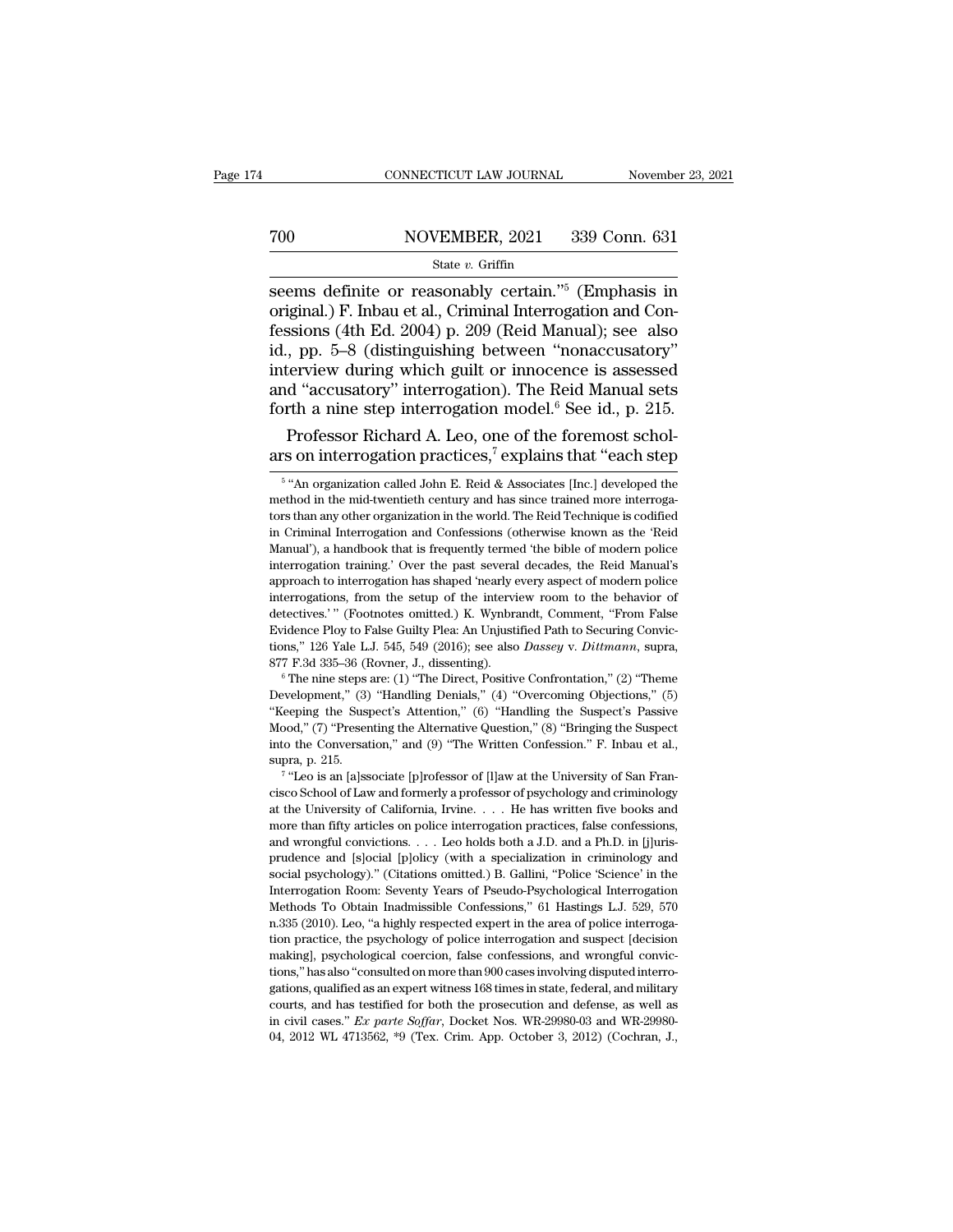<sup>23, 2021</sup> CONNECTICUT LAW JOURNAL Page 175<br>
339 Conn. 631 NOVEMBER, 2021 701<br>
<sup>21</sup> State *v*. Griffin<br>
of th[is] interrogation process builds on and reinforces<br>
the previous one so as to systematically neutralize the<br>
cu 339 Conn. 631 NOVEMBER, 2021 701<br>
State v. Griffin<br>
of th[is] interrogation process builds on and reinforces<br>
the previous one so as to systematically neutralize the<br>
suspect's resistance, render him passive and compliant 339 Conn. 631 NOVEMBER, 2021 701<br>
State v. Griffin<br>
of th[is] interrogation process builds on and reinforces<br>
the previous one so as to systematically neutralize the<br>
suspect's resistance, render him passive and compliant 339 Conn. 631 NOVEMBER, 2021 701<br>
state v. Griffin<br>
of th[is] interrogation process builds on and reinforces<br>
the previous one so as to systematically neutralize the<br>
suspect's resistance, render him passive and compliant  $\begin{array}{l} \hline \text{State }v. \text{ Griffith} \end{array}$  of th[is] interrogation process builds on and reinforces<br>the previous one so as to systematically neutralize the<br>suspect's resistance, render him passive and compliant,<br>persuade him to agree state  $v$ . Grillin<br>
of th[is] interrogation process builds on and reinforces<br>
the previous one so as to systematically neutralize the<br>
suspect's resistance, render him passive and compliant,<br>
persuade him to agree to a mi of th[is] interrogation process builds on and reinforces<br>the previous one so as to systematically neutralize the<br>suspect's resistance, render him passive and compliant,<br>persuade him to agree to a minimizing scenario of how the previous one so as to systematically neutralize the<br>suspect's resistance, render him passive and compliant,<br>persuade him to agree to a minimizing scenario of how<br>he could have committed the crime, and then transform<br>hi suspect's resistance, render him passive and compliant, persuade him to agree to a minimizing scenario of how<br>he could have committed the crime, and then transform<br>his compliance into a full written statement. The [nine<br>st persuade him to agree to a minimizing scenario of how<br>he could have committed the crime, and then transform<br>his compliance into a full written statement. The [nine<br>step] method emphasizes that interrogation is a lengthy<br>an he could have committed the crime, and then transform<br>his compliance into a full written statement. The [nine<br>step] method emphasizes that interrogation is a lengthy<br>and repetitive process in which the interrogator estab-<br> his compliance into a full written statement. The [nine<br>step] method emphasizes that interrogation is a lengthy<br>and repetitive process in which the interrogator estab-<br>lishes psychological control over the suspect and grad step] method emphasizes that interrogation is a lengthy<br>and repetitive process in which the interrogator estab-<br>lishes psychological control over the suspect and gradu-<br>ally elicits a confession by raising the suspect's an and repetitive process in which the interrogator establishes psychological control over the suspect and gradually elicits a confession by raising the suspect's anxiety levels while simultaneously lowering the perceived con lishes psychological control over the suspect and gradually elicits a confession by raising the suspect's anxiety<br>levels while simultaneously lowering the perceived con-<br>sequences of confessing." R. Leo, Police Interrogati ally elicits a confession by raising the suspect's anxiety<br>levels while simultaneously lowering the perceived con-<br>sequences of confessing." R. Leo, Police Interrogation<br>and American Justice (2008) p. 113; accord G. Gudjon levels while simultaneously lowering the perceived consequences of confessing." R. Leo, Police Interrogation<br>and American Justice (2008) p. 113; accord G. Gudjonsson, The Psychology of Interrogations, Confessions and<br>Testi sequences of confessing." R. Leo, Police Interrogation<br>and American Justice (2008) p. 113; accord G. Gudjons-<br>son, The Psychology of Interrogations, Confessions and<br>Testimony (1992) p. 62 ("[a]ccording to the [Reid]<br>model and American Justice (2008) p. 113; accord G. Gudjonsson, The Psychology of Interrogations, Confessions and Testimony (1992) p. 62 ("[a]ccording to the [Reid] model, a suspect confesses (i.e., tells the truth) when the per son, The Psychology of Interrogations, C<br>Testimony (1992) p. 62 ("[a]ccording<br>model, a suspect confesses (i.e., tells tl<br>the perceived consequences of a confes<br>desirable than the anxiety generated by<br>(i.e., denial)"); see collary (1982)  $P$  and (papelling as the price,<br>odel, a suspect confesses (i.e., tells the truth) when<br>e perceived consequences of a confession are more<br>sirable than the anxiety generated by the deception<br>e., denial)"); s the perceived consequences of a confession are more<br>desirable than the anxiety generated by the deception<br>(i.e., denial)"); see also *Dassey v. Dittmann*, supra, 877<br>F.3d 321 (Wood, C. J., dissenting).<br>Courts and commenta

desirable than the anxiety generated by the deception<br>(i.e., denial)"); see also *Dassey v. Dittmann*, supra, 877<br>F.3d 321 (Wood, C. J., dissenting).<br>Courts and commentators have categorized Reid's<br>nine steps as falling i (i.e., denial)"); see also *Dassey v. Dittmann*, supra, 877<br>F.3d 321 (Wood, C. J., dissenting).<br>Courts and commentators have categorized Reid's<br>nine steps as falling into two overarching techniques,<br>frequently referred to F.3d 321 (Wood, C. J., dissenting).<br>
Courts and commentators have categorized Reid's<br>
nine steps as falling into two overarching techniques,<br>
frequently referred to as maximization and minimiza-<br>
tion.<sup>8</sup> See, e.g., *Unite* Courts and commentators have categorized Reid's<br>nine steps as falling into two overarching techniques,<br>frequently referred to as maximization and minimiza-<br>tion.<sup>8</sup> See, e.g., *United States v. Monroe*, 264 F. Supp.<br>3d 376 Courts and commentators have categorized Reid's<br>nine steps as falling into two overarching techniques,<br>frequently referred to as maximization and minimiza-<br>tion.<sup>8</sup> See, e.g., *United States v. Monroe*, 264 F. Supp.<br>3d 37 nine steps as falling into two overarching techniques,<br>frequently referred to as maximization and minimiza-<br>tion.<sup>8</sup> See, e.g., *United States v. Monroe*, 264 F. Supp.<br>3d 376, 391 (D.R.I. 2017); *In re Elias V.*, 237 Cal. frequently referred to as maximization and minimiza-<br>tion.<sup>8</sup> See, e.g., *United States v. Monroe*, 264 F. Supp.<br>3d 376, 391 (D.R.I. 2017); *In re Elias V.*, 237 Cal. App.<br>4th 568, 583, 188 Cal. Rptr. 3d 202 (2015), review 4th 568, 583, 188 Cal. Rptr. 3d 202 (2015), review denied,<br>Docket No. S228370, 2015 Cal. LEXIS 9243 (Cal. Septem-<br>ber 23, 2015); *Commonwealth v. Cartright*, 478 Mass.<br>273, 289, 84 N.E.3d 851 (2017); S. Drizin & R. Leo, "T Docket No. S228370, 2015 Cal. LEXIS 9243 (Cal. Septem-<br>ber 23, 2015); *Commonwealth* v. *Cartright*, 478 Mass.<br>273, 289, 84 N.E.3d 851 (2017); S. Drizin & R. Leo, "The<br>concurring), cert. denied sub nom. *Soffar* v. *Texas* 

<sup>273, 289, 84</sup> N.E.3d 851 (2017); S. Drizin & R. Leo, "The<br>concurring), cert. denied sub nom. *Soffar v. Texas*, 569 U.S. 957, 133 S. Ct.<br>2021, 185 L. Ed. 2d 885 (2013).<br><sup>8</sup> A prefatory step is to place suspects in an unfam 210, 200, 04 IV.E..0d 601 (2011), *S. DITERT & R. LeO*, The<br>concurring), cert. denied sub nom. *Soffar v. Texas*, 569 U.S. 957, 133 S. Ct.<br>2021, 185 L. Ed. 2d 885 (2013).<br><sup>8</sup> A prefatory step is to place suspects in an unf concurring), cert. denied sub nom. *Soffar* v. *Texas*, 569 U.S. 957, 133 S. Ct.<br>2021, 185 L. Ed. 2d 885 (2013).<br><sup>8</sup> A prefatory step is to place suspects in an unfamiliar, unsupportive, and<br>stressful setting from which th 2021, 185 L. Ed. 2d 885 (2013).<br>
<sup>8</sup> A prefatory step is to place suspects in an unfamiliar, unsupportive, and<br>
stressful setting from which they will want to extricate themselves. See<br> *Miranda v. Arizona*, supra, 384 U. <sup>8</sup> A prefatory step is to place suspects in an unfamiliar, unsupportive, and stressful setting from which they will want to extricate themselves. See *Miranda v. Arizona*, supra, 384 U.S. 449–50; S. Kassin, "Inside Interr Fressful setting from the stressful setting from Miranda v. Arizona<br>
Why Innocent People<br>
Kim, "When and Wh<br>
Interrogator in Ame<br>
510–11 (2016–2017).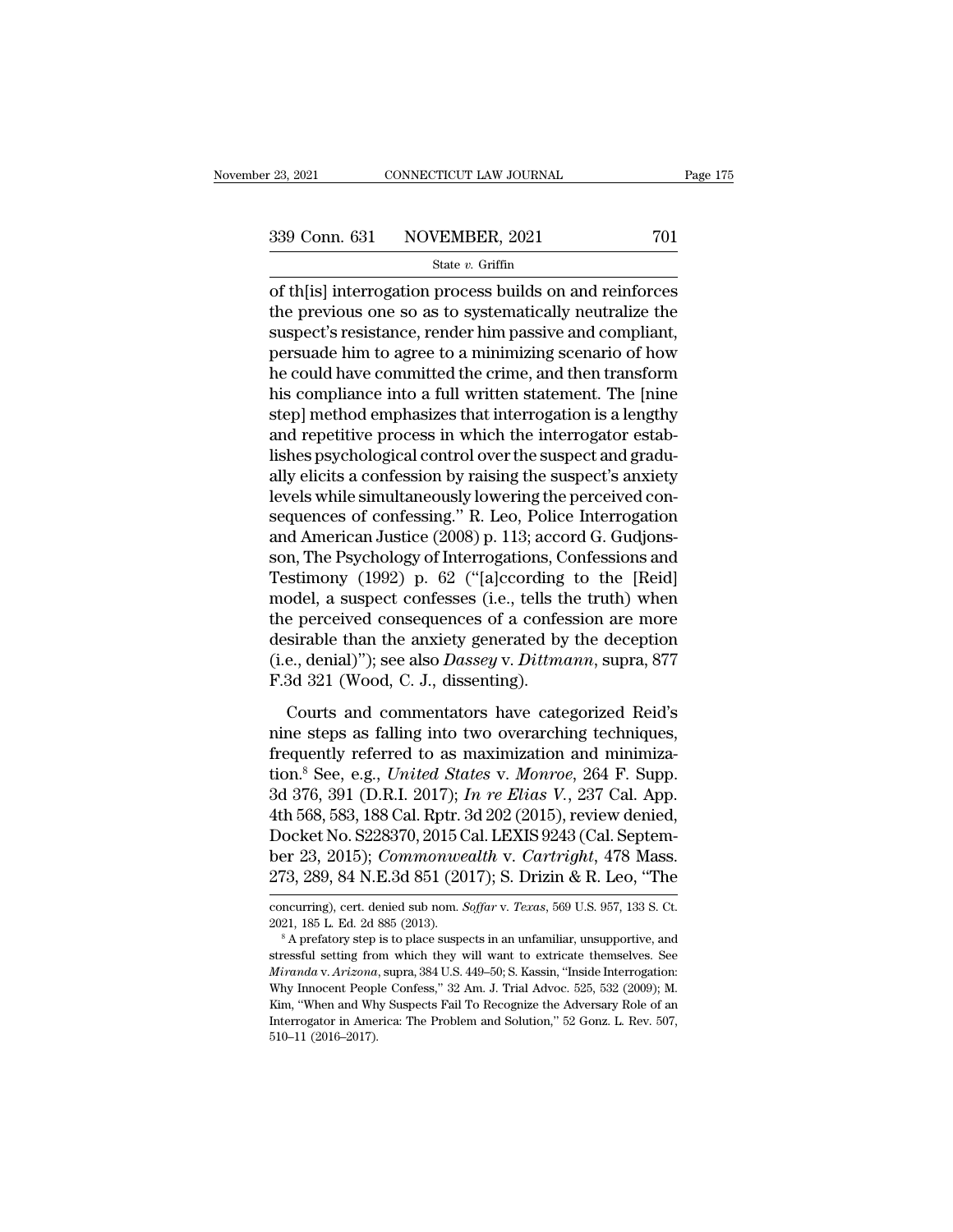# EXECUTE CONNECTICUT LAW JOURNAL Movember 23, 2021<br>
702 NOVEMBER, 2021 339 Conn. 631<br>
State v. Griffin

### State *v.* Griffin

CONNECTICUT LAW JOURNAL November 23, 2021<br>
NOVEMBER, 2021 339 Conn. 631<br>
State v. Griffin<br>
Problem of False Confessions in the Post-DNA World,"<br>
82 N.C. L. Rev. 891, 917 (2004); M. Gohara, "A Lie for a Lie: False Confessio NOVEMBER, 2021 339 Conn. 631<br>
State v. Griffin<br>
Problem of False Confessions in the Post-DNA World,"<br>
82 N.C. L. Rev. 891, 917 (2004); M. Gohara, "A Lie for<br>
a Lie: False Confessions and the Case for Reconsidering<br>
the Leg TO2 NOVEMBER, 2021 339 Conn. 631<br>
State v. Griffin<br>
Problem of False Confessions in the Post-DNA World,"<br>
82 N.C. L. Rev. 891, 917 (2004); M. Gohara, "A Lie for<br>
a Lie: False Confessions and the Case for Reconsidering<br>
th TO2 NOVEMBER, 2021 339 Conn. 631<br>
State v. Griffin<br>
Problem of False Confessions in the Post-DNA World,"<br>
S2 N.C. L. Rev. 891, 917 (2004); M. Gohara, "A Lie for<br>
a Lie: False Confessions and the Case for Reconsidering<br>
th Froblem of False Confessions in the Post-DNA World,"<br>82 N.C. L. Rev. 891, 917 (2004); M. Gohara, "A Lie for<br>a Lie: False Confessions and the Case for Reconsidering<br>the Legality of Deceptive Interrogation Techniques," 33<br>F state v. Griffin<br>
Problem of False Confessions in the Post-DNA World,"<br>
82 N.C. L. Rev. 891, 917 (2004); M. Gohara, "A Lie for<br>
a Lie: False Confessions and the Case for Reconsidering<br>
the Legality of Deceptive Interrogati Problem of False Confessions in the Post-DNA World,"<br>82 N.C. L. Rev. 891, 917 (2004); M. Gohara, "A Lie for<br>a Lie: False Confessions and the Case for Reconsidering<br>the Legality of Deceptive Interrogation Techniques," 33<br>Fo 82 N.C. L. Rev. 891, 917 (2004); M. Gohara, "A Lie for<br>a Lie: False Confessions and the Case for Reconsidering<br>the Legality of Deceptive Interrogation Techniques," 33<br>Fordham Urb. L.J. 791, 821–22 (2006); see also A. Hirsc a Lie: False Confessions and the Case for Reconsidering<br>the Legality of Deceptive Interrogation Techniques," 33<br>Fordham Urb. L.J. 791, 821–22 (2006); see also A. Hirsch,<br>supra, 11 Ohio St. J. Crim. L. 805 (categorizing ste the Legality of Deceptive Interrogation Techniques," 33<br>Fordham Urb. L.J. 791, 821–22 (2006); see also A. Hirsch,<br>supra, 11 Ohio St. J. Crim. L. 805 (categorizing steps<br>as confrontation and minimization); R. Leo, supra, pp Fordham Urb. L.J. 791, 821–22 (2006); see also A. Hirsch,<br>supra, 11 Ohio St. J. Crim. L. 805 (categorizing steps<br>as confrontation and minimization); R. Leo, supra, pp.<br>150–55 (categorizing steps as use of positive and nega supra, 11 Ohio St. J. Crim. L. 805 (categorizing steps<br>as confrontation and minimization); R. Leo, supra, pp.<br>150–55 (categorizing steps as use of positive and nega-<br>tive incentives). The maximization technique is designed as confrontation and minimization); R. Leo, supra, pp.<br>150–55 (categorizing steps as use of positive and negative incentives). The maximization technique is designed<br>to convey "the interrogator's [rock solid] belief that 150–55 (categorizing steps as use of positive and negative incentives). The maximization technique is designed<br>to convey "the interrogator's [rock solid] belief that the<br>suspect is guilty and that all denials will fail. S tive incentives). The maximization technique is designed<br>to convey "the interrogator's [rock solid] belief that the<br>suspect is guilty and that all denials will fail. Such tactics<br>include making an accusation, overriding ob to convey "the interrogator's [rock solid] belief that the<br>suspect is guilty and that all denials will fail. Such tactics<br>include making an accusation, overriding objections,<br>and citing evidence, real or manufactured, to suspect is guilty and that all denials will fail. Such tactics<br>include making an accusation, overriding objections,<br>and citing evidence, real or manufactured, to shift the<br>suspects' mental state from confident to hopeless include making an accusation, overriding objections,<br>and citing evidence, real or manufactured, to shift the<br>suspects' mental state from confident to hopeless."<br>(Internal quotation marks omitted.) In re Elias V.,<br>supra, 5 and citing evidence, real or manufactured, to shift the<br>suspects' mental state from confident to hopeless."<br>(Internal quotation marks omitted.) In re Elias V.,<br>supra, 583; accord M. Kim, "When and Why Suspects<br>Fail to Rec suspects' mental state from confident to hopeless."<br>(Internal quotation marks omitted.) In re Elias V.,<br>supra, 583; accord M. Kim, "When and Why Suspects<br>Fail to Recognize the Adversary Role of an Interrogator<br>in America: (Internal quotation marks omitted.) In re Elias V.,<br>supra, 583; accord M. Kim, "When and Why Suspects<br>Fail to Recognize the Adversary Role of an Interrogator<br>in America: The Problem and Solution," 52 Gonz. L. Rev.<br>507, 51 supra, 583; accord M. Kim, "When and Why Suspects<br>Fail to Recognize the Adversary Role of an Interrogator<br>in America: The Problem and Solution," 52 Gonz. L. Rev.<br>507, 511 (2016–2017). "[T]he interrogator aggressively<br>confr Fail to Recognize the Adversary Role of an Interrogator<br>in America: The Problem and Solution," 52 Gonz. L. Rev.<br>507, 511 (2016–2017). "[T]he interrogator aggressively<br>confronts the suspect with the magnitude of his situa-<br> in America: The Problem and Solution," 52 Gonz. L. Rev.<br>507, 511 (2016–2017). "[T]he interrogator aggressively<br>confronts the suspect with the magnitude of his situa-<br>tion, hoping to convince him that he is in serious troub 507, 511 (2016–2017). "[T]he interrogator aggressively<br>confronts the suspect with the magnitude of his situa-<br>tion, hoping to convince him that he is in serious trouble<br>and likely to be punished severely." M. Gohara, supra confronts the suspect with the magnitude of his situation, hoping to convince him that he is in serious trouble and likely to be punished severely." M. Gohara, supra, 821–22. "The minimization technique is the opposite. It tion, hoping to convince him that he is in serious trouble<br>and likely to be punished severely." M. Gohara, supra,<br>821–22. "The minimization technique is the opposite. It<br>is designed to provide the suspect with moral justif and likely to be punished severely." M. Gohara, supra,  $821-22$ . "The minimization technique is the opposite. It is designed to provide the suspect with moral justification and face-saving excuses for having committed the 821–22. "The minimization technique is the opposite. It<br>is designed to provide the suspect with moral justifica-<br>tion and face-saving excuses for having committed the<br>crime in question. This technique includes methods<br>such is designed to provide the suspect with moral justification and face-saving excuses for having committed the crime in question. This technique includes methods such as lulling suspects into a false sense of security by bla tion and face-saving excuses for having committed the crime in question. This technique includes methods such as lulling suspects into a false sense of security by blaming the victim and downplaying the seriousness of the crime in question. This technique includes methods<br>such as lulling suspects into a false sense of security<br>by blaming the victim and downplaying the seriousness<br>of the crime." (Footnote omitted; internal quotation<br>marks o such as lulling suspects into a false sense of security<br>by blaming the victim and downplaying the seriousness<br>of the crime." (Footnote omitted; internal quotation<br>marks omitted.) *M*. Kim, supra, 511–12; see also *M*.<br>Goha by blaming the victim and<br>of the crime." (Footnote<br>marks omitted.) M. Kim,<br>Gohara, supra, 821. This ta<br>cation that leniency in pur<br>confession." (Internal que<br>*Elias V.*, supra, 583.<br>"[I]nterrogators will. The semilar (19 M. Kim, supra, 511–12; see also M.<br>
Shara, supra, 821. This tactic "communicates by impli-<br>
tion that leniency in punishment is forthcoming upon<br>
mfession." (Internal quotation marks omitted.) In re<br>
ias V Frame Strategral, 311 That, Septer, 311 The, 350 and The Gohara, supra, 821. This tactic "communicates by implication that leniency in punishment is forthcoming upon confession." (Internal quotation marks omitted.) In re cation that leniency in punishment is forthcoming upon<br>confession." (Internal quotation marks omitted.) In re<br>Elias V., supra, 583.<br>"[I]nterrogators will . . . commonly [say] that the<br>only way [that the suspect] can help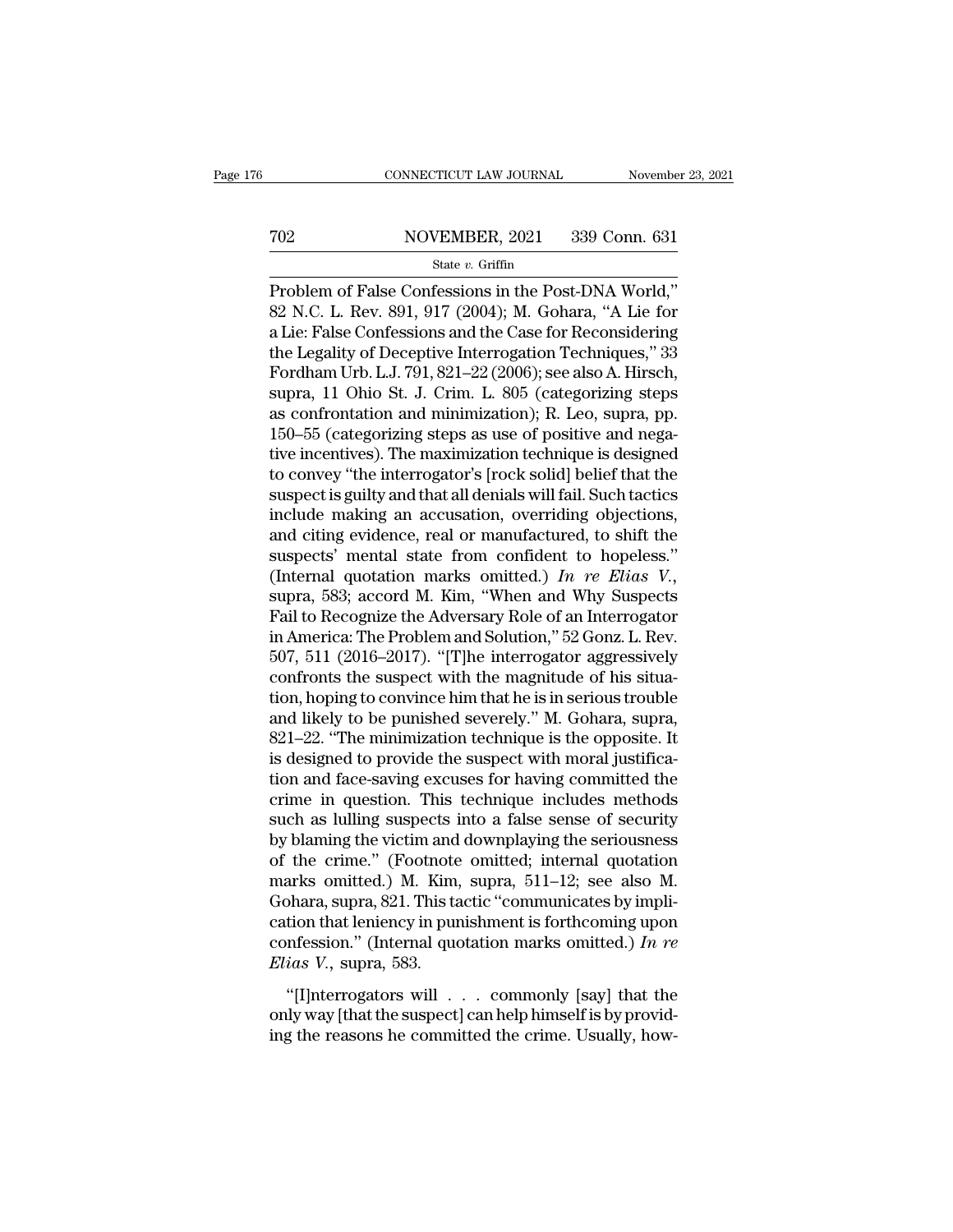ever, interrogators will first suggest possible reasons<br>
ever, interrogators will first suggest possible reasons<br>
or scenarios to get him to admit to it. . . . Interrogators<br>
advance scenarios to porsuade a suspect that i 339 Conn. 631 NOVEMBER, 2021 703<br>
State v. Griffin<br>
ever, interrogators will first suggest possible reasons<br>
or scenarios to get him to admit to it. . . . Interrogators<br>
advance scenarios to persuade a suspect that if he<br> 339 Conn. 631 NOVEMBER, 2021 703<br>
State v. Griffin<br>
ever, interrogators will first suggest possible reasons<br>
or scenarios to get him to admit to it.... Interrogators<br>
advance scenarios to persuade a suspect that if he<br>
ad 339 Conn. 631 NOVEMBER, 2021 703<br>
State v. Griffin<br>
ever, interrogators will first suggest possible reasons<br>
or scenarios to get him to admit to it.... Interrogators<br>
advance scenarios to persuade a suspect that if he<br>
ad Solution of the vertices (e.g., interrogators will first suggest possible reasons<br>or scenarios to get him to admit to it.... Interrogators<br>advance scenarios to persuade a suspect that if he<br>admits to the act he can—with t State v. Griffin<br>
ever, interrogators will first suggest possible reasons<br>
or scenarios to get him to admit to it.... Interrogators<br>
advance scenarios to persuade a suspect that if he<br>
admits to the act he can—with the in ever, interrogators will first suggest possible reasons<br>or scenarios to get him to admit to it. . . . Interrogators<br>advance scenarios to persuade a suspect that if he<br>admits to the act he can—with the interrogators' help or scenarios to get him to admit to it. . . . Interrogators<br>advance scenarios to persuade a suspect that if he<br>admits to the act he can—with the interrogators' help—<br>control how that act is framed to other audiences (e.g., advance scenarios to persuade a suspect that if he<br>admits to the act he can—with the interrogators' help—<br>control how that act is framed to other audiences (e.g.,<br>prosecutors, judges, juries, his friends and family, the<br>v admits to the act he can—with the interrogators' help—<br>control how that act is framed to other audiences (e.g.,<br>prosecutors, judges, juries, his friends and family, the<br>victim, the victim's friends and family, the media, a control how that act is framed to other audiences (prosecutors, judges, juries, his friends and family, victim, the victim's friends and family, the media, so on). In other words, he can explain his motive way that will po osecutors, judges, juries, his friends and family, the<br>
ctim, the victim's friends and family, the media, and<br>
on). In other words, he can explain his motive in a<br>
ay that will portray him in the most sympathetic light<br>
d victim, the victim's friends and family, the media, and<br>so on). In other words, he can explain his motive in a<br>way that will portray him in the most sympathetic light<br>and minimize his social, moral, and legal culpability."

so on). In other words, he can explain his motive in a<br>way that will portray him in the most sympathetic light<br>and minimize his social, moral, and legal culpability."<br>(Citation omitted.) R. Leo, supra, pp. 152–53.<br>"[T]he m way that will portray him in the most sympathetic light<br>and minimize his social, moral, and legal culpability."<br>(Citation omitted.) R. Leo, supra, pp. 152–53.<br>"[T]he most significant and effective scenarios are<br>those that and minimize his social, moral, and legal culpability."<br>
(Citation omitted.) R. Leo, supra, pp. 152–53.<br>
"[T]he most significant and effective scenarios are<br>
those that offer the suspect legal excuses or justifica-<br>
tions (Citation omitted.) R. Leo, supra, pp. 152–53.<br>
"[T]he most significant and effective scenarios are<br>
those that offer the suspect legal excuses or justifica-<br>
tions for his alleged behavior. These types of scenarios<br>
redef "[T]he most significant and effective scenarios are<br>those that offer the suspect legal excuses or justifica-<br>tions for his alleged behavior. These types of scenarios<br>redefine the suspect's mens rea (i.e., mental state) and those that offer the suspect legal excuses or justifications for his alleged behavior. These types of scenarios redefine the suspect's mens rea (i.e., mental state) and thus the formal elements of the crime such that the s tions for his alleged behavior. These types of scenarios<br>redefine the suspect's mens rea (i.e., mental state) and<br>thus the formal elements of the crime such that the<br>suspect's legal culpability is reduced or eliminated. Fo redefine the suspect's mens rea (i.e., mental state) and<br>thus the formal elements of the crime such that the<br>suspect's legal culpability is reduced or eliminated. For<br>example, it is common in murder investigations for<br>inte thus the formal elements of the crime such that the suspect's legal culpability is reduced or eliminated. For example, it is common in murder investigations for interrogators to suggest that the suspect killed the victim i suspect's legal culpability is reduced or eliminated. For<br>example, it is common in murder investigations for<br>interrogators to suggest that the suspect killed the vic-<br>tim in self-defense. Because self-defense is not a crim example, it is common in murder investigations for<br>interrogators to suggest that the suspect killed the vic-<br>tim in self-defense. Because self-defense is not a crime,<br>the scenario suggests that the suspect will not be<br>char interrogators to suggest that the suspect killed the victim in self-defense. Because self-defense is not a crime, the scenario suggests that the suspect will not be charged or punished for admitting to it. It is also commo tim in self-defense. Because self-defense is not a crime,<br>the scenario suggests that the suspect will not be<br>charged or punished for admitting to it. It is also com-<br>mon in murder investigations for interrogators to sug-<br> the scenario suggests that the suspect will not be charged or punished for admitting to it. It is also common in murder investigations for interrogators to suggest that the suspect killed the victim accidentally, again mit charged or punished for admitting to it. It is also common in murder investigations for interrogators to suggest that the suspect killed the victim accidentally, again mitigating the criminality of the act and seemingly lo mon in murder investigations for interrogators to suggest that the suspect killed the victim accidentally, again<br>mitigating the criminality of the act and seemingly low-<br>ering the punishment if the suspect agrees to the a gest that the suspect killed the victim accidentally, again<br>mitigating the criminality of the act and seemingly low-<br>ering the punishment if the suspect agrees to the acci-<br>dent scenario . . . . . These scenarios are effec mitigating the criminality of the act and seemingly low-<br>ering the punishment if the suspect agrees to the acci-<br>dent scenario  $\ldots$ . These scenarios are effective<br>because they 'pragmatically' communicate that the sus-<br>pe Ing the punishment if the suspect agrees to the acci-<br>
ant scenario . . . . These scenarios are effective<br>
cause they 'pragmatically' communicate that the sus-<br>
ct will receive a lower charge or lesser punishment<br>
he agre dent scenario . . . . These scenarios are effective<br>because they 'pragmatically' communicate that the sus-<br>pect will receive a lower charge or lesser punishment<br>if he agrees to the suggested scenario . . . . " (Citations<br> because they 'pragmatically' communicate that the sus-<br>pect will receive a lower charge or lesser punishment<br>if he agrees to the suggested scenario . . . ." (Citations<br>omitted.) Id., pp. 153–54.<br>A particular application o

A particular application of one of these minimization<br>r maximization tactics may be deemed so egregious<br>s to be sufficient in and of itself to establish coercion.<sup>9</sup><br>See, e.g., *Quartararo* v. *Mantello*, 715 F. Supp. 449, A particular application of one of these minimization<br>or maximization tactics may be deemed so egregious<br>as to be sufficient in and of itself to establish coercion.<sup>9</sup><br><sup>9</sup> See, e.g., *Quartararo* v. *Mantello*, 715 F. Sup

or maximization tactics may be deemed so egregious<br>as to be sufficient in and of itself to establish coercion.<sup>9</sup><br><sup>9</sup> See, e.g., *Quartararo* v. *Mantello*, 715 F. Supp. 449, 461 (E.D.N.Y.) ("Evidence . . . procured [by w as to be sufficient in and of itself to establish coercion.<sup>9</sup><br><sup>9</sup>See, e.g., *Quartararo* v. *Mantello*, 715 F. Supp. 449, 461 (E.D.N.Y.) ("Evidence . . . procured [by way of a promise of leniency that was the equivalent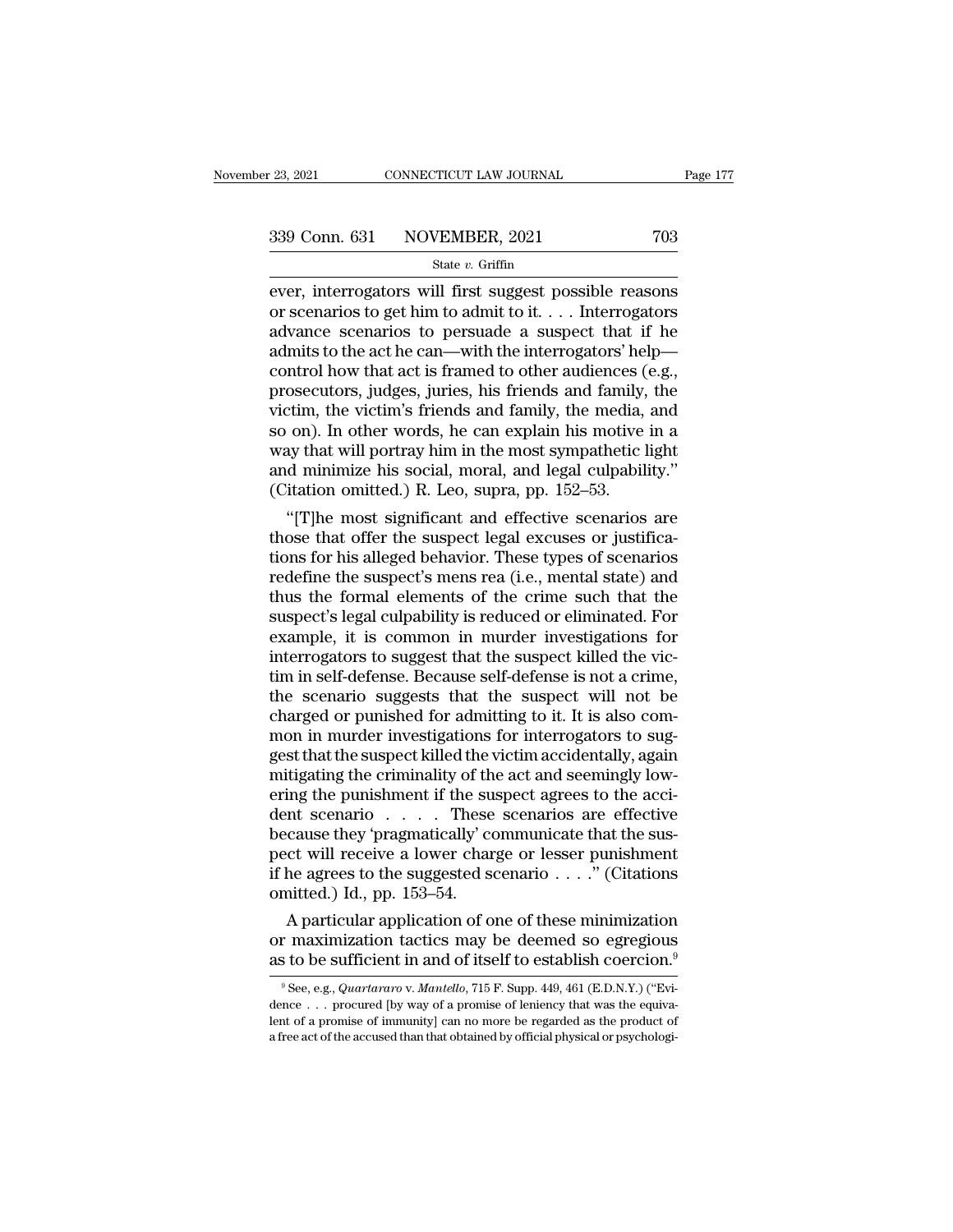# EXECUTE CONNECTICUT LAW JOURNAL Movember 23, 2021<br>
704 NOVEMBER, 2021 339 Conn. 631<br>
State v. Griffin

### State *v.* Griffin

CONNECTICUT LAW JOURNAL November 23, 2021<br>
See *State* v. *Baker*, 147 Haw. 413, 435, 465 P.3d 860<br>
(2020) ("a single coercive interrogation technique may<br>
rendor a confession involuntary"). Because these tag (2021) (2021) (2021) (2021) (2021) (2021) (2020) (4 single coercive interrogation technique may render a confession involuntary"). Because these tactics however are designed to work cumulatively and To render a confession involution in the confession involution of the confession involuntary''). Because these tac-<br>tics, however, are designed to work cumulatively and symparistically to overcome a prosumptively suity su To reader to NOVEMBER, 2021 339 Conn. 631<br>
See State v. Baker, 147 Haw. 413, 435, 465 P.3d 860<br>
(2020) ("a single coercive interrogation technique may<br>
render a confession involuntary"). Because these tac-<br>
tics, however, State v. Baker, 147 Haw. 413, 435, 465 P.3d 860<br>(2020) ("a single coercive interrogation technique may<br>render a confession involuntary"). Because these tac-<br>tics, however, are designed to work cumulatively and<br>synergistic state v. *Baker*, 147 Haw. 413, 435, 465 P.3d 860 (2020) ("a single coercive interrogation technique may render a confession involuntary"). Because these tactics, however, are designed to work cumulatively and synergistic See *State* v. *Baker*, 147 Haw. 413, 435, 465 P.3d 860 (2020) ("a single coercive interrogation technique may render a confession involuntary"). Because these tactics, however, are designed to work cumulatively and synerg (2020) ("a single coercive interrogation technique may<br>render a confession involuntary"). Because these tac-<br>tics, however, are designed to work cumulatively and<br>synergistically to overcome a presumptively guilty sus-<br>pec render a confession involuntary"). Because these tactics, however, are designed to work cumulatively and<br>synergistically to overcome a presumptively guilty sus-<br>pect's resistance to admit his culpability; see R. Leo,<br>supr tics, however, are designed to work cumulatively and<br>synergistically to overcome a presumptively guilty sus-<br>pect's resistance to admit his culpability; see R. Leo,<br>supra, p. 113; their impact cannot be dismissed when<br>indi synergistically to overcome a presumptively guilty sus-<br>pect's resistance to admit his culpability; see R. Leo,<br>supra, p. 113; their impact cannot be dismissed when<br>individual tactics do not rise to this level. The totalit pect's resistance to admit his culpability; see R. Leo,<br>supra, p. 113; their impact cannot be dismissed when<br>individual tactics do not rise to this level. The totality<br>of the circumstances test demands consideration of<br>the supra, p. 113; their impact cannot be dismissed when<br>individual tactics do not rise to this level. The totality<br>of the circumstances test demands consideration of<br>the cumulative impact of these tactics. See *Dassey* v.<br>*Di* individual tactics do not rise to this level. The totality<br>of the circumstances test demands consideration of<br>the cumulative impact of these tactics. See *Dassey* v.<br>*Dittmann*, supra, 877 F.3d 322 (Wood, C. J., dissenting of the circumstances test demands consideration of<br>the cumulative impact of these tactics. See *Dassey* v.<br>*Dittmann*, supra, 877 F.3d 322 (Wood, C. J., dissenting)<br>("The majority finds some significance in the notion<br>that the cumulative impact of these tactics. See *Dassey* v.<br> *Dittmann*, supra, 877 F.3d 322 (Wood, C. J., dissenting)<br>
("The majority finds some significance in the notion<br>
that the detectives' tactics were not per se coerciv Dittmann, supra, 877 F.3d 322 (Wood, C. J., dissenting)<br>("The majority finds some significance in the notion<br>that the detectives' tactics were not per se coercive,<br>but that is a red herring. [The] cases cannot be assessed<br> ("The majority finds some significance in the notion<br>that the detectives' tactics were not per se coercive,<br>but that is a red herring. [The] cases cannot be assessed<br>based on one sentence, or one restroom break, or the<br>com that the detectives' tactics were not per se coercive,<br>but that is a red herring. [The] cases cannot be assessed<br>based on one sentence, or one restroom break, or the<br>comfort (or lack thereof) of one room. The [United<br>Stat but that is a red herring. [The] cases cannot be assessed<br>based on one sentence, or one restroom break, or the<br>comfort (or lack thereof) of one room. The [United<br>States] Supreme Court has instructed that the voluntari-<br>nes based on one sentence, or one restroom break, or the comfort (or lack thereof) of one room. The [United States] Supreme Court has instructed that the voluntariness inquiry requires a full consideration of the compounding i comfort (or lack thereof) of one room. The [United States] Supreme Court has instructed that the voluntari-<br>ness inquiry requires a full consideration of the com-<br>pounding influence of the police techniques as applied<br>to t States] Supreme Court has instructed that the voluntari-<br>ness inquiry requires a full consideration of the com-<br>pounding influence of the police techniques as applied<br>to this suspect." (Emphasis omitted; internal quotation ness inquiry requires a full consideration of the compounding influence of the police techniques as applied<br>to this suspect." (Emphasis omitted; internal quotation<br>marks omitted.)); *Wilson v. Lawrence County*, 260 F.3d<br>94 pounding influence of the police techniques as applied<br>to this suspect." (Emphasis omitted; internal quotation<br>marks omitted.)); *Wilson v. Lawrence County*, 260 F.3d<br>946, 953 (8th Cir. 2001) ("a totality of the circumstan to this suspect." (Emphasis omitted; internal quotation marks omitted.)); *Wilson v. Lawrence County*, 260 F.3d 946, 953 (8th Cir. 2001) ("a totality of the circumstances analysis does not permit state officials to cherry analysis does not permit state officials to cherry-pick<br>cases that address individual potentially coercive tac-<br>tics, isolated one from the other, in order to insulate<br>themselves when they have combined all of those tac-<br> cases that address individual potentially coercive tactics, isolated one from the other, in order to insulate themselves when they have combined all of those tac-<br>cal coercion. . . . This factor alone would make it difficu

tics, isolated one from the other, in order to insulate<br>themselves when they have combined all of those tac-<br>cal coercion. . . . This factor alone would make it difficult to conclude<br>that the prosecution sustained its burd themselves when they have combined all of those tac-<br>cal coercion. . . . This factor alone would make it difficult to conclude<br>that the prosecution sustained its burden of proving by a preponderance<br>of the evidence that th *States* v. *Colubried an Of those tac-*<br> *States decretion*. *Colubried an Of those tac-*<br> *Cal coercion. Colubried its burden of proving by a preponderance*<br>
of the evidence that the first confession was voluntary." (C cal coercion. . . . This factor alone would make it difficult to conclude that the prosecution sustained its burden of proving by a preponderance of the evidence that the first confession was voluntary." (Citations omitte that the prosecution sustained its burden of proving by a preponderance of the evidence that the first confession was voluntary." (Citations omitted; internal quotation marks omitted.)), aff'd, 888 F.2d 126 (2d Cir. 1989); of the evidence that the first confession was voluntary." (Citations omitted; internal quotation marks omitted.)), aff d, 888 F.2d 126 (2d Cir. 1989); *United States* v. *Goldstein*, 611 F. Supp. 626, 632 (N.D. Ill. 1985) internal quotation marks omitted.)), aff'd, 888 F.2d 126 (2d Cir. 1989); United<br>States v. Goldstein, 611 F. Supp. 626, 632 (N.D. Ill. 1985) ("when the govern-<br>ment misleads a suspect concerning the consequences of a confes *States* v. *Goldstein*, 611 F. Supp. 626, 632 (N.D. Ill. 1985) ("when the government misleads a suspect concerning the consequences of a confession, his statements are regarded as having been unconstitutionally induced by States v. Goldstein, 611 F. Supp. 626, 632 (N.D. Ill. 1985) ("when the government misleads a suspect concerning the consequences of a confession, his statements are regarded as having been unconstitutionally induced by a statements are regarded as having been unconstitutionally induced by a prohibited direct or implied promise"); *People* v. *Weiss*, 102 Misc. 2d 830, 831–36, 424 N.Y.S.2d 844 (1980) (recognizing that totality of circumstan prohibited direct or implied promise"); *People* v. *Weiss*, 102 Misc. 2d 830, 831–36, 424 N.Y.S.2d 844 (1980) (recognizing that totality of circumstances determines voluntariness but concluding that specific tactic of th 831–36, 424 N.Y.S.2d 844 (1980) (recognizing that totality of circumstances determines voluntariness but concluding that specific tactic of threatening defendant with loss of his business rendered statement involuntary). T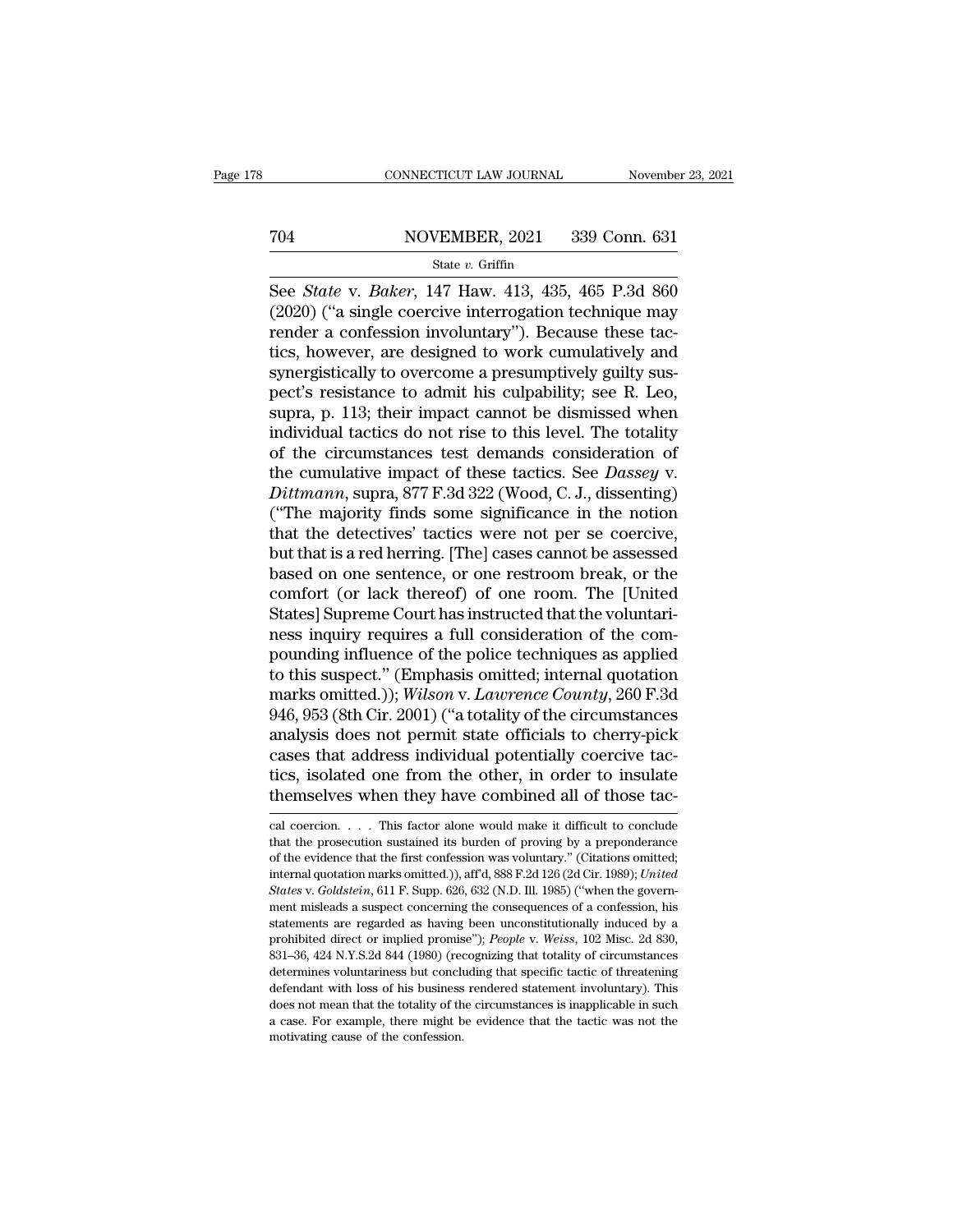tics in an effort to overbear an accused's will<sup>''</sup>); *State*<br>
We be a state *v*. Griffin<br>
tics in an effort to overbear an accused's will''); *State*<br>
v. *Baker*, supra, 423 ("[c]rucially, a court must not analyze the ind 339 Conn. 631 NOVEMBER, 2021 705<br>
<sup>State v.</sup> Griffin<br>
tics in an effort to overbear an accused's will"); *State*<br>
v. *Baker*, supra, 423 ("[c]rucially, a court must not ana-<br>
lyze the individual circumstances in isolation, 339 Conn. 631 NOVEMBER, 2021 705<br>
State v. Griffin<br>
tics in an effort to overbear an accused's will''); State<br>
v. Baker, supra, 423 ("[c]rucially, a court must not ana-<br>
lyze the individual circumstances in isolation, but 339 Conn. 631 NOVEMBER, 2021 705<br>  $\frac{\text{State } v. \text{ Griffith}}{\text{ities in an effort to overbear an accused's will''}}$ ; *State*<br>
v. *Baker*, supra, 423 ("[c]rucially, a court must not ana-<br>
lyze the individual circumstances in isolation, but must<br>
weigh those circumstances *State v. Griffin*<br> *Grammers 110 Chancery, 2022*<br> *Grammers 123 ("Chancer"); State*<br> *Greer, supra, 423 ("Chancer"); State with must<br>
alyze the individual circumstances in isolation, but must<br>
weigh those circumstances in* state *v*. Griftin<br>tics in an effort to overbear an accused's will"); State<br>v. Baker, supra, 423 ("[c]rucially, a court must not ana-<br>lyze the individual circumstances in isolation, but must<br>weigh those circumstances in t tics in an effort to overbear an accused's will"); *State* v. *Baker*, supra, 423 ("[c]rucially, a court must not analyze the individual circumstances in isolation, but must weigh those circumstances in their totality"); *Buker*, supra, 425 ([C]Tuctany, a court must not ana-<br>te the individual circumstances in isolation, but must<br>eigh those circumstances in their totality"); *State* v.<br> $rey$ , 274 Mont. 206, 211, 907 P.2d 951 (1995) ("[s]ever ryze the marvidual circumstances in isolation, but must<br>weigh those circumstances in their totality"); *State* v.<br>*Grey*, 274 Mont. 206, 211, 907 P.2d 951 (1995) ("[s]everal<br>factors can culminate in a totality of circumsta

*Grey*, 274 Mont. 206, 211, 907 P.2d 951 (1995) ("[s]everal<br>factors can culminate in a totality of circumstances that<br>render a confession involuntary").<br>The Hawaii Supreme Court's recent decision in *State*<br>v. *Baker*, su portegy, 274 Mont. 200, 211, 3071.2d 351 (1335) (speedard factors can culminate in a totality of circumstances that render a confession involuntary").<br>The Hawaii Supreme Court's recent decision in *State* v. *Baker*, supr render a confession involuntary").<br>
The Hawaii Supreme Court's recent decision in *State*<br>
v. *Baker*, supra, 147 Haw. 413, is a good example of the<br>
proper approach.<sup>10</sup> That court identified seven separate,<br>
potentially The Hawaii Supreme Court's recent decision in *State* v. *Baker*, supra, 147 Haw. 413, is a good example of the proper approach.<sup>10</sup> That court identified seven separate, potentially coercive interrogation tactics that ha The Hawaii Supreme Court's recent decision in *State* v. *Baker*, supra, 147 Haw. 413, is a good example of the proper approach.<sup>10</sup> That court identified seven separate, potentially coercive interrogation tactics that ha v. *Baker*, supra, 147 Haw. 413, is a good example of the proper approach.<sup>10</sup> That court identified seven separate, potentially coercive interrogation tactics that had been employed in that case, none of which was so ind mployed in that case, none of which was so individu-<br>ly coercive as to overcome the defendant's will.<sup>11</sup> See<br>l., 433–35. The court recognized, however, as have<br>ther courts, that "[a]n interrogator's use of multiple<br><sup>10</sup> T ally coercive as to overcome the defendant's will.<sup>11</sup> See id., 433–35. The court recognized, however, as have other courts, that "[a]n interrogator's use of multiple  $\frac{10}{10}$  The majority dismisses *Baker* as irreleva

id., 433–35. The court recognized, however, as have other courts, that "[a]n interrogator's use of multiple  $\frac{10 \text{ T/h}}{10 \text{ T/h}}$  majority dismisses *Baker* as irrelevant because the Hawaii Supreme Court decided the case court, applying a "totality of the circumstances" of the Hawaii Supreme<br>Court decided the case under the Hawaii constitution. See footnote 23 of<br>the majority opinion. The case is not so easily swept aside. The Hawaii<br>court <sup>10</sup> The majority dismisses *Baker* as irrelevant because the Hawaii Supreme Court decided the case under the Hawaii constitution. See footnote 23 of the majority opinion. The case is not so easily swept aside. The Hawaii <sup>10</sup> The majority dismisses *Baker* as irrelevant because the Hawaii Supreme Court decided the case under the Hawaii constitution. See footnote 23 of the majority opinion. The case is not so easily swept aside. The Hawaii the majority opinion. The case is not so easily swept aside. The Hawaii court, applying a "totality of the circumstances" test, relied on settled *federal* constitutional case law and principles, as well as case law from o supported by a wealth of authority of the circumstances are also settled *federal* constitutional case law and principles, as well as case law from other jurisdictions relying on the *federal* constitution, to reach its co constitutional case law and principles, as well as case law from other jurisdictions relying on the *federal* constitution, to reach its conclusion. See *State* v. *Baker*, supra, 147 Haw. 424–34. I do not rely on *Baker* constitutional case law and principles, as well as case law from other jurisdictions relying on the *federal* constitution, to reach its conclusion. See *State* v. *Baker*, supra, 147 Haw. 424–34. I do not rely on *Baker* v. *Baker*, supra, 147 Haw. 424–34. I do not rely on *Baker* for any principles grounded in state constitutional law but for the unremarkable proposition, supported by a wealth of authority rooted in the federal law cited distinguish that federal authority; it has not done solutional authority; imported in state constitutional law but for the unremarkable proposition, supported by a wealth of authority rooted in the federal law cited in par If of this opinion, that the totality of the circumstances test requires the consideration of the cumulative effect of the interrogation tactics. The majority's rejection of this principle as stated in *Baker*, therefore,

if the conference of the interrogation tactics. The major-<br>consideration of the cumulative effect of the interrogation tactics. The major-<br>tity's rejection of this principle as stated in *Baker*, therefore, requires it to ity's rejection of this principle as stated in *Baker*, therefore, requires it to distinguish that federal authority; it has not done so.<br><sup>11</sup> The individual tactics identified in *Baker* were "(1) the comments suggesting narratives suggesting the conduction of the conduction of the conductinguish that federal authority; it has not done so.<br>
<sup>11</sup> The individual tactics identified in *Baker* were "(1) the comments suggesting the public and <sup>11</sup> The individual tactics identified in *Baker* were "(1) the comments suggesting the public and media would perceive [the defendant] more favorably if he confessed; (2) the implication that [the defendant] would be per gesting the public and media would perceive [the defendant] more favorably if he confessed; (2) the implication that [the defendant] would be perceived less favorably in court if he continued to deny guilt; (3) the minimiz if the confessed; (2) the implication that [the defendant] would be perceived less favorably in court if he continued to deny guilt; (3) the minimization narratives suggesting the conduct was understandable because of the as favorably in court if he continued to deny guilt; (3) the minimization narratives suggesting the conduct was understandable because of the drugs and alcohol involved; (4) the use of unlawfully discriminatory [gender bas represent and could adversely affect him; and (7) the detective's false assertion and alcohol involved; (4) the use of unlawfully discriminatory [gender based] stereotypes to excuse or explain conduct; (5) the use of the f and alcohol involved; (4) the use of unlawfully discriminatory [gender based] stereotypes to excuse or explain conduct; (5) the use of the false friend technique; (6) the insinuation that [the defendant's] refusal to admi stereotypes to excuse or explain conduct; (5) the use of the false friend technique; (6) the insinuation that [the defendant's] refusal to admit to assaulting the [complaining witness] would be set forth in the detective' trechnique; (6) the insinuation that [the defendant's] refusal to admit to assaulting the [complaining witness] would be set forth in the detective's report and could adversely affect him; and (7) the detective's false ass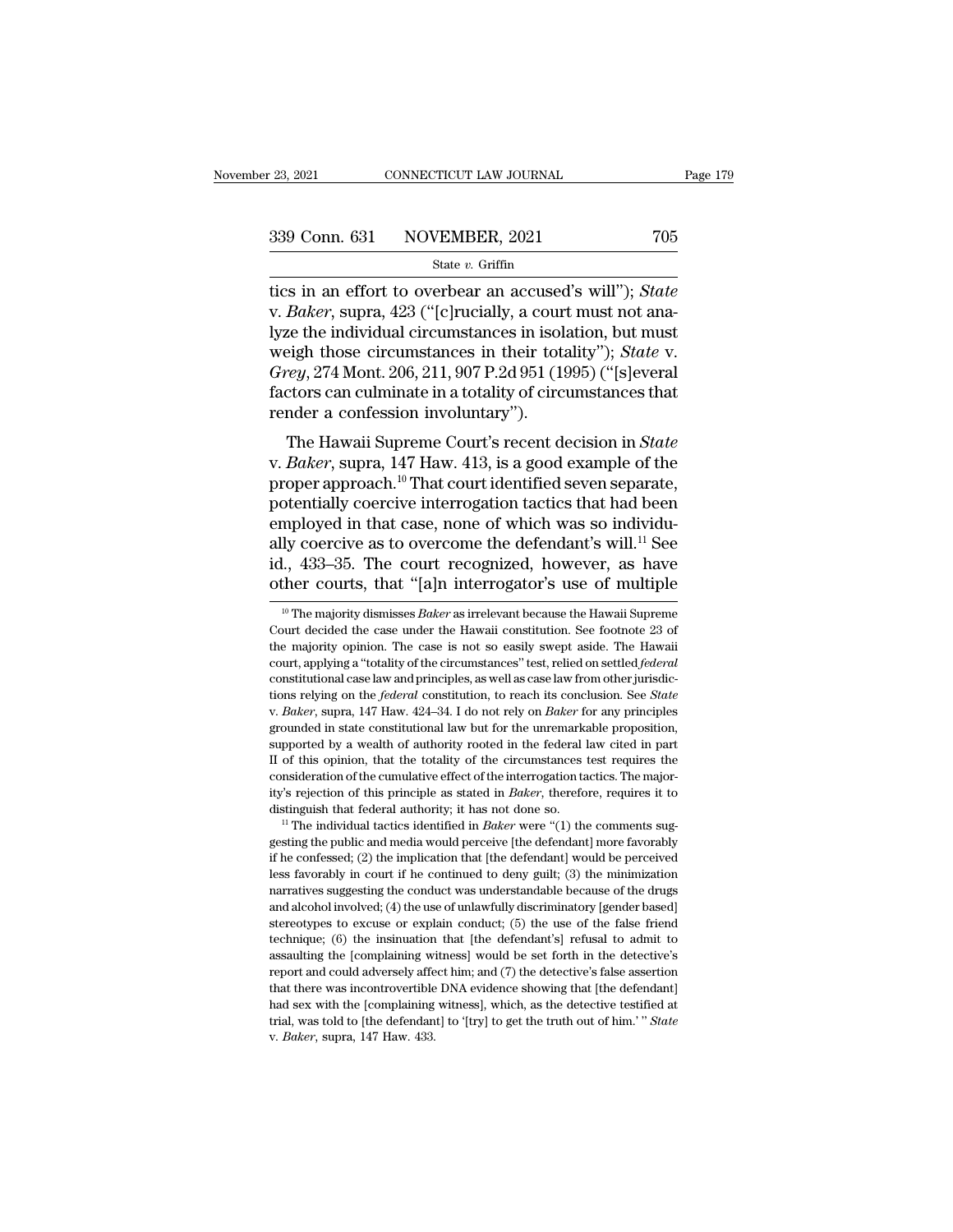# EXECUTE CONNECTICUT LAW JOURNAL Movember 23, 2021<br>
706 NOVEMBER, 2021 339 Conn. 631<br>
State v. Griffin

### State *v.* Griffin

CONNECTICUT LAW JOURNAL November<br>
TO6 NOVEMBER, 2021 339 Conn. 631<br>
State v. Griffin<br>
Coercive interrogation tactics in conjunction can exacerbate the coercive effect of the individual tactics. See For the coercive interrogation tactics in conjunction can exacerbate the coercive effect of the individual tactics. See [*Commonwealth v.*] *DiGiambattista*, [442 Mass. 423, 438, 30, 813, N F 24, 516, (2004)], (oxplaining To common and the v. Griffin<br> *State v. Griffin*<br>
Coercive interrogation tactics in conjunction can exacerbate the coercive effect of the individual tactics. See<br>
[*Commonwealth* v.] *DiGiambattista*, [442 Mass. 423, 438–3 706 NOVEMBER, 2021 339 Conn. 631<br>
State v. Griffin<br>
coercive interrogation tactics in conjunction can exacerbate the coercive effect of the individual tactics. See<br>
[*Commonwealth v.*] *DiGiambattista*, [442 Mass. 423, 43 State v. Griffin<br>
coercive interrogation tactics in conjunction can exacerbate the coercive effect of the individual tactics. See<br>
[*Commonwealth v.*] *DiGiambattista*, [442 Mass. 423, 438–39, 813 N.E.2d 516 (2004)] (expl state v. Griftin<br>
coercive interrogation tactics in conjunction can exac-<br>
erbate the coercive effect of the individual tactics. See<br>
[*Commonwealth* v.] *DiGiambattista*, [442 Mass. 423,<br>
438–39, 813 N.E.2d 516 (2004)] ( coercive interrogation tactics in conjunction can exacerbate the coercive effect of the individual tactics. See [*Commonwealth* v.] *DiGiambattista*, [442 Mass. 423, 438–39, 813 N.E.2d 516 (2004)] (explaining that . . . . erbate the coercive effect of the individual tactics. See<br>[*Commonwealth* v.] *DiGiambattista*, [442 Mass. 423,<br>438–39, 813 N.E.2d 516 (2004)] (explaining that . . .<br>coercive effect of . . . assertion about irrefutable ev [*Commonwealth* v.] *DiGiambattista*, [442 Mass. 423, 438–39, 813 N.E.2d 516 (2004)] (explaining that  $\ldots$  coercive effect of  $\ldots$  assertion about irrefutable evidence of guilt is worsened when it is combined with minim 438–39, 813 N.E.2d 516 (2004)] (explaining that . . . coercive effect of . . . assertion about irrefutable evidence of guilt is worsened when it is combined with minimization tactics); [*State v.*] *Rettenberger*, 984 P.2d coercive effect of . . . assertion about irrefutable evi-<br>dence of guilt is worsened when it is combined with<br>minimization tactics); [*State* v.] *Rettenberger*, 984 P.2d<br>[1009, 1017 (Utah 1999)] ('The significance of the dence of guilt is worsened when it is combined with<br>minimization tactics); [*State* v.] *Rettenberger*, 984 P.2d<br>[1009, 1017 (Utah 1999)] ('The significance of the [false<br>friend technique] comes in relation to other tactic minimization tactics); [*State v.*] *Rettenberger*, 984 P.2d [1009, 1017 (Utah 1999)] ('The significance of the [false friend technique] comes in relation to other tactics and factors.')." *State v. Baker*, supra, 433. It [1009, 1017 (Utah 1999)] ("The significance of the [false<br>friend technique] comes in relation to other tactics and<br>factors.')." *State* v. *Baker*, supra, 433. It ultimately con-<br>cluded: "All of the tactics used [in *Bake* friend technique] comes in relation to other tactics and<br>factors.')." *State* v. *Baker*, supra, 433. It ultimately con-<br>cluded: "All of the tactics used [in *Baker*], except for<br>the improper gender stereotyping, made an i factors.')." *State* v. *Baker*, supra, 433. It ultimately concluded: "All of the tactics used [in *Baker*], except for the improper gender stereotyping, made an implied promise to [the defendant] that he would benefit if cluded: "All of the tactics used [in *Baker*], except for<br>the improper gender stereotyping, made an implied<br>promise to [the defendant] that he would benefit if he<br>confessed and suffer adverse consequences if he did<br>not. Th the improper gender stereotyping, made an implied<br>promise to [the defendant] that he would benefit if he<br>confessed and suffer adverse consequences if he did<br>not. The use of these tactics in conjunction with one<br>another exa promise to [the defendant] that he would benefit if he confessed and suffer adverse consequences if he did not. The use of these tactics in conjunction with one another exacerbated their overall coercive effect on [the def confessed and<br>not. The use c<br>another exace<br>[the defendant<br>same implicit <sub>]</sub><br>ing—and rece<br>guilt.'' Id. I next turn to the voluntariness of the defendant's<br>
I next turn to the voluntariness of the defendant's<br>
I next turn to the voluntariness of the defendant's<br>
I next turn to the voluntariness of the defendant's<br>
I next tur

II

same implicit promise of gaining a benefit by confess-<br>ing—and receiving a detriment by not admitting<br>guilt." Id.<br>II<br>I next turn to the voluntariness of the defendant's<br>confession in the present case. It is important to em ing—and receiving a detriment by not admitting<br>guilt." Id.<br>I<br>I next turn to the voluntariness of the defendant's<br>confession in the present case. It is important to empha-<br>size that not every minimization and maximization t II<br>I next turn to the voluntariness of the defendant's<br>confession in the present case. It is important to empha-<br>size that not every minimization and maximization tac-<br>tic is coercive. See, e.g., *Commonwealth* v. *Harris* II<br>I next turn to the voluntariness of the defendant's<br>confession in the present case. It is important to empha-<br>size that not every minimization and maximization tac-<br>tic is coercive. See, e.g., *Commonwealth v. Harris*, I next turn to the voluntariness of the defendant's<br>confession in the present case. It is important to empha-<br>size that not every minimization and maximization tac-<br>tic is coercive. See, e.g., *Commonwealth* v. *Harris*, 4 I next turn to the voluntariness of the defendant's<br>confession in the present case. It is important to empha-<br>size that not every minimization and maximization tac-<br>tic is coercive. See, e.g., *Commonwealth* v. *Harris*, 4 confession in the present case. It is important to emphasize that not every minimization and maximization tactic is coercive. See, e.g., *Commonwealth v. Harris*, 468 Mass. 429, 436–37, 11 N.E.3d 95 (2014) (particular mini size that not every minimization and maximization tactic is coercive. See, e.g., *Commonwealth* v. *Harris*, 468 Mass. 429, 436–37, 11 N.E.3d 95 (2014) (particular minimization tactics used were not coercive). Several tact tic is coercive. See, e.g., *Commonwealth* v. *Harris*, 468<br>Mass. 429, 436–37, 11 N.E.3d 95 (2014) (particular mini-<br>mization tactics used were not coercive). Several tactics<br>employed in the present case are unchallenged a Mass. 429, 436–37, 11 N.E.3d 95 (2014) (particular mini-<br>mization tactics used were not coercive). Several tactics<br>employed in the present case are unchallenged and<br>are widely accepted as within the proper bounds of<br>interr mization tactics used were not coercive). Several tactics<br>employed in the present case are unchallenged and<br>are widely accepted as within the proper bounds of<br>interrogation. The tactics that are challenged include<br>engaging employed in the present case are unchallenged and<br>are widely accepted as within the proper bounds of<br>interrogation. The tactics that are challenged include<br>engaging in false evidence ploys, threatening the defen-<br>dant's fa are widely accepted as within the proper bounds of<br>interrogation. The tactics that are challenged include<br>engaging in false evidence ploys, threatening the defen-<br>dant's family with arrest, maximizing the consequences<br>of n interrogation. The tactics that are challenged include<br>engaging in false evidence ploys, threatening the defen-<br>dant's family with arrest, maximizing the consequences<br>of not confessing, and suggesting that confessing would engaging in false evidence ploys, threatening the defendant's family with arrest, maximizing the consequences<br>of not confessing, and suggesting that confessing would<br>be met with leniency. The majority purports to apply<br>the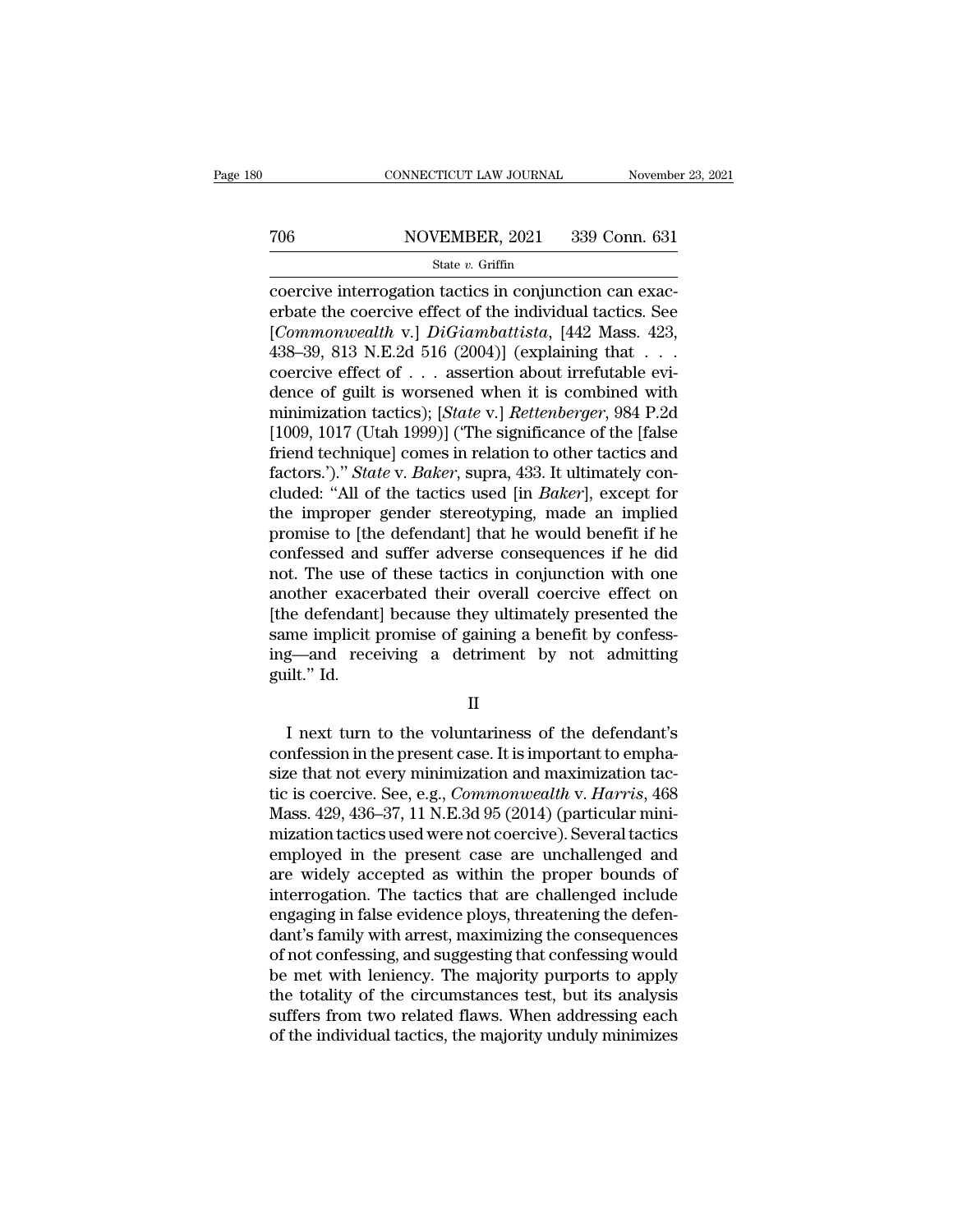| r 23, 2021 | CONNECTICUT LAW JOURNAL      | Page 181 |
|------------|------------------------------|----------|
|            | 339 Conn. 631 NOVEMBER, 2021 | 707      |
|            | State $v$ . Griffin          |          |

<sup>23, 2021</sup> CONNECTICUT LAW JOURNAL<br>  $\frac{339 \text{ Conn. } 631 \text{ NOVEMBER, } 2021}$  707<br>  $\frac{631 \text{ Star-Oriftin}}{1000 \text{ Total effect on the defendant. Then, having con-  
cluded that none of these tactics is coercive per se, it  
reaches the seemingly logical conclusion that they$ 339 Conn. 631 NOVEMBER, 2021 707<br>
State v. Griffin<br>
its potential effect on the defendant. Then, having concluded that none of these tactics is coercive per se, it<br>
reaches the seemingly logical conclusion that they<br>
coul 339 Conn. 631 NOVEMBER, 2021 707<br>
State v. Griffin<br>
its potential effect on the defendant. Then, having concluded that none of these tactics is coercive per se, it<br>
reaches the seemingly logical conclusion that they<br>
coul 339 Conn. 631 NOVEMBER, 2021 707<br>
state v. Griffin<br>
its potential effect on the defendant. Then, having con-<br>
cluded that none of these tactics is coercive per se, it<br>
reaches the seemingly logical conclusion that they<br>
c Solution of the transmental control of the circumstances.<br>
Its potential effect on the defendant. Then, having concluded that none of these tactics is coercive per se, it<br>
reaches the seemingly logical conclusion that the state v. Griffin<br>its potential effect on the defendant. Then, having con-<br>cluded that none of these tactics is coercive per se, it<br>reaches the seemingly logical conclusion that they<br>could not have overcome the defendant's its potential effect on the defendant. Then, having concluded that none of these tactics is coercive per se, it reaches the seemingly logical conclusion that they could not have overcome the defendant's will under the tota cluded that none of these tactics is coercive per se, it<br>reaches the seemingly logical conclusion that they<br>could not have overcome the defendant's will under<br>the totality of the circumstances. I first explain why<br>I take a reaches the seemingly logical conclusion that they<br>could not have overcome the defendant's will under<br>the totality of the circumstances. I first explain why<br>I take a different view of the coercive nature of the<br>individual could not have overcome the<br>the totality of the circumsta<br>I take a different view of the<br>individual tactics and conclu<br>effect rendered the defendant<br>Following that explanation, I<br>critique of this opinion.<br>I begin with the E todaily of the chedulistances. Thist explaint why<br>ake a different view of the coercive nature of the<br>dividual tactics and conclude that their cumulative<br>fect rendered the defendant's confession involuntary.<br>Illowing that Trake a unferent view of the coefficient hadite of the<br>individual tactics and conclude that their cumulative<br>effect rendered the defendant's confession involuntary.<br>Following that explanation, I respond to the majority's<br>c

marvidual tactics and conclude that their cumulative<br>effect rendered the defendant's confession involuntary.<br>Following that explanation, I respond to the majority's<br>critique of this opinion.<br>I begin with the false evidence Following that explanation, I respond to the majority's<br>critique of this opinion.<br>I begin with the false evidence of guilt presented to<br>the defendant, principally consisting of the supposed<br>existence of independent eyewitn Following that explanation, Trespond to the majority's<br>critique of this opinion.<br>I begin with the false evidence of guilt presented to<br>the defendant, principally consisting of the supposed<br>existence of independent eyewitne I begin with the false evidence of guilt presented to<br>the defendant, principally consisting of the supposed<br>existence of independent eyewitness identifications of<br>the defendant as the shooter and fingerprints on shell<br>cas *I* begin with the false evidence of guilt presented to the defendant, principally consisting of the supposed existence of independent eyewitness identifications of the defendant as the shooter and fingerprints on shell ca the defendant, principally consisting of the supposed<br>existence of independent eyewitness identifications of<br>the defendant as the shooter and fingerprints on shell<br>casings found at the scene. I agree with the majority<br>that existence of independent eyewitness identifications of<br>the defendant as the shooter and fingerprints on shell<br>casings found at the scene. I agree with the majority<br>that courts generally have not deemed such conduct,<br> $in and of itself$ the defendant as the shooter and fingerprints on shell<br>casings found at the scene. I agree with the majority<br>that courts generally have not deemed such conduct,<br>*in and of itself*, sufficient to render a confession involcasings found at the scene. I agree with the majority<br>that courts generally have not deemed such conduct,<br>*in and of itself*, sufficient to render a confession invol-<br>untary.<sup>12</sup> Many courts have, however, recognized that<br> that courts generally have not deemed such conduct,<br>in and of itself, sufficient to render a confession invol-<br>untary.<sup>12</sup> Many courts have, however, recognized that<br>such ploys are a factor that should be considered when<br> *in and of itself*, sufficient to render a confession involuntary.<sup>12</sup> Many courts have, however, recognized that such ploys are a factor that should be considered when determining whether a confession was coerced. See, e untary.<sup>12</sup> Many courts have, however, recognized that<br>such ploys are a factor that should be considered when<br>determining whether a confession was coerced. See,<br>e.g., *Frazier* v. *Cupp*, 394 U.S. 731, 739, 89 S. Ct. 1420, such ploys are a factor that should be considered when<br>determining whether a confession was coerced. See,<br>e.g., *Frazier* v. *Cupp*, 394 U.S. 731, 739, 89 S. Ct. 1420,<br>22 L. Ed. 2d 684 (1969) ("[t]he fact that the police m determining whether a confession was coerced. See,<br>e.g., *Frazier* v. *Cupp*, 394 U.S. 731, 739, 89 S. Ct. 1420,<br>22 L. Ed. 2d 684 (1969) ("[t]he fact that the police mis-<br>represented the statements that [the defendant's co e.g., *Frazier* v. *Cupp*, 394 U.S. 731, 739, 89 S. Ct. 1420, 22 L. Ed. 2d 684 (1969) ("[t]he fact that the police mis-<br>represented the statements that [the defendant's com-<br>panion] had made is, *while relevant*, insuffic 22 L. Ed. 2d 684 (1969) ("[t]he fact that the police mis-<br>represented the statements that [the defendant's com-<br>panion] had made is, *while relevant*, insufficient in our<br>view to make this otherwise voluntary confession i represented the statements that [the defendant's companion] had made is, *while relevant*, insufficient in our view to make this otherwise voluntary confession inad-<br>missible" (emphasis added)); *Mara* v. *Rilling*, 921 F. panion] had made is, *while relevant*, insufficient in our<br>view to make this otherwise voluntary confession inad-<br>missible" (emphasis added)); *Mara v. Rilling*, 921 F.3d<br>48, 80 (2d Cir. 2019) (misrepresentations regardin view to make this otherwise voluntary confession inad-<br>missible" (emphasis added)); *Mara* v. *Rilling*, 921 F.3d<br>48, 80 (2d Cir. 2019) (misrepresentations regarding exis-<br>tence of eyewitness are "relevant to voluntariness missible" (emphasis added)); *Mara* v. *Rilling*, 921 F.3d<br>48, 80 (2d Cir. 2019) (misrepresentations regarding exis-<br>tence of eyewitness are "relevant to voluntariness");<br>*Holland* v. *McGinnis*, 963 F.2d 1044, 1051 (7th 48, 80 (2d Cir. 2019) (misrepresentations regarding existence of eyewitness are "relevant to voluntariness");<br>Holland v. McGinnis, 963 F.2d 1044, 1051 (7th Cir. 1992) ("[t]he fact that the officer misrepresented to [the<br>d tence of eyewitness are "relevant to voluntariness");<br>Holland v. McGinnis, 963 F.2d 1044, 1051 (7th Cir.<br>1992) ("[t]he fact that the officer misrepresented to [the<br>defendant] the strength of the evidence against him,<br>while *Holland* v. *McGinnis*, 963 F.2d 1044, 1051 (7th Cir. 1992) ("[t]he fact that the officer misrepresented to [the defendant] the strength of the evidence against him, while insufficient [by itself] to make [an] otherwise while insufficient [by itself] to make [an] otherwise<br>voluntary confession inadmissible, is one factor to con-<br>sider among the totality of circumstances in determin-<br>ing voluntariness" (internal quotation marks omitted)), ing voluntariness" (internal quotation marks omitted)),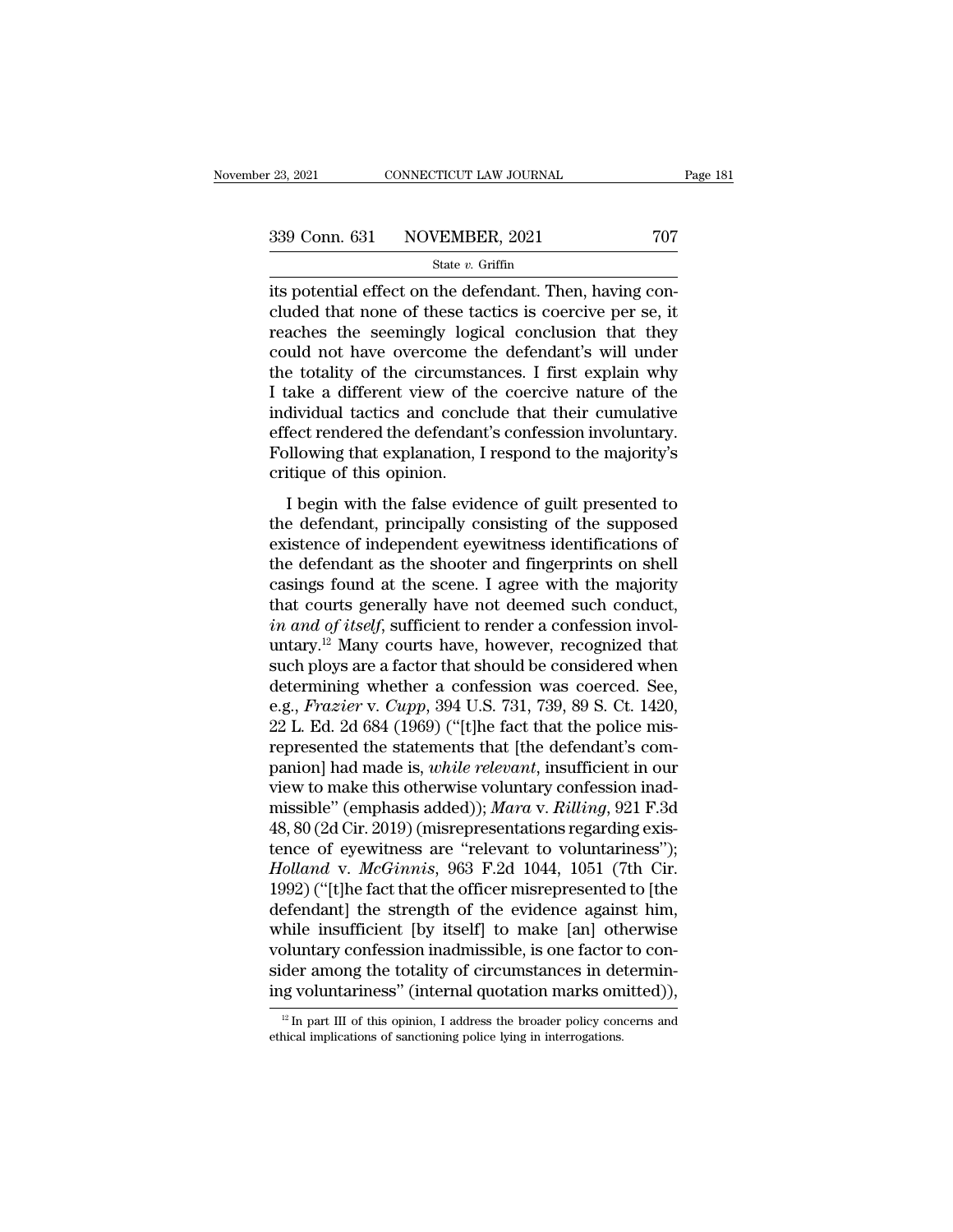# EXECUTE CONNECTICUT LAW JOURNAL Movember 23, 2021<br>
708 NOVEMBER, 2021 339 Conn. 631<br>
31 State v. Griffin

### State *v.* Griffin

CONNECTICUT LAW JOURNAL November 23, 2<br>
TOS NOVEMBER, 2021 339 Conn. 631<br>
State v. Griffin<br>
Cert. denied, 506 U.S. 1082, 113 S. Ct. 1053, 122 L. Ed.<br>
2d 360 (1993); *Green v. Scully*, 850 F.2d 894, 903 (2d<br>
Cir.) (poting t NOVEMBER, 2021 339 Conn. 631<br>
State v. Griffin<br>
Cert. denied, 506 U.S. 1082, 113 S. Ct. 1053, 122 L. Ed.<br>
2d 360 (1993); *Green* v. *Scully*, 850 F.2d 894, 903 (2d<br>
Cir.) (noting that falsely informing defendant that his<br> TOS NOVEMBER, 2021 339 Conn. 631<br>
State v. Griffin<br>
Cert. denied, 506 U.S. 1082, 113 S. Ct. 1053, 122 L. Ed.<br>
2d 360 (1993); *Green v. Scully*, 850 F.2d 894, 903 (2d<br>
Cir.) (noting that falsely informing defendant that hi Find MOVEMBER, 2021 339 Conn. 631<br>
State v. Griffin<br>
cert. denied, 506 U.S. 1082, 113 S. Ct. 1053, 122 L. Ed.<br>
2d 360 (1993); *Green v. Scully*, 850 F.2d 894, 903 (2d<br>
Cir.) (noting that falsely informing defendant that h State v. Griffin<br>
cert. denied, 506 U.S. 1082, 113 S. Ct. 1053, 122 L. Ed.<br>
2d 360 (1993); *Green v. Scully*, 850 F.2d 894, 903 (2d<br>
Cir.) (noting that falsely informing defendant that his<br>
fingerprints matched prints in state v. Griffin<br>cert. denied, 506 U.S. 1082, 113 S. Ct. 1053, 122 L. Ed.<br>2d 360 (1993); *Green v. Scully*, 850 F.2d 894, 903 (2d<br>Cir.) (noting that falsely informing defendant that his<br>fingerprints matched prints in bloo cert. denied, 506 U.S. 1082, 113 S. Ct. 1053, 122 L. Ed.<br>2d 360 (1993); *Green v. Scully*, 850 F.2d 894, 903 (2d<br>Cir.) (noting that falsely informing defendant that his<br>fingerprints matched prints in blood in victims' apa 2d 360 (1993); *Green v. Scully*, 850 F.2d 894, 903 (2d Cir.) (noting that falsely informing defendant that his fingerprints matched prints in blood in victims' apartment "is the type of police tactic that makes the issue Cir.) (noting that falsely informing defendant that his<br>fingerprints matched prints in blood in victims' apart-<br>ment "is the type of police tactic that makes the issue<br>of voluntariness in this case such a close one" but<br>co fingerprints matched prints in blood in victims' apart-<br>ment "is the type of police tactic that makes the issue<br>of voluntariness in this case such a close one" but<br>concluding that defendant's statement revealed that he<br>con ment "is the type of police tactic that makes the issue<br>of voluntariness in this case such a close one" but<br>concluding that defendant's statement revealed that he<br>confessed for entirely different reason), cert. denied,<br>488 of voluntariness in this case such a close one" but<br>concluding that defendant's statement revealed that he<br>confessed for entirely different reason), cert. denied,<br> $488$  U.S. 945, 109 S. Ct. 374, 102 L. Ed. 2d 363 (1988);<br> concluding that defendant's statement revealed that he confessed for entirely different reason), cert. denied, 488 U.S. 945, 109 S. Ct. 374, 102 L. Ed. 2d 363 (1988); State v. Swanigan, 279 Kan. 18, 32, 106 P.3d 39 (2005) confessed for entirely different reason), cert. denied,<br>488 U.S. 945, 109 S. Ct. 374, 102 L. Ed. 2d 363 (1988);<br>*State* v. *Swanigan*, 279 Kan. 18, 32, 106 P.3d 39 (2005)<br>(lies that fingerprints were found at scene and mat 488 U.S. 945, 109 S. Ct. 374, 102 L. Ed. 2d 363 (1988);<br> *State* v. *Swanigan*, 279 Kan. 18, 32, 106 P.3d 39 (2005)<br>
(lies that fingerprints were found at scene and matched<br>
to defendant "must be viewed as a circumstance State v. Swanigan, 279 Kan. 18, 32, 106 P.3d 39 (2005)<br>(lies that fingerprints were found at scene and matched<br>to defendant "must be viewed as a circumstance in<br>conjunction with others, e.g., additional police interro-<br>gat (lies that fingerprints were found at scene and matched<br>to defendant "must be viewed as a circumstance in<br>conjunction with others, e.g., additional police interro-<br>gation tactics"); *Commonwealth* v. *Libby*, 472 Mass. 37 to defendant "must be viewed as a circumstance in conjunction with others, e.g., additional police interrogation tactics"); *Commonwealth* v. *Libby*, 472 Mass. 37, 42, 32 N.E.3d 890 (2015) ("the use of false information conjunction with others, e.g., additional police interro-<br>gation tactics"); *Commonwealth* v. *Libby*, 472 Mass. 37,<br>42, 32 N.E.3d 890 (2015) ("the use of false information<br>by [the] police during an interrogation is decept gation tactics"); *Commonwealth* v. *Libby*, 472 Mass. 37,<br>42, 32 N.E.3d 890 (2015) ("the use of false information<br>by [the] police during an interrogation is deceptive and<br>is a relevant factor indicating a possibility that 42, 32 N.E.3d 890 (2015) ("the use of false information<br>by [the] police during an interrogation is deceptive and<br>is a relevant factor indicating a possibility that the<br>defendant's statements were made involuntarily" (inte by [the] police during an interrogation is deceptive and<br>is a relevant factor indicating a possibility that the<br>defendant's statements were made involuntarily" (inter-<br>nal quotation marks omitted)); *Commonwealth* v. *DiGi* is a relevant factor indicating a possibility that the defendant's statements were made involuntarily" (inter-<br>nal quotation marks omitted)); *Commonwealth* v. *DiGiambattista*, supra, 442 Mass. 433 ("our case law . . .<br>s defendant's statements were made involuntarily" (inter-<br>nal quotation marks omitted)); *Commonwealth* v. *DiGi-*<br>*ambattista*, supra, 442 Mass. 433 ("our case law . . .<br>suggests that where the use of a false statement is nal quotation marks omitted)); *Commonwealth* v. *DiGiambattista*, supra, 442 Mass. 433 ("our case law . . . suggests that where the use of a false statement is the *only* factor pointing in the direction of involuntarine ambattista, supra, 442 Mass. 433 ("our case law . . . .<br>suggests that where the use of a false statement is the<br>*only* factor pointing in the direction of involuntariness,<br>it will not ordinarily result in suppression, but suggests that where the use of a false statement is the *only* factor pointing in the direction of involuntariness, it will not ordinarily result in suppression, but that if the circumstances contain additional indicia sug only factor pointing in the direction of involuntariness,<br>it will not ordinarily result in suppression, but that if<br>the circumstances contain additional indicia suggesting<br>involuntariness, suppression will be required" (e it will not ordinarily result in suppression, but that if<br>the circumstances contain additional indicia suggesting<br>involuntariness, suppression will be required" (empha-<br>sis in original)); *State* v. *Allies*, 186 Mont. 99, the circumstances contain additional indicia suggesting<br>involuntariness, suppression will be required" (empha-<br>sis in original)); *State* v. *Allies*, 186 Mont. 99, 113, 606<br>P.2d 1043 (1979) (lying to defendant about how m involuntariness, suppression will be required" (emphasis in original)); *State* v. *Allies*, 186 Mont. 99, 113, 606<br>P.2d 1043 (1979) (lying to defendant about how much<br>is known about his involvement in crimes was one of<br>tw sis in original)); *State v. Allies*, 186 Mont. 99, 113, 606<br>P.2d 1043 (1979) (lying to defendant about how much<br>is known about his involvement in crimes was one of<br>two variables weighing heavily in court's voluntariness<br> P.2d 1043 (1979) (lying to defendant about how much<br>is known about his involvement in crimes was one of<br>two variables weighing heavily in court's voluntariness<br>analysis); *State* v. *Register*, 323 S.C. 471, 479, 476 S.E.2 is known about his involvement in crimes was one of<br>two variables weighing heavily in court's voluntariness<br>analysis); *State* v. *Register*, 323 S.C. 471, 479, 476 S.E.2d<br>153 (1996) ("misrepresentations of evidence by pol 2 Consisted vergining nearly and set of all allysis); State v. Register, 323 S.C. 471, 479, 476 S.E.2d 3 (1996) ("misrepresentations of evidence by police, hough a relevant factor, do not render an otherwise luntary confes evidence ploys in the presentations of evidence by police,<br>although a relevant factor, do not render an otherwise<br>voluntary confession inadmissible"), cert. denied, 519<br>U.S. 1129, 117 S. Ct. 988, 136 L. Ed. 2d 870 (1997).<br> statements of change of change of every calibration of the evidence with<br>a relevant factor, do not render an otherwise<br>voluntary confession inadmissible"), cert. denied, 519<br>U.S. 1129, 117 S. Ct. 988, 136 L. Ed. 2d 870 (19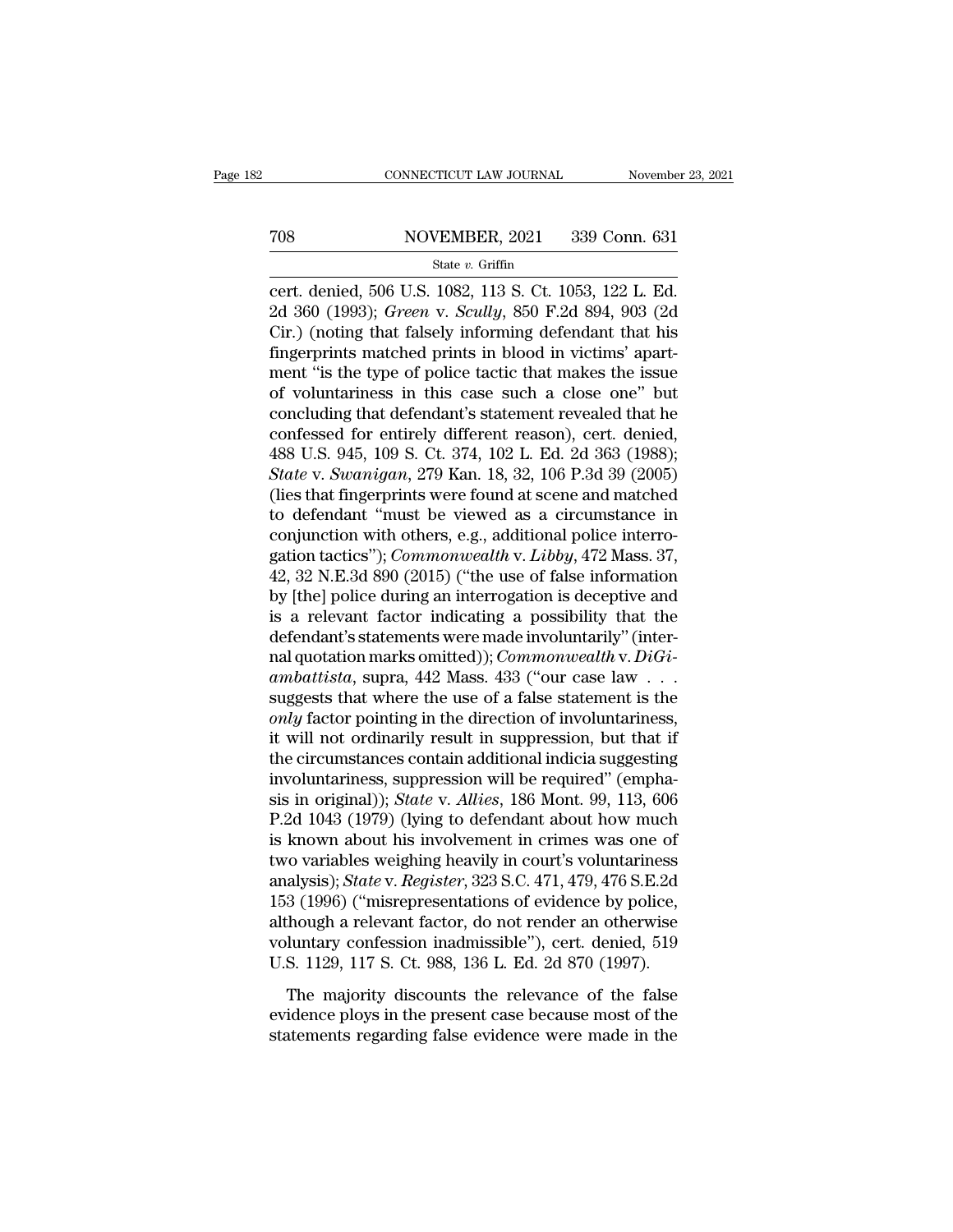First hour of the interrogation, when the defendant continued to deny his involvement and "pushed back" on these claims. Part II of the majority opinion. I find this 339 Conn. 631 NOVEMBER, 2021 709<br>
State v. Griffin<br>
first hour of the interrogation, when the defendant con-<br>
tinued to deny his involvement and "pushed back" on<br>
these claims. Part II of the majority opinion. I find this 339 Conn. 631 NOVEMBER, 2021 709<br>
State v. Griffin<br>
first hour of the interrogation, when the defendant con-<br>
tinued to deny his involvement and "pushed back" on<br>
these claims. Part II of the majority opinion. I find this 339 Conn. 631 NOVEMBER, 2021 709<br>
State v. Griffin<br>
first hour of the interrogation, when the defendant con-<br>
tinued to deny his involvement and "pushed back" on<br>
these claims. Part II of the majority opinion. I find this State v. Griffin<br>
first hour of the interrogation, when the defendant con-<br>
tinued to deny his involvement and "pushed back" on<br>
these claims. Part II of the majority opinion. I find this<br>
temporal isolation to be a serio state  $v$ . Griftin<br>first hour of the interrogation, when the defendant con-<br>tinued to deny his involvement and "pushed back" on<br>these claims. Part II of the majority opinion. I find this<br>temporal isolation to be a serious first hour of the interrogation, when the defendant continued to deny his involvement and "pushed back" on these claims. Part II of the majority opinion. I find this temporal isolation to be a serious mistake because it ig tinued to deny his involvement and "pushed back" on<br>these claims. Part II of the majority opinion. I find this<br>temporal isolation to be a serious mistake because it<br>ignores the fundamentally integrated nature of the interthese claims. Part II of the majority opinion. I find this<br>temporal isolation to be a serious mistake because it<br>ignores the fundamentally integrated nature of the inter-<br>rogation tactics at issue and the cumulative and s temporal isolation to be a serious mistake because it<br>ignores the fundamentally integrated nature of the inter-<br>rogation tactics at issue and the cumulative and syner-<br>gistic effect, over time, of the various tactics emplo rogation tactics at issue and the cumulative and synergistic effect, over time, of the various tactics employed<br>by the police. The entire point of the maximization and<br>minimization techniques is that they work together ove gistic effect, over time, of the various tactics employed<br>by the police. The entire point of the maximization and<br>minimization techniques is that they work together over<br>the course of the interrogation. See *State* v. *Bak* by the police. The entire point of the maximization and<br>minimization techniques is that they work together over<br>the course of the interrogation. See *State* v. *Baker*,<br>supra, 147 Haw. 423, 433. It is significant, moreover minimization techniques is that they work together over<br>the course of the interrogation. See *State* v. *Baker*,<br>supra, 147 Haw. 423, 433. It is significant, moreover, that<br>the interrogators not only returned to the import the course of the interrogation. See *State* v. *Baker*, supra, 147 Haw. 423, 433. It is significant, moreover, that the interrogators not only returned to the importance of the eyewitness identifications after the defenda supra, 147 Haw. 423, 433. It is significant, moreover, that<br>the interrogators not only returned to the importance<br>of the eyewitness identifications after the defendant's<br>initial push back but also cast the false evidence a the interrogators not only returned to the importance<br>of the eyewitness identifications after the defendant's<br>initial push back but also cast the false evidence as<br>effectively unimpeachable—an assertion that could<br>only be of the eyewitness identifications after the defendant's<br>initial push back but also cast the false evidence as<br>effectively unimpeachable—an assertion that could<br>only be intended to convince the defendant that resis-<br>tance w initial push back but also cast the false evidence as<br>effectively unimpeachable—an assertion that could<br>only be intended to convince the defendant that resis-<br>tance would be futile. In addition, simply because the<br>defendan effectively unimpeachable—an assertion that could<br>only be intended to convince the defendant that resis-<br>tance would be futile. In addition, simply because the<br>defendant asserted that his fingerprints were not on the<br>shell only be intended to convince the defendant that resistance would be futile. In addition, simply because the defendant asserted that his fingerprints were not on the shell casings does not mean that he was unconcerned by th tance would be futile. In addition, simply because the defendant asserted that his fingerprints were not on the shell casings does not mean that he was unconcerned by the lead interrogator's unequivocal statements that the defendant asserted that his fingerprints were not on the<br>shell casings does not mean that he was unconcerned<br>by the lead interrogator's unequivocal statements that<br>the (nonexistent) prints were "gonna" match the defen-<br>dan shell casings does not mean that he was unconcerned<br>by the lead interrogator's unequivocal statements that<br>the (nonexistent) prints were "gonna" match the defen-<br>dant's. These lies about the strength of the evidence<br>agains by the lead interrogator's unequivocal statements that<br>the (nonexistent) prints were "gonna" match the defen-<br>dant's. These lies about the strength of the evidence<br>against the defendant undoubtedly contributed to the<br>press the (nonexistent) prints were "gonna" match the defendant's. These lies about the strength of the evidence against the defendant undoubtedly contributed to the pressure on him to "choose" to confess to manslaughter rather dant's. These lies about the strength of the evidence<br>against the defendant undoubtedly contributed to the<br>pressure on him to "choose" to confess to manslaughter<br>rather than to maintain his disavowal of responsibility<br>and against the defendant undoubtedly contributed to the<br>pressure on him to "choose" to confess to manslaughter<br>rather than to maintain his disavowal of responsibility<br>and face felony murder charges.<sup>13</sup> The lies played an<br>obv Exame of the threat to endoted to estimate the than to maintain his disavowal of responsibility<br>d face felony murder charges.<sup>13</sup> The lies played an<br>wious and essential role in communicating the drum-<br>at theme of the Reid radical dial of malnotant rise disact our of responsiving,<br>and face felony murder charges.<sup>13</sup> The lies played an<br>obvious and essential role in communicating the drum-<br>beat theme of the Reid method, which is that resistanc

threat these recently interact entangely. The first pray of anti-<br>obvious and essential role in communicating the drum-<br>beat theme of the Reid method, which is that resistance<br>is futile and confession is the only rational the defendant of the Reid method, which is that resistance<br>is futile and confession is the only rational choice.<br>With regard to the threat to arrest the defendant's<br>mother and sister, the majority acknowledges that this<br>th is futile and confession is the only rational choice.<br>With regard to the threat to arrest the defendant's mother and sister, the majority acknowledges that this threat "apparently was intended to exploit and play on the d 13 In part III of this opinion, I give examples of cases in which a false<br>13 In part III of this opinion, I give examples of cases in which a false<br>13 In part III of this opinion, I give examples of cases in which a false<br> threat "apparently was intended to exploit and play on<br>the defendant's previously expressed concern" about<br>his family's criminal exposure for the rifle. Part II A<br> $\frac{13 \text{ In part III of this opinion, I give examples of cases in which a false}$ <br>confession was obtained after

the defendant's previously expressed correlations family's criminal exposure for the riferal inculpator of  $\frac{18 \text{ In part II of this opinion, I give examples of cases}}{18 \text{ contains a obtained after the police, along with the use}$  tactics, lied to the defendant about inculpatory evidence.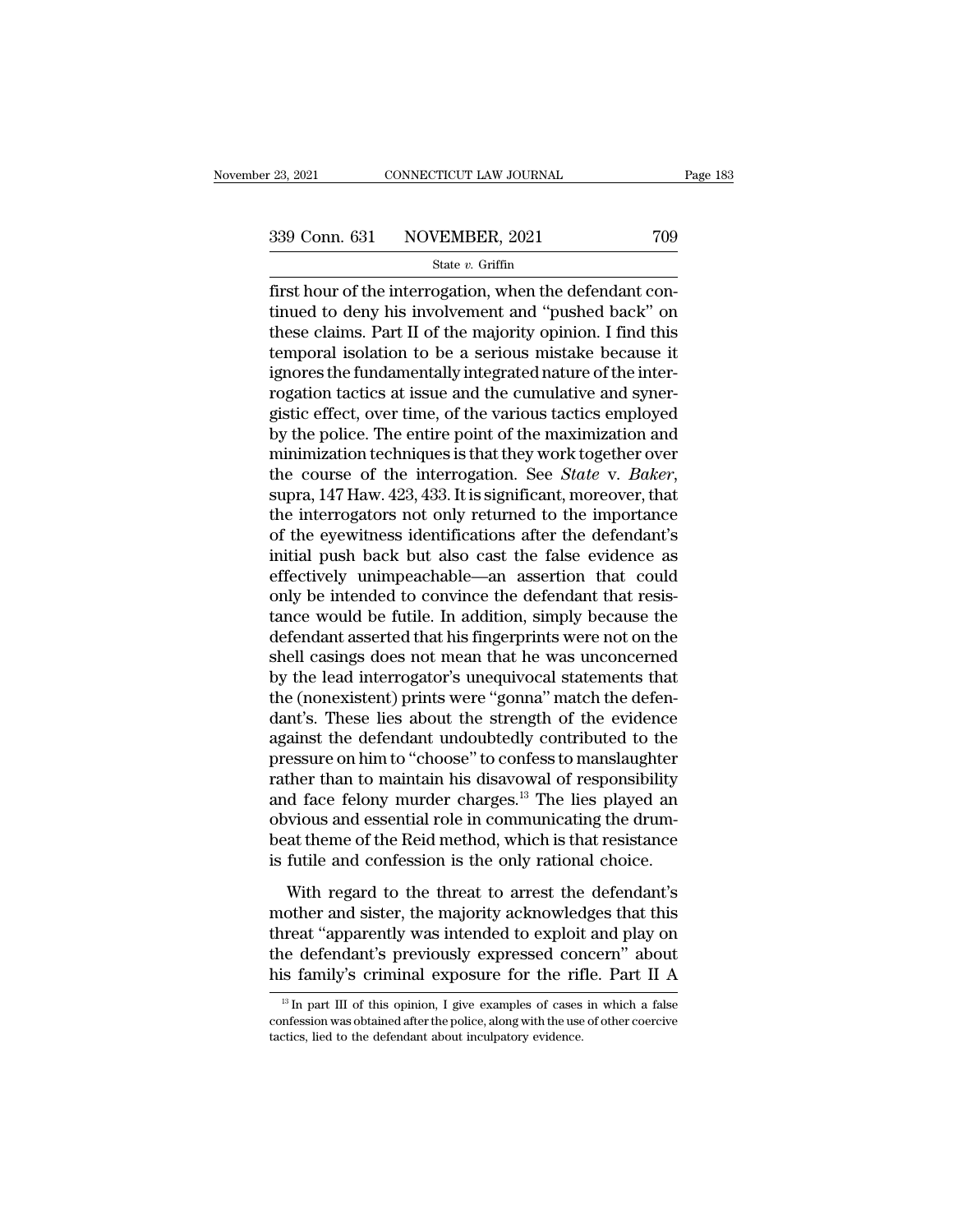# EXECUTE CONNECTICUT LAW JOURNAL Movember 23, 2021<br>
710 NOVEMBER, 2021 339 Conn. 631<br>
State v. Griffin

### State *v.* Griffin

CONNECTICUT LAW JOURNAL November 23, 2021<br>
T10 NOVEMBER, 2021 339 Conn. 631<br>
State v. Griffin<br>
of the majority opinion. The majority also refuses to<br>
"condone" this tactic and "acknowledge[s] that such<br>
tactics can provid <sup>710</sup> NOVEMBER, 2021 339 Conn. 631<br>
<sup>State v. Griffin<br>
of the majority opinion. The majority also refuses to<br>
"condone" this tactic and "acknowledge[s] that such<br>
tactics can provide a basis for concluding that a confes-<br></sup> T10 NOVEMBER, 2021 339 Conn. 631<br>
State v. Griffin<br>
of the majority opinion. The majority also refuses to<br>
"condone" this tactic and "acknowledge[s] that such<br>
tactics can provide a basis for concluding that a confes-<br>
si The state v. Griffin<br>State v. Griffin<br>of the majority opinion. The majority also refuses to<br>"condone" this tactic and "acknowledge[s] that such<br>tactics can provide a basis for concluding that a confes-<br>sion is involuntary State v. Griffin<br>
of the majority opinion. The majority also refuses to<br>
"condone" this tactic and "acknowledge[s] that such<br>
tactics can provide a basis for concluding that a confes-<br>
sion is involuntary." Id. I agree wi state *v*. Griffin<br>
of the majority opinion. The majority also refuses to<br>
"condone" this tactic and "acknowledge[s] that such<br>
tactics can provide a basis for concluding that a confes-<br>
sion is involuntary." Id. I agree of the majority opinion. The majority also refuses to<br>"condone" this tactic and "acknowledge[s] that such<br>tactics can provide a basis for concluding that a confes-<br>sion is involuntary." Id. I agree with each of these state "condone" this tactic and "acknowledge[s] that such<br>tactics can provide a basis for concluding that a confes-<br>sion is involuntary." Id. I agree with each of these state-<br>ments, although I would have expressed my disapprova tactics can provide a basis for concluding that a confession is involuntary." Id. I agree with each of these statements, although I would have expressed my disapproval of this tactic in far stronger terms. I disagree, howe sion is involuntary." Id. I agree with each of these statements, although I would have expressed my disapproval<br>of this tactic in far stronger terms. I disagree, however,<br>with the majority's inexplicable decision to overlo ments, although I would have expressed my disapproval<br>of this tactic in far stronger terms. I disagree, however,<br>with the majority's inexplicable decision to overlook<br>the coercive effect of this conduct simply because it<br>w of this tactic in far stronger terms. I disagree, however,<br>with the majority's inexplicable decision to overlook<br>the coercive effect of this conduct simply because it<br>was the defendant who had initially raised this matter. with the majority's inexplicable decision to overlook<br>the coercive effect of this conduct simply because it<br>was the defendant who had initially raised this matter.<br>The logic of this point escapes me. If anything, the<br>defen the coercive effect of this conduct simply because it was the defendant who had initially raised this matter.<br>The logic of this point escapes me. If anything, the defendant's admitted concern about his family's welfare mak was the defendant who had initially raised this matter.<br>The logic of this point escapes me. If anything, the<br>defendant's admitted concern about his family's welfare<br>makes the tactic more coercive because it demonstrates<br>th The logic of this point escapes me. If anything, the<br>defendant's admitted concern about his family's welfare<br>makes the tactic more coercive because it demonstrates<br>that he was susceptible to his interrogators' exploitation defendant's admitted concern about his family's welfare<br>makes the tactic more coercive because it demonstrates<br>that he was susceptible to his interrogators' exploitation<br>of that fear, and the interrogators used this psycho makes the tactic more coercive because it demonstrates<br>that he was susceptible to his interrogators' exploitation<br>of that fear, and the interrogators used this psychologi-<br>cal vulnerability improperly to increase the pres that he was susceptible to his interrogators' exploitation<br>of that fear, and the interrogators used this psychologi-<br>cal vulnerability improperly to increase the pressure<br>on the defendant to confess. Given that the defend of that fear, and the interrogators used this psychological vulnerability improperly to increase the pressure<br>on the defendant to confess. Given that the defendant<br>had stated from the outset that he would take responsi-<br>bi cal vulnerability improperly to increase the pressure<br>on the defendant to confess. Given that the defendant<br>had stated from the outset that he would take responsi-<br>bility for possession of the rifle, and there was no evi-<br> on the defendant to confess. Given that the defendant<br>had stated from the outset that he would take responsi-<br>bility for possession of the rifle, and there was no evi-<br>dence that anyone else in the home knew about the<br>rifl had stated from the outset that he would take responsi-<br>bility for possession of the rifle, and there was no evi-<br>dence that anyone else in the home knew about the<br>rifle; see *State* v. *Rhodes*, 335 Conn. 226, 234, 249 A bility for possession of the rifle, and there was no evi-<br>dence that anyone else in the home knew about the<br>rifle; see *State* v. *Rhodes*, 335 Conn. 226, 234, 249 A.3d<br>683 (2020); his family members were not actually at<br>r dence that anyone else in the home knew about the<br>rifle; see *State* v. *Rhodes*, 335 Conn. 226, 234, 249 A.3d<br>683 (2020); his family members were not actually at<br>risk of criminal exposure, and it was coercive for the<br>inte rifle; see *State* v. *Rhodes*, 335 Conn. 226, 234, 249 A.3d<br>683 (2020); his family members were not actually at<br>risk of criminal exposure, and it was coercive for the<br>interrogators to suggest that the defendant's failure 683 (2020); his family members were not actually at<br>risk of criminal exposure, and it was coercive for the<br>interrogators to suggest that the defendant's failure to<br>take responsibility for the shooting put them at such<br>ris risk of criminal exposure, and it was coercive for the<br>interrogators to suggest that the defendant's failure to<br>take responsibility for the shooting put them at such<br>risk. See *People* v. *Dowdell*, 227 Cal. App. 4th 1388, interrogators to suggest that the defendant's failure to<br>take responsibility for the shooting put them at such<br>risk. See *People* v. *Dowdell*, 227 Cal. App. 4th 1388, 1401,<br>174 Cal. Rptr. 3d 547 (2014) ("[a] threat by [th take responsibility for the shooting put them at such<br>risk. See *People* v. *Dowdell*, 227 Cal. App. 4th 1388, 1401,<br>174 Cal. Rptr. 3d 547 (2014) ("[a] threat by [the] police<br>to arrest or punish a close relative, or a pro risk. See *People* v. *Dowdell*, 227 Cal. App. 4th 1388, 1401,<br>174 Cal. Rptr. 3d 547 (2014) ("[a] threat by [the] police<br>to arrest or punish a close relative, or a promise to free<br>the relative in exchange for a confession 174 Cal. Rptr. 3d 547 (2014) ("[a] threat by [the] police<br>to arrest or punish a close relative, or a promise to free<br>the relative in exchange for a confession, may render an<br>admission invalid" (internal quotation marks omi to arrest or punish a close relative, or a pr<br>the relative in exchange for a confession, n<br>admission invalid" (internal quotation mar<br>review denied, Docket No. S220560, 201<br>9829 (Cal. October 15, 2014), and review<br>nom. *I* mission invalid" (internal quotation marks omitted)),<br>mission invalid" (internal quotation marks omitted)),<br>view denied, Docket No. S220560, 2014 Cal. LEXIS<br>29 (Cal. October 15, 2014), and review denied sub<br>m. *In re Linco* Example of notice the consequences of not confession. The consequences of not confessively and review denied sub<br>nom. *In re Lincoln*, Docket No. S220800, 2014 Cal.<br>LEXIS 9837 (Cal. October 15, 2014).<br>With regard to the in

9829 (Cal. October 15, 2014), and review denied sub<br>nom. *In re Lincoln*, Docket No. S220800, 2014 Cal.<br>LEXIS 9837 (Cal. October 15, 2014).<br>With regard to the interrogators' statements maximiz-<br>ing the consequences of not nom. *In re Lincoln*, Docket No. S220800, 2014 Cal.<br>LEXIS 9837 (Cal. October 15, 2014).<br>With regard to the interrogators' statements maximizing the consequences of not confessing, I agree in part<br>with the majority's treat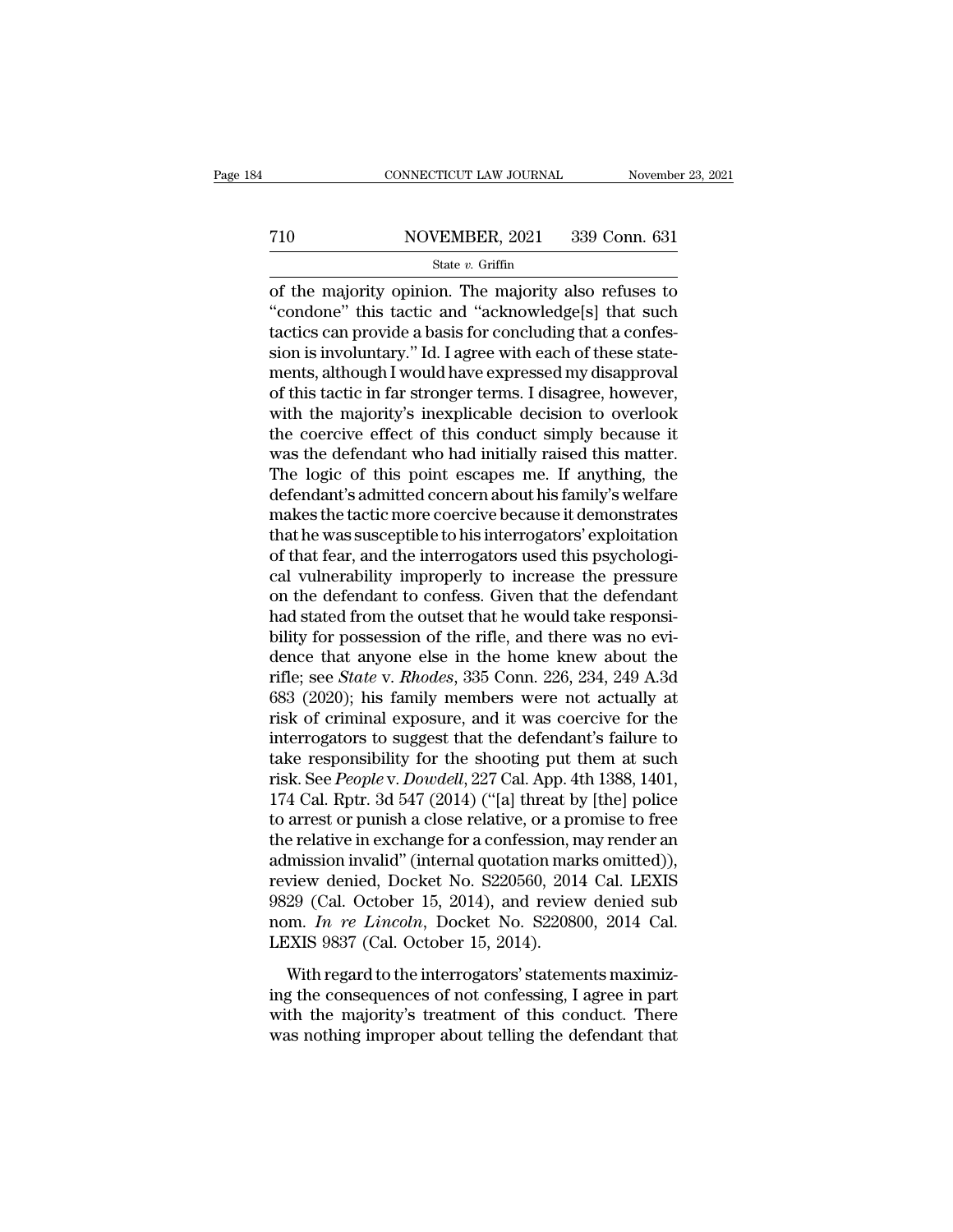# $\frac{23,2021}{239 \text{ Conn. } 631}$  CONNECTICUT LAW JOURNAL Page 185<br>339 Conn. 631 NOVEMBER, 2021 711<br>State v. Griffin

### State *v.* Griffin

 $\frac{1}{23,2021}$  CONNECTICUT LAW JOURNAL<br>  $\frac{339 \text{ Conn. } 631 \qquad \text{NOVEMBER, } 2021$  711<br>  $\frac{1}{21}$ <br>  $\frac{1}{21}$ <br>
he could or would face a sixty-five year term of impris-<br>
onment if he were convicted of felony murder, or even 339 Conn. 631 NOVEMBER, 2021 711<br>
State v. Griffin<br>
he could or would face a sixty-five year term of impris-<br>
onment if he were convicted of felony murder, or even<br>
murder. This was an accurate statement of the law,<br>
cons 339 Conn. 631 NOVEMBER, 2021 711<br>
State v. Griffin<br>
he could or would face a sixty-five year term of impris-<br>
onment if he were convicted of felony murder, or even<br>
murder. This was an accurate statement of the law,<br>
cons 339 Conn. 631 NOVEMBER, 2021 711<br>
state v. Griffin<br>
he could or would face a sixty-five year term of impris-<br>
onment if he were convicted of felony murder, or even<br>
murder. This was an accurate statement of the law,<br>
cons state *v*. Griffin<br>
state *v*. Griffin<br>
he could or would face a sixty-five year term of impris-<br>
onment if he were convicted of felony murder, or even<br>
murder. This was an accurate statement of the law,<br>
consistent with t State v. Griftin<br>
(a) the could or would face a sixty-five year term of impris-<br>
onment if he were convicted of felony murder, or even<br>
murder. This was an accurate statement of the law,<br>
consistent with the known facts o he could or would face a sixty-five year term of imprisonment if he were convicted of felony murder, or even<br>murder. This was an accurate statement of the law,<br>consistent with the known facts of the crimes. See *State*<br>v. onment if he were convicted of felony murder, or even<br>murder. This was an accurate statement of the law,<br>consistent with the known facts of the crimes. See *State*<br>v. Evans, 146 N.M. 319, 328, 210 P.3d 216 (2009)<br>("[T]hre murder. This was an accurate statement of the law,<br>consistent with the known facts of the crimes. See *State*<br>v. *Evans*, 146 N.M. 319, 328, 210 P.3d 216 (2009)<br>("[T]hreats that merely highlight potential real conse-<br>quen consistent with the known facts of the crimes. See *State*<br>v. *Evans*, 146 N.M. 319, 328, 210 P.3d 216 (2009)<br>("[T]hreats that merely highlight potential real conse-<br>quences, or are adjurations to tell the truth, are not<br> v. *Evans*, 146 N.M. 319, 328, 210 P.3d 216 (2009)<br>("[T]hreats that merely highlight potential real consequences, or are adjurations to tell the truth, are not<br>characterized as impermissibly coercive.... It is not<br>per se c ("[T]hreats that merely highlight potential real consequences, or are adjurations to tell the truth, are not characterized as impermissibly coercive.... It is not per se coercive for [the] police to truthfully inform an a quences, or are adjurations to tell the truth, are not<br>characterized as impermissibly coercive. . . . It is not<br>per se coercive for [the] police to truthfully inform an<br>accused about the potential consequences of his alle characterized as impermissibly coercive. . . . It is not<br>per se coercive for [the] police to truthfully inform an<br>accused about the potential consequences of his alleged<br>actions." (Citation omitted; internal quotation mar per se coercive for [the] police to truthfully inform an accused about the potential consequences of his alleged actions." (Citation omitted; internal quotation marks omitted.)). I disagree with the majority, however, that accused about the potential consequences of his alleged<br>actions." (Citation omitted; internal quotation marks<br>omitted.)). I disagree with the majority, however, that<br>the lead interrogator's reference to the death penalty<br>s actions." (Citation omitted; internal quotation marks<br>omitted.)). I disagree with the majority, however, that<br>the lead interrogator's reference to the death penalty<br>should not be given meaningful weight in the totality<br>of omitted.)). I disagree with the majority, however, that<br>the lead interrogator's reference to the death penalty<br>should not be given meaningful weight in the totality<br>of the circumstances analysis. The threat was emphati-<br>ca should not be given meaningful weight in the totality<br>of the circumstances analysis. The threat was emphati-<br>cally not an accurate statement of the law, but a rank<br>falsehood; the defendant could not have been exposed<br>to a of the circumstances analysis. The threat was emphatically not an accurate statement of the law, but a rank falsehood; the defendant could not have been exposed to a potential death sentence. See *People v. Holloway*, 33 C cally not an accurate statement of the law, but a rank<br>falsehood; the defendant could not have been exposed<br>to a potential death sentence. See *People* v. Holloway,<br>33 Cal. 4th 96, 115–17, 91 P.3d 164, 14 Cal. Rptr. 3d 212 falsehood; the defendant could not have been exposed<br>to a potential death sentence. See *People* v. Holloway,<br>33 Cal. 4th 96, 115–17, 91 P.3d 164, 14 Cal. Rptr. 3d 212<br>(2004) (contrasting cases in which officers properly a to a potential death sentence. See *People v. Holloway*,<br>33 Cal. 4th 96, 115–17, 91 P.3d 164, 14 Cal. Rptr. 3d 212<br>(2004) (contrasting cases in which officers properly and<br>accurately represented that death penalty was avai 33 Cal. 4th 96, 115–17, 91 P.3d 164, 14 Cal. Rptr. 3d 212<br>(2004) (contrasting cases in which officers properly and<br>accurately represented that death penalty was available<br>from cases in which officers improperly made false<br> (2004) (contrasting cases in which officers properly and<br>accurately represented that death penalty was available<br>from cases in which officers improperly made false<br>representations regarding death penalty), cert. denied,<br>54 accurately represented that death penalty was available<br>from cases in which officers improperly made false<br>representations regarding death penalty), cert. denied,<br>543 U.S. 1156, 125 S. Ct. 1302, 161 L. Ed. 2d 122 (2005).<br>I from cases in which officers improperly made false<br>representations regarding death penalty), cert. denied,<br>543 U.S. 1156, 125 S. Ct. 1302, 161 L. Ed. 2d 122 (2005).<br>Irrespective of the facts that it was "a single, isolate representations regarding death penalty), cert. denied,<br>543 U.S. 1156, 125 S. Ct. 1302, 161 L. Ed. 2d 122 (2005).<br>Irrespective of the facts that it was "a single, isolated<br>statement" and that the other interrogator immedi 543 U.S. 1156, 125 S. Ct. 1302, 161 L. Ed. 2d 122 (2005).<br>Irrespective of the facts that it was "a single, isolated<br>statement" and that the other interrogator immediately<br>thereafter changed the subject; part II A of the ma Irrespective of the facts that it was "a single, isolated<br>statement" and that the other interrogator immediately<br>thereafter changed the subject; part II A of the majority<br>opinion; it defies common sense to conclude that th statement" and that the other interrogator immediately<br>thereafter changed the subject; part II A of the majority<br>opinion; it defies common sense to conclude that the<br>possibility of a death sentence was shrugged off or<br>forg thereafter changed the subject; part II A of the majority<br>opinion; it defies common sense to conclude that the<br>possibility of a death sentence was shrugged off or<br>forgotten by the defendant. Cf. *Green* v. *Scully*, supra, opinion; it defies common sense to conclude th<br>possibility of a death sentence was shrugged<br>forgotten by the defendant. Cf. *Green* v. *Scully*, :<br>850 F.2d 903 (deeming it significant that imp<br>"scare tactic" of referring t The interrogator's statement about the death penalty superation by the defendant. Cf. *Green v. Scully*, supra, 0 F.2d 903 (deeming it significant that improper care tactic'' of referring to electric chair was not fur-<br>er Example 1930 (deeming it significant that improper<br>
"scare tactic" of referring to electric chair was not fur-<br>
ther employed and that petitioner was told several times<br>
that "this case was 'not about the chair"").<br>
The in  $\degree$  scare tactic" of referring to electric chair was not further employed and that petitioner was told several times that "this case was 'not about the chair"").<br>The interrogator's statement about the death penalty was n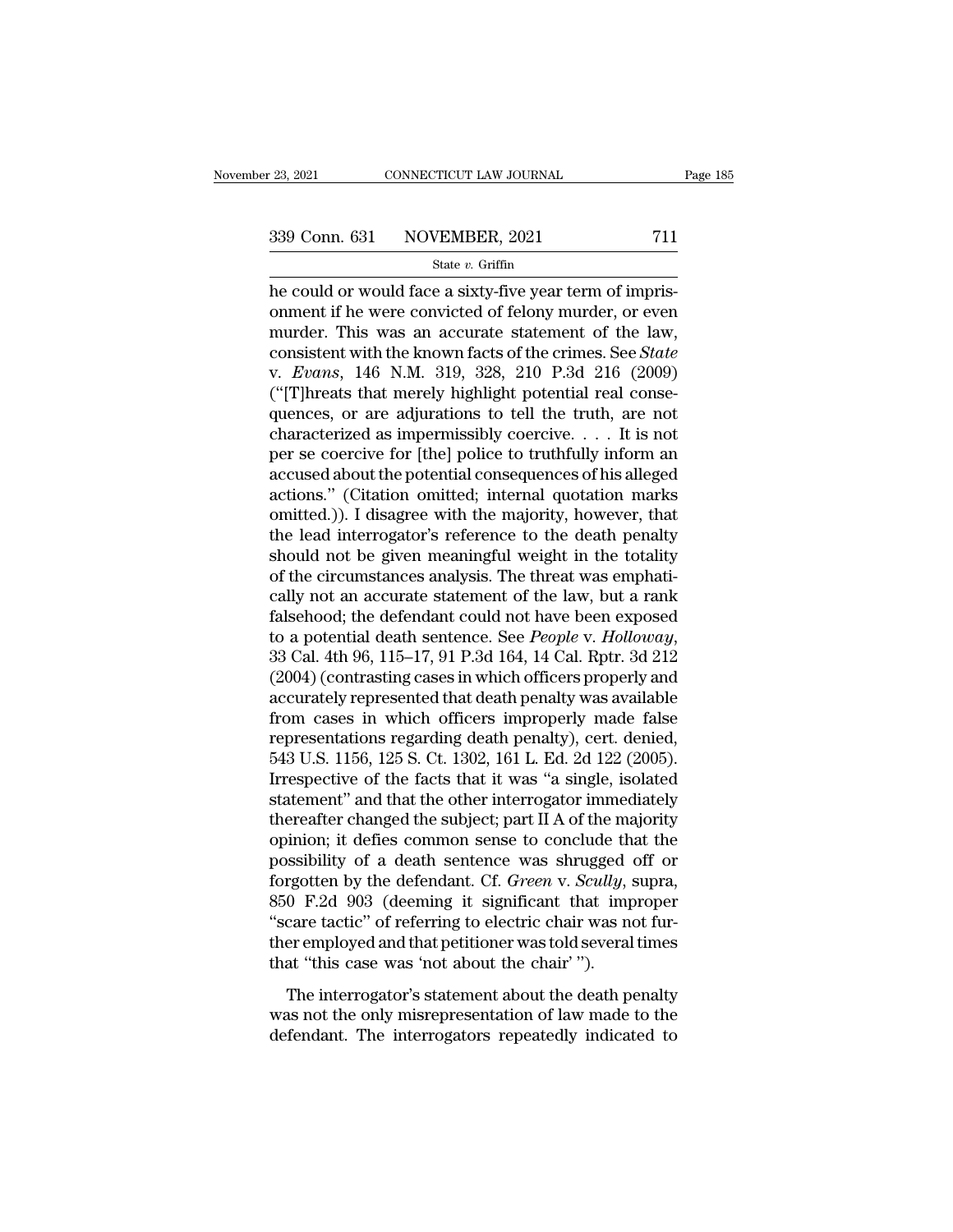# EXECUTE CONNECTICUT LAW JOURNAL Movember 23, 2021<br>
712 NOVEMBER, 2021 339 Conn. 631<br>
State v. Griffin

### State *v.* Griffin

CONNECTICUT LAW JOURNAL November 23, 2021<br>
T12 NOVEMBER, 2021 339 Conn. 631<br>
State v. Griffin<br>
the defendant that, without a confession, he would face<br>
a felony murder charge, but suggested that, if he admit-For all that for the MOVEMBER, 2021 and the defendant that, without a confession, he would face<br>a felony murder charge, but suggested that, if he admitted that the shooting was accidental or in self-defense,<br>the would fac T12 NOVEMBER, 2021 339 Conn. 631<br>
State v. Griffin<br>
the defendant that, without a confession, he would face<br>
a felony murder charge, but suggested that, if he admit-<br>
ted that the shooting was accidental or in self-defens For all that, without a confession, he would face<br>a felony murder charge, but suggested that, if he admitted that the shooting was accidental or in self-defense,<br>he would face far lesser charges, in particular, man-<br>slaug State v. Griffin<br>State v. Griffin<br>the defendant that, without a confession, he would face<br>a felony murder charge, but suggested that, if he admit-<br>ted that the shooting was accidental or in self-defense,<br>he would face far state v. Griffin<br>the defendant that, without a confession, he would face<br>a felony murder charge, but suggested that, if he admit-<br>ted that the shooting was accidental or in self-defense,<br>he would face far lesser charges, the defendant that, without a confession, he would face<br>a felony murder charge, but suggested that, if he admit-<br>ted that the shooting was accidental or in self-defense,<br>he would face far lesser charges, in particular, man he would face far lesser charges, in particular, man-<br>slaughter. Again, none of this is true. Neither accident<br>nor self-defense is relevant when the elements of felony<br>murder are established. See, e.g., *State v. Montgomer* slaughter. Again, none of this is true. Neither accident<br>nor self-defense is relevant when the elements of felony<br>murder are established. See, e.g., *State v. Montgomery*,<br>254 Conn. 694, 734, 759 A.2d 995 (2000); *State v.* nor self-defense is relevant when the elements of felony<br>murder are established. See, e.g., *State* v. *Montgomery*,<br>254 Conn. 694, 734, 759 A.2d 995 (2000); *State* v. *Amado*,<br>254 Conn. 184, 201–202, 756 A.2d 274 (2000); murder are established. See, e.g., *State v. Montgomery*,<br>254 Conn. 694, 734, 759 A.2d 995 (2000); *State v. Amado*,<br>254 Conn. 184, 201–202, 756 A.2d 274 (2000); *State v.<br>Lewis*, 245 Conn. 779, 812, 717 A.2d 1140 (1998). 254 Conn. 694, 734, 759 A.2d 995 (2000); *State* v. *Amado*,<br>254 Conn. 184, 201–202, 756 A.2d 274 (2000); *State* v.<br>*Lewis*, 245 Conn. 779, 812, 717 A.2d 1140 (1998). The<br>"choice" that the interrogators offered to the def 254 Conn. 184, 201–202, 756 A.2d 274 (2000); *State v.*<br>Lewis, 245 Conn. 779, 812, 717 A.2d 1140 (1998). The<br>"choice" that the interrogators offered to the defendant<br>between being charged with felony murder (if he<br>refused Lewis, 245 Conn. 779, 812, 717 A.2d 1140 (1998). The<br>"choice" that the interrogators offered to the defendant<br>between being charged with felony murder (if he<br>refused to admit culpability) or with manslaughter (if<br>he confes "choice" that the interrogators offered to the defendant<br>between being charged with felony murder (if he<br>refused to admit culpability) or with manslaughter (if<br>he confessed) was completely fabricated and terribly<br>misleadi between being charged with felony murder (if he<br>refused to admit culpability) or with manslaughter (if<br>he confessed) was completely fabricated and terribly<br>misleading.<sup>14</sup> "Unlike misrepresentations of fact, which<br>generall refused to admit culpability) or with manslaughter (if<br>he confessed) was completely fabricated and terribly<br>misleading.<sup>14</sup> "Unlike misrepresentations of fact, which<br>generally are not enough to render a suspect's ensuing<br> he confessed) was completely fabricated and terribly<br>misleading.<sup>14</sup> "Unlike misrepresentations of fact, which<br>generally are not enough to render a suspect's ensuing<br>confession involuntary, [p]olice misrepresentations of<br>l misleading.<sup>14</sup> "Unlike misrepresentations of fact, which<br>generally are not enough to render a suspect's ensuing<br>confession involuntary, [p]olice misrepresentations of<br>law . . . are much more likely to render a suspect's<br>c generally are not enough to render a suspect's ensuing<br>confession involuntary, [p]olice misrepresentations of<br>law . . . are much more likely to render a suspect's<br>confession involuntary." (Internal quotation marks<br>omitted. confession involuntary, [p]olice misrepresentations of<br>law . . . are much more likely to render a suspect's<br>confession involuntary." (Internal quotation marks<br>omitted.) Johnson v. State, 268 So. 3d 806, 810 (Fla.<br>App. 201 law . . . are much more likely to render a suspect's<br>confession involuntary." (Internal quotation marks<br>omitted.) Johnson v. State, 268 So. 3d 806, 810 (Fla.<br>App. 2019); see also United States v. Lall, 607 F.3d 1277,<br>1285 confession involuntary." (Internal quotation marks<br>
omitted.) *Johnson v. State*, 268 So. 3d 806, 810 (Fla.<br>
App. 2019); see also *United States v. Lall*, 607 F.3d 1277,<br>
1285 (11th Cir. 2010); *People v. Cahill*, 22 Cal. omitted.) *Johnson v. State*, 268 So. 3d 806, 810 (Fla.<br>App. 2019); see also *United States v. Lall*, 607 F.3d 1277,<br>1285 (11th Cir. 2010); *People v. Cahill*, 22 Cal. App.<br>4th 296, 315, 28 Cal. Rptr. 2d 1 (1994), review d App. 2019); see also United States v. Lall, 607 F.3d 1277, 1285 (11th Cir. 2010); *People v. Cahill*, 22 Cal. App.<br>4th 296, 315, 28 Cal. Rptr. 2d 1 (1994), review denied, California Supreme Court, Docket No. S020126 (June 1285 (11th Cir. 2010); *People v. Cahill*, 22 Cal. App.<br>4th 296, 315, 28 Cal. Rptr. 2d 1 (1994), review denied,<br>California Supreme Court, Docket No. S020126 (June<br>2, 1994); *State v. Valero*, 153 Idaho 910, 913, 285 P.3d<br> 4th 296, 315, 28 Cal. Rptr. 2d 1 (1994), review denied,<br>California Supreme Court, Docket No. S020126 (June<br>2, 1994); *State* v. *Valero*, 153 Idaho 910, 913, 285 P.3d<br>1014 (App. 2012); *Commonwealth* v. *Baye*, 462 Mass.<br> California Supreme Court, Docket No.  $S020126$  (June 2, 1994); *State* v. *Valero*, 153 Idaho 910, 913, 285 P.3d 1014 (App. 2012); *Commonwealth* v. *Baye*, 462 Mass. 246, 257, 967 N.E.2d 1120 (2012). "Although we do not 246, 257, 967 N.E.2d 1120 (2012). "Although we do not require a law enforcement officer to inform a suspect of the penalties for all the charges he may face, if he misrepresents these penalties, then that deception  $\frac{14$ require a law enforcement officer to inform a suspect<br>of the penalties for all the charges he may face, if he<br>misrepresents these penalties, then that deception<br> $\frac{14}{11}$ The defendant ultimately was charged with both fe

of the penalties for all the charges he may face, if he misrepresents these penalties, then that deception  $\frac{14}{10}$  The defendant ultimately was charged with both felony murder and murder. Although treating the shootin **misrepresents these penalties, then that deception**<br><sup>14</sup> The defendant ultimately was charged with both felony murder and murder. Although treating the shooting as an "accident" would be relevant to the murder charge bec <sup>14</sup> The defendant ultimately was charged with both felony murder and murder. Although treating the shooting as an "accident" would be relevant to the murder charge because the absence of proof of intent to cause death wo <sup>14</sup> The defendant ultimately was charged with both felony murder and murder. Although treating the shooting as an "accident" would be relevant to the murder charge because the absence of proof of intent to cause death wo murder. Although treating the shooting as an "accident" would be relevant to the murder charge because the absence of proof of intent to cause death would support only a conviction of manslaughter; see General Statutes  $\S$ to the murder charge because the absence of proof of intent to cause death would support only a conviction of manslaughter; see General Statutes  $\S$  53a-54a and 53a-55; the clear import of the interrogator's comments was would support only a conviction of manslaughter; see General Statutes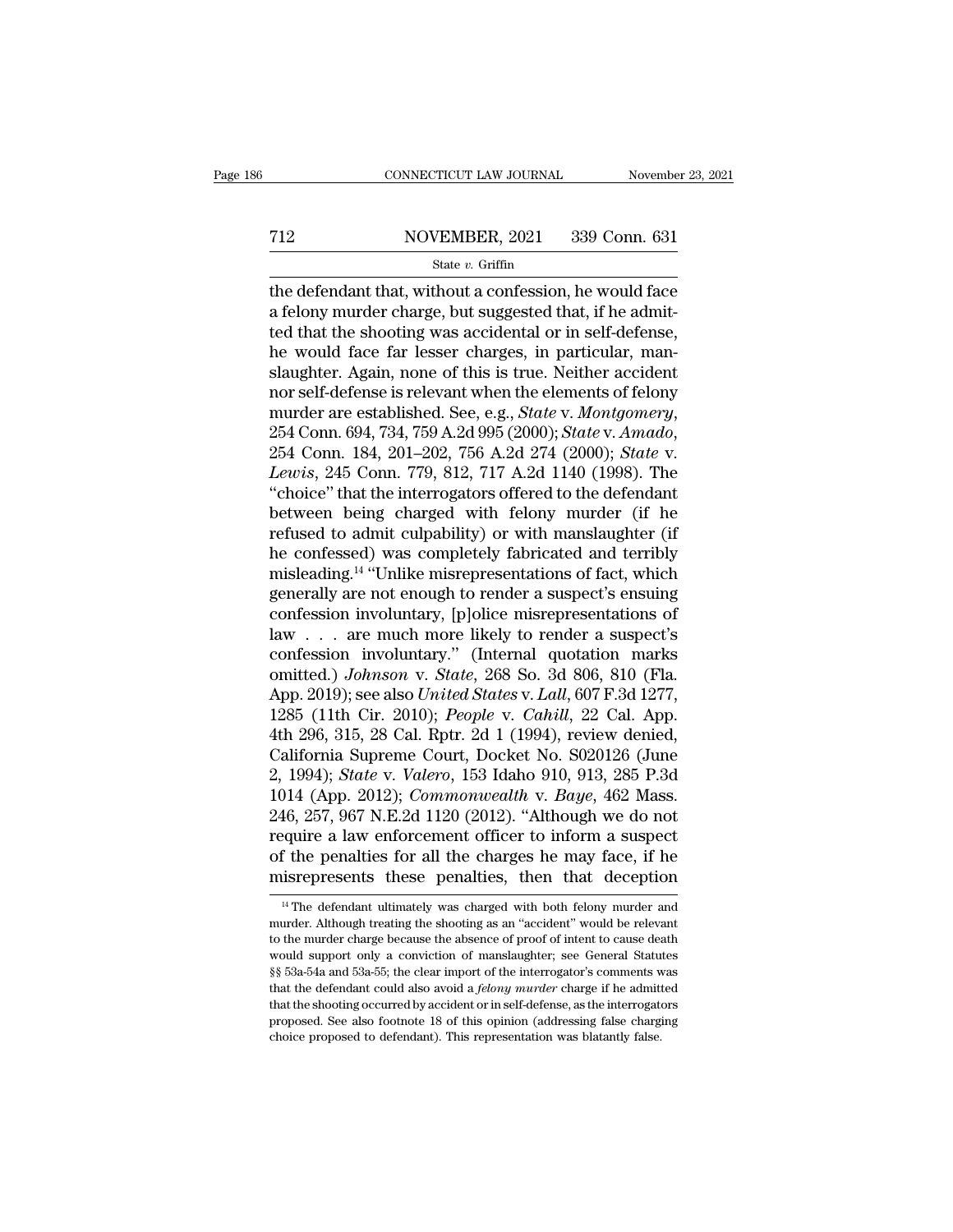| r 23, 2021 | CONNECTICUT LAW JOURNAL      | Page 187 |
|------------|------------------------------|----------|
|            | 339 Conn. 631 NOVEMBER, 2021 | 713      |
|            | State $v$ . Griffin          |          |

<sup>23, 2021</sup> CONNECTICUT LAW JOURNAL Page 187<br>
339 Conn. 631 NOVEMBER, 2021 713<br>
<sup>31</sup> State *v*. Griffin<br>
affects our evaluation of the voluntariness of any<br>
resulting statements." United States v. Young, 964 F.3d<br>
028 044 Free State v. Griffin<br>
State v. Griffin<br>
affects our evaluation of the voluntariness of any<br>
resulting statements." *United States* v. *Young*, 964 F.3d<br>
938, 944 (10th Cir. 2020).  $\begin{array}{r} \textbf{339} \text{ Conn. } \textbf{631} \qquad \text{NOVEMBER} \ \hline \text{affects} \text{ our evaluation of the resulting statements." *United S* \ \textbf{938, 944 (10th Cir. 2020).} \ \hline \text{The majority recognizes that} \end{array}$ 9 Conn. 631 NOVEMBER, 2021 713<br>
State v. Griffin<br>
fects our evaluation of the voluntariness of any<br>
sulting statements." United States v. Young, 964 F.3d<br>
8, 944 (10th Cir. 2020).<br>
The majority recognizes that the interro

State v. Griffin<br>
affects our evaluation of the voluntariness of any<br>
resulting statements." *United States* v. *Young*, 964 F.3d<br>
938, 944 (10th Cir. 2020).<br>
The majority recognizes that the interrogators made<br>
many stat affects our evaluation of the voluntariness of any<br>resulting statements." *United States* v. *Young*, 964 F.3d<br>938, 944 (10th Cir. 2020).<br>The majority recognizes that the interrogators made<br>many statements suggesting that Francets our evaluation of the volumatiness of any<br>resulting statements." United States v. Young, 964 F.3d<br>938, 944 (10th Cir. 2020).<br>The majority recognizes that the interrogators made<br>many statements suggesting that the Festing statements. *Chiled Bates v. Toung*, 504 1.5d<br>938, 944 (10th Cir. 2020).<br>The majority recognizes that the interrogators made<br>many statements suggesting that the defendant would<br>receive leniency in exchange for conf The majority recognizes that the interrogators made<br>many statements suggesting that the defendant would<br>receive leniency in exchange for confessing. It dis-<br>misses the coercive effect of these statements because<br>the inter The majority recognizes that the interrogators made<br>many statements suggesting that the defendant would<br>receive leniency in exchange for confessing. It dis-<br>misses the coercive effect of these statements because<br>the interr many statements suggesting that the defendant would<br>receive leniency in exchange for confessing. It dis-<br>misses the coercive effect of these statements because<br>the interrogators did not "definitively" promise<br>leniency, and receive leniency in exchange for confessing. It dismisses the coercive effect of these statements because<br>the interrogators did not "definitively" promise<br>leniency, and case law recognizes that it is not coercive<br>to tell a misses the coercive effect of these statements because<br>the interrogators did not "definitively" promise<br>leniency, and case law recognizes that it is not coercive<br>to tell a defendant that cooperation would be to his<br>benefit the interrogators did not "definitively" promise<br>leniency, and case law recognizes that it is not coercive<br>to tell a defendant that cooperation would be to his<br>benefit. Part II A of the majority opinion. The first rea-<br>so leniency, and case law recognizes that it is not coercive<br>to tell a defendant that cooperation would be to his<br>benefit. Part II A of the majority opinion. The first rea-<br>son, although supported by some authority, ignores r to tell a defendant that cooperation would be to his<br>benefit. Part II A of the majority opinion. The first rea-<br>son, although supported by some authority, ignores real-<br>ity by failing to acknowledge that an officer's impli benefit. Part II A of the majority opinion. The first reason, although supported by some authority, ignores real-<br>ity by failing to acknowledge that an officer's implied<br>promise of leniency may be just as meaningful to a l son, although supported by some authority, ignores real-<br>ity by failing to acknowledge that an officer's implied<br>promise of leniency may be just as meaningful to a lay<br>defendant as a "definitive" promise of leniency. See S ity by failing to acknowledge that an officer's implied<br>promise of leniency may be just as meaningful to a lay<br>defendant as a "definitive" promise of leniency. See S.<br>Drizin & R. Leo, supra, 82 N.C. L. Rev. 917 n.138 (citi promise of leniency may be just as meaningful to a lay<br>defendant as a "definitive" promise of leniency. See S.<br>Drizin & R. Leo, supra, 82 N.C. L. Rev. 917 n.138 (citing<br>psychology research addressing " '[p]ragmatic [i]mpli defendant as a "definitive" promise of leniency. See S.<br>Drizin & R. Leo, supra, 82 N.C. L. Rev. 917 n.138 (citing<br>psychology research addressing " '[p]ragmatic [i]mpli-<br>cation,' " which "refers to the sending and processin Drizin & R. Leo, supra, 82 N.C. L. Rev. 917 n.138 (citing<br>psychology research addressing "'[p]ragmatic [i]mpli-<br>cation,'" which "refers to the sending and processing<br>of implicit meanings in communication, as occurs when<br>a psychology research addressing "'[p]ragmatic [i]mplication,'" which "refers to the sending and processing<br>of implicit meanings in communication, as occurs when<br>an individual 'reads between the lines' or when informa-<br>tion cation,'" which "refers to the sending and processing<br>of implicit meanings in communication, as occurs when<br>an individual 'reads between the lines' or when informa-<br>tion or meaning is inferred from what a speaker is<br>sayin of implicit meanings in communication, as occurs when<br>an individual 'reads between the lines' or when informa-<br>tion or meaning is inferred from what a speaker is<br>saying or suggesting"). Many courts have recognized<br>that an an individual 'reads between the lines' or when information or meaning is inferred from what a speaker is<br>saying or suggesting"). Many courts have recognized<br>that an implied promise of leniency can convey the<br>same message tion or meaning is inferred from what a speaker is<br>saying or suggesting"). Many courts have recognized<br>that an implied promise of leniency can convey the<br>same message as an express one.<sup>15</sup> See, e.g., *United*<br>*States* v. saying or suggesting"). Many courts have recognized<br>that an implied promise of leniency can convey the<br>same message as an express one.<sup>15</sup> See, e.g., *United*<br>States v. *Craft*, 495 F.3d 259, 263–64 (6th Cir.), cert.<br>denie that an implied promise of leniency can convey the<br>same message as an express one.<sup>15</sup> See, e.g., *United*<br>*States v. Craft*, 495 F.3d 259, 263–64 (6th Cir.), cert.<br>denied, 552 U.S. 1052, 128 S. Ct. 679, 169 L. Ed. 2d 532 same message as an express one.<sup>15</sup> See, e.g., *United*<br>*States v. Craft*, 495 F.3d 259, 263–64 (6th Cir.), cert.<br>denied, 552 U.S. 1052, 128 S. Ct. 679, 169 L. Ed. 2d 532<br>(2007); *People v. Cahill*, supra, 22 Cal. App. 4th *States v. Craft,* 495 F.3d 259, 263–64 (6th Cir.), cert.<br>denied, 552 U.S. 1052, 128 S. Ct. 679, 169 L. Ed. 2d 532<br>(2007); *People v. Cahill*, supra, 22 Cal. App. 4th 311–15;<br>*Martin v. State*, 107 So. 3d 281, 314 (Fla. 20 Martin v. State, 107 So. 3d 281, 314 (Fla. 2012), cert.<br>denied, 570 U.S. 908, 133 S. Ct. 2832, 186 L. Ed. 2d 890<br>(2013); *State* v. *Baker*, supra, 147 Haw. 433; *State* v.<br>*Smith*, 162 Idaho 878, 885, 406 P.3d 890 (App. denied, 570 U.S. 908, 133 S. Ct. 2832, 186 L. Ed. 2d 890<br>(2013); *State* v. *Baker*, supra, 147 Haw. 433; *State* v.<br>*Smith*, 162 Idaho 878, 885, 406 P.3d 890 (App. 2017),<br><sup>15</sup> John E. Reid & Associates, Inc., has responde

<sup>(2013);</sup> *State* v. *Baker*, supra, 147 Haw. 433; *State* v. *Smith*, 162 Idaho 878, 885, 406 P.3d 890 (App. 2017),  $\frac{15}{15}$  John E. Reid & Associates, Inc., has responded to critics of its method in a posting on its we Smith, 162 Idaho 878, 885, 406 P.3d 890 (App. 2017),<br><sup>15</sup> John E. Reid & Associates, Inc., has responded to critics of its method<br>in a posting on its website entitled "Clarifying Misinformation about The Reid<br>Technique," w SINETH, TOZ TUATIO 810, 800, 400 T .300 890 (App. 2011),<br>
<sup>15</sup> John E. Reid & Associates, Inc., has responded to critics of its method<br>
in a posting on its website entitled "Clarifying Misinformation about The Reid<br>
Techn <sup>15</sup> John E. Reid & Associates, Inc., has responded to critics of its method in a posting on its website entitled "Clarifying Misinformation about The Reid Technique," which states: "The Reid [t]echnique teaches that the in a posting on its website entitled "Clarifying Misinformation about The Reid Technique," which states: "The Reid [t]echnique teaches that the investigator should not offer any direct or *implied* promises of leniency to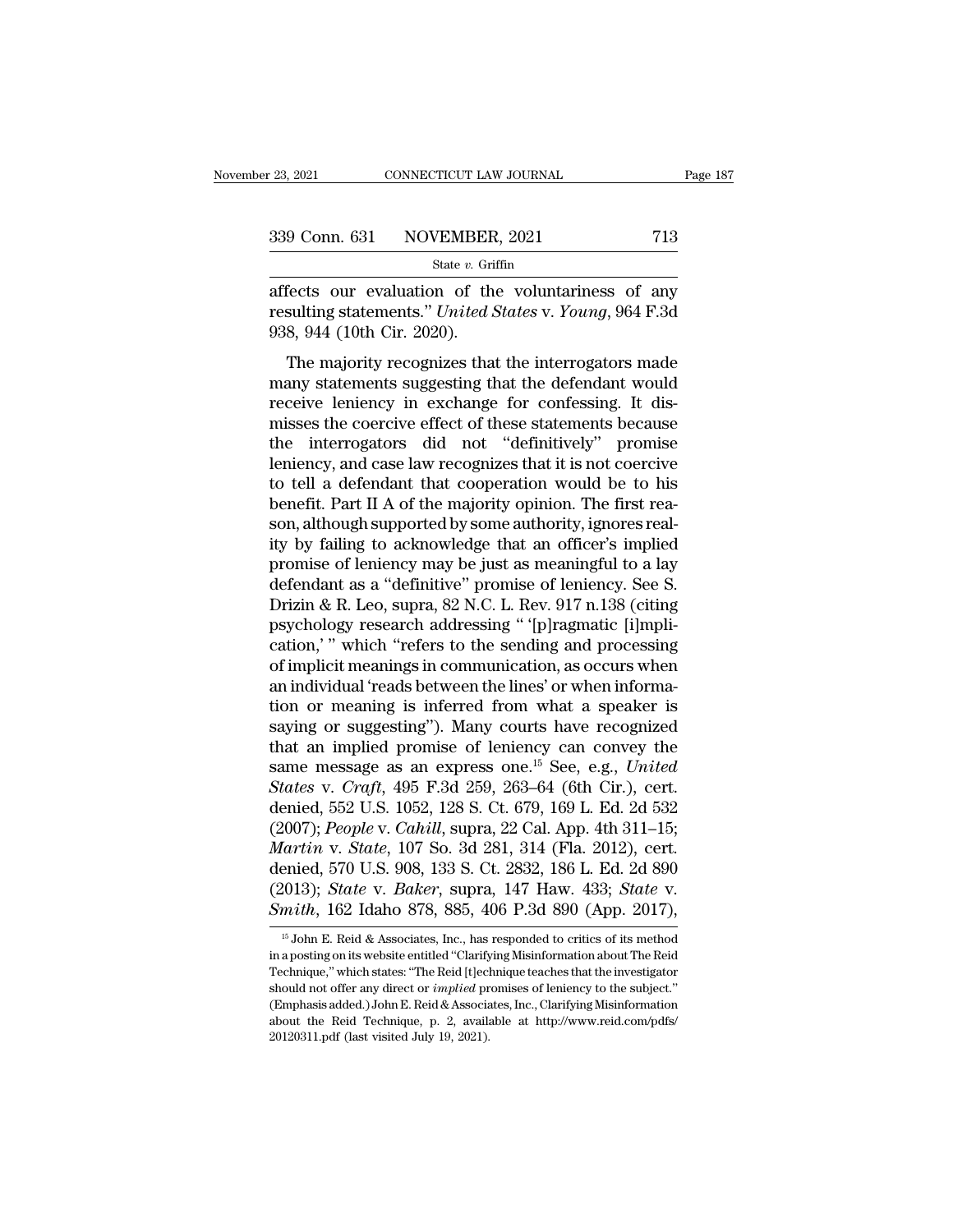# EXECUTE CONNECTICUT LAW JOURNAL Movember 23, 2021<br>
714 NOVEMBER, 2021 339 Conn. 631<br>
State v. Griffin

### State *v.* Griffin

CONNECTICUT LAW JOURNAL November 23, 20<br>
T14 NOVEMBER, 2021 339 Conn. 631<br>
State v. Griffin<br>
review denied, Idaho Supreme Court, Docket No. 44499-<br>
2016 (December 21, 2017); McGhee v. State, 899 N.E.2d<br>
25, 28 (Ind. App. 2 **2016 (December 21, 2016)**<br>
2016 (December 21, 2017); *McGhee* v. *State*, 899 N.E.2d<br>
2016 (December 21, 2017); *McGhee* v. *State*, 899 N.E.2d<br>
35, 38 (Ind. App. 2008), transfer denied, 915 N.E.2d<br>
36, 38 (Ind. 2000). *S* 359 Conn. 631<br>
359 Conn. 631<br>
359 Conn. 631<br>
35, 38 (Ind. App. 2017); *McGheev. State*, 899 N.E.2d<br>
35, 38 (Ind. App. 2008), transfer denied, 915 N.E.2d 995<br>
36, 38 (Ind. 2009); *State v. Nicklasson*, 967 S.W.2d 596, 606<br> (Ind. 2009); *State v. Griffin*<br>
External of *Supreme Court, Docket No. 44499*<br>
2016 (December 21, 2017); *McGhee v. State*, 899 N.E.2d<br>
35, 38 (Ind. App. 2008), transfer denied, 915 N.E.2d 995<br>
(Ind. 2009); *State v. Nick* State v. Griffin<br>
review denied, Idaho Supreme Court, Docket No. 44499-<br>
2016 (December 21, 2017); McGhee v. State, 899 N.E.2d<br>
35, 38 (Ind. App. 2008), transfer denied, 915 N.E.2d<br>
995 (Ind. 2009); *State v. Nicklasson*, state *v*. Griffin<br>
review denied, Idaho Supreme Court, Docket No. 44499-<br>
2016 (December 21, 2017); *McGhee v. State*, 899 N.E.2d<br>
35, 38 (Ind. App. 2008), transfer denied, 915 N.E.2d<br>
995<br>
(Ind. 2009); *State* v. *Nickla* review denied, Idaho Supreme Court, Docket No. 44499-<br>2016 (December 21, 2017); *McGhee v. State*, 899 N.E.2d<br>35, 38 (Ind. App. 2008), transfer denied, 915 N.E.2d 995<br>(Ind. 2009); *State v. Nicklasson*, 967 S.W.2d 596, 606 2016 (December 21, 2017); *McGhee v. State*, 899 N.E.2d<br>35, 38 (Ind. App. 2008), transfer denied, 915 N.E.2d 995<br>(Ind. 2009); *State v. Nicklasson*, 967 S.W.2d 596, 606<br>(Mo.), cert. denied, 525 U.S. 1021, 119 S. Ct. 549, 1 35, 38 (Ind. App. 2008), transfer denied, 915 N.E.2d 995<br>(Ind. 2009); *State v. Nicklasson*, 967 S.W.2d 596, 606<br>(Mo.), cert. denied, 525 U.S. 1021, 119 S. Ct. 549, 142<br>L. Ed. 2d 457 (1998); *State v. Old-Horn*, 375 Mont. (Ind. 2009); *State* v. *Nicklasson*, 967 S.W.2d 596, 606 (Mo.), cert. denied, 525 U.S. 1021, 119 S. Ct. 549, 142 L. Ed. 2d 457 (1998); *State* v. *Old-Horn*, 375 Mont. 310, 317, 328 P.3d 638 (2014); *State* v. *L.H.*, 23 (Mo.), cert. denied, 525 U.S. 1021, 119 S. Ct. 549, 142<br>L. Ed. 2d 457 (1998); *State v. Old-Horn*, 375 Mont. 310,<br>317, 328 P.3d 638 (2014); *State v. L.H.*, 239 N.J. 22, 43–46,<br>215 A.3d 516 (2019). As the Massachusetts Su L. Ed. 2d 457 (1998); *State* v. *Old-Horn*, 375 Mont. 310,<br>317, 328 P.3d 638 (2014); *State* v. *L.H.*, 239 N.J. 22, 43–46,<br>215 A.3d 516 (2019). As the Massachusetts Supreme<br>Judicial Court noted: "We have long recognized 317, 328 P.3d 638 (2014); *State* v. *L.H.*, 239 N.J. 22, 43–46,<br>215 A.3d 516 (2019). As the Massachusetts Supreme<br>Judicial Court noted: "We have long recognized that<br>false promises . . . as might excite hopes in the mind 215 A.3d 516 (2019). As the Massachusetts Supreme<br>Judicial Court noted: "We have long recognized that<br>false promises . . . as might excite hopes in the mind<br>of the prisoner, that he should be materially benefitted<br>by maki Judicial Court noted: "We have long recognized that<br>false promises . . . as might excite hopes in the mind<br>of the prisoner, that he should be materially benefitted<br>by making disclosures can undermine a defendant's<br>ability false promises . . . as might excite hopes in the mind<br>of the prisoner, that he should be materially benefitted<br>by making disclosures can undermine a defendant's<br>ability to make an autonomous decision to confess, and<br>are of the prisoner, that he should be materially benefitted<br>by making disclosures can undermine a defendant's<br>ability to make an autonomous decision to confess, and<br>are therefore properly regarded as coercive. . . . Such<br>prom by making disclosures can undermine a defendant's<br>ability to make an autonomous decision to confess, and<br>are therefore properly regarded as coercive. . . . Such<br>promises may be either expressed or implied."<sup>16</sup> (Cita-<br>tion ability to make an autonomous decision to confess, and<br>are therefore properly regarded as coercive. . . . Such<br>promises may be either expressed or implied."<sup>16</sup> (Cita-<br>tion omitted; internal quotation marks omitted.) *Com* are therefore properly regarded as coercive. . . . Such<br>promises may be either expressed or implied."<sup>16</sup> (Cita-<br>tion omitted; internal quotation marks omitted.) *Com-*<br>monwealth v. *Baye*, supra, 462 Mass. 257–58; see al promises may be either expressed or implied."<sup>16</sup> (Citation omitted; internal quotation marks omitted.) *Commonwealth* v. *Baye*, supra, 462 Mass. 257–58; see also *Commonwealth* v. *DiGiambattista*, supra, 442 Mass. 435–3 tion omitted; internal quotation marks omitted.) *Com-*<br>monwealth v. Baye, supra, 462 Mass. 257–58; see also<br>*Commonwealth* v. DiGiambattista, supra, 442 Mass.<br>435–36 ("[c]oercion may be readily applied by way of<br>implied monwealth v. Baye, supra, 462 Mass. 257–58; see also<br>Commonwealth v. DiGiambattista, supra, 442 Mass.<br>435–36 ("[c]oercion may be readily applied by way of<br>implied threats and promises"); cf. *State* v. *Phelps*, 215 Mont.<br> Commonwealth v. DiGiambattista, supra, 442 Mass.<br>435–36 ("[c]oercion may be readily applied by way of<br>implied threats and promises"); cf. *State* v. *Phelps*, 215 Mont.<br>217, 224, 696 P.2d 447 (1985) (although confession m 435–36 ("[c]oercion may be readily applied by way of<br>implied threats and promises, just as it is by express<br>threats and promises"); cf. *State* v. *Phelps*, 215 Mont.<br>217, 224, 696 P.2d 447 (1985) (although confession mus implied threats and promises, just as it is by express<br>threats and promises"); cf. *State* v. *Phelps*, 215 Mont.<br>217, 224, 696 P.2d 447 (1985) (although confession must<br>not be "obtained by any direct or implied promises,<br> threats and promises"); cf. *State* v. *Phelps*, 215 Mont.<br>217, 224, 696 P.2d 447 (1985) (although confession must<br>not be "obtained by any direct or implied promises,<br>however, slight," alleged promise that is "couched in<br> 217, 224, 696 P.2d 447 (1985) (although confession must<br>not be "obtained by any direct or implied promises,<br>however, slight," alleged promise that is "couched in<br>terms of a mere possibility or an opinion  $\dots$  does not<br>con not be "obtained by any direct or implied promises,<br>however, slight," alleged promise that is "couched in<br>terms of a mere possibility or an opinion  $\dots$  does not<br>constitute a sufficient promise to render a confession<br>invo constitute a sufficient promise to render a confession<br>involuntary" (internal quotation marks omitted)). The<br>question is not whether the officers spoke in definitive<br>or formally binding contractual terms, but whether a involuntary" (internal quotation marks omitted)). The question is not whether the officers spoke in definitive or formally binding contractual terms, but whether a  $\frac{16}{10}$  Massachusetts is one of a handful of jurisdic

question is not whether the officers spoke in definitive<br>or formally binding contractual terms, but whether a<br><sup>16</sup> Massachusetts is one of a handful of jurisdictions that requires the<br>state to prove voluntariness beyond a The Massachusetts is one of a handful of jurisdictions that requires the state to prove voluntariness beyond a reasonable doubt rather than by the preponderance of the evidence standard applied by the United States Suprem <sup>16</sup> Massachusetts is one of a handful of jurisdictions that requires the state to prove voluntariness beyond a reasonable doubt rather than by the preponderance of the evidence standard applied by the United States Suprem <sup>16</sup> Massachusetts is one of a handful of jurisdictions that requires the state to prove voluntariness beyond a reasonable doubt rather than by the preponderance of the evidence standard applied by the United States Supre state to prove voluntariness beyond a reasonable doubt rather than by<br>the preponderance of the evidence standard applied by the United States<br>Supreme Court. However, that fact does not negate the relevance of Massa-<br>chuse the preponderance of the evidence standard applied by the United States Supreme Court. However, that fact does not negate the relevance of Massatariness'').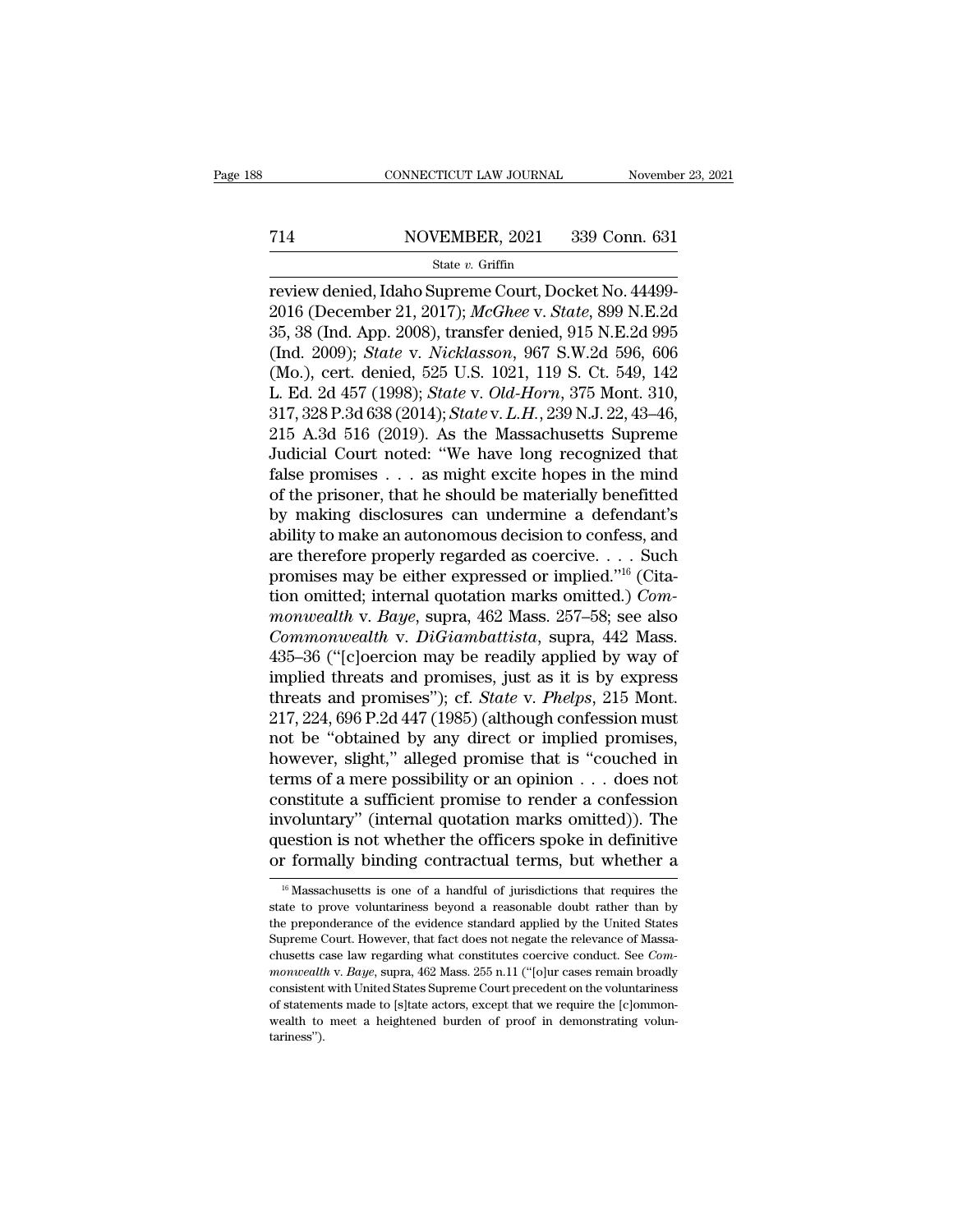| r 23, 2021 | CONNECTICUT LAW JOURNAL      | Page 189 |
|------------|------------------------------|----------|
|            | 339 Conn. 631 NOVEMBER, 2021 | 715      |
|            | State $v$ . Griffin          |          |

reasonable person in the defendant's position would<br>
Rage 189<br>
reasonable person in the defendant's position would<br>
have interpreted their statements as a promise of<br>
lonionary See Cardee y, Peles 208 F.2d 400, 412 (4th 339 Conn. 631 NOVEMBER, 2021 715<br>
State v. Griffin<br>
reasonable person in the defendant's position would<br>
have interpreted their statements as a promise of<br>
leniency. See *Grades v. Boles*, 398 F.2d 409, 412 (4th<br>
Cir. 106 339 Conn. 631 NOVEMBER, 2021 715<br>
State v. Griffin<br>
reasonable person in the defendant's position would<br>
have interpreted their statements as a promise of<br>
leniency. See *Grades* v. *Boles*, 398 F.2d 409, 412 (4th<br>
Cir. 1 339 Conn. 631 NOVEMBER, 2021 715<br>
State v. Griffin<br>
reasonable person in the defendant's position would<br>
have interpreted their statements as a promise of<br>
leniency. See *Grades* v. *Boles*, 398 F.2d 409, 412 (4th<br>
Cir. 1 State *v*. Griffin<br>
reasonable person in the defendant's position would<br>
have interpreted their statements as a promise of<br>
leniency. See *Grades* v. *Boles*, 398 F.2d 409, 412 (4th<br>
Cir. 1968) ("[t]he perspective from whi v. **State** *v.* **Grantin**<br>
reasonable person in the defendant's position would<br>
have interpreted their statements as a promise of<br>
leniency. See *Grades* v. *Boles*, 398 F.2d 409, 412 (4th<br>
Cir. 1968) ("[t]he perspective fro reasonable person in the defendant's position would<br>have interpreted their statements as a promise of<br>leniency. See *Grades* v. *Boles*, 398 F.2d 409, 412 (4th<br>Cir. 1968) ("[t]he perspective from which the state-<br>ments mu have interpreted their statements as a promise of<br>leniency. See *Grades* v. *Boles*, 398 F.2d 409, 412 (4th<br>Cir. 1968) ("[t]he perspective from which the state-<br>ments must be viewed is that of the defendant"); *People*<br>v. leniency. See *Grades* v. *Boles*, 398 F.2d 409, 412 (4th<br>Cir. 1968) ("[t]he perspective from which the state-<br>ments must be viewed is that of the defendant"); *People*<br>v. *Conte*, 421 Mich. 704, 739–40, 365 N.W.2d 648 (1 Cir. 1968) ("[t]he perspective from which the state-<br>ments must be viewed is that of the defendant"); *People*<br>v. *Conte*, 421 Mich. 704, 739–40, 365 N.W.2d 648 (1984)<br>("[I]t is from [the] defendant's perspective that we ments must be viewed is that of the defer<br>v. *Conte*, 421 Mich. 704, 739–40, 365 N.W<br>("[I]t is from [the] defendant's perspecti<br>view the alleged promises.... The<br>whether the defendant is likely to ha<br>understood the stateme [I]t is from [the] defendant's perspective that we will<br>even the alleged promises. . . . . The inquiry will be<br>nether the defendant is likely to have reasonably<br>derstood the statements in question to be promises<br>leniency. view the alleged promises.  $\therefore$  The inquiry will be whether the defendant is likely to have reasonably understood the statements in question to be promises of leniency." (Citations omitted.)).<br>The second reason cited by

whether the defendant is likely to have reasonably<br>understood the statements in question to be promises<br>of leniency." (Citations omitted.)).<br>The second reason cited by the majority to condone<br>the interrogators' false "sugg understood the statements in question to be promises<br>of leniency." (Citations omitted.)).<br>The second reason cited by the majority to condone<br>the interrogators' false "suggestions" of leniency is that<br>it is permissible to t of leniency." (Citations omitted.)).<br>
The second reason cited by the majority to condone<br>
the interrogators' false "suggestions" of leniency is that<br>
it is permissible to tell a suspect that it would benefit<br>
him to cooper The second reason cited by the majority to condone<br>the interrogators' false "suggestions" of leniency is that<br>it is permissible to tell a suspect that it would benefit<br>him to cooperate. Part II A of the majority opinion. T The second reason cited by the majority to condone<br>the interrogators' false "suggestions" of leniency is that<br>it is permissible to tell a suspect that it would benefit<br>him to cooperate. Part II A of the majority opinion. T the interrogators' false "suggestions" of leniency is that<br>it is permissible to tell a suspect that it would benefit<br>him to cooperate. Part II A of the majority opinion. This<br>is a correct and uncontroversial statement of t it is permissible to tell a suspect that it would benefit<br>him to cooperate. Part II A of the majority opinion. This<br>is a correct and uncontroversial statement of the law,<br>but the point has no application to the contested s him to cooperate. Part II A of the majority opinion. This<br>is a correct and uncontroversial statement of the law,<br>but the point has no application to the contested state-<br>ments in the present case. It is true enough that th is a correct and uncontroversial statement of the law,<br>but the point has no application to the contested state-<br>ments in the present case. It is true enough that the<br>interrogators properly could tell the defendant that, i but the point has no application to the contested statements in the present case. It is true enough that the interrogators properly could tell the defendant that, if he took responsibility—whether claiming accident, self-<br> ments in the present case. It is true enough that the<br>interrogators properly could tell the defendant that, if<br>he took responsibility—whether claiming accident, self-<br>defense, or simply an intentional but regrettable act interrogators properly could tell the defendant that, if<br>he took responsibility—whether claiming accident, self-<br>defense, or simply an intentional but regrettable act—<br>he could likely help himself.<sup>17</sup> They properly could he took responsibility—whether claiming accident, self-<br>defense, or simply an intentional but regrettable act—<br>he could likely help himself.<sup>17</sup> They properly could tell<br>him that, by doing so, he *could* face lesser punish defense, or simply an intentional but regrettable act—<br>he could likely help himself.<sup>17</sup> They properly could tell<br>him that, by doing so, he *could* face lesser punishment.<br>These would not be false statements. An early adm These would not be false statements. An early admission of responsibility could reduce the sentence ultimately imposed. It is an entirely different matter, however, to falsely convey to the defendant that it was  $\frac{17}{17}$ sion of responsibility could reduce the sentence ulti-<br>mately imposed. It is an entirely different matter,<br>however, to falsely convey to the defendant that it was<br> $\frac{17}{17}$  See *Rogers v. State*, 289 Ga. 675, 678–79, 71

mately imposed. It is an entirely different matter,<br>however, to falsely convey to the defendant that it was<br> $\frac{17}{17}$  See *Rogers v. State*, 289 Ga. 675, 678–79, 715 S.E.2d 68 (2011) (telling<br>defendant " you are not try however, to falsely convey to the defendant that it was<br>
<sup>17</sup> See *Rogers* v. *State*, 289 Ga. 675, 678–79, 715 S.E.2d 68 (2011) (telling<br>
defendant "you are not trying to help yourself" did not make confession<br>
involuntar <sup>17</sup> See *Rogers v. State*, 289 Ga. 675, 678–79, 715 S.E.2d 68 (2011) (telling defendant " 'you are not trying to help yourself" did not make confession involuntary because exhortation to tell truth and telling suspect th defendant " you are not trying to help yourself" did not make confession<br>involuntary because exhortation to tell truth and telling suspect that truthful<br>cooperation may be considered by others is permissible); *State* v. involuntary because exhortation to tell truth and telling suspect that truthful<br>cooperation may be considered by others is permissible); *State v. Flowers*,<br>204 So. 3d 271, 280 (La. App. 2016) ("a confession is not rendere cooperation may be considered by others is permissible); *State v. Flowers*, 204 So. 3d 271, 280 (La. App. 2016) ("a confession is not rendered inadmissible because officers 'exhort or adjure' an accused to tell the truth 204 So. 3d 271, 280 (La. App. 2016) ("a confession is not rendered inadmissible because officers 'exhort or adjure' an accused to tell the truth"), writ denied, 224 So. 3d 983 (La. 2017); *State v. Thomas*, 711 So. 2d 808 ble because officers 'exhort or adjure' an accused to tell the truth"), writ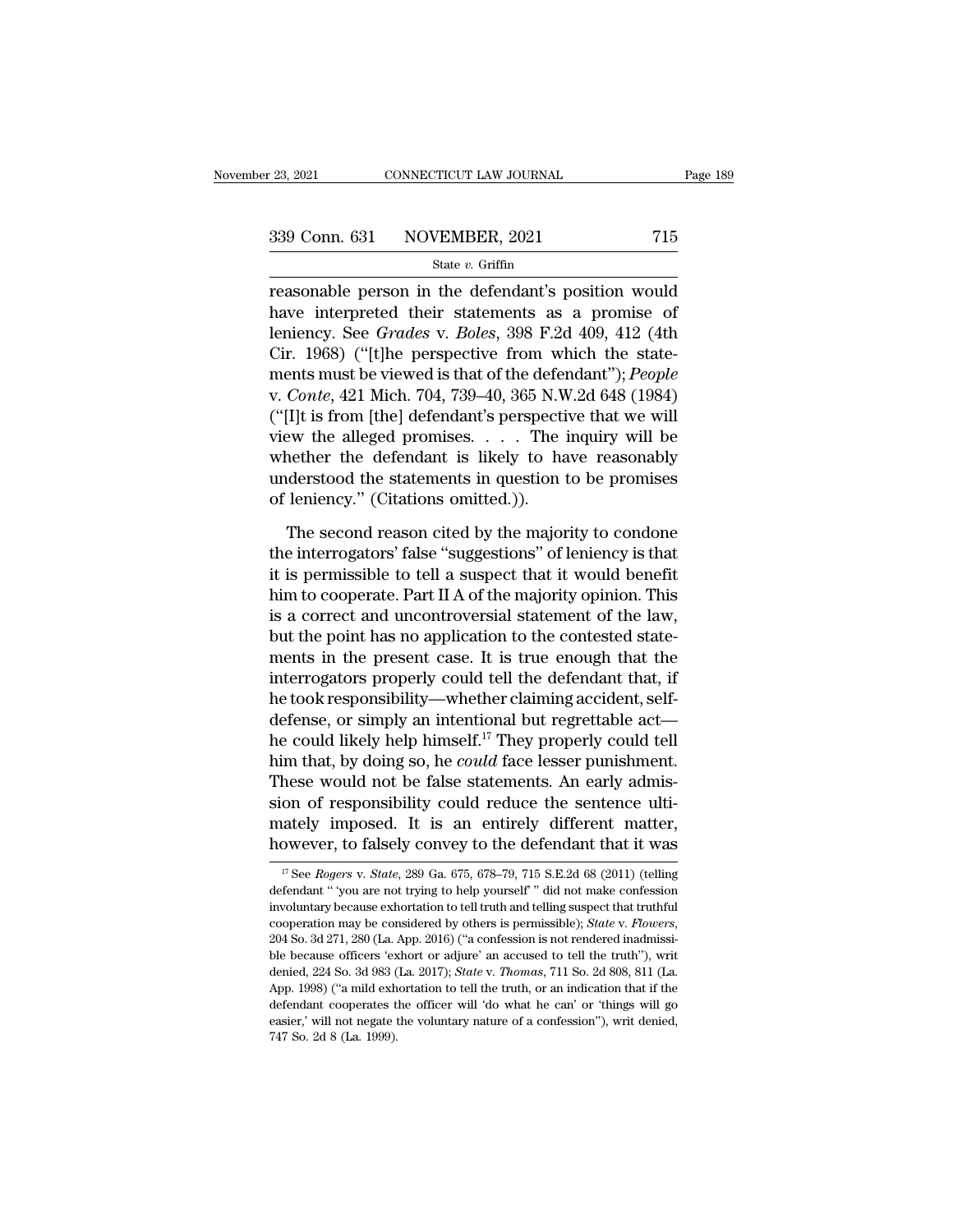# EXECUTE CONNECTICUT LAW JOURNAL Movember 23, 2021<br>
716 NOVEMBER, 2021 339 Conn. 631<br>
State v. Griffin

### State *v.* Griffin

CONNECTICUT LAW JOURNAL November 23, 2021<br>  $\frac{716}{\text{State } v. \text{ Griffith}}$  State v. Griffin<br>
his "choice" and "up to him" as to whether he was<br>
charged with felony murder or a far less serious crime T16 NOVEMBER, 2021 339 Conn. 631<br>
State v. Griffin<br>
his "choice" and "up to him" as to whether he was<br>
charged with felony murder or a far less serious crime<br>
(i.e., a "huge difference in charges").<sup>18</sup> See *United States* (16 MOVEMBER, 2021 339 Conn. 631<br>
State v. Griffin<br>
his "choice" and "up to him" as to whether he was<br>
charged with felony murder or a far less serious crime<br>
(i.e., a "huge difference in charges").<sup>18</sup> See *United States* **Example 10**  $\frac{1}{2}$  **Example 10**  $\frac{1}{2}$  **Example 10**  $\frac{1}{2}$  **Example 10**  $\frac{1}{2}$  **Compared with felony murder or a far less serious crime (i.e., a "huge difference in charges").<sup>18</sup> See** *United States**ex rel.* State v. Griffin<br>his "choice" and "up to him" as to whether he was<br>charged with felony murder or a far less serious crime<br>(i.e., a "huge difference in charges").<sup>18</sup> See *United States<br>ex rel. Everett* v. *Murphy*, 329 F. siate v. Grand and the policies of the policies of the policies of the policies, a "huge difference in charges").<sup>18</sup> See *United States* ex rel. Everett v. Murphy, 329 F.2d 68, 70 (2d Cir.) ("[a] confession induced by [t his "choice" and "up to him" as to whether he was<br>charged with felony murder or a far less serious crime<br>(i.e., a "huge difference in charges").<sup>18</sup> See *United States*<br>ex rel. Everett v. Murphy, 329 F.2d 68, 70 (2d Cir.) charged with felony murder or a far less serious crime<br>
(i.e., a "huge difference in charges").<sup>18</sup> See *United States*<br> *ex rel. Everett* v. *Murphy*, 329 F.2d 68, 70 (2d Cir.) ("[a]<br>
confession induced by [the] police f (i.e., a "huge difference in charges").<sup>18</sup> See *United States*<br>ex rel. Everett v. Murphy, 329 F.2d 68, 70 (2d Cir.) ("[a]<br>confession induced by [the] police falsely promising<br>assistance on a charge far less serious than t ex rel. Everett v. Murphy, 329 F.2d 68, 70 (2d Cir.) ("[a]<br>confession induced by [the] police falsely promising<br>assistance on a charge far less serious than the police<br>knew would actually be brought is not to be considere confession induced by [the] police falsely promising<br>assistance on a charge far less serious than the police<br>knew would actually be brought is not to be considered<br>a voluntary confession"), cert. denied, 377 U.S. 967, 84<br>S assistance on a charge far less serious than the police<br>knew would actually be brought is not to be considered<br>a voluntary confession"), cert. denied, 377 U.S. 967, 84<br>S. Ct. 1648, 12 L. Ed. 2d 737 (1964); *State v. McCoy* knew would actually be brought is not to be considered<br>a voluntary confession"), cert. denied, 377 U.S. 967, 84<br>S. Ct. 1648, 12 L. Ed. 2d 737 (1964); *State v. McCoy*, 692<br>N.W.2d 6, 28 (Iowa 2005) (officer can tell suspect a voluntary confession"), cert. denied, 377 U.S. 967, 84<br>S. Ct. 1648, 12 L. Ed. 2d 737 (1964); *State v. McCoy*, 692<br>N.W.2d 6, 28 (Iowa 2005) (officer can tell suspect that<br>it is better to tell truth, but, if officer tells S. Ct. 1648, 12 L. Ed. 2d 737 (1964); *State* v. *McCoy*, 692<br>N.W.2d 6, 28 (Iowa 2005) (officer can tell suspect that<br>it is better to tell truth, but, if officer tells suspect what<br>advantage is to be gained or is likely fr N.W.2d 6, 28 (Iowa 2005) (officer can tell suspect that<br>it is better to tell truth, but, if officer tells suspect what<br>advantage is to be gained or is likely from making con-<br>fession, officer's statement becomes promise of it is better to tell truth, but, if officer tells suspect what<br>advantage is to be gained or is likely from making con-<br>fession, officer's statement becomes promise of leniency<br>rendering statement involuntary). This was an advantage is to be gained or is likely from making confession, officer's statement becomes promise of leniency<br>rendering statement involuntary). This was an implicit<br>promise that the interrogators could not keep, not only<br> fession, officer's statement becomes promise of leniency<br>rendering statement involuntary). This was an implicit<br>promise that the interrogators could not keep, not only<br>because they lacked the authority to make good on<br>any rendering statement involuntary). This was an implicit<br>promise that the interrogators could not keep, not only<br>because they lacked the authority to make good on<br>any such promise but, more importantly, because the<br>promise h promise that the interrogators could not keep, not only<br>because they lacked the authority to make good on<br>any such promise but, more importantly, because the<br>promise had no realistic basis in the law. As such, the<br>promise because they lacked the authority to make good on<br>any such promise but, more importantly, because the<br>promise had no realistic basis in the law. As such, the<br>promise of leniency in the present case is a highly rele-<br>vant any such promise but, more importantly, because the<br>promise had no realistic basis in the law. As such, the<br>promise of leniency in the present case is a highly rele-<br>vant factor in assessing the voluntariness of the confes promise had no realistic basis in the law. As such, the<br>promise of leniency in the present case is a highly rele-<br>vant factor in assessing the voluntariness of the confes-<br>sion. See P. Marcus, "It's Not Just About *Miranda* promise of leniency in the present case is a highly relevant factor in assessing the voluntariness of the confession. See P. Marcus, "It's Not Just About *Miranda*: Determining the Voluntariness of Confessions in Criminal vant factor in assessing the voluntariness of the confession. See P. Marcus, "It's Not Just About *Miranda*: Determining the Voluntariness of Confessions in Criminal Prosecutions," 40 Val. U. L. Rev. 601, 621–22 and n.124, sion. See P. Marcus, "It's Not Just About *Miranda*:<br>Determining the Voluntariness of Confessions in Crimi-<br>nal Prosecutions," 40 Val. U. L. Rev. 601, 621–22 and<br>n.124, 622 n.129 (2006) (citing case law demonstrating<br>that n.124, 622 n.129 (2006) (citing case law demonstrating that promise of leniency does not, by itself, require suppression of confession but is relevant factor in totality of circumstances analysis, except when promise  $\frac{$ that promise of leniency does not, by itself, require<br>suppression of confession but is relevant factor in total-<br>ity of circumstances analysis, except when promise<br><sup>18</sup> The falsity of the representation is especially extre

suppression of confession but is relevant factor in total-<br>ity of circumstances analysis, except when promise<br><sup>18</sup>The falsity of the representation is especially extreme in the present<br>case because the homicide occurred du ity of circumstances analysis, except when promise<br>
<sup>18</sup>The falsity of the representation is especially extreme in the present<br>
case because the homicide occurred during the course of a robbery (or<br>
attempted robbery), whi It is the falsity of the representation is especially extreme in the present case because the homicide occurred during the course of a robbery (or attempted robbery), which, as the interrogators correctly informed the def <sup>18</sup> The falsity of the representation is especially extreme in the present case because the homicide occurred during the course of a robbery (or attempted robbery), which, as the interrogators correctly informed the defe charge, when the choice of charges actually volume of a robbery (or attempted robbery), which, as the interrogators correctly informed the defendant, exposed him to a felony murder charge. Consequently, this was not simply attempted robbery), which, as the interrogators correctly informed the defendant, exposed him to a felony murder charge. Consequently, this was not simply a case in which the interrogators falsely indicated that the defend defendant, exposed him to a felony murder charge. Consequently, this was not simply a case in which the interrogators falsely indicated that the defendant's confession to an accidental shooting would result in a manslaught not simply a case in which the interrogators falsely indicated that the defendant's confession to an accidental shooting would result in a manslaughter charge, when the choice of charges actually would be a matter left en dant's confession to an accidental shooting would result in a manslaughter charge, when the choice of charges actually would be a matter left entirely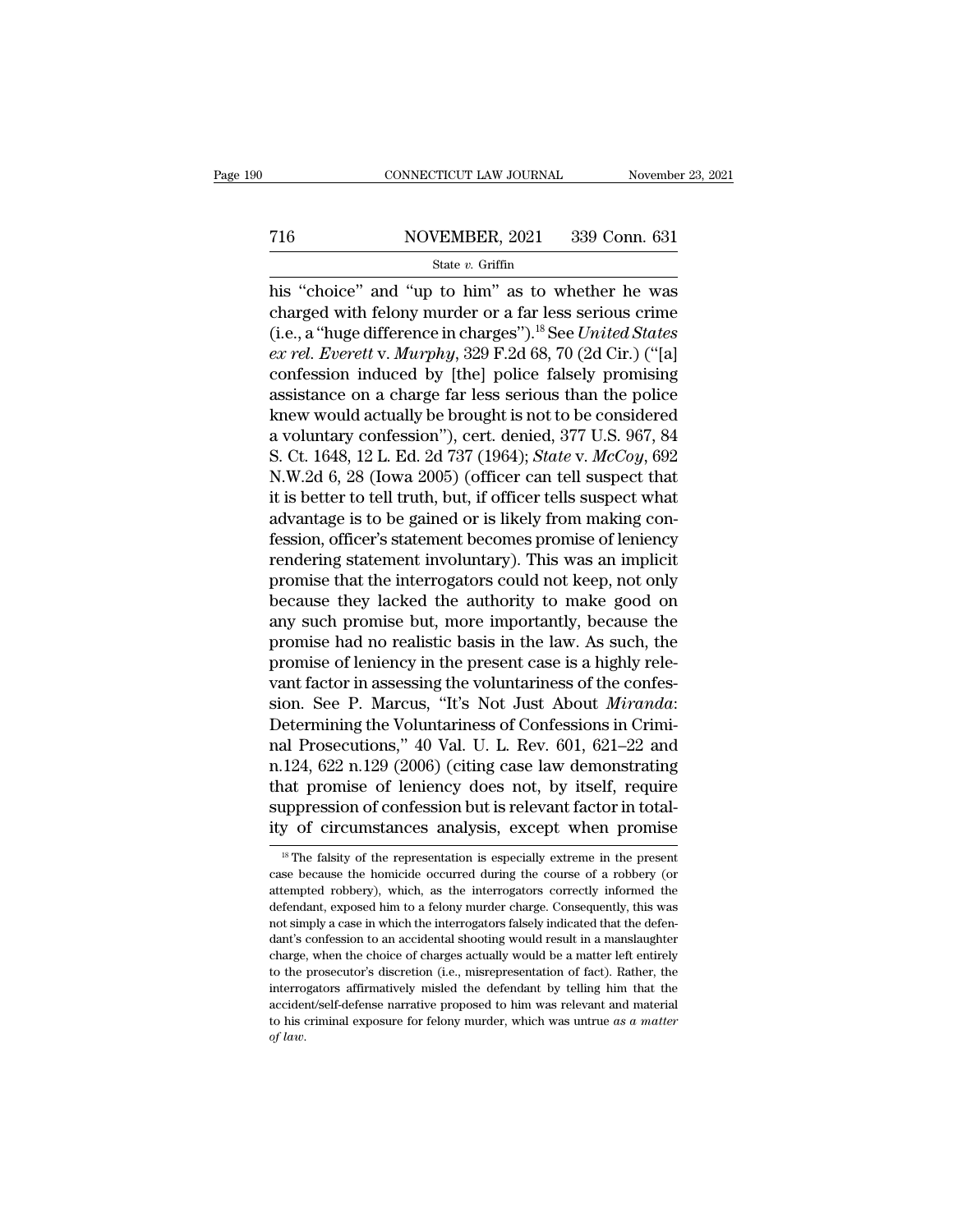| 23, 2021 | CONNECTICUT LAW JOURNAL      | Page 191 |  |
|----------|------------------------------|----------|--|
|          |                              |          |  |
|          | 339 Conn. 631 NOVEMBER, 2021 | 717      |  |
|          | State $v$ . Griffin          |          |  |

lacks causal connection to decision to confess or promise is kept).<br>  $\frac{1}{2}$ <br>
Example 18 kept). 339 Conn. 631<br>Iacks causal conne<br>ise is kept).<br>The timing of t

9 Conn. 631 NOVEMBER, 2021 717<br>
State v. Griffin<br>
cks causal connection to decision to confess or prom-<br>
Exercise is kept.<br>
The timing of this particular aspect of the interroga-<br>
on also warrants consideration because th 339 Conn. 631 NOVEMBER, 2021 717<br>
State v. Griffin<br>
lacks causal connection to decision to confess or prom-<br>
ise is kept).<br>
The timing of this particular aspect of the interroga-<br>
tion also warrants consideration because State v. Griffin<br>
lacks causal connection to decision to confess or prom-<br>
ise is kept).<br>
The timing of this particular aspect of the interroga-<br>
tion also warrants consideration because the defendant<br>
agreed to give a co lacks causal connection to decision to confess or promise is kept).<br>The timing of this particular aspect of the interrogation also warrants consideration because the defendant<br>agreed to give a confession immediately after racks causar connection to decision to comess or promise<br>ise is kept).<br>The timing of this particular aspect of the interrogation also warrants consideration because the defendant<br>agreed to give a confession immediately aft sive is kept).<br>The timing of this particular aspect of the interrogation also warrants consideration because the defendant<br>agreed to give a confession immediately after being<br>presented with this legally baseless "choice." The timing of this particular aspect of the interrogation also warrants consideration because the defendant<br>agreed to give a confession immediately after being<br>presented with this legally baseless "choice." Under the<br>major tion also warrants consideration because the defendant<br>agreed to give a confession immediately after being<br>presented with this legally baseless "choice." Under the<br>majority's view that temporal proximity to the confes-<br>sio agreed to give a confession immediately after being<br>presented with this legally baseless "choice." Under the<br>majority's view that temporal proximity to the confes-<br>sion is key in assessing the coercive effect of an interro presented with this legally baseless "choice." Under the majority's view that temporal proximity to the confession is key in assessing the coercive effect of an interrogation tactic, this tactic should be deemed particular majority's view that temporal proximity to the confession is key in assessing the coercive effect of an interrogation tactic, this tactic should be deemed particularly significant given that the defendant's confession imme sion is key in assessing the coercive effect of an interrogation tactic, this tactic should be deemed particularly<br>significant given that the defendant's confession imme-<br>diately followed his interrogator's implied promise gation tactic, this tactic should be deemed particularly<br>significant given that the defendant's confession imme-<br>diately followed his interrogator's implied promise that<br>the defendant's confession could result in only a ma significant given that the defendant's confession immediately followed his interrogator's implied promise that<br>the defendant's confession could result in only a man-<br>slaughter charge. Although the synergistic and cumula-<br>t diately followed his interrogator's implied promise that<br>the defendant's confession could result in only a man-<br>slaughter charge. Although the synergistic and cumula-<br>tive nature of the interrogation method at issue compel the defendant's confession could result in only a man-<br>slaughter charge. Although the synergistic and cumula-<br>tive nature of the interrogation method at issue compels<br>me to disagree with the majority's view regarding the<br>i slaughter charge. Although the synergistic and cumulative nature of the interrogation method at issue compels<br>me to disagree with the majority's view regarding the<br>importance of temporal proximity generally, this partic-<br>u tive nature of the interrogation method at issue compels<br>me to disagree with the majority's view regarding the<br>importance of temporal proximity generally, this partic-<br>ular aspect of the interrogation plainly was the tippi me to disagree with the<br>importance of temporal<br>ular aspect of the intern<br>point for the defendant<br>veyed to the defendant<br>given significant weight<br>sion was coerced.<br>Finally, it is importar portance of temporal proximity generally, this particular<br>ar aspect of the interrogation plainly was the tipping<br>int for the defendant, and the false information con-<br>yed to the defendant in this respect should also be<br>ven man aspect of the interrogation planty was the tipping<br>point for the defendant, and the false information con-<br>veyed to the defendant in this respect should also be<br>given significant weight in assessing whether his confes-

point for the defendant, and the fase information conveyed to the defendant in this respect should also be given significant weight in assessing whether his confession was coerced.<br>Finally, it is important to consider that veyed to the defendant in this respect should also be<br>given significant weight in assessing whether his confes-<br>sion was coerced.<br>Finally, it is important to consider that the promises<br>of leniency if the defendant confesse Finally, it is important to consider that the promises<br>
of leniency if the defendant confessed were juxtaposed<br>
against threats that the judge would be told that the<br>
defendant was not cooperating, which would be<br>
"worse" Finally, it is important to consider that the promises<br>of leniency if the defendant confessed were juxtaposed<br>against threats that the judge would be told that the<br>defendant was not cooperating, which would be<br>"worse" for Finally, it is important to consider that the promises<br>of leniency if the defendant confessed were juxtaposed<br>against threats that the judge would be told that the<br>defendant was not cooperating, which would be<br>"worse" for of leniency if the defendant confessed were juxtaposed<br>against threats that the judge would be told that the<br>defendant was not cooperating, which would be<br>"worse" for the defendant. The Kansas Supreme Court<br>had this to say against threats that the judge would be told that the<br>defendant was not cooperating, which would be<br>"worse" for the defendant. The Kansas Supreme Court<br>had this to say about such a tactic: "This court has held<br>that, withou defendant was not cooperating, which would be<br>"worse" for the defendant. The Kansas Supreme Court<br>had this to say about such a tactic: "This court has held<br>that, without more, a law enforcement officer's offer<br>to convey a "worse" for the defendant. The Kansas Supreme Court<br>had this to say about such a tactic: "This court has held<br>that, without more, a law enforcement officer's offer<br>to convey a suspect's cooperation to the prosecutor is<br>in had this to say about such a tactic: "This court has held<br>that, without more, a law enforcement officer's offer<br>to convey a suspect's cooperation to the prosecutor is<br>insufficient to make a confession involuntary. . . . .<br> that, without more, a law enforcement officer's offer<br>to convey a suspect's cooperation to the prosecutor is<br>insufficient to make a confession involuntary. . . . .<br>Kansas appellate courts, however, have not addressed<br>the to convey a suspect's cooperation to the prosecutor is<br>insufficient to make a confession involuntary. . . . .<br>Kansas appellate courts, however, have not addressed<br>the other side of the same coin . . . i.e., law enforce-<br>m insufficient to make a confession involuntary. . . . .<br>Kansas appellate courts, however, have not addressed<br>the other side of the same coin  $\dots$  i.e., law enforce-<br>ment conveying a suspect's *lack* of cooperation to the<br>p Kansas appellate courts, however, have not addressed<br>the other side of the same coin  $\dots$  i.e., law enforce-<br>ment conveying a suspect's *lack* of cooperation to the<br>prosecutor. A growing number of courts have disap-<br>prove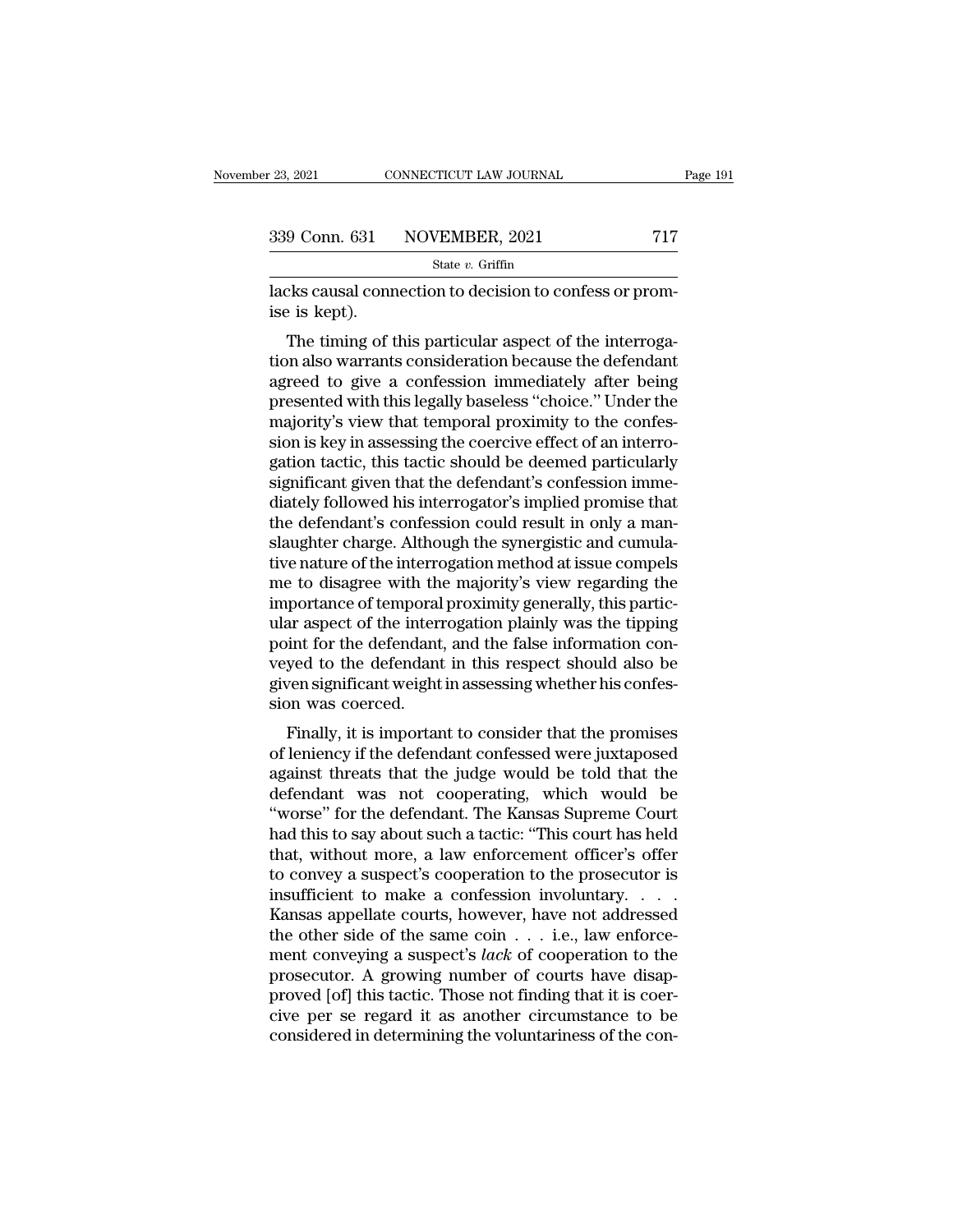# EXECUTE CONNECTICUT LAW JOURNAL Movember 23, 2021<br>
718 NOVEMBER, 2021 339 Conn. 631<br>
State v. Griffin

### State *v.* Griffin

FERE CONNECTICUT LAW JOURNAL Movember<br>
Fession.'' (Citations omitted; emphasis in original; inter-<br>
Fession.'' (Citations omitted; emphasis in original; inter-<br>
ral quotation marks omitted.) State v. Swanigan, supra,<br>
270 nal marks omitted; and an original; 1994<br>
nal quotation marks omitted; emphasis in original; inter-<br>
The marks omitted.) *State v. Swanigan*, supra,<br>
1984 P 2d 1018 ("Infromises of leniency necessarily imply Xan. 2021 Say Conn. 631<br>
2718 NovEMBER, 2021 339 Conn. 631<br>
279 Kan. 33–34; see also *State* v. *Rettenberger*, supra, 279 Kan. 33–34; see also *State* v. *Rettenberger*, supra, 279 Kan. 33–34; see also *State* v. *Rettenb* 998 P. 2021 P. 2021 P. 2021<br>
989 Conn. 631<br>
984 P. 2d 1018 ("[p]romises of leniency necessarily imply<br>
984 P.2d 1018 ("[p]romises of leniency necessarily imply<br>  $\frac{1}{2}$  T. 2d 1018 ("[p]romises of leniency necessarily im  $\begin{array}{r}\n \text{State } v. \text{ Griffith, } 2021 \quad 6063 \\
 \hline\n \text{fession." (Citations omitted; emphasis in ori) and quotation marks omitted.) State v. Swani 279 Kan. 33–34; see also State v. Rettenber 984 P.2d 1018 ("[p]romises of leniency necess) the threat of harsher punishment").<sup>19</sup>\n\begin{array}{r}\n \text{The interrogators' use of multiple, coerciv}\n \end{array}$ Sion." (Citations omitted; emphasis in original; inter-<br>1 quotation marks omitted.) State v. Swanigan, supra,<br>9 Kan. 33–34; see also State v. Rettenberger, supra,<br>4 P.2d 1018 ("[p]romises of leniency necessarily imply<br>2 t fession." (Citations omitted; emphasis in original; inter-<br>nal quotation marks omitted.) State v. Swanigan, supra,<br>279 Kan. 33–34; see also State v. Rettenberger, supra,<br>984 P.2d 1018 ("[p]romises of leniency necessarily

nal quotation marks omitted.) *State* v. *Swanigan*, supra,<br>279 Kan. 33–34; see also *State* v. *Rettenberger*, supra,<br>984 P.2d 1018 ("[p]romises of leniency necessarily imply<br>the threat of harsher punishment").<sup>19</sup><br>The in 279 Kan. 33–34; see also *State* v. *Rettenberger*, supra,<br>984 P.2d 1018 ("[p]romises of leniency necessarily imply<br>the threat of harsher punishment").<sup>19</sup><br>The interrogators' use of multiple, coercive interroga-<br>tion tact 984 P.2d 1018 ("[p]romises of leniency necessarily imply<br>the threat of harsher punishment").<sup>19</sup><br>The interrogators' use of multiple, coercive interroga-<br>tion tactics plainly exacerbated the coercive effect of<br>each individ the threat of harsher punishment").<sup>19</sup><br>The interrogators' use of multiple, coercive interrogation tactics plainly exacerbated the coercive effect of<br>each individual tactic. It took close to four hours for<br>the collective e The interrogators' use of multiple, coercive interrogation tactics plainly exacerbated the coercive effect of each individual tactic. It took close to four hours for the collective effect of these tactics to overbear the d tion tactics plainly exacerbated the coercive effect of each individual tactic. It took close to four hours for the collective effect of these tactics to overbear the defendant's will to resist the interrogators' pressure each individual tactic. It took close to four hours for<br>the collective effect of these tactics to overbear the<br>defendant's will to resist the interrogators' pressure to<br>confess to accidentally shooting the victim. The fac between the defendant failed to present evidence that he ad any specific characteristics that rendered him parcularly susceptible to coercion<sup>20</sup> does not negate  $\frac{19}{10}$  The Reid Manual itself provides: "The important that the defendant failed to present evidence that he<br>had any specific characteristics that rendered him par-<br>ticularly susceptible to coercion<sup>20</sup> does not negate<br><sup>19</sup> The Reid Manual itself provides: "The important ques ticularly susceptible to coercion<sup>20</sup> does not negate

had any specific characteristics that rendered him particularly susceptible to coercion<sup>20</sup> does not negate  $\frac{19}{10}$  The Reid Manual itself provides: "The important question to answer is whether it is human nature to a The murder weapon was found during a search of his home? Hot murder weapons whether it is human nature to accept responsibility for something we did not do in the face of contrary evidence.  $\ldots$  Would a suspect, innocent <sup>19</sup> The Reid Manual itself provides: "The important question to answer is whether it is human nature to accept responsibility for something we did not do in the face of contrary evidence.  $\ldots$  Would a suspect, innocent whether it is human nature to accept responsibility for something we did not do in the face of contrary evidence.  $\ldots$  Would a suspect, innocent of a homicide, bury his head in his hands and confess because he was told t mot do in the face of contrary evidence.  $\ldots$  Would a suspect, innocent of a homicide, bury his head in his hands and confess because he was told that the murder weapon was found during a search of his home? Of course no in a band in the suspect that is hands and confess because he was told that the murder weapon was found during a search of his home? Of course not! However, consider that such false statements were then used to convince th a final the murder weapon was found during a search of his home? Of course mot! However, consider that such false statements were then used to convince the suspect that regardless of his stated innocence, he would be found not! However, consider that such false statements were then used to convince the suspect that regardless of his stated innocence, he would be found guilty of the crime and would be sentenced to prison. Further, the investi wince the suspect that regardless of his stated innocence, he would be found guilty of the crime and would be sentenced to prison. Further, the investigator tells the suspect that if he cooperates by confessing, he will be afforded leniency. Under these conditions it becomes much more plausible<br>that an innocent person may decide to confess—not because fictitious evi-<br>dence was presented against him, but because the evidence was used to<br>augm External guint of the suspect that if he cooperates by confessing, he will be afforded leniency. Under these conditions it becomes much more plausible that an innocent person may decide to confess—not because fictitious e that an innocent person may decide to confess—not because fictitious evidence was presented against him, but because the evidence was used to augment an improper interrogation technique (the threat of inevitable consequenc

dence was presented against him, but because the evidence was used to augment an improper interrogation technique (the threat of inevitable consequences)." F. Inbau et al., supra, pp. 428–29.<br><sup>20</sup> In his motion to suppress augment an improper interrogation technique (the threat of inevitable consequences)." F. Inbau et al., supra, pp. 428–29.<br><sup>20</sup> In his motion to suppress his statement, the defendant represented that his suppression hearin sentences)." F. Inbau et al., supra, pp. 428–29.<br><sup>20</sup> In his motion to suppress his statement, the defendant represented that his suppression hearing would show that he is of limited intelligence and highly susceptible to <sup>20</sup> In his motion to suppress his statement, the defendant represented that his suppression hearing would show that he is of limited intelligence and highly susceptible to suggestion. For reasons that are not apparent fr as a suppression hearing would show that he is of limited intelligence and highly susceptible to suggestion. For reasons that are not apparent from the record, the defendant did not present support for this assertion until incy in the present of the defendant did not presents that are not apparent from the record, the defendant did not present support for this assertion until his sentencing hearing, when he submitted a psychological evaluati the record, the defendant did not present support for this assertion until his sentencing hearing, when he submitted a psychological evaluation indicating that he has an intelligence quotient  $(Q)$  score between 80 and 85 exercision, when he submitted a psychological evaluation indicating<br>that he has an intelligence quotient  $(IQ)$  score between 80 and 85—low<br>average—with mild, intellectual impairments, corresponding to a " mental<br>age" equi share that he has an intelligence quotient  $(IQ)$  score between 80 and 85—low average—with mild, intellectual impairments, corresponding to a "mental age" equivalency of fourteen years, and a tendency to cede to authority average—with mild, intellectual impairments, corresponding to a "mental age" equivalency of fourteen years, and a tendency to cede to authority or social pressure. The trial court's only reference to the evaluation was in and undermines are interesting and a tendency to cede to authority<br>or social pressure. The trial court's only reference to the evaluation was in<br>connection with the characterization of the crime as "an impetuous deci-<br>sio or social pressure. The trial court's only reference to the evaluation was in connection with the characterization of the crime as "an impetuous decision." The court concluded that "[the defendant's] conduct *during this* connection with the characterization of the crime as "an impetuous deci-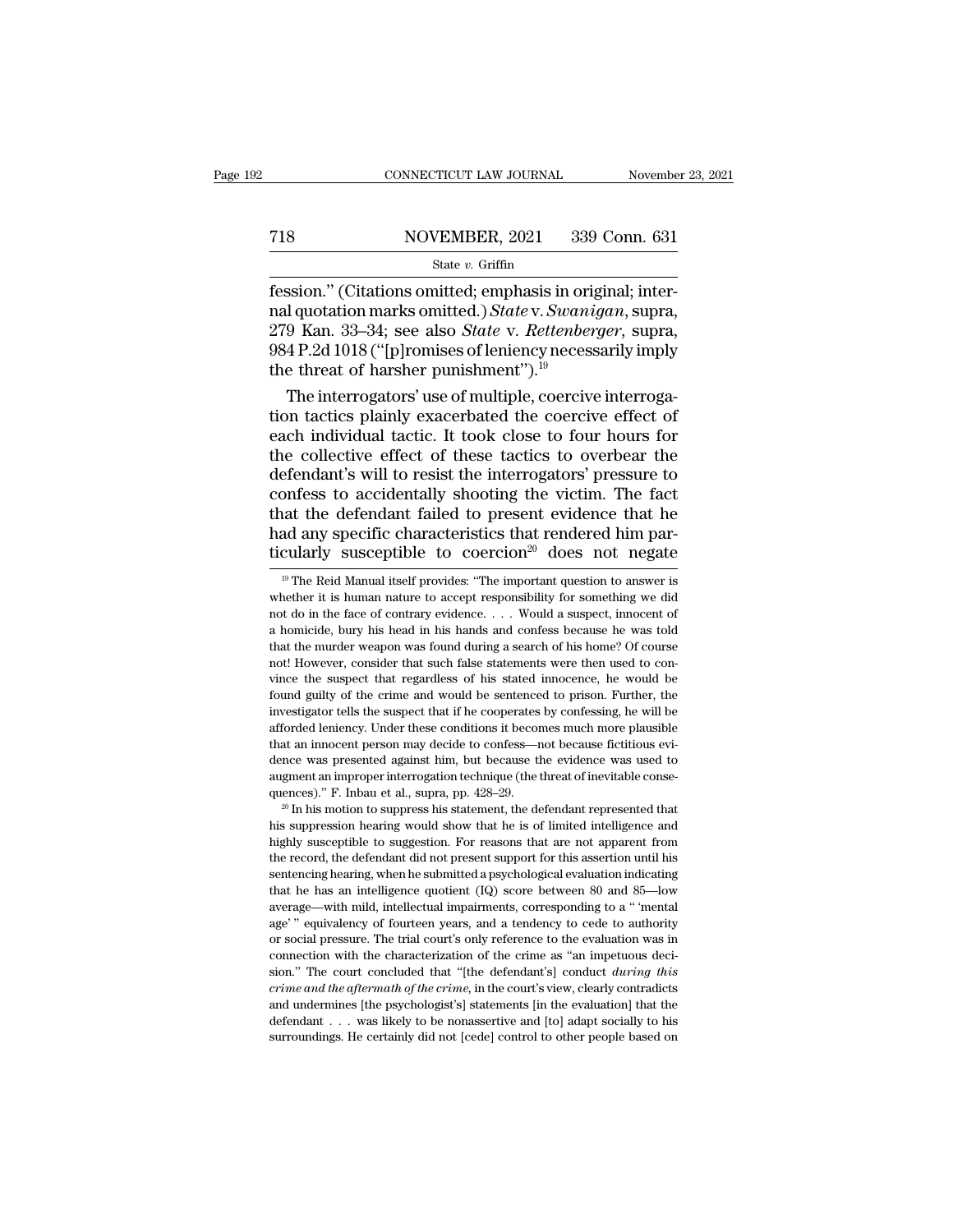# $\begin{array}{r|l} \text{23, 2021} & \text{CONNECTICUT LAW JOURNAL} & \text{Page 193} \\\\ \hline \text{339 Conn. 631} & \text{NOVEMBER, 2021} & \text{719} \\\\ \hline \text{State } v. \text{ Griffith} & \text{719} \end{array}$

### State *v.* Griffin

the coercive effect of this multidimensional strategy.<sup>21</sup><br>the coercive effect of this multidimensional strategy.<sup>21</sup><br>the coercive effect of this multidimensional strategy.<sup>21</sup><br>the court's view of the credible evidence th 339 Conn. 631 NOVEMBER, 2021 719<br>
State v. Griffin<br>
the coercive effect of this multidimensional strategy.<sup>21</sup><br>
the court's view of the credible evidence that was presented.'' (Emphasis<br>
added.) The majority infers from t State v. Griffin<br>  $\frac{1}{2}$ <br>  $\frac{1}{2}$ <br>
the coercive effect of this multidimensional strategy.<sup>21</sup><br>
the court's view of the credible evidence that was presented." (Emphasis<br>
added.) The majority infers from the trial cour State  $v$ . Griffin<br>the coercive effect of this multidimensional strategy.<sup>21</sup><br>the court's view of the credible evidence that was presented." (Emphasis<br>added.) The majority infers from the trial court's failure to specify the coercive effect of this multidimensional strategy.<sup>21</sup><br>the court's view of the credible evidence that was presented." (Emphasis<br>added.) The majority infers from the trial court's failure to specify what it<br>meant by "af The coefficive effect of this intuitionments of all strategy.<br>
the court's view of the credible evidence that was presented." (Emphasis<br>
added.) The majority infers from the trial court's failure to specify what it<br>
meant the court's view of the credible evidence that was presented." (Emphasis added.) The majority infers from the trial court's failure to specify what it meant by "aftermath of the crime" that it means every action taken by t added.) The majority infers from the trial court's failure to specify what it meant by "aftermath of the crime" that it means every action taken by the defendant after the crime occurred, including his conduct in the inter meant by "aftermath of the crime" that it means every action taken by the defendant after the crime occurred, including his conduct in the interrogation, and thus the court made a wholesale rejection of the psychologist's tion, and thus the court made a wholesale rejection of the psychologist's<br>opinion. See footnote 28 of the majority opinion. I believe that the context<br>plainly indicates otherwise. I also note that the court made no mentio

complision. See footnote 28 of the majority opinion. I believe that the context plainly indicates otherwise. I also note that the court made no mention of the psychologist's assessment of the defendant's  $IQ$  and mental ag plainly indicates otherwise. I also note that the court made no mention of the psychologist's assessment of the defendant's  $IQ$  and mental age.<br><sup>21</sup> The trial court and the majority, in assessing the voluntariness of the provides a reliable indication of the defendant's  $IQ$  and mental age.<br><sup>21</sup> The trial court and the majority, in assessing the voluntariness of the defendant's confession, ascribe significance to the fact that the defenda <sup>21</sup> The trial court and the majority, in assessing the voluntariness of the defendant's confession, ascribe significance to the fact that the defendant maintained a calm demeanor throughout the interrogation. This view c defendant's confession, ascribe significance to the fact that the defendant maintained a calm demeanor throughout the interrogation. This view conforms to case law that implicitly assumes that a person's external demeanor maintained a calm demeanor throughout the interrogation. This view con-<br>forms to case law that implicitly assumes that a person's external demeanor<br>provides a reliable indication of his or her internal emotional state duri forms to case law that implicitly assumes that a person's external demeanor provides a reliable indication of his or her internal emotional state during an interrogation, and, thus, a calm demeanor suggests the absence of forms to case law that implicitly assumes that a person's external demean<br>or provides a reliable indication of his or her internal emotional state during<br>an interrogation, and, thus, a calm demean<br>or suggests the absence Frame interrogation, and, thus, a calm demeanor suggests the absence of coercion. This unexamined assumption strikes me as dubious at best. We now know that a subject's external appearance may not accurately reflect his or in the individual differences we can conclude the downtown that a subject's external appearance may not accurately reflect his or her internal reality. See A. Vrij, Detecting Lies and Deceit: The Psychology of Lying and th know that a subject's external appearance may not accurately reflect his<br>or her internal reality. See A. Vrij, Detecting Lies and Deceit: The Psychology<br>of Lying and the Implications for Professional Practice (2000) p. 38 For the subject's external pelactics and Deceit: The Psychology<br>of Lying and the Implications for Professional Practice (2000) p. 38 (summa-<br>rizing scientific evidence showing that observable behavioral cues assumed<br>to ind of Lying and the Implications for Professional Practice (2000) p. 38 (summa-<br>rizing scientific evidence showing that observable behavioral cues assumed<br>to indicate deceit do not do so). We also know that cultural differenc or interest and methods of the absent the behavioral cues assumed to indicate deceit do not do so). We also know that cultural differences between the subject and the observer greatly increase the likelihood that the subje sense that we can 'read' it for clues to a person's truthfulness. The sense the likelihood that the subject's external demeanor will be misconstrued. See J. Simon-Kerr, "Unmasking Demeanor," 88 Geo. Wash. L. Rev. Arguendo between the subject and the observer greatly increase the likelihood that the subject's external demeanor will be misconstrued. See J. Simon-Kerr, "Unmasking Demeanor," 88 Geo. Wash. L. Rev. Arguendo 158, 161 (2020) ("Deme between the subject's external demeanor will be misconstrued. See J. Simon-Kerr, "Unmasking Demeanor," 88 Geo. Wash. L. Rev. Arguendo 158, 161 (2020) ("Demeanor is understood to be a guide to a [witness'] credibility in th "Unmasking Demeanor," 88 Geo. Wash. L. Rev. Arguendo 158, 161 (2020)<br>"Unmasking Demeanor," 88 Geo. Wash. L. Rev. Arguendo 158, 161 (2020)<br>("Demeanor is understood to be a guide to a [witness'] credibility in the<br>sense that ("Demeanor is understood to be a guide to a [witness'] credibility in the sense that we can 'read' it for clues to a person's truthfulness. Probing behind this assumption reveals it to be both culturally mediated and witho ("Demeanor is understood to be a guide to a [witness'] credibility in the sense that we can 'read' it for clues to a person's truthfulness. Probing behind this assumption reveals it to be both culturally mediated and with The and the instant example of this phenomenon is documented in a substantial this assumption reveals it to be both culturally mediated and without sis in science, rather than reflecting a truism about human beings. Other basis in science, rather than reflecting a truism about human beings. Other cultures have different expectations about the revelatory nature of demeanor that, in turn, reflect different beliefs about the relationship betwe

but it as a video term of the revelatory nature of demeanor<br>that, in turn, reflect different beliefs about the revelatory nature of demeanor<br>that, in turn, reflect different beliefs about the relationship between the<br>inter that, in turn, reflect different beliefs about the relationship between the internal and the external.").<br>One important example of this phenomenon is documented in a substantial<br>body of literature indicating that it is not Internal and the external.").<br>
One important example of this phenomenon is documented in a substantial<br>
body of literature indicating that it is not uncommon for individuals growing<br>
up in a violent home or neighborhood, a One important example of this phenomenon is documented in a substantial<br>body of literature indicating that it is not uncommon for individuals growing<br>up in a violent home or neighborhood, as the defendant in the present ca body of literature indicating that it is not uncommon for individuals growing<br>up in a violent home or neighborhood, as the defendant in the present case<br>did, to adopt a mask of unemotional fearlessness as a coping mechanis up in a violent home or neighborhood, as the defendant in the present case<br>did, to adopt a mask of unemotional fearlessness as a coping mechanism.<br>See, e.g., N. Dowd, "Black Boys Matter: Developmental Equality," 45 Hofstra did, to adopt a mask of unemotional fearlessness as a coping mechanism.<br>See, e.g., N. Dowd, "Black Boys Matter: Developmental Equality," 45 Hofstra<br>L. Rev. 47, 93 (2016) ("[b]ravado is particularly the response in high ris See, e.g., N. Dowd, "Black Boys Matter: Developmental Equality," 45 Hofstra L. Rev. 47, 93 (2016) ("[b]ravado is particularly the response in high risk neighborhoods for self-protection"); S. Dworkin, "Masculinity, Health, L. Rev. 47, 93 (2016) ("[b]ravado is particularly the response in high risk<br>neighborhoods for self-protection"); S. Dworkin, "Masculinity, Health, and<br>Human Rights: A Sociocultural Framework," 33 Hastings International &<br>C meighborhoods for self-protection"); S. Dworkin, "Masculinity, Health, and Human Rights: A Sociocultural Framework," 33 Hastings International & Comp. L. Rev. 461, 474 (2010) ("marginalized men may be [overly reliant] on g Human Rights: A Sociocultural Framework," 33 Hastings International & Comp. L. Rev. 461, 474 (2010) ("marginalized men may be [overly reliant] on garnering identity through narrow definitions of masculinity in order to gar Human Rights: A Sociocultural Framework," 33 Hastings International & Comp. L. Rev. 461, 474 (2010) ("marginalized men may be [overly reliant] on garnering identity through narrow definitions of masculinity in order to ga on garnering identity through narrow definitions of masculinity in order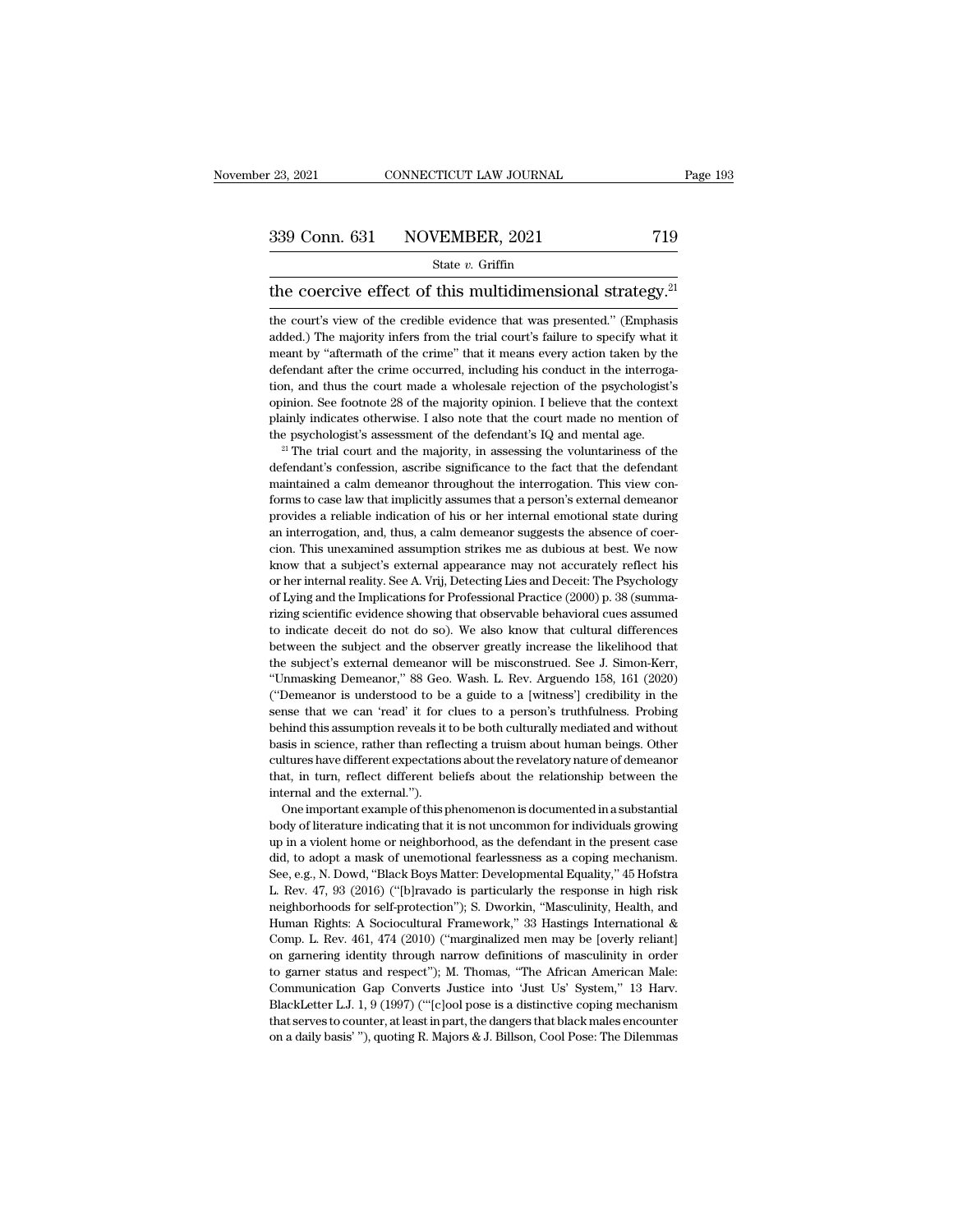# EXECUTE CONNECTICUT LAW JOURNAL Movember 23, 2021<br>
720 NOVEMBER, 2021 339 Conn. 631<br>
81 State v. Griffin

### State *v.* Griffin

 $\begin{array}{r} \text{CONPECTICUT LAW JOURNAL} \ \text{November 23, 2021} \ \text{720} \ \text{NOVEMBER, 2021} \ \text{339 Conn. } 631 \ \text{State } v. \ \text{Griffin} \ \text{``[P]olice induce most false confessions from mentally normal adults . . . .". R. Leo, supra, p. 234. The defen-dant's prior experience with the criminal justice system.} \end{array}$ T20 NOVEMBER, 2021 339 Conn. 631<br>
State v. Griffin<br>
"[P]olice induce most false confessions from mentally<br>
normal adults . . . . ." R. Leo, supra, p. 234. The defen-<br>
dant's prior experience with the criminal justice syst T20 NOVEMBER, 2021 339 Conn. 631<br>
State v. Griffin<br>
"[P]olice induce most false confessions from mentally<br>
normal adults . . . . ." R. Leo, supra, p. 234. The defen-<br>
dant's prior experience with the criminal justice syst Fraction MOVEMBER, 2021 339 Conn. 631<br>
State v. Griffin<br>
"[P]olice induce most false confessions from mentally<br>
normal adults . . . . " R. Leo, supra, p. 234. The defendant's prior experience with the criminal justice sys Ence may further the defendant's understanding<br>
of the defendant's prior experience with the criminal justice system<br>
is a factor that cuts both ways. Although such experience may further bolster the defendant's understan State *v*. Griffin<br>
"[P]olice induce most false confessions from mentally<br>
normal adults . . . . " R. Leo, supra, p. 234. The defen-<br>
dant's prior experience with the criminal justice system<br>
is a factor that cuts both wa dant's prior experience with the criminal justice system<br>is a factor that cuts both ways. Although such experi-<br>ence may further bolster the defendant's understanding<br>of his *Miranda* rights, a study has demonstrated that is a factor that cuts both ways. Although such experience may further bolster the defendant's understanding of his *Miranda* rights, a study has demonstrated that of Black Manhood in America (1992) p. 5; see also R. Klein,

ence may further bolster the defendant's understanding<br>of his *Miranda* rights, a study has demonstrated that<br>of Black Manhood in America (1992) p. 5; see also R. Klein, Trial Practice<br>Series: Trial Communication Skills ( of his *Miranda* rights, a study has demonstrated that<br>of Black Manhood in America (1992) p. 5; see also R. Klein, Trial Practice<br>Series: Trial Communication Skills (2d Ed. 2020) § 4:4 ("In truth, the feelings<br>are always of Black Manhood in America (1992) p. 5; see also R. Klein, Trial Practice<br>Series: Trial Communication Skills (2d Ed. 2020) § 4:4 ("In truth, the feelings<br>are always there, but for one reason or another, they are masked. of Black Manhood in America (1992) p. 5; see also R. Klein, Trial Practice<br>Series: Trial Communication Skills (2d Ed. 2020) § 4:4 ("In truth, the feelings<br>are always there, but for one reason or another, they are masked. W Series: Trial Communication Skills (2d Ed. 2020) § 4:4 ("In truth, the feelings are always there, but for one reason or another, they are masked. With men, an open display of emotion is usually considered a sign of weakne are always there, but for one reason or another, they are masked. With men, an open display of emotion is usually considered a sign of weakness. To be in control, to show no feelings, to act 'cool' in the face of any threa an open display of emotion is usually considered a sign of weakness. To<br>be in control, to show no feelings, to act 'cool' in the face of any threat is<br>considered manly."); M. Dargis & M. Koenigs, "Witnessing Domestic Viol in the in control, to show no feelings, to act 'cool' in the face of any threat is<br>considered manly."); M. Dargis & M. Koenigs, "Witnessing Domestic Violence<br>During Childhood Is Associated with Psychopathic Traits in Adult considered manly."); M. Dargis & M. Koenigs, "Witnessing Domestic Violence<br>During Childhood Is Associated with Psychopathic Traits in Adult Male<br>Criminal Offenders," 41 Law & Hum. Behav. 173, 174 (2017) ("[E]xposure<br>to com During Childhood Is Associated with Psychopathic Traits in Adult Male Criminal Offenders," 41 Law & Hum. Behav. 173, 174 (2017) ("[E]xposure to community violence is directly correlated with callous-unemotional traits in d Eurique of Finders," 41 Law & Hum. Behav. 173, 174 (2017) ("[E]xposure to community violence is directly correlated with callous-unemotional traits in detained juveniles. Moreover, this violence exposure mediates the rela to community violence is directly correlated with callous-unemotional traits<br>in detained juveniles. Moreover, this violence exposure mediates the rela-<br>tionship between callous-unemotional traits and delinquency, suggestin to community violence is directly correlated with callous-unemotional traits in detained juveniles. Moreover, this violence exposure mediates the relationship between callous-unemotional traits and delinquency, suggesting monking between callous-unemotional traits and delinquency, suggesting<br>tionship between callous-unemotional traits and delinquency, suggesting<br>that witnessing violent acts account[s] for the relationship between callous-<br>u that witnessing violent acts account[s] for the relationship between callous-<br>unemotional traits and heightened risk for engaging in violent behavior."); cf.<br> *State* v. *Purcell*, 331 Conn. 318, 356–57, 203 A.3d 542 (201 Example in the notional traits and heightened risk for engaging in violent behavior."); cf.<br> *ate* v. *Purcell*, 331 Conn. 318, 356–57, 203 A.3d 542 (2019) (acknowledging<br>
ciolinguistic research concluding that "indirect s *State v. Purcell*, 331 Conn. 318, 356-57, 203 A.3d 542 (2019) (acknowledging sociolinguistic research concluding that "indirect speech patterns are common within African-American spoken language" and are used as linguisti

Bava 1.1 arota, *Sof Sofin, 315, 388* 31, 389 has a Li (2019) (actabologing<br>sociolinguistic research concluding that "indirect speech patterns are com-<br>mon within African-American spoken language" and are used as linguisti mon within African-American spoken language" and are used as linguistic mechanism to avoid conflict (internal quotation marks omitted)).<br>
I do not profess to know what psychological, emotional, and cultural factors actuall mechanism to avoid conflict (internal quotation marks omitted)).<br>
I do not profess to know what psychological, emotional, and cultural<br>
factors actually lay behind this defendant's calm demeanor. My point is that<br>
I have n I do not profess to know what psychological, emotional, and cultural factors actually lay behind this defendant's calm demeanor. My point is that I have no way to know or even guess, *and neither does the trial court or t* factors actually lay behind this defendant's calm demeanor. My point is that I have no way to know or even guess, *and neither does the trial court or the majority*. That said, at least two aspects of the record make my al Thave no way to know or even guess, *and neither does the trial court or the majority*. That said, at least two aspects of the record make my alternative scenario plausible. First, one of the officers said to the defendant *majority*. That said, at least two aspects of the record make my alternative scenario plausible. First, one of the officers said to the defendant, well into the interrogation, "I think you're putting a tough guy front on the intertwall and committed four felonies and the defendant, well into the interrogation, "I think you're putting a tough guy front on," indicating that the interrogators themselves perceived the defendant to be wearing p be interrogation, "I think you're putting a tough guy front on," indicating that the interrogators themselves perceived the defendant to be wearing precisely the type of mask identified in the research studies. Second, the have the interrogators training allows perceived the defendant to be wearing<br>precisely the type of mask identified in the research studies. Second, the<br>defendant's background places him within the demographic referenced in precisely the type of mask identified in the research studies. Second, the defendant's background places him within the demographic referenced in those studies. He had committed four felonies by the age of eighteen, and he defendant's background place<br>defendant's background place<br>those studies. He had comm<br>reported "a significant family<br>behavior in [his] first degree<br>[and] exposure to violence<br>and stabbings) . . . ."<br>The fact that the latter ose studies. He had committed four felonies by the age of eighteen, and he ported "a significant family history of drug addiction and related criminal havior in [his] first degree relatives" and described "violence in the reported "a significant family history of drug addiction and related criminal behavior in [his] first degree relatives" and described "violence in the home [and] exposure to violence as a youth in the streets (including s

behavior in [his] first degree relatives" and described "violence in the home [and] exposure to violence as a youth in the streets (including shootings and stabbings)  $\ldots$ ."<br>The fact that the latter information was not m Final exposure to violence as a youth in the streets (including shootings<br>and stabbings)  $\ldots$ ."<br>The fact that the latter information was not made known to the trial court<br>until sentencing does not undermine my point, but and stabbings)  $\ldots$ ."<br>The fact that the latter information was not made known to the trial court<br>until sentencing does not undermine my point, but reinforces it: no judge<br>can even begin to understand the meaning of a def The fact that the latter information was not made known to the trial court<br>until sentencing does not undermine my point, but reinforces it: no judge<br>can even begin to understand the meaning of a defendant's calm demeanor<br>d in multi sentencing does not undermine my point, but reinforces it: no judge<br>can even begin to understand the meaning of a defendant's calm demeanor<br>during an interrogation without knowing much more about him or her. As<br>a can even begin to understand the meaning of a defendant's calm demean<br>or during an interrogation without knowing much more about him or her. As<br>a consequence, there is simply no basis to be confident that the defendant's<br>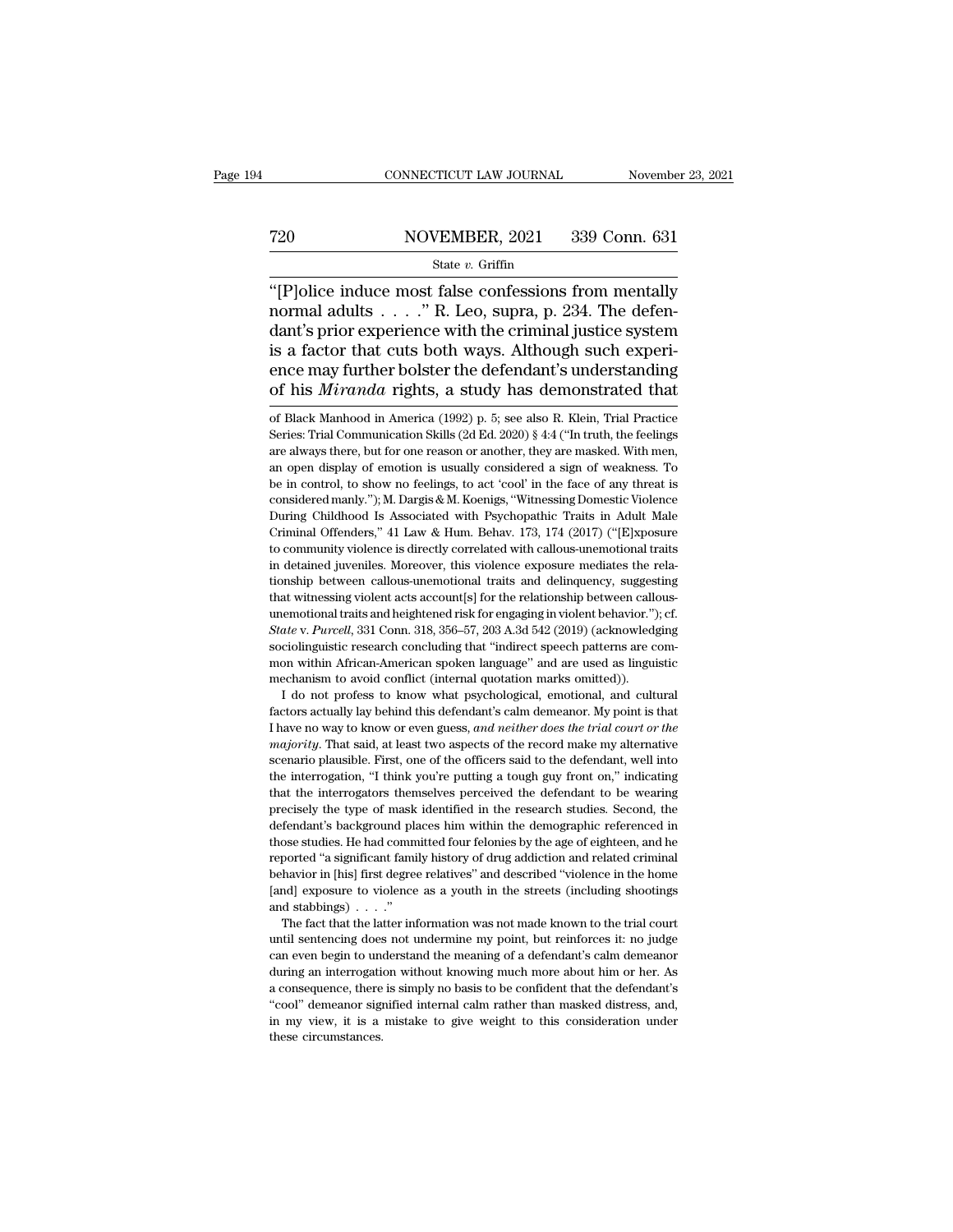# $\begin{array}{r|l} \text{23, 2021} & \text{CONNECTICUT LAW JOURNAL} \end{array}$  Page 195<br>339 Conn. 631 NOVEMBER, 2021 721<br>State v. Griffin

### State *v.* Griffin

subsects with prior felony convictions are more vulner-<br>
suspects with prior felony convictions are more vulner-<br>
suspects with prior felony convictions are more vulner-<br>
suspects with prior felony convictions are more vu 339 Conn. 631 NOVEMBER, 2021 721<br>
State v. Griffin<br>
suspects with prior felony convictions are more vulner-<br>
able than others to false evidence ploys. See R. Leo,<br>
"Inside the Interrogation Room," 86 J. Crim. L. & Crimi-<br> 339 Conn. 631 NOVEMBER, 2021 721<br>
State v. Griffin<br>
Suspects with prior felony convictions are more vulner-<br>
able than others to false evidence ploys. See R. Leo,<br>
"Inside the Interrogation Room," 86 J. Crim. L. & Crimi-<br> 339 Conn. 631 NOVEMBER, 2021 721<br>
State v. Griffin<br>
suspects with prior felony convictions are more vulner-<br>
able than others to false evidence ploys. See R. Leo,<br>
"Inside the Interrogation Room," 86 J. Crim. L. & Crimi-<br> State v. Griffin<br>
State v. Griffin<br>
suspects with prior felony convictions are more vulner-<br>
able than others to false evidence ploys. See R. Leo,<br>
"Inside the Interrogation Room," 86 J. Crim. L. & Crimi-<br>
nology 266, 295 state v. Griftin<br>suspects with prior felony convictions are more vulner-<br>able than others to false evidence ploys. See R. Leo,<br>"Inside the Interrogation Room," 86 J. Crim. L. & Crimi-<br>nology 266, 295 (1996). "While [perso suspects with prior felony convictions are more vulner-<br>able than others to false evidence ploys. See R. Leo,<br>"Inside the Interrogation Room," 86 J. Crim. L. & Crimi-<br>nology 266, 295 (1996). "While [personal characteris-<br>t able than others to false evidence ploys. See R. Leo,<br>
"Inside the Interrogation Room," 86 J. Crim. L. & Crimi-<br>
nology 266, 295 (1996). "While [personal characteris-<br>
tics] are pertinent considerations when assessing<br>
wh "Inside the Interrogation Room," 86 J. Crim. L. & Criminology 266, 295 (1996). "While [personal characteristics] are pertinent considerations when assessing whether, in the totality of the circumstances, the defendant's w nology 266, 295 (1996). "While [personal characteristics] are pertinent considerations when assessing whether, in the totality of the circumstances, the defendant's will was overborne . . . their significance is context de tics] are pertinent considerations when assessing<br>whether, in the totality of the circumstances, the defen-<br>dant's will was overborne . . . their significance is<br>context dependent and diminishes with the severity of<br>the po whether, in the totality of the circumstances, the defendant's will was overborne . . . their significance is context dependent and diminishes with the severity of the police misconduct at issue . . . . ." (Citation omitt dant's will was overborne  $\ldots$  their significance is<br>context dependent and diminishes with the severity of<br>the police misconduct at issue  $\ldots$ ." (Citation omit-<br>ted.) *Commonwealth* v. *Baye*, supra, 462 Mass. 262; see<br> context dependent and diminishes with the severity of<br>the police misconduct at issue . . . ." (Citation omit-<br>ted.) *Commonwealth* v. *Baye*, supra, 462 Mass. 262; see<br>also *United States* v. *Young*, supra, 964 F.3d 946 the police misconduct at issue  $\ldots$ ." (Citation omit-<br>ted.) *Commonwealth* v. *Baye*, supra, 462 Mass. 262; see<br>also *United States* v. *Young*, supra, 964 F.3d 946 ("[the<br>defendant's] personal characteristics are not di ted.) *Commonwealth* v. *Baye*, supra, 462 Mass. 262; see<br>also *United States* v. *Young*, supra, 964 F.3d 946 ("[the<br>defendant's] personal characteristics are not disposi-<br>tive, and they do not convince us that [the defen also *United States* v. *Young*, supra, 964 F.3d 946 ("[the defendant's] personal characteristics are not dispositive, and they do not convince us that [the defendant] could withstand the coercion created by [the federal a renuant sp ersonal characteristics are not usposition,<br>e, and they do not convince us that [the defendant]<br>uld withstand the coercion created by [the federal<br>ent's] legal misrepresentations and promises of<br>niency"); *Green* the state in the coercion created by [the federal<br>agent's] legal misrepresentations and promises of<br>leniency"); *Green* v. *Scully*, supra, 850 F.2d 902 (offi-<br>cer's conduct is "[the] most critical circumstance").<br>Given th

could withstand the coercion created by [the rederated agent's] legal misrepresentations and promises of leniency"); *Green* v. *Scully*, supra, 850 F.2d 902 (officer's conduct is "[the] most critical circumstance"). Given agent s<sub>J</sub> regar inistepresentations and promises of<br>
leniency"); *Green* v. *Scully*, supra, 850 F.2d 902 (offi-<br>
cer's conduct is "[the] most critical circumstance").<br>
Given the nature, variety, and pervasiveness of the<br> such as the member of the defendant of the defendance  $\tilde{t}$ .<br>
Given the nature, variety, and pervasiveness of the coercive tactics employed in the present case, I would<br>
conclude that, under the totality of the circums Given the nature, variety, and pervasiveness of the<br>coercive tactics employed in the present case, I would<br>conclude that, under the totality of the circumstances,<br>"the conduct of [the] law enforcement officials was<br>such a Given the nature, variety, and pervasiveness of the coercive tactics employed in the present case, I would conclude that, under the totality of the circumstances, "the conduct of [the] law enforcement officials was such as *Andrews* tactics employed in the present case, I would<br>
conclude that, under the totality of the circumstances,<br>
"the conduct of [the] law enforcement officials was<br>
such as to overbear [the defendant's] will to resist an conclude that, under the totality of the circumstances,<br>
"the conduct of [the] law enforcement officials was<br>
such as to overbear [the defendant's] will to resist and<br>
bring about confessions not freely self-determined<br> "the conduct of [the] law enforcement officials was<br>such as to overbear [the defendant's] will to resist and<br>bring about confessions not freely self-determined<br>. . . . . . " (Internal quotation marks omitted.) *State* v.<br>A such as to overbear [the defendant's] will to resist and<br>bring about confessions not freely self-determined<br>. . . . . " (Internal quotation marks omitted.) *State* v.<br>Andrews, 313 Conn. 266, 321, 96 A.3d 1199 (2014). "The<br> bring about confessions not freely self-determined<br>
. . . . ." (Internal quotation marks omitted.) *State* v.<br>
Andrews, 313 Conn. 266, 321, 96 A.3d 1199 (2014). "The<br>
use of these tactics in conjunction with one another<br> . . . . . " (Internal quotation marks on<br>*Andrews*, 313 Conn. 266, 321, 96 A.3d 11<br>use of these tactics in conjunction wi<br>exacerbated their overall coercive effe<br>v. *Baker*, supra, 147 Haw. 433. The major<br>to the contrary i before I turn to the question of whether the improper<br>Before I turn to the question of the contrary is not, in my view, a fair assessment of<br>the contrary is not, in my view, a fair assessment of<br>e *totality* of the circum as the defendant of the majority of the majority on the defendant of the contrary is not, in my view, a fair assessment of the *totality* of the circumstances.<br>Before I turn to the question of whether the improper admissi

Exacerbated their overall coeffive effect  $\ldots$  is not only subset of the contrary is not, in my view, a fair assessment of the *totality* of the circumstances.<br>Before I turn to the question of whether the improper admiss criticisms leveled by the majority. The majority scontrussion<br>to the contrary is not, in my view, a fair assessment of<br>the *totality* of the circumstances.<br>Before I turn to the question of whether the improper<br>admission of to the colurary is not, in hiy view, a fair assessment of<br>the *totality* of the circumstances.<br>Before I turn to the question of whether the improper<br>admission of the defendant's confession requires a new<br>trial, it is neces finding that the defendant's confession requires a new trial, it is necessary to respond to several unfounded criticisms leveled by the majority. The majority contends that I have improperly discounted the trial court's fi Before I turn to the question of whether the improper<br>admission of the defendant's confession requires a new<br>trial, it is necessary to respond to several unfounded<br>criticisms leveled by the majority. The majority con-<br>tend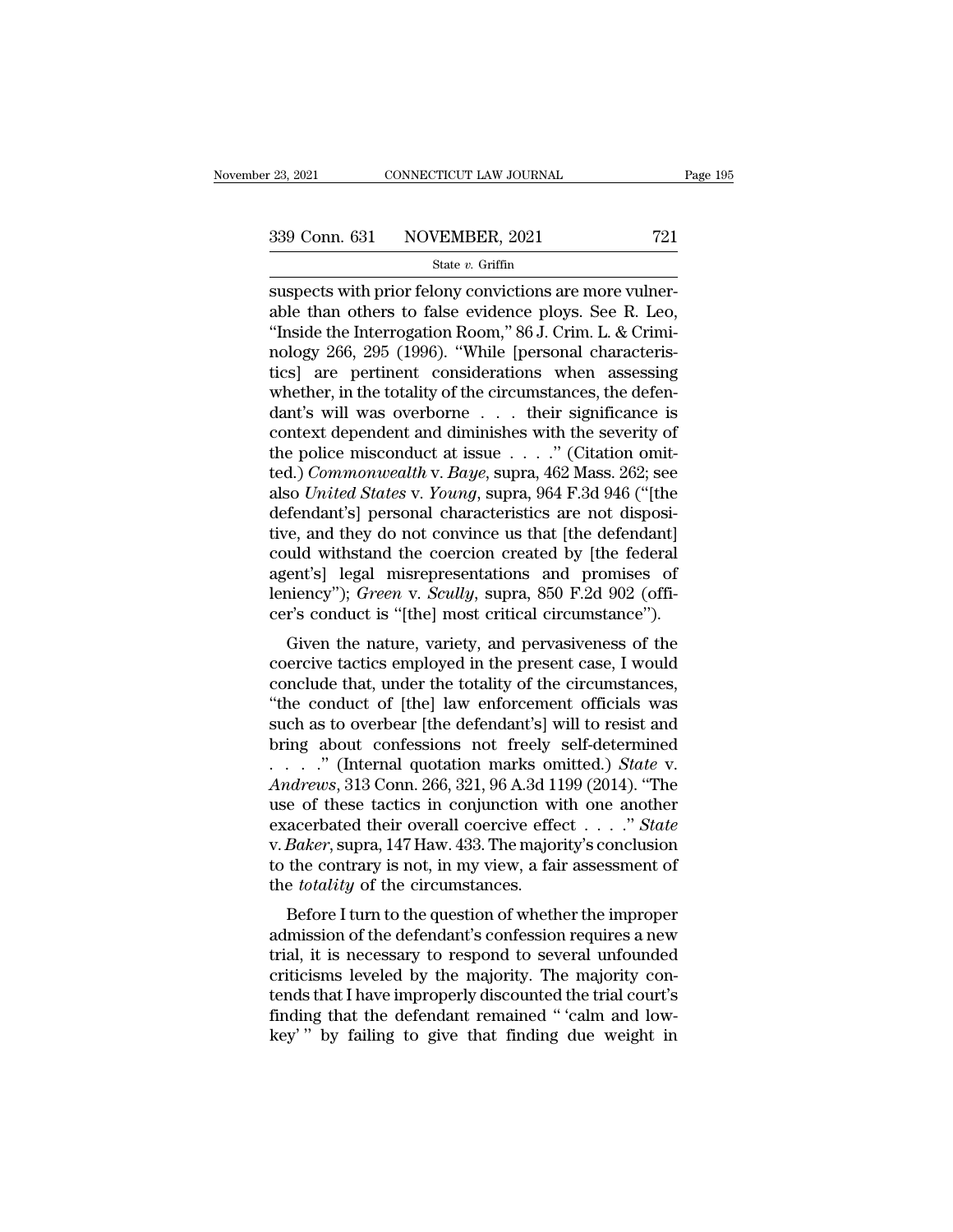# EXECUTE CONNECTICUT LAW JOURNAL Movember 23, 2021<br>
722 NOVEMBER, 2021 339 Conn. 631<br>
81 State v. Griffin

### State *v.* Griffin

CONNECTICUT LAW JOURNAL November<br>
T22 NOVEMBER, 2021 339 Conn. 631<br>
State v. Griffin<br>
assessing whether the defendant's confession was vol-<br>
untary, as the majority does; part II A of the majority<br>
opinion and by instead a T22 NOVEMBER, 2021 339 Conn. 631<br>
State v. Griffin<br>
assessing whether the defendant's confession was voluntary, as the majority does; part II A of the majority<br>
opinion; and by instead acknowledging the possibility,<br>
supp T22 NOVEMBER, 2021 339 Conn. 631<br>
State v. Griffin<br>
assessing whether the defendant's confession was voluntary, as the majority does; part II A of the majority<br>
opinion; and by instead acknowledging the possibility,<br>
supp For all the supported by social science research, that psychonic same assessing whether the defendant's confession was voluntary, as the majority does; part II A of the majority opinion; and by instead acknowledging the p State *v*. Griffin<br>
assessing whether the defendant's confession was voluntary, as the majority does; part II A of the majority<br>
opinion; and by instead acknowledging the possibility,<br>
supported by social science research state v. Grillin and confession was voluntary, as the majority does; part II A of the majority<br>opinion; and by instead acknowledging the possibility,<br>supported by social science research, that psychologi-<br>cal, emotional, assessing whether the defendant's confession was voluntary, as the majority does; part II A of the majority<br>opinion; and by instead acknowledging the possibility,<br>supported by social science research, that psychologi-<br>cal, untary, as the majority does; part II A of the majority<br>opinion; and by instead acknowledging the possibility,<br>supported by social science research, that psychologi-<br>cal, emotional, and cultural factors may cause a person<br> opinion; and by instead acknowledging the possibility,<br>supported by social science research, that psychologi-<br>cal, emotional, and cultural factors may cause a person<br>to adopt a mask of calm fearlessness. See footnote 21<br>o supported by social science research, that psychological, emotional, and cultural factors may cause a person<br>to adopt a mask of calm fearlessness. See footnote 21<br>of this opinion; cf. *State* v. *Purcell*, 331 Conn. 318, 3 cal, emotional, and cultural factors may cause a person<br>to adopt a mask of calm fearlessness. See footnote 21<br>of this opinion; cf. *State* v. *Purcell*, 331 Conn. 318, 356–<br>57, 203 A.3d 542 (2019) (drawing on sociolinguist to adopt a mask of calm fearlessness. See footnote 21<br>of this opinion; cf. *State* v. *Purcell*, 331 Conn. 318, 356–<br>57, 203 A.3d 542 (2019) (drawing on sociolinguistic<br>research not presented at trial to support analysis) of this opinion; cf. *State* v. *Purcell*, 331 Conn. 318, 356–57, 203 A.3d 542 (2019) (drawing on sociolinguistic research not presented at trial to support analysis). I disagree with several of the underpinnings of this 57, 203 A.3d 542 (2019) (drawing on sociolinguistic<br>research not presented at trial to support analysis).<br>I disagree with several of the underpinnings of this<br>argument.<sup>22</sup> First, the issue is not *whether* the defendant<br> research not presented at trial to support analysis).<br>I disagree with several of the underpinnings of this<br>argument.<sup>22</sup> First, the issue is not *whether* the defendant<br>appeared to be "calm and low-key" during his interrog I disagree with several of the underpinnings of this<br>argument.<sup>22</sup> First, the issue is not *whether* the defendant<br>appeared to be "calm and low-key" during his interroga-<br>tion; indeed, contrary to the majority's suggestio argument.<sup>22</sup> First, the issue is not *whether* the defendant appeared to be "calm and low-key" during his interrogation; indeed, contrary to the majority's suggestion, I fully accept this finding. The real question is *wh* appeared to be "calm and low-key" during his interrogation; indeed, contrary to the majority's suggestion, I<br>fully accept this finding. The real question is *what to*<br>make of that demeanor. In my view, the well-known<br>pheno tion; indeed, contrary to the majority's suggestion, I<br>fully accept this finding. The real question is *what to*<br>make of that demeanor. In my view, the well-known<br>phenomenon of masking and the social science<br>research on th fully accept this finding. The real question is *what to*<br>make of that demeanor. In my view, the well-known<br>phenomenon of masking and the social science<br>research on that subject—not to mention the interrogat-<br>ing officer's make of that demeanor. In my view, the well-known<br>phenomenon of masking and the social science<br>research on that subject—not to mention the interrogat-<br>ing officer's own assessment that the defendant was<br>putting on a "tough phenomenon of masking and the social science<br>research on that subject—not to mention the interrogat-<br>ing officer's own assessment that the defendant was<br>putting on a "tough guy" facade while being ques-<br>tioned—cast doubt o research on that subject—not to mention the interrogating officer's own assessment that the defendant was<br>putting on a "tough guy" facade while being questioned—cast doubt on the trial court's uncritical<br>assumption that th ing officer's own assessment that the defendant was<br>putting on a "tough guy" facade while being ques-<br>tioned—cast doubt on the trial court's uncritical<br>assumption that the defendant's outward demeanor<br>reflected an inner st putting on a "tough guy" facade while being questioned—cast doubt on the trial court's uncritical assumption that the defendant's outward demeanor reflected an inner state of unpressured calmness. Second, the fact that the tioned—cast doubt on the trial court's uncritical<br>assumption that the defendant's outward demeanor<br>reflected an inner state of unpressured calmness. Sec-<br>ond, the fact that the defendant adopted a different<br>demeanor at one assumption that the defendant's outward demeanor<br>reflected an inner state of unpressured calmness. Sec-<br>ond, the fact that the defendant adopted a different<br>demeanor at one point during the interrogation, pre-<br>tending to b reflected an inner state of unpressured calmness. Sec-<br>ond, the fact that the defendant adopted a different<br>demeanor at one point during the interrogation, pre-<br>tending to be fearful of Quan Bezzle, supports rather<br>than un ond, the fact that the defendant adopted a different<br>demeanor at one point during the interrogation, pre-<br>tending to be fearful of Quan Bezzle, supports rather<br>than undermines the possibility that the defendant was<br>engaged demeanor at one point during the interrogation, pre-<br>tending to be fearful of Quan Bezzle, supports rather<br>than undermines the possibility that the defendant was<br>engaged in masking. If we believe that the defendant<br>was con tending to be fearful of Quan Bezzle, supports rather<br>than undermines the possibility that the defendant was<br>engaged in masking. If we believe that the defendant<br>was concealing his true emotions by pretending to be<br>afraid than undermines the possibility that the defendant was<br>engaged in masking. If we believe that the defendant<br>was concealing his true emotions by pretending to be<br>afraid of Bezzle, we must also take seriously the possi-<br>bili engaged in masking. If we believe that the defendant<br>was concealing his true emotions by pretending to be<br>afraid of Bezzle, we must also take seriously the possi-<br>bility that he was concealing his true emotions by pre-<br>ten was concealing his true emotions by pretending to be afraid of Bezzle, we must also take seriously the possibility that he was concealing his true emotions by pretending to be calm. The majority does not explain why it cho afraid of Bezzle, we must also take seriously the possibility that he was concealing his true emotions by pretending to be calm. The majority does not explain why it chooses to discern one instance of deceptive demeanor b it chooses to discern one instance of deceptive demeanor<br>but dismiss out of hand the realistic possibility of a<br>second instance of deceptive demeanor by the same<br>person during the same interrogation. Third, the major-<br> $\frac$ person during the same interrogation. Third, the major-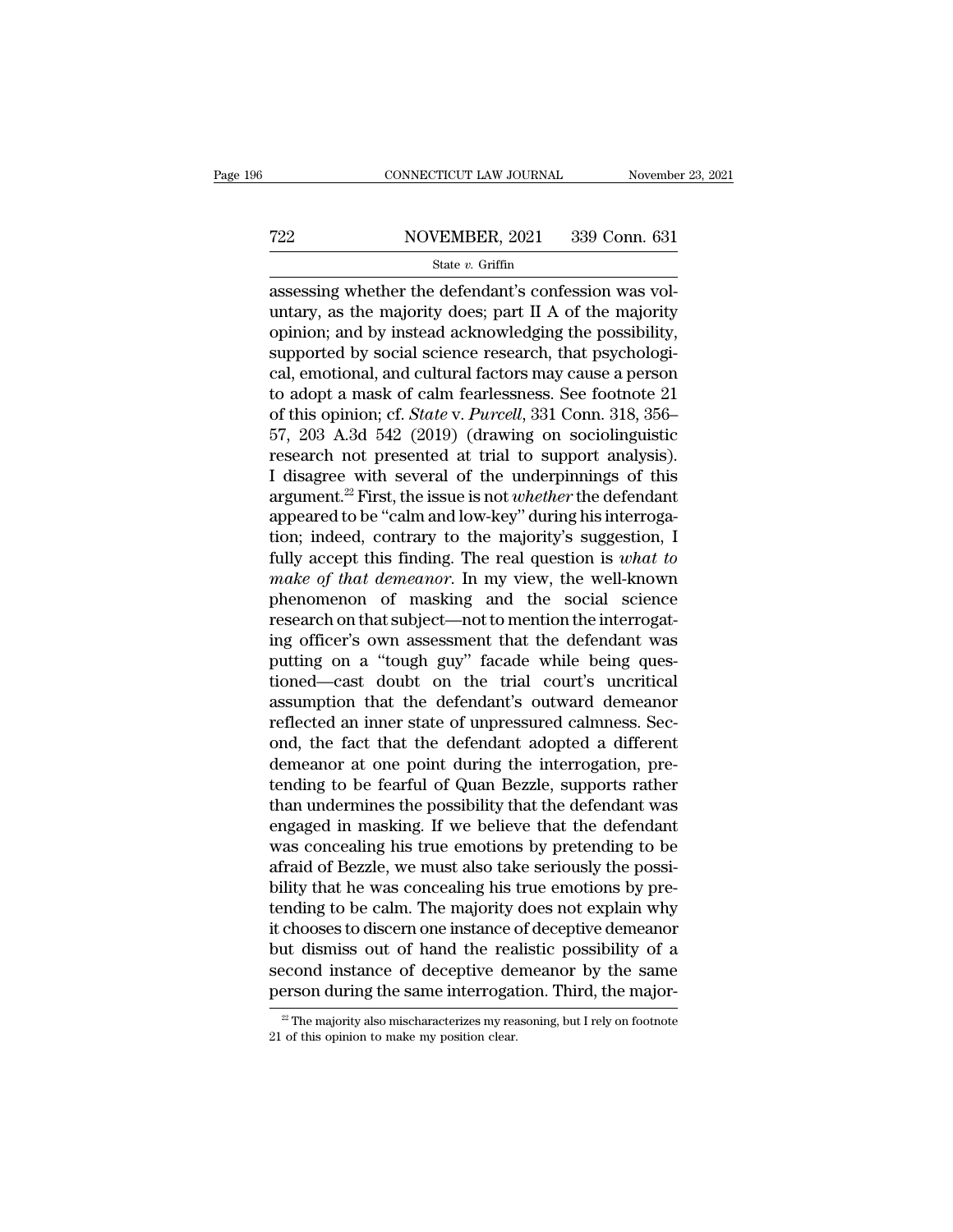<sup>23, 2021</sup> CONNECTICUT LAW JOURNAL Page<br>
339 Conn. 631 NOVEMBER, 2021 723<br>
<sup>23</sup> State *v*. Griffin<br>
ity draws on a well settled but inapt principle, namely,<br>
that a fact finder may rely on demeanor, *as one of many*<br>
fact 339 Conn. 631 NOVEMBER, 2021 723<br>State v. Griffin<br>ity draws on a well settled but inapt principle, namely,<br>that a fact finder may rely on demeanor, *as one of many*<br>factors, to assess a witness' credibility.<sup>23</sup> Because th **factors** 339 Conn. 631 NOVEMBER, 2021 723<br> **factors** *factors* on a well settled but inapt principle, namely,<br>
that a fact finder may rely on demeanor, as one of many<br> *factors*, to assess a witness' *credibility*.<sup>23</sup> B 339 Conn. 631 NOVEMBER, 2021 723<br>
State v. Griffin<br>
ity draws on a well settled but inapt principle, namely,<br>
that a fact finder may rely on demeanor, as one of many<br>
factors, to assess a witness' credibility.<sup>23</sup> Because State v. Griffin<br>ity draws on a well settled but inapt principle, namely,<br>that a fact finder may rely on demeanor, as one of many<br>factors, to assess a witness' credibility.<sup>23</sup> Because the<br>trial court's determination of v state *v*. Grillin<br>ity draws on a well settled but inapt principle, namely,<br>that a fact finder may rely on demeanor, as one of many<br>factors, to assess a witness' credibility.<sup>23</sup> Because the<br>trial court's determination of ity draws on a well settled but inapt principle, namely,<br>that a fact finder may rely on demeanor, as one of many<br>factors, to assess a witness' credibility.<sup>23</sup> Because the<br>trial court's determination of voluntariness is no that a fact finder may rely on demeanor, *as one of many*<br>*factors*, to assess a witness' *credibility*.<sup>23</sup> Because the<br>trial court's determination of voluntariness is not a find-<br>ing of fact to which we must defer, it is factors, to assess a witness' credibility.<sup>23</sup> Because the<br>trial court's determination of voluntariness is not a find-<br>ing of fact to which we must defer, it is proper to take<br>into account the research regarding masking a trial court's determination of voluntariness is not a find-<br>ing of fact to which we must defer, it is proper to take<br>into account the research regarding masking and record<br>evidence consistent with that research. See *Stat* ing of fact to which we must defer, it is proper to take<br>into account the research regarding masking and record<br>evidence consistent with that research. See *State* v.<br>*Christopher S.*, 338 Conn. 255, 274–75, 257 A.3d 912<br> into account the research regarding masking and record<br>evidence consistent with that research. See *State* v.<br>*Christopher S.*, 338 Conn. 255, 274–75, 257 A.3d 912<br>(2021) ("[T]he trial court's findings as to the circum-<br>s evidence consistent with that research. See *State* v.<br>Christopher S., 338 Conn. 255, 274–75, 257 A.3d 912<br>(2021) ("[T]he trial court's findings as to the circum-<br>stances surrounding the defendant's interrogation and<br>confe Christopher S., 338 Conn. 255, 274–75, 257 A.3d 912 (2021) ("[T]he trial court's findings as to the circumstances surrounding the defendant's interrogation and confession are findings of fact  $\dots$  which will not be overtu (2021) ("[T]he trial court's findings as to the circum-<br>stances surrounding the defendant's interrogation and<br>confession are findings of fact  $\dots$  which will not be<br>overturned unless they are clearly erroneous.  $\dots$ <br>[A]lt stances surrounding the defendant's interrogation and<br>confession are findings of fact . . . which will not be<br>overturned unless they are clearly erroneous. . . .<br>[A]lthough we give deference to the trial court concern-<br>in confession are findings of fact  $\dots$  which will not be<br>overturned unless they are clearly erroneous.  $\dots$ <br>[A]lthough we give deference to the trial court concern-<br>ing these subsidiary factual determinations, such defer-<br>e our own scrupulous examination of the record. . . . [A]lthough we give deference to the trial court concerning these subsidiary factual determinations, such deference is not proper concerning the ultimate legal determination of voluntariness. . . . [W]e review the voluntari ing these subsidiary factual determinations, such deference is not proper concerning the ultimate legal determination of voluntariness  $\ldots$ . [W]e review the voluntariness of a confession independently, based on our own s Diuntariness or a conression independently, based on<br>ur own scrupulous examination of the record. . . .<br>ccordingly, we conduct a plenary review of the record<br>order to make an independent determination of vol-<br> $\frac{23}{2}$  E our own scrupulous examination of the record. . . . . Accordingly, we conduct a plenary review of the record<br>in order to make an independent determination of vol-<br> $\frac{1}{2}$  Even in the context of using demeanor to assess

Accordingly, we conduct a plenary review of the record<br>in order to make an independent determination of vol-<br> $\frac{1}{100}$ <br> $\frac{1}{100}$  Even in the context of using demeanor to assess credibility—an assessment made in an adv in order to make an independent determination of vol-<br>
<sup>23</sup> Even in the context of using demeanor to assess credibility—an assessment made in an adversarial proceeding, not an interrogation—courts have begun to recognize ances. See, e.g., *Djouma* v. *Gonzales*, 429 F.3d 685, 687–88 (7th Cir. 2005)<br>
(4th Sa foreigner that cultural differences and other factors may impact<br>
demeanor and, in turn, our ability to draw accurate inferences from <sup>23</sup> Even in the context of using demeanor to assess credibility—an assessment made in an adversarial proceeding, not an interrogation—courts have begun to recognize that cultural differences and other factors may impact ment made in an adversarial proceeding, not an interrogation—courts have<br>begun to recognize that cultural differences and other factors may impact<br>demeanor and, in turn, our ability to draw accurate inferences from appear ity. . . . The [United States Department of Homeland Security and the Demeanor and, in turn, our ability to draw accurate inferences from appearances. See, e.g.,  $Djouma$  v. Gonzales, 429 F.3d 685, 687–88 (7th Cir. 2005) ("[A]s a foreigner [the asylum applicant's] demeanor will be difficult f ances. See, e.g., *Djouma* v. *Gonzales*, 429 F.3d 685, 687–88 (7th Cir. 2005)<br>ances. See, e.g., *Djouma* v. *Gonzales*, 429 F.3d 685, 687–88 (7th Cir. 2005)<br>("[A]s a foreigner [the asylum applicant's] demeanor will be di ("[A]s a foreigner [the asylum applicant's] demeanor will be difficult for the immigration judge to 'read' as an aid to determining the applicant's credibility. . . . The [United States Department of Homeland Security and immigration judge to 'read' as an aid to determining the applicant's credibility.<br>
ity. . . . The [United States Department of Homeland Security and the United States Department of Justice] seem committed to [case-by-case] th Cir. 2016) ("We've commented on the unreliability of using Such the United States Department of Justice] seem committed to [case-by-case] adjudication in circumstances in which a lack of background knowledge denies the United States Department of Justice] seem committed to [case-by-case] adjudication in circumstances in which a lack of background knowledge denies the adjudicators the cultural competence required to make reliable determi adjudication in circumstances in which a lack of background knowledge denies the adjudicators the cultural competence required to make reliable determinations of credibility."); see also *Yang* v. *Lynch*, 832 F.3d 817, 8 denies the adjudicators the cultural competence required to make reliable determinations of credibility."); see also *Yang* v. *Lynch*, 832 F.3d 817, 821 (7th Cir. 2016) ("we've commented on the unreliability of demeanor e determinations of credibility."); see also *Yang* v. *Lynch*, 832 F.3d 817, 821 (7th Cir. 2016) ("we've commented on the unreliability of demeanor evidence generally . . . and the particular difficulty of using such eviden (7th Cir. 2016) "we've commented on the unreliability of demeanor evidence generally . . . and the particular difficulty of using such evidence to evaluate the credibility of witnesses from other cultures" (citations omit (7th Cir. 2016) ("we've commented on the unreliability of demeanor evidence generally . . . and the particular difficulty of using such evidence to evaluate the credibility of witnesses from other cultures" (citations omi and citing articles reviewing social science research) of witnesses from other cultures" (citations omitted)), citing *United States v. Pickering*, 794 F.3d 802, 805 (7th Cir. 2015), and *Djouma v. Gonzales*, supra, 687; citing *United States v. Pickering*, 794 F.3d 802, 805 (7th Cir. 2015), are *Djouma v. Gonzales*, supra, 687; *Morales v. Artuz*, 281 F.3d 55, 61 and n (2d Cir.) (acknowledging that idea that demeanor is useful basis for a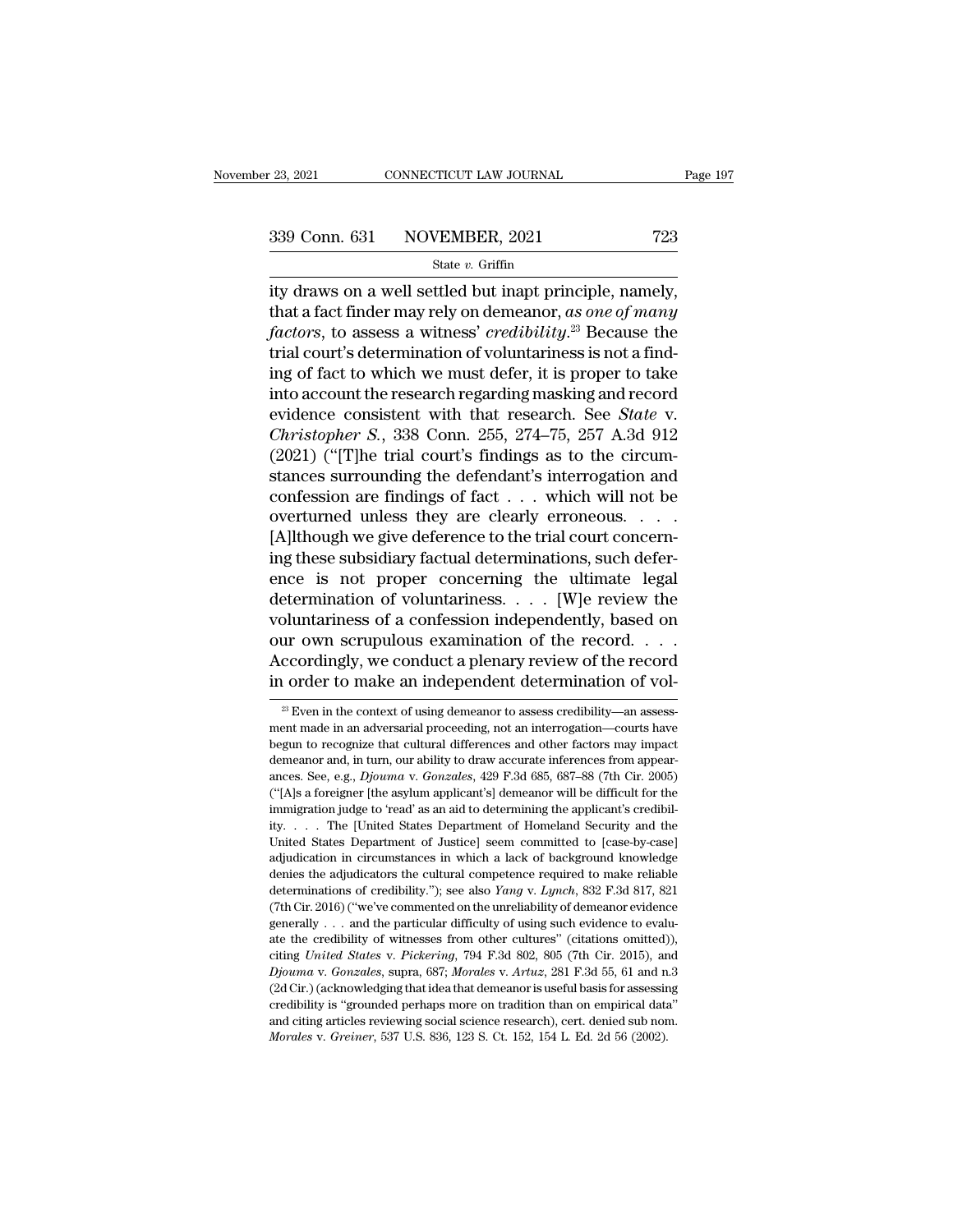# EXECUTE CONNECTICUT LAW JOURNAL Movember 23, 2021<br>
724 NOVEMBER, 2021 339 Conn. 631<br>
81 State v. Griffin

### State *v.* Griffin

CONNECTICUT LAW JOURNAL November 23, 2021<br>
T24 NOVEMBER, 2021 339 Conn. 631<br>
State v. Griffin<br>
untariness.'' (Internal quotation marks omitted.)) The<br>
majority further criticizes this opinion for failing to<br>
focus on the d majority further criticizes this opinion for failing to<br>
state  $v$ . Griffin<br>
untariness." (Internal quotation marks omitted.)) The<br>
majority further criticizes this opinion for failing to<br>
focus on the defendant's persona For the defendant's personal characteristics such as his age, educational status, and intellectual functions are defendant's personal characteristics such as his age, educational status, and intellectual function-T24 NOVEMBER, 2021 339 Conn. 631<br>
State v. Griffin<br>
untariness." (Internal quotation marks omitted.)) The<br>
majority further criticizes this opinion for failing to<br>
focus on the defendant's personal characteristics such<br>
a State v. Griffin<br>
untariness." (Internal quotation marks omitted.)) The<br>
majority further criticizes this opinion for failing to<br>
focus on the defendant's personal characteristics such<br>
as his age, educational status, and state v. Griffin<br>
untariness." (Internal quotation marks omitted.)) The<br>
majority further criticizes this opinion for failing to<br>
focus on the defendant's personal characteristics such<br>
as his age, educational status, and untariness." (Internal quotation marks omitted.)) The<br>majority further criticizes this opinion for failing to<br>focus on the defendant's personal characteristics such<br>as his age, educational status, and intellectual function majority further criticizes this opinion for failing to<br>focus on the defendant's personal characteristics such<br>as his age, educational status, and intellectual function-<br>ing. The majority is correct that the defendant was focus on the defendant's personal characteristics such<br>as his age, educational status, and intellectual function-<br>ing. The majority is correct that the defendant was over<br>the age of majority and exhibited no obvious intell as his age, educational status, and intellectual function-<br>ing. The majority is correct that the defendant was over<br>the age of majority and exhibited no obvious intellectual<br>impairments. See footnote 20 of this opinion. Th ing. The majority is correct that the defendant was over<br>the age of majority and exhibited no obvious intellectual<br>impairments. See footnote 20 of this opinion. The point<br>of this opinion, however, is that the coercive tact the age of majority are<br>impairments. See foot<br>of this opinion, how<br>used by police inter.<br>the will of a suspect<br>extreme youth. The :<br>this very point.<br>The majority also The majority also seriously misapprehends my point<br>this opinion, however, is that the coercive tactics<br>ed by police interrogators are designed to overbear<br>e will of a suspect even without impaired intellect or<br>treme youth. and by police interrogators are designed to overbear<br>the will of a suspect even without impaired intellect or<br>extreme youth. The statistics cited herein demonstrate<br>this very point.<br>The majority also seriously misapprehend

defendant of a suspect even without impaired intellect or<br>
extreme youth. The statistics cited herein demonstrate<br>
this very point.<br>
The majority also seriously misapprehends my point<br>
about the interrogators' misrepresent extreme youth. The statistics cited herein demonstrate<br>this very point.<br>The majority also seriously misapprehends my point<br>about the interrogators' misrepresentation about the<br>defendant's "choice." The majority states that this very point. The statistics checa herein demonstrate<br>this very point.<br>The majority also seriously misapprehends my point<br>about the interrogators' misrepresentation about the<br>defendant's "choice." The majority states t The majority also seriously misapprehends my point<br>about the interrogators' misrepresentation about the<br>defendant's "choice." The majority states that I inter-<br>pret "the officers [to be] telling the defendant that he<br>coul The majority also seriously misapprehends my point<br>about the interrogators' misrepresentation about the<br>defendant's "choice." The majority states that I inter-<br>pret "the officers [to be] telling the defendant that he<br>coul about the interrogators' misrepresentation about the<br>defendant's "choice." The majority states that I inter-<br>pret "the officers [to be] telling the defendant that he<br>could decide which charges to levy against himself<br> $\ldots$ defendant's "choice." The majority states that I inter-<br>pret "the officers [to be] telling the defendant that he<br>could decide which charges to levy against himself<br>...." Footnote 24 of the majority opinion. I am saying<br>not pret "the officers [to be] telling the defendant that he could decide which charges to levy against himself . . . . . " Footnote 24 of the majority opinion. I am saying nothing of the kind. My focus is on the following sta could decide which charges to levy against himself<br>
...." Footnote 24 of the majority opinion. I am saying<br>
nothing of the kind. My focus is on the following state-<br>
ment made immediately before the defendant's confes-<br>
si ...." Footnote 24 of the majority opinion. I am saying<br>nothing of the kind. My focus is on the following state-<br>ment made immediately before the defendant's confes-<br>sion: "*The choice is yours. Murder*, *manslaughter.*<br>*T* nothing of the kind. My focus is on the following statement made immediately before the defendant's confession: "The choice is yours. Murder, manslaughter.<br>That's your choice. That's what you're looking at. Right<br>now, you' ment made immediately before the defendant's confession: "*The choice is yours. Murder, manslaughter.*<br>That's your choice. That's what you're looking at. Right<br>now, you're looking at murder, *felony murder*. Just cuz<br>you'r sion: "The choice is yours. Murder, manslaughter.<br>That's your choice. That's what you're looking at. Right<br>now, you're looking at murder, felony murder. Just cuz<br>you're being a knucklehead and not coming to grips<br>that you' That's your choice. That's what you're looking at. Right<br>now, you're looking at murder, *felony murder*. Just cuz<br>you're being a knucklehead and not coming to grips<br>that you're fucked if you continue to stick with this<br>sto now, you're looking at murder, *felony murder*. Just cuz<br>you're being a knucklehead and not coming to grips<br>that you're fucked if you continue to stick with this<br>story. We have too much against you." (Emphasis<br>added.) In m you're being a knucklehead and not coming to grips<br>that you're fucked if you continue to stick with this<br>story. We have too much against you." (Emphasis<br>added.) In making this statement, the interrogators<br>plainly were not that you're fucked if you continue to stick with this<br>story. We have too much against you." (Emphasis<br>added.) In making this statement, the interrogators<br>plainly were not suggesting that the defendant would<br>be drafting the story. We have too much against you." (Emphasis<br>added.) In making this statement, the interrogators<br>plainly were not suggesting that the defendant would<br>be drafting the charging instrument or participating in<br>the decision added.) In making this statement, the interrogators<br>plainly were not suggesting that the defendant would<br>be drafting the charging instrument or participating in<br>the decision whether to charge himself with manslaugh-<br>ter or plainly were not suggesting that the defendant would<br>be drafting the charging instrument or participating in<br>the decision whether to charge himself with manslaugh-<br>ter or murder. The misrepresentation by the officers<br>consi be drafting the charging instrument or participating in<br>the decision whether to charge himself with manslaugh-<br>ter or murder. The misrepresentation by the officers<br>consisted of telling the defendant that, if he confessed<br>t the decision whether to charge himself with manslaughter or murder. The misrepresentation by the officers consisted of telling the defendant that, if he confessed to shooting the victim by accident—a narrative that the int ter or murder. The misrepresentation by the officers<br>consisted of telling the defendant that, if he confessed<br>to shooting the victim by accident—a narrative that the<br>interrogators earlier had cast as wholly believable unde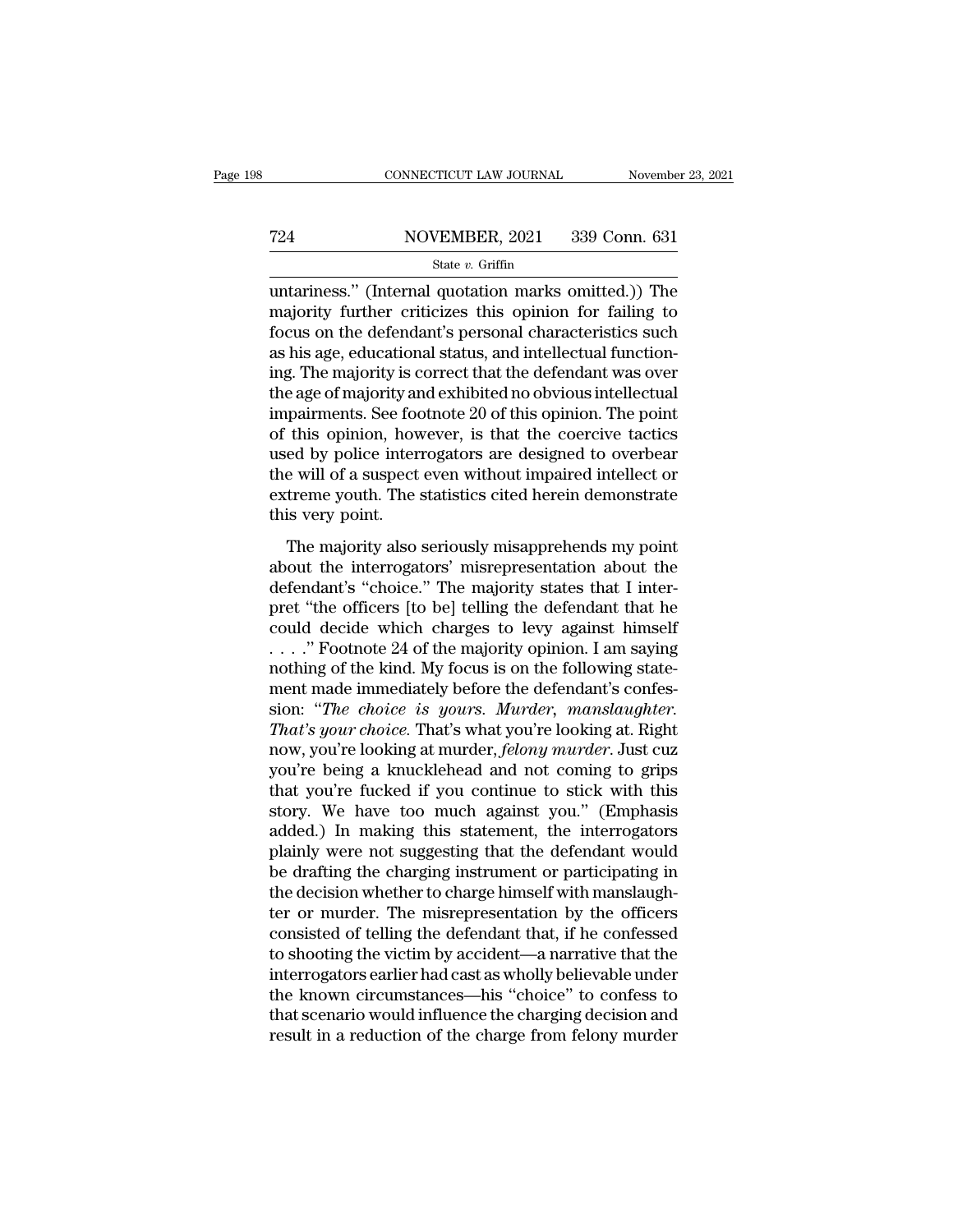# 23, 2021 CONNECTICUT LAW JOURNAL Page 199<br>339 Conn. 631 NOVEMBER, 2021 725<br>State v. Griffin

### State *v.* Griffin

<sup>23, 2021</sup> CONNECTICUT LAW JOURNAL Page 199<br>
339 Conn. 631 NOVEMBER, 2021 725<br>
<sup>State v. Griffin<br>
to manslaughter, i.e., it would make a "[h]uge difference<br>
in [the] charges . . . . " See R. Leo, Police Interrogation<br>
and</sup> 339 Conn. 631 NOVEMBER, 2021 725<br>
state v. Griffin<br>
to manslaughter, i.e., it would make a "[h]uge difference<br>
in [the] charges . . . . " See R. Leo, Police Interrogation<br>
and American Justice, supra, pp. 153–54 (minimiza 339 Conn. 631 NOVEMBER, 2021 725<br>
State v. Griffin<br>
to manslaughter, i.e., it would make a "[h]uge difference<br>
in [the] charges . . . . " See R. Leo, Police Interrogation<br>
and American Justice, supra, pp. 153–54 (minimiza 339 Conn. 631 NOVEMBER, 2021 725<br>
State v. Griffin<br>
to manslaughter, i.e., it would make a "[h]uge difference<br>
in [the] charges . . . . " See R. Leo, Police Interrogation<br>
and American Justice, supra, pp. 153–54 (minimiza Solution of the Chinama, 2021<br>
State v. Griffin<br>
to manslaughter, i.e., it would make a "[h]uge difference<br>
in [the] charges . . . . " See R. Leo, Police Interrogation<br>
and American Justice, supra, pp. 153–54 (minimizatio state *v*. Griffin<br>
to manslaughter, i.e., it would make a "[h]uge difference<br>
in [the] charges . . . . " See R. Leo, Police Interrogation<br>
and American Justice, supra, pp. 153–54 (minimization<br>
tactic used by police false to manslaughter, i.e., it would make a "[h]uge difference<br>in [the] charges . . . . " See R. Leo, Police Interrogation<br>and American Justice, supra, pp. 153–54 (minimization<br>tactic used by police falsely suggests to "a suspe in [the] charges . . . . " See R. Leo, Police Interrogation<br>and American Justice, supra, pp. 153–54 (minimization<br>tactic used by police falsely suggests to "a suspect that<br>if he admits to the act he can—with the interrogat and American Justice, supra, pp. 153–54 (minimization tactic used by police falsely suggests to "a suspect that if he admits to the act he can—with the interrogators' help—*control how that act is framed to other audience* tactic used by police falsely suggests to "a suspect that<br>if he admits to the act he can—with the interrogators'<br>help—*control how that act is framed to other audiences*<br> $(e.g.,\,process, \,judges, \,juries \dots)$ " and, in doing<br>so, can "*mi* if he admits to the act he can—with the interrogators'<br>help—*control how that act is framed to other audiences*<br> $(e.g.,\,process, \,judes, \,juries \dots )"$  and, in doing<br>so, can "*minimize his*  $\dots$  *legal culpability*," and sce-<br>narios sugg help—control how that act is framed to other audiences<br>(e.g., prosecutors, judges, juries  $\ldots$ )" and, in doing<br>so, can "minimize his  $\ldots$  legal culpability," and sce-<br>narios suggesting accident or self-defense "'pragmat (e.g., prosecutors, judges, juries  $\ldots$ )" and, in doing<br>so, can "minimize his  $\ldots$  legal culpability," and sce-<br>narios suggesting accident or self-defense " 'pragmati-<br>cally' communicate that the suspect will receive a so, can "*minimize his*  $\ldots$  *legal culpability*," and scenarios suggesting accident or self-defense " 'pragmatically' communicate that the suspect will receive a lower charge or lesser punishment if he agrees to the sug narios suggesting accident or self-defense "'pragmatically' communicate that the suspect will receive a lower<br>charge or lesser punishment if he agrees to the suggested scenario" (emphasis added)). The interrogating<br>officer cally' communicate that the suspect will receive a lower<br>charge or lesser punishment if he agrees to the sug-<br>gested scenario" (emphasis added)). The interrogating<br>officer made a gross misrepresentation of applicable<br>law b charge or lesser punishment if he agrees to the suggested scenario" (emphasis added)). The interrogating<br>officer made a gross misrepresentation of applicable<br>law because there was no basis whatsoever to tell the<br>defendant gested scenario" (emphasis added)). The interrogating<br>officer made a gross misrepresentation of applicable<br>law because there was no basis whatsoever to tell the<br>defendant that confessing to the proposed narrative<br>would (or officer made a gross misrepresentation of applicable<br>law because there was no basis whatsoever to tell the<br>defendant that confessing to the proposed narrative<br>would (or probably would, or even realistically might)<br>result i law because there was no basis whatsoever to tell the<br>defendant that confessing to the proposed narrative<br>would (or probably would, or even realistically might)<br>result in a manslaughter charge rather than "murder,<br>felony m defendant that confessing to the proposed narrative<br>would (or probably would, or even realistically might)<br>result in a manslaughter charge rather than "murder,<br>felony murder" charges.<sup>24</sup> See footnote 18 of this opin-<br>ion. would (or probably would, or even realistically might)<br>result in a manslaughter charge rather than "murder,<br>felony murder" charges.<sup>24</sup> See footnote 18 of this opin-<br>ion. Although the majority attempts to diminish the<br>effe result in a manslaughter charge rather than "murder,<br>felony murder" charges.<sup>24</sup> See footnote 18 of this opin-<br>ion. Although the majority attempts to diminish the<br>effect of the legal misstatement by positing that the<br>prose felony murder" charges.<sup>24</sup> See footnote 18 of this opin-<br>ion. Although the majority attempts to diminish the<br>effect of the legal misstatement by positing that the<br>prosecutor could "consider [accident or self-defense]<br>whe ion. Although the majority attempts to diminish the effect of the legal misstatement by positing that the prosecutor could "consider [accident or self-defense] when choosing whether to charge the defendant with felony murd effect of the legal misstatement by positing that the<br>prosecutor could "consider [accident or self-defense]<br>when choosing whether to charge the defendant with<br>felony murder," I consider that interpretation to be<br>objectivel prosecutor could "consider [accident or self-defense]<br>when choosing whether to charge the defendant with<br>felony murder," I consider that interpretation to be<br>objectively unreasonable because it simply cannot be<br>derived fro when choosing whether to charge the defendant with<br>felony murder," I consider that interpretation to be<br>objectively unreasonable because it simply cannot be<br>derived from what the officer actually said to the defen-<br>dant. F felony murder," I consider that interpretation to be<br>objectively unreasonable because it simply cannot be<br>derived from what the officer actually said to the defen-<br>dant. Footnote 24 of the majority opinion. The officer's<br>w objectively unreasonable because it simply cannot be<br>derived from what the officer actually said to the defen-<br>dant. Footnote 24 of the majority opinion. The officer's<br>words explicitly and unambiguously placed the<br>"choice" derived from what the officer actually said to the defen-<br>dant. Footnote 24 of the majority opinion. The officer's<br>words explicitly and unambiguously placed the<br>"choice" in the defendant's hands and mentioned noth-<br>ing wha dant. Footnote 24 d<br>words explicitly<br>"choice" in the def<br>ing whatsoever al<br>majority's misread<br>down a strawman r<br>actually says. g whatsoever about prosecutorial discretion. The<br>ajority's misreading of this point allows it to knock<br>own a strawman rather than address what this opinion<br>tually says.<br><sup>24</sup> The majority interprets the interrogator's state majority's misreading of this point allows it to knock<br>down a strawman rather than address what this opinion<br>actually says.<br> $\frac{24 \text{ The majority} }{1}$  are majority interprets the interrogator's statement "[t]he choice is<br>yours" as

down a strawman rather than address what this opinion<br>actually says.<br><sup>24</sup> The majority interprets the interrogator's statement "[t]he choice is<br>yours" as a simple assertion "that it was [the defendant's] choice whether<br>to actually says.<br>
<sup>24</sup> The majority interprets the interrogator's statement "[t]he choice is<br>
yours" as a simple assertion "that it was [the defendant's] choice whether<br>
to tell the truth." Footnote 24 of the majority opinio actually says.<br>
<sup>24</sup> The majority interprets the interrogator's statement "[t]he choice is<br>
yours" as a simple assertion "that it was [the defendant's] choice whether<br>
to tell the truth." Footnote 24 of the majority opini <sup>24</sup> The majority interprets the interrogator's statement "[t]he choice is yours" as a simple assertion "that it was [the defendant's] choice whether to tell the truth." Footnote 24 of the majority opinion. The flaw in th yours" as a simple assertion "that it was [the defendant's] choice whether to tell the truth." Footnote 24 of the majority opinion. The flaw in this interpretation is that it ignores what the officer actually said. The "c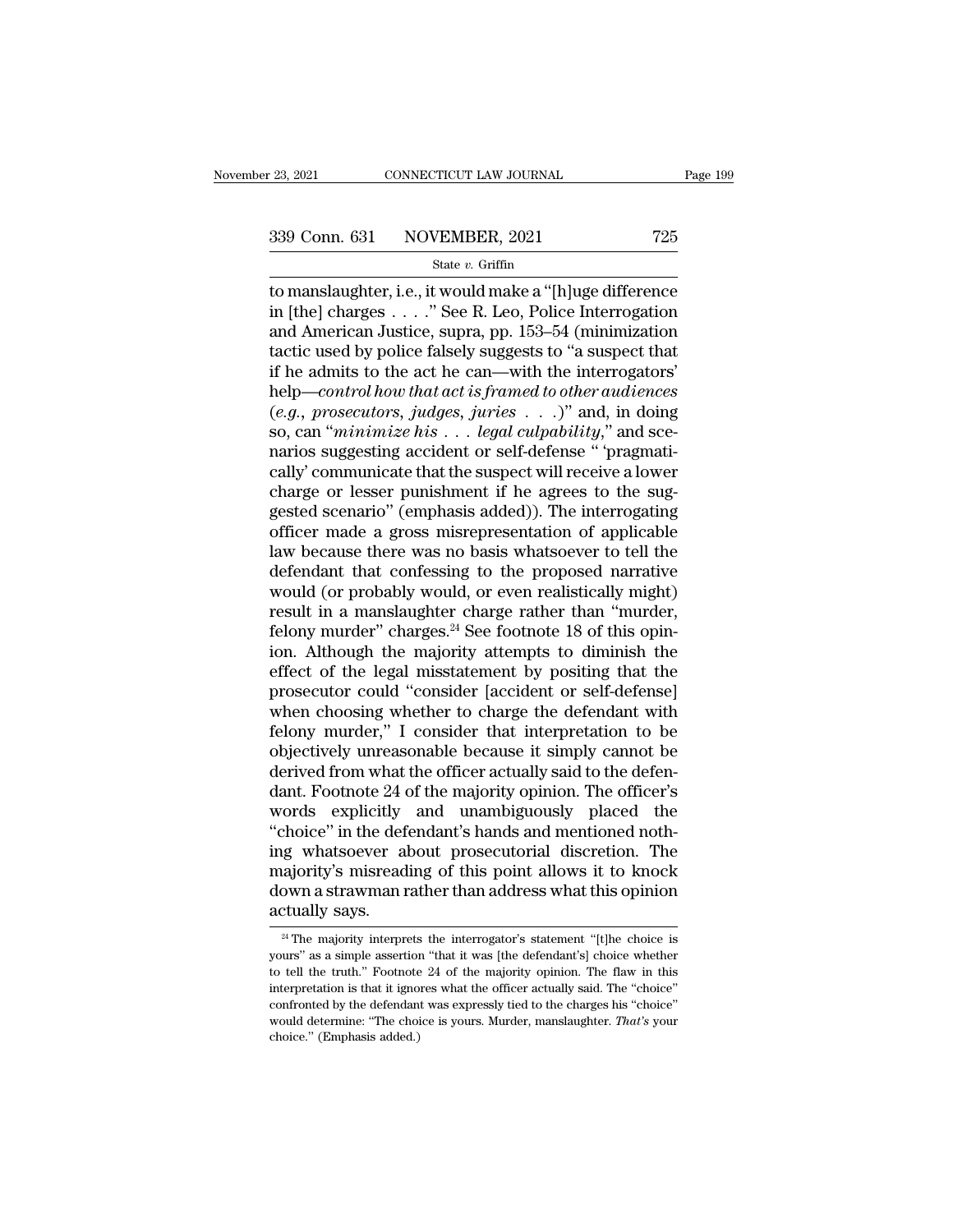# EXECUTE CONNECTICUT LAW JOURNAL Movember 23, 2021<br>
726 NOVEMBER, 2021 339 Conn. 631<br>
State v. Griffin

### State *v.* Griffin

CONNECTICUT LAW JOURNAL November<br>
6 NOVEMBER, 2021 339 Conn. 631<br>
State v. Griffin<br>
Ultimately, the majority's view glosses over the para-<br>
para-<br>
para-<br>
para-<br>
para-<br>
para-<br>
para-<br>
para-<br>
para-<br>
para-<br>
para-<br>
para-<br>
para T26 NOVEMBER, 2021 339 Conn. 631<br>
State *v*. Griffin<br>
Ultimately, the majority's view glosses over the para-<br>
mount fact that the *state* bears the burden of proving<br>
that the defendant's confession was voluntary; see *Leg* T26 NOVEMBER, 2021 339 Conn. 631<br>
State v. Griffin<br>
Ultimately, the majority's view glosses over the para-<br>
mount fact that the *state* bears the burden of proving<br>
that the defendant's confession was voluntary; see *Lego* V. 726 NOVEMBER, 2021 339 Conn. 631<br>
State *v*. Griffin<br>
Ultimately, the majority's view glosses over the para-<br>
mount fact that the *state* bears the burden of proving<br>
that the defendant's confession was voluntary; see 2022 (1972); which includes the burden of proving<br>
2022 (1978); which includes the burden of proving<br>
1978); the majority's view glosses over the para-<br>
1978); the defendant's confession was voluntary; see *Lego*<br>
1978); State v. Griffin State v. Griffin<br>
Ultimately, the majority's view glosses over the para-<br>
mount fact that the *state* bears the burden of proving<br>
that the defendant's confession was voluntary; see *Lego*<br>
v. *Twomey*, 4 Ultimately, the majority's view glosses over the para-<br>mount fact that the *state* bears the burden of proving<br>that the defendant's confession was voluntary; see *Lego*<br>v. Twomey, 404 U.S. 477, 489, 92 S. Ct. 619, 30 L. E mount fact that the *state* bears the burden of proving<br>that the defendant's confession was voluntary; see *Lego*<br>v. *Twomey*, 404 U.S. 477, 489, 92 S. Ct. 619, 30 L. Ed.<br>2d 618 (1972); which includes the burden of proving that the defendant's confession was voluntary; see *Lego* v. *Twomey*, 404 U.S. 477, 489, 92 S. Ct. 619, 30 L. Ed. 2d 618 (1972); which includes the burden of proving that the coercive interrogation tactics employed were v. Twomey, 404 U.S. 477, 489, 92 S. Ct. 619, 30 L. Ed.<br>2d 618 (1972); which includes the burden of proving<br>that the coercive interrogation tactics employed were<br>not a motivating factor in the defendant's decision to<br>confes 2d 618 (1972); which includes the burden of proving<br>that the coercive interrogation tactics employed were<br>not a motivating factor in the defendant's decision to<br>confess. Cf. *Colorado* v. *Connelly*, 479 U.S. 157, 168,<br>107 that the coercive interrogation tactics employed were<br>not a motivating factor in the defendant's decision to<br>confess. Cf. *Colorado* v. *Connelly*, 479 U.S. 157, 168,<br>107 S. Ct. 515, 93 L. Ed. 2d 473 (1986) (government<br>bea not a motivating factor in the defendant's decision to<br>confess. Cf. *Colorado* v. *Connelly*, 479 U.S. 157, 168,<br>107 S. Ct. 515, 93 L. Ed. 2d 473 (1986) (government<br>bears burden of proof on threshold issue of whether<br>valid confess. Cf. *Colorado* v. *Connelly*, 479 U.S. 157, 168, 107 S. Ct. 515, 93 L. Ed. 2d 473 (1986) (government bears burden of proof on threshold issue of whether valid waiver of *Miranda* rights occurred); *United States* 107 S. Ct. 515, 93 L. Ed. 2d 473 (1986) (government<br>bears burden of proof on threshold issue of whether<br>valid waiver of *Miranda* rights occurred); *United States*<br>v. *Matlock*, 415 U.S. 164, 178 n.14, 94 S. Ct. 988, 39<br>L bears burden of proof on threshold issue of whether<br>valid waiver of *Miranda* rights occurred); United States<br>v. *Matlock*, 415 U.S. 164, 178 n.14, 94 S. Ct. 988, 39<br>L.Ed.2d 242 (1974) (preponderance of evidence stan-<br>dard valid waiver of *Miranda* rights occurred); *United States*<br>v. *Matlock*, 415 U.S. 164, 178 n.14, 94 S. Ct. 988, 39<br>L.Ed.2d 242 (1974) (preponderance of evidence stan-<br>dard is controlling burden of proof for suppression he v. *Matlock*, 415 U.S. 164, 178 n.14, 94 S. Ct. 988, 39<br>L.Ed.2d 242 (1974) (preponderance of evidence stan-<br>dard is controlling burden of proof for suppression hear-<br>ings). I would conclude that the state has not proved<br>th L.Ed.2d 242 (1974) (preponderance of evidence stan-<br>dard is controlling burden of proof for suppression hear-<br>ings). I would conclude that the state has not proved<br>that it is more likely than not that, in the absence of th dard is controlling burden of proof for suppression hearings). I would conclude that the state has not proved<br>that it is more likely than not that, in the absence of the<br>cumulative effective of the coercive tactics employe ings). I would conclude that the state has not proved<br>that it is more likely than not that, in the absence of the<br>cumulative effective of the coercive tactics employed—<br>lying about inculpatory evidence, threatening to arre that it is more likely t<br>cumulative effective of<br>lying about inculpato<br>the defendant's famil<br>the defendant could f<br>false promises of len<br>have confessed.<br>I would also concl Indian certically of the societive dictates employed<br>in a about inculpatory evidence, threatening to arrest<br>e defendant could face the death penalty, and making<br>lse promises of leniency—the defendant still would<br>we confess is also included in the defendant's family members, falsely indicating that<br>the defendant could face the death penalty, and making<br>false promises of leniency—the defendant still would<br>have confessed.<br>I would also conclude

the defendant standing members, raisery indicating diate<br>the defendant could face the death penalty, and making<br>false promises of leniency—the defendant still would<br>have confessed.<br>I would also conclude that the state fail false promises of leniency—the defendant still would<br>have confessed.<br>I would also conclude that the state failed to meet<br>its burden of proving that the improper admission of<br>the defendant's confession was harmless beyond a Example 120 also conclude that the state failed to meet<br>its burden of proving that the improper admission of<br>the defendant's confession was harmless beyond a rea-<br>sonable doubt. See, e.g., *State v. Hafford*, 252 Conn.<br>274 I would also conclude that the state failed to meet<br>its burden of proving that the improper admission of<br>the defendant's confession was harmless beyond a rea-<br>sonable doubt. See, e.g., *State* v. *Hafford*, 252 Conn.<br>274, I would also conclude that the state failed to meet<br>its burden of proving that the improper admission of<br>the defendant's confession was harmless beyond a rea-<br>sonable doubt. See, e.g., *State* v. *Hafford*, 252 Conn.<br>274, its burden of proving that the improper admission of<br>the defendant's confession was harmless beyond a rea-<br>sonable doubt. See, e.g., *State* v. *Hafford*, 252 Conn.<br>274, 297, 746 A.2d 150, cert. denied, 531 U.S. 855, 121<br> the defendant's confession was harmless beyond a reasonable doubt. See, e.g., *State* v. *Hafford*, 252 Conn. 274, 297, 746 A.2d 150, cert. denied, 531 U.S. 855, 121 S. Ct. 136, 148 L. Ed. 2d 89 (2000). "A confession is l sonable doubt. See, e.g., *State* v. *Hafford*, 252 Conn.<br>274, 297, 746 A.2d 150, cert. denied, 531 U.S. 855, 121<br>S. Ct. 136, 148 L. Ed. 2d 89 (2000). "A confession is<br>like no other evidence. Indeed, the defendant's own<br>c 274, 297, 746 A.2d 150, cert. denied, 531 U.S. 855, 121<br>S. Ct. 136, 148 L. Ed. 2d 89 (2000). "A confession is<br>like no other evidence. Indeed, the defendant's own<br>confession is probably the most probative and damag-<br>ing evi S. Ct. 136, 148 L. Ed. 2d 89 (2000). "A confession is<br>like no other evidence. Indeed, the defendant's own<br>confession is probably the most probative and damag-<br>ing evidence that can be admitted against him. . . .<br>[T]he admi like no other evidence. Indeed, the defendant's own<br>confession is probably the most probative and damag-<br>ing evidence that can be admitted against him. . . . .<br>[T]he admissions of a defendant come from the actor<br>himself, t confession is probably the most probative and damaging evidence that can be admitted against him.  $\ldots$  [T]he admissions of a defendant come from the actor himself, the most knowledgeable and unimpeachable source of infor ing evidence that can be admitted against him. . . . . [T]he admissions of a defendant come from the actor himself, the most knowledgeable and unimpeachable source of information about his past conduct. Certainly, confessi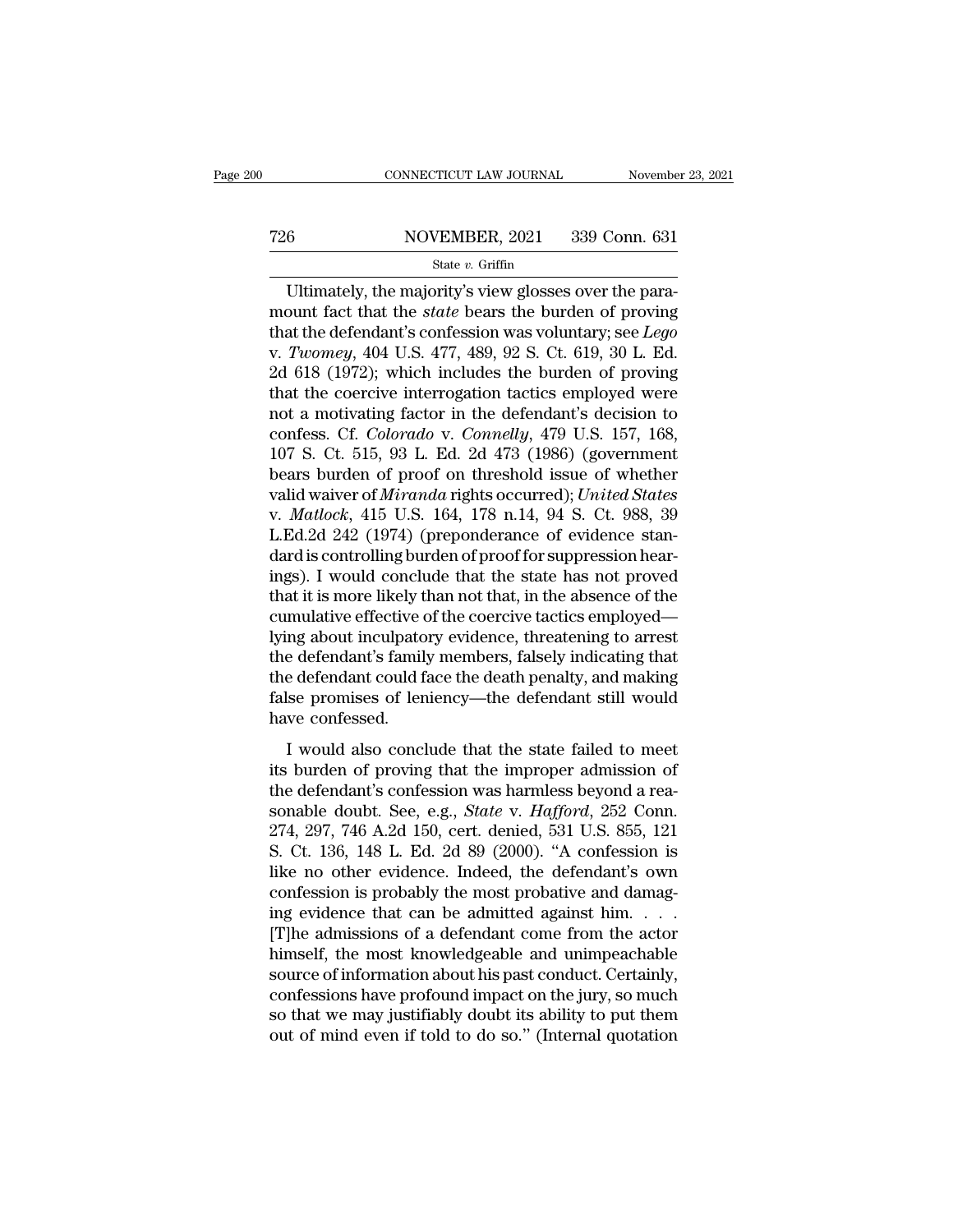Page 1<br>
23, 2021 CONNECTICUT LAW JOURNAL Page 1<br>
239 Conn. 631 NOVEMBER, 2021 727<br>
23 State v. Griffin<br>
24 State v. *New York*, 391 F.3d 462, 473 (2d Cir. 2004), cert. denied, 546 U.S. 957, 126 S.<br>
25 Ct. 472, 163 J. Ed. 2 339 Conn. 631 NOVEMBER, 2021 727<br>
State v. Griffin<br>
marks omitted.) Zappulla v. New York, 391 F.3d 462,<br>
473 (2d Cir. 2004), cert. denied, 546 U.S. 957, 126 S.<br>
Ct. 472, 163 L. Ed. 2d 358 (2005), quoting Arizona v.<br>
Fulmin 339 Conn. 631 NOVEMBER, 2021 727<br>
State v. Griffin<br>
marks omitted.) Zappulla v. New York, 391 F.3d 462,<br>
473 (2d Cir. 2004), cert. denied, 546 U.S. 957, 126 S.<br>
Ct. 472, 163 L. Ed. 2d 358 (2005), quoting *Arizona* v.<br>
Fulm **Fulminanter 313** Conn. 631 NOVEMBER, 2021 727<br> **Fulminanter 313** State v. Griffin<br> **Fulminante**, 2004), cert. denied, 546 U.S. 957, 126 S.<br>
Ct. 472, 163 L. Ed. 2d 358 (2005), quoting *Arizona* v.<br> *Fulminante*, 499 U.S. 2 Ed. 2d 302 (1991); see also *Arizona* v. *Fulminante*, suppose also *Arizona* v. *Fulminante*, 499 U.S. 279, 296, 111 S. Ct. 1246, 113 L. Ed. 2d 302 (1991); see also *Arizona* v. *Fulminante*, supra, 313 (Kennedy, J., conc marks omitted.) Zappulla v. New York, 391 F.3d 462,<br>473 (2d Cir. 2004), cert. denied, 546 U.S. 957, 126 S.<br>Ct. 472, 163 L. Ed. 2d 358 (2005), quoting Arizona v.<br>Fulminante, 499 U.S. 279, 296, 111 S. Ct. 1246, 113 L.<br>Ed. 2d 473 (2d Cir. 2004), cert. denied, 546 U.S. 957, 126 S.<br>Ct. 472, 163 L. Ed. 2d 358 (2005), quoting *Arizona* v.<br>Fulminante, 499 U.S. 279, 296, 111 S. Ct. 1246, 113 L.<br>Ed. 2d 302 (1991); see also *Arizona* v. Fulminante,<br>su Ct. 472, 163 L. Ed. 2d 358 (2005), quoting *Arizona* v.<br>Fulminante, 499 U.S. 279, 296, 111 S. Ct. 1246, 113 L.<br>Ed. 2d 302 (1991); see also *Arizona* v. Fulminante,<br>supra, 313 (Kennedy, J., concurring in the judgment)<br>("the Fulminante, 499 U.S. 279, 296, 111 S. Ct. 1246, 113 L.<br>Ed. 2d 302 (1991); see also *Arizona v. Fulminante*,<br>supra, 313 (Kennedy, J., concurring in the judgment)<br>("the court conducting a [harmless error] inquiry must<br>apprec Ed. 2d 302 (1991); see also *Arizona* v. Fulminante,<br>supra, 313 (Kennedy, J., concurring in the judgment)<br>("the court conducting a [harmless error] inquiry must<br>appreciate the indelible impact a full confession may<br>have o supra, 313 (Kennedy, J., concurring in the judgment)<br>("the court conducting a [harmless error] inquiry must<br>appreciate the indelible impact a full confession may<br>have on the trier of fact"). "[A]n error in admitting the<br>co ("the court conducting a [harmless error] inquiry must<br>appreciate the indelible impact a full confession may<br>have on the trier of fact"). "[A]n error in admitting the<br>confession should not ordinarily be deemed harmless<br>ab appreciate the indelible impact a full confession may<br>have on the trier of fact"). "[A]n error in admitting the<br>confession should not ordinarily be deemed harmless<br>absent a strong showing by the state that [the defen-<br>dant have on the trier of fact")<br>confession should not or<br>absent a strong showing<br>dant's] guilt would have l<br>the other evidence preser<br>ted; internal quotation ma<br>*York*, supra, 473–74.<br>Only "when there is ine mession should not ordinally be decided nations.<br>
Sent a strong showing by the state that [the defen-<br>
nt's] guilt would have been assured based solely on<br>
e other evidence presented at trial." (Emphasis omit-<br>
d; internal dessent a satisfy showing by are state and fare determodent's] guilt would have been assured based solely on the other evidence presented at trial." (Emphasis omitted; internal quotation marks omitted.) Zappulla v. New Yo

the other evidence presented at trial." (Emphasis omitted; internal quotation marks omitted.) Zappulla v. New<br>
York, supra, 473–74.<br>
Only "when there is independent overwhelming evidence of guilt" can the state meet its b reasonable doubt. (Internal quotation marks omitted.) *Zappulla v. New*<br> *York*, supra, 473–74.<br>
Only "when there is independent overwhelming evi-<br>
dence of guilt" can the state meet its burden of proving<br>
that the constit *State*, *Hacrica quotalism marks sindiced.) Dappedia 1.1108*<br>*York*, supra, 473–74.<br>Only "when there is independent overwhelming evidence of guilt" can the state meet its burden of proving<br>that the constitutional error Only "when there is independent overwhelming evidence of guilt" can the state meet its burden of proving<br>that the constitutional error was harmless beyond a<br>reasonable doubt. (Internal quotation marks omitted.)<br>State v. H Only "when there is independent overwhelming evidence of guilt" can the state meet its burden of proving<br>that the constitutional error was harmless beyond a<br>reasonable doubt. (Internal quotation marks omitted.)<br>State v. Ha dence of guilt" can the state meet its burden of proving<br>that the constitutional error was harmless beyond a<br>reasonable doubt. (Internal quotation marks omitted.)<br>State v. Hafford, supra, 252 Conn. 297. It cannot meet<br>that that the constitutional error was harmless beyond a<br>reasonable doubt. (Internal quotation marks omitted.)<br>State v. Hafford, supra, 252 Conn. 297. It cannot meet<br>that burden on this record. There were no eyewitnesses<br>or for reasonable doubt. (Internal quotation marks omitted.)<br> *State* v. *Hafford*, supra, 252 Conn. 297. It cannot meet<br>
that burden on this record. There were no eyewitnesses<br>
or forensic evidence proving that the defendant was State v. Hafford, supra, 252 Conn. 297. It cannot meet<br>that burden on this record. There were no eyewitnesses<br>or forensic evidence proving that the defendant was at<br>the scene. But cf. id., 298 (admission of confession was<br> that burden on this record. There were no eyewitnesses<br>or forensic evidence proving that the defendant was at<br>the scene. But cf. id., 298 (admission of confession was<br>harmless when defendant was seen fleeing crime scene<br>an or forensic evidence proving that the defendant was at<br>the scene. But cf. id., 298 (admission of confession was<br>harmless when defendant was seen fleeing crime scene<br>and, when approached by police, volunteered " I did<br>it' n the scene. But cf. id., 298 (admission of confession was harmless when defendant was seen fleeing crime scene<br>and, when approached by police, volunteered " I did<br>it' numerous times," defendant's blood and footprints<br>were f harmless when defendant was seen fleeing crime scene<br>and, when approached by police, volunteered " I did<br>it' numerous times," defendant's blood and footprints<br>were found at crime scene, victim's blood was on defen-<br>dant's and, when approached by police, volunteered "I did<br>it' numerous times," defendant's blood and footprints<br>were found at crime scene, victim's blood was on defen-<br>dant's clothes and on knife discovered in his car, and<br>defend it' numerous times," defendant's blood and footprints<br>were found at crime scene, victim's blood was on defendant's clothes and on knife discovered in his car, and<br>defendant's pubic hair was discovered near victim's<br>naked b were found at crime scene, victim's blood was on defendant's clothes and on knife discovered in his car, and defendant's pubic hair was discovered near victim's naked body). No fruits of the robbery were found in the defen dant's clothes and on knife discovered in his car, and<br>defendant's pubic hair was discovered near victim's<br>naked body). No fruits of the robbery were found in<br>the defendant's possession. The state's principal wit-<br>ness and defendant's pubic hair was discovered near victim's<br>naked body). No fruits of the robbery were found in<br>the defendant's possession. The state's principal wit-<br>ness and the defendant's purported coconspirator,<br>Nathan Johnso naked body). No fruits of the robbery were found in<br>the defendant's possession. The state's principal wit-<br>ness and the defendant's purported coconspirator,<br>Nathan Johnson, testified pursuant to a cooperation<br>agreement. Th the defendant's possession. The state's principal witness and the defendant's purported coconspirator, Nathan Johnson, testified pursuant to a cooperation agreement. The defendant's ambiguous comment about the shooting to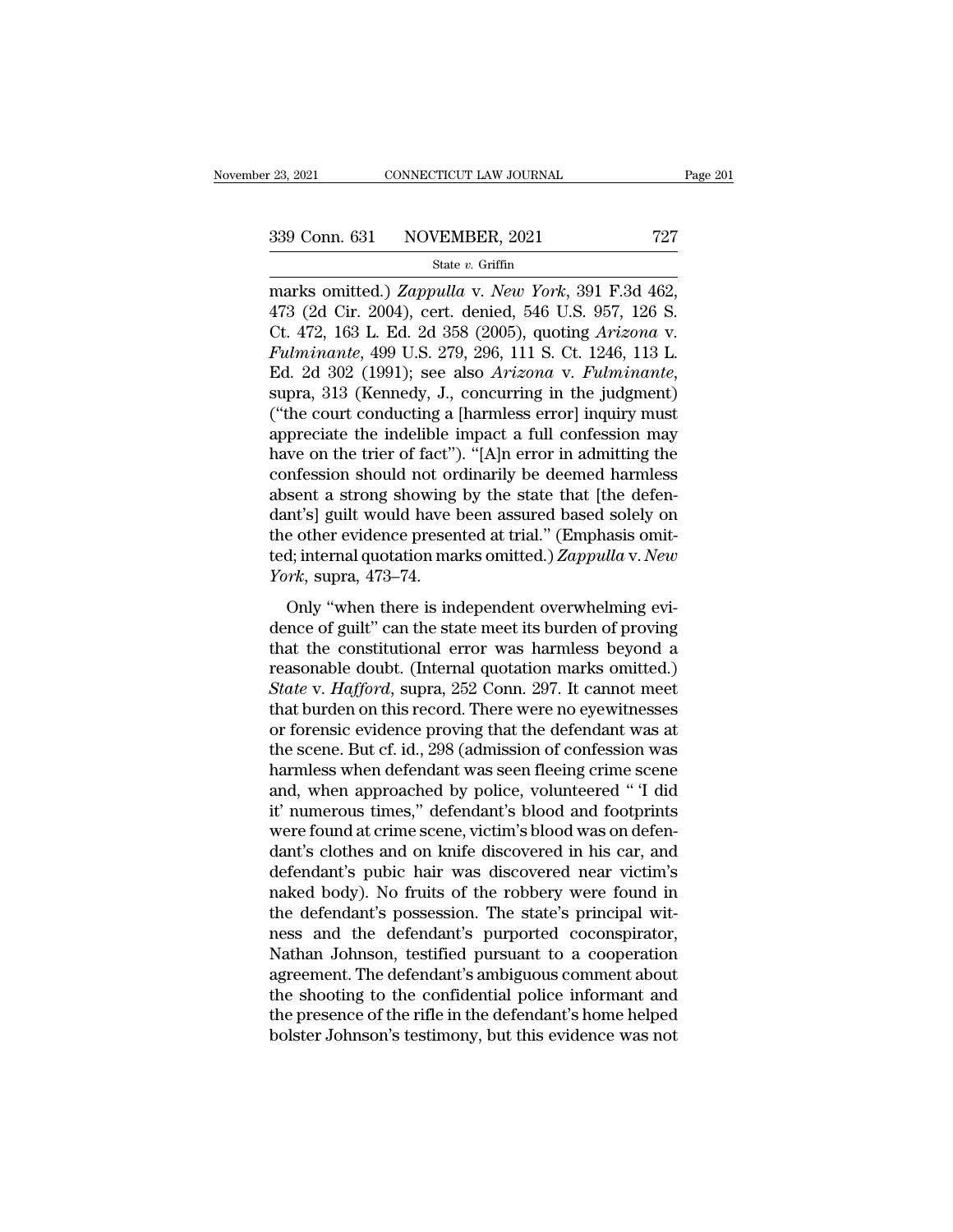### EXECUTE CONNECTICUT LAW JOURNAL Movember 23, 2021<br>
728 NOVEMBER, 2021 339 Conn. 631<br>
State v. Griffin State *v.* Griffin

 $\begin{array}{r|l}\n\hline\n\text{COMRECTICUT LAW JOURNAL} & \text{November 23, 2021}\n\hline\n\end{array}$ <br>  $\begin{array}{r}\n\text{TOVEMBER, 2021} & \text{339 Conn. 631}\n\hline\n\text{direct proof of the defendant's actual participation in}\n\hline\n\text{the crime itself. I would therefore reverse the defen-}\n\text{dant's computation, except for the charge of criminal}\n\end{array}$ T28 NOVEMBER, 2021 339 Conn. 631<br>
State v. Griffin<br>
direct proof of the defendant's actual participation in<br>
the crime itself. I would therefore reverse the defen-<br>
dant's conviction, except for the charge of criminal<br>
nos T28 NOVEMBER, 2021 339 Conn. 631<br>
State v. Griffin<br>
direct proof of the defendant's actual participation in<br>
the crime itself. I would therefore reverse the defen-<br>
dant's conviction, except for the charge of criminal<br>
po For a state v. Griffin<br>
State v. Griffin<br>
State v. Griffin<br>
direct proof of the defendant's actual participation in<br>
the crime itself. I would therefore reverse the defen-<br>
dant's conviction, except for the charge of crim rect proof of the defendant's actual participation in<br>
e crime itself. I would therefore reverse the defen-<br>
nt's conviction, except for the charge of criminal<br>
ssession of a firearm, and remand for a new trial.<br>
III<br>
In p

III

the crime itself. I would therefore reverse the defendant's conviction, except for the charge of criminal<br>possession of a firearm, and remand for a new trial.<br>III<br>III<br>In part II of this opinion, I explained why, under the<br> dant's conviction, except for the charge of criminal<br>possession of a firearm, and remand for a new trial.<br>III<br>In part II of this opinion, I explained why, under the<br>current legal standard and case law, the majority has<br>inc possession of a firearm, and remand for a new trial.<br>III<br>III<br>In part II of this opinion, I explained why, under the<br>current legal standard and case law, the majority has<br>incorrectly concluded that the defendant's confessio III<br>In part II of this opinion, I explained why, under the<br>current legal standard and case law, the majority has<br>incorrectly concluded that the defendant's confession<br>was not involuntary under the federal constitution. In<br> In part II of this opinion, I explained why, under the<br>current legal standard and case law, the majority has<br>incorrectly concluded that the defendant's confession<br>was not involuntary under the federal constitution. In<br>this In part II of this opinion, I explained why, under the<br>current legal standard and case law, the majority has<br>incorrectly concluded that the defendant's confession<br>was not involuntary under the federal constitution. In<br>this current legal standard and case law, the majority has<br>incorrectly concluded that the defendant's confession<br>was not involuntary under the federal constitution. In<br>this section, I set forth justifications for reconsidering<br> incorrectly concluded that the defendant's confession<br>was not involuntary under the federal constitution. In<br>this section, I set forth justifications for reconsidering<br>the treatment historically given to the use of the fa was not involuntary under the federal constitution. In<br>this section, I set forth justifications for reconsidering<br>the treatment historically given to the use of the false<br>evidence ploy in the interrogation process and pro this section, I set forth justificati<br>the treatment historically given t<br>evidence ploy in the interrogation<br>support for an approach under wi<br>greater weight in assessing the co<br>rogation under the totality of th<br>than it is c The view that a false evidence ploy during an interro-<br>idence ploy in the interrogation process and provide<br>pport for an approach under which that ploy is given<br>eater weight in assessing the coerciveness of an interro-<br>ga support for an approach under which that ploy is given<br>greater weight in assessing the coerciveness of an inter-<br>rogation under the totality of the circumstances test<br>than it is currently given.<sup>25</sup><br>The view that a false

greater weight in assessing the coerciveness of an inter-<br>rogation under the totality of the circumstances test<br>than it is currently given.<sup>25</sup><br>The view that a false evidence ploy during an interro-<br>gation rarely is coerc rogation under the totality of the circumstances test<br>than it is currently given.<sup>25</sup><br>The view that a false evidence ploy during an interro-<br>gation rarely is coercive and has a minimally coercive<br>effect, even when combine one-half century given.<sup>25</sup><br>The view that a false evidence ploy during an interro-<br>gation rarely is coercive and has a minimally coercive<br>effect, even when combined with other interrogation<br>tactics, comes from a case that The view that a false evidence ploy during an interro-<br>gation rarely is coercive and has a minimally coercive<br>effect, even when combined with other interrogation<br>tactics, comes from a case that was decided more than<br>one-h The view that a false evidence ploy during an interrogation rarely is coercive and has a minimally coercive effect, even when combined with other interrogation tactics, comes from a case that was decided more than one-half gation rarely is coercive and has a minimally coercive<br>effect, even when combined with other interrogation<br>tactics, comes from a case that was decided more than<br>one-half century ago. See *Frazier* v. *Cupp*, supra, 394<br>U. The-nall century ago. See *Frazier* v. *Cupp*, supra, 394<br>
2.S. 737–39 (1969 case holding that confession was<br>
bluntary even though officer falsely told suspect that<br>
is admitted companion on night of crime had con-<br>
<sup>25</sup> U.S. 737–39 (1969 case holding that confession was voluntary even though officer falsely told suspect that his admitted companion on night of crime had con-<br><sup>25</sup> My conclusion in part II of this opinion makes it unnecessa

voluntary even though officer falsely told suspect that<br>his admitted companion on night of crime had con-<br> $^{26}$ My conclusion in part II of this opinion makes it unnecessary to decide<br>whether the modest doctrinal reform t This admitted companion on night of crime had con-<br>
<sup>25</sup> My conclusion in part II of this opinion makes it unnecessary to decide<br>
whether the modest doctrinal reform that I propose in part III could be<br>
implemented as a m  $\frac{25}{3}$  My conclusion in part II of this opinion makes it unnecessary to decide whether the modest doctrinal reform that I propose in part III could be implemented as a matter of state constitutional law or in the exer <sup>25</sup> My conclusion in part II of this opinion makes it unnecessary to decide whether the modest doctrinal reform that I propose in part III could be implemented as a matter of state constitutional law or in the exercise o whether the modest doctrinal reform that I propose in part III could be implemented as a matter of state constitutional law or in the exercise of this court's supervisory authority. I note that several of the consideration implemented as a matter of state constitutional law or in the exercise of this court's supervisory authority. I note that several of the considerations discussed in part III bear directly on some of the factors that are em this court's supervisory authority. I note that several of the considerations discussed in part III bear directly on some of the factors that are employed to determine whether our state constitution affords greater protect discussed in part III bear directly on some of the factors that are employed to determine whether our state constitution affords greater protection than the federal constitution. See *State* v. *Geisler*, 222 Conn. 672, 68 to determine whether our state constitution affords greater protection than<br>the federal constitution. See *State* v. *Geisler*, 222 Conn. 672, 684–86, 610<br>A.2d 1225 (1992) (setting forth six factors that, to extent applic to determine whether our state constitution affords greater protection than<br>the federal constitution. See *State* v. *Geisler*, 222 Conn. 672, 684–86, 610<br>A.2d 1225 (1992) (setting forth six factors that, to extent applic a. 2d 1225 (1992) (setting forth six factors that, to extent applicable, are to be considered in construing contours of state constitution). "Although, in *Geisler*, we compartmentalized the factors that should be consider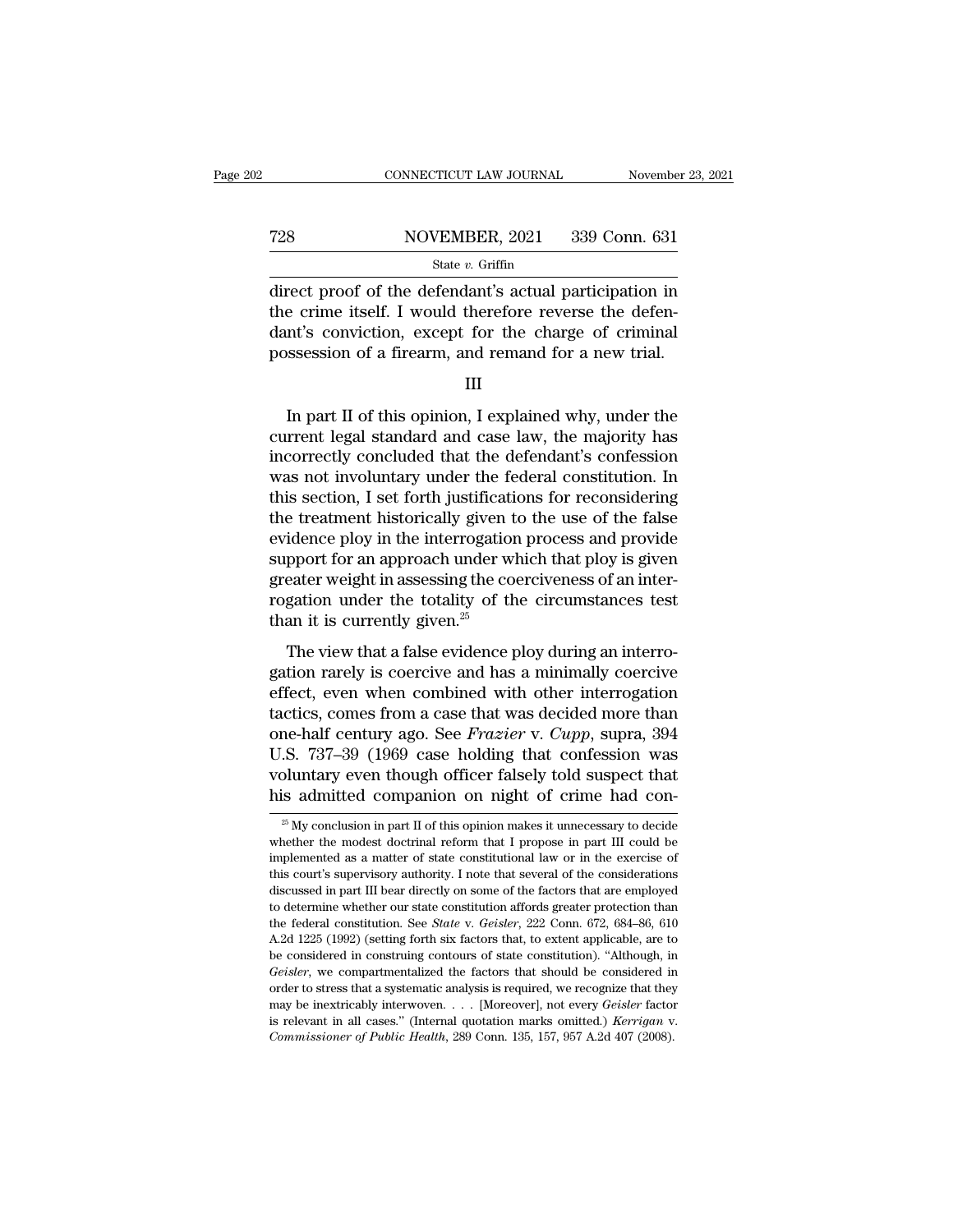Fessed to crime).<sup>26</sup> Courts and commentators have<br>
egun to recognize that this view is premised on an<br>
encoherential understanding of coording formed  $\begin{array}{r} \n 339 \text{ Conn. } 631 \quad \text{NOVEMBER, } 2021 \quad \text{729} \\
 \text{State } v. \text{ Griffith} \\
 \n \text{fessed to crime).}^{26} \text{} \text{} & \text{commentators have} \\
 \text{begin to recognize that this view is premised on an anachronistic understanding of coercion, formed before the prevalence of false confosions was known.} \n\end{array}$ 339 Conn. 631 NOVEMBER, 2021 729<br>
State v. Griffin<br>
fessed to crime).<sup>26</sup> Courts and commentators have<br>
begun to recognize that this view is premised on an<br>
anachronistic understanding of coercion, formed<br>
before the prev 339 Conn. 631 NOVEMBER, 2021 729<br>
State v. Griffin<br>
fessed to crime).<sup>26</sup> Courts and commentators have<br>
begun to recognize that this view is premised on an<br>
anachronistic understanding of coercion, formed<br>
before the prev See Collar Collar Providency, 2022<br>
State *v*. Griffin<br>
fessed to crime).<sup>26</sup> Courts and commentators have<br>
begun to recognize that this view is premised on an<br>
anachronistic understanding of coercion, formed<br>
before the p state *v*. Griftin<br>
fessed to crime).<sup>26</sup> Courts and commentators have<br>
begun to recognize that this view is premised on an<br>
anachronistic understanding of coercion, formed<br>
before the prevalence of false confessions was k fessed to crime).<sup>26</sup> Courts and commentators have<br>begun to recognize that this view is premised on an<br>anachronistic understanding of coercion, formed<br>before the prevalence of false confessions was known.<br>See, e.g., *Dass* begun to recognize that this view is premised on an anachronistic understanding of coercion, formed<br>before the prevalence of false confessions was known.<br>See, e.g., *Dassey* v. *Dittmann*, supra, 877 F.3d 332<br>(Rovner, J., anachronistic understanding of coercion, formed<br>before the prevalence of false confessions was known.<br>See, e.g., *Dassey* v. *Dittmann*, supra, 877 F.3d 332<br>(Rovner, J., dissenting) ("[*Frazier* and its progeny]<br>were born before the prevalence of false confessions was known.<br>See, e.g., *Dassey* v. *Dittmann*, supra, 877 F.3d 332<br>(Rovner, J., dissenting) ("[*Frazier* and its progeny]<br>were born in an era when the human intuition that told<br>us See, e.g., *Dassey* v. *Dittmann*, supra, 877 F.3d 332 (Rovner, J., dissenting) ("[*Frazier* and its progeny] were born in an era when the human intuition that told us that 'innocent people do not confess to crimes' was s (Rovner, J., dissenting) ("[*Frazier* and its progeny]<br>were born in an era when the human intuition that told<br>us that 'innocent people do not confess to crimes' was<br>still largely unchecked.  $\dots$  We know, however, that<br>thi were born in an era when the human intuition that told<br>us that 'innocent people do not confess to crimes' was<br>still largely unchecked. . . . We know, however, that<br>this statement is unequivocally incorrect. Innocent peo-<br> us that 'innocent people do not confess to crimes' was<br>still largely unchecked. . . . We know, however, that<br>this statement is unequivocally incorrect. Innocent peo-<br>ple do in fact confess, and they do so with shocking<br>re still largely unchecked. . . . We know, however, that<br>this statement is unequivocally incorrect. Innocent peo-<br>ple do in fact confess, and they do so with shocking<br>regularity. . . . . In a world where we believed that<br>'inn this statement is unequivocally incorrect. Innocent peo-<br>ple do in fact confess, and they do so with shocking<br>regularity. . . . . In a world where we believed that<br>"innocent people do not confess to crimes they did<br>not co ple do in fact confess, and they do so with shocking<br>regularity. . . . . In a world where we believed that<br>'innocent people do not confess to crimes they did<br>not commit,' we were willing to tolerate a significant<br>amount o regularity.  $\ldots$  In a world where we believed that<br>
"innocent people do not confess to crimes they did<br>
not commit,' we were willing to tolerate a significant<br>
amount of deception by the police.  $\ldots$  And so our<br>
case la "innocent people do not confess to crimes they did<br>not commit," we were willing to tolerate a significant<br>amount of deception by the police.... And so our<br>case law developed in a factual framework in which<br>we presumed tha not commit,' we were willing to tolerate a significant<br>amount of deception by the police. . . . And so our<br>case law developed in a factual framework in which<br>we presumed that the trickery and deceit used by police<br>officer amount of deception by the police. . . . . And so our case law developed in a factual framework in which we presumed that the trickery and deceit used by police officers would have little effect on the innocent." (Citatio case law developed in a factual framework in which<br>we presumed that the trickery and deceit used by police<br>officers would have little effect on the innocent." (Cita-<br>tion omitted; footnotes omitted.)); id., 336 (Rovner, J. we presumed that the trickery and deceit used by police<br>officers would have little effect on the innocent." (Cita-<br>tion omitted; footnotes omitted.)); id., 336 (Rovner, J.,<br>dissenting) ("[w]hat has changed is not the law, officers would have little effect on the innocent." (Citation omitted; footnotes omitted.)); id., 336 (Rovner, J., dissenting) ("[w]hat has changed is not the law, but our understanding of the facts that illuminate what c tion omitted; footnotes omitted.)); id., 336 (Rovner, J., dissenting) ("[w]hat has changed is not the law, but<br>our understanding of the facts that illuminate what con-<br>stitutes coercion under the law"); *State* v. *Baker* dissenting) ("[w]hat has changed is not the law, but<br>our understanding of the facts that illuminate what con-<br>stitutes coercion under the law"); *State* v. *Baker*, supra,<br>147 Haw. 431 ("in light of the various studies and our understanding of the facts that illuminate what constitutes coercion under the law"); *State* v. *Baker*, supra, 147 Haw. 431 ("in light of the various studies and cases that have emerged . . . we recognize that false stitutes coercion under the law"); *State* v. *Baker*, supra, 147 Haw. 431 ("in light of the various studies and cases that have emerged  $\ldots$  we recognize that false claims of physical evidence result in an unsettling nu 147 Haw. 431 ("in light of the various studies and cases<br>that have emerged  $\ldots$  we recognize that false claims<br>of physical evidence result in an unsettling number of<br>false or involuntary confessions"); *Commonwealth* v.<br> that have emerged  $\ldots$  we recognize that false claims<br>of physical evidence result in an unsettling number of<br>false or involuntary confessions"); *Commonwealth* v.<br> $DiGiambattista$ , supra, 442 Mass. 434 ("[w]hile we<br>adhere to the of physical evidence result in an unsettling number of<br>false or involuntary confessions"); *Commonwealth* v.<br>*DiGiambattista*, supra, 442 Mass. 434 ("[w]hile we<br>adhere to the view that false statements about the evi-<br>dence false or involuntary confessions"); *Commonwealth* v.<br> *DiGiambattista*, supra, 442 Mass. 434 ("[w]hile we<br>
adhere to the view that false statements about the evi-<br>
dence against the suspect do not automatically render<br>
t DiGiambattista, supra, 442 Mass. 434 ("[w]hile we<br>adhere to the view that false statements about the evi-<br>dence against the suspect do not automatically render<br>the suspect's confession involuntary, we note that ongo-<br>ing r adhere to the view that false statements about the evi-<br>dence against the suspect do not automatically render<br>the suspect's confession involuntary, we note that ongo-<br>ing research has identified such use of false statemen is a significant factor that pressures suspects into waiving their rights and making a confession"); M. Gohara, upra, 33 Fordham Urb. L.J. 794 ("The bedrock cases" in *Frazier*, the one lie told to the defendant was not ma as a significant factor that pressures suspects into waiving their rights and making a confession"); M. Gohara, supra, 33 Fordham Urb. L.J. 794 ("The bedrock cases  $\frac{1}{x}$  In *Frazier*, the one lie told to the defendant

ing their rights and making a confession"); M. Gohara, supra, 33 Fordham Urb. L.J. 794 ("The bedrock cases  $\frac{1}{\sqrt{2}}$  The *Frazier*, the one lie told to the defendant was not made in concert with any other potentially co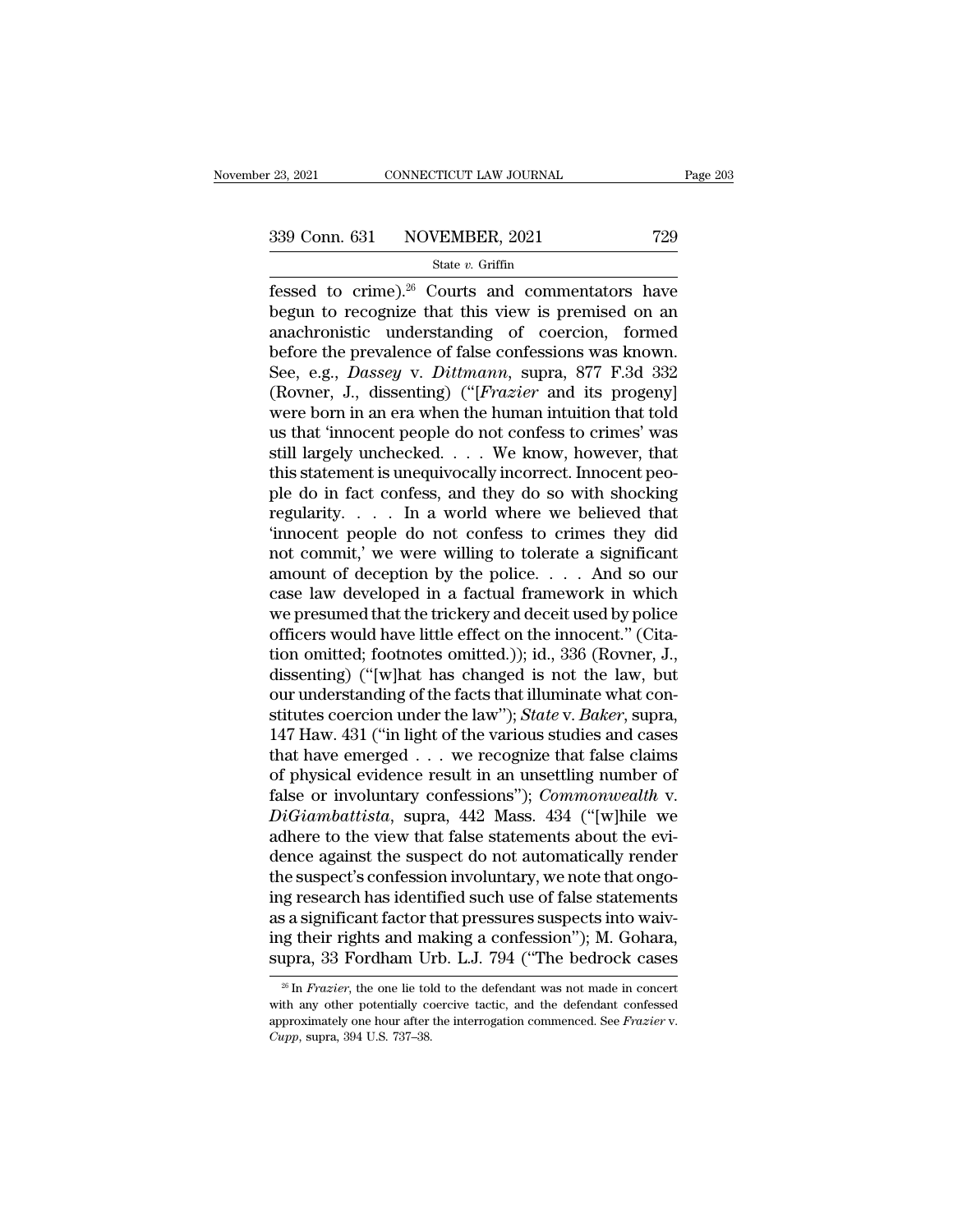# CONNECTICUT LAW JOURNAL November 23, 2021<br>
730 NOVEMBER, 2021 339 Conn. 631<br>
State v. Griffin

### State *v.* Griffin

CONNECTICUT LAW JOURNAL November 23, 202<br>
State v. Griffin<br>
State v. Griffin<br>
Sanctioning police deception . . . [predate] the advent<br>
of DNA testing and the many exonerations that followed<br>
from DNA test results The MOVEMBER, 2021 339 Conn. 631<br>
State v. Griffin<br>
Sanctioning police deception . . . [predate] the advent<br>
of DNA testing and the many exonerations that followed<br>
from DNA test results. . . . Examination of actual<br>
wron From DNA test in a diffusion of actual demonstration of actual demonstration of actual demonstration of actual demonstration of actual demonstration of actual demonstration of actual demonstration of actual demonstration T30 NOVEMBER, 2021 339 Conn. 631<br>
State v. Griffin<br>
State v. Griffin<br>
State v. Griffin<br>
of DNA testing and the many exonerations that followed<br>
from DNA test results. . . . . Examination of actual<br>
wrongful convictions an  $\begin{array}{l|l} \hline \text{State } v. \text{ Griffith.} \text{ 2021} & \text{055} \text{ COTH.} \text{ 051} \\ \hline \text{sanctioning police deception } \ldots \text{ [predate] the advent of DNA testing and the many exonerations that followed from DNA test results.} & \ldots & \text{Examination of actual wrongful convictions and additional empirical data demonstrating the correlation between defective inter-rogation practices and false confessions provide a basis for reconsidering the line of cases that allow[s] [the] \end{array}$ State v. Griffin<br>
sanctioning police deception  $\ldots$  [predate] the advent<br>
of DNA testing and the many exonerations that followed<br>
from DNA test results.  $\ldots$  Examination of actual<br>
wrongful convictions and additional em sanctioning police deception  $\ldots$  [predate] the advent<br>of DNA testing and the many exonerations that followed<br>from DNA test results.  $\ldots$  Examination of actual<br>wrongful convictions and additional empirical data<br>demonstr of DNA testing and the many exonerations that followed<br>from DNA test results. . . . . Examination of actual<br>wrongful convictions and additional empirical data<br>demonstrating the correlation between deceptive inter-<br>rogation from DNA test results. . . . . Examination of actual<br>wrongful convictions and additional empirical data<br>demonstrating the correlation between deceptive inter-<br>rogation practices and false confessions provide a basis<br>for re wrongful convictions and additional empirical data<br>demonstrating the correlation between deceptive inter-<br>rogation practices and false confessions provide a basis<br>for reconsidering the line of cases that allow[s] [the]<br>po demonstrating the correlation between deceptive inter-<br>rogation practices and false confessions provide a basis<br>for reconsidering the line of cases that allow[s] [the]<br>police to use trickery to obtain confessions. Such rec rogation practices and false confessions provide a basis<br>for reconsidering the line of cases that allow[s] [the]<br>police to use trickery to obtain confessions. Such recon-<br>sideration is particularly critical because at the police to use trickery to obtain confessions. Such reconsideration is particularly critical because at the time<br>those cases were decided, it was assumed that deceptive interrogations would not lead to false confessions."<br>( sideration is particularly critical because at the time<br>those cases were decided, it was assumed that deceptive interrogations would not lead to false confessions."<br>(Footnote omitted.)); see also *Corley v. United States* those cases were decided, it was assumed that deceptive interrogations would not lead to false confessions."<br>(Footnote omitted.)); see also *Corley v. United States*,<br>556 U.S. 303, 320–21, 129 S. Ct. 1558, 173 L. Ed. 2d<br>4 tive interrogations would not lead to false confessions."<br>(Footnote omitted.)); see also *Corley v. United States*,<br>556 U.S. 303, 320–21, 129 S. Ct. 1558, 173 L. Ed. 2d<br>443 (2009) ("[c]ustodial police interrogation, by its (Footnote omitted.)); see also *Corley v. United States*,<br>556 U.S. 303, 320–21, 129 S. Ct. 1558, 173 L. Ed. 2d<br>443 (2009) ("[c]ustodial police interrogation, by its very<br>nature, isolates and pressures the individual  $\ldots$ 556 U.S. 303, 320–21, 129 S. Ct. 1558, 173 L. Ed. 2d<br>443 (2009) ("[c]ustodial police interrogation, by its very<br>nature, isolates and pressures the individual  $\ldots$  and<br>there is mounting empirical evidence that these pres-443 (2009) ("[c]ustodial police interrogation, by its very<br>nature, isolates and pressures the individual . . . and<br>there is mounting empirical evidence that these pres-<br>sures can induce a frighteningly high percentage of<br>p mature, isolates and pressures the individual  $\ldots$  and<br>there is mounting empirical evidence that these pressures can induce a frighteningly high percentage of<br>people to confess to crimes they never committed"<br>(citation o there is mounting empirical evidence that these pressures can induce a frighteningly high percentage of people to confess to crimes they never committed"<br>(citation omitted; internal quotation marks omitted));<br>*State* v. *P* sures can induce a frighteningly high percentage of<br>people to confess to crimes they never committed"<br>(citation omitted; internal quotation marks omitted));<br>*State* v. *Purcell*, supra, 331 Conn. 361 (noting that,<br>although people to confess to crimes they never<br>
(citation omitted; internal quotation man<br> *State* v. *Purcell*, supra, 331 Conn. 361<br>
although United States Supreme Court<br> *Miranda* possibility of coercive custodial<br>
resulting in itation omitted; internal quotation marks omitted));<br>
ate v. Purcell, supra, 331 Conn. 361 (noting that,<br>
chough United States Supreme Court recognized in<br>
iranda possibility of coercive custodial interrogation<br>
sulting in State v. Purcell, supra, 331 Conn. 361 (noting that,<br>although United States Supreme Court recognized in<br>*Miranda* possibility of coercive custodial interrogation<br>resulting in false confessions, magnitude of this prob-<br>lem

although United States Supreme Court recognized in<br> *Miranda* possibility of coercive custodial interrogation<br>
resulting in false confessions, magnitude of this prob-<br>
lem was not known until recently).<br>
There is mounting *Miranda* possibility of coercive custodial interrogation<br>resulting in false confessions, magnitude of this prob-<br>lem was not known until recently).<br>There is mounting proof that lying to suspects about<br>evidence against th resulting in false confessions, magnitude of this prob-<br>lem was not known until recently).<br>There is mounting proof that lying to suspects about<br>evidence against them contributes to false confessions.<br>"False confessions ar vidence against them contributes to false confessions.<br>
False confessions are one of the leading causes of<br>
rongful conviction of the innocent, second only to<br>
yewitness misidentification.<sup>"27</sup> M. Godsey, "Shining<br>  $\frac{27$ "False confessions are one of the leading causes of wrongful conviction of the innocent, second only to eyewitness misidentification."<sup>27</sup> M. Godsey, "Shining  $\frac{27 \text{ m}}{48 \text{ s of June 7},2016}$ , [t]he National Registry of Exon

wrongful conviction of the innocent, second only to eyewitness misidentification."<sup>27</sup> M. Godsey, "Shining  $\frac{27 \text{ u}}{48 \text{ s of June } 7,2016}$ , [t]he National Registry of Exonerations had collected data on [1810] exonerations eyewitness misidentification."<sup>27</sup> M. Godsey, "Shining<br>  $\frac{27 \text{ u}}{48 \text{ of June 7,2016}}$ , [t]he National Registry of Exonerations had collected<br>
data on [1810] exonerations in the United States since 1989 (that number<br>
as of eyewithess Thistdentification. M. Godsey, Shifting<br>  $\frac{27 \text{ ft}}{27}$   $\frac{48 \text{ of June 7, 2016}}{2016}$ , [t]he National Registry of Exonerations had collected<br>
data on [1810] exonerations in the United States since 1989 (that nu <sup>27</sup> "As of June 7, 2016, [t]he National Registry of Exonerations had collected data on [1810] exonerations in the United States since 1989 (that number as of December 4, 2017 is [2132]), and that data [include] 227 cases data on [1810] exonerations in the United States since 1989 (that number as of December 4, 2017 is [2132]), and that data [include] 227 cases of innocent people who falsely confessed. This research indicates that false con as of December 4, 2017 is [2132]), and that data [include] 227 cases of innocent people who falsely confessed. This research indicates that false confessions (defined as cases in which indisputably innocent individuals co innocent people who falsely confessed. This research indicates that false confessions (defined as cases in which indisputably innocent individuals confessed to crimes they did not commit) occur in approximately 25 [percent confessions (defined as cases in which indisputably innocent individuals confessions (defined as cases in which indisputably innocent individuals confessed to crimes they did not commit) occur in approximately 25 [percent] confessed to crimes they did not commit) occur in approximately 25 [percent] of homicide cases." (Footnote omitted.) *Dassey* v. *Dittmann*, supra, 877 F.3d 332 (Rovner, J., dissenting). Interrogators themselves indicate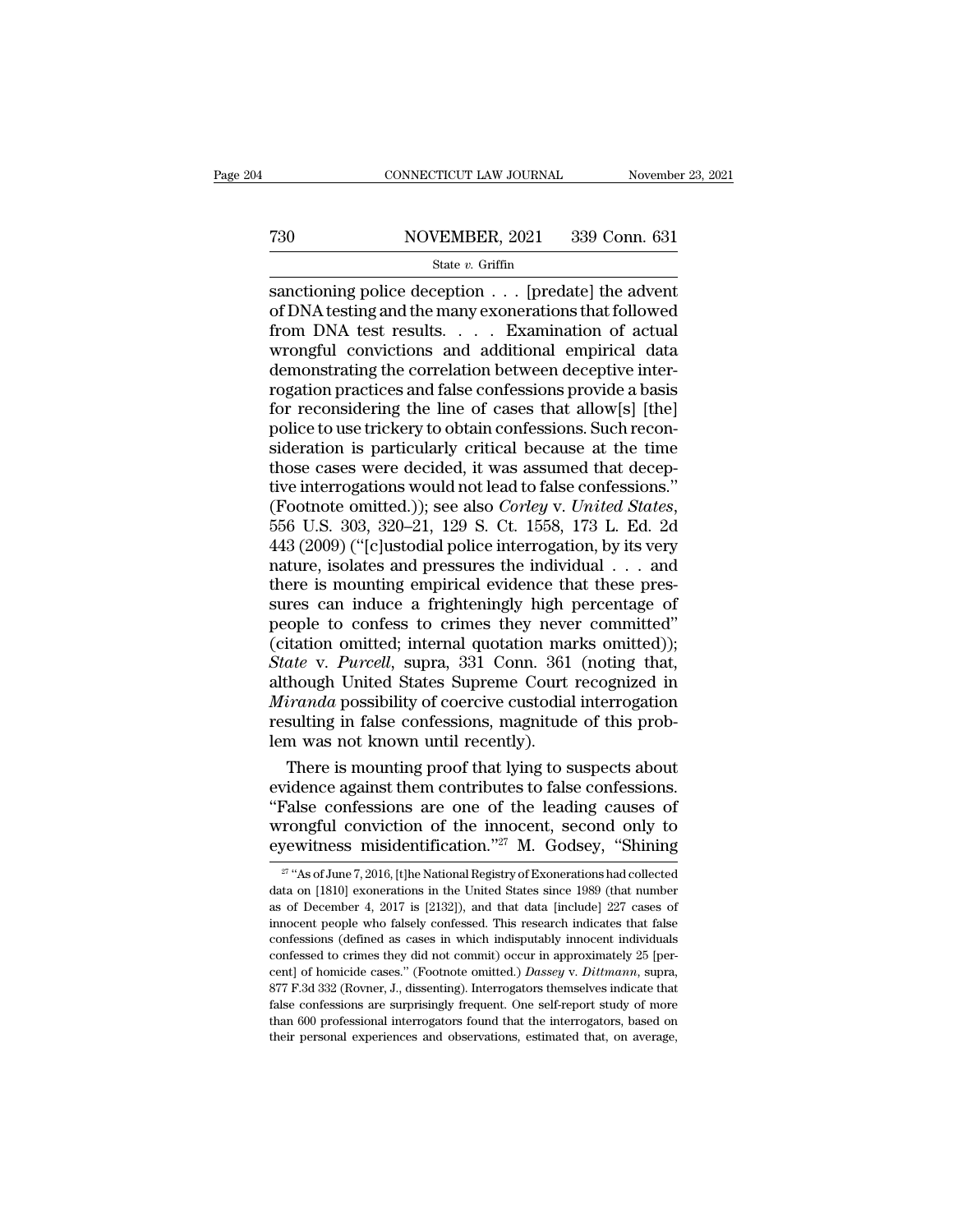<sup>23, 2021</sup> CONNECTICUT LAW JOURNAL Page 205<br>
339 Conn. 631 NOVEMBER, 2021 731<br>
<sup>31</sup> State *v*. Griffin<br>
the Bright Light on Police Interrogation in America,'' 6<br>
Ohio St. J. Crim. L. 711, 723 (2009); see also S. Kassin<br>
o 339 Conn. 631 NOVEMBER, 2021 731<br>
State v. Griffin<br>
the Bright Light on Police Interrogation in America," 6<br>
Ohio St. J. Crim. L. 711, 723 (2009); see also S. Kassin<br>
et al., "Police-Induced Confessions: Risk Factors and<br> 339 Conn. 631 NOVEMBER, 2021 731<br>
State v. Griffin<br>
the Bright Light on Police Interrogation in America," 6<br>
Ohio St. J. Crim. L. 711, 723 (2009); see also S. Kassin<br>
et al., "Police-Induced Confessions: Risk Factors and<br> 339 Conn. 631 NOVEMBER, 2021 731<br>
State v. Griffin<br>
the Bright Light on Police Interrogation in America," 6<br>
Ohio St. J. Crim. L. 711, 723 (2009); see also S. Kassin<br>
et al., "Police-Induced Confessions: Risk Factors and<br> ( $\frac{1}{2}$  and  $\frac{1}{2}$  and  $\frac{1}{2}$  and  $\frac{1}{2}$  and  $\frac{1}{2}$  and  $\frac{1}{2}$  and  $\frac{1}{2}$  (2009); see also S. Kassin et al., "Police-Induced Confessions: Risk Factors and Recommendations," 34 Law & Hum. Behav. 3, 3 ( state v. Griffin<br>the Bright Light on Police Interrogation in America," 6<br>Ohio St. J. Crim. L. 711, 723 (2009); see also S. Kassin<br>et al., "Police-Induced Confessions: Risk Factors and<br>Recommendations," 34 Law & Hum. Behav. the Bright Light on Police Interrogation in America," 6<br>Ohio St. J. Crim. L. 711, 723 (2009); see also S. Kassin<br>et al., "Police-Induced Confessions: Risk Factors and<br>Recommendations," 34 Law & Hum. Behav. 3, 3 (2010)<br>("re Ohio St. J. Crim. L. 711, 723 (2009); see also S. Kassin<br>et al., "Police-Induced Confessions: Risk Factors and<br>Recommendations," 34 Law & Hum. Behav. 3, 3 (2010)<br>("research suggests that false confessions and admis-<br>sions et al., "Police-Induced Confessions: Risk Factors and<br>Recommendations," 34 Law & Hum. Behav. 3, 3 (2010)<br>("research suggests that false confessions and admis-<br>sions are present in 15–20 [percent] of all DNA exonera-<br>tions, Recommendations," 34 Law & Hum. Behav. 3, 3 (2010)<br>("research suggests that false confessions and admis-<br>sions are present in 15–20 [percent] of all DNA exonera-<br>tions," which does not include false confessions<br>disproved ("research suggests that false confessions and admissions are present in 15–20 [percent] of all DNA exonerations," which does not include false confessions disproved before trial, many that result in guilty pleas, those i sions are present in 15–20 [percent] of all DNA exonerations," which does not include false confessions disproved before trial, many that result in guilty pleas, those in which DNA evidence is not available, etc.). There i tions," which does not include false confessions<br>disproved before trial, many that result in guilty pleas,<br>those in which DNA evidence is not available, etc.).<br>There is near universal consensus that the known false<br>confess disproved before trial, many that r<br>those in which DNA evidence is<br>There is near universal consensus t<br>confessions represent a tip of t<br>Drizin & R. Leo, supra, 82 N.C. L. F<br>supra, 724–25; A. Hirsch, supra, 11<br>813; S. Kassi ose in which DNA evidence is not available, etc.).<br>
here is near universal consensus that the known false<br>
nfessions represent a tip of the iceberg. See S.<br>
izin & R. Leo, supra, 82 N.C. L. Rev. 921; M. Godsey,<br>
pra, 724–2 There is near universal consensus that the known raise<br>confessions represent a tip of the iceberg. See S.<br>Drizin & R. Leo, supra, 82 N.C. L. Rev. 921; M. Godsey,<br>supra, 724–25; A. Hirsch, supra, 11 Ohio St. J. Crim. L.<br>813

confessions represent a up or the iceberg. See S.<br>Drizin & R. Leo, supra, 82 N.C. L. Rev. 921; M. Godsey,<br>supra, 724–25; A. Hirsch, supra, 11 Ohio St. J. Crim. L.<br>813; S. Kassin et al., supra, 3.<br>"From a convergence of th Drizin & K. Leo, supra, 82 N.C. L. Rev. 921; M. Godsey,<br>supra, 724–25; A. Hirsch, supra, 11 Ohio St. J. Crim. L.<br>813; S. Kassin et al., supra, 3.<br>"From a convergence of three sources, there is strong<br>support for the propos supra,  $(24-25)$ ; A. Hirsch, supra, 11 Onio St. J. Crim. L.<br>813; S. Kassin et al., supra, 3.<br>"From a convergence of three sources, there is strong<br>support for the proposition that outright lies can put<br>innocents at risk t SI3; S. Kassin et al., supra, 3.<br>
"From a convergence of three sources, there is strong<br>
support for the proposition that outright lies can put<br>
innocents at risk to confess by leading them to feel<br>
trapped by the inevita "From a convergence of three sources, there is strong<br>support for the proposition that outright lies can put<br>innocents at risk to confess by leading them to feel<br>trapped by the inevitability of evidence against them.<br>Thes trapped by the inevitability of evidence against them.<br>These three sources are: (1) the aggregation of actual<br>false confession cases, many of which involved use of<br>the false evidence ploy;<sup>28</sup> (2) one hundred-plus years<br>al These three sources are: (1) the aggregation of actual false confession cases, many of which involved use of the false evidence ploy;<sup>28</sup> (2) one hundred-plus years almost 5 percent of innocent suspects confess. See S. Ka

exonerated on the basis of DNA evidence." K. Wynbrandt, Comment, "From False Evidence Ploy to False Guilty Plea: An Unjustified Path to Securing Convictions," 126 Yale L.J. 545, 545–46 (2016).<br>
Marty Tankleff, then sevente False Evidence Ploy to False Guilty Plea: An Unjustified Path to Securing Convictions," 126 Yale L.J. 545, 545–46 (2016).<br>
Marty Tankleff, then seventeen years old, confessed to killing his mother<br>
and beating his father a Convictions," 126 Yale L.J. 545, 545–46 (2016).<br>Marty Tankleff, then seventeen years old, confessed to killing his mother<br>and beating his father after an interrogator lied about the evidence of his<br>guilt, including that hi Marty Tankleff, then seventeen years old, confessed to killing his mother d beating his father after an interrogator lied about the evidence of his ilt, including that his father had said that he did it. His conviction was and beating his father after an interrogator lied about the evidence of his guilt, including that his father had said that he did it. His conviction was later vacated, and the charges were dropped. See S. Kassin, "Inside I later vacated, and the charges were dropped. See S. Kassin, "Inside Interroga-

guilt, including that his father had said that he did it. His conviction was later vacated, and the charges were dropped. See S. Kassin, "Inside Interrogation: Why Innocent People Confess," 32 Am. J. Trial Advoc. 525, 536

false confession cases, many of which involved use of the false evidence ploy;<sup>28</sup> (2) one hundred-plus years almost 5 percent of innocent suspects confess. See S. Kassin et al., "Police Interviewing and Interrogation: A

The range evidence proy;<sup>---</sup> (2) one nundred-prus years<br>almost 5 percent of innocent suspects confess. See S. Kassin et al., "Police<br>Interviewing and Interrogation: A Self-Report Survey of Police Practices<br>and Beliefs," almost 5 percent of innocent suspects confess. See S. Kassin et al., "Police Interviewing and Interrogation: A Self-Report Survey of Police Practices and Beliefs," 31 Law & Hum. Behav. 381, 392–93 (2007).  $28$  Some exampl Interviewing and Interrogation: A Self-Report Survey of Police Practices<br>Interviewing and Interrogation: A Self-Report Survey of Police Practices<br>and Beliefs," 31 Law & Hum. Behav. 381, 392–93 (2007).<br><sup>28</sup> Some examples ci and Beliefs," 31 Law & Hum. Behav. 381, 392–93 (2007).<br>
<sup>28</sup> Some examples cited in the literature include: Anthony Gray confessed<br>
to rape and murder after a series of interrogations, during which detectives<br>
falsely info <sup>28</sup> Some examples cited in the literature include: Anthony Gray confessed<br>to rape and murder after a series of interrogations, during which detectives<br>falsely informed him that two other men had confessed to involvement i for the meaning manner and murder after a series of interrogations, during which detectives falsely informed him that two other men had confessed to involvement in the crime and had named Gray as the killer and that he had Ealsely informed him that two other men had conferencel<br>falsely informed him that two other men had conference.<br>The crime and had named Gray as the killer and the polygraph tests. Gray spent more than seven years in<br>exoner Example 1 and named Gray as the killer and that he had failed two lygraph tests. Gray spent more than seven years in prison "before he was onerated on the basis of DNA evidence." K. Wynbrandt, Comment, "From she Evidence P polygraph tests. Gray spent more than seven years in prison "before he was exonerated on the basis of DNA evidence." K. Wynbrandt, Comment, "From False Evidence Ploy to False Guilty Plea: An Unjustified Path to Securing Co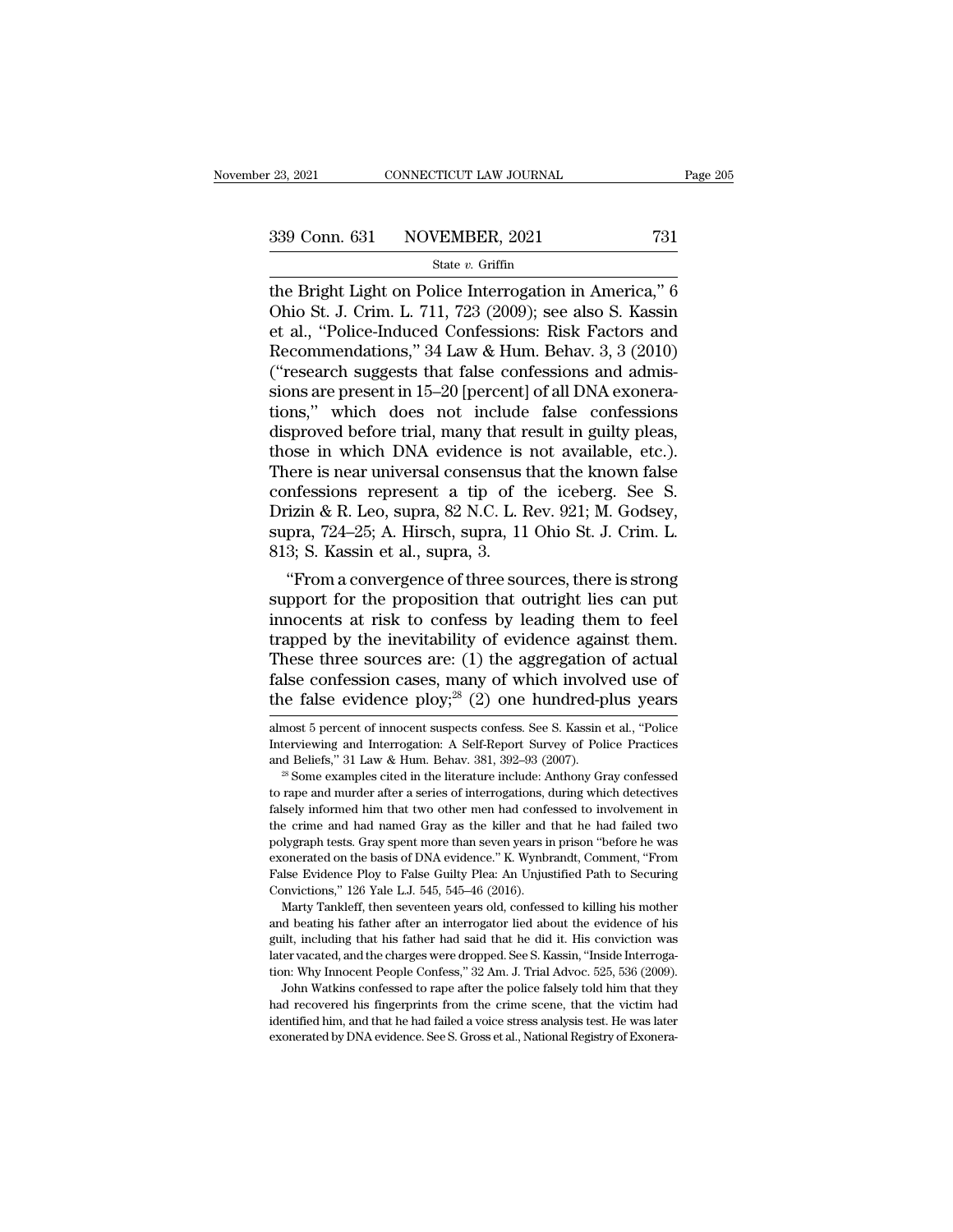### EXECUTE CONNECTICUT LAW JOURNAL Movember 23, 2021<br>
732 NOVEMBER, 2021 339 Conn. 631<br>
81 State v. Griffin State *v.* Griffin

CONNECTICUT LAW JOURNAL November 23, 202<br>
NOVEMBER, 2021 339 Conn. 631<br>
State v. Griffin<br>
of basic psychology research, which proves without<br>
equivocation that misinformation can substantially alter FERE 2021 339 Conn. 631<br>
Extra v. Griffin<br>
of basic psychology research, which proves without<br>
equivocation that misinformation can substantially alter<br>
people's visual perceptions, beliefs, motivations, emo-Percent Move MBER, 2021 339 Conn. 631<br>
State v. Griffin<br>
of basic psychology research, which proves without<br>
equivocation that misinformation can substantially alter<br>
people's visual perceptions, beliefs, motivations, emo-T32 NOVEMBER, 2021 339 Conn. 631<br>
State v. Griffin<br>
of basic psychology research, which proves without<br>
equivocation that misinformation can substantially alter<br>
people's visual perceptions, beliefs, motivations, emo-<br>
ti State v. Griffin<br>
of basic psychology research, which proves without<br>
equivocation that misinformation can substantially alter<br>
people's visual perceptions, beliefs, motivations, emo-<br>
tions, attitudes, memories, self-ass of basic psychology research, which proves without<br>equivocation that misinformation can substantially alter<br>people's visual perceptions, beliefs, motivations, emo-<br>tions, attitudes, memories, self-assessments, and even<br>cer or basic psychology research, which proves whatout equivocation that misinformation can substantially alter people's visual perceptions, beliefs, motivations, emo-<br>tions, attitudes, memories, self-assessments, and even cer people's visual perceptions, beliefs, motivations, emo-<br>tions, attitudes, memories, self-assessments, and even<br>certain physiological outcomes, as seen in studies of<br>the placebo effect; and (3) numerous experiments, from<br>di people's Visaar perseptions, senels, included acts<br>tions, attitudes, memories, self-assessments, and even<br>certain physiological outcomes, as seen in studies of<br>the placebo effect; and (3) numerous experiments, from<br>differe different laboratories, demonstrating that presentations<br>of false evidence increase the rate at which innocent<br>research participants agree to confess to prohibited acts<br>tions, Government Misconduct and Convicting the Innoc different laboratories, demonstrating that presentations<br>of false evidence increase the rate at which innocent<br>research participants agree to confess to prohibited acts<br>tions, Government Misconduct and Convicting the Innoc

because she deserved it. Sterling was exonerated by DNA evidence that<br>implicated in this sterling confessed to murder after officers falsely told him that his<br>brother had implicated him and that he was justified in hurting Government\_Misconduct\_and\_Convicting\_th<br>Government\_Misconduct\_and\_Convicting\_th<br>19, 2021).<br>Frank Sterling confessed to murder after a<br>brother had implicated him and that he was<br>because she deserved it. Sterling was exon<br>im Robert Miller, later exonerated, confessed after being falsely told him that his cother had implicated him and that he was justified in hurting the victim cause she deserved it. Sterling was exonerated by DNA evidence that

because she deserved it. Sterling was exonerated by DNA evidence that implicated another man. See id., p. 45.<br>Robert Miller, later exonerated, confessed after being falsely told by a detective that an eyewitness had seen h From the main mand that he was justified in hurting the victim<br>because she deserved it. Sterling was exonerated by DNA evidence that<br>implicated another man. See id., p. 45.<br>Robert Miller, later exonerated, confessed after because she deserved it. Sterling was exonerated by DNA evidence that implicated another man. See id., p. 45.<br>Robert Miller, later exonerated, confessed after being falsely told by a detective that an eyewitness had seen h plicated another man. See id., p. 45.<br>Robert Miller, later exonerated, confessed after being falsely told by a<br>Robert Miller, later exonerated, confessed after being falsely told by a<br>tective that an eyewitness had seen hi Robert Miller, later exonerated, confessed after being falsely told by a detective that an eyewitness had seen him leaving the crime scene and that this witness had identified him in a photograph. See B. Garrett, "The Subs

detective that an eyewitness had seen him leaving the crime scene and that this witness had identified him in a photograph. See B. Garrett, "The Substance of False Confessions," 62 Stan. L. Rev. 1051, 1098 (2010). In a rec that this witness had identified him in a photograph. See B. Garrett, "The Substance of False Confessions," 62 Stan. L. Rev. 1051, 1098 (2010). In a recent opinion piece in the New York Times by three of the defendants con Substance of False Confessions," 62 Stan. L. Rev. 1051, 1098 (2010).<br>In a recent opinion piece in the New York Times by three of the defendants<br>convicted as part of the group known as the "Central Park Five," the authors<br>e In a recent opinion piece in the New York Times by three of the defendants<br>
convicted as part of the group known as the "Central Park Five," the authors<br>
explain how the interrogators' blatant lies—telling the defendants t convicted as part of the group known as the "Central Park Five," the authors<br>explain how the interrogators' blatant lies—telling the defendants that the<br>police had matched their fingerprints to crime scene evidence and tel plain how the interrogators' blatant lies—telling the defendants that the lice had matched their fingerprints to crime scene evidence and telling ch of them that the others had confessed and implicated each of them the att police had matched their fingerprints to crime scene evidence and telling<br>each of them that the others had confessed and implicated each of them<br>in the attack—contributed to their false confessions. See Y. Salaam et al.,<br>"

peach of them that the others had confessed and implicated each of them that the others had confessed and implicated each of them in the attack—contributed to their false confessions. See Y. Salaam et al., "Act Against Coe in the attack—contributed to their false confessions. See Y. Salaam et al., "Act Against Coerced Confessions," N.Y. Times, January 5, 2021, p. A19. In a book by a former Washington, D.C., homicide detective, he examined ho "Act Against Coerced Confessions," N.Y. Times, January 5, 2021, p. A19.<br>
"Act Against Coerced Confessions," N.Y. Times, January 5, 2021, p. A19.<br>
In a book by a former Washington, D.C., homicide detective, he examined<br>
ho crime/wp/2016/10/20/homicide-detectives-book-describes-how-the-police-<br>generate-false-confessions/ (last visited July 19, 2021). "He realized that<br>implying that [the suspect's] cooperation would get her better treatment<br>fr how he could have elicited a confession from a suspect who he later proved could not have committed the crime. See T. Jackman, "Homicide Detective's Book Describes 'How the Police Generate False Confessions,' "Wash. Post, could not have committed the crime. See T. Jackman, "Homicide Detective's Book Describes 'How the Police Generate False Confessions,' " Wash. Post, October 20, 2016, available at https://www.washingtonpost.com/news/true-<br>c Book Describes 'How the Police Generate False Confessions,' "Wash. Post, October 20, 2016, available at https://www.washingtonpost.com/news/true-<br>crime/wp/2016/10/20/homicide-detectives-book-describes-how-the-police-<br>gener  $Dctober 20, 2016, available at$ generate-false-confessions/ (last visited July 19, 2021). "He realized that implying that [the suspect's] cooperation would get her better treatment from the prosecutors, and minimizing her role in the case to obtain her t implying that [the suspect's] cooperation would get her better treatment from the prosecutors, and minimizing her role in the case to obtain her

of false evidence increase the rate at which innocent<br>research participants agree to confess to prohibited acts<br>tions, Government Misconduct and Convicting the Innocent: The Role of<br>Prosecutors, Police and Other Law Enforc research participants agree to confess to prohibited acts<br>tions, Government Misconduct and Convicting the Innocent: The Role of<br>Prosecutors, Police and Other Law Enforcement (September 1, 2020) p. 56,<br>available at https:// tions, Government Misconduct and Convicting the Innocent: The Role of Prosecutors, Police and Other Law Enforcement (September 1, 2020) p. 56, available at https://www.law.umich.edu/special/exoneration/Documents/Governmen oney, Government Misconduct and Convicting the Innocent: The Role of osecutors, Police and Other Law Enforcement (September 1, 2020) p. 56, ailable at https://www.law.umich.edu/special/exoneration/Documents/<br>overnment\_Misc Prosecutors, Police and Other Law Enforcement (September 1, 2020) p. 56, available at https://www.law.umich.edu/special/exoneration/Documents/Government\_Misconduct\_and\_Convicting\_the\_Innocent.pdf (last visited July 19, 202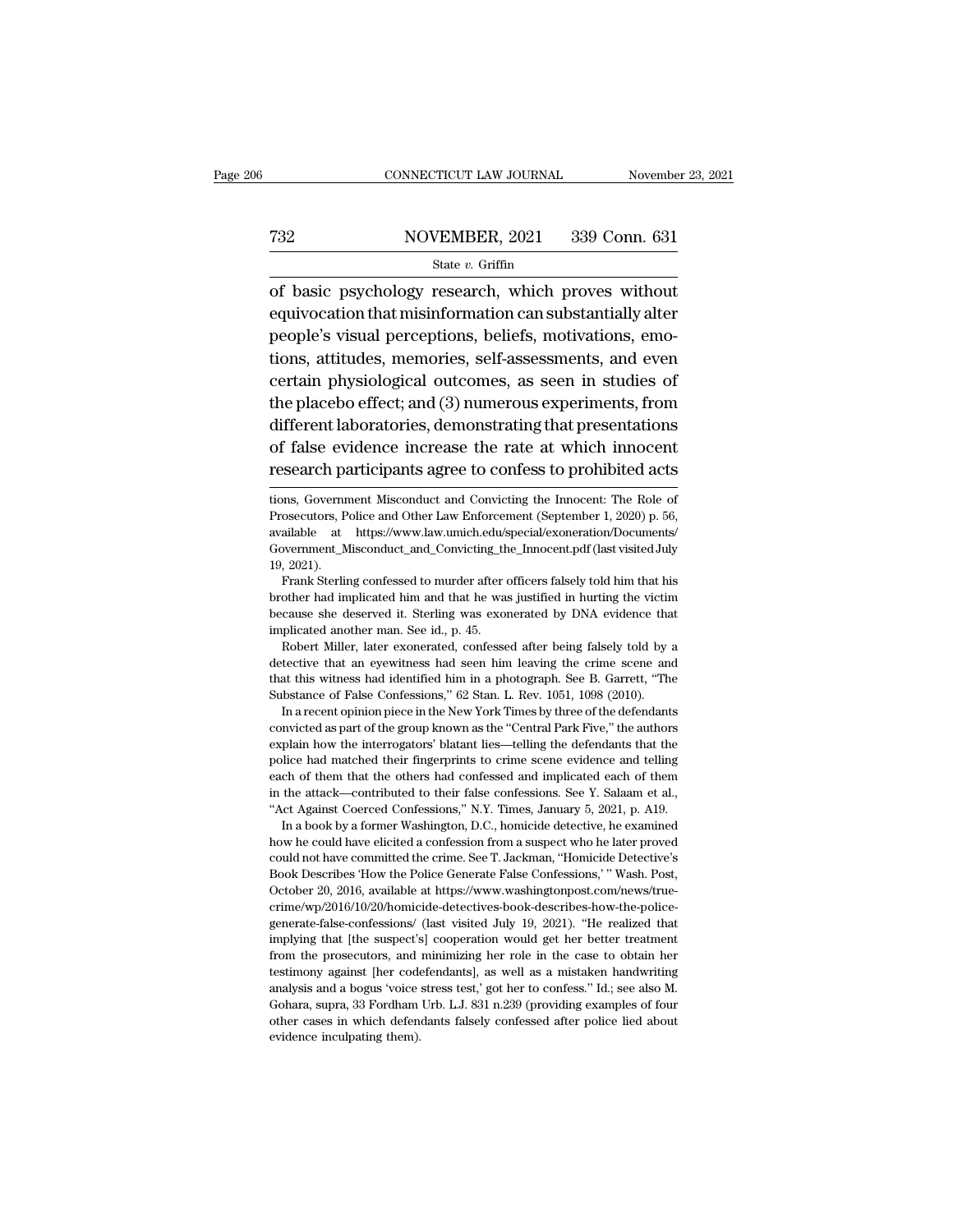<sup>23, 2021</sup> CONNECTICUT LAW JOURNAL Page 20<br>
339 Conn. 631 NOVEMBER, 2021 733<br>
<sup>State v. Griffin<br>
they did not commit.'<sup>'29</sup> (Footnote added.) S. Kassin et<br>
al., supra, 34 Law & Hum. Behav. 28–29. See generally M.<br>
Gobara </sup> 339 Conn. 631 NOVEMBER, 2021 733<br>
State v. Griffin<br>
they did not commit."<sup>29</sup> (Footnote added.) S. Kassin et<br>
al., supra, 34 Law & Hum. Behav. 28–29. See generally M.<br>
Gohara, supra, 33 Fordham Urb. L.J. 827–31 (providing<br> 339 Conn. 631 NOVEMBER, 2021 733<br>
State v. Griffin<br>
they did not commit."<sup>29</sup> (Footnote added.) S. Kassin et<br>
al., supra, 34 Law & Hum. Behav. 28–29. See generally M.<br>
Gohara, supra, 33 Fordham Urb. L.J. 827–31 (providing 339 Conn. 631 NOVEMBER, 2021 733<br>
State v. Griffin<br>
they did not commit."<sup>29</sup> (Footnote added.) S. Kassin et<br>
al., supra, 34 Law & Hum. Behav. 28–29. See generally M.<br>
Gohara, supra, 33 Fordham Urb. L.J. 827–31 (providing  $\frac{\text{State } v. \text{ Griffith, } 2021}{\text{State } v. \text{ Griffith, } 2021}$ <br>
they did not commit."<sup>29</sup> (Footnote added.) S. Kassin et<br>
al., supra, 34 Law & Hum. Behav. 28–29. See generally M.<br>
Gohara, supra, 33 Fordham Urb. L.J. 827–31 (providing<br>
overvi State v. Griffin<br>
they did not commit."<sup>29</sup> (Footnote added.) S. Kassin et<br>
al., supra, 34 Law & Hum. Behav. 28–29. See generally M.<br>
Gohara, supra, 33 Fordham Urb. L.J. 827–31 (providing<br>
overview of "[e]mpirical [s]tudie they did not commit."<sup>29</sup> (Footnote added.) S. Kassin et<br>al., supra, 34 Law & Hum. Behav. 28–29. See generally M.<br>Gohara, supra, 33 Fordham Urb. L.J. 827–31 (providing<br>overview of "[e]mpirical [s]tudies [e]stablishing [t]h al., supra, 34 Law & Hum. Behav. 28–29. See generally M.<br>Gohara, supra, 33 Fordham Urb. L.J. 827–31 (providing<br>overview of "[e]mpirical [s]tudies [e]stablishing [t]hat<br>[c]onfronting [s]uspects [w]ith [f]alse [e]vidence [a] Gohara, supra, 33 Fordham Urb. L.J. 827–31 (providing<br>overview of "[e]mpirical [s]tudies [e]stablishing [t]hat<br>[c]onfronting [s]uspects [w]ith [f]alse [e]vidence [a]nd<br>[o]ther [d]eceptive [i]nterrogation [p]ractices [i]ndu overview of "[e]mpirical [s]tudies [e]stablishing [t]hat<br>[c]onfronting [s]uspects [w]ith [f]alse [e]vidence [a]nd<br>[o]ther [d]eceptive [i]nterrogation [p]ractices [i]nduces<br>[s]uspects to [c]onfess [f]alsely"); A. Hirsch, su [c]onfronting [s]uspects [w]ith [f]alse [e]vidence [a]nd<br>[o]ther [d]eceptive [i]nterrogation [p]ractices [i]nduces<br>[s]uspects to [c]onfess [f]alsely"); A. Hirsch, supra, 11<br>Ohio St. J. Crim. L. 805–806 and n.18 (address-<br>i [o]ther [d]eceptive [i]nterrogation [p]ractices [i]nduces [s]uspects to [c]onfess [f]alsely"); A. Hirsch, supra, 11 Ohio St. J. Crim. L. 805–806 and n.18 (addressing alt key experiment). The Reid Manual itself concedes tha [s]uspects to [c]onfess [f]alsely"); A. Hirsch, supra, 11<br>Ohio St. J. Crim. L. 805–806 and n.18 (address-<br>ing alt key experiment). The Reid Manual itself con-<br>cedes that, although lying to a suspect about inculpatory<br>evid Ohio St. J. Crim. L. 805–806 and n.18 (addressing alt key experiment). The Reid Manual itself concedes that, although lying to a suspect about inculpatory evidence in and of itself would not cause a false confession, "it ing alt key experiment). The Reid Manual itself concedes that, although lying to a suspect about inculpatory<br>evidence in and of itself would not cause a false confes-<br>sion, "it becomes much more plausible that an innocent<br> cedes that, although lying to a suspect about inculpatory<br>evidence in and of itself would not cause a false confes-<br>sion, "it becomes much more plausible that an innocent<br>person may decide to confess" if "such false state evidence in and of itself would not cause a false confession, "it becomes much more plausible that an innocent<br>person may decide to confess" if "such false statements<br>were  $\dots$  used to convince the suspect that regardless sion, "it becomes much more plausible tha<br>person may decide to confess" if "such fals<br>were . . . used to convince the suspect th<br>of his stated innocence, he would be for<br>the crime and . . . sentenced to prison" |<br>afforded From may decide to confess" if "such false statements<br>
Pre  $\ldots$  used to convince the suspect that regardless<br>
his stated innocence, he would be found guilty of<br>
e crime and  $\ldots$  sentenced to prison" but would be<br>
forded were . . . used to convince the suspect that regardless<br>of his stated innocence, he would be found guilty of<br>the crime and . . . sentenced to prison" but would be<br>afforded leniency "if he cooperates by confessing<br> $\ldots$ ."

of his stated innocence, he would be found guilty of<br>the crime and . . . sentenced to prison" but would be<br>afforded leniency "if he cooperates by confessing<br> $\dots$ ." F. Inbau et al., supra, p. 428.<br>"Psychologists have tease the crime and . . . sentenced to prison" but would be afforded leniency "if he cooperates by confessing . . . . " F. Inbau et al., supra, p. 428. "Psychologists have teased out two causal mechanisms by which the false evi afforded leniency "if he cooperates by confessing<br>  $\ldots$ ." F. Inbau et al., supra, p. 428.<br>
"Psychologists have teased out two causal mechanisms by which the false evidence ploy may give rise<br>
to false confessions.... Fir isms by which the false evidence ploy may give rise<br>o false confessions. . . . First, suspects may falsely<br>onfess as an act of compliance when they perceive<br>aat there is strong evidence against them.<sup>30</sup> Second,<br> $\frac{29}{10$ to false confessions. . . . . First, suspects may falsely confess as an act of compliance when they perceive that there is strong evidence against them.<sup>30</sup> Second,  $\frac{20}{10}$  The doubters argue that the empirical eviden

confess as an act of compliance when they perceive<br>that there is strong evidence against them.<sup>30</sup> Second,<br><sup>29</sup> The doubters argue that the empirical evidence does not demonstrate<br>the frequency of the problem and may not that there is strong evidence against them.<sup>30</sup> Second,<br><sup>29</sup> The doubters argue that the empirical evidence does not demonstrate<br>the frequency of the problem and may not accurately reflect proven cases<br>of innocence; see, That there is strong evidence against them. Second,<br>
<sup>29</sup> The doubters argue that the empirical evidence does not demonstrate<br>
the frequency of the problem and may not accurately reflect proven cases<br>
of innocence; see, e <sup>29</sup> The doubters argue that the empirical evidence does not demonstrate the frequency of the problem and may not accurately reflect proven cases of innocence; see, e.g., F. Inbau et al., supra, pp. 442–43; L. Magid, "Dec frequency of the problem and may not accurately reflect proven cases<br>of innocence; see, e.g., F. Inbau et al., supra, pp. 442–43; L. Magid, "Deceptive<br>Police Interrogation Practices: How Far Is Too Far?," 99 Mich. L. Rev. not imocence; see, e.g., F. Inbau et al., supra, pp. 442–43; L. Magid, "Deceptive Police Interrogation Practices: How Far Is Too Far?," 99 Mich. L. Rev. 1168, 1192 (2001); suggest that false confessions are such a rarity t Police Interrogation Practices: How Far Is Too Far?," 99 Mich. L. Rev. 1168, 1192 (2001); suggest that false confessions are such a rarity that their risk may not outweigh the benefits of the questioned interrogation prac 1192 (2001); suggest that false confessions are such a rarity that their risk<br>may not outweigh the benefits of the questioned interrogation practices;<br>see, e.g., *Dassey* v. *Dittmann*, supra, 877 F.3d 318 n.8; or point to may not outweigh the benefits of the questioned interrogation practices;<br>see, e.g., *Dassey* v. *Dittmann*, supra, 877 F.3d 318 n.8; or point to the<br>uncontested fact that social science experiments cannot replicate the hig see, e.g., *Dassey* v. *Dittmann*, supra, 877 F.3d 318 n.8; or point to the uncontested fact that social science experiments cannot replicate the high stakes context of an interrogation for a serious crime. See, e.g., F. I beco, e.g., Dasco, e.g., and a since experiments cannot replicate the high stakes context of an interrogation for a serious crime. See, e.g., F. Inbau et al., supra, p. 443; A. Hirsch, supra, 11 Ohio St. J. Crim. L. 805–80 stakes context of an interrogation for a serious crime. See, e.g., F. Inbau et al., supra, p. 443; A. Hirsch, supra, 11 Ohio St. J. Crim. L. 805–808; S. Tekin et al., "Interviewing Strategically To Elicit Admissions from G all, supra, p. 443; A. Hirsch, supra, 11 Ohio St. J. Crim. L. 805–808; S. Tekin et al., "Interviewing Strategically To Elicit Admissions from Guilty Suspects," 39 Law & Hum. Behav. 244, 251 (2015). These concerns have been Festally during police interrogations ''because they differently produces,<br>39 Law & Hum. Behav. 244, 251 (2015). These concerns have been addressed<br>to my satisfaction in several sources, including *Dassey v. Dittmann*, sup 39 Law & Hum. Behav. 244, 251 (2015). These concerns have been addressed<br>to my satisfaction in several sources, including *Dassey* v. *Dittmann*, supra,<br>331–33 (Rovner, J., dissenting), and A. Hirsch, supra, 806 n.18, 812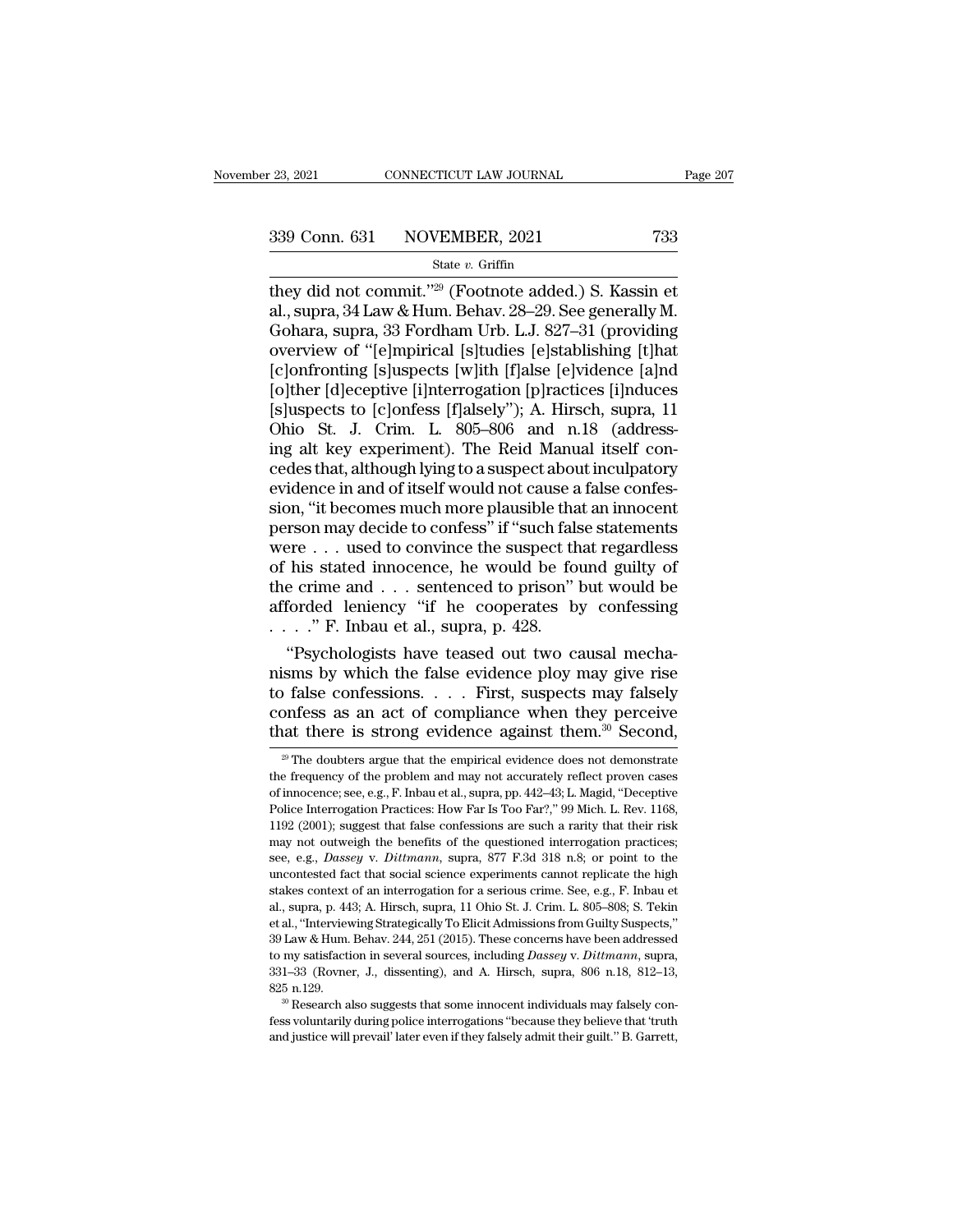### EXECUTE CONNECTICUT LAW JOURNAL Movember 23, 2021<br>
734 NOVEMBER, 2021 339 Conn. 631<br>
81 State v. Griffin State *v.* Griffin

 $\begin{array}{lll}\n\text{CONRECTICUT LAW JOURNAL} & \text{November 23, 2021}\n\hline\n\text{734} & \text{NOVEMBER, 2021} & \text{339 Conn. 631}\n\hline\n\text{54} & \text{55} & \text{56} & \text{66} & \text{66} \\
\hline\n\text{65} & \text{66} & \text{66} & \text{66} & \text{66} & \text{66} \\
\text{18} & \text{18} & \text{18} & \text{18} & \text{18} & \text{18} \\
\text{19} & \text{19}$ Fig. 2021 MOVEMBER, 2021 339 Conn. 631<br>
State v. Griffin<br>
innocent suspects confronted with evidence that law<br>
enforcement claims to prove their guilt as an incontro-<br>
vertible fact may falsely confess because they have<br>
c Vertical vertex of the state weak of the state weak of the state weak of the state weak of the state may falsely confess because they have the state of the state of the state of the state of the state of the state of the T34 NOVEMBER, 2021 339 Conn. 631<br>
State v. Griffin<br>
innocent suspects confronted with evidence that law<br>
enforcement claims to prove their guilt as an incontro-<br>
vertible fact may falsely confess because they have<br>
come t crime without awareness. mocent suspects confronted with evidence that law<br>forcement claims to prove their guilt as an incontro-<br>rtible fact may falsely confess because they have<br>me to internalize the belief that [they] committed the<br>ime without a matecal suspects confident with evidence that his<br>enforcement claims to prove their guilt as an incontro-<br>vertible fact may falsely confess because they have<br>come to internalize the belief that [they] committed the<br>crime w

First text of convictions of provess in the call in the star is dependence to internalize the belief that [they] committed the crime without awareness.<br>
"The key factor underlying each of these psychological processes is False rate may havely concess seculate andy have<br>come to internalize the belief that [they] committed the<br>crime without awareness.<br>"The key factor underlying each of these psychologi-<br>cal processes is the defendant's perc The key factor underlying each of these psychological processes is the defendant's perception that his or<br>her likelihood of conviction at trial is high  $\dots$ . The<br>false evidence ploy enables interrogators to artificially<br>i "The key factor underlying each of these psychological processes is the defendant's perception that his or<br>her likelihood of conviction at trial is high  $\dots$ . The<br>false evidence ploy enables interrogators to artificially<br> "The key factor underlying each of these psychological processes is the defendant's perception that his or<br>her likelihood of conviction at trial is high  $\dots$ . The<br>false evidence ploy enables interrogators to artificially<br> cal processes is the defendant's perception that his or<br>her likelihood of conviction at trial is high  $\dots$ . The<br>false evidence ploy enables interrogators to artificially<br>inflate an innocent suspect's estimated likelihood her likelihood of conviction at trial is high  $\ldots$ . The<br>false evidence ploy enables interrogators to artificially<br>inflate an innocent suspect's estimated likelihood of<br>conviction and thereby make a plea bargain appear<br>ra false evidence ploy enables interrogators to artificially<br>inflate an innocent suspect's estimated likelihood of<br>conviction and thereby make a plea bargain appear<br>rational.''<sup>31</sup> (Footnote altered; footnotes omitted; interinflate an innocent susp<br>conviction and thereby<br>rational."<sup>31</sup> (Footnote alt<br>nal quotation marks omit<br>"From False Evidence ]<br>Unjustified Path to Secu<br>545, 552–53 (2016).<br>This tactic may be es The all and the ends of pical surgin appears<br>
ional."<sup>31</sup> (Footnote altered; footnotes omitted; inter-<br>
l quotation marks omitted.) K. Wynbrandt, Comment,<br>
'rom False Evidence Ploy to False Guilty Plea: An<br>
njustified Path randial (1 societies and the solutions, 1 solutions, 1 set and quotation marks omitted.) K. Wynbrandt, Comment,<br>
"From False Evidence Ploy to False Guilty Plea: An<br>
Unjustified Path to Securing Convictions," 126 Yale L.J.

They, They, They, Schmark, William Constants (From False Evidence Ploy to False Guilty Plea: An Unjustified Path to Securing Convictions," 126 Yale L.J.<br>545, 552–53 (2016).<br>This tactic may be especially effective with thos Unjustified Path to Securing Convictions," 126 Yale L.J.<br>545, 552–53 (2016).<br>This tactic may be especially effective with those<br>segments of society that are more likely to believe that<br>they, or others in their community, h  $545, 552-53$  (2016).<br>This tactic may be especially effective with those<br>segments of society that are more likely to believe that<br>they, or others in their community, have been treated<br>unfairly by the police and the legal This tactic may be especially effective with those<br>segments of society that are more likely to believe that<br>they, or others in their community, have been treated<br>unfairly by the police and the legal system. See K.<br>Momolu, This tactic may be especially effective with those<br>segments of society that are more likely to believe that<br>they, or others in their community, have been treated<br>unfairly by the police and the legal system. See K.<br>Momolu, unfairly by the police and the legal system. See K.<br>Momolu, Gallup, Black Adults More Likely To Know<br>People Mistreated by Police, (August 3, 2020), available<br>at https://news.gallup.com/poll/316526/black-adults-likely-<br>"The Momolu, Gallup, Black Adults More Likely To Know<br>People Mistreated by Police, (August 3, 2020), available<br>at https://news.gallup.com/poll/316526/black-adults-likely-<br>"The Substance of False Confessions," 62 Stan. L. Rev. 1

People Mistreated by Police, (August 3, 2020), available<br>at https://news.gallup.com/poll/316526/black-adults-likely-<br>"The Substance of False Confessions," 62 Stan. L. Rev. 1051, 1100 (2010);<br>see, e.g., id., 1054–56 (Jeffre at https://news.gallup.com/poll/316526/black-adults-likely-<br>
"The Substance of False Confessions," 62 Stan. L. Rev. 1051, 1100 (2010);<br>
see, e.g., id., 1054–56 (Jeffrey Deskovic, exonerated of rape and murder<br>
with DNA ev The much standard confessions," 62 Stan. L. Rev. 1051, 1100 (2010);<br>
See, e.g., id., 1054–56 (Jeffrey Deskovic, exonerated of rape and murder<br>
with DNA evidence after making inculpatory statements, later explained<br>
that "[ "The Substance of False Confessions," 62 Stan. L. Rev. 1051, 1100 (2010);<br>see, e.g., id., 1054–56 (Jeffrey Deskovic, exonerated of rape and murder<br>with DNA evidence after making inculpatory statements, later explained<br>tha see, e.g., id., 1054–56 (Jeffrey Deskovic, exonerated of rape and muder with DNA evidence after making inculpatory statements, later explained that " [b]elieving in the criminal justice system and being fearful for myself, that "'[b]elieving in the criminal justice system and being fearful for myself, I told [the police] what they wanted to hear' "). As I explain later in this opinion, this optimistic view of the criminal justice system is n

It told [the police] what they wanted to hear' "). As I explain later in this opinion, this optimistic view of the criminal justice system is not universally shared.<br><sup>31</sup> Several of the exonerated "Central Park Five" defe Figure 1. The Figure of the criminal justice system is not universally shared.<br>
<sup>31</sup> Several of the exonerated "Central Park Five" defendants recently explained: "It's hard to imagine why anyone would confess to a crime t sally shared.<br><sup>31</sup> Several of the exonerated "Central Park Five" defendants recently explained: "It's hard to imagine why anyone would confess to a crime they didn't commit. But when you're in that interrogation room, eve <sup>21</sup> Several of the exonerated "Central Park Five" defendants recently explained: "It's hard to imagine why anyone would confess to a crime they didn't commit. But when you're in that interrogation room, everything change explained: "It's hard to imagine why anyone would confess to a crime<br>they didn't commit. But when you're in that interrogation room, everything<br>changes. During the hours of relentless questioning that we each endured,<br>det they didn't commit. But when you're in that interrogation room, everything changes. During the hours of relentless questioning that we each endured, detectives lied to us repeatedly.  $\dots$  It felt like the truth didn't mat changes. During the hours of relentless questioning that we each endured,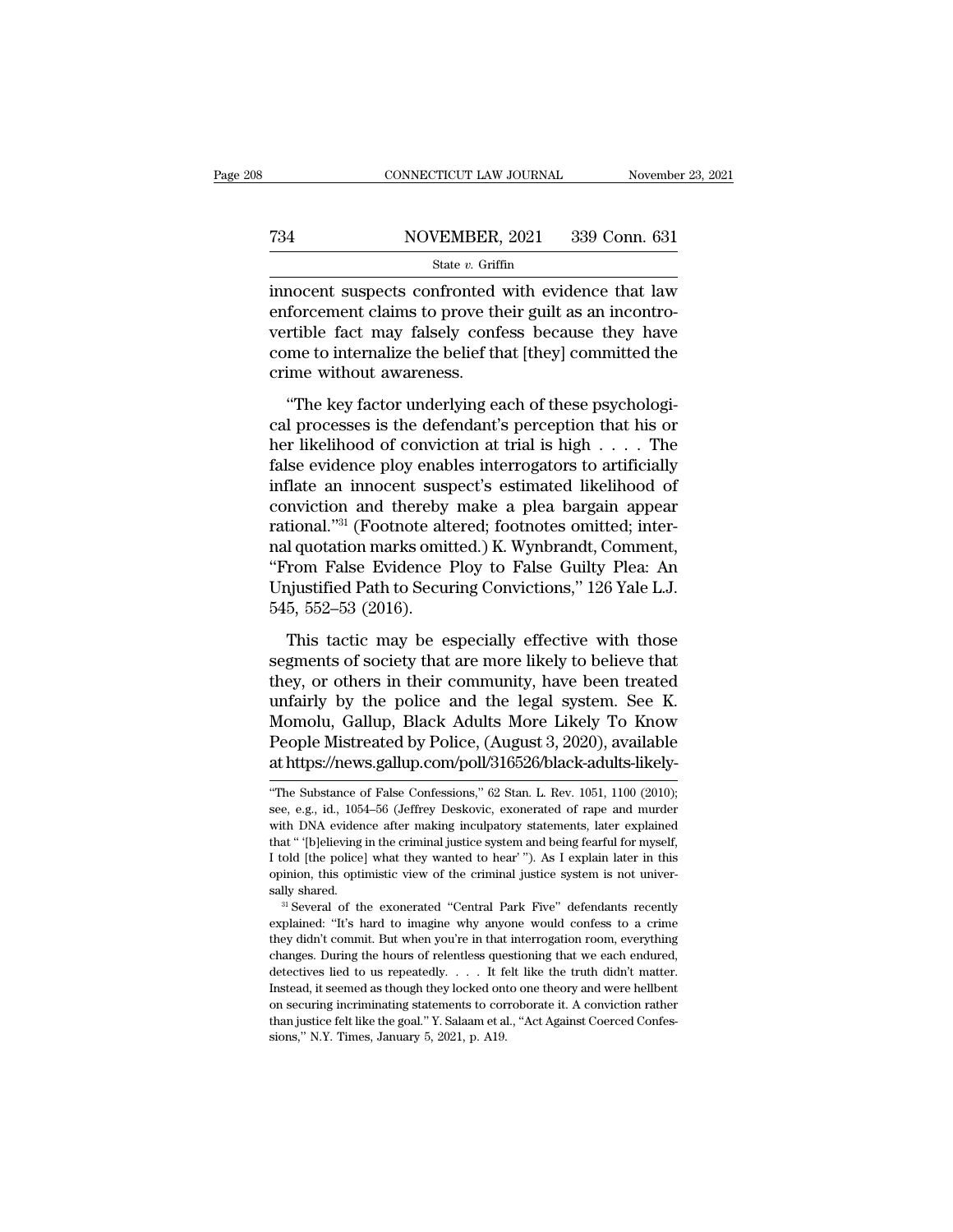examples and the connective connective transition of the connection of the connection of the connection of the connection of the connection of the connection of the connection of the connection of the connection of the con 339 Conn. 631 NOVEMBER, 2021 735<br>
state v. Griffin<br>
know-people-mistreated-police.aspx (last visited July<br>
19, 2021) (reporting results of 2020 survey reflecting<br>
that 71 percent of "[b]lack Americans . . . [report]<br>
know 339 Conn. 631 NOVEMBER, 2021 735<br>
State v. Griffin<br>
know-people-mistreated-police.aspx (last visited July<br>
19, 2021) (reporting results of 2020 survey reflecting<br>
that 71 percent of "[b]lack Americans . . . [report]<br>
know 339 Conn. 631 NOVEMBER, 2021 735<br>
state v. Griffin<br>
know-people-mistreated-police.aspx (last visited July<br>
19, 2021) (reporting results of 2020 survey reflecting<br>
that 71 percent of "[b]lack Americans . . . [report]<br>
know State v. Griffin<br>
know-people-mistreated-police aspx (last visited July<br>
19, 2021) (reporting results of 2020 survey reflecting<br>
that 71 percent of "[b]lack Americans . . . [report]<br>
know[ing] 'some' or 'a lot of' people state v. Griftin<br>
amow-people-mistreated-police.aspx (last visited July<br>
19, 2021) (reporting results of 2020 survey reflecting<br>
that 71 percent of "[b]lack Americans . . . [report]<br>
know[ing] 'some' or 'a lot of' people know-people-mistreated-police.aspx (last visited July 19, 2021) (reporting results of 2020 survey reflecting<br>that 71 percent of "[b]lack Americans  $\ldots$  [report]<br>know[ing] 'some' or 'a lot of' people who were treated<br>unfa 19, 2021) (reporting results of 2020 survey reflecting<br>that 71 percent of "[b]lack Americans . . . [report]<br>know[ing] 'some' or 'a lot of' people who were treated<br>unfairly by the police . . . twice the [response] rate<br>amo that 71 percent of "[b]lack Americans . . . [report]<br>know[ing] 'some' or 'a lot of' people who were treated<br>unfairly by the police . . . twice the [response] rate<br>among [w]hite Americans," and that 50 percent of black<br>adul know[ing] 'some' or 'a lot of' people who were treated<br>unfairly by the police . . . twice the [response] rate<br>among [w]hite Americans," and that 50 percent of black<br>adults, and 61 percent of black Americans between ages<br>ei unfairly by the police . . . twice the [response] rate<br>among [w]hite Americans," and that 50 percent of black<br>adults, and 61 percent of black Americans between ages<br>eighteen and forty-four "report knowing 'some' or 'a lot<br> among [w]hite Americans," and that 50 percent of black<br>adults, and 61 percent of black Americans between ages<br>eighteen and forty-four "report knowing 'some' or 'a lot<br>of' people who were unfairly sent to jail"); I. Capers, adults, and 61 percent of black Americans between ages<br>eighteen and forty-four "report knowing 'some' or 'a lot<br>of" people who were unfairly sent to jail"); I. Capers,<br>"Crime, Legitimacy, and Testilying," 83 Ind. L.J. 835, eighteen and forty-four "report knowing 'some' or 'a lot<br>of' people who were unfairly sent to jail"); I. Capers,<br>"Crime, Legitimacy, and Testilying," 83 Ind. L.J. 835,<br>836 (2008) ("[f]or many people of color and members<br>of of people who were unfairly sent to jail"); I. Capers,<br>"Crime, Legitimacy, and Testilying," 83 Ind. L.J. 835,<br>836 (2008) ("[f]or many people of color and members<br>of other politically vulnerable groups, [it] . . . comes<br>as "Crime, Legitimacy, and Testilying," 83 Ind. L.J. 835,<br>836 (2008) ("[f]or many people of color and members<br>of other politically vulnerable groups, [it] . . . comes<br>as [no] surprise" that police officers misrepresent facts<br> 836 (2008) ("[f]or many people of color and members<br>of other politically vulnerable groups, [it]  $\dots$  comes<br>as [no] surprise" that police officers misrepresent facts<br>to justify traffic stops); D. Young, "Unnecessary Evil: of other politically vulnerable groups, [it] . . . comes<br>as [no] surprise" that police officers misrepresent facts<br>to justify traffic stops); D. Young, "Unnecessary Evil:<br>Police Lying in Interrogations," 28 Conn. L. Rev. 4 as [no] surprise" that police officers misrepresent facts<br>to justify traffic stops); D. Young, "Unnecessary Evil:<br>Police Lying in Interrogations," 28 Conn. L. Rev. 425,<br>468 (1996) ("Those people who protest their innocence to justify traffic stops); D. Young, "Unnecessary Evil:<br>Police Lying in Interrogations," 28 Conn. L. Rev. 425,<br>468 (1996) ("Those people who protest their innocence<br>in the face of police lies about overwhelming evidence<br>. Police Lying in Interrogations," 28 Conn. L. Rev. 425,<br>468 (1996) ("Those people who protest their innocence<br>in the face of police lies about overwhelming evidence<br>. . . . may genuinely fear that they are being framed<br>with 468 (1996) ("Those people who protest their innocence<br>in the face of police lies about overwhelming evidence<br>. . . . may genuinely fear that they are being framed<br>with fabricated evidence. While a more sophisticated,<br>educa in the face of police lies about overwhelming evidence<br>
. . . . may genuinely fear that they are being framed<br>
with fabricated evidence. While a more sophisticated,<br>
educated, and financially secure individual may be con-<br> In a may genuinely fear that they are being framed with fabricated evidence. While a more sophisticated, educated, and financially secure individual may be confident that he or his lawyer ultimately will be heard and the a with fabricated evidence. While a more sophisticated,<br>educated, and financially secure individual may be con-<br>fident that he or his lawyer ultimately will be heard and<br>the accusations withdrawn, those not so well situated<br> educated, and financially secure individual may be confident that he or his lawyer ultimately will be heard and the accusations withdrawn, those not so well situated may fear punishment for wrongs they did not commit. In p fident that he or his lawyer ultimately will be heard an<br>the accusations withdrawn, those not so well situate<br>may fear punishment for wrongs they did not commi<br>In particular, members of social groups with dispropoi<br>tionate recognitions with the conservative with the committive and featured as fear punishment for wrongs they did not committive particular, members of social groups with disproportantly high conviction rates, such as young black In particular, members of social groups with disproportionately high conviction rates, such as young black<br>men, may despair of release and conclude they must<br>confess to something to escape a worse fate.").<br>Recognition of t

In paracedar, members of social groups with disproper<br>tionately high conviction rates, such as young black<br>men, may despair of release and conclude they must<br>confess to something to escape a worse fate.").<br>Recognition of t nonatory right contributed rates, such as young stack<br>men, may despair of release and conclude they must<br>confess to something to escape a worse fate.").<br>Recognition of the causal connection between decep-<br>tive interrogatio confess to something to escape a worse fate.").<br>
Recognition of the causal connection between deceptive interrogation tactics and false confessions has been<br>
a significant factor in a recent shift away from the use<br>
of th Recognition of the causal connection between deceptive interrogation tactics and false confessions has been<br>a significant factor in a recent shift away from the use<br>of the Reid method, which sanctions lying. One of the<br>na Recognition of the causal connection between deceptive interrogation tactics and false confessions has been<br>a significant factor in a recent shift away from the use<br>of the Reid method, which sanctions lying. One of the<br>nat tive interrogation tactics and false confessions has been<br>a significant factor in a recent shift away from the use<br>of the Reid method, which sanctions lying. One of the<br>nation's largest police consulting firms has repudiat a significant factor in a recent shift away from the use<br>of the Reid method, which sanctions lying. One of the<br>nation's largest police consulting firms has repudiated<br>the Reid method; see Wicklander-Zulawski & Associates,<br> of the Reid method, which sanctions lying. One of the nation's largest police consulting firms has repudiated<br>the Reid method; see Wicklander-Zulawski & Associates,<br>Inc., Identify the Truth, available at https://www.w-z.co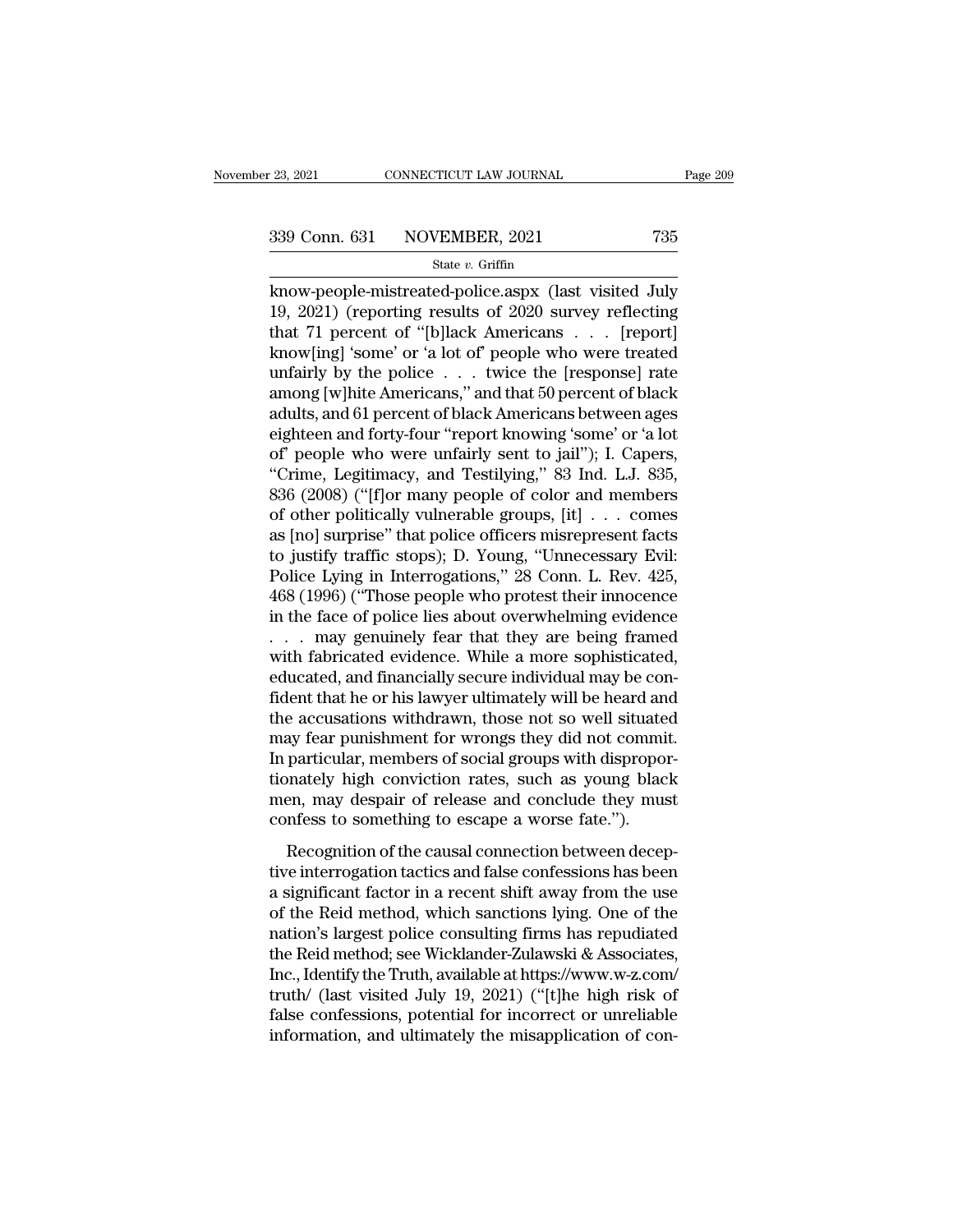# EXECUTE CONNECTICUT LAW JOURNAL Movember 23, 2021<br>
736 NOVEMBER, 2021 339 Conn. 631<br>
State v. Griffin

### State *v.* Griffin

FRONDECTICUT LAW JOURNAL November 23, 2021<br>
FRONT MOVEMBER, 2021 339 Conn. 631<br>
State v. Griffin<br>
Frontational techniques are all reasons why [Wicklander<br>
FLO-Zulawski & Associates, Inc.] has chosen to no longer<br>
FRONT MAR  $\begin{array}{r} \text{736} & \text{NOVEMBER, 2021} & \text{339 Conn. 631} \\ \text{State } v. \text{ Griffith} \end{array}$ <br>
frontational techniques are all reasons why [Wicklander -Zulawski & Associates, Inc.] has chosen to no longer offer the confrontational approach in its cour T36 NOVEMBER, 2021 339 Conn. 631<br>
State v. Griffin<br>
frontational techniques are all reasons why [Wicklander<br>
-Zulawski & Associates, Inc.] has chosen to no longer<br>
offer the confrontational approach in its course selec-<br> Tas state v. Griffin<br>State v. Griffin<br> $\frac{\text{State } v. \text{ Griffith}}{\text{Griffin}}$ <br>frontational techniques are all reasons why [Wicklander-Zulawski & Associates, Inc.] has chosen to no longer<br>offer the confrontational approach in its course s state v. Griffin<br>
state v. Griffin<br>
frontational techniques are all reasons why [Wicklander<br>
-Zulawski & Associates, Inc.] has chosen to no longer<br>
offer the confrontational approach in its course selec-<br>
tions"); as have state *v*. Griffin<br>frontational techniques are all reasons why [Wicklander<br>-Zulawski & Associates, Inc.] has chosen to no longer<br>offer the confrontational approach in its course selec-<br>tions"); as have some foreign countri frontational techniques are all reasons why [Wicklander -Zulawski & Associates, Inc.] has chosen to no longer<br>offer the confrontational approach in its course selec-<br>tions"); as have some foreign countries. See W. Kozin-<br>s -Zulawski & Associates, Inc.] has chosen to no longer<br>offer the confrontational approach in its course selec-<br>tions"); as have some foreign countries. See W. Kozin-<br>ski, "The Reid Interrogation Technique and False<br>Confessi offer the confrontational approach in its course selections"); as have some foreign countries. See W. Kozinski, "The Reid Interrogation Technique and False Confessions: A Time for Change," 16 Seattle J. Soc.<br>Just. 301, 304 tions"); as have some foreign countries. See W. Kozinski, "The Reid Interrogation Technique and False<br>Confessions: A Time for Change," 16 Seattle J. Soc.<br>Just. 301, 304 n.16, 333–34 (2017) (noting England's<br>shift from Reid ski, "The Reid Interrogation Technique and False<br>Confessions: A Time for Change," 16 Seattle J. Soc.<br>Just. 301, 304 n.16, 333–34 (2017) (noting England's<br>shift from Reid method after concluding that its overly<br>manipulative Confessions: A Time for Ch<br>Just. 301, 304 n.16, 333–34<br>shift from Reid method after<br>manipulative and coercive ta<br>sions and subsequent adoptio<br>nonconfrontational method l<br>way and New Zealand).<br>The connection between p Edstrain, 302 of 1991) (houng England E<br>ift from Reid method after concluding that its overly<br>anipulative and coercive tactics caused false confes-<br>ons and subsequent adoption of England's alternative,<br>nconfrontational met Bank Hom Tech method diter concluding and tas overly<br>manipulative and coercive tactics caused false confes-<br>sions and subsequent adoption of England's alternative,<br>nonconfrontational method by United Kingdom, Nor-<br>way and

manpalative and cocterve actives educed naise contes<br>sions and subsequent adoption of England's alternative,<br>nonconfrontational method by United Kingdom, Nor-<br>way and New Zealand).<br>The connection between police deception i sions and sussequent alloption of England 3 differentiality,<br>nonconfrontational method by United Kingdom, Nor-<br>way and New Zealand).<br>The connection between police deception in interro-<br>gation and false confessions has also way and New Zealand).<br>
The connection between police deception in interro-<br>
gation and false confessions has also prompted recent<br>
legislative action. A bill proposed in New York State,<br>
which notes this connection in its The connection between police deception in interrogation and false confessions has also prompted recent legislative action. A bill proposed in New York State, which notes this connection in its statement of purpose, would The connection between police deception in interro-<br>gation and false confessions has also prompted recent<br>legislative action. A bill proposed in New York State,<br>which notes this connection in its statement of purpose,<br>wou gation and false confessions has also prompted recent<br>legislative action. A bill proposed in New York State,<br>which notes this connection in its statement of purpose,<br>would deem a confession or admission "involuntarily<br>mad Leg., Reg. Sess. (N.Y. 2021). and deem a confession or admission "involuntarily<br>ade" when it is obtained from a defendant "by know-<br>gly communicating false facts about evidence to the<br>fendant  $\dots$  . "<sup>32</sup> Senate Bill No. S324, § 1, 2021–2022<br>g., Reg. cive effect of lies and deception and give these consider-

ations due weight when assessing whether a confession defendant  $\ldots$  ."<sup>32</sup> Senate Bill No. S324, § 1, 2021–2022<br>Leg., Reg. Sess. (N.Y. 2021).<br>This evidence has led to a call to recognize the coer-<br>cive effect of lies and deception and give these consider-<br>ations due weight Leg., Reg. Sess. (N.Y. 2021).<br>Leg., Reg. Sess. (N.Y. 2021).<br>This evidence has led to a call to recognize the coer-<br>cive effect of lies and deception and give these consider-<br>ations due weight when assessing whether a confe This evidence has led to a call to recognize the coercive effect of lies and deception and give these considerations due weight when assessing whether a confession was voluntary under the totality of the circumstances.<br>Se ations due weight when assessing whether a confession<br>was voluntary under the totality of the circumstances.<br>See Dassey v. Dittmann, supra, 877 F.3d 331 (Rovner,<br>J., dissenting) ("[R]eform of our understanding of coer-<br> $\$ was voluntary under the totality of the circumstances.<br>See Dassey v. Dittmann, supra, 877 F.3d 331 (Rovner, J., dissenting) ("[R]eform of our understanding of coer-<br> $\frac{1}{2}$ A bill also was raised in Connecticut in 2014,

See *Dassey* v. *Dittmann*, supra, 877 F.3d 331 (Rovner, J., dissenting) ("[R]eform of our understanding of coer-<br><sup>28</sup>A bill also was raised in Connecticut in 2014, which would have established a presumption that a statem J., dissenting) ("[R]eform of our understanding of coer-<br>  $\frac{1}{2}$ A bill also was raised in Connecticut in 2014, which would have established a presumption that a statement made by a suspect as a result of a custodial in  $\frac{1}{2}$ , **Cassering**) (**[iv**] **c** (**iv**] **c** conduct in 2014, which would have established a presumption that a statement made by a suspect as a result of a custodial interrogation is inadmissible if the police knowingl  $\alpha$  A bill also was raised in Connecticut in 2014, which would have established a presumption that a statement made by a suspect as a result of a custodial interrogation is inadmissible if the police knowingly present th Ished a presumption that a statement made by a suspect as a result of a custodial interrogation is inadmissible if the police knowingly present the suspect with false evidence or knowingly misrepresent the evidence about existed interrogation is inadmissible if the police knowingly present the suspect with false evidence or knowingly misrepresent the evidence about the case. See Raised Bill No. 5589, 2014 Sess., § 1. Interestingly, in writ suspect with false evidence or knowingly misrepresent the evidence about<br>the case. See Raised Bill No. 5589, 2014 Sess., § 1. Interestingly, in written<br>testimony submitted to the Judiciary Committee, the Division of Crimi the case. See Raised Bill No. 5589, 2014 Sess., § 1. Interestingly, in written testimony submitted to the Judiciary Committee, the Division of Criminal Justice successfully urged no action on the bill, suggesting that the testimony submitted to the Judiciary Committee, the Division of Criminal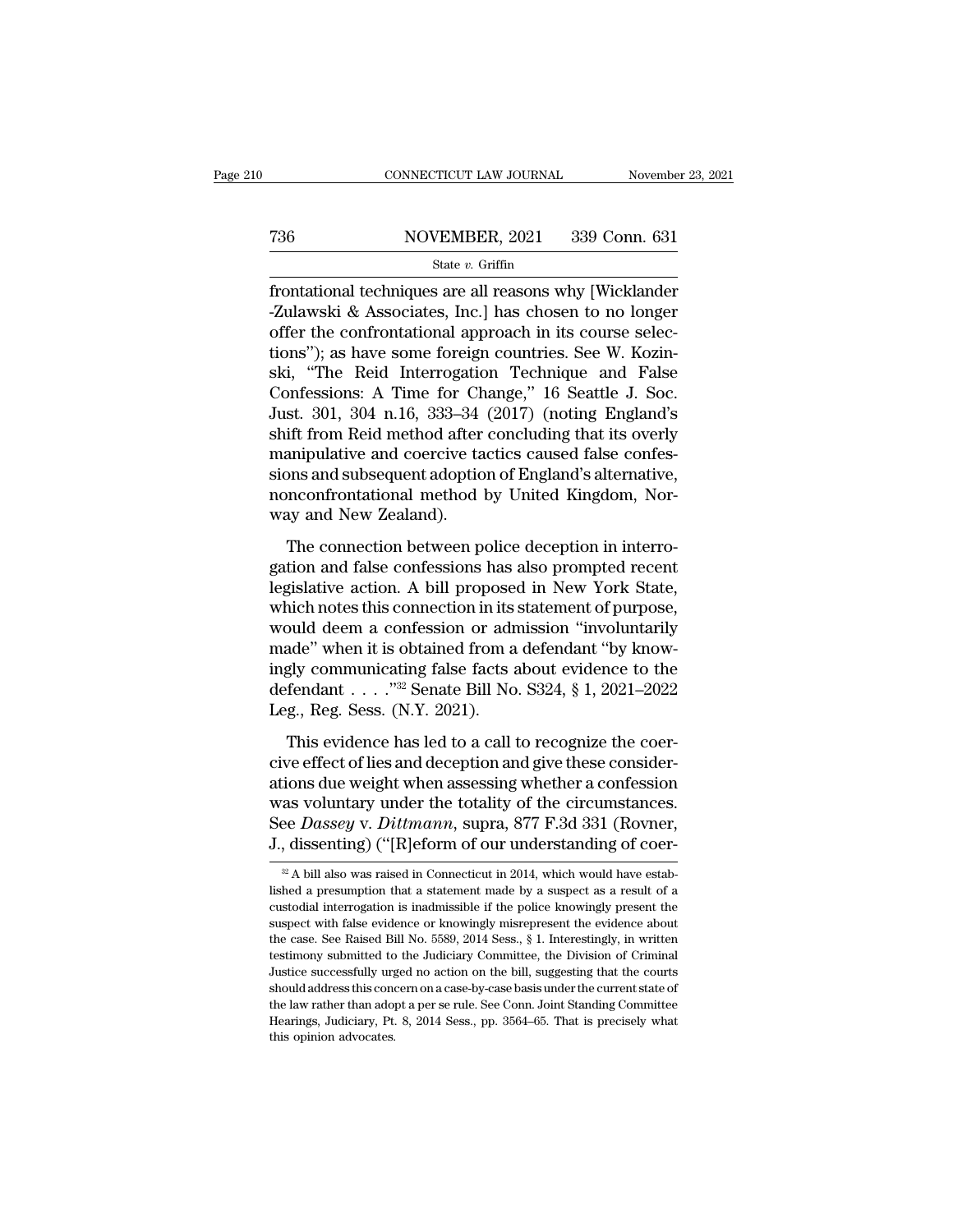connecticut in the solution is long overdue. When conducting a totality of<br>
the circumstances review, most courts' evaluations of<br>
contain the circumstances review, most courts' evaluations of<br>
coordign still are based la 339 Conn. 631 NOVEMBER, 2021 737<br>
State v. Griffin<br>
cion is long overdue. When conducting a totality of<br>
the circumstances review, most courts' evaluations of<br>
coercion still are based largely on outdated ideas about<br>
hum 339 Conn. 631 NOVEMBER, 2021 737<br>
State v. Griffin<br>
cion is long overdue. When conducting a totality of<br>
the circumstances review, most courts' evaluations of<br>
coercion still are based largely on outdated ideas about<br>
hum 339 Conn. 631 NOVEMBER, 2021 737<br>
State v. Griffin<br>
cion is long overdue. When conducting a totality of<br>
the circumstances review, most courts' evaluations of<br>
coercion still are based largely on outdated ideas about<br>
hum State v. Griffin<br>
cion is long overdue. When conducting a totality of<br>
the circumstances review, most courts' evaluations of<br>
coercion still are based largely on outdated ideas about<br>
human psychology and rational [decisi state *v*. Griffin<br>cion is long overdue. When conducting a totality of<br>the circumstances review, most courts' evaluations of<br>coercion still are based largely on outdated ideas about<br>human psychology and rational [decision cion is long overdue. When conducting a totality of<br>the circumstances review, most courts' evaluations of<br>coercion still are based largely on outdated ideas about<br>human psychology and rational [decision making]. It is<br>tim the circumstances review, most courts' evaluations of<br>coercion still are based largely on outdated ideas about<br>human psychology and rational [decision making]. It is<br>time to bring our understanding of coercion into the<br>tw coercion still are based largely on outdated ideas about<br>human psychology and rational [decision making]. It is<br>time to bring our understanding of coercion into the<br>twenty-first century.");<sup>33</sup> *State* v. *Allies*, supra, human psychology and rational [decision making]. It is<br>time to bring our understanding of coercion into the<br>twenty-first century.");<sup>33</sup> *State* v. *Allies*, supra, 186 Mont.<br>113 ("[L]ying to [the] defendant about how muc time to bring our understanding of coercion into the<br>twenty-first century.");<sup>33</sup>*State* v. *Allies*, supra, 186 Mont.<br>113 ("[L]ying to [the] defendant about how much is<br>known about his involvement in the crimes . . . is 113 ("[L]ying to [the] defendant about how much is<br>known about his involvement in the crimes . . . is par-<br>ticularly repulsive to and totally incompatible with the<br>concepts of due process embedded in the federal and<br>[Mont False confessions are not the only reason for  $\alpha$  is parallely repulsive to and totally incompatible with the neepts of due process embedded in the federal and fontanal constitutions. The effect is particularly coer-<br>ve From another vantage point, it should be immaterial<br>From another vanishing the federal and<br>[Montana] constitutions. The effect is particularly coer-<br>cive  $\dots$ .").<br>False confessions are not the only reason for concern.<br>Fro

collarly replast to and totally incompassed what the<br>concepts of due process embedded in the federal and<br>[Montana] constitutions. The effect is particularly coer-<br>cive  $\dots$ .").<br>False confessions are not the only reason fo [Montana] constitutions. The effect is particularly coercive  $\dots$ .").<br>
False confessions are not the only reason for concern.<br>
From another vantage point, it should be immaterial<br>
whether there is a basis to believe that From another vanishes. The effect is paracularly coordinate<br>cive  $\ldots$ .").<br>False confessions are not the only reason for concern.<br>From another vantage point, it should be immaterial<br>whether there is a basis to believe tha False confessions are not the only reason for concern.<br>From another vantage point, it should be immaterial<br>whether there is a basis to believe that the defendant's<br>confession in a given case was false. To the extent<br>that False confessions are not the only reason for concern.<br>From another vantage point, it should be immaterial<br>whether there is a basis to believe that the defendant's<br>confession in a given case was false. To the extent<br>that t From another vantage point, it should be immaterial<br>whether there is a basis to believe that the defendant's<br>confession in a given case was false. To the extent<br>that the foregoing evidence demonstrates the realistic<br>potent whether there is a basis to believe that the defendant's<br>confession in a given case was false. To the extent<br>that the foregoing evidence demonstrates the realistic<br>potential for coercion associated with lying as an inter-<br> confession in a given case was false. To the extent<br>that the foregoing evidence demonstrates the realistic<br>potential for coercion associated with lying as an inter-<br>rogation tactic, the United States Supreme Court has<br>remi that the foregoing evidence demonstrates the realistic<br>potential for coercion associated with lying as an inter-<br>rogation tactic, the United States Supreme Court has<br>reminded us that the rules that we adopt to prevent the<br> potential for coercion associated with lying as an inter-<br>rogation tactic, the United States Supreme Court has<br>reminded us that the rules that we adopt to prevent the<br>admission of involuntary confessions apply even when<br>it rogation tactic, the United States Supreme Court has<br>reminded us that the rules that we adopt to prevent the<br>admission of involuntary confessions apply even when<br>it is clear that the defendant confessed to the truth:<br>"[C]o reminded us that the rules that we adopt to prevent the<br>admission of involuntary confessions apply even when<br>it is clear that the defendant confessed to the truth:<br>"[C]onvictions following the admission into evidence<br>of c "[C]onvictions following the admission into evidence<br>of confessions which are involuntary, i.e., the product<br>of coercion, either physical or psychological, cannot<br>stand. This is so not because such confessions are<br> $\frac{1}{3}$ of confessions which are involuntary, i.e., the product<br>of coercion, either physical or psychological, cannot<br>stand. This is so not because such confessions are<br> $\frac{1}{3}$  Judge Rovner's dissent in *Dassey* is particularly

of coercion, either physical or psychological, cannot stand. This is so not because such confessions are  $\frac{1}{3}$  Judge Rovner's dissent in *Dassey* is particularly notable because it was joined by two other Seventh Circ stand. This is so not because such confessions are<br> $\frac{1}{3}$  Judge Rovner's dissent in *Dassey* is particularly notable because it was<br>joined by two other Seventh Circuit judges. The four judges in the majority<br>did not de standard THIS IS SO HOU DECause Such Comessions are<br>
<sup>33</sup> Judge Rovner's dissent in *Dassey* is particularly notable because it was<br>
joined by two other Seventh Circuit judges. The four judges in the majority<br>
did not dec <sup>33</sup> Judge Rovner's dissent in *Dassey* is particularly notable because it was joined by two other Seventh Circuit judges. The four judges in the majority did not decide the issue raised in Judge Rovner's dissent because joined by two other Seventh Circuit judges. The four judges in the majority did not decide the issue raised in Judge Rovner's dissent because they concluded that that dissent's approach would not apply under the deferentia decide the issue raised in Judge Rovner's dissent because they<br>concluded that that dissent's approach would not apply under the deferential<br>standard that the federal court was required to apply to the review of a<br>state cou concluded that that dissent's approach would not apply under the deferential standard that the federal court was required to apply to the review of a state court decision. See *Dassey v. Dittmann*, supra, 877 F.3d 302 ("[ standard that the federal court was required to apply to the review of a state court decision. See *Dassey* v. *Dittmann*, supra, 877 F.3d 302 ("[e]ven if we were to consider the approach in past [United States] Supreme C state court decision. See *Dassey* v. *Dittmann*, supra, 877 F.3d 302 ("[e]ven if we were to consider the approach in past [United States] Supreme Court decisions outmoded, as the dissents suggest, a state court's decisio if we were to consider the approach in past [United States] Supreme Court decisions outmoded, as the dissents suggest, a state court's decision consistent with the Supreme Court's approach could not be unreasonable under [ decisions outmoded, as the dissents suggest, a state court's decision consis-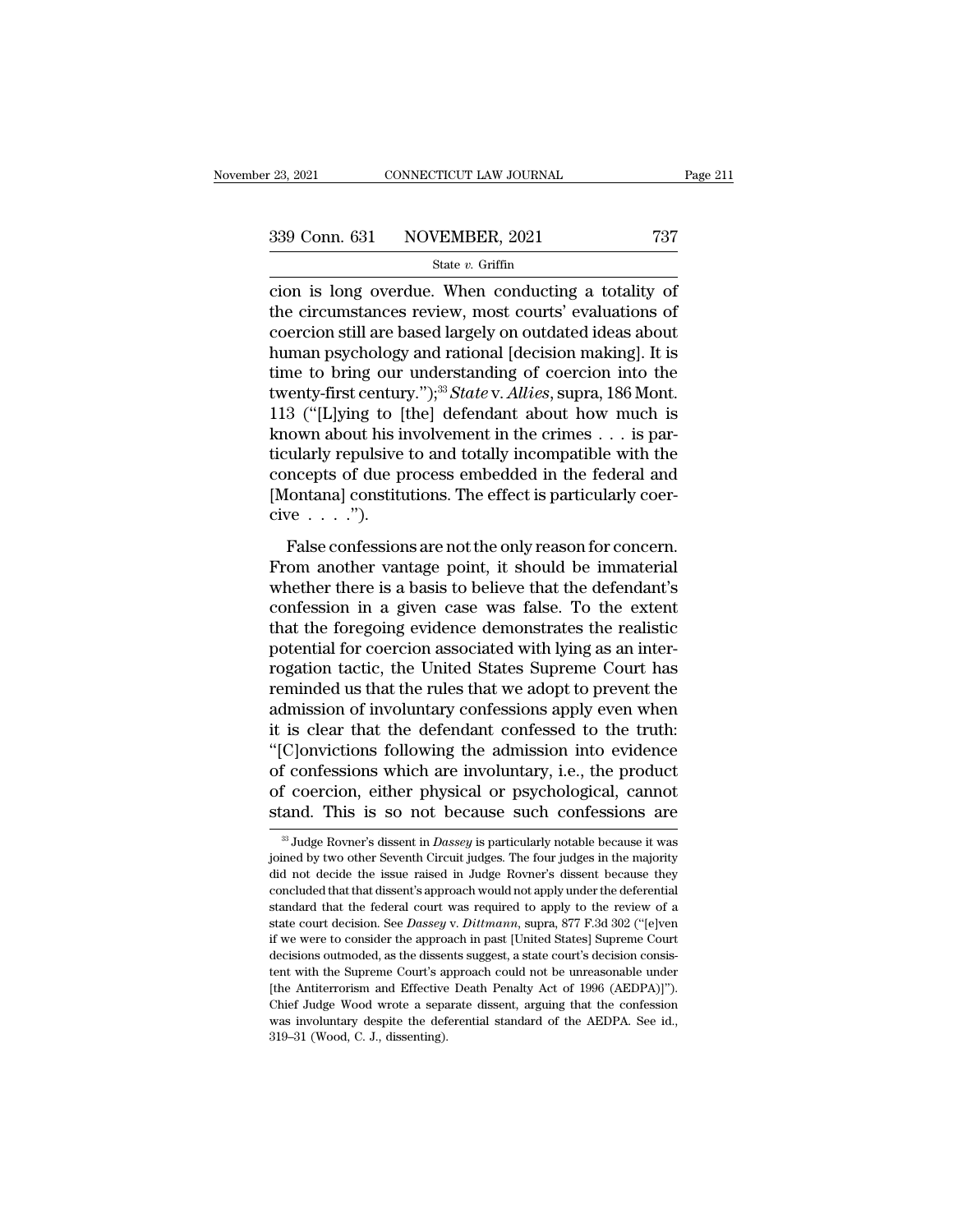# EXECUTE CONNECTICUT LAW JOURNAL Movember 23, 2021<br>
738 NOVEMBER, 2021 339 Conn. 631<br>
State v. Griffin

### State *v.* Griffin

CONNECTICUT LAW JOURNAL November 23, 2021<br>
T38 NOVEMBER, 2021 339 Conn. 631<br>
State v. Griffin<br>
Unlikely to be true but because the methods used to<br>
extract them offend an underlying principle in the<br>
onforcement of our cr Fraction MOVEMBER, 2021 339 Conn. 631<br>
State v. Griffin<br>
unlikely to be true but because the methods used to<br>
extract them offend an underlying principle in the<br>
enforcement of our criminal law: that ours is an accusa-<br>
t Figure 1.1 The MOVEMBER, 2021 339 Conn. 631<br>
State v. Griffin<br>
unlikely to be true but because the methods used to<br>
extract them offend an underlying principle in the<br>
enforcement of our criminal law: that ours is an accu T38 NOVEMBER, 2021 339 Conn. 631<br>
State v. Griffin<br>
unlikely to be true but because the methods used to<br>
extract them offend an underlying principle in the<br>
enforcement of our criminal law: that ours is an accusa-<br>
torial State v. Griffin<br>
whikely to be true but because the methods used to<br>
extract them offend an underlying principle in the<br>
enforcement of our criminal law: that ours is an accusa-<br>
torial and not an inquisitorial system—a state v. Griffin<br>
unlikely to be true but because the methods used to<br>
extract them offend an underlying principle in the<br>
enforcement of our criminal law: that ours is an accusa-<br>
torial and not an inquisitorial system—a unlikely to be true but because the methods used to<br>extract them offend an underlying principle in the<br>enforcement of our criminal law: that ours is an accusa-<br>torial and not an inquisitorial system—a system in<br>which the [ extract them offend an underlying principle in the<br>enforcement of our criminal law: that ours is an accusa-<br>torial and not an inquisitorial system—a system in<br>which the [s]tate must establish guilt by evidence inde-<br>penden enforcement of our criminal law: that ours is an accusatorial and not an inquisitorial system—a system in which the [s]tate must establish guilt by evidence independently and freely secured and may not by coercion prove it formal and not an inquisitorial system—a system in<br>which the [s]tate must establish guilt by evidence inde-<br>pendently and freely secured and may not by coercion<br>prove its charge against an accused out of his own<br>mouth.  $\d$ which the [s]tate must establish guilt by evidence independently and freely secured and may not by coercion<br>prove its charge against an accused out of his own<br>mouth.... To be sure, confessions cruelly extorted<br>may be and pendently and freely secured and may not by coercion<br>prove its charge against an accused out of his own<br>mouth. . . . To be sure, confessions cruelly extorted<br>may be and have been, to an unascertained extent,<br>found to be un prove its charge against an accused out of his own<br>mouth. . . . To be sure, confessions cruelly extorted<br>may be and have been, to an unascertained extent,<br>found to be untrustworthy. But the constitutional prin-<br>ciple of e mouth. . . . To be sure, confessions cruelly extorted<br>may be and have been, to an unascertained extent,<br>found to be untrustworthy. But the constitutional prin-<br>ciple of excluding confessions that are not voluntary<br>does no may be and have been, to an unascertained extent,<br>found to be untrustworthy. But the constitutional prin-<br>ciple of excluding confessions that are not voluntary<br>does not rest on this consideration. Indeed, in many of<br>the ca found to be untrustworthy. But the constitutional principle of excluding confessions that are not voluntary<br>does not rest on this consideration. Indeed, in many of<br>the cases in which the command of the [d]ue [p]rocess<br>[c]l ciple of excluding confessions that are not voluntary<br>does not rest on this consideration. Indeed, in many of<br>the cases in which the command of the [d]ue [p]rocess<br>[c]lause has compelled us to reverse state convictions<br>inv does not rest on this consideration. Indeed, in many of<br>the cases in which the command of the [d]ue [p]rocess<br>[c]lause has compelled us to reverse state convictions<br>involving the use of confessions obtained by impermis-<br>si the cases in which the command of the [d]ue [p]rocess<br>[c]lause has compelled us to reverse state convictions<br>involving the use of confessions obtained by impermis-<br>sible methods, independent corroborating evidence left<br>lit [c]lause has compelled us to reverse state convictions<br>involving the use of confessions obtained by impermis-<br>sible methods, independent corroborating evidence left<br>little doubt of the truth of what the defendant had con-<br> involving the use of confessions obtained by impermis-<br>sible methods, independent corroborating evidence left<br>little doubt of the truth of what the defendant had con-<br>fessed. Despite such verification, confessions were<br>fou sible methods, independent corroborating evidence left<br>little doubt of the truth of what the defendant had con-<br>fessed. Despite such verification, confessions were<br>found to be the product of constitutionally impermissi-<br>bl little doubt of the truth of what the defendant had confessed. Despite such verification, confessions were found to be the product of constitutionally impermissible methods in their inducement. Since a defendant had been s fessed. Despite such verification, confessions were<br>found to be the product of constitutionally impermissi-<br>ble methods in their inducement. Since a defendant<br>had been subjected to pressures to which, under our<br>accusatoria found to be the product of constitutionally impermissible methods in their inducement. Since a defendant<br>had been subjected to pressures to which, under our<br>accusatorial system, an accused should not be sub-<br>jected, we we ble methods in their inducement. Since a defendant<br>had been subjected to pressures to which, under our<br>accusatorial system, an accused should not be sub-<br>jected, we were constrained to find that the procedures<br>leading to h accusatorial system, an accused should not be sub-<br>jected, we were constrained to find that the procedures<br>leading to his conviction had failed to afford him that<br>due process of law which the [f]ourteenth [a]mendment<br>guara jected, we were constrained to find that the procedures<br>leading to his conviction had failed to afford him that<br>due process of law which the [f]ourteenth [a]mendment<br>guarantees." (Citations omitted.) *Rogers* v. *Richmond* leading to his conviction had failed to afford him that<br>due process of law which the [f]ourteenth [a]mendment<br>guarantees." (Citations omitted.) *Rogers v. Richmond*,<br>365 U.S. 534, 540–41, 81 S. Ct. 735, 5 L. Ed. 2d 760<br>(19 due process of law which the [f]ourteenth [a]mendment<br>guarantees." (Citations omitted.) *Rogers v. Richmond*,<br>365 U.S. 534, 540–41, 81 S. Ct. 735, 5 L. Ed. 2d 760<br>(1961); see also *Spano v. New York*, 360 U.S. 315, 320–21, guarantees." (Citations omitted.) *Rogers v. Richmond*, 365 U.S. 534, 540–41, 81 S. Ct. 735, 5 L. Ed. 2d 760 (1961); see also *Spano v. New York*, 360 U.S. 315, 320–21, 79 S. Ct. 1202, 3 L. Ed. 2d 1265 (1959) ("The abhorre 365 U.S. 534, 540–41, 81 S. Ct. 735, 5 L. Ed. 2d 760 (1961); see also *Spano* v. *New York*, 360 U.S. 315, 320–21, 79 S. Ct. 1202, 3 L. Ed. 2d 1265 (1959) ("The abhorrence of society to the use of involuntary confessions (1961); see also *Spano* v. *New York*, 360 U.S. 315, 320–21,<br>79 S. Ct. 1202, 3 L. Ed. 2d 1265 (1959) ("The abhorrence<br>of society to the use of involuntary confessions does<br>not turn alone on their inherent untrustworthine 79 S. Ct. 1202, 3 L. Ed. 2d 1265 (1959) ("The abhorrence<br>of society to the use of involuntary confessions does<br>not turn alone on their inherent untrustworthiness. It<br>also turns on the deep-rooted feeling that the police<br>mu of society to the use of involuntary confessions does<br>not turn alone on their inherent untrustworthiness. It<br>also turns on the deep-rooted feeling that the police<br>must obey the law while enforcing the law; that in the<br>end It turn alone on their inherent untrustworthiness. It<br>so turns on the deep-rooted feeling that the police<br>ust obey the law while enforcing the law; that in the<br>d life and liberty can be as much endangered from<br>egal methods also turns on the deep-rooted feeling that the police<br>must obey the law while enforcing the law; that in the<br>end life and liberty can be as much endangered from<br>illegal methods used to convict those thought to be<br>criminals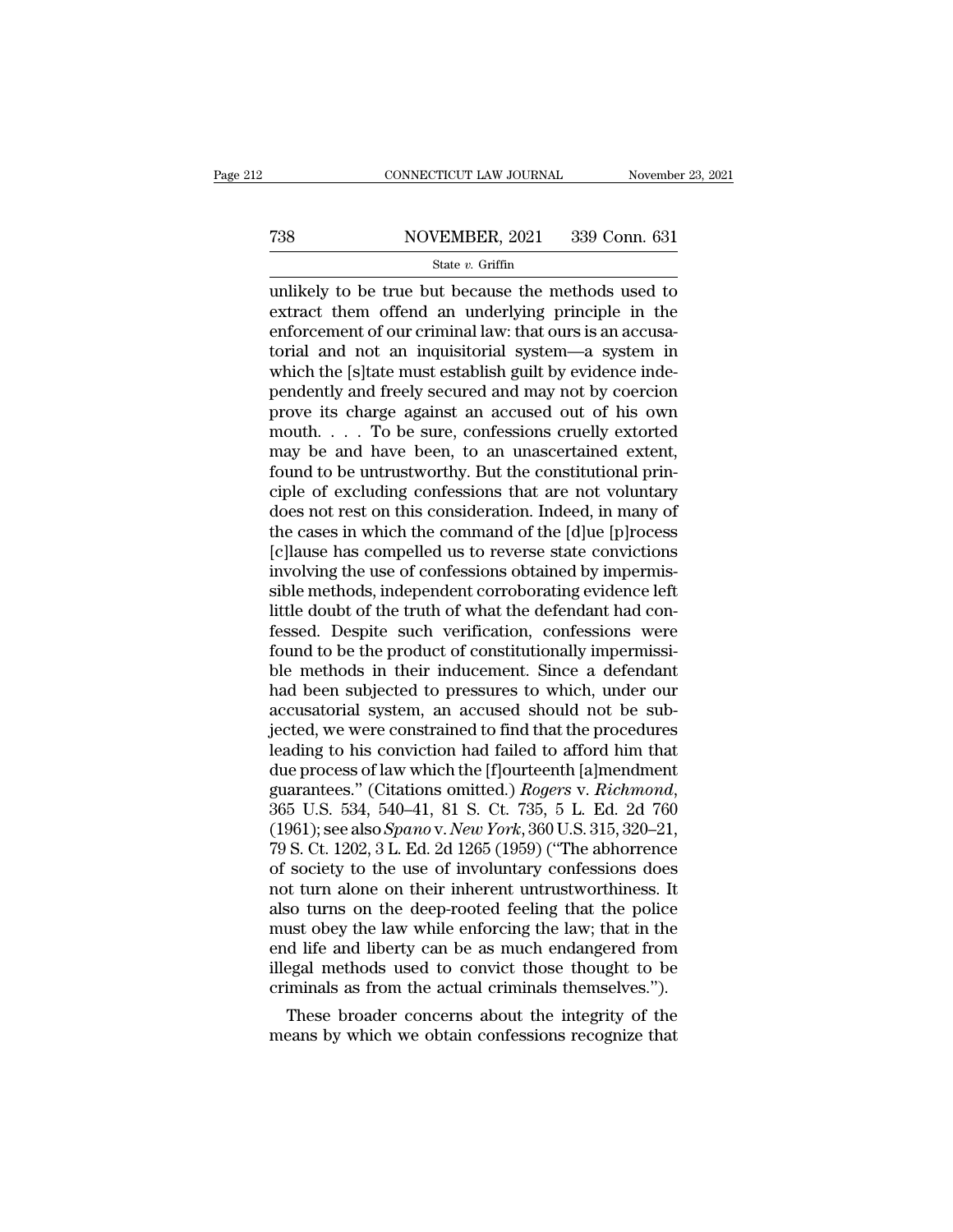$\begin{array}{cccc} \text{23, 2021} & \text{CONNETICUT LAW JOURNAL} \ \end{array}$ <br>  $\begin{array}{cccc} \text{339 Conn. 631} & \text{NOVEMBER, 2021} & \text{739} \ \end{array}$ <br>  $\begin{array}{cccc} \text{State } v. \text{ Griffith} \ \end{array}$ <br>  $\begin{array}{cccc} \text{State } v. \text{ Griffith} \ \end{array}$ <br>  $\begin{array}{cccc} \text{State } v. \text{Verify} \ \end{array}$ <br>  $\begin{array}{cccc} \text{State } v. \text{Verify} \ \end{array}$ <br>  $\begin{array}{cccc} \$ 339 Conn. 631 NOVEMBER, 2021 739<br>
state v. Griffin<br>
the tactics employed by law enforcement have ramifica-<br>
tions beyond the present case. Many courts have<br>
expressed disapproval of the use of deception as an<br>
intercontio 339 Conn. 631 NOVEMBER, 2021 739<br>
State v. Griffin<br>
the tactics employed by law enforcement have ramifica-<br>
tions beyond the present case. Many courts have<br>
expressed disapproval of the use of deception as an<br>
interrogati 339 Conn. 631 NOVEMBER, 2021 739<br>
State *v*. Griffin<br>
the tactics employed by law enforcement have ramifica-<br>
tions beyond the present case. Many courts have<br>
expressed disapproval of the use of deception as an<br>
interrogat State *v*. Griffin<br>
State *v*. Griffin<br>
the tactics employed by law enforcement have ramifica-<br>
tions beyond the present case. Many courts have<br>
expressed disapproval of the use of deception as an<br>
interrogation tactic; se state v. Griffin<br>the tactics employed by law enforcement have ramifica-<br>tions beyond the present case. Many courts have<br>expressed disapproval of the use of deception as an<br>interrogation tactic; see, e.g., *Ex parte Hill*, the tactics employed by law enforcement have ramifications beyond the present case. Many courts have<br>expressed disapproval of the use of deception as an<br>interrogation tactic; see, e.g., *Ex parte Hill*, 557 So. 2d<br>838, 842 tions beyond the present case. Many courts have<br>expressed disapproval of the use of deception as an<br>interrogation tactic; see, e.g., *Ex parte Hill*, 557 So. 2d<br>838, 842 (Ala. 1989); *State v. Cayward*, 552 So. 2d 971,<br>973 expressed disapproval of the use of deception as an interrogation tactic; see, e.g., *Ex parte Hill*, 557 So. 2d 388, 842 (Ala. 1989); *State* v. *Cayward*, 552 So. 2d 971, 973 (Fla. App. 1989), review dismissed, 562 So. 2 interrogation tactic; see, e.g., *Ex parte Hill*, 557 So. 2d<br>838, 842 (Ala. 1989); *State* v. *Cayward*, 552 So. 2d 971,<br>973 (Fla. App. 1989), review dismissed, 562 So. 2d 347<br>(Fla. 1990); *State* v. *Old-Horn*, supra, 375 838, 842 (Ala. 1989); *State v. Cayward*, 552 So. 2d 971,<br>973 (Fla. App. 1989), review dismissed, 562 So. 2d 347<br>(Fla. 1990); *State v. Old-Horn*, supra, 375 Mont. 318;<br>*People v. Robinson*, 31 App. Div. 2d 724, 725, 297<br>N 973 (Fla. App. 1989), review dismissed, 562 So. 2d 347<br> *(Fla. 1990); State v. Old-Horn*, supra, 375 Mont. 318;<br> *People v. Robinson*, 31 App. Div. 2d 724, 725, 297<br> *N.Y.S.2d* 82 (1968); *State v. Jackson*, 308 N.C. 549, (Fla. 1990); *State v. Old-Horn*, supra, 375 Mont. 318;<br> *People v. Robinson*, 31 App. Div. 2d 724, 725, 297<br>
N.Y.S.2d 82 (1968); *State v. Jackson*, 308 N.C. 549, 573,<br>
304 S.E.2d 134 (1983); *State v. Galli*, 967 P.2d 9 People v. Robinson, 31 App. Div. 2d 724, 725, 297<br>N.Y.S.2d 82 (1968); *State v. Jackson*, 308 N.C. 549, 573,<br>304 S.E.2d 134 (1983); *State v. Galli*, 967 P.2d 930, 936<br>(Utah 1998); sometimes quite vehemently. See, e.g.,<br>*U* N.Y.S.2d 82 (1968); *State v. Jackson*, 308 N.C. 549, 573,<br>304 S.E.2d 134 (1983); *State v. Galli*, 967 P.2d 930, 936<br>(Utah 1998); sometimes quite vehemently. See, e.g.,<br>*United States v. Orso*, 266 F.3d 1030, 1039 (9th Ci 304 S.E.2d 134 (1983); *State* v. *Galli*, 967 P.2d 930, 936<br>(Utah 1998); sometimes quite vehemently. See, e.g.,<br>*United States* v. *Orso*, 266 F.3d 1030, 1039 (9th Cir.<br>2001) ("reprehensible"), cert. denied, 537 U.S. 828, United States v. Orso, 266 F.3d 1030, 1039 (9th Cir. 2001) ("reprehensible"), cert. denied, 537 U.S. 828, 123 S. Ct. 125, 154 L. Ed. 2d 42 (2002); *Ex parte Hill*, supra, 842 ("especially repugnant when used against suspe 2001) ("reprehensible"), cert. denied, 537 U.S. 828, 123<br>S. Ct. 125, 154 L. Ed. 2d 42 (2002); *Ex parte Hill*, supra,<br>842 ("especially repugnant when used against suspects<br>of diminished intellectual ability"); *State* v. S. Ct. 125, 154 L. Ed. 2d 42 (2002); *Ex parte Hill*, supra,<br>842 ("especially repugnant when used against suspects<br>of diminished intellectual ability"); *State* v. *Phelps*,<br>supra, 215 Mont. 225 ("[w]e cannot overemphasize 842 ("especially repugnant when used against suspects<br>of diminished intellectual ability"); *State* v. *Phelps*,<br>supra, 215 Mont. 225 ("[w]e cannot overemphasize our<br>strong condemnation" (internal quotation marks omit-<br>ted of diminished intellectual ability"); *State* v. *Phelps*,<br>supra, 215 Mont. 225 ("[w]e cannot overemphasize our<br>strong condemnation" (internal quotation marks omit-<br>ted)); *State* v. *Register*, supra, 323 S.C. 480 ("a dep supra, 215 Mont. 225 ("[w]e cannot overemphasize our<br>strong condemnation" (internal quotation marks omit-<br>ted)); *State v. Register*, supra, 323 S.C. 480 ("a deplor-<br>able practice"); *State v. Von Dohlen*, 322 S.C. 234, 24 strong condemnation" (internal quotation marks omit-<br>ted)); *State* v. *Register*, supra, 323 S.C. 480 ("a deplor-<br>able practice"); *State* v. *Von Dohlen*, 322 S.C. 234, 243,<br>471 S.E.2d 689 ("reprehensible") (overruled on able practice"); *State* v. *Von Dohlen*, 322 S.C. 234, 243,<br>471 S.E.2d 689 ("reprehensible") (overruled on other<br>grounds by *State* v. *Burdette*, 427 S.C. 490, 832 S.E.2d<br>575 (2019)), cert. denied, 519 U.S. 972, 117 S. C 471 S.E.2d 689 ("reprehensible") (overruled on other grounds by *State v. Burdette*, 427 S.C. 490, 832 S.E.2d 575 (2019)), cert. denied, 519 U.S. 972, 117 S. Ct. 402, 136 L. Ed. 2d 316 (1996). See generally *State v. Jack* omitted)). 6 L. Ed. 2d 316 (1996). See generally *State v. Jackson*,<br>6 L. Ed. 2d 316 (1996). See generally *State v. Jackson*,<br>8 N.C. 549, 573, 304 S.E.2d 134 (1983) (noting general<br>ew that this tactic is "not morally justifiable or 1998 M.C. 549, 573, 304 S.E.2d 134 (1983) (noting general<br>view that this tactic is "not morally justifiable or a<br>commendable practice" (internal quotation marks<br>omitted)).<br>These tactics are condemned not only because of<br>t

society's perception of the fractional production of the commendable practice" (internal quotation marks omitted)).<br>These tactics are condemned not only because of their effect on the suspect but because they diminish soc the police. See *State* is the molandy jastimate of a commendable practice" (internal quotation marks omitted)).<br>These tactics are condemned not only because of their effect on the suspect but because they diminish society omitted)).<br>
These tactics are condemned not only because of<br>
their effect on the suspect but because they diminish<br>
society's perception of the honesty and legitimacy of<br>
the police. See *State* v. *Cayward*, supra, 552 S These tactics are condemned not only because of<br>their effect on the suspect but because they diminish<br>society's perception of the honesty and legitimacy of<br>the police. See *State* v. *Cayward*, supra, 552 So. 2d 975<br>("We These tactics are condemned not only because of<br>their effect on the suspect but because they diminish<br>society's perception of the honesty and legitimacy of<br>the police. See *State* v. *Cayward*, supra, 552 So. 2d 975<br>("We their effect on the suspect but because they diminish society's perception of the honesty and legitimacy of the police. See *State* v. *Cayward*, supra, 552 So. 2d 975 ("We must  $\ldots$  decline to undermine the rapport the society's perception of the honesty and legitimacy of<br>the police. See *State* v. *Cayward*, supra, 552 So. 2d 975<br>("We must  $\ldots$  decline to undermine the rapport the<br>police have developed with the public by approving<br>par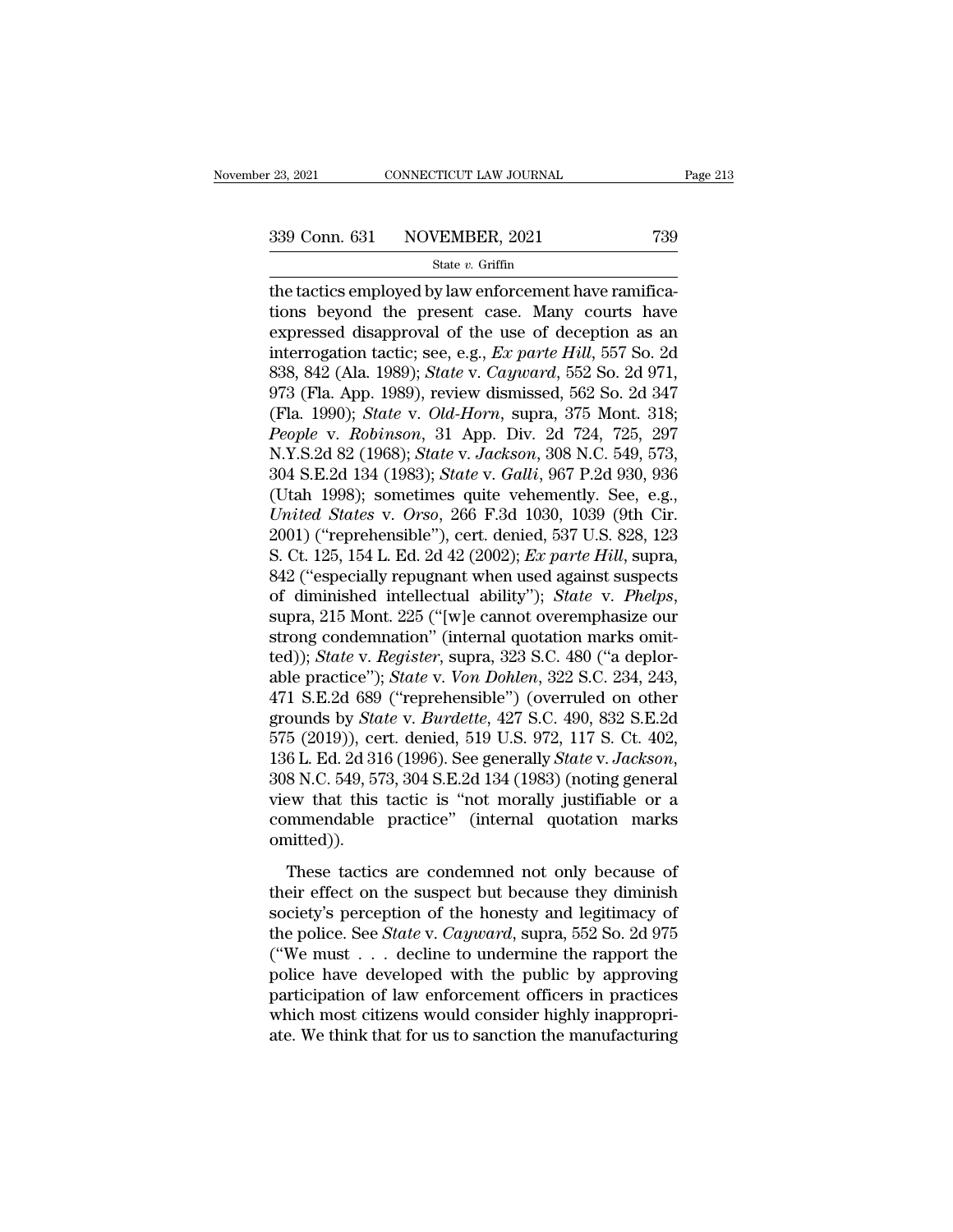# EXECUTE CONNECTICUT LAW JOURNAL Movember 23, 2021<br>
740 NOVEMBER, 2021 339 Conn. 631<br>
81 State v. Griffin

### State *v.* Griffin

CONNECTICUT LAW JOURNAL November 23, 2021<br>
T40 NOVEMBER, 2021 339 Conn. 631<br>
State v. Griffin<br>
of false documents by the police would greatly lessen<br>
the respect the public has for the criminal justice system<br>
and for the T40 NOVEMBER, 2021 339 Conn. 631<br>
State v. Griffin<br>
of false documents by the police would greatly lessen<br>
the respect the public has for the criminal justice system<br>
and for those sworn to uphold and enforce the law.");<br> T40 NOVEMBER, 2021 339 Conn. 631<br>
State v. Griffin<br>
of false documents by the police would greatly lessen<br>
the respect the public has for the criminal justice system<br>
and for those sworn to uphold and enforce the law.''); T40 NOVEMBER, 2021 339 Conn. 631<br>
State *v*. Griffin<br>
Of false documents by the police would greatly lessen<br>
the respect the public has for the criminal justice system<br>
and for those sworn to uphold and enforce the law.") State v. Griffin<br>
of false documents by the police would greatly lessen<br>
the respect the public has for the criminal justice system<br>
and for those sworn to uphold and enforce the law.");<br>
D. Young, supra, 28 Conn. L. Rev. of false documents by the police would greatly lessen<br>the respect the public has for the criminal justice system<br>and for those sworn to uphold and enforce the law.");<br>D. Young, supra, 28 Conn. L. Rev. 471 ("We entrust [the or raise documents by the police would greatly lessen<br>the respect the public has for the criminal justice system<br>and for those sworn to uphold and enforce the law.");<br>D. Young, supra, 28 Conn. L. Rev. 471 ("We entrust [the the respect the public has for the criminal justice system<br>and for those sworn to uphold and enforce the law.");<br>D. Young, supra, 28 Conn. L. Rev. 471 ("We entrust [the]<br>police with the initial enforcement of our community and for those sworn to uphold and enforce the faw. );<br>D. Young, supra, 28 Conn. L. Rev. 471 ("We entrust [the]<br>police with the initial enforcement of our community<br>standards, in the form of our criminal laws. When [the]<br>po D. Young, supra, 28 Conn. L. Rev. 471 (We entrust [the]<br>police with the initial enforcement of our community<br>standards, in the form of our criminal laws. When [the]<br>police themselves misstate and violate the standards,<br>eve ponce with the mitial enforcement of our community<br>standards, in the form of our criminal laws. When [the]<br>police themselves misstate and violate the standards,<br>even when that violation does not rise to a criminal<br>level, t standards, in the form of our criminal laws. When [the]<br>police themselves misstate and violate the standards,<br>even when that violation does not rise to a criminal<br>level, they undermine their own role within the commu-<br>nity police themselves misstate and violate the standards,<br>even when that violation does not rise to a criminal<br>level, they undermine their own role within the commu-<br>nity."); D. Young, supra, 468–69 ("Police lying also gen-<br>er even when that violation does not rise to a criminal<br>level, they undermine their own role within the commu-<br>nity."); D. Young, supra, 468–69 ("Police lying also gen-<br>erates a systemic loss of integrity. Research and analys pever, they undernune their own role within the commu-<br>nity."); D. Young, supra, 468–69 ("Police lying also gen-<br>erates a systemic loss of integrity. Research and analysis<br>by ethicists and philosophers [remind] us of the i they. 3; D. Young, supra, 408–09 (Police lying also generates a systemic loss of integrity. Research and analysis<br>by ethicists and philosophers [remind] us of the impact<br>of lying on society and societal perceptions of such erates a systemic loss of mtegrity. Research and analysis<br>by ethicists and philosophers [remind] us of the impact<br>of lying on society and societal perceptions of such<br>lying.... Truth from doctors, truth from business<br>peopl by emicists and philosophers [remind] us of the impact<br>of lying on society and societal perceptions of such<br>lying. . . . Truth from doctors, truth from business<br>people, and truth from government officials are essen-<br>tial or lying on society and societal perceptions or such<br>lying.... Truth from doctors, truth from business<br>people, and truth from government officials are essen-<br>tial for us to plan our lives and to maintain control over<br>our rying. . . . . I ruth from doctors, truth from business<br>people, and truth from government officials are essen-<br>tial for us to plan our lives and to maintain control over<br>our choices. We condemn lying in personal affairs an people, and truth from government officials are essential for us to plan our lives and to maintain control over<br>our choices. We condemn lying in personal affairs and<br>criminalize it in many contexts. . . . We condemn lying<br> In the condemnation is personal affairs and<br>iminalize it in many contexts. . . . We condemn lying<br>part because we recognize that lying manipulates. If<br>e want people to make free choices, we do not want<br>em manipulated thro criminalize it in many contexts.  $\dots$  We condemn lying<br>in part because we recognize that lying manipulates. If<br>we want people to make free choices, we do not want<br>them manipulated through lying." (Footnotes omitted.)).<br>Sa

in part because we recognize that lying manipulates. If<br>we want people to make free choices, we do not want<br>them manipulated through lying." (Footnotes omitted.)).<br>Sanctioning lying in interrogations adds fuel to the<br>curre we want people to make free choices, we do not want<br>them manipulated through lying." (Footnotes omitted.)).<br>Sanctioning lying in interrogations adds fuel to the<br>current crisis in trust and confidence in the police, as<br>refl them manipulated through lying." (Footnotes omitted.)).<br>
Sanctioning lying in interrogations adds fuel to the<br>
current crisis in trust and confidence in the police, as<br>
reflected in nationwide protests. See S. Klein, "Tran Sanctioning lying in interrogations adds fuel to the<br>current crisis in trust and confidence in the police, as<br>reflected in nationwide protests. See S. Klein, "Trans-<br>parency and Truth During Custodial Interrogations and<br>Be sanctioning lying in interrogations adds luet to the<br>current crisis in trust and confidence in the police, as<br>reflected in nationwide protests. See S. Klein, "Trans-<br>parency and Truth During Custodial Interrogations and<br>Be current crisis in trust and confidence in the police, as<br>reflected in nationwide protests. See S. Klein, "Trans-<br>parency and Truth During Custodial Interrogations and<br>Beyond," 97 B.U. L. Rev. 993, 998–99 (2017) ("[W]e<br>have renected in nationwide protests. See S. Kiem, Trans-<br>parency and Truth During Custodial Interrogations and<br>Beyond," 97 B.U. L. Rev. 993, 998–99 (2017) ("[W]e<br>have reached a point where there is little trust in law<br>enforcem parency and Truth During Custodial Interrogations and<br>Beyond," 97 B.U. L. Rev. 993, 998–99 (2017) ("[W]e<br>have reached a point where there is little trust in law<br>enforcement and the criminal justice system writ large.<br>Rioti beyond,  $97$  B.O. L. Rev.  $995$ ,  $998-99$  (2017) ( [W]e<br>have reached a point where there is little trust in law<br>enforcement and the criminal justice system writ large.<br>Rioting in Ferguson, Missouri and Charlotte, North Ca nave reacned a point where there is fittle trust in law<br>enforcement and the criminal justice system writ large.<br>Rioting in Ferguson, Missouri and Charlotte, North Car-<br>olina is a serious symptom of this distrust. In fact, enforcement and the criminal justice system writ large.<br>
Rioting in Ferguson, Missouri and Charlotte, North Car-<br>
olina is a serious symptom of this distrust. In fact, only<br>
about [one] half of Americans report confidence Khoung in Ferguson, Mis<br>olina is a serious sympto<br>about [one] half of Amer<br>police.'' (Footnotes omi<br>percent of black Americ<br>"know[ing] 'some' or 'a l<br>unfairly by the police'').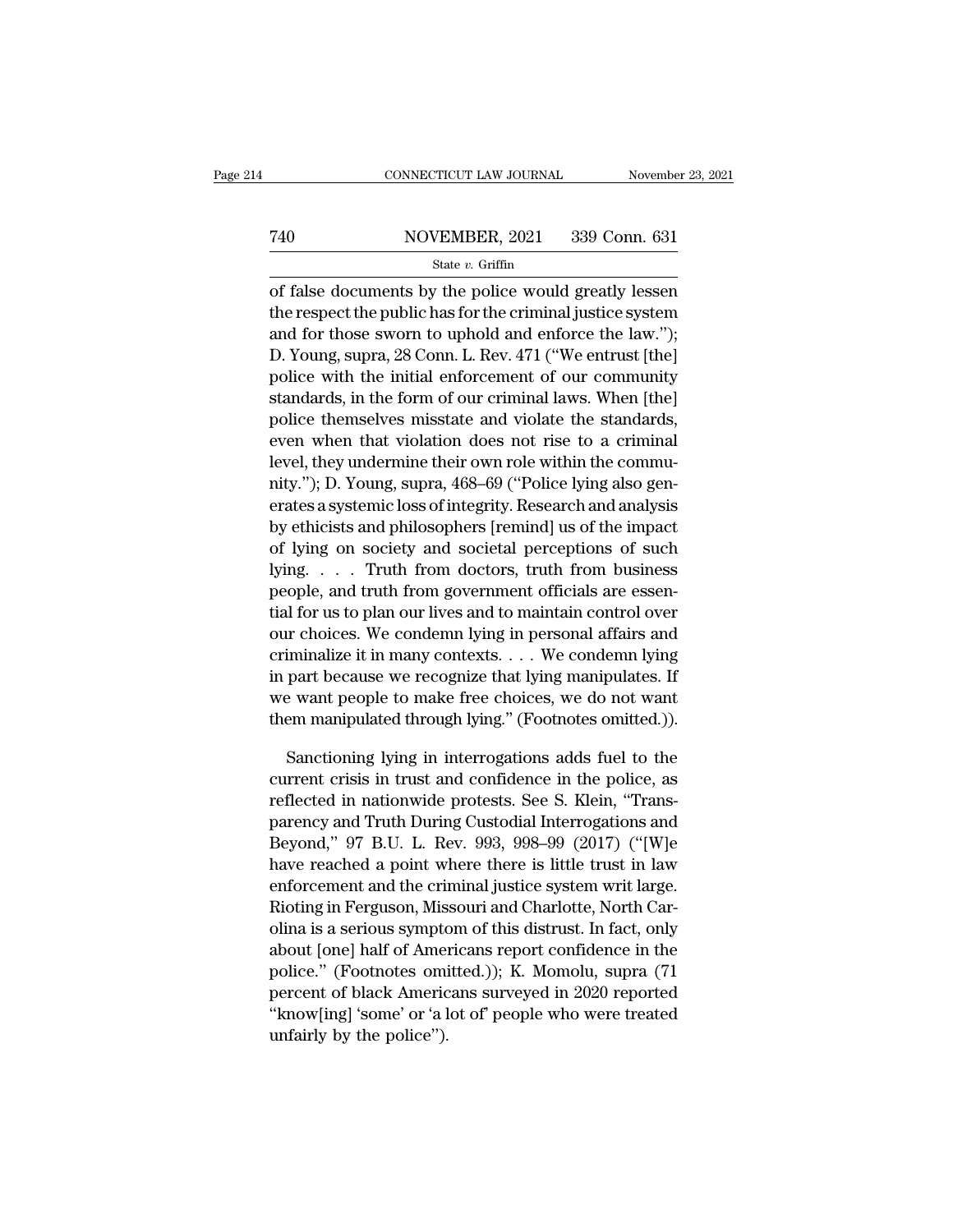# $\frac{23,2021}{239 \text{ Conn. } 631}$  CONNECTICUT LAW JOURNAL Page 215<br>339 Conn. 631 NOVEMBER, 2021 741<br>State v. Griffin

### State *v.* Griffin

Equal to the connective conduct also could<br>
Dependence to the conduct also could<br>
the end justifies the means which in turn could<br>
equal the end justifies the means which in turn could 339 Conn. 631 NOVEMBER, 2021 741<br>
State v. Griffin<br>
Legitimizing this unethical conduct also could<br>
encourage the police to adopt the pernicious attitude<br>
that the end justifies the means, which, in turn, could<br>
he used t 339 Conn. 631 NOVEMBER, 2021 741<br>
State v. Griffin<br>
Legitimizing this unethical conduct also could<br>
encourage the police to adopt the pernicious attitude<br>
that the end justifies the means, which, in turn, could<br>
be used t 339 Conn. 631 NOVEMBER, 2021 741<br>
State v. Griffin<br>
Legitimizing this unethical conduct also could<br>
encourage the police to adopt the pernicious attitude<br>
that the end justifies the means, which, in turn, could<br>
be used t Equilibrium State v. Griffin<br>
State v. Griffin<br>
Legitimizing this unethical conduct also could<br>
encourage the police to adopt the pernicious attitude<br>
that the end justifies the means, which, in turn, could<br>
be used to ju State *v*. Griffin<br>Legitimizing this unethical conduct also could<br>encourage the police to adopt the pernicious attitude<br>that the end justifies the means, which, in turn, could<br>be used to justify other dishonest acts when Legitimizing this unethical conduct also could<br>encourage the police to adopt the pernicious attitude<br>that the end justifies the means, which, in turn, could<br>be used to justify other dishonest acts when the police<br>are equal encourage the police to adopt the pernicious attitude<br>that the end justifies the means, which, in turn, could<br>be used to justify other dishonest acts when the police<br>are equally convinced of a suspect's guilt, such as lyin that the end justifies the means, which, in turn, could<br>be used to justify other dishonest acts when the police<br>are equally convinced of a suspect's guilt, such as lying<br>in affidavits to support search or arrest warrants, be used to justify other dishonest acts when the police<br>are equally convinced of a suspect's guilt, such as lying<br>in affidavits to support search or arrest warrants, plant-<br>ing evidence, and offering false testimony.<sup>34</sup> S are equally convinced of a suspect's guilt, such as lying<br>in affidavits to support search or arrest warrants, plant-<br>ing evidence, and offering false testimony.<sup>34</sup> See *State*<br>v. *Cayward*, supra, 552 So. 2d 975 ("[W]ere in affidavits to support search or arrest warrants, planting evidence, and offering false testimony.<sup>34</sup> See *State* v. *Cayward*, supra, 552 So. 2d 975 ("[W]ere we to approve the conduct [by the police fabricating false ing evidence, and offering false testimony.<sup>34</sup> See *State*<br>v. *Cayward*, supra, 552 So. 2d 975 ("[W]ere we to<br>approve the conduct [by the police fabricating false<br>evidence], we might be opening the door for [the] police<br>t v. *Cayward*, supra, 552 So. 2d 975 ("[W]ere we to approve the conduct [by the police fabricating false evidence], we might be opening the door for [the] police to fabricate court documents, including warrants, orders, an approve the conduct [by the police fabricating false<br>evidence], we might be opening the door for [the] police<br>to fabricate court documents, including warrants,<br>orders, and judgments. We think that such a step would<br>drasti evidence], we might be opening the door for [the] police<br>to fabricate court documents, including warrants,<br>orders, and judgments. We think that such a step would<br>drastically erode and perhaps eliminate the public's<br>recogni rastically erode and perhaps eliminate the public's<br>ecognition of the authority of court orders, and without<br>le citizenry's respect, our judicial system cannot long<br>irvive.");<sup>35</sup> *Darity* v. *State*, 220 P.3d 731, 738 n. recognition of the authority of court orders, and without<br>the citizenry's respect, our judicial system cannot long<br>survive.");<sup>35</sup> *Darity* v. *State*, 220 P.3d 731, 738 n.1 (Okla.<br><sup>34</sup> The possibility that an end justifi

the citizenry's respect, our judicial system cannot long<br>survive.");<sup>35</sup> *Darity* v. *State*, 220 P.3d 731, 738 n.1 (Okla.<br><sup>34</sup> The possibility that an end justifies the means mentality could result in<br>some police officer survive."),<sup>35</sup> *Darity* v. *State*, 220 P.3d 731, 738 n.1 (Okla.<br>
<sup>34</sup> The possibility that an end justifies the means mentality could result in<br>
some police officers committing perjury to advance what they perceive to<br> **SULTATE:**  $\frac{1}{3}$  The possibility that an end justifies the means mentality could result in some police officers committing perjury to advance what they perceive to be the greater public good is not hyperbole. Such con <sup>34</sup> The possibility that an end justifies the means mentality could result in some police officers committing perjury to advance what they perceive to be the greater public good is not hyperbole. Such conduct was suffici some police officers commiting perjury to advance what they perceive to be the greater public good is not hyperbole. Such conduct was sufficiently pervasive in New York City that police officers had their own name for the be the greater public good is not hyperbole. Such conduct was sufficiently pervasive in New York City that police officers had their own name for the practice, "testilying"; see J. Goldstein, "Testilying" by Police: A Stub be pervasive in New York City that police officers had their own name for the practice, "testilying"; see J. Goldstein, " Testilying' by Police: A Stubborn Problem," N.Y. Times, March 18, 2018, available at https://www.nyt practice, "testilying"; see J. Goldstein, "Testilying" by Police: A Stubborn Problem," N.Y. Times, March 18, 2018, available at https://www.nytimes.com/<br>2018/03/18/nyregion/testilying-police-perjury-new-york.html (last vis Problem," N.Y. Times, March 18, 2018, available at https://www.nytimes.com/<br>2018/03/18/nyregion/testilying-police-perjury-new-york.html (last visited July<br>19, 2021); and there is evidence that this conduct is not limited t 2018/03/18/nyregion/testilying-police-perjury-new-york.html (last visited July 19, 2021); and there is evidence that this conduct is not limited to that locale. "Judge Alex Kozinski of the Ninth Circuit has observed that i 19, 2021); and there is evidence that this conduct is not limited to that locale.<br>19, 2021); and there is evidence that this conduct is not limited to that locale.<br>"Judge Alex Kozinski of the Ninth Circuit has observed tha <sup>24</sup> Judge Alex Kozinski of the Ninth Circuit has observed that it is 'an open<br>secret long shared by prosecutors, defense lawyers and judges that perjury<br>is widespread among law enforcement officers.' " I. Capers, supra, 8 secret long shared by prosecutors, defense lawyers and judges that perjury<br>is widespread among law enforcement officers.' " I. Capers, supra, 83 Ind.<br>L.J. 836–37. "Blue lies are so pervasive that even former prosecutors ha is widespread among law enforcement officers.'" I. Capers, supra, 83 Ind.<br>L.J. 836–37. "Blue lies are so pervasive that even former prosecutors have<br>described them as 'commonplace' and 'prevalent.' Surveyed prosecutors,<br>d L.J. 836–37. "Blue lies are so pervasive that even former prosecutors have described them as 'commonplace' and 'prevalent.' Surveyed prosecutors, defense attorneys, and judges believed perjury was present in approximately described them as 'commonplace' and 'prevalent.' Surveyed prosecutors,<br>defense attorneys, and judges believed perjury was present in approximately<br>[20] percent of all cases. A separate survey of police officers was even mo defense attorneys, and judges believed perjury was present in approximately [20] percent of all cases. A separate survey of police officers was even more sobering. Seventy-six percent of responding officers agreed that off [20] percent of all cases. A separate survey of police officers was even more sobering. Seventy-six percent of responding officers sagreed that officers shade the facts to establish probable cause; [48] percent believed ju 2018/03/31/lying-is-a-fundamental-part-of-american-police-culture\_partner/ shade the facts to establish probable cause; [48] percent believed judges were often correct in disbelieving police testimony." (Footnotes omitted.) Id., 870; see also K. Holloway, "Lying Is a Fundamental Part of American were often correct in disbelieving police testimony." (Footnotes omitted.) Id., 870; see also K. Holloway, "Lying Is a Fundamental Part of American Police Culture," Salon, March 31, 2018, available at https://www.salon.com news/opinion/editorials/ct-police-false-testimony-edit-20150702-story.html Folice Culture," Salon, March 31, 2018, available at https://www.salon.com/<br>2018/03/31/lying-is-a-fundamental-part-of-american-police-culture\_partner/<br>(last visited July 19, 2021); Editorial, "Police Perjury: It's Called ' (last visited July 19, 2021); Editorial, "Police Perjury: It's Called 'Testilying,' "Chicago Tribune, July 5, 2015, available at https://www.chicagotribune.com/news/opinion/editorials/ct-police-false-testimony-edit-201507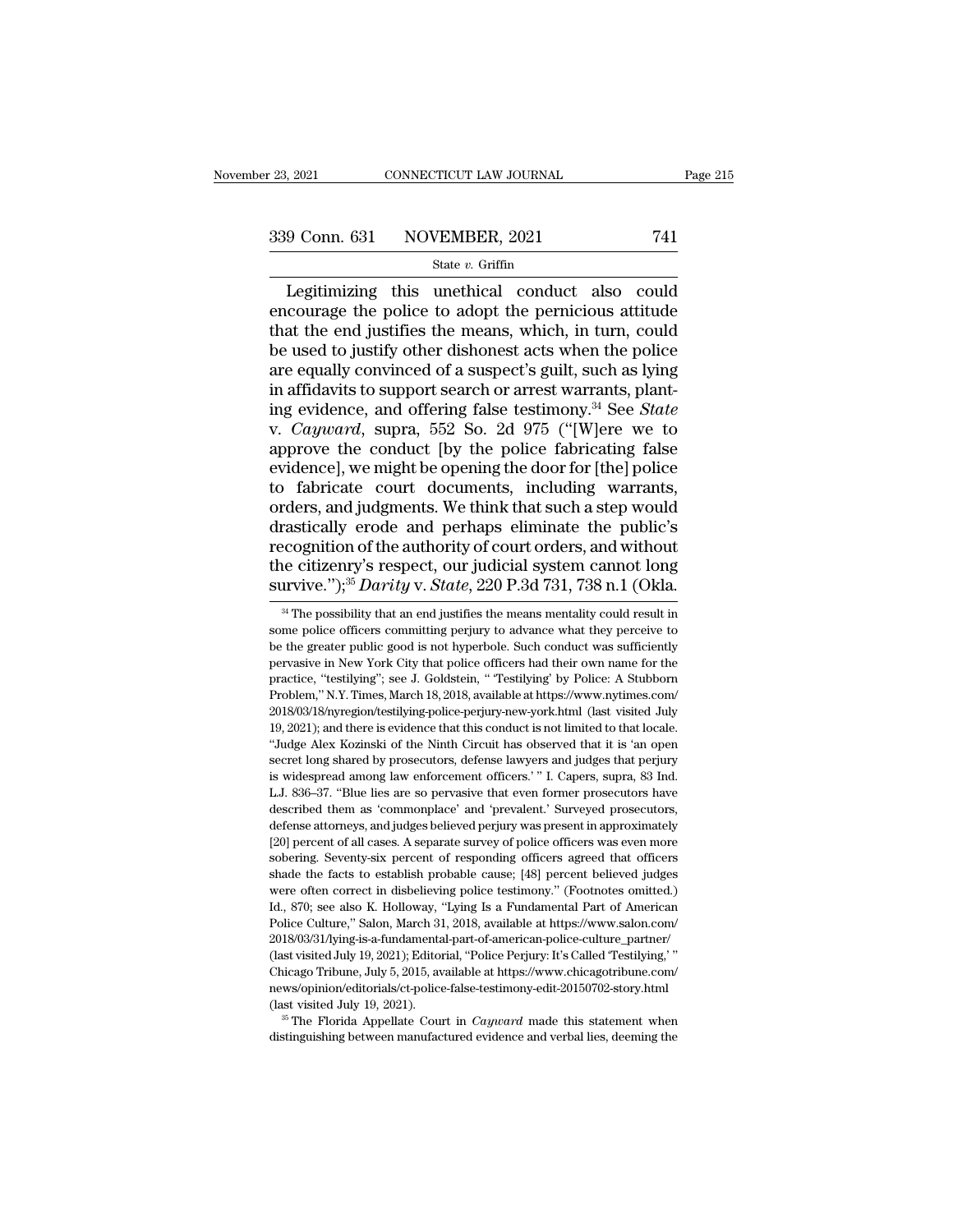# EXECUTE CONNECTICUT LAW JOURNAL Movember 23, 2021<br>
742 NOVEMBER, 2021 339 Conn. 631<br>
State v. Griffin

### State *v.* Griffin

CONNECTICUT LAW JOURNAL November 23, 2021<br>
T42 NOVEMBER, 2021 339 Conn. 631<br>
State v. Griffin<br>
Crim. App. 2009) (Chapel, J., dissenting) ("Courts have<br>
opened a Pandora's box by sanctioning police lies. The<br>
"conds justify T42 NOVEMBER, 2021 339 Conn. 631<br>
State v. Griffin<br>
Crim. App. 2009) (Chapel, J., dissenting) ("Courts have<br>
opened a Pandora's box by sanctioning police lies. The<br>
"ends justify the means" rationale employed by most<br>
cou T42 NOVEMBER, 2021 339 Conn. 631<br>
State v. Griffin<br>
Crim. App. 2009) (Chapel, J., dissenting) ("Courts have<br>
opened a Pandora's box by sanctioning police lies. The<br>
'ends justify the means' rationale employed by most<br>
cou T42 NOVEMBER, 2021 339 Conn. 631<br>
State v. Griffin<br>
Crim. App. 2009) (Chapel, J., dissenting) ("Courts have<br>
opened a Pandora's box by sanctioning police lies. The<br>
'ends justify the means' rationale employed by most<br>
cou State v. Griffin<br>
State v. Griffin<br>
Crim. App. 2009) (Chapel, J., dissenting) ("Courts have<br>
opened a Pandora's box by sanctioning police lies. The<br>
'ends justify the means' rationale employed by most<br>
courts is very diff state v. Grifin<br>Crim. App. 2009) (Chapel, J., dissenting) ("Courts have<br>opened a Pandora's box by sanctioning police lies. The<br>'ends justify the means' rationale employed by most<br>courts is very difficult to limit, and thu Crim. App. 2009) (Chapel, J., dissenting) ("Courts have<br>opened a Pandora's box by sanctioning police lies. The<br>'ends justify the means' rationale employed by most<br>courts is very difficult to limit, and thus, the circum-<br>st opened a Pandora's box by sanctioning police lies. The<br>
'ends justify the means' rationale employed by most<br>
courts is very difficult to limit, and thus, the circum-<br>
stances of 'permissible deceit' have increased. So too<br> 'ends justify the means' rationale employed by most<br>courts is very difficult to limit, and thus, the circum-<br>stances of 'permissible deceit' have increased. So too<br>has the evidence of 'unlawful deceit.' How does a law<br>enfo courts is very difficult to limit, and thus, the circum-<br>stances of 'permissible deceit' have increased. So too<br>has the evidence of 'unlawful deceit.' How does a law<br>enforcement officer accept a message that it is permissi stances of 'permissible deceit' have increased. So too<br>has the evidence of 'unlawful deceit.' How does a law<br>enforcement officer accept a message that it is permissi-<br>ble to lie to obtain evidence, but not permissible to l has the evidence of 'unlawful deceit.' How does a law<br>enforcement officer accept a message that it is permissi-<br>ble to lie to obtain evidence, but not permissible to lie<br>in a suppression hearing when the conviction or rele enforcement officer accept a message that it is permissible to lie<br>ble to lie to obtain evidence, but not permissible to lie<br>in a suppression hearing when the conviction or release<br>of a murderer is in the balance. Empiric ble to lie to obtain evidence, but not permissible to lie<br>in a suppression hearing when the conviction or release<br>of a murderer is in the balance. Empirical studies dem-<br>onstrate that police are lying both in and out of co in a suppression hearing when the conviction or release<br>of a murderer is in the balance. Empirical studies dem-<br>onstrate that police are lying both in and out of court.<br> $\ldots$  The consequences penetrate deep into the crimi of a murderer is in the balance. Empirical studies demonstrate that police are lying both in and out of court.<br>
. . . The consequences penetrate deep into the crimi-<br>
nal justice system, as the authority of the courts and<br> on trate that police are lying both in and out of court.<br>
. . . The consequences penetrate deep into the crimi-<br>
nal justice system, as the authority of the courts and<br>
legitimacy of their rulings are based largely on inte . . . The consequences penetrate deep into the crimi-<br>nal justice system, as the authority of the courts and<br>legitimacy of their rulings are based largely on integrity<br>and trust." (Citations omitted.)); A. Clemens, Note,<br>" nal justice system, as the authority of the courts and<br>legitimacy of their rulings are based largely on integrity<br>and trust." (Citations omitted.)); A. Clemens, Note,<br>"Removing the Market for Lying Snitches: Reforms To<br>Pre legitimacy of their rulings are based largely on integrity<br>and trust." (Citations omitted.)); A. Clemens, Note,<br>"Removing the Market for Lying Snitches: Reforms To<br>Prevent Unjust Convictions," 23 Quinnipiac L. Rev. 151,<br>19 and trust." (Citations omitted.)); A. Clemens, Note,<br>"Removing the Market for Lying Snitches: Reforms To<br>Prevent Unjust Convictions," 23 Quinnipiac L. Rev. 151,<br>192 (2004) ("[A]n officer [may grow] 'convinced that<br>the susp "Removing the Market for Lying Snitches: Reforms To<br>Prevent Unjust Convictions," 23 Quinnipiac L. Rev. 151,<br>192 (2004) ("[A]n officer [may grow] 'convinced that<br>the suspect is factually guilty of the offense, may believe<br>t Prevent Unjust Convictions," 23 Quinnipiac L. Rev. 151,<br>192 (2004) ("[A]n officer [may grow] 'convinced that<br>the suspect is factually guilty of the offense, may believe<br>that necessary elements of legal guilt are lacking [a 192 (2004) ("[A]n officer [may grow] 'convinced that<br>the suspect is factually guilty of the offense, may believe<br>that necessary elements of legal guilt are lacking [and<br>feel] that he/she must supply the missing elements.' the suspect is factually guilty of the offense, may believe<br>that necessary elements of legal guilt are lacking [and<br>feel] that he/she must supply the missing elements.' For<br>example, one police officer explained how 'it is example, one police officer explained how 'it is often<br>necessary to "fluff up the evidence" to get a search<br>warrant or [to] ensure conviction [so this] officer will<br>attest to facts, statements, or evidence [that] never<br>for necessary to "fluff up the evidence" to get a search<br>warrant or [to] ensure conviction [so this] officer will<br>attest to facts, statements, or evidence [that] never<br>former coercive per se; see *State* v. *Cayward*, supra, 5

warrant or [to] ensure conviction [so this] officer will<br>attest to facts, statements, or evidence [that] never<br>former coercive per se; see *State* v. *Cayward*, supra, 552 So. 2d 973–75; a<br>distinction adopted by a few othe Attest to facts, statements, or evidence [that] never<br>former coercive per se; see *State* v. *Cayward*, supra, 552 So. 2d 973–75; a<br>distinction adopted by a few other courts. See *State* v. *Patton*, 362 N.J.<br>Super. 16, 31 Framer coefficients, or evidence funal never<br>
former coefficients of evidence of the proposition adopted by a few other courts. See *State v. Patton*, 362 N.J.<br>
Super. 16, 31–32, 826 A.2d 783 (App. Div.), cert. denied, 178 A.2d 408 (2003); *State* v. *Farley*, 192 W. Va. 247, 257 n.13, 452 S.E.2d 50 (1994). I agree with those courts that have rejected the proposition that a verbal lie about evidence will necessarily have less of an effect t distinction adopted by a few other courts. See *State* v. *Patton*, 362 N.J. Super. 16, 31–32, 826 A.2d 783 (App. Div.), cert. denied, 178 N.J. 35, 834 A.2d 408 (2003); *State* v. *Farley*, 192 W. Va. 247, 257 n.13, 452 S. A.2d 408 (2003); *State* v. *Farley*, 192 W. Va. 247, 257 n.13, 452 S.E.2d 50 (1994). I agree with those courts that have rejected the proposition that a verbal lie about evidence will necessarily have less of an effect t CHPM and the courts that have rejected the proposition that a verbal lie about evidence will necessarily have less of an effect than presenting that same lie in physical form, i.e., false test results. See, e.g., *State* verbal lie about evidence will necessarily have less of an effect than presenting that same lie in physical form, i.e., false test results. See, e.g., *State* v. *Baker*, supra, 147 Haw. 431 ("[t]o the suspect, who does n ing that same lie in physical form, i.e., false test results. See, e.g., *State* v. *Baker*, supra, 147 Haw. 431 ("[t]o the suspect, who does not expect the police to lie, there is no meaningful distinction between being *Haker*, supra, 147 Haw. 431 ("[t]o the suspect, who does not expect the police to lie, there is no meaningful distinction between being given a piece of paper that purports to document guilt and an officer's confident ass police to lie, there is no meaningful distinction between being given a piece of paper that purports to document guilt and an officer's confident assertion that scientific evidence incontrovertibly establishes the suspect' of paper that purports to document guilt and an officer's confident assertion that scientific evidence incontrovertibly establishes the suspect's guilt''); see also M. Gohara, supra, 33 Fordham Urb. L.J. 833 ("Both sorts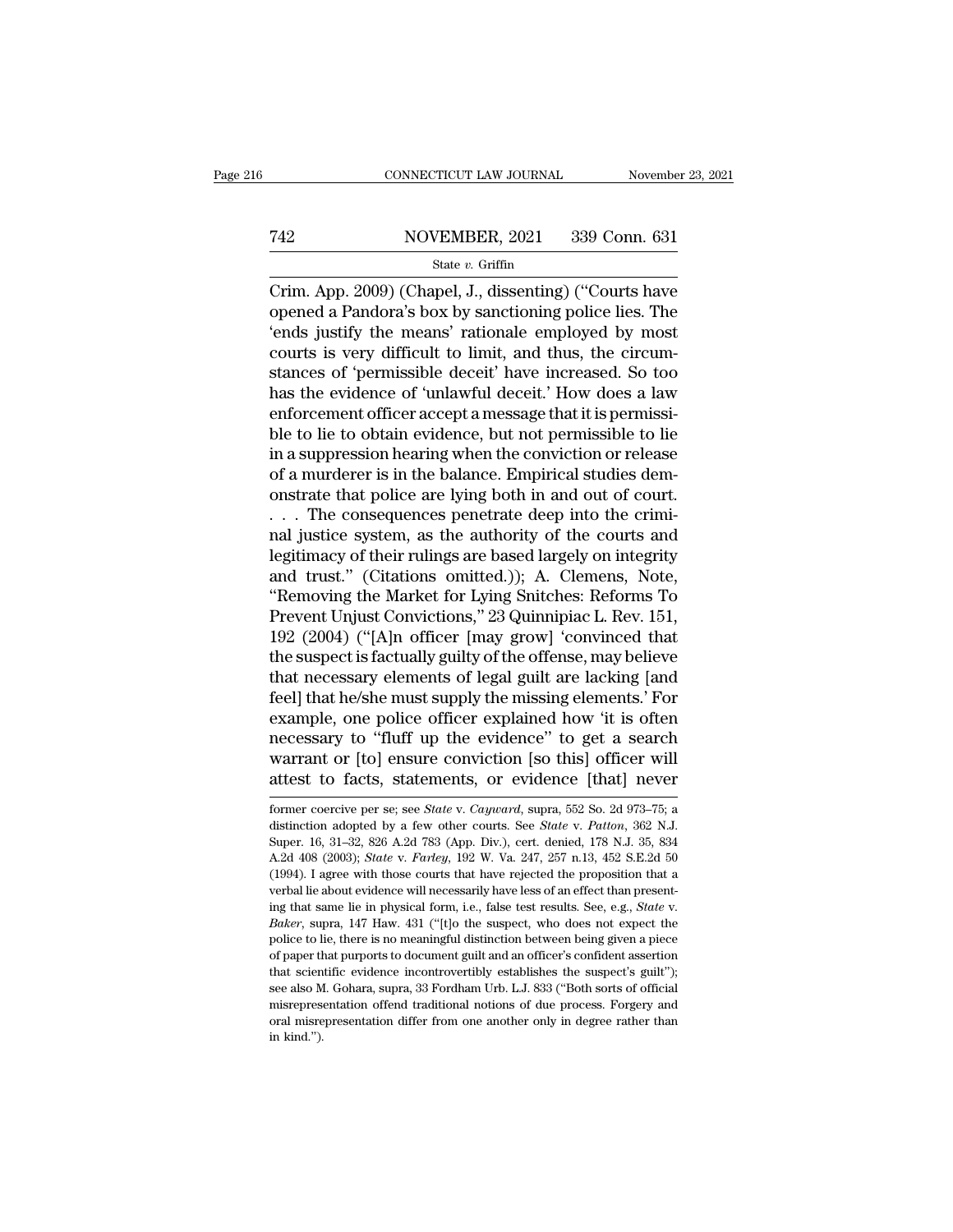<sup>23, 2021</sup> CONNECTICUT LAW JOURNAL<br>
339 Conn. 631 NOVEMBER, 2021 743<br>
<sup>21</sup> State *v*. Griffin<br>
32 Occurred or occurred in a different fashion.' Police officers rationalize these lies, often themselves criminal<br>
245 (bogay 339 Conn. 631 NOVEMBER, 2021 743<br>
state v. Griffin<br>
occurred or occurred in a different fashion.' Police officers<br>
rationalize these lies, often themselves criminal<br>
acts, 'because they are necessary to ensure that crimin 339 Conn. 631 NOVEMBER, 2021 743<br>
State v. Griffin<br>
occurred or occurred in a different fashion.' Police officers<br>
rationalize these lies, often themselves criminal<br>
acts, 'because they are necessary to ensure that crimi-339 Conn. 631 NOVEMBER, 2021 743<br>
State v. Griffin<br>
occurred or occurred in a different fashion.' Police officers<br>
rationalize these lies, often themselves criminal<br>
acts, 'because they are necessary to ensure that crimi-State v. Griffin<br>
occurred or occurred in a different fashion.' Police officers<br>
rationalize these lies, often themselves criminal<br>
acts, 'because they are necessary to ensure that crimi-<br>
ranks do not get off on "technic State v. Griffin<br>
occurred or occurred in a different fashion.' Police officers<br>
rationalize these lies, often themselves criminal<br>
acts, 'because they are necessary to ensure that crimi-<br>
nals do not get off on "technica occurred or occurred in a different fashion.' Police officers rationalize these lies, often themselves criminal<br>acts, 'because they are necessary to ensure that crimi-<br>nals do not get off on "technicalities." ' " (Footnote cers rationalize these lies, often themselves criminal<br>acts, 'because they are necessary to ensure that crimi-<br>nals do not get off on "technicalities." '" (Footnotes<br>omitted.)); D. Young, supra, 28 Conn. L. Rev. 463–64<br>("T acts, 'because they are necessary to ensure that criminals do not get off on "technicalities." '" (Footnotes omitted.)); D. Young, supra, 28 Conn. L. Rev. 463–64 ("The justification of lying for the public good . . . may r nals do not get off on "technicalities." '" (Footnotes omitted.)); D. Young, supra, 28 Conn. L. Rev. 463–64 ("The justification of lying for the public good . . . may readily transfer to other lies. The officer wants to co omitted.)); D. Young, supra, 28 Conn. L. Rev. 463–64<br>("The justification of lying for the public good . . .<br>may readily transfer to other lies. The officer wants<br>to convict the criminal, punish him, and protect other<br>poten warrant affidavit for a search. . . . The officer's may readily transfer to other lies. The officer wants<br>to convict the criminal, punish him, and protect other<br>potential victims throughout the officer's involvement<br>in the case, not just during interrogation. For example,<br>a to convict the criminal, punish him, and protect other<br>potential victims throughout the officer's involvement<br>in the case, not just during interrogation. For example,<br>an officer may extend this justification to lying on a potential victims throughout the officer's involvement<br>in the case, not just during interrogation. For example,<br>an officer may extend this justification to lying on a<br>warrant affidavit for a search. . . . The officer's<br>mot in the case, not just during interrogation. For example,<br>an officer may extend this justification to lying on a<br>warrant affidavit for a search.... The officer's<br>motives may also trigger lies to third parties, such as<br>to e an officer may extend this justification to lying on a<br>warrant affidavit for a search. . . . The officer's<br>motives may also trigger lies to third parties, such as<br>to encourage consent for a search or to encourage false<br>te warrant affidavit for a search. . . . The officer's<br>motives may also trigger lies to third parties, such as<br>to encourage consent for a search or to encourage false<br>testimony by others. . . . In an even more egregious<br>appl motives may also trigger lies to third parties, such as<br>to encourage consent for a search or to encourage false<br>testimony by others. . . . In an even more egregious<br>application of this justification, an officer may lie at to encourage consent for a search or to encourage false<br>testimony by others. . . . In an even more egregious<br>application of this justification, an officer may lie at<br>trial, committing perjury to obtain the conviction of<br>s testimony by others. . . . In an even more egregious<br>application of this justification, an officer may lie at<br>trial, committing perjury to obtain the conviction of<br>someone he believes is guilty. . . . The inherent prob-<br>l application of this justification, an officer may lie at<br>trial, committing perjury to obtain the conviction of<br>someone he believes is guilty.... The inherent prob-<br>lem with lying for the public good is that people who<br>bel omitted.)). m with lying for the public good is that people who<br>lieve their entire work is for the public good, as police<br>ficers do and should, may use this rationale to justify<br>y and all lies that they tell  $\ldots$ ." (Footnotes<br>aitted lem with lying for the public good is that people who<br>believe their entire work is for the public good, as police<br>officers do and should, may use this rationale to justify<br>any and all lies that they tell  $\ldots$ ." (Footnote

beficers do and should, may use this rationale to justify<br>any and all lies that they tell  $\ldots$ ." (Footnotes<br>omitted.)).<br>Beyond concerns about the practical consequences<br>of sanctioning lying, there are moral and ethical c any and all lies that they tell  $\ldots$ ." (Footnotes omitted.)).<br>Beyond concerns about the practical consequences<br>of sanctioning lying, there are moral and ethical con-<br>cerns. "[S]tate officials, at least in a democracy, mu and an act and  $\alpha$ ,  $\alpha$  is a consequences of sanctioning lying, there are moral and ethical concerns. "[S]tate officials, at least in a democracy, must aspire to be relevant epistemic authorities on the law and on at le Beyond concerns about the practical consequences<br>of sanctioning lying, there are moral and ethical con-<br>cerns. "[S]tate officials, at least in a democracy, must<br>aspire to be relevant epistemic authorities on the law<br>and on Beyond concerns about the practical consequences<br>of sanctioning lying, there are moral and ethical con-<br>cerns. "[S]tate officials, at least in a democracy, must<br>aspire to be relevant epistemic authorities on the law<br>and on of sanctioning lying, there are moral and ethical concerns. "[S]tate officials, at least in a democracy, must<br>aspire to be relevant epistemic authorities on the law<br>and on at least that aspect of morality embodied in law.<br> cerns. "[S]tate officials, at least in a democracy, must<br>aspire to be relevant epistemic authorities on the law<br>and on at least that aspect of morality embodied in law.<br>We *should* be able to rely on their transmissions ab aspire to be relevant epistemic authorities on the law<br>and on at least that aspect of morality embodied in law.<br>We *should* be able to rely on their transmissions about<br>the content of law, legally relevant morality, and le and on at least that aspect of morality embodied in law.<br>We *should* be able to rely on their transmissions about<br>the content of law, legally relevant morality, and legally<br>relevant facts. These ideas would render police m We *should* be able to rely on their transmissions about<br>the content of law, legally relevant morality, and legally<br>relevant facts. These ideas would render police misrep-<br>resentation—even to a wrongdoer—especially morally the content of law, legally relevant morality, and legally<br>relevant facts. These ideas would render police misrep-<br>resentation—even to a wrongdoer—especially morally<br>problematic. If their role partly involves serving as a<br> relevant facts. These ideas would render police misrep-<br>resentation—even to a wrongdoer—especially morally<br>problematic. If their role partly involves serving as a<br>reliable epistemic repository, then the police subvert<br>thei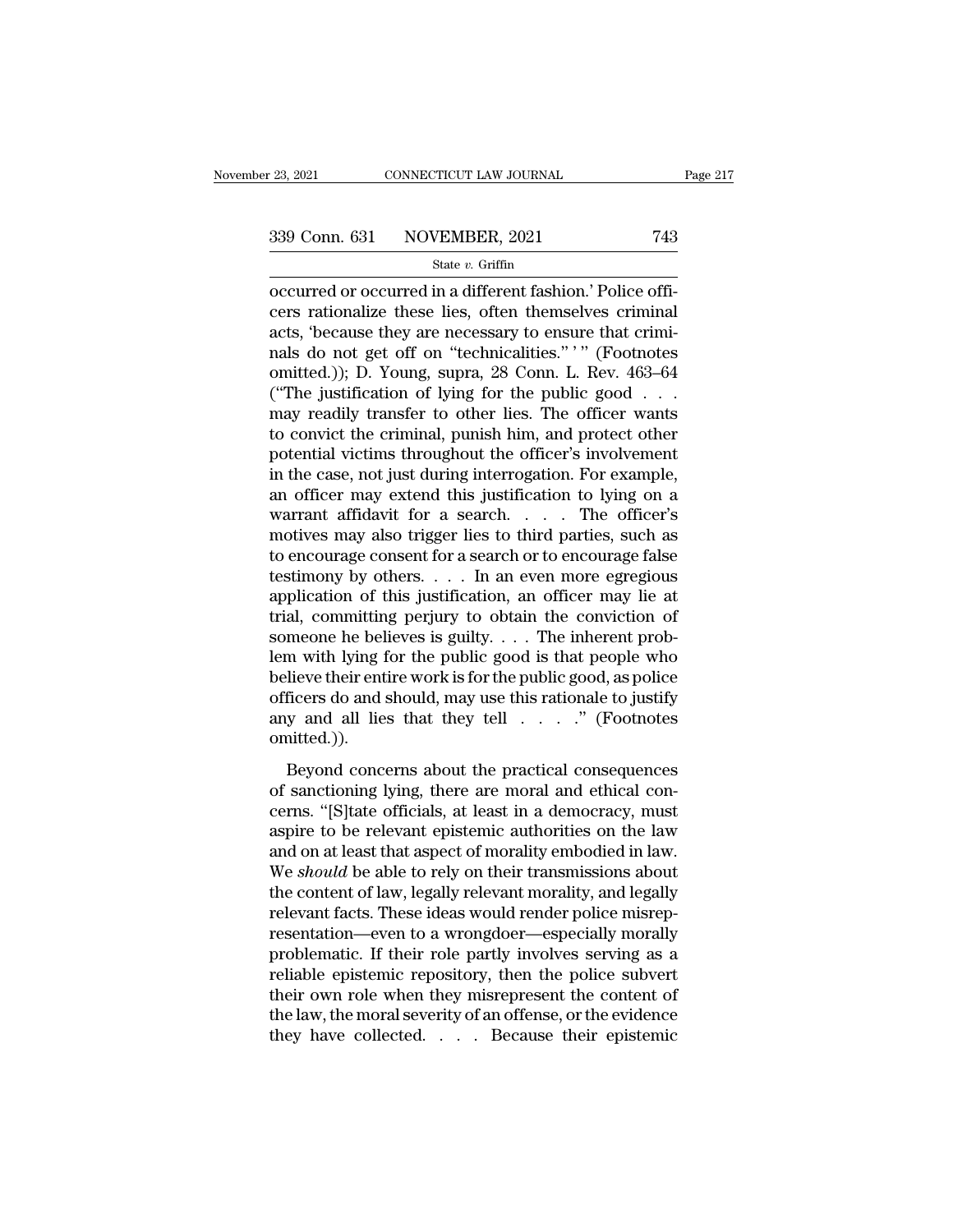# EXECUTE CONNECTICUT LAW JOURNAL Movember 23, 2021<br>
744 NOVEMBER, 2021 339 Conn. 631<br>
81 State v. Griffin

### State *v.* Griffin

 $\begin{tabular}{ll} \multicolumn{1}{l}{{\small \textbf{COMRECTICUT LAW JOURNAL}}} & \multicolumn{1}{l}{\small \textbf{November 23, 2021}}\\ \cline{1-2}{{\small \textbf{744}}} & \multicolumn{1}{l}{\small \textbf{NOVEMBER, 2021}} & \multicolumn{1}{l}{\small \textbf{339 Conn. 631}}\\ & \multicolumn{1}{l}{\small \textbf{State $v$. Griffiths} } \\ \cline{1-2}{{\small \textbf{F}}{\small \textbf{S}0}} & \multicolumn{1}{l}{\small \textbf{State $v$. Griffiths} } \\ \cline{1-2}{{\$ The means of the truth and frame their<br>
investigatory aims, the police cannot argue that the<br>
investigatory aims, the police cannot argue that the<br>
investigatory aims, the police cannot argue that the<br>
the truth places pr Text Transaction NOVEMBER, 2021 339 Conn. 631<br>
State v. Griffin<br>
responsibilities are bound together with and frame their<br>
investigatory aims, the police cannot argue that the<br>
mere significance of the end justifies the s Tasket w. Griffin<br>
State v. Griffin<br>
State v. Griffin<br>
Tresponsibilities are bound together with and frame their<br>
investigatory aims, the police cannot argue that the<br>
mere significance of the end justifies the suspension State v. Griffin<br>
State v. Griffin<br>
responsibilities are bound together with and frame their<br>
investigatory aims, the police cannot argue that the<br>
mere significance of the end justifies the suspension of<br>
the truthfulnes state *v*. Griffin<br>
responsibilities are bound together with and frame their<br>
investigatory aims, the police cannot argue that the<br>
mere significance of the end justifies the suspension of<br>
the truthfulness presumption." ( responsibilities are bound together with and frame their<br>investigatory aims, the police cannot argue that the<br>mere significance of the end justifies the suspension of<br>the truthfulness presumption." (Emphasis in original.)<br> investigatory aims, the police cannot argue that the<br>mere significance of the end justifies the suspension of<br>the truthfulness presumption." (Emphasis in original.)<br>S. Shiffrin, Speech Matters: On Lying, Morality, and the<br> mere significance of the end justifies the suspension of<br>the truthfulness presumption." (Emphasis in original.)<br>S. Shiffrin, Speech Matters: On Lying, Morality, and the<br>Law (2014) p. 198; see also *Miranda* v. *Arizona*, s the truthfulness presumption." (Emphasis in original.)<br>S. Shiffrin, Speech Matters: On Lying, Morality, and the<br>Law (2014) p. 198; see also *Miranda* v. Arizona, supra,<br>384 U.S. 479–80 (" Decency, security, and liberty ali S. Shiffrin, Speech Matters: On Lying, Morality, and the Law (2014) p. 198; see also *Miranda* v. *Arizona*, supra, 384 U.S. 479–80 (" Decency, security, and liberty alike demand that government officials shall be subjecte Law (2014) p. 198; see also *Miranda* v. *Arizona*, supra, 384 U.S. 479–80 (" Decency, security, and liberty alike demand that government officials shall be subjected to the same rules of conduct that are commands to the c 384 U.S. 479–80 (" 'Decency, security, and liberty alike<br>demand that government officials shall be subjected to<br>the same rules of conduct that are commands to the<br>citizen. In a government of laws, existence of the gov-<br>ern demand that government officials shall be subjected to<br>the same rules of conduct that are commands to the<br>citizen. In a government of laws, existence of the gov-<br>ernment will be imperilled if it fails to observe the<br>law sc the same rules of conduct that are commands to the citizen. In a government of laws, existence of the government will be imperilled if it fails to observe the law scrupulously. Our [g]overnment is the potent, the omniprese citizen. In a government of laws, existence of the government will be imperilled if it fails to observe the<br>law scrupulously. Our [g]overnment is the potent, the<br>omnipresent teacher. For good or for ill, it teaches the<br>who ernment will be imperilled if it fails to observe the<br>law scrupulously. Our [g]overnment is the potent, the<br>omnipresent teacher. For good or for ill, it teaches the<br>whole people by its example. Crime is contagious. If<br>the law scrupulously. Our [g]overnment is the potent, the omnipresent teacher. For good or for ill, it teaches the whole people by its example. Crime is contagious. If the [g]overnment becomes a lawbreaker, it breeds contempt omnipresent teacher. For good or for ill, it teaches the<br>whole people by its example. Crime is contagious. If<br>the [g]overnment becomes a lawbreaker, it breeds con-<br>tempt for law; it invites every man to become a law<br>unto whole people by its example. Crime is contagious. If<br>the [g]overnment becomes a lawbreaker, it breeds con-<br>tempt for law; it invites every man to become a law<br>unto himself; it invites anarchy. To declare that in the<br>admin the [g]overnment becomes a lawbreaker, it breeds contempt for law; it invites every man to become a law<br>unto himself; it invites anarchy. To declare that in the<br>administration of the criminal law the end justifies the<br>mean tempt for law; it invites every man to become a law<br>unto himself; it invites anarchy. To declare that in the<br>administration of the criminal law the end justifies the<br>means . . . would bring terrible retribution. Against<br>th unto himself; it invites and<br>administration of the crime<br>means . . . would bring<br>that pernicious doctrine<br>set its face.' "), quoting C<br>U.S. 438, 485, 48 S. Ct. 56<br>deis, J., dissenting).<br>Despite the aforementic France Concernsive the aforemention of the continuation of the concerns and a general concerns at pernicious doctrine this [c]ourt should resolutely t its face.'"), quoting *Olmstead v. United States*, 277 S. 438, 485, 48 that pernicious doctrine this [c]ourt should resolutely<br>set its face.'"), quoting *Olmstead* v. *United States*, 277<br>U.S. 438, 485, 48 S. Ct. 564, 72 L. Ed. 944 (1928) (Bran-<br>deis, J., dissenting).<br>Despite the aforementio

set its face.'"), quoting *Olmstead v. United States*, 277<br>U.S. 438, 485, 48 S. Ct. 564, 72 L. Ed. 944 (1928) (Bran-<br>deis, J., dissenting).<br>Despite the aforementioned concerns, there are those<br>who would argue that allowin U.S. 438, 485, 48 S. Ct. 564, 72 L. Ed. 944 (1928) (Bran-<br>deis, J., dissenting).<br>Despite the aforementioned concerns, there are those<br>who would argue that allowing the police to lie, at<br>least in interrogations, is a necess v. *Burbine*, 475 U.S. 412, 426, 106 S. Ct. 1135, 89 L. Ed. Despite the aforementioned concerns, there are those<br>who would argue that allowing the police to lie, at<br>least in interrogations, is a necessary evil. Confessions<br>undoubtedly may be essential in some cases. See *Moran*<br>v. Despite the aforementioned concerns, there are those<br>who would argue that allowing the police to lie, at<br>least in interrogations, is a necessary evil. Confessions<br>undoubtedly may be essential in some cases. See *Moran*<br>v. who would argue that allowing the police to lie, at<br>least in interrogations, is a necessary evil. Confessions<br>undoubtedly may be essential in some cases. See *Moran*<br>v. *Burbine*, 475 U.S. 412, 426, 106 S. Ct. 1135, 89 L. least in interrogations, is a necessary evil. Confessions<br>undoubtedly may be essential in some cases. See *Moran*<br>v. *Burbine*, 475 U.S. 412, 426, 106 S. Ct. 1135, 89 L. Ed.<br>2d 410 (1986) ("[a]dmissions of guilt are more undoubtedly may be essential in some cases. See *Moran*<br>v. *Burbine*, 475 U.S. 412, 426, 106 S. Ct. 1135, 89 L. Ed.<br>2d 410 (1986) ("[a]dmissions of guilt are more than<br>merely desirable . . . they are essential to society's *since, 475 U.S. 412, 426, 106 S. Ct. 1135, 89 L. Ed.* 2d *410* (1986) ("[a]dmissions of guilt are more than merely desirable . . . they are essential to society's compelling interest in finding, convicting, and punishing 2d 410 (1986) ("[a]dmissions of guilt are more than<br>merely desirable . . . they are essential to society's<br>compelling interest in finding, convicting, and punishing<br>those who violate the law" (citation omitted; internal<br>q merely desirable  $\ldots$  they are essential to society's compelling interest in finding, convicting, and punishing those who violate the law" (citation omitted; internal quotation marks omitted)); see also  $McNeil$  v.  $Wisconsim$ , 5 compelling interest in finding, convicting, and punishing<br>those who violate the law" (citation omitted; internal<br>quotation marks omitted)); see also *McNeil* v. *Wiscon-*<br>sin, 501 U.S. 171, 181, 111 S. Ct. 2204, 115 L. Ed.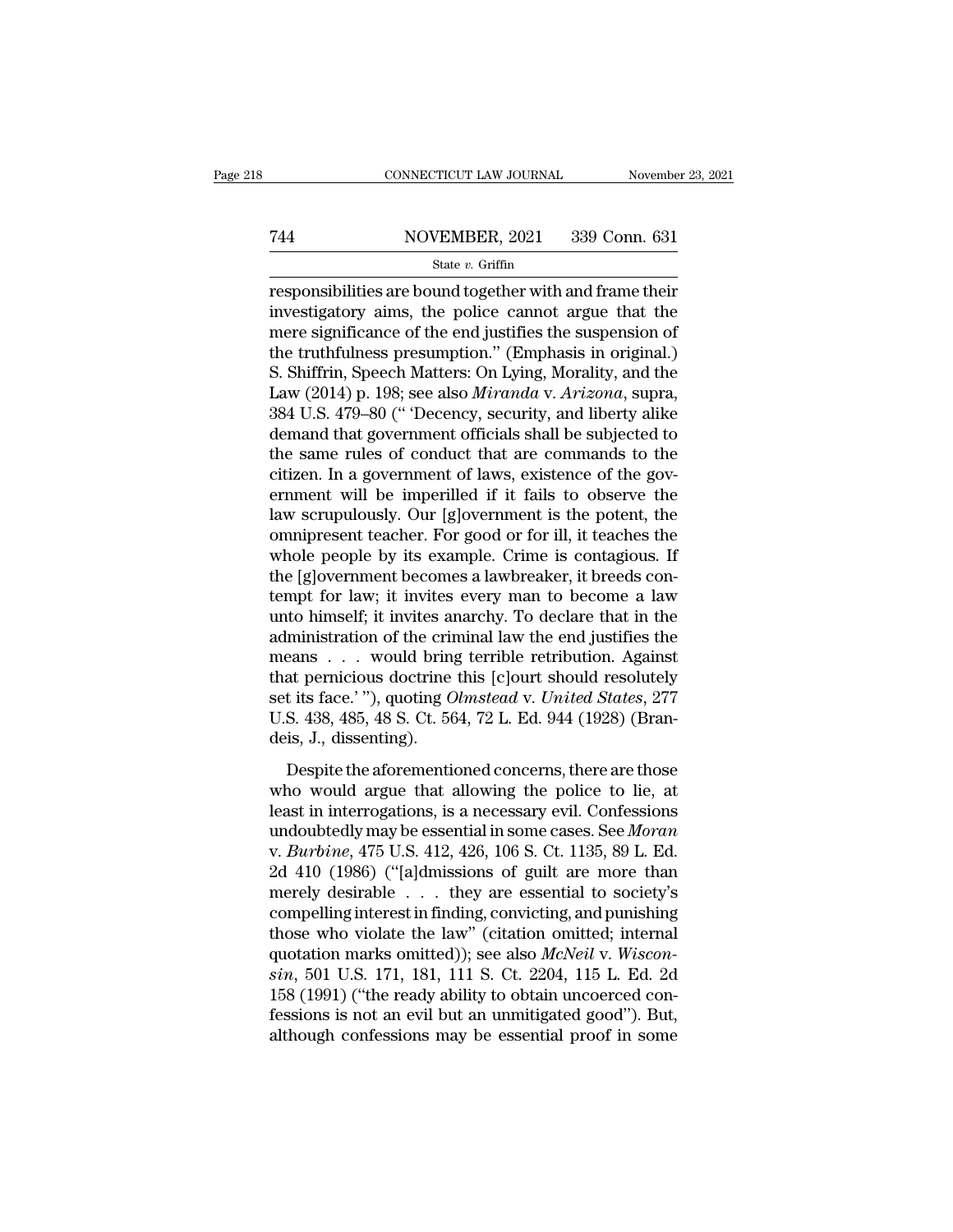| 23, 2021 | CONNECTICUT LAW JOURNAL      | Page 219 |
|----------|------------------------------|----------|
|          | 339 Conn. 631 NOVEMBER, 2021 | 745      |
|          | State $v$ . Griffin          |          |

connecticut LAW JOURNAL<br>
23, 2021 CONNECTICUT LAW JOURNAL<br>
339 Conn. 631 NOVEMBER, 2021 745<br>
31 State v. Griffin<br>
23, cases, it does not follow that lying to obtain those confessions is equally necessary.  $\begin{array}{r} \textbf{339} \text{ Conn. } \textbf{631} \text{ NOVEMBER, } \textbf{202} \text{ State } v. \textbf{ Griffith} \text{cases, it does not follow that lying} \textbf{f} \text{sessions is equally necessary.} \textbf{There is a wealth of evidence that the code of the code.} \end{array}$ 

9 Conn. 631 NOVEMBER, 2021 745<br>
State v. Griffin<br>
ses, it does not follow that lying to obtain those consisions is equally necessary.<br>
There is a wealth of evidence that nonconfrontational<br>
terrogation methods, which do n 339 Conn. 631 NOVENBER, 2021 (45)<br>
State v. Griffin<br>
Cases, it does not follow that lying to obtain those con-<br>
fessions is equally necessary.<br>
There is a wealth of evidence that nonconfrontational<br>
interrogation methods, state  $v$ . Griffin<br>
state  $v$ . Griffin<br>
state  $v$ . Griffin<br>
state  $v$ . Griffin<br>
states are at least as effective as inquisitorial, advers-<br>
state are at least as effective as inquisitorial, advers-<br>
arial methods like the cases, it does not follow that lying to obtain those confessions is equally necessary.<br>
There is a wealth of evidence that nonconfrontational<br>
interrogation methods, which do not sanction lying to<br>
suspects, are at least fessions is equally necessary.<br>
There is a wealth of evidence that nonconfrontational<br>
interrogation methods, which do not sanction lying to<br>
suspects, are at least as effective as inquisitorial, advers-<br>
arial methods lik There is a wealth of evidence that nonconfrontational<br>interrogation methods, which do not sanction lying to<br>suspects, are at least as effective as inquisitorial, advers-<br>arial methods like the Reid method. This evidence is interrogation methods, which do not sanction lying to suspects, are at least as effective as inquisitorial, adversarial methods like the Reid method. This evidence is found in empirical research; see *Dassey v. Dittmann*, suspects, are at least as effective as inquisitorial, adversarial methods like the Reid method. This evidence is<br>found in empirical research; see *Dassey* v. *Dittmann*,<br>supra, 877 F.3d 335–36 (Rovner, J., dissenting); M. arial methods like the Reid method. This evidence is<br>found in empirical research; see *Dassey* v. *Dittmann*,<br>supra, 877 F.3d 335–36 (Rovner, J., dissenting); M. Kim,<br>supra, 52 Gonz. L. Rev. 517; S. Tekin et al., "Intervie found in empirical research; see *Dassey v. Dittmann*,<br>supra, 877 F.3d 335–36 (Rovner, J., dissenting); M. Kim,<br>supra, 52 Gonz. L. Rev. 517; S. Tekin et al., "Interviewing<br>Strategically To Elicit Admissions from Guilty Su supra, 877 F.3d 335–36 (Rovner, J., dissenting); M. Kim,<br>supra, 52 Gonz. L. Rev. 517; S. Tekin et al., "Interviewing<br>Strategically To Elicit Admissions from Guilty Sus-<br>pects," 39 Law & Hum. Behav. 244, 244–46 (2015); the<br> supra, 52 Gonz. L. Rev. 517; S. Tekin et al., "Interviewing<br>Strategically To Elicit Admissions from Guilty Sus-<br>pects," 39 Law & Hum. Behav. 244, 244–46 (2015); the<br>practices of other countries that have successfully<br>shift Strategically To Elicit Admissions from Guilty Suspects," 39 Law & Hum. Behav. 244, 244–46 (2015); the practices of other countries that have successfully shifted from the inquisitorial, adversarial Reid method to informat pects," 39 Law & Hum. Behav. 244, 244–46 (2015); the<br>practices of other countries that have successfully<br>shifted from the inquisitorial, adversarial Reid method<br>to information gathering, conversational models; see<br>M. Kim, practices of other countries that have successfully<br>shifted from the inquisitorial, adversarial Reid method<br>to information gathering, conversational models; see<br>M. Kim, supra, 513 (England); W. Kozinski, supra, 16<br>Seattle shifted from the inquisitorial, adversarial Reid method<br>to information gathering, conversational models; see<br>M. Kim, supra, 513 (England); W. Kozinski, supra, 16<br>Seattle J. Soc. Just. 333–34 (United Kingdom, Norway,<br>and Ne http://www.rcmp-grc.gc.ca/en/gazette/the-art-an-effective-M. Kim, supra, 513 (England); W. Kozinski, supra, 16<br>Seattle J. Soc. Just. 333–34 (United Kingdom, Norway,<br>and New Zealand); Royal Canadian Mounted Police,<br>The Art of an Effective Interview: Why Non-Accusatory<br>Is the New N Seattle J. Soc. Just. 333–34 (United Kingdom, Norway, and New Zealand); Royal Canadian Mounted Police, The Art of an Effective Interview: Why Non-Accusatory Is the New Normal, (January 13, 2017), available at http://www.rc and New Zealand); Royal Canadian Mounted Police,<br>The Art of an Effective Interview: Why Non-Accusatory<br>Is the New Normal, (January 13, 2017), available at<br>http://www.rcmp-grc.gc.ca/en/gazette/the-art-an-effective-<br>intervie The Art of an Effective Interview: Why Non-Accusatory<br>Is the New Normal, (January 13, 2017), available at<br>http://www.rcmp-grc.gc.ca/en/gazette/the-art-an-effective-<br>interview (last visited July 19, 2021) (Canada); and the<br> Is the New Normal, (January 13, 2017), available at<br>http://www.rcmp-grc.gc.ca/en/gazette/the-art-an-effective-<br>interview (last visited July 19, 2021) (Canada); and the<br>adoption of rules by foreign courts prohibiting misrep http://www.rcmp-grc.gc.ca/en/gazette/the-art-an-effective-<br>interview (last visited July 19, 2021) (Canada); and the<br>adoption of rules by foreign courts prohibiting misrep-<br>resentation of evidence. See C. Slobogin, "An Empi interview (last visited July 19, 2021) (Canada); and the<br>adoption of rules by foreign courts prohibiting misrep-<br>resentation of evidence. See C. Slobogin, "An Empiri-<br>cally Based Comparison of American and European<br>Regulat deception).<sup>36</sup> Illy Based Comparison of American and European<br>gulatory Approaches to Police Investigation," 22<br>ich. J. International L. 423, 443–44 (2001) (English<br>d German courts developed special rules barring<br>ception).<sup>36</sup><br>One of our Example 12.1 and the process of Delice Investigation," 22 Mich. J. International L. 423, 443–44 (2001) (English and German courts developed special rules barring deception).<sup>36</sup><br>One of our nation's largest police departme

eception).<sup>36</sup><br>
36 One of our nation's largest police departments, the Los<br>
19 ngeles Police Department, is in the process of abandon-<br>
3<sup>8</sup> It should be noted that, although there is evidence that the United<br>
19 ngdom has

One of our nation's largest police departments, the Los<br>Angeles Police Department, is in the process of abandon-<br><sup>36</sup> It should be noted that, although there is evidence that the United<br>Kingdom has a higher or similar rate One of our nation's largest police departments, the Los<br>Angeles Police Department, is in the process of abandon-<br><sup>36</sup> It should be noted that, although there is evidence that the United<br>Kingdom has a higher or similar rat Angeles Police Department, is in the process of abandon-<br><sup>36</sup> It should be noted that, although there is evidence that the United Kingdom has a higher or similar rate of confessions as the United States;<br>see C. Slobogin, "  $\frac{1}{100}$  and the noted that, although there is evidence that the United Kingdom has a higher or similar rate of confessions as the United States; see C. Slobogin, "Lying and Confessing," 39 Tex. Tech L. Rev. 1275, 1282 <sup>36</sup> It should be noted that, although there is evidence that the United Kingdom has a higher or similar rate of confessions as the United States; see C. Slobogin, "Lying and Confessing," 39 Tex. Tech L. Rev. 1275, 1282–8 Kingdom has a higher or similar rate of confessions as the United States; see C. Slobogin, "Lying and Confessing," 39 Tex. Tech L. Rev. 1275, 1282–83 and nn. 43 and 44 (2007); the United Kingdom permits the police to conti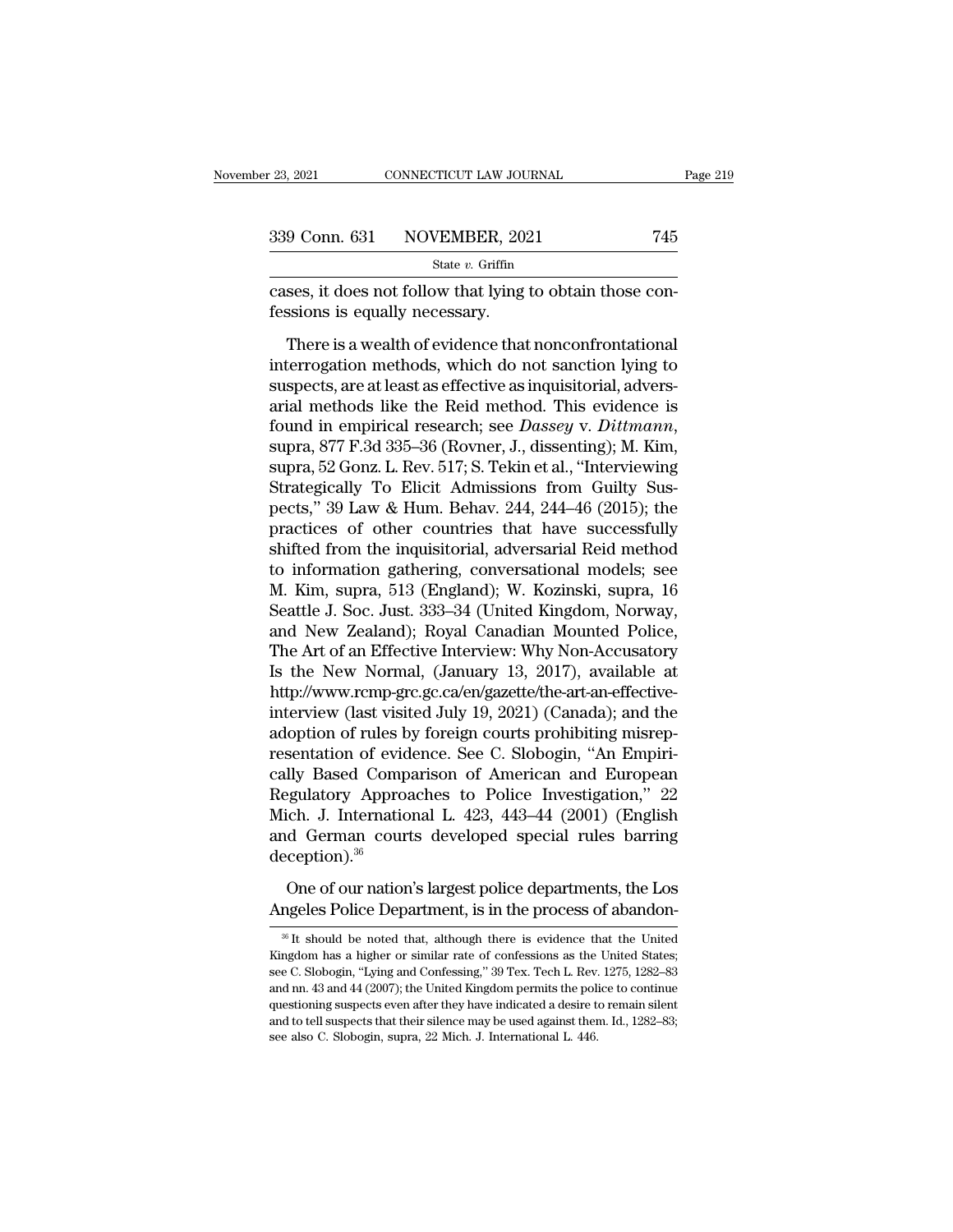## EXECUTE CONNECTICUT LAW JOURNAL Movember 23, 2021<br>
746 NOVEMBER, 2021 339 Conn. 631<br>
State v. Griffin State *v.* Griffin

### CONNECTICUT LAW JOURNAL November<br>
T46 NOVEMBER, 2021 339 Conn. 631<br>
State v. Griffin<br>
ing Reid style interrogation methods in favor of noncon-<br>
frontational techniques developed by the High-Value From Table 1 and the NOVEMBER, 2021 and 239 Conn. 631<br>
State v. Griffin<br>
ing Reid style interrogation methods in favor of noncon-<br>
frontational techniques developed by the High-Value<br>
Detainee Interrogation Group (known a T46 NOVEMBER, 2021 339 Conn. 631<br>
State v. Griffin<br>
ing Reid style interrogation methods in favor of nonconfrontational techniques developed by the High-Value<br>
Detainee Interrogation Group (known as HIG), a joint<br>
effort Family 1986 MOVEMBER, 2021 339 Conn. 631<br>
State v. Griffin<br>
ing Reid style interrogation methods in favor of noncon-<br>
frontational techniques developed by the High-Value<br>
Detainee Interrogation Group (known as HIG), a joi State v. Griffin<br>
ing Reid style interrogation methods in favor of noncon-<br>
frontational techniques developed by the High-Value<br>
Detainee Interrogation Group (known as HIG), a joint<br>
effort of the Federal Bureau of Invest state *i*. Guilar<br>ing Reid style interrogation methods in favor of noncon-<br>frontational techniques developed by the High-Value<br>Detainee Interrogation Group (known as HIG), a joint<br>effort of the Federal Bureau of Investigat ing Reid style interrogation methods in favor of noncon-<br>frontational techniques developed by the High-Value<br>Detainee Interrogation Group (known as HIG), a joint<br>effort of the Federal Bureau of Investigation, the Central<br>I frontational techniques developed by the High-Value<br>Detainee Interrogation Group (known as HIG), a joint<br>effort of the Federal Bureau of Investigation, the Central<br>Intelligence Agency, and the Pentagon, created to conduct<br> Detainee Interrogation Group (known as HIG), a joint<br>effort of the Federal Bureau of Investigation, the Central<br>Intelligence Agency, and the Pentagon, created to conduct<br>noncoercive interrogations. See R. Kolker, The Marsh effort of the Federal Bureau of Investigation, the Central<br>Intelligence Agency, and the Pentagon, created to conduct<br>noncoercive interrogations. See R. Kolker, The Marshall<br>Project, Nothing but the Truth: A Radical New Int Intelligence Agency, and the Pentagon, created to conduct<br>noncoercive interrogations. See R. Kolker, The Marshall<br>Project, Nothing but the Truth: A Radical New Interroga-<br>tion Technique Is Transforming the Art of Detective noncoercive interrogations.<br>Project, Nothing but the Tru<br>tion Technique Is Transfo<br>Work: Shut Up and Let the S<br>24, 2016), available at https<br>org/2016/05/24/nothing-but-<br>visited July 19, 2021).<br>To those who would argu or Technique Is Transforming the Art of Detective<br>ork: Shut Up and Let the Suspect Do the Talking (May<br>, 2016), available at https://www.themarshallproject.<br>g/2016/05/24/nothing-but-the-truth#.gR9TabJrx (last<br>sited July 19 Work: Shut Up and Let the Suspect Do the Talking (May 24, 2016), available at https://www.themarshallproject.<br>org/2016/05/24/nothing-but-the-truth#.gR9TabJrx (last<br>visited July 19, 2021).<br>To those who would argue that we m

24, 2016), available at https://www.themarshallproject.<br>
org/2016/05/24/nothing-but-the-truth#.gR9TabJrx (last<br>
visited July 19, 2021).<br>
To those who would argue that we must permit lying<br>
during interrogations because we org/2016/05/24/nothing-but-the-truth#.gR9TabJrx (last<br>visited July 19, 2021).<br>To those who would argue that we must permit lying<br>during interrogations because we sanction lying in other<br>contexts that are necessary for effe visited July 19, 2021).<br>To those who would argue that we must permit lying<br>during interrogations because we sanction lying in other<br>contexts that are necessary for effective law enforce-<br>ment (i.e., undercover activities, To those who would argue that we must permit lying<br>during interrogations because we sanction lying in other<br>contexts that are necessary for effective law enforce-<br>ment (i.e., undercover activities, use of informants,<br>etc.) To those who would argue that we must permit lying<br>during interrogations because we sanction lying in other<br>contexts that are necessary for effective law enforce-<br>ment (i.e., undercover activities, use of informants,<br>etc.) during interrogations because we sanction lying in other<br>contexts that are necessary for effective law enforce-<br>ment (i.e., undercover activities, use of informants,<br>etc.); see, e.g., *Sheriff*, *Washoe County v. Bessey*, contexts that are necessary for effective law enforce-<br>ment (i.e., undercover activities, use of informants,<br>etc.); see, e.g., *Sheriff*, *Washoe County* v. *Bessey*, 112<br>Nev. 322, 328, 914 P.2d 618 (1996); L. Magid, "Dece ment (i.e., undercover activities, use of informants,<br>etc.); see, e.g., *Sheriff*, *Washoe County* v. *Bessey*, 112<br>Nev. 322, 328, 914 P.2d 618 (1996); L. Magid, "Deceptive<br>Police Interrogation Practices: How Far Is Too Fa etc.); see, e.g., *Sheriff*, *Washoe County v. Bessey*, 112<br>Nev. 322, 328, 914 P.2d 618 (1996); L. Magid, "Deceptive<br>Police Interrogation Practices: How Far Is Too Far?," 99<br>Mich. L. Rev. 1168, 1182 (2001); there are funda Nev. 322, 328, 914 P.2d 618 (1996); L. Magid, "Deceptive<br>Police Interrogation Practices: How Far Is Too Far?," 99<br>Mich. L. Rev. 1168, 1182 (2001); there are fundamental<br>distinctions in those other circumstances that may ju Police Interrogation Practices: How Far Is Too Far?," 99<br>Mich. L. Rev. 1168, 1182 (2001); there are fundamental<br>distinctions in those other circumstances that may jus-<br>tify different treatment. Those circumstances do not<br> Mich. L. Rev. 1168, 1182<br>distinctions in those other<br>tify different treatment<br>involve actions by the p<br>officers of the law, or tl<br>cive tactics to pressure<br>tory statements.<sup>37</sup> involve actions by the police presenting themselves as officers of the law, or the use of psychologically coercive tactics to pressure the suspect to make inculpatory statements.<sup>37</sup><br>
<sup>37</sup> See *Lewis* v. *United States*, 3 officers of the law, or the use of psychologically coercive tactics to pressure the suspect to make inculpatory statements.<sup>37</sup><br> $\frac{\pi}{8}$  See *Lewis v. United States*, 385 U.S. 206, 209, 87 S. Ct. 424, 17 L.<br>Ed. 2d 312 (1

cive tactics to pressure the suspect to make inculpa-<br>tory statements.<sup>37</sup><br> $\pi$  See Lewis v. United States, 385 U.S. 206, 209, 87 S. Ct. 424, 17 L.<br>Ed. 2d 312 (1966) (The court acknowledged, in the context of information<br> tory statements.<sup>37</sup><br>
<sup>37</sup> See Lewis v. United States, 385 U.S. 206, 209, 87 S. Ct. 424, 17 L.<br>
Ed. 2d 312 (1966) (The court acknowledged, in the context of information<br>
obtained by an undercover agent, "that, in the dete of  $\frac{\pi}{8}$  See Lewis v. United States, 385 U.S. 206, 209, 87 S. Ct. 424, 17 L.<br>Ed. 2d 312 (1966) (The court acknowledged, in the context of information<br>obtained by an undercover agent, "that, in the detection of many ty <sup>37</sup> See *Lewis* v. *United States*, 385 U.S. 206, 209, 87 S. Ct. 424, 17 L. Ed. 2d 312 (1966) (The court acknowledged, in the context of information obtained by an undercover agent, "that, in the detection of many types Ed. 2d 312 (1966) (The court acknowledged, in the context of information obtained by an undercover agent, "that, in the detection of many types of crime, the [g]overnment is entitled to use decoys and to conceal the ident Constant of the distance of the Bill of Rights, of course, the detection of many types of crime, the [g]overnment is entitled to use decoys and to conceal the identity of its agents. The various protections of the Bill of crime, the [g]<br>overnment is entitled to use decoys and to conceal the identity of its agents. The various protections of the Bill of Rights, of course, provide checks upon such official deception for the protection of the of its agents. The various protections of the Bill of Rights, of course, provide checks upon such official deception for the protection of the individual."); see also *Hoffa* v. *United States*, 385 U.S. 293, 302, 87 S. C checks upon such official deception for the protection of the individual.");<br>checks upon such official deception for the protection of the individual.");<br>Ed. 2d 374 (1966) (use of government informant to obtain incriminat Ed. 2d 374 (1966) (use of government informant to obtain incriminating